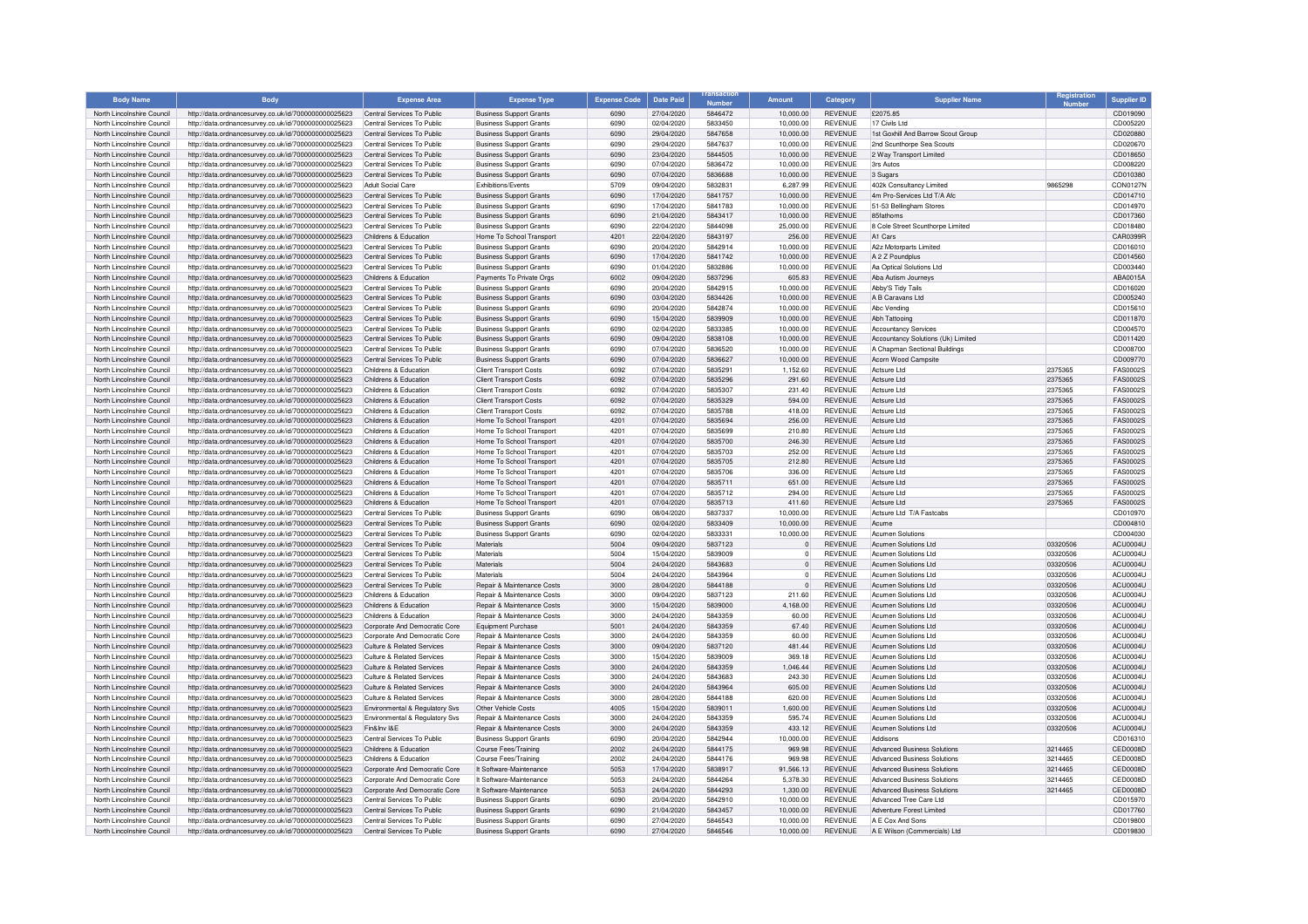| North Lincolnshire Council | http://data.ordnancesurvey.co.uk/id/7000000000025623 | Central Services To Public       | <b>Business Support Grants</b> | 6090 | 27/04/2020 | 5846508 | 25,000.00  | <b>REVENUE</b> | A F Carpets                                |          | CD019450  |
|----------------------------|------------------------------------------------------|----------------------------------|--------------------------------|------|------------|---------|------------|----------------|--------------------------------------------|----------|-----------|
| North Lincolnshire Council | http://data.ordnancesurvey.co.uk/id/7000000000025623 | Central Services To Public       | <b>Business Support Grants</b> | 6090 | 02/04/2020 | 5833362 | 10,000.00  | <b>REVENUE</b> | Afteralow                                  |          | CD004340  |
|                            |                                                      |                                  |                                |      |            |         |            |                |                                            |          |           |
| North Lincolnshire Council | http://data.ordnancesurvey.co.uk/id/7000000000025623 | Public Health                    | Payments To Health Providers   | 6019 | 22/04/2020 | 5835436 | 14.474.42  | <b>REVENUE</b> | Agencia Consulting Ltd.                    | 3448042  | AGE0032E  |
| North Lincolnshire Council | http://data.ordnancesurvey.co.uk/id/7000000000025623 | Central Services To Public       | <b>Business Support Grants</b> | 6090 | 20/04/2020 | 5842982 | 10,000.00  | <b>REVENUE</b> | Age Uk Lindsey Charity Short               |          | CD016690  |
| North Lincolnshire Council | http://data.ordnancesurvey.co.uk/id/7000000000025623 | Central Services To Public       | <b>Business Support Grants</b> | 6090 | 20/04/2020 | 5842983 | 10,000.00  | <b>REVENUE</b> | Age Uk Lindsey Charity Shop                |          | CD016700  |
| North Lincolnshire Council | http://data.ordnancesurvey.co.uk/id/7000000000025623 | Highways & Transport             | Materials                      | 5004 | 17/04/2020 | 5825916 | 4.968.40   | <b>REVENUE</b> | Aggregate Industries Uk Ltd                | 245717   | AGG0003G  |
| North Lincolnshire Council | http://data.ordnancesurvey.co.uk/id/7000000000025623 | Central Services To Public       |                                | 6090 | 20/04/2020 | 5842938 | 10,000.00  | <b>REVENUE</b> | Ahc Uk Limtied                             |          | CD016250  |
|                            |                                                      |                                  | <b>Business Support Grants</b> |      |            |         |            |                |                                            |          |           |
| North Lincolnshire Council | http://data.ordnancesurvey.co.uk/id/7000000000025623 | Central Services To Public       | <b>Business Support Grants</b> | 6090 | 07/04/2020 | 5836616 | 10,000.00  | <b>REVENUE</b> | <b>Ah Motor Services</b>                   |          | CD009660  |
| North Lincolnshire Council | http://data.ordnancesurvey.co.uk/id/7000000000025623 | Culture & Related Services       | Equipment Maint.& Repair       | 5003 | 03/04/2020 | 5833628 | 470.00     | <b>REVENUE</b> | Airquee Limited                            |          | AIR0062F  |
| North Lincolnshire Council | http://data.ordnancesurvey.co.uk/id/7000000000025623 | Central Services To Public       | <b>Business Support Grants</b> | 6090 | 02/04/2020 | 5833405 | 10,000.00  | <b>REVENUE</b> | Air-Weigh Europe Ltd                       |          | CD004770  |
| North Lincolnshire Council | http://data.ordnancesurvey.co.uk/id/7000000000025623 | Central Services To Public       | <b>Business Support Grants</b> | 6090 | 06/04/2020 | 5835420 | 25,000.00  | <b>REVENUE</b> | A J Inns (Crowle) Ltd T/A The White Hart   |          | CD006770  |
| North Lincolnshire Council |                                                      | Central Services To Public       |                                | 6090 | 15/04/2020 | 5840008 | 10.000.00  | <b>REVENUE</b> | Ai'S Hair Studio                           |          | CD012860  |
|                            | http://data.ordnancesurvey.co.uk/id/7000000000025623 |                                  | <b>Business Support Grants</b> |      |            |         |            |                |                                            |          |           |
| North Lincolnshire Council | http://data.ordnancesurvey.co.uk/id/7000000000025623 | Central Services To Public       | <b>Business Support Grants</b> | 6090 | 06/04/2020 | 5835406 | 10,000.00  | <b>REVENUE</b> | A J Woolliamst/A Yasmine                   |          | CD006630  |
| North Lincolnshire Council | http://data.ordnancesurvey.co.uk/id/7000000000025623 | Central Services To Public       | <b>Business Support Grants</b> | 6090 | 02/04/2020 | 5833340 | 10,000.00  | <b>REVENUE</b> | Ake Electrical And Property Services Ltd   |          | CD004120  |
| North Lincolnshire Council | http://data.ordnancesurvey.co.uk/id/7000000000025623 | Central Services To Public       | <b>Business Support Grants</b> | 6090 | 27/04/2020 | 5846529 | 25,000.00  | <b>REVENUE</b> | Ak Leisure Group Ltd                       |          | CD019660  |
| North Lincolnshire Council | http://data.ordnancesurvey.co.uk/id/7000000000025623 | Central Services To Public       | <b>Business Support Grants</b> | 6090 | 15/04/2020 | 5839912 | 10,000.00  | <b>REVENUE</b> | A K Motorspares Ltd                        |          | CD011900  |
| North Lincolnshire Council |                                                      | Central Services To Public       |                                | 6090 | 17/04/2020 | 5841830 | 10.000.00  | <b>REVENUE</b> | Aladdins Cave                              |          | CD015440  |
|                            | http://data.ordnancesurvey.co.uk/id/7000000000025623 |                                  | <b>Business Support Grants</b> |      |            |         |            |                |                                            |          |           |
| North Lincolnshire Council | http://data.ordnancesurvey.co.uk/id/7000000000025623 | Central Services To Public       | <b>Business Support Grants</b> | 6090 | 16/04/2020 | 5840697 | 10.000.00  | <b>REVENUE</b> | Al Amin Store                              |          | CD012990  |
| North Lincolnshire Council | http://data.ordnancesurvey.co.uk/id/7000000000025623 | Central Services To Public       | <b>Business Support Grants</b> | 6090 | 15/04/2020 | 5839893 | 10.000.00  | <b>REVENUE</b> | Alan Borrill Kitchens                      |          | CD011710  |
| North Lincolnshire Council | http://data.ordnancesurvey.co.uk/id/7000000000025623 | Central Services To Public       | <b>Business Support Grants</b> | 6090 | 20/04/2020 | 5842984 | 10,000.00  | <b>REVENUE</b> | Alans Watches                              |          | CD016710  |
| North Lincolnshire Council | http://data.ordnancesurvey.co.uk/id/7000000000025623 | Culture, Env, Reg & Planning Cap | Consultants                    | A087 | 17/04/2020 | 5838996 | 330.00     | CAPITAL        | Alan Wood & Partners                       |          | WOO0002C  |
| North Lincolnshire Council |                                                      | Central Services To Public       | <b>Business Support Grants</b> | 6090 | 21/04/2020 | 5843453 | 25,000.00  | <b>REVENUE</b> | Al Agsa Supermarkets Ltd                   |          | CD017720  |
|                            | http://data.ordnancesurvey.co.uk/id/7000000000025623 |                                  |                                |      |            |         |            |                |                                            |          |           |
| North Lincolnshire Council | http://data.ordnancesurvey.co.uk/id/7000000000025623 | Central Services To Public       | <b>Business Support Grants</b> | 6090 | 15/04/2020 | 5839920 | 10,000.00  | <b>REVENUE</b> | Albert House B&B                           |          | CD011980  |
| North Lincolnshire Council | http://data.ordnancesurvey.co.uk/id/7000000000025623 | Central Services To Public       | <b>Business Support Grants</b> | 6090 | 07/04/2020 | 5836713 | 10,000.00  | <b>REVENUE</b> | <b>Alderfen Fisheries</b>                  |          | CD010630  |
| North Lincolnshire Council | http://data.ordnancesurvey.co.uk/id/7000000000025623 | Central Services To Public       | <b>Business Support Grants</b> | 6090 | 02/04/2020 | 5833348 | 10.000.00  | <b>REVENUE</b> | Aleta'S Hair Design Ltd                    |          | CD004200  |
| North Lincolnshire Council | http://data.ordnancesurvey.co.uk/id/7000000000025623 | Central Services To Public       | <b>Business Support Grants</b> | 6090 | 07/04/2020 | 5836396 | 10.000.00  | <b>REVENUE</b> | Alexandra Gifts                            |          | CD007460  |
| North Lincolnshire Council | http://data.ordnancesurvey.co.uk/id/7000000000025623 | Environmental & Regulatory Sys   | Foujoment Purchase             | 5001 | 22/04/2020 | 5842667 | 5.629.85   | <b>REVENUE</b> | Aligned Assets Ltd                         |          | AL 100161 |
|                            |                                                      |                                  |                                |      |            |         |            |                |                                            |          |           |
| North Lincolnshire Council | http://data.ordnancesurvey.co.uk/id/7000000000025623 | Central Services To Public       | <b>Business Support Grants</b> | 6090 | 20/04/2020 | 5842985 | 10,000.00  | <b>REVENUE</b> | Ali'S Food Hut                             |          | CD016720  |
| North Lincolnshire Council | http://data.ordnancesurvey.co.uk/id/7000000000025623 | Childrens & Education            | Payments To Private Orgs       | 6002 | 03/04/2020 | 5833956 | 5,766.94   | <b>REVENUE</b> | Alison Fixter                              |          | FIX0036X  |
| North Lincolnshire Council | http://data.ordnancesurvey.co.uk/id/7000000000025623 | Central Services To Public       | <b>Business Support Grants</b> | 6090 | 07/04/2020 | 5836440 | 10,000.00  | <b>REVENUE</b> | All Aboard Children'S Club                 |          | CD007900  |
| North Lincolnshire Council | http://data.ordnancesurvey.co.uk/id/7000000000025623 | Central Services To Public       | <b>Business Support Grants</b> | 6090 | 27/04/2020 | 5846570 | 25,000.00  | <b>REVENUE</b> | Allegro Gymnastic Academy Ltd              |          | CD020070  |
| North Lincolnshire Council | http://data.ordnancesurvey.co.uk/id/7000000000025623 | Adult Social Care                | Equipment Purchase             | 5001 | 24/04/2020 | 5844693 | 894.67     | <b>REVENUE</b> | Allied Publicity Services (Manchester) Ltd | 681528   | APS0013S  |
|                            |                                                      |                                  |                                |      |            |         |            |                |                                            |          |           |
| North Lincolnshire Council | http://data.ordnancesurvey.co.uk/id/7000000000025623 | Central Services To Public       | <b>Business Support Grants</b> | 6090 | 07/04/2020 | 5836486 | 10.000.00  | <b>REVENUE</b> | All Kinds Of Everything                    |          | CD008360  |
| North Lincolnshire Council | http://data.ordnancesurvey.co.uk/id/7000000000025623 | Central Services To Public       | <b>Business Support Grants</b> | 6090 | 17/04/2020 | 5841761 | 10.000.00  | <b>REVENUE</b> | All Pets At Peace                          |          | CD014750  |
| North Lincolnshire Council | http://data.ordnancesurvey.co.uk/id/7000000000025623 | Central Services To Public       | <b>Business Support Grants</b> | 6090 | 15/04/2020 | 5839924 | 10,000.00  | <b>REVENUE</b> | All Things Fur And Feather                 |          | CD012020  |
| North Lincolnshire Council | http://data.ordnancesurvey.co.uk/id/7000000000025623 | Central Services To Public       | <b>Business Support Grants</b> | 6090 | 07/04/2020 | 5836503 | 10.000.00  | <b>REVENUE</b> | All Things Nice Cafe                       |          | CD008530  |
| North Lincolnshire Council | http://data.ordnancesurvey.co.uk/id/7000000000025623 | Central Services To Public       | <b>Business Support Grants</b> | 6090 | 21/04/2020 | 5843465 | 25,000.00  | <b>REVENUE</b> | Al Murad Div Limited                       |          | CD017840  |
|                            |                                                      |                                  |                                |      |            |         |            |                |                                            |          |           |
| North Lincolnshire Council | http://data.ordnancesurvey.co.uk/id/7000000000025623 | Central Services To Public       | <b>Business Support Grants</b> | 6090 | 17/04/2020 | 5841770 | 10,000.00  | <b>REVENUE</b> | Altered Image                              |          | CD014840  |
| North Lincolnshire Council | http://data.ordnancesurvey.co.uk/id/7000000000025623 | Central Services To Public       | <b>Business Support Grants</b> | 6090 | 16/04/2020 | 5840833 | 25,000.00  | <b>REVENUE</b> | Althams Travel Services                    |          | CD014350  |
| North Lincolnshire Council | http://data.ordnancesurvey.co.uk/id/7000000000025623 | Central Services To Public       | <b>Business Support Grants</b> | 6090 | 16/04/2020 | 5840832 | 10,000.00  | <b>REVENUE</b> | Althams Travel Services Ltd                |          | CD014340  |
| North Lincolnshire Council | http://data.ordnancesurvey.co.uk/id/7000000000025623 | Central Services To Public       | <b>Business Support Grants</b> | 6090 | 16/04/2020 | 5840834 | 10,000.00  | <b>REVENUE</b> | Althams Travel Services Ltd                |          | CD014360  |
| North Lincolnshire Counci  | http://data.ordnancesurvey.co.uk/id/7000000000025623 | Central Services To Public       | <b>Business Support Grants</b> | 6090 | 06/04/2020 | 5835358 | 25,000.00  | <b>REVENUE</b> | Altiorvita Trading Limited                 |          | CD006150  |
|                            |                                                      |                                  |                                |      |            |         |            |                |                                            |          |           |
| North Lincolnshire Council | http://data.ordnancesurvey.co.uk/id/7000000000025623 | Central Services To Public       | <b>Business Support Grants</b> | 6090 | 17/04/2020 | 5841766 | 10,000.00  | <b>REVENUE</b> | Alvena                                     |          | CD014800  |
| North Lincolnshire Council | http://data.ordnancesurvey.co.uk/id/7000000000025623 | Central Services To Public       | <b>Business Support Grants</b> | 6090 | 08/04/2020 | 5837342 | 10,000.00  | <b>REVENUE</b> | Amad Barber                                |          | CD011020  |
| North Lincolnshire Council | http://data.ordnancesurvey.co.uk/id/7000000000025623 | Childrens & Education            | Payments To Private Orgs       | 6002 | 15/04/2020 | 5838215 | 1,077.93   | <b>REVENUE</b> | Amanda Bath                                |          | BAT00817  |
| North Lincolnshire Council | http://data.ordnancesurvey.co.uk/id/7000000000025623 | Childrens & Education            | Payments To Private Orgs       | 6002 | 03/04/2020 | 5833957 | 14,025.79  | <b>REVENUE</b> | Amanda Foley                               |          | FOL0034L  |
| North Lincolnshire Council | http://data.ordnancesurvey.co.uk/id/7000000000025623 | Central Services To Public       | <b>Business Support Grants</b> | 6090 | 07/04/2020 | 5836594 | 10,000.00  | <b>REVENUE</b> | Amanda Louise Academy Of Dance             |          | CD009440  |
|                            |                                                      |                                  |                                |      |            |         |            |                |                                            |          |           |
| North Lincolnshire Council | http://data.ordnancesurvey.co.uk/id/7000000000025623 | Adult Social Care                | Payments To Private Orgs       | 6002 | 09/04/2020 | 5837186 | 37.655.52  | <b>REVENUE</b> | Amara Care                                 | 4459044  | AMA0002A  |
| North Lincolnshire Council | http://data.ordnancesurvey.co.uk/id/7000000000025623 | Adult Social Care                | Payments To Private Orgs       | 6002 | 09/04/2020 | 5837186 | 6.911.96   | <b>REVENUE</b> | Amara Care                                 | 4459044  | AMA0002A  |
| North Lincolnshire Council | http://data.ordnancesurvey.co.uk/id/7000000000025623 | Adult Social Care                | Equipment Purchase             | 5001 | 22/04/2020 | 5841962 | 282.31     | <b>REVENUE</b> | Amazon Payments Uk Ltd                     |          | AMA0016A  |
| North Lincolnshire Council | http://data.ordnancesurvey.co.uk/id/7000000000025623 | Central Services To Public       | <b>Business Support Grants</b> | 6090 | 27/04/2020 | 5846476 | 10.000.00  | <b>REVENUE</b> | Amberline Care Ltd                         |          | CD019130  |
| North Lincolnshire Council | http://data.ordnancesurvey.co.uk/id/7000000000025623 | Central Services To Public       | <b>Business Support Grants</b> | 6090 | 21/04/2020 | 5843445 | 10.000.00  | <b>REVENUE</b> | A M Borrill Caravan Storage                |          | CD017640  |
|                            |                                                      |                                  |                                | 6090 |            | 5832894 |            | <b>REVENUE</b> |                                            |          |           |
| North Lincolnshire Council | http://data.ordnancesurvey.co.uk/id/7000000000025623 | Central Services To Public       | <b>Business Support Grants</b> |      | 01/04/2020 |         | 10,000.00  |                | American Top Nails                         |          | CD003520  |
| North Lincolnshire Council | http://data.ordnancesurvey.co.uk/id/7000000000025623 | Central Services To Public       | <b>Business Support Grants</b> | 6090 | 02/04/2020 | 5833312 | 10,000.00  | <b>REVENUE</b> | Amos Fenton I td                           |          | CD003840  |
| North Lincolnshire Council | http://data.ordnancesurvey.co.uk/id/7000000000025623 | Childrens & Education            | <b>Heating Fuels</b>           | 3104 | 22/04/2020 | 5843282 | 1,365.38   | <b>REVENUE</b> | Amp Biomass Fuels Ltd                      | 5735950  | AMP0041F  |
| North Lincolnshire Council | http://data.ordnancesurvey.co.uk/id/7000000000025623 | Culture & Related Services       | <b>Heating Fuels</b>           | 3104 | 17/04/2020 | 5840581 | 1.355.96   | <b>REVENUE</b> | Amp Biomass Fuels Ltd                      | 5735950  | AMP0041P  |
| North Lincolnshire Council | http://data.ordnancesurvey.co.uk/id/7000000000025623 | Culture & Related Services       | <b>Heating Fuels</b>           | 3104 | 17/04/2020 | 5840582 | 2.352.00   | <b>REVENUE</b> | Amp Biomass Fuels Ltd                      | 5735950  | AMP0041F  |
| North Lincolnshire Council | http://data.ordnancesurvey.co.uk/id/7000000000025623 | Culture & Related Services       | <b>Heating Fuels</b>           | 3104 | 28/04/2020 | 5845593 | 1,718.08   | <b>REVENUE</b> | Amp Biomass Fuels Ltd                      | 5735950  | AMP0041P  |
|                            |                                                      |                                  |                                |      |            |         |            |                |                                            |          |           |
| North Lincolnshire Council | http://data.ordnancesurvey.co.uk/id/7000000000025623 | Culture & Related Services       | <b>Heating Fuels</b>           | 3104 | 01/05/2020 | 5847735 | 3,441.62   | <b>REVENUE</b> | Amp Biomass Fuels Ltd                      | 5735950  | AMP0041P  |
| North Lincolnshire Council | http://data.ordnancesurvey.co.uk/id/7000000000025623 | Highways & Transport             | <b>Heating Fuels</b>           | 3104 | 17/04/2020 | 5840580 | 1.160.32   | <b>REVENUE</b> | Amp Biomass Fuels Ltd                      | 5735950  | AMP0041P  |
| North Lincolnshire Council | http://data.ordnancesurvey.co.uk/id/7000000000025623 | Highways & Transport             | <b>Heating Fuels</b>           | 3104 | 22/04/2020 | 5843281 | 1.203.36   | <b>REVENUE</b> | Amp Biomass Fuels Ltd                      | 5735950  | AMP0041P  |
| North Lincolnshire Council | http://data.ordnancesurvey.co.uk/id/7000000000025623 | Central Services To Public       | <b>Business Support Grants</b> | 6090 | 02/04/2020 | 5833380 | 10.000.00  | <b>REVENUE</b> | Amp Group Holdings Ltd                     |          | CD004520  |
| North Lincolnshire Council | http://data.ordnancesurvey.co.uk/id/7000000000025623 | Adult Social Care                | Payments To Private Orgs       | 6002 | 09/04/2020 | 5837188 | 102,291.62 | <b>REVENUE</b> | Amphion Home Care Services Ltd             | 03480829 | AMP0002F  |
|                            |                                                      |                                  |                                |      |            |         |            |                |                                            |          |           |
| North Lincolnshire Council | http://data.ordnancesurvey.co.uk/id/7000000000025623 | Adult Social Care                | Payments To Private Orgs       | 6002 | 09/04/2020 | 5837188 | 2.759.12   | <b>REVENUE</b> | Amphion Home Care Services Ltd             | 03480829 | AMP0002F  |
| North Lincolnshire Council | http://data.ordnancesurvey.co.uk/id/7000000000025623 | Central Services To Public       | <b>Business Support Grants</b> | 6090 | 17/04/2020 | 5841763 | 10,000.00  | <b>REVENUE</b> | Amphion Home Care Services Ltd             |          | CD014770  |
| North Lincolnshire Council | http://data.ordnancesurvey.co.uk/id/7000000000025623 | Central Services To Public       | <b>Business Support Grants</b> | 6090 | 15/04/2020 | 5839946 | 10.000.00  | <b>REVENUE</b> | <b>A&amp;M Printing Services</b>           |          | CD012240  |
| North Lincolnshire Council | http://data.ordnancesurvey.co.uk/id/7000000000025623 | Childrens & Education            | Home To School Transpor        | 4201 | 15/04/2020 | 5838999 | 28.435.00  | <b>REVENUE</b> | Amvale Medical Transport Ltd               |          | AMV0003\  |
| North Lincolnshire Council | http://data.ordnancesurvey.co.uk/id/7000000000025623 | Central Services To Public       | <b>Business Support Grants</b> | 6090 | 23/04/2020 | 5844510 | 10,000.00  | <b>REVENUE</b> | A&M Wingate Ltd                            |          | CD018700  |
| North Lincolnshire Council | http://data.ordnancesurvey.co.uk/id/7000000000025623 | Central Services To Public       | <b>Business Support Grants</b> | 6090 | 03/04/2020 | 5834494 | 10,000.00  | <b>REVENUE</b> | Anchorpoint Safety Systems Ltd             |          | CD005920  |
|                            |                                                      |                                  |                                |      |            |         |            |                |                                            |          |           |
| North Lincolnshire Council | http://data.ordnancesurvey.co.uk/id/7000000000025623 | Central Services To Public       | <b>Business Support Grants</b> | 6090 | 15/04/2020 | 5839961 | 10.000.00  | <b>REVENUE</b> | A N Commercial                             |          | CD012390  |
| North Lincolnshire Council | http://data.ordnancesurvey.co.uk/id/7000000000025623 | Central Services To Public       | <b>Business Support Grants</b> | 6090 | 27/04/2020 | 5846473 | 10.000.00  | <b>REVENUE</b> | A N C Pizzaovensupermarket.Com             |          | CD019100  |
| North Lincolnshire Council | http://data.ordnancesurvey.co.uk/id/7000000000025623 | Central Services To Public       | <b>Business Support Grants</b> | 6090 | 15/04/2020 | 5839892 | 10.000.00  | <b>REVENUE</b> | Andrew Brader                              |          | CD011700  |
| North Lincolnshire Council | http://data.ordnancesurvey.co.uk/id/7000000000025623 | Central Services To Public       | <b>Business Support Grants</b> | 6090 | 07/04/2020 | 5836505 | 10,000.00  | <b>REVENUE</b> | Andrew Thomas Accountancy Limited          |          | CD008550  |
|                            |                                                      |                                  |                                |      |            |         |            |                |                                            |          |           |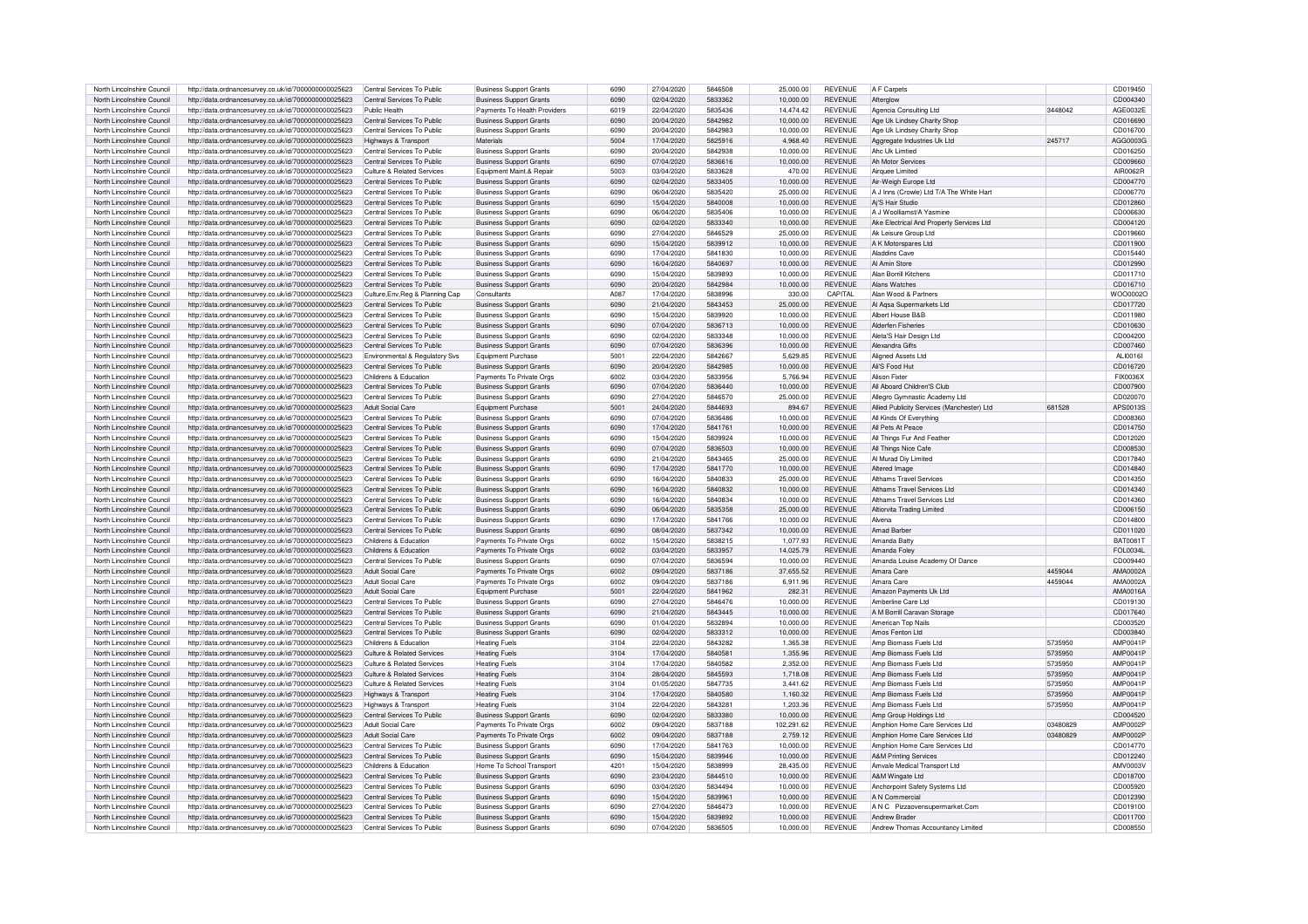| North Lincolnshire Council | http://data.ordnancesurvey.co.uk/id/7000000000025623 | Central Services To Public    | <b>Business Support Grants</b> | 6090 | 02/04/2020 | 5833360 | 10.000.00 | <b>REVENUE</b> | Andrew Thompson Ta Hunters (Andy Thompson Ltd) |         | CD004320        |
|----------------------------|------------------------------------------------------|-------------------------------|--------------------------------|------|------------|---------|-----------|----------------|------------------------------------------------|---------|-----------------|
| North Lincolnshire Council | http://data.ordnancesurvey.co.uk/id/7000000000025623 | Central Services To Public    | <b>Business Support Grants</b> | 6090 | 20/04/2020 | 5842986 | 10,000.00 | <b>REVENUE</b> | Angelos                                        |         | CD016730        |
| North Lincolnshire Council | http://data.ordnancesurvey.co.uk/id/7000000000025623 | Childrens & Education         | It Software-Maintenance        | 5053 | 07/04/2020 | 5835855 | 1,800.00  | <b>REVENUE</b> | Angel Solutions                                |         | ANG0061G        |
| North Lincolnshire Council | http://data.ordnancesurvey.co.uk/id/7000000000025623 | Childrens & Education         | Payments To Private Orgs       | 6002 | 07/04/2020 | 5835851 | 10,800.00 | <b>REVENUE</b> | Angel Solutions                                |         | ANG0061G        |
| North Lincolnshire Council | http://data.ordnancesurvey.co.uk/id/7000000000025623 | Central Services To Public    | <b>Business Support Grants</b> | 6090 | 07/04/2020 | 5836363 | 10,000.00 | <b>REVENUE</b> | Anglo American Industries Ltd                  |         | CD007130        |
| North Lincolnshire Council | http://data.ordnancesurvey.co.uk/id/7000000000025623 | Central Services To Public    | <b>Business Support Grants</b> | 6090 | 07/04/2020 | 5836556 | 10,000.00 | <b>REVENUE</b> | An Kerr Farms                                  |         | CD009060        |
|                            |                                                      |                               |                                |      |            |         |           |                |                                                |         |                 |
| North Lincolnshire Council | http://data.ordnancesurvey.co.uk/id/7000000000025623 | Central Services To Public    | <b>Business Support Grants</b> | 6090 | 20/04/2020 | 5842987 | 10,000.00 | <b>REVENUE</b> | Anna Belle Designs                             |         | CD016740        |
| North Lincolnshire Council | http://data.ordnancesurvey.co.uk/id/7000000000025623 | Central Services To Public    | <b>Business Support Grants</b> | 6090 | 08/04/2020 | 5837316 | 10,000.00 | <b>REVENUE</b> | Anna'S Nails Limited                           |         | CD010760        |
| North Lincolnshire Council | http://data.ordnancesurvey.co.uk/id/7000000000025623 | Highways & Transport          | <b>Equipment Purchase</b>      | 5001 | 17/04/2020 | 5830999 | 243.11    | <b>REVENUE</b> | Ansco Signs Ltd                                |         | ANS0004S        |
| North Lincolnshire Council | http://data.ordnancesurvey.co.uk/id/7000000000025623 | Highways & Transport          | Other Supplies & Services      | 5799 | 17/04/2020 | 5831004 | 210.71    | <b>REVENUE</b> | Ansco Signs Ltd                                |         | <b>ANS0004S</b> |
| North Lincolnshire Council | http://data.ordnancesurvey.co.uk/id/7000000000025623 | Childrens & Education         | Licenses, Subs & Memberships   | 5510 | 22/04/2020 | 5842519 | 2.185.00  | <b>REVENUE</b> | Anspear Ltd                                    | 2853229 | ANS0031S        |
| North Lincolnshire Council | http://data.ordnancesurvey.co.uk/id/7000000000025623 | Central Services To Public    | <b>Business Support Grants</b> | 6090 | 21/04/2020 | 5843428 | 10.000.00 | <b>REVENUE</b> | Anthony Toner Hair Salor                       |         | CD017470        |
| North Lincolnshire Council | http://data.ordnancesurvey.co.uk/id/7000000000025623 | Central Services To Public    | <b>Business Support Grants</b> | 6090 | 15/04/2020 | 5839898 | 10,000.00 | <b>REVENUE</b> | Ant Music                                      |         | CD011760        |
| North Lincolnshire Council | http://data.ordnancesurvey.co.uk/id/7000000000025623 | Corporate And Democratic Core | Other Professional Fees        | 5829 | 17/04/2020 | 5840407 | 4,000.00  | <b>REVENUE</b> | Aon Uk Limited                                 | 210725  | AON0010N        |
| North Lincolnshire Council | http://data.ordnancesurvey.co.uk/id/7000000000025623 | Central Services To Public    | <b>Business Support Grants</b> | 6090 | 07/04/2020 | 5836646 | 10.000.00 | <b>REVENUE</b> | Ap2 Ltd Trading As Guys And Dolls              |         | CD009960        |
| North Lincolnshire Council | http://data.ordnancesurvey.co.uk/id/7000000000025623 | Central Services To Public    | <b>Business Support Grants</b> | 6090 | 21/04/2020 | 5843433 | 10.000.00 | <b>REVENUE</b> | Apna Local (Beechway)Ltd                       |         | CD017520        |
| North Lincolnshire Council | http://data.ordnancesurvey.co.uk/id/7000000000025623 | Central Services To Public    | <b>Business Support Grants</b> | 6090 | 07/04/2020 | 5836339 | 10.000.00 | <b>REVENUE</b> | Apollo Air Conditioning Ltd                    |         | CD006890        |
| North Lincolnshire Council | http://data.ordnancesurvey.co.uk/id/7000000000025623 | Central Services To Public    | <b>Business Support Grants</b> | 6090 | 29/04/2020 | 5847622 | 10.000.00 | <b>REVENUE</b> | Apple Blossom Cattery                          |         | CD020520        |
| North Lincolnshire Council |                                                      | Central Services To Public    |                                | 6090 | 20/04/2020 | 5842974 | 25,000.00 | <b>REVENUE</b> |                                                |         | CD016610        |
|                            | http://data.ordnancesurvey.co.uk/id/7000000000025623 |                               | <b>Business Support Grants</b> |      |            |         |           |                | Appleby Frodingham Sports                      |         |                 |
| North Lincolnshire Council | http://data.ordnancesurvey.co.uk/id/7000000000025623 | Childrens & Education         | Payments To Private Orgs       | 6002 | 15/04/2020 | 5838208 | 27,151.80 | <b>REVENUE</b> | Apple Tree Day Nursery Ltd                     |         | APP0007P        |
| North Lincolnshire Council | http://data.ordnancesurvey.co.uk/id/7000000000025623 | Childrens & Education         | Payments To Private Orgs       | 6002 | 15/04/2020 | 5838209 | 48.085.60 | <b>REVENUE</b> | Apple Tree Day Nursery Ltd                     |         | APP0024P        |
| North Lincolnshire Council | http://data.ordnancesurvey.co.uk/id/7000000000025623 | Central Services To Public    | <b>Business Support Grants</b> | 6090 | 15/04/2020 | 5840005 | 10.000.00 | <b>REVENUE</b> | Applewood Country Cattery                      |         | CD012830        |
| North Lincolnshire Council | http://data.ordnancesurvey.co.uk/id/7000000000025623 | Central Services To Public    | <b>Business Support Grants</b> | 6090 | 16/04/2020 | 5840716 | 10,000.00 | <b>REVENUE</b> | A P Robinson & Co (Grimsby) Llp                |         | CD013180        |
| North Lincolnshire Council | http://data.ordnancesurvey.co.uk/id/7000000000025623 | Corporate And Democratic Core | Licenses, Subs & Memberships   | 5510 | 22/04/2020 | 5837167 | 3,750.00  | <b>REVENUE</b> | Anse                                           |         | APS0007S        |
| North Lincolnshire Council | http://data.ordnancesurvey.co.uk/id/7000000000025623 | Central Services To Public    | <b>Business Support Grants</b> | 6090 | 27/04/2020 | 5846465 | 10,000.00 | <b>REVENUE</b> | Aquarius Dry Cleaning Services                 |         | CD019020        |
| North Lincolnshire Council | http://data.ordnancesurvey.co.uk/id/7000000000025623 | Childrens & Education         | Payments To Private Orgs       | 6002 | 15/04/2020 | 5838210 | 1.211.22  | <b>REVENUE</b> | Arc Childminding                               |         | ARC0011C        |
| North Lincolnshire Council | http://data.ordnancesurvey.co.uk/id/7000000000025623 | Central Services To Public    | <b>Business Support Grants</b> | 6090 | 07/04/2020 | 5836523 | 10.000.00 | <b>REVENUE</b> | Arduinna Gundogs                               |         | CD008730        |
| North Lincolnshire Council | http://data.ordnancesurvey.co.uk/id/7000000000025623 | Central Services To Public    | <b>Business Support Grants</b> | 6090 | 07/04/2020 | 5836432 | 10.000.00 | <b>REVENUE</b> | Arman & Co Accountants Ltd                     |         | CD007820        |
| North Lincolnshire Council | http://data.ordnancesurvey.co.uk/id/7000000000025623 | Central Services To Public    | <b>Business Support Grants</b> | 6090 | 06/04/2020 | 5835395 | 10,000.00 | <b>REVENUE</b> | Arman Restaurant Ltd.                          |         | CD006520        |
| North Lincolnshire Council | http://data.ordnancesurvey.co.uk/id/7000000000025623 | Central Services To Public    | <b>Business Support Grants</b> | 6090 | 29/04/2020 | 5847654 | 10,000.00 | <b>REVENUE</b> | Aroz Barbe                                     |         | CD020840        |
| North Lincolnshire Council | http://data.ordnancesurvey.co.uk/id/7000000000025623 | Central Services To Public    | <b>Business Support Grants</b> | 6090 | 17/04/2020 | 5841808 | 10.000.00 | <b>REVENUE</b> | Arpoedio Therapeutic Massage, Lindley House    |         | CD015220        |
| North Lincolnshire Council | http://data.ordnancesurvev.co.uk/id/7000000000025623 | <b>Housing Services</b>       | Other Supplies & Services      | 5799 | 03/04/2020 | 5833019 | 275.00    | <b>REVENUE</b> | Arties Mill                                    |         | ART00281        |
| North Lincolnshire Council |                                                      |                               |                                |      | 03/04/2020 | 5833020 | 233.33    | <b>REVENUE</b> | <b>Arties Mill</b>                             |         | ART00287        |
|                            | http://data.ordnancesurvey.co.uk/id/7000000000025623 | <b>Housing Services</b>       | Other Supplies & Services      | 5799 |            |         |           |                |                                                |         |                 |
| North Lincolnshire Council | http://data.ordnancesurvey.co.uk/id/7000000000025623 | <b>Housing Services</b>       | Other Supplies & Services      | 5799 | 03/04/2020 | 5833022 | 233.33    | <b>REVENUE</b> | Arties Mill                                    |         | ART00287        |
| North Lincolnshire Council | http://data.ordnancesurvey.co.uk/id/7000000000025623 | <b>Housing Services</b>       | Other Supplies & Services      | 5799 | 03/04/2020 | 5833024 | 233.33    | <b>REVENUE</b> | <b>Arties Mil</b>                              |         | ART0028T        |
| North Lincolnshire Council | http://data.ordnancesurvey.co.uk/id/7000000000025623 | <b>Housing Services</b>       | Other Supplies & Services      | 5799 | 03/04/2020 | 5833026 | 291.67    | <b>REVENUE</b> | <b>Arties Mill</b>                             |         | ART0028T        |
| North Lincolnshire Council | http://data.ordnancesurvey.co.uk/id/7000000000025623 | <b>Housing Services</b>       | Other Supplies & Services      | 5799 | 03/04/2020 | 5833027 | 291.67    | <b>REVENUE</b> | <b>Arties Mill</b>                             |         | <b>ART0028T</b> |
| North Lincolnshire Council | http://data.ordnancesurvey.co.uk/id/7000000000025623 | <b>Housing Services</b>       | Other Supplies & Services      | 5799 | 03/04/2020 | 5833028 | 291.67    | <b>REVENUE</b> | <b>Arties Mil</b>                              |         | ART00281        |
| North Lincolnshire Council | http://data.ordnancesurvey.co.uk/id/7000000000025623 | <b>Housing Services</b>       | Other Supplies & Services      | 5799 | 03/04/2020 | 5833030 | 283.33    | <b>REVENUE</b> | <b>Arties Mil</b>                              |         | ART0028         |
| North Lincolnshire Council | http://data.ordnancesurvey.co.uk/id/7000000000025623 | <b>Housing Services</b>       | Other Supplies & Services      | 5799 | 03/04/2020 | 5833031 | 291.67    | <b>REVENUE</b> | Arties Mil                                     |         | ART00281        |
| North Lincolnshire Council | http://data.ordnancesurvey.co.uk/id/7000000000025623 | <b>Housing Services</b>       | Other Supplies & Services      | 5799 | 03/04/2020 | 5833032 | 275.00    | <b>REVENUE</b> | <b>Arties Mil</b>                              |         | ART00281        |
| North Lincolnshire Council | http://data.ordnancesurvey.co.uk/id/7000000000025623 | <b>Housing Services</b>       | Other Supplies & Services      | 5799 | 03/04/2020 | 5833039 | 233.33    | <b>REVENUE</b> | <b>Arties Mil</b>                              |         | ART0028         |
| North Lincolnshire Council | http://data.ordnancesurvey.co.uk/id/7000000000025623 | <b>Housing Services</b>       | Other Supplies & Services      | 5799 | 03/04/2020 | 5833291 | 233.33    | <b>REVENUE</b> | <b>Arties Mill</b>                             |         | ART00281        |
| North Lincolnshire Council | http://data.ordnancesurvey.co.uk/id/7000000000025623 | <b>Housing Services</b>       | Other Supplies & Services      | 5799 | 03/04/2020 | 5833292 | 266.67    | <b>REVENUE</b> | Arties Mill                                    |         | ART00281        |
| North Lincolnshire Council | http://data.ordnancesurvey.co.uk/id/7000000000025623 | <b>Housing Services</b>       | Other Supplies & Services      | 5799 | 03/04/2020 | 5833293 | 266.67    | <b>REVENUE</b> | <b>Arties Mil</b>                              |         | ART0028         |
|                            |                                                      |                               |                                |      |            |         |           |                | <b>Arties Mill</b>                             |         |                 |
| North Lincolnshire Council | http://data.ordnancesurvey.co.uk/id/7000000000025623 | <b>Housing Services</b>       | Other Supplies & Services      | 5799 | 07/04/2020 | 5834609 | 233.33    | <b>REVENUE</b> | <b>Arties Mill</b>                             |         | ART0028T        |
| North Lincolnshire Council | http://data.ordnancesurvey.co.uk/id/7000000000025623 | <b>Housing Services</b>       | Other Supplies & Services      | 5799 | 07/04/2020 | 5834610 | 333.33    | <b>REVENUE</b> |                                                |         | ART0028T        |
| North Lincolnshire Council | http://data.ordnancesurvey.co.uk/id/7000000000025623 | <b>Housing Services</b>       | Other Supplies & Services      | 5799 | 09/04/2020 | 5836303 | 258.33    | <b>REVENUE</b> | Arties Mill                                    |         | ART0028T        |
| North Lincolnshire Council | http://data.ordnancesurvey.co.uk/id/7000000000025623 | <b>Housing Services</b>       | Other Supplies & Services      | 5799 | 09/04/2020 | 5836308 | 291.67    | <b>REVENUE</b> | <b>Arties Mill</b>                             |         | <b>ART0028T</b> |
| North Lincolnshire Council | http://data.ordnancesurvey.co.uk/id/7000000000025623 | <b>Housing Services</b>       | Other Supplies & Services      | 5799 | 09/04/2020 | 5836316 | 291.67    | <b>REVENUE</b> | <b>Arties Mill</b>                             |         | ART00281        |
| North Lincolnshire Council | http://data.ordnancesurvey.co.uk/id/7000000000025623 | <b>Housing Services</b>       | Other Supplies & Services      | 5799 | 09/04/2020 | 5836319 | 350.00    | <b>REVENUE</b> | <b>Arties Mill</b>                             |         | ART00281        |
| North Lincolnshire Council | http://data.ordnancesurvey.co.uk/id/7000000000025623 | <b>Housing Services</b>       | Other Supplies & Services      | 5799 | 09/04/2020 | 5836321 | 291.67    | <b>REVENUE</b> | <b>Arties Mill</b>                             |         | ART0028         |
| North Lincolnshire Council | http://data.ordnancesurvey.co.uk/id/7000000000025623 | <b>Housing Services</b>       | Other Supplies & Services      | 5799 | 09/04/2020 | 5836323 | 291.67    | <b>REVENUE</b> | <b>Arties Mill</b>                             |         | ART0028T        |
| North Lincolnshire Council | http://data.ordnancesurvey.co.uk/id/7000000000025623 | <b>Housing Services</b>       | Other Supplies & Services      | 5799 | 09/04/2020 | 5836326 | 350.00    | <b>REVENUE</b> | <b>Arties Mill</b>                             |         | ART00281        |
| North Lincolnshire Council | http://data.ordnancesurvey.co.uk/id/7000000000025623 | <b>Housing Services</b>       | Other Supplies & Services      | 5799 | 09/04/2020 | 5836329 | 291.67    | <b>REVENUE</b> | <b>Arties Mill</b>                             |         | ART00281        |
| North Lincolnshire Council | http://data.ordnancesurvey.co.uk/id/7000000000025623 | <b>Housing Services</b>       | Other Supplies & Services      | 5799 | 09/04/2020 | 5837160 | 233.33    | <b>REVENUE</b> | <b>Arties Mil</b>                              |         | <b>ART0028T</b> |
| North Lincolnshire Council | http://data.ordnancesurvey.co.uk/id/7000000000025623 | <b>Housing Services</b>       | Other Supplies & Services      | 5799 | 15/04/2020 | 5838900 | 47,250.00 | <b>REVENUE</b> | <b>Arties Mil</b>                              |         | ART00281        |
| North Lincolnshire Council | http://data.ordnancesurvey.co.uk/id/7000000000025623 | <b>Housing Services</b>       | Other Supplies & Services      | 5799 | 17/04/2020 | 5839856 | 4,187.50  | <b>REVENUE</b> | Arties Mil                                     |         | ART0028T        |
| North Lincolnshire Council | http://data.ordnancesurvey.co.uk/id/7000000000025623 | Central Services To Public    | <b>Business Support Grants</b> | 6090 | 21/04/2020 | 5843426 | 10,000.00 | <b>REVENUE</b> | Artistic Fabrication Ltd                       |         | CD017450        |
| North Lincolnshire Council |                                                      | Central Services To Public    |                                | 6090 | 03/04/2020 | 5834495 | 10.000.00 | <b>REVENUE</b> |                                                |         | CD005930        |
|                            | http://data.ordnancesurvey.co.uk/id/7000000000025623 |                               | <b>Business Support Grants</b> |      |            |         |           |                | Asap Accountants & Business Advisors Ltd       |         |                 |
| North Lincolnshire Council | http://data.ordnancesurvey.co.uk/id/7000000000025623 | Fin&Inv I&F                   | Equipment Purchase             | 5001 | 28/04/2020 | 5846790 | 306.95    | <b>REVENUE</b> | As Catering Supplies Ltd                       |         | ASC0031C        |
| North Lincolnshire Council | http://data.ordnancesurvey.co.uk/id/7000000000025623 | Central Services To Public    | <b>Business Support Grants</b> | 6090 | 07/04/2020 | 5836707 | 10.000.00 | <b>REVENUE</b> | A&S Developments Ltd                           |         | CD010570        |
| North Lincolnshire Council | http://data.ordnancesurvey.co.uk/id/7000000000025623 | Central Services To Public    | <b>Business Support Grants</b> | 6090 | 02/04/2020 | 5833443 | 10,000.00 | <b>REVENUE</b> | Ash Bey Ltd                                    |         | CD005150        |
| North Lincolnshire Council | http://data.ordnancesurvey.co.uk/id/7000000000025623 | Central Services To Public    | <b>Business Support Grants</b> | 6090 | 09/04/2020 | 5838118 | 10,000.00 | <b>REVENUE</b> | Ashby Aquatics Ltd                             |         | CD011520        |
| North Lincolnshire Council | http://data.ordnancesurvey.co.uk/id/7000000000025623 | Central Services To Public    | <b>Business Support Grants</b> | 6090 | 01/04/2020 | 5832859 | 10,000.00 | <b>REVENUE</b> | Ashby Auto Care                                |         | CD003170        |
| North Lincolnshire Council | http://data.ordnancesurvey.co.uk/id/7000000000025623 | Central Services To Public    | <b>Business Support Grants</b> | 6090 | 07/04/2020 | 5836335 | 10,000.00 | <b>REVENUE</b> | Ashby Baby Centre                              |         | CD006850        |
| North Lincolnshire Council | http://data.ordnancesurvey.co.uk/id/7000000000025623 | Central Services To Public    | <b>Business Support Grants</b> | 6090 | 20/04/2020 | 5842931 | 10,000.00 | <b>REVENUE</b> | <b>Ashby Barbers</b>                           |         | CD016180        |
| North Lincolnshire Council | http://data.ordnancesurvey.co.uk/id/7000000000025623 | Childrens & Education         | Home To School Transport       | 4201 | 15/04/2020 | 5839001 | 680.00    | <b>REVENUE</b> | Ashby Cars Ltd                                 |         | ROQ0001Q        |
| North Lincolnshire Council | http://data.ordnancesurvey.co.uk/id/7000000000025623 | Childrens & Education         | Rents                          | 320  | 15/04/2020 | 5838194 | 510.00    | <b>REVENUE</b> | Ashby Community Association                    |         | <b>ASH0114H</b> |
| North Lincolnshire Council | http://data.ordnancesurvey.co.uk/id/7000000000025623 | Central Services To Public    | <b>Business Support Grants</b> | 6090 | 06/04/2020 | 5835359 | 25,000.00 | <b>REVENUE</b> | Ashby Decoy Golf Club                          |         | CD006160        |
| North Lincolnshire Council | http://data.ordnancesurvey.co.uk/id/7000000000025623 | Central Services To Public    | <b>Business Support Grants</b> | 6090 | 07/04/2020 | 5836684 | 10.000.00 | <b>REVENUE</b> | Ashby Ink Limited                              |         | CD010340        |
| North Lincolnshire Council | http://data.ordnancesurvey.co.uk/id/7000000000025623 | Central Services To Public    | <b>Business Support Grants</b> | 6090 | 06/04/2020 | 5835349 | 25,000.00 | <b>REVENUE</b> | Ashby Mill Road Club                           |         | CD006060        |
| North Lincolnshire Council | http://data.ordnancesurvey.co.uk/id/7000000000025623 | Central Services To Public    | <b>Business Support Grants</b> | 6090 | 20/04/2020 | 5842890 | 10,000.00 | <b>REVENUE</b> | Ashby Road Limited                             |         | CD015770        |
|                            |                                                      |                               |                                |      |            |         |           |                |                                                |         |                 |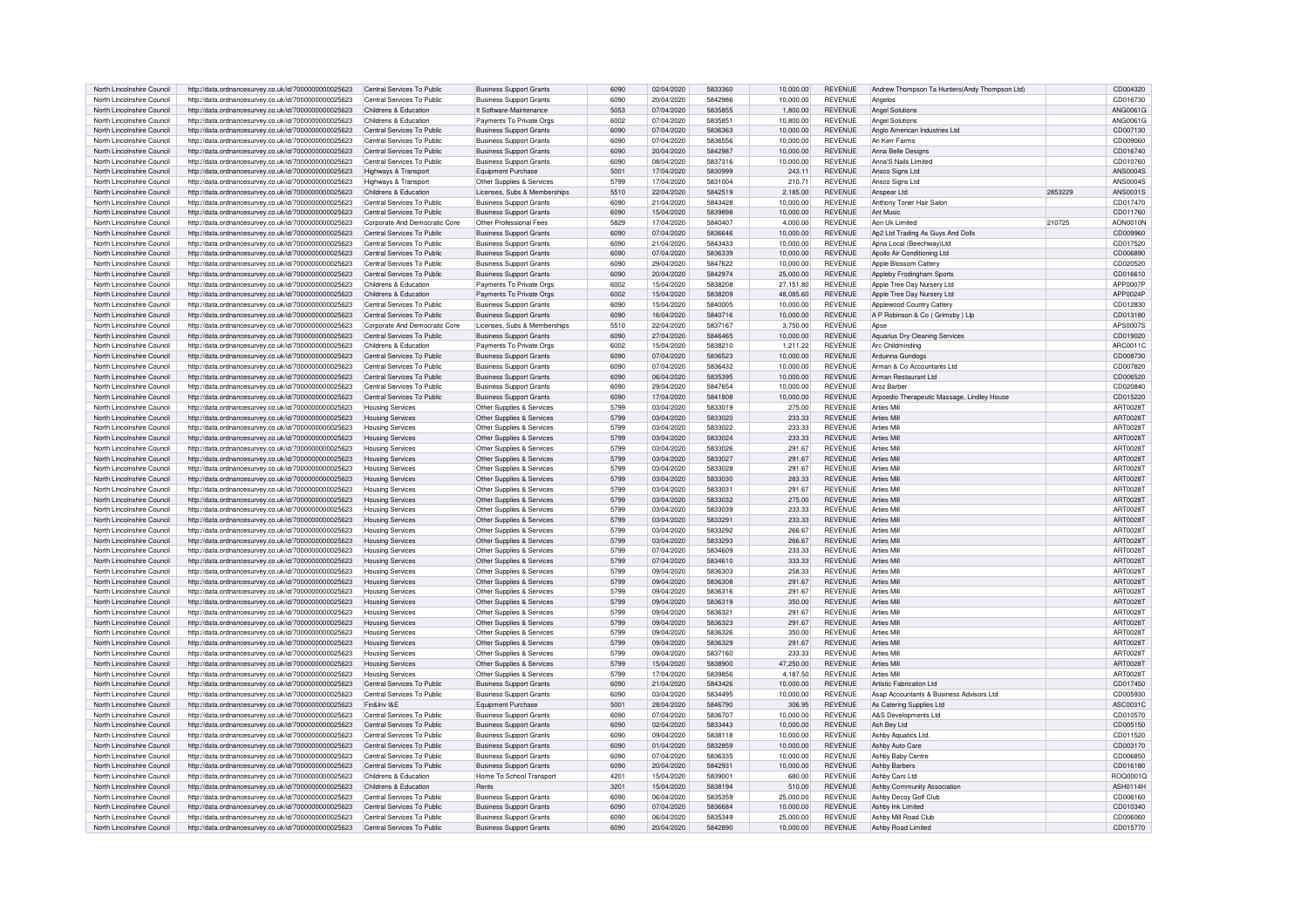| North Lincolnshire Council | http://data.ordnancesurvey.co.uk/id/7000000000025623 | Central Services To Public                | <b>Business Support Grants</b>        | 6090 | 03/04/2020 | 5834488 | 10,000.00 | <b>REVENUE</b> | Ashfield Park Homes Ltd          |          | CD005860        |
|----------------------------|------------------------------------------------------|-------------------------------------------|---------------------------------------|------|------------|---------|-----------|----------------|----------------------------------|----------|-----------------|
| North Lincolnshire Council |                                                      | Central Services To Public                |                                       | 6090 | 17/04/2020 | 5841802 | 10.000.00 | <b>REVENUE</b> | Ashness Dental Laborator         |          | CD015160        |
|                            | http://data.ordnancesurvey.co.uk/id/7000000000025623 |                                           | <b>Business Support Grants</b>        |      |            |         |           |                |                                  |          |                 |
| North Lincolnshire Council | http://data.ordnancesurvey.co.uk/id/7000000000025623 | Central Services To Public                | <b>Business Support Grants</b>        | 6090 | 07/04/2020 | 5836599 | 10.000.00 | <b>REVENUE</b> | A & S Home Furnishings           |          | CD009490        |
| North Lincolnshire Council | http://data.ordnancesurvey.co.uk/id/7000000000025623 | Central Services To Public                | <b>Business Support Grants</b>        | 6090 | 20/04/2020 | 5842970 | 25,000.00 | <b>REVENUE</b> | Asin Trading Ltd                 |          | CD016570        |
| North Lincolnshire Council | http://data.ordnancesurvey.co.uk/id/7000000000025623 | Fin&Inv I&E                               | Telephone Rent/Calls                  | 5403 | 03/04/2020 | 5832773 | 1.600.00  | <b>REVENUE</b> | Ask4 Business Ltd                | 03614661 | ASK0163K        |
| North Lincolnshire Council | http://data.ordnancesurvey.co.uk/id/7000000000025623 | Fin&Inv I&F                               | Telephone Rent/Calls                  | 5403 | 03/04/2020 | 5832774 | 453.50    | <b>REVENUE</b> | Ask4 Business Ltd                | 03614661 | ASK0163K        |
| North Lincolnshire Council | http://data.ordnancesurvey.co.uk/id/7000000000025623 | Fin&Inv I&F                               | Telephone Rent/Calls                  | 5403 | 03/04/2020 | 5832782 | 1,600.00  | <b>REVENUE</b> | Ask4 Business Ltd                | 03614661 | ASK0163K        |
|                            |                                                      |                                           |                                       |      |            |         |           |                |                                  |          |                 |
| North Lincolnshire Council | http://data.ordnancesurvey.co.uk/id/7000000000025623 | Fin&Inv I&E                               | <b>Telephone Rent/Calls</b>           | 5403 | 03/04/2020 | 5832816 | 456.75    | <b>REVENUE</b> | Ask4 Business Ltd                | 03614661 | ASK0163K        |
| North Lincolnshire Council | http://data.ordnancesurvey.co.uk/id/7000000000025623 | Central Services To Public                | <b>Business Support Grants</b>        | 6090 | 02/04/2020 | 5833355 | 10.000.00 | <b>REVENUE</b> | Asl Welding Ltd                  |          | CD004270        |
| North Lincolnshire Council | http://data.ordnancesurvey.co.uk/id/7000000000025623 | Central Services To Public                | <b>Business Support Grants</b>        | 6090 | 20/04/2020 | 5842922 | 10.000.00 | <b>REVENUE</b> | A S Superstore                   |          | CD016090        |
| North Lincolnshire Council | http://data.ordnancesurvey.co.uk/id/7000000000025623 | Central Services To Public                | <b>Business Support Grants</b>        | 6090 | 07/04/2020 | 5836568 | 10.000.00 | <b>REVENUE</b> | A&T Autos Ltd                    |          | CD009180        |
| North Lincolnshire Council | http://data.ordnancesurvey.co.uk/id/7000000000025623 | Adult Social Care                         | Payments To Private Orgs              | 6002 | 09/04/2020 | 5837190 | 12,992.12 | <b>REVENUE</b> | A.T.C.S. Ltd                     | 05057212 | ATC0006C        |
| North Lincolnshire Council | http://data.ordnancesurvey.co.uk/id/7000000000025623 | Adult Social Care                         | Payments To Private Orgs              | 6002 | 09/04/2020 | 5837190 | 34.507.50 | <b>REVENUE</b> | A.T.C.S. Ltd                     | 05057212 | ATC0006C        |
| North Lincolnshire Council | http://data.ordnancesurvey.co.uk/id/7000000000025623 | Central Services To Public                | <b>Business Support Grants</b>        | 6090 | 03/04/2020 | 5834461 | 10.000.00 | <b>REVENUE</b> | Atiyas                           |          | CD005590        |
|                            |                                                      |                                           |                                       |      |            |         |           |                |                                  |          |                 |
| North Lincolnshire Council | http://data.ordnancesurvey.co.uk/id/7000000000025623 | Culture & Related Services                | Books (Libraries+Schools Only)        | 5005 | 22/04/2020 | 5843681 | 290.00    | <b>REVENUE</b> | Atlas English Ltd                |          | ATI 0033L       |
| North Lincolnshire Council | http://data.ordnancesurvey.co.uk/id/7000000000025623 | Central Services To Public                | <b>Business Support Grants</b>        | 6090 | 09/04/2020 | 5838106 | 10.000.00 | <b>REVENUE</b> | Austin Hair Design Ltd           |          | CD011400        |
| North Lincolnshire Council | http://data.ordnancesurvey.co.uk/id/7000000000025623 | Adult Social Care                         | Payments To Private Orgs              | 6002 | 09/04/2020 | 5837191 | 4.353.72  | <b>REVENUE</b> | Autism Plus Accounts             |          | AUT00041        |
| North Lincolnshire Council | http://data.ordnancesurvey.co.uk/id/7000000000025623 | Central Services To Public                | <b>Business Support Grants</b>        | 6090 | 15/04/2020 | 5839925 | 10,000.00 | <b>REVENUE</b> | Autocar Logistics (Irl) Ltd      |          | CD012030        |
| North Lincolnshire Council | http://data.ordnancesurvey.co.uk/id/7000000000025623 | Central Services To Public                | <b>Business Support Grants</b>        | 6090 | 16/04/2020 | 5840704 | 10,000.00 | <b>REVENUE</b> | Automech Motor Engineers         |          | CD013060        |
| North Lincolnshire Council | http://data.ordnancesurvey.co.uk/id/7000000000025623 | Central Services To Public                | <b>Business Support Grants</b>        | 6090 | 02/04/2020 | 5833350 | 10.000.00 | <b>REVENUE</b> | Auto Precision Of Scunthorpe     |          | CD004220        |
| North Lincolnshire Council | http://data.ordnancesurvey.co.uk/id/7000000000025623 | Central Services To Public                | <b>Business Support Grants</b>        | 6090 | 24/04/2020 | 5845088 | 10,000.00 | <b>REVENUE</b> | Avant Garde Body Repairs         |          | CD018780        |
|                            |                                                      |                                           |                                       | 6090 |            |         |           | <b>REVENUE</b> | Avenue Fisheries                 |          |                 |
| North Lincolnshire Council | http://data.ordnancesurvey.co.uk/id/7000000000025623 | Central Services To Public                | <b>Business Support Grants</b>        |      | 27/04/2020 | 5846484 | 10,000.00 |                |                                  |          | CD019210        |
| North Lincolnshire Council | http://data.ordnancesurvey.co.uk/id/7000000000025623 | Central Services To Public                | <b>Business Support Grants</b>        | 6090 | 07/04/2020 | 5836653 | 10.000.00 | <b>REVENUE</b> | Avert Fire (U.K.) Limited        |          | CD010030        |
| North Lincolnshire Council | http://data.ordnancesurvey.co.uk/id/7000000000025623 | Environmental & Regulatory Svs            | Other Premises Costs                  | 3390 | 15/04/2020 | 5838175 | 10,181.90 | <b>REVENUE</b> | Avery Weigh-Tronix               |          | AVE0002E        |
| North Lincolnshire Council | http://data.ordnancesurvey.co.uk/id/7000000000025623 | Environmental & Regulatory Svs            | Other Premises Costs                  | 3390 | 01/05/2020 | 5846381 | 855.00    | <b>REVENUE</b> | Avery Weigh-Tronix               |          | AVE0002E        |
| North Lincolnshire Council | http://data.ordnancesurvev.co.uk/id/7000000000025623 | Childrens & Education                     | Licenses, Subs & Memberships          | 5510 | 01/05/2020 | 5840855 | 2.164.29  | <b>REVENUE</b> | Award Scheme Ltd                 |          | AWA0001A        |
| North Lincolnshire Council | http://data.ordnancesurvey.co.uk/id/7000000000025623 | Central Services To Public                | <b>Business Support Grants</b>        | 6090 | 07/04/2020 | 5836343 | 10,000.00 | <b>REVENUE</b> | Aw Services                      |          | CD006930        |
| North Lincolnshire Council | http://data.ordnancesurvey.co.uk/id/7000000000025623 | Central Services To Public                | <b>Business Support Grants</b>        | 6090 | 02/04/2020 | 5833447 | 10,000.00 | <b>REVENUE</b> | Axholme Assets Limited           |          | CD005190        |
| North Lincolnshire Council | http://data.ordnancesurvey.co.uk/id/7000000000025623 | Central Services To Public                | <b>Business Support Grants</b>        | 6090 | 07/04/2020 | 5836384 | 10,000.00 | <b>REVENUE</b> | Axholme Cable Installations Ltd  |          | CD007340        |
|                            |                                                      |                                           |                                       |      |            |         |           |                |                                  |          |                 |
| North Lincolnshire Council | http://data.ordnancesurvey.co.uk/id/7000000000025623 | Central Services To Public                | <b>Business Support Grants</b>        | 6090 | 16/04/2020 | 5840693 | 10,000.00 | <b>REVENUE</b> | Axholme Car Exchange Ltd         |          | CD012950        |
| North Lincolnshire Council | http://data.ordnancesurvey.co.uk/id/7000000000025623 | Central Services To Public                | <b>Business Support Grants</b>        | 6090 | 28/04/2020 | 5847399 | 10.000.00 | <b>REVENUE</b> | Axholme Commercials Ltd          |          | CD020260        |
| North Lincolnshire Council | http://data.ordnancesurvey.co.uk/id/7000000000025623 | Central Services To Public                | <b>Business Support Grants</b>        | 6090 | 07/04/2020 | 5836494 | 10,000.00 | <b>REVENUE</b> | Axholme Landscapes               |          | CD008440        |
| North Lincolnshire Council | http://data.ordnancesurvey.co.uk/id/7000000000025623 | Culture & Related Services                | It Software-Maintenance               | 5053 | 17/04/2020 | 5833278 | 1,050.00  | <b>REVENUE</b> | Axiell I to                      |          | CAR0323R        |
| North Lincolnshire Council | http://data.ordnancesurvey.co.uk/id/7000000000025623 | Culture & Related Services                | It Software-Maintenance               | 5053 | 24/04/2020 | 5837312 | 39,207.96 | <b>REVENUE</b> | Axiell I to                      |          | CAR0323R        |
| North Lincolnshire Council | http://data.ordnancesurvey.co.uk/id/7000000000025623 | Culture & Related Services                | Foujoment Maint & Repair              | 5003 | 09/04/2020 | 5833622 | 495.00    | <b>REVENUE</b> | Axiomatic Technology Ltd         |          | AXI00071        |
| North Lincolnshire Council | http://data.ordnancesurvey.co.uk/id/7000000000025623 | Central Services To Public                | <b>Business Support Grants</b>        | 6090 | 28/04/2020 | 5847389 | 10,000.00 | <b>REVENUE</b> | Axmoor Lin                       |          | CD020160        |
| North Lincolnshire Council |                                                      | Central Services To Public                |                                       | 6090 | 29/04/2020 | 5847652 | 10.000.00 | <b>REVENUE</b> | Avan Cars Ltd                    |          | CD020820        |
|                            | http://data.ordnancesurvey.co.uk/id/7000000000025623 |                                           | Business Support Grants               |      |            |         |           |                |                                  |          |                 |
| North Lincolnshire Council | http://data.ordnancesurvey.co.uk/id/7000000000025623 | Central Services To Public                | <b>Business Support Grants</b>        | 6090 | 07/04/2020 | 5836389 | 10,000.00 | <b>REVENUE</b> | Baba Kitchen I td                |          | CD007390        |
| North Lincolnshire Council | http://data.ordnancesurvev.co.uk/id/7000000000025623 | Childrens & Education                     | Other Vehicle Costs                   | 4005 | 07/04/2020 | 5835550 | 232.40    | <b>REVENUE</b> | B A Bush & Sons Ltd              |          | <b>BUS0283S</b> |
| North Lincolnshire Council | http://data.ordnancesurvey.co.uk/id/7000000000025623 | Culture & Related Services                | Other Vehicle Costs                   | 4005 | 09/04/2020 | 5835558 | 470.00    | <b>REVENUE</b> | B A Bush & Sons Ltd              |          | <b>BUS0283S</b> |
| North Lincolnshire Council | http://data.ordnancesurvey.co.uk/id/7000000000025623 | Environmental & Regulatory Svs            | Other Vehicle Costs                   | 4005 | 07/04/2020 | 5835544 | 904.00    | <b>REVENUE</b> | B A Bush & Sons Ltd              |          | <b>BUS0283S</b> |
| North Lincolnshire Council | http://data.ordnancesurvev.co.uk/id/7000000000025623 | Environmental & Regulatory Svs            | Other Vehicle Costs                   | 4005 | 09/04/2020 | 5835555 | 454.00    | <b>REVENUE</b> | B A Bush & Sons Ltd              |          | <b>BUS0283S</b> |
| North Lincolnshire Council | http://data.ordnancesurvey.co.uk/id/7000000000025623 | Environmental & Regulatory Svs            | Other Vehicle Costs                   | 4005 | 28/04/2020 | 5846186 | 227.00    | <b>REVENUE</b> | B A Bush & Sons Ltd              |          | BUS02835        |
| North Lincolnshire Council |                                                      |                                           | Other Vehicle Costs                   | 4005 | 01/05/2020 | 5846173 | 274.66    | <b>REVENUE</b> | B A Bush & Sons Ltd              |          | <b>BUS02839</b> |
|                            | http://data.ordnancesurvey.co.uk/id/7000000000025623 | Environmental & Regulatory Svs            |                                       |      |            |         |           |                |                                  |          |                 |
| North Lincolnshire Council | http://data.ordnancesurvey.co.uk/id/7000000000025623 | Environmental & Regulatory Svs            | Other Vehicle Costs                   | 4005 | 01/05/2020 | 5846178 | 209.24    | <b>REVENUE</b> | B A Bush & Sons Ltd              |          | <b>BUS0283S</b> |
| North Lincolnshire Council | http://data.ordnancesurvey.co.uk/id/7000000000025623 | Environmental & Regulatory Svs            | Other Vehicle Costs                   | 4005 | 21/05/2020 | 5846189 | 209.24    | <b>REVENUE</b> | B A Bush & Sons Ltd              |          | <b>BUS0283S</b> |
| North Lincolnshire Council | http://data.ordnancesurvey.co.uk/id/7000000000025623 | <b>Fnvironmental &amp; Requlatory Sys</b> | Other Vehicle Costs                   | 4005 | 21/05/2020 | 5846195 | 388.56    | <b>REVENUE</b> | B A Bush & Sons Ltd              |          | <b>BUS0283S</b> |
| North Lincolnshire Council | http://data.ordnancesurvey.co.uk/id/7000000000025623 | Fin&Inv I&F                               | Other Vehicle Costs                   | 4005 | 01/05/2020 | 5846177 | 209.24    | <b>REVENUE</b> | B A Bush & Sons Ltd              |          | BUS02835        |
| North Lincolnshire Council | http://data.ordnancesurvey.co.uk/id/7000000000025623 | Fin&Inv I&F                               | Other Vehicle Costs                   | 4005 | 01/05/2020 | 5847585 | 258.82    | <b>REVENUE</b> | B A Bush & Sons Ltd              |          | BUS02835        |
| North Lincolnshire Council | http://data.ordnancesurvey.co.uk/id/7000000000025623 | Fin&Inv I&F                               | Other Vehicle Costs                   | 4005 | 01/05/2020 | 5847586 | $-258.82$ | <b>REVENUE</b> | B A Bush & Sons Ltd              |          | BUS02835        |
| North Lincolnshire Council |                                                      |                                           | Other Vehicle Costs                   | 4005 |            | 5842529 | 209.24    | <b>REVENUE</b> | B A Bush & Sons Ltd              |          |                 |
|                            | http://data.ordnancesurvey.co.uk/id/7000000000025623 | Highways & Transport                      |                                       |      | 22/04/2020 |         |           |                |                                  |          | <b>BUS0283S</b> |
| North Lincolnshire Council | http://data.ordnancesurvey.co.uk/id/7000000000025623 | Highways & Transport                      | Other Vehicle Costs                   | 4005 | 01/05/2020 | 5846175 | 418.48    | <b>REVENUE</b> | B A Bush & Sons Ltd              |          | <b>BUS02839</b> |
| North Lincolnshire Council | http://data.ordnancesurvey.co.uk/id/7000000000025623 | Central Services To Public                | <b>Business Support Grants</b>        | 6090 | 20/04/2020 | 5842988 | 10,000.00 | <b>REVENUE</b> | <b>Bacon Charlies</b>            |          | CD016750        |
| North Lincolnshire Council | http://data.ordnancesurvey.co.uk/id/7000000000025623 | Central Services To Public                | <b>Business Support Grants</b>        | 6090 | 16/04/2020 | 5840816 | 25,000.00 | <b>REVENUE</b> | Baden Powell And Sons Ltd        |          | CD014180        |
| North Lincolnshire Council | http://data.ordnancesurvey.co.uk/id/7000000000025623 | Central Services To Public                | <b>Business Support Grants</b>        | 6090 | 02/04/2020 | 5833320 | 10.000.00 | <b>REVENUE</b> | <b>Balloons Galore</b>           |          | CD003920        |
| North Lincolnshire Council | http://data.ordnancesurvey.co.uk/id/7000000000025623 | Childrens & Education                     | Equipment Purchase                    | 5001 | 24/04/2020 | 5843363 | 400.00    | <b>REVENUE</b> | <b>Ballpool Heaven</b>           |          | FRO0043O        |
| North Lincolnshire Council | http://data.ordnancesurvey.co.uk/id/7000000000025623 | Central Services To Public                | <b>Business Support Grants</b>        | 6090 | 27/04/2020 | 5846482 | 10,000.00 | <b>REVENUE</b> | <b>Bardney Hall Lmited</b>       |          | CD019190        |
| North Lincolnshire Council | http://data.ordnancesurvey.co.uk/id/7000000000025623 | Central Services To Public                | <b>Business Support Grants</b>        | 6090 | 02/04/2020 | 5833370 | 10.000.00 | <b>REVENUE</b> | <b>Bardney Hall Ltd</b>          |          | CD004420        |
| North Lincolnshire Council | http://data.ordnancesurvey.co.uk/id/7000000000025623 | Central Services To Public                | <b>Business Support Grants</b>        | 6090 | 15/04/2020 | 5839928 | 10,000.00 | <b>REVENUE</b> | Ba Retail 2014 Ltd               |          | CD012060        |
|                            |                                                      |                                           |                                       | 6090 | 15/04/2020 | 5839913 | 10.000.00 | <b>REVENUE</b> |                                  |          | CD011910        |
| North Lincolnshire Council | http://data.ordnancesurvey.co.uk/id/7000000000025623 | Central Services To Public                | <b>Business Support Grants</b>        |      |            |         |           |                | Bargain Booze                    |          |                 |
| North Lincolnshire Council | http://data.ordnancesurvey.co.uk/id/7000000000025623 | Central Services To Public                | <b>Business Support Grants</b>        | 6090 | 07/04/2020 | 5836604 | 10,000.00 | <b>REVENUE</b> | Barkers Hair Care For Men        |          | CD009540        |
| North Lincolnshire Council | http://data.ordnancesurvey.co.uk/id/7000000000025623 | Central Services To Public                | <b>Business Support Grants</b>        | 6090 | 23/04/2020 | 5844504 | 10,000.00 | <b>REVENUE</b> | Barnard Butchers Ltd             |          | CD018640        |
| North Lincolnshire Council | http://data.ordnancesurvey.co.uk/id/7000000000025623 | Central Services To Public                | <b>Business Support Grants</b>        | 6090 | 06/04/2020 | 5835408 | 10,000.00 | <b>REVENUE</b> | <b>Barnes</b>                    |          | CD006650        |
| North Lincolnshire Council | http://data.ordnancesurvey.co.uk/id/7000000000025623 | Central Services To Public                | <b>Business Support Grants</b>        | 6090 | 20/04/2020 | 5842989 | 10,000.00 | <b>REVENUE</b> | <b>Barnes</b>                    |          | CD016760        |
| North Lincolnshire Council | http://data.ordnancesurvey.co.uk/id/7000000000025623 | Central Services To Public                | <b>Business Support Grants</b>        | 6090 | 07/04/2020 | 5836470 | 10.000.00 | <b>REVENUE</b> | <b>Barnetby Boarding Kennels</b> |          | CD008200        |
| North Lincolnshire Council | http://data.ordnancesurvey.co.uk/id/7000000000025623 | Central Services To Public                | <b>Business Support Grants</b>        | 6090 | 17/04/2020 | 5841832 | 10,000.00 | <b>REVENUE</b> | Barnethy News & Off Licence      |          | CD015460        |
| North Lincolnshire Council | http://data.ordnancesurvey.co.uk/id/7000000000025623 | Childrens & Education                     | Payments To Voluntary Orgs            | 6001 | 15/04/2020 | 5838213 | 19.751.76 | <b>REVENUE</b> | Barnetby Under Fives Playgroup   |          | BAR0021R        |
| North Lincolnshire Council | http://data.ordnancesurvey.co.uk/id/7000000000025623 | Central Services To Public                | <b>Business Support Grants</b>        | 6090 | 22/04/2020 | 5844083 | 10,000.00 | <b>REVENUE</b> | Barnetby Wold Farm               |          | CD018330        |
| North Lincolnshire Council | http://data.ordnancesurvey.co.uk/id/7000000000025623 | Central Services To Public                | <b>Business Support Grants</b>        | 6090 | 29/04/2020 | 5847660 | 10,000.00 | <b>REVENUE</b> | Barnetby Wold Farms              |          | CD020900        |
|                            |                                                      |                                           |                                       |      |            |         |           |                |                                  |          |                 |
| North Lincolnshire Council | http://data.ordnancesurvey.co.uk/id/7000000000025623 | Adult Social Care                         | <b>Benair &amp; Maintenance Costs</b> | 3000 | 07/04/2020 | 5833994 | 722.00    | <b>REVENUE</b> | <b>Barrier Security</b>          |          | <b>BAR0421R</b> |
| North Lincolnshire Council | http://data.ordnancesurvey.co.uk/id/7000000000025623 | Central Services To Public                | Materials                             | 5004 | 17/04/2020 | 5833996 | $\Omega$  | <b>REVENUE</b> | <b>Barrier Security</b>          |          | <b>BAR0421R</b> |
| North Lincolnshire Council | http://data.ordnancesurvey.co.uk/id/7000000000025623 | Central Services To Public                | Repair & Maintenance Costs            | 3000 | 07/04/2020 | 5833994 | $\Omega$  | <b>REVENUE</b> | <b>Barrier Security</b>          |          | <b>BAR0421R</b> |
| North Lincolnshire Council | http://data.ordnancesurvey.co.uk/id/7000000000025623 | Central Services To Public                | <b>Benair &amp; Maintenance Costs</b> | 3000 | 24/04/2020 | 5843975 | $\Omega$  | <b>REVENUE</b> | <b>Barrier Securit</b>           |          | <b>BAR0421R</b> |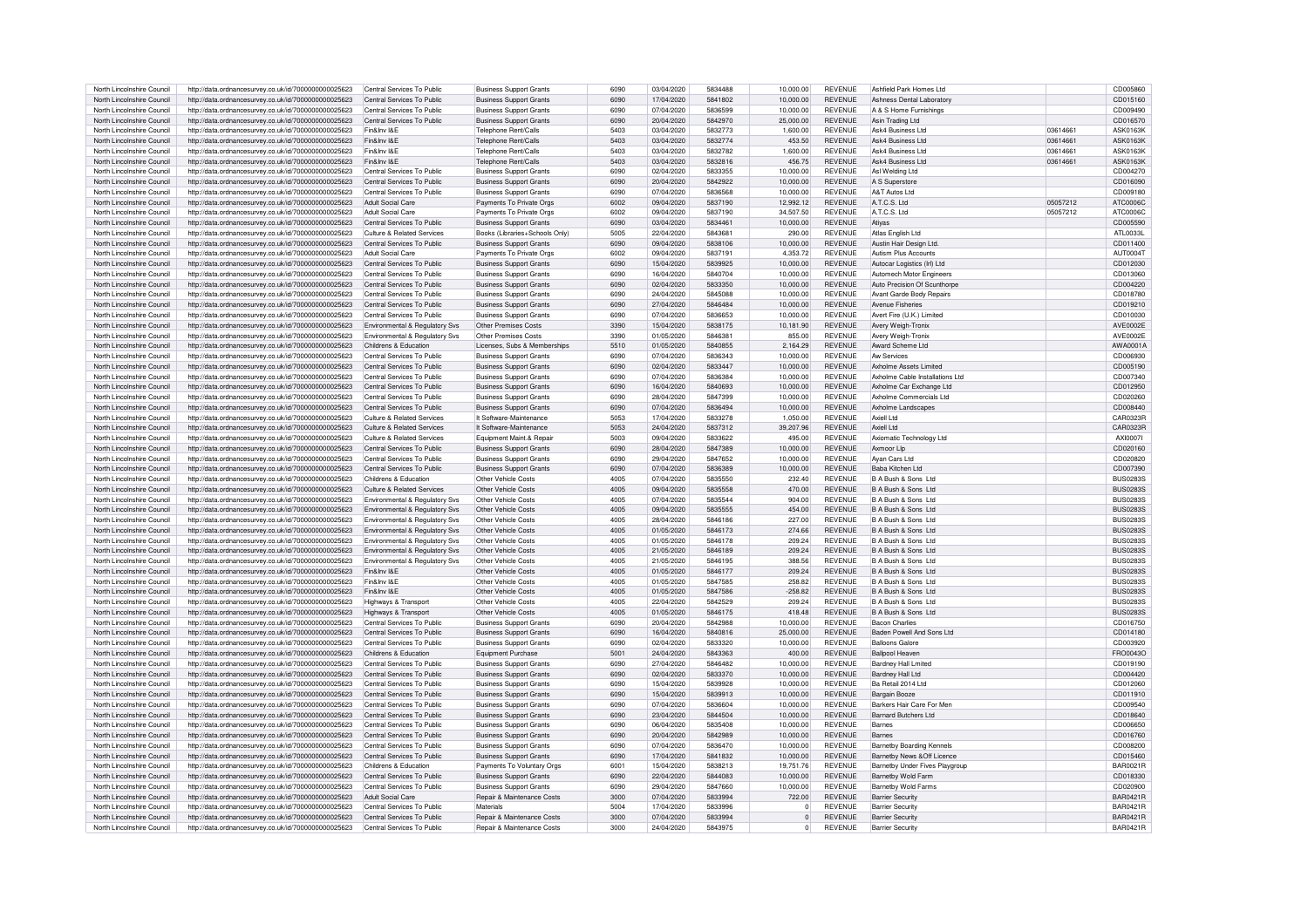| North Lincolnshire Council                               | http://data.ordnancesurvey.co.uk/id/7000000000025623                                                         | Corporate And Democratic Core                                | Repair & Maintenance Costs                                 | 3000         | 24/04/2020               | 5843977            | $\overline{0}$        | <b>REVENUE</b>                   | <b>Barrier Security</b>                     |          | <b>BAR0421R</b>             |
|----------------------------------------------------------|--------------------------------------------------------------------------------------------------------------|--------------------------------------------------------------|------------------------------------------------------------|--------------|--------------------------|--------------------|-----------------------|----------------------------------|---------------------------------------------|----------|-----------------------------|
| North Lincolnshire Council                               | http://data.ordnancesurvey.co.uk/id/7000000000025623                                                         | Corporate And Democratic Core                                | Repair & Maintenance Costs                                 | 3000         | 24/04/2020               | 5843978            | $\Omega$              | <b>REVENUE</b>                   | <b>Barrier Security</b>                     |          | BAR0421B                    |
|                                                          |                                                                                                              |                                                              |                                                            |              |                          |                    |                       |                                  |                                             |          |                             |
| North Lincolnshire Council                               | http://data.ordnancesurvey.co.uk/id/7000000000025623                                                         | Culture & Related Services                                   | Foujoment Maint & Repair                                   | 5003         | 17/04/2020               | 5833996            | 234.85                | <b>REVENUE</b>                   | <b>Barrier Security</b>                     |          | <b>BAR0421R</b>             |
| North Lincolnshire Council                               | http://data.ordnancesurvey.co.uk/id/7000000000025623                                                         | Culture & Related Services                                   | <b>Benair &amp; Maintenance Costs</b>                      | 3000         | 24/04/2020               | 5843975            | 363.61                | <b>REVENUE</b>                   | <b>Barrier Security</b>                     |          | <b>BAR0421R</b>             |
| North Lincolnshire Council                               | http://data.ordnancesurvey.co.uk/id/7000000000025623                                                         | Culture & Related Services                                   | Repair & Maintenance Costs                                 | 3000         | 24/04/2020               | 5843977            | 445.60                | <b>REVENUE</b>                   | <b>Barrier Security</b>                     |          | BAR0421B                    |
| North Lincolnshire Council                               | http://data.ordnancesurvey.co.uk/id/7000000000025623                                                         | Fin&Inv I&F                                                  | Repair & Maintenance Costs                                 | 3000         | 24/04/2020               | 5843978            | 222.00                | <b>REVENUE</b>                   | <b>Barrier Security</b>                     |          | BAR0421F                    |
| North Lincolnshire Council                               | http://data.ordnancesurvey.co.uk/id/7000000000025623                                                         | Central Services To Public                                   | <b>Business Support Grants</b>                             | 6090         | 16/04/2020               | 5840707            | 10,000.00             | <b>REVENUE</b>                   | Barringtons                                 |          | CD013090                    |
| North Lincolnshire Council                               |                                                                                                              | Central Services To Public                                   |                                                            | 6090         | 20/04/2020               | 5842880            |                       | <b>REVENUE</b>                   |                                             |          |                             |
|                                                          | http://data.ordnancesurvey.co.uk/id/7000000000025623                                                         |                                                              | <b>Business Support Grants</b>                             |              |                          |                    | 10,000.00             |                                  | <b>Barrow Bowling Club</b>                  |          | CD015670                    |
| North Lincolnshire Council                               | http://data.ordnancesurvey.co.uk/id/7000000000025623                                                         | Central Services To Public                                   | <b>Business Support Grants</b>                             | 6090         | 08/04/2020               | 5837329            | 10,000.00             | <b>REVENUE</b>                   | Barrow Pharmacy                             |          | CD010890                    |
| North Lincolnshire Council                               | http://data.ordnancesurvey.co.uk/id/7000000000025623                                                         | Childrens & Education                                        | Payments To Voluntary Oras                                 | 6001         | 15/04/2020               | 5838214            | 20,361.13             | <b>REVENUE</b>                   | Barrow Preschool Playgroup                  |          | <b>BAR0072R</b>             |
| North Lincolnshire Council                               | http://data.ordnancesurvey.co.uk/id/7000000000025623                                                         | Central Services To Public                                   | <b>Business Support Grants</b>                             | 6090         | 27/04/2020               | 5846448            | 10,000.00             | <b>REVENUE</b>                   | Barrow Squash Club                          |          | CD018850                    |
| North Lincolnshire Council                               | http://data.ordnancesurvey.co.uk/id/7000000000025623                                                         | Central Services To Public                                   | <b>Business Support Grants</b>                             | 6090         | 07/04/2020               | 5836563            | 10.000.00             | <b>REVENUE</b>                   | <b>Barrow Village News</b>                  |          | CD009130                    |
| North Lincolnshire Council                               | http://data.ordnancesurvey.co.uk/id/7000000000025623                                                         | Central Services To Public                                   | <b>Business Support Grants</b>                             | 6090         | 21/04/2020               | 5843439            | 10,000.00             | <b>REVENUE</b>                   | Barry Reed Motor & Agricultural Engineer    |          | CD017580                    |
| North Lincolnshire Council                               | http://data.ordnancesurvey.co.uk/id/7000000000025623                                                         | Central Services To Public                                   | <b>Business Support Grants</b>                             | 6090         | 27/04/2020               | 5846500            | 25,000.00             | <b>REVENUE</b>                   | <b>Bartlett Client Services Ltd</b>         |          | CD019370                    |
| North Lincolnshire Council                               |                                                                                                              | Central Services To Public                                   | <b>Business Support Grants</b>                             | 6090         | 07/04/2020               | 5836357            | 10.000.00             | <b>REVENUE</b>                   | Barton Carpets & Vinvls                     |          | CD007070                    |
|                                                          | http://data.ordnancesurvey.co.uk/id/7000000000025623                                                         |                                                              |                                                            |              |                          |                    |                       |                                  |                                             |          |                             |
| North Lincolnshire Council                               | http://data.ordnancesurvey.co.uk/id/7000000000025623                                                         | Central Services To Public                                   | <b>Business Support Grants</b>                             | 6090         | 08/04/2020               | 5837341            | 10.000.00             | <b>REVENUE</b>                   | Barton Car Wash Limited                     |          | CD011010                    |
| North Lincolnshire Council                               | http://data.ordnancesurvey.co.uk/id/7000000000025623                                                         | Central Services To Public                                   | <b>Business Support Grants</b>                             | 6090         | 02/04/2020               | 5833399            | 10.000.00             | <b>REVENUE</b>                   | Barton Companion Animal Services Ltd        |          | CD004710                    |
| North Lincolnshire Council                               | http://data.ordnancesurvey.co.uk/id/7000000000025623                                                         | Central Services To Public                                   | <b>Business Support Grants</b>                             | 6090         | 16/04/2020               | 5840734            | 10.000.00             | <b>REVENUE</b>                   | Barton Dental Limited                       |          | CD013360                    |
| North Lincolnshire Council                               | http://data.ordnancesurvey.co.uk/id/7000000000025623                                                         | Central Services To Public                                   | <b>Business Support Grants</b>                             | 6090         | 07/04/2020               | 5836464            | 10.000.00             | <b>REVENUE</b>                   | Barton Fish And Chips                       |          | CD008140                    |
| North Lincolnshire Council                               | http://data.ordnancesurvey.co.uk/id/7000000000025623                                                         | Central Services To Public                                   | <b>Business Support Grants</b>                             | 6090         | 22/04/2020               | 5844059            | 10,000.00             | <b>REVENUE</b>                   | <b>Barton Haven Moorings</b>                |          | CD018090                    |
| North Lincolnshire Council                               | http://data.ordnancesurvey.co.uk/id/7000000000025623                                                         | Central Services To Public                                   | <b>Business Support Grants</b>                             | 6090         | 01/04/2020               | 5832911            | 10.000.00             | <b>REVENUE</b>                   | <b>Barton Imaging Centre</b>                |          | CD003690                    |
| North Lincolnshire Council                               |                                                                                                              | Central Services To Public                                   | <b>Business Support Grants</b>                             | 6090         | 20/04/2020               | 5842894            | 10.000.00             | <b>REVENUE</b>                   | Barton Junior Football Club                 |          | CD015810                    |
|                                                          | http://data.ordnancesurvey.co.uk/id/7000000000025623                                                         |                                                              |                                                            |              |                          |                    |                       |                                  |                                             |          |                             |
| North Lincolnshire Council                               | http://data.ordnancesurvey.co.uk/id/7000000000025623                                                         | Central Services To Public                                   | <b>Business Support Grants</b>                             | 6090         | 16/04/2020               | 5840706            | 10,000.00             | <b>REVENUE</b>                   | Barton Market Place Fish And Chips          |          | CD013080                    |
| North Lincolnshire Council                               | http://data.ordnancesurvey.co.uk/id/7000000000025623                                                         | Central Services To Public                                   | <b>Business Support Grants</b>                             | 6090         | 02/04/2020               | 5833349            | 10,000.00             | <b>REVENUE</b>                   | Barton Pure Vape                            |          | CD004210                    |
| North Lincolnshire Council                               | http://data.ordnancesurvey.co.uk/id/7000000000025623                                                         | Central Services To Public                                   | <b>Business Support Grants</b>                             | 6090         | 27/04/2020               | 5846455            | 10,000.00             | <b>REVENUE</b>                   | Barton Shoe Surgery                         |          | CD018920                    |
| North Lincolnshire Council                               | http://data.ordnancesurvey.co.uk/id/7000000000025623                                                         | Central Services To Public                                   | <b>Business Support Grants</b>                             | 6090         | 06/04/2020               | 5835377            | 25,000.00             | <b>REVENUE</b>                   | Barton Shopping Centre                      |          | CD006340                    |
| North Lincolnshire Council                               | http://data.ordnancesurvey.co.uk/id/7000000000025623                                                         | Central Services To Public                                   | <b>Business Support Grants</b>                             | 6090         | 27/04/2020               | 5846531            | 10.000.00             | <b>REVENUE</b>                   | Barton Town Cricket Club                    |          | CD019680                    |
| North Lincolnshire Council                               | http://data.ordnancesurvey.co.uk/id/7000000000025623                                                         | Central Services To Public                                   | <b>Business Support Grants</b>                             | 6090         | 17/04/2020               | 5832909            | 10.000.00             | <b>REVENUE</b>                   | <b>Barton Town For</b>                      |          | CD003670                    |
| North Lincolnshire Council                               | http://data.ordnancesurvey.co.uk/id/7000000000025623                                                         | Adult Social Care                                            | <b>Client Transport Costs</b>                              | 6092         | 07/04/2020               | 5834607            | 255.00                | <b>REVENUE</b>                   | Barton Tt Taxis Ltd                         | 07405760 | <b>BAR0888F</b>             |
|                                                          |                                                                                                              |                                                              |                                                            | 6092         |                          |                    |                       | <b>REVENUE</b>                   | Barton Tt Taxis Ltd                         |          | <b>BAR0888R</b>             |
| North Lincolnshire Council                               | http://data.ordnancesurvey.co.uk/id/7000000000025623                                                         | Childrens & Education                                        | <b>Client Transport Costs</b>                              |              | 09/04/2020               | 5837178            | 13,468.60             |                                  |                                             | 07405760 |                             |
| North Lincolnshire Council                               | http://data.ordnancesurvey.co.uk/id/7000000000025623                                                         | Childrens & Education                                        | <b>Client Transport Costs</b>                              | 6092         | 22/04/2020               | 5841956            | 2.693.72              | <b>REVENUE</b>                   | Barton Tt Taxis Ltd                         | 07405760 | <b>BAR0888F</b>             |
| North Lincolnshire Council                               | http://data.ordnancesurvey.co.uk/id/7000000000025623                                                         | Central Services To Public                                   | Business Support Grants                                    | 6090         | 01/04/2020               | 5832897            | 10,000.00             | <b>REVENUE</b>                   | Barton Windows Ltd                          |          | CD003550                    |
| North Lincolnshire Council                               | http://data.ordnancesurvey.co.uk/id/7000000000025623                                                         | Childrens & Education                                        | <b>Examination Fees</b>                                    | 5730         | 24/04/2020               | 5844000            | 550.75                | <b>REVENUE</b>                   | Bcs Learning & Development Ltd              | 1005485  | BRI0664                     |
| North Lincolnshire Council                               | http://data.ordnancesurvey.co.uk/id/7000000000025623                                                         | Childrens & Education                                        | <b>Examination Fees</b>                                    | 5730         | 24/04/2020               | 5844002            | 229.50                | <b>REVENUE</b>                   | Bcs Learning & Development Ltd              | 1005485  | <b>BRI0664</b>              |
| North Lincolnshire Council                               | http://data.ordnancesurvey.co.uk/id/7000000000025623                                                         | Central Services To Public                                   | <b>Business Support Grants</b>                             | 6090         | 06/04/2020               | 5835361            | 25,000.00             | <b>REVENUE</b>                   | Bdk Leisure Ltd (Ashby Bowl)                |          | CD006180                    |
| North Lincolnshire Council                               | http://data.ordnancesurvey.co.uk/id/7000000000025623                                                         | Central Services To Public                                   | <b>Business Support Grants</b>                             | 6090         | 15/04/2020               | 5839887            | 10.000.00             | <b>REVENUE</b>                   | Beautiful You Beauty Salon                  |          | CD011650                    |
| North Lincolnshire Council                               | http://data.ordnancesurvey.co.uk/id/7000000000025623                                                         | Central Services To Public                                   | <b>Business Support Grants</b>                             | 6090         | 07/04/2020               | 5836481            | 10,000.00             | <b>REVENUE</b>                   | <b>Beautilicious Tanning And Fitness</b>    |          | CD008310                    |
|                                                          |                                                                                                              |                                                              |                                                            |              |                          |                    |                       |                                  |                                             |          |                             |
| North Lincolnshire Council                               | http://data.ordnancesurvey.co.uk/id/7000000000025623                                                         | Central Services To Public                                   | <b>Business Support Grants</b>                             | 6090         | 06/04/2020               | 5835369            | 10.000.00             | <b>REVENUE</b>                   | <b>Bebe'S Delicatesser</b>                  |          | CD006260                    |
| North Lincolnshire Council                               | http://data.ordnancesurvey.co.uk/id/7000000000025623                                                         | Central Services To Public                                   | <b>Business Support Grants</b>                             | 6090         | 07/04/2020               | 5836602            | 10.000.00             | <b>REVENUE</b>                   | <b>Beck Bakery</b>                          |          | CD009520                    |
| North Lincolnshire Council                               | http://data.ordnancesurvey.co.uk/id/7000000000025623                                                         | Central Services To Public                                   | <b>Business Support Grants</b>                             | 6090         | 22/04/2020               | 5844063            | 10,000.00             | <b>REVENUE</b>                   | Beck Hill Motors Ltd                        |          | CD018130                    |
| North Lincolnshire Council                               | http://data.ordnancesurvey.co.uk/id/7000000000025623                                                         | Central Services To Public                                   | <b>Business Support Grants</b>                             | 6090         | 16/04/2020               | 5840767            | 10,000.00             | <b>REVENUE</b>                   | Beckwood Instrumentation Ltd                |          | CD013690                    |
| North Lincolnshire Council                               | http://data.ordnancesurvey.co.uk/id/7000000000025623                                                         | Central Services To Public                                   | <b>Business Support Grants</b>                             | 6090         | 07/04/2020               | 5836421            | 10.000.00             | <b>REVENUE</b>                   | Beechway Fish And Chips                     |          | CD007710                    |
| North Lincolnshire Council                               | http://data.ordnancesurvey.co.uk/id/7000000000025623                                                         | Central Services To Public                                   | <b>Business Support Grants</b>                             | 6090         | 22/04/2020               | 5844094            | 10,000.00             | <b>REVENUE</b>                   | Beercocks                                   |          | CD018440                    |
| North Lincolnshire Council                               | http://data.ordnancesurvey.co.uk/id/7000000000025623                                                         | Central Services To Public                                   | <b>Business Support Grants</b>                             | 6090         | 29/04/2020               | 5847645            | 10.000.00             | <b>REVENUE</b>                   | Beer Express Ltd                            |          | CD020750                    |
| North Lincolnshire Council                               | http://data.ordnancesurvey.co.uk/id/7000000000025623                                                         | Central Services To Public                                   | <b>Business Support Grants</b>                             | 6090         | 20/04/2020               | 5842990            | 10.000.00             | <b>REVENUE</b>                   | Bela Moda Boutique                          |          | CD016770                    |
|                                                          |                                                                                                              |                                                              |                                                            |              |                          |                    |                       |                                  |                                             |          |                             |
| North Lincolnshire Council                               | http://data.ordnancesurvey.co.uk/id/7000000000025623                                                         | Central Services To Public                                   | <b>Business Support Grants</b>                             | 6090         | 21/04/2020               | 5843421            | 10,000.00             | <b>REVENUE</b>                   | Beldenn Inns I to                           |          | CD017400                    |
| North Lincolnshire Council                               | http://data.ordnancesurvey.co.uk/id/7000000000025623                                                         | Central Services To Public                                   | <b>Business Support Grants</b>                             | 6090         | 01/04/2020               | 5832907            |                       |                                  | Beldon House Hotels Ltd                     |          |                             |
| North Lincolnshire Council                               | http://data.ordnancesurvey.co.uk/id/7000000000025623                                                         | Central Services To Public                                   | <b>Business Support Grants</b>                             |              |                          |                    | 10,000.00             | <b>REVENUE</b>                   |                                             |          | CD003650                    |
| North Lincolnshire Council                               | http://data.ordnancesurvey.co.uk/id/7000000000025623                                                         |                                                              |                                                            | 6090         | 17/04/2020               | 5841806            | 10.000.00             | <b>REVENUE</b>                   | <b>Belmont Boofing</b>                      |          | CD015200                    |
| North Lincolnshire Council                               |                                                                                                              | Central Services To Public                                   | <b>Business Support Grants</b>                             | 6090         | 02/04/2020               | 5833402            | 10.000.00             | <b>REVENUE</b>                   | Belton Electrical Ltd                       |          | CD004740                    |
|                                                          | http://data.ordnancesurvey.co.uk/id/7000000000025623                                                         | Childrens & Education                                        | Payments To Voluntary Orgs                                 | 6001         | 03/04/2020               | 5833980            | 11,831.13             | <b>REVENUE</b>                   | Belwood Playgroup                           |          | PLA0049A                    |
| North Lincolnshire Council                               |                                                                                                              |                                                              |                                                            | 5001         | 09/04/2020               | 5834597            | 4.748.60              | <b>REVENUE</b>                   | Bemrose Booth Ltd                           |          | <b>HEN0031N</b>             |
| North Lincolnshire Council                               | http://data.ordnancesurvey.co.uk/id/7000000000025623                                                         | Highways & Transport<br>Central Services To Public           | Equipment Purchase                                         | 6090         | 15/04/2020               | 5839981            | 10.000.00             | <b>REVENUE</b>                   | <b>Bengal Kittens</b>                       |          | CD012590                    |
|                                                          | http://data.ordnancesurvey.co.uk/id/7000000000025623                                                         |                                                              | <b>Business Support Grants</b>                             |              |                          |                    |                       |                                  |                                             |          |                             |
| North Lincolnshire Council                               | http://data.ordnancesurvey.co.uk/id/7000000000025623                                                         | Central Services To Public                                   | <b>Business Support Grants</b>                             | 6090         | 20/04/2020               | 5842902            | 10,000.00             | <b>REVENUE</b>                   | <b>Bengal Spice</b>                         |          | CD015890                    |
| North Lincolnshire Council                               | http://data.ordnancesurvey.co.uk/id/7000000000025623                                                         | Central Services To Public                                   | <b>Business Support Grants</b>                             | 6090         | 15/04/2020               | 5839933            | 10,000.00             | <b>REVENUE</b>                   | Benjamin Butler                             |          | CD012110                    |
| North Lincolnshire Council                               | http://data.ordnancesurvey.co.uk/id/7000000000025623                                                         | Central Services To Public                                   | <b>Business Support Grants</b>                             | 6090         | 02/04/2020               | 5833327            | 10.000.00             | <b>REVENUE</b>                   | <b>Bennett Motor Serevices</b>              |          | CD003990                    |
| North Lincolnshire Council                               | http://data.ordnancesurvey.co.uk/id/7000000000025623                                                         | Central Services To Public                                   | <b>Business Support Grants</b>                             | 6090         | 03/04/2020               | 5834460            | 10.000.00             | <b>REVENUE</b>                   | Benny Pizza                                 |          | CD005580                    |
| North Lincolnshire Council                               | http://data.ordnancesurvey.co.uk/id/7000000000025623                                                         | Central Services To Public                                   | <b>Business Support Grants</b>                             | 6090         | 07/04/2020               | 5836355            | 10.000.00             | <b>REVENUE</b>                   | Bentleys Garage Ltd                         |          | CD007050                    |
| North Lincolnshire Council                               | http://data.ordnancesurvey.co.uk/id/7000000000025623                                                         | Childrens & Education                                        | It Software-Maintenance                                    | 5053         | 07/04/2020               | 5835298            | 777.50                | <b>REVENUE</b>                   | Bentley Systems International               |          | <b>BEN0152N</b>             |
| North Lincolnshire Council                               | http://data.ordnancesurvey.co.uk/id/7000000000025623                                                         | Highways & Transport                                         | Other Supplies & Services                                  | 5799         | 09/04/2020               | 5835846            | 2,816.00              | <b>REVENUE</b>                   | <b>Bentley Systems International</b>        |          | <b>BEN0152N</b>             |
| North Lincolnshire Council                               |                                                                                                              |                                                              |                                                            | 5603         | 17/04/2020               | 5839860            | 247.27                | <b>REVENUE</b>                   | Berendsen Uk Ltd                            | 00228604 | SPR0001R                    |
|                                                          | http://data.ordnancesurvey.co.uk/id/7000000000025623                                                         | Corporate And Democratic Core                                | Gen Office Exp (Incl Postage)                              |              |                          | 5832847            |                       |                                  |                                             |          |                             |
| North Lincolnshire Council                               | http://data.ordnancesurvey.co.uk/id/7000000000025623                                                         | Central Services To Public                                   | <b>Business Support Grants</b>                             | 6090         | 01/04/2020               |                    | 10.000.00             | <b>REVENUE</b>                   | <b>Berkeley Barber</b>                      |          | CD003050                    |
| North Lincolnshire Council                               | http://data.ordnancesurvey.co.uk/id/7000000000025623                                                         | Central Services To Public                                   | Business Support Grants                                    | 6090         | 01/04/2020               | 5832879            | 10.000.00             | <b>REVENUE</b>                   | Bespoke Design Services                     |          | CD003370                    |
| North Lincolnshire Council                               | http://data.ordnancesurvey.co.uk/id/7000000000025623                                                         | Central Services To Public                                   | <b>Business Support Grants</b>                             | 6090         | 07/04/2020               | 5836455            | 10,000.00             | <b>REVENUE</b>                   | Bethany Hughes Nail & Beauty Artists Ltd    |          | CD008050                    |
| North Lincolnshire Council                               | http://data.ordnancesurvey.co.uk/id/7000000000025623                                                         | Environmental & Regulatory Svs                               | Payments To Private Orgs                                   | 6002         | 15/04/2020               | 5837124            | 561.46                | <b>REVENUE</b>                   | Biffa Waste Services Plc                    | 00946107 | BIF0005F                    |
| North Lincolnshire Council                               | http://data.ordnancesurvey.co.uk/id/7000000000025623                                                         | Environmental & Regulatory Svs                               | Payments To Private Orgs                                   | 6002         | 22/04/2020               | 5843187            | 943.75                | <b>REVENUE</b>                   | Biffa Waste Services Plc                    | 00946107 | BIF0005F                    |
| North Lincolnshire Council                               | http://data.ordnancesurvey.co.uk/id/7000000000025623                                                         | Environmental & Regulatory Svs                               | Payments To Private Orgs                                   | 6002         | 22/04/2020               | 5843209            | 373.79                | <b>REVENUE</b>                   | <b>Biffa Waste Services Plc</b>             | 00946107 | <b>BIF0005F</b>             |
| North Lincolnshire Council                               | http://data.ordnancesurvey.co.uk/id/7000000000025623                                                         | Central Services To Public                                   | <b>Business Support Grants</b>                             | 6090         | 07/04/2020               | 5836543            | 10.000.00             | <b>REVENUE</b>                   | <b>Big Bird Crafts</b>                      |          | CD008930                    |
| North Lincolnshire Council                               | http://data.ordnancesurvey.co.uk/id/7000000000025623                                                         | Central Services To Public                                   | <b>Business Support Grants</b>                             | 6090         | 17/04/2020               | 5841739            | 10,000.00             | <b>REVENUE</b>                   | Biadogavn                                   |          | CD014530                    |
|                                                          |                                                                                                              |                                                              |                                                            | 6090         |                          |                    |                       |                                  |                                             |          |                             |
| North Lincolnshire Council                               | http://data.ordnancesurvey.co.uk/id/7000000000025623                                                         | Central Services To Public                                   | <b>Business Support Grants</b>                             |              | 07/04/2020               | 5836644            | 10,000.00             | <b>REVENUE</b>                   | <b>Bilals Cafe</b>                          |          | CD009940                    |
| North Lincolnshire Council                               | http://data.ordnancesurvey.co.uk/id/7000000000025623                                                         | Central Services To Public                                   | <b>Business Support Grants</b>                             | 6090         | 28/04/2020               | 5847394            | 10.000.00             | <b>REVENUE</b>                   | <b>Bill Tull Motor Engineer</b>             |          | CD020210                    |
| North Lincolnshire Council                               | http://data.ordnancesurvey.co.uk/id/7000000000025623                                                         | Environmental & Regulatory Sys                               | Payments To Private Oras                                   | 6002         | 01/05/2020               | 5846378            | 20.359.30             | <b>REVENUE</b>                   | Biowise Ltd                                 | 04305295 | <b>BIO0014C</b>             |
| North Lincolnshire Council<br>North Lincolnshire Council | http://data.ordnancesurvey.co.uk/id/7000000000025623<br>http://data.ordnancesurvey.co.uk/id/7000000000025623 | Environmental & Regulatory Sys<br>Central Services To Public | Payments To Private Oras<br><b>Business Support Grants</b> | 6002<br>6090 | 01/05/2020<br>27/04/2020 | 5846384<br>5846510 | 9.481.31<br>10.000.00 | <b>REVENUE</b><br><b>REVENUE</b> | Biowise I td<br><b>B&amp;J Newton House</b> | 04305295 | <b>BIO0014O</b><br>CD019470 |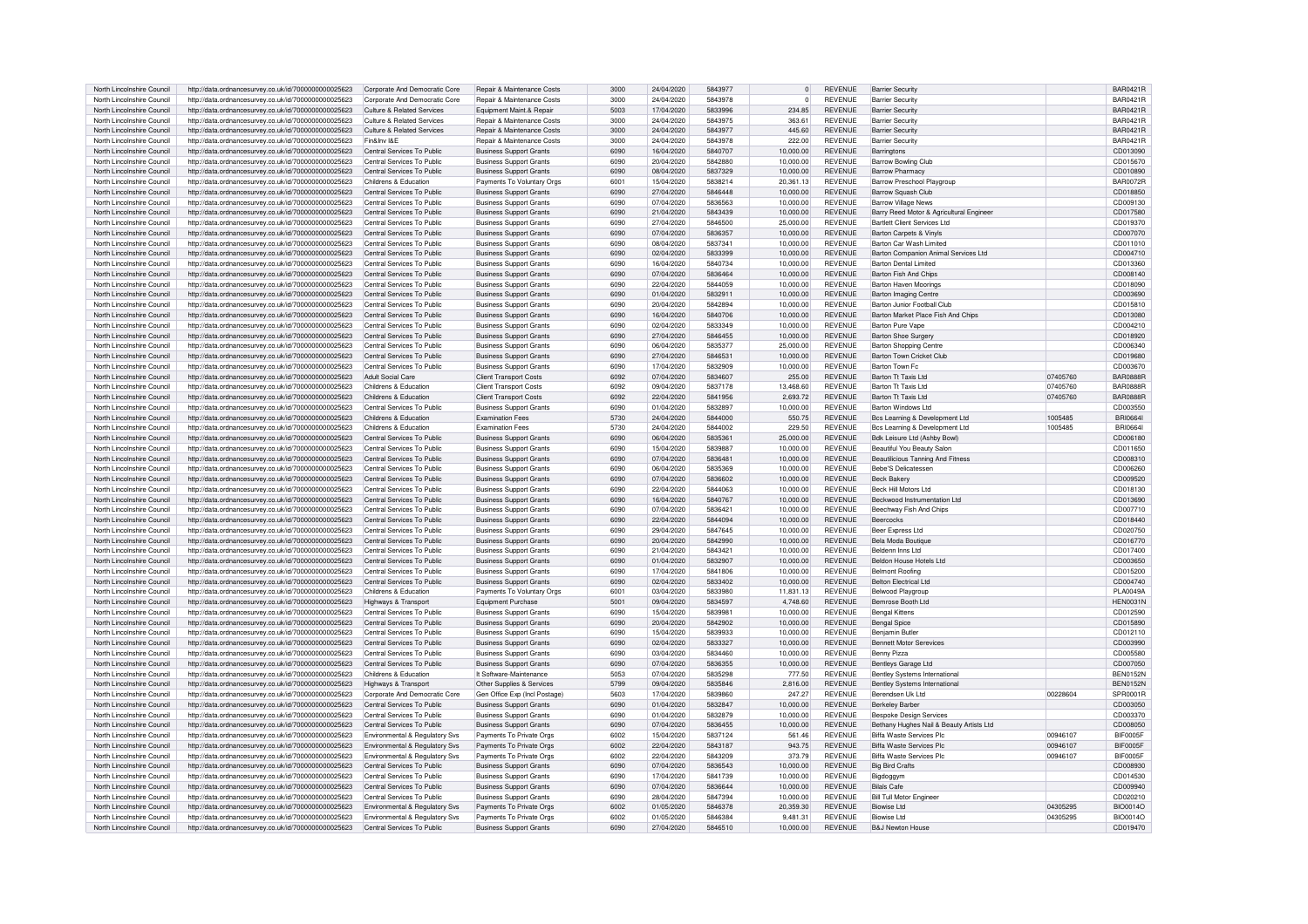| North Lincolnshire Council                               | http://data.ordnancesurvey.co.uk/id/7000000000025623                                                         | Central Services To Public     | <b>Business Support Grants</b> | 6090         | 07/04/2020               | 5836718            | 10,000.00              | <b>REVENUE</b>                   | <b>B&amp;J Van Centre</b>                            |          | CD010680                           |
|----------------------------------------------------------|--------------------------------------------------------------------------------------------------------------|--------------------------------|--------------------------------|--------------|--------------------------|--------------------|------------------------|----------------------------------|------------------------------------------------------|----------|------------------------------------|
| North Lincolnshire Council                               | http://data.ordnancesurvey.co.uk/id/7000000000025623                                                         | Central Services To Public     | <b>Business Support Grants</b> | 6090         | 07/04/2020               | 5836683            | 10.000.00              | <b>REVENUE</b>                   | Blackburn Enterprise Ltd                             |          | CD010330                           |
|                                                          |                                                                                                              | Central Services To Public     |                                | 6090         |                          | 5834445            |                        |                                  |                                                      |          |                                    |
| North Lincolnshire Council                               | http://data.ordnancesurvey.co.uk/id/7000000000025623                                                         |                                | <b>Business Support Grants</b> |              | 03/04/2020               |                    | 10.000.00              | <b>REVENUE</b>                   | <b>Black &amp; White Coaches</b>                     |          | CD005430                           |
| North Lincolnshire Council                               | http://data.ordnancesurvey.co.uk/id/7000000000025623                                                         | Central Services To Public     | <b>Business Support Grants</b> | 6090         | 07/04/2020               | 5836425            | 10,000.00              | <b>REVENUE</b>                   | <b>Blended Products Limited</b>                      |          | CD007750                           |
| North Lincolnshire Council                               | http://data.ordnancesurvey.co.uk/id/7000000000025623                                                         | Central Services To Public     | <b>Business Support Grants</b> | 6090         | 20/04/2020               | 5842876            | 10.000.00              | <b>REVENUE</b>                   | <b>Bling And Things</b>                              |          | CD015630                           |
| North Lincolnshire Council                               | http://data.ordnancesurvey.co.uk/id/7000000000025623                                                         | Central Services To Public     | <b>Business Support Grants</b> | 6090         | 16/04/2020               | 5840736            | 10.000.00              | <b>REVENUE</b>                   | Blink Bonny Bed And Breakfast                        |          | CD013380                           |
| North Lincolnshire Council                               | http://data.ordnancesurvey.co.uk/id/7000000000025623                                                         | Central Services To Public     | <b>Business Support Grants</b> | 6090         | 07/04/2020               | 5836483            | 10,000.00              | <b>REVENUE</b>                   | <b>Bliss Hair And Beauty Salor</b>                   |          | CD008330                           |
| North Lincolnshire Council                               | http://data.ordnancesurvey.co.uk/id/7000000000025623                                                         | Central Services To Public     | <b>Business Support Grants</b> | 6090         | 07/04/2020               | 5836678            | 10.000.00              | <b>REVENUE</b>                   | Blood Sweat & Muscle Ltd                             |          | CD010280                           |
| North Lincolnshire Council                               | http://data.ordnancesurvey.co.uk/id/7000000000025623                                                         | Central Services To Public     | <b>Business Support Grants</b> | 6090         | 06/04/2020               | 5835412            | 25,000.00              | <b>REVENUE</b>                   | <b>Blue Angel Promotions Ltd</b>                     |          | CD006690                           |
| North Lincolnshire Council                               | http://data.ordnancesurvey.co.uk/id/7000000000025623                                                         | Public Health                  | Payments To Private Orgs       | 6002         | 03/04/2020               | 5833631            | 20.133.33              | <b>REVENUE</b>                   | Blue Door Support Service Cic                        | 12409042 | <b>BLU0033U</b>                    |
|                                                          |                                                                                                              |                                |                                |              |                          |                    |                        |                                  |                                                      |          |                                    |
| North Lincolnshire Council                               | http://data.ordnancesurvey.co.uk/id/7000000000025623                                                         | Central Services To Public     | <b>Business Support Grants</b> | 6090         | 29/04/2020               | 5847626            | 10,000.00              | <b>REVENUE</b>                   | Blyton (Brumby Corner) Ltd                           |          | CD020560                           |
| North Lincolnshire Council                               | http://data.ordnancesurvey.co.uk/id/7000000000025623                                                         | Central Services To Public     | <b>Business Support Grants</b> | 6090         | 16/04/2020               | 5840698            | 10,000.00              | <b>REVENUE</b>                   | Blyton Ice Cream(Brigg) Ltd                          |          | CD013000                           |
| North Lincolnshire Council                               | http://data.ordnancesurvey.co.uk/id/7000000000025623                                                         | Central Services To Public     | <b>Business Support Grants</b> | 6090         | 02/04/2020               | 5833414            | 10.000.00              | <b>REVENUE</b>                   | Bms Direct 2u Ltd                                    |          | CD004860                           |
| North Lincolnshire Council                               | http://data.ordnancesurvey.co.uk/id/7000000000025623                                                         | Central Services To Public     | <b>Business Support Grants</b> | 6090         | 22/04/2020               | 5844099            | 10.000.00              | <b>REVENUE</b>                   | <b>Bnes Fish I td</b>                                |          | CD018490                           |
| North Lincolnshire Council                               | http://data.ordnancesurvey.co.uk/id/7000000000025623                                                         | Central Services To Public     | Business Support Grants        | 6090         | 07/04/2020               | 5836413            | 10.000.00              | <b>REVENUE</b>                   | Bn Plumbing & Heating Ltd                            |          | CD007630                           |
| North Lincolnshire Council                               | http://data.ordnancesurvey.co.uk/id/7000000000025623                                                         | Culture & Related Services     | Books (Libraries+Schools Only  | 5005         | 17/04/2020               | 5833260            | 1,500.00               | <b>REVENUE</b>                   | Bolinda Uk Ltd                                       | 05086231 | <b>BOL0130L</b>                    |
| North Lincolnshire Council                               | http://data.ordnancesurvey.co.uk/id/7000000000025623                                                         | Culture & Related Services     | Books (Libraries+Schools Only) | 5005         | 17/04/2020               | 5833262            | 1.000.00               | <b>REVENUE</b>                   | Bolinda Uk Ltd                                       | 05086231 | <b>BOL0130L</b>                    |
|                                                          |                                                                                                              |                                |                                |              |                          |                    |                        | <b>REVENUE</b>                   |                                                      |          |                                    |
| North Lincolnshire Council                               | http://data.ordnancesurvey.co.uk/id/7000000000025623                                                         | Culture & Related Services     | Books (Libraries+Schools Only) | 5005         | 17/04/2020               | 5834022            | 365.00                 |                                  | Bolinda Uk Ltd                                       | 05086231 | <b>BOL0130L</b>                    |
| North Lincolnshire Council                               | http://data.ordnancesurvey.co.uk/id/7000000000025623                                                         | Culture & Related Services     | Books (Libraries+Schools Only) | 5005         | 17/04/2020               | 5837782            | 2,007.05               | <b>REVENUE</b>                   | Bolinda Uk I td                                      | 05086231 | <b>BOL0130L</b>                    |
| North Lincolnshire Council                               | http://data.ordnancesurvey.co.uk/id/7000000000025623                                                         | Central Services To Public     | <b>Business Support Grants</b> | 6090         | 07/04/2020               | 5836673            | 10.000.00              | <b>REVENUE</b>                   | Bon Appetit Specialised Wedding                      |          | CD010230                           |
| North Lincolnshire Council                               | http://data.ordnancesurvey.co.uk/id/7000000000025623                                                         | Childrens & Education          | Payments To Voluntary Orgs     | 6001         | 15/04/2020               | 5838216            | 14,689.83              | <b>REVENUE</b>                   | Bonby Pre-School                                     |          | <b>BON0005N</b>                    |
| North Lincolnshire Council                               | http://data.ordnancesurvey.co.uk/id/7000000000025623                                                         | Central Services To Public     | <b>Business Support Grants</b> | 6090         | 20/04/2020               | 5842884            | 10,000.00              | <b>REVENUE</b>                   | Bonby Pre-School Playgroup                           |          | CD015710                           |
| North Lincolnshire Council                               | http://data.ordnancesurvey.co.uk/id/7000000000025623                                                         | Central Services To Public     | <b>Business Support Grants</b> | 6090         | 21/04/2020               | 5843461            | 25.000.00              | <b>REVENUE</b>                   | <b>Boozemaster</b>                                   |          | CD017800                           |
| North Lincolnshire Council                               | http://data.ordnancesurvey.co.uk/id/7000000000025623                                                         | Childrens & Education          | Payments To Private Orgs       | 6002         | 15/04/2020               | 5838217            | 26.599.97              | <b>REVENUE</b>                   | <b>Bottesford Bunnies Ltd</b>                        |          | <b>BOT0226T</b>                    |
| North Lincolnshire Council                               |                                                                                                              |                                |                                | 6090         | 03/04/2020               | 5834502            | 10.000.00              | <b>REVENUE</b>                   | <b>Bottesford Motors Ltd</b>                         |          |                                    |
|                                                          | http://data.ordnancesurvey.co.uk/id/7000000000025623                                                         | Central Services To Public     | <b>Business Support Grants</b> |              |                          |                    |                        |                                  |                                                      |          | CD006000                           |
| North Lincolnshire Council                               | http://data.ordnancesurvey.co.uk/id/7000000000025623                                                         | Central Services To Public     | <b>Business Support Grants</b> | 6090         | 20/04/2020               | 5842955            | 10,000.00              | <b>REVENUE</b>                   | <b>Bottesford Postoffice</b>                         |          | CD016420                           |
| North Lincolnshire Council                               | http://data.ordnancesurvey.co.uk/id/7000000000025623                                                         | Central Services To Public     | Business Support Grants        | 6090         | 27/04/2020               | 5846545            | 10,000.00              | <b>REVENUE</b>                   | Bottesford Town Football Club                        |          | CD019820                           |
| North Lincolnshire Council                               | http://data.ordnancesurvey.co.uk/id/7000000000025623                                                         | Central Services To Public     | <b>Business Support Grants</b> | 6090         | 16/04/2020               | 5840823            | 25,000.00              | <b>REVENUE</b>                   | <b>Bowtique Accessories</b>                          |          | CD014250                           |
| North Lincolnshire Council                               | http://data.ordnancesurvey.co.uk/id/7000000000025623                                                         | Central Services To Public     | <b>Business Support Grants</b> | 6090         | 02/04/2020               | 5833359            | 10,000.00              | <b>REVENUE</b>                   | Box 55 Ltd                                           |          | CD004310                           |
| North Lincolnshire Council                               | http://data.ordnancesurvey.co.uk/id/7000000000025623                                                         | Central Services To Public     | <b>Business Support Grants</b> | 6090         | 01/04/2020               | 5832923            | 10,000.00              | <b>REVENUE</b>                   | <b>Bps Services</b>                                  |          | CD003810                           |
| North Lincolnshire Council                               | http://data.ordnancesurvey.co.uk/id/7000000000025623                                                         | Central Services To Public     | <b>Business Support Grants</b> | 6090         | 20/04/2020               | 5842991            | 10.000.00              | <b>REVENUE</b>                   | <b>Brads Pizza And Salad</b>                         |          | CD016780                           |
| North Lincolnshire Council                               |                                                                                                              | Central Services To Public     |                                | 6090         | 02/04/2020               | 5833330            | 10.000.00              | <b>REVENUE</b>                   | <b>Bradwell Transport Ltd</b>                        |          | CD004020                           |
|                                                          | http://data.ordnancesurvey.co.uk/id/7000000000025623                                                         |                                | <b>Business Support Grants</b> |              |                          |                    |                        |                                  |                                                      |          |                                    |
| North Lincolnshire Council                               | http://data.ordnancesurvey.co.uk/id/7000000000025623                                                         | Central Services To Public     | <b>Business Support Grants</b> | 6090         | 06/04/2020               | 5835396            | 25,000.00              | <b>REVENUE</b>                   | Brian'S Diy Limited                                  |          | CD006530                           |
| North Lincolnshire Council                               | http://data.ordnancesurvey.co.uk/id/7000000000025623                                                         | Central Services To Public     | <b>Business Support Grants</b> | 6090         | 15/04/2020               | 5839971            | 10,000.00              | <b>REVENUE</b>                   | Brian Wren Agricultural Engineer                     |          | CD012490                           |
| North Lincolnshire Council                               | http://data.ordnancesurvey.co.uk/id/7000000000025623                                                         | Central Services To Public     | <b>Business Support Grants</b> | 6090         | 07/04/2020               | 5836514            | 10,000.00              | <b>REVENUE</b>                   | <b>Bride Outlet</b>                                  |          | CD008640                           |
| North Lincolnshire Council                               | http://data.ordnancesurvey.co.uk/id/7000000000025623                                                         | Culture & Related Services     | Books (Libraries+Schools Only  | 5005         | 24/04/2020               | 5837786            | 11,863.00              | <b>REVENUE</b>                   | <b>Bridgeall Libraries Limited</b>                   | SC297736 | BRI0471I                           |
| North Lincolnshire Council                               | http://data.ordnancesurvey.co.uk/id/7000000000025623                                                         | Central Services To Public     | <b>Business Support Grants</b> | 6090         | 03/04/2020               | 5834438            | 10.000.00              | <b>REVENUE</b>                   | Bridge House Hotel (Scunthorpe) Ltd                  |          | CD005360                           |
| North Lincolnshire Council                               | http://data.ordnancesurvey.co.uk/id/7000000000025623                                                         | Central Services To Public     | <b>Business Support Grants</b> | 6090         | 09/04/2020               | 5838100            | 10.000.00              | <b>REVENUE</b>                   | Brigg And Bargate Chiropractic Clinic Ltd            |          | CD011340                           |
| North Lincolnshire Council                               |                                                                                                              | Central Services To Public     |                                | 6090         | 07/04/2020               | 5836628            | 10.000.00              |                                  |                                                      |          | CD009780                           |
|                                                          | http://data.ordnancesurvey.co.uk/id/7000000000025623                                                         |                                | Business Support Grants        |              |                          |                    |                        | <b>REVENUE</b>                   | <b>Brigg Beds</b>                                    |          |                                    |
| North Lincolnshire Council                               | http://data.ordnancesurvey.co.uk/id/7000000000025623                                                         | Childrens & Education          | Equipment Purchase             | 5001         | 17/04/2020               | 5840679            | 960.00                 | <b>REVENUE</b>                   | <b>Brigg Beds</b>                                    |          | <b>BRI05691</b>                    |
| North Lincolnshire Council                               | http://data.ordnancesurvev.co.uk/id/7000000000025623                                                         | Central Services To Public     | <b>Business Support Grants</b> | 6090         | 29/04/2020               | 5847618            | 10,000.00              | <b>REVENUE</b>                   | <b>Brigg Bowling Club</b>                            |          | CD020480                           |
| North Lincolnshire Council                               | http://data.ordnancesurvey.co.uk/id/7000000000025623                                                         | Culture & Related Services     | Stock Purchases & Adjustments  | 5030         | 17/04/2020               | 5839169            | 1,072.00               | <b>REVENUE</b>                   | Brigg Heritage Centre                                |          | <b>BRI09361</b>                    |
| North Lincolnshire Council                               | http://data.ordnancesurvey.co.uk/id/7000000000025623                                                         | Central Services To Public     | <b>Business Support Grants</b> | 6090         | 01/04/2020               | 5832898            | 10.000.00              | <b>REVENUE</b>                   | <b>Brigg Kickboxing</b>                              |          | CD003560                           |
| North Lincolnshire Council                               | http://data.ordnancesurvey.co.uk/id/7000000000025623                                                         | Central Services To Public     | <b>Business Support Grants</b> | 6090         | 07/04/2020               | 5836393            | 10.000.00              | <b>REVENUE</b>                   | Brigg Kids Club                                      |          | CD007430                           |
| North Lincolnshire Council                               | http://data.ordnancesurvey.co.uk/id/7000000000025623                                                         | Central Services To Public     | <b>Business Support Grants</b> | 6090         | 07/04/2020               | 5836462            | 10,000.00              | <b>REVENUE</b>                   | <b>Brigg Launderette</b>                             |          | CD008120                           |
| North Lincolnshire Council                               | http://data.ordnancesurvey.co.uk/id/7000000000025623                                                         | Central Services To Public     | <b>Business Support Grants</b> | 6090         | 16/04/2020               | 5840828            | 25,000.00              | <b>REVENUE</b>                   | Brigg Lodges Lp                                      |          | CD014300                           |
|                                                          |                                                                                                              |                                |                                |              |                          |                    |                        |                                  |                                                      |          |                                    |
| North Lincolnshire Council                               | http://data.ordnancesurvey.co.uk/id/7000000000025623                                                         | <b>Housing Services</b>        | Other Supplies & Services      | 5799         | 28/04/2020               | 5840674            | 735.00                 | <b>REVENUE</b>                   | <b>Brigg Marina Ltd</b>                              | 08956768 | <b>BRI0977I</b>                    |
| North Lincolnshire Council                               | http://data.ordnancesurvey.co.uk/id/7000000000025623                                                         | <b>Housing Services</b>        | Other Supplies & Services      | 5799         | 28/04/2020               | 5846422            | 434.00                 | <b>REVENUE</b>                   | Brigg Marina Ltd                                     | 08956768 | <b>BRI0977I</b>                    |
| North Lincolnshire Council                               | http://data.ordnancesurvey.co.uk/id/7000000000025623                                                         | Central Services To Public     | <b>Business Support Grants</b> | 6090         | 02/04/2020               | 5833313            | 10.000.00              | REVENUE                          | <b>Brigg Mobility Limited</b>                        |          | CD003850                           |
| North Lincolnshire Council                               | http://data.ordnancesurvey.co.uk/id/7000000000025623                                                         | Central Services To Public     | <b>Business Support Grants</b> | 6090         | 21/04/2020               | 5843392            | 10,000.00              | <b>REVENUE</b>                   | Brigg Mot Centre Ltd                                 |          | CD017110                           |
| North Lincolnshire Council                               | http://data.ordnancesurvey.co.uk/id/7000000000025623                                                         | Central Services To Public     | <b>Business Support Grants</b> | 6090         | 20/04/2020               | 5842911            | 10,000.00              | <b>REVENUE</b>                   | Brigg Town Football Club Cic                         |          | CD015980                           |
| North Lincolnshire Council                               | http://data.ordnancesurvey.co.uk/id/7000000000025623                                                         | Central Services To Public     | <b>Business Support Grants</b> | 6090         | 15/04/2020               | 5839905            | 10,000.00              | REVENUE                          | Brigg Wado Ryu Karate Academy - Gary Wright          |          | CD011830                           |
| North Lincolnshire Council                               | http://data.ordnancesurvey.co.uk/id/7000000000025623                                                         | Central Services To Public     | <b>Business Support Grants</b> | 6090         | 07/04/2020               | 5836699            | 10,000.00              | <b>REVENUE</b>                   | Britannia Inn                                        |          | CD010490                           |
|                                                          |                                                                                                              |                                |                                |              |                          |                    |                        |                                  |                                                      |          |                                    |
| North Lincolnshire Council                               | http://data.ordnancesurvey.co.uk/id/7000000000025623                                                         | <b>Planning Services</b>       | Payments To Private Orgs       | 6002         | 15/04/2020               | 5839107            | 96,638.32              | <b>REVENUE</b>                   | Britcon (Scunthorpe) Ltd                             |          | <b>BRI00321</b>                    |
| North Lincolnshire Council                               | http://data.ordnancesurvey.co.uk/id/7000000000025623                                                         | Fin&Inv I&E                    | Licenses, Subs & Memberships   | 5510         | 17/04/2020               | 5835877            | 679.00                 | <b>REVENUE</b>                   | <b>British Standards Institution</b>                 |          | <b>BRI0015I</b>                    |
| North Lincolnshire Council                               | http://data.ordnancesurvey.co.uk/id/7000000000025623                                                         | Environmental & Regulatory Svs | Telephone Rent/Calls           | 5403         | 09/04/2020               | 5836249            | 296.64                 | <b>REVENUE</b>                   | <b>British Telecom Pk</b>                            | 1800000  | <b>BRI00201</b>                    |
| North Lincolnshire Council                               | http://data.ordnancesurvey.co.uk/id/7000000000025623                                                         | Central Services To Public     | <b>Business Support Grants</b> | 6090         | 01/04/2020               | 5832875            | 10,000.00              | <b>REVENUE</b>                   | Britmarsh I to                                       |          | CD003330                           |
| North Lincolnshire Council                               | http://data.ordnancesurvey.co.uk/id/7000000000025623                                                         | Central Services To Public     | <b>Business Support Grants</b> | 6090         | 21/04/2020               | 5843401            | 10.000.00              | <b>REVENUE</b>                   | <b>Brm Select Cars Ltd</b>                           |          | CD017200                           |
| North Lincolnshire Council                               | http://data.ordnancesurvey.co.uk/id/7000000000025623                                                         | Central Services To Public     | <b>Business Support Grants</b> | 6090         | 28/04/2020               | 5847390            | 10,000.00              | <b>REVENUE</b>                   | Broads And Beard'S                                   |          | CD020170                           |
| North Lincolnshire Council                               | http://data.ordnancesurvey.co.uk/id/7000000000025623                                                         | Central Services To Public     | <b>Business Support Grants</b> | 6090         | 27/04/2020               | 5846497            | 10,000.00              | <b>REVENUE</b>                   | <b>Broadway Local</b>                                |          | CD019340                           |
| North Lincolnshire Council                               |                                                                                                              | Culture & Related Services     | Equipment Purchase             | 5001         | 15/04/2020               | 5837781            | 3.175.45               | <b>REVENUE</b>                   | Brook & Mayo Ltd                                     | 4625674  | <b>BRO0686O</b>                    |
|                                                          | http://data.ordnancesurvey.co.uk/id/7000000000025623                                                         |                                |                                |              |                          |                    |                        |                                  |                                                      |          |                                    |
| North Lincolnshire Council                               | http://data.ordnancesurvey.co.uk/id/7000000000025623                                                         | Central Services To Public     | <b>Business Support Grants</b> | 6090         | 07/04/2020               | 5836542            | 10,000.00              | <b>REVENUE</b>                   | Brookside Country Park/                              |          | CD008920                           |
| North Lincolnshire Council                               | http://data.ordnancesurvey.co.uk/id/7000000000025623                                                         | Central Services To Public     | <b>Business Support Grants</b> | 6090         | 27/04/2020               | 5846449            | 10,000.00              | <b>REVENUE</b>                   | Brougghton Working Mens Club Ltd                     |          | CD018860                           |
| North Lincolnshire Council                               | http://data.ordnancesurvey.co.uk/id/7000000000025623                                                         | Central Services To Public     | <b>Business Support Grants</b> | 6090         | 29/04/2020               | 5847662            | 10,000.00              | <b>REVENUE</b>                   | Brown & Co - Property And Business                   |          | CD020920                           |
| North Lincolnshire Council                               | http://data.ordnancesurvey.co.uk/id/7000000000025623                                                         | Childrens & Education          | Telephone Rent/Calls           | 5403         | 09/04/2020               | 5837269            | 235.13                 | <b>REVENUE</b>                   | Bt Payment Services Ltd                              | 1800000  | BRI0210I                           |
| North Lincolnshire Council                               | http://data.ordnancesurvey.co.uk/id/7000000000025623                                                         | Environmental & Regulatory Svs | Telephone Rent/Calls           | 5403         | 24/04/2020               | 5844008            | 1.200.00               | <b>REVENUE</b>                   | <b>Bt Redcare-Remote Vision</b>                      | 1800000  | <b>BTR0004R</b>                    |
| North Lincolnshire Council                               | http://data.ordnancesurvey.co.uk/id/7000000000025623                                                         | Environmental & Regulatory Svs | Telephone Rent/Calls           | 5403         | 24/04/2020               | 5844012            | 5,070.36               | <b>REVENUE</b>                   | Bt Redcare-Remote Vision                             | 1800000  | <b>BTR0004R</b>                    |
| North Lincolnshire Council                               | http://data.ordnancesurvey.co.uk/id/7000000000025623                                                         | Highways & Transport           | Other Supplies & Services      | 5799         | 09/04/2020               | 5828663            | 13,115.00              | <b>REVENUE</b>                   | <b>Building Software Ltd</b>                         |          | <b>BUI0021I</b>                    |
| North Lincolnshire Council                               | http://data.ordnancesurvey.co.uk/id/7000000000025623                                                         | Central Services To Public     | <b>Business Support Grants</b> | 6090         | 07/04/2020               | 5836578            | 10,000.00              | <b>REVENUE</b>                   | <b>Burnetts General Store</b>                        |          | CD009280                           |
|                                                          |                                                                                                              |                                |                                |              |                          |                    |                        |                                  |                                                      |          |                                    |
| North Lincolnshire Council                               | http://data.ordnancesurvey.co.uk/id/7000000000025623                                                         | Central Services To Public     | <b>Business Support Grants</b> | 6090         | 09/04/2020               | 5838102            | 10.000.00              | <b>REVENUE</b>                   | Burringham Ventures Limited                          |          | CD011360                           |
| North Lincolnshire Council                               |                                                                                                              |                                |                                |              |                          |                    |                        |                                  |                                                      |          |                                    |
|                                                          | http://data.ordnancesurvey.co.uk/id/7000000000025623                                                         | Central Services To Public     | <b>Business Support Grants</b> | 6090         | 07/04/2020               | 5836593            | 10.000.00              | <b>REVENUE</b>                   | <b>Burton Newsmarket</b>                             |          | CD009430                           |
| North Lincolnshire Council<br>North Lincolnshire Council | http://data.ordnancesurvey.co.uk/id/7000000000025623<br>http://data.ordnancesurvey.co.uk/id/7000000000025623 | Childrens & Education          | Payments To Voluntary Orgs     | 6001<br>6002 | 15/04/2020<br>03/04/2020 | 5838220<br>5833952 | 25,371.82<br>29.620.59 | <b>REVENUE</b><br><b>REVENUE</b> | <b>Burton Play</b><br><b>Busi Bodies Day Nursery</b> |          | <b>BUR0352R</b><br><b>BUS0015S</b> |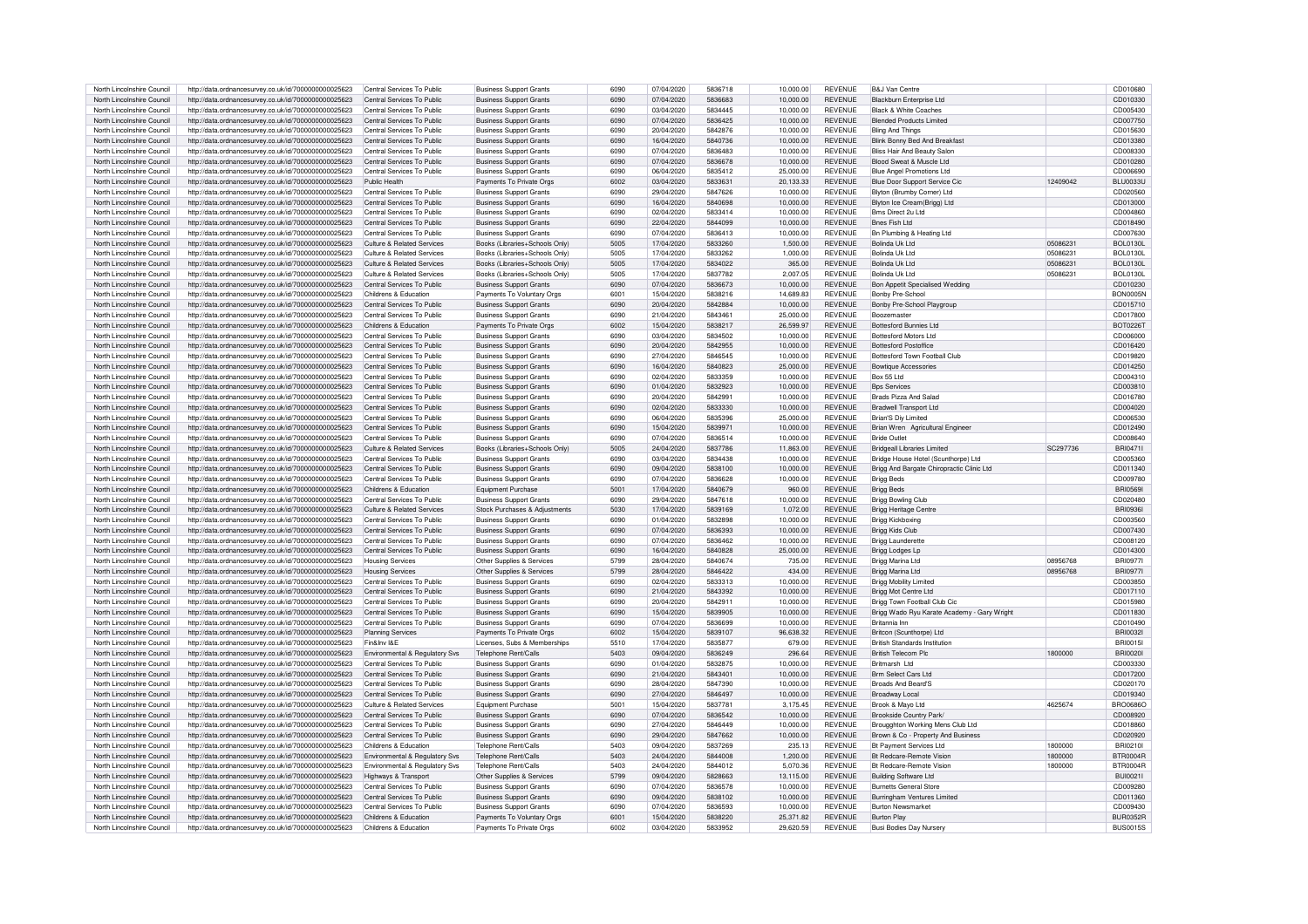| North Lincolnshire Council | http://data.ordnancesurvey.co.uk/id/7000000000025623 | Childrens & Education                 | Payments To Private Orgs       | 6002 | 03/04/2020 | 5833953 | 1.961.76   | <b>REVENUE</b> | <b>Busy Bea Childminding</b>    |          | <b>BUS0165S</b> |
|----------------------------|------------------------------------------------------|---------------------------------------|--------------------------------|------|------------|---------|------------|----------------|---------------------------------|----------|-----------------|
| North Lincolnshire Council | http://data.ordnancesurvey.co.uk/id/7000000000025623 | Central Services To Public            | <b>Business Support Grants</b> | 6090 | 15/04/2020 | 5839982 | 10,000.00  | <b>REVENUE</b> | <b>Busy Bee</b>                 |          | CD012600        |
| North Lincolnshire Council | http://data.ordnancesurvey.co.uk/id/7000000000025623 | Central Services To Public            | <b>Business Support Grants</b> | 6090 | 16/04/2020 | 5840722 | 10.000.00  | <b>REVENUE</b> | Butlers/St Bernadettes Club     |          | CD013240        |
| North Lincolnshire Council | http://data.ordnancesurvey.co.uk/id/7000000000025623 | Central Services To Public            | <b>Business Support Grants</b> | 6090 | 20/04/2020 | 5842992 | 10,000.00  | <b>REVENUE</b> | <b>Butterfly Healing</b>        |          | CD016790        |
| North Lincolnshire Council | http://data.ordnancesurvey.co.uk/id/7000000000025623 | Central Services To Public            | <b>Business Support Grants</b> | 6090 | 21/04/2020 | 5843415 | 10,000.00  | <b>REVENUE</b> | Butterswood Lakes & Cottages    |          | CD017340        |
| North Lincolnshire Council | http://data.ordnancesurvey.co.uk/id/7000000000025623 | Central Services To Public            |                                | 6090 | 22/04/2020 | 5844079 | 10.000.00  | <b>REVENUE</b> | <b>Buttonswood</b>              |          | CD018290        |
|                            |                                                      |                                       | <b>Business Support Grants</b> |      |            |         |            |                |                                 |          |                 |
| North Lincolnshire Council | http://data.ordnancesurvey.co.uk/id/7000000000025623 | Central Services To Public            | <b>Business Support Grants</b> | 6090 | 09/04/2020 | 5838114 | 10,000.00  | <b>REVENUE</b> | Bw Shrimpton Limited            |          | CD011480        |
| North Lincolnshire Council | http://data.ordnancesurvey.co.uk/id/7000000000025623 | Central Services To Public            | <b>Business Support Grants</b> | 6090 | 03/04/2020 | 5834429 | 10,000.00  | REVENUE        | Cade Estate Agency Ltd          |          | CD005270        |
| North Lincolnshire Council | http://data.ordnancesurvey.co.uk/id/7000000000025623 | Central Services To Public            | <b>Business Support Grants</b> | 6090 | 02/04/2020 | 5833381 | 10,000.00  | REVENUE        | Cadmill Engineering Limited     |          | CD004530        |
| North Lincolnshire Council | http://data.ordnancesurvey.co.uk/id/7000000000025623 | Central Services To Public            | <b>Business Support Grants</b> | 6090 | 16/04/2020 | 5840829 | 25,000.00  | <b>REVENUE</b> | Caenby Corner Garage Ltd        |          | CD014310        |
| North Lincolnshire Council | http://data.ordnancesurvey.co.uk/id/7000000000025623 | Central Services To Public            | <b>Business Support Grants</b> | 6090 | 03/04/2020 | 5834466 | 10,000.00  | <b>REVENUE</b> | Cafe 1906 Limited               |          | CD005640        |
| North Lincolnshire Council | http://data.ordnancesurvey.co.uk/id/7000000000025623 | Central Services To Public            | <b>Business Support Grants</b> | 6090 | 06/04/2020 | 5835385 | 25.000.00  | <b>REVENUE</b> | Cafe Indienendent Ltd           |          | CD006420        |
| North Lincolnshire Council | http://data.ordnancesurvey.co.uk/id/7000000000025623 | Central Services To Public            | <b>Business Support Grants</b> | 6090 | 23/04/2020 | 5844513 | 25,000.00  | <b>REVENUE</b> | Cafe Jazz                       |          | CD018730        |
| North Lincolnshire Council | http://data.ordnancesurvey.co.uk/id/7000000000025623 | Central Services To Public            | <b>Business Support Grants</b> | 6090 | 27/04/2020 | 5846516 | 25,000.00  | <b>REVENUE</b> | Cafe Jazz                       |          | CD019530        |
| North Lincolnshire Council | http://data.ordnancesurvey.co.uk/id/7000000000025623 | Central Services To Public            | <b>Business Support Grants</b> | 6090 | 23/04/2020 | 5844497 | 10.000.00  | <b>REVENUE</b> | Cafe Mews Ltd                   |          | CD018570        |
| North Lincolnshire Council | http://data.ordnancesurvey.co.uk/id/7000000000025623 | Culture & Related Services            | Gas                            | 3101 | 17/04/2020 | 5839829 | 610.80     | <b>REVENUE</b> | Calor Gas Ltd                   | 303703   | CAL0063L        |
|                            |                                                      |                                       |                                |      |            |         |            |                |                                 |          |                 |
| North Lincolnshire Council | http://data.ordnancesurvey.co.uk/id/7000000000025623 | Culture & Related Services            | Gas                            | 3101 | 17/04/2020 | 5839830 | 1.045.51   | <b>REVENUE</b> | Calor Gas Ltd                   | 303703   | CAL0063L        |
| North Lincolnshire Council | http://data.ordnancesurvey.co.uk/id/7000000000025623 | Culture & Related Services            | Gas                            | 3101 | 17/04/2020 | 5840589 | 610.80     | <b>REVENUE</b> | Calor Gas Ltd                   | 303703   | CAL0063L        |
| North Lincolnshire Council | http://data.ordnancesurvey.co.uk/id/7000000000025623 | Culture & Related Services            | Gas                            | 3101 | 17/04/2020 | 5840596 | 343.57     | <b>REVENUE</b> | Calor Gas Ltd                   | 303703   | CAL0063L        |
| North Lincolnshire Council | http://data.ordnancesurvey.co.uk/id/7000000000025623 | Central Services To Public            | <b>Business Support Grants</b> | 6090 | 01/04/2020 | 5832908 | 10,000.00  | <b>REVENUE</b> | Cambridge Reagents Ltd          |          | CD003660        |
| North Lincolnshire Council | http://data.ordnancesurvey.co.uk/id/7000000000025623 | Central Services To Public            | <b>Business Support Grants</b> | 6090 | 21/04/2020 | 5843444 | 10.000.00  | <b>REVENUE</b> | Camping Site And Premises       |          | CD017630        |
| North Lincolnshire Council | http://data.ordnancesurvey.co.uk/id/7000000000025623 | Central Services To Public            | <b>Business Support Grants</b> | 6090 | 21/04/2020 | 5843424 | 10.000.00  | <b>REVENUE</b> | Camp Sparta Ltd                 |          | CD017430        |
| North Lincolnshire Council | http://data.ordnancesurvey.co.uk/id/7000000000025623 | Corporate And Democratic Core         | Recruitment Costs And Dbs      | 2004 | 24/04/2020 | 5842685 | 399.00     | <b>REVENUE</b> | Cantium Business Solutions Ltd  | 11242115 | CAN0085N        |
| North Lincolnshire Council | http://data.ordnancesurvey.co.uk/id/7000000000025623 | Childrens & Education                 | Course Fees/Training           | 2002 | 07/04/2020 | 5835267 | 2,747.88   | <b>REVENUE</b> | Capita Business Services Ltd    | 2299747  | CAP0021P        |
| North Lincolnshire Council | http://data.ordnancesurvey.co.uk/id/7000000000025623 | Childrens & Education                 | Course Fees/Training           | 2002 | 07/04/2020 | 5835268 | 1.373.94   | <b>REVENUE</b> | Capita Business Services Ltd    | 2299747  | CAP0021P        |
|                            |                                                      |                                       |                                |      |            |         |            |                |                                 |          |                 |
| North Lincolnshire Council | http://data.ordnancesurvey.co.uk/id/7000000000025623 | Childrens & Education                 | It Software-Maintenance        | 5053 | 07/04/2020 | 5835306 | 42.624.87  | <b>REVENUE</b> | Capita Business Services Ltd    | 2299747  | CAP0021P        |
| North Lincolnshire Council | http://data.ordnancesurvey.co.uk/id/7000000000025623 | Corporate And Democratic Core         | Gen Office Exp (Incl Postage)  | 5603 | 22/04/2020 | 5842699 | 1.186.47   | <b>REVENUE</b> | Capita Business Services Ltd    | 2299747  | CAP0021P        |
| North Lincolnshire Council | http://data.ordnancesurvey.co.uk/id/7000000000025623 | Corporate And Democratic Core         | Gen Office Exp (Incl Postage)  | 5603 | 22/04/2020 | 5843271 | 30,306.37  | <b>REVENUE</b> | Capita Business Services Ltd    | 2299747  | CAP0021P        |
| North Lincolnshire Council | http://data.ordnancesurvey.co.uk/id/7000000000025623 | <b>Planning Services</b>              | Pay - Agency                   | 0131 | 07/04/2020 | 5834239 | 6,419.12   | <b>REVENUE</b> | Capita Business Services Ltd    | 2299747  | CAP0021P        |
| North Lincolnshire Council | http://data.ordnancesurvey.co.uk/id/7000000000025623 | <b>Planning Services</b>              | Pay - Agency                   | 0131 | 17/04/2020 | 5840211 | 2,602.28   | <b>REVENUE</b> | Capita Business Services Ltd    | 2299747  | CAP0021P        |
| North Lincolnshire Council | http://data.ordnancesurvey.co.uk/id/7000000000025623 | <b>Planning Services</b>              | Pay - Agency                   | 0131 | 17/04/2020 | 5840592 | 2.928.67   | <b>REVENUE</b> | Capita Business Services Ltd    | 2299747  | CAP0021P        |
| North Lincolnshire Council | http://data.ordnancesurvey.co.uk/id/7000000000025623 | Central Services To Public            | <b>Business Support Grants</b> | 6090 | 06/04/2020 | 5835419 | 10,000.00  | <b>REVENUE</b> | Capital Physio Limited          |          | CD006760        |
| North Lincolnshire Council | http://data.ordnancesurvey.co.uk/id/7000000000025623 | Central Services To Public            | <b>Business Support Grants</b> | 6090 | 16/04/2020 | 5840822 | 10.000.00  | <b>REVENUE</b> | Cardzone                        |          | CD014240        |
| North Lincolnshire Council | http://data.ordnancesurvey.co.uk/id/7000000000025623 | Central Services To Public            | <b>Business Support Grants</b> | 6090 | 16/04/2020 | 5840824 | 25,000.00  | <b>REVENUE</b> | Cardzone                        |          | CD014260        |
|                            |                                                      |                                       |                                |      |            |         |            |                |                                 |          |                 |
| North Lincolnshire Council | http://data.ordnancesurvey.co.uk/id/7000000000025623 | Adult Social Care                     | Payments To Private Orgs       | 6002 | 09/04/2020 | 5837193 | 1,421.00   | <b>REVENUE</b> | Care Plus Care Ltd              |          | CAR0337R        |
| North Lincolnshire Council | http://data.ordnancesurvey.co.uk/id/7000000000025623 | Adult Social Care                     | Payments To Private Orgs       | 6002 | 08/04/2020 | 5837205 | 320.00     | <b>REVENUE</b> | Care Plus Care Uk Ltd           |          | ISF0002F        |
| North Lincolnshire Council | http://data.ordnancesurvey.co.uk/id/7000000000025623 | Adult Social Care                     | Payments To Private Orgs       | 6002 | 09/04/2020 | 5837194 | 2.730.00   | <b>REVENUE</b> | Care Plus Care (Uk) I td (Isle  |          | CAR0542R        |
| North Lincolnshire Council | http://data.ordnancesurvey.co.uk/id/7000000000025623 | Adult Social Care                     | Payments To Private Oras       | 6002 | 24/04/2020 | 5843959 | 345.00     | <b>REVENUE</b> | Care Plus Group                 | 31272R   | CAR0264B        |
| North Lincolnshire Council | http://data.ordnancesurvey.co.uk/id/7000000000025623 | Adult Social Care                     | Payments To Private Orgs       | 6002 | 08/04/2020 | 5837206 | 1,741.00   | <b>REVENUE</b> | Carers' Support Centre          |          | ISF0003F        |
| North Lincolnshire Council | http://data.ordnancesurvey.co.uk/id/7000000000025623 | Adult Social Care                     | Payments To Private Orgs       | 6002 | 09/04/2020 | 5835872 | 103,331.39 | <b>REVENUE</b> | Carers' Support Centre          |          | CAR0131R        |
| North Lincolnshire Council | http://data.ordnancesurvey.co.uk/id/7000000000025623 | Adult Social Care                     | Payments To Private Orgs       | 6002 | 09/04/2020 | 5837192 | 988.00     | <b>REVENUE</b> | Carers' Support Centre          |          | CAR0131R        |
| North Lincolnshire Council | http://data.ordnancesurvey.co.uk/id/7000000000025623 | Central Services To Public            | <b>Business Support Grants</b> | 6090 | 29/04/2020 | 5847619 | 10,000.00  | <b>REVENUE</b> | C A Revitt & Co                 |          | CD020490        |
| North Lincolnshire Council | http://data.ordnancesurvey.co.uk/id/7000000000025623 | Central Services To Public            | <b>Business Support Grants</b> | 6090 | 23/04/2020 | 5844503 | 10,000.00  | <b>REVENUE</b> | Caritas Ltd                     |          | CD018630        |
| North Lincolnshire Council | http://data.ordnancesurvey.co.uk/id/7000000000025623 | Childrens & Education                 | Payments To Private Orgs       | 6002 | 03/04/2020 | 5833987 | 1.348.65   | <b>REVENUE</b> | Carla Stebbing                  |          | STE0336E        |
|                            |                                                      |                                       |                                |      |            |         |            |                |                                 |          |                 |
| North Lincolnshire Council | http://data.ordnancesurvey.co.uk/id/7000000000025623 | Childrens & Education                 | Payments To Private Orgs       | 6002 | 03/04/2020 | 5833978 | 2.887.37   | <b>REVENUE</b> | Carlie Peake                    |          | PFA0152A        |
| North Lincolnshire Council | http://data.ordnancesurvey.co.uk/id/7000000000025623 | Central Services To Public            | Business Support Grants        | 6090 | 03/04/2020 | 5834441 | 10,000.00  | <b>REVENUE</b> | Carlton Financial Stategies Ltd |          | CD005390        |
| North Lincolnshire Council | http://data.ordnancesurvey.co.uk/id/7000000000025623 | Culture & Related Services            | Fuel                           | 4001 | 07/04/2020 | 5831555 | 715.05     | <b>REVENUE</b> | <b>Carlton Fuels</b>            | 04168225 | CAR0127R        |
| North Lincolnshire Council | http://data.ordnancesurvey.co.uk/id/7000000000025623 | Culture & Related Services            | Fuel                           | 4001 | 17/04/2020 | 5838078 | 586.15     | <b>REVENUE</b> | <b>Carlton Fuels</b>            | 04168225 | <b>CAR0127R</b> |
| North Lincolnshire Council | http://data.ordnancesurvey.co.uk/id/7000000000025623 | Culture & Related Services            | Fuel                           | 4001 | 01/05/2020 | 5839093 | 369.84     | <b>REVENUE</b> | <b>Carlton Fuels</b>            | 04168225 | CAR0127R        |
| North Lincolnshire Council | http://data.ordnancesurvey.co.uk/id/7000000000025623 | Culture & Related Services            | <b>Heating Fuels</b>           | 3104 | 15/04/2020 | 5839031 | 958.53     | <b>REVENUE</b> | Carlton Fuels                   | 04168225 | CAR0127R        |
| North Lincolnshire Council | http://data.ordnancesurvey.co.uk/id/7000000000025623 | Culture & Related Services            | <b>Heating Fuels</b>           | 3104 | 22/04/2020 | 5843349 | 1.098.80   | <b>REVENUE</b> | <b>Carlton Fuels</b>            | 04168225 | CAR0127R        |
| North Lincolnshire Council | http://data.ordnancesurvey.co.uk/id/7000000000025623 | Culture & Related Services            | <b>Heating Fuels</b>           | 3104 | 22/04/2020 | 5843350 | 2.650.50   | <b>REVENUE</b> | <b>Carlton Fuels</b>            | 04168225 | CAR0127R        |
| North Lincolnshire Council | http://data.ordnancesurvey.co.uk/id/7000000000025623 | <b>Culture &amp; Related Services</b> | <b>Heating Fuels</b>           | 3104 | 01/05/2020 | 5847741 | 2,686.60   | <b>REVENUE</b> | <b>Carlton Fuels</b>            | 04168225 | CAR0127R        |
| North Lincolnshire Council | http://data.ordnancesurvey.co.uk/id/7000000000025623 | Environmental & Regulatory Svs        | Fuel                           | 4001 | 01/05/2020 | 5846380 | 1,120.43   | REVENUE        | Carlton Fuels                   | 04168225 | CAR0127R        |
|                            |                                                      |                                       |                                |      |            |         |            |                |                                 |          |                 |
| North Lincolnshire Council | http://data.ordnancesurvey.co.uk/id/7000000000025623 | Fin&Inv I&E                           | Fuel                           | 4001 | 28/04/2020 | 5846199 | 29,519.00  | <b>REVENUE</b> | <b>Carlton Fuels</b>            | 04168225 | CAR0127R        |
| North Lincolnshire Council | http://data.ordnancesurvey.co.uk/id/7000000000025623 | Fin&Inv I&F                           | Fuel                           | 4001 | 28/04/2020 | 5846200 | 29.519.00  | <b>REVENUE</b> | Carlton Fuels                   | 04168225 | CAR0127R        |
| North Lincolnshire Council | http://data.ordnancesurvey.co.uk/id/7000000000025623 | Childrens & Education                 | Payments To Private Orgs       | 6002 | 24/04/2020 | 5844225 | 2.600.00   | <b>REVENUE</b> | Caroline Taylor                 |          | TAY0213Y        |
| North Lincolnshire Council | http://data.ordnancesurvey.co.uk/id/7000000000025623 | Central Services To Public            | <b>Business Support Grants</b> | 6090 | 07/04/2020 | 5836721 | 10,000.00  | REVENUE        | Carnenters Lodge Ltd            |          | CD010710        |
| North Lincolnshire Council | http://data.ordnancesurvey.co.uk/id/7000000000025623 | Central Services To Public            | <b>Business Support Grants</b> | 6090 | 07/04/2020 | 5836547 | 10,000.00  | <b>REVENUE</b> | Carries                         |          | CD008970        |
| North Lincolnshire Council | http://data.ordnancesurvey.co.uk/id/7000000000025623 | Central Services To Public            | <b>Business Support Grants</b> | 6090 | 07/04/2020 | 5836361 | 10.000.00  | <b>REVENUE</b> | Cartvale                        |          | CD007110        |
| North Lincolnshire Council | http://data.ordnancesurvey.co.uk/id/7000000000025623 | Central Services To Public            | <b>Business Support Grants</b> | 6090 | 29/04/2020 | 5847623 | 10,000.00  | <b>REVENUE</b> | Cashxchanges & Acco'S Ltd       |          | CD020530        |
| North Lincolnshire Council | http://data.ordnancesurvey.co.uk/id/7000000000025623 | Childrens & Education                 | Payments To Private Orgs       | 6002 | 15/04/2020 | 5838223 | 20.768.23  | <b>REVENUE</b> | Castledvke Ltd                  |          | CAS0095S        |
| North Lincolnshire Council | http://data.ordnancesurvey.co.uk/id/7000000000025623 | Central Services To Public            | <b>Business Support Grants</b> | 6090 | 16/04/2020 | 5840776 | 10,000.00  | <b>REVENUE</b> | <b>Castles Education Llp</b>    |          | CD013780        |
| North Lincolnshire Council |                                                      | Childrens & Education                 |                                | 6002 | 17/04/2020 | 5840653 | 10,500.10  | <b>REVENUE</b> |                                 | OC415116 | CAS0042S        |
|                            | http://data.ordnancesurvey.co.uk/id/7000000000025623 |                                       | Payments To Private Orgs       |      |            |         |            |                | Castles Education Llp           |          |                 |
| North Lincolnshire Council | http://data.ordnancesurvey.co.uk/id/7000000000025623 | Adult Social Care                     | Water (Meter/Rate) & Sewerage  | 3221 | 28/04/2020 | 5839779 | 418.21     | <b>REVENUE</b> | Castle Water Ltd                | SC475583 | CAS0200S        |
| North Lincolnshire Council | http://data.ordnancesurvey.co.uk/id/7000000000025623 | Childrens & Education                 | Water (Meter/Bate) & Sewerage  | 3221 | 28/04/2020 | 5839671 | 337.62     | <b>REVENUE</b> | Castle Water Ltd                | SC475583 | CAS0200S        |
| North Lincolnshire Council | http://data.ordnancesurvey.co.uk/id/7000000000025623 | Childrens & Education                 | Water (Meter/Rate) & Sewerage  | 3221 | 28/04/2020 | 5839698 | 296.79     | <b>REVENUE</b> | Castle Water Ltd                | SC475583 | CAS0200S        |
| North Lincolnshire Council | http://data.ordnancesurvey.co.uk/id/7000000000025623 | Corporate And Democratic Core         | Water (Meter/Rate) & Sewerage  | 3221 | 28/04/2020 | 5839678 | 669.76     | <b>REVENUE</b> | Castle Water I td               | SC475583 | CAS0200S        |
| North Lincolnshire Council | http://data.ordnancesurvey.co.uk/id/7000000000025623 | Culture & Related Services            | Water (Meter/Rate) & Sewerage  | 3221 | 28/04/2020 | 5839729 | 291.64     | <b>REVENUE</b> | Castle Water I td               | SC475583 | CAS0200S        |
| North Lincolnshire Council | http://data.ordnancesurvey.co.uk/id/7000000000025623 | Culture & Related Services            | Water (Meter/Bate) & Sewerage  | 3221 | 28/04/2020 | 5839761 | 3.586.41   | <b>REVENUE</b> | Castle Water I td               | SC475583 | CAS0200S        |
| North Lincolnshire Council | http://data.ordnancesurvey.co.uk/id/7000000000025623 | Culture & Related Services            | Water (Meter/Rate) & Sewerage  | 3221 | 28/04/2020 | 5839782 | 823.15     | <b>REVENUE</b> | Castle Water I td               | SC475583 | CAS0200S        |
| North Lincolnshire Council | http://data.ordnancesurvey.co.uk/id/7000000000025623 | Culture & Related Services            | Water (Meter/Rate) & Sewerage  | 3221 | 28/04/2020 | 5839786 | 359.06     | <b>REVENUE</b> | Castle Water I td               | SC475583 | CAS0200S        |
| North Lincolnshire Council | http://data.ordnancesurvey.co.uk/id/7000000000025623 | Culture & Related Services            | Water (Meter/Rate) & Sewerage  | 3221 | 28/04/2020 | 5839809 | 1.699.42   | <b>REVENUE</b> | Castle Water I td               | SC475583 | CAS0200S        |
|                            |                                                      |                                       |                                |      |            |         |            |                |                                 |          |                 |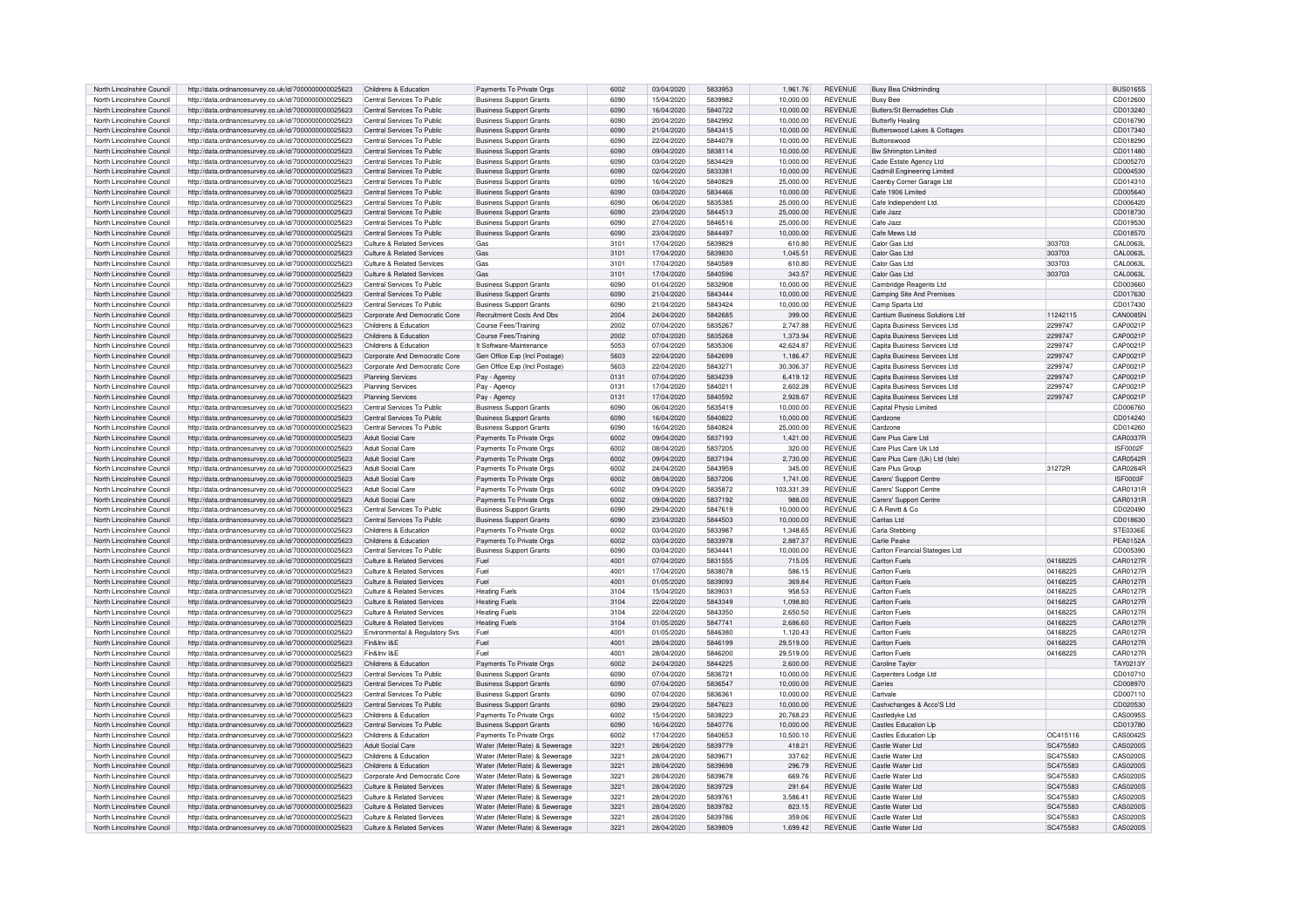| North Lincolnshire Council | http://data.ordnancesurvey.co.uk/id/7000000000025623 | Environmental & Regulatory Svs            | Water (Meter/Rate) & Sewerage  | 3221 | 28/04/2020 | 5839651 | 498.33    | <b>REVENUE</b> | Castle Water Ltd                      | SC475583 | CAS02005        |
|----------------------------|------------------------------------------------------|-------------------------------------------|--------------------------------|------|------------|---------|-----------|----------------|---------------------------------------|----------|-----------------|
|                            |                                                      |                                           |                                |      |            | 5839755 | 1.353.98  | <b>REVENUE</b> | Castle Water Ltd                      | SC475583 | CAS0200S        |
| North Lincolnshire Council | http://data.ordnancesurvey.co.uk/id/7000000000025623 | Environmental & Regulatory Sys            | Water (Meter/Rate) & Sewerage  | 3221 | 28/04/2020 |         |           |                |                                       |          |                 |
| North Lincolnshire Council | http://data.ordnancesurvey.co.uk/id/7000000000025623 | Environmental & Regulatory Svs            | Water (Meter/Bate) & Sewerage  | 3221 | 28/04/2020 | 5839808 | 733.48    | <b>REVENUE</b> | Castle Water Ltd                      | SC475583 | CAS02005        |
| North Lincolnshire Council | http://data.ordnancesurvey.co.uk/id/7000000000025623 | Fin&Inv I&E                               | Water (Meter/Rate) & Sewerage  | 3221 | 28/04/2020 | 5839646 | 338.62    | <b>REVENUE</b> | Castle Water Ltd                      | SC475583 | CAS0200S        |
| North Lincolnshire Council | http://data.ordnancesurvey.co.uk/id/7000000000025623 | Highways & Transport                      | Water (Meter/Rate) & Sewerage  | 3221 | 28/04/2020 | 5839635 | 856.55    | <b>REVENUE</b> | Castle Water Ltd                      | SC475583 | CAS0200S        |
| North Lincolnshire Council | http://data.ordnancesurvey.co.uk/id/7000000000025623 | Highways & Transport                      | Water (Meter/Rate) & Sewerage  | 3221 | 28/04/2020 | 5839660 | 327.56    | <b>REVENUE</b> | Castle Water Ltd                      | SC475583 | CAS0200S        |
| North Lincolnshire Council | http://data.ordnancesurvey.co.uk/id/7000000000025623 | Highways & Transport                      | Water (Meter/Bate) & Sewerage  | 3221 | 28/04/2020 | 5839689 | 327.56    | <b>REVENUE</b> | Castle Water Ltd                      | SC475583 | CAS02005        |
|                            |                                                      |                                           |                                |      |            |         |           | <b>REVENUE</b> |                                       |          |                 |
| North Lincolnshire Council | http://data.ordnancesurvey.co.uk/id/7000000000025623 | Highways & Transport                      | Water (Meter/Rate) & Sewerage  | 3221 | 28/04/2020 | 5839751 | 327.56    |                | Castle Water Ltd                      | SC475583 | CAS0200S        |
| North Lincolnshire Council | http://data.ordnancesurvey.co.uk/id/7000000000025623 | Non Distributed Costs                     | Water (Meter/Rate) & Sewerage  | 3221 | 28/04/2020 | 5839640 | 327.56    | <b>REVENUE</b> | Castle Water Ltd                      | SC475583 | CAS02005        |
| North Lincolnshire Council | http://data.ordnancesurvey.co.uk/id/7000000000025623 | Non Distributed Costs                     | Water (Meter/Rate) & Sewerage  | 3221 | 28/04/2020 | 5839811 | 487.61    | <b>REVENUE</b> | Castle Water Ltd                      | SC475583 | CAS0200S        |
| North Lincolnshire Council | http://data.ordnancesurvey.co.uk/id/7000000000025623 | Adult Social Care                         | Books (Libraries+Schools Only) | 5005 | 24/04/2020 | 5844021 | 1.000.04  | <b>REVENUE</b> | Cat Csh Card Imprest                  |          | <b>NOR0754R</b> |
| North Lincolnshire Council | http://data.ordnancesurvey.co.uk/id/7000000000025623 | Adult Social Care                         | Course Fees/Training           | 2002 | 24/04/2020 | 5844021 | 583.00    | <b>REVENUE</b> | Cat Csh Card Imprest                  |          | <b>NOR0754R</b> |
| North Lincolnshire Council | http://data.ordnancesurvey.co.uk/id/7000000000025623 | Adult Social Care                         | Equipment Purchase             | 5001 | 24/04/2020 | 5844021 | 357.49    | <b>REVENUE</b> | Cat Csh Card Imprest                  |          | NOR0754F        |
|                            |                                                      |                                           |                                |      |            |         |           |                |                                       |          |                 |
| North Lincolnshire Council | http://data.ordnancesurvey.co.uk/id/7000000000025623 | Adult Social Care                         | <b>Legal Fees</b>              | 5823 | 24/04/2020 | 5844021 | 20.00     | <b>REVENUE</b> | Cat Csh Card Imprest                  |          | <b>NOR0754F</b> |
| North Lincolnshire Council | http://data.ordnancesurvey.co.uk/id/7000000000025623 | Adult Social Care                         | Other Supplies & Services      | 5799 | 24/04/2020 | 5844021 | 28.16     | <b>REVENUE</b> | Cat Csh Card Imprest                  |          | <b>NOR0754R</b> |
| North Lincolnshire Council | http://data.ordnancesurvey.co.uk/id/7000000000025623 | Adult Social Care                         | Payments To Private Orgs       | 6002 | 24/04/2020 | 5844021 | 781.13    | REVENUE        | Cat Csh Card Imprest                  |          | <b>NOR0754R</b> |
| North Lincolnshire Council | http://data.ordnancesurvey.co.uk/id/7000000000025623 | Childrens & Education                     | <b>Client Related Costs</b>    | 5534 | 24/04/2020 | 5844021 | 198.00    | <b>REVENUE</b> | Cat Csh Card Impres                   |          | NOR0754F        |
| North Lincolnshire Council | http://data.ordnancesurvey.co.uk/id/7000000000025623 | Corporate And Democratic Core             | Course Fees/Training           | 2002 | 24/04/2020 | 5844021 | 583.00    | <b>REVENUE</b> | Cat Csh Card Imprest                  |          | <b>NOR0754R</b> |
|                            |                                                      |                                           |                                |      |            | 5844021 |           | <b>REVENUE</b> |                                       |          |                 |
| North Lincolnshire Council | http://data.ordnancesurvey.co.uk/id/7000000000025623 | Corporate And Democratic Core             | Gen Office Exp (Incl Postage)  | 5603 | 24/04/2020 |         | 868.80    |                | Cat Csh Card Imprest                  |          | <b>NOR0754R</b> |
| North Lincolnshire Council | http://data.ordnancesurvey.co.uk/id/7000000000025623 | Corporate And Democratic Core             | Other Supplies & Services      | 5799 | 24/04/2020 | 5844021 | 74.10     | <b>REVENUE</b> | Cat Csh Card Imprest                  |          | <b>NOR0754R</b> |
| North Lincolnshire Council | http://data.ordnancesurvey.co.uk/id/7000000000025623 | Culture & Related Services                | Other Supplies & Services      | 5799 | 24/04/2020 | 5844021 | 674.91    | <b>REVENUE</b> | Cat Csh Card Imprest                  |          | <b>NOR0754R</b> |
| North Lincolnshire Council | http://data.ordnancesurvey.co.uk/id/7000000000025623 | Fin&Inv I&F                               | Course Fees/Training           | 2002 | 24/04/2020 | 5844021 | 12.00     | <b>REVENUE</b> | Cat Csh Card Imprest                  |          | <b>NOR0754R</b> |
| North Lincolnshire Council | http://data.ordnancesurvey.co.uk/id/7000000000025623 | Planning Services                         | Other Supplies & Services      | 5799 | 24/04/2020 | 5844021 | 30.00     | <b>REVENUE</b> | Cat Csh Card Imprest                  |          | <b>NOR0754R</b> |
|                            |                                                      |                                           |                                |      |            |         |           |                |                                       |          |                 |
| North Lincolnshire Council | http://data.ordnancesurvey.co.uk/id/7000000000025623 | Central Services To Public                | <b>Business Support Grants</b> | 6090 | 17/04/2020 | 5841801 | 10,000,00 | <b>REVENUE</b> | Cater-Kings                           |          | CD015150        |
| North Lincolnshire Council | http://data.ordnancesurvey.co.uk/id/7000000000025623 | Culture & Related Services                | Other Professional Fees        | 5829 | 17/04/2020 | 5840650 | 1,024.30  | <b>REVENUE</b> | Cause4 Ltd                            | 06658983 | CAU0012U        |
| North Lincolnshire Council | http://data.ordnancesurvey.co.uk/id/7000000000025623 | Culture & Related Services                | Other Professional Fees        | 5829 | 17/04/2020 | 5840651 | 1,055.50  | <b>REVENUE</b> | Cause4 Ltd                            | 06658983 | CAU0012U        |
| North Lincolnshire Council | http://data.ordnancesurvey.co.uk/id/7000000000025623 | Central Services To Public                | <b>Business Support Grants</b> | 6090 | 07/04/2020 | 5836554 | 10,000.00 | <b>REVENUE</b> | Cazandra Ltd                          |          | CD009040        |
| North Lincolnshire Council | http://data.ordnancesurvey.co.uk/id/7000000000025623 | Central Services To Public                | <b>Business Support Grants</b> | 6090 | 20/04/2020 | 5842946 | 10.000.00 | <b>REVENUE</b> | Cedar Farm Storage                    |          | CD016330        |
|                            |                                                      |                                           |                                |      |            |         |           |                |                                       |          |                 |
| North Lincolnshire Council | http://data.ordnancesurvey.co.uk/id/7000000000025623 | Central Services To Public                | <b>Business Support Grants</b> | 6090 | 01/05/2020 | 5844506 | 10.000.00 | <b>REVENUE</b> | Celeste                               |          | CD018660        |
| North Lincolnshire Council | http://data.ordnancesurvey.co.uk/id/7000000000025623 | Central Services To Public                | <b>Business Support Grants</b> | 6090 | 01/04/2020 | 5832880 | 10,000.00 | <b>REVENUE</b> | Cemconsult Ltd                        |          | CD003380        |
| North Lincolnshire Council | http://data.ordnancesurvey.co.uk/id/7000000000025623 | Central Services To Public                | <b>Business Support Grants</b> | 6090 | 20/04/2020 | 5842968 | 25,000.00 | <b>REVENUE</b> | Central Community Centre              |          | CD016550        |
| North Lincolnshire Council | http://data.ordnancesurvey.co.uk/id/7000000000025623 | Adult Social Care                         | Clothing, Uniforms & Laundry   | 5301 | 15/04/2020 | 5838938 | 732.70    | <b>REVENUE</b> | Central Laundry Ltd                   | 06765045 | <b>CEN0085N</b> |
| North Lincolnshire Council | http://data.ordnancesurvey.co.uk/id/7000000000025623 | Adult Social Care                         | Payments To Private Orgs       | 6002 | 09/04/2020 | 5837498 | 1,237.88  | <b>REVENUE</b> | Central Laundry Ltd                   | 06765045 | CEN0085N        |
| North Lincolnshire Council | http://data.ordnancesurvey.co.uk/id/7000000000025623 | Central Services To Public                |                                | 6090 | 02/04/2020 | 5833439 | 10,000.00 | <b>REVENUE</b> |                                       |          | CD005110        |
|                            |                                                      |                                           | <b>Business Support Grants</b> |      |            |         |           |                | Centreline Design Consulting Ltd      |          |                 |
| North Lincolnshire Council | http://data.ordnancesurvey.co.uk/id/7000000000025623 | Highways & Transport                      | Other Supplies & Services      | 5799 | 17/04/2020 | 5834219 | 1.245.00  | <b>REVENUE</b> | Centurion Site Services Limited       |          | <b>CEN0103N</b> |
| North Lincolnshire Council | http://data.ordnancesurvey.co.uk/id/7000000000025623 | Central Services To Public                | <b>Business Support Grants</b> | 6090 | 07/04/2020 | 5836565 | 10,000.00 | <b>REVENUE</b> | Ceranos                               |          | CD009150        |
| North Lincolnshire Council | http://data.ordnancesurvey.co.uk/id/7000000000025623 | Central Services To Public                | <b>Business Support Grants</b> | 6090 | 07/04/2020 | 5836717 | 10,000.00 | <b>REVENUE</b> | Certafide                             |          | CD010670        |
| North Lincolnshire Council | http://data.ordnancesurvey.co.uk/id/7000000000025623 | Corporate And Democratic Core             | It Software-Maintenance        | 5053 | 01/05/2020 | 5846828 | 2.214.00  | <b>REVENUE</b> | Certero Ltd                           |          | <b>CER0002F</b> |
| North Lincolnshire Council | http://data.ordnancesurvey.co.uk/id/7000000000025623 | Central Services To Public                | <b>Business Support Grants</b> | 6090 | 15/04/2020 | 5839891 | 10.000.00 | <b>REVENUE</b> | Chameleon Hai                         |          | CD011690        |
|                            |                                                      |                                           |                                |      |            |         |           |                |                                       |          |                 |
| North Lincolnshire Council | http://data.ordnancesurvey.co.uk/id/7000000000025623 | Adult Social Care                         | Payments To Private Orgs       | 6002 | 07/04/2020 | 5835761 | 600.00    | <b>REVENUE</b> | Champ I to                            |          | CHA0374A        |
| North Lincolnshire Council | http://data.ordnancesurvey.co.uk/id/7000000000025623 | <b>Adult Social Care</b>                  | Payments To Private Orgs       | 6002 | 07/04/2020 | 5835762 | 1,900.00  | <b>REVENUE</b> | Champ Ltd                             |          | CHA0374A        |
| North Lincolnshire Council | http://data.ordnancesurvey.co.uk/id/7000000000025623 | Culture, Env, Reg & Planning Cap          | Other Costs                    | A085 | 07/04/2020 | 5835255 | 2,916.00  | CAPITAL        | Champ Ltd                             |          | CHA0374A        |
| North Lincolnshire Council | http://data.ordnancesurvey.co.uk/id/7000000000025623 | <b>Fnvironmental &amp; Requlatory Sys</b> | Water (Meter/Bate) & Sewerage  | 3221 | 24/04/2020 | 5838892 | 824.72    | <b>REVENUE</b> | Champ I td                            |          | CHA0374A        |
| North Lincolnshire Council | http://data.ordnancesurvey.co.uk/id/7000000000025623 | Childrens & Education                     | <b>Client Related Costs</b>    | 5534 | 03/04/2020 | 5832833 | 544.00    | <b>REVENUE</b> | Changing Lives                        | 10624046 | <b>CHA0547A</b> |
| North Lincolnshire Council |                                                      | Childrens & Education                     | Client Related Costs           | 5534 | 07/04/2020 | 5833035 | 720.00    | <b>REVENUE</b> | Changing Lives                        | 10624046 | CHA0547A        |
|                            | http://data.ordnancesurvey.co.uk/id/7000000000025623 |                                           |                                |      |            |         |           |                |                                       |          |                 |
| North Lincolnshire Council | http://data.ordnancesurvey.co.uk/id/7000000000025623 | Central Services To Public                | <b>Business Support Grants</b> | 6090 | 02/04/2020 | 5833397 | 10.000.00 | <b>REVENUE</b> | Chao Baan Ltd                         |          | CD004690        |
| North Lincolnshire Council | http://data.ordnancesurvey.co.uk/id/7000000000025623 | Central Services To Public                | <b>Business Support Grants</b> | 6090 | 16/04/2020 | 5840807 | 10.000.00 | <b>REVENUE</b> | <b>Chaplins Barbers</b>               |          | CD014090        |
| North Lincolnshire Council | http://data.ordnancesurvey.co.uk/id/7000000000025623 | Central Services To Public                | <b>Business Support Grants</b> | 6090 | 16/04/2020 | 5840808 | 10,000.00 | <b>REVENUE</b> | <b>Chaplins Barbers</b>               |          | CD014100        |
| North Lincolnshire Council | http://data.ordnancesurvey.co.uk/id/7000000000025623 | Central Services To Public                | <b>Business Support Grants</b> | 6090 | 07/04/2020 | 5836587 | 10,000.00 | REVENUE        | Chanman Motors                        |          | CD009370        |
| North Lincolnshire Council | http://data.ordnancesurvey.co.uk/id/7000000000025623 | Central Services To Public                | <b>Business Support Grants</b> | 6090 | 02/04/2020 | 5833387 | 10.000.00 | <b>REVENUE</b> | <b>Charles Richard Menswea</b>        |          | CD004590        |
|                            |                                                      |                                           |                                |      |            |         |           |                |                                       |          |                 |
| North Lincolnshire Council | http://data.ordnancesurvey.co.uk/id/7000000000025623 | Central Services To Public                | <b>Business Support Grants</b> | 6090 | 02/04/2020 | 5833347 | 10,000.00 | <b>REVENUE</b> | Charlie-Lu'S                          |          | CD004190        |
| North Lincolnshire Council | http://data.ordnancesurvey.co.uk/id/7000000000025623 | Central Services To Public                | <b>Business Support Grants</b> | 6090 | 17/04/2020 | 5841741 | 10.000.00 | <b>REVENUE</b> | Charlies Pearl I In                   |          | CD014550        |
| North Lincolnshire Council | http://data.ordnancesurvev.co.uk/id/7000000000025623 | Central Services To Public                | <b>Business Support Grants</b> | 6090 | 07/04/2020 | 5836562 | 10,000.00 | <b>REVENUE</b> | C.H.Crawfords                         |          | CD009120        |
| North Lincolnshire Council | http://data.ordnancesurvey.co.uk/id/7000000000025623 | Central Services To Public                | <b>Business Support Grants</b> | 6090 | 27/04/2020 | 5846526 | 25,000.00 | <b>REVENUE</b> | Cheeky Chimps Scunthorpe Ltd          |          | CD019630        |
| North Lincolnshire Council | http://data.ordnancesurvey.co.uk/id/7000000000025623 | Central Services To Public                | <b>Business Support Grants</b> | 6090 | 07/04/2020 | 5836443 | 10.000.00 | <b>REVENUE</b> | Cheryl Gomez Massage                  |          | CD007930        |
| North Lincolnshire Council |                                                      | Central Services To Public                |                                | 6090 | 27/04/2020 | 5846475 | 10,000.00 | <b>REVENUE</b> | <b>Cheshire Billiards Compan</b>      |          | CD019120        |
|                            | http://data.ordnancesurvey.co.uk/id/7000000000025623 |                                           | <b>Business Support Grants</b> |      |            |         |           |                |                                       |          |                 |
| North Lincolnshire Council | http://data.ordnancesurvey.co.uk/id/7000000000025623 | Central Services To Public                | <b>Business Support Grants</b> | 6090 | 07/04/2020 | 5836467 | 10.000.00 | <b>REVENUE</b> | Chestnut Homecare Limited             |          | CD008170        |
| North Lincolnshire Council | http://data.ordnancesurvey.co.uk/id/7000000000025623 | Adult Social Care                         | Payments To Private Orgs       | 6002 | 09/04/2020 | 5837195 | 1,091.10  | <b>REVENUE</b> | Chestnut Homecare Ltd                 |          | CHE0222E        |
| North Lincolnshire Council | http://data.ordnancesurvey.co.uk/id/7000000000025623 | Central Services To Public                | <b>Business Support Grants</b> | 6090 | 21/04/2020 | 5843436 | 10.000.00 | <b>REVENUE</b> | Chill And Grill                       |          | CD017550        |
| North Lincolnshire Council | http://data.ordnancesurvey.co.uk/id/7000000000025623 | Central Services To Public                | <b>Business Support Grants</b> | 6090 | 07/04/2020 | 5836670 | 10,000.00 | <b>REVENUE</b> | China Garden                          |          | CD010200        |
| North Lincolnshire Council | http://data.ordnancesurvey.co.uk/id/7000000000025623 | Central Services To Public                | <b>Business Support Grants</b> | 6090 | 21/04/2020 | 5843397 | 10,000.00 | <b>REVENUE</b> | China Kitchen Chinese Takeaway        |          | CD017160        |
| North Lincolnshire Council |                                                      | Central Services To Public                |                                | 6090 | 07/04/2020 | 5836708 | 10.000.00 | <b>REVENUE</b> | China Roval Restaurant                |          |                 |
|                            | http://data.ordnancesurvey.co.uk/id/7000000000025623 |                                           | <b>Business Support Grants</b> |      |            |         |           |                |                                       |          | CD010580        |
| North Lincolnshire Council | http://data.ordnancesurvey.co.uk/id/7000000000025623 | Central Services To Public                | <b>Business Support Grants</b> | 6090 | 03/04/2020 | 5834489 | 10,000.00 | <b>REVENUE</b> | Chris Florides The Stables Restaurant |          | CD005870        |
| North Lincolnshire Council | http://data.ordnancesurvey.co.uk/id/7000000000025623 | Central Services To Public                | <b>Business Support Grants</b> | 6090 | 17/04/2020 | 5841820 | 10,000.00 | <b>REVENUE</b> | Chris Heald Vehicle Repairs           |          | CD015340        |
| North Lincolnshire Council | http://data.ordnancesurvey.co.uk/id/7000000000025623 | Central Services To Public                | <b>Business Support Grants</b> | 6090 | 20/04/2020 | 5842913 | 10.000.00 | <b>REVENUE</b> | Chris Potton Ltd                      |          | CD016000        |
| North Lincolnshire Council | http://data.ordnancesurvey.co.uk/id/7000000000025623 | Central Services To Public                | <b>Business Support Grants</b> | 6090 | 28/04/2020 | 5847392 | 10.000.00 | <b>REVENUE</b> | Chris Thompson                        |          | CD020190        |
| North Lincolnshire Council | http://data.ordnancesurvey.co.uk/id/7000000000025623 | Central Services To Public                | <b>Business Support Grants</b> | 6090 | 27/04/2020 | 5846462 | 10.000.00 | <b>REVENUE</b> | Christine Ellerby/Daves               |          | CD018990        |
|                            |                                                      |                                           |                                |      |            |         |           |                |                                       |          |                 |
| North Lincolnshire Council | http://data.ordnancesurvey.co.uk/id/7000000000025623 | Central Services To Public                | <b>Business Support Grants</b> | 6090 | 17/04/2020 | 5841791 | 10,000.00 | <b>REVENUE</b> | Christine'S Hair Fashions             |          | CD015050        |
| North Lincolnshire Council | http://data.ordnancesurvey.co.uk/id/7000000000025623 | Central Services To Public                | <b>Business Support Grants</b> | 6090 | 02/04/2020 | 5833445 | 10,000.00 | <b>REVENUE</b> | Christopher Alan Thompson             |          | CD005170        |
| North Lincolnshire Council | http://data.ordnancesurvey.co.uk/id/7000000000025623 | Central Services To Public                | <b>Business Support Grants</b> | 6090 | 16/04/2020 | 5840763 | 10,000.00 | <b>REVENUE</b> | Christopher Newman                    |          | CD013650        |
| North Lincolnshire Council | http://data.ordnancesurvey.co.uk/id/7000000000025623 | Fin&Inv I&E                               | Leasing Charges - Controllable | 5798 | 01/05/2020 | 5847587 | 31.250.00 | <b>REVENUE</b> | Chrystal Consulting Ltd               | 3438042  | CHR0032R        |
| North Lincolnshire Council | http://data.ordnancesurvey.co.uk/id/7000000000025623 | Fin&Inv I&E                               | Leasing Charges - Controllable | 5798 | 01/05/2020 | 5847588 | 2,200.00  | <b>REVENUE</b> | Chrystal Consulting Ltd               | 3438042  | CHR0032R        |
|                            | http://data.ordnancesurvey.co.uk/id/7000000000025623 | Adult Social Care                         | Repair & Maintenance Costs     | 3000 | 24/04/2020 | 5843982 | 236.86    | <b>REVENUE</b> | Chubb Fire & Security Ltd             | 524469   | SHO0001O        |
| North Lincolnshire Council |                                                      |                                           |                                |      |            |         |           |                |                                       |          |                 |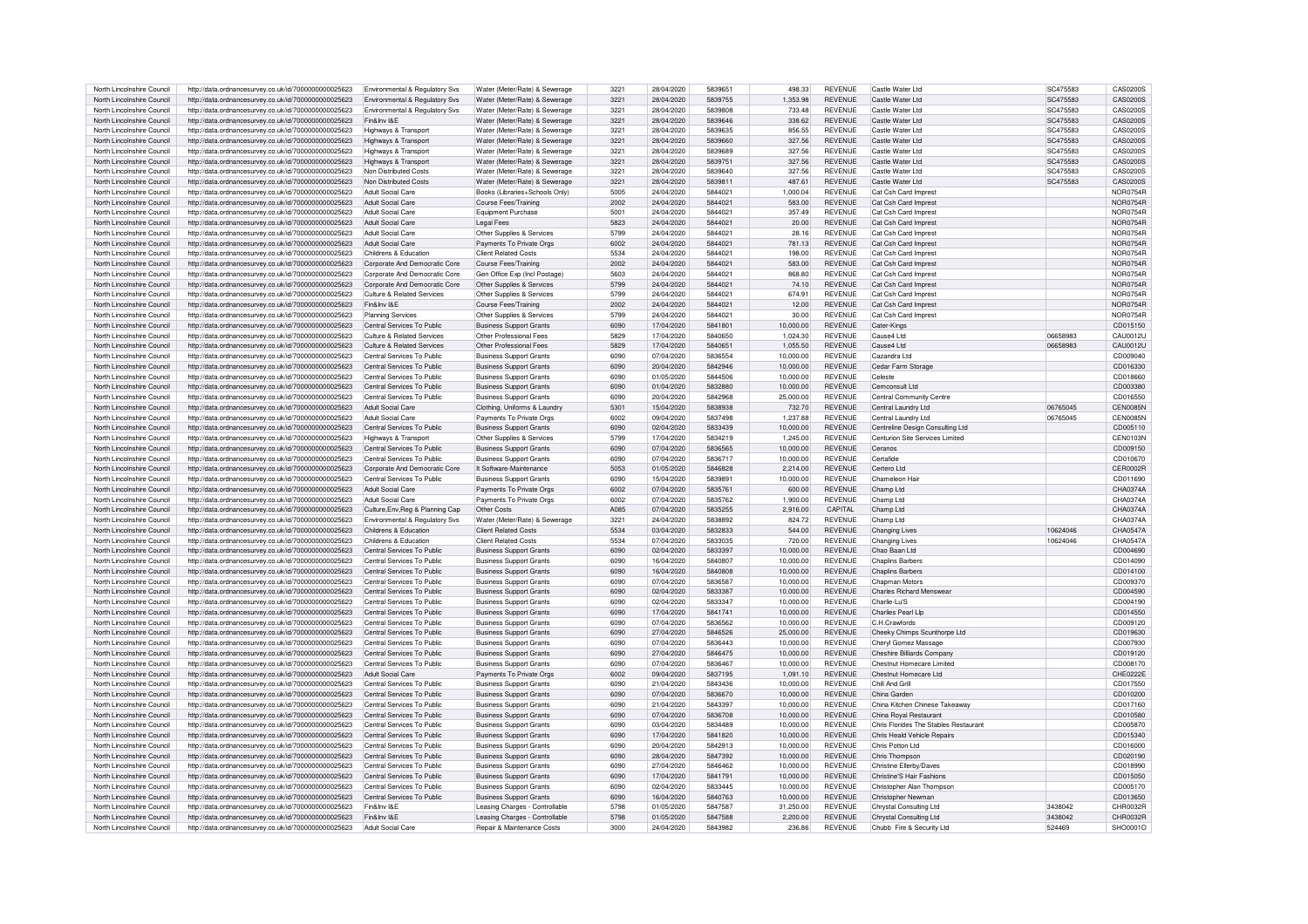| North Lincolnshire Council                               | http://data.ordnancesurvey.co.uk/id/7000000000025623                                                         | Central Services To Public                      | Repair & Maintenance Costs                                | 3000         | 24/04/2020               | 5843982            | $\mathbf{0}$          | <b>REVENUE</b>            | Chubb Fire & Security Ltd                                       | 524469   | SHO0001O             |
|----------------------------------------------------------|--------------------------------------------------------------------------------------------------------------|-------------------------------------------------|-----------------------------------------------------------|--------------|--------------------------|--------------------|-----------------------|---------------------------|-----------------------------------------------------------------|----------|----------------------|
| North Lincolnshire Council                               | http://data.ordnancesurvey.co.uk/id/7000000000025623                                                         | Childrens & Education                           | Equipment Maint.& Repair                                  | 5003         | 24/04/2020               | 5843982            | 39.39                 | <b>REVENUE</b>            | Chubb Fire & Security Ltd                                       | 524469   | SHO0001O             |
|                                                          |                                                                                                              |                                                 |                                                           |              |                          |                    |                       |                           |                                                                 |          |                      |
| North Lincolnshire Council                               | http://data.ordnancesurvey.co.uk/id/7000000000025623                                                         | Childrens & Education                           | Repair & Maintenance Costs                                | 3000         | 24/04/2020               | 5843982            | 118.43                | <b>REVENUE</b>            | Chubb Fire & Security Ltd                                       | 524469   | SHO0001O             |
| North Lincolnshire Council                               | http://data.ordnancesurvey.co.uk/id/7000000000025623                                                         | Childrens & Education                           | Repair & Maintenance Costs                                | 3000         | 24/04/2020               | 5843982            | 790.00                | <b>REVENUE</b>            | Chubb Fire & Security Ltd                                       | 524469   | SHO0001O             |
| North Lincolnshire Council                               | http://data.ordnancesurvey.co.uk/id/7000000000025623                                                         | Corporate And Democratic Core                   | Repair & Maintenance Costs                                | 3000         | 24/04/2020               | 5843982            | 237.00                | <b>REVENUE</b>            | Chubb Fire & Security Ltd                                       | 524469   | SHO0001O             |
| North Lincolnshire Council                               | http://data.ordnancesurvey.co.uk/id/7000000000025623                                                         | Corporate And Democratic Core                   | Repair & Maintenance Costs                                | 3000         | 24/04/2020               | 5843982            | 39.50                 | <b>REVENUE</b>            | Chubb Fire & Security Ltd                                       | 524469   | SHO0001O             |
| North Lincolnshire Council                               | http://data.ordnancesurvey.co.uk/id/7000000000025623                                                         | Culture & Related Services                      | Equipment Maint.& Repair                                  | 5003         | 24/04/2020               | 5843982            | 118.50                | <b>REVENUE</b>            | Chubb Fire & Security Ltd                                       | 524469   | SHO0001O             |
| North Lincolnshire Council                               | http://data.ordnancesurvey.co.uk/id/7000000000025623                                                         | Culture & Related Services                      | Repair & Maintenance Costs                                | 3000         | 24/04/2020               | 5843982            | 1,540.53              | <b>REVENUE</b>            | Chubb Fire & Security Ltd                                       | 524469   | SHO0001O             |
|                                                          |                                                                                                              |                                                 |                                                           |              |                          |                    |                       |                           |                                                                 |          |                      |
| North Lincolnshire Council                               | http://data.ordnancesurvey.co.uk/id/7000000000025623                                                         | Environmental & Regulatory Svs                  | Repair & Maintenance Costs                                | 3000         | 24/04/2020               | 5843982            | 158.00                | <b>REVENUE</b>            | Chubb Fire & Security Ltd                                       | 524469   | SHO0001O             |
| North Lincolnshire Council                               | http://data.ordnancesurvey.co.uk/id/7000000000025623                                                         | Fin&Inv I&E                                     | Repair & Maintenance Costs                                | 3000         | 24/04/2020               | 5843982            | 185.26                | <b>REVENUE</b>            | Chubb Fire & Security Ltd                                       | 524469   | SHO0001O             |
| North Lincolnshire Council                               | http://data.ordnancesurvey.co.uk/id/7000000000025623                                                         | Fin&Inv I&E                                     | Repair & Maintenance Costs                                | 3000         | 24/04/2020               | 5843982            | 79.00                 | <b>REVENUE</b>            | Chubb Fire & Security Ltd                                       | 524469   | SHO0001O             |
| North Lincolnshire Council                               | http://data.ordnancesurvey.co.uk/id/7000000000025623                                                         | Fin&Inv I&F                                     | <b>Benair &amp; Maintenance Costs</b>                     | 3000         | 24/04/2020               | 5843982            | 79.04                 | <b>REVENUE</b>            | Chubb Fire & Security Ltd                                       | 524469   | SHO0001O             |
| North Lincolnshire Council                               | http://data.ordnancesurvey.co.uk/id/7000000000025623                                                         | Highways & Transport                            | Repair & Maintenance Costs                                | 3000         | 24/04/2020               | 5843982            | 39.50                 | <b>REVENUE</b>            | Chubb Fire & Security Ltd                                       | 524469   | SHO0001O             |
|                                                          |                                                                                                              |                                                 |                                                           | 3000         | 24/04/2020               | 5843982            | 39.50                 | <b>REVENUE</b>            |                                                                 | 524469   |                      |
| North Lincolnshire Council                               | http://data.ordnancesurvey.co.uk/id/7000000000025623                                                         | Highways & Transport                            | Repair & Maintenance Costs                                |              |                          |                    |                       |                           | Chubb Fire & Security Ltd                                       |          | SHO0001O             |
| North Lincolnshire Council                               | http://data.ordnancesurvey.co.uk/id/7000000000025623                                                         | Non Distributed Costs                           | Foujoment Maint & Repair                                  | 5003         | 24/04/2020               | 5843982            | 39.50                 | <b>REVENUE</b>            | Chubb Fire & Security Ltd                                       | 524469   | SHO0001O             |
| North Lincolnshire Council                               | http://data.ordnancesurvey.co.uk/id/7000000000025623                                                         | Non Distributed Costs                           | Repair & Maintenance Costs                                | 3000         | 24/04/2020               | 5843982            | 237.00                | <b>REVENUE</b>            | Chubb Fire & Security Ltd                                       | 524469   | SHO0001O             |
| North Lincolnshire Council                               | http://data.ordnancesurvey.co.uk/id/7000000000025623                                                         | Central Services To Public                      | <b>Business Support Grants</b>                            | 6090         | 20/04/2020               | 5842932            | 10.000.00             | <b>REVENUE</b>            | Chunky Designs                                                  |          | CD016190             |
| North Lincolnshire Council                               | http://data.ordnancesurvey.co.uk/id/7000000000025623                                                         | Adult Social Care                               | Payments To Health Providers                              | 6019         | 07/04/2020               | 5835441            | 348.30                | <b>REVENUE</b>            | Church Lane Medical Centre                                      |          | CHU0022U             |
| North Lincolnshire Council                               |                                                                                                              | Public Health                                   |                                                           | 6019         | 07/04/2020               | 5835441            | 160.00                | <b>REVENUE</b>            | Church Lane Medical Centre                                      |          | CHU0022U             |
|                                                          | http://data.ordnancesurvey.co.uk/id/7000000000025623                                                         |                                                 | Payments To Health Providers                              |              |                          |                    |                       |                           |                                                                 |          |                      |
| North Lincolnshire Council                               | http://data.ordnancesurvey.co.uk/id/7000000000025623                                                         | Adult Social Care                               | Other Supplies & Services                                 | 5799         | 16/05/2020               | 5846420            | 4,487.75              | <b>REVENUE</b>            | Civica Uk I td                                                  | 1628868  | <b>CIV0010V</b>      |
| North Lincolnshire Council                               | http://data.ordnancesurvey.co.uk/id/7000000000025623                                                         | <b>Housing Services</b>                         | It Software-Maintenance                                   | 5053         | 22/04/2020               | 5835314            | 32.895.80             | <b>REVENUE</b>            | Civica Uk Ltd                                                   | 1628868  | <b>CIV0010V</b>      |
| North Lincolnshire Council                               | http://data.ordnancesurvey.co.uk/id/7000000000025623                                                         | Central Services To Public                      | <b>Business Support Grants</b>                            | 6090         | 02/04/2020               | 5833428            | 10.000.00             | <b>REVENUE</b>            | Claire Johnsor                                                  |          | CD005000             |
| North Lincolnshire Council                               | http://data.ordnancesurvey.co.uk/id/7000000000025623                                                         | Central Services To Public                      | <b>Business Support Grants</b>                            | 6090         | 07/04/2020               | 5836434            | 10,000.00             | <b>REVENUE</b>            | Clamart I td                                                    |          | CD007840             |
|                                                          |                                                                                                              |                                                 |                                                           |              |                          | 5839166            |                       | <b>REVENUE</b>            | Clamart I td                                                    |          |                      |
| North Lincolnshire Council                               | http://data.ordnancesurvey.co.uk/id/7000000000025623                                                         | <b>Housing Services</b>                         | Other Supplies & Services                                 | 5799         | 17/04/2020               |                    | 826.00                |                           |                                                                 |          | CLA0599A             |
| North Lincolnshire Council                               | http://data.ordnancesurvey.co.uk/id/7000000000025623                                                         | <b>Housing Services</b>                         | Other Supplies & Services                                 | 5799         | 17/04/2020               | 5839168            | 826.00                | <b>REVENUE</b>            | <b>Clamart Ltd</b>                                              |          | <b>CLA0599A</b>      |
| North Lincolnshire Council                               | http://data.ordnancesurvey.co.uk/id/7000000000025623                                                         | <b>Housing Services</b>                         | Other Supplies & Services                                 | 5799         | 17/04/2020               | 5839170            | 826.00                | <b>REVENUE</b>            | Clamart I td                                                    |          | CLA0599A             |
| North Lincolnshire Council                               | http://data.ordnancesurvey.co.uk/id/7000000000025623                                                         | <b>Housing Services</b>                         | Other Supplies & Services                                 | 5799         | 17/04/2020               | 5839172            | 826.00                | <b>REVENUE</b>            | Clamart I td                                                    |          | CLA0599A             |
| North Lincolnshire Council                               | http://data.ordnancesurvey.co.uk/id/7000000000025623                                                         | <b>Housing Services</b>                         | Other Supplies & Services                                 | 5799         | 17/04/2020               | 5839173            | 826.00                | <b>REVENUE</b>            | Clamart Ltd                                                     |          | CLA0599A             |
|                                                          |                                                                                                              |                                                 |                                                           |              |                          |                    |                       |                           |                                                                 |          |                      |
| North Lincolnshire Council                               | http://data.ordnancesurvey.co.uk/id/7000000000025623                                                         | <b>Housing Services</b>                         | Other Supplies & Services                                 | 5799         | 17/04/2020               | 5839174            | 826.00                | <b>REVENUE</b>            | <b>Clamart Ltd</b>                                              |          | CLA0599A             |
| North Lincolnshire Council                               | http://data.ordnancesurvey.co.uk/id/7000000000025623                                                         | <b>Housing Services</b>                         | Other Supplies & Services                                 | 5799         | 23/05/2020               | 5845073            | 826.00                | <b>REVENUE</b>            | Clamart Ltd                                                     |          | CLA0599/             |
| North Lincolnshire Council                               | http://data.ordnancesurvey.co.uk/id/7000000000025623                                                         | <b>Housing Services</b>                         | Other Supplies & Service                                  | 5799         | 23/05/2020               | 5845074            | 826.00                | <b>REVENUE</b>            | <b>Clamart Ltd</b>                                              |          | CLA0599A             |
| North Lincolnshire Council                               | http://data.ordnancesurvey.co.uk/id/7000000000025623                                                         | <b>Housing Services</b>                         | Other Supplies & Services                                 | 5799         | 23/05/2020               | 5845075            | 826.00                | <b>REVENUE</b>            | Clamart Ltd                                                     |          | CLA0599A             |
| North Lincolnshire Council                               | http://data.ordnancesurvey.co.uk/id/7000000000025623                                                         | <b>Housing Services</b>                         | Other Supplies & Services                                 | 5799         | 23/05/2020               | 5845076            | 826.00                | <b>REVENUE</b>            | Clamart I td                                                    |          | CLA0599A             |
|                                                          |                                                                                                              |                                                 |                                                           |              |                          |                    |                       |                           |                                                                 |          |                      |
| North Lincolnshire Council                               | http://data.ordnancesurvey.co.uk/id/7000000000025623                                                         | <b>Housing Services</b>                         | Other Supplies & Services                                 | 5799         | 23/05/2020               | 5845077            | 826.00                | <b>REVENUE</b>            | Clamart Ltd                                                     |          | CLA0599A             |
| North Lincolnshire Council                               | http://data.ordnancesurvey.co.uk/id/7000000000025623                                                         | <b>Housing Services</b>                         | Other Supplies & Services                                 | 5799         | 23/05/2020               | 5845078            | 826.00                | <b>REVENUE</b>            | Clamart I td                                                    |          | <b>CLA0599A</b>      |
| North Lincolnshire Council                               | http://data.ordnancesurvey.co.uk/id/7000000000025623                                                         | Central Services To Public                      | <b>Business Support Grants</b>                            | 6090         | 20/04/2020               | 5842993            | 10.000.00             | <b>REVENUE</b>            | Claranova                                                       |          | CD016800             |
| North Lincolnshire Council                               | http://data.ordnancesurvey.co.uk/id/7000000000025623                                                         | <b>Adult Social Care</b>                        | Payments To Private Orgs                                  | 6002         | 09/04/2020               | 5837197            | 17,318.28             | <b>REVENUE</b>            | Clarity Homecare I td                                           |          | <b>CLA0252A</b>      |
| North Lincolnshire Council                               | http://data.ordnancesurvey.co.uk/id/7000000000025623                                                         | Adult Social Care                               | Payments To Private Orgs                                  | 6002         | 09/04/2020               | 5837197            | 217.84                | <b>REVENUE</b>            | Clarity Homecare Ltd                                            |          | CLA0252A             |
|                                                          |                                                                                                              | Central Services To Public                      |                                                           | 6090         | 07/04/2020               | 5836362            | 10.000.00             | <b>REVENUE</b>            |                                                                 |          |                      |
| North Lincolnshire Council                               | http://data.ordnancesurvey.co.uk/id/7000000000025623                                                         |                                                 | <b>Business Support Grants</b>                            |              |                          |                    |                       |                           | Clark Installations And Home                                    |          | CD007120             |
| North Lincolnshire Council                               | http://data.ordnancesurvey.co.uk/id/7000000000025623                                                         | Central Services To Public                      | <b>Business Support Grants</b>                            | 6090         | 02/04/2020               | 5833384            | 10.000.00             | <b>REVENUE</b>            | Clark James Limited                                             |          | CD004560             |
| North Lincolnshire Council                               | http://data.ordnancesurvey.co.uk/id/7000000000025623                                                         | Central Services To Public                      | <b>Business Support Grants</b>                            | 6090         | 15/04/2020               | 5839956            | 10,000.00             | <b>REVENUE</b>            | Clasp Scunthorpe Limited                                        |          | CD012340             |
| North Lincolnshire Council                               | http://data.ordnancesurvey.co.uk/id/7000000000025623                                                         | Central Services To Public                      | <b>Business Support Grants</b>                            | 6090         | 16/04/2020               | 5840809            | 25,000.00             | <b>REVENUE</b>            | Class6 Bar Limited                                              |          | CD014110             |
| North Lincolnshire Council                               | http://data.ordnancesurvey.co.uk/id/7000000000025623                                                         | Central Services To Public                      | <b>Business Support Grants</b>                            | 6090         | 16/04/2020               | 5840727            | 10,000.00             | <b>REVENUE</b>            | Clay Oven Scunthorpe Ltd                                        |          | CD013290             |
|                                                          |                                                                                                              |                                                 |                                                           |              |                          |                    |                       |                           |                                                                 |          |                      |
| North Lincolnshire Council                               | http://data.ordnancesurvey.co.uk/id/7000000000025623                                                         | Central Services To Public                      | <b>Business Support Grants</b>                            | 6090         | 15/04/2020               | 5839890            | 10.000.00             | <b>REVENUE</b>            | Claytons Corner                                                 |          | CD011680             |
| North Lincolnshire Council                               | http://data.ordnancesurvey.co.uk/id/7000000000025623                                                         | Environmental & Regulatory Svs                  | Course Fees/Training                                      | 2002         | 17/04/2020               | 5835834            | 1.492.80              | <b>REVENUE</b>            | Clear Skies Software Ltd                                        | 3943189  | SHF0018F             |
| North Lincolnshire Council                               | http://data.ordnancesurvey.co.uk/id/7000000000025623                                                         | Highways & Transport                            | Other Supplies & Services                                 | 5799         | 22/04/2020               | 5842861            | 1,826.00              | <b>REVENUE</b>            | Clearway Environmental Services Ltd                             |          | CLE0018E             |
| North Lincolnshire Council                               | http://data.ordnancesurvey.co.uk/id/7000000000025623                                                         | Central Services To Public                      | <b>Business Support Grants</b>                            | 6090         | 20/04/2020               | 5842886            | 10,000.00             | <b>REVENUE</b>            | Clever Cuts                                                     |          | CD015730             |
| North Lincolnshire Council                               | http://data.ordnancesurvey.co.uk/id/7000000000025623                                                         | Central Services To Public                      | <b>Business Support Grants</b>                            | 6090         | 29/04/2020               | 5847649            | 10.000.00             | <b>REVENUE</b>            | Clever Phones Ltd                                               |          | CD020790             |
| North Lincolnshire Council                               |                                                                                                              | Childrens & Education                           | Other Supplies & Services                                 | 5799         | 17/04/2020               | 5840848            | 3.290.80              | <b>REVENUE</b>            | Click Cms Ltd                                                   |          | CLI0174              |
|                                                          | http://data.ordnancesurvey.co.uk/id/7000000000025623                                                         |                                                 |                                                           |              |                          |                    |                       |                           |                                                                 |          |                      |
| North Lincolnshire Council                               | http://data.ordnancesurvey.co.uk/id/7000000000025623                                                         | Adult Social Care                               | <b>Client Transport Costs</b>                             | 6092         | 17/04/2020               | 5840405            | 211.60                | <b>REVENUE</b>            | <b>Click Travel Limited</b>                                     | 03770815 | CLI0015I             |
| North Lincolnshire Council                               | http://data.ordnancesurvey.co.uk/id/7000000000025623                                                         | <b>Adult Social Care</b>                        | Other Supplies & Services                                 | 5799         | 17/04/2020               | 5840405            | 121.40                | <b>REVENUE</b>            | <b>Click Travel Limited</b>                                     | 03770815 | CLI0015I             |
| North Lincolnshire Council                               | http://data.ordnancesurvey.co.uk/id/7000000000025623                                                         | Adult Social Care                               | Payments To Private Orgs                                  | 6002         | 17/04/2020               | 5840405            | 204.17                | <b>REVENUE</b>            | Click Travel Limited                                            | 03770815 | CLI0015              |
| North Lincolnshire Council                               | http://data.ordnancesurvey.co.uk/id/7000000000025623                                                         | <b>Adult Social Care</b>                        | Rail & Other Fares                                        | 4121         | 17/04/2020               | 5840405            | 262.60                | <b>REVENUE</b>            | <b>Click Travel Limited</b>                                     | 03770815 | CLI0015L             |
| North Lincolnshire Council                               | http://data.ordnancesurvey.co.uk/id/7000000000025623                                                         | Adult Social Care                               | Rail & Other Fares                                        | 4121         | 17/04/2020               | 5840405            | 53.00                 | <b>REVENUE</b>            | Click Travel Limited                                            | 03770815 | CLI0015L             |
|                                                          |                                                                                                              |                                                 |                                                           |              |                          |                    |                       |                           |                                                                 |          |                      |
| North Lincolnshire Council                               | http://data.ordnancesurvey.co.uk/id/7000000000025623                                                         | <b>Adult Social Care</b>                        | Subsistence & Expenses (Staff                             | 5720         | 17/04/2020               | 5840405            | 58.33                 | <b>REVENUE</b>            | <b>Click Travel Limited</b>                                     | 03770815 | CLI0015I             |
| North Lincolnshire Council                               | http://data.ordnancesurvey.co.uk/id/7000000000025623                                                         | Childrens & Education                           | Car And Travel Allowances                                 | 4306         | 17/04/2020               | 5840405            | 39.60                 | <b>REVENUE</b>            | Click Travel Limited                                            | 03770815 | CLI0015              |
| North Lincolnshire Council                               | http://data.ordnancesurvey.co.uk/id/7000000000025623                                                         | Childrens & Education                           | <b>Client Related Costs</b>                               | 5534         | 17/04/2020               | 5840405            | 94.00                 | <b>REVENUE</b>            | Click Travel Limited                                            | 03770815 | CLI0015              |
| North Lincolnshire Council                               | http://data.ordnancesurvey.co.uk/id/7000000000025623                                                         | Childrens & Education                           | <b>Client Transport Costs</b>                             | 6092         | 17/04/2020               | 5840405            | 137.50                | <b>REVENUE</b>            | <b>Click Travel Limited</b>                                     | 03770815 | CLI0015I             |
| North Lincolnshire Council                               | http://data.ordnancesurvey.co.uk/id/7000000000025623                                                         | Childrens & Education                           | Payments To Private Orgs                                  | 6002         | 17/04/2020               | 5840405            | 188.02                | <b>REVENUE</b>            | <b>Click Travel Limited</b>                                     | 03770815 | CLI0015I             |
| North Lincolnshire Council                               |                                                                                                              | Childrens & Education                           | <b>Bail &amp; Other Fares</b>                             | 4121         | 17/04/2020               | 5840405            | 299.10                | <b>REVENUE</b>            | Click Travel Limited                                            | 03770815 | CLI0015I             |
|                                                          | http://data.ordnancesurvey.co.uk/id/7000000000025623                                                         |                                                 |                                                           |              |                          |                    |                       |                           |                                                                 |          |                      |
| North Lincolnshire Council                               | http://data.ordnancesurvey.co.uk/id/7000000000025623                                                         | Childrens & Education                           | <b>Bail &amp; Other Fares</b>                             | 4121         | 17/04/2020               | 5840405            | 506.30                | <b>REVENUE</b>            | Click Travel Limited                                            | 03770815 | <b>CLI0015I</b>      |
| North Lincolnshire Council                               | http://data.ordnancesurvey.co.uk/id/7000000000025623                                                         | Corporate And Democratic Core                   | Car And Travel Allowances                                 | 4306         | 17/04/2020               | 5840405            | 535.00                | <b>REVENUE</b>            | <b>Click Travel Limited</b>                                     | 03770815 | CLI0015              |
| North Lincolnshire Council                               | http://data.ordnancesurvey.co.uk/id/7000000000025623                                                         | Corporate And Democratic Core                   | Course Fees/Training                                      | 2002         | 17/04/2020               | 5840405            | 69.05                 | <b>REVENUE</b>            | <b>Click Travel Limited</b>                                     | 03770815 | <b>CLI0015</b>       |
| North Lincolnshire Council                               | http://data.ordnancesurvey.co.uk/id/7000000000025623                                                         | Corporate And Democratic Core                   | Rail & Other Fares                                        | 4121         | 17/04/2020               | 5840405            | 506.70                | <b>REVENUE</b>            | <b>Click Travel Limited</b>                                     | 03770815 | CLI0015I             |
|                                                          |                                                                                                              |                                                 | Rail & Other Fares                                        | 4121         | 17/04/2020               | 5840405            | 875.94                | <b>REVENUE</b>            | <b>Click Travel Limited</b>                                     | 03770815 | CLI0015              |
|                                                          |                                                                                                              |                                                 |                                                           |              |                          |                    |                       |                           |                                                                 |          |                      |
| North Lincolnshire Council                               | http://data.ordnancesurvey.co.uk/id/7000000000025623                                                         | Corporate And Democratic Core                   |                                                           |              |                          |                    |                       |                           |                                                                 |          |                      |
| North Lincolnshire Council                               | http://data.ordnancesurvey.co.uk/id/7000000000025623                                                         | Corporate And Democratic Core                   | Vehicle Hire                                              | 4101         | 17/04/2020               | 5840405            | 135.50                | <b>REVENUE</b>            | Click Travel Limited                                            | 03770815 | CLI0015              |
| North Lincolnshire Council                               | http://data.ordnancesurvey.co.uk/id/7000000000025623                                                         | Culture & Related Services                      | Rail & Other Fares                                        | 4121         | 17/04/2020               | 5840405            | 73.80                 | <b>REVENUE</b>            | <b>Click Travel Limited</b>                                     | 03770815 | <b>CLI0015</b>       |
| North Lincolnshire Council                               | http://data.ordnancesurvey.co.uk/id/7000000000025623                                                         | Fin&Inv I&F                                     | Car And Travel Allowances                                 | 4306         | 17/04/2020               | 5840405            | 294.13                | <b>REVENUE</b>            | Click Travel Limited                                            | 03770815 | CLI0015I             |
| North Lincolnshire Council                               | http://data.ordnancesurvey.co.uk/id/7000000000025623                                                         | <b>Planning Services</b>                        | Car And Travel Allowances                                 | 4306         | 17/04/2020               | 5840405            | 26.50                 | <b>REVENUE</b>            | Click Travel Limited                                            | 03770815 | CLI0015I             |
|                                                          |                                                                                                              |                                                 |                                                           |              |                          |                    |                       |                           |                                                                 |          |                      |
| North Lincolnshire Council                               | http://data.ordnancesurvey.co.uk/id/7000000000025623                                                         | Public Health                                   | Course Fees/Training                                      | 2002         | 17/04/2020               | 5840405            | 54.16                 | <b>REVENUE</b>            | Click Travel Limited                                            | 03770815 | CLI0015I             |
| North Lincolnshire Council                               | http://data.ordnancesurvey.co.uk/id/7000000000025623                                                         | Public Health                                   | Rail & Other Fares                                        | 4121         | 17/04/2020               | 5840405            | 38.90                 | <b>REVENUE</b>            | Click Travel Limited                                            | 03770815 | CLI0015I             |
| North Lincolnshire Council<br>North Lincolnshire Council | http://data.ordnancesurvey.co.uk/id/7000000000025623<br>http://data.ordnancesurvey.co.uk/id/7000000000025623 | Central Services To Public<br>Adult Social Care | <b>Business Support Grants</b><br>Other Professional Fees | 6090<br>5829 | 02/04/2020<br>15/04/2020 | 5833413<br>5838893 | 10.000.00<br>5.206.25 | REVENUE<br><b>REVENUE</b> | Climatecool Energy Services Ltd<br>Cloverleaf Advocacy 2000 Ltd |          | CD004850<br>CLO0101O |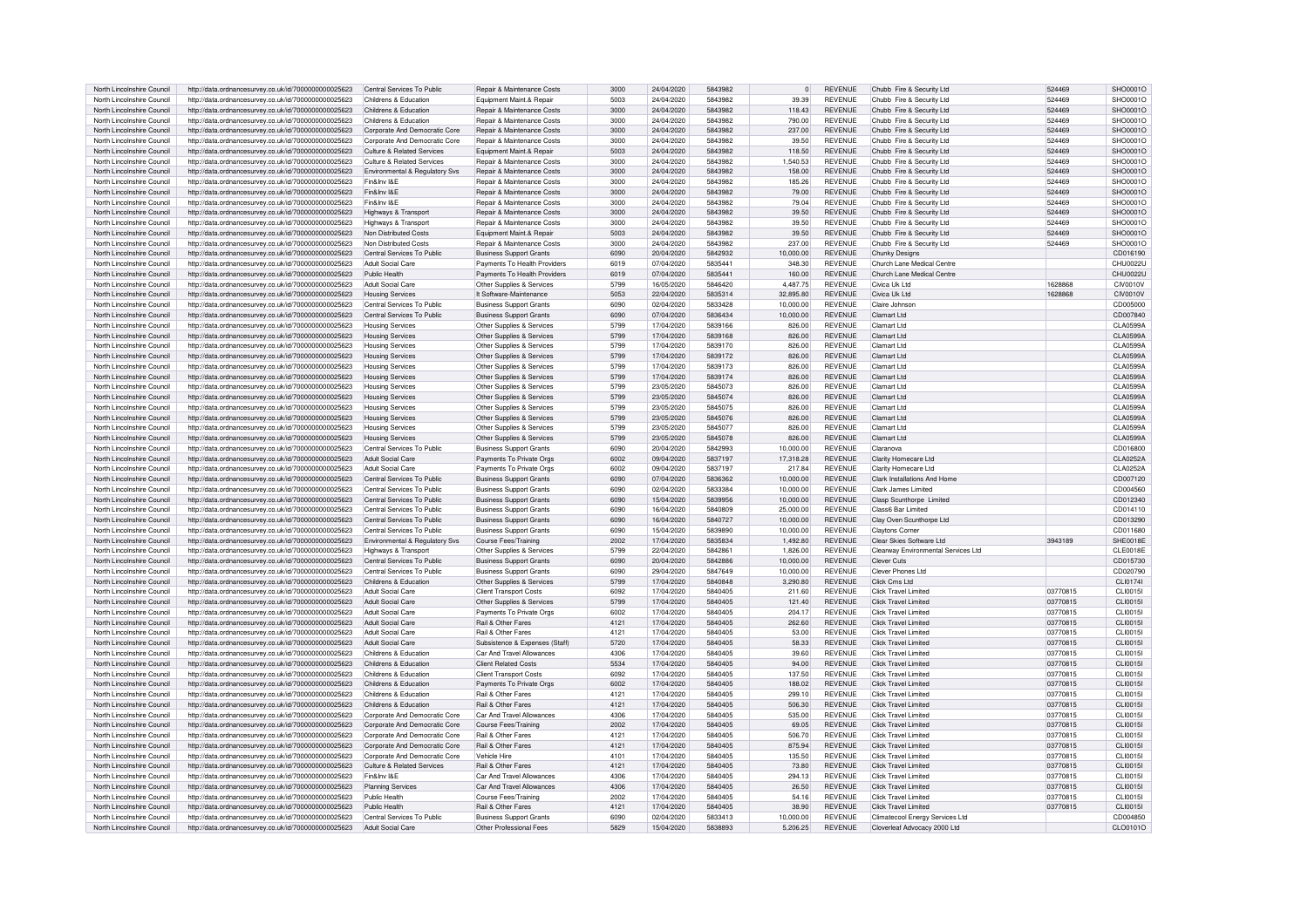| North Lincolnshire Council | http://data.ordnancesurvey.co.uk/id/7000000000025623 | Central Services To Public            | <b>Business Support Grants</b> | 6090 | 07/04/2020 | 5836420 | 10,000.00        | <b>REVENUE</b> | C.L.Private Hire T/A Cary Lane Taxis |          | CD007700  |
|----------------------------|------------------------------------------------------|---------------------------------------|--------------------------------|------|------------|---------|------------------|----------------|--------------------------------------|----------|-----------|
| North Lincolnshire Council | http://data.ordnancesurvey.co.uk/id/7000000000025623 | Central Services To Public            | <b>Business Support Grants</b> | 6090 | 03/04/2020 | 5834444 | 10,000.00        | <b>REVENUE</b> | C L Wilkinson (C&C Industries)       |          | CD005420  |
| North Lincolnshire Council | http://data.ordnancesurvey.co.uk/id/7000000000025623 | Environmental & Regulatory Svs        | Vehicle Hire                   | 4101 | 28/04/2020 | 5846202 | 3.300.00         | <b>REVENUE</b> | Cms Hire I td                        |          | COO0073O  |
| North Lincolnshire Council |                                                      |                                       | <b>Vehicle Hire</b>            | 4101 | 28/04/2020 | 5846203 | 3.300.00         | <b>REVENUE</b> | Cms Hire I td                        |          | COO0073C  |
|                            | http://data.ordnancesurvey.co.uk/id/7000000000025623 | Environmental & Regulatory Svs        |                                |      |            |         |                  |                |                                      |          |           |
| North Lincolnshire Council | http://data.ordnancesurvey.co.uk/id/7000000000025623 | Central Services To Public            | <b>Business Support Grants</b> | 6090 | 29/04/2020 | 5847606 | 10,000.00        | <b>REVENUE</b> | Cobblers                             |          | CD020360  |
| North Lincolnshire Council | http://data.ordnancesurvey.co.uk/id/7000000000025623 | Central Services To Public            | <b>Business Support Grants</b> | 6090 | 22/04/2020 | 5844089 | 10,000.00        | <b>REVENUE</b> | Cocktails Ltd                        |          | CD018390  |
| North Lincolnshire Council | http://data.ordnancesurvey.co.uk/id/7000000000025623 | Central Services To Public            | <b>Business Support Grants</b> | 6090 | 06/04/2020 | 5835393 | 25,000.00        | <b>REVENUE</b> | Coe & Co Fine Jewellery Ltd.         |          | CD006500  |
| North Lincolnshire Council | http://data.ordnancesurvey.co.uk/id/7000000000025623 | Central Services To Public            | <b>Business Support Grants</b> | 6090 | 06/04/2020 | 5835394 | 25.000.00        | <b>REVENUE</b> | Coe & Co Fine Jewellery Ltd          |          | CD006510  |
| North Lincolnshire Council | http://data.ordnancesurvey.co.uk/id/7000000000025623 | Central Services To Public            | <b>Business Support Grants</b> | 6090 | 01/04/2020 | 5832889 | 10,000.00        | <b>REVENUE</b> | Coffee At 43                         |          | CD003470  |
| North Lincolnshire Council | http://data.ordnancesurvey.co.uk/id/7000000000025623 | Central Services To Public            | <b>Business Support Grants</b> | 6090 | 15/04/2020 | 5839962 | 10,000.00        | <b>REVENUE</b> | Coffee & Cream Ltd                   |          | CD012400  |
| North Lincolnshire Council | http://data.ordnancesurvey.co.uk/id/7000000000025623 | Central Services To Public            | Business Support Grants        | 6090 | 27/04/2020 | 5846458 | 10,000.00        | <b>REVENUE</b> | Colin Day Home Installations         |          | CD018950  |
| North Lincolnshire Council | http://data.ordnancesurvey.co.uk/id/7000000000025623 | Central Services To Public            | <b>Business Support Grants</b> | 6090 | 15/04/2020 | 5839985 | 10,000.00        | REVENUE        | Colin Howard                         |          | CD012630  |
| North Lincolnshire Council | http://data.ordnancesurvey.co.uk/id/7000000000025623 | Central Services To Public            | <b>Business Support Grants</b> | 6090 | 15/04/2020 | 5839960 | 10.000.00        | <b>REVENUE</b> | Colin Thompson Motorcycles           |          | CD012380  |
| North Lincolnshire Council | http://data.ordnancesurvey.co.uk/id/7000000000025623 | Central Services To Public            | <b>Business Support Grants</b> | 6090 | 03/04/2020 | 5834462 | 10.000.00        | <b>REVENUE</b> | College Yard Cafe                    |          | CD005600  |
| North Lincolnshire Council | http://data.ordnancesurvey.co.uk/id/7000000000025623 | Childrens & Education                 | <b>Legal Fees</b>              | 5823 | 28/04/2020 | 5846739 | 600.00           | <b>REVENUE</b> | Collingwood Immigration Services     |          | COI 04611 |
| North Lincolnshire Council |                                                      | Central Services To Public            |                                | 6090 | 07/04/2020 | 5836451 | 10.000.00        | <b>REVENUE</b> | Colosseo Bestauran                   |          | CD008010  |
|                            | http://data.ordnancesurvey.co.uk/id/7000000000025623 |                                       | <b>Business Support Grants</b> |      |            |         |                  |                |                                      |          |           |
| North Lincolnshire Council | http://data.ordnancesurvey.co.uk/id/7000000000025623 | Central Services To Public            | <b>Business Support Grants</b> | 6090 | 17/04/2020 | 5841788 | 10,000.00        | <b>REVENUE</b> | Columbia Coffee Lounge               |          | CD015020  |
| North Lincolnshire Council | http://data.ordnancesurvey.co.uk/id/7000000000025623 | Adult Social Care                     | Pay - Agency                   | 0131 | 07/04/2020 | 5833198 | 29.452.78        | <b>REVENUE</b> | Comensura Ltd                        | 04085767 | COM0313M  |
| North Lincolnshire Council | http://data.ordnancesurvey.co.uk/id/7000000000025623 | Adult Social Care                     | Pay - Agency                   | 0131 | 07/04/2020 | 5833199 | $-3.696.30$      | <b>REVENUE</b> | Comensura Ltd                        | 04085767 | COM0313M  |
| North Lincolnshire Council | http://data.ordnancesurvey.co.uk/id/7000000000025623 | Adult Social Care                     | Pay - Agency                   | 0131 | 15/04/2020 | 5837579 | <b>29 684 58</b> | <b>REVENUE</b> | Comensura Ltd                        | 04085767 | COM0313M  |
| North Lincolnshire Council | http://data.ordnancesurvey.co.uk/id/7000000000025623 | Adult Social Care                     | Pay - Agency                   | 0131 | 15/04/2020 | 5837580 | $-7,115.84$      | <b>REVENUE</b> | Comensura Ltd                        | 04085767 | COM0313M  |
| North Lincolnshire Council | http://data.ordnancesurvey.co.uk/id/7000000000025623 | Adult Social Care                     | Pay - Agency                   | 0131 | 17/04/2020 | 5840222 | 16,886.70        | <b>REVENUE</b> | Comensura Ltd                        | 04085767 | COM0313M  |
| North Lincolnshire Council | http://data.ordnancesurvey.co.uk/id/7000000000025623 | Adult Social Care                     | Pay - Agency                   | 0131 | 24/04/2020 | 5844564 | 22,932.78        | <b>REVENUE</b> | Comensura Ltd                        | 04085767 | COM0313M  |
| North Lincolnshire Council | http://data.ordnancesurvey.co.uk/id/7000000000025623 | Childrens & Education                 | Pay - Agency                   | 0131 | 07/04/2020 | 5833198 | 1,122.09         | <b>REVENUE</b> | Comensura Ltd                        | 04085767 | COM0313M  |
| North Lincolnshire Council | http://data.ordnancesurvey.co.uk/id/7000000000025623 | Childrens & Education                 | Pay - Agency                   | 0131 | 07/04/2020 | 5833198 | 1.650.00         | <b>REVENUE</b> | Comensura Ltd                        | 04085767 | COM0313M  |
| North Lincolnshire Council | http://data.ordnancesurvey.co.uk/id/7000000000025623 | Childrens & Education                 | Pay - Agency                   | 0131 | 15/04/2020 | 5837579 | 339.00           | <b>REVENUE</b> | Comensura Ltd                        | 04085767 | COM0313M  |
|                            |                                                      |                                       |                                |      |            |         |                  |                |                                      |          |           |
| North Lincolnshire Council | http://data.ordnancesurvey.co.uk/id/7000000000025623 | Childrens & Education                 | Pay - Agency                   | 0131 | 15/04/2020 | 5837579 | 1,650.00         | <b>REVENUE</b> | Comensura Ltd                        | 04085767 | COM0313M  |
| North Lincolnshire Council | http://data.ordnancesurvey.co.uk/id/7000000000025623 | Childrens & Education                 | Pay - Agency                   | 0131 | 17/04/2020 | 5840222 | 1,320.00         | <b>REVENUE</b> | Comensura Ltd                        | 04085767 | COM0313M  |
| North Lincolnshire Council | http://data.ordnancesurvey.co.uk/id/7000000000025623 | Childrens & Education                 | Pay - Agency                   | 0131 | 24/04/2020 | 5844564 | 545.79           | <b>REVENUE</b> | Comensura Ltd                        | 04085767 | COM0313M  |
| North Lincolnshire Council | http://data.ordnancesurvey.co.uk/id/7000000000025623 | Childrens & Education                 | Pay - Agency                   | 0131 | 24/04/2020 | 5844564 | 924.00           | <b>REVENUE</b> | Comensura Ltd                        | 04085767 | COM0313M  |
| North Lincolnshire Council | http://data.ordnancesurvey.co.uk/id/7000000000025623 | Corporate And Democratic Core         | Pay - Agency                   | 0131 | 07/04/2020 | 5833198 | 2.954.91         | <b>REVENUE</b> | Comensura Ltd                        | 04085767 | COM0313M  |
| North Lincolnshire Council | http://data.ordnancesurvey.co.uk/id/7000000000025623 | Corporate And Democratic Core         | Pay - Agency                   | 0131 | 07/04/2020 | 5833198 | 2.767.92         | <b>REVENUE</b> | Comensura Ltd                        | 04085767 | COM0313M  |
| North Lincolnshire Council | http://data.ordnancesurvey.co.uk/id/7000000000025623 | Corporate And Democratic Core         | Pay - Agency                   | 0131 | 15/04/2020 | 5837579 | 2.478.58         | <b>REVENUE</b> | Comensura Ltd                        | 04085767 | COM0313M  |
| North Lincolnshire Council | http://data.ordnancesurvey.co.uk/id/7000000000025623 | Corporate And Democratic Core         | Pay - Agency                   | 0131 | 17/04/2020 | 5840222 | 1.815.17         | <b>REVENUE</b> | Comensura Ltd                        | 04085767 | COM0313M  |
| North Lincolnshire Council | http://data.ordnancesurvey.co.uk/id/7000000000025623 | Corporate And Democratic Core         | Pav - Agency                   | 0131 | 24/04/2020 | 5844564 | 1,162.68         | <b>REVENUE</b> | Comensura Ltd                        | 04085767 | COM0313M  |
| North Lincolnshire Council | http://data.ordnancesurvey.co.uk/id/7000000000025623 | <b>Culture &amp; Related Services</b> | Pay - Agency                   | 0131 | 07/04/2020 | 5833198 | 89.39            | <b>REVENUE</b> | Comensura Ltd                        | 04085767 | COM0313M  |
| North Lincolnshire Council |                                                      | Culture & Related Services            |                                | 0131 | 24/04/2020 | 5844564 | 140.47           | <b>REVENUE</b> | Comensura Ltd                        | 04085767 | COM0313M  |
|                            | http://data.ordnancesurvey.co.uk/id/7000000000025623 |                                       | Pay - Agency                   | 0131 | 07/04/2020 | 5833198 | 665.15           | <b>REVENUE</b> | Comensura Ltd                        | 04085767 | COM0313M  |
| North Lincolnshire Council | http://data.ordnancesurvey.co.uk/id/7000000000025623 | Environmental & Regulatory Svs        | Pav - Agency                   |      |            |         |                  |                |                                      |          |           |
| North Lincolnshire Council | http://data.ordnancesurvey.co.uk/id/7000000000025623 | Environmental & Regulatory Svs        | Pav - Agency                   | 0131 | 15/04/2020 | 5837579 | 3.004.53         | <b>REVENUE</b> | Comensura Ltd                        | 04085767 | COM0313M  |
| North Lincolnshire Council | http://data.ordnancesurvey.co.uk/id/7000000000025623 | Environmental & Regulatory Svs        | Pay - Agency                   | 0131 | 17/04/2020 | 5840222 | 2,202.11         | <b>REVENUE</b> | Comensura Ltd                        | 04085767 | COM0313M  |
| North Lincolnshire Council | http://data.ordnancesurvey.co.uk/id/7000000000025623 | Environmental & Regulatory Svs        | Pay - Agency                   | 0131 | 24/04/2020 | 5844564 | 2.225.10         | <b>REVENUE</b> | Comensura Ltd                        | 04085767 | COM0313M  |
| North Lincolnshire Council | http://data.ordnancesurvey.co.uk/id/7000000000025623 | Non Distributed Costs                 | Pay - Agency                   | 0131 | 07/04/2020 | 5833198 | $\Omega$         | <b>REVENUE</b> | Comensura Ltd                        | 04085767 | COM0313M  |
| North Lincolnshire Council | http://data.ordnancesurvev.co.uk/id/7000000000025623 | Non Distributed Costs                 | Pay - Agency                   | 0131 | 15/04/2020 | 5837579 | $\Omega$         | <b>REVENUE</b> | Comensura Ltd                        | 0408576  | COM0313M  |
| North Lincolnshire Council | http://data.ordnancesurvey.co.uk/id/7000000000025623 | Non Distributed Costs                 | Pay - Agency                   | 0131 | 24/04/2020 | 5844564 | 5.945.79         | <b>REVENUE</b> | Comensura Ltd                        | 04085767 | COM0313M  |
| North Lincolnshire Council | http://data.ordnancesurvey.co.uk/id/7000000000025623 | Central Services To Public            | <b>Business Support Grants</b> | 6090 | 07/04/2020 | 5836374 | 10,000.00        | <b>REVENUE</b> | Community Barber Shop                |          | CD007240  |
| North Lincolnshire Council | http://data.ordnancesurvey.co.uk/id/7000000000025623 | Childrens & Education                 | Payments To Private Orgs       | 6002 | 15/04/2020 | 5838225 | 24,951.88        | <b>REVENUE</b> | Conevoarth Farm Day Nursen           |          | CON0013N  |
| North Lincolnshire Council | http://data.ordnancesurvey.co.uk/id/7000000000025623 | Fin&Inv I&F                           | Other Supplies & Services      | 5799 | 07/04/2020 | 5833902 | 4,173.00         | <b>REVENUE</b> | Constructionline                     | 2299747  | CON0134N  |
| North Lincolnshire Council | http://data.ordnancesurvey.co.uk/id/7000000000025623 | Highways & Transport                  | Other Supplies & Services      | 5799 | 07/04/2020 | 5833902 | 2.087.00         | <b>REVENUE</b> | Constructionline                     | 2299747  | CON0134N  |
| North Lincolnshire Council | http://data.ordnancesurvey.co.uk/id/7000000000025623 | Central Services To Public            | <b>Business Support Grants</b> | 6090 | 07/04/2020 | 5836476 | 10.000.00        | <b>REVENUE</b> | Conway Smith Photography             |          | CD008260  |
|                            |                                                      | Central Services To Public            |                                | 6090 |            | 5836507 |                  | <b>REVENUE</b> |                                      |          |           |
| North Lincolnshire Council | http://data.ordnancesurvey.co.uk/id/7000000000025623 |                                       | <b>Business Support Grants</b> |      | 07/04/2020 |         | 10,000.00        |                | <b>Cooks Catering Services</b>       |          | CD008570  |
| North Lincolnshire Council | http://data.ordnancesurvey.co.uk/id/7000000000025623 | Central Services To Public            | <b>Business Support Grants</b> | 6090 | 08/04/2020 | 5837325 | 10.000.00        | <b>REVENUE</b> | Coombs Suspended Ceilings            |          | CD010850  |
| North Lincolnshire Council | http://data.ordnancesurvey.co.uk/id/7000000000025623 | Central Services To Public            | <b>Business Support Grants</b> | 6090 | 15/04/2020 | 5839927 | 10,000.00        | <b>REVENUE</b> | Copper Beech Restaurants Ltd         |          | CD012050  |
| North Lincolnshire Council | http://data.ordnancesurvey.co.uk/id/7000000000025623 | Central Services To Public            | Business Support Grants        | 6090 | 28/04/2020 | 5847407 | 10.000.00        | REVENUE        | Corn Cottage                         |          | CD020340  |
| North Lincolnshire Council | http://data.ordnancesurvey.co.uk/id/7000000000025623 | Central Services To Public            | <b>Business Support Grants</b> | 6090 | 07/04/2020 | 5836640 | 10.000.00        | <b>REVENUE</b> | Corner House Beauty And Hai          |          | CD009900  |
| North Lincolnshire Council | http://data.ordnancesurvey.co.uk/id/7000000000025623 | Adult Social Care                     | Gas                            | 3101 | 18/05/2020 | 5842771 | 274.85           | <b>REVENUE</b> | Corona Energy Retail 4 Ltd           |          | COR0300E  |
| North Lincolnshire Council | http://data.ordnancesurvey.co.uk/id/7000000000025623 | <b>Adult Social Care</b>              | Gas                            | 3101 | 18/05/2020 | 5842806 | 322.36           | <b>REVENUE</b> | Corona Energy Retail 4 Ltd           |          | COR0300F  |
| North Lincolnshire Council | http://data.ordnancesurvey.co.uk/id/7000000000025623 | Adult Social Care                     | Gas                            | 3101 | 18/05/2020 | 5842808 | 987.17           | <b>REVENUE</b> | Corona Energy Retail 4 Ltd           |          | COR0300F  |
| North Lincolnshire Council | http://data.ordnancesurvey.co.uk/id/7000000000025623 | Adult Social Care                     | Gas                            | 3101 | 18/05/2020 | 5842832 | 449.06           | <b>REVENUE</b> | Corona Energy Retail 4 Ltd           |          | COR0300R  |
| North Lincolnshire Council | http://data.ordnancesurvey.co.uk/id/7000000000025623 | Adult Social Care                     | Gas                            | 3101 | 18/05/2020 | 5842833 | 598.93           | REVENUE        | Corona Energy Retail 4 Ltd           |          | COR0300R  |
| North Lincolnshire Council | http://data.ordnancesurvey.co.uk/id/7000000000025623 | Childrens & Education                 | Gas                            | 3101 | 18/05/2020 | 5842750 | 490.58           | <b>REVENUE</b> | Corona Energy Retail 4 Ltd           |          | COR0300R  |
| North Lincolnshire Council | http://data.ordnancesurvey.co.uk/id/7000000000025623 | Childrens & Education                 | Gas                            | 3101 | 18/05/2020 | 5842763 | 269.11           | <b>REVENUE</b> | Corona Energy Retail 4 Ltd           |          | COR0300R  |
| North Lincolnshire Council | http://data.ordnancesurvey.co.uk/id/7000000000025623 | Childrens & Education                 | Gas                            | 3101 | 18/05/2020 | 5842788 | 735.26           | <b>REVENUE</b> | Corona Energy Retail 4 Ltd           |          | COR0300B  |
| North Lincolnshire Council | http://data.ordnancesurvev.co.uk/id/7000000000025623 | Childrens & Education                 | Gas                            | 3101 | 18/05/2020 | 5842802 | 306.52           | <b>REVENUE</b> | Corona Energy Retail 4 Ltd           |          | COR0300R  |
|                            |                                                      |                                       | Gas                            |      |            |         |                  |                |                                      |          |           |
| North Lincolnshire Council | http://data.ordnancesurvey.co.uk/id/7000000000025623 | Childrens & Education                 |                                | 3101 | 18/05/2020 | 5842835 | 378.12           | <b>REVENUE</b> | Corona Energy Retail 4 Ltd           |          | COR0300R  |
| North Lincolnshire Council | http://data.ordnancesurvey.co.uk/id/7000000000025623 | Childrens & Education                 | Gas                            | 3101 | 18/05/2020 | 5842843 | 222.32           | <b>REVENUE</b> | Corona Energy Retail 4 Ltd           |          | COR0300R  |
| North Lincolnshire Council | http://data.ordnancesurvey.co.uk/id/7000000000025623 | Childrens & Education                 | Gas                            | 3101 | 18/05/2020 | 5842844 | 478.34           | <b>REVENUE</b> | Corona Energy Retail 4 Ltd           |          | COR0300R  |
| North Lincolnshire Council | http://data.ordnancesurvev.co.uk/id/7000000000025623 | Corporate And Democratic Core         | Gas                            | 3101 | 18/05/2020 | 5842791 | 2.742.07         | <b>REVENUE</b> | Corona Energy Retail 4 Ltd           |          | COR0300B  |
| North Lincolnshire Council | http://data.ordnancesurvey.co.uk/id/7000000000025623 | Corporate And Democratic Core         | Gas                            | 3101 | 18/05/2020 | 5842812 | 878.14           | <b>REVENUE</b> | Corona Energy Retail 4 Ltd           |          | COR0300R  |
| North Lincolnshire Council | http://data.ordnancesurvey.co.uk/id/7000000000025623 | Corporate And Democratic Core         | Gas                            | 3101 | 18/05/2020 | 5842837 | 1.652.34         | <b>REVENUE</b> | Corona Energy Retail 4 Ltd           |          | COR0300R  |
| North Lincolnshire Council | http://data.ordnancesurvey.co.uk/id/7000000000025623 | Culture & Related Services            | Gas                            | 3101 | 18/05/2020 | 5842753 | 524.64           | <b>REVENUE</b> | Corona Energy Retail 4 Ltd           |          | COR0300R  |
| North Lincolnshire Council | http://data.ordnancesurvey.co.uk/id/7000000000025623 | Culture & Related Services            | Gas                            | 3101 | 18/05/2020 | 5842762 | 396.79           | <b>REVENUE</b> | Corona Energy Retail 4 Ltd           |          | COR0300B  |
| North Lincolnshire Council | http://data.ordnancesurvey.co.uk/id/7000000000025623 | Culture & Related Services            | Gas                            | 3101 | 18/05/2020 | 5842764 | 2.786.21         | <b>REVENUE</b> | Corona Energy Retail 4 Ltd           |          | COR0300R  |
| North Lincolnshire Council | http://data.ordnancesurvey.co.uk/id/7000000000025623 | Culture & Related Services            | Gas                            | 3101 | 18/05/2020 | 5842782 | 3.521.68         | <b>REVENUE</b> | Corona Energy Retail 4 Ltd           |          | COR0300R  |
|                            |                                                      |                                       |                                |      |            |         |                  |                |                                      |          |           |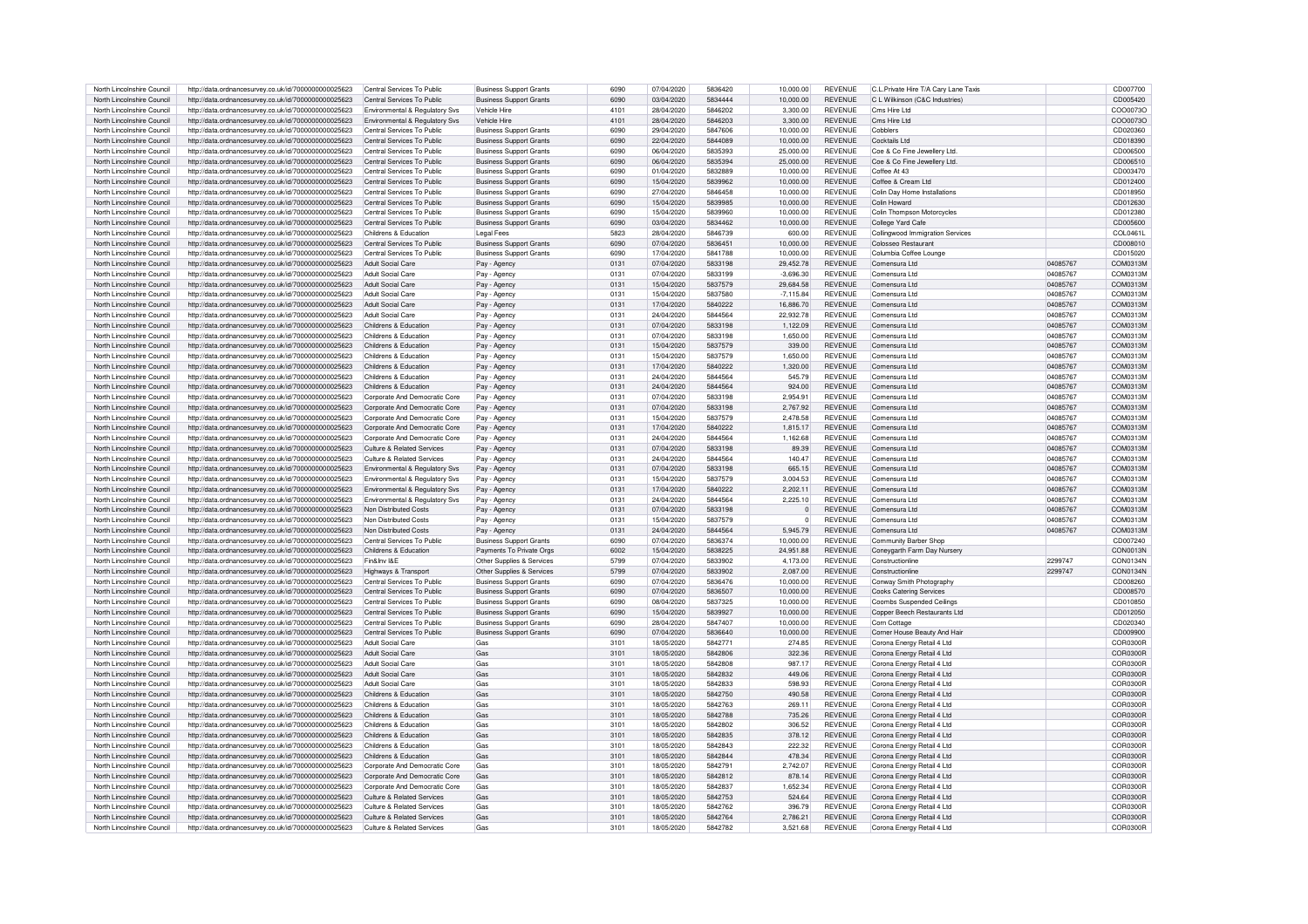| North Lincolnshire Council                               | http://data.ordnancesurvey.co.uk/id/7000000000025623                                                         | Culture & Related Services                               | Gas                                                              | 3101         | 18/05/2020               | 5842785            | 1.594.41               | <b>REVENUE</b>                   | Corona Energy Retail 4 Ltd                                     |         | COR0300R             |
|----------------------------------------------------------|--------------------------------------------------------------------------------------------------------------|----------------------------------------------------------|------------------------------------------------------------------|--------------|--------------------------|--------------------|------------------------|----------------------------------|----------------------------------------------------------------|---------|----------------------|
| North Lincolnshire Council                               | http://data.ordnancesurvey.co.uk/id/7000000000025623                                                         | Culture & Related Services                               | Gas                                                              | 3101         | 18/05/2020               | 5842813            | 475.62                 | <b>REVENUE</b>                   | Corona Energy Retail 4 Ltd                                     |         | COR0300R             |
| North Lincolnshire Council                               |                                                                                                              |                                                          | Gas                                                              |              |                          | 5842824            | 828.18                 | <b>REVENUE</b>                   |                                                                |         |                      |
|                                                          | http://data.ordnancesurvey.co.uk/id/7000000000025623                                                         | Culture & Related Services                               |                                                                  | 3101         | 18/05/2020               |                    |                        |                                  | Corona Energy Retail 4 Ltd                                     |         | COR0300R             |
| North Lincolnshire Council                               | http://data.ordnancesurvey.co.uk/id/7000000000025623                                                         | Culture & Related Services                               | Gas                                                              | 3101         | 18/05/2020               | 5842825            | 498.29                 | <b>REVENUE</b>                   | Corona Energy Retail 4 Ltd                                     |         | COR0300B             |
| North Lincolnshire Council                               | http://data.ordnancesurvey.co.uk/id/7000000000025623                                                         | Culture & Related Services                               | Gas                                                              | 3101         | 18/05/2020               | 5842829            | 310.13                 | <b>REVENUE</b>                   | Corona Energy Retail 4 Ltd                                     |         | COR0300R             |
| North Lincolnshire Council                               | http://data.ordnancesurvey.co.uk/id/7000000000025623                                                         | Culture & Related Services                               | Gas                                                              | 3101         | 18/05/2020               | 5842834            | 346.93                 | <b>REVENUE</b>                   | Corona Energy Retail 4 Ltd                                     |         | COR0300R             |
| North Lincolnshire Council                               | http://data.ordnancesurvey.co.uk/id/7000000000025623                                                         | Culture & Related Services                               | Gas                                                              | 3101         | 18/05/2020               | 5842840            | 3.390.21               | <b>REVENUE</b>                   | Corona Energy Retail 4 Ltd                                     |         | COR0300R             |
| North Lincolnshire Council                               | http://data.ordnancesurvey.co.uk/id/7000000000025623                                                         | Culture & Related Services                               | Gas                                                              | 3101         | 18/05/2020               | 5842847            | 359.66                 | <b>REVENUE</b>                   | Corona Energy Retail 4 Ltd                                     |         | COR0300E             |
| North Lincolnshire Council                               | http://data.ordnancesurvey.co.uk/id/7000000000025623                                                         | Environmental & Regulatory Svs                           | Gas                                                              | 3101         | 18/05/2020               | 5842816            | 225.63                 | <b>REVENUE</b>                   | Corona Energy Retail 4 Ltd                                     |         | COR0300B             |
|                                                          |                                                                                                              |                                                          |                                                                  |              |                          |                    |                        |                                  |                                                                |         |                      |
| North Lincolnshire Council                               | http://data.ordnancesurvey.co.uk/id/7000000000025623                                                         | Environmental & Regulatory Svs                           | Gas                                                              | 3101         | 18/05/2020               | 5842830            | 607.65                 | <b>REVENUE</b>                   | Corona Energy Retail 4 Ltd                                     |         | COR0300F             |
| North Lincolnshire Council                               | http://data.ordnancesurvey.co.uk/id/7000000000025623                                                         | Environmental & Regulatory Svs                           | Gas                                                              | 3101         | 18/05/2020               | 5842841            | 428.42                 | <b>REVENUE</b>                   | Corona Energy Retail 4 Ltd                                     |         | COR0300F             |
| North Lincolnshire Council                               | http://data.ordnancesurvey.co.uk/id/7000000000025623                                                         | Environmental & Regulatory Svs                           | Gas                                                              | 3101         | 18/05/2020               | 5842842            | 2,201.56               | <b>REVENUE</b>                   | Corona Energy Retail 4 Ltd                                     |         | COR0300R             |
| North Lincolnshire Council                               | http://data.ordnancesurvey.co.uk/id/7000000000025623                                                         | Fin&Inv I&F                                              | Gas                                                              | 3101         | 18/05/2020               | 5842761            | 379.36                 | <b>REVENUE</b>                   | Corona Energy Retail 4 Ltd                                     |         | COR0300B             |
| North Lincolnshire Council                               | http://data.ordnancesurvey.co.uk/id/7000000000025623                                                         | Fin&Inv I&E                                              | Gas                                                              | 3101         | 18/05/2020               | 5842770            | 320.83                 | <b>REVENUE</b>                   | Corona Energy Retail 4 Ltd                                     |         | COR0300R             |
| North Lincolnshire Council                               | http://data.ordnancesurvey.co.uk/id/7000000000025623                                                         | Fin&Inv I&F                                              | Gas                                                              | 3101         | 18/05/2020               | 5842786            | 305.28                 | <b>REVENUE</b>                   | Corona Energy Retail 4 Ltd                                     |         | COR0300R             |
| North Lincolnshire Council                               | http://data.ordnancesurvey.co.uk/id/7000000000025623                                                         | Fin&Inv I&F                                              | Gas                                                              | 3101         | 18/05/2020               | 5842817            | 564.86                 | <b>REVENUE</b>                   | Corona Energy Retail 4 Ltd                                     |         | COR0300R             |
|                                                          |                                                                                                              |                                                          |                                                                  |              |                          |                    |                        |                                  |                                                                |         |                      |
| North Lincolnshire Council                               | http://data.ordnancesurvey.co.uk/id/7000000000025623                                                         | Fin&Inv I&E                                              | Gas                                                              | 3101         | 18/05/2020               | 5842820            | 1.302.19               | <b>REVENUE</b>                   | Corona Energy Retail 4 Ltd                                     |         | COR0300R             |
| North Lincolnshire Council                               | http://data.ordnancesurvey.co.uk/id/7000000000025623                                                         | Fin&Inv I&F                                              | Gas                                                              | 3101         | 18/05/2020               | 5842838            | 250.96                 | <b>REVENUE</b>                   | Corona Energy Retail 4 Ltd                                     |         | COR0300B             |
| North Lincolnshire Council                               | http://data.ordnancesurvey.co.uk/id/7000000000025623                                                         | Non Distributed Costs                                    | Gas                                                              | 3101         | 18/05/2020               | 5842819            | 512.86                 | <b>REVENUE</b>                   | Corona Energy Retail 4 Ltd                                     |         | COR0300R             |
| North Lincolnshire Council                               | http://data.ordnancesurvey.co.uk/id/7000000000025623                                                         | Non Distributed Costs                                    | Gas                                                              | 3101         | 18/05/2020               | 5842826            | 1,038.61               | <b>REVENUE</b>                   | Corona Energy Retail 4 Ltd                                     |         | COR0300R             |
| North Lincolnshire Council                               | http://data.ordnancesurvey.co.uk/id/7000000000025623                                                         | Non Distributed Costs                                    | Gas                                                              | 3101         | 18/05/2020               | 5842846            | 370.96                 | <b>REVENUE</b>                   | Corona Energy Retail 4 Ltd                                     |         | <b>COR0300R</b>      |
|                                                          |                                                                                                              |                                                          |                                                                  |              |                          |                    |                        |                                  |                                                                |         |                      |
| North Lincolnshire Council                               | http://data.ordnancesurvey.co.uk/id/7000000000025623                                                         | Central Services To Public                               | <b>Business Support Grants</b>                                   | 6090         | 15/04/2020               | 5839929            | 10,000.00              | <b>REVENUE</b>                   | Cosgrove Bnb                                                   |         | CD012070             |
| North Lincolnshire Council                               | http://data.ordnancesurvey.co.uk/id/7000000000025623                                                         | Central Services To Public                               | <b>Business Support Grants</b>                                   | 6090         | 02/04/2020               | 5833435            | 10.000.00              | <b>REVENUE</b>                   | Cottage Beck Corner Shop Ltd                                   |         | CD005070             |
| North Lincolnshire Council                               | http://data.ordnancesurvey.co.uk/id/7000000000025623                                                         | Central Services To Public                               | <b>Business Support Grants</b>                                   | 6090         | 15/04/2020               | 5839986            | 10.000.00              | <b>REVENUE</b>                   | <b>County Antiques And Interiors</b>                           |         | CD012640             |
| North Lincolnshire Council                               | http://data.ordnancesurvey.co.uk/id/7000000000025623                                                         | Central Services To Public                               | <b>Business Support Grants</b>                                   | 6090         | 06/04/2020               | 5835384            | 25,000.00              | <b>REVENUE</b>                   | County Gy Ltd                                                  |         | CD006410             |
| North Lincolnshire Council                               | http://data.ordnancesurvev.co.uk/id/7000000000025623                                                         | Central Services To Public                               | <b>Business Support Grants</b>                                   | 6090         | 06/04/2020               | 5835386            | 25.000.00              | <b>REVENUE</b>                   | County Gy Ltd                                                  |         | CD006430             |
| North Lincolnshire Council                               | http://data.ordnancesurvey.co.uk/id/7000000000025623                                                         | Central Services To Public                               | <b>Business Support Grants</b>                                   | 6090         | 02/04/2020               | 5833338            | 10,000.00              | <b>REVENUE</b>                   | Cozee Ltd                                                      |         | CD004100             |
| North Lincolnshire Council                               | http://data.ordnancesurvey.co.uk/id/7000000000025623                                                         | Central Services To Public                               | <b>Business Support Grants</b>                                   | 6090         | 16/04/2020               | 5840725            | 10.000.00              | <b>REVENUE</b>                   | Cp Automation Ltd                                              |         | CD013270             |
|                                                          |                                                                                                              |                                                          |                                                                  |              |                          |                    |                        |                                  |                                                                |         |                      |
| North Lincolnshire Council                               | http://data.ordnancesurvey.co.uk/id/7000000000025623                                                         | Central Services To Public                               | <b>Business Support Grants</b>                                   | 6090         | 15/04/2020               | 5839917            | 10,000.00              | <b>REVENUE</b>                   | Craig Kirwin                                                   |         | CD011950             |
| North Lincolnshire Council                               | http://data.ordnancesurvey.co.uk/id/7000000000025623                                                         | Central Services To Public                               | <b>Business Support Grants</b>                                   | 6090         | 29/04/2020               | 5847643            | 10,000.00              | <b>REVENUE</b>                   | Crawford Electronics Ltd                                       |         | CD020730             |
| North Lincolnshire Council                               | http://data.ordnancesurvey.co.uk/id/7000000000025623                                                         | Central Services To Public                               | <b>Business Support Grants</b>                                   | 6090         | 17/04/2020               | 5841740            | 10,000.00              | <b>REVENUE</b>                   | Crawfords Countryside Salvage                                  |         | CD014540             |
| North Lincolnshire Council                               | http://data.ordnancesurvey.co.uk/id/7000000000025623                                                         | Central Services To Public                               | <b>Business Support Grants</b>                                   | 6090         | 02/04/2020               | 5833407            | 10,000.00              | <b>REVENUE</b>                   | <b>Crawfords Shooting Supplies Ltd</b>                         |         | CD004790             |
| North Lincolnshire Council                               | http://data.ordnancesurvey.co.uk/id/7000000000025623                                                         | <b>Adult Social Care</b>                                 | Payments To Private Org                                          | 6002         | 09/04/2020               | 5837198            | 101,837.00             | <b>REVENUE</b>                   | <b>Creative Support</b>                                        |         | CRE0144E             |
| North Lincolnshire Council                               | http://data.ordnancesurvey.co.uk/id/7000000000025623                                                         | Adult Social Care                                        | Payments To Private Orgs                                         | 6002         | 09/04/2020               | 5837198            | 1.455.36               | <b>REVENUE</b>                   | <b>Creative Suppor</b>                                         |         | CRE0144E             |
|                                                          |                                                                                                              |                                                          |                                                                  |              |                          |                    |                        |                                  |                                                                |         |                      |
| North Lincolnshire Council                               | http://data.ordnancesurvey.co.uk/id/7000000000025623                                                         | Adult Social Care                                        | Payments To Private Orgs                                         | 6002         | 08/04/2020               | 5837209            | 4.065.60               | <b>REVENUE</b>                   | Creative Support Ltd                                           |         | <b>ISF0013F</b>      |
| North Lincolnshire Council                               | http://data.ordnancesurvey.co.uk/id/7000000000025623                                                         | Central Services To Public                               | <b>Business Support Grants</b>                                   | 6090         | 20/04/2020               | 5842958            | 10,000.00              | <b>REVENUE</b>                   | Crisp N Fresh                                                  |         | CD016450             |
|                                                          |                                                                                                              |                                                          |                                                                  |              |                          |                    |                        |                                  |                                                                |         |                      |
| North Lincolnshire Council                               | http://data.ordnancesurvey.co.uk/id/7000000000025623                                                         | Central Services To Public                               | <b>Business Support Grants</b>                                   | 6090         | 24/04/2020               | 5845087            | 10,000.00              | <b>REVENUE</b>                   | C Robinson Neap House Works                                    |         | CD018770             |
| North Lincolnshire Council                               | http://data.ordnancesurvey.co.uk/id/7000000000025623                                                         | <b>Fnvironmental &amp; Regulatory Sys.</b>               | Materials                                                        | 5004         | 09/04/2020               | 5830508            | 691.20                 | <b>REVENUE</b>                   | Cromwell Polythene Ltd                                         | 2230104 | CRO0048O             |
|                                                          |                                                                                                              |                                                          |                                                                  |              |                          |                    |                        |                                  |                                                                |         |                      |
| North Lincolnshire Council                               | http://data.ordnancesurvey.co.uk/id/7000000000025623                                                         | Central Services To Public                               | <b>Business Support Grants</b>                                   | 6090         | 08/04/2020               | 5837365            | 10,000.00              | <b>REVENUE</b>                   | Crosby Barber Shop                                             |         | CD011250             |
| North Lincolnshire Council                               | http://data.ordnancesurvey.co.uk/id/7000000000025623                                                         | Central Services To Public                               | <b>Business Support Grants</b>                                   | 6090         | 02/04/2020               | 5833440            | 10,000.00              | <b>REVENUE</b>                   | Crosby Cabz                                                    |         | CD005120             |
| North Lincolnshire Council                               | http://data.ordnancesurvey.co.uk/id/7000000000025623                                                         | Childrens & Education                                    | Home To School Transpor                                          | 4201         | 24/04/2020               | 5844163            | 432.00                 | <b>REVENUE</b>                   | Crosby Cabz                                                    |         | CRO0242O             |
| North Lincolnshire Council                               | http://data.ordnancesurvey.co.uk/id/7000000000025623                                                         | Childrens & Education                                    | Home To School Transpor                                          | 4201         | 24/04/2020               | 5844164            | 740.00                 | <b>REVENUE</b>                   | Crosby Cabz                                                    |         | CRO0242C             |
| North Lincolnshire Council                               | http://data.ordnancesurvey.co.uk/id/7000000000025623                                                         | Central Services To Public                               | <b>Business Support Grants</b>                                   | 6090         | 06/04/2020               | 5835423            | 10,000.00              | <b>REVENUE</b>                   | Crosby Community Association                                   |         | CD006800             |
|                                                          |                                                                                                              |                                                          |                                                                  | 6090         |                          |                    |                        |                                  |                                                                |         |                      |
| North Lincolnshire Council                               | http://data.ordnancesurvey.co.uk/id/7000000000025623                                                         | Central Services To Public                               | <b>Business Support Grants</b>                                   |              | 02/04/2020               | 5833436            | 10,000.00              | <b>REVENUE</b>                   | Crosby Equestrian Ltd                                          |         | CD005080             |
| North Lincolnshire Council                               | http://data.ordnancesurvey.co.uk/id/7000000000025623                                                         | Central Services To Public                               | <b>Business Support Grants</b>                                   | 6090         | 07/04/2020               | 5836469            | 10,000.00              | <b>REVENUE</b>                   | <b>Crosby Motor Engineers</b>                                  |         | CD008190             |
| North Lincolnshire Council                               | http://data.ordnancesurvey.co.uk/id/7000000000025623                                                         | Central Services To Public                               | <b>Business Support Grants</b>                                   | 6090         | 29/04/2020               | 5847633            | 10,000.00              | <b>REVENUE</b>                   | Crowle And Ealand Playing Fields                               |         | CD020630             |
| North Lincolnshire Council                               | http://data.ordnancesurvey.co.uk/id/7000000000025623                                                         | Central Services To Public                               | <b>Business Support Grants</b>                                   | 6090         | 22/04/2020               | 5844077            | 10,000.00              | <b>REVENUE</b>                   | Crowle Boxing Club                                             |         | CD018270             |
| North Lincolnshire Council                               | http://data.ordnancesurvey.co.uk/id/7000000000025623                                                         | Central Services To Public                               | <b>Business Support Grants</b>                                   | 6090         | 02/04/2020               | 5833343            | 10.000.00              | <b>REVENUE</b>                   | Crowle Catch                                                   |         | CD004150             |
| North Lincolnshire Council                               | http://data.ordnancesurvey.co.uk/id/7000000000025623                                                         | Central Services To Public                               | <b>Business Support Grants</b>                                   | 6090         | 29/04/2020               | 5847636            | 10,000.00              | <b>REVENUE</b>                   | Crowle Community Hall                                          |         | CD020660             |
| North Lincolnshire Council                               | http://data.ordnancesurvey.co.uk/id/7000000000025623                                                         | Central Services To Public                               | <b>Business Support Grants</b>                                   | 6090         | 23/04/2020               | 5844501            | 10,000.00              | <b>REVENUE</b>                   | Crowle & Ealand Regeneration Project Ltd                       |         | CD018610             |
|                                                          |                                                                                                              | Central Services To Public                               |                                                                  | 6090         |                          | 5838112            |                        | <b>REVENUE</b>                   | Crowle Liberal Working Mens Club                               |         |                      |
| North Lincolnshire Council                               | http://data.ordnancesurvey.co.uk/id/7000000000025623                                                         |                                                          | <b>Business Support Grants</b>                                   |              | 09/04/2020               |                    | 10,000.00              |                                  |                                                                |         | CD011460             |
| North Lincolnshire Council                               | http://data.ordnancesurvey.co.uk/id/7000000000025623                                                         | Adult Social Care                                        | Payments To Private Orgs                                         | 6002         | 22/04/2020               | 5843225            | 500.00                 | <b>REVENUE</b>                   | Crowle Methodist Church                                        |         | CRO0146C             |
| North Lincolnshire Council                               | http://data.ordnancesurvey.co.uk/id/7000000000025623                                                         | <b>Culture &amp; Related Services</b>                    | Other Supplies & Services                                        | 5799         | 07/04/2020               | 5834585            | 1,719.00               | REVENUE                          | <b>Crowle Peatland Railway</b>                                 |         | CRO0463C             |
| North Lincolnshire Council                               | http://data.ordnancesurvey.co.uk/id/7000000000025623                                                         | Culture, Env, Reg & Planning Cap                         | Other Costs                                                      | A085         | 24/04/2020               | 5844013            | 8,586.00               | CAPITAL                          | Crowle & Thorne Moors Peat Railway Soc.                        |         | CRO0580C             |
| North Lincolnshire Council                               | http://data.ordnancesurvey.co.uk/id/7000000000025623                                                         | Culture, Env, Reg & Planning Cap                         | Other Costs                                                      | A085         | 24/04/2020               | 5844014            | 36,000.00              | CAPITAL                          | Crowle & Thorne Moors Peat Railway Soc.                        |         | CRO0580O             |
| North Lincolnshire Council                               | http://data.ordnancesurvey.co.uk/id/7000000000025623                                                         | Central Services To Public                               | <b>Business Support Grants</b>                                   | 6090         | 15/04/2020               | 5840001            | 10.000.00              | <b>REVENUE</b>                   | Crown Building & Maintenance Services Ltd                      |         | CD012790             |
| North Lincolnshire Council                               | http://data.ordnancesurvey.co.uk/id/7000000000025623                                                         | Central Services To Public                               | <b>Business Support Grants</b>                                   | 6090         | 07/04/2020               | 5836522            | 10.000.00              | <b>REVENUE</b>                   | <b>Crowning Glory</b>                                          |         | CD008720             |
|                                                          |                                                                                                              |                                                          |                                                                  | 6090         |                          | 5839889            |                        |                                  |                                                                |         |                      |
| North Lincolnshire Council                               | http://data.ordnancesurvey.co.uk/id/7000000000025623                                                         | Central Services To Public                               | <b>Business Support Grants</b>                                   |              | 15/04/2020               |                    | 10,000.00              | <b>REVENUE</b>                   | Croxton House Bed & Breakfast                                  |         | CD011670             |
| North Lincolnshire Council                               | http://data.ordnancesurvey.co.uk/id/7000000000025623                                                         | Central Services To Public                               | <b>Business Support Grants</b>                                   | 6090         | 20/04/2020               | 5842870            | 10,000.00              | <b>REVENUE</b>                   | Cryne Ltd                                                      |         | CD015570             |
| North Lincolnshire Council                               | http://data.ordnancesurvey.co.uk/id/7000000000025623                                                         | Central Services To Public                               | <b>Business Support Grants</b>                                   | 6090         | 27/04/2020               | 5846567            | 25,000.00              | <b>REVENUE</b>                   | Crystal Scunthorne Ltd                                         |         | CD020040             |
| North Lincolnshire Council                               | http://data.ordnancesurvey.co.uk/id/7000000000025623                                                         | Central Services To Public                               | <b>Business Support Grants</b>                                   | 6090         | 02/04/2020               | 5833354            | 10.000.00              | <b>REVENUE</b>                   | Csp Technology Ltd                                             |         | CD004260             |
| North Lincolnshire Council                               | http://data.ordnancesurvey.co.uk/id/7000000000025623                                                         | Central Services To Public                               | <b>Business Support Grants</b>                                   | 6090         | 15/04/2020               | 5839923            | 10,000.00              | <b>REVENUE</b>                   | Ctd Enterprises Ltd                                            |         | CD012010             |
| North Lincolnshire Council                               | http://data.ordnancesurvey.co.uk/id/7000000000025623                                                         | Central Services To Public                               | <b>Business Support Grants</b>                                   | 6090         | 06/04/2020               | 5835383            | 10,000.00              | <b>REVENUE</b>                   | Cuppacoff Ltd                                                  |         | CD006400             |
| North Lincolnshire Council                               |                                                                                                              | Central Services To Public                               |                                                                  | 6090         | 07/04/2020               | 5836595            | 10,000.00              | <b>REVENUE</b>                   | Cure Dm                                                        |         | CD009450             |
|                                                          | http://data.ordnancesurvey.co.uk/id/7000000000025623                                                         |                                                          | <b>Business Support Grants</b>                                   |              |                          |                    |                        |                                  |                                                                |         |                      |
| North Lincolnshire Council                               | http://data.ordnancesurvey.co.uk/id/7000000000025623                                                         | Central Services To Public                               | <b>Business Support Grants</b>                                   | 6090         | 01/04/2020               | 5832878            | 10,000.00              | <b>REVENUE</b>                   | Curry Leaf Indian Resturant Ltd                                |         | CD003360             |
| North Lincolnshire Council                               | http://data.ordnancesurvey.co.uk/id/7000000000025623                                                         | Central Services To Public                               | <b>Business Support Grants</b>                                   | 6090         | 17/04/2020               | 5841737            | 10.000.00              | <b>REVENUE</b>                   | Curtain Couture                                                |         | CD014510             |
| North Lincolnshire Council                               | http://data.ordnancesurvey.co.uk/id/7000000000025623                                                         | Central Services To Public                               | <b>Business Support Grants</b>                                   | 6090         | 27/04/2020               | 5846487            | 10.000.00              | <b>REVENUE</b>                   | Curtis Hair Studio                                             |         | CD019240             |
| North Lincolnshire Council                               | http://data.ordnancesurvey.co.uk/id/7000000000025623                                                         | Central Services To Public                               | <b>Business Support Grants</b>                                   | 6090         | 06/04/2020               | 5835410            | 10,000.00              | <b>REVENUE</b>                   | Curtis Of Lincoln Limited                                      |         | CD006670             |
| North Lincolnshire Council                               | http://data.ordnancesurvey.co.uk/id/7000000000025623                                                         | Central Services To Public                               | <b>Business Support Grants</b>                                   | 6090         | 06/04/2020               | 5835411            | 25,000.00              | <b>REVENUE</b>                   | Curtis Of Lincoln Ltd                                          |         | CD006680             |
| North Lincolnshire Council                               | http://data.ordnancesurvey.co.uk/id/7000000000025623                                                         | Central Services To Public                               | <b>Business Support Grants</b>                                   | 6090         | 17/04/2020               | 5841759            | 10.000.00              | <b>REVENUE</b>                   | Cusworth Flooring Services Limited                             |         | CD014730             |
|                                                          |                                                                                                              |                                                          |                                                                  |              |                          |                    |                        |                                  |                                                                |         |                      |
| North Lincolnshire Council                               | http://data.ordnancesurvey.co.uk/id/7000000000025623                                                         | Central Services To Public                               | <b>Business Support Grants</b>                                   | 6090         | 20/04/2020               | 5842953            | 10,000.00              | <b>REVENUE</b>                   | Cutlerfinancia                                                 |         | CD016400             |
| North Lincolnshire Council<br>North Lincolnshire Council | http://data.ordnancesurvey.co.uk/id/7000000000025623<br>http://data.ordnancesurvey.co.uk/id/7000000000025623 | Central Services To Public<br>Central Services To Public | <b>Business Support Grants</b><br><b>Business Support Grants</b> | 6090<br>6090 | 20/04/2020<br>07/04/2020 | 5842895<br>5836529 | 10.000.00<br>10,000.00 | <b>REVENUE</b><br><b>REVENUE</b> | Cw Roofing And Building Services Ltd<br>Cymarc Engineering Ltd |         | CD015820<br>CD008790 |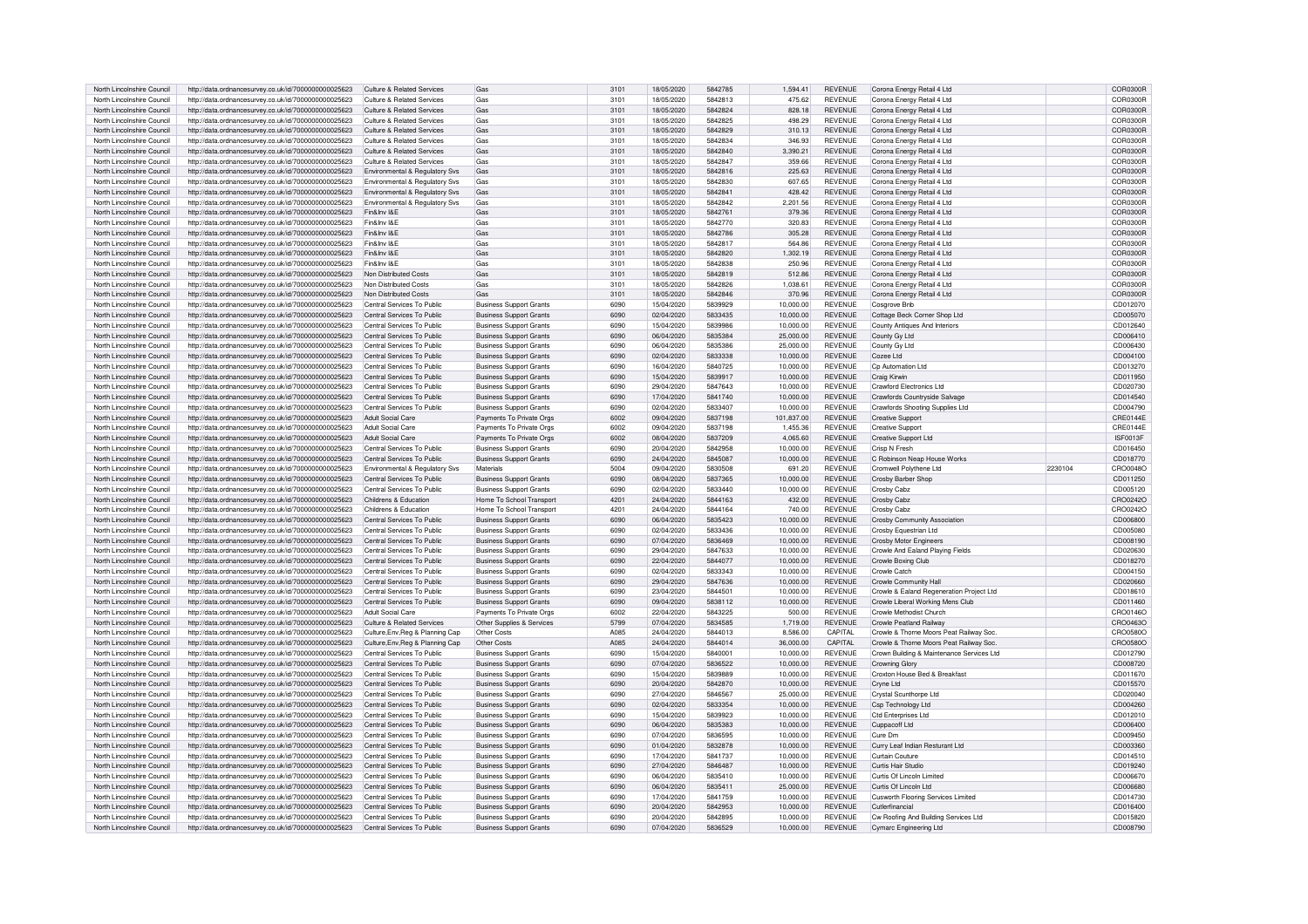| North Lincolnshire Council | http://data.ordnancesurvev.co.uk/id/7000000000025623 | Childrens & Education          | Telephone Rent/Calls           | 5403 | 01/05/2020 | 5846827 | 676.37    | <b>REVENUE</b> | <b>Daisy Communications Ltd</b>               | 4145329  | <b>DAI00091</b> |
|----------------------------|------------------------------------------------------|--------------------------------|--------------------------------|------|------------|---------|-----------|----------------|-----------------------------------------------|----------|-----------------|
| North Lincolnshire Council | http://data.ordnancesurvey.co.uk/id/7000000000025623 | Childrens & Education          | Telephone Rent/Calls           | 5403 | 01/05/2020 | 5846827 | 102.60    | <b>REVENUE</b> | Daisy Communications Ltd                      | 4145329  | DAI0009         |
| North Lincolnshire Council | http://data.ordnancesurvey.co.uk/id/7000000000025623 | Corporate And Democratic Core  | Telephone Rent/Calls           | 5403 | 01/05/2020 | 5846827 | 15,232.79 | <b>REVENUE</b> | Daisy Communications Ltd                      | 4145329  | <b>DAI00091</b> |
|                            | http://data.ordnancesurvey.co.uk/id/7000000000025623 | Central Services To Public     | <b>Business Support Grants</b> | 6090 |            |         |           |                |                                               |          |                 |
| North Lincolnshire Council |                                                      |                                |                                |      | 15/04/2020 | 5839902 | 10,000.00 | <b>REVENUE</b> | Dale Murten Wealth Management                 |          | CD011800        |
| North Lincolnshire Council | http://data.ordnancesurvey.co.uk/id/7000000000025623 | Central Services To Public     | <b>Business Support Grants</b> | 6090 | 01/04/2020 | 5832916 | 10,000.00 | <b>REVENUE</b> | Dale Uk Ltd                                   |          | CD003740        |
| North Lincolnshire Council | http://data.ordnancesurvey.co.uk/id/7000000000025623 | Central Services To Public     | <b>Business Support Grants</b> | 6090 | 27/04/2020 | 5846525 | 25,000.00 | <b>REVENUE</b> | Dandi'S Diner I td                            |          | CD019620        |
| North Lincolnshire Council | http://data.ordnancesurvey.co.uk/id/7000000000025623 | Central Services To Public     | <b>Business Support Grants</b> | 6090 | 08/04/2020 | 5837354 | 10,000.00 | <b>REVENUE</b> | Daniel Antoliff Ltd                           |          | CD011140        |
| North Lincolnshire Council | http://data.ordnancesurvey.co.uk/id/7000000000025623 | Central Services To Public     | <b>Business Support Grants</b> | 6090 | 03/04/2020 | 5834476 | 10,000.00 | <b>REVENUE</b> | Daniel White                                  |          | CD005740        |
| North Lincolnshire Council | http://data.ordnancesurvey.co.uk/id/7000000000025623 | Central Services To Public     | <b>Business Support Grants</b> | 6090 | 07/04/2020 | 5836368 | 10,000.00 | <b>REVENUE</b> | Dan Page Accident Repairs                     |          | CD007180        |
| North Lincolnshire Council | http://data.ordnancesurvey.co.uk/id/7000000000025623 | Environmental & Regulatory Svs | Materials                      | 5004 | 09/04/2020 | 5835670 | 1,199.62  | <b>REVENUE</b> | Dan Page Accident Repairs                     |          | PAG0044G        |
| North Lincolnshire Council | http://data.ordnancesurvey.co.uk/id/7000000000025623 | Central Services To Public     | <b>Business Support Grants</b> | 6090 | 27/04/2020 | 5846523 | 10,000.00 | <b>REVENUE</b> | Danton Fireplaces Ltd                         |          | CD019600        |
| North Lincolnshire Council | http://data.ordnancesurvey.co.uk/id/7000000000025623 | Central Services To Public     | <b>Business Support Grants</b> | 6090 | 07/04/2020 | 5836424 | 10.000.00 | <b>REVENUE</b> | Danum Tyre Services Ltd                       |          | CD007740        |
| North Lincolnshire Council | http://data.ordnancesurvey.co.uk/id/7000000000025623 | Central Services To Public     | <b>Business Support Grants</b> | 6090 | 20/04/2020 | 5842906 | 10,000.00 | <b>REVENUE</b> | Dapper Suits                                  |          | CD015930        |
| North Lincolnshire Council | http://data.ordnancesurvey.co.uk/id/7000000000025623 | Central Services To Public     | <b>Business Support Grants</b> | 6090 | 01/04/2020 | 5832852 | 10,000.00 | <b>REVENUE</b> | Dark Tribe Brewery                            |          | CD003100        |
| North Lincolnshire Council | http://data.ordnancesurvey.co.uk/id/7000000000025623 | Central Services To Public     | <b>Business Support Grants</b> | 6090 | 21/04/2020 | 5843454 | 10.000.00 | <b>REVENUE</b> | Darren Comerford Sole Trader                  |          | CD017730        |
|                            |                                                      |                                |                                |      |            |         |           |                |                                               |          |                 |
| North Lincolnshire Council | http://data.ordnancesurvey.co.uk/id/7000000000025623 | Central Services To Public     | <b>Business Support Grants</b> | 6090 | 22/04/2020 | 5844057 | 10,000.00 | <b>REVENUE</b> | David Barlow Printers Ltd.                    |          | CD018070        |
| North Lincolnshire Council | http://data.ordnancesurvey.co.uk/id/7000000000025623 | Central Services To Public     | <b>Business Support Grants</b> | 6090 | 16/04/2020 | 5840775 | 10.000.00 | <b>REVENUE</b> | David Dent Building Contractor'S Ltd          |          | CD013770        |
| North Lincolnshire Council | http://data.ordnancesurvey.co.uk/id/7000000000025623 | Central Services To Public     | <b>Business Support Grants</b> | 6090 | 27/04/2020 | 5846519 | 10,000.00 | <b>REVENUE</b> | David Jenkins Meats Retail Ltd                |          | CD019560        |
| North Lincolnshire Council | http://data.ordnancesurvey.co.uk/id/7000000000025623 | Central Services To Public     | <b>Business Support Grants</b> | 6090 | 17/04/2020 | 5841798 | 10.000.00 | <b>REVENUE</b> | David Johnson                                 |          | CD015120        |
| North Lincolnshire Council | http://data.ordnancesurvey.co.uk/id/7000000000025623 | Central Services To Public     | <b>Business Support Grants</b> | 6090 | 01/04/2020 | 5832853 | 10,000.00 | <b>REVENUE</b> | David Lee Photography Ltd                     |          | CD003110        |
| North Lincolnshire Council | http://data.ordnancesurvey.co.uk/id/7000000000025623 | Fin&Inv I&E                    | Other Professional Fees        | 5829 | 24/04/2020 | 5844215 | 13.105.20 | <b>REVENUE</b> | David Samuel Management Ltd                   |          | SAM0300M        |
| North Lincolnshire Council | http://data.ordnancesurvey.co.uk/id/7000000000025623 | Central Services To Public     | <b>Business Support Grants</b> | 6090 | 15/04/2020 | 5839968 | 10.000.00 | <b>REVENUE</b> | David Stirling                                |          | CD012460        |
| North Lincolnshire Council | http://data.ordnancesurvey.co.uk/id/7000000000025623 | Central Services To Public     | <b>Business Support Grants</b> | 6090 | 20/04/2020 | 5842868 | 10,000.00 | <b>REVENUE</b> | David Turgoose                                |          | CD015550        |
| North Lincolnshire Council | http://data.ordnancesurvey.co.uk/id/7000000000025623 | Childrens & Education          | Equipment Purchase             | 5001 | 07/04/2020 | 5833611 | 376.29    | <b>REVENUE</b> | <b>Davies Sports</b>                          | 1135827  | DAV0195V        |
| North Lincolnshire Council | http://data.ordnancesurvey.co.uk/id/7000000000025623 | Central Services To Public     | Business Support Grants        | 6090 | 17/04/2020 | 5841758 | 10,000.00 | <b>REVENUE</b> | <b>Davis Electrics</b>                        |          | CD014720        |
| North Lincolnshire Council |                                                      |                                | Other Vehicle Costs            | 4005 |            |         |           |                |                                               |          |                 |
|                            | http://data.ordnancesurvey.co.uk/id/7000000000025623 | Environmental & Regulatory Sys |                                |      | 07/04/2020 | 5835563 | 3.194.40  | <b>REVENUE</b> | Dawson Rentals Sweepers                       |          | DAW0036W        |
| North Lincolnshire Council | http://data.ordnancesurvey.co.uk/id/7000000000025623 | Environmental & Regulatory Svs | Other Vehicle Costs            | 4005 | 28/04/2020 | 5846204 | 1.166.40  | <b>REVENUE</b> | Dawson Rentals Sweepers                       |          | DAW0036W        |
| North Lincolnshire Council | http://data.ordnancesurvey.co.uk/id/7000000000025623 | Central Services To Public     | <b>Business Support Grants</b> | 6090 | 20/04/2020 | 5842994 | 10,000.00 | <b>REVENUE</b> | Dawsons Flowers                               |          | CD016810        |
| North Lincolnshire Council | http://data.ordnancesurvey.co.uk/id/7000000000025623 | Central Services To Public     | <b>Business Support Grants</b> | 6090 | 21/04/2020 | 5843410 | 10,000.00 | <b>REVENUE</b> | D C Family Affairs Ltd                        |          | CD017290        |
| North Lincolnshire Council | http://data.ordnancesurvey.co.uk/id/7000000000025623 | Central Services To Public     | <b>Business Support Grants</b> | 6090 | 02/04/2020 | 5833411 | 10,000.00 | <b>REVENUE</b> | Ddm Agriculture                               |          | CD004830        |
| North Lincolnshire Council | http://data.ordnancesurvey.co.uk/id/7000000000025623 | Central Services To Public     | <b>Business Support Grants</b> | 6090 | 03/04/2020 | 5834487 | 10,000.00 | <b>REVENUE</b> | Dean Wray Carpets Ltd                         |          | CD005850        |
| North Lincolnshire Council | http://data.ordnancesurvey.co.uk/id/7000000000025623 | Central Services To Public     | <b>Business Support Grants</b> | 6090 | 17/04/2020 | 5841764 | 10,000.00 | <b>REVENUE</b> | Deborah Grice                                 |          | CD014780        |
| North Lincolnshire Council | http://data.ordnancesurvey.co.uk/id/7000000000025623 | Central Services To Public     | <b>Business Support Grants</b> | 6090 | 07/04/2020 | 5836364 | 10.000.00 | <b>REVENUE</b> | Decadence Beauty Boutique Ltd                 |          | CD007140        |
| North Lincolnshire Council | http://data.ordnancesurvey.co.uk/id/7000000000025623 | Central Services To Public     | <b>Business Support Grants</b> | 6090 | 07/04/2020 | 5836349 | 10.000.00 | <b>REVENUE</b> | Decozo                                        |          | CD006990        |
| North Lincolnshire Council | http://data.ordnancesurvey.co.uk/id/7000000000025623 | Central Services To Public     | <b>Business Support Grants</b> | 6090 | 15/04/2020 | 5839980 | 10,000.00 | <b>REVENUE</b> | Deepdale Studio Ltd                           |          | CD012580        |
| North Lincolnshire Council | http://data.ordnancesurvey.co.uk/id/7000000000025623 | Central Services To Public     | <b>Business Support Grants</b> | 6090 | 08/04/2020 | 5837317 | 10.000.00 | <b>REVENUE</b> | Deepmist Solutions Ltd                        |          | CD010770        |
| North Lincolnshire Council | http://data.ordnancesurvey.co.uk/id/7000000000025623 | Central Services To Public     | <b>Business Support Grants</b> | 6090 | 08/04/2020 | 5837352 | 10,000.00 | <b>REVENUE</b> | Deeppan                                       |          | CD011120        |
|                            |                                                      |                                |                                |      |            |         |           |                |                                               |          |                 |
| North Lincolnshire Council | http://data.ordnancesurvey.co.uk/id/7000000000025623 | Central Services To Public     | <b>Business Support Grants</b> | 6090 | 03/04/2020 | 5834456 | 10,000.00 | <b>REVENUE</b> | Delchris Interiors                            |          | CD005540        |
| North Lincolnshire Council | http://data.ordnancesurvev.co.uk/id/7000000000025623 | Central Services To Public     | <b>Business Support Grants</b> | 6090 | 24/04/2020 | 5845084 | 10.000.00 | <b>REVENUE</b> | Delicia                                       |          | CD018740        |
| North Lincolnshire Council | http://data.ordnancesurvey.co.uk/id/7000000000025623 | Corporate And Democratic Core  | Equipment Purchase             | 5001 | 17/04/2020 | 5839832 | 232.00    | <b>REVENUE</b> | Delta Security Systems Ltd                    | 06373017 | DEL0004L        |
| North Lincolnshire Council | http://data.ordnancesurvey.co.uk/id/7000000000025623 | Culture & Related Services     | Equipment Purchase             | 5001 | 15/04/2020 | 5837784 | 270.00    | <b>REVENUE</b> | Delta Security Systems Ltd                    | 06373017 | DFI 00041       |
| North Lincolnshire Council | http://data.ordnancesurvey.co.uk/id/7000000000025623 | Childrens & Education          | Payments To Private Orgs       | 6002 | 15/04/2020 | 5838226 | 13,013.96 | <b>REVENUE</b> | Demeter House (England) Ltd                   | 5774107  | <b>DEM0021M</b> |
| North Lincolnshire Council | http://data.ordnancesurvev.co.uk/id/7000000000025623 | Childrens & Education          | Payments To Private Orgs       | 6002 | 01/05/2020 | 5847449 | 10,800.00 | <b>REVENUE</b> | Demeter House (England) Ltd                   | 5774107  | <b>DEM0021M</b> |
| North Lincolnshire Council | http://data.ordnancesurvev.co.uk/id/7000000000025623 | Childrens & Education          | Payments To Private Orgs       | 6002 | 01/05/2020 | 5847451 | 16,800.00 | <b>REVENUE</b> | Demeter House (England) Ltd                   | 5774107  | <b>DEM0021M</b> |
| North Lincolnshire Council | http://data.ordnancesurvey.co.uk/id/7000000000025623 | Childrens & Education          | Payments To Private Orgs       | 6002 | 01/05/2020 | 5847452 | 16.233.33 | <b>REVENUE</b> | Demeter House (England) Ltd                   | 5774107  | DEM0021M        |
| North Lincolnshire Council | http://data.ordnancesurvey.co.uk/id/7000000000025623 | Childrens & Education          | Payments To Private Orgs       | 6002 | 01/05/2020 | 5847453 | 11,383.33 | <b>REVENUE</b> | Demeter House (England) Ltd                   | 5774107  | <b>DEM0021M</b> |
| North Lincolnshire Council | http://data.ordnancesurvey.co.uk/id/7000000000025623 | Childrens & Education          | Payments To Private Orgs       | 6002 | 01/05/2020 | 5847456 | 10,233.33 | <b>REVENUE</b> | Demeter House (England) Ltd                   | 5774107  | <b>DEM0021M</b> |
| North Lincolnshire Council | http://data.ordnancesurvey.co.uk/id/7000000000025623 | Childrens & Education          | Payments To Private Orgs       | 6002 | 01/05/2020 | 5847457 | 16.233.33 | <b>REVENUE</b> | Demeter House (England) Ltd                   | 5774107  | <b>DEM0021M</b> |
| North Lincolnshire Council | http://data.ordnancesurvey.co.uk/id/7000000000025623 | Childrens & Education          | Payments To Private Orgs       | 6002 | 01/05/2020 | 5847458 | 10.800.00 | <b>REVENUE</b> |                                               | 5774107  | <b>DEM0021M</b> |
|                            |                                                      |                                |                                |      |            |         |           |                | Demeter House (England) Ltd                   |          |                 |
| North Lincolnshire Council | http://data.ordnancesurvey.co.uk/id/7000000000025623 | Childrens & Education          | Payments To Private Orgs       | 6002 | 01/05/2020 | 5847459 | 10,800.00 | <b>REVENUE</b> | Demeter House (England) Ltd                   | 5774107  | <b>DEM0021M</b> |
| North Lincolnshire Council | http://data.ordnancesurvey.co.uk/id/7000000000025623 | Central Services To Public     | <b>Business Support Grants</b> | 6090 | 20/04/2020 | 5842995 | 10.000.00 | <b>REVENUE</b> | Denim Discount                                |          | CD016820        |
| North Lincolnshire Council | http://data.ordnancesurvey.co.uk/id/7000000000025623 | Central Services To Public     | <b>Business Support Grants</b> | 6090 | 28/04/2020 | 5847397 | 10.000.00 | <b>REVENUE</b> | Dennis Pollard                                |          | CD020240        |
| North Lincolnshire Council | http://data.ordnancesurvey.co.uk/id/7000000000025623 | Central Services To Public     | <b>Business Support Grants</b> | 6090 | 16/04/2020 | 5840701 | 10,000.00 | <b>REVENUE</b> | Dents Of Brigg Ltd                            |          | CD013030        |
| North Lincolnshire Council | http://data.ordnancesurvey.co.uk/id/7000000000025623 | Environmental & Regulatory Svs | Course Fees/Training           | 2002 | 09/04/2020 | 5833269 | 300.00    | REVENUE        | Derby City Council                            |          | DEB0036E        |
| North Lincolnshire Council | http://data.ordnancesurvev.co.uk/id/7000000000025623 | Central Services To Public     | <b>Business Support Grants</b> | 6090 | 02/04/2020 | 5833417 | 10.000.00 | <b>REVENUE</b> | Desk Top Publications Ltd                     |          | CD004890        |
| North Lincolnshire Council | http://data.ordnancesurvey.co.uk/id/7000000000025623 | Central Services To Public     | <b>Business Support Grants</b> | 6090 | 20/04/2020 | 5842877 | 10,000.00 | <b>REVENUE</b> | D. Everett Vehicle Services                   |          | CD015640        |
| North Lincolnshire Council | http://data.ordnancesurvey.co.uk/id/7000000000025623 | Central Services To Public     | <b>Business Support Grants</b> | 6090 | 03/04/2020 | 5834475 | 10,000.00 | <b>REVENUE</b> | Dewicks Joinery And Building Services Limited |          | CD005730        |
| North Lincolnshire Council | http://data.ordnancesurvey.co.uk/id/7000000000025623 | Central Services To Public     | <b>Business Support Grants</b> | 6090 | 22/04/2020 | 5844062 | 10,000.00 | <b>REVENUE</b> | Dgb Property (Investments) Limited            |          | CD018120        |
| North Lincolnshire Council | http://data.ordnancesurvey.co.uk/id/7000000000025623 | Central Services To Public     | Business Support Grants        | 6090 | 21/04/2020 | 5843467 | 10,000.00 | <b>REVENUE</b> | D Gravel & Sons                               |          | CD017860        |
| North Lincolnshire Council | http://data.ordnancesurvey.co.uk/id/7000000000025623 | Central Services To Public     | <b>Business Support Grants</b> | 6090 | 17/04/2020 | 5832917 | 10.000.00 | <b>REVENUE</b> | D H G Penney Aviation Trader                  |          | CD003750        |
| North Lincolnshire Council | http://data.ordnancesurvey.co.uk/id/7000000000025623 | Central Services To Public     |                                | 6090 | 16/04/2020 | 5840835 | 25,000.00 | <b>REVENUE</b> | <b>Dhinsa Brothers</b>                        |          | CD014370        |
| North Lincolnshire Council |                                                      | Central Services To Public     | <b>Business Support Grants</b> | 6090 | 08/04/2020 | 5837332 |           | <b>REVENUE</b> | Diamond Life                                  |          | CD010920        |
|                            | http://data.ordnancesurvey.co.uk/id/7000000000025623 |                                | <b>Business Support Grants</b> |      |            |         | 10,000.00 |                |                                               |          |                 |
| North Lincolnshire Council | http://data.ordnancesurvey.co.uk/id/7000000000025623 | Central Services To Public     | <b>Business Support Grants</b> | 6090 | 02/04/2020 | 5833378 | 10,000.00 | <b>REVENUE</b> | Digital Film Production Ltd                   |          | CD004500        |
| North Lincolnshire Council | http://data.ordnancesurvey.co.uk/id/7000000000025623 | Corporate And Democratic Core  | Other Professional Fees        | 5829 | 09/04/2020 | 5837510 | 9,882.00  | <b>REVENUE</b> | Digital First Solutions Ltd                   | 09715905 | <b>DFS0003S</b> |
| North Lincolnshire Council | http://data.ordnancesurvey.co.uk/id/7000000000025623 | Central Services To Public     | <b>Business Support Grants</b> | 6090 | 07/04/2020 | 5836416 | 10,000.00 | <b>REVENUE</b> | Digitalox Ltd                                 |          | CD007660        |
| North Lincolnshire Council | http://data.ordnancesurvey.co.uk/id/7000000000025623 | Central Services To Public     | <b>Business Support Grants</b> | 6090 | 16/04/2020 | 5840723 | 10.000.00 | <b>REVENUE</b> | Digital Spotlight Limited                     |          | CD013250        |
| North Lincolnshire Council | http://data.ordnancesurvey.co.uk/id/7000000000025623 | Central Services To Public     | <b>Business Support Grants</b> | 6090 | 07/04/2020 | 5836411 | 10.000.00 | <b>REVENUE</b> | Dillinger Huette Uk Limited                   |          | CD007610        |
| North Lincolnshire Council | http://data.ordnancesurvey.co.uk/id/7000000000025623 | Central Services To Public     | <b>Business Support Grants</b> | 6090 | 07/04/2020 | 5836674 | 10,000.00 | <b>REVENUE</b> | Dima A&W International Ltd                    |          | CD010240        |
| North Lincolnshire Council | http://data.ordnancesurvey.co.uk/id/7000000000025623 | Central Services To Public     | <b>Business Support Grants</b> | 6090 | 07/04/2020 | 5836660 | 10,000.00 | <b>REVENUE</b> | Direct Aggregate Supplies Ltd                 |          | CD010100        |
| North Lincolnshire Council | http://data.ordnancesurvey.co.uk/id/7000000000025623 | Central Services To Public     | <b>Business Support Grants</b> | 6090 | 27/04/2020 | 5846520 | 10.000.00 | <b>REVENUE</b> | <b>Direct Factory Kitchens</b>                |          | CD019570        |
| North Lincolnshire Council | http://data.ordnancesurvey.co.uk/id/7000000000025623 | Central Services To Public     | <b>Business Support Grants</b> | 6090 | 06/04/2020 | 5835418 | 25,000.00 | <b>REVENUE</b> | Directions Dance Cio                          |          | CD006750        |
| North Lincolnshire Council | http://data.ordnancesurvey.co.uk/id/7000000000025623 | Fin&Inv I&F                    | Electricity                    | 3102 | 07/04/2020 | 5834619 | 3.720.87  | <b>REVENUE</b> | Directions Dance Cic                          |          | DIR0120B        |
|                            | http://data.ordnancesurvey.co.uk/id/7000000000025623 | Fin&Inv I&F                    | Electricity                    | 3102 | 01/05/2020 | 5847537 | 3.405.91  | <b>REVENUE</b> | Directions Dance Cic                          |          | DIR0120R        |
| North Lincolnshire Council |                                                      |                                |                                |      |            |         |           |                |                                               |          |                 |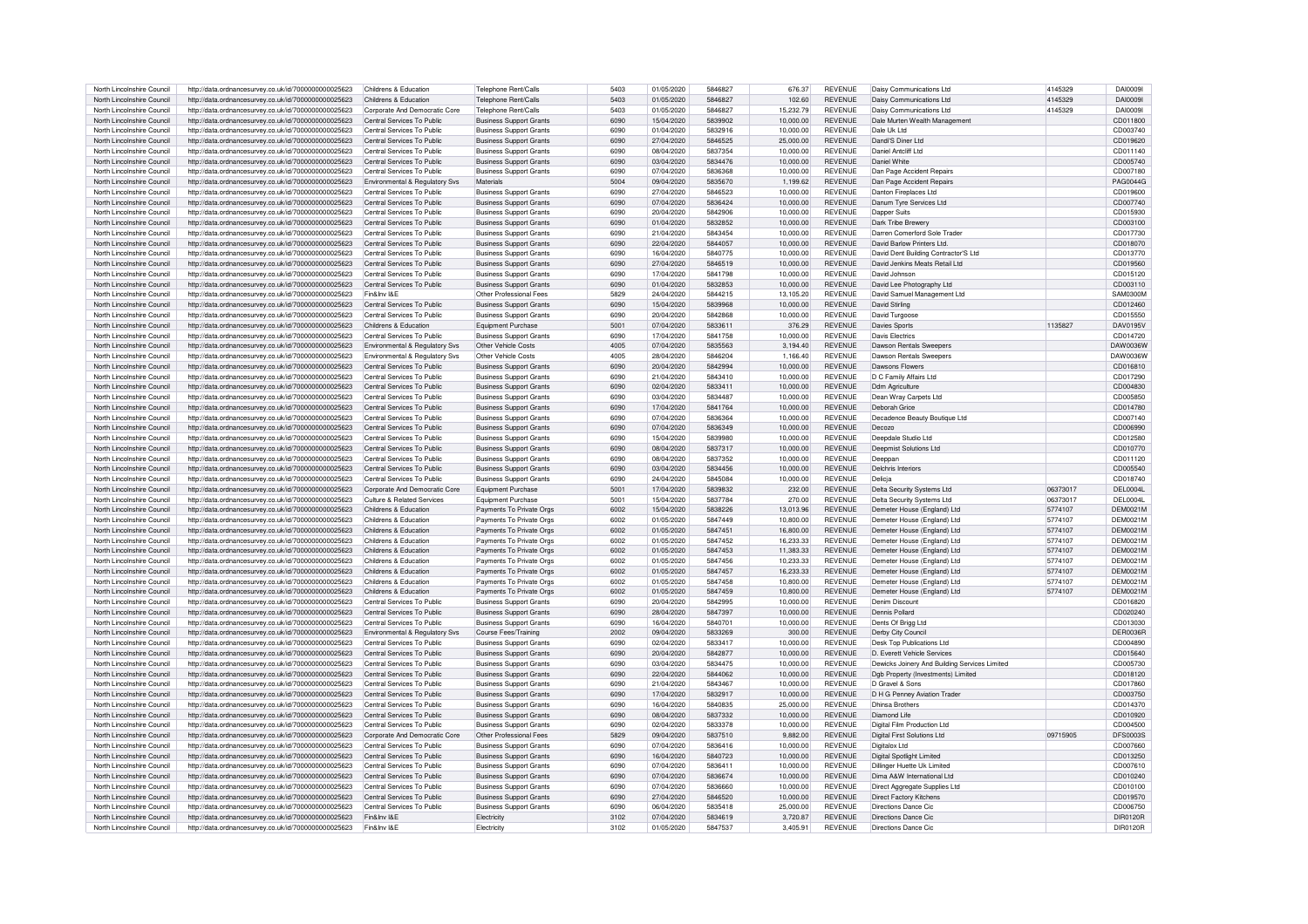| North Lincolnshire Council | http://data.ordnancesurvey.co.uk/id/7000000000025623 | Adult Social Care              | Other Professional Fees        | 5829 | 09/04/2020 | 5835540 | 273.00    | <b>REVENUE</b> | <b>Disability Sheffield</b>               |          | <b>DIS0026S</b> |
|----------------------------|------------------------------------------------------|--------------------------------|--------------------------------|------|------------|---------|-----------|----------------|-------------------------------------------|----------|-----------------|
| North Lincolnshire Council | http://data.ordnancesurvey.co.uk/id/7000000000025623 | Central Services To Public     | <b>Business Support Grants</b> | 6090 | 08/04/2020 | 5837368 | 10,000.00 | <b>REVENUE</b> | Discovery Market Solutions Ltd            |          | CD011280        |
| North Lincolnshire Council | http://data.ordnancesurvey.co.uk/id/7000000000025623 | Central Services To Public     | <b>Business Support Grants</b> | 6090 | 17/04/2020 | 5841771 | 10.000.00 | <b>REVENUE</b> | Diverse Employment Ltd                    |          | CD014850        |
| North Lincolnshire Council | http://data.ordnancesurvey.co.uk/id/7000000000025623 | Central Services To Public     | <b>Business Support Grants</b> | 6090 | 29/04/2020 | 5847646 | 10,000.00 | <b>REVENUE</b> | Dixy Chicken Scunthorne                   |          | CD020760        |
| North Lincolnshire Council | http://data.ordnancesurvey.co.uk/id/7000000000025623 | Childrens & Education          | Payments To Private Orgs       | 6002 | 03/04/2020 | 5833964 | 3,811.05  | <b>REVENUE</b> | D.Johns                                   |          | $-10880H$       |
| North Lincolnshire Council |                                                      | Central Services To Public     | <b>Business Support Grants</b> | 6090 | 15/04/2020 | 5839993 | 10,000.00 | <b>REVENUE</b> | Diri Ltd                                  |          | CD012710        |
|                            | http://data.ordnancesurvey.co.uk/id/7000000000025623 |                                |                                |      |            |         |           |                |                                           |          |                 |
| North Lincolnshire Council | http://data.ordnancesurvey.co.uk/id/7000000000025623 | Central Services To Public     | <b>Business Support Grants</b> | 6090 | 07/04/2020 | 5836676 | 10,000.00 | <b>REVENUE</b> | D J Services                              |          | CD010260        |
| North Lincolnshire Council | http://data.ordnancesurvey.co.uk/id/7000000000025623 | Central Services To Public     | <b>Business Support Grants</b> | 6090 | 03/04/2020 | 5834437 | 10,000.00 | <b>REVENUE</b> | Di Taxis Scunthorpe Ltd                   |          | CD005350        |
| North Lincolnshire Council | http://data.ordnancesurvey.co.uk/id/7000000000025623 | Central Services To Public     | <b>Business Support Grants</b> | 6090 | 01/04/2020 | 5832856 | 10,000.00 | <b>REVENUE</b> | <b>Dk Fitness</b>                         |          | CD003140        |
| North Lincolnshire Council | http://data.ordnancesurvey.co.uk/id/7000000000025623 | Central Services To Public     | <b>Business Support Grants</b> | 6090 | 07/04/2020 | 5836541 | 10,000.00 | <b>REVENUE</b> | D & K Smith Ltd                           |          | CD008910        |
| North Lincolnshire Council | http://data.ordnancesurvey.co.uk/id/7000000000025623 | Central Services To Public     | <b>Business Support Grants</b> | 6090 | 08/04/2020 | 5837327 | 10,000.00 | <b>REVENUE</b> | D M Commercials                           |          | CD010870        |
| North Lincolnshire Council | http://data.ordnancesurvey.co.uk/id/7000000000025623 | Central Services To Public     | <b>Business Support Grants</b> | 6090 | 03/04/2020 | 5834435 | 10.000.00 | <b>REVENUE</b> | D&M Mason Saddler                         |          | CD005330        |
| North Lincolnshire Council | http://data.ordnancesurvey.co.uk/id/7000000000025623 | Central Services To Public     | <b>Business Support Grants</b> | 6090 | 06/04/2020 | 5835362 | 25,000.00 | <b>REVENUE</b> | Dmw Furniture                             |          | CD006190        |
| North Lincolnshire Council | http://data.ordnancesurvey.co.uk/id/7000000000025623 | Childrens & Education          | Payments To Private Orgs       | 6002 | 07/04/2020 | 5834589 | 616.00    | <b>REVENUE</b> | <b>Dn Colleges Group</b>                  |          | <b>NOR0007R</b> |
| North Lincolnshire Council | http://data.ordnancesurvey.co.uk/id/7000000000025623 | Central Services To Public     | <b>Business Support Grants</b> | 6090 | 17/04/2020 | 5841760 | 10.000.00 | <b>REVENUE</b> | Dns Catering Ltd                          |          | CD014740        |
| North Lincolnshire Council | http://data.ordnancesurvev.co.uk/id/7000000000025623 | Fin&Inv I&E                    |                                | 5799 | 15/04/2020 | 5839105 | 933.33    | <b>REVENUE</b> | Docte Consulting Ltd                      | 05136541 | <b>DOC0003C</b> |
|                            |                                                      |                                | Other Supplies & Services      |      |            |         |           |                |                                           |          |                 |
| North Lincolnshire Council | http://data.ordnancesurvey.co.uk/id/7000000000025623 | Highways & Transport           | Other Supplies & Services      | 5799 | 15/04/2020 | 5839105 | 466.67    | <b>REVENUE</b> | Docte Consulting Ltd                      | 05136541 | DOC0003C        |
| North Lincolnshire Council | http://data.ordnancesurvey.co.uk/id/7000000000025623 | Central Services To Public     | <b>Business Support Grants</b> | 6090 | 20/04/2020 | 5842961 | 10.000.00 | <b>REVENUE</b> | Dollymix Makeup Studio                    |          | CD016480        |
| North Lincolnshire Council | http://data.ordnancesurvey.co.uk/id/7000000000025623 | Adult Social Care              | Payments To Health Providers   | 6019 | 01/05/2020 | 5845530 | 970.00    | <b>REVENUE</b> | Doncaster & Bassetlaw Hospitals Nhs Trust |          | <b>DON0232N</b> |
| North Lincolnshire Council | http://data.ordnancesurvey.co.uk/id/7000000000025623 | Corporate And Democratic Core  | Gen Office Exp (Incl Postage)  | 5603 | 07/04/2020 | 5835340 | 358.59    | <b>REVENUE</b> | Doncaster Metropolitan B C                |          | <b>DON0001N</b> |
| North Lincolnshire Council | http://data.ordnancesurvey.co.uk/id/7000000000025623 | Central Services To Public     | <b>Business Support Grants</b> | 6090 | 22/04/2020 | 5844088 | 10.000.00 | <b>REVENUE</b> | Donna Conway                              |          | CD018380        |
| North Lincolnshire Council | http://data.ordnancesurvey.co.uk/id/7000000000025623 | Childrens & Education          | Payments To Private Orgs       | 6002 | 15/04/2020 | 5838227 | 1.772.15  | <b>REVENUE</b> | Donna Ducker Childminding                 |          | <b>DUC0041C</b> |
| North Lincolnshire Council | http://data.ordnancesurvey.co.uk/id/7000000000025623 | Central Services To Public     | <b>Business Support Grants</b> | 6090 | 01/04/2020 | 5832842 | 10,000.00 | <b>REVENUE</b> | Doormatsonline                            |          | CD003000        |
| North Lincolnshire Council | http://data.ordnancesurvey.co.uk/id/7000000000025623 | Childrens & Education          | Payments To Private Orgs       | 6002 | 22/04/2020 | 5842666 | 7,884.11  | <b>REVENUE</b> | Do-Re-Mi Nursery                          |          | WIN0044N        |
| North Lincolnshire Council | http://data.ordnancesurvey.co.uk/id/7000000000025623 | Corporate And Democratic Core  | Other Supplies & Services      | 5799 | 03/04/2020 | 5833306 | 1,235.00  | <b>REVENUE</b> | Doubletree By Hilton Leeds City Centre    | 01958053 | DOU0021U        |
|                            |                                                      |                                |                                |      |            |         |           |                |                                           |          |                 |
| North Lincolnshire Council | http://data.ordnancesurvey.co.uk/id/7000000000025623 | Central Services To Public     | <b>Business Support Grants</b> | 6090 | 16/04/2020 | 5840759 | 10.000.00 | <b>REVENUE</b> | Do Trade Cars Ltd                         |          | CD013610        |
| North Lincolnshire Council | http://data.ordnancesurvey.co.uk/id/7000000000025623 | Central Services To Public     | <b>Business Support Grants</b> | 6090 | 02/04/2020 | 5833366 | 10.000.00 | <b>REVENUE</b> | Dragonart Tattoo Studio                   |          | CD004380        |
| North Lincolnshire Council | http://data.ordnancesurvey.co.uk/id/7000000000025623 | Central Services To Public     | Business Support Grants        | 6090 | 21/04/2020 | 5843430 | 10,000.00 | <b>REVENUE</b> | Dragon House Chinese Takeaway             |          | CD017490        |
| North Lincolnshire Council | http://data.ordnancesurvey.co.uk/id/7000000000025623 | Central Services To Public     | <b>Business Support Grants</b> | 6090 | 20/04/2020 | 5842881 | 10,000.00 | <b>REVENUE</b> | Dragon House Takeaway                     |          | CD015680        |
| North Lincolnshire Council | http://data.ordnancesurvey.co.uk/id/7000000000025623 | Central Services To Public     | <b>Business Support Grants</b> | 6090 | 28/04/2020 | 5847384 | 10,000.00 | <b>REVENUE</b> | Draughtsman Racing Yachts                 |          | CD020110        |
| North Lincolnshire Council | http://data.ordnancesurvey.co.uk/id/7000000000025623 | Central Services To Public     | <b>Business Support Grants</b> | 6090 | 07/04/2020 | 5836598 | 10.000.00 | <b>REVENUE</b> | <b>Draytons</b>                           |          | CD009480        |
| North Lincolnshire Council | http://data.ordnancesurvey.co.uk/id/7000000000025623 | Central Services To Public     | <b>Business Support Grants</b> | 6090 | 08/04/2020 | 5837367 | 10,000.00 | <b>REVENUE</b> | Drinkall Joinery Limited                  |          | CD011270        |
| North Lincolnshire Council | http://data.ordnancesurvey.co.uk/id/7000000000025623 | Adult Social Care Capital      | Other Costs                    | A085 | 17/04/2020 | 5833275 | 2.000.00  | CAPITAL        | Drive Devilbiss Healthcare Limited        | 4301005  | <b>DRI0008</b>  |
| North Lincolnshire Council | http://data.ordnancesurvey.co.uk/id/7000000000025623 | Adult Social Care Capital      | Other Costs                    | A085 | 22/04/2020 | 5841958 | 4.342.60  | CAPITAL        | Drive Devilbiss Healthcare Limited        | 4301005  | <b>DRI0008</b>  |
| North Lincolnshire Council | http://data.ordnancesurvey.co.uk/id/7000000000025623 | Childrens & Education          | Course Fees/Training           | 2002 | 03/04/2020 | 5833284 | 4,027.14  | <b>REVENUE</b> | Dr Karen Treismar                         |          | <b>TRE0030E</b> |
|                            |                                                      |                                |                                |      |            |         |           |                |                                           |          |                 |
| North Lincolnshire Council | http://data.ordnancesurvey.co.uk/id/7000000000025623 | Adult Social Care              | Payments To Health Providers   | 6019 | 24/04/2020 | 5841058 | 411.42    | <b>REVENUE</b> | Dr M J Dwyer & Partners                   |          | DWY0001Y        |
| North Lincolnshire Council | http://data.ordnancesurvey.co.uk/id/7000000000025623 | Public Health                  | Payments To Health Providers   | 6019 | 24/04/2020 | 5841058 | 440.00    | <b>REVENUE</b> | Dr M J Dwyer & Partners                   |          | DWY0001Y        |
| North Lincolnshire Council | http://data.ordnancesurvey.co.uk/id/7000000000025623 | Adult Social Care              | Other Professional Fee:        | 5829 | 17/04/2020 | 5835446 | 1.534.00  | <b>REVENUE</b> | Dr Steven Honkins                         |          | <b>HOP0053E</b> |
| North Lincolnshire Council | http://data.ordnancesurvey.co.uk/id/7000000000025623 | Adult Social Care              | Other Professional Fees        | 5829 | 28/04/2020 | 5845133 | 916.40    | <b>REVENUE</b> | Dr Steven Honkins                         |          | <b>HOP0053E</b> |
| North Lincolnshire Council | http://data.ordnancesurvey.co.uk/id/7000000000025623 | Adult Social Care              | Other Professional Fees        | 5829 | 01/05/2020 | 5845132 | 2,006.20  | <b>REVENUE</b> | Dr Steven Honkins                         |          | <b>HOP0053F</b> |
| North Lincolnshire Council | http://data.ordnancesurvey.co.uk/id/7000000000025623 | Adult Social Care              | Other Professional Fees        | 5829 | 17/05/2020 | 5847791 | 724.20    | <b>REVENUE</b> | Dr Steven Hopkins                         |          | <b>HOP0053P</b> |
| North Lincolnshire Council | http://data.ordnancesurvey.co.uk/id/7000000000025623 | Adult Social Care              | Other Professional Fees        | 5829 | 20/05/2020 | 5847792 | 726.80    | <b>REVENUE</b> | Dr Steven Hopkins                         |          | <b>HOP0053F</b> |
| North Lincolnshire Counci  | http://data.ordnancesurvey.co.uk/id/7000000000025623 | Environmental & Regulatory Sys | Other Professional Fees        | 5829 | 22/04/2020 | 5843647 | 1.980.00  | <b>REVENUE</b> | Dr T Mahmood Anwa                         |          | <b>MAH0003H</b> |
| North Lincolnshire Council | http://data.ordnancesurvey.co.uk/id/7000000000025623 | Culture & Related Service:     | Equipment Maint.& Repai        | 5003 | 15/04/2020 | 5837791 | 450.00    | <b>REVENUE</b> | Dryden Line Marking                       |          | DRY0013Y        |
| North Lincolnshire Council |                                                      | Central Services To Public     |                                | 6090 | 16/04/2020 | 5840753 |           | <b>REVENUE</b> | D Singh                                   |          | CD013550        |
|                            | http://data.ordnancesurvey.co.uk/id/7000000000025623 |                                | <b>Business Support Grants</b> |      |            |         | 10,000.00 |                |                                           |          |                 |
| North Lincolnshire Council | http://data.ordnancesurvey.co.uk/id/7000000000025623 | Central Services To Public     | <b>Business Support Grants</b> | 6090 | 27/04/2020 | 5846489 | 10,000.00 | <b>REVENUE</b> | D Tomlinson Butchers                      |          | CD019260        |
| North Lincolnshire Council | http://data.ordnancesurvey.co.uk/id/7000000000025623 | Central Services To Public     | <b>Business Support Grants</b> | 6090 | 07/04/2020 | 5836447 | 10,000.00 | <b>REVENUE</b> | Dual Drum Tuition                         |          | CD007970        |
| North Lincolnshire Council | http://data.ordnancesurvey.co.uk/id/7000000000025623 | Central Services To Public     | <b>Business Support Grants</b> | 6090 | 07/04/2020 | 5836407 | 10.000.00 | <b>REVENUE</b> | Duck Egg Theatre Company Ltd              |          | CD007570        |
| North Lincolnshire Council | http://data.ordnancesurvey.co.uk/id/7000000000025623 | Central Services To Public     | <b>Business Support Grants</b> | 6090 | 15/04/2020 | 5839930 | 10.000.00 | <b>REVENUE</b> | Dunhams Of Brigg Ltd.                     |          | CD012080        |
| North Lincolnshire Council | http://data.ordnancesurvey.co.uk/id/7000000000025623 | Central Services To Public     | <b>Business Support Grants</b> | 6090 | 22/04/2020 | 5844056 | 10.000.00 | <b>REVENUE</b> | D Vessey & Co                             |          | CD018060        |
| North Lincolnshire Council | http://data.ordnancesurvey.co.uk/id/7000000000025623 | Corporate And Democratic Core  | Licenses, Subs & Memberships   | 5510 | 17/04/2020 | 5840209 | 2,500.00  | <b>REVENUE</b> | Dx Network Services Ltd                   | 5026914  | HAY0053\        |
| North Lincolnshire Council | http://data.ordnancesurvey.co.uk/id/7000000000025623 | Highways & Transport           | Equipment Maint.& Repai        | 5003 | 28/04/2020 | 5840406 | 1.148.17  | <b>REVENUE</b> | Dynnig Uk Ltd                             |          | DYN0017N        |
| North Lincolnshire Council | http://data.ordnancesurvey.co.uk/id/7000000000025623 | Central Services To Public     | <b>Business Support Grants</b> | 6090 | 02/04/2020 | 5833418 | 10,000.00 | <b>REVENUE</b> | Dyno-Tech Ltd                             |          | CD004900        |
| North Lincolnshire Council | http://data.ordnancesurvey.co.uk/id/7000000000025623 | Central Services To Public     | <b>Business Support Grants</b> | 6090 | 07/04/2020 | 5836689 | 10,000.00 | <b>REVENUE</b> | <b>Faland Gate Bestaurant</b>             |          | CD010390        |
| North Lincolnshire Council | http://data.ordnancesurvey.co.uk/id/7000000000025623 | Central Services To Public     | <b>Business Support Grants</b> | 6090 | 17/04/2020 | 5841812 | 10.000.00 | <b>REVENUE</b> | <b>Ealand Store</b>                       |          | CD015260        |
|                            |                                                      | Central Services To Public     |                                | 6090 | 08/04/2020 | 5837349 | 10.000.00 | <b>REVENUE</b> |                                           |          |                 |
| North Lincolnshire Council | http://data.ordnancesurvey.co.uk/id/7000000000025623 | Central Services To Public     | <b>Business Support Grants</b> | 6090 | 07/04/2020 | 5836662 | 10.000.00 | <b>REVENUE</b> | E&A Off Licence Ltd                       |          | CD011090        |
| North Lincolnshire Council | http://data.ordnancesurvey.co.uk/id/7000000000025623 |                                | <b>Business Support Grants</b> |      |            |         |           |                | Early Till Late (Scunthorpe) Ltd          |          | CD010120        |
| North Lincolnshire Council | http://data.ordnancesurvey.co.uk/id/7000000000025623 | Fin&Inv I&F                    | Other Professional Fees        | 5829 | 09/04/2020 | 5835888 | 2,424.83  | <b>REVENUE</b> | Easters & Son Commercial Services Ltd     |          | <b>EAS0590S</b> |
| North Lincolnshire Council | http://data.ordnancesurvey.co.uk/id/7000000000025623 | Fin&Inv I&F                    | Other Professional Fees        | 5829 | 09/04/2020 | 5835890 | 1,217.95  | <b>REVENUE</b> | Easters & Son Commercial Services Ltd     |          | <b>EAS0590S</b> |
| North Lincolnshire Council | http://data.ordnancesurvey.co.uk/id/7000000000025623 | Corporate And Democratic Core  | Course Fees/Training           | 2002 | 24/04/2020 | 5844255 | 600.00    | <b>REVENUE</b> | Fastob I td                               |          | EAS0265S        |
| North Lincolnshire Council | http://data.ordnancesurvey.co.uk/id/7000000000025623 | Fin&Inv I&F                    | Other Professional Fees        | 5829 | 28/04/2020 | 5846792 | 2.600.00  | <b>REVENUE</b> | Eastgb Ltd                                |          | EAS0265S        |
| North Lincolnshire Council | http://data.ordnancesurvey.co.uk/id/7000000000025623 | Central Services To Public     | <b>Business Support Grants</b> | 6090 | 07/04/2020 | 5836701 | 10.000.00 | <b>REVENUE</b> | East Halton Post Office & Stores          |          | CD010510        |
| North Lincolnshire Council | http://data.ordnancesurvey.co.uk/id/7000000000025623 | Childrens & Education          | <b>Client Transport Costs</b>  | 6092 | 17/04/2020 | 5835331 | 1.000.00  | <b>REVENUE</b> | East Hull Cars Ltd                        | 5777873  | EAS0093S        |
| North Lincolnshire Council | http://data.ordnancesurvey.co.uk/id/7000000000025623 | Central Services To Public     | <b>Business Support Grants</b> | 6090 | 09/04/2020 | 5838101 | 10.000.00 | <b>REVENUE</b> | East Midlands Education Services Ltd      |          | CD011350        |
| North Lincolnshire Council | http://data.ordnancesurvey.co.uk/id/7000000000025623 | Childrens & Education          | Payments To Private Orgs       | 6002 | 03/04/2020 | 5833954 | 3,530.25  | <b>REVENUE</b> | Eastoft Little Legs                       |          | EAS0282S        |
| North Lincolnshire Council | http://data.ordnancesurvey.co.uk/id/7000000000025623 | <b>Planning Services</b>       | Payments To Voluntary Orgs     | 6001 | 22/04/2020 | 5843390 | 300.00    | <b>REVENUE</b> | <b>Fastoft Parish Council</b>             |          | FAS0124S        |
| North Lincolnshire Council |                                                      | Central Services To Public     |                                | 6090 | 07/04/2020 | 5836544 | 10.000.00 | <b>REVENUE</b> | Eastview Boarding Kennels                 |          | CD008940        |
|                            | http://data.ordnancesurvey.co.uk/id/7000000000025623 |                                | <b>Business Support Grants</b> |      |            |         |           |                |                                           |          |                 |
| North Lincolnshire Council | http://data.ordnancesurvey.co.uk/id/7000000000025623 | Fin&Inv I&F                    | Equipment Maint.& Repair       | 5003 | 22/04/2020 | 5842540 | 807.00    | <b>REVENUE</b> | Eastwick Engineering Services             |          | EAS0014S        |
| North Lincolnshire Council | http://data.ordnancesurvey.co.uk/id/7000000000025623 | Central Services To Public     | <b>Business Support Grants</b> | 6090 | 28/04/2020 | 5847388 | 10,000.00 | <b>REVENUE</b> | East Yorkshire Motor Services Band        |          | CD020150        |
| North Lincolnshire Council | http://data.ordnancesurvey.co.uk/id/7000000000025623 | Highways & Transport           | Concessionary Fares            | 6010 | 09/04/2020 | 5837264 | 4.189.78  | <b>REVENUE</b> | East Yorkshire Motor Services Ltd         | 216628   | <b>EAS0120S</b> |
| North Lincolnshire Council | http://data.ordnancesurvey.co.uk/id/7000000000025623 | Central Services To Public     | <b>Business Support Grants</b> | 6090 | 01/04/2020 | 5832914 | 10,000.00 | <b>REVENUE</b> | Easy Peasy Online Store Limited           |          | CD003720        |
| North Lincolnshire Council | http://data.ordnancesurvey.co.uk/id/7000000000025623 | Central Services To Public     | <b>Business Support Grants</b> | 6090 | 06/04/2020 | 5835389 | 25.000.00 | <b>REVENUE</b> | Ebony & Ivory Motors Ltd.                 |          | CD006460        |
| North Lincolnshire Council | http://data.ordnancesurvey.co.uk/id/7000000000025623 |                                |                                | 6090 | 21/04/2020 | 5843462 | 25,000.00 | <b>REVENUE</b> | Ebor Foodmarkets Limited                  |          | CD017810        |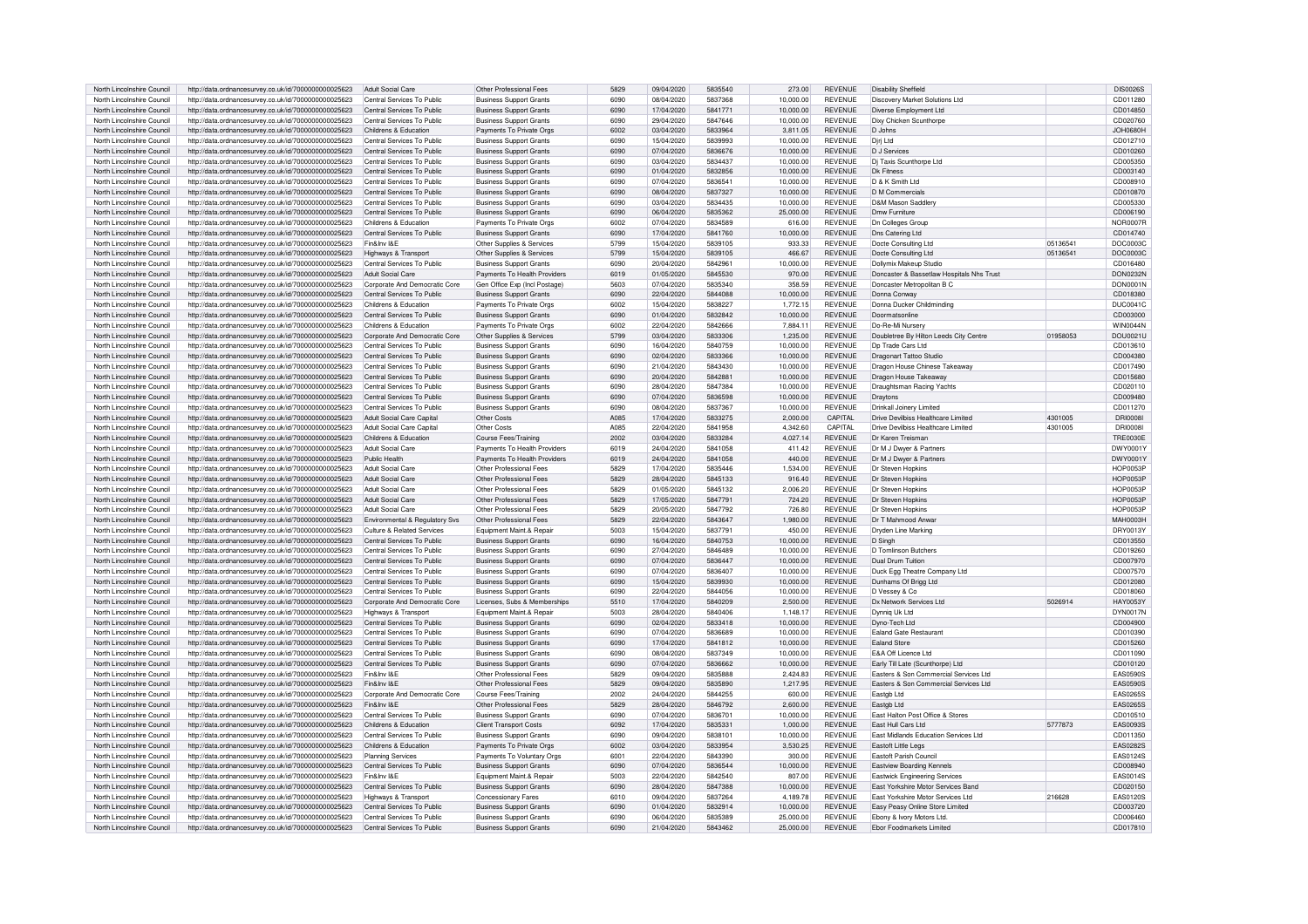| North Lincolnshire Council | http://data.ordnancesurvey.co.uk/id/7000000000025623 | Central Services To Public                | <b>Business Support Grants</b>           | 6090 | 27/04/2020 | 5846502 | 10,000.00 | <b>REVENUE</b> | E Cigarette Outlet (Uk) Ltd             |          | CD019390        |
|----------------------------|------------------------------------------------------|-------------------------------------------|------------------------------------------|------|------------|---------|-----------|----------------|-----------------------------------------|----------|-----------------|
| North Lincolnshire Council |                                                      | Central Services To Public                |                                          | 6090 | 27/04/2020 | 5846503 | 10.000.00 | <b>REVENUE</b> |                                         |          | CD019400        |
|                            | http://data.ordnancesurvey.co.uk/id/7000000000025623 |                                           | <b>Business Support Grants</b>           |      |            |         |           |                | E Cigarette Outlet (Uk) Ltd             |          |                 |
| North Lincolnshire Council | http://data.ordnancesurvey.co.uk/id/7000000000025623 | Highways & Transport                      | Vehicle Hire                             | 4101 | 28/04/2020 | 5846206 | 2.050.59  | <b>REVENUE</b> | Econ Engineering Limited                |          | ECO0008O        |
| North Lincolnshire Council | http://data.ordnancesurvey.co.uk/id/7000000000025623 | Central Services To Public                | <b>Business Support Grants</b>           | 6090 | 20/04/2020 | 5842917 | 10,000.00 | <b>REVENUE</b> | <b>Eden Hair</b>                        |          | CD016040        |
| North Lincolnshire Council | http://data.ordnancesurvey.co.uk/id/7000000000025623 | Central Services To Public                | <b>Business Support Grants</b>           | 6090 | 21/04/2020 | 5843474 | 25,000.00 | <b>REVENUE</b> | Edenmobility Limited                    |          | CD017930        |
| North Lincolnshire Council | http://data.ordnancesurvey.co.uk/id/7000000000025623 | Central Services To Public                | <b>Business Support Grants</b>           | 6090 | 28/04/2020 | 5847406 | 10,000.00 | <b>REVENUE</b> | Edge Interactive Limited                |          | CD020330        |
| North Lincolnshire Council | http://data.ordnancesurvey.co.uk/id/7000000000025623 | Central Services To Public                | <b>Business Support Grants</b>           | 6090 | 20/04/2020 | 5842980 | 10,000.00 | <b>REVENUE</b> | Education With A  Cic                   |          | CD016670        |
|                            |                                                      |                                           |                                          |      |            |         |           |                |                                         |          |                 |
| North Lincolnshire Council | http://data.ordnancesurvey.co.uk/id/7000000000025623 | Central Services To Public                | <b>Business Support Grants</b>           | 6090 | 16/04/2020 | 5840731 | 10.000.00 | <b>REVENUE</b> | <b>Edwards And Mahal Opticians</b>      |          | CD013330        |
| North Lincolnshire Council | http://data.ordnancesurvey.co.uk/id/7000000000025623 | Central Services To Public                | <b>Business Support Grants</b>           | 6090 | 01/04/2020 | 5832905 | 10.000.00 | <b>REVENUE</b> | <b>Edwards Gents Barbers</b>            |          | CD003630        |
| North Lincolnshire Council | http://data.ordnancesurvey.co.uk/id/7000000000025623 | Central Services To Public                | <b>Business Support Grants</b>           | 6090 | 23/04/2020 | 5844502 | 10.000.00 | <b>REVENUE</b> | Elaine Georgiou                         |          | CD018620        |
| North Lincolnshire Council | http://data.ordnancesurvey.co.uk/id/7000000000025623 | Central Services To Public                | <b>Business Support Grants</b>           | 6090 | 17/04/2020 | 5841809 | 10.000.00 | <b>REVENUE</b> | Elaine' S Grooming Parlour              |          | CD015230        |
| North Lincolnshire Council | http://data.ordnancesurvey.co.uk/id/7000000000025623 | Central Services To Public                | <b>Business Support Grants</b>           | 6090 | 03/04/2020 | 5834465 | 10,000.00 | <b>REVENUE</b> | <b>Electrical Appliances Direct</b>     |          | CD005630        |
| North Lincolnshire Council | http://data.ordnancesurvey.co.uk/id/7000000000025623 |                                           | Equipment Hire/Rent                      | 5002 | 28/04/2020 | 5843685 | 950.00    | <b>REVENUE</b> | Flev8                                   | 5902099  | <b>ELE0071E</b> |
|                            |                                                      | Highways & Transport                      |                                          |      |            |         |           |                |                                         |          |                 |
| North Lincolnshire Council | http://data.ordnancesurvey.co.uk/id/7000000000025623 | Adult Social Care                         | Payments To Private Orgs                 | 6002 | 08/04/2020 | 5837207 | 134.40    | <b>REVENUE</b> | Elite Care Solutions Ltd                |          | ISF0009F        |
| North Lincolnshire Council | http://data.ordnancesurvey.co.uk/id/7000000000025623 | Adult Social Care                         | Payments To Private Orgs                 | 600S | 08/04/2020 | 5837207 | 2.447.20  | <b>REVENUE</b> | Flite Care Solutions Ltd                |          | ISF0009F        |
| North Lincolnshire Council | http://data.ordnancesurvey.co.uk/id/7000000000025623 | Central Services To Public                | <b>Business Support Grants</b>           | 6090 | 07/04/2020 | 5836597 | 10,000.00 | <b>REVENUE</b> | Elite Discount Tile Warehouse Ltd       |          | CD009470        |
| North Lincolnshire Council | http://data.ordnancesurvey.co.uk/id/7000000000025623 | Central Services To Public                | <b>Business Support Grants</b>           | 6090 | 17/04/2020 | 5841823 | 10,000.00 | <b>REVENUE</b> | Elite Motor Services Ltd                |          | CD015370        |
| North Lincolnshire Council | http://data.ordnancesurvey.co.uk/id/7000000000025623 | Central Services To Public                | <b>Business Support Grants</b>           | 6090 | 08/04/2020 | 5837351 | 10,000.00 | <b>REVENUE</b> | Ella'S Essentials Limited               |          | CD011110        |
|                            |                                                      |                                           |                                          |      |            |         |           |                |                                         |          |                 |
| North Lincolnshire Council | http://data.ordnancesurvey.co.uk/id/7000000000025623 | Environmental & Regulatory Svs            | Other Professional Fees                  | 5829 | 15/04/2020 | 5838183 | 4,067.49  | <b>REVENUE</b> | Ellgia Scunthorpe                       | 860123   | BEL0170L        |
| North Lincolnshire Council | http://data.ordnancesurvey.co.uk/id/7000000000025623 | Environmental & Regulatory Svs            | Other Professional Fees                  | 5829 | 15/04/2020 | 5838202 | 4.136.96  | <b>REVENUE</b> | Ellgia Scunthorpe                       | 860123   | <b>BEL0170L</b> |
| North Lincolnshire Council | http://data.ordnancesurvey.co.uk/id/7000000000025623 | Environmental & Regulatory Svs            | Other Professional Fees                  | 5829 | 22/04/2020 | 5839862 | 3,920.97  | <b>REVENUE</b> | Ellgia Scunthorpe                       | 860123   | BEL0170L        |
| North Lincolnshire Council | http://data.ordnancesurvey.co.uk/id/7000000000025623 | Environmental & Regulatory Svs            | Other Professional Fees                  | 5829 | 01/05/2020 | 5847454 | 4,668.82  | <b>REVENUE</b> | Ellgia Scunthorpe                       | 860123   | BEL0170L        |
| North Lincolnshire Council | http://data.ordnancesurvev.co.uk/id/7000000000025623 | <b>Fnvironmental &amp; Requlatory Sys</b> | Payments To Private Orgs                 | 6002 | 22/04/2020 | 5842858 | 1.939.56  | <b>REVENUE</b> | Filgia Scunthorne                       | 860123   | <b>BEL0170L</b> |
| North Lincolnshire Council | http://data.ordnancesurvey.co.uk/id/7000000000025623 | Environmental & Regulatory Sys            | Payments To Private Orgs                 | 6002 | 22/04/2020 | 5843217 | 17,721.44 | <b>REVENUE</b> | Ellgia Scunthorpe                       | 860123   | BEL0170L        |
|                            |                                                      |                                           |                                          |      |            |         |           |                |                                         |          |                 |
| North Lincolnshire Council | http://data.ordnancesurvey.co.uk/id/7000000000025623 | Environmental & Regulatory Svs            | Payments To Private Orgs                 | 6002 | 01/05/2020 | 5846366 | 18.839.08 | <b>REVENUE</b> | Ellgia Scunthorpe                       | 860123   | BEL0170L        |
| North Lincolnshire Council | http://data.ordnancesurvey.co.uk/id/7000000000025623 | Environmental & Regulatory Svs            | Payments To Private Orgs                 | 6002 | 01/05/2020 | 5846369 | 1.097.54  | <b>REVENUE</b> | Ellgia Scunthorpe                       | 860123   | BEL0170L        |
| North Lincolnshire Council | http://data.ordnancesurvey.co.uk/id/7000000000025623 | Environmental & Regulatory Svs            | Payments To Private Orgs                 | 6002 | 01/05/2020 | 5846370 | 481.60    | <b>REVENUE</b> | Ellgia Scunthorpe                       | 860123   | BFI 0170L       |
| North Lincolnshire Council | http://data.ordnancesurvey.co.uk/id/7000000000025623 | Fin&Inv I&E                               | <b>Cleaning Services &amp; Contracts</b> | 3311 | 09/04/2020 | 5835896 | 616.88    | <b>REVENUE</b> | Ellgia Scunthorpe                       | 860123   | <b>BEL0170L</b> |
| North Lincolnshire Council | http://data.ordnancesurvey.co.uk/id/7000000000025623 | Central Services To Public                | <b>Business Support Grants</b>           | 6090 | 07/04/2020 | 5836704 | 10.000.00 | <b>REVENUE</b> | <b>Elliott Suite</b>                    |          | CD010540        |
|                            |                                                      |                                           |                                          |      |            |         |           |                |                                         |          |                 |
| North Lincolnshire Council | http://data.ordnancesurvey.co.uk/id/7000000000025623 | Central Services To Public                | <b>Business Support Grants</b>           | 6090 | 07/04/2020 | 5836516 | 10,000.00 | <b>REVENUE</b> | Ellis'S Hair And Beauty                 |          | CD008660        |
| North Lincolnshire Council | http://data.ordnancesurvey.co.uk/id/7000000000025623 | Central Services To Public                | <b>Business Support Grants</b>           | 6090 | 20/04/2020 | 5842962 | 10.000.00 | <b>REVENUE</b> | <b>Filsons Garage</b>                   |          | CD016490        |
| North Lincolnshire Council | http://data.ordnancesurvey.co.uk/id/7000000000025623 | Central Services To Public                | <b>Business Support Grants</b>           | 6090 | 07/04/2020 | 5836471 | 10,000.00 | <b>REVENUE</b> | <b>Elsham Activity Centre</b>           |          | CD008210        |
| North Lincolnshire Council | http://data.ordnancesurvey.co.uk/id/7000000000025623 | Central Services To Public                | <b>Business Support Grants</b>           | 6090 | 27/04/2020 | 5846514 | 25,000.00 | <b>REVENUE</b> | <b>Eltoro Cafe Limited</b>              |          | CD019510        |
| North Lincolnshire Council | http://data.ordnancesurvey.co.uk/id/7000000000025623 | Central Services To Public                | <b>Business Support Grants</b>           | 6090 | 27/04/2020 | 5846557 | 10,000.00 | <b>REVENUE</b> | <b>Elwes 1989 Childrens Trust</b>       |          | CD019940        |
|                            |                                                      |                                           |                                          |      |            |         |           |                |                                         |          |                 |
| North Lincolnshire Council | http://data.ordnancesurvey.co.uk/id/7000000000025623 | Central Services To Public                | <b>Business Support Grants</b>           | 6090 | 16/04/2020 | 5840815 | 25,000.00 | <b>REVENUE</b> | E&M Carpets And Furniture               |          | CD014170        |
| North Lincolnshire Council | http://data.ordnancesurvey.co.uk/id/7000000000025623 | Adult Social Care                         | Payments To Private Org                  | 6002 | 08/04/2020 | 5837212 | 1.675.00  | <b>REVENUE</b> | Emerald Care Services (North Lincs) Ltd |          | ISF0026F        |
| North Lincolnshire Council | http://data.ordnancesurvey.co.uk/id/7000000000025623 | Adult Social Care                         | Payments To Private Orgs                 | 6002 | 09/04/2020 | 5837202 | 1.824.00  | <b>REVENUE</b> | Emerald Care Services (North Lincs) Ltd | 08136830 | <b>EME0032E</b> |
| North Lincolnshire Council | http://data.ordnancesurvey.co.uk/id/7000000000025623 | Adult Social Care                         | Payments To Private Orgs                 | 6002 | 09/04/2020 | 5837202 | 9.483.06  | <b>REVENUE</b> | Emerald Care Services (North Lincs) Ltd | 08136830 | <b>EME0032E</b> |
| North Lincolnshire Council | http://data.ordnancesurvev.co.uk/id/7000000000025623 | Childrens & Education                     | Payments To Private Orgs                 | 6002 | 22/04/2020 | 5842708 | 532.00    | <b>REVENUE</b> | Emerald Care Services (North Lincs) Ltd | 08136830 | <b>EME0032E</b> |
| North Lincolnshire Counci  |                                                      | Childrens & Education                     |                                          | 6002 | 22/04/2020 | 5842709 | 855.00    | <b>REVENUE</b> |                                         | 08136830 | <b>EME0032E</b> |
|                            | http://data.ordnancesurvey.co.uk/id/7000000000025623 |                                           | Payments To Private Orgs                 |      |            |         |           |                | Emerald Care Services (North Lincs) Ltd |          |                 |
| North Lincolnshire Council | http://data.ordnancesurvey.co.uk/id/7000000000025623 | Childrens & Education                     | Payments To Private Orgs                 | 6002 | 22/04/2020 | 5842733 | 722.00    | <b>REVENUE</b> | Emerald Care Services (North Lincs) Ltd | 08136830 | <b>EME0032E</b> |
| North Lincolnshire Counci  | http://data.ordnancesurvey.co.uk/id/7000000000025623 | Central Services To Public                | Other Supplies & Services                | 5799 | 08/04/2020 | 5837294 | $-500.00$ | <b>REVENUE</b> | <b>Emergency Finthree</b>               |          | <b>NOR2002R</b> |
| North Lincolnshire Council | http://data.ordnancesurvey.co.uk/id/7000000000025623 | Central Services To Public                | Provisions                               | 5201 | 22/04/2020 | 5842855 | 508.63    | <b>REVENUE</b> | <b>Emergency Finthree</b>               |          | NOR2002F        |
| North Lincolnshire Council | http://data.ordnancesurvey.co.uk/id/7000000000025623 | Central Services To Public                | Provisions                               | 5201 | 24/04/2020 | 5844465 | 348.51    | <b>REVENUE</b> | <b>Emergency Finthree</b>               |          | <b>NOR2002F</b> |
| North Lincolnshire Council | http://data.ordnancesurvey.co.uk/id/7000000000025623 | Central Services To Public                | Provisions                               | 5201 | 28/04/2020 | 5846365 | 285.07    | <b>REVENUE</b> | <b>Emergency Finthree</b>               |          | <b>NOR2002R</b> |
|                            |                                                      |                                           |                                          | 5799 |            | 5837294 |           | <b>REVENUE</b> |                                         |          | <b>NOR2002R</b> |
| North Lincolnshire Council | http://data.ordnancesurvey.co.uk/id/7000000000025623 | Corporate And Democratic Core             | Other Supplies & Services                |      | 08/04/2020 |         | $\Omega$  |                | <b>Emergency Finthree</b>               |          |                 |
| North Lincolnshire Council | http://data.ordnancesurvey.co.uk/id/7000000000025623 | Central Services To Public                | <b>Business Support Grants</b>           | 6090 | 22/04/2020 | 5844081 | 10,000.00 | <b>REVENUE</b> | <b>Emily Connor</b>                     |          | CD018310        |
| North Lincolnshire Council | http://data.ordnancesurvey.co.uk/id/7000000000025623 | Central Services To Public                | <b>Business Support Grants</b>           | 6090 | 07/04/2020 | 5836635 | 10,000.00 | <b>REVENUE</b> | Emily'S Nails                           |          | CD009850        |
| North Lincolnshire Council | http://data.ordnancesurvey.co.uk/id/7000000000025623 | Childrens & Education                     | Payments To Private Orgs                 | 6002 | 15/04/2020 | 5838224 | 1,537.72  | <b>REVENUE</b> | Emma C. Cobb                            |          | COB0002E        |
| North Lincolnshire Council | http://data.ordnancesurvey.co.uk/id/7000000000025623 | Central Services To Public                | <b>Business Support Grants</b>           | 6090 | 02/04/2020 | 5833430 | 10,000.00 | <b>REVENUE</b> | Emma'S American Dinner Ltd.             |          | CD005020        |
| North Lincolnshire Council | http://data.ordnancesurvey.co.uk/id/7000000000025623 | Central Services To Public                | <b>Business Support Grants</b>           | 6090 | 20/04/2020 | 5842973 | 10,000.00 | <b>REVENUE</b> | Empire Retail Management Limited        |          | CD016600        |
|                            |                                                      |                                           |                                          |      |            |         |           |                |                                         |          |                 |
| North Lincolnshire Council | http://data.ordnancesurvey.co.uk/id/7000000000025623 | Central Services To Public                | <b>Business Support Grants</b>           | 6090 | 20/04/2020 | 5842978 | 25,000.00 | <b>REVENUE</b> | Empire Retail Management Limited        |          | CD016650        |
| North Lincolnshire Council | http://data.ordnancesurvey.co.uk/id/7000000000025623 | Central Services To Public                | <b>Business Support Grants</b>           | 6090 | 29/04/2020 | 5847614 | 10,000.00 | <b>REVENUE</b> | <b>Emque Limited</b>                    |          | CD020440        |
| North Lincolnshire Council | http://data.ordnancesurvey.co.uk/id/7000000000025623 | Central Services To Public                | <b>Business Support Grants</b>           | 6090 | 17/04/2020 | 5841779 | 10,000.00 | <b>REVENUE</b> | Fricore B & B                           |          | CD014930        |
| North Lincolnshire Council | http://data.ordnancesurvey.co.uk/id/7000000000025623 | Corporate And Democratic Core             | It Hardware-Maintenance                  | 5052 | 22/05/2020 | 5846829 | 2.410.00  | <b>REVENUE</b> | <b>End2end Services Limited</b>         |          | <b>END0042D</b> |
| North Lincolnshire Council | http://data.ordnancesurvey.co.uk/id/7000000000025623 | Corporate And Democratic Core             | It Hardware-Maintenance                  | 5052 | 22/05/2020 | 5846830 | 1,910.00  | <b>REVENUE</b> | End2end Services Limited                |          | <b>END0042D</b> |
| North Lincolnshire Council | http://data.ordnancesurvey.co.uk/id/7000000000025623 | Support Servs Capital                     | It Equipment                             | A098 | 01/05/2020 | 5845109 | 11,984.50 | CAPITAL        | End2end Services Limited                |          | <b>END0042D</b> |
|                            |                                                      |                                           |                                          |      |            |         |           |                |                                         |          |                 |
| North Lincolnshire Council | http://data.ordnancesurvey.co.uk/id/7000000000025623 | Support Servs Capital                     | It Fauinment                             | A098 | 01/05/2020 | 5847460 | 1.112.00  | CAPITAL        | End2end Services Limited                |          | <b>END0042D</b> |
| North Lincolnshire Council | http://data.ordnancesurvey.co.uk/id/7000000000025623 | Central Services To Public                | <b>Business Support Grants</b>           | 6090 | 07/04/2020 | 5836588 | 10,000.00 | <b>REVENUE</b> | <b>Endless Performance</b>              |          | CD009380        |
| North Lincolnshire Council | http://data.ordnancesurvey.co.uk/id/7000000000025623 | Fin&Inv I&F                               | Repair & Maintenance Costs               | 3000 | 03/04/2020 | 5833060 | 1.285.35  | <b>REVENUE</b> | <b>Environment Agency</b>               |          | <b>FNV0043V</b> |
| North Lincolnshire Council | http://data.ordnancesurvey.co.uk/id/7000000000025623 | Childrens & Education                     | It Software-Maintenance                  | 5053 | 17/04/2020 | 5837502 | 314.08    | <b>REVENUE</b> | E P Morris & Company Ltd                | 2091108  | FPM0001M        |
| North Lincolnshire Council | http://data.ordnancesurvey.co.uk/id/7000000000025623 | Central Services To Public                | <b>Business Support Grants</b>           | 6090 | 15/04/2020 | 5839900 | 10,000.00 | <b>REVENUE</b> | <b>Enworth Convenience Store</b>        |          | CD011780        |
|                            |                                                      | Central Services To Public                |                                          | 6090 |            | 5844093 |           | <b>REVENUE</b> |                                         |          |                 |
| North Lincolnshire Council | http://data.ordnancesurvey.co.uk/id/7000000000025623 |                                           | <b>Business Support Grants</b>           |      | 22/04/2020 |         | 25,000.00 |                | Epworth Equestrian Limited              |          | CD018430        |
| North Lincolnshire Council | http://data.ordnancesurvey.co.uk/id/7000000000025623 | Central Services To Public                | <b>Business Support Grants</b>           | 6090 | 01/04/2020 | 5832872 | 10,000.00 | <b>REVENUE</b> | Epworth Fields Hoilday Park Ltd         |          | CD003300        |
| North Lincolnshire Council | http://data.ordnancesurvey.co.uk/id/7000000000025623 | Central Services To Public                | <b>Business Support Grants</b>           | 6090 | 09/04/2020 | 5838113 | 10,000.00 | <b>REVENUE</b> | Epworth Grill                           |          | CD011470        |
| North Lincolnshire Council | http://data.ordnancesurvey.co.uk/id/7000000000025623 | Central Services To Public                | <b>Business Support Grants</b>           | 6090 | 02/04/2020 | 5833448 | 10.000.00 | <b>REVENUE</b> | Epworth Motorist Discount               |          | CD005200        |
| North Lincolnshire Council | http://data.ordnancesurvey.co.uk/id/7000000000025623 | Central Services To Public                | <b>Business Support Grants</b>           | 6090 | 17/04/2020 | 5841793 | 10.000.00 | <b>REVENUE</b> | Epworth Tandoori                        |          | CD015070        |
| North Lincolnshire Council | http://data.ordnancesurvey.co.uk/id/7000000000025623 | Childrens & Education                     | Payments To Voluntary Orgs               | 6001 | 15/04/2020 | 5838228 | 11,661.57 | <b>REVENUE</b> | Epworth Thurlow Pre-School              |          | EPW0018W        |
| North Lincolnshire Council | http://data.ordnancesurvey.co.uk/id/7000000000025623 | Childrens & Education                     | Payments To Voluntary Orgs               | 6001 | 28/04/2020 | 5846729 | 400.00    | <b>REVENUE</b> | Epworth Thurlow Pre-School              |          | EPW0018W        |
|                            |                                                      |                                           |                                          |      |            |         |           |                |                                         |          |                 |
| North Lincolnshire Council | http://data.ordnancesurvey.co.uk/id/7000000000025623 | Central Services To Public                | <b>Business Support Grants</b>           | 6090 | 02/04/2020 | 5833342 | 10.000.00 | <b>REVENUE</b> | <b>Enworth Wags &amp; Whiskers</b>      |          | CD004140        |
| North Lincolnshire Council | http://data.ordnancesurvey.co.uk/id/7000000000025623 | Fin&Inv I&F                               | It Software-Purchase                     | 5051 | 07/04/2020 | 5833901 | 4.812.60  | <b>REVENUE</b> | Equisys Timemaster Ltd                  |          | OBI0008         |
| North Lincolnshire Council | http://data.ordnancesurvey.co.uk/id/7000000000025623 | Fin&Inv I&F                               | Cleaning Costs/ Materials                | 3301 | 07/04/2020 | 5835826 | 232.32    | <b>REVENUE</b> | Eryc - Supplies                         |          | EAS0125S        |
| North Lincolnshire Council | http://data.ordnancesurvey.co.uk/id/7000000000025623 | Fin&Inv I&E                               | Equipment Purchase                       | 5001 | 07/04/2020 | 5835780 | 318.24    | <b>REVENUE</b> | Ervc - Supplies                         |          | FAS0125S        |
|                            |                                                      |                                           |                                          |      |            |         |           |                |                                         |          |                 |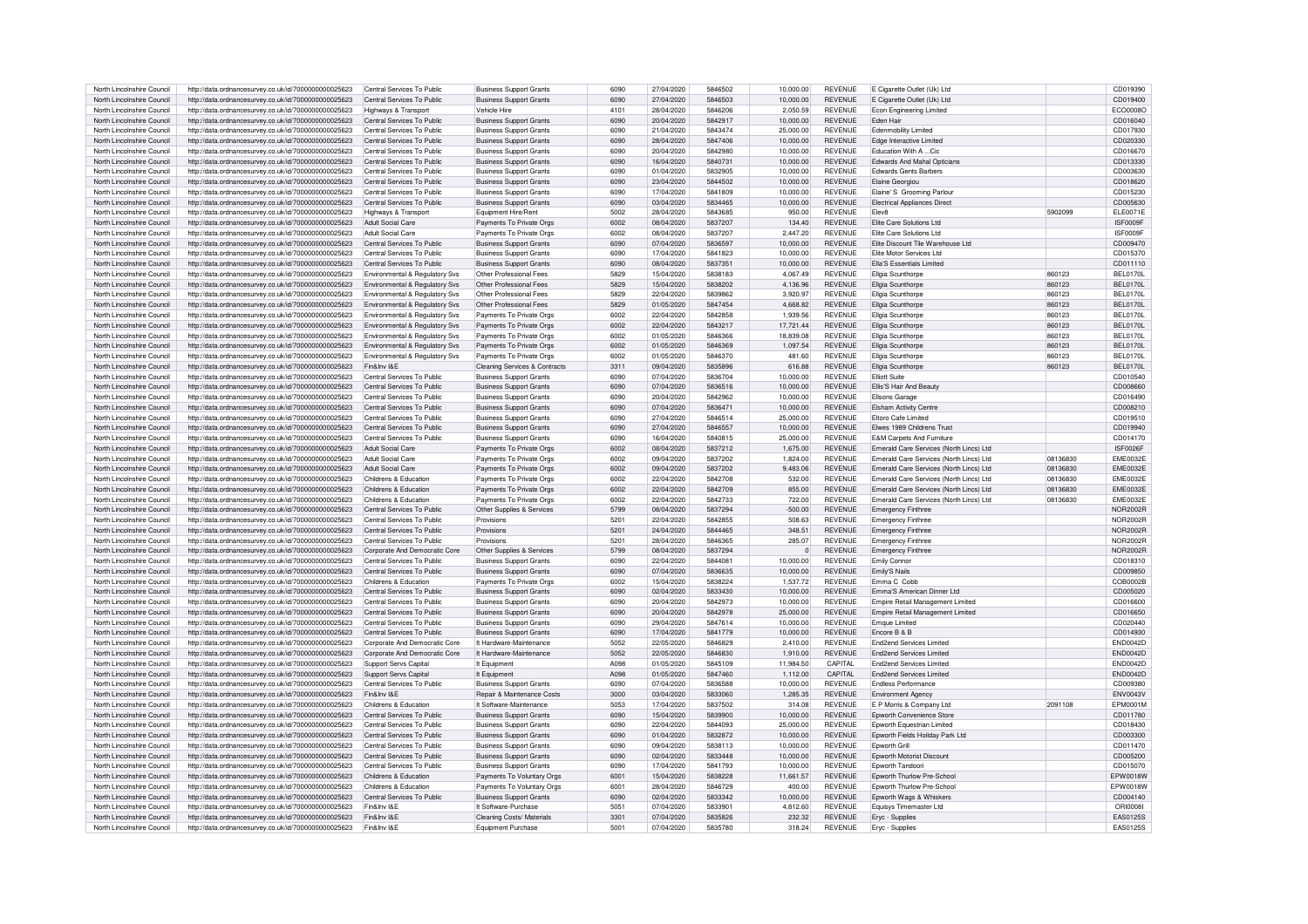| North Lincolnshire Council | http://data.ordnancesurvey.co.uk/id/7000000000025623 | Central Services To Public       | <b>Business Support Grants</b> | 6090 | 07/04/2020 | 5836655 | 10,000.00 | <b>REVENUE</b> | <b>Eseon Limited</b>                      |          | CD010050        |
|----------------------------|------------------------------------------------------|----------------------------------|--------------------------------|------|------------|---------|-----------|----------------|-------------------------------------------|----------|-----------------|
| North Lincolnshire Council | http://data.ordnancesurvey.co.uk/id/7000000000025623 | Culture, Env, Reg & Planning Cap | Building/Construction          | A082 | 15/04/2020 | 5839104 | 8.888.17  | CAPITAL        | <b>Esh Construction Ltd</b>               | 2529939  | ESH0002H        |
|                            |                                                      |                                  |                                |      |            |         |           |                |                                           |          |                 |
| North Lincolnshire Council | http://data.ordnancesurvey.co.uk/id/7000000000025623 | Childrens & Education            | Payments To Private Orgs       | 6002 | 28/04/2020 | 5846724 | 2.055.00  | <b>REVENUE</b> | <b>Eskimosoup Ltd</b>                     |          | <b>ESK0003K</b> |
| North Lincolnshire Council | http://data.ordnancesurvey.co.uk/id/7000000000025623 | Central Services To Public       | <b>Business Support Grants</b> | 6090 | 21/04/2020 | 5843481 | 25,000.00 | <b>REVENUE</b> | Esquire Retail Limited                    |          | CD018000        |
| North Lincolnshire Council | http://data.ordnancesurvey.co.uk/id/7000000000025623 | Central Services To Public       | <b>Business Support Grants</b> | 6090 | 07/04/2020 | 5836584 | 10,000.00 | <b>REVENUE</b> | Essence Elowers Ltd                       |          | CD009340        |
| North Lincolnshire Council | http://data.ordnancesurvey.co.uk/id/7000000000025623 | Central Services To Public       | <b>Business Support Grants</b> | 6090 | 17/04/2020 | 5841829 | 10,000.00 | <b>REVENUE</b> | <b>Essential Beauty</b>                   |          | CD015430        |
| North Lincolnshire Council | http://data.ordnancesurvey.co.uk/id/7000000000025623 | Central Services To Public       | <b>Business Support Grants</b> | 6090 | 02/04/2020 | 5833310 | 10,000.00 | <b>REVENUE</b> | <b>Essential Nails</b>                    |          | CD003820        |
| North Lincolnshire Council | http://data.ordnancesurvey.co.uk/id/7000000000025623 | Central Services To Public       | <b>Business Support Grants</b> | 6090 | 17/04/2020 | 5841835 | 10.000.00 | <b>REVENUE</b> | <b>Essentials Of Beauty</b>               |          | CD015490        |
| North Lincolnshire Council | http://data.ordnancesurvey.co.uk/id/7000000000025623 | Central Services To Public       | <b>Business Support Grants</b> | 6090 | 17/04/2020 | 5841800 | 10.000.00 | <b>REVENUE</b> | Eton Court Fish Bar                       |          | CD015140        |
|                            |                                                      |                                  |                                |      |            |         |           |                |                                           |          |                 |
| North Lincolnshire Council | http://data.ordnancesurvey.co.uk/id/7000000000025623 | Environmental & Regulatory Svs   | Materials                      | 5004 | 17/04/2020 | 5835565 | 878.22    | <b>REVENUE</b> | Fts (Uk) Ltd                              |          | FTS00025        |
| North Lincolnshire Council | http://data.ordnancesurvey.co.uk/id/7000000000025623 | Childrens & Education            | It Software-Maintenance        | 5053 | 17/04/2020 | 5835311 | 426.00    | <b>REVENUE</b> | Fuclid Limited                            |          | FUC0003C        |
| North Lincolnshire Council | http://data.ordnancesurvey.co.uk/id/7000000000025623 | Central Services To Public       | <b>Business Support Grants</b> | 6090 | 02/04/2020 | 5833433 | 10,000.00 | <b>REVENUE</b> | Eu Food Store Limited                     |          | CD005050        |
| North Lincolnshire Council | http://data.ordnancesurvey.co.uk/id/7000000000025623 | Highways & Transport             | Stock Purchases & Adjustments  | 5030 | 22/04/2020 | 5839844 | 291.50    | <b>REVENUE</b> | Furochem (Northern) I td                  | 4221160  | <b>EUR0234R</b> |
| North Lincolnshire Council | http://data.ordnancesurvey.co.uk/id/7000000000025623 | Central Services To Public       | <b>Business Support Grants</b> | 6090 | 28/04/2020 | 5847382 | 10.000.00 | <b>REVENUE</b> | Fva Jane                                  |          | CD020090        |
| North Lincolnshire Council |                                                      | Central Services To Public       | <b>Business Support Grants</b> | 6090 | 07/04/2020 | 5836500 | 10.000.00 | <b>REVENUE</b> | Ewsters Farm Dog Breeding Kennels         |          | CD008500        |
|                            | http://data.ordnancesurvey.co.uk/id/7000000000025623 |                                  |                                | 5799 |            |         |           | <b>REVENUE</b> |                                           |          |                 |
| North Lincolnshire Council | http://data.ordnancesurvey.co.uk/id/7000000000025623 | Highways & Transport             | Other Supplies & Services      |      | 09/04/2020 | 5832424 | 550.00    |                | Exactrak                                  |          | EXA0014A        |
| North Lincolnshire Council | http://data.ordnancesurvey.co.uk/id/7000000000025623 | Central Services To Public       | <b>Business Support Grants</b> | 6090 | 02/04/2020 | 5833394 | 10,000.00 | <b>REVENUE</b> | <b>Excel Car Sales</b>                    |          | CD004660        |
| North Lincolnshire Council | http://data.ordnancesurvey.co.uk/id/7000000000025623 | Central Services To Public       | <b>Business Support Grants</b> | 6090 | 20/04/2020 | 5842964 | 10,000.00 | <b>REVENUE</b> | <b>Excel Fisheries</b>                    |          | CD016510        |
| North Lincolnshire Council | http://data.ordnancesurvey.co.uk/id/7000000000025623 | Central Services To Public       | <b>Business Support Grants</b> | 6090 | 21/04/2020 | 5843447 | 10,000.00 | <b>REVENUE</b> | <b>Exclusively Yours</b>                  |          | CD017660        |
| North Lincolnshire Council | http://data.ordnancesurvey.co.uk/id/7000000000025623 | Environmental & Regulatory Svs   | Other Vehicle Costs            | 4005 | 15/04/2020 | 5838172 | 2.000.00  | <b>REVENUE</b> | Exeros Technologies Ltd                   |          | <b>TEC0150C</b> |
| North Lincolnshire Council | http://data.ordnancesurvey.co.uk/id/7000000000025623 | Environmental & Regulatory Svs   | Other Vehicle Costs            | 4005 | 15/04/2020 | 5838173 | 2,580.00  | <b>REVENUE</b> | Exeros Technologies Ltd                   |          | <b>TEC0150C</b> |
| North Lincolnshire Council | http://data.ordnancesurvey.co.uk/id/7000000000025623 | Central Services To Public       | <b>Business Support Grants</b> | 6090 | 01/04/2020 | 5832885 | 10,000.00 | <b>REVENUE</b> | <b>Exotic Thai Restaurant</b>             |          | CD003430        |
|                            |                                                      |                                  |                                |      |            |         |           |                |                                           |          |                 |
| North Lincolnshire Council | http://data.ordnancesurvey.co.uk/id/7000000000025623 | Central Services To Public       | <b>Business Support Grants</b> | 6090 | 01/04/2020 | 5832881 | 10.000.00 | <b>REVENUE</b> | Expressions Cutting Company Ltd           |          | CD003390        |
| North Lincolnshire Council | http://data.ordnancesurvey.co.uk/id/7000000000025623 | Central Services To Public       | <b>Business Support Grants</b> | 6090 | 20/04/2020 | 5842921 | 10.000.00 | <b>REVENUE</b> | <b>Express Laundry Services</b>           |          | CD016080        |
| North Lincolnshire Council | http://data.ordnancesurvey.co.uk/id/7000000000025623 | Central Services To Public       | <b>Business Support Grants</b> | 6090 | 16/04/2020 | 5840788 | 10.000.00 | <b>REVENUE</b> | <b>Express Pack Ltd</b>                   |          | CD013900        |
| North Lincolnshire Council | http://data.ordnancesurvey.co.uk/id/7000000000025623 | Central Services To Public       | Business Support Grants        | 6090 | 16/04/2020 | 5840741 | 10,000.00 | <b>REVENUE</b> | Exton Motors Ltd                          |          | CD013430        |
| North Lincolnshire Council | http://data.ordnancesurvey.co.uk/id/7000000000025623 | Central Services To Public       | <b>Business Support Grants</b> | 6090 | 22/04/2020 | 5844087 | 10,000.00 | <b>REVENUE</b> | Eye Mobility Ltd                          |          | CD018370        |
| North Lincolnshire Council |                                                      |                                  | Other Premises Costs           | 3390 |            | 5844180 |           | <b>REVENUE</b> |                                           | 04480210 | EYE0006E        |
|                            | http://data.ordnancesurvey.co.uk/id/7000000000025623 | Environmental & Regulatory Svs   |                                |      | 24/04/2020 |         | 2,440.00  |                | Eye Watch Security Ltd                    |          |                 |
| North Lincolnshire Council | http://data.ordnancesurvey.co.uk/id/7000000000025623 | Environmental & Regulatory Svs   | Other Premises Costs           | 3390 | 24/04/2020 | 5844181 | 600.00    | <b>REVENUE</b> | Eye Watch Security Ltd                    | 04480210 | EYE0006E        |
| North Lincolnshire Council | http://data.ordnancesurvey.co.uk/id/7000000000025623 | Fin&Inv I&F                      | Other Supplies & Services      | 5799 | 24/04/2020 | 5844258 | 582.00    | <b>REVENUE</b> | Eye Watch Security Ltd                    | 04480210 | EYE0006E        |
| North Lincolnshire Council | http://data.ordnancesurvey.co.uk/id/7000000000025623 | Central Services To Public       | <b>Business Support Grants</b> | 6090 | 07/04/2020 | 5836550 | 10,000.00 | <b>REVENUE</b> | <b>Face2face Beauty</b>                   |          | CD009000        |
| North Lincolnshire Council | http://data.ordnancesurvey.co.uk/id/7000000000025623 | Central Services To Public       | <b>Business Support Grants</b> | 6090 | 02/04/2020 | 5833383 | 10.000.00 | <b>REVENUE</b> | Fairbanks Fabrication Ltd                 |          | CD004550        |
| North Lincolnshire Council | http://data.ordnancesurvey.co.uk/id/7000000000025623 | Central Services To Public       | <b>Business Support Grants</b> | 6090 | 02/04/2020 | 5833321 | 10,000.00 | <b>REVENUE</b> | Fairs Lloyd Travel Ltd                    |          | CD003930        |
| North Lincolnshire Council | http://data.ordnancesurvey.co.uk/id/7000000000025623 | Central Services To Public       | <b>Business Support Grants</b> | 6090 | 07/04/2020 | 5836418 | 10.000.00 | <b>REVENUE</b> | Falisha                                   |          | CD007680        |
|                            |                                                      |                                  |                                |      |            |         |           |                |                                           |          |                 |
| North Lincolnshire Council | http://data.ordnancesurvey.co.uk/id/7000000000025623 | Central Services To Public       | <b>Business Support Grants</b> | 6090 | 02/04/2020 | 5833432 | 10,000.00 | <b>REVENUE</b> | Family Autos Ltd                          |          | CD005040        |
| North Lincolnshire Council | http://data.ordnancesurvey.co.uk/id/7000000000025623 | Central Services To Public       | <b>Business Support Grants</b> | 6090 | 15/04/2020 | 5839883 | 10.000.00 | <b>REVENUE</b> | Family Of Hair I to                       |          | CD011610        |
| North Lincolnshire Council | http://data.ordnancesurvey.co.uk/id/7000000000025623 | Central Services To Public       | <b>Business Support Grants</b> | 6090 | 16/04/2020 | 5840768 | 10.000.00 | <b>REVENUE</b> | <b>Fashion Outlet</b>                     |          | CD013700        |
| North Lincolnshire Council | http://data.ordnancesurvev.co.uk/id/7000000000025623 | Central Services To Public       | Business Support Grants        | 6090 | 15/04/2020 | 5839937 | 10.000.00 | <b>REVENUE</b> | <b>Faster Fit Tyres I to</b>              |          | CD012150        |
| North Lincolnshire Council | http://data.ordnancesurvev.co.uk/id/7000000000025623 | Central Services To Public       | <b>Business Support Grants</b> | 6090 | 07/04/2020 | 5836624 | 10.000.00 | <b>REVENUE</b> | <b>Favell Mobile Mechanics</b>            |          | CD009740        |
| North Lincolnshire Council | http://data.ordnancesurvey.co.uk/id/7000000000025623 | Central Services To Public       | <b>Business Support Grants</b> | 6090 | 23/04/2020 | 5844493 | 10,000.00 | <b>REVENUE</b> | <b>Fes Fix</b>                            |          | CD018530        |
|                            |                                                      |                                  |                                |      |            |         |           |                |                                           |          |                 |
| North Lincolnshire Council | http://data.ordnancesurvey.co.uk/id/7000000000025623 | Central Services To Public       | <b>Business Support Grants</b> | 6090 | 02/04/2020 | 5833372 | 10,000.00 | <b>REVENUE</b> | <b>Fedoras Club</b>                       |          | CD004440        |
| North Lincolnshire Council | http://data.ordnancesurvey.co.uk/id/7000000000025623 | Central Services To Public       | Business Support Grants        | 6090 | 20/04/2020 | 5842949 | 10,000.00 | <b>REVENUE</b> | Fenestra Conference Centre                |          | CD016360        |
| North Lincolnshire Council | http://data.ordnancesurvey.co.uk/id/7000000000025623 | Central Services To Public       | <b>Business Support Grants</b> | 6090 | 16/04/2020 | 5840720 | 10.000.00 | <b>REVENUE</b> | Ferry House Inn                           |          | CD013220        |
| North Lincolnshire Council | http://data.ordnancesurvey.co.uk/id/7000000000025623 | Central Services To Public       | <b>Business Support Grants</b> | 6090 | 22/04/2020 | 5844051 | 10.000.00 | <b>REVENUE</b> | Ferry Road Motors                         |          | CD018010        |
| North Lincolnshire Council | http://data.ordnancesurvey.co.uk/id/7000000000025623 | Central Services To Public       | <b>Business Support Grants</b> | 6090 | 09/04/2020 | 5838110 | 10,000.00 | <b>REVENUE</b> | Festuca Ltd                               |          | CD011440        |
| North Lincolnshire Council | http://data.ordnancesurvey.co.uk/id/7000000000025623 | Childrens & Education            | It Software-Maintenance        | 5053 | 28/04/2020 | 5846731 | 18.593.99 | <b>REVENUE</b> | Fft Education Ltd                         |          | <b>FIS0101S</b> |
| North Lincolnshire Council |                                                      | Childrens & Education            | Payments To Private Orgs       |      | 15/04/2020 |         |           |                | Fieldview Day Nursen                      |          |                 |
|                            | http://data.ordnancesurvey.co.uk/id/7000000000025623 |                                  |                                | 6002 |            | 5838230 | 43,841.95 | <b>REVENUE</b> |                                           |          | <b>FIE0045E</b> |
| North Lincolnshire Council | http://data.ordnancesurvey.co.uk/id/7000000000025623 | Central Services To Public       | <b>Business Support Grants</b> | 6090 | 27/04/2020 | 5846486 | 10,000.00 | REVENUE        | Fine Food Hampers Ltd                     |          | CD019230        |
| North Lincolnshire Council | http://data.ordnancesurvey.co.uk/id/7000000000025623 | Central Services To Public       | <b>Business Support Grants</b> | 6090 | 28/04/2020 | 5847408 | 10,000.00 | <b>REVENUE</b> | Fine Gifts (Uk) Ltd                       |          | CD020350        |
| North Lincolnshire Council | http://data.ordnancesurvey.co.uk/id/7000000000025623 | Central Services To Public       | Business Support Grants        | 6090 | 21/04/2020 | 5843418 | 10,000.00 | REVENUE        | Finity It Ltd                             |          | CD017370        |
| North Lincolnshire Council | http://data.ordnancesurvey.co.uk/id/7000000000025623 | Central Services To Public       | <b>Business Support Grants</b> | 6090 | 15/04/2020 | 5839886 | 10,000.00 | <b>REVENUE</b> | Firbrook (Agriculture) Ltd                |          | CD011640        |
| North Lincolnshire Council | http://data.ordnancesurvey.co.uk/id/7000000000025623 | Central Services To Public       | <b>Business Support Grants</b> | 6090 | 16/04/2020 | 5840743 | 10,000.00 | <b>REVENUE</b> | Fireplace & Timber Products Ltd           |          | CD013450        |
| North Lincolnshire Council | http://data.ordnancesurvey.co.uk/id/7000000000025623 | Central Services To Public       | <b>Business Support Grants</b> | 6090 | 06/04/2020 | 5835391 | 25,000.00 | <b>REVENUE</b> | Firmbarn Limited                          |          | CD006480        |
|                            |                                                      |                                  |                                |      |            |         |           |                |                                           |          |                 |
| North Lincolnshire Council | http://data.ordnancesurvey.co.uk/id/7000000000025623 | Corporate And Democratic Core    | It Software-Maintenance        | 5053 | 22/04/2020 | 5843216 | 16,634.76 | <b>REVENUE</b> | Firmsten I td                             |          | <b>BUS0003S</b> |
| North Lincolnshire Council | http://data.ordnancesurvey.co.uk/id/7000000000025623 | Central Services To Public       | <b>Business Support Grants</b> | 6090 | 23/04/2020 | 5844491 | 10.000.00 | <b>REVENUE</b> | First Call Hsg Limited                    |          | CD018510        |
| North Lincolnshire Council | http://data.ordnancesurvey.co.uk/id/7000000000025623 | Childrens & Education            | <b>Agency Costs</b>            | 6005 | 15/04/2020 | 5839050 | 224.00    | <b>REVENUE</b> | First Class Tailored Solutions Ltd        | 07819183 | FIR0124R        |
| North Lincolnshire Council | http://data.ordnancesurvey.co.uk/id/7000000000025623 | Childrens & Education            | Payments To Private Orgs       | 6002 | 07/04/2020 | 5835793 | 220.00    | <b>REVENUE</b> | First Class Tailored Solutions Ltd        | 07819183 | FIR0124R        |
| North Lincolnshire Council | http://data.ordnancesurvey.co.uk/id/7000000000025623 | Childrens & Education            | Payments To Private Oras       | 6002 | 07/04/2020 | 5835795 | 220.00    | <b>REVENUE</b> | First Class Tailored Solutions Ltd        | 07819183 | <b>FIR0124R</b> |
| North Lincolnshire Council | http://data.ordnancesurvey.co.uk/id/7000000000025623 | Childrens & Education            | Payments To Private Orgs       | 6002 | 07/04/2020 | 5835799 | 311.00    | <b>REVENUE</b> | First Class Tailored Solutions Ltd        | 07819183 | FIR0124R        |
|                            |                                                      |                                  |                                |      |            |         |           |                |                                           |          |                 |
| North Lincolnshire Council | http://data.ordnancesurvey.co.uk/id/7000000000025623 | Childrens & Education            | Payments To Private Orgs       | 6002 | 07/04/2020 | 5835802 | 284.00    | <b>REVENUE</b> | First Class Tailored Solutions Ltd        | 07819183 | <b>FIR0124R</b> |
| North Lincolnshire Council | http://data.ordnancesurvey.co.uk/id/7000000000025623 | Childrens & Education            | Payments To Private Orgs       | 6002 | 07/04/2020 | 5835806 | 320.00    | <b>REVENUE</b> | First Class Tailored Solutions Ltd        | 07819183 | FIR0124R        |
| North Lincolnshire Council | http://data.ordnancesurvey.co.uk/id/7000000000025623 | Childrens & Education            | Payments To Private Orgs       | 6002 | 07/04/2020 | 5835807 | 320.00    | <b>REVENUE</b> | First Class Tailored Solutions Ltd        | 07819183 | <b>FIR0124R</b> |
| North Lincolnshire Council | http://data.ordnancesurvey.co.uk/id/7000000000025623 | Childrens & Education            | Payments To Private Orgs       | 6002 | 09/04/2020 | 5835792 | 220.00    | <b>REVENUE</b> | First Class Tailored Solutions Ltd        | 07819183 | FIR0124R        |
| North Lincolnshire Council | http://data.ordnancesurvey.co.uk/id/7000000000025623 | Childrens & Education            | Payments To Private Orgs       | 6002 | 09/04/2020 | 5835796 | 328.00    | <b>REVENUE</b> | <b>First Class Tailored Solutions Ltd</b> | 07819183 | <b>FIR0124R</b> |
| North Lincolnshire Council | http://data.ordnancesurvey.co.uk/id/7000000000025623 | Childrens & Education            | Payments To Private Orgs       | 6002 | 09/04/2020 | 5835805 | 320.00    | <b>REVENUE</b> | First Class Tailored Solutions Ltd        | 07819183 | FIR0124R        |
|                            |                                                      |                                  |                                |      |            |         |           |                |                                           |          |                 |
| North Lincolnshire Council | http://data.ordnancesurvey.co.uk/id/7000000000025623 | Childrens & Education            | Payments To Private Orgs       | 6002 | 28/04/2020 | 5845580 | 220.00    | <b>REVENUE</b> | First Class Tailored Solutions Ltd        | 07819183 | <b>FIR0124R</b> |
| North Lincolnshire Council | http://data.ordnancesurvey.co.uk/id/7000000000025623 | Childrens & Education            | Payments To Private Orgs       | 6002 | 28/04/2020 | 5845581 | 328.00    | <b>REVENUE</b> | <b>First Class Tailored Solutions Ltd</b> | 07819183 | <b>FIR0124R</b> |
| North Lincolnshire Council | http://data.ordnancesurvey.co.uk/id/7000000000025623 | Childrens & Education            | Payments To Private Orgs       | 6002 | 28/04/2020 | 5845582 | 320.00    | <b>REVENUE</b> | First Class Tailored Solutions Ltd        | 07819183 | FIR0124R        |
| North Lincolnshire Council | http://data.ordnancesurvey.co.uk/id/7000000000025623 | Central Services To Public       | <b>Business Support Grants</b> | 6090 | 28/04/2020 | 5847403 | 10,000.00 | <b>REVENUE</b> | First Impressions Yorkshire Limited       |          | CD020300        |
| North Lincolnshire Council | http://data.ordnancesurvey.co.uk/id/7000000000025623 | Fin&Inv I&F                      | Faujoment Hire/Rent            | 5002 | 07/04/2020 | 5835566 | 368.25    | <b>REVENUE</b> | Fleetclean I td                           | 01381865 | <b>FLE0007E</b> |
| North Lincolnshire Council | http://data.ordnancesurvey.co.uk/id/7000000000025623 | Childrens & Education            | Materials                      | 5004 | 09/04/2020 | 5835575 | 4.445.71  | <b>REVENUE</b> | <b>Fleet Factors Ltd</b>                  | 01231325 | FI F0026F       |
| North Lincolnshire Council |                                                      | Childrens & Education            | Materials                      | 5004 |            | 5835578 |           | <b>REVENUE</b> | Fleet Factors Ltd                         |          | FL E0026E       |
|                            | http://data.ordnancesurvey.co.uk/id/7000000000025623 |                                  |                                |      | 09/04/2020 |         | 641.63    |                |                                           | 01231325 |                 |
| North Lincolnshire Council | http://data.ordnancesurvey.co.uk/id/7000000000025623 | Childrens & Education            | Materials                      | 5004 | 17/04/2020 | 5835598 | 790.49    | <b>REVENUE</b> | Fleet Factors Ltd                         | 01231325 | <b>FLE0026E</b> |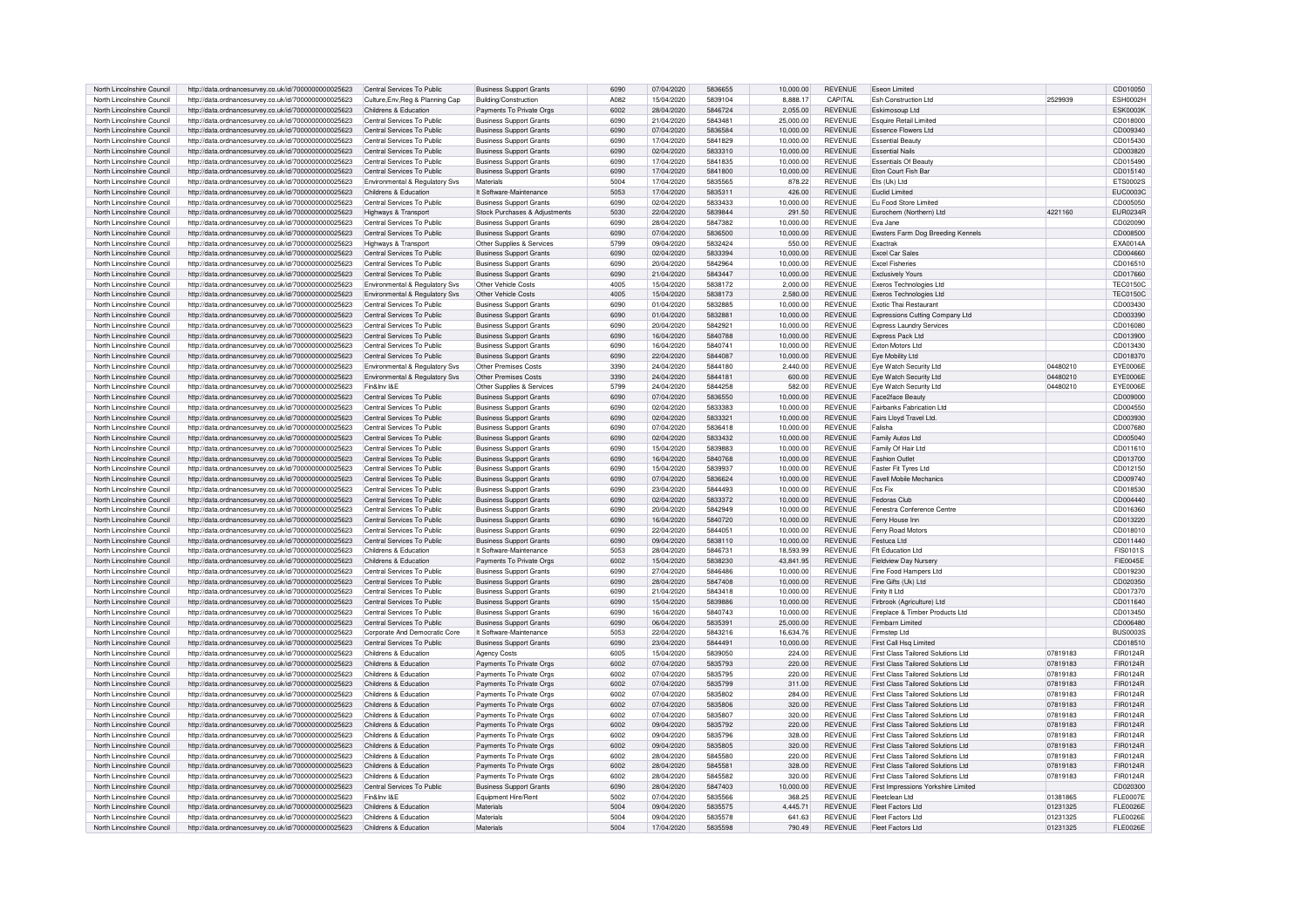| North Lincolnshire Council | http://data.ordnancesurvey.co.uk/id/7000000000025623 | Childrens & Education                      | Materials                      | 5004 | 17/04/2020 | 5835608 | 285 76    | <b>REVENUE</b> | Fleet Factors Ltd                             | 01231325 | FL E0026E       |
|----------------------------|------------------------------------------------------|--------------------------------------------|--------------------------------|------|------------|---------|-----------|----------------|-----------------------------------------------|----------|-----------------|
| North Lincolnshire Council | http://data.ordnancesurvey.co.uk/id/7000000000025623 | Childrens & Education                      | Materials                      | 5004 | 22/04/2020 | 5835631 | 1.037.87  | <b>REVENUE</b> | <b>Fleet Factors Ltd</b>                      | 01231325 | <b>FLE0026E</b> |
| North Lincolnshire Council | http://data.ordnancesurvey.co.uk/id/7000000000025623 | Culture & Related Services                 | Materials                      | 5004 | 17/04/2020 | 5835618 | 695.00    | <b>REVENUE</b> | <b>Fleet Factors Ltd</b>                      | 01231325 | <b>FLE0026E</b> |
| North Lincolnshire Council | http://data.ordnancesurvey.co.uk/id/7000000000025623 | <b>Culture &amp; Related Services</b>      | Materials                      | 5004 | 24/04/2020 | 5842561 | 306.12    | <b>REVENUE</b> | <b>Fleet Factors Ltd</b>                      | 01231325 | FL E0026E       |
| North Lincolnshire Council | http://data.ordnancesurvey.co.uk/id/7000000000025623 | Culture & Related Services                 | Materials                      | 5004 | 28/04/2020 | 5846223 | 1.400.00  | <b>REVENUE</b> | <b>Fleet Factors Ltd</b>                      | 01231325 | <b>FLE0026E</b> |
| North Lincolnshire Council | http://data.ordnancesurvey.co.uk/id/7000000000025623 | <b>Culture &amp; Related Services</b>      | Materials                      | 5004 | 28/04/2020 | 5846228 | 821.35    | <b>REVENUE</b> | <b>Fleet Factors Ltd</b>                      | 01231325 | <b>FLE0026E</b> |
| North Lincolnshire Council | http://data.ordnancesurvey.co.uk/id/7000000000025623 | Culture & Related Services                 | Materials                      | 5004 | 01/05/2020 | 5846233 | 388.71    | <b>REVENUE</b> | Fleet Factors Ltd                             | 01231325 | FL E0026E       |
| North Lincolnshire Council | http://data.ordnancesurvey.co.uk/id/7000000000025623 | Culture & Related Services                 | Materials                      | 5004 | 01/05/2020 | 5846257 | 229.04    | <b>REVENUE</b> | Fleet Factors Ltd                             | 01231325 | <b>FLE0026E</b> |
| North Lincolnshire Council | http://data.ordnancesurvey.co.uk/id/7000000000025623 | Culture & Related Services                 | Materials                      | 5004 | 21/05/2020 | 5846302 | 410.56    | <b>REVENUE</b> | Fleet Factors Ltd                             | 01231325 | <b>FLE0026E</b> |
|                            |                                                      |                                            |                                | 5004 |            | 5835576 |           | <b>REVENUE</b> |                                               |          | FL E0026E       |
| North Lincolnshire Council | http://data.ordnancesurvey.co.uk/id/7000000000025623 | Environmental & Regulatory Svs             | Materials                      |      | 09/04/2020 |         | 301.64    |                | Fleet Factors Ltd                             | 01231325 |                 |
| North Lincolnshire Council | http://data.ordnancesurvey.co.uk/id/7000000000025623 | Environmental & Regulatory Sys             | <b>Materials</b>               | 5004 | 17/04/2020 | 5835595 | 360.96    | <b>REVENUE</b> | Fleet Factors Ltd                             | 01231325 | FL E0026E       |
| North Lincolnshire Council | http://data.ordnancesurvey.co.uk/id/7000000000025623 | Environmental & Regulatory Svs             | Materials                      | 5004 | 17/04/2020 | 5835607 | 474.99    | <b>REVENUE</b> | Fleet Factors Ltd                             | 01231325 | FL E0026E       |
| North Lincolnshire Council | http://data.ordnancesurvey.co.uk/id/7000000000025623 | Environmental & Regulatory Svs             | Materials                      | 5004 | 22/04/2020 | 5835635 | 9,950.00  | <b>REVENUE</b> | Fleet Factors Ltd                             | 01231325 | <b>FLE0026E</b> |
| North Lincolnshire Council | http://data.ordnancesurvey.co.uk/id/7000000000025623 | Environmental & Regulatory Svs             | Materials                      | 5004 | 24/04/2020 | 5842557 | 269.54    | <b>REVENUE</b> | <b>Fleet Factors Ltd</b>                      | 01231325 | <b>FLE0026E</b> |
| North Lincolnshire Council | http://data.ordnancesurvey.co.uk/id/7000000000025623 | Environmental & Regulatory Svs             | Materials                      | 5004 | 24/04/2020 | 5842571 | 381.27    | <b>REVENUE</b> | <b>Fleet Factors Ltd</b>                      | 01231325 | <b>FLE0026E</b> |
| North Lincolnshire Council | http://data.ordnancesurvey.co.uk/id/7000000000025623 | Environmental & Regulatory Sys             | Materials                      | 5004 | 24/04/2020 | 5842572 | 358.55    | <b>REVENUE</b> | <b>Fleet Factors Ltd</b>                      | 01231325 | <b>FLE0026E</b> |
| North Lincolnshire Council | http://data.ordnancesurvey.co.uk/id/7000000000025623 | Environmental & Regulatory Svs             | Materials                      | 5004 | 24/04/2020 | 5842574 | 232.52    | <b>REVENUE</b> | Fleet Factors Ltd                             | 01231325 | FI F0026F       |
| North Lincolnshire Council | http://data.ordnancesurvey.co.uk/id/7000000000025623 | Environmental & Regulatory Svs             | Materials                      | 5004 | 28/04/2020 | 5846212 | 629.51    | <b>REVENUE</b> | Fleet Factors Ltd                             | 01231325 | <b>FLE0026E</b> |
| North Lincolnshire Council | http://data.ordnancesurvey.co.uk/id/7000000000025623 | Environmental & Regulatory Svs             | Materials                      | 5004 | 28/04/2020 | 5846218 | 1,550.00  | <b>REVENUE</b> | Fleet Factors Ltd                             | 01231325 | FL E0026E       |
| North Lincolnshire Council | http://data.ordnancesurvey.co.uk/id/7000000000025623 | Environmental & Regulatory Svs             | Materials                      | 5004 | 28/04/2020 | 5846222 | 295.62    | <b>REVENUE</b> | Fleet Factors Ltd                             | 01231325 | <b>FLE0026E</b> |
| North Lincolnshire Council | http://data.ordnancesurvey.co.uk/id/7000000000025623 | Environmental & Regulatory Svs             | Materials                      | 5004 | 28/04/2020 | 5846225 | 1.658.65  | <b>REVENUE</b> | Fleet Factors Ltd                             | 01231325 | <b>FLE0026E</b> |
| North Lincolnshire Council | http://data.ordnancesurvey.co.uk/id/7000000000025623 | Environmental & Regulatory Svs             | Materials                      | 5004 | 28/04/2020 | 5846230 | 230.70    | <b>REVENUE</b> | Fleet Factors Ltd                             | 01231325 | <b>FLE0026E</b> |
| North Lincolnshire Council | http://data.ordnancesurvey.co.uk/id/7000000000025623 | Environmental & Regulatory Svs             | Materials                      | 5004 | 01/05/2020 | 5846249 | 333.40    | <b>REVENUE</b> | <b>Fleet Factors Ltd</b>                      | 01231325 | FL E0026E       |
| North Lincolnshire Council |                                                      |                                            | Materials                      | 5004 | 20/05/2020 | 5846289 | 896.00    | <b>REVENUE</b> | <b>Fleet Factors Ltd</b>                      |          | <b>FLE0026E</b> |
|                            | http://data.ordnancesurvey.co.uk/id/7000000000025623 | Environmental & Regulatory Svs             |                                |      |            |         |           |                |                                               | 01231325 |                 |
| North Lincolnshire Council | http://data.ordnancesurvey.co.uk/id/7000000000025623 | Environmental & Regulatory Svs             | Materials                      | 5004 | 20/05/2020 | 5846290 | 896.00    | REVENUE        | <b>Fleet Factors Ltd</b>                      | 01231325 | <b>FLE0026E</b> |
| North Lincolnshire Council | http://data.ordnancesurvey.co.uk/id/7000000000025623 | Fin&Inv I&F                                | Fuel                           | 4001 | 21/05/2020 | 5846307 | 580.00    | <b>REVENUE</b> | Fleet Factors Ltd                             | 01231325 | FI F0026F       |
| North Lincolnshire Council | http://data.ordnancesurvey.co.uk/id/7000000000025623 | Fin&Inv I&E                                | Materials                      | 5004 | 17/04/2020 | 5835623 | 741.95    | <b>REVENUE</b> | <b>Fleet Factors Ltd</b>                      | 01231325 | <b>FLE0026E</b> |
| North Lincolnshire Council | http://data.ordnancesurvey.co.uk/id/7000000000025623 | Fin&Inv I&F                                | Materials                      | 5004 | 17/04/2020 | 5835626 | 208.89    | <b>REVENUE</b> | Fleet Factors Ltd                             | 01231325 | <b>FLE0026E</b> |
| North Lincolnshire Council | http://data.ordnancesurvey.co.uk/id/7000000000025623 | Fin&Inv I&F                                | Materials                      | 5004 | 22/04/2020 | 5835630 | 314.76    | REVENUE        | <b>Fleet Factors Ltd</b>                      | 01231325 | <b>FLE0026E</b> |
| North Lincolnshire Council | http://data.ordnancesurvey.co.uk/id/7000000000025623 | Fin&Inv I&F                                | Materials                      | 5004 | 24/04/2020 | 5842558 | 364.96    | <b>REVENUE</b> | Fleet Factors Ltd                             | 01231325 | <b>FLE0026E</b> |
| North Lincolnshire Council | http://data.ordnancesurvey.co.uk/id/7000000000025623 | Fin&Inv I&F                                | Materials                      | 5004 | 24/04/2020 | 5842567 | 364.96    | <b>REVENUE</b> | Fleet Factors Ltd                             | 01231325 | <b>FLE0026E</b> |
| North Lincolnshire Council | http://data.ordnancesurvey.co.uk/id/7000000000025623 | Fin&Inv I&F                                | Materials                      | 5004 | 24/04/2020 | 5842568 | 420.11    | <b>REVENUE</b> | <b>Fleet Factors Ltd</b>                      | 01231325 | <b>FLE0026E</b> |
| North Lincolnshire Council | http://data.ordnancesurvey.co.uk/id/7000000000025623 | Fin&Inv I&F                                | Materials                      | 5004 | 28/04/2020 | 5846217 | 314.28    | <b>REVENUE</b> | <b>Fleet Factors Ltd</b>                      | 01231325 | <b>FLE0026E</b> |
| North Lincolnshire Council | http://data.ordnancesurvey.co.uk/id/7000000000025623 | Fin&Inv I&F                                | Materials                      | 5004 | 01/05/2020 | 5846255 | 254.76    | <b>REVENUE</b> | <b>Fleet Factors Ltd</b>                      | 01231325 | <b>FLE0026E</b> |
| North Lincolnshire Council | http://data.ordnancesurvey.co.uk/id/7000000000025623 | Fin&Inv I&F                                | Materials                      | 5004 | 21/05/2020 | 5846301 | 481.48    | <b>REVENUE</b> | <b>Fleet Factors Ltd</b>                      | 01231325 | <b>FLE0026E</b> |
| North Lincolnshire Council | http://data.ordnancesurvey.co.uk/id/7000000000025623 | Fin&Inv I&E                                | Stock Purchases & Adiustments  | 5030 | 01/05/2020 | 5846236 | 618.60    | <b>REVENUE</b> | <b>Fleet Factors Ltd</b>                      | 01231325 | <b>FLE0026E</b> |
| North Lincolnshire Council | http://data.ordnancesurvey.co.uk/id/7000000000025623 | Highways & Transport                       | Materials                      | 5004 | 17/04/2020 | 5835611 | 310.00    | <b>REVENUE</b> | <b>Fleet Factors Ltd</b>                      | 01231325 | <b>FLE0026E</b> |
| North Lincolnshire Council | http://data.ordnancesurvey.co.uk/id/7000000000025623 | Highways & Transport                       | Materials                      | 5004 | 17/04/2020 | 5835619 | 373.85    | <b>REVENUE</b> | Fleet Factors Ltd                             | 01231325 | FL E0026E       |
| North Lincolnshire Council |                                                      |                                            | Materials                      | 5004 | 22/04/2020 | 5835634 | 341.00    | <b>REVENUE</b> | Fleet Factors Ltd                             | 01231325 | FL E0026E       |
|                            | http://data.ordnancesurvey.co.uk/id/7000000000025623 | Highways & Transport                       |                                |      |            |         |           |                |                                               |          |                 |
| North Lincolnshire Council | http://data.ordnancesurvey.co.uk/id/7000000000025623 | Highways & Transport                       | Materials                      | 5004 | 28/04/2020 | 5846219 | 1,625.61  | <b>REVENUE</b> | Fleet Factors Ltd                             | 01231325 | <b>FLE0026E</b> |
| North Lincolnshire Council | http://data.ordnancesurvey.co.uk/id/7000000000025623 | Highways & Transport                       | Materials                      | 5004 | 21/05/2020 | 5846310 | 258.92    | <b>REVENUE</b> | Fleet Factors Ltd                             | 01231325 | FL E0026E       |
| North Lincolnshire Council | http://data.ordnancesurvey.co.uk/id/7000000000025623 | Central Services To Public                 | <b>Business Support Grants</b> | 6090 | 07/04/2020 | 5836668 | 10.000.00 | <b>REVENUE</b> | Fleetgate Glass Co Ltd                        |          | CD010180        |
| North Lincolnshire Council | http://data.ordnancesurvey.co.uk/id/7000000000025623 | Central Services To Public                 | <b>Business Support Grants</b> | 6090 | 28/04/2020 | 5847396 | 10.000.00 | <b>REVENUE</b> | Fleetgate Hardware Limited                    |          | CD020230        |
| North Lincolnshire Council | http://data.ordnancesurvey.co.uk/id/7000000000025623 | Central Services To Public                 | <b>Business Support Grants</b> | 6090 | 16/04/2020 | 5840715 | 10.000.00 | <b>REVENUE</b> | Flixtac Ltd (Flixborough Training             |          | CD013170        |
| North Lincolnshire Council | http://data.ordnancesurvey.co.uk/id/7000000000025623 | Central Services To Public                 | <b>Business Support Grants</b> | 6090 | 07/04/2020 | 5836672 | 10.000.00 | <b>REVENUE</b> | <b>Floral Design</b>                          |          | CD010220        |
| North Lincolnshire Council | http://data.ordnancesurvey.co.uk/id/7000000000025623 | Central Services To Public                 | <b>Business Support Grants</b> | 6090 | 07/04/2020 | 5836630 | 10.000.00 | <b>REVENUE</b> | Flourish With Us Ltd                          |          | CD009800        |
| North Lincolnshire Council | http://data.ordnancesurvey.co.uk/id/7000000000025623 | Childrens & Education                      | Payments To Private Orgs       | 6002 | 07/04/2020 | 5835808 | 1.440.00  | <b>REVENUE</b> | Flourish With Us Ltd                          | 12005316 | FLO0013O        |
| North Lincolnshire Council | http://data.ordnancesurvey.co.uk/id/7000000000025623 | Childrens & Education                      | Payments To Private Orgs       | 6002 | 17/04/2020 | 5840683 | 320.00    | <b>REVENUE</b> | Flourish With Us Ltd                          | 12005316 | FLO0013Q        |
| North Lincolnshire Council | http://data.ordnancesurvey.co.uk/id/7000000000025623 | Childrens & Education                      | Payments To Private Orgs       | 6002 | 28/04/2020 | 5845584 | 1.920.00  | <b>REVENUE</b> | Flourish With Us Ltd                          | 12005316 | FLO0013O        |
| North Lincolnshire Council | http://data.ordnancesurvey.co.uk/id/7000000000025623 | Childrens & Education                      | Payments To Private Orgs       | 6002 | 28/04/2020 | 5845585 | 2,720.00  | <b>REVENUE</b> | Flourish With Us Ltd                          | 12005316 | FLO0013O        |
| North Lincolnshire Council | http://data.ordnancesurvey.co.uk/id/7000000000025623 | Central Services To Public                 | <b>Business Support Grants</b> | 6090 | 17/04/2020 | 5841738 | 10.000.00 | <b>REVENUE</b> | <b>Flowers By Basa</b>                        |          | CD014520        |
| North Lincolnshire Council | http://data.ordnancesurvey.co.uk/id/7000000000025623 | Central Services To Public                 | <b>Business Support Grants</b> | 6090 | 16/04/2020 | 5840746 | 10.000.00 | <b>REVENUE</b> | <b>Flower Theatre</b>                         |          | CD013480        |
| North Lincolnshire Council | http://data.ordnancesurvey.co.uk/id/7000000000025623 | Central Services To Public                 | <b>Business Support Grants</b> | 6090 | 08/04/2020 | 5837324 | 10,000.00 | <b>REVENUE</b> | Food 2 Go                                     |          | CD010840        |
| North Lincolnshire Council | http://data.ordnancesurvey.co.uk/id/7000000000025623 | Childrens & Education                      | Course Fees/Training           | 2002 | 22/04/2020 | 5841666 | 4,250.00  | <b>REVENUE</b> | <b>Forest Pines Hotel</b>                     | 10921354 | FOR0245R        |
|                            |                                                      |                                            |                                |      |            |         |           |                |                                               |          |                 |
| North Lincolnshire Council | http://data.ordnancesurvey.co.uk/id/7000000000025623 | Central Services To Public                 | <b>Business Support Grants</b> | 6090 | 17/04/2020 | 5841810 | 10,000.00 | <b>REVENUE</b> | Forget Me Not Therapies                       | 4032332  | CD015240        |
| North Lincolnshire Council | http://data.ordnancesurvey.co.uk/id/7000000000025623 | Environmental & Regulatory Svs             | Vehicle Hire                   | 4101 | 17/04/2020 | 5835639 | 261.05    | <b>REVENUE</b> | <b>Forktruck Solutions Ltd</b>                |          | FOR0059F        |
| North Lincolnshire Council | http://data.ordnancesurvey.co.uk/id/7000000000025623 | Central Services To Public                 | <b>Business Support Grants</b> | 6090 | 07/04/2020 | 5836576 | 10,000.00 | <b>REVENUE</b> | Formis                                        |          | CD009260        |
| North Lincolnshire Council | http://data.ordnancesurvey.co.uk/id/7000000000025623 | Central Services To Public                 | <b>Business Support Grants</b> | 6090 | 16/04/2020 | 5840811 | 10.000.00 | <b>REVENUE</b> | Forum Cantonese Takeaway Ltd                  |          | CD014130        |
| North Lincolnshire Council | http://data.ordnancesurvey.co.uk/id/7000000000025623 | Central Services To Public                 | <b>Business Support Grants</b> | 6090 | 16/04/2020 | 5840713 | 10.000.00 | <b>REVENUE</b> | Fountain Court Floris                         |          | CD013150        |
| North Lincolnshire Council | http://data.ordnancesurvey.co.uk/id/7000000000025623 | Central Services To Public                 | <b>Business Support Grants</b> | 6090 | 15/04/2020 | 5839955 | 10,000.00 | <b>REVENUE</b> | <b>Fowler Brothers</b>                        |          | CD012330        |
| North Lincolnshire Council | http://data.ordnancesurvey.co.uk/id/7000000000025623 | <b>Environmental &amp; Requlatory Sys.</b> | Materials                      | 5004 | 17/04/2020 | 5835645 | 238.00    | <b>REVENUE</b> | Fox Auto Electrical Ltd                       | 7903391  | FOX0061X        |
| North Lincolnshire Council | http://data.ordnancesurvey.co.uk/id/7000000000025623 | Central Services To Public                 | <b>Business Support Grants</b> | 6090 | 20/04/2020 | 5842912 | 10,000.00 | <b>REVENUE</b> | Foxhill Controls Ltd                          |          | CD015990        |
| North Lincolnshire Council | http://data.ordnancesurvey.co.uk/id/7000000000025623 | Central Services To Public                 | <b>Business Support Grants</b> | 6090 | 27/04/2020 | 5846468 | 10.000.00 | <b>REVENUE</b> | <b>Foxhills Autos</b>                         |          | CD019050        |
| North Lincolnshire Council | http://data.ordnancesurvey.co.uk/id/7000000000025623 | Central Services To Public                 | <b>Business Support Grants</b> | 6090 | 01/04/2020 | 5832845 | 10.000.00 | <b>REVENUE</b> | <b>Foxhills Club</b>                          |          | CD003030        |
| North Lincolnshire Council | http://data.ordnancesurvey.co.uk/id/7000000000025623 | Fin&Inv I&F                                | It Software-Maintenance        | 5053 | 28/04/2020 | 5846793 | 13,000.00 | <b>REVENUE</b> | Fretwell-Downing Hospitality Ltd              | 3152100  | <b>FRE0049E</b> |
| North Lincolnshire Council | http://data.ordnancesurvey.co.uk/id/7000000000025623 | Central Services To Public                 | <b>Business Support Grants</b> | 6090 | 07/04/2020 | 5836629 | 10,000.00 | <b>REVENUE</b> | Fretwells Urban Living                        |          | CD009790        |
| North Lincolnshire Council | http://data.ordnancesurvey.co.uk/id/7000000000025623 | Central Services To Public                 | <b>Business Support Grants</b> | 6090 | 02/04/2020 | 5833438 | 10,000.00 | <b>REVENUE</b> | Frodingham Road Club                          |          | CD005100        |
| North Lincolnshire Council | http://data.ordnancesurvey.co.uk/id/7000000000025623 | Corporate And Democratic Core              | It Software-Purchase           | 5051 | 17/04/2020 | 5835279 | 14.945.00 | <b>REVENUE</b> | Frontline Data Ltd                            | 05427762 | FRO0285O        |
| North Lincolnshire Council | http://data.ordnancesurvey.co.uk/id/7000000000025623 | Central Services To Public                 | <b>Business Support Grants</b> | 6090 | 27/04/2020 | 5846460 | 10.000.00 | <b>REVENUE</b> | Frontline Protection Ltd                      |          | CD018970        |
| North Lincolnshire Council |                                                      | Central Services To Public                 |                                | 6090 | 17/04/2020 | 5841818 | 10.000.00 | <b>REVENUE</b> | Fuel & Flectrical Solutions Ltd.              |          |                 |
|                            | http://data.ordnancesurvey.co.uk/id/7000000000025623 |                                            | <b>Business Support Grants</b> |      |            |         |           |                |                                               |          | CD015320        |
| North Lincolnshire Council | http://data.ordnancesurvey.co.uk/id/7000000000025623 | Central Services To Public                 | <b>Business Support Grants</b> | 6090 | 20/04/2020 | 5842996 | 10,000.00 | <b>REVENUE</b> | Gails Handbags                                |          | CD016830        |
| North Lincolnshire Council | http://data.ordnancesurvey.co.uk/id/7000000000025623 | Central Services To Public                 | <b>Business Support Grants</b> | 6090 | 03/04/2020 | 5834503 | 10,000.00 | <b>REVENUE</b> | Gail Spavin Independent Mortgage Services Ltd |          | CD006010        |
| North Lincolnshire Council | http://data.ordnancesurvey.co.uk/id/7000000000025623 | Central Services To Public                 | <b>Business Support Grants</b> | 6090 | 03/04/2020 | 5834496 | 10.000.00 | <b>REVENUE</b> | Gail Spavin Wealth Management                 |          | CD005940        |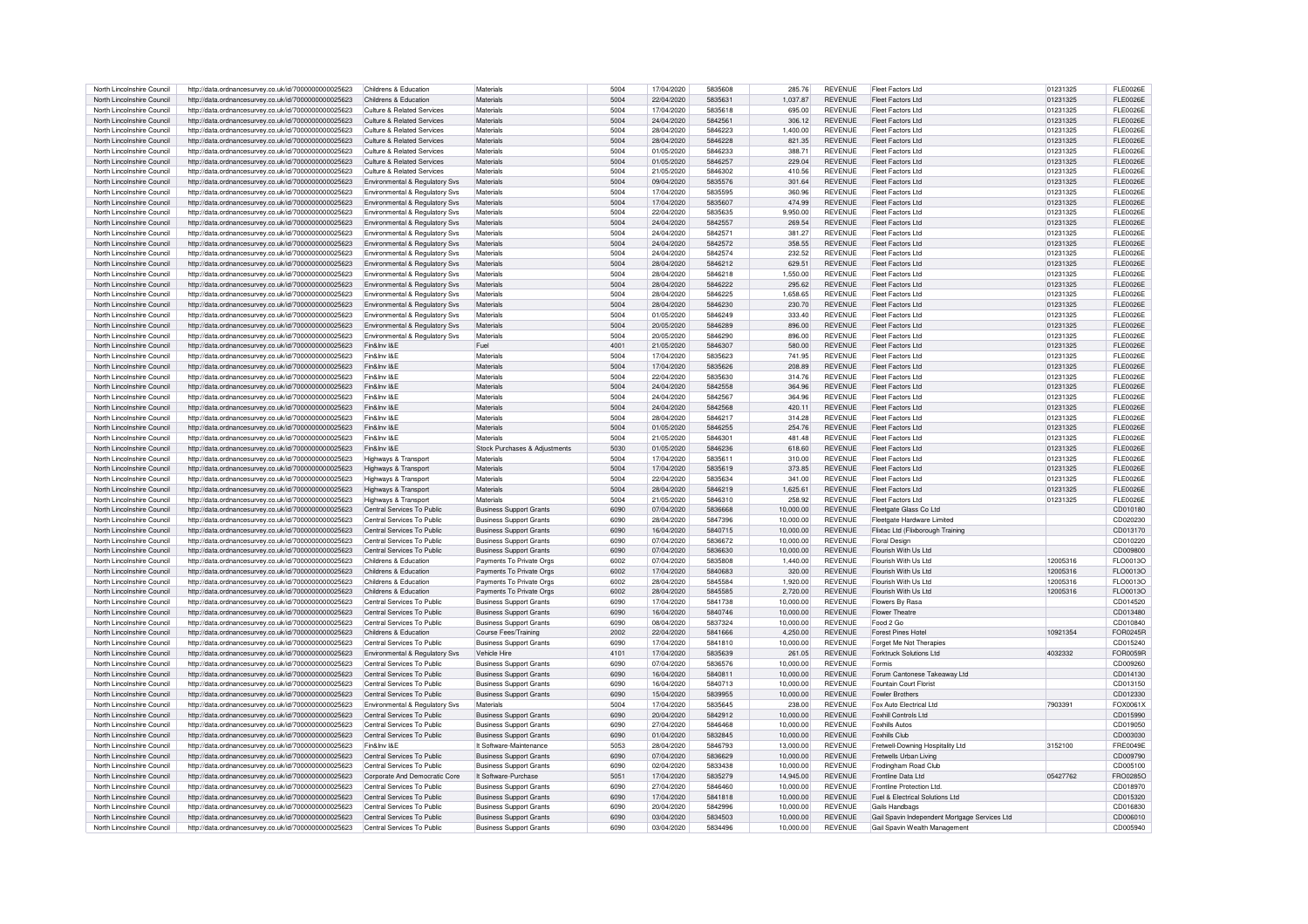| North Lincolnshire Council | http://data.ordnancesurvey.co.uk/id/7000000000025623 | Central Services To Public     | <b>Business Support Grants</b> | 6090 | 27/04/2020 | 5846451 | 10.000.00 | <b>REVENUE</b> | Galerie Des Fleurs                           |          | CD018880        |
|----------------------------|------------------------------------------------------|--------------------------------|--------------------------------|------|------------|---------|-----------|----------------|----------------------------------------------|----------|-----------------|
| North Lincolnshire Council | http://data.ordnancesurvey.co.uk/id/7000000000025623 | Environmental & Regulatory Svs | Materials                      | 5004 | 09/04/2020 | 5835649 | 230.00    | <b>REVENUE</b> | Gallows Wood Service Station Ltd             |          | GAI 0001L       |
| North Lincolnshire Council | http://data.ordnancesurvey.co.uk/id/7000000000025623 | Central Services To Public     | <b>Business Support Grants</b> | 6090 | 22/04/2020 | 5844084 | 25,000.00 | <b>REVENUE</b> | Game Retail Ltd                              |          | CD018340        |
| North Lincolnshire Council | http://data.ordnancesurvey.co.uk/id/7000000000025623 | Corporate And Democratic Core  | Telephone Rent/Calls           | 5403 | 01/05/2020 | 5846703 | 5,469.40  | REVENUE        | Gamma Business Communications Ltd            | 04340834 | GAM0150M        |
| North Lincolnshire Council | http://data.ordnancesurvey.co.uk/id/7000000000025623 | Central Services To Public     | <b>Business Support Grants</b> | 6090 | 16/04/2020 | 5840774 | 10,000.00 | <b>REVENUE</b> | Gapplewick Limited(China Garden)             |          | CD013760        |
| North Lincolnshire Council | http://data.ordnancesurvey.co.uk/id/7000000000025623 | Central Services To Public     | <b>Business Support Grants</b> | 6090 | 21/04/2020 | 5843468 | 10.000.00 | <b>REVENUE</b> | Garry Crome T/A Edwards And Crome Opticians  |          | CD017870        |
|                            |                                                      |                                |                                |      |            |         |           |                |                                              |          |                 |
| North Lincolnshire Council | http://data.ordnancesurvey.co.uk/id/7000000000025623 | <b>Planning Services</b>       | Payments To Voluntary Orgs     | 6001 | 09/04/2020 | 5837246 | 1,200.00  | <b>REVENUE</b> | Garthorpe & Fockerby Parish Council          |          | GAR0279R        |
| North Lincolnshire Council | http://data.ordnancesurvey.co.uk/id/7000000000025623 | Central Services To Public     | <b>Business Support Grants</b> | 6090 | 21/04/2020 | 5843419 | 10,000.00 | <b>REVENUE</b> | <b>Gary Oliver</b>                           |          | CD017380        |
| North Lincolnshire Council | http://data.ordnancesurvey.co.uk/id/7000000000025623 | Central Services To Public     | <b>Business Support Grants</b> | 6090 | 07/04/2020 | 5836639 | 10,000.00 | REVENUE        | Gary Smith & Tony Kirwan                     |          | CD009890        |
| North Lincolnshire Council | http://data.ordnancesurvey.co.uk/id/7000000000025623 | Childrens & Education          | Payments To Private Orgs       | 6002 | 15/04/2020 | 5838252 | 6,822.00  | <b>REVENUE</b> | <b>Gavle Parker</b>                          |          | PAR0491R        |
| North Lincolnshire Council | http://data.ordnancesurvey.co.uk/id/7000000000025623 | Central Services To Public     | <b>Business Support Grants</b> | 6090 | 16/04/2020 | 5840790 | 10,000.00 | <b>REVENUE</b> | G Broughton & Sons                           |          | CD013920        |
| North Lincolnshire Council | http://data.ordnancesurvey.co.uk/id/7000000000025623 | Central Services To Public     | <b>Business Support Grants</b> | 6090 | 06/04/2020 | 5835404 | 25.000.00 | <b>REVENUE</b> | Gdjanney Ltd (The Comet Hotel                |          | CD006610        |
| North Lincolnshire Council | http://data.ordnancesurvey.co.uk/id/7000000000025623 | Culture & Related Services     | Repair & Maintenance Costs     | 3000 | 22/04/2020 | 5843288 | 474.00    | <b>REVENUE</b> | Gds Technologies Ltd                         |          | GDS0001S        |
| North Lincolnshire Council | http://data.ordnancesurvey.co.uk/id/7000000000025623 | Central Services To Public     | <b>Business Support Grants</b> | 6090 | 08/04/2020 | 5837348 | 10,000.00 | <b>REVENUE</b> | Gearchange Jwt (Uk) Ltd.                     |          | CD011080        |
| North Lincolnshire Council | http://data.ordnancesurvey.co.uk/id/7000000000025623 | Childrens & Education          | Course Fees/Training           | 2002 | 09/04/2020 | 5837153 | 4.200.00  | <b>REVENUE</b> | Geese Theatre Compan                         |          | GEE0018E        |
| North Lincolnshire Council | http://data.ordnancesurvey.co.uk/id/7000000000025623 | Fin&Inv I&F                    | Foujoment Maint & Repai        | 5003 | 22/04/2020 | 5842584 | 1.540.00  | <b>REVENUE</b> | Gemco Fauioment Ltd                          |          | <b>GEM0002M</b> |
| North Lincolnshire Council |                                                      | Central Services To Public     |                                | 6090 | 07/04/2020 | 5836412 | 10,000.00 | <b>REVENUE</b> |                                              |          | CD007620        |
|                            | http://data.ordnancesurvey.co.uk/id/7000000000025623 |                                | <b>Business Support Grants</b> |      |            |         |           | <b>REVENUE</b> | Gemini Storage Solutions                     |          |                 |
| North Lincolnshire Council | http://data.ordnancesurvey.co.uk/id/7000000000025623 | Central Services To Public     | <b>Business Support Grants</b> | 6090 | 24/04/2020 | 5842997 | 10.000.00 |                | Gem International                            |          | CD016840        |
| North Lincolnshire Council | http://data.ordnancesurvey.co.uk/id/7000000000025623 | Public Health                  | Materials                      | 5004 | 17/04/2020 | 5835701 | 468.00    | <b>REVENUE</b> | G Empson & Sons Limited                      | 1434924  | EMP0019P        |
| North Lincolnshire Council | http://data.ordnancesurvey.co.uk/id/7000000000025623 | Central Services To Public     | <b>Business Support Grants</b> | 6090 | 22/04/2020 | 5844073 | 10,000.00 | <b>REVENUE</b> | General Survey Ltd                           |          | CD018230        |
| North Lincolnshire Council | http://data.ordnancesurvey.co.uk/id/7000000000025623 | Central Services To Public     | <b>Business Support Grants</b> | 6090 | 29/04/2020 | 5847639 | 10.000.00 | <b>REVENUE</b> | Gentlemen'S Barbe                            |          | CD020690        |
| North Lincolnshire Council | http://data.ordnancesurvey.co.uk/id/7000000000025623 | Central Services To Public     | <b>Business Support Grants</b> | 6090 | 20/04/2020 | 5842925 | 10.000.00 | <b>REVENUE</b> | Gents Barber Shop                            |          | CD016120        |
| North Lincolnshire Council | http://data.ordnancesurvey.co.uk/id/7000000000025623 | Central Services To Public     | <b>Business Support Grants</b> | 6090 | 06/04/2020 | 5835352 | 25,000.00 | <b>REVENUE</b> | George Hogg Ltd                              |          | CD006090        |
| North Lincolnshire Council | http://data.ordnancesurvey.co.uk/id/7000000000025623 | Central Services To Public     | <b>Business Support Grants</b> | 6090 | 08/04/2020 | 5837314 | 10,000.00 | <b>REVENUE</b> | George'S Barbers                             |          | CD010740        |
| North Lincolnshire Council | http://data.ordnancesurvey.co.uk/id/7000000000025623 | Central Services To Public     | <b>Business Support Grants</b> | 6090 | 06/04/2020 | 5835376 | 10,000.00 | <b>REVENUE</b> | Georgias Bakes                               |          | CD006330        |
| North Lincolnshire Council | http://data.ordnancesurvey.co.uk/id/7000000000025623 | Central Services To Public     | <b>Business Support Grants</b> | 6090 | 16/04/2020 | 5840765 | 10,000.00 | <b>REVENUE</b> | Georgies Dog Grooming                        |          | CD013670        |
| North Lincolnshire Council | http://data.ordnancesurvey.co.uk/id/7000000000025623 | Central Services To Public     | <b>Business Support Grants</b> | 6090 | 15/04/2020 | 5839919 | 10,000.00 | <b>REVENUE</b> | Gerry Clayton Commercials Ltd                |          | CD011970        |
|                            |                                                      |                                |                                |      |            |         |           |                |                                              |          |                 |
| North Lincolnshire Council | http://data.ordnancesurvey.co.uk/id/7000000000025623 | Central Services To Public     | Business Support Grants        | 6090 | 15/04/2020 | 5839901 | 10,000.00 | REVENUE        | Geva Trading Ltd                             |          | CD011790        |
| North Lincolnshire Council | http://data.ordnancesurvey.co.uk/id/7000000000025623 | Central Services To Public     | <b>Business Support Grants</b> | 6090 | 07/04/2020 | 5836380 | 10,000.00 | REVENUE        | Gfm International Ltd                        |          | CD007300        |
| North Lincolnshire Council | http://data.ordnancesurvey.co.uk/id/7000000000025623 | Central Services To Public     | <b>Business Support Grants</b> | 6090 | 20/04/2020 | 5842954 | 10,000.00 | <b>REVENUE</b> | Gh <sub>2</sub>                              |          | CD016410        |
| North Lincolnshire Council | http://data.ordnancesurvey.co.uk/id/7000000000025623 | Central Services To Public     | <b>Business Support Grants</b> | 6090 | 29/04/2020 | 5847644 | 10.000.00 | <b>REVENUE</b> | Gigi Scunthorpe Limited                      |          | CD020740        |
| North Lincolnshire Council | http://data.ordnancesurvey.co.uk/id/7000000000025623 | Central Services To Public     | Business Support Grants        | 6090 | 21/04/2020 | 5843441 | 10,000.00 | <b>REVENUE</b> | Gilbert Payne Chemists Ltd                   |          | CD017600        |
| North Lincolnshire Council | http://data.ordnancesurvey.co.uk/id/7000000000025623 | Central Services To Public     | <b>Business Support Grants</b> | 6090 | 01/04/2020 | 5832854 | 10.000.00 | <b>REVENUE</b> | Gilderson, Herbert & Long Ltd.               |          | CD003120        |
| North Lincolnshire Council | http://data.ordnancesurvey.co.uk/id/7000000000025623 | Central Services To Public     | <b>Business Support Grants</b> | 6090 | 27/04/2020 | 5846494 | 10.000.00 | <b>REVENUE</b> | Gilleard Brothers Ltd                        |          | CD019310        |
| North Lincolnshire Council | http://data.ordnancesurvey.co.uk/id/7000000000025623 | Central Services To Public     | <b>Business Support Grants</b> | 6090 | 02/04/2020 | 5833386 | 10,000.00 | <b>REVENUE</b> | <b>Gill Medley</b>                           |          | CD004580        |
| North Lincolnshire Council | http://data.ordnancesurvey.co.uk/id/7000000000025623 | Central Services To Public     | <b>Business Support Grants</b> | 6090 | 07/04/2020 | 5836573 | 10.000.00 | <b>REVENUE</b> | Gills Vintage Tearoom Ltd                    |          | CD009230        |
| North Lincolnshire Council | http://data.ordnancesurvey.co.uk/id/7000000000025623 | Central Services To Public     | <b>Business Support Grants</b> | 6090 | 06/04/2020 | 5835388 | 10.000.00 | <b>REVENUE</b> | Ginger Beard Catering Co Ltd                 |          | CD006450        |
|                            |                                                      |                                |                                | 6090 | 22/04/2020 | 5844069 |           | <b>REVENUE</b> | G & K Bakery                                 |          |                 |
| North Lincolnshire Council | http://data.ordnancesurvey.co.uk/id/7000000000025623 | Central Services To Public     | <b>Business Support Grants</b> |      |            |         | 10,000.00 |                |                                              |          | CD018190        |
| North Lincolnshire Council | http://data.ordnancesurvey.co.uk/id/7000000000025623 | Central Services To Public     | <b>Business Support Grants</b> | 6090 | 17/04/2020 | 5841817 | 10,000.00 | <b>REVENUE</b> | <b>Gk Bakery Uk</b>                          |          | CD015310        |
| North Lincolnshire Council | http://data.ordnancesurvey.co.uk/id/7000000000025623 | Central Services To Public     | <b>Business Support Grants</b> | 6090 | 23/04/2020 | 5844512 | 10,000.00 | <b>REVENUE</b> | <b>Glanford Flectronics Ltd</b>              |          | CD018720        |
| North Lincolnshire Council | http://data.ordnancesurvey.co.uk/id/7000000000025623 | Central Services To Public     | <b>Business Support Grants</b> | 6090 | 07/04/2020 | 5836667 | 10,000.00 | <b>REVENUE</b> | Glaze Pottery Painting Coffee Shop           |          | CD010170        |
| North Lincolnshire Council | http://data.ordnancesurvey.co.uk/id/7000000000025623 | Central Services To Public     | <b>Business Support Grants</b> | 6090 | 07/04/2020 | 5836631 | 10,000.00 | <b>REVENUE</b> | Glenny'S Bar Limited                         |          | CD009810        |
| North Lincolnshire Council | http://data.ordnancesurvey.co.uk/id/7000000000025623 | Central Services To Public     | <b>Business Support Grants</b> | 6090 | 28/04/2020 | 5847398 | 10,000.00 | <b>REVENUE</b> | Global Tourism Solutions (Uk) Ltd            |          | CD020250        |
| North Lincolnshire Council | http://data.ordnancesurvey.co.uk/id/7000000000025623 | Central Services To Public     | <b>Business Support Grants</b> | 6090 | 20/04/2020 | 5842937 | 10,000.00 | <b>REVENUE</b> | <b>Gm Autoservices</b>                       |          | CD016240        |
| North Lincolnshire Council | http://data.ordnancesurvey.co.uk/id/7000000000025623 | Corporate And Democratic Core  | Fees & Charges Income          | 9002 | 07/04/2020 | 5835772 | $-44.42$  | <b>REVENUE</b> | <b>GMB</b>                                   |          | GMB0003F        |
| North Lincolnshire Council | http://data.ordnancesurvey.co.uk/id/7000000000025623 | Central Services To Public     | <b>Business Support Grants</b> | 6090 | 01/04/2020 | 5832903 | 10,000.00 | <b>REVENUE</b> | G&M Motor Limited                            |          | CD003610        |
| North Lincolnshire Council | http://data.ordnancesurvey.co.uk/id/7000000000025623 | Central Services To Public     | <b>Business Support Grants</b> | 6090 | 07/04/2020 | 5836564 | 10,000.00 | <b>REVENUE</b> | Godiva Hair Extensions                       |          | CD009140        |
| North Lincolnshire Council | http://data.ordnancesurvey.co.uk/id/7000000000025623 | Central Services To Public     | <b>Business Support Grants</b> | 6090 | 29/04/2020 | 5847617 | 10.000.00 | <b>REVENUE</b> | Golden City                                  |          | CD020470        |
| North Lincolnshire Council |                                                      | Central Services To Public     |                                | 6090 | 20/04/2020 | 5842951 | 10.000.00 | <b>REVENUE</b> | Golden Dragon                                |          | CD016380        |
|                            | http://data.ordnancesurvey.co.uk/id/7000000000025623 |                                | <b>Business Support Grants</b> |      |            |         |           |                |                                              |          |                 |
| North Lincolnshire Council | http://data.ordnancesurvey.co.uk/id/7000000000025623 | Central Services To Public     | <b>Business Support Grants</b> | 6090 | 20/04/2020 | 5842956 | 10,000.00 | <b>REVENUE</b> | Golden Dragon Chinese Take-Away              |          | CD016430        |
| North Lincolnshire Council | http://data.ordnancesurvey.co.uk/id/7000000000025623 | Central Services To Public     | <b>Business Support Grants</b> | 6090 | 17/04/2020 | 5841803 | 10,000.00 | <b>REVENUE</b> | Golden Hall                                  |          | CD015170        |
| North Lincolnshire Council | http://data.ordnancesurvey.co.uk/id/7000000000025623 | Central Services To Public     | <b>Business Support Grants</b> | 6090 | 27/04/2020 | 5846536 | 10.000.00 | <b>REVENUE</b> | Gooch Judo Kwai                              |          | CD019730        |
| North Lincolnshire Council | http://data.ordnancesurvey.co.uk/id/7000000000025623 | Central Services To Public     | <b>Business Support Grants</b> | 6090 | 27/04/2020 | 5846537 | 10,000.00 | <b>REVENUE</b> | Gooch Judo Kwai                              |          | CD019740        |
| North Lincolnshire Council | http://data.ordnancesurvey.co.uk/id/7000000000025623 | Central Services To Public     | <b>Business Support Grants</b> | 6090 | 07/04/2020 | 5836495 | 10,000.00 | <b>REVENUE</b> | Goodwin Healthcare Services Ltd              |          | CD008450        |
| North Lincolnshire Council | http://data.ordnancesurvey.co.uk/id/7000000000025623 | <b>Housing Services</b>        | Gen Office Exp (Incl Postage   | 5603 | 24/04/2020 | 5844609 | 522.54    | <b>REVENUE</b> | Gordon Blai                                  |          | <b>BLA0047A</b> |
| North Lincolnshire Council | http://data.ordnancesurvey.co.uk/id/7000000000025623 | Central Services To Public     | <b>Business Support Grants</b> | 6090 | 20/04/2020 | 5842891 | 10,000.00 | <b>REVENUE</b> | Gordon Mays Cattery                          |          | CD015780        |
| North Lincolnshire Council | http://data.ordnancesurvey.co.uk/id/7000000000025623 | Central Services To Public     | <b>Business Support Grants</b> | 6090 | 15/04/2020 | 5839907 | 10.000.00 | <b>REVENUE</b> | Gosal'S                                      |          | CD011850        |
| North Lincolnshire Council | http://data.ordnancesurvey.co.uk/id/7000000000025623 | Childrens & Education          | Payments To Voluntary Orgs     | 6001 | 15/04/2020 | 5838232 | 260.19    | REVENUE        | Goxhill Out Of School Club                   |          | GOX0020X        |
| North Lincolnshire Council | http://data.ordnancesurvey.co.uk/id/7000000000025623 | Childrens & Education          | Payments To Private Orgs       | 6002 | 03/04/2020 | 5833958 | 9,422.20  | <b>REVENUE</b> | Goxhill Pre-School                           |          | GOX0012X        |
| North Lincolnshire Council |                                                      | Central Services To Public     |                                | 6090 | 03/04/2020 | 5834472 | 10.000.00 | <b>REVENUE</b> |                                              |          | CD005700        |
|                            | http://data.ordnancesurvey.co.uk/id/7000000000025623 |                                | <b>Business Support Grants</b> |      |            |         |           |                | Gps Mobile Crushing Services Ltd             |          |                 |
| North Lincolnshire Council | http://data.ordnancesurvey.co.uk/id/7000000000025623 | Central Services To Public     | <b>Business Support Grants</b> | 6090 | 01/04/2020 | 5832912 | 10,000.00 | <b>REVENUE</b> | <b>Gp Training Centres</b>                   |          | CD003700        |
| North Lincolnshire Council | http://data.ordnancesurvey.co.uk/id/7000000000025623 | Central Services To Public     | Business Support Grants        | 6090 | 20/04/2020 | 5842924 | 10.000.00 | <b>REVENUE</b> | Grahamâ ¿¿S Bakery Ltd                       |          | CD016110        |
| North Lincolnshire Council | http://data.ordnancesurvey.co.uk/id/7000000000025623 | Central Services To Public     | <b>Business Support Grants</b> | 6090 | 27/04/2020 | 5846491 | 10.000.00 | <b>REVENUE</b> | Grahame Taylor                               |          | CD019280        |
| North Lincolnshire Council | http://data.ordnancesurvey.co.uk/id/7000000000025623 | Central Services To Public     | <b>Business Support Grants</b> | 6090 | 08/04/2020 | 5837356 | 10,000.00 | <b>REVENUE</b> | Graham & Richard Clements T/A Clements Plant |          | CD011160        |
| North Lincolnshire Council | http://data.ordnancesurvey.co.uk/id/7000000000025623 | Central Services To Public     | <b>Business Support Grants</b> | 6090 | 20/04/2020 | 5842943 | 10,000.00 | <b>REVENUE</b> | Grange Bite To Eat Ltd                       |          | CD016300        |
| North Lincolnshire Council | http://data.ordnancesurvey.co.uk/id/7000000000025623 | Corporate And Democratic Core  | Gen Office Exp (Incl Postage)  | 5603 | 15/04/2020 | 5839007 | 1,548.00  | <b>REVENUE</b> | Grange Europe Ltd                            | 472697   | GRA0534A        |
| North Lincolnshire Council | http://data.ordnancesurvey.co.uk/id/7000000000025623 | Corporate And Democratic Core  | Gen Office Exp (Incl Postage)  | 5603 | 15/04/2020 | 5839012 | 1.548.00  | <b>REVENUE</b> | Grange Europe Ltd                            | 472697   | GRA0534A        |
| North Lincolnshire Council | http://data.ordnancesurvey.co.uk/id/7000000000025623 | Central Services To Public     | <b>Business Support Grants</b> | 6090 | 02/04/2020 | 5833404 | 10,000.00 | <b>REVENUE</b> | Grange Lane Cafe                             |          | CD004760        |
| North Lincolnshire Council | http://data.ordnancesurvey.co.uk/id/7000000000025623 | Central Services To Public     | <b>Business Support Grants</b> | 6090 | 27/04/2020 | 5846548 | 10,000.00 | <b>REVENUE</b> | Grange Park Golf And Leisure                 |          | CD019850        |
| North Lincolnshire Council | http://data.ordnancesurvey.co.uk/id/7000000000025623 | Central Services To Public     | <b>Business Support Grants</b> | 6090 | 27/04/2020 | 5846549 | 10.000.00 | <b>REVENUE</b> | Grange Park Golf And Leisure                 |          | CD019860        |
| North Lincolnshire Council |                                                      | Central Services To Public     | <b>Business Support Grants</b> | 6090 | 27/04/2020 | 5846550 | 25,000.00 | <b>REVENUE</b> | Grange Park Golf And Leisure                 |          | CD019870        |
| North Lincolnshire Council | http://data.ordnancesurvey.co.uk/id/7000000000025623 |                                |                                | 6090 |            | 5846551 | 10.000.00 |                |                                              |          |                 |
|                            | http://data.ordnancesurvey.co.uk/id/7000000000025623 | Central Services To Public     | <b>Business Support Grants</b> |      | 27/04/2020 |         |           | REVENUE        | Grange Park Golf And Leisure                 |          | CD019880        |
| North Lincolnshire Council | http://data.ordnancesurvey.co.uk/id/7000000000025623 | Central Services To Public     | <b>Business Support Grants</b> | 6090 | 27/04/2020 | 5846552 | 10,000.00 | <b>REVENUE</b> | Grange Park Golf And Leisure                 |          | CD019890        |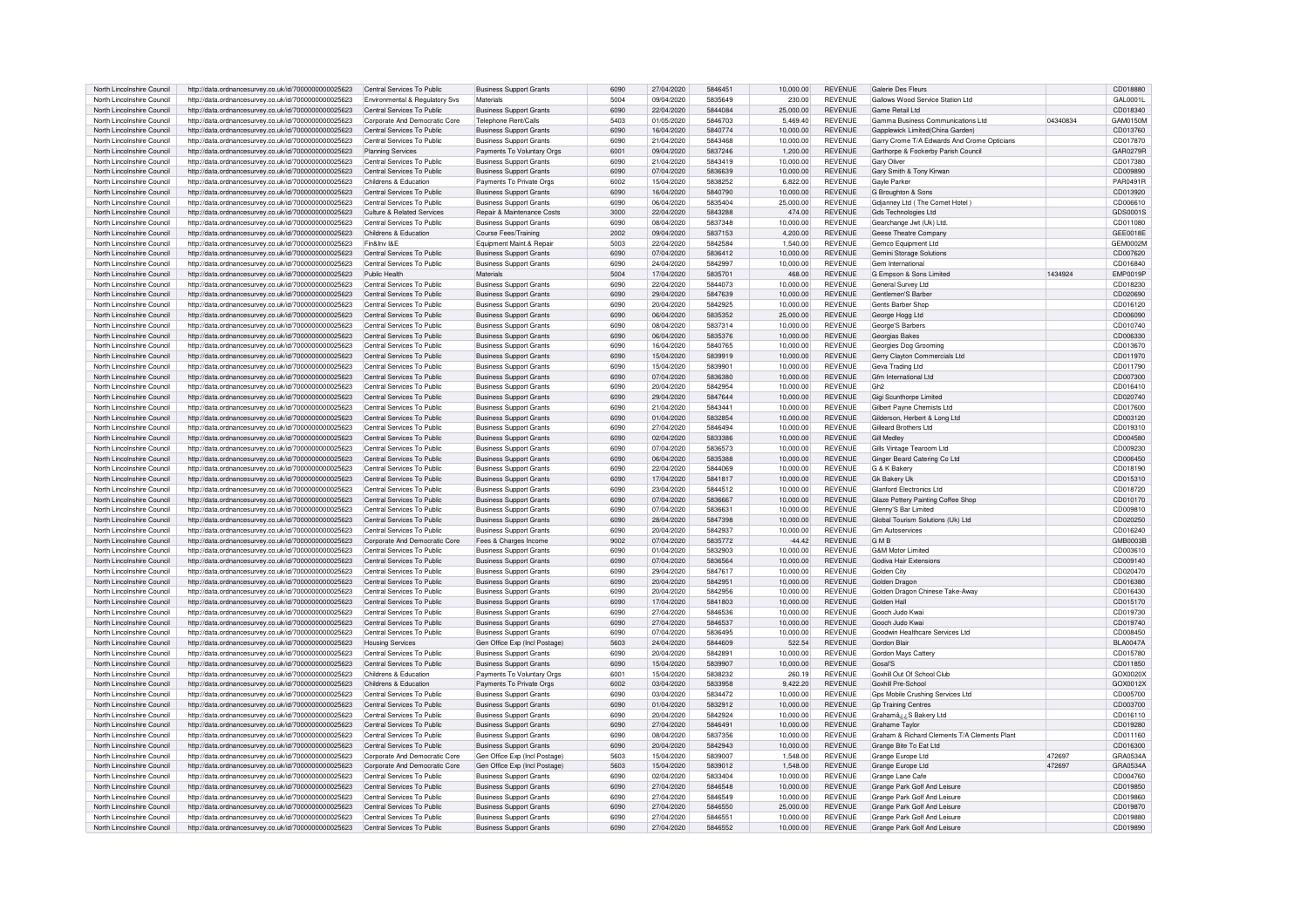| North Lincolnshire Council                               | http://data.ordnancesurvev.co.uk/id/7000000000025623                                                                     | Central Services To Public     | <b>Business Support Grants</b>                    | 6090         | 27/04/2020               | 5846553            | 10.000.00           | <b>REVENUE</b>                   | Grange Park Golf And Leisure                               |          | CD019900                    |
|----------------------------------------------------------|--------------------------------------------------------------------------------------------------------------------------|--------------------------------|---------------------------------------------------|--------------|--------------------------|--------------------|---------------------|----------------------------------|------------------------------------------------------------|----------|-----------------------------|
| North Lincolnshire Council                               | http://data.ordnancesurvey.co.uk/id/7000000000025623                                                                     | Central Services To Public     | <b>Business Support Grants</b>                    | 6090         | 27/04/2020               | 5846555            | 10.000.00           | <b>REVENUE</b>                   | Grange Park Golf And Leisure                               |          | CD019920                    |
| North Lincolnshire Council                               | http://data.ordnancesurvey.co.uk/id/7000000000025623                                                                     | Central Services To Public     | <b>Business Support Grants</b>                    | 6090         | 27/04/2020               | 5846556            | 10.000.00           | <b>REVENUE</b>                   | Grange Park Golf And Leisure                               |          | CD019930                    |
| North Lincolnshire Council                               | http://data.ordnancesurvey.co.uk/id/7000000000025623                                                                     | Central Services To Public     | <b>Business Support Grants</b>                    | 6090         | 27/04/2020               | 5846558            | 10,000.00           | <b>REVENUE</b>                   | Grange Park Golf And Leisure                               |          | CD019950                    |
| North Lincolnshire Council                               | http://data.ordnancesurvey.co.uk/id/7000000000025623                                                                     | Central Services To Public     | <b>Business Support Grants</b>                    | 6090         | 27/04/2020               | 5846559            | 10,000.00           | <b>REVENUE</b>                   | Grange Park Golf And Leisure                               |          | CD019960                    |
| North Lincolnshire Council                               |                                                                                                                          | Central Services To Public     | <b>Business Support Grants</b>                    | 6090         | 27/04/2020               | 5846560            | 10.000.00           | <b>REVENUE</b>                   | Grange Park Golf And Leisure                               |          | CD019970                    |
|                                                          | http://data.ordnancesurvey.co.uk/id/7000000000025623                                                                     |                                |                                                   |              |                          |                    |                     |                                  |                                                            |          |                             |
| North Lincolnshire Council                               | http://data.ordnancesurvey.co.uk/id/7000000000025623                                                                     | Central Services To Public     | <b>Business Support Grants</b>                    | 6090         | 27/04/2020               | 5846547            | 25,000.00           | <b>REVENUE</b>                   | Grange Park Golf And Leisure Ltd.                          |          | CD019840                    |
| North Lincolnshire Council                               | http://data.ordnancesurvey.co.uk/id/7000000000025623                                                                     | Central Services To Public     | <b>Business Support Grants</b>                    | 6090         | 15/04/2020               | 5839941            | 10,000.00           | <b>REVENUE</b>                   | <b>Grant Plastering Limited</b>                            |          | CD012190                    |
| North Lincolnshire Council                               | http://data.ordnancesurvey.co.uk/id/7000000000025623                                                                     | Central Services To Public     | <b>Business Support Grants</b>                    | 6090         | 28/04/2020               | 5847401            | 10.000.00           | <b>REVENUE</b>                   | Gray & Ginger                                              |          | CD020280                    |
| North Lincolnshire Council                               | http://data.ordnancesurvey.co.uk/id/7000000000025623                                                                     | <b>Adult Social Care</b>       | Payments To Private Orgs                          | 6002         | 08/04/2020               | 5837213            | 1,864.68            | <b>REVENUE</b>                   | Gray Healthcare Ltd                                        |          | ISF0032F                    |
| North Lincolnshire Council                               | http://data.ordnancesurvey.co.uk/id/7000000000025623                                                                     | Central Services To Public     | <b>Business Support Grants</b>                    | 6090         | 07/04/2020               | 5836540            | 10,000.00           | REVENUE                          | <b>Grays Butchers Ltd</b>                                  |          | CD008900                    |
| North Lincolnshire Council                               | http://data.ordnancesurvey.co.uk/id/7000000000025623                                                                     | Central Services To Public     | <b>Business Support Grants</b>                    | 6090         | 07/04/2020               | 5836422            | 10.000.00           | <b>REVENUE</b>                   | <b>Great China</b>                                         |          | CD007720                    |
| North Lincolnshire Council                               | http://data.ordnancesurvey.co.uk/id/7000000000025623                                                                     | Central Services To Public     | <b>Business Support Grants</b>                    | 6090         | 07/04/2020               | 5836338            | 10,000.00           | <b>REVENUE</b>                   | Great Wall Chinese Hot Food Takeaway Ltd                   |          | CD006880                    |
| North Lincolnshire Council                               | http://data.ordnancesurvey.co.uk/id/7000000000025623                                                                     | Central Services To Public     | <b>Business Support Grants</b>                    | 6090         | 07/04/2020               | 5836377            | 10.000.00           | <b>REVENUE</b>                   | <b>Greendale Florists</b>                                  |          | CD007270                    |
| North Lincolnshire Council                               | http://data.ordnancesurvey.co.uk/id/7000000000025623                                                                     | Central Services To Public     | <b>Business Support Grants</b>                    | 6090         | 03/04/2020               | 5834458            | 10,000.00           | <b>REVENUE</b>                   | Greenfield Pet Shop Limited                                |          | CD005560                    |
| North Lincolnshire Council                               | http://data.ordnancesurvey.co.uk/id/7000000000025623                                                                     | Central Services To Public     | <b>Business Support Grants</b>                    | 6090         | 20/04/2020               | 5842898            | 10,000.00           | <b>REVENUE</b>                   | Green Jay                                                  |          | CD015850                    |
| North Lincolnshire Council                               |                                                                                                                          | Central Services To Public     |                                                   | 6090         | 20/04/2020               | 5842929            | 10.000.00           | <b>REVENUE</b>                   | <b>Grev Matters Centre</b>                                 |          | CD016160                    |
|                                                          | http://data.ordnancesurvey.co.uk/id/7000000000025623                                                                     |                                | <b>Business Support Grants</b>                    |              |                          |                    |                     |                                  |                                                            |          |                             |
| North Lincolnshire Council                               | http://data.ordnancesurvey.co.uk/id/7000000000025623                                                                     | Central Services To Public     | <b>Business Support Grants</b>                    | 6090         | 17/04/2020               | 5841813            | 10.000.00           | <b>REVENUE</b>                   | G Singh                                                    |          | CD015270                    |
| North Lincolnshire Council                               | http://data.ordnancesurvey.co.uk/id/7000000000025623                                                                     | Childrens & Education          | Payments To Voluntary Orgs                        | 6001         | 15/04/2020               | 5838233            | 15.478.49           | <b>REVENUE</b>                   | Gunness & Burringham Playgroup                             |          | <b>GUN0025N</b>             |
| North Lincolnshire Council                               | http://data.ordnancesurvey.co.uk/id/7000000000025623                                                                     | Central Services To Public     | <b>Business Support Grants</b>                    | 6090         | 17/04/2020               | 5841833            | 10.000.00           | <b>REVENUE</b>                   | Gunness Village Hall                                       |          | CD015470                    |
| North Lincolnshire Council                               | http://data.ordnancesurvey.co.uk/id/7000000000025623                                                                     | Central Services To Public     | <b>Business Support Grants</b>                    | 6090         | 16/04/2020               | 5840838            | 10,000.00           | <b>REVENUE</b>                   | <b>G W Time Limited</b>                                    |          | CD014400                    |
| North Lincolnshire Council                               | http://data.ordnancesurvey.co.uk/id/7000000000025623                                                                     | Central Services To Public     | <b>Business Support Grants</b>                    | 6090         | 16/04/2020               | 5840839            | 10,000.00           | <b>REVENUE</b>                   | G W Time Limited                                           |          | CD014410                    |
| North Lincolnshire Council                               | http://data.ordnancesurvey.co.uk/id/7000000000025623                                                                     | Central Services To Public     | <b>Business Support Grants</b>                    | 6090         | 27/04/2020               | 5846541            | 10.000.00           | <b>REVENUE</b>                   | G W Time Limited Trading As Ddm Residentia                 |          | CD019780                    |
| North Lincolnshire Council                               | http://data.ordnancesurvey.co.uk/id/7000000000025623                                                                     | Central Services To Public     | <b>Business Support Grants</b>                    | 6090         | 02/04/2020               | 5833358            | 10.000.00           | <b>REVENUE</b>                   | Gym And Fitness 24 Ltd                                     |          | CD004300                    |
| North Lincolnshire Council                               | http://data.ordnancesurvey.co.uk/id/7000000000025623                                                                     | Central Services To Public     | <b>Business Support Grants</b>                    | 6090         | 16/04/2020               | 5840717            | 10,000.00           | <b>REVENUE</b>                   | <b>Haidar Rashio</b>                                       |          | CD013190                    |
| North Lincolnshire Council                               | http://data.ordnancesurvey.co.uk/id/7000000000025623                                                                     | Central Services To Public     | <b>Business Support Grants</b>                    | 6090         | 07/04/2020               | 5836387            | 10,000.00           | <b>REVENUE</b>                   | Hair 2 Dye 4                                               |          | CD007370                    |
|                                                          |                                                                                                                          |                                |                                                   |              |                          |                    |                     |                                  |                                                            |          |                             |
| North Lincolnshire Council                               | http://data.ordnancesurvev.co.uk/id/7000000000025623                                                                     | Central Services To Public     | <b>Business Support Grants</b>                    | 6090         | 07/04/2020               | 5836612            | 10,000.00           | <b>REVENUE</b>                   | <b>Hair By Claire</b>                                      |          | CD009620                    |
| North Lincolnshire Council                               | http://data.ordnancesurvey.co.uk/id/7000000000025623                                                                     | Central Services To Public     | <b>Business Support Grants</b>                    | 6090         | 20/04/2020               | 5842916            | 10.000.00           | <b>REVENUE</b>                   | Hair By Kirby Blythe                                       |          | CD016030                    |
| North Lincolnshire Council                               | http://data.ordnancesurvey.co.uk/id/7000000000025623                                                                     | Central Services To Public     | <b>Business Support Grants</b>                    | 6090         | 07/04/2020               | 5836513            | 10.000.00           | <b>REVENUE</b>                   | Hair By Peter I td                                         |          | CD008630                    |
| North Lincolnshire Council                               | http://data.ordnancesurvey.co.uk/id/7000000000025623                                                                     | Central Services To Public     | <b>Business Support Grants</b>                    | 6090         | 09/04/2020               | 5838120            | 10,000.00           | <b>REVENUE</b>                   | Hair By Rena                                               |          | CD011540                    |
| North Lincolnshire Council                               | http://data.ordnancesurvey.co.uk/id/7000000000025623                                                                     | Central Services To Public     | <b>Business Support Grants</b>                    | 6090         | 17/04/2020               | 5841792            | 10,000.00           | <b>REVENUE</b>                   | Haircare                                                   |          | CD015060                    |
| North Lincolnshire Council                               | http://data.ordnancesurvey.co.uk/id/7000000000025623                                                                     | Central Services To Public     | <b>Business Support Grants</b>                    | 6090         | 07/04/2020               | 5836636            | 10.000.00           | <b>REVENUE</b>                   | Hairflair                                                  |          | CD009860                    |
| North Lincolnshire Council                               | http://data.ordnancesurvey.co.uk/id/7000000000025623                                                                     | Central Services To Public     | <b>Business Support Grants</b>                    | 6090         | 15/04/2020               | 5839977            | 10,000.00           | <b>REVENUE</b>                   | Haldane International I td                                 |          | CD012550                    |
| North Lincolnshire Council                               | http://data.ordnancesurvey.co.uk/id/7000000000025623                                                                     | Adult Social Care              | Payments To Private Orgs                          | 6002         | 09/04/2020               | 5837185            | 74,305.15           | <b>REVENUE</b>                   | Hales Group Ltd                                            | 04738023 | ABB0054B                    |
| North Lincolnshire Council                               | http://data.ordnancesurvey.co.uk/id/7000000000025623                                                                     | Adult Social Care              | Payments To Private Orgs                          | 6002         | 09/04/2020               | 5837185            | 2.376.60            | <b>REVENUE</b>                   | Hales Group Ltd                                            | 04738023 | ABB0054B                    |
|                                                          |                                                                                                                          |                                |                                                   | 6026         | 22/04/2020               | 5843267            |                     | <b>REVENUE</b>                   | Hales Group Ltd                                            |          |                             |
| North Lincolnshire Council                               | http://data.ordnancesurvey.co.uk/id/7000000000025623                                                                     | Adult Social Care              | Payments To Private Orgs (Inv)                    |              |                          |                    | 6,012.16            |                                  |                                                            | 04738023 | ABB0054B                    |
| North Lincolnshire Council                               | http://data.ordnancesurvey.co.uk/id/7000000000025623                                                                     | Central Services To Public     | <b>Business Support Grants</b>                    | 6090         | 07/04/2020               | 5836664            | 10,000.00           | <b>REVENUE</b>                   | Halo                                                       |          | CD010140                    |
| North Lincolnshire Council                               | http://data.ordnancesurvey.co.uk/id/7000000000025623                                                                     | <b>Housing Services</b>        | Other Supplies & Services                         | 5799         | 01/05/2020               | 5834608            | 1,186.08            | <b>REVENUE</b>                   | Hampton By Hilton Humberside Airport                       | 08287513 | <b>HAM0241M</b>             |
| North Lincolnshire Council                               | http://data.ordnancesurvey.co.uk/id/7000000000025623                                                                     | Central Services To Public     | <b>Business Support Grants</b>                    | 6090         | 20/04/2020               | 5842928            | 10,000.00           | <b>REVENUE</b>                   | <b>Handcrafted Kitchens</b>                                |          | CD016150                    |
| North Lincolnshire Council                               | http://data.ordnancesurvey.co.uk/id/7000000000025623                                                                     | Adult Social Care Capital      | Other Costs                                       | A085         | 24/04/2020               | 5841966            | 1.279.73            | CAPITAL                          | Handicare                                                  |          | <b>MIN0024N</b>             |
| North Lincolnshire Council                               |                                                                                                                          | Central Services To Public     | <b>Business Support Grants</b>                    | 6090         | 07/04/2020               | 5836485            | 10,000.00           | <b>REVENUE</b>                   | Hansons Tyre Services (Brigg) Ltd                          |          |                             |
|                                                          | http://data.ordnancesurvey.co.uk/id/7000000000025623                                                                     |                                |                                                   |              |                          | 5836716            |                     |                                  |                                                            |          | CD008350                    |
| North Lincolnshire Council                               | http://data.ordnancesurvey.co.uk/id/7000000000025623                                                                     | Central Services To Public     | <b>Business Support Grants</b>                    | 6090         | 22/04/2020               |                    | 10,000.00           | REVENUE                          |                                                            |          | CD010660                    |
| North Lincolnshire Council                               |                                                                                                                          | Central Services To Public     |                                                   | 6090         | 02/04/2020               | 5833389            |                     | <b>REVENUE</b>                   | Happiness House Takeawa                                    |          |                             |
|                                                          | http://data.ordnancesurvey.co.uk/id/7000000000025623                                                                     | Childrens & Education          | <b>Business Support Grants</b>                    | 6002         |                          | 5833959            | 10,000.00           |                                  | Happy Days Day Nursery                                     |          | CD004610<br>HAP0008F        |
| North Lincolnshire Council                               | http://data.ordnancesurvey.co.uk/id/7000000000025623                                                                     |                                | Payments To Private Org                           |              | 03/04/2020               |                    | 20,509.65           | <b>REVENUE</b>                   | Happy Days Day Nursery                                     |          |                             |
| North Lincolnshire Council                               | http://data.ordnancesurvey.co.uk/id/7000000000025623                                                                     | Childrens & Education          | Payments To Private Orgs                          | 6002         | 15/04/2020               | 5838234            | 58,283.18           | REVENUE                          | Happy Stars Day Nursery                                    |          | HAP0006F                    |
| North Lincolnshire Council                               | http://data.ordnancesurvey.co.uk/id/7000000000025623                                                                     | Childrens & Education          | Payments To Private Orgs                          | 6002         | 15/04/2020               | 5838235            | 2.138.40            | <b>REVENUE</b>                   | Happy Stars Day Nursery                                    |          | <b>HAP0006P</b>             |
| North Lincolnshire Council                               | http://data.ordnancesurvey.co.uk/id/7000000000025623                                                                     | Central Services To Public     | <b>Business Support Grants</b>                    | 6090         | 07/04/2020               | 5836348            | 10.000.00           | <b>REVENUE</b>                   | Harmony Hair & Beauty                                      |          | CD006980                    |
| North Lincolnshire Council                               | http://data.ordnancesurvey.co.uk/id/7000000000025623                                                                     | Central Services To Public     | <b>Business Support Grants</b>                    | 6090         | 07/04/2020               | 5836475            | 10.000.00           | <b>REVENUE</b>                   | Harpers Investigation Limited                              |          | CD008250                    |
| North Lincolnshire Council                               | http://data.ordnancesurvey.co.uk/id/7000000000025623                                                                     | Central Services To Public     | <b>Business Support Grants</b>                    | 6090         | 16/04/2020               | 5840745            | 10.000.00           | REVENUE                          | <b>Harrier Engineering Ltd</b>                             |          | CD013470                    |
| North Lincolnshire Council                               | http://data.ordnancesurvey.co.uk/id/7000000000025623                                                                     | Central Services To Public     | <b>Business Support Grants</b>                    | 6090         | 21/04/2020               | 5843472            | 10,000.00           | <b>REVENUE</b>                   | Harrisons Accesssories                                     |          | CD017910                    |
| North Lincolnshire Council                               | http://data.ordnancesurvey.co.uk/id/7000000000025623                                                                     | Central Services To Public     | <b>Business Support Grants</b>                    | 6090         | 07/04/2020               | 5836557            | 10.000.00           | <b>REVENUE</b>                   | Harrisons Hideaway /Smithys Pond                           |          | CD009070                    |
| North Lincolnshire Council                               | http://data.ordnancesurvey.co.uk/id/7000000000025623                                                                     | Central Services To Public     | <b>Business Support Grants</b>                    | 6090         | 15/04/2020               | 5840010            | 10.000.00           | <b>REVENUE</b>                   | Harrisons Laser Technology Limited                         |          | CD012880                    |
| North Lincolnshire Council                               | http://data.ordnancesurvey.co.uk/id/7000000000025623                                                                     | Central Services To Public     | <b>Business Support Grants</b>                    | 6090         | 07/04/2020               | 5836658            | 10,000.00           | <b>REVENUE</b>                   | Hasina India Takeaway Limited                              |          | CD010080                    |
| North Lincolnshire Council                               | http://data.ordnancesurvey.co.uk/id/7000000000025623                                                                     | Environmental & Regulatory Svs | Other Supplies & Services                         | 5799         | 09/04/2020               | 5831362            | 606.50              | <b>REVENUE</b>                   | Hatton Traffic Management Limited                          | 1272806  | HAT0008T                    |
| North Lincolnshire Council                               | http://data.ordnancesurvey.co.uk/id/7000000000025623                                                                     | Environmental & Regulatory Sys | Other Supplies & Services                         | 5799         | 17/04/2020               | 5835321            | 1.475.00            | REVENUE                          | Hatton Traffic Management Limited                          | 1272806  | HAT0008T                    |
|                                                          |                                                                                                                          |                                |                                                   | 5799         | 09/04/2020               | 5830919            |                     |                                  |                                                            | 1272806  | <b>HAT00087</b>             |
| North Lincolnshire Council                               | http://data.ordnancesurvey.co.uk/id/7000000000025623                                                                     | Highways & Transport           | Other Supplies & Services                         |              |                          |                    | 2,592.50            | REVENUE                          | Hatton Traffic Management Limited                          |          |                             |
| North Lincolnshire Council                               | http://data.ordnancesurvey.co.uk/id/7000000000025623                                                                     | Highways & Transport           | Other Supplies & Services                         | 5799         | 09/04/2020               | 5831361            | 370.50              | <b>REVENUE</b>                   | Hatton Traffic Management Limited                          | 1272806  | <b>HAT0008T</b>             |
| North Lincolnshire Council                               | http://data.ordnancesurvey.co.uk/id/7000000000025623                                                                     | Highways & Transport           | Other Supplies & Services                         | 5799         | 17/04/2020               | 5838075            | 4,405.50            | <b>REVENUE</b>                   | Hatton Traffic Management Limited                          | 1272806  | <b>HAT0008T</b>             |
| North Lincolnshire Council                               | http://data.ordnancesurvey.co.uk/id/7000000000025623                                                                     | Central Services To Public     | <b>Business Support Grants</b>                    | 6090         | 30/04/2020               | 5836524            | 10,000.00           | REVENUE                          | <b>Hattys Tearoom</b>                                      |          | CD008740                    |
| North Lincolnshire Council                               | http://data.ordnancesurvey.co.uk/id/7000000000025623                                                                     | Central Services To Public     | <b>Business Support Grants</b>                    | 6090         | 07/04/2020               | 5836590            | 10.000.00           | <b>REVENUE</b>                   | Have A Nice Car Park Ltd                                   |          | CD009400                    |
| North Lincolnshire Council                               | http://data.ordnancesurvey.co.uk/id/7000000000025623                                                                     | Culture & Related Services     | Payments To Private Orgs                          | 6002         | 07/04/2020               | 5834588            | 1,685.40            | <b>REVENUE</b>                   | Haxey Parish Council                                       |          | HAX0002X                    |
| North Lincolnshire Council                               | http://data.ordnancesurvey.co.uk/id/7000000000025623                                                                     | Central Services To Public     | <b>Business Support Grants</b>                    | 6090         | 22/04/2020               | 5844092            | 10,000.00           | <b>REVENUE</b>                   | Haxey Parochial Church Council                             |          | CD018420                    |
| North Lincolnshire Council                               | http://data.ordnancesurvey.co.uk/id/7000000000025623                                                                     | Childrens & Education          | Payments To Voluntary Oras                        | 6001         | 15/04/2020               | 5838237            | 10.148.45           | <b>REVENUE</b>                   | Haxev Pre-School Cio                                       |          | <b>HAX0008X</b>             |
| North Lincolnshire Council                               | http://data.ordnancesurvey.co.uk/id/7000000000025623                                                                     | Central Services To Public     | <b>Business Support Grants</b>                    | 6090         | 16/04/2020               | 5840718            | 10,000.00           | <b>REVENUE</b>                   | Haxey Study Centre                                         |          | CD013200                    |
| North Lincolnshire Council                               | http://data.ordnancesurvey.co.uk/id/7000000000025623                                                                     | Childrens & Education          | Payments To Private Orgs                          | 6002         | 24/04/2020               | 5844216            | 1.500.00            | <b>REVENUE</b>                   | <b>Hayleigh Smith</b>                                      |          | SMI06731                    |
| North Lincolnshire Council                               |                                                                                                                          | Planning Services              | Recruitment Costs And Dbs                         | 2004         | 24/04/2020               | 5843704            | 2.995.00            | <b>REVENUE</b>                   |                                                            |          | <b>HAY0039Y</b>             |
| North Lincolnshire Council                               | http://data.ordnancesurvey.co.uk/id/7000000000025623                                                                     | Central Services To Public     | <b>Business Support Grants</b>                    | 6090         | 06/04/2020               | 5835415            | 25.000.00           | <b>REVENUE</b>                   | Haymarket Media Group<br><b>Havs Travel Limited</b>        |          | CD006720                    |
|                                                          | http://data.ordnancesurvey.co.uk/id/7000000000025623                                                                     |                                |                                                   |              |                          |                    |                     |                                  |                                                            |          |                             |
| North Lincolnshire Council                               | http://data.ordnancesurvey.co.uk/id/7000000000025623                                                                     | <b>Planning Services</b>       | Licenses, Subs & Memberships                      | 5510         | 16/05/2020               | 5841245            | 4,650.00            | <b>REVENUE</b>                   | <b>Hcf Catch Ltd</b>                                       | 3837010  | <b>HUM0237M</b>             |
| North Lincolnshire Council                               | http://data.ordnancesurvey.co.uk/id/7000000000025623                                                                     | Central Services To Public     | <b>Business Support Grants</b>                    | 6090         | 23/04/2020               | 5844495            | 10,000.00           | <b>REVENUE</b>                   | Head 2 Toe Hair & Beauty Salon                             |          | CD018550                    |
| North Lincolnshire Council                               | http://data.ordnancesurvey.co.uk/id/7000000000025623                                                                     | Central Services To Public     | <b>Business Support Grants</b>                    | 6090         | 16/04/2020               | 5840708            | 10.000.00           | <b>REVENUE</b>                   | Head Kandi                                                 |          | CD013100                    |
| North Lincolnshire Council                               | http://data.ordnancesurvey.co.uk/id/7000000000025623                                                                     | Central Services To Public     | <b>Business Support Grants</b>                    | 6090         | 07/04/2020               | 5836453            | 10.000.00           | <b>REVENUE</b>                   | <b>Head Quarterz</b>                                       |          | CD008030                    |
| North Lincolnshire Council<br>North Lincolnshire Council | http://data.ordnancesurvey.co.uk/id/7000000000025623 Fin&Inv I&E<br>http://data.ordnancesurvey.co.uk/id/7000000000025623 | Central Services To Public     | Vehicle Repairs<br><b>Business Support Grants</b> | 4004<br>6090 | 01/05/2020<br>02/04/2020 | 5847595<br>5833341 | 213.38<br>10,000.00 | <b>REVENUE</b><br><b>REVENUE</b> | Heage Road Vehicle Services Ltd<br><b>Heather Arnfield</b> | 3415212  | <b>HRV0001V</b><br>CD004130 |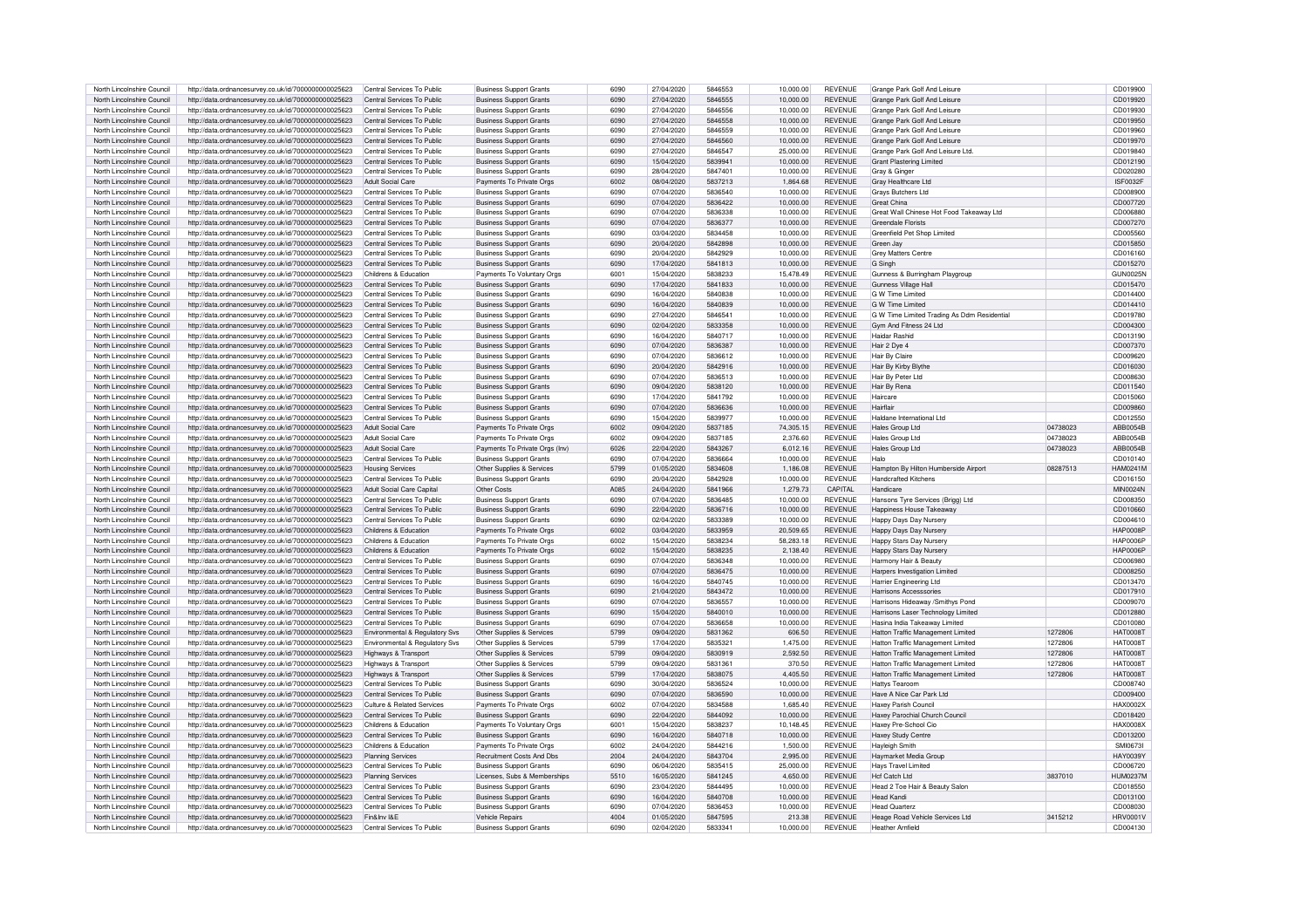| North Lincolnshire Council | http://data.ordnancesurvey.co.uk/id/7000000000025623 | Central Services To Public     | <b>Business Support Grants</b>        | 6090 | 07/04/2020 | 5836723 | 10.000.00   | <b>REVENUE</b> | <b>Hedison Motorcycles</b>                    |                 | CD010730         |
|----------------------------|------------------------------------------------------|--------------------------------|---------------------------------------|------|------------|---------|-------------|----------------|-----------------------------------------------|-----------------|------------------|
| North Lincolnshire Council | http://data.ordnancesurvey.co.uk/id/7000000000025623 | Central Services To Public     | <b>Business Support Grants</b>        | 6090 | 21/04/2020 | 5843438 | 10,000.00   | <b>REVENUE</b> | Heera Care Ltd                                |                 | CD017570         |
| North Lincolnshire Council | http://data.ordnancesurvey.co.uk/id/7000000000025623 | Environmental & Regulatory Svs | Materials                             | 5004 | 22/04/2020 | 5842542 | 260.00      | <b>REVENUE</b> | Heil Farid European Company Limited           | <b>SC053003</b> | FAR0008F         |
| North Lincolnshire Council |                                                      |                                | Materials                             | 5004 | 22/04/2020 | 5842543 | 257.75      | <b>REVENUE</b> |                                               | SC053003        | <b>FAR0008F</b>  |
|                            | http://data.ordnancesurvey.co.uk/id/7000000000025623 | Environmental & Regulatory Svs |                                       |      |            |         |             |                | Heil Farid European Company Limited           |                 |                  |
| North Lincolnshire Council | http://data.ordnancesurvey.co.uk/id/7000000000025623 | Environmental & Regulatory Svs | Materials                             | 5004 | 01/05/2020 | 5847591 | 1.014.65    | <b>REVENUE</b> | Heil Farid European Company Limited           | SC053003        | <b>FAR0008R</b>  |
| North Lincolnshire Council | http://data.ordnancesurvey.co.uk/id/7000000000025623 | Environmental & Regulatory Svs | Materials                             | 5004 | 01/05/2020 | 5847592 | 390.00      | <b>REVENUE</b> | Heil Farid European Company Limited           | SC053003        | <b>FAR0008R</b>  |
| North Lincolnshire Council | http://data.ordnancesurvey.co.uk/id/7000000000025623 | Environmental & Regulatory Svs | Materials                             | 5004 | 01/05/2020 | 5847594 | 398.15      | <b>REVENUE</b> | Heil Farid European Company Limited           | SC053003        | FAR0008F         |
| North Lincolnshire Council | http://data.ordnancesurvey.co.uk/id/7000000000025623 | Culture & Related Services     | Other Professional Fees               | 5829 | 03/04/2020 | 5833621 | 398.50      | <b>REVENUE</b> | <b>Helaina Sharpley</b>                       |                 | <b>SHA0134A</b>  |
| North Lincolnshire Council | http://data.ordnancesurvey.co.uk/id/7000000000025623 | Childrens & Education          | Payments To Private Orgs              | 6002 | 03/04/2020 | 5833950 | 1.523.97    | <b>REVENUE</b> | <b>Helen Aller</b>                            |                 | ALL0291L         |
| North Lincolnshire Council | http://data.ordnancesurvey.co.uk/id/7000000000025623 | Central Services To Public     | <b>Business Support Grants</b>        | 6090 | 21/04/2020 | 5843431 | 10.000.00   | <b>REVENUE</b> | Helen Mini Market                             |                 | CD017500         |
| North Lincolnshire Council | http://data.ordnancesurvey.co.uk/id/7000000000025623 | Central Services To Public     | <b>Business Support Grants</b>        | 6090 | 15/04/2020 | 5839921 | 10.000.00   | <b>REVENUE</b> | <b>Hello Little Alteration Shop</b>           |                 | CD011990         |
| North Lincolnshire Council | http://data.ordnancesurvey.co.uk/id/7000000000025623 | Central Services To Public     | <b>Business Support Grants</b>        | 6090 | 06/04/2020 | 5835353 | 25,000.00   | <b>REVENUE</b> | Help The Mental Health Charity                |                 | CD006100         |
| North Lincolnshire Council | http://data.ordnancesurvey.co.uk/id/7000000000025623 | Central Services To Public     | <b>Business Support Grants</b>        | 6090 | 03/04/2020 | 5834493 | 10,000.00   | <b>REVENUE</b> | Helston Timber Frame Ltd                      |                 | CD005910         |
| North Lincolnshire Council | http://data.ordnancesurvey.co.uk/id/7000000000025623 | Central Services To Public     | <b>Business Support Grants</b>        | 6090 | 15/04/2020 | 5839943 | 10,000.00   | <b>REVENUE</b> | Hemswell Surfacing Ltd                        |                 | CD012210         |
|                            |                                                      |                                |                                       |      |            |         |             |                | Heslam Park Club                              |                 |                  |
| North Lincolnshire Council | http://data.ordnancesurvey.co.uk/id/7000000000025623 | Adult Social Care              | Other Incidental Travel Costs         | 4311 | 01/05/2020 | 5847560 | 259.17      | <b>REVENUE</b> |                                               |                 | <b>HES0066S</b>  |
| North Lincolnshire Council | http://data.ordnancesurvey.co.uk/id/7000000000025623 | Central Services To Public     | <b>Business Support Grants</b>        | 6090 | 27/04/2020 | 5846571 | 25,000.00   | <b>REVENUE</b> | Heslam Park Sports Club                       |                 | CD020080         |
| North Lincolnshire Council | http://data.ordnancesurvey.co.uk/id/7000000000025623 | Central Services To Public     | <b>Business Support Grants</b>        | 6090 | 07/04/2020 | 5836347 | 10.000.00   | <b>REVENUE</b> | Hetts Johnson Whiting                         |                 | CD006970         |
| North Lincolnshire Council | http://data.ordnancesurvey.co.uk/id/7000000000025623 | Central Services To Public     | <b>Business Support Grants</b>        | 6090 | 06/04/2020 | 5835422 | 25,000.00   | <b>REVENUE</b> | <b>Hhh Enterprises Limited</b>                |                 | CD006790         |
| North Lincolnshire Council | http://data.ordnancesurvey.co.uk/id/7000000000025623 | Central Services To Public     | <b>Business Support Grants</b>        | 6090 | 17/04/2020 | 5841735 | 10,000.00   | <b>REVENUE</b> | Hibaldstow War Memorial Club                  |                 | CD014490         |
| North Lincolnshire Council | http://data.ordnancesurvey.co.uk/id/7000000000025623 | Adult Social Care              | Payments To Private Orgs              | 6002 | 08/04/2020 | 5837208 | 1.940.23    | <b>REVENUE</b> | Hica I td                                     |                 | ISF0010F         |
| North Lincolnshire Council | http://data.ordnancesurvey.co.uk/id/7000000000025623 | Central Services To Public     | <b>Business Support Grants</b>        | 6090 | 03/04/2020 | 5834434 | 10.000.00   | <b>REVENUE</b> | Hidden Garden                                 |                 | CD005320         |
| North Lincolnshire Council | http://data.ordnancesurvey.co.uk/id/7000000000025623 | Central Services To Public     | <b>Business Support Grants</b>        | 6090 | 27/04/2020 | 5846444 | 10.000.00   | <b>REVENUE</b> | High And Dry Renovations Ltd                  |                 | CD018810         |
| North Lincolnshire Council | http://data.ordnancesurvey.co.uk/id/7000000000025623 | Central Services To Public     | <b>Business Support Grants</b>        | 6090 | 07/04/2020 | 5836354 | 10,000.00   | <b>REVENUE</b> | High Pressure Airsoft Limied                  |                 | CD007040         |
| North Lincolnshire Council | http://data.ordnancesurvey.co.uk/id/7000000000025623 | Childrens & Education          | Repair & Maintenance Costs            | 3000 | 24/04/2020 | 5843262 | 55.00       | <b>REVENUE</b> | Hill Builders (Humberside) I td               | 1876857         | <b>HII 0003I</b> |
| North Lincolnshire Council |                                                      | Corporate And Democratic Core  |                                       | 3000 | 24/04/2020 | 5843262 |             | <b>REVENUE</b> | Hill Builders (Humberside) Ltd                | 1876857         | <b>HIL0003L</b>  |
|                            | http://data.ordnancesurvey.co.uk/id/7000000000025623 |                                | Repair & Maintenance Costs            |      |            |         | 1,434.94    |                |                                               |                 |                  |
| North Lincolnshire Council | http://data.ordnancesurvey.co.uk/id/7000000000025623 | Culture & Related Services     | Repair & Maintenance Costs            | 3000 | 24/04/2020 | 5843262 | 1,578.05    | <b>REVENUE</b> | Hill Builders (Humberside) Ltd                | 1876857         | <b>HIL0003L</b>  |
| North Lincolnshire Council | http://data.ordnancesurvey.co.uk/id/7000000000025623 | Culture & Related Services     | Repair & Maintenance Costs            | 3000 | 28/04/2020 | 5846707 | 283.15      | <b>REVENUE</b> | Hill Builders (Humberside) Ltd                | 1876857         | <b>HIL0003L</b>  |
| North Lincolnshire Council | http://data.ordnancesurvey.co.uk/id/7000000000025623 | Environmental & Regulatory Svs | <b>Benair &amp; Maintenance Costs</b> | 3000 | 24/04/2020 | 5843262 | 672.52      | <b>REVENUE</b> | Hill Builders (Humberside) Ltd                | 1876857         | <b>HII 0003I</b> |
| North Lincolnshire Council | http://data.ordnancesurvey.co.uk/id/7000000000025623 | Highways & Transport           | Repair & Maintenance Costs            | 3000 | 24/04/2020 | 5843262 | 87.42       | <b>REVENUE</b> | Hill Builders (Humberside) Ltd                | 1876857         | <b>HIL0003L</b>  |
| North Lincolnshire Council | http://data.ordnancesurvey.co.uk/id/7000000000025623 | Non Distributed Costs          | Repair & Maintenance Costs            | 3000 | 24/04/2020 | 5843262 | 1,604.06    | <b>REVENUE</b> | Hill Builders (Humberside) Ltd                | 1876857         | <b>HIL0003L</b>  |
| North Lincolnshire Council | http://data.ordnancesurvey.co.uk/id/7000000000025623 | Central Services To Public     | <b>Business Support Grants</b>        | 6090 | 07/04/2020 | 5836395 | 10.000.00   | <b>REVENUE</b> | Hill Builders [Humberside] I td.              |                 | CD007450         |
| North Lincolnshire Council | http://data.ordnancesurvey.co.uk/id/7000000000025623 | Central Services To Public     | <b>Business Support Grants</b>        | 6090 | 06/04/2020 | 5835366 | 25,000.00   | <b>REVENUE</b> | Hilltop Light - Trading As: Barneys Diner     |                 | CD006230         |
| North Lincolnshire Council | http://data.ordnancesurvey.co.uk/id/7000000000025623 | Central Services To Public     | <b>Business Support Grants</b>        | 6090 | 07/04/2020 | 5836448 | 10,000.00   | <b>REVENUE</b> | Hill Wilding & Co.                            |                 | CD007980         |
| North Lincolnshire Council | http://data.ordnancesurvey.co.uk/id/7000000000025623 | Central Services To Public     | <b>Business Support Grants</b>        | 6090 | 01/04/2020 | 5832870 | 10.000.00   | <b>REVENUE</b> | Hilton Bennett Mortgage Solutions             |                 | CD003280         |
|                            |                                                      |                                |                                       |      |            |         |             |                |                                               |                 |                  |
| North Lincolnshire Council | http://data.ordnancesurvey.co.uk/id/7000000000025623 | Central Services To Public     | <b>Business Support Grants</b>        | 6090 | 23/04/2020 | 5844508 | 10,000.00   | <b>REVENUE</b> | Hinchliffe Hydraulics Ltd                     |                 | CD018680         |
| North Lincolnshire Council | http://data.ordnancesurvey.co.uk/id/7000000000025623 | Central Services To Public     | <b>Business Support Grants</b>        | 6090 | 07/04/2020 | 5836558 | 10,000.00   | <b>REVENUE</b> | <b>Hirst Prion</b>                            |                 | CD009080         |
| North Lincolnshire Council | http://data.ordnancesurvey.co.uk/id/7000000000025623 | Central Services To Public     | <b>Business Support Grants</b>        | 6090 | 21/04/2020 | 5843446 | 10,000.00   | <b>REVENUE</b> | <b>His And Hairs</b>                          |                 | CD017650         |
| North Lincolnshire Council | http://data.ordnancesurvey.co.uk/id/7000000000025623 | Central Services To Public     | <b>Business Support Grants</b>        | 6090 | 30/04/2020 | 5846542 | 10.000.00   | <b>REVENUE</b> | <b>Hiw Motors Ltd</b>                         |                 | CD019790         |
| North Lincolnshire Council | http://data.ordnancesurvey.co.uk/id/7000000000025623 | Childrens & Education          | Payments To Private Org               | 6002 | 01/05/2020 | 5837477 | 6.960.00    | <b>REVENUE</b> | Hm Prison & Probation Service (Hmpps          |                 | HMP0009P         |
| North Lincolnshire Council | http://data.ordnancesurvey.co.uk/id/7000000000025623 | Fin&Inv I&F                    | Other Supplies & Services             | 5799 | 17/04/2020 | 5838898 | 5.000.00    | <b>REVENUE</b> | Hmrc Ess Accounts Beceivable                  |                 | VAI 0021         |
| North Lincolnshire Council | http://data.ordnancesurvey.co.uk/id/7000000000025623 | Non Distributed Costs          | Other Professional Fees               | 5829 | 24/04/2020 | 5844317 | 2,250.00    | <b>REVENUE</b> | Hmrc Fss Accounts Receivable                  |                 | <b>VAL0021L</b>  |
| North Lincolnshire Council | http://data.ordnancesurvey.co.uk/id/7000000000025623 | <b>Housing Services</b>        | Fees & Charges Income                 | 9002 | 01/05/2020 | 5846730 | $-2,079.03$ | <b>REVENUE</b> | Hobson & Porter Ltd                           |                 | HOB0001B         |
| North Lincolnshire Council | http://data.ordnancesurvey.co.uk/id/7000000000025623 | Central Services To Public     | <b>Business Support Grants</b>        | 6090 | 15/04/2020 | 5839989 | 10.000.00   | <b>REVENUE</b> | Holcombe Guest House                          |                 | CD012670         |
| North Lincolnshire Council | http://data.ordnancesurvey.co.uk/id/7000000000025623 | Central Services To Public     | <b>Business Support Grants</b>        | 6090 | 16/04/2020 | 5840771 | 10.000.00   | <b>REVENUE</b> | Holiday Let At Marshland                      |                 | CD013730         |
| North Lincolnshire Council |                                                      | Central Services To Public     |                                       | 6090 | 17/04/2020 | 5841767 | 10.000.00   | <b>REVENUE</b> |                                               |                 | CD014810         |
|                            | http://data.ordnancesurvey.co.uk/id/7000000000025623 |                                | <b>Business Support Grants</b>        |      |            |         |             |                | Holiday Let At The Granary                    |                 |                  |
| North Lincolnshire Council | http://data.ordnancesurvey.co.uk/id/7000000000025623 | Adult Social Care              | Repair & Maintenance Costs            | 3000 | 24/04/2020 | 5843668 | 29.09       | <b>REVENUE</b> | Holls Flectrical I to                         | 1421429         | HOL0021L         |
| North Lincolnshire Council | http://data.ordnancesurvey.co.uk/id/7000000000025623 | Central Services To Public     | <b>Business Support Grants</b>        | 6090 | 07/04/2020 | 5836438 | 10.000.00   | <b>REVENUE</b> | Holls Flectrical Ltd                          |                 | CD007880         |
| North Lincolnshire Council | http://data.ordnancesurvey.co.uk/id/7000000000025623 | Corporate And Democratic Core  | Repair & Maintenance Costs            | 3000 | 24/04/2020 | 5843668 | 516.69      | <b>REVENUE</b> | Holls Flectrical Ltd                          | 1421429         | HOL0021L         |
| North Lincolnshire Council | http://data.ordnancesurvey.co.uk/id/7000000000025623 | Central Services To Public     | <b>Business Support Grants</b>        | 6090 | 07/04/2020 | 5836559 | 10,000.00   | <b>REVENUE</b> | Hollywood Nails (North) Limited               |                 | CD009090         |
| North Lincolnshire Council | http://data.ordnancesurvey.co.uk/id/7000000000025623 | Central Services To Public     | <b>Business Support Grants</b>        | 6090 | 15/04/2020 | 5839997 | 10.000.00   | <b>REVENUE</b> | Holme Finance Limited                         |                 | CD012750         |
| North Lincolnshire Council | http://data.ordnancesurvey.co.uk/id/7000000000025623 | Central Services To Public     | <b>Business Support Grants</b>        | 6090 | 06/04/2020 | 5835345 | 25,000.00   | <b>REVENUE</b> | Holme Hall Golf Club                          |                 | CD006020         |
| North Lincolnshire Council | http://data.ordnancesurvey.co.uk/id/7000000000025623 | Culture & Related Services     | Exhibitions/Events                    | 5709 | 01/04/2020 | 5832742 | 340.00      | <b>REVENUE</b> | Holme Hall Golf Club                          |                 | HOL0010L         |
| North Lincolnshire Council | http://data.ordnancesurvey.co.uk/id/7000000000025623 | Central Services To Public     | <b>Business Support Grants</b>        | 6090 | 07/04/2020 | 5836445 | 10.000.00   | <b>REVENUE</b> | Holtby'S Motor Repairs                        |                 | CD007950         |
| North Lincolnshire Council | http://data.ordnancesurvey.co.uk/id/7000000000025623 | Central Services To Public     | <b>Business Support Grants</b>        | 6090 | 07/04/2020 | 5836511 | 10,000.00   | <b>REVENUE</b> | <b>Holy Mountair</b>                          |                 | CD008610         |
| North Lincolnshire Council | http://data.ordnancesurvey.co.uk/id/7000000000025623 | Childrens & Education          | Payments To Private Orgs              | 6002 | 15/04/2020 | 5838238 | 5.990.95    | <b>REVENUE</b> | Home Comforts Childminding                    |                 | HOM0132M         |
|                            |                                                      |                                |                                       |      |            |         |             |                |                                               |                 |                  |
| North Lincolnshire Council | http://data.ordnancesurvey.co.uk/id/7000000000025623 | Central Services To Public     | <b>Business Support Grants</b>        | 6090 | 02/04/2020 | 5833434 | 10,000.00   | <b>REVENUE</b> | Home Food Julia Gorcynska                     |                 | CD005060         |
| North Lincolnshire Council | http://data.ordnancesurvey.co.uk/id/7000000000025623 | <b>Housing Services</b>        | Other Supplies & Services             | 5799 | 09/04/2020 | 5837148 | 1,243.50    | <b>REVENUE</b> | Homegroup Ltd                                 |                 | HOM0097N         |
| North Lincolnshire Council | http://data.ordnancesurvey.co.uk/id/7000000000025623 | <b>Housing Services</b>        | Other Supplies & Services             | 5799 | 09/04/2020 | 5837176 | 2,304.00    | <b>REVENUE</b> | Homegroup Ltd                                 |                 | <b>HOM0097N</b>  |
| North Lincolnshire Council | http://data.ordnancesurvey.co.uk/id/7000000000025623 | Public Health                  | Payments To Private Orgs              | 6002 | 07/04/2020 | 5835737 | 8,886.00    | <b>REVENUE</b> | Homegroup Ltd                                 |                 | <b>HOM0097N</b>  |
| North Lincolnshire Council | http://data.ordnancesurvey.co.uk/id/7000000000025623 | Central Services To Public     | <b>Business Support Grants</b>        | 6090 | 17/04/2020 | 5841822 | 10,000.00   | <b>REVENUE</b> | Honey Pot Cafe                                |                 | CD015360         |
| North Lincolnshire Council | http://data.ordnancesurvey.co.uk/id/7000000000025623 | Central Services To Public     | <b>Business Support Grants</b>        | 6090 | 07/04/2020 | 5836402 | 10,000.00   | <b>REVENUE</b> | Hong Kong Takeaway                            |                 | CD007520         |
| North Lincolnshire Council | http://data.ordnancesurvey.co.uk/id/7000000000025623 | Childrens & Education          | Equipment Purchase                    | 5001 | 24/04/2020 | 5843369 | 970.23      | <b>REVENUE</b> | <b>Hope Education</b>                         | 1135827         | <b>HOP0015F</b>  |
| North Lincolnshire Council | http://data.ordnancesurvey.co.uk/id/7000000000025623 | Adult Social Care              | Provisions                            | 5201 | 17/04/2020 | 5839016 | 587.33      | <b>REVENUE</b> | <b>Hopwells Limited</b>                       | 01404481        | HOP0104P         |
| North Lincolnshire Council | http://data.ordnancesurvey.co.uk/id/7000000000025623 | Fin&Inv I&F                    | Provisions                            | 5201 | 03/04/2020 | 5833703 | 345.73      | <b>REVENUE</b> | Honwells I imited                             | 01404481        | HOP0104P         |
| North Lincolnshire Council | http://data.ordnancesurvey.co.uk/id/7000000000025623 | Central Services To Public     | <b>Business Support Grants</b>        | 6090 | 07/04/2020 | 5836682 | 10.000.00   | <b>REVENUE</b> | Horizon Electrical And Property Solutions Ltd |                 | CD010320         |
| North Lincolnshire Council |                                                      | Central Services To Public     |                                       |      |            | 5842948 |             | <b>REVENUE</b> | Horizon Electrical Solutions                  |                 |                  |
|                            | http://data.ordnancesurvey.co.uk/id/7000000000025623 |                                | <b>Business Support Grants</b>        | 6090 | 20/04/2020 |         | 10.000.00   |                |                                               |                 | CD016350         |
| North Lincolnshire Council | http://data.ordnancesurvey.co.uk/id/7000000000025623 | Central Services To Public     | <b>Business Support Grants</b>        | 6090 | 06/04/2020 | 5835414 | 25,000.00   | <b>REVENUE</b> | Horn Inn Wine & Dine Co Ltd                   |                 | CD006710         |
| North Lincolnshire Council | http://data.ordnancesurvey.co.uk/id/7000000000025623 | Central Services To Public     | <b>Business Support Grants</b>        | 6090 | 02/04/2020 | 5833361 | 10,000.00   | <b>REVENUE</b> | <b>Hornsby Accounts Ltd</b>                   |                 | CD004330         |
| North Lincolnshire Council | http://data.ordnancesurvey.co.uk/id/7000000000025623 | Central Services To Public     | <b>Business Support Grants</b>        | 6090 | 17/04/2020 | 5841753 | 10,000.00   | <b>REVENUE</b> | <b>Hornsby Estate Agents</b>                  |                 | CD014670         |
| North Lincolnshire Council | http://data.ordnancesurvey.co.uk/id/7000000000025623 | Central Services To Public     | <b>Business Support Grants</b>        | 6090 | 27/04/2020 | 5846539 | 25,000.00   | <b>REVENUE</b> | Hornsby Storage Limited                       |                 | CD019760         |
| North Lincolnshire Council | http://data.ordnancesurvey.co.uk/id/7000000000025623 | Highways & Transport           | Concessionary Fares                   | 6010 | 09/04/2020 | 5837263 | 33.176.95   | <b>REVENUE</b> | Hornsby Travel Services Ltd                   | 01490232        | <b>HOR0122R</b>  |
| North Lincolnshire Council | http://data.ordnancesurvey.co.uk/id/7000000000025623 | Planning Services              | Other Supplies & Services             | 5799 | 22/04/2020 | 5841842 | 2,800.00    | <b>REVENUE</b> | Hornsby Travel Services Ltd                   | 01490232        | <b>HOR0122R</b>  |
| North Lincolnshire Council | http://data.ordnancesurvey.co.uk/id/7000000000025623 | <b>Planning Services</b>       | Other Supplies & Services             | 5799 | 22/04/2020 | 5841843 | 2.240.00    | <b>REVENUE</b> | Hornsby Travel Services Ltd                   | 01490232        | HOR0122R         |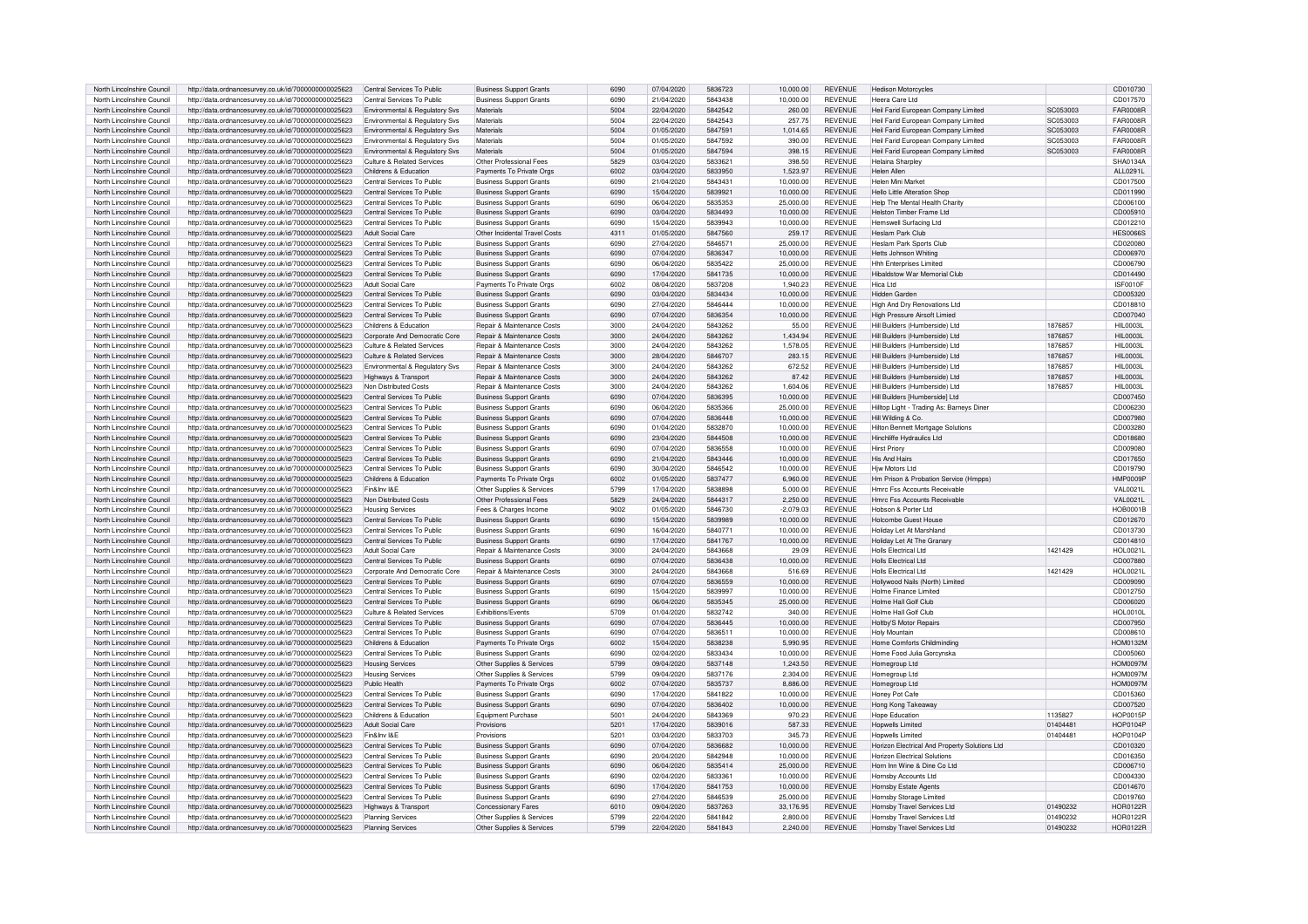| North Lincolnshire Council | http://data.ordnancesurvey.co.uk/id/7000000000025623 | Adult Social Care          | Payments To Private Orgs              | 6002    | 08/04/2020 | 5837210 | 2.352.00       | <b>REVENUE</b> | Housing & Support Solutions Ltd           |          | ISF0014F        |
|----------------------------|------------------------------------------------------|----------------------------|---------------------------------------|---------|------------|---------|----------------|----------------|-------------------------------------------|----------|-----------------|
| North Lincolnshire Council | http://data.ordnancesurvey.co.uk/id/7000000000025623 | Adult Social Care          | Payments To Private Orgs              | 6002    | 08/04/2020 | 5837210 | 24,018.56      | <b>REVENUE</b> | Housing & Support Solutions Ltd           |          | ISF0014F        |
| North Lincolnshire Council | http://data.ordnancesurvey.co.uk/id/7000000000025623 | Adult Social Care          | Payments To Private Orgs              | 6002    | 09/04/2020 | 5837204 | 11.263.44      | <b>REVENUE</b> | Housing & Support Solutions Ltd           |          | <b>HOU0264U</b> |
| North Lincolnshire Council | http://data.ordnancesurvey.co.uk/id/7000000000025623 | Adult Social Care          | Payments To Private Orgs              | 6002    | 09/04/2020 | 5837204 | $-1.489.60$    | <b>REVENUE</b> | Housing & Support Solutions Ltd           |          | <b>HOU0264U</b> |
| North Lincolnshire Council | http://data.ordnancesurvey.co.uk/id/7000000000025623 | Central Services To Public | <b>Business Support Grants</b>        | 6090    | 03/04/2020 | 5834473 | 10,000.00      | <b>REVENUE</b> | Howsham Grange                            |          | CD005710        |
| North Lincolnshire Council | http://data.ordnancesurvey.co.uk/id/7000000000025623 | Central Services To Public | <b>Business Support Grants</b>        | 6090    | 16/04/2020 | 5840792 | 10,000.00      | <b>REVENUE</b> | Howsham Grange Ltd                        |          | CD013940        |
| North Lincolnshire Council |                                                      |                            | <b>Business Support Grants</b>        | 6090    | 02/04/2020 | 5833357 | 10.000.00      | <b>REVENUE</b> | H Simpson And Son                         |          | CD004290        |
|                            | http://data.ordnancesurvey.co.uk/id/7000000000025623 | Central Services To Public |                                       |         |            |         |                |                |                                           |          |                 |
| North Lincolnshire Council | http://data.ordnancesurvey.co.uk/id/7000000000025623 | Central Services To Public | <b>Business Support Grants</b>        | 6090    | 17/04/2020 | 5841816 | 10,000.00      | <b>REVENUE</b> | Huckers Mot & Service Centre              |          | CD015300        |
| North Lincolnshire Council | http://data.ordnancesurvey.co.uk/id/7000000000025623 | Central Services To Public | <b>Business Support Grants</b>        | 6090    | 27/04/2020 | 5846459 | 10.000.00      | <b>REVENUE</b> | Humber Bridge Water Ski Club              |          | CD018960        |
| North Lincolnshire Council | http://data.ordnancesurvey.co.uk/id/7000000000025623 | Central Services To Public | <b>Business Support Grants</b>        | 6090    | 03/04/2020 | 5834484 | 10.000.00      | <b>REVENUE</b> | Humber Carpets Flooring And Beds          |          | CD005820        |
| North Lincolnshire Council | http://data.ordnancesurvey.co.uk/id/7000000000025623 | Central Services To Public | <b>Business Support Grants</b>        | 6090    | 09/04/2020 | 5838099 | 10.000.00      | <b>REVENUE</b> | Humber Cleaning & Maintenance Company Ltd |          | CD011330        |
| North Lincolnshire Council | http://data.ordnancesurvey.co.uk/id/7000000000025623 | Highways & Transport       | Equipment Purchase                    | 5001    | 17/04/2020 | 5830506 | 355.26         | <b>REVENUE</b> | Humber Merchants I td.                    | 1045179  | HUM0003M        |
| North Lincolnshire Council | http://data.ordnancesurvey.co.uk/id/7000000000025623 | Central Services To Public | <b>Business Support Grants</b>        | 6090    | 02/04/2020 | 5833379 | 10.000.00      | <b>REVENUE</b> | Humber Nature Partnership Formerly        |          | CD004510        |
| North Lincolnshire Council | http://data.ordnancesurvey.co.uk/id/7000000000025623 | Central Services To Public | <b>Business Support Grants</b>        | 6090    | 07/04/2020 | 5836698 | 10.000.00      | <b>REVENUE</b> | Humberside Aid Plant Hire Ltd             |          | CD010480        |
| North Lincolnshire Council | http://data.ordnancesurvey.co.uk/id/7000000000025623 | Highways & Transport       | Equipment Hire/Rent                   | 5002    | 22/04/2020 | 5836233 | 1.232.00       | <b>REVENUE</b> | Humberside Aid Plant Hire I td            | 1207398  | HUM0020M        |
| North Lincolnshire Council | http://data.ordnancesurvey.co.uk/id/7000000000025623 | Highways & Transport       | Equipment Hire/Rent                   | 5002    | 22/04/2020 | 5836269 | 1.056.00       | <b>REVENUE</b> | Humberside Aid Plant Hire I td            | 1207398  | HUM0020M        |
|                            |                                                      |                            |                                       |         |            |         |                |                |                                           |          |                 |
| North Lincolnshire Council | http://data.ordnancesurvey.co.uk/id/7000000000025623 | Highways & Transport       | Equipment Hire/Rent                   | 5002    | 22/04/2020 | 5836276 | 264.00         | REVENUE        | Humberside Aid Plant Hire Ltd             | 1207398  | HUM0020M        |
| North Lincolnshire Council | http://data.ordnancesurvey.co.uk/id/7000000000025623 | Highways & Transport       | Equipment Hire/Rent                   | 5002    | 22/04/2020 | 5836288 | 220.00         | <b>REVENUE</b> | Humberside Aid Plant Hire I td            | 1207398  | HUM0020M        |
| North Lincolnshire Council | http://data.ordnancesurvey.co.uk/id/7000000000025623 | Council Tax Income Account | Major Preceptors                      | MAJPRE  | 17/04/2020 | 5840493 | 415.083.57     |                | Humberside Fire Authority                 |          | <b>HUM0111M</b> |
| North Lincolnshire Council | http://data.ordnancesurvey.co.uk/id/7000000000025623 | Council Tax Income Account | Major Preceptors                      | MA.IPRE | 21/05/2020 | 5840494 | 360,160.62     |                | Humberside Fire Authority                 |          | <b>HUM0111M</b> |
| North Lincolnshire Council | http://data.ordnancesurvey.co.uk/id/7000000000025623 | Council Tax Income Account | Major Preceptors                      | MAJPRE  | 22/06/2020 | 5840491 | 360.160.62     |                | Humberside Fire Authority                 |          | <b>HUM0111M</b> |
| North Lincolnshire Council | http://data.ordnancesurvey.co.uk/id/7000000000025623 | Council Tax Income Account | Major Preceptors                      | MAJPRE  | 21/07/2020 | 5840489 | 360,160.62     |                | Humberside Fire Authority                 |          | <b>HUM0111M</b> |
| North Lincolnshire Council | http://data.ordnancesurvey.co.uk/id/7000000000025623 | Council Tax Income Account | Major Preceptors                      | MAJPRE  | 21/08/2020 | 5840487 | 360,160.62     |                | Humberside Fire Authority                 |          | <b>HUM0111M</b> |
| North Lincolnshire Council | http://data.ordnancesurvey.co.uk/id/7000000000025623 | Council Tax Income Account | <b>Major Preceptors</b>               | MAJPRE  | 21/09/2020 | 5840482 | 360,160.62     |                | Humberside Fire Authority                 |          | <b>HUM0111M</b> |
| North Lincolnshire Council | http://data.ordnancesurvey.co.uk/id/7000000000025623 | Council Tax Income Account | Major Preceptors                      | MAJPRF  | 21/10/2020 | 5840484 | 360.160.62     |                | Humberside Fire Authority                 |          | <b>HUM0111M</b> |
|                            |                                                      |                            |                                       |         |            |         |                |                |                                           |          |                 |
| North Lincolnshire Council | http://data.ordnancesurvey.co.uk/id/7000000000025623 | Council Tax Income Account | <b>Maior Preceptors</b>               | MAJPRE  | 23/11/2020 | 5840505 | 360,160.62     |                | Humberside Fire Authority                 |          | <b>HUM0111M</b> |
| North Lincolnshire Council | http://data.ordnancesurvey.co.uk/id/7000000000025623 | Council Tax Income Account | Major Preceptors                      | MAJPRE  | 21/12/2020 | 5840503 | 360,160.62     |                | Humberside Fire Authority                 |          | <b>HUM0111M</b> |
| North Lincolnshire Council | http://data.ordnancesurvey.co.uk/id/7000000000025623 | Council Tax Income Account | Major Preceptors                      | MAJPRE  | 21/01/2021 | 5840501 | 360.160.62     |                | Humberside Fire Authority                 |          | <b>HUM0111M</b> |
| North Lincolnshire Council | http://data.ordnancesurvey.co.uk/id/7000000000025623 | Council Tax Income Account | Maior Preceptors                      | MAJPRE  | 22/02/2021 | 5840499 | 360.160.62     |                | Humberside Fire Authority                 |          | <b>HUM0111M</b> |
| North Lincolnshire Council | http://data.ordnancesurvey.co.uk/id/7000000000025623 | Council Tax Income Account | <b>Major Preceptors</b>               | MAJPRE  | 22/03/2021 | 5840497 | 360,160.62     |                | Humberside Fire Authority                 |          | <b>HUM0111M</b> |
| North Lincolnshire Council | http://data.ordnancesurvey.co.uk/id/7000000000025623 | Funding                    | Business Rate Retention Expend        | 6501    | 17/04/2020 | 5840495 | 64.972.00      | <b>REVENUE</b> | Humberside Fire Authority                 |          | <b>HUM0111M</b> |
| North Lincolnshire Council | http://data.ordnancesurvey.co.uk/id/7000000000025623 | Funding                    | Business Rate Retention Expend        | 6501    | 21/05/2020 | 5840492 | 64.974.00      | <b>REVENUE</b> | Humberside Fire Authority                 |          | <b>HUM0111M</b> |
| North Lincolnshire Council | http://data.ordnancesurvey.co.uk/id/7000000000025623 | Funding                    | Business Rate Retention Expend        | 6501    | 22/06/2020 | 5840490 | 64,974.00      | <b>REVENUE</b> | Humberside Fire Authority                 |          | <b>HUM0111M</b> |
| North Lincolnshire Council | http://data.ordnancesurvey.co.uk/id/7000000000025623 | Funding                    | Business Rate Retention Expend        | 6501    | 21/07/2020 | 5840488 | 64,974.00      | <b>REVENUE</b> | Humberside Fire Authority                 |          | <b>HUM0111M</b> |
| North Lincolnshire Council |                                                      | Funding                    | Business Rate Retention Expend        | 6501    | 21/08/2020 | 5840486 | 64.974.00      | <b>REVENUE</b> | Humberside Fire Authority                 |          | <b>HUM0111M</b> |
|                            | http://data.ordnancesurvey.co.uk/id/7000000000025623 |                            |                                       |         |            |         |                |                |                                           |          |                 |
| North Lincolnshire Council | http://data.ordnancesurvey.co.uk/id/7000000000025623 | Funding                    | Business Rate Retention Expend        | 6501    | 21/09/2020 | 5840483 | 64,974.00      | <b>REVENUE</b> | Humberside Fire Authority                 |          | <b>HUM0111M</b> |
| North Lincolnshire Council | http://data.ordnancesurvey.co.uk/id/7000000000025623 | Funding                    | Business Rate Retention Expend        | 6501    | 21/10/2020 | 5840485 | 64.974.00      | <b>REVENUE</b> | Humberside Fire Authority                 |          | <b>HUM0111M</b> |
| North Lincolnshire Council | http://data.ordnancesurvey.co.uk/id/7000000000025623 | Funding                    | Business Rate Retention Expend        | 6501    | 23/11/2020 | 5840504 | 64,974.00      | <b>REVENUE</b> | Humberside Fire Authority                 |          | <b>HUM0111M</b> |
| North Lincolnshire Council | http://data.ordnancesurvev.co.uk/id/7000000000025623 | Funding                    | Business Rate Retention Expend        | 6501    | 21/12/2020 | 5840502 | 64,974.00      | <b>REVENUE</b> | Humberside Fire Authority                 |          | <b>HUM0111M</b> |
| North Lincolnshire Council | http://data.ordnancesurvey.co.uk/id/7000000000025623 | Funding                    | <b>Business Rate Retention Expend</b> | 6501    | 21/01/2021 | 5840500 | 64.974.00      | <b>REVENUE</b> | Humberside Fire Authority                 |          | <b>HUM0111M</b> |
| North Lincolnshire Council | http://data.ordnancesurvey.co.uk/id/7000000000025623 | Funding                    | <b>Business Bate Betention Expend</b> | 6501    | 22/02/2021 | 5840498 | 64.974.00      | <b>REVENUE</b> | Humberside Fire Authority                 |          | <b>HUM0111M</b> |
| North Lincolnshire Council | http://data.ordnancesurvey.co.uk/id/7000000000025623 | Funding                    | Business Rate Retention Expend        | 6501    | 22/03/2021 | 5840496 | 64.974.00      | <b>REVENUE</b> | Humberside Fire Authority                 |          | <b>HUM0111M</b> |
| North Lincolnshire Council | http://data.ordnancesurvey.co.uk/id/7000000000025623 | Central Services To Public | <b>Business Support Grants</b>        | 6090    | 07/04/2020 | 5836643 | 10.000.00      | REVENUE        | Humberside Glazing Ltd                    |          | CD009930        |
| North Lincolnshire Council | http://data.ordnancesurvey.co.uk/id/7000000000025623 | Fin&Inv I&F                | Rents                                 | 3201    | 09/04/2020 | 5833451 | 5.625.00       | <b>REVENUE</b> | Humberside International Airport          |          | HUM0039M        |
|                            |                                                      | Fin&Inv I&F                |                                       |         |            |         |                |                |                                           |          |                 |
| North Lincolnshire Council | http://data.ordnancesurvey.co.uk/id/7000000000025623 |                            | Rents                                 | 3201    | 17/04/2020 | 5840584 | 7,875.00       | <b>REVENUE</b> | Humberside International Airport          |          | HUM0039M        |
| North Lincolnshire Council | http://data.ordnancesurvey.co.uk/id/7000000000025623 | Central Services To Public | Rents                                 | 3201    | 22/04/2020 | 5843305 | 33.317.28      | <b>REVENUE</b> | Humberside Police Authority               |          | <b>HUM0198M</b> |
| North Lincolnshire Council | http://data.ordnancesurvev.co.uk/id/7000000000025623 | Council Tax Income Accoun  | Maior Preceptors                      | MAJPRE  | 17/04/2020 | 5840509 | 1.082.108.15   |                | Humberside Police Authority               |          | <b>HUM0198M</b> |
| North Lincolnshire Council | http://data.ordnancesurvey.co.uk/id/7000000000025623 | Council Tax Income Account | Major Preceptors                      | MAJPRF  | 21/05/2020 | 5840510 | 948,815.14     |                | Humberside Police Authority               |          | <b>HUM0198M</b> |
| North Lincolnshire Council | http://data.ordnancesurvey.co.uk/id/7000000000025623 | Council Tax Income Account | Major Preceptors                      | MAJPRF  | 22/06/2020 | 5840513 | 948.815.14     |                | Humberside Police Authority               |          | <b>HUM0198M</b> |
| North Lincolnshire Council | http://data.ordnancesurvey.co.uk/id/7000000000025623 | Council Tax Income Account | Maior Preceptors                      | MAJPRE  | 22/07/2020 | 5840515 | 948,815.14     |                | Humberside Police Authority               |          | <b>HUM0198M</b> |
| North Lincolnshire Council | http://data.ordnancesurvey.co.uk/id/7000000000025623 | Council Tax Income Account | Major Preceptors                      | MAJPRF  | 21/08/2020 | 5840506 | 948.815.14     |                | Humberside Police Authority               |          | HUM0198M        |
| North Lincolnshire Council | http://data.ordnancesurvey.co.uk/id/7000000000025623 | Council Tax Income Account | Major Preceptors                      | MAJPRE  | 23/09/2020 | 5840507 | 948.815.14     |                | Humberside Police Authority               |          | HUM0198M        |
| North Lincolnshire Council | http://data.ordnancesurvey.co.uk/id/7000000000025623 | Council Tax Income Account | Maior Preceptors                      | MAJPRF  | 21/10/2020 | 5840511 | 948.815.14     |                | Humberside Police Authority               |          | HUM0198M        |
| North Lincolnshire Council | http://data.ordnancesurvey.co.uk/id/7000000000025623 | Council Tax Income Account | <b>Major Preceptors</b>               | MA.IPRE | 21/11/2020 | 5840514 | 948.815.14     |                | Humberside Police Authority               |          | <b>HUM0198M</b> |
| North Lincolnshire Council |                                                      |                            |                                       | MAJPRE  |            |         | 948.815.14     |                | Humberside Police Authority               |          | <b>HUM0198M</b> |
|                            | http://data.ordnancesurvey.co.uk/id/7000000000025623 | Council Tax Income Account | Major Preceptors                      |         | 23/12/2020 | 5840517 |                |                |                                           |          |                 |
| North Lincolnshire Council | http://data.ordnancesurvey.co.uk/id/7000000000025623 | Council Tax Income Account | Maior Preceptors                      | MAJPRE  | 21/01/2021 | 5840508 | 948,815.14     |                | Humberside Police Authority               |          | <b>HUM0198M</b> |
| North Lincolnshire Council | http://data.ordnancesurvey.co.uk/id/7000000000025623 | Council Tax Income Account | Maior Preceptors                      | MAJPRF  | 21/02/2021 | 5840516 | 948,815.14     |                | Humberside Police Authority               |          | <b>HUM0198M</b> |
| North Lincolnshire Council | http://data.ordnancesurvey.co.uk/id/7000000000025623 | Council Tax Income Account | Major Preceptors                      | MAJPRF  | 23/03/2021 | 5840512 | 948.815.14     |                | Humberside Police Authority               |          | HUM0198M        |
| North Lincolnshire Council | http://data.ordnancesurvey.co.uk/id/7000000000025623 | Central Services To Public | <b>Business Support Grants</b>        | 6090    | 07/04/2020 | 5836435 | 10.000.00      | REVENUE        | Humberside Upholstery                     |          | CD007850        |
| North Lincolnshire Council | http://data.ordnancesurvey.co.uk/id/7000000000025623 | <b>Adult Social Care</b>   | Payments To Voluntary Orgs            | 6001    | 24/04/2020 | 5844606 | 4,200.00       | <b>REVENUE</b> | Humber & Wolds Rural Community Council    | 4606085  | <b>HUM0335M</b> |
| North Lincolnshire Council | http://data.ordnancesurvey.co.uk/id/7000000000025623 | Central Services To Public | <b>Business Support Grants</b>        | 6090    | 17/04/2020 | 5841839 | 10.000.00      | <b>REVENUE</b> | Humber Yawl Club                          |          | CD015530        |
| North Lincolnshire Council | http://data.ordnancesurvey.co.uk/id/7000000000025623 | Central Services To Public | <b>Business Support Grants</b>        | 6090    | 07/04/2020 | 5836518 | 10.000.00      | <b>REVENUE</b> | Hurst Plant Sales Ltd                     |          | CD008680        |
| North Lincolnshire Council | http://data.ordnancesurvey.co.uk/id/7000000000025623 | Fin&Inv I&F                | Grounds Maintenance                   | 3010    | 01/05/2020 | 5847558 | 432.00         | <b>REVENUE</b> | Hydrainer Pump Hire Ltd                   | 1522204  | HYD0065D        |
| North Lincolnshire Council | http://data.ordnancesurvey.co.uk/id/7000000000025623 | Central Services To Public | <b>Business Support Grants</b>        | 6090    | 17/04/2020 | 5841756 | 10.000.00      | <b>REVENUE</b> | Hzpc Uk Limited                           |          | CD014700        |
|                            |                                                      |                            |                                       | 3000    | 22/04/2020 | 5843587 |                |                |                                           | 05073636 | IGA0021A        |
| North Lincolnshire Council | http://data.ordnancesurvey.co.uk/id/7000000000025623 | Central Services To Public | Repair & Maintenance Costs            |         |            |         | $\overline{0}$ | REVENUE        | lag Developments Ltd                      |          |                 |
| North Lincolnshire Council | http://data.ordnancesurvey.co.uk/id/7000000000025623 | Central Services To Public | Repair & Maintenance Costs            | 3000    | 22/04/2020 | 5843589 | $\overline{0}$ | <b>REVENUE</b> | lag Developments Ltd                      | 05073636 | IGA0021A        |
| North Lincolnshire Council | http://data.ordnancesurvey.co.uk/id/7000000000025623 | Central Services To Public | Repair & Maintenance Costs            | 3000    | 22/04/2020 | 5843590 | $\overline{0}$ | REVENUE        | lag Developments Ltd                      | 05073636 | IGA0021A        |
| North Lincolnshire Council | http://data.ordnancesurvey.co.uk/id/7000000000025623 | Central Services To Public | Repair & Maintenance Costs            | 3000    | 22/04/2020 | 5843591 | $\overline{0}$ | <b>REVENUE</b> | lag Developments Ltd                      | 05073636 | IGA0021A        |
| North Lincolnshire Council | http://data.ordnancesurvev.co.uk/id/7000000000025623 | Central Services To Public | Repair & Maintenance Costs            | 3000    | 22/04/2020 | 5843592 | $\overline{0}$ | <b>REVENUE</b> | lag Developments Ltd                      | 05073636 | IGA0021A        |
| North Lincolnshire Council | http://data.ordnancesurvey.co.uk/id/7000000000025623 | Childrens & Education      | Repair & Maintenance Costs            | 3000    | 24/04/2020 | 5843651 | 243.50         | <b>REVENUE</b> | lag Developments Ltd                      | 05073636 | IGA0021A        |
| North Lincolnshire Council | http://data.ordnancesurvey.co.uk/id/7000000000025623 | Childrens & Education      | Repair & Maintenance Costs            | 3000    | 28/04/2020 | 5845607 | 373.45         | <b>REVENUE</b> | lag Developments Ltd                      | 05073636 | IGA0021A        |
| North Lincolnshire Council | http://data.ordnancesurvey.co.uk/id/7000000000025623 | Central Services To Public | <b>Business Support Grants</b>        | 6090    | 16/04/2020 | 5840749 | 10,000.00      | <b>REVENUE</b> | lan Draper Kitchens                       |          | CD013510        |
| North Lincolnshire Council | http://data.ordnancesurvey.co.uk/id/7000000000025623 | Central Services To Public | <b>Business Support Grants</b>        | 6090    | 01/04/2020 | 5832910 | 10.000.00      | <b>REVENUE</b> | Ian Petrie Tattoo Artist                  |          | CD003680        |
|                            |                                                      |                            |                                       |         |            |         |                |                |                                           |          |                 |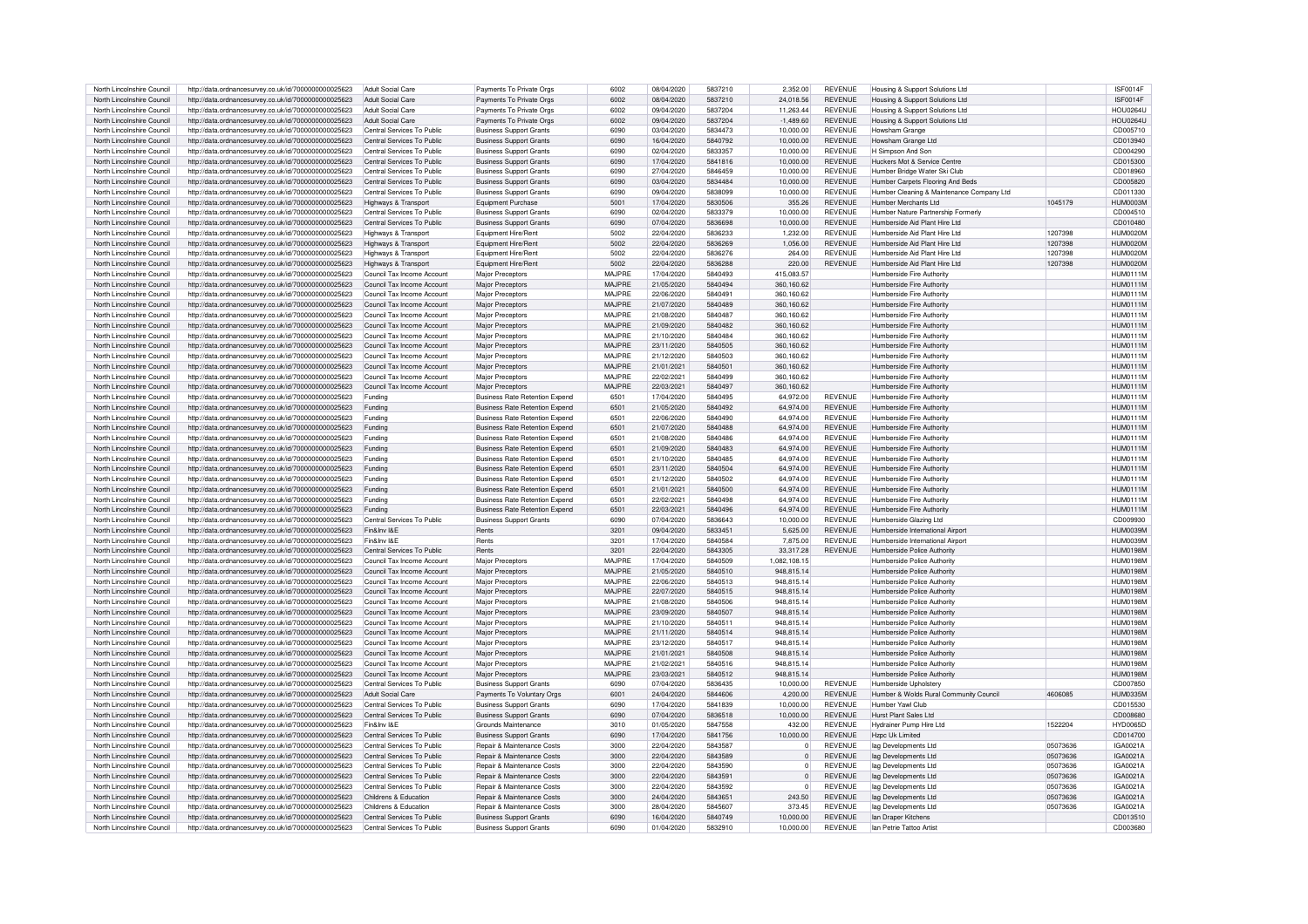| North Lincolnshire Council | http://data.ordnancesurvey.co.uk/id/7000000000025623 | Environmental & Regulatory Svs  | Other Supplies & Services      | 5799 | 17/04/2020 | 5840687 | 455.00       | <b>REVENUE</b> | Iccn                                     |          | <b>IBC0004C</b>  |
|----------------------------|------------------------------------------------------|---------------------------------|--------------------------------|------|------------|---------|--------------|----------------|------------------------------------------|----------|------------------|
| North Lincolnshire Council | http://data.ordnancesurvey.co.uk/id/7000000000025623 | Central Services To Public      | <b>Business Support Grants</b> | 6090 | 07/04/2020 | 5836647 | 10.000.00    | <b>REVENUE</b> | I.C.Windows And Building                 |          | CD009970         |
| North Lincolnshire Council | http://data.ordnancesurvey.co.uk/id/7000000000025623 | Central Services To Public      | It Software-Maintenance        | 5053 | 20/05/2020 | 5844552 | 13.593.35    | <b>REVENUE</b> | Idox Software Ltd                        | 02933889 | IDO0120O         |
|                            |                                                      |                                 |                                |      |            |         |              |                |                                          |          |                  |
| North Lincolnshire Council | http://data.ordnancesurvey.co.uk/id/7000000000025623 | Childrens & Education           | It Software-Maintenance        | 5053 | 28/04/2020 | 5845107 | 6,000.00     | <b>REVENUE</b> | lhs (Global) Limited                     |          | <b>TEC0006C</b>  |
| North Lincolnshire Council | http://data.ordnancesurvey.co.uk/id/7000000000025623 | Fin&Inv I&F                     | It Software-Maintenance        | 5053 | 28/04/2020 | 5845107 | 7.954.49     | <b>REVENUE</b> | lhs (Global) Limited                     |          | <b>TEC0006C</b>  |
| North Lincolnshire Council | http://data.ordnancesurvey.co.uk/id/7000000000025623 | Fin&Inv I&F                     | It Software-Maintenance        | 5053 | 28/04/2020 | 5845107 | 7.954.49     | <b>REVENUE</b> | lhs (Global) Limited                     |          | TEC00060         |
| North Lincolnshire Council | http://data.ordnancesurvey.co.uk/id/7000000000025623 | Corporate And Democratic Core   | It Software-Purchase           | 5051 | 17/04/2020 | 5841248 | 5,997.60     | <b>REVENUE</b> | Iken Business Ltd                        |          | IKE0055E         |
| North Lincolnshire Council | http://data.ordnancesurvey.co.uk/id/7000000000025623 | Childrens & Education           | Payments To Private Orgs       | 6002 | 03/04/2020 | 5833963 | 21,873.79    | <b>REVENUE</b> | <b>I Learn Education Crowle</b>          |          | <b>II F0012F</b> |
| North Lincolnshire Council | http://data.ordnancesurvey.co.uk/id/7000000000025623 | Childrens & Education           | <b>Client Related Costs</b>    | 5534 | 03/04/2020 | 5833122 | 270.50       | <b>REVENUE</b> | I Learn Education Ltd                    |          | ILE0004E         |
|                            |                                                      |                                 |                                |      |            |         |              |                |                                          |          |                  |
| North Lincolnshire Council | http://data.ordnancesurvey.co.uk/id/7000000000025623 | Childrens & Education           | <b>Client Related Costs</b>    | 5534 | 03/04/2020 | 5833123 | 292.50       | <b>REVENUE</b> | I Learn Education Ltd                    |          | ILE0004E         |
| North Lincolnshire Council | http://data.ordnancesurvey.co.uk/id/7000000000025623 | Childrens & Education           | <b>Client Related Costs</b>    | 5534 | 03/04/2020 | 5833124 | 313.00       | <b>REVENUE</b> | I Learn Education Ltd                    |          | ILE0004E         |
| North Lincolnshire Council | http://data.ordnancesurvey.co.uk/id/7000000000025623 | Childrens & Education           | Payments To Private Orgs       | 6002 | 03/04/2020 | 5833949 | 32.623.39    | <b>REVENUE</b> | I Learn Education Ltd                    |          | ABC00630         |
| North Lincolnshire Council | http://data.ordnancesurvey.co.uk/id/7000000000025623 | Childrens & Education           | Payments To Private Orgs       | 6002 | 03/04/2020 | 5833962 | 38.833.50    | <b>REVENUE</b> | I Learn Education Ltd                    |          | ILE0004E         |
| North Lincolnshire Council | http://data.ordnancesurvey.co.uk/id/7000000000025623 | Central Services To Public      | <b>Business Support Grants</b> | 6090 | 08/04/2020 | 5837359 | 10,000.00    | <b>REVENUE</b> | Image Hair                               |          | CD011190         |
| North Lincolnshire Council | http://data.ordnancesurvey.co.uk/id/7000000000025623 | Central Services To Public      | <b>Business Support Grants</b> | 6090 | 07/04/2020 | 5836645 | 10.000.00    | <b>REVENUE</b> | Immingham Boarding Kennels               |          | CD009950         |
| North Lincolnshire Council | http://data.ordnancesurvey.co.uk/id/7000000000025623 | Central Services To Public      | <b>Business Support Grants</b> | 6090 | 20/04/2020 | 5842977 | 10.000.00    | <b>REVENUE</b> | Imperial Car Centre                      |          | CD016640         |
|                            |                                                      |                                 |                                |      |            |         |              |                |                                          |          |                  |
| North Lincolnshire Council | http://data.ordnancesurvey.co.uk/id/7000000000025623 | Childrens & Education           | Materials                      | 5004 | 28/04/2020 | 5846316 | 8.818.24     | <b>REVENUE</b> | Imperial Commercials Ltd                 | 653665   | LEX0001X         |
| North Lincolnshire Council | http://data.ordnancesurvey.co.uk/id/7000000000025623 | Fin&Inv I&F                     | Licences                       | 4002 | 09/04/2020 | 5835652 | 259.95       | <b>REVENUE</b> | Imperial Commercials Ltd                 | 653665   | <b>I FX0001X</b> |
| North Lincolnshire Council | http://data.ordnancesurvey.co.uk/id/7000000000025623 | Fin&Inv I&F                     | Licences                       | 4002 | 09/04/2020 | 5835653 | 259.95       | <b>REVENUE</b> | Imperial Commercials Ltd                 | 653665   | LEX0001X         |
| North Lincolnshire Council | http://data.ordnancesurvey.co.uk/id/7000000000025623 | Fin&Inv I&F                     | Licences                       | 4002 | 09/04/2020 | 5835654 | 259.95       | <b>REVENUE</b> | Imperial Commercials Ltd                 | 653665   | <b>I FX0001X</b> |
| North Lincolnshire Council | http://data.ordnancesurvey.co.uk/id/7000000000025623 | Fin&Inv I&E                     | Licences                       | 4002 | 09/04/2020 | 5835655 | 252.73       | <b>REVENUE</b> | Imperial Commercials Ltd                 | 653665   | LEX0001X         |
| North Lincolnshire Council |                                                      | Fin&Inv I&E                     | Licences                       | 4002 | 09/04/2020 | 5835656 | 252.73       | <b>REVENUE</b> | Imperial Commercials Ltd                 | 653665   | LEX0001X         |
|                            | http://data.ordnancesurvey.co.uk/id/7000000000025623 |                                 |                                |      |            |         |              |                |                                          |          |                  |
| North Lincolnshire Council | http://data.ordnancesurvey.co.uk/id/7000000000025623 | Fin&Inv I&F                     | Licences                       | 4002 | 09/04/2020 | 5835657 | 252.73       | <b>REVENUE</b> | Imperial Commercials Ltd                 | 653665   | LEX0001X         |
| North Lincolnshire Council | http://data.ordnancesurvey.co.uk/id/7000000000025623 | Fin&Inv I&F                     | Licences                       | 4002 | 28/04/2020 | 5846317 | 252.73       | <b>REVENUE</b> | Imperial Commercials Ltd                 | 653665   | <b>LEX0001X</b>  |
| North Lincolnshire Council | http://data.ordnancesurvey.co.uk/id/7000000000025623 | Fin&Inv I&E                     | Licences                       | 4002 | 28/04/2020 | 5846318 | 259.95       | <b>REVENUE</b> | Imperial Commercials Ltd                 | 653665   | LEX0001X         |
| North Lincolnshire Council | http://data.ordnancesurvey.co.uk/id/7000000000025623 | Fin&Inv I&F                     | Licences                       | 4002 | 28/04/2020 | 5846319 | 259.95       | <b>REVENUE</b> | Imperial Commercials Ltd                 | 653665   | <b>I FX0001X</b> |
| North Lincolnshire Council | http://data.ordnancesurvey.co.uk/id/7000000000025623 | Corporate And Democratic Core   | Equipment Purchase             | 5001 | 17/04/2020 | 5841247 | 1.287.48     | <b>REVENUE</b> | Infocus Id I td                          |          | INF0018F         |
| North Lincolnshire Council | http://data.ordnancesurvey.co.uk/id/7000000000025623 | Environmental & Regulatory Svs  | Equipment Purchase             | 5001 | 17/04/2020 | 5840594 | 2.256.98     | <b>REVENUE</b> | Infocus Id I to                          |          | INF0018F         |
|                            |                                                      |                                 |                                |      |            | 5836596 |              |                |                                          |          |                  |
| North Lincolnshire Council | http://data.ordnancesurvey.co.uk/id/7000000000025623 | Central Services To Public      | <b>Business Support Grants</b> | 6090 | 07/04/2020 |         | 10,000.00    | <b>REVENUE</b> | Inglebrook Hote                          |          | CD009460         |
| North Lincolnshire Council | http://data.ordnancesurvey.co.uk/id/7000000000025623 | <b>Housing Services</b>         | Other Supplies & Services      | 5799 | 17/04/2020 | 5839845 | 4,400.00     | <b>REVENUE</b> | Inglebrook Hote                          |          | CD009460         |
| North Lincolnshire Council | http://data.ordnancesurvey.co.uk/id/7000000000025623 | <b>Housing Services</b>         | Other Supplies & Service       | 5799 | 17/04/2020 | 5839846 | 9.700.00     | <b>REVENUE</b> | Inglebrook Hote                          |          | CD009460         |
| North Lincolnshire Council | http://data.ordnancesurvey.co.uk/id/7000000000025623 | <b>Housing Services</b>         | Other Supplies & Services      | 5799 | 17/04/2020 | 5839847 | 4,550.00     | <b>REVENUE</b> | Inglebrook Hote                          |          | CD009460         |
| North Lincolnshire Council | http://data.ordnancesurvey.co.uk/id/7000000000025623 | Central Services To Public      | <b>Business Support Grants</b> | 6090 | 01/04/2020 | 5832871 | 10.000.00    | <b>REVENUE</b> | Ingleby Arms Limited                     |          | CD003290         |
| North Lincolnshire Council | http://data.ordnancesurvey.co.uk/id/7000000000025623 | Central Services To Public      | <b>Business Support Grants</b> | 6090 | 21/04/2020 | 5843480 | 25,000.00    | <b>REVENUE</b> | Ingreen Ltd The Crown Inn                |          | CD017990         |
|                            |                                                      |                                 |                                | 6090 |            | 5843443 |              |                |                                          |          |                  |
| North Lincolnshire Council | http://data.ordnancesurvey.co.uk/id/7000000000025623 | Central Services To Public      | <b>Business Support Grants</b> |      | 21/04/2020 |         | 10,000.00    | <b>REVENUE</b> | Inspiring Family Solutions Cic           |          | CD017620         |
| North Lincolnshire Council | http://data.ordnancesurvey.co.uk/id/7000000000025623 | <b>Highways &amp; Transport</b> | Stock Purchases & Adjustments  | 5030 | 22/04/2020 | 5838097 | 464.88       | <b>REVENUE</b> | Instarmac Group Plo                      | 1324925  | <b>INS0024S</b>  |
| North Lincolnshire Council | http://data.ordnancesurvey.co.uk/id/7000000000025623 | Highways & Transport            | Stock Purchases & Adjustments  | 5030 | 24/04/2020 | 5840609 | 1.093.04     | <b>REVENUE</b> | Instarmac Group Pk                       | 1324925  | <b>INS0024S</b>  |
| North Lincolnshire Council | http://data.ordnancesurvey.co.uk/id/7000000000025623 | Central Services To Public      | <b>Business Support Grants</b> | 6090 | 22/04/2020 | 5844097 | 10,000.00    | <b>REVENUE</b> | Interim Enterprises Management           |          | CD018470         |
| North Lincolnshire Council | http://data.ordnancesurvey.co.uk/id/7000000000025623 | Central Services To Public      | <b>Business Support Grants</b> | 6090 | 17/04/2020 | 5841825 | 10.000.00    | <b>REVENUE</b> | Interlock Adhesives I to                 |          | CD015390         |
| North Lincolnshire Council | http://data.ordnancesurvey.co.uk/id/7000000000025623 | Central Services To Public      | <b>Business Support Grants</b> | 6090 | 21/04/2020 | 5843404 | 10,000.00    | <b>REVENUE</b> | Intertidal Limited                       |          | CD017230         |
|                            |                                                      |                                 |                                |      |            |         |              |                |                                          |          |                  |
| North Lincolnshire Council | http://data.ordnancesurvey.co.uk/id/7000000000025623 | Central Services To Public      | <b>Business Support Grants</b> | 6090 | 21/04/2020 | 5843473 | 10,000.00    | <b>REVENUE</b> | Inhal Safi                               |          | CD017920         |
| North Lincolnshire Council | http://data.ordnancesurvey.co.uk/id/7000000000025623 | Central Services To Public      | <b>Business Support Grants</b> | 6090 | 08/04/2020 | 5837320 | 10.000.00    | <b>REVENUE</b> | Ironworks Muscle & Fitness Gym Ltd       |          | CD010800         |
| North Lincolnshire Council | http://data.ordnancesurvey.co.uk/id/7000000000025623 | Highways & Transport            | Concessionary Fares            | 6010 | 09/04/2020 | 5837266 | 5.405.73     | <b>REVENUE</b> | Isle Coaches                             |          | COA0039A         |
| North Lincolnshire Council | http://data.ordnancesurvey.co.uk/id/7000000000025623 | Childrens & Education           | Payments To Private Orgs       | 6002 | 17/04/2020 | 5840682 | 1.789.51     | <b>REVENUE</b> | <b>Isle Education Trust</b>              | 07814150 | <b>ISL0029L</b>  |
| North Lincolnshire Council | http://data.ordnancesurvey.co.uk/id/7000000000025623 | Culture & Related Services      | Equipment Maint.& Repair       | 5003 | 09/04/2020 | 5836327 | 993.92       | <b>REVENUE</b> | Isle Education Trust Enterprises Limited | 07814150 | ISI 01011        |
| North Lincolnshire Council | http://data.ordnancesurvey.co.uk/id/7000000000025623 | Culture & Related Services      | Equipment Maint.& Repair       | 5003 | 17/04/2020 | 5836324 | 993.92       | <b>REVENUE</b> | Isle Education Trust Enterprises Limited | 07814150 | <b>ISL0101L</b>  |
|                            |                                                      |                                 |                                | 6090 |            |         |              |                |                                          |          |                  |
| North Lincolnshire Council | http://data.ordnancesurvey.co.uk/id/7000000000025623 | Central Services To Public      | <b>Business Support Grants</b> |      | 22/04/2020 | 5844060 | 10,000.00    | <b>REVENUE</b> | Isle Of Axholme Masonic Hall Ltd         |          | CD018100         |
| North Lincolnshire Council | http://data.ordnancesurvey.co.uk/id/7000000000025623 | Childrens & Education           | It Software-Maintenance        | 5053 | 17/04/2020 | 5837508 | 6.900.00     | <b>REVENUE</b> | Itelligence Business Solutions (Uk) Ltd  |          | <b>ITE0130E</b>  |
| North Lincolnshire Council | http://data.ordnancesurvey.co.uk/id/7000000000025623 | Childrens & Education           | It Software-Maintenance        | 5053 | 24/04/2020 | 5839155 | 1.510.00     | <b>REVENUE</b> | Itso Limited                             | 4115311  | <b>ITS0016S</b>  |
| North Lincolnshire Council | http://data.ordnancesurvey.co.uk/id/7000000000025623 | Central Services To Public      | <b>Business Support Grants</b> | 6090 | 01/04/2020 | 5832848 | 10,000.00    | <b>REVENUE</b> | J7 Autoservices Limited                  |          | CD003060         |
| North Lincolnshire Council | http://data.ordnancesurvey.co.uk/id/7000000000025623 | Central Services To Public      | <b>Business Support Grants</b> | 6090 | 02/04/2020 | 5833392 | 10,000.00    | <b>REVENUE</b> | Jaaz Pavilion                            |          | CD004640         |
| North Lincolnshire Council | http://data.ordnancesurvey.co.uk/id/7000000000025623 | Central Services To Public      | <b>Business Support Grants</b> | 6090 | 07/04/2020 | 5836651 | 10.000.00    | <b>REVENUE</b> | Jackson Joinery Services Ltd             |          | CD010010         |
| North Lincolnshire Council | http://data.ordnancesurvey.co.uk/id/7000000000025623 | Central Services To Public      | <b>Business Support Grants</b> | 6090 | 07/04/2020 | 5836479 | 10,000.00    | <b>REVENUE</b> | Jackson Stapleton Limited                |          | CD008290         |
|                            |                                                      |                                 |                                |      |            |         |              |                |                                          | 193856   |                  |
| North Lincolnshire Council | http://data.ordnancesurvey.co.uk/id/7000000000025623 | Fin&Inv I&E                     | Clothing, Uniforms & Laundry   | 5301 | 17/04/2020 | 5835650 | 453.00       | <b>REVENUE</b> | Jacksons Workwear Rental Ltd             |          | <b>JAC0171C</b>  |
| North Lincolnshire Council | http://data.ordnancesurvey.co.uk/id/7000000000025623 | Corporate And Democratic Core   | Other Professional Fees        | 5829 | 28/04/2020 | 5846756 | $\mathbf{0}$ | <b>REVENUE</b> | Jacobs                                   |          | JAC0011C         |
| North Lincolnshire Council | http://data.ordnancesurvey.co.uk/id/7000000000025623 | Corporate And Democratic Core   | Other Professional Fees        | 5829 | 28/04/2020 | 5846758 | $\Omega$     | <b>REVENUE</b> | Jacobs                                   |          | JAC0011C         |
| North Lincolnshire Council | http://data.ordnancesurvey.co.uk/id/7000000000025623 | Corporate And Democratic Core   | Other Professional Fees        | 5829 | 28/04/2020 | 5846761 | 42.00        | <b>REVENUE</b> | <b>Jacobs</b>                            |          | JAC0011C         |
| North Lincolnshire Council | http://data.ordnancesurvey.co.uk/id/7000000000025623 | Central Services To Public      | <b>Business Support Grants</b> | 6090 | 29/04/2020 | 5847613 | 10,000.00    | <b>REVENUE</b> | Jade River Ltd                           |          | CD020430         |
| North Lincolnshire Council | http://data.ordnancesurvey.co.uk/id/7000000000025623 | Central Services To Public      | <b>Business Support Grants</b> | 6090 | 16/04/2020 | 5840789 | 10,000.00    | <b>REVENUE</b> | James Hunt                               |          | CD013910         |
| North Lincolnshire Council |                                                      | Central Services To Public      |                                | 6090 | 07/04/2020 | 5836382 | 10.000.00    | <b>REVENUE</b> | James Smiith Construction Ltd            |          | CD007320         |
|                            | http://data.ordnancesurvey.co.uk/id/7000000000025623 |                                 | <b>Business Support Grants</b> |      |            |         |              |                |                                          |          |                  |
| North Lincolnshire Council | http://data.ordnancesurvey.co.uk/id/7000000000025623 | Central Services To Public      | <b>Business Support Grants</b> | 6090 | 28/04/2020 | 5847405 | 10,000.00    | <b>REVENUE</b> | James The Barber                         |          | CD020320         |
| North Lincolnshire Council | http://data.ordnancesurvey.co.uk/id/7000000000025623 | Central Services To Public      | Business Support Grants        | 6090 | 07/04/2020 | 5836525 | 10.000.00    | <b>REVENUE</b> | Jamies Sweet Emporium                    |          | CD008750         |
| North Lincolnshire Council | http://data.ordnancesurvey.co.uk/id/7000000000025623 | Central Services To Public      | <b>Business Support Grants</b> | 6090 | 23/04/2020 | 5844490 | 10,000.00    | <b>REVENUE</b> | Janiua Vision Ltd                        |          | CD018500         |
| North Lincolnshire Council | http://data.ordnancesurvey.co.uk/id/7000000000025623 | Central Services To Public      | <b>Business Support Grants</b> | 6090 | 20/04/2020 | 5842875 | 10.000.00    | <b>REVENUE</b> | Javelin Trackdays Ltd                    |          | CD015620         |
| North Lincolnshire Council | http://data.ordnancesurvey.co.uk/id/7000000000025623 | Central Services To Public      | <b>Business Support Grants</b> | 6090 | 15/04/2020 | 5839958 | 10,000.00    | <b>REVENUE</b> | J B Chafor & Son Limited                 |          | CD012360         |
| North Lincolnshire Council |                                                      | Central Services To Public      |                                | 6090 | 27/04/2020 | 5846495 | 10.000.00    | <b>REVENUE</b> | J B Fveratt I td                         |          | CD019320         |
|                            | http://data.ordnancesurvey.co.uk/id/7000000000025623 |                                 | <b>Business Support Grants</b> |      |            |         |              |                |                                          |          |                  |
| North Lincolnshire Council | http://data.ordnancesurvey.co.uk/id/7000000000025623 | Central Services To Public      | <b>Business Support Grants</b> | 6090 | 08/04/2020 | 5837319 | 10.000.00    | <b>REVENUE</b> | J B Wallhead & Sons                      |          | CD010790         |
| North Lincolnshire Council | http://data.ordnancesurvey.co.uk/id/7000000000025623 | Corporate And Democratic Core   | Gen Office Exp (Incl Postage)  | 5603 | 07/04/2020 | 5835845 | 6,824.00     | <b>REVENUE</b> | J C Applications Development Ltd         |          | JCA0002A         |
| North Lincolnshire Council | http://data.ordnancesurvey.co.uk/id/7000000000025623 | Central Services To Public      | <b>Business Support Grants</b> | 6090 | 20/04/2020 | 5842879 | 10,000.00    | <b>REVENUE</b> | Jcf Engineering Limited                  |          | CD015660         |
| North Lincolnshire Council | http://data.ordnancesurvey.co.uk/id/7000000000025623 | Central Services To Public      | <b>Business Support Grants</b> | 6090 | 22/04/2020 | 5844082 | 10.000.00    | <b>REVENUE</b> | J.C. Holland (Northern) Limited          |          | CD018320         |
| North Lincolnshire Council | http://data.ordnancesurvey.co.uk/id/7000000000025623 | Central Services To Public      | <b>Business Support Grants</b> | 6090 | 09/04/2020 | 5838123 | 10.000.00    | <b>REVENUE</b> | Jc Property Management                   |          | CD011570         |
| North Lincolnshire Council | http://data.ordnancesurvey.co.uk/id/7000000000025623 | Central Services To Public      | <b>Business Support Grants</b> | 6090 | 07/04/2020 | 5836648 | 10.000.00    | <b>REVENUE</b> | Jennifur'S                               |          | CD009980         |
| North Lincolnshire Council | http://data.ordnancesurvey.co.uk/id/7000000000025623 |                                 |                                | 6090 | 20/04/2020 | 5842934 |              |                |                                          |          | CD016210         |
|                            |                                                      | Central Services To Public      | <b>Business Support Grants</b> |      |            |         | 10,000.00    | <b>REVENUE</b> | Jennys Cafe                              |          |                  |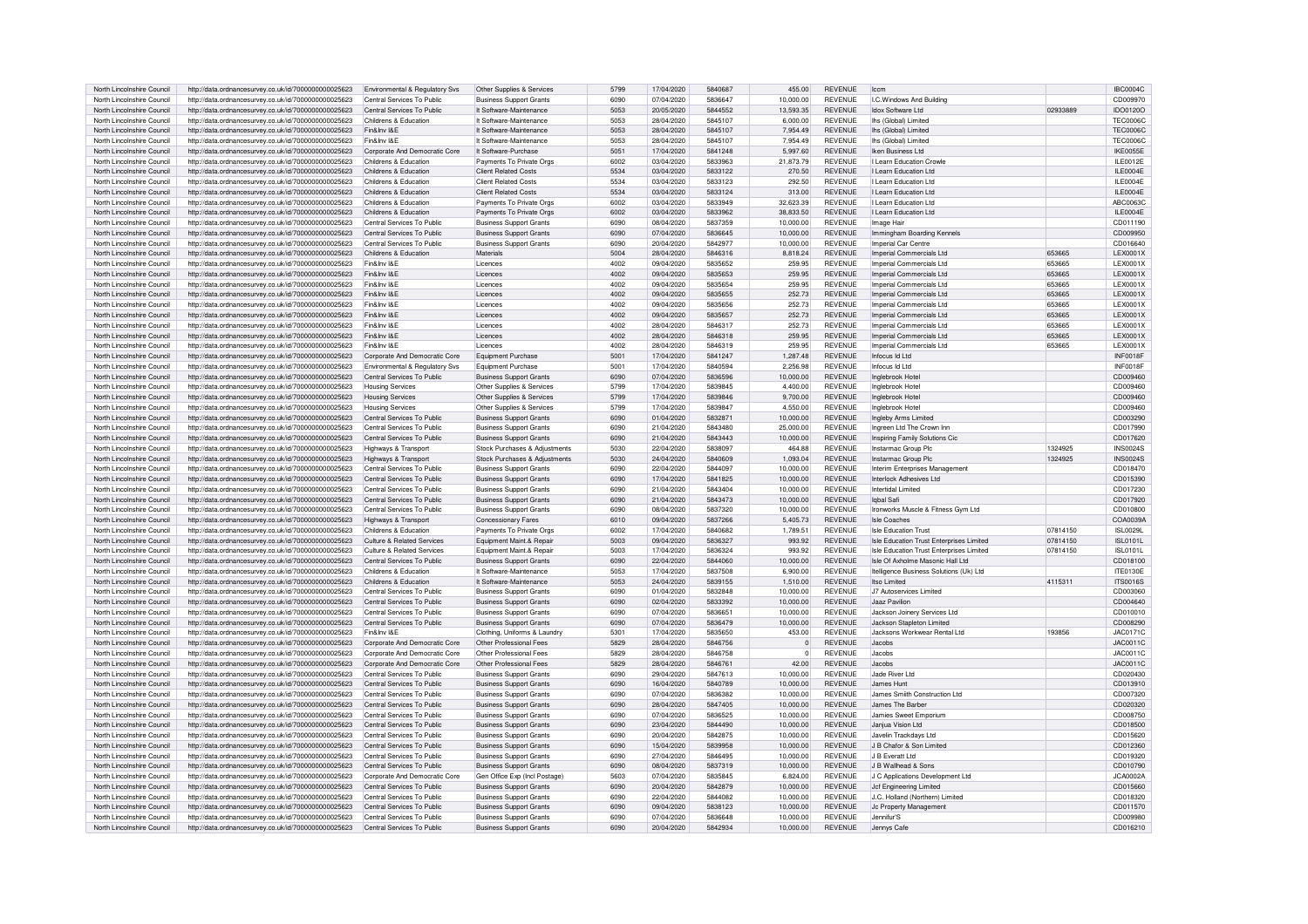| North Lincolnshire Council | http://data.ordnancesurvey.co.uk/id/7000000000025623 | Central Services To Public     | <b>Business Support Grants</b>        | 6090 | 16/04/2020 | 5840825 | 10.000.00   | <b>REVENUE</b> | Jerry Green Dog Rescue                |          | CD014270        |
|----------------------------|------------------------------------------------------|--------------------------------|---------------------------------------|------|------------|---------|-------------|----------------|---------------------------------------|----------|-----------------|
| North Lincolnshire Council | http://data.ordnancesurvey.co.uk/id/7000000000025623 | Central Services To Public     | <b>Business Support Grants</b>        | 6090 | 21/04/2020 | 5843478 | 10,000.00   | <b>REVENUE</b> | Jerry Green Dog Rescue                |          | CD017970        |
| North Lincolnshire Council | http://data.ordnancesurvey.co.uk/id/7000000000025623 | Central Services To Public     | <b>Business Support Grants</b>        | 6090 | 06/04/2020 | 5835382 | 25,000.00   | <b>REVENUE</b> | Jessko Pub Ltd T/A Wheatsheaf         |          | CD006390        |
|                            |                                                      | Fin&Inv I&F                    | Grounds Maintenance                   |      | 09/04/2020 |         |             |                | J F Vickers & Sons                    |          |                 |
| North Lincolnshire Council | http://data.ordnancesurvey.co.uk/id/7000000000025623 |                                |                                       | 3010 |            | 5834599 | 3,292.38    | <b>REVENUE</b> |                                       |          | <b>VIC0036C</b> |
| North Lincolnshire Council | http://data.ordnancesurvey.co.uk/id/7000000000025623 | Fin&Inv I&F                    | Grounds Maintenance                   | 3010 | 20/05/2020 | 5846425 | 3,828.36    | <b>REVENUE</b> | J F Vickers & Sons                    |          | <b>VIC0036C</b> |
| North Lincolnshire Council | http://data.ordnancesurvey.co.uk/id/7000000000025623 | Central Services To Public     | <b>Business Support Grants</b>        | 6090 | 07/04/2020 | 5836675 | 10.000.00   | <b>REVENUE</b> | J Hanson Motors                       |          | CD010250        |
| North Lincolnshire Council | http://data.ordnancesurvey.co.uk/id/7000000000025623 | Central Services To Public     | <b>Business Support Grants</b>        | 6090 | 02/04/2020 | 5833322 | 10,000.00   | <b>REVENUE</b> | J & H Hewson Ltd                      |          | CD003940        |
| North Lincolnshire Council | http://data.ordnancesurvey.co.uk/id/7000000000025623 | Central Services To Public     | <b>Business Support Grants</b>        | 6090 | 21/04/2020 | 5843432 | 10,000.00   | REVENUE        | J.H.W Developments Limited            |          | CD017510        |
| North Lincolnshire Council | http://data.ordnancesurvey.co.uk/id/7000000000025623 | Central Services To Public     | <b>Business Support Grants</b>        | 6090 | 20/04/2020 | 5842998 | 10,000.00   | <b>REVENUE</b> | Jim Bale Pet Stall                    |          | CD016850        |
| North Lincolnshire Council | http://data.ordnancesurvey.co.uk/id/7000000000025623 | Central Services To Public     | <b>Business Support Grants</b>        | 6090 | 16/04/2020 | 5840699 | 10,000.00   | <b>REVENUE</b> | Jim Mumby                             |          | CD013010        |
| North Lincolnshire Council | http://data.ordnancesurvey.co.uk/id/7000000000025623 | Central Services To Public     | <b>Business Support Grants</b>        | 6090 | 16/04/2020 | 5840719 | 10.000.00   | <b>REVENUE</b> | Ji Equestrain Services                |          | CD013210        |
| North Lincolnshire Council | http://data.ordnancesurvey.co.uk/id/7000000000025623 | Central Services To Public     | <b>Business Support Grants</b>        | 6090 | 02/04/2020 | 5833374 | 10.000.00   | <b>REVENUE</b> | J K Agency Ltd                        |          | CD004460        |
| North Lincolnshire Council | http://data.ordnancesurvey.co.uk/id/7000000000025623 | Central Services To Public     | <b>Business Support Grants</b>        | 6090 | 01/04/2020 | 5832922 | 10,000.00   | <b>REVENUE</b> | Jk Body Repairs                       |          | CD003800        |
|                            |                                                      |                                |                                       | 6090 | 08/04/2020 | 5837334 |             | <b>REVENUE</b> |                                       |          |                 |
| North Lincolnshire Council | http://data.ordnancesurvey.co.uk/id/7000000000025623 | Central Services To Public     | <b>Business Support Grants</b>        |      |            |         | 10,000.00   |                | Jk&D Costello T-A C Dawson            |          | CD010940        |
| North Lincolnshire Council | http://data.ordnancesurvey.co.uk/id/7000000000025623 | Central Services To Public     | <b>Business Support Grants</b>        | 6090 | 21/04/2020 | 5843407 | 10.000.00   | <b>REVENUE</b> | Jkn Renewables Ltd                    |          | CD017260        |
| North Lincolnshire Council | http://data.ordnancesurvey.co.uk/id/7000000000025623 | Adult Social Care              | <b>Benair &amp; Maintenance Costs</b> | 3000 | 17/04/2020 | 5838963 | 737.28      | <b>REVENUE</b> | Jla Total Care Ltd                    |          | <b>LAU0014U</b> |
| North Lincolnshire Council | http://data.ordnancesurvey.co.uk/id/7000000000025623 | Central Services To Public     | <b>Business Support Grants</b>        | 6090 | 21/04/2020 | 5843427 | 10,000.00   | <b>REVENUE</b> | Jluk Developmentstic                  |          | CD017460        |
| North Lincolnshire Council | http://data.ordnancesurvey.co.uk/id/7000000000025623 | Culture & Related Services     | Grounds Maintenance                   | 3010 | 03/04/2020 | 5833242 | 900.00      | <b>REVENUE</b> | J Martinson Grab Lorry Hire Ltd       | 12313161 | MAR0641R        |
| North Lincolnshire Council | http://data.ordnancesurvey.co.uk/id/7000000000025623 | Central Services To Public     | <b>Business Support Grants</b>        | 6090 | 07/04/2020 | 5836376 | 10.000.00   | <b>REVENUE</b> | Jmc (North Lincolnshire) Ltd          |          | CD007260        |
| North Lincolnshire Council | http://data.ordnancesurvey.co.uk/id/7000000000025623 | Adult Social Care              | Payments To Private Orgs              | 6002 | 08/04/2020 | 5837214 | 24,672.80   | <b>REVENUE</b> | Jme Care Ltd                          |          | ISF0035F        |
| North Lincolnshire Council | http://data.ordnancesurvey.co.uk/id/7000000000025623 | Central Services To Public     | <b>Business Support Grants</b>        | 6090 | 17/04/2020 | 5841827 | 10.000.00   | <b>REVENUE</b> | J&M Machining Services Ltd            |          | CD015410        |
| North Lincolnshire Council | http://data.ordnancesurvey.co.uk/id/7000000000025623 | Central Services To Public     | <b>Business Support Grants</b>        | 6090 | 07/04/2020 | 5836697 | 10.000.00   | <b>REVENUE</b> | Jm Scaffolding                        |          | CD010470        |
| North Lincolnshire Council | http://data.ordnancesurvey.co.uk/id/7000000000025623 | Environmental & Regulatory Svs | Other Supplies & Services             | 5799 | 17/04/2020 | 5833297 | 3,190.00    | <b>REVENUE</b> | <b>Jne Marketing Ltd</b>              |          | <b>JNE0002E</b> |
|                            |                                                      |                                |                                       |      |            |         |             |                |                                       |          |                 |
| North Lincolnshire Council | http://data.ordnancesurvey.co.uk/id/7000000000025623 | Environmental & Regulatory Svs | Other Supplies & Services             | 5799 | 17/04/2020 | 5833299 | 1,194.85    | <b>REVENUE</b> | <b>Jne Marketing Ltd</b>              |          | <b>JNE0002E</b> |
| North Lincolnshire Council | http://data.ordnancesurvey.co.uk/id/7000000000025623 | Childrens & Education          | Payments To Private Oras              | 6002 | 15/04/2020 | 5838236 | 1.672.65    | <b>REVENUE</b> | Joanne Hargrave                       |          | <b>HAR0767R</b> |
| North Lincolnshire Council | http://data.ordnancesurvey.co.uk/id/7000000000025623 | Central Services To Public     | <b>Business Support Grants</b>        | 6090 | 29/04/2020 | 5847661 | 10.000.00   | <b>REVENUE</b> | Job Farnshaw & Bros Ltd               |          | CD020910        |
| North Lincolnshire Council | http://data.ordnancesurvey.co.uk/id/7000000000025623 | Central Services To Public     | <b>Business Support Grants</b>        | 6090 | 02/04/2020 | 5833332 | 10.000.00   | <b>REVENUE</b> | John Callaghan                        |          | CD004040        |
| North Lincolnshire Council | http://data.ordnancesurvey.co.uk/id/7000000000025623 | Central Services To Public     | <b>Business Support Grants</b>        | 6090 | 16/04/2020 | 5840709 | 10,000.00   | <b>REVENUE</b> | John Espin Signs Limited              |          | CD013110        |
| North Lincolnshire Council | http://data.ordnancesurvey.co.uk/id/7000000000025623 | Central Services To Public     | <b>Business Support Grants</b>        | 6090 | 09/04/2020 | 5838122 | 10,000.00   | <b>REVENUE</b> | John E Winship Motor Eng Ltd          |          | CD011560        |
| North Lincolnshire Council | http://data.ordnancesurvey.co.uk/id/7000000000025623 | Central Services To Public     | <b>Business Support Grants</b>        | 6090 | 03/04/2020 | 5834450 | 10,000.00   | <b>REVENUE</b> | Johnny Macs Burger & Coffee Bar       |          | CD005480        |
| North Lincolnshire Council | http://data.ordnancesurvey.co.uk/id/7000000000025623 | Central Services To Public     | <b>Business Support Grants</b>        | 6090 | 01/04/2020 | 5832846 | 10.000.00   | <b>REVENUE</b> | John Patrick Car Sales                |          | CD003040        |
| North Lincolnshire Council | http://data.ordnancesurvev.co.uk/id/7000000000025623 | Central Services To Public     | <b>Business Support Grants</b>        | 6090 | 02/04/2020 | 5833431 | 10,000.00   | <b>REVENUE</b> | Johns (Scunthorpe) Ltd                |          | CD005030        |
| North Lincolnshire Council |                                                      |                                | Materials                             | 5004 | 22/04/2020 | 5842585 | 231.63      | <b>REVENUE</b> | Johnston Sweepers Ltd                 | 19984    | JOH0004H        |
|                            | http://data.ordnancesurvey.co.uk/id/7000000000025623 | Environmental & Regulatory Svs |                                       |      |            |         |             |                |                                       |          |                 |
| North Lincolnshire Council | http://data.ordnancesurvey.co.uk/id/7000000000025623 | Central Services To Public     | <b>Business Support Grants</b>        | 6090 | 27/04/2020 | 5846506 | 25,000.00   | <b>REVENUE</b> | Jolly Mille                           |          | CD019430        |
| North Lincolnshire Council | http://data.ordnancesurvey.co.uk/id/7000000000025623 | Central Services To Public     | <b>Business Support Grants</b>        | 6090 | 07/04/2020 | 5836461 | 10,000.00   | <b>REVENUE</b> | <b>Jolly Sailor</b>                   |          | CD008110        |
| North Lincolnshire Council | http://data.ordnancesurvey.co.uk/id/7000000000025623 | Central Services To Public     | <b>Business Support Grants</b>        | 6090 | 28/04/2020 | 5847404 | 10.000.00   | <b>REVENUE</b> | <b>Jollyteez</b>                      |          | CD020310        |
| North Lincolnshire Council | http://data.ordnancesurvey.co.uk/id/7000000000025623 | Central Services To Public     | <b>Business Support Grants</b>        | 6090 | 07/04/2020 | 5836504 | 10.000.00   | <b>REVENUE</b> | Jones Barbers                         |          | CD008540        |
| North Lincolnshire Council | http://data.ordnancesurvey.co.uk/id/7000000000025623 | Central Services To Public     | <b>Business Support Grants</b>        | 6090 | 07/04/2020 | 5836449 | 10,000.00   | <b>REVENUE</b> | Joyce Mason School Of Dance           |          | CD007990        |
| North Lincolnshire Council | http://data.ordnancesurvey.co.uk/id/7000000000025623 | <b>Housing Services</b>        | Fees & Charges Income                 | 9002 | 07/04/2020 | 5833615 | $-935.90$   | REVENUE        | Jp Developers Limited                 |          | JPD0001D        |
| North Lincolnshire Council | http://data.ordnancesurvey.co.uk/id/7000000000025623 | <b>Housing Services</b>        | Fees & Charges Income                 | 9002 | 07/04/2020 | 5833619 | $-1.786.03$ | <b>REVENUE</b> | Jo Developers Limited                 |          | JPD0001D        |
| North Lincolnshire Council | http://data.ordnancesurvey.co.uk/id/7000000000025623 | <b>Housing Services</b>        | Fees & Charges Income                 | 9002 | 22/04/2020 | 5841637 | $-2,926.86$ | <b>REVENUE</b> | Jp Developers Limited                 |          | JPD0001D        |
|                            |                                                      |                                |                                       | 9002 |            | 5841641 |             | <b>REVENUE</b> |                                       |          |                 |
| North Lincolnshire Council | http://data.ordnancesurvey.co.uk/id/7000000000025623 | <b>Housing Services</b>        | Fees & Charges Income                 |      | 22/04/2020 |         | $-1,300.22$ |                | Jp Developers Limited                 |          | JPD0001D        |
| North Lincolnshire Council | http://data.ordnancesurvey.co.uk/id/7000000000025623 | Central Services To Public     | <b>Business Support Grants</b>        | 6090 | 16/04/2020 | 5840700 | 10,000.00   | <b>REVENUE</b> | J & R Armitage                        |          | CD013020        |
| North Lincolnshire Council | http://data.ordnancesurvey.co.uk/id/7000000000025623 | Central Services To Public     | <b>Business Support Grants</b>        | 6090 | 07/04/2020 | 5836617 | 10,000.00   | <b>REVENUE</b> | J R Cockin Electrical Contractors Ltd |          | CD009670        |
| North Lincolnshire Council | http://data.ordnancesurvey.co.uk/id/7000000000025623 | Central Services To Public     | <b>Business Support Grants</b>        | 6090 | 15/04/2020 | 5840011 | 10.000.00   | <b>REVENUE</b> | Jr Flectronics Ltd                    |          | CD012890        |
| North Lincolnshire Council | http://data.ordnancesurvey.co.uk/id/7000000000025623 | Central Services To Public     | <b>Business Support Grants</b>        | 6090 | 07/04/2020 | 5836477 | 10,000.00   | <b>REVENUE</b> | J S Fabrications Ltd                  |          | CD008270        |
| North Lincolnshire Council | http://data.ordnancesurvey.co.uk/id/7000000000025623 | Central Services To Public     | <b>Business Support Grants</b>        | 6090 | 02/04/2020 | 5833325 | 10,000.00   | <b>REVENUE</b> | <b>.It Motors</b>                     |          | CD003970        |
| North Lincolnshire Council | http://data.ordnancesurvey.co.uk/id/7000000000025623 | Central Services To Public     | <b>Business Support Grants</b>        | 6090 | 02/04/2020 | 5833401 | 10.000.00   | <b>REVENUE</b> | Jubraj Ltd                            |          | CD004730        |
| North Lincolnshire Council | http://data.ordnancesurvey.co.uk/id/7000000000025623 | Central Services To Public     | <b>Business Support Grants</b>        | 6090 | 20/04/2020 | 5842999 | 10.000.00   | <b>REVENUE</b> | <b>Judges Butchers</b>                |          | CD016860        |
| North Lincolnshire Council | http://data.ordnancesurvey.co.uk/id/7000000000025623 | Childrens & Education          | Payments To Private Orgs              | 6002 | 24/04/2020 | 5844222 | 1,200.00    | <b>REVENUE</b> | Julia Brooke                          |          | BRO0315O        |
| North Lincolnshire Council | http://data.ordnancesurvey.co.uk/id/7000000000025623 | Central Services To Public     | <b>Business Support Grants</b>        | 6090 | 20/04/2020 | 5842889 | 10,000.00   | <b>REVENUE</b> | Julia Raftery Consulting Limited      |          | CD015760        |
| North Lincolnshire Council | http://data.ordnancesurvey.co.uk/id/7000000000025623 | Central Services To Public     | <b>Business Support Grants</b>        | 6090 | 28/04/2020 | 5847393 | 10.000.00   | <b>REVENUE</b> | Julie Oxenforth                       |          | CD020200        |
|                            |                                                      |                                |                                       | 6090 |            |         |             |                | J W Cousins & Sons Farmers Ltd        |          |                 |
| North Lincolnshire Council | http://data.ordnancesurvey.co.uk/id/7000000000025623 | Central Services To Public     | <b>Business Support Grants</b>        |      | 07/04/2020 | 5836620 | 10,000.00   | <b>REVENUE</b> |                                       |          | CD009700        |
| North Lincolnshire Council | http://data.ordnancesurvey.co.uk/id/7000000000025623 | Culture & Related Services     | Other Supplies & Services             | 5799 | 09/04/2020 | 5834584 | 855.00      | REVENUE        | J W Buddock & Sons                    |          | <b>BUD0025D</b> |
| North Lincolnshire Council | http://data.ordnancesurvey.co.uk/id/7000000000025623 | <b>Adult Social Care</b>       | Provisions                            | 5201 | 22/04/2020 | 5838278 | 657.58      | <b>REVENUE</b> | J W Young (Butcher) Ltd               | 01348637 | JWY0001Y        |
| North Lincolnshire Council | http://data.ordnancesurvey.co.uk/id/7000000000025623 | Fin&Inv I&F                    | Provisions                            | 5201 | 03/04/2020 | 5833785 | 277.35      | <b>REVENUE</b> | J W Young (Butcher) Ltd               | 01348637 | JWY0001Y        |
| North Lincolnshire Council | http://data.ordnancesurvey.co.uk/id/7000000000025623 | Central Services To Public     | <b>Business Support Grants</b>        | 6090 | 07/04/2020 | 5836549 | 10.000.00   | <b>REVENUE</b> | K <sub>1</sub> Barbe                  |          | CD008990        |
| North Lincolnshire Council | http://data.ordnancesurvey.co.uk/id/7000000000025623 | Central Services To Public     | <b>Business Support Grants</b>        | 6090 | 15/04/2020 | 5840000 | 10,000.00   | <b>REVENUE</b> | K 9 Beauty                            |          | CD012780        |
| North Lincolnshire Council | http://data.ordnancesurvey.co.uk/id/7000000000025623 | Central Services To Public     | <b>Business Support Grants</b>        | 6090 | 01/04/2020 | 5832869 | 10,000.00   | <b>REVENUE</b> | Kaila Properties                      |          | CD003270        |
| North Lincolnshire Council | http://data.ordnancesurvey.co.uk/id/7000000000025623 | Central Services To Public     | <b>Business Support Grants</b>        | 6090 | 03/04/2020 | 5834430 | 10.000.00   | <b>REVENUE</b> | Karen Dimiele                         |          | CD005280        |
| North Lincolnshire Council | http://data.ordnancesurvey.co.uk/id/7000000000025623 | Childrens & Education          | Other Professional Fees               | 5829 | 17/04/2020 | 5840846 | 750.00      | <b>REVENUE</b> | Karen Raithby                         |          | <b>BAI0063I</b> |
| North Lincolnshire Council | http://data.ordnancesurvey.co.uk/id/7000000000025623 | Central Services To Public     | <b>Business Support Grants</b>        | 6090 | 15/04/2020 | 5839951 | 10.000.00   | REVENUE        | Karglen Ltd                           |          | CD012290        |
|                            |                                                      | Central Services To Public     |                                       | 6090 |            | 5833437 |             | <b>REVENUE</b> |                                       |          | CD005090        |
| North Lincolnshire Council | http://data.ordnancesurvey.co.uk/id/7000000000025623 |                                | <b>Business Support Grants</b>        |      | 02/04/2020 |         | 10,000.00   |                | Karolina Dynasty Ltd                  |          |                 |
| North Lincolnshire Council | http://data.ordnancesurvey.co.uk/id/7000000000025623 | Culture & Related Services     | Exhibitions/Events                    | 5709 | 03/04/2020 | 5833618 | 321.77      | REVENUE        | Kathleen Smith                        |          | <b>SMI0628</b>  |
| North Lincolnshire Council | http://data.ordnancesurvey.co.uk/id/7000000000025623 | Childrens & Education          | <b>Client Transport Costs</b>         | 6092 | 17/04/2020 | 5840620 | 480.00      | <b>REVENUE</b> | Kaths Kabs                            | 1967063  | KAT0001T        |
| North Lincolnshire Council | http://data.ordnancesurvey.co.uk/id/7000000000025623 | Childrens & Education          | <b>Client Transport Costs</b>         | 6092 | 17/04/2020 | 5840625 | 1.073.40    | <b>REVENUE</b> | Kaths Kabs                            | 1967063  | KAT00017        |
| North Lincolnshire Council | http://data.ordnancesurvey.co.uk/id/7000000000025623 | Childrens & Education          | <b>Client Transport Costs</b>         | 6092 | 17/04/2020 | 5840627 | 397.80      | <b>REVENUE</b> | Kaths Kabs                            | 1967063  | KAT00011        |
| North Lincolnshire Council | http://data.ordnancesurvey.co.uk/id/7000000000025623 | Childrens & Education          | <b>Client Transport Costs</b>         | 6092 | 17/04/2020 | 5840629 | 477.00      | <b>REVENUE</b> | Kaths Kabs                            | 1967063  | KAT0001T        |
| North Lincolnshire Council | http://data.ordnancesurvey.co.uk/id/7000000000025623 | Childrens & Education          | <b>Client Transport Costs</b>         | 6092 | 17/04/2020 | 5840630 | 1,059.00    | <b>REVENUE</b> | Kaths Kabs                            | 1967063  | KAT0001T        |
| North Lincolnshire Council | http://data.ordnancesurvey.co.uk/id/7000000000025623 | Childrens & Education          | Client Transport Costs                | 6092 | 17/04/2020 | 5840631 | 2.250.00    | <b>REVENUE</b> | Kaths Kabs                            | 1967063  | <b>KAT0001T</b> |
| North Lincolnshire Council | http://data.ordnancesurvey.co.uk/id/7000000000025623 | Childrens & Education          | <b>Client Transport Costs</b>         | 6092 | 17/04/2020 | 5840633 | 897.00      | <b>REVENUE</b> | Kaths Kabs                            | 1967063  | KAT0001T        |
| North Lincolnshire Council | http://data.ordnancesurvey.co.uk/id/7000000000025623 | Childrens & Education          | <b>Client Transport Costs</b>         | 6092 | 17/04/2020 | 5840634 | 1.050.00    | <b>REVENUE</b> | Kaths Kabs                            | 1967063  | KAT0001T        |
| North Lincolnshire Council | http://data.ordnancesurvey.co.uk/id/7000000000025623 | Childrens & Education          | <b>Client Transport Costs</b>         | 6092 | 17/04/2020 | 5840636 | 576.00      | <b>REVENUE</b> | Kaths Kabs                            | 1967063  | <b>KAT0001T</b> |
|                            |                                                      |                                |                                       |      |            |         |             |                |                                       |          |                 |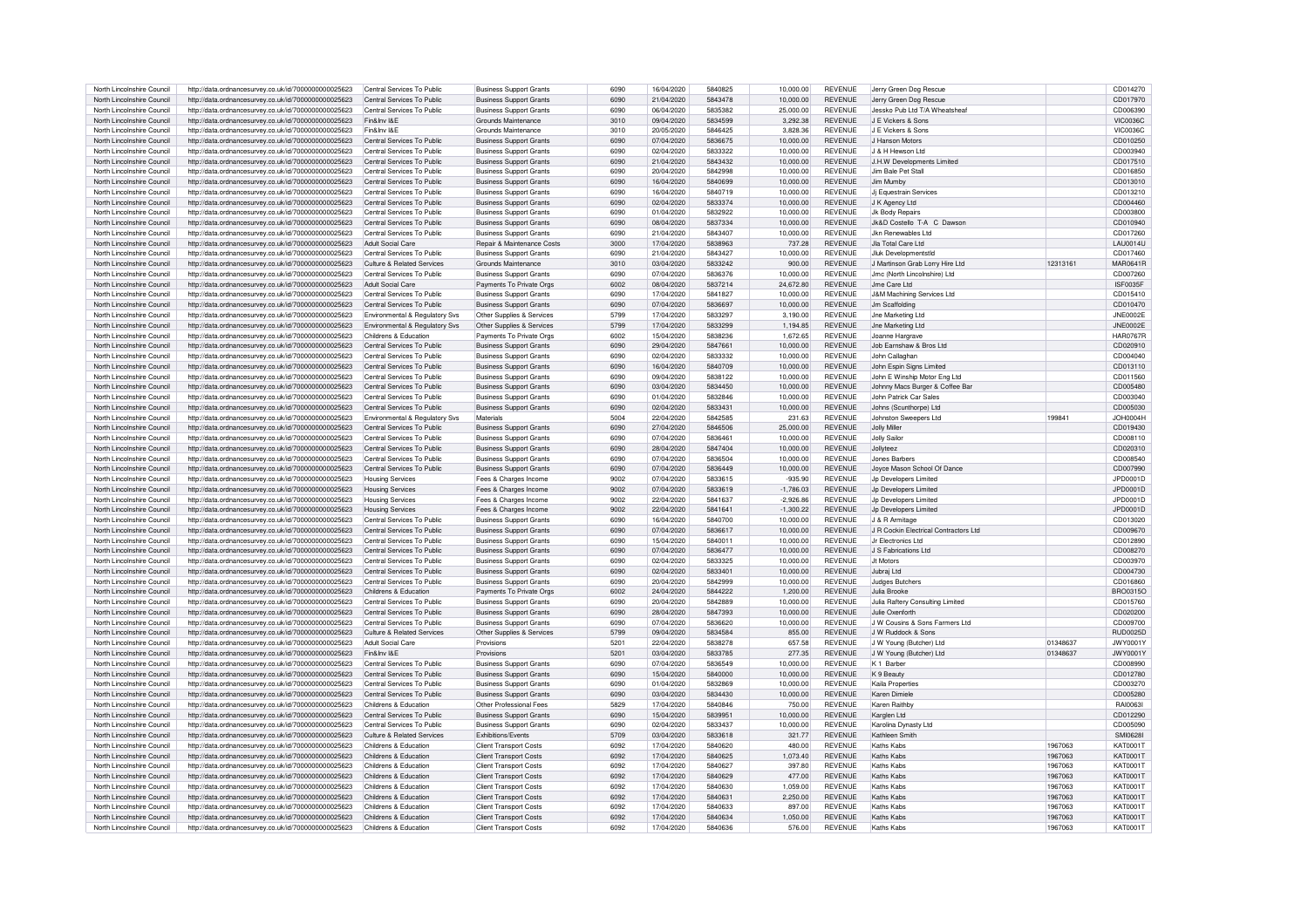| North Lincolnshire Council | http://data.ordnancesurvey.co.uk/id/7000000000025623 | Childrens & Education          | <b>Client Transport Costs</b>  | 6092 | 17/04/2020 | 5840643 | 375.00    | <b>REVENUE</b> | Kaths Kabs                               | 1967063  | KAT0001T        |
|----------------------------|------------------------------------------------------|--------------------------------|--------------------------------|------|------------|---------|-----------|----------------|------------------------------------------|----------|-----------------|
|                            |                                                      |                                |                                |      |            |         |           |                |                                          |          |                 |
| North Lincolnshire Council | http://data.ordnancesurvey.co.uk/id/7000000000025623 | Childrens & Education          | <b>Client Transport Costs</b>  | 6092 | 17/04/2020 | 5840663 | 660.00    | <b>REVENUE</b> | Kaths Kahs                               | 1967063  | <b>KAT0001T</b> |
| North Lincolnshire Council | http://data.ordnancesurvey.co.uk/id/7000000000025623 | Childrens & Education          | <b>Client Transport Costs</b>  | 6092 | 17/04/2020 | 5840664 | 2,152.00  | <b>REVENUE</b> | Kaths Kabs                               | 1967063  | <b>KAT0001T</b> |
| North Lincolnshire Council | http://data.ordnancesurvey.co.uk/id/7000000000025623 | Childrens & Education          | <b>Client Transport Costs</b>  | 6092 | 17/04/2020 | 5840665 | 300.00    | <b>REVENUE</b> | Kaths Kabs                               | 1967063  | KAT0001T        |
| North Lincolnshire Council | http://data.ordnancesurvey.co.uk/id/7000000000025623 | Central Services To Public     | <b>Business Support Grants</b> | 6090 | 29/04/2020 | 5847630 | 10,000.00 | <b>REVENUE</b> | Kathys Cafe                              |          | CD020600        |
|                            |                                                      |                                |                                |      |            |         |           |                |                                          |          |                 |
| North Lincolnshire Council | http://data.ordnancesurvey.co.uk/id/7000000000025623 | Childrens & Education          | Payments To Private Orgs       | 6002 | 03/04/2020 | 5833961 | 334.53    | <b>REVENUE</b> | Katie Holland                            |          | <b>HOL0470L</b> |
| North Lincolnshire Council | http://data.ordnancesurvey.co.uk/id/7000000000025623 | Culture & Related Services     | Other Supplies & Services      | 5799 | 09/04/2020 | 5836312 | 631.00    | <b>REVENUE</b> | Katie M Fitness Ltd                      | 11613999 | <b>KAT0032T</b> |
| North Lincolnshire Council | http://data.ordnancesurvey.co.uk/id/7000000000025623 | Central Services To Public     | <b>Business Support Grants</b> | 6090 | 29/04/2020 | 5847656 | 10.000.00 | REVENUE        | Kav'S Kiosk Limited                      |          | CD020860        |
| North Lincolnshire Council | http://data.ordnancesurvey.co.uk/id/7000000000025623 | Central Services To Public     | <b>Business Support Grants</b> | 6090 | 15/04/2020 | 5839897 | 10.000.00 | <b>REVENUE</b> | Kda Workwear Limited                     |          | CD011750        |
|                            |                                                      |                                |                                |      |            |         |           |                |                                          |          |                 |
| North Lincolnshire Council | http://data.ordnancesurvey.co.uk/id/7000000000025623 | Corporate And Democratic Core  | Cleaning Costs/ Materials      | 3301 | 15/04/2020 | 5839071 | 975.00    | <b>REVENUE</b> | Kdg Work Wear Ltd                        | 4630104  | KDG0001G        |
| North Lincolnshire Council | http://data.ordnancesurvey.co.uk/id/7000000000025623 | Corporate And Democratic Core  | Cleaning Costs/ Materials      | 3301 | 15/04/2020 | 5839077 | 1.560.00  | <b>REVENUE</b> | Kdg Work Wear Ltd                        | 4630104  | KDG0001G        |
| North Lincolnshire Council | http://data.ordnancesurvey.co.uk/id/7000000000025623 | Corporate And Democratic Core  | Cleaning Costs/ Materials      | 3301 | 15/04/2020 | 5839080 | 585.00    | <b>REVENUE</b> | Kdg Work Wear Ltd                        | 4630104  | KDG0001G        |
| North Lincolnshire Council | http://data.ordnancesurvey.co.uk/id/7000000000025623 | Corporate And Democratic Core  | Cleaning Costs/ Materials      | 3301 | 28/04/2020 | 5845608 | 600.00    | <b>REVENUE</b> | Kda Work Wear Ltd                        | 4630104  | KDG0001G        |
|                            |                                                      |                                |                                |      |            |         |           |                |                                          |          |                 |
| North Lincolnshire Council | http://data.ordnancesurvey.co.uk/id/7000000000025623 | Corporate And Democratic Core  | Cleaning Costs/ Materials      | 3301 | 28/04/2020 | 5845613 | 4.350.00  | <b>REVENUE</b> | Kda Work Wear Ltd                        | 4630104  | KDG0001G        |
| North Lincolnshire Council | http://data.ordnancesurvey.co.uk/id/7000000000025623 | Central Services To Public     | <b>Business Support Grants</b> | 6090 | 02/04/2020 | 5833393 | 10.000.00 | <b>REVENUE</b> | Keadby & Althorpe W.M.C. & Institute     |          | CD004650        |
| North Lincolnshire Council | http://data.ordnancesurvey.co.uk/id/7000000000025623 | Central Services To Public     | <b>Business Support Grants</b> | 6090 | 21/04/2020 | 5843393 | 10,000.00 | <b>REVENUE</b> | Keadby Bridge Filling Station            |          | CD017120        |
| North Lincolnshire Council | http://data.ordnancesurvey.co.uk/id/7000000000025623 | Central Services To Public     | <b>Business Support Grants</b> | 6090 | 20/04/2020 | 5842966 | 10,000.00 | <b>REVENUE</b> | Keadby Mini Mart                         |          | CD016530        |
|                            |                                                      |                                |                                |      |            |         |           |                |                                          |          |                 |
| North Lincolnshire Council | http://data.ordnancesurvey.co.uk/id/7000000000025623 | Central Services To Public     | <b>Business Support Grants</b> | 6090 | 15/04/2020 | 5839967 | 10,000.00 | <b>REVENUE</b> | Kebabies Ltd                             |          | CD012450        |
| North Lincolnshire Council | http://data.ordnancesurvey.co.uk/id/7000000000025623 | Central Services To Public     | <b>Business Support Grants</b> | 6090 | 16/04/2020 | 5840730 | 10,000.00 | <b>REVENUE</b> | Kebabish Scunthorpe                      |          | CD013320        |
| North Lincolnshire Council | http://data.ordnancesurvey.co.uk/id/7000000000025623 | Childrens & Education          | Payments To Private Orgs       | 6002 | 24/04/2020 | 5844220 | 1,500.00  | <b>REVENUE</b> | Keelan Cooke                             |          | COO0652C        |
| North Lincolnshire Council | http://data.ordnancesurvey.co.uk/id/7000000000025623 | Culture & Related Services     | Other Supplies & Services      | 5799 | 01/05/2020 | 5847547 | 250.00    | <b>REVENUE</b> | Keith Bloor Security Services            |          | <b>BLO0020O</b> |
|                            |                                                      |                                |                                |      |            |         |           |                |                                          |          |                 |
| North Lincolnshire Council | http://data.ordnancesurvey.co.uk/id/7000000000025623 | Central Services To Public     | <b>Business Support Grants</b> | 6090 | 07/04/2020 | 5836345 | 10,000.00 | <b>REVENUE</b> | Keith Clough Properties Ltd              |          | CD006950        |
| North Lincolnshire Council | http://data.ordnancesurvey.co.uk/id/7000000000025623 | Central Services To Public     | <b>Business Support Grants</b> | 6090 | 08/04/2020 | 5837362 | 10,000.00 | <b>REVENUE</b> | <b>Keith Vinurs</b>                      |          | CD011220        |
| North Lincolnshire Council | http://data.ordnancesurvey.co.uk/id/7000000000025623 | Fin&Inv I&E                    | Clothing, Uniforms & Laundry   | 5301 | 03/04/2020 | 5833832 | 707.75    | <b>REVENUE</b> | Keltic Clothing Co Uk Ltd                | 5055453  | KEL0082L        |
| North Lincolnshire Council |                                                      |                                |                                |      |            | 5835542 |           | <b>REVENUE</b> |                                          | 5055453  |                 |
|                            | http://data.ordnancesurvey.co.uk/id/7000000000025623 | Highways & Transport           | Clothing, Uniforms & Laundry   | 5301 | 07/04/2020 |         | 1,471.85  |                | Keltic Clothing Co Uk Ltd                |          | KEL0082L        |
| North Lincolnshire Council | http://data.ordnancesurvey.co.uk/id/7000000000025623 | Central Services To Public     | Business Support Grants        | 6090 | 07/04/2020 | 5836722 | 10,000.00 | <b>REVENUE</b> | Kennals At Sandwood                      |          | CD010720        |
| North Lincolnshire Council | http://data.ordnancesurvey.co.uk/id/7000000000025623 | Central Services To Public     | <b>Business Support Grants</b> | 6090 | 02/04/2020 | 5833441 | 10,000.00 | <b>REVENUE</b> | Kens Pizza I td                          |          | CD005130        |
| North Lincolnshire Council | http://data.ordnancesurvey.co.uk/id/7000000000025623 | Central Services To Public     | <b>Business Support Grants</b> | 6090 | 02/04/2020 | 5833429 | 10,000.00 | <b>REVENUE</b> | Kevin Earl Signs                         |          | CD005010        |
|                            |                                                      |                                |                                |      |            |         |           |                |                                          |          |                 |
| North Lincolnshire Council | http://data.ordnancesurvey.co.uk/id/7000000000025623 | Central Services To Public     | <b>Business Support Grants</b> | 6090 | 06/04/2020 | 5835367 | 25,000.00 | <b>REVENUE</b> | Kevin Martin Specialist Vehicles Ltd     |          | CD006240        |
| North Lincolnshire Council | http://data.ordnancesurvey.co.uk/id/7000000000025623 | Central Services To Public     | <b>Business Support Grants</b> | 6090 | 03/04/2020 | 5834459 | 10,000.00 | <b>REVENUE</b> | Kevin P Burks                            |          | CD005570        |
| North Lincolnshire Council | http://data.ordnancesurvey.co.uk/id/7000000000025623 | Central Services To Public     | <b>Business Support Grants</b> | 6090 | 20/04/2020 | 5843000 | 10,000.00 | <b>REVENUE</b> | <b>Kevins Hosier</b>                     |          | CD016870        |
| North Lincolnshire Council | http://data.ordnancesurvey.co.uk/id/7000000000025623 | Environmental & Regulatory Svs | Other Supplies & Services      | 5799 | 24/04/2020 | 5844001 | 800.00    | REVENUE        | Key Security (Uk) Ltd                    | 6168252  | <b>KEY0017Y</b> |
|                            |                                                      |                                |                                |      |            |         |           |                |                                          |          |                 |
| North Lincolnshire Council | http://data.ordnancesurvey.co.uk/id/7000000000025623 | Highways & Transport           | Other Professional Fees        | 5829 | 17/04/2020 | 5839852 | 1,080.00  | <b>REVENUE</b> | Key Security (Uk) Ltd                    | 6168252  | <b>KEY0017Y</b> |
| North Lincolnshire Council | http://data.ordnancesurvey.co.uk/id/7000000000025623 | Childrens & Education          | Payments To Private Orgs       | 6002 | 07/04/2020 | 5835791 | 73,080.00 | <b>REVENUE</b> | Keys Pce Ltd                             | 10660100 | <b>KEY0164Y</b> |
| North Lincolnshire Council | http://data.ordnancesurvey.co.uk/id/7000000000025623 | Childrens & Education          | Payments To Private Orgs       | 6002 | 17/04/2020 | 5841011 | 11,088.00 | <b>REVENUE</b> | Keys Pce Ltd                             | 10660100 | <b>KEY0164Y</b> |
| North Lincolnshire Council | http://data.ordnancesurvey.co.uk/id/7000000000025623 | Childrens & Education          | Payments To Private Orgs       | 6002 | 17/04/2020 | 5841012 | 11,088.00 | <b>REVENUE</b> | Keys Pce Ltd                             | 10660100 | <b>KEY0164Y</b> |
|                            |                                                      |                                |                                |      |            |         |           |                |                                          |          |                 |
| North Lincolnshire Council | http://data.ordnancesurvey.co.uk/id/7000000000025623 | Childrens & Education          | Payments To Private Orgs       | 6002 | 17/04/2020 | 5841013 | 11,088.00 | <b>REVENUE</b> | Keys Pce Ltd                             | 10660100 | <b>KEY0164Y</b> |
| North Lincolnshire Council | http://data.ordnancesurvey.co.uk/id/7000000000025623 | Childrens & Education          | Payments To Private Orgs       | 6002 | 17/04/2020 | 5841014 | 11,088.00 | REVENUE        | Keys Pce Ltd                             | 10660100 | <b>KEY0164Y</b> |
| North Lincolnshire Council | http://data.ordnancesurvev.co.uk/id/7000000000025623 | Childrens & Education          | Payments To Private Orgs       | 6002 | 17/04/2020 | 5841015 | 9,450.00  | REVENUE        | Keys Pce Ltd                             | 10660100 | <b>KEY0164Y</b> |
| North Lincolnshire Council |                                                      | Childrens & Education          |                                | 6002 | 17/04/2020 | 5841016 | 11.088.00 | <b>REVENUE</b> |                                          |          | <b>KEY0164Y</b> |
|                            | http://data.ordnancesurvey.co.uk/id/7000000000025623 |                                | Payments To Private Orgs       |      |            |         |           |                | Keys Pce Ltd                             | 10660100 |                 |
| North Lincolnshire Council | http://data.ordnancesurvey.co.uk/id/7000000000025623 | Childrens & Education          | Payments To Private Orgs       | 6002 | 22/04/2020 | 5842859 | 11,088.00 | <b>REVENUE</b> | Kevs Pce Ltd                             | 10660100 | <b>KEY0164Y</b> |
| North Lincolnshire Council | http://data.ordnancesurvey.co.uk/id/7000000000025623 | Childrens & Education          | Payments To Private Orgs       | 6002 | 22/04/2020 | 5842862 | 11,088.00 | REVENUE        | Keys Pce Ltd                             | 10660100 | <b>KEY0164Y</b> |
| North Lincolnshire Council | http://data.ordnancesurvey.co.uk/id/7000000000025623 | Childrens & Education          | Payments To Private Orgs       | 6002 | 22/04/2020 | 5842863 | 8.757.00  | <b>REVENUE</b> | Keys Pce Ltd                             | 10660100 | KFY0164\        |
| North Lincolnshire Council | http://data.ordnancesurvey.co.uk/id/7000000000025623 | Childrens & Education          | Payments To Private Oras       | 6002 | 24/04/2020 | 5844488 | 11.088.00 | REVENUE        | Kevs Pce Ltd                             | 10660100 | KEY0164\        |
|                            |                                                      |                                |                                |      |            |         |           |                |                                          |          |                 |
| North Lincolnshire Council | http://data.ordnancesurvey.co.uk/id/7000000000025623 | Childrens & Education          | Payments To Private Orgs       | 6002 | 24/04/2020 | 5844515 | 11,088.00 | <b>REVENUE</b> | Keys Pce Ltd                             | 10660100 | <b>KEY0164Y</b> |
| North Lincolnshire Council | http://data.ordnancesurvey.co.uk/id/7000000000025623 | Childrens & Education          | Payments To Private Orgs       | 6002 | 24/04/2020 | 5844542 | 11.088.00 | <b>REVENUE</b> | Keys Pce I td                            | 10660100 | <b>KEY0164Y</b> |
| North Lincolnshire Council | http://data.ordnancesurvey.co.uk/id/7000000000025623 | Childrens & Education          | Payments To Private Orgs       | 6002 | 24/04/2020 | 5844543 | 11,088.00 | <b>REVENUE</b> | Keys Pce Ltd                             | 10660100 | <b>KEY0164Y</b> |
|                            |                                                      |                                |                                | 6002 |            | 5844566 |           |                |                                          |          |                 |
| North Lincolnshire Council | http://data.ordnancesurvey.co.uk/id/7000000000025623 | Childrens & Education          | Payments To Private Oras       |      | 24/04/2020 |         | 11,088.00 | REVENUE        | Keys Pce Ltd                             | 10660100 | <b>KEY0164Y</b> |
| North Lincolnshire Council | http://data.ordnancesurvey.co.uk/id/7000000000025623 | Childrens & Education          | Payments To Private Orgs       | 6002 | 24/04/2020 | 5844567 | 11,088.00 | <b>REVENUE</b> | Kevs Pce Ltd                             | 10660100 | <b>KEY0164Y</b> |
| North Lincolnshire Council | http://data.ordnancesurvey.co.uk/id/7000000000025623 | Childrens & Education          | Payments To Private Orgs       | 6002 | 24/04/2020 | 5844568 | 8.820.00  | <b>REVENUE</b> | Keys Pce Ltd                             | 10660100 | <b>KEY0164Y</b> |
| North Lincolnshire Council | http://data.ordnancesurvey.co.uk/id/7000000000025623 | Childrens & Education          | Payments To Private Orgs       | 6002 | 24/04/2020 | 5844569 | 11,088.00 | REVENUE        | Keys Pce Ltd                             | 10660100 | <b>KEY0164Y</b> |
| North Lincolnshire Council |                                                      | Childrens & Education          |                                | 6002 | 24/04/2020 | 5844570 |           | <b>REVENUE</b> |                                          |          |                 |
|                            | http://data.ordnancesurvey.co.uk/id/7000000000025623 |                                | Payments To Private Orgs       |      |            |         | 11,088.00 |                | Keys Pce Ltd                             | 10660100 | <b>KEY0164Y</b> |
| North Lincolnshire Council | http://data.ordnancesurvey.co.uk/id/7000000000025623 | Central Services To Public     | <b>Business Support Grants</b> | 6090 | 15/04/2020 | 5839954 | 10,000.00 | <b>REVENUE</b> | K Fish & Fresh Halal Meat Ltd            |          | CD012320        |
| North Lincolnshire Council | http://data.ordnancesurvey.co.uk/id/7000000000025623 | Central Services To Public     | <b>Business Support Grants</b> | 6090 | 03/04/2020 | 5834457 | 10,000.00 | <b>REVENUE</b> | K & G Lowery                             |          | CD005550        |
| North Lincolnshire Council | http://data.ordnancesurvey.co.uk/id/7000000000025623 | Central Services To Public     | <b>Business Support Grants</b> | 6090 | 16/04/2020 | 5840735 | 10,000.00 | <b>REVENUE</b> | K Gowns Ltd.                             |          | CD013370        |
| North Lincolnshire Council | http://data.ordnancesurvey.co.uk/id/7000000000025623 | Childrens & Education          | Payments To Private Orgs       | 6002 | 15/04/2020 | 5838239 | 4,213.35  | <b>REVENUE</b> | Kidz Club                                |          | KID0044D        |
|                            |                                                      |                                |                                |      |            |         |           |                |                                          |          |                 |
| North Lincolnshire Council | http://data.ordnancesurvey.co.uk/id/7000000000025623 | Central Services To Public     | <b>Business Support Grants</b> | 6090 | 27/04/2020 | 5846534 | 10,000.00 | <b>REVENUE</b> | Kieradan Park                            |          | CD019710        |
| North Lincolnshire Council | http://data.ordnancesurvey.co.uk/id/7000000000025623 | Central Services To Public     | <b>Business Support Grants</b> | 6090 | 08/04/2020 | 5837357 | 10.000.00 | <b>REVENUE</b> | Killingholme Animal Feeds                |          | CD011170        |
| North Lincolnshire Council | http://data.ordnancesurvey.co.uk/id/7000000000025623 | Central Services To Public     | <b>Business Support Grants</b> | 6090 | 20/04/2020 | 5843001 | 10,000.00 | <b>REVENUE</b> | <b>Kilty Cuts</b>                        |          | CD016880        |
|                            |                                                      |                                |                                | 6090 | 06/04/2020 | 5835354 |           |                |                                          |          |                 |
| North Lincolnshire Council | http://data.ordnancesurvey.co.uk/id/7000000000025623 | Central Services To Public     | <b>Business Support Grants</b> |      |            |         | 25,000.00 | <b>REVENUE</b> | Kimberley Performing Arts Centre         |          | CD006110        |
| North Lincolnshire Council | http://data.ordnancesurvey.co.uk/id/7000000000025623 | Central Services To Public     | <b>Business Support Grants</b> | 6090 | 17/04/2020 | 5841797 | 10,000.00 | <b>REVENUE</b> | Kings Arms                               |          | CD015110        |
| North Lincolnshire Council | http://data.ordnancesurvey.co.uk/id/7000000000025623 | Environmental & Regulatory Sys | Other Supplies & Services      | 5799 | 28/04/2020 | 5846732 | 375.00    | <b>REVENUE</b> | Kings Chambers                           |          | KIN0321N        |
| North Lincolnshire Council | http://data.ordnancesurvey.co.uk/id/7000000000025623 | Central Services To Public     | <b>Business Support Grants</b> | 6090 | 07/04/2020 | 5836491 | 10,000.00 | <b>REVENUE</b> | Kingstons Fisheries                      |          | CD008410        |
|                            |                                                      |                                |                                |      |            |         |           |                |                                          |          |                 |
| North Lincolnshire Council | http://data.ordnancesurvey.co.uk/id/7000000000025623 | Central Services To Public     | <b>Business Support Grants</b> | 6090 | 02/04/2020 | 5833315 | 10,000.00 | REVENUE        | King Street Barbers                      |          | CD003870        |
| North Lincolnshire Council | http://data.ordnancesurvey.co.uk/id/7000000000025623 | Central Services To Public     | <b>Business Support Grants</b> | 6090 | 27/04/2020 | 5846453 | 10,000.00 | <b>REVENUE</b> | King Super Kabab Ltd                     |          | CD018900        |
| North Lincolnshire Council | http://data.ordnancesurvey.co.uk/id/7000000000025623 | Childrens & Education          | Payments To Private Orgs       | 6002 | 03/04/2020 | 5833965 | 26,267.05 | <b>REVENUE</b> | Kingsway Consulting Ltd                  | 02808435 | <b>KIN0105N</b> |
| North Lincolnshire Council | http://data.ordnancesurvey.co.uk/id/7000000000025623 | Central Services To Public     | <b>Business Support Grants</b> | 6090 | 17/04/2020 | 5837338 | 10,000.00 | <b>REVENUE</b> | King William Iv                          |          | CD010980        |
|                            |                                                      |                                |                                |      |            |         |           |                |                                          |          |                 |
| North Lincolnshire Council | http://data.ordnancesurvey.co.uk/id/7000000000025623 | Central Services To Public     | <b>Business Support Grants</b> | 6090 | 20/04/2020 | 5842930 | 10,000.00 | <b>REVENUE</b> | Kip Mcgrath Tuition Centre Scunthorpe Lp |          | CD016170        |
| North Lincolnshire Council | http://data.ordnancesurvey.co.uk/id/7000000000025623 | Central Services To Public     | <b>Business Support Grants</b> | 6090 | 16/04/2020 | 5840754 | 10,000.00 | <b>REVENUE</b> | Kirks Korner I td                        |          | CD013560        |
| North Lincolnshire Council | http://data.ordnancesurvey.co.uk/id/7000000000025623 | <b>Housing Services</b>        | Other Supplies & Services      | 5799 | 03/04/2020 | 5833113 | 280.00    | <b>REVENUE</b> | Kirks Korner I td                        |          | <b>KIR0182R</b> |
| North Lincolnshire Council |                                                      |                                | Other Supplies & Services      | 5799 | 03/04/2020 | 5833303 | 280.00    | <b>REVENUE</b> | Kirks Korner I td                        |          | <b>KIR0182R</b> |
|                            | http://data.ordnancesurvey.co.uk/id/7000000000025623 | <b>Housing Services</b>        |                                |      |            |         |           |                |                                          |          |                 |
| North Lincolnshire Council | http://data.ordnancesurvey.co.uk/id/7000000000025623 | <b>Housing Services</b>        | Other Supplies & Services      | 5799 | 07/04/2020 | 5835866 | 295.00    | <b>REVENUE</b> | Kirks Korner I td                        |          | <b>KIR0182R</b> |
| North Lincolnshire Council | http://data.ordnancesurvey.co.uk/id/7000000000025623 | <b>Housing Services</b>        | Other Supplies & Services      | 5799 | 22/04/2020 | 5842690 | 280.00    | <b>REVENUE</b> | Kirks Korner I td                        |          | <b>KIR0182R</b> |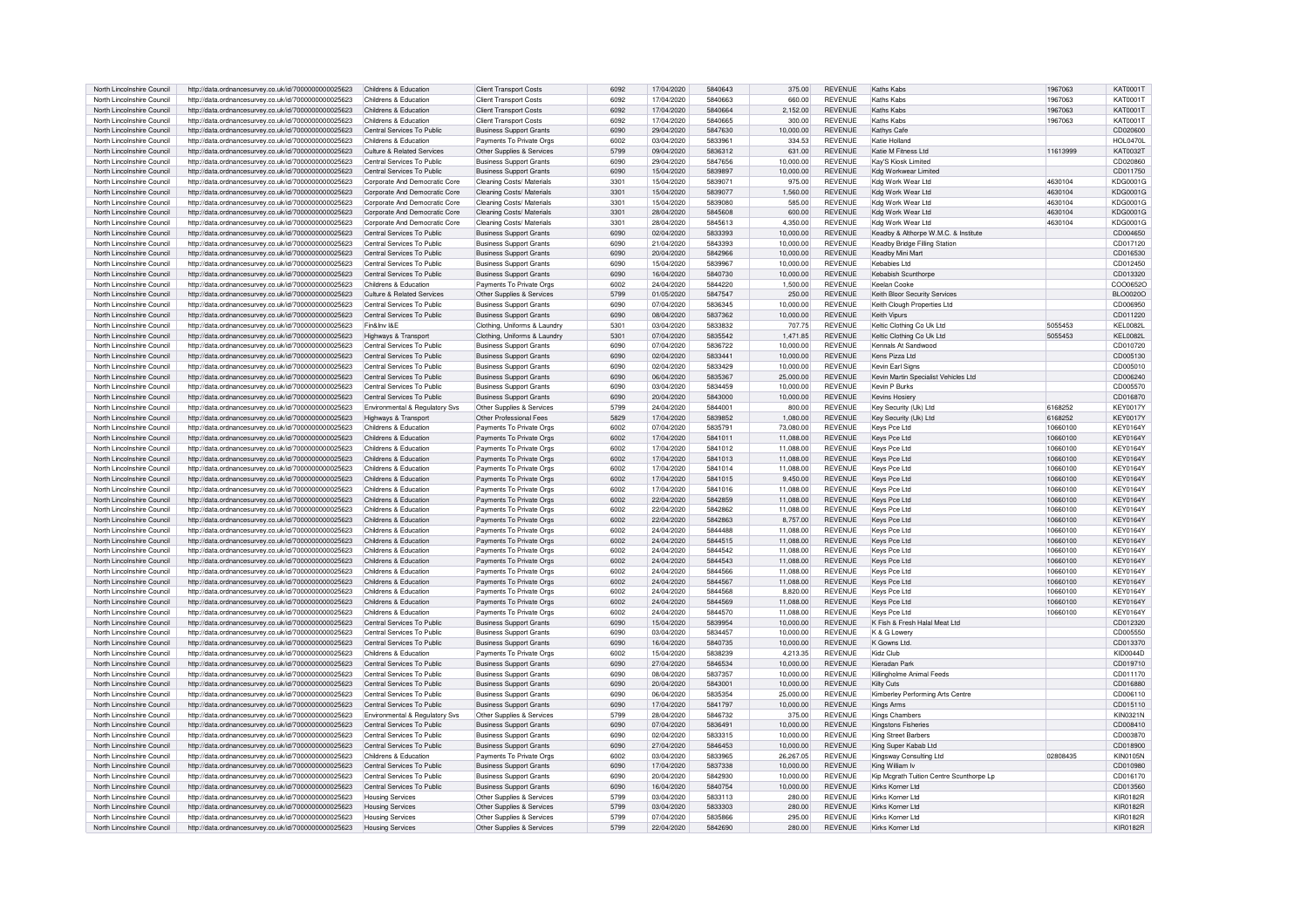| North Lincolnshire Council | http://data.ordnancesurvey.co.uk/id/7000000000025623 | <b>Housing Services</b>               | Other Supplies & Services      | 5799 | 22/04/2020 | 5842691 | 280.00    | <b>REVENUE</b> | Kirks Korner I td                        |          | <b>KIR0182R</b>  |
|----------------------------|------------------------------------------------------|---------------------------------------|--------------------------------|------|------------|---------|-----------|----------------|------------------------------------------|----------|------------------|
| North Lincolnshire Council | http://data.ordnancesurvey.co.uk/id/7000000000025623 | Central Services To Public            | <b>Business Support Grants</b> | 6090 | 02/04/2020 | 5833422 | 10.000.00 | <b>REVENUE</b> | Kirkys Auto Repairs                      |          | CD004940         |
|                            |                                                      | Central Services To Public            |                                | 6090 |            | 5836659 |           |                |                                          |          |                  |
| North Lincolnshire Council | http://data.ordnancesurvey.co.uk/id/7000000000025623 |                                       | <b>Business Support Grants</b> |      | 07/04/2020 |         | 10.000.00 | <b>REVENUE</b> | Kirstie@Forvac.Co.Uk                     |          | CD010090         |
| North Lincolnshire Council | http://data.ordnancesurvey.co.uk/id/7000000000025623 | Central Services To Public            | <b>Business Support Grants</b> | 6090 | 03/04/2020 | 5834446 | 10,000.00 | <b>REVENUE</b> | Kirton Concrete Services Ltd             |          | CD005440         |
| North Lincolnshire Council | http://data.ordnancesurvey.co.uk/id/7000000000025623 | Central Services To Public            | <b>Business Support Grants</b> | 6090 | 07/04/2020 | 5836336 | 10.000.00 | <b>REVENUE</b> | Kirton Lindsev Fish Bar                  |          | CD006860         |
| North Lincolnshire Council | http://data.ordnancesurvey.co.uk/id/7000000000025623 | Central Services To Public            | <b>Business Support Grants</b> | 6090 | 27/04/2020 | 5846488 | 10.000.00 | <b>REVENUE</b> | Kirton Lindsey Junior Football Club      |          | CD019250         |
| North Lincolnshire Council | http://data.ordnancesurvey.co.uk/id/7000000000025623 | Central Services To Public            | <b>Business Support Grants</b> | 6090 | 07/04/2020 | 5836409 | 10,000.00 | <b>REVENUE</b> | Kitchen And Bedroom Creation:            |          | CD007590         |
| North Lincolnshire Council | http://data.ordnancesurvey.co.uk/id/7000000000025623 | Central Services To Public            | <b>Business Support Grants</b> | 6090 | 03/04/2020 | 5834482 | 10.000.00 | <b>REVENUE</b> | K J Cutters Ltd                          |          | CD005800         |
| North Lincolnshire Council | http://data.ordnancesurvey.co.uk/id/7000000000025623 | Central Services To Public            | <b>Business Support Grants</b> | 6090 | 07/04/2020 | 5836508 | 10.000.00 | <b>REVENUE</b> | Knapton Wright Ltd                       |          | CD008580         |
| North Lincolnshire Council | http://data.ordnancesurvey.co.uk/id/7000000000025623 | Central Services To Public            | <b>Business Support Grants</b> | 6090 | 17/04/2020 | 5841748 | 10.000.00 | <b>REVENUE</b> | Knights Electrocom Ltd                   |          | CD014620         |
|                            |                                                      |                                       |                                |      |            |         |           |                |                                          |          |                  |
| North Lincolnshire Council | http://data.ordnancesurvey.co.uk/id/7000000000025623 | Culture, Env, Reg & Planning Cap      | Building/Construction          | A082 | 15/04/2020 | 5839106 | 11,200.00 | CAPITAL        | Kole Architectural Glazino               | 07679371 | <b>KOL0020L</b>  |
| North Lincolnshire Council | http://data.ordnancesurvey.co.uk/id/7000000000025623 | Central Services To Public            | <b>Business Support Grants</b> | 6090 | 02/04/2020 | 5833415 | 10,000.00 | <b>REVENUE</b> | Kool Kuts                                |          | CD004870         |
| North Lincolnshire Council | http://data.ordnancesurvey.co.uk/id/7000000000025623 | Central Services To Public            | <b>Business Support Grants</b> | 6090 | 07/04/2020 | 5836545 | 10.000.00 | <b>REVENUE</b> | Korc Sport Ltd (Kirton Off-Road Centre)  |          | CD008950         |
| North Lincolnshire Council | http://data.ordnancesurvey.co.uk/id/7000000000025623 | Central Services To Public            | <b>Business Support Grants</b> | 6090 | 07/04/2020 | 5836589 | 10.000.00 | <b>REVENUE</b> | Kts 21st Century Styles                  |          | CD009390         |
| North Lincolnshire Council | http://data.ordnancesurvey.co.uk/id/7000000000025623 | Highways & Transport                  | Other Supplies & Services      | 5799 | 21/05/2020 | 5843699 | 258.00    | <b>REVENUE</b> | K W Wilson & Sons Ltd                    | 6237791  | WII 0178L        |
| North Lincolnshire Council | http://data.ordnancesurvey.co.uk/id/7000000000025623 | Fin&Inv I&E                           | Other Supplies & Services      | 5799 | 09/04/2020 | 5836274 | 1.411.36  | <b>REVENUE</b> | I abc                                    |          | LAB0042B         |
| North Lincolnshire Council | http://data.ordnancesurvey.co.uk/id/7000000000025623 | <b>Planning Services</b>              | Other Supplies & Services      | 5799 | 09/04/2020 | 5836274 | 940.90    | <b>REVENUE</b> | I abc                                    |          | <b>LAB0042E</b>  |
|                            |                                                      |                                       |                                |      |            |         |           | <b>REVENUE</b> | Ladha Brothers Ltd                       |          |                  |
| North Lincolnshire Council | http://data.ordnancesurvey.co.uk/id/7000000000025623 | Central Services To Public            | <b>Business Support Grants</b> | 6090 | 20/04/2020 | 5842971 | 25,000.00 |                |                                          |          | CD016580         |
| North Lincolnshire Council | http://data.ordnancesurvey.co.uk/id/7000000000025623 | Central Services To Public            | <b>Business Support Grants</b> | 6090 | 29/04/2020 | 5847648 | 10,000.00 | <b>REVENUE</b> | Ladha Enterprises Ltd                    |          | CD020780         |
| North Lincolnshire Council | http://data.ordnancesurvey.co.uk/id/7000000000025623 | Central Services To Public            | <b>Business Support Grants</b> | 6090 | 20/04/2020 | 5842945 | 10.000.00 | <b>REVENUE</b> | Ladybird Supermarket                     |          | CD016320         |
| North Lincolnshire Council | http://data.ordnancesurvey.co.uk/id/7000000000025623 | Central Services To Public            | <b>Business Support Grants</b> | 6090 | 16/04/2020 | 5840831 | 25,000.00 | <b>REVENUE</b> | Lakeside Thorpe Limited                  |          | CD014330         |
| North Lincolnshire Council | http://data.ordnancesurvey.co.uk/id/7000000000025623 | Central Services To Public            | <b>Business Support Grants</b> | 6090 | 17/04/2020 | 5841752 | 10,000.00 | <b>REVENUE</b> | Lamaa And Company Limited                |          | CD014660         |
| North Lincolnshire Council | http://data.ordnancesurvey.co.uk/id/7000000000025623 | Public Health                         | Materials                      | 5004 | 01/05/2020 | 5841251 | 1.554.00  | <b>REVENUE</b> | Langham                                  | 231734   | <b>LAN0155N</b>  |
| North Lincolnshire Council | http://data.ordnancesurvey.co.uk/id/7000000000025623 | Environmental & Regulatory Sys        | Course Fees/Training           | 2002 | 22/04/2020 | 5840845 | 445.00    | <b>REVENUE</b> | Larac                                    |          | <b>LAR0005R</b>  |
| North Lincolnshire Council |                                                      |                                       |                                | 6090 | 27/04/2020 | 5846474 | 10.000.00 | <b>REVENUE</b> |                                          |          |                  |
|                            | http://data.ordnancesurvey.co.uk/id/7000000000025623 | Central Services To Public            | <b>Business Support Grants</b> |      |            |         |           |                | Lauras                                   |          | CD019110         |
| North Lincolnshire Council | http://data.ordnancesurvey.co.uk/id/7000000000025623 | Central Services To Public            | <b>Business Support Grants</b> | 6090 | 07/04/2020 | 5836499 | 10,000.00 | <b>REVENUE</b> | Lauras Hair Mechanics                    |          | CD008490         |
| North Lincolnshire Council | http://data.ordnancesurvey.co.uk/id/7000000000025623 | Childrens & Education                 | Pay - Operational Staf         | 0921 | 24/04/2020 | 5844039 | 1.416.64  | <b>REVENUE</b> | Laura Twidale                            |          | TW10013          |
| North Lincolnshire Council | http://data.ordnancesurvey.co.uk/id/7000000000025623 | Childrens & Education                 | Payments To Private Orgs       | 6002 | 03/04/2020 | 5833967 | 1,425.60  | <b>REVENUE</b> | Laurens Little Learners                  |          | <b>LAU0005U</b>  |
| North Lincolnshire Council | http://data.ordnancesurvey.co.uk/id/7000000000025623 | Corporate And Democratic Core         | Licenses, Subs & Memberships   | 5510 | 20/05/2020 | 5843389 | 775.00    | <b>REVENUE</b> | Lawvers In Local Government              |          | LLG0001G         |
| North Lincolnshire Council | http://data.ordnancesurvey.co.uk/id/7000000000025623 | Central Services To Public            | <b>Business Support Grants</b> | 6090 | 07/04/2020 | 5836372 | 10,000.00 | <b>REVENUE</b> | Lazeez Ltd                               |          | CD007220         |
| North Lincolnshire Council |                                                      | Culture & Related Services            | Materials                      | 5004 | 09/04/2020 | 5833246 | 214.83    | <b>REVENUE</b> | I bs Horticulture I td                   | 2961161  | LBS0002S         |
|                            | http://data.ordnancesurvey.co.uk/id/7000000000025623 |                                       |                                |      |            |         |           |                |                                          |          |                  |
| North Lincolnshire Council | http://data.ordnancesurvey.co.uk/id/7000000000025623 | Central Services To Public            | <b>Business Support Grants</b> | 6090 | 15/04/2020 | 5839970 | 10.000.00 | <b>REVENUE</b> | Lcd Fusion Ltd                           |          | CD012480         |
| North Lincolnshire Council | http://data.ordnancesurvey.co.uk/id/7000000000025623 | Culture & Related Services            | Other Supplies & Services      | 5799 | 09/04/2020 | 5836315 | 1.833.33  | <b>REVENUE</b> | I d Golf I td                            | 10458739 | LDG0120G         |
| North Lincolnshire Council | http://data.ordnancesurvey.co.uk/id/7000000000025623 | Childrens & Education                 | Payments To Private Orgs       | 6002 | 03/04/2020 | 5833990 | 3.501.90  | <b>REVENUE</b> | Leanne Webste                            |          | WFB0058B         |
| North Lincolnshire Council | http://data.ordnancesurvey.co.uk/id/7000000000025623 | Corporate And Democratic Core         | It Software-Maintenance        | 5053 | 09/04/2020 | 5834236 | 24,750.00 | <b>REVENUE</b> | Learning Pool Limited                    |          | <b>LEA0197A</b>  |
| North Lincolnshire Council | http://data.ordnancesurvey.co.uk/id/7000000000025623 | Childrens & Education                 | Other Supplies & Services      | 5799 | 15/04/2020 | 5838903 | 5,520.00  | <b>REVENUE</b> | Leeds City Counci                        |          | <b>LEE0066E</b>  |
| North Lincolnshire Council | http://data.ordnancesurvey.co.uk/id/7000000000025623 | Central Services To Public            | <b>Business Support Grants</b> | 6090 | 21/04/2020 | 5843405 | 10.000.00 | <b>REVENUE</b> | Leena'S Leisure                          |          | CD017240         |
| North Lincolnshire Council |                                                      | Environmental & Regulatory Sys        | Other Professional Fees        | 5829 | 07/04/2020 | 5834621 | 1.734.00  | <b>REVENUE</b> | Lee Snashfold C M & C Ltd                |          | SNA0034A         |
|                            | http://data.ordnancesurvey.co.uk/id/7000000000025623 |                                       |                                | 6090 |            | 5833314 |           |                |                                          |          |                  |
| North Lincolnshire Council | http://data.ordnancesurvey.co.uk/id/7000000000025623 | Central Services To Public            | <b>Business Support Grants</b> |      | 02/04/2020 |         | 10.000.00 | <b>REVENUE</b> | Lee Thompson Cars                        |          | CD003860         |
| North Lincolnshire Council | http://data.ordnancesurvey.co.uk/id/7000000000025623 | Central Services To Public            | <b>Business Support Grants</b> | 6090 | 01/04/2020 | 5832876 | 10.000.00 | <b>REVENUE</b> | Leggotts Jewellers                       |          | CD003340         |
| North Lincolnshire Council | http://data.ordnancesurvev.co.uk/id/7000000000025623 | Central Services To Public            | <b>Business Support Grants</b> | 6090 | 15/04/2020 | 5839936 | 10,000.00 | <b>REVENUE</b> | Lena Jenkins                             |          | CD012140         |
| North Lincolnshire Council | http://data.ordnancesurvey.co.uk/id/7000000000025623 | Central Services To Public            | <b>Business Support Grants</b> | 6090 | 07/04/2020 | 5836437 | 10,000.00 | <b>REVENUE</b> | Les Hardwick-Grey Fine Furniture         |          | CD007870         |
| North Lincolnshire Council | http://data.ordnancesurvey.co.uk/id/7000000000025623 | Childrens & Education                 | Payments To Private Orgs       | 6002 | 15/04/2020 | 5838221 | 669.06    | <b>REVENUE</b> | Lesley Campbel                           |          | CAM0130M         |
| North Lincolnshire Council | http://data.ordnancesurvey.co.uk/id/7000000000025623 | <b>Culture &amp; Related Services</b> | Other Professional Fees        | 5829 | 24/04/2020 | 5844486 | 804.95    | <b>REVENUE</b> | Les Mills Fitness Uk Ltd                 | 07880229 | <b>MIL0298L</b>  |
| North Lincolnshire Council | http://data.ordnancesurvey.co.uk/id/7000000000025623 | Culture & Related Services            | Other Professional Fees        | 5829 | 24/04/2020 | 5844487 | 325.00    | <b>REVENUE</b> | Les Mills Fitness Uk Ltd                 | 07880229 | MIL0298L         |
|                            |                                                      |                                       |                                |      |            |         |           |                |                                          |          |                  |
| North Lincolnshire Council | http://data.ordnancesurvey.co.uk/id/7000000000025623 | Culture & Related Services            | Other Professional Fees        | 5829 | 24/04/2020 | 5844489 | 643.04    | <b>REVENUE</b> | Les Mills Fitness Uk Ltd                 | 07880229 | <b>MIL0298L</b>  |
| North Lincolnshire Council | http://data.ordnancesurvey.co.uk/id/7000000000025623 | Culture & Related Services            | Other Professional Fees        | 5829 | 24/04/2020 | 5844514 | 279.06    | <b>REVENUE</b> | Les Mills Fitness Uk Ltd                 | 07880229 | MIL0298L         |
| North Lincolnshire Council | http://data.ordnancesurvey.co.uk/id/7000000000025623 | Culture & Related Services            | Other Professional Fees        | 5829 | 24/04/2020 | 5844546 | $-321.52$ | <b>REVENUE</b> | Les Mills Fitness Uk Ltd                 | 07880229 | MII 02981        |
| North Lincolnshire Council | http://data.ordnancesurvey.co.uk/id/7000000000025623 | Culture & Related Services            | Other Professional Fees        | 5829 | 24/04/2020 | 5844547 | $-402.48$ | <b>REVENUE</b> | Les Mills Fitness Uk Ltd                 | 07880229 | MII 02981        |
| North Lincolnshire Council | http://data.ordnancesurvey.co.uk/id/7000000000025623 | Central Services To Public            | <b>Business Support Grants</b> | 6090 | 09/04/2020 | 5838109 | 10.000.00 | <b>REVENUE</b> | Lewis Ashley Developments Ltd            |          | CD011430         |
| North Lincolnshire Council | http://data.ordnancesurvey.co.uk/id/7000000000025623 | <b>Adult Social Care</b>              | Other Supplies & Services      | 5799 | 03/04/2020 | 5832763 | 546.00    | <b>REVENUE</b> | Lewis Removals Ltd                       | 05115077 | <b>LEW0003W</b>  |
| North Lincolnshire Council | http://data.ordnancesurvey.co.uk/id/7000000000025623 | Central Services To Public            | <b>Business Support Grants</b> | 6090 | 16/04/2020 | 5840728 | 10.000.00 | <b>REVENUE</b> | Lewis Removals Ltd                       |          | CD013300         |
|                            |                                                      |                                       |                                |      |            |         |           |                |                                          |          |                  |
| North Lincolnshire Council | http://data.ordnancesurvey.co.uk/id/7000000000025623 | Highways & Transport                  | Repair & Maintenance Costs     | 3000 | 17/04/2020 | 5840398 | 1,617.00  | REVENUE        | Lewis Removals Ltd                       | 05115077 | LEW0003W         |
| North Lincolnshire Council | http://data.ordnancesurvey.co.uk/id/7000000000025623 | Corporate And Democratic Core         | Gen Office Exp (Incl Postage   | 5603 | 15/04/2020 | 5838973 | 660.24    | <b>REVENUE</b> | Lexon (G.B) Limited                      | 9671486  | LEX0012X         |
| North Lincolnshire Council | http://data.ordnancesurvey.co.uk/id/7000000000025623 | Corporate And Democratic Core         | Gen Office Exp (Incl Postage   | 5603 | 15/04/2020 | 5838976 | 1.038.43  | <b>REVENUE</b> | Lexon (G.B) Limited                      | 9671486  | LEX0012>         |
| North Lincolnshire Council | http://data.ordnancesurvey.co.uk/id/7000000000025623 | Corporate And Democratic Core         | Gen Office Exp (Incl Postage)  | 5603 | 17/04/2020 | 5835328 | 1,330.00  | <b>REVENUE</b> | Lexon (G.B) Limited                      | 9671486  | <b>LEX0012X</b>  |
| North Lincolnshire Council | http://data.ordnancesurvey.co.uk/id/7000000000025623 | Corporate And Democratic Core         | Gen Office Exp (Incl Postage)  | 5603 | 21/05/2020 | 5847559 | 243.76    | <b>REVENUE</b> | Lexon (G.B) Limited                      | 9671486  | <b>LEX0012X</b>  |
| North Lincolnshire Council | http://data.ordnancesurvey.co.uk/id/7000000000025623 | Childrens & Education                 | <b>Legal Fees</b>              | 5823 | 28/04/2020 | 5846737 | 249.75    | <b>REVENUE</b> | Lexto>                                   |          | LEX0011X         |
| North Lincolnshire Council | http://data.ordnancesurvey.co.uk/id/7000000000025623 | Childrens & Education                 | I egal Fees                    | 5823 | 28/04/2020 | 5846742 | 929.00    | <b>REVENUE</b> | Lexto>                                   |          | LEX0011X         |
| North Lincolnshire Council |                                                      | Childrens & Education                 | Legal Fees                     | 5823 | 01/05/2020 | 5846741 | 435.00    | <b>REVENUE</b> | Lextox                                   |          | LEX0011X         |
|                            | http://data.ordnancesurvey.co.uk/id/7000000000025623 |                                       |                                |      |            |         |           |                |                                          |          |                  |
| North Lincolnshire Council | http://data.ordnancesurvey.co.uk/id/7000000000025623 | Central Services To Public            | <b>Business Support Grants</b> | 6090 | 07/04/2020 | 5836436 | 10.000.00 | <b>REVENUE</b> | La Builders                              |          | CD007860         |
| North Lincolnshire Council | http://data.ordnancesurvey.co.uk/id/7000000000025623 | Central Services To Public            | <b>Business Support Grants</b> | 6090 | 16/04/2020 | 5840744 | 10,000.00 | <b>REVENUE</b> | Lg Gutter Cleaning Services Ltd          |          | CD013460         |
| North Lincolnshire Council | http://data.ordnancesurvey.co.uk/id/7000000000025623 | Central Services To Public            | <b>Business Support Grants</b> | 6090 | 01/04/2020 | 5832915 | 10,000.00 | <b>REVENUE</b> | Lh Hydraulics Ltd                        |          | CD003730         |
| North Lincolnshire Council | http://data.ordnancesurvey.co.uk/id/7000000000025623 | Central Services To Public            | <b>Business Support Grants</b> | 6090 | 20/04/2020 | 5843002 | 10,000.00 | <b>REVENUE</b> | <b>L&amp;H Lasercrafts</b>               |          | CD016890         |
| North Lincolnshire Council | http://data.ordnancesurvey.co.uk/id/7000000000025623 | Central Services To Public            | <b>Business Support Grants</b> | 6090 | 01/04/2020 | 5832913 | 10.000.00 | <b>REVENUE</b> | Lh Safety Solutions Ltd                  |          | CD003710         |
| North Lincolnshire Council | http://data.ordnancesurvey.co.uk/id/7000000000025623 | Central Services To Public            | <b>Business Support Grants</b> | 6090 | 20/04/2020 | 5842979 | 10.000.00 | <b>REVENUE</b> | I hs Enterprises                         |          | CD016660         |
| North Lincolnshire Council | http://data.ordnancesurvey.co.uk/id/7000000000025623 | Culture & Related Services            | Licenses, Subs & Memberships   | 5510 | 07/04/2020 | 5833947 | 3.435.00  | <b>REVENUE</b> | <b>Libraries Connected</b>               |          | SOC0079C         |
|                            |                                                      |                                       |                                |      |            |         |           |                |                                          |          |                  |
| North Lincolnshire Council | http://data.ordnancesurvey.co.uk/id/7000000000025623 | Central Services To Public            | <b>Business Support Grants</b> | 6090 | 29/04/2020 | 5847610 | 10,000.00 | <b>REVENUE</b> | Lifestyle Appliances Yorkshire Ltd       |          | CD020400         |
| North Lincolnshire Council | http://data.ordnancesurvey.co.uk/id/7000000000025623 | Central Services To Public            | <b>Business Support Grants</b> | 6090 | 03/04/2020 | 5834490 | 10,000.00 | <b>REVENUE</b> | Lighterlife Brigg                        |          | CD005880         |
| North Lincolnshire Council | http://data.ordnancesurvey.co.uk/id/7000000000025623 | Central Services To Public            | <b>Business Support Grants</b> | 6090 | 15/04/2020 | 5839947 | 10.000.00 | <b>REVENUE</b> | Light Sc Limited                         |          | CD012250         |
| North Lincolnshire Council | http://data.ordnancesurvey.co.uk/id/7000000000025623 | Childrens & Education                 | Payments To Private Oras       | 6002 | 03/04/2020 | 5833969 | 23,587.47 | <b>REVENUE</b> | Lincoln Gardens Pre School               |          | <b>I IN0248N</b> |
| North Lincolnshire Council | http://data.ordnancesurvey.co.uk/id/7000000000025623 | Central Services To Public            | <b>Business Support Grants</b> | 6090 | 08/04/2020 | 5837336 | 10.000.00 | <b>REVENUE</b> | Lincolnshire Cabinet Makers Ltd          |          | CD010960         |
| North Lincolnshire Council | http://data.ordnancesurvey.co.uk/id/7000000000025623 | Non Distributed Costs                 | Retirement Additional Costs    | 2007 | 07/04/2020 | 5835320 | 1,008.04  | <b>REVENUE</b> | Lincolnshire County Council Pension Fund |          | LIN0089N         |
|                            |                                                      |                                       |                                |      |            |         |           |                |                                          |          |                  |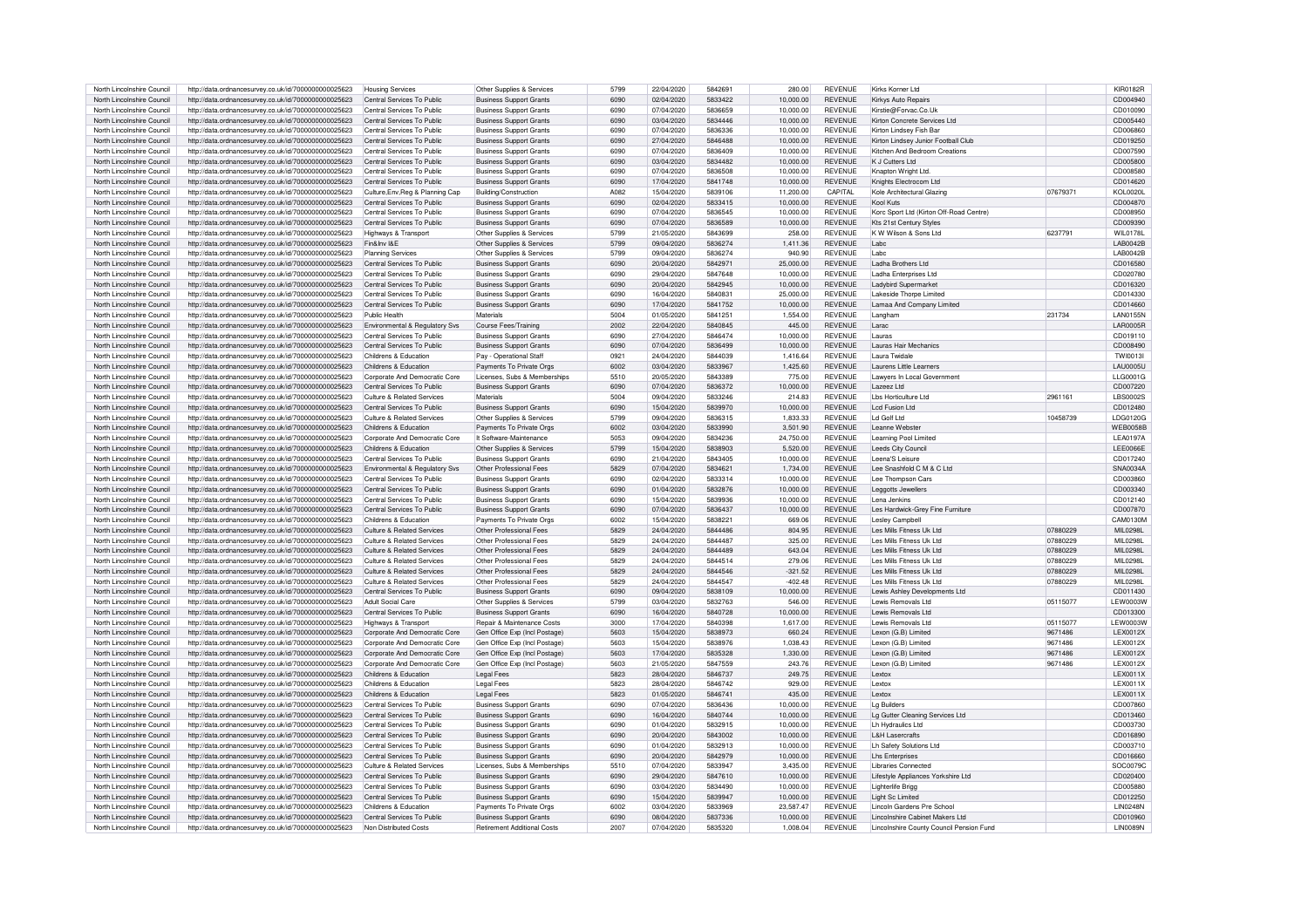| North Lincolnshire Council | http://data.ordnancesurvey.co.uk/id/7000000000025623 | Central Services To Public    | <b>Business Support Grants</b> | 6090 | 16/04/2020 | 5840782 | 10.000.00 | <b>REVENUE</b> | Lincolnshire Fencing & Timber Sales        |          | CD013840         |
|----------------------------|------------------------------------------------------|-------------------------------|--------------------------------|------|------------|---------|-----------|----------------|--------------------------------------------|----------|------------------|
| North Lincolnshire Council | http://data.ordnancesurvey.co.uk/id/7000000000025623 | Central Services To Public    | <b>Business Support Grants</b> | 6090 | 07/04/2020 | 5836456 | 10,000.00 | <b>REVENUE</b> | Lincolnshire Independent Financial         |          | CD008060         |
| North Lincolnshire Council | http://data.ordnancesurvey.co.uk/id/7000000000025623 | Central Services To Public    | <b>Business Support Grants</b> | 6090 | 27/04/2020 | 5846499 | 25,000.00 | <b>REVENUE</b> | Lincolnshire Inns Ltd                      |          | CD019360         |
| North Lincolnshire Council | http://data.ordnancesurvey.co.uk/id/7000000000025623 | Culture & Related Services    | Payments To Private Orgs       | 6002 | 28/05/2020 | 5847572 | 296.35    | <b>REVENUE</b> | Lincolnshire Wildlife Trust                | 461863   | <b>LIN0026N</b>  |
| North Lincolnshire Council | http://data.ordnancesurvey.co.uk/id/7000000000025623 | Culture & Related Services    |                                | 6004 | 21/05/2020 | 5847438 | 42.900.00 | <b>REVENUE</b> | Lincs Inspire Ltd                          |          | <b>LIN0173N</b>  |
| North Lincolnshire Council |                                                      | Central Services To Public    | Payments To Joint Units        | 6090 |            | 5833375 | 10.000.00 | <b>REVENUE</b> | Lincs Ironmasters Limited                  |          |                  |
|                            | http://data.ordnancesurvey.co.uk/id/7000000000025623 |                               | <b>Business Support Grants</b> |      | 02/04/2020 |         |           |                |                                            |          | CD004470         |
| North Lincolnshire Council | http://data.ordnancesurvey.co.uk/id/7000000000025623 | Central Services To Public    | <b>Business Support Grants</b> | 6090 | 07/04/2020 | 5836537 | 10,000.00 | <b>REVENUE</b> | Lincs Travel Services Ltd.                 |          | CD008870         |
| North Lincolnshire Council | http://data.ordnancesurvey.co.uk/id/7000000000025623 | Central Services To Public    | <b>Business Support Grants</b> | 6090 | 07/04/2020 | 5836417 | 10,000.00 | <b>REVENUE</b> | Linda Filis T/A Filis Stores               |          | CD007670         |
| North Lincolnshire Council | http://data.ordnancesurvey.co.uk/id/7000000000025623 | Childrens & Education         | Payments To Private Orgs       | 6002 | 15/04/2020 | 5838270 | 10,556.28 | REVENUE        | Linda Wood T/As Tiddly Peeps               |          | WOO0052C         |
| North Lincolnshire Council | http://data.ordnancesurvey.co.uk/id/7000000000025623 | Central Services To Public    | <b>Business Support Grants</b> | 6090 | 27/04/2020 | 5846492 | 10,000.00 | <b>REVENUE</b> | <b>Linden Nurseries</b>                    |          | CD019290         |
| North Lincolnshire Council | http://data.ordnancesurvey.co.uk/id/7000000000025623 | Central Services To Public    | <b>Business Support Grants</b> | 6090 | 17/04/2020 | 5841736 | 10,000.00 | <b>REVENUE</b> | <b>Lindsey Technical Services Ltd</b>      |          | CD014500         |
| North Lincolnshire Council | http://data.ordnancesurvey.co.uk/id/7000000000025623 | Central Services To Public    | <b>Business Support Grants</b> | 6090 | 16/04/2020 | 5840714 | 10.000.00 | <b>REVENUE</b> | Linkcar4r                                  |          | CD013160         |
| North Lincolnshire Council | http://data.ordnancesurvey.co.uk/id/7000000000025623 | Central Services To Public    | <b>Business Support Grants</b> | 6090 | 07/04/2020 | 5836677 | 10,000.00 | <b>REVENUE</b> | Link-Cold Refrigeration & Air Conditioning |          | CD010270         |
| North Lincolnshire Council | http://data.ordnancesurvey.co.uk/id/7000000000025623 | Central Services To Public    | <b>Business Support Grants</b> | 6090 | 01/04/2020 | 5832900 | 10,000.00 | REVENUE        | Links Plant & Equipment Ltd                |          | CD003580         |
| North Lincolnshire Council | http://data.ordnancesurvey.co.uk/id/7000000000025623 | Central Services To Public    | <b>Business Support Grants</b> | 6090 | 29/04/2020 | 5847625 | 10.000.00 | <b>REVENUE</b> | <b>Liquid Mist</b>                         |          | CD020550         |
| North Lincolnshire Council | http://data.ordnancesurvey.co.uk/id/7000000000025623 | Childrens & Education         | Payments To Private Orgs       | 6002 | 03/04/2020 | 5833951 | 635.85    | <b>REVENUE</b> | Lisa Atkinson                              |          | ATK0120K         |
|                            |                                                      |                               |                                |      |            |         |           |                |                                            |          |                  |
| North Lincolnshire Council | http://data.ordnancesurvey.co.uk/id/7000000000025623 | Childrens & Education         | Payments To Private Orgs       | 6002 | 15/04/2020 | 5838212 | 2,315.08  | <b>REVENUE</b> | Lisa Backhouse                             |          | <b>BAC0163C</b>  |
| North Lincolnshire Council | http://data.ordnancesurvey.co.uk/id/7000000000025623 | Childrens & Education         | Payments To Voluntary Orgs     | 6001 | 15/04/2020 | 5838242 | 35.334.94 | <b>REVENUE</b> | Little Acorns Pre-School                   |          | LIT0009T         |
| North Lincolnshire Council | http://data.ordnancesurvey.co.uk/id/7000000000025623 | Childrens & Education         | Payments To Private Orgs       | 6002 | 03/04/2020 | 5833973 | 17.133.75 | <b>REVENUE</b> | Little Angels Pre-School                   |          | LIT00451         |
| North Lincolnshire Council | http://data.ordnancesurvey.co.uk/id/7000000000025623 | Childrens & Education         | Payments To Private Orgs       | 6002 | 03/04/2020 | 5833968 | 22,854.13 | <b>REVENUE</b> | <b>Little Cygnets Nursery</b>              |          | <b>LCN0002N</b>  |
| North Lincolnshire Council | http://data.ordnancesurvey.co.uk/id/7000000000025623 | Central Services To Public    | <b>Business Support Grants</b> | 6090 | 01/04/2020 | 5832855 | 10.000.00 | <b>REVENUE</b> | Little Frogs Daycare Ltd                   |          | CD003130         |
| North Lincolnshire Council | http://data.ordnancesurvey.co.uk/id/7000000000025623 | Childrens & Education         | Payments To Private Orgs       | 6002 | 15/04/2020 | 5838245 | 22.921.47 | <b>REVENUE</b> | Little Imps Playgroup                      |          | LIT00351         |
| North Lincolnshire Council | http://data.ordnancesurvey.co.uk/id/7000000000025623 | Childrens & Education         | Payments To Private Orgs       | 6002 | 03/04/2020 | 5833974 | 2,308.50  | <b>REVENUE</b> | I ittle I earners                          |          | LIT0112T         |
| North Lincolnshire Council | http://data.ordnancesurvey.co.uk/id/7000000000025623 | Childrens & Education         | Payments To Private Orgs       | 6002 | 03/04/2020 | 5833970 | 48,806.82 | <b>REVENUE</b> | Little Owls Pre-School                     |          | LIT0041T         |
| North Lincolnshire Council | http://data.ordnancesurvey.co.uk/id/7000000000025623 | Childrens & Education         | Payments To Private Orgs       | 6002 | 03/04/2020 | 5833971 | 22,251.42 | <b>REVENUE</b> | Little Owls Pre-School                     |          | LIT0041T         |
|                            |                                                      |                               |                                |      |            |         |           |                |                                            |          |                  |
| North Lincolnshire Council | http://data.ordnancesurvey.co.uk/id/7000000000025623 | Childrens & Education         | Payments To Private Orgs       | 6002 | 03/04/2020 | 5833972 | 24.342.33 | <b>REVENUE</b> | Little Owls Pre-School                     |          | <b>I IT0041T</b> |
| North Lincolnshire Council | http://data.ordnancesurvey.co.uk/id/7000000000025623 | Childrens & Education         | Payments To Voluntary Orgs     | 6001 | 15/04/2020 | 5838244 | 27,216.06 | <b>REVENUE</b> | Little Bascals Pre-School                  |          | LIT0011T         |
| North Lincolnshire Council | http://data.ordnancesurvey.co.uk/id/7000000000025623 | Central Services To Public    | Business Support Grants        | 6090 | 02/04/2020 | 5833390 | 10,000.00 | <b>REVENUE</b> | Little Tots Nursery                        |          | CD004620         |
| North Lincolnshire Council | http://data.ordnancesurvey.co.uk/id/7000000000025623 | Childrens & Education         | Payments To Private Orgs       | 6002 | 15/04/2020 | 5838243 | 50,611.17 | <b>REVENUE</b> | Little Tots Nursery                        |          | LIT0010T         |
| North Lincolnshire Council | http://data.ordnancesurvey.co.uk/id/7000000000025623 | Central Services To Public    | <b>Business Support Grants</b> | 6090 | 01/04/2020 | 5832891 | 10,000.00 | <b>REVENUE</b> | Live, Love & Create                        |          | CD003490         |
| North Lincolnshire Council | http://data.ordnancesurvey.co.uk/id/7000000000025623 | Central Services To Public    | <b>Business Support Grants</b> | 6090 | 15/04/2020 | 5839899 | 10,000.00 | <b>REVENUE</b> | <b>L&amp;J Snacks</b>                      |          | CD011770         |
| North Lincolnshire Council | http://data.ordnancesurvey.co.uk/id/7000000000025623 | Central Services To Public    | <b>Business Support Grants</b> | 6090 | 16/04/2020 | 5840729 | 10,000.00 | <b>REVENUE</b> | Llovds Avenue Store                        |          | CD013310         |
| North Lincolnshire Council | http://data.ordnancesurvey.co.uk/id/7000000000025623 | Central Services To Public    | <b>Business Support Grants</b> | 6090 | 07/04/2020 | 5836702 | 10.000.00 | <b>REVENUE</b> | I & M Motors                               |          | CD010520         |
| North Lincolnshire Council | http://data.ordnancesurvey.co.uk/id/7000000000025623 | Corporate And Democratic Core | Licenses, Subs & Memberships   | 5510 | 01/05/2020 | 5847564 | 32.477.07 | <b>REVENUE</b> | Local Government Association               |          | LOC0083C         |
|                            |                                                      |                               |                                | 6090 | 03/04/2020 | 5834471 |           |                |                                            |          |                  |
| North Lincolnshire Council | http://data.ordnancesurvey.co.uk/id/7000000000025623 | Central Services To Public    | <b>Business Support Grants</b> |      |            |         | 10,000.00 | <b>REVENUE</b> | Lockwoods Garage                           |          | CD005690         |
| North Lincolnshire Council | http://data.ordnancesurvey.co.uk/id/7000000000025623 | Central Services To Public    | <b>Business Support Grants</b> | 6090 | 07/04/2020 | 5836623 | 10.000.00 | <b>REVENUE</b> | Loco Inn                                   |          | CD009730         |
| North Lincolnshire Council | http://data.ordnancesurvey.co.uk/id/7000000000025623 | Central Services To Public    | <b>Business Support Grants</b> | 6090 | 07/04/2020 | 5836526 | 10,000.00 | <b>REVENUE</b> | London House Eashions                      |          | CD008760         |
| North Lincolnshire Council | http://data.ordnancesurvey.co.uk/id/7000000000025623 | Housing Services              | Other Supplies & Services      | 5799 | 03/04/2020 | 5833018 | 622.98    | <b>REVENUE</b> | Longhurst & Havelok Homes Ltd              |          | LON0032N         |
| North Lincolnshire Council | http://data.ordnancesurvey.co.uk/id/7000000000025623 | Central Services To Public    | <b>Business Support Grants</b> | 6090 | 08/04/2020 | 5837350 | 10,000.00 | <b>REVENUE</b> | Lords And Ladies Studio                    |          | CD011100         |
| North Lincolnshire Council | http://data.ordnancesurvey.co.uk/id/7000000000025623 | Childrens & Education         | Other Professional Fees        | 5829 | 03/04/2020 | 5832772 | 2.000.00  | <b>REVENUE</b> | I guise Foster                             |          | FOS0043S         |
| North Lincolnshire Council | http://data.ordnancesurvey.co.uk/id/7000000000025623 | Central Services To Public    | <b>Business Support Grants</b> | 6090 | 27/04/2020 | 5846521 | 25,000.00 | <b>REVENUE</b> | Lou'S Tyres Limited                        |          | CD019580         |
| North Lincolnshire Council | http://data.ordnancesurvey.co.uk/id/7000000000025623 | Central Services To Public    | <b>Business Support Grants</b> | 6090 | 27/04/2020 | 5846522 | 10,000.00 | <b>REVENUE</b> | Lou'S Tyres Limited                        |          | CD019590         |
| North Lincolnshire Council | http://data.ordnancesurvey.co.uk/id/7000000000025623 | Central Services To Public    | <b>Business Support Grants</b> | 6090 | 27/04/2020 | 5846561 | 25,000.00 | <b>REVENUE</b> | Lou'S Tyres Limited                        |          | CD019980         |
| North Lincolnshire Council | http://data.ordnancesurvey.co.uk/id/7000000000025623 | Central Services To Public    | <b>Business Support Grants</b> | 6090 | 07/04/2020 | 5836415 | 10.000.00 | <b>REVENUE</b> | Lp Creatives Ltd                           |          | CD007650         |
| North Lincolnshire Council |                                                      | Central Services To Public    |                                | 6090 | 16/04/2020 | 5840785 | 10.000.00 | <b>REVENUE</b> | I t Canital                                |          |                  |
|                            | http://data.ordnancesurvey.co.uk/id/7000000000025623 |                               | <b>Business Support Grants</b> |      |            |         |           |                |                                            |          | CD013870         |
| North Lincolnshire Council | http://data.ordnancesurvey.co.uk/id/7000000000025623 | Central Services To Public    | <b>Business Support Grants</b> | 6090 | 06/04/2020 | 5835351 | 25,000.00 | <b>REVENUE</b> | Lucio'S Scunthorpe Limited                 |          | CD006080         |
| North Lincolnshire Council | http://data.ordnancesurvey.co.uk/id/7000000000025623 | Central Services To Public    | <b>Business Support Grants</b> | 6090 | 02/04/2020 | 5833395 | 10,000.00 | <b>REVENUE</b> | Lucy'S Dog Grooming                        |          | CD004670         |
| North Lincolnshire Council | http://data.ordnancesurvey.co.uk/id/7000000000025623 | Central Services To Public    | <b>Business Support Grants</b> | 6090 | 07/04/2020 | 5836359 | 10.000.00 | <b>REVENUE</b> | Lucys Ltd                                  |          | CD007090         |
| North Lincolnshire Council | http://data.ordnancesurvey.co.uk/id/7000000000025623 | Central Services To Public    | <b>Business Support Grants</b> | 6090 | 21/04/2020 | 5843469 | 10.000.00 | <b>REVENUE</b> | Luddington Village Hall                    |          | CD017880         |
| North Lincolnshire Council | http://data.ordnancesurvey.co.uk/id/7000000000025623 | Central Services To Public    | <b>Business Support Grants</b> | 6090 | 07/04/2020 | 5836381 | 10,000.00 | <b>REVENUE</b> | <b>Luvmvpad Limited</b>                    |          | CD007310         |
| North Lincolnshire Council | http://data.ordnancesurvey.co.uk/id/7000000000025623 | Central Services To Public    | <b>Business Support Grants</b> | 6090 | 02/04/2020 | 5833353 | 10,000.00 | <b>REVENUE</b> | Luxe Hair                                  |          | CD004250         |
| North Lincolnshire Council | http://data.ordnancesurvey.co.uk/id/7000000000025623 | Central Services To Public    | <b>Business Support Grants</b> | 6090 | 16/04/2020 | 5840752 | 10.000.00 | <b>REVENUE</b> | Lux Hot Tubs                               |          | CD013540         |
| North Lincolnshire Council | http://data.ordnancesurvey.co.uk/id/7000000000025623 | Central Services To Public    | <b>Business Support Grants</b> | 6090 | 20/04/2020 | 5842905 | 10,000.00 | <b>REVENUE</b> | Lw Commercials Ltd                         |          | CD015920         |
| North Lincolnshire Council | http://data.ordnancesurvey.co.uk/id/7000000000025623 | Central Services To Public    | <b>Business Support Grants</b> | 6090 | 07/04/2020 | 5836703 | 10,000.00 | <b>REVENUE</b> | Lynns Grooming Parlou                      |          | CD010530         |
| North Lincolnshire Council | http://data.ordnancesurvey.co.uk/id/7000000000025623 | <b>Adult Social Care</b>      | Equipment Purchase             | 5001 | 24/04/2020 | 5844586 | 261.84    | <b>REVENUE</b> | Lyreco Uk Ltd                              | 442696   | LYR0001R         |
|                            |                                                      |                               |                                | 5001 | 17/04/2020 | 5837290 | 85.36     |                |                                            | 442696   |                  |
| North Lincolnshire Council | http://data.ordnancesurvey.co.uk/id/7000000000025623 | Childrens & Education         | Equipment Purchase             |      |            |         |           | <b>REVENUE</b> | Lyreco Uk Ltd                              |          | LYR0001R         |
| North Lincolnshire Council | http://data.ordnancesurvey.co.uk/id/7000000000025623 | Childrens & Education         | Gen Office Exp (Incl Postage)  | 5603 | 17/04/2020 | 5837290 | 119.50    | <b>REVENUE</b> | Lyreco Uk Ltd                              | 442696   | LYR0001R         |
| North Lincolnshire Council | http://data.ordnancesurvey.co.uk/id/7000000000025623 | Childrens & Education         | Gen Office Exp (Incl Postage)  | 5603 | 17/04/2020 | 5837290 | 175.09    | <b>REVENUE</b> | I vreco Uk I to                            | 442696   | LYR0001R         |
| North Lincolnshire Council | http://data.ordnancesurvey.co.uk/id/7000000000025623 | Corporate And Democratic Core | Equipment Purchase             | 5001 | 07/04/2020 | 5835280 | 226.82    | <b>REVENUE</b> | Lyreco Uk Ltd                              | 442696   | LYR0001R         |
| North Lincolnshire Council | http://data.ordnancesurvey.co.uk/id/7000000000025623 | Corporate And Democratic Core | Gen Office Exp (Incl Postage)  | 5603 | 17/04/2020 | 5835734 | 209.37    | <b>REVENUE</b> | Lyreco Uk Ltd                              | 442696   | LYR0001R         |
| North Lincolnshire Council | http://data.ordnancesurvey.co.uk/id/7000000000025623 | Corporate And Democratic Core | Gen Office Exp (Incl Postage)  | 5603 | 17/04/2020 | 5835738 | 233.08    | <b>REVENUE</b> | Lyreco Uk Ltd                              | 442696   | LYR0001R         |
| North Lincolnshire Council | http://data.ordnancesurvev.co.uk/id/7000000000025623 | Culture & Related Services    | Gen Office Exp (Incl Postage)  | 5603 | 17/04/2020 | 5833215 | 270.90    | <b>REVENUE</b> | Lyreco Uk Ltd                              | 442696   | <b>I YR0001R</b> |
| North Lincolnshire Council | http://data.ordnancesurvey.co.uk/id/7000000000025623 | <b>Planning Services</b>      | Gen Office Exp (Incl Postage)  | 5603 | 17/04/2020 | 5833215 | 9.92      | <b>REVENUE</b> | Lyreco Uk Ltd                              | 442696   | LYR0001R         |
| North Lincolnshire Council | http://data.ordnancesurvey.co.uk/id/7000000000025623 | Central Services To Public    | <b>Business Support Grants</b> | 6090 | 02/04/2020 | 5833328 | 10,000.00 | <b>REVENUE</b> | Lytec Limited                              |          | CD004000         |
| North Lincolnshire Council | http://data.ordnancesurvey.co.uk/id/7000000000025623 | Central Services To Public    | <b>Business Support Grants</b> | 6090 | 07/04/2020 | 5836687 | 10,000.00 | <b>REVENUE</b> | Mac Auto Valeting                          |          | CD010370         |
|                            |                                                      |                               |                                |      |            |         |           |                |                                            |          |                  |
| North Lincolnshire Council | http://data.ordnancesurvey.co.uk/id/7000000000025623 | Central Services To Public    | <b>Business Support Grants</b> | 6090 | 15/04/2020 | 5839948 | 10.000.00 | <b>REVENUE</b> | Macleods Of Brigg                          |          | CD012260         |
| North Lincolnshire Council | http://data.ordnancesurvey.co.uk/id/7000000000025623 | Culture & Related Services    | Other Professional Fees        | 5829 | 22/04/2020 | 5841710 | 2.028.00  | <b>REVENUE</b> | Mac Medical Services Ltd                   | 10466467 | <b>MAC0060C</b>  |
| North Lincolnshire Council | http://data.ordnancesurvey.co.uk/id/7000000000025623 | Central Services To Public    | <b>Business Support Grants</b> | 6090 | 29/04/2020 | 5847615 | 10,000.00 | <b>REVENUE</b> | Madani Community Development Foundation    |          | CD020450         |
| North Lincolnshire Council | http://data.ordnancesurvey.co.uk/id/7000000000025623 | Central Services To Public    | <b>Business Support Grants</b> | 6090 | 16/04/2020 | 5840733 | 10,000.00 | <b>REVENUE</b> | Magna Charta Inn                           |          | CD013350         |
| North Lincolnshire Council | http://data.ordnancesurvey.co.uk/id/7000000000025623 | Central Services To Public    | <b>Business Support Grants</b> | 6090 | 20/04/2020 | 5842957 | 10.000.00 | <b>REVENUE</b> | Mag Tyres                                  |          | CD016440         |
| North Lincolnshire Council | http://data.ordnancesurvey.co.uk/id/7000000000025623 | Central Services To Public    | <b>Business Support Grants</b> | 6090 | 03/04/2020 | 5834500 | 10.000.00 | <b>REVENUE</b> | Mai Ling Chinese Takeaway                  |          | CD005980         |
| North Lincolnshire Council | http://data.ordnancesurvey.co.uk/id/7000000000025623 | Central Services To Public    | <b>Business Support Grants</b> | 6090 | 16/04/2020 | 5840740 | 10.000.00 | <b>REVENUE</b> | Maizies                                    |          | CD013420         |
| North Lincolnshire Council | http://data.ordnancesurvev.co.uk/id/7000000000025623 | Central Services To Public    | <b>Business Support Grants</b> | 6090 | 15/04/2020 | 5839922 | 10,000.00 | <b>REVENUE</b> | Maltings Off Road Ltd                      |          | CD012000         |
|                            |                                                      |                               |                                |      |            |         |           |                |                                            |          |                  |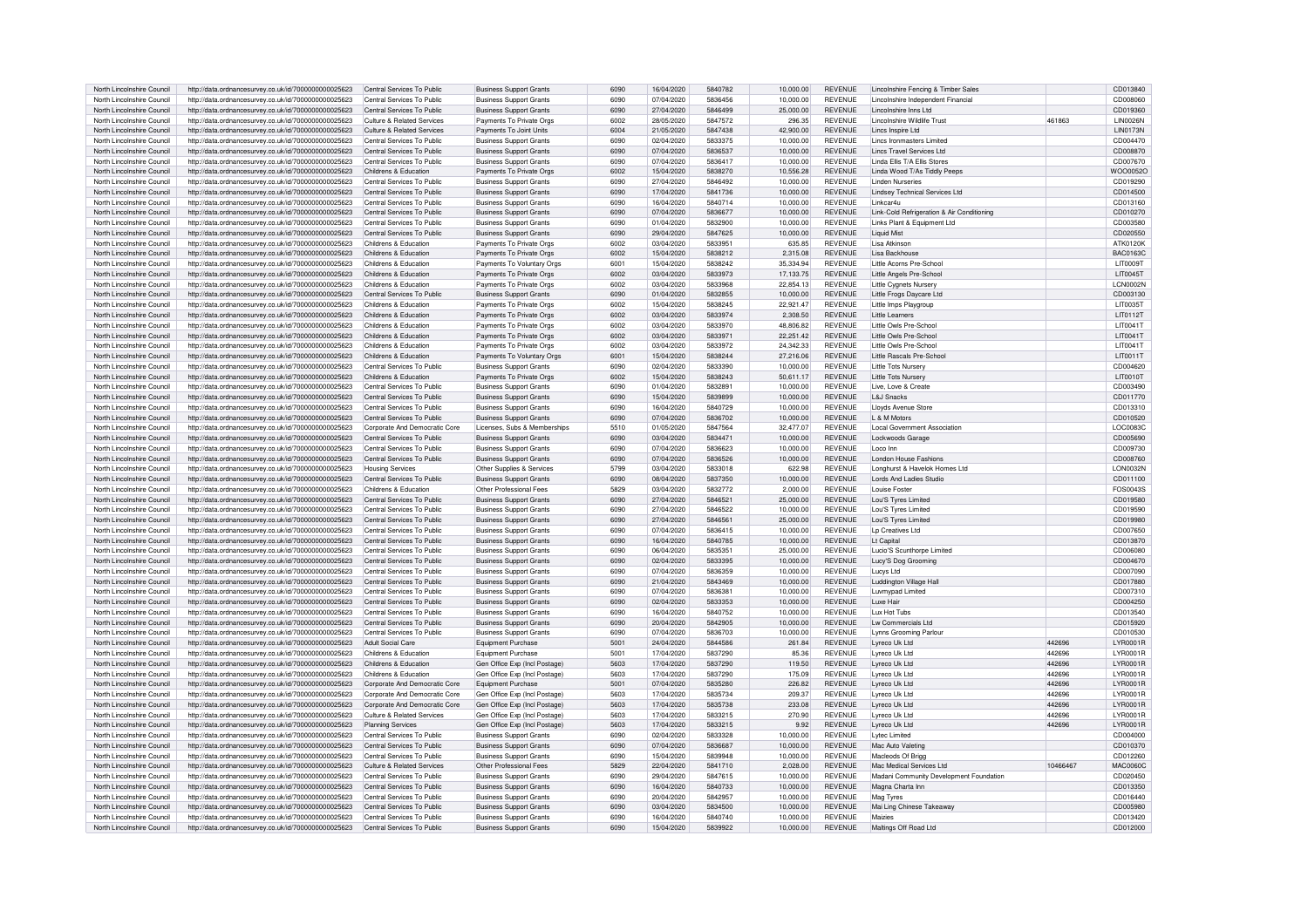| North Lincolnshire Council                               | http://data.ordnancesurvey.co.uk/id/7000000000025623                                                         | Highways & Transport                                     | Equipment Purchase                                               | 5001         | 17/04/2020               | 5838126            | 1.932.60               | <b>REVENUE</b>                   | Manchester Safety Services Ltd                      |          | <b>MAN0127N</b>      |
|----------------------------------------------------------|--------------------------------------------------------------------------------------------------------------|----------------------------------------------------------|------------------------------------------------------------------|--------------|--------------------------|--------------------|------------------------|----------------------------------|-----------------------------------------------------|----------|----------------------|
|                                                          |                                                                                                              |                                                          |                                                                  |              |                          | 5836552            |                        |                                  |                                                     |          |                      |
| North Lincolnshire Council                               | http://data.ordnancesurvey.co.uk/id/7000000000025623                                                         | Central Services To Public                               | <b>Business Support Grants</b>                                   | 6090         | 07/04/2020               |                    | 10,000.00              | <b>REVENUE</b>                   | Mann Brothers (Scunthorpe) Ltd                      |          | CD009020             |
| North Lincolnshire Council                               | http://data.ordnancesurvey.co.uk/id/7000000000025623                                                         | Central Services To Public                               | <b>Business Support Grants</b>                                   | 6090         | 17/04/2020               | 5841762            | 10,000.00              | <b>REVENUE</b>                   | Manor Property Group Limited                        |          | CD014760             |
| North Lincolnshire Council                               | http://data.ordnancesurvey.co.uk/id/7000000000025623                                                         | Central Services To Public                               | <b>Business Support Grants</b>                                   | 6090         | 07/04/2020               | 5836358            | 10,000.00              | <b>REVENUE</b>                   | Mano'S Barbers                                      |          | CD007080             |
| North Lincolnshire Council                               | http://data.ordnancesurvey.co.uk/id/7000000000025623                                                         | Central Services To Public                               | <b>Business Support Grants</b>                                   | 6090         | 02/04/2020               | 5833416            | 10,000.00              | <b>REVENUE</b>                   | Map-Technik Ltd                                     |          | CD004880             |
| North Lincolnshire Council                               | http://data.ordnancesurvey.co.uk/id/7000000000025623                                                         | Central Services To Public                               | <b>Business Support Grants</b>                                   | 6090         | 07/04/2020               | 5836580            | 10,000.00              | <b>REVENUE</b>                   | Margheritas Pantry                                  |          | CD009300             |
| North Lincolnshire Council                               | http://data.ordnancesurvey.co.uk/id/7000000000025623                                                         | Childrens & Education                                    | Payments To Private Org                                          | 6002         | 03/04/2020               | 5833955            | 3.270.96               | <b>REVENUE</b>                   | Marie Fenwick                                       |          | FFN0095N             |
|                                                          |                                                                                                              |                                                          |                                                                  |              |                          |                    |                        |                                  |                                                     |          |                      |
| North Lincolnshire Council                               | http://data.ordnancesurvey.co.uk/id/7000000000025623                                                         | Central Services To Public                               | <b>Business Support Grants</b>                                   | 6090         | 08/04/2020               | 5837371            | 10,000.00              | <b>REVENUE</b>                   | Maritime & Heritage Centre Of Excellence            |          | CD011310             |
| North Lincolnshire Council                               | http://data.ordnancesurvey.co.uk/id/7000000000025623                                                         | Central Services To Public                               | <b>Business Support Grants</b>                                   | 6090         | 17/04/2020               | 5841755            | 10.000.00              | <b>REVENUE</b>                   | Mark Andrews/, Ma Productions                       |          | CD014690             |
| North Lincolnshire Council                               | http://data.ordnancesurvey.co.uk/id/7000000000025623                                                         | Central Services To Public                               | <b>Business Support Grants</b>                                   | 6090         | 02/04/2020               | 5833351            | 10.000.00              | <b>REVENUE</b>                   | Market Hill Fisheries Ltd                           |          | CD004230             |
| North Lincolnshire Council                               | http://data.ordnancesurvey.co.uk/id/7000000000025623                                                         | Central Services To Public                               | <b>Business Support Grants</b>                                   | 6090         | 15/04/2020               | 5839952            | 10,000.00              | <b>REVENUE</b>                   | Marmaris Pizza                                      |          | CD012300             |
| North Lincolnshire Council                               | http://data.ordnancesurvey.co.uk/id/7000000000025623                                                         | Central Services To Public                               | <b>Business Support Grants</b>                                   | 6090         | 07/04/2020               | 5836426            | 10.000.00              | <b>REVENUE</b>                   | M & A Roberts Ltd                                   |          | CD007760             |
|                                                          |                                                                                                              | Central Services To Public                               |                                                                  | 6090         | 07/04/2020               | 5836657            |                        | <b>REVENUE</b>                   | Marrowhone & Cleaver                                |          |                      |
| North Lincolnshire Council                               | http://data.ordnancesurvey.co.uk/id/7000000000025623                                                         |                                                          | <b>Business Support Grants</b>                                   |              |                          |                    | 10,000.00              |                                  |                                                     |          | CD010070             |
| North Lincolnshire Council                               | http://data.ordnancesurvey.co.uk/id/7000000000025623                                                         | Central Services To Public                               | <b>Business Support Grants</b>                                   | 6090         | 27/04/2020               | 5846456            | 10,000.00              | <b>REVENUE</b>                   | Marshgate Timber                                    |          | CD018930             |
| North Lincolnshire Council                               | http://data.ordnancesurvey.co.uk/id/7000000000025623                                                         | Central Services To Public                               | <b>Business Support Grants</b>                                   | 6090         | 15/04/2020               | 5839996            | 10,000.00              | <b>REVENUE</b>                   | Marshland Alpacas Campsite                          |          | CD012740             |
| North Lincolnshire Council                               | http://data.ordnancesurvey.co.uk/id/7000000000025623                                                         | Central Services To Public                               | <b>Business Support Grants</b>                                   | 6090         | 16/04/2020               | 5840804            | 25,000.00              | <b>REVENUE</b>                   | Marston'S Pub Ltd                                   |          | CD014060             |
| North Lincolnshire Council                               | http://data.ordnancesurvey.co.uk/id/7000000000025623                                                         | Central Services To Public                               | <b>Business Support Grants</b>                                   | 6090         | 16/04/2020               | 5840803            | 10,000.00              | <b>REVENUE</b>                   | Marston'S Pubs Ltd                                  |          | CD014050             |
| North Lincolnshire Council                               |                                                                                                              | Central Services To Public                               |                                                                  | 6090         | 27/04/2020               | 5846565            | 25.000.00              | <b>REVENUE</b>                   | Martin Atkinson Specialist Cars Ltd                 |          |                      |
|                                                          | http://data.ordnancesurvey.co.uk/id/7000000000025623                                                         |                                                          | <b>Business Support Grants</b>                                   |              |                          |                    |                        |                                  |                                                     |          | CD020020             |
| North Lincolnshire Council                               | http://data.ordnancesurvey.co.uk/id/7000000000025623                                                         | Central Services To Public                               | <b>Business Support Grants</b>                                   | 6090         | 21/04/2020               | 5843408            | 10.000.00              | <b>REVENUE</b>                   | Martin & Co Coal Supplies Limited                   |          | CD017270             |
| North Lincolnshire Council                               | http://data.ordnancesurvey.co.uk/id/7000000000025623                                                         | Childrens & Education                                    | Payments To Private Orgs                                         | 6002         | 07/04/2020               | 5835760            | 480.00                 | <b>REVENUE</b>                   | Martin J Watsor                                     |          | WAT0465T             |
| North Lincolnshire Council                               | http://data.ordnancesurvey.co.uk/id/7000000000025623                                                         | <b>Fnvironmental &amp; Requlatory Sys.</b>               | Materials                                                        | 5004         | 17/04/2020               | 5835690            | 9.170.69               | <b>REVENUE</b>                   | Martin Williams (Hull) Ltd                          | 4756870  | <b>WIL0777L</b>      |
| North Lincolnshire Council                               | http://data.ordnancesurvey.co.uk/id/7000000000025623                                                         | Fin&Inv I&F                                              | Other Vehicle Costs                                              | 4005         | 28/04/2020               | 5846346            | 790.00                 | <b>REVENUE</b>                   | Martin Williams (Hull) Ltd                          | 4756870  | WIL0777L             |
| North Lincolnshire Council                               | http://data.ordnancesurvey.co.uk/id/7000000000025623                                                         | Fin&Inv I&F                                              | Other Vehicle Costs                                              | 4005         | 28/04/2020               | 5846347            | 790.00                 | <b>REVENUE</b>                   | Martin Williams (Hull) I td                         | 4756870  | <b>WIL0777L</b>      |
| North Lincolnshire Council                               |                                                                                                              | Central Services To Public                               |                                                                  | 6090         | 07/04/2020               | 5836585            | 10.000.00              | <b>REVENUE</b>                   |                                                     |          | CD009350             |
|                                                          | http://data.ordnancesurvey.co.uk/id/7000000000025623                                                         |                                                          | <b>Business Support Grants</b>                                   |              |                          |                    |                        |                                  | Marti'S Aggregates/ J Martinson Grab                |          |                      |
| North Lincolnshire Council                               | http://data.ordnancesurvey.co.uk/id/7000000000025623                                                         | Central Services To Public                               | Business Support Grants                                          | 6090         | 02/04/2020               | 5833446            | 10,000.00              | <b>REVENUE</b>                   | Martyn Bell Motor Engineers Ltd                     |          | CD005180             |
| North Lincolnshire Council                               | http://data.ordnancesurvey.co.uk/id/7000000000025623                                                         | Central Services To Public                               | <b>Business Support Grants</b>                                   | 6090         | 03/04/2020               | 5834478            | 10,000.00              | <b>REVENUE</b>                   | Mary Rose                                           |          | CD005760             |
| North Lincolnshire Council                               | http://data.ordnancesurvey.co.uk/id/7000000000025623                                                         | Culture, Env, Reg & Planning Cap                         | Building/Construction                                            | A082         | 09/04/2020               | 5837491            | 1.540.80               | CAPITAL                          | Mason Clark Associates                              | 02537113 | MAS0158S             |
| North Lincolnshire Council                               | http://data.ordnancesurvey.co.uk/id/7000000000025623                                                         | Culture, Env, Reg & Planning Cap                         | Consultants                                                      | A087         | 07/04/2020               | 5833896            | 770.00                 | CAPITAL                          | <b>Mason Clark Associates</b>                       | 02537113 | <b>MAS0158S</b>      |
|                                                          |                                                                                                              |                                                          |                                                                  | A087         |                          | 5835325            |                        | CAPITAL                          | Mason Clark Associates                              |          |                      |
| North Lincolnshire Council                               | http://data.ordnancesurvey.co.uk/id/7000000000025623                                                         | Highways & Transport Capital                             | Consultants                                                      |              | 07/04/2020               |                    | 1,052.00               |                                  |                                                     | 02537113 | <b>MAS0158S</b>      |
| North Lincolnshire Council                               | http://data.ordnancesurvey.co.uk/id/7000000000025623                                                         | Central Services To Public                               | <b>Business Support Grants</b>                                   | 6090         | 17/04/2020               | 5841787            | 10.000.00              | <b>REVENUE</b>                   | Masonic Hall                                        |          | CD015010             |
| North Lincolnshire Council                               | http://data.ordnancesurvey.co.uk/id/7000000000025623                                                         | Central Services To Public                               | <b>Business Support Grants</b>                                   | 6090         | 03/04/2020               | 5834427            | 10,000.00              | <b>REVENUE</b>                   | Material Gail                                       |          | CD005250             |
| North Lincolnshire Council                               | http://data.ordnancesurvey.co.uk/id/7000000000025623                                                         | Central Services To Public                               | <b>Business Support Grants</b>                                   | 6090         | 02/04/2020               | 5833363            | 10,000.00              | <b>REVENUE</b>                   | Matthew Vessey                                      |          | CD004350             |
| North Lincolnshire Council                               | http://data.ordnancesurvey.co.uk/id/7000000000025623                                                         | Central Services To Public                               | <b>Business Support Grants</b>                                   | 6090         | 15/04/2020               | 5839918            | 10,000.00              | <b>REVENUE</b>                   | Mattu Limited                                       |          | CD011960             |
| North Lincolnshire Council                               | http://data.ordnancesurvey.co.uk/id/7000000000025623                                                         | Central Services To Public                               | <b>Business Support Grants</b>                                   | 6090         | 16/04/2020               | 5840798            | 25,000.00              | <b>REVENUE</b>                   | Mattu Limited                                       |          | CD014000             |
|                                                          |                                                                                                              |                                                          |                                                                  |              |                          |                    |                        |                                  |                                                     |          |                      |
| North Lincolnshire Council                               | http://data.ordnancesurvey.co.uk/id/7000000000025623                                                         | Central Services To Public                               | <b>Business Support Grants</b>                                   | 6090         | 16/04/2020               | 5840778            | 10.000.00              | <b>REVENUE</b>                   | Max Muller An Uk Ltd                                |          | CD013800             |
| North Lincolnshire Council                               | http://data.ordnancesurvey.co.uk/id/7000000000025623                                                         | Central Services To Public                               | <b>Business Support Grants</b>                                   | 6090         | 07/04/2020               | 5836577            | 10,000.00              | <b>REVENUE</b>                   | Mayfair-Tudor Limited                               |          | CD009270             |
| North Lincolnshire Council                               | http://data.ordnancesurvey.co.uk/id/7000000000025623                                                         | Childrens & Education                                    | It Software-Maintenance                                          | 5053         | 07/04/2020               | 5835309            | 12.302.50              | <b>REVENUE</b>                   | Mayrise Limited                                     | 1987036  | <b>MAY0060Y</b>      |
| North Lincolnshire Council                               | http://data.ordnancesurvey.co.uk/id/7000000000025623                                                         | Environmental & Regulatory Svs                           | It Software-Maintenance                                          | 5053         | 07/04/2020               | 5835309            | 12,564.13              | <b>REVENUE</b>                   | Mavrise Limited                                     | 1987036  | MAY0060Y             |
| North Lincolnshire Council                               |                                                                                                              | Childrens & Education                                    | Other Professional Fees                                          | 5829         | 17/04/2020               | 5839038            | 2,500.00               | <b>REVENUE</b>                   | Mazars Lin                                          | OC30829  | MAZ00327             |
|                                                          | http://data.ordnancesurvey.co.uk/id/7000000000025623                                                         |                                                          |                                                                  |              |                          |                    |                        |                                  |                                                     |          |                      |
| North Lincolnshire Council                               | http://data.ordnancesurvey.co.uk/id/7000000000025623                                                         | Corporate And Democratic Core                            | Other Professional Fees                                          | 5829         | 15/04/2020               | 5839036            | 20,046.00              | <b>REVENUE</b>                   | Mazars Lip                                          | OC308299 | MAZ0032Z             |
| North Lincolnshire Counci                                | http://data.ordnancesurvey.co.uk/id/7000000000025623                                                         | Corporate And Democratic Core                            | Other Professional Fees                                          | 5829         | 17/04/2020               | 5839039            | 9,450.00               | <b>REVENUE</b>                   | Mazars Lin                                          | OC308299 | MAZ0032Z             |
| North Lincolnshire Counci                                | http://data.ordnancesurvey.co.uk/id/7000000000025623                                                         | Central Services To Public                               | <b>Business Support Grants</b>                                   | 6090         | 07/04/2020               | 5836493            | 10.000.00              | <b>REVENUE</b>                   | Mc Engineering Solutions Ltd                        |          | CD008430             |
| North Lincolnshire Council                               | http://data.ordnancesurvey.co.uk/id/7000000000025623                                                         | Central Services To Public                               | <b>Business Support Grants</b>                                   | 6090         | 07/04/2020               | 5836429            | 10.000.00              | <b>REVENUE</b>                   | Mckenzie Meats Ltd                                  |          | CD007790             |
| North Lincolnshire Council                               | http://data.ordnancesurvey.co.uk/id/7000000000025623                                                         | Central Services To Public                               | <b>Business Support Grants</b>                                   | 6090         | 17/04/2020               | 5841815            | 10.000.00              | <b>REVENUE</b>                   | M & D Concrete Ltd                                  |          | CD015290             |
|                                                          |                                                                                                              |                                                          |                                                                  |              |                          |                    |                        |                                  |                                                     |          |                      |
| North Lincolnshire Council                               | http://data.ordnancesurvey.co.uk/id/7000000000025623                                                         | Corporate And Democratic Core                            | Equipment Purchase                                               | 5001         | 16/05/2020               | 5843365            | 546.05                 | <b>REVENUE</b>                   | Md Signs Limited                                    | 07734254 | MDS0003S             |
| North Lincolnshire Council                               | http://data.ordnancesurvey.co.uk/id/7000000000025623                                                         | <b>Environmental &amp; Requlatory Sys.</b>               | Other Supplies & Services                                        | 5799         | 24/04/2020               | 5839367            | 1,229.75               | <b>REVENUE</b>                   | Md Signs Limited                                    | 07734254 | <b>MDS0003S</b>      |
| North Lincolnshire Council                               | http://data.ordnancesurvey.co.uk/id/7000000000025623                                                         | Central Services To Public                               | <b>Business Support Grants</b>                                   | 6090         | 17/04/2020               | 5833419            | 10.000.00              | <b>REVENUE</b>                   | Meadoate Limited                                    |          | CD004910             |
| North Lincolnshire Council                               | http://data.ordnancesurvey.co.uk/id/7000000000025623                                                         | Central Services To Public                               | <b>Business Support Grants</b>                                   | 6090         | 20/04/2020               | 5842981            | 10.000.00              | <b>REVENUE</b>                   | Medina Foods                                        |          | CD016680             |
| North Lincolnshire Council                               | http://data.ordnancesurvey.co.uk/id/7000000000025623                                                         | Central Services To Public                               | <b>Business Support Grants</b>                                   | 6090         | 09/04/2020               | 5838124            | 10.000.00              | <b>REVENUE</b>                   | Mel Hudson Motor Repairs                            |          | CD011580             |
|                                                          |                                                                                                              |                                                          |                                                                  | 6002         |                          |                    |                        |                                  |                                                     |          |                      |
| North Lincolnshire Council                               | http://data.ordnancesurvey.co.uk/id/7000000000025623                                                         | Childrens & Education                                    | Payments To Private Orgs                                         |              |                          |                    |                        |                                  |                                                     |          |                      |
| North Lincolnshire Council                               |                                                                                                              |                                                          |                                                                  |              | 15/04/2020               | 5838248            | 43,390.30              | <b>REVENUE</b>                   | Mels Totstop Day Nurser                             |          | MEL0044I             |
| North Lincolnshire Council                               | http://data.ordnancesurvey.co.uk/id/7000000000025623                                                         | Central Services To Public                               | <b>Business Support Grants</b>                                   | 6090         | 03/04/2020               | 5834486            | 10,000.00              | <b>REVENUE</b>                   | Mels Totstop Day Nursery Ltd                        |          | CD005840             |
|                                                          | http://data.ordnancesurvey.co.uk/id/7000000000025623                                                         | Central Services To Public                               | <b>Business Support Grants</b>                                   | 6090         | 07/04/2020               | 5836553            | 10,000.00              | REVENUE                          | Memories Tea And Coffee Boom                        |          | CD009030             |
| North Lincolnshire Council                               | http://data.ordnancesurvey.co.uk/id/7000000000025623                                                         | Adult Social Care                                        | Payments To Private Orgs                                         | 6002         | 09/04/2020               | 5837218            | 3.130.48               | <b>REVENUE</b>                   | Mencap                                              |          | MEN0244N             |
|                                                          | http://data.ordnancesurvey.co.uk/id/7000000000025623                                                         | Central Services To Public                               | <b>Business Support Grants</b>                                   | 6090         | 27/04/2020               | 5846527            | 10.000.00              | <b>REVENUE</b>                   |                                                     |          | CD019640             |
| North Lincolnshire Council                               |                                                                                                              |                                                          |                                                                  |              |                          |                    |                        |                                  | Meridian Gymnastics Ltd                             |          |                      |
| North Lincolnshire Council                               | http://data.ordnancesurvey.co.uk/id/7000000000025623                                                         | Central Services To Public                               | <b>Business Support Grants</b>                                   | 6090         | 03/04/2020               | 5834464            | 10.000.00              | <b>REVENUE</b>                   | Messingham Car Care Ltd                             |          | CD005620             |
| North Lincolnshire Council                               | http://data.ordnancesurvey.co.uk/id/7000000000025623                                                         | Central Services To Public                               | <b>Business Support Grants</b>                                   | 6090         | 01/04/2020               | 5832866            | 10,000.00              | <b>REVENUE</b>                   | Messingham Sands Fisheries                          |          | CD003240             |
| North Lincolnshire Council                               | http://data.ordnancesurvey.co.uk/id/7000000000025623                                                         | Central Services To Public                               | <b>Business Support Grants</b>                                   | 6090         | 21/04/2020               | 5843455            | 10,000.00              | <b>REVENUE</b>                   | Messingham Village Hall                             |          | CD017740             |
| North Lincolnshire Council                               | http://data.ordnancesurvey.co.uk/id/7000000000025623                                                         | Central Services To Public                               | <b>Business Support Grants</b>                                   | 6090         | 16/04/2020               | 5840748            | 10.000.00              | <b>REVENUE</b>                   | Messingham Zoo Ltd                                  |          | CD013500             |
| North Lincolnshire Council                               | http://data.ordnancesurvey.co.uk/id/7000000000025623                                                         | Central Services To Public                               |                                                                  | 6090         | 20/04/2020               | 5843004            | 10.000.00              | <b>REVENUE</b>                   | Metcalfe Clothing                                   |          | CD016910             |
|                                                          |                                                                                                              |                                                          | <b>Business Support Grants</b>                                   |              |                          |                    |                        |                                  |                                                     |          |                      |
| North Lincolnshire Council                               | http://data.ordnancesurvey.co.uk/id/7000000000025623                                                         | Central Services To Public                               | <b>Business Support Grants</b>                                   | 6090         | 02/04/2020               | 5833367            | 10.000.00              | <b>REVENUE</b>                   | Metres To Miles Limited                             |          | CD004390             |
| North Lincolnshire Council                               | http://data.ordnancesurvey.co.uk/id/7000000000025623                                                         | Highways & Transport                                     | Equipment Purchase                                               | 5001         | 17/04/2020               | 5835284            | 534.14                 | <b>REVENUE</b>                   | Metric Group Ltd                                    |          | <b>MET0006T</b>      |
| North Lincolnshire Council                               | http://data.ordnancesurvey.co.uk/id/7000000000025623                                                         | Highways & Transport                                     | Equipment Purchase                                               | 5001         | 17/04/2020               | 5835289            | 399.73                 | <b>REVENUE</b>                   | Metric Group Ltd                                    |          | <b>MET0006T</b>      |
| North Lincolnshire Council                               | http://data.ordnancesurvey.co.uk/id/7000000000025623                                                         | <b>Planning Services</b>                                 | Legal Fees                                                       | 5823         | 17/04/2020               | 5838943            | 800.00                 | <b>REVENUE</b>                   | M F Strawson Ltd                                    |          | STR0191R             |
| North Lincolnshire Council                               | http://data.ordnancesurvey.co.uk/id/7000000000025623                                                         | Central Services To Public                               | <b>Business Support Grants</b>                                   | 6090         | 17/04/2020               | 5841745            | 10,000.00              | REVENUE                          | M G Transport                                       |          | CD014590             |
|                                                          |                                                                                                              |                                                          |                                                                  |              |                          |                    |                        |                                  |                                                     |          |                      |
| North Lincolnshire Council                               | http://data.ordnancesurvey.co.uk/id/7000000000025623                                                         | Central Services To Public                               | <b>Business Support Grants</b>                                   | 6090         | 17/04/2020               | 5841734            | 10.000.00              | <b>REVENUE</b>                   | Mh Accountancy Solutions Ltd                        |          | CD014480             |
| North Lincolnshire Council                               | http://data.ordnancesurvey.co.uk/id/7000000000025623                                                         | Central Services To Public                               | <b>Business Support Grants</b>                                   | 6090         | 07/04/2020               | 5836386            | 10,000.00              | <b>REVENUE</b>                   | M H Motor Services Ltd                              |          | CD007360             |
| North Lincolnshire Council                               | http://data.ordnancesurvey.co.uk/id/7000000000025623                                                         | Central Services To Public                               | <b>Business Support Grants</b>                                   | 6090         | 29/04/2020               | 5847657            | 10,000.00              | <b>REVENUE</b>                   | Mhs Store Ltd                                       |          | CD020870             |
| North Lincolnshire Council                               | http://data.ordnancesurvey.co.uk/id/7000000000025623                                                         | Central Services To Public                               | <b>Business Support Grants</b>                                   | 6090         | 22/04/2020               | 5844078            | 10,000.00              | <b>REVENUE</b>                   | Michael A Chant                                     |          | CD018280             |
| North Lincolnshire Council                               | http://data.ordnancesurvey.co.uk/id/7000000000025623                                                         | Central Services To Public                               | <b>Business Support Grants</b>                                   | 6090         | 07/04/2020               | 5836370            | 10,000.00              | <b>REVENUE</b>                   | Michael James Woodbridge                            |          | CD007200             |
| North Lincolnshire Council                               | http://data.ordnancesurvey.co.uk/id/7000000000025623                                                         | Central Services To Public                               | <b>Business Support Grants</b>                                   | 6090         | 02/04/2020               | 5833316            | 10.000.00              | <b>REVENUE</b>                   | Michael Sanderson                                   |          | CD003880             |
| North Lincolnshire Council                               |                                                                                                              | Central Services To Public                               |                                                                  | 6090         | 15/04/2020               |                    |                        | <b>REVENUE</b>                   | Michael Scrimshaw                                   |          |                      |
|                                                          | http://data.ordnancesurvey.co.uk/id/7000000000025623                                                         |                                                          | <b>Business Support Grants</b>                                   |              |                          | 5839942            | 10.000.00              |                                  |                                                     |          | CD012200             |
| North Lincolnshire Council<br>North Lincolnshire Council | http://data.ordnancesurvey.co.uk/id/7000000000025623<br>http://data.ordnancesurvey.co.uk/id/7000000000025623 | Central Services To Public<br>Central Services To Public | <b>Business Support Grants</b><br><b>Business Support Grants</b> | 6090<br>6090 | 15/04/2020<br>07/04/2020 | 5839949<br>5836465 | 10.000.00<br>10,000.00 | <b>REVENUE</b><br><b>REVENUE</b> | Midgley Motor Company Ltd<br>Midland Service Garage |          | CD012270<br>CD008150 |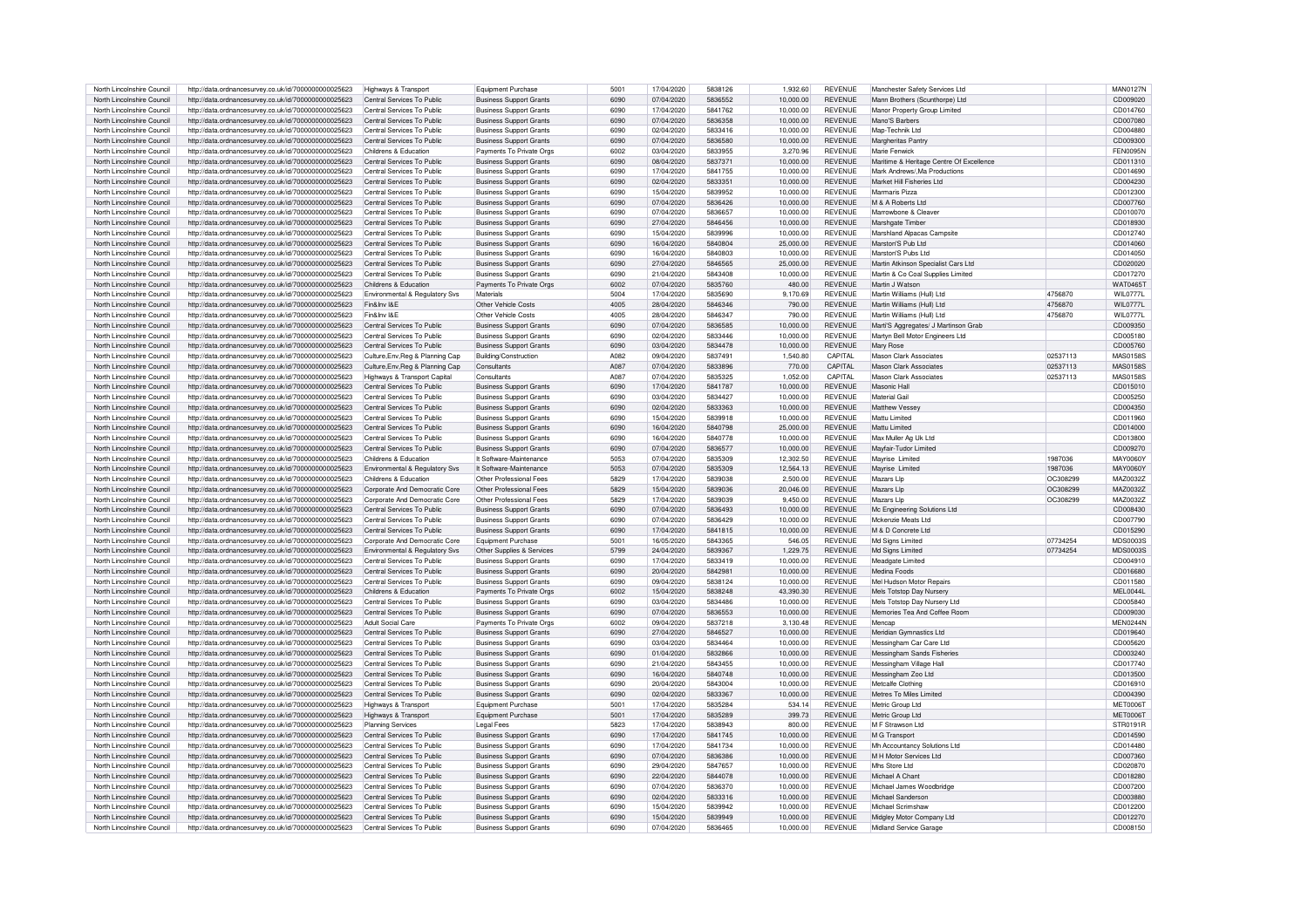| North Lincolnshire Council | http://data.ordnancesurvey.co.uk/id/7000000000025623 | Central Services To Public                 | <b>Business Support Grants</b> | 6090 | 07/04/2020 | 5836427 | 10,000.00 | <b>REVENUE</b> | Midland Valeting Services          |          | CD007770        |
|----------------------------|------------------------------------------------------|--------------------------------------------|--------------------------------|------|------------|---------|-----------|----------------|------------------------------------|----------|-----------------|
|                            |                                                      |                                            |                                |      |            |         |           |                |                                    |          |                 |
| North Lincolnshire Council | http://data.ordnancesurvey.co.uk/id/7000000000025623 | Culture & Related Services                 | Other Supplies & Services      | 5799 | 01/04/2020 | 5832741 | 254.00    | <b>REVENUE</b> | Mightyshirt                        |          | MIG0174G        |
| North Lincolnshire Council | http://data.ordnancesurvey.co.uk/id/7000000000025623 | <b>Environmental &amp; Regulatory Sys.</b> | Other Supplies & Services      | 5799 | 07/04/2020 | 5835176 | 1.133.10  | <b>REVENUE</b> | Mike Pinnock                       |          | <b>PIN0074N</b> |
| North Lincolnshire Council | http://data.ordnancesurvey.co.uk/id/7000000000025623 | Central Services To Public                 | <b>Business Support Grants</b> | 6090 | 08/04/2020 | 5837358 | 10.000.00 | <b>REVENUE</b> | Milano'S Pizza                     |          | CD011180        |
| North Lincolnshire Council | http://data.ordnancesurvey.co.uk/id/7000000000025623 | Central Services To Public                 | <b>Business Support Grants</b> | 6090 | 27/04/2020 | 5846464 | 10,000.00 | <b>REVENUE</b> | Millthorpe Plant Centre            |          | CD019010        |
|                            |                                                      |                                            |                                |      |            |         |           | <b>REVENUE</b> | Mint I eaf                         |          |                 |
| North Lincolnshire Council | http://data.ordnancesurvey.co.uk/id/7000000000025623 | Central Services To Public                 | <b>Business Support Grants</b> | 6090 | 01/04/2020 | 5832861 | 10,000.00 |                |                                    |          | CD003190        |
| North Lincolnshire Council | http://data.ordnancesurvey.co.uk/id/7000000000025623 | Corporate And Democratic Core              | Equipment Purchase             | 5001 | 15/04/2020 | 5838968 | 4.300.00  | <b>REVENUE</b> | Miso (Dotted Eves Ltd)             | 4471760  | DOT0001T        |
| North Lincolnshire Council | http://data.ordnancesurvey.co.uk/id/7000000000025623 | Central Services To Public                 | <b>Business Support Grants</b> | 6090 | 07/04/2020 | 5836492 | 10,000.00 | <b>REVENUE</b> | Miss Lexa'S Dog Grooming Studio    |          | CD008420        |
| North Lincolnshire Council | http://data.ordnancesurvey.co.uk/id/7000000000025623 | Central Services To Public                 | <b>Business Support Grants</b> | 6090 | 29/04/2020 | 5847620 | 10,000.00 | REVENUE        | Miss Patricia Fox                  |          | CD020500        |
|                            |                                                      |                                            |                                |      |            |         |           |                |                                    |          |                 |
| North Lincolnshire Council | http://data.ordnancesurvey.co.uk/id/7000000000025623 | Adult Social Care                          | Other Professional Fee:        | 5829 | 07/04/2020 | 5834616 | 750.00    | <b>REVENUE</b> | Miss Rebecca Musgrove              |          | <b>MUS0242S</b> |
| North Lincolnshire Council | http://data.ordnancesurvey.co.uk/id/7000000000025623 | <b>Adult Social Care</b>                   | Other Professional Fees        | 5829 | 09/04/2020 | 5837172 | 750.00    | <b>REVENUE</b> | Miss Rebecca Musgrov               |          | <b>MUS0242S</b> |
| North Lincolnshire Council | http://data.ordnancesurvey.co.uk/id/7000000000025623 | <b>Adult Social Care</b>                   | Payments To Private Orgs       | 6002 | 24/04/2020 | 5844100 | 1.550.00  | <b>REVENUE</b> | Miss Rebecca Musgrove              |          | <b>MUS0242S</b> |
| North Lincolnshire Council | http://data.ordnancesurvey.co.uk/id/7000000000025623 | Central Services To Public                 | <b>Business Support Grants</b> | 6090 | 16/04/2020 | 5840692 | 10.000.00 | <b>REVENUE</b> | Miss Sharon Pinkerton              |          | CD012940        |
|                            |                                                      |                                            |                                | 5001 |            | 5842857 |           |                |                                    |          |                 |
| North Lincolnshire Council | http://data.ordnancesurvey.co.uk/id/7000000000025623 | Environmental & Regulatory Svs             | Equipment Purchase             |      | 22/04/2020 |         | 1,535.00  | <b>REVENUE</b> | Mist-Air Environmental             |          | MIS0021S        |
| North Lincolnshire Council | http://data.ordnancesurvey.co.uk/id/7000000000025623 | Central Services To Public                 | <b>Business Support Grants</b> | 6090 | 17/04/2020 | 5841749 | 10.000.00 | <b>REVENUE</b> | M J Bellamy Transport              |          | CD014630        |
| North Lincolnshire Council | http://data.ordnancesurvey.co.uk/id/7000000000025623 | Central Services To Public                 | <b>Business Support Grants</b> | 6090 | 20/04/2020 | 5843005 | 10.000.00 | <b>REVENUE</b> | Mi Capps And Son                   |          | CD016920        |
| North Lincolnshire Council | http://data.ordnancesurvey.co.uk/id/7000000000025623 | Adult Social Care                          | Other Professional Fees        | 5829 | 01/05/2020 | 5847730 | 4.646.70  | <b>REVENUE</b> | Mic Law Ltd                        | 10995817 | MJC0002C        |
|                            |                                                      | Adult Social Care                          |                                | 6002 | 01/05/2020 | 5847465 |           | <b>REVENUE</b> | Mic Law Ltd                        | 10995817 | M.IC0002C       |
| North Lincolnshire Council | http://data.ordnancesurvey.co.uk/id/7000000000025623 |                                            | Payments To Private Orgs       |      |            |         | 5,945.10  |                |                                    |          |                 |
| North Lincolnshire Council | http://data.ordnancesurvey.co.uk/id/7000000000025623 | Adult Social Care                          | Payments To Private Orgs       | 6002 | 01/05/2020 | 5847466 | 1,676.00  | <b>REVENUE</b> | Mjc Law Ltd                        | 10995817 | <b>MJC0002C</b> |
| North Lincolnshire Council | http://data.ordnancesurvev.co.uk/id/7000000000025623 | Central Services To Public                 | <b>Business Support Grants</b> | 6090 | 03/04/2020 | 5834433 | 10.000.00 | <b>REVENUE</b> | Min Autoservices                   |          | CD005310        |
| North Lincolnshire Council | http://data.ordnancesurvey.co.uk/id/7000000000025623 | Central Services To Public                 | <b>Business Support Grants</b> | 6090 | 16/04/2020 | 5840794 | 25,000.00 | <b>REVENUE</b> | Mj Neal Ltd                        |          | CD013960        |
|                            |                                                      |                                            |                                |      |            |         |           |                |                                    |          |                 |
| North Lincolnshire Council | http://data.ordnancesurvey.co.uk/id/7000000000025623 | Central Services To Public                 | <b>Business Support Grants</b> | 6090 | 06/04/2020 | 5835370 | 25,000.00 | <b>REVENUE</b> | M&J Pubs Ltd                       |          | CD006270        |
| North Lincolnshire Council | http://data.ordnancesurvey.co.uk/id/7000000000025623 | Central Services To Public                 | <b>Business Support Grants</b> | 6090 | 03/04/2020 | 5834443 | 10.000.00 | <b>REVENUE</b> | Mis Recovery Scunthorne            |          | CD005410        |
| North Lincolnshire Council | http://data.ordnancesurvey.co.uk/id/7000000000025623 | Central Services To Public                 | <b>Business Support Grants</b> | 6090 | 27/04/2020 | 5846454 | 10,000.00 | <b>REVENUE</b> | Mit Resource Logistics Ltd         |          | CD018910        |
| North Lincolnshire Council | http://data.ordnancesurvey.co.uk/id/7000000000025623 | Central Services To Public                 | <b>Business Support Grants</b> | 6090 | 07/04/2020 | 5836680 | 10,000.00 | <b>REVENUE</b> | Mkm Trio I td                      |          | CD010300        |
|                            |                                                      |                                            |                                |      |            |         |           |                |                                    |          |                 |
| North Lincolnshire Council | http://data.ordnancesurvev.co.uk/id/7000000000025623 | Central Services To Public                 | Business Support Grants        | 6090 | 02/04/2020 | 5833373 | 10.000.00 | <b>REVENUE</b> | MI Francis I to                    |          | CD004450        |
| North Lincolnshire Council | http://data.ordnancesurvev.co.uk/id/7000000000025623 | Central Services To Public                 | <b>Business Support Grants</b> | 6090 | 21/04/2020 | 5843458 | 25,000.00 | <b>REVENUE</b> | Mlo Enterprise Ltd                 |          | CD017770        |
| North Lincolnshire Council | http://data.ordnancesurvey.co.uk/id/7000000000025623 | Central Services To Public                 | <b>Business Support Grants</b> | 6090 | 03/04/2020 | 5834425 | 10,000.00 | REVENUE        | MI Protective Coatings Ltd         |          | CD005230        |
| North Lincolnshire Council |                                                      |                                            | Materials                      | 5004 |            | 5835663 |           | <b>REVENUE</b> |                                    | 01773189 | MLP0002F        |
|                            | http://data.ordnancesurvey.co.uk/id/7000000000025623 | Environmental & Regulatory Svs             |                                |      | 17/04/2020 |         | 280.00    |                | M L Protective Coatings Ltd        |          |                 |
| North Lincolnshire Council | http://data.ordnancesurvey.co.uk/id/7000000000025623 | Fin&Inv I&E                                | Equipment Maint.& Repair       | 5003 | 09/04/2020 | 5835662 | 2.010.00  | <b>REVENUE</b> | M L Protective Coatings Ltd        | 01773189 | <b>MLP0002P</b> |
| North Lincolnshire Council | http://data.ordnancesurvey.co.uk/id/7000000000025623 | Highways & Transport                       | Materials                      | 5004 | 17/04/2020 | 5835664 | 400.00    | <b>REVENUE</b> | M L Protective Coatings Ltd        | 01773189 | MI P0002P       |
| North Lincolnshire Council | http://data.ordnancesurvey.co.uk/id/7000000000025623 | Central Services To Public                 | <b>Business Support Grants</b> | 6090 | 29/04/2020 | 5847663 | 25.000.00 | <b>REVENUE</b> | MI Transport (NI) I to             |          | CD020930        |
|                            |                                                      |                                            |                                |      |            |         |           |                |                                    |          |                 |
| North Lincolnshire Council | http://data.ordnancesurvey.co.uk/id/7000000000025623 | Central Services To Public                 | <b>Business Support Grants</b> | 6090 | 22/04/2020 | 5844090 | 25,000.00 | <b>REVENUE</b> | Mmp (Brigg) Ltd                    |          | CD018400        |
| North Lincolnshire Council | http://data.ordnancesurvey.co.uk/id/7000000000025623 | Central Services To Public                 | <b>Business Support Grants</b> | 6090 | 16/04/2020 | 5840769 | 10,000.00 | <b>REVENUE</b> | Mobile Dot Cam Limited             |          | CD013710        |
| North Lincolnshire Council | http://data.ordnancesurvey.co.uk/id/7000000000025623 | Central Services To Public                 | Rents                          | 3201 | 28/04/2020 | 5846430 | 1.000.00  | <b>REVENUE</b> | Mobile Mini Uk Ltd                 |          | MOB0032B        |
| North Lincolnshire Council | http://data.ordnancesurvev.co.uk/id/7000000000025623 | Central Services To Public                 | Rents                          | 3201 | 28/04/2020 | 5846432 | 790.00    | <b>REVENUE</b> | Mobile Mini Llk Ltd                |          | <b>MOB0032B</b> |
|                            |                                                      |                                            |                                |      |            |         |           |                |                                    |          |                 |
| North Lincolnshire Council | http://data.ordnancesurvey.co.uk/id/7000000000025623 | Central Services To Public                 | Rents                          | 3201 | 28/04/2020 | 5846434 | 1.000.00  | <b>REVENUE</b> | Mobile Mini Llk Ltd                |          | MOB0032E        |
| North Lincolnshire Council | http://data.ordnancesurvey.co.uk/id/7000000000025623 | Central Services To Public                 | <b>Business Support Grants</b> | 6090 | 21/04/2020 | 5843425 | 10.000.00 | <b>REVENUE</b> | Modern Blinds                      |          | CD017440        |
| North Lincolnshire Counci  | http://data.ordnancesurvey.co.uk/id/7000000000025623 | Central Services To Public                 | <b>Business Support Grants</b> | 6090 | 02/04/2020 | 5833427 | 10.000.00 | <b>REVENUE</b> | Mohammad Ali                       |          | CD004990        |
| North Lincolnshire Council | http://data.ordnancesurvey.co.uk/id/7000000000025623 | Central Services To Public                 | <b>Business Support Grants</b> | 6090 | 29/04/2020 | 5847640 | 10,000.00 | <b>REVENUE</b> | Mohammad Jakir Hussair             |          | CD020700        |
|                            |                                                      |                                            |                                |      |            |         |           |                |                                    |          |                 |
| North Lincolnshire Council | http://data.ordnancesurvey.co.uk/id/7000000000025623 | Central Services To Public                 | <b>Business Support Grants</b> | 6090 | 01/04/2020 | 5832862 | 10,000.00 | <b>REVENUE</b> | Moio Coffee Lounge                 |          | CD003200        |
| North Lincolnshire Council | http://data.ordnancesurvey.co.uk/id/7000000000025623 | Central Services To Public                 | <b>Business Support Grants</b> | 6090 | 16/04/2020 | 5840797 | 10.000.00 | <b>REVENUE</b> | Molly'S Flowers                    |          | CD013990        |
| North Lincolnshire Council | http://data.ordnancesurvey.co.uk/id/7000000000025623 | Childrens & Education                      | Payments To Private Orgs       | 6002 | 15/04/2020 | 5838249 | 2,230.20  | <b>REVENUE</b> | Monkey Toes Child Care With Claire |          | <b>MON0078N</b> |
| North Lincolnshire Council | http://data.ordnancesurvey.co.uk/id/7000000000025623 | Central Services To Public                 | <b>Business Support Grants</b> | 6090 | 01/04/2020 | 5832896 | 10,000.00 | <b>REVENUE</b> | Montys Discount Carpets Ltd        |          | CD003540        |
|                            |                                                      |                                            |                                |      |            |         |           |                |                                    |          |                 |
| North Lincolnshire Council | http://data.ordnancesurvey.co.uk/id/7000000000025623 | Central Services To Public                 | <b>Business Support Grants</b> | 6090 | 06/04/2020 | 5835378 | 25,000.00 | <b>REVENUE</b> | Monument Garage Ltd                |          | CD006350        |
| North Lincolnshire Council | http://data.ordnancesurvey.co.uk/id/7000000000025623 | Central Services To Public                 | Business Support Grants        | 6090 | 20/04/2020 | 5843006 | 10.000.00 | <b>REVENUE</b> | Moo Moo'S                          |          | CD016930        |
| North Lincolnshire Council | http://data.ordnancesurvey.co.uk/id/7000000000025623 | Central Services To Public                 | <b>Business Support Grants</b> | 6090 | 20/04/2020 | 5842939 | 10,000.00 | <b>REVENUE</b> | Moon Palace                        |          | CD016260        |
| North Lincolnshire Council |                                                      | Central Services To Public                 |                                | 6090 | 02/04/2020 | 5833423 | 10.000.00 | <b>REVENUE</b> | Moore Facilities Management Ltd    |          | CD004950        |
|                            | http://data.ordnancesurvey.co.uk/id/7000000000025623 |                                            | <b>Business Support Grants</b> |      |            |         |           |                |                                    |          |                 |
| North Lincolnshire Council | http://data.ordnancesurvey.co.uk/id/7000000000025623 | Childrens & Education                      | Payments To Private Orgs       | 6002 | 03/04/2020 | 5833975 | 65.066.81 | <b>REVENUE</b> | Moorwell Miracles Ltd              |          | MOO0120O        |
| North Lincolnshire Council | http://data.ordnancesurvey.co.uk/id/7000000000025623 | Childrens & Education                      | Payments To Private Orgs       | 6002 | 28/04/2020 | 5845123 | 1,848.83  | <b>REVENUE</b> | Moorwell Miracles I td             |          | MOO0120O        |
| North Lincolnshire Counci  | http://data.ordnancesurvey.co.uk/id/7000000000025623 | Central Services To Public                 | <b>Business Support Grants</b> | 6090 | 07/04/2020 | 5836489 | 10.000.00 | <b>REVENUE</b> | Moorwell Service Station           |          | CD008390        |
| North Lincolnshire Council | http://data.ordnancesurvey.co.uk/id/7000000000025623 | Central Services To Public                 | <b>Business Support Grants</b> | 6090 | 15/04/2020 | 5839903 | 10.000.00 | <b>REVENUE</b> | More Booze                         |          | CD011810        |
|                            |                                                      |                                            |                                |      |            |         |           |                |                                    |          |                 |
| North Lincolnshire Council | http://data.ordnancesurvey.co.uk/id/7000000000025623 | Central Services To Public                 | <b>Business Support Grants</b> | 6090 | 07/04/2020 | 5836444 | 10,000.00 | <b>REVENUE</b> | Mortz Property Maintenance Ltd     |          | CD007940        |
| North Lincolnshire Council | http://data.ordnancesurvey.co.uk/id/7000000000025623 | <b>Housing Services</b>                    | Other Supplies & Services      | 5799 | 03/04/2020 | 5833101 | 1,820.00  | <b>REVENUE</b> | Mortz Property Management Ltd      |          | <b>MOR0107R</b> |
| North Lincolnshire Council | http://data.ordnancesurvey.co.uk/id/7000000000025623 | Central Services To Public                 | <b>Business Support Grants</b> | 6090 | 21/04/2020 | 5843420 | 10,000.00 | <b>REVENUE</b> | Motorfly Ltd                       |          | CD017390        |
|                            |                                                      |                                            |                                |      |            |         |           |                |                                    |          |                 |
| North Lincolnshire Council | http://data.ordnancesurvey.co.uk/id/7000000000025623 | Central Services To Public                 | <b>Business Support Grants</b> | 6090 | 17/04/2020 | 5841772 | 10.000.00 | <b>REVENUE</b> | Motorway Windscreens Ltd           |          | CD014860        |
| North Lincolnshire Council | http://data.ordnancesurvey.co.uk/id/7000000000025623 | Central Services To Public                 | <b>Business Support Grants</b> | 6090 | 06/04/2020 | 5835407 | 25,000.00 | <b>REVENUE</b> | Motosaye Ltd                       |          | CD006640        |
| North Lincolnshire Council | http://data.ordnancesurvey.co.uk/id/7000000000025623 | Central Services To Public                 | <b>Business Support Grants</b> | 6090 | 27/04/2020 | 5846511 | 25,000.00 | <b>REVENUE</b> | Motosave Ta Cage /                 |          | CD019480        |
| North Lincolnshire Council | http://data.ordnancesurvey.co.uk/id/7000000000025623 | Childrens & Education                      | Materials                      | 5004 | 01/05/2020 | 5847597 | 1,452.30  | <b>REVENUE</b> | Motus Commercials                  | 00653665 | <b>MOT0070T</b> |
|                            |                                                      |                                            |                                |      |            |         |           |                |                                    |          |                 |
| North Lincolnshire Council | http://data.ordnancesurvey.co.uk/id/7000000000025623 | Culture & Related Services                 | Materials                      | 5004 | 01/05/2020 | 5847596 | 246.22    | <b>REVENUE</b> | Motus Commercials                  | 00653665 | <b>MOT0070T</b> |
| North Lincolnshire Council | http://data.ordnancesurvey.co.uk/id/7000000000025623 | Central Services To Public                 | <b>Business Support Grants</b> | 6090 | 27/04/2020 | 5846445 | 10.000.00 | <b>REVENUE</b> | Mowbravs                           |          | CD018820        |
| North Lincolnshire Council | http://data.ordnancesurvey.co.uk/id/7000000000025623 | Central Services To Public                 | <b>Business Support Grants</b> | 6090 | 28/04/2020 | 5847395 | 10.000.00 | <b>REVENUE</b> | Mr Acapp                           |          | CD020220        |
| North Lincolnshire Council | http://data.ordnancesurvey.co.uk/id/7000000000025623 | <b>Planning Services</b>                   | <b>Legal Fees</b>              | 5823 | 03/04/2020 | 5833457 | 2,850.00  | <b>REVENUE</b> | Mr Alan Fyans                      |          | <b>EVA0147A</b> |
|                            |                                                      |                                            |                                |      |            |         |           |                |                                    |          |                 |
| North Lincolnshire Council | http://data.ordnancesurvey.co.uk/id/7000000000025623 | Central Services To Public                 | <b>Business Support Grants</b> | 6090 | 22/04/2020 | 5844055 | 10,000.00 | <b>REVENUE</b> | Mr Andrew Empson                   |          | CD018050        |
| North Lincolnshire Council | http://data.ordnancesurvey.co.uk/id/7000000000025623 | Central Services To Public                 | <b>Business Support Grants</b> | 6090 | 27/04/2020 | 5846517 | 10,000.00 | <b>REVENUE</b> | Mr Ansar Uddin                     |          | CD019540        |
| North Lincolnshire Council | http://data.ordnancesurvey.co.uk/id/7000000000025623 | Non Distributed Costs                      | <b>Legal Fees</b>              | 5823 | 03/04/2020 | 5833455 | 500.00    | <b>REVENUE</b> | Mr Ashley Tucker                   |          | <b>TUC0002C</b> |
| North Lincolnshire Council |                                                      |                                            |                                | 5799 |            |         |           | <b>REVENUE</b> | Mr Ben Williams                    |          |                 |
|                            | http://data.ordnancesurvey.co.uk/id/7000000000025623 | Environmental & Regulatory Svs             | Other Supplies & Services      |      | 17/04/2020 | 5833273 | 1.200.00  |                |                                    |          | WIL0259L        |
| North Lincolnshire Council | http://data.ordnancesurvey.co.uk/id/7000000000025623 | Central Services To Public                 | Business Support Grants        | 6090 | 15/04/2020 | 5839972 | 10.000.00 | <b>REVENUE</b> | Mr Christopher Hawksley            |          | CD012500        |
| North Lincolnshire Council | http://data.ordnancesurvev.co.uk/id/7000000000025623 | Central Services To Public                 | <b>Business Support Grants</b> | 6090 | 21/04/2020 | 5843423 | 10.000.00 | <b>REVENUE</b> | Mr C Smithson                      |          | CD017420        |
| North Lincolnshire Council | http://data.ordnancesurvey.co.uk/id/7000000000025623 | Central Services To Public                 | <b>Business Support Grants</b> | 6090 | 15/04/2020 | 5839926 | 10,000.00 | <b>REVENUE</b> | Mr Daniel Hagar                    |          | CD012040        |
| North Lincolnshire Council | http://data.ordnancesurvey.co.uk/id/7000000000025623 | Central Services To Public                 | <b>Business Support Grants</b> | 6090 | 23/04/2020 | 5844509 | 10.000.00 | <b>REVENUE</b> | M R Dawson Limited                 |          | CD018690        |
|                            |                                                      |                                            |                                |      |            |         |           |                |                                    |          |                 |
| North Lincolnshire Council | http://data.ordnancesurvev.co.uk/id/7000000000025623 | Central Services To Public                 | <b>Business Support Grants</b> | 6090 | 15/04/2020 | 5839994 | 10.000.00 | REVENUE        | Mr Derek & Judith Pursey           |          | CD012720        |
| North Lincolnshire Council | http://data.ordnancesurvey.co.uk/id/7000000000025623 | Central Services To Public                 | <b>Business Support Grants</b> | 6090 | 03/04/2020 | 5834432 | 10.000.00 | <b>REVENUE</b> | Mr Derek Stamper                   |          | CD005300        |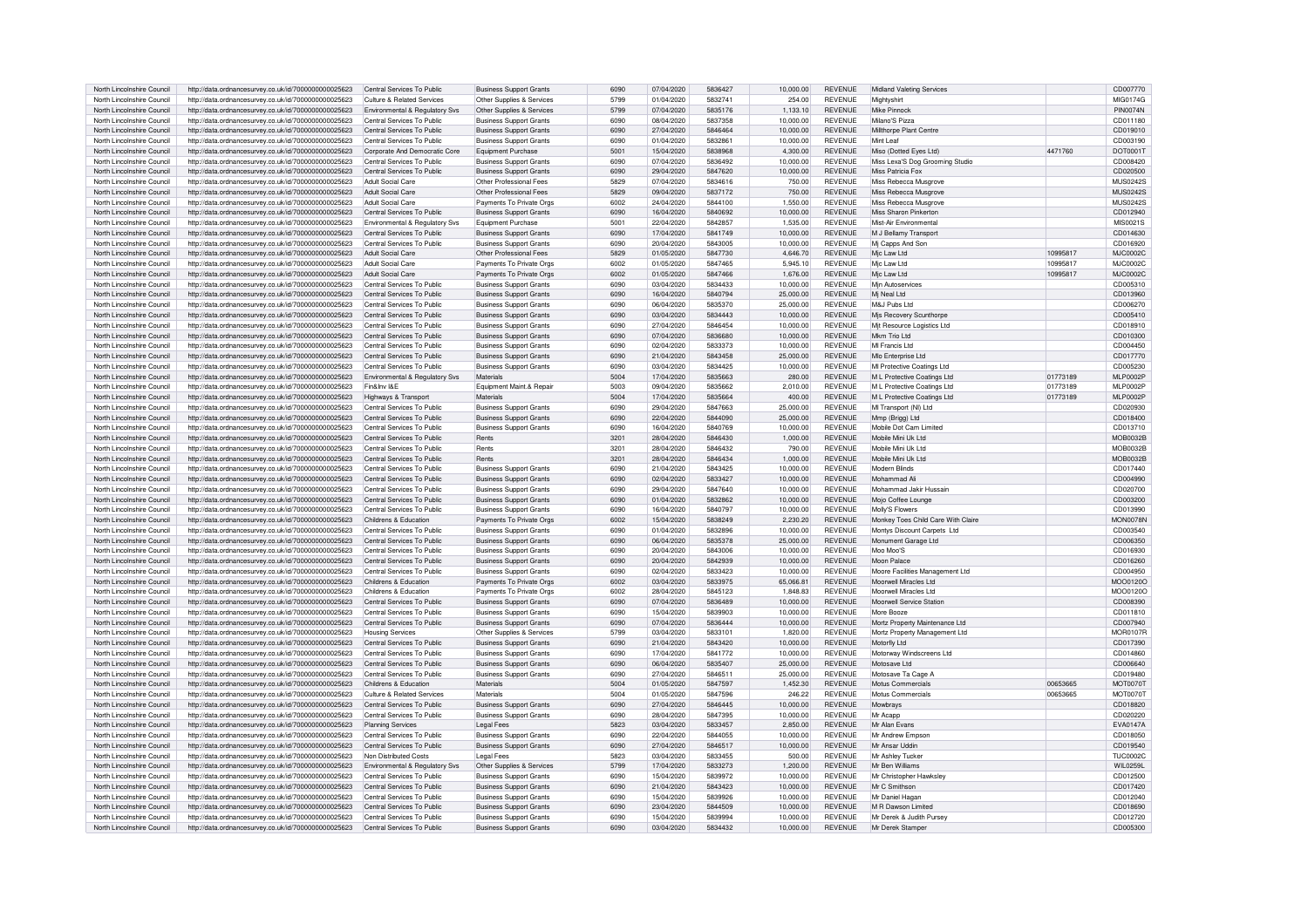| North Lincolnshire Council | http://data.ordnancesurvey.co.uk/id/7000000000025623 | Central Services To Public    | <b>Business Support Grants</b> | 6090 | 08/04/2020               | 5837340 | 10.000.00 | REVENUE        | Mrf Catering Limited                        |         | CD011000        |
|----------------------------|------------------------------------------------------|-------------------------------|--------------------------------|------|--------------------------|---------|-----------|----------------|---------------------------------------------|---------|-----------------|
| North Lincolnshire Council | http://data.ordnancesurvey.co.uk/id/7000000000025623 | Central Services To Public    | <b>Business Support Grants</b> | 6090 | 15/04/2020               | 5840004 | 10,000.00 | <b>REVENUE</b> | Mr Geoffrey Foster                          |         | CD012820        |
| North Lincolnshire Council | http://data.ordnancesurvey.co.uk/id/7000000000025623 | Central Services To Public    | <b>Business Support Grants</b> | 6090 | 21/04/2020               | 5843451 | 10.000.00 | <b>REVENUE</b> | Mr Gerrad Farmer                            |         | CD017700        |
|                            | http://data.ordnancesurvey.co.uk/id/7000000000025623 | Central Services To Public    | <b>Business Support Grants</b> | 6090 |                          |         |           |                |                                             |         |                 |
| North Lincolnshire Council |                                                      |                               |                                |      | 08/04/2020               | 5837330 | 10,000.00 | <b>REVENUE</b> | Mr Graham Daniels T/A Group Montage         |         | CD010900        |
| North Lincolnshire Council | http://data.ordnancesurvey.co.uk/id/7000000000025623 | Central Services To Public    | <b>Business Support Grants</b> | 6090 | 17/04/2020               | 5841828 | 10,000.00 | <b>REVENUE</b> | Mr Harold F Allen                           |         | CD015420        |
| North Lincolnshire Council | http://data.ordnancesurvey.co.uk/id/7000000000025623 | Central Services To Public    | <b>Business Support Grants</b> | 6090 | 22/04/2020               | 5844086 | 10,000.00 | <b>REVENUE</b> | Mr. Javed Khan                              |         | CD018360        |
| North Lincolnshire Council | http://data.ordnancesurvey.co.uk/id/7000000000025623 | Central Services To Public    | <b>Business Support Grants</b> | 6090 | 20/04/2020               | 5842883 | 10,000.00 | <b>REVENUE</b> | Mr J Bannister - Isle Coaches               |         | CD015700        |
| North Lincolnshire Council | http://data.ordnancesurvey.co.uk/id/7000000000025623 | Central Services To Public    | <b>Business Support Grants</b> | 6090 | 01/04/2020               | 5832843 | 10,000.00 | REVENUE        | Mr J E Bromby                               |         | CD003010        |
| North Lincolnshire Council | http://data.ordnancesurvey.co.uk/id/7000000000025623 | Central Services To Public    | <b>Business Support Grants</b> | 6090 | 20/04/2020               | 5842933 | 10,000.00 | REVENUE        | Mr John Michael Bennett. Micky B'S          |         | CD016200        |
| North Lincolnshire Council | http://data.ordnancesurvey.co.uk/id/7000000000025623 | Central Services To Public    | <b>Business Support Grants</b> | 6090 | 02/04/2020               | 5833335 | 10.000.00 | <b>REVENUE</b> | Mr John R Roe                               |         | CD004070        |
| North Lincolnshire Council | http://data.ordnancesurvey.co.uk/id/7000000000025623 | Central Services To Public    | <b>Business Support Grants</b> | 6090 | 21/04/2020               | 5843416 | 10.000.00 | REVENUE        | Mr John Savage                              |         | CD017350        |
| North Lincolnshire Council | http://data.ordnancesurvey.co.uk/id/7000000000025623 | Central Services To Public    | <b>Business Support Grants</b> | 6090 | 28/04/2020               | 5847387 | 10.000.00 | <b>REVENUE</b> | Mr John Woodrow                             |         | CD020140        |
| North Lincolnshire Council | http://data.ordnancesurvey.co.uk/id/7000000000025623 | Central Services To Public    | <b>Business Support Grants</b> | 6090 | 06/04/2020               | 5835417 | 25,000.00 | REVENUE        | Mr Jonothan Faulding                        |         | CD006740        |
| North Lincolnshire Council | http://data.ordnancesurvey.co.uk/id/7000000000025623 | Central Services To Public    | <b>Business Support Grants</b> | 6090 | 03/04/2020               | 5834428 | 10,000.00 | <b>REVENUE</b> | Mr Ken Lewis                                |         | CD005260        |
| North Lincolnshire Council |                                                      | Central Services To Public    | <b>Business Support Grants</b> | 6090 | 07/04/2020               | 5836383 | 10.000.00 | <b>REVENUE</b> | Mr L D Woodcock T/A Floor Prep Services     |         | CD007330        |
|                            | http://data.ordnancesurvey.co.uk/id/7000000000025623 |                               |                                |      |                          |         |           |                |                                             |         |                 |
| North Lincolnshire Council | http://data.ordnancesurvey.co.uk/id/7000000000025623 | Central Services To Public    | <b>Business Support Grants</b> | 6090 | 16/04/2020               | 5840779 | 10,000.00 | <b>REVENUE</b> | Mr Omar Beston                              |         | CD013810        |
| North Lincolnshire Council | http://data.ordnancesurvey.co.uk/id/7000000000025623 | Central Services To Public    | <b>Business Support Grants</b> | 6090 | 29/04/2020               | 5847607 | 10,000.00 | <b>REVENUE</b> | Mr Peter Finch                              |         | CD020370        |
| North Lincolnshire Council | http://data.ordnancesurvey.co.uk/id/7000000000025623 | Central Services To Public    | <b>Business Support Grants</b> | 6090 | 07/04/2020               | 5836430 | 10,000.00 | <b>REVENUE</b> | Mr Peter Rose T/A Plantech                  |         | CD007800        |
| North Lincolnshire Council | http://data.ordnancesurvey.co.uk/id/7000000000025623 | Central Services To Public    | <b>Business Support Grants</b> | 6090 | 27/04/2020               | 5846490 | 10.000.00 | <b>REVENUE</b> | Mr Przemyslaw Tomasz Rolinski               |         | CD019270        |
| North Lincolnshire Council | http://data.ordnancesurvey.co.uk/id/7000000000025623 | Central Services To Public    | <b>Business Support Grants</b> | 6090 | 01/04/2020               | 5832865 | 10,000.00 | <b>REVENUE</b> | Mr Red Lion Ltd                             |         | CD003230        |
| North Lincolnshire Council | http://data.ordnancesurvey.co.uk/id/7000000000025623 | Adult Social Care             | Payments To Private Oras       | 6002 | 24/05/2020               | 5847732 | 750.00    | <b>REVENUE</b> | Mr Richard Copnall Ltd                      |         | COP0024F        |
| North Lincolnshire Council | http://data.ordnancesurvey.co.uk/id/7000000000025623 | Central Services To Public    | <b>Business Support Grants</b> | 6090 | 07/04/2020               | 5836618 | 10.000.00 | <b>REVENUE</b> | Mr Roger Bacon                              |         | CD009680        |
| North Lincolnshire Council | http://data.ordnancesurvey.co.uk/id/7000000000025623 | Childrens & Education         | Payments To Private Orgs       | 6002 | 03/04/2020               | 5833960 | 13,067.73 | <b>REVENUE</b> | Mrs Alexandra Heighington                   |         | <b>HEI0036I</b> |
| North Lincolnshire Council | http://data.ordnancesurvey.co.uk/id/7000000000025623 | Central Services To Public    | <b>Business Support Grants</b> | 6090 | 24/04/2020               | 5845085 | 10,000.00 | <b>REVENUE</b> | Mr Saman Rashid                             |         | CD018750        |
| North Lincolnshire Council | http://data.ordnancesurvey.co.uk/id/7000000000025623 | Central Services To Public    | Business Support Grants        | 6090 | 03/04/2020               | 5834440 | 10.000.00 | <b>REVENUE</b> | Mrs Carol Smith                             |         | CD005380        |
|                            |                                                      |                               |                                | 6090 |                          | 5839885 |           | <b>REVENUE</b> | Mr Sean Blackburn                           |         |                 |
| North Lincolnshire Council | http://data.ordnancesurvey.co.uk/id/7000000000025623 | Central Services To Public    | <b>Business Support Grants</b> | 6090 | 15/04/2020<br>01/04/2020 | 5832902 | 10,000.00 | <b>REVENUE</b> | Mr Sean Hickson                             |         | CD011630        |
| North Lincolnshire Council | http://data.ordnancesurvey.co.uk/id/7000000000025623 | Central Services To Public    | Business Support Grants        |      |                          |         | 10.000.00 |                |                                             |         | CD003600        |
| North Lincolnshire Council | http://data.ordnancesurvey.co.uk/id/7000000000025623 | Central Services To Public    | <b>Business Support Grants</b> | 6090 | 02/04/2020               | 5833334 | 10,000,00 | <b>REVENUE</b> | Mrs Emma Hill                               |         | CD004060        |
| North Lincolnshire Council | http://data.ordnancesurvey.co.uk/id/7000000000025623 | Corporate And Democratic Core | Legal Fees                     | 5823 | 17/04/2020               | 5837137 | 714.00    | <b>REVENUE</b> | Mrs Francesca Steels - Wilberforce Chambers |         | STE0118E        |
| North Lincolnshire Council | http://data.ordnancesurvey.co.uk/id/7000000000025623 | Corporate And Democratic Core | <b>Legal Fees</b>              | 5823 | 24/04/2020               | 5837147 | 828.00    | REVENUE        | Mrs Gavnor Hal                              |         | <b>HAL0074L</b> |
| North Lincolnshire Council | http://data.ordnancesurvey.co.uk/id/7000000000025623 | Central Services To Public    | <b>Business Support Grants</b> | 6090 | 08/04/2020               | 5837366 | 10.000.00 | <b>REVENUE</b> | Mrs Gillian Elizabeth Wood                  |         | CD011260        |
| North Lincolnshire Council | http://data.ordnancesurvev.co.uk/id/7000000000025623 | Central Services To Public    | <b>Business Support Grants</b> | 6090 | 15/04/2020               | 5840002 | 10,000.00 | <b>REVENUE</b> | Mr Shaun Van Den Bos                        |         | CD012800        |
| North Lincolnshire Council | http://data.ordnancesurvey.co.uk/id/7000000000025623 | Central Services To Public    | <b>Business Support Grants</b> | 6090 | 21/04/2020               | 5843459 | 25.000.00 | <b>REVENUE</b> | Mr Sikander Zamar                           |         | CD017780        |
| North Lincolnshire Council | http://data.ordnancesurvey.co.uk/id/7000000000025623 | Central Services To Public    | <b>Business Support Grants</b> | 6090 | 20/04/2020               | 5842888 | 10,000.00 | <b>REVENUE</b> | Mr Simon Woolston                           |         | CD015750        |
| North Lincolnshire Council | http://data.ordnancesurvey.co.uk/id/7000000000025623 | Central Services To Public    | <b>Business Support Grants</b> | 6090 | 03/04/2020               | 5834454 | 10,000.00 | <b>REVENUE</b> | Mrs Jane White                              |         | CD005520        |
| North Lincolnshire Council | http://data.ordnancesurvey.co.uk/id/7000000000025623 | Central Services To Public    | <b>Business Support Grants</b> | 6090 | 02/04/2020               | 5833318 | 10.000.00 | <b>REVENUE</b> | Mrs Javne Jackson                           |         | CD003900        |
|                            |                                                      |                               |                                |      |                          |         |           |                |                                             |         |                 |
| North Lincolnshire Council | http://data.ordnancesurvey.co.uk/id/7000000000025623 | Central Services To Public    | <b>Business Support Grants</b> | 6090 | 27/04/2020               | 5846564 | 25,000.00 | <b>REVENUE</b> | Mrs Julie Page                              |         | CD020010        |
| North Lincolnshire Council | http://data.ordnancesurvey.co.uk/id/7000000000025623 | Central Services To Public    | <b>Business Support Grants</b> | 6090 | 15/04/2020               | 5840003 | 10,000.00 | <b>REVENUE</b> | Mrs Linda Burnett                           |         | CD012810        |
| North Lincolnshire Council | http://data.ordnancesurvey.co.uk/id/7000000000025623 | Central Services To Public    | <b>Business Support Grants</b> | 6090 | 01/04/2020               | 5832877 | 10,000.00 | <b>REVENUE</b> | Mrs Marion Jane Stance                      |         | CD003350        |
| North Lincolnshire Council | http://data.ordnancesurvey.co.uk/id/7000000000025623 | Central Services To Public    | <b>Business Support Grants</b> | 6090 | 07/04/2020               | 5836366 | 10,000.00 | <b>REVENUE</b> | Mrs Michelle Terporte                       |         | CD007160        |
| North Lincolnshire Council | http://data.ordnancesurvey.co.uk/id/7000000000025623 | Central Services To Public    | <b>Business Support Grants</b> | 6090 | 07/04/2020               | 5836441 | 10,000.00 | <b>REVENUE</b> | Mr S Perry T/A S&C Autoshop                 |         | CD007910        |
| North Lincolnshire Council | http://data.ordnancesurvey.co.uk/id/7000000000025623 | Central Services To Public    | <b>Business Support Grants</b> | 6090 | 07/04/2020               | 5836656 | 10,000.00 | <b>REVENUE</b> | Mr Stephen Fox T/A Taylors Barbershop       |         | CD010060        |
| North Lincolnshire Council | http://data.ordnancesurvey.co.uk/id/7000000000025623 | Central Services To Public    | <b>Business Support Grants</b> | 6090 | 15/04/2020               | 5839973 | 10.000.00 | <b>REVENUE</b> | Mr Stephen R Armstrong                      |         | CD012510        |
| North Lincolnshire Council | http://data.ordnancesurvey.co.uk/id/7000000000025623 | Central Services To Public    | <b>Business Support Grants</b> | 6090 | 09/04/2020               | 5838119 | 10,000.00 | <b>REVENUE</b> | Mr Therm Ltd                                |         | CD011530        |
| North Lincolnshire Council | http://data.ordnancesurvey.co.uk/id/7000000000025623 | Central Services To Public    | <b>Business Support Grants</b> | 6090 | 07/04/2020               | 5836582 | 10,000.00 | <b>REVENUE</b> | Mr Valentines                               |         | CD009320        |
| North Lincolnshire Council | http://data.ordnancesurvey.co.uk/id/7000000000025623 | Central Services To Public    | <b>Business Support Grants</b> | 6090 | 07/04/2020               | 5836452 | 10,000.00 | <b>REVENUE</b> | Ms Brickwork (T/A Mark Storr)               |         | CD008020        |
| North Lincolnshire Council | http://data.ordnancesurvey.co.uk/id/7000000000025623 | Central Services To Public    | <b>Business Support Grants</b> | 6090 | 20/04/2020               | 5842909 | 10,000.00 | <b>REVENUE</b> | Ms Karen Welfare & Ms Carole Husssey        |         | CD015960        |
| North Lincolnshire Council | http://data.ordnancesurvey.co.uk/id/7000000000025623 | Central Services To Public    | <b>Business Support Grants</b> | 6090 | 07/04/2020               | 5836356 | 10.000.00 | <b>REVENUE</b> | Msm Vehicle Refinishers I td                |         | CD007060        |
| North Lincolnshire Council |                                                      | Central Services To Public    |                                | 6090 | 07/04/2020               | 5836352 | 10.000.00 | <b>REVENUE</b> | Ms Nichola Dodd                             |         | CD007020        |
|                            | http://data.ordnancesurvey.co.uk/id/7000000000025623 |                               | <b>Business Support Grants</b> |      |                          |         |           |                |                                             |         |                 |
| North Lincolnshire Council | http://data.ordnancesurvey.co.uk/id/7000000000025623 | Central Services To Public    | <b>Business Support Grants</b> | 6090 | 17/04/2020               | 5841824 | 10,000.00 | <b>REVENUE</b> | Mt Decorators (Scunthorpe) Ltd              |         | CD015380        |
| North Lincolnshire Council | http://data.ordnancesurvey.co.uk/id/7000000000025623 | Central Services To Public    | <b>Business Support Grants</b> | 6090 | 09/04/2020               | 5838127 | 25,000.00 | <b>REVENUE</b> | Mulligans Sports Bar                        |         | CD011600        |
| North Lincolnshire Council | http://data.ordnancesurvey.co.uk/id/7000000000025623 | Central Services To Public    | <b>Business Support Grants</b> | 6090 | 01/04/2020               | 5832864 | 10.000.00 | <b>REVENUE</b> | Musilova Theatre Arts Ltd                   |         | CD003220        |
| North Lincolnshire Council | http://data.ordnancesurvey.co.uk/id/7000000000025623 | Central Services To Public    | <b>Business Support Grants</b> | 6090 | 22/04/2020               | 5844052 | 10,000.00 | <b>REVENUE</b> | My Express                                  |         | CD018020        |
| North Lincolnshire Council | http://data.ordnancesurvey.co.uk/id/7000000000025623 | Adult Social Care             | Clothing, Uniforms & Laundry   | 5301 | 07/04/2020               | 5834026 | 249.85    | REVENUE        | Mwuk Ltd T/A Alexandra                      | 0454264 | ALE0001E        |
| North Lincolnshire Council | http://data.ordnancesurvey.co.uk/id/7000000000025623 | Adult Social Care             | Clothing, Uniforms & Laundr    | 5301 | 09/04/2020               | 5834001 | 471.38    | <b>REVENUE</b> | Mwuk Ltd T/A Alexandra                      | 0454264 | ALE0001E        |
| North Lincolnshire Council | http://data.ordnancesurvey.co.uk/id/7000000000025623 | Adult Social Care             | Clothing, Uniforms & Laundry   | 5301 | 09/04/2020               | 5834005 | 445.90    | <b>REVENUE</b> | Mwuk Ltd T/A Alexandra                      | 0454264 | ALE0001E        |
| North Lincolnshire Council | http://data.ordnancesurvey.co.uk/id/7000000000025623 | Adult Social Care             | Clothing, Uniforms & Laundry   | 5301 | 09/04/2020               | 5834006 | 445.90    | <b>REVENUE</b> | Mwuk Ltd T/A Alexandra                      | 0454264 | ALE0001E        |
| North Lincolnshire Council | http://data.ordnancesurvey.co.uk/id/7000000000025623 | Adult Social Care             | Clothing, Uniforms & Laundry   | 5301 | 09/04/2020               | 5834008 | 407.68    | <b>REVENUE</b> | Mwuk Ltd T/A Alexandra                      | 0454264 | ALE0001E        |
| North Lincolnshire Council | http://data.ordnancesurvey.co.uk/id/7000000000025623 | Adult Social Care             | Clothing, Uniforms & Laundry   | 5301 | 09/04/2020               | 5834010 | 420.42    | <b>REVENUE</b> | Mwuk Ltd T/A Alexandra                      | 0454264 | ALE0001E        |
| North Lincolnshire Council | http://data.ordnancesurvey.co.uk/id/7000000000025623 | Adult Social Care             | Clothing, Uniforms & Laundry   | 5301 | 09/04/2020               | 5834011 | 242.06    | <b>REVENUE</b> | Mwuk I td T/A Alexandra                     | 0454264 | ALE0001E        |
|                            |                                                      |                               |                                | 5301 | 22/04/2020               | 5843692 | 312.26    | <b>REVENUE</b> | Mwuk I td T/A Alexandra                     | 0454264 | ALE0001E        |
| North Lincolnshire Council | http://data.ordnancesurvey.co.uk/id/7000000000025623 | Adult Social Care             | Clothing, Uniforms & Laundry   |      |                          |         |           |                |                                             |         |                 |
| North Lincolnshire Council | http://data.ordnancesurvey.co.uk/id/7000000000025623 | Adult Social Care             | Clothing, Uniforms & Laundry   | 5301 | 22/04/2020               | 5843693 | 375.96    | <b>REVENUE</b> | Mwuk Ltd T/A Alexandra                      | 0454264 | ALE0001E        |
| North Lincolnshire Council | http://data.ordnancesurvey.co.uk/id/7000000000025623 | Adult Social Care             | Clothing, Uniforms & Laundry   | 5301 | 22/04/2020               | 5843694 | 228.13    | <b>REVENUE</b> | Mwuk Ltd T/A Alexandra                      | 0454264 | ALE0001E        |
| North Lincolnshire Council | http://data.ordnancesurvey.co.uk/id/7000000000025623 | Adult Social Care             | Clothing, Uniforms & Laundry   | 5301 | 22/04/2020               | 5843698 | 229.32    | <b>REVENUE</b> | Mwuk Ltd T/A Alexandra                      | 0454264 | ALE0001E        |
| North Lincolnshire Council | http://data.ordnancesurvey.co.uk/id/7000000000025623 | Adult Social Care             | Clothing, Uniforms & Laundry   | 5301 | 24/04/2020               | 5843700 | 215.39    | <b>REVENUE</b> | Mwuk Ltd T/A Alexandra                      | 0454264 | ALE0001E        |
| North Lincolnshire Council | http://data.ordnancesurvey.co.uk/id/7000000000025623 | Central Services To Public    | <b>Business Support Grants</b> | 6090 | 07/04/2020               | 5836613 | 10.000.00 | <b>REVENUE</b> | N/A                                         |         | CD009630        |
| North Lincolnshire Council | http://data.ordnancesurvey.co.uk/id/7000000000025623 | Central Services To Public    | <b>Business Support Grants</b> | 6090 | 17/04/2020               | 5841831 | 10.000.00 | <b>REVENUE</b> | Nab Colours And Dispersions Limited         |         | CD015450        |
| North Lincolnshire Council | http://data.ordnancesurvey.co.uk/id/7000000000025623 | Central Services To Public    | <b>Business Support Grants</b> | 6090 | 28/04/2020               | 5847383 | 10,000.00 | <b>REVENUE</b> | Naga Spice                                  |         | CD020100        |
| North Lincolnshire Council | http://data.ordnancesurvey.co.uk/id/7000000000025623 | Central Services To Public    | <b>Business Support Grants</b> | 6090 | 06/04/2020               | 5835348 | 25,000.00 | <b>REVENUE</b> | Naph Ltd                                    |         | CD006050        |
| North Lincolnshire Council | http://data.ordnancesurvey.co.uk/id/7000000000025623 | Central Services To Public    | <b>Business Support Grants</b> | 6090 | 27/04/2020               | 5846469 | 10.000.00 | <b>REVENUE</b> | Natalie Gray                                |         | CD019060        |
| North Lincolnshire Council | http://data.ordnancesurvey.co.uk/id/7000000000025623 | Childrens & Education         | Payments To Private Orgs       | 6002 | 15/04/2020               | 5838265 | 892.08    | <b>REVENUE</b> | Natalie Watson                              |         | WAT0430T        |
| North Lincolnshire Council | http://data.ordnancesurvey.co.uk/id/7000000000025623 | Central Services To Public    | <b>Business Support Grants</b> | 6090 | 16/04/2020               | 5840689 | 10.000.00 | <b>REVENUE</b> | National Education Group Ltd                |         | CD012910        |
| North Lincolnshire Council | http://data.ordnancesurvey.co.uk/id/7000000000025623 | Central Services To Public    | <b>Business Support Grants</b> | 6090 | 07/04/2020               | 5836400 | 10,000.00 | <b>REVENUE</b> | Nationwide Caravan Services                 |         | CD007500        |
|                            |                                                      |                               |                                |      |                          |         |           |                |                                             |         |                 |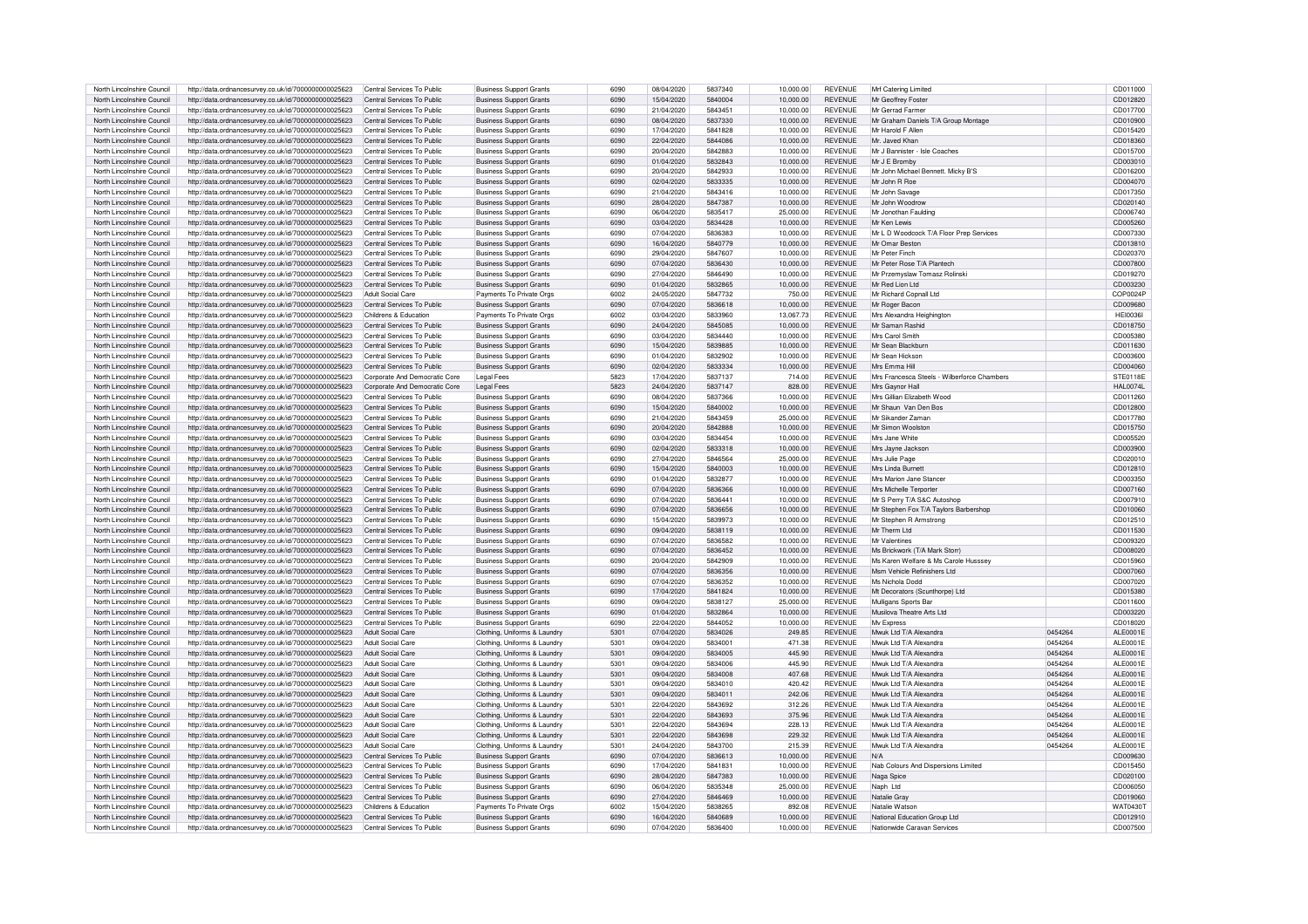| North Lincolnshire Council | http://data.ordnancesurvey.co.uk/id/7000000000025623 | Childrens & Education          | Materials                      | 5004 | 09/04/2020 | 5835667            | 591.66         | <b>REVENUE</b> | Nationwide Crash Repair Centres Ltd          | 650582   | <b>NAT0164T</b> |
|----------------------------|------------------------------------------------------|--------------------------------|--------------------------------|------|------------|--------------------|----------------|----------------|----------------------------------------------|----------|-----------------|
| North Lincolnshire Council | http://data.ordnancesurvey.co.uk/id/7000000000025623 | Central Services To Public     | <b>Business Support Grants</b> | 6090 | 08/04/2020 | 5837326            | 10.000.00      | <b>REVENUE</b> | Nationwide Kitchen Installations Limited     |          | CD010860        |
|                            |                                                      |                                |                                |      |            |                    |                |                |                                              |          |                 |
| North Lincolnshire Council | http://data.ordnancesurvey.co.uk/id/7000000000025623 | Central Services To Public     | <b>Business Support Grants</b> | 6090 | 07/04/2020 | 5836715            | 10.000.00      | <b>REVENUE</b> | Nationwide Traffic Solutions Ltd             |          | CD010650        |
| North Lincolnshire Council | http://data.ordnancesurvey.co.uk/id/7000000000025623 | Childrens & Education          | Materials                      | 5004 | 17/04/2020 | 5835668            | 860.36         | <b>REVENUE</b> | Nationwide Windscreen Services               | 5683242  | NAT0165T        |
| North Lincolnshire Council | http://data.ordnancesurvey.co.uk/id/7000000000025623 | Environmental & Regulatory Svs | Materials                      | 5004 | 09/04/2020 | 5835669            | 232.96         | <b>REVENUE</b> | Nationwide Windscreen Services               | 5683242  | NAT0165T        |
| North Lincolnshire Council | http://data.ordnancesurvey.co.uk/id/7000000000025623 | Central Services To Public     | <b>Business Support Grants</b> | 6090 | 15/04/2020 | 5839939            | 10.000.00      | <b>REVENUE</b> | Natural Care                                 |          | CD012170        |
| North Lincolnshire Council | http://data.ordnancesurvey.co.uk/id/7000000000025623 | Childrens & Education          | <b>Examination Fees</b>        | 5730 | 17/04/2020 | 5840850            | 376.00         | <b>REVENUE</b> | Nefe                                         | 2896700  | NCF0002F        |
| North Lincolnshire Council | http://data.ordnancesurvey.co.uk/id/7000000000025623 | Central Services To Public     | <b>Business Support Grants</b> | 6090 | 07/04/2020 | 5836360            | 10,000.00      | REVENUE        | Ne1 Procurement Services Ltd                 |          | CD007100        |
|                            |                                                      |                                |                                |      |            |                    |                |                |                                              |          |                 |
| North Lincolnshire Council | http://data.ordnancesurvey.co.uk/id/7000000000025623 | Central Services To Public     | <b>Business Support Grants</b> | 6090 | 08/04/2020 | 5837347            | 10,000.00      | <b>REVENUE</b> | Neal Critchley                               |          | CD011070        |
| North Lincolnshire Council | http://data.ordnancesurvey.co.uk/id/7000000000025623 | Central Services To Public     | <b>Business Support Grants</b> | 6090 | 16/04/2020 | 5840787            | 10,000.00      | <b>REVENUE</b> | N F Harrison                                 |          | CD013890        |
| North Lincolnshire Council | http://data.ordnancesurvey.co.uk/id/7000000000025623 | Central Services To Public     | <b>Business Support Grants</b> | 6090 | 15/04/2020 | 5839979            | 10,000.00      | <b>REVENUE</b> | Neil Baxter                                  |          | CD012570        |
| North Lincolnshire Council | http://data.ordnancesurvey.co.uk/id/7000000000025623 | Central Services To Public     | Fouinment Maint & Renai        | 5003 | 07/04/2020 | 5835425            | 309.59         | <b>REVENUE</b> | Neopost Finance Ltd                          | 1997384  | FIN0012N        |
| North Lincolnshire Council | http://data.ordnancesurvey.co.uk/id/7000000000025623 | Corporate And Democratic Core  | Gen Office Exp (Incl Postage)  | 5603 | 07/04/2020 | 5835541            | 10,000.00      | <b>REVENUE</b> | Neopost Ltd                                  | 2658324  | NEO0001O        |
|                            |                                                      |                                |                                | 5603 | 17/04/2020 | 5839853            | 738.94         |                |                                              | 2658324  |                 |
| North Lincolnshire Council | http://data.ordnancesurvey.co.uk/id/7000000000025623 | Corporate And Democratic Core  | Gen Office Exp (Incl Postage)  |      |            |                    |                | <b>REVENUE</b> | Neopost Ltd                                  |          | NEO0001O        |
| North Lincolnshire Council | http://data.ordnancesurvey.co.uk/id/7000000000025623 | Central Services To Public     | <b>Business Support Grants</b> | 6090 | 27/04/2020 | 5846461            | 10.000.00      | <b>REVENUE</b> | Netdale I td                                 |          | CD018980        |
| North Lincolnshire Council | http://data.ordnancesurvey.co.uk/id/7000000000025623 | Central Services To Public     | <b>Business Support Grants</b> | 6090 | 27/04/2020 | 5846477            | 10.000.00      | <b>REVENUE</b> | Never Forget Tattoo, Co.                     |          | CD019140        |
| North Lincolnshire Council | http://data.ordnancesurvey.co.uk/id/7000000000025623 | Central Services To Public     | <b>Business Support Grants</b> | 6090 | 08/04/2020 | 5837370            | 10,000.00      | <b>REVENUE</b> | New Ashdown Club                             |          | CD011300        |
| North Lincolnshire Council | http://data.ordnancesurvey.co.uk/id/7000000000025623 | Central Services To Public     | <b>Business Support Grants</b> | 6090 | 02/04/2020 | 5833337            | 10,000.00      | <b>REVENUE</b> | New Beginnings                               |          | CD004090        |
|                            |                                                      |                                |                                | 6090 |            | 5842959            |                |                |                                              |          |                 |
| North Lincolnshire Council | http://data.ordnancesurvey.co.uk/id/7000000000025623 | Central Services To Public     | <b>Business Support Grants</b> |      | 20/04/2020 |                    | 10.000.00      | <b>REVENUE</b> | New China Palace                             |          | CD016460        |
| North Lincolnshire Council | http://data.ordnancesurvey.co.uk/id/7000000000025623 | Adult Social Care              | Payments To Private Orgs       | 6002 | 09/04/2020 | 5837219            | 974.40         | <b>REVENUE</b> | New Concept Care & Nursing Ltd               | 3892391  | NEW0146W        |
| North Lincolnshire Council | http://data.ordnancesurvey.co.uk/id/7000000000025623 | Central Services To Public     | <b>Business Support Grants</b> | 6090 | 27/04/2020 | 5846566            | 25,000.00      | <b>REVENUE</b> | New County Glazing Ltd                       |          | CD020030        |
| North Lincolnshire Council | http://data.ordnancesurvey.co.uk/id/7000000000025623 | Central Services To Public     | <b>Business Support Grants</b> | 6090 | 17/04/2020 | 5841838            | 10.000.00      | <b>REVENUE</b> | Newdowns Ltd                                 |          | CD015520        |
| North Lincolnshire Council | http://data.ordnancesurvey.co.uk/id/7000000000025623 | Central Services To Public     | <b>Business Support Grants</b> | 6090 | 08/04/2020 | 5837335            | 10,000.00      | <b>REVENUE</b> | Newells Of Brigg                             |          | CD010950        |
|                            |                                                      |                                |                                |      |            |                    |                |                |                                              |          |                 |
| North Lincolnshire Council | http://data.ordnancesurvey.co.uk/id/7000000000025623 | Central Services To Public     | <b>Business Support Grants</b> | 6090 | 07/04/2020 | 5836663            | 10,000.00      | <b>REVENUE</b> | New Goxhill Chippy Westgate House            |          | CD010130        |
| North Lincolnshire Council | http://data.ordnancesurvey.co.uk/id/7000000000025623 | Central Services To Public     | <b>Business Support Grants</b> | 6090 | 22/04/2020 | 5844071            | 10,000.00      | <b>REVENUE</b> | New Holland Parish Council                   |          | CD018210        |
| North Lincolnshire Council | http://data.ordnancesurvey.co.uk/id/7000000000025623 | Central Services To Public     | <b>Business Support Grants</b> | 6090 | 07/04/2020 | 5836609            | 10.000.00      | <b>REVENUE</b> | Newlands Fryer                               |          | CD009590        |
| North Lincolnshire Council | http://data.ordnancesurvey.co.uk/id/7000000000025623 | Central Services To Public     | <b>Business Support Grants</b> | 6090 | 21/04/2020 | 5843448            | 10.000.00      | <b>REVENUE</b> | Newlook Hairdressers                         |          | CD017670        |
| North Lincolnshire Council |                                                      | Corporate And Democratic Core  | Other Professional Fees        | 5829 |            | 5843239            | $\Omega$       |                | Newlyn Plc                                   | 3770985  | NFW0120W        |
|                            | http://data.ordnancesurvey.co.uk/id/7000000000025623 |                                |                                |      | 22/04/2020 |                    |                | REVENUE        |                                              |          |                 |
| North Lincolnshire Council | http://data.ordnancesurvey.co.uk/id/7000000000025623 | Corporate And Democratic Core  | Other Professional Fees        | 5829 | 22/04/2020 | 5843240            | $\Omega$       | <b>REVENUE</b> | Newlyn Plc                                   | 3770985  | <b>NFW0120W</b> |
| North Lincolnshire Council | http://data.ordnancesurvey.co.uk/id/7000000000025623 | Corporate And Democratic Core  | Other Professional Fees        | 5829 | 22/04/2020 | 5843241            | $\overline{0}$ | <b>REVENUE</b> | Newlyn Plc                                   | 3770985  | <b>NEW0120W</b> |
| North Lincolnshire Council | http://data.ordnancesurvey.co.uk/id/7000000000025623 | Corporate And Democratic Core  | Other Professional Fees        | 5829 | 22/04/2020 | 5843243            | $\overline{0}$ | <b>REVENUE</b> | Newlyn Plc                                   | 3770985  | <b>NEW0120W</b> |
| North Lincolnshire Council | http://data.ordnancesurvev.co.uk/id/7000000000025623 | Corporate And Democratic Core  | Other Professional Fee:        | 5829 | 22/04/2020 | 5843244            | $\overline{0}$ | <b>REVENUE</b> | Newlyn Plc                                   | 3770985  | <b>NEW0120W</b> |
|                            |                                                      |                                |                                |      |            |                    |                |                |                                              |          |                 |
| North Lincolnshire Counci  | http://data.ordnancesurvey.co.uk/id/7000000000025623 | Corporate And Democratic Core  | Other Professional Fees        | 5829 | 22/04/2020 | 5843246            | 300.00         | <b>REVENUE</b> | Newlyn Plc                                   | 3770985  | <b>NEW0120W</b> |
| North Lincolnshire Council | http://data.ordnancesurvey.co.uk/id/7000000000025623 | Corporate And Democratic Core  | Other Professional Fees        | 5829 | 22/04/2020 | 5843247            | $\overline{0}$ | <b>REVENUE</b> | Newlyn Plc                                   | 3770985  | <b>NEW0120W</b> |
| North Lincolnshire Council | http://data.ordnancesurvey.co.uk/id/7000000000025623 | Corporate And Democratic Core  | Other Professional Fees        | 5829 | 22/04/2020 | 5843249            | $\Omega$       | <b>REVENUE</b> | Newlyn Plc                                   | 3770985  | <b>NEW0120W</b> |
| North Lincolnshire Council | http://data.ordnancesurvey.co.uk/id/7000000000025623 | Corporate And Democratic Core  | Other Professional Fees        | 5829 | 22/04/2020 | 5843250            | $\Omega$       | <b>REVENUE</b> | Newlyn Plc                                   | 3770985  | <b>NEW0120W</b> |
| North Lincolnshire Council | http://data.ordnancesurvey.co.uk/id/7000000000025623 | Corporate And Democratic Core  | Other Professional Fees        | 5829 | 22/04/2020 | 5843254            | $\Omega$       | <b>REVENUE</b> | Newlyn Plc                                   | 3770985  | <b>NEW0120W</b> |
|                            |                                                      |                                |                                |      |            |                    |                |                |                                              |          |                 |
| North Lincolnshire Council | http://data.ordnancesurvey.co.uk/id/7000000000025623 | Culture & Related Services     | Books (Libraries+Schools Only) | 5005 | 15/04/2020 | 5837796            | 4.913.00       | <b>REVENUE</b> | News Bank                                    |          | NFW0132W        |
| North Lincolnshire Council | http://data.ordnancesurvey.co.uk/id/7000000000025623 | Central Services To Public     | <b>Business Support Grants</b> | 6090 | 16/04/2020 | 5840737            | 10.000.00      | <b>REVENUE</b> | Newstead Priory Boarding Kennels And Cattery |          | CD013390        |
|                            |                                                      |                                |                                |      |            |                    |                |                |                                              |          |                 |
| North Lincolnshire Council | http://data.ordnancesurvey.co.uk/id/7000000000025623 | Central Services To Public     | <b>Business Support Grants</b> | 6090 | 01/04/2020 | 5832858            | 10.000.00      | <b>REVENUE</b> | Newton Printing Services                     |          | CD003160        |
|                            |                                                      |                                |                                |      |            |                    |                |                |                                              |          |                 |
| North Lincolnshire Council | http://data.ordnancesurvey.co.uk/id/7000000000025623 | Central Services To Public     | <b>Business Support Grants</b> | 6090 | 16/04/2020 | 5840764            | 10,000.00      | <b>REVENUE</b> | New Winner Chinese I td                      |          | CD013660        |
| North Lincolnshire Council | http://data.ordnancesurvey.co.uk/id/7000000000025623 | Adult Social Care              | Cleaning Costs/ Materials      | 3301 | 22/04/2020 | 5839017            | 279.44         | <b>REVENUE</b> | Nexon Group                                  | 8560885  | GRE0002E        |
| North Lincolnshire Counci  | http://data.ordnancesurvey.co.uk/id/7000000000025623 | <b>Adult Social Care</b>       | Cleaning Costs/ Materials      | 3301 | 24/04/2020 | 5838954            | 978.08         | <b>REVENUE</b> | Nexon Group                                  | 8560885  | GRE0002E        |
| North Lincolnshire Council | http://data.ordnancesurvey.co.uk/id/7000000000025623 | Adult Social Care              | Cleaning Costs/ Materials      | 3301 | 28/04/2020 | 5846405            | 551.04         | <b>REVENUE</b> | Nexon Group                                  | 8560885  | GRE0002E        |
| North Lincolnshire Council | http://data.ordnancesurvey.co.uk/id/7000000000025623 | Central Services To Public     | <b>Business Support Grants</b> | 6090 | 03/04/2020 | 5834497            | 10.000.00      | <b>REVENUE</b> | Non Services                                 |          | CD005950        |
|                            |                                                      |                                |                                |      |            |                    |                |                | Nhhs I td                                    |          |                 |
| North Lincolnshire Council | http://data.ordnancesurvey.co.uk/id/7000000000025623 | Culture & Related Services     | Other Supplies & Services      | 5799 | 07/04/2020 | 5834620            | 738.34         | <b>REVENUE</b> |                                              |          | <b>NHB0002B</b> |
| North Lincolnshire Council | http://data.ordnancesurvey.co.uk/id/7000000000025623 | Adult Social Care              | Rents                          | 3201 | 28/04/2020 | 5846353            | 8,025.04       | <b>REVENUE</b> | Nhs Property Services Ltd                    |          | <b>NHS0021S</b> |
| North Lincolnshire Council | http://data.ordnancesurvey.co.uk/id/7000000000025623 | Adult Social Care              | Rents                          | 3201 | 28/04/2020 | 5846355            | 6.810.00       | <b>REVENUE</b> | Nhs Property Services Ltd                    |          | <b>NHS0021S</b> |
| North Lincolnshire Council | http://data.ordnancesurvey.co.uk/id/7000000000025623 | Childrens & Education          | Rents                          | 3201 | 28/04/2020 | 5846168            | 10.788.76      | <b>REVENUE</b> | Nhs Property Services Ltd                    |          | <b>NHS0021S</b> |
| North Lincolnshire Council | http://data.ordnancesurvey.co.uk/id/7000000000025623 | Childrens & Education          | Rents                          | 3201 | 28/04/2020 | 5846169            | 10.788.76      | <b>REVENUE</b> | Nhs Property Services Ltd                    |          | <b>NHS0021S</b> |
| North Lincolnshire Council |                                                      | Childrens & Education          | Rents                          | 3201 | 28/04/2020 |                    |                | <b>REVENUE</b> | Nhs Property Services Ltd                    |          | NHS00219        |
|                            | http://data.ordnancesurvey.co.uk/id/7000000000025623 |                                | Rents                          |      |            | 5846351<br>5846352 | 10,788.76      |                |                                              |          |                 |
| North Lincolnshire Council | http://data.ordnancesurvey.co.uk/id/7000000000025623 | Childrens & Education          |                                | 3201 | 28/04/2020 |                    | 10.788.76      | <b>REVENUE</b> | Nhs Property Services Ltd                    |          | NHS00219        |
| North Lincolnshire Council | http://data.ordnancesurvey.co.uk/id/7000000000025623 | Childrens & Education          | Rents                          | 3201 | 28/04/2020 | 5846354            | 11,792.29      | <b>REVENUE</b> | Nhs Property Services Ltd                    |          | <b>NHS0021S</b> |
| North Lincolnshire Council | http://data.ordnancesurvey.co.uk/id/7000000000025623 | Central Services To Public     | <b>Business Support Grants</b> | 6090 | 06/04/2020 | 5835368            | 25,000.00      | <b>REVENUE</b> | Nicholson Motors                             |          | CD006250        |
| North Lincolnshire Council | http://data.ordnancesurvey.co.uk/id/7000000000025623 | Central Services To Public     | <b>Business Support Grants</b> | 6090 | 17/04/2020 | 5841750            | 10.000.00      | <b>REVENUE</b> | Nicholson Trade Windows                      |          | CD014640        |
| North Lincolnshire Council | http://data.ordnancesurvey.co.uk/id/7000000000025623 | Central Services To Public     | <b>Business Support Grants</b> | 6090 | 15/04/2020 | 5839974            | 10.000.00      | <b>REVENUE</b> | Nick Hallsworth                              |          | CD012520        |
| North Lincolnshire Council |                                                      | Central Services To Public     |                                | 6090 | 07/04/2020 | 5836379            | 10.000.00      | <b>REVENUE</b> |                                              |          | CD007290        |
|                            | http://data.ordnancesurvey.co.uk/id/7000000000025623 |                                | <b>Business Support Grants</b> |      |            |                    |                |                | Nick Kent Racing                             |          |                 |
| North Lincolnshire Council | http://data.ordnancesurvey.co.uk/id/7000000000025623 | Central Services To Public     | <b>Business Support Grants</b> | 6090 | 27/04/2020 | 5846452            | 10,000.00      | <b>REVENUE</b> | Nick Trought Jcb Hire                        |          | CD018890        |
| North Lincolnshire Council | http://data.ordnancesurvey.co.uk/id/7000000000025623 | Central Services To Public     | <b>Business Support Grants</b> | 6090 | 15/04/2020 | 5839935            | 10,000.00      | <b>REVENUE</b> | Nigel Werrett Ltd                            |          | CD012130        |
| North Lincolnshire Council | http://data.ordnancesurvey.co.uk/id/7000000000025623 | Central Services To Public     | <b>Business Support Grants</b> | 6090 | 07/04/2020 | 5836423            | 10.000.00      | <b>REVENUE</b> | Nisa Local Westwoodside                      |          | CD007730        |
| North Lincolnshire Council |                                                      | Fin&Inv I&F                    | Equipment Purchase             | 5001 | 28/04/2020 | 5846802            | 656.99         | <b>REVENUE</b> | <b>Nishets</b>                               | 01693112 | <b>NIS0001S</b> |
| North Lincolnshire Council | http://data.ordnancesurvey.co.uk/id/7000000000025623 | Adult Social Care              | <b>Client Transport Costs</b>  | 6092 | 09/04/2020 | 5837390            | 30.00          |                |                                              |          | <b>NOR0235R</b> |
|                            | http://data.ordnancesurvey.co.uk/id/7000000000025623 |                                |                                |      |            |                    |                | <b>REVENUE</b> | NIc-Case Management & Cic Imprest            |          |                 |
| North Lincolnshire Council | http://data.ordnancesurvey.co.uk/id/7000000000025623 | <b>Adult Social Care</b>       | <b>Client Transport Costs</b>  | 6092 | 17/04/2020 | 5840654            | 20.00          | <b>REVENUE</b> | NIc-Case Management & Cic Imprest            |          | NOR0235F        |
| North Lincolnshire Council | http://data.ordnancesurvey.co.uk/id/7000000000025623 | Childrens & Education          | <b>Bank Charges</b>            | 5821 | 09/04/2020 | 5837390            | 15.84          | <b>REVENUE</b> | NIc-Case Management & Cic Imprest            |          | NOR0235F        |
| North Lincolnshire Council | http://data.ordnancesurvey.co.uk/id/7000000000025623 | Childrens & Education          | <b>Client Related Costs</b>    | 5534 | 03/04/2020 | 5833253            | 941.50         | <b>REVENUE</b> | Nic-Case Management & Cic Imprest            |          | NOR0235F        |
| North Lincolnshire Council | http://data.ordnancesurvey.co.uk/id/7000000000025623 | Childrens & Education          | Client Related Costs           | 5534 | 09/04/2020 | 5837390            | 483.40         | <b>REVENUE</b> | NIc-Case Management & Cic Imprest            |          | NOR0235R        |
| North Lincolnshire Council |                                                      | Childrens & Education          | <b>Client Related Costs</b>    | 5534 | 17/04/2020 | 5840654            | 910.64         | <b>REVENUE</b> |                                              |          | NOR0235F        |
|                            | http://data.ordnancesurvey.co.uk/id/7000000000025623 |                                |                                |      |            |                    |                |                | NIc-Case Management & Cic Imprest            |          |                 |
| North Lincolnshire Council | http://data.ordnancesurvey.co.uk/id/7000000000025623 | Childrens & Education          | <b>Client Transport Costs</b>  | 6092 | 03/04/2020 | 5833253            | 12.00          | <b>REVENUE</b> | Nic-Case Management & Cic Imprest            |          | NOR0235R        |
| North Lincolnshire Council | http://data.ordnancesurvey.co.uk/id/7000000000025623 | Adult Social Care              | Payments To Private Orgs       | 6002 | 09/04/2020 | 5837493            | 390.00         | <b>REVENUE</b> | Nic-Central Admin Team                       |          | NOR0836R        |
| North Lincolnshire Council | http://data.ordnancesurvey.co.uk/id/7000000000025623 | Adult Social Care              | Provisions                     | 5201 | 09/04/2020 | 5837493            | 8.40           | <b>REVENUE</b> | Nic-Central Admin Team                       |          | <b>NOR0836R</b> |
| North Lincolnshire Council | http://data.ordnancesurvey.co.uk/id/7000000000025623 | Childrens & Education          | Client Related Costs           | 5534 | 09/04/2020 | 5837493            | 22.33          | <b>REVENUE</b> | Nic-Central Admin Team                       |          | NOR0836F        |
| North Lincolnshire Council | http://data.ordnancesurvey.co.uk/id/7000000000025623 | Adult Social Care              | Client Related Costs           | 5534 | 09/04/2020 | 5837156            | 201.48         | <b>REVENUE</b> | Nic-Csh Central Admin Imprest Cash           |          | NOR0933F        |
| North Lincolnshire Council | http://data.ordnancesurvey.co.uk/id/7000000000025623 | Adult Social Care              | Payments To Private Orgs       | 6002 | 09/04/2020 | 5837156            | 200.00         | <b>REVENUE</b> | Nic-Csh Central Admin Imprest Cash           |          | NOR0933R        |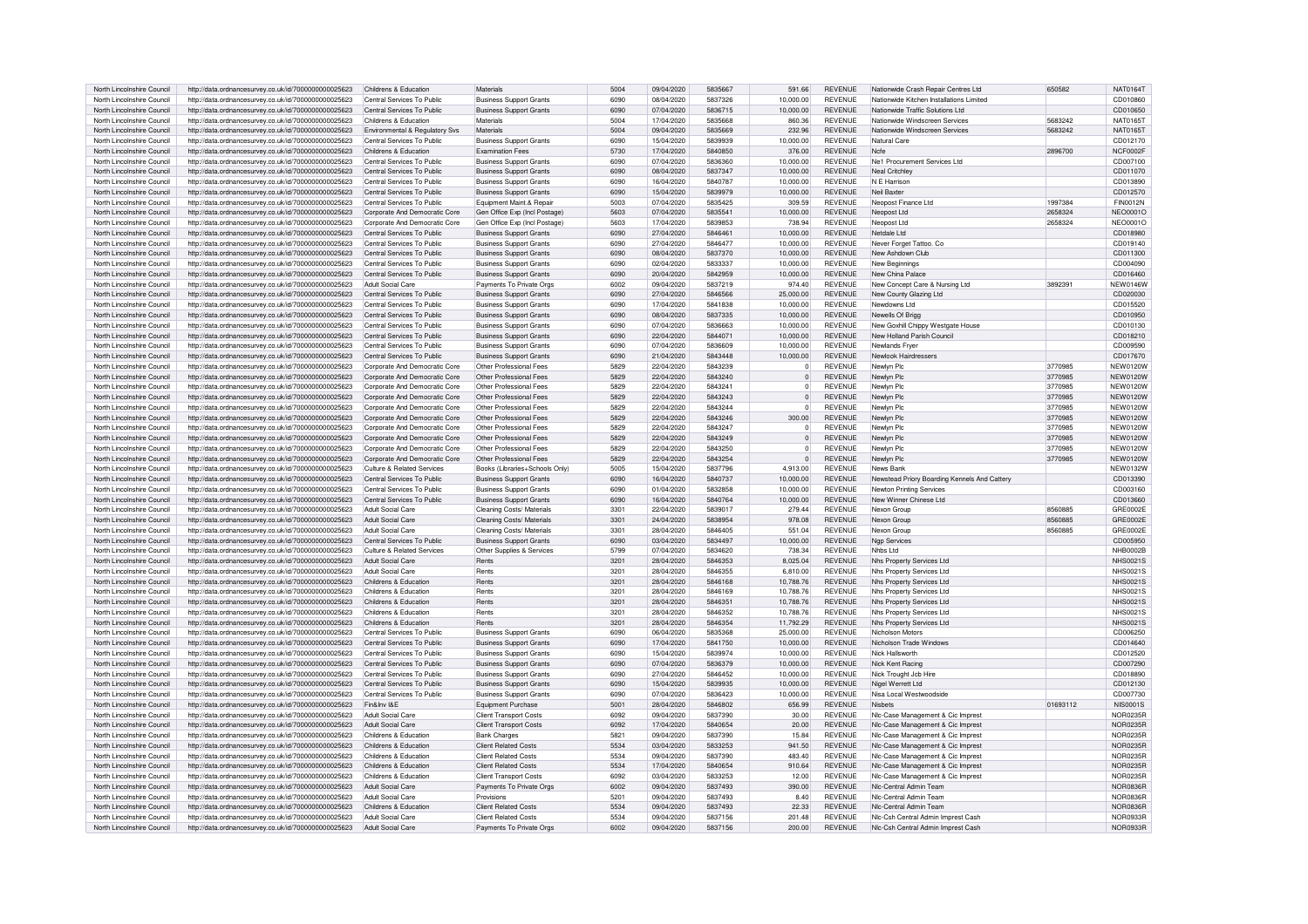| North Lincolnshire Council                               | http://data.ordnancesurvey.co.uk/id/7000000000025623                                                         | Childrens & Education                        | Provisions                                           | 5201         | 09/04/2020               | 5837156            | 189.77              | <b>REVENUE</b>                   | Nic-Csh Central Admin Imprest Cash                         |          | NOR0933R                           |
|----------------------------------------------------------|--------------------------------------------------------------------------------------------------------------|----------------------------------------------|------------------------------------------------------|--------------|--------------------------|--------------------|---------------------|----------------------------------|------------------------------------------------------------|----------|------------------------------------|
| North Lincolnshire Council                               |                                                                                                              | Corporate And Democratic Core                |                                                      | 5001         | 09/04/2020               | 5837494            | 3.000.00            | <b>REVENUE</b>                   | Nic-Csh Central Admin Imprest Cash                         |          | NOR0933R                           |
|                                                          | http://data.ordnancesurvey.co.uk/id/7000000000025623                                                         |                                              | Equipment Purchase                                   |              |                          |                    |                     |                                  |                                                            |          |                                    |
| North Lincolnshire Council                               | http://data.ordnancesurvey.co.uk/id/7000000000025623                                                         | Corporate And Democratic Core                | Gen Office Exp (Incl Postage)                        | 5603         | 09/04/2020               | 5837156            | 62.12               | <b>REVENUE</b>                   | Nic-Csh Central Admin Imprest Cash                         |          | NOR0933B                           |
| North Lincolnshire Council                               | http://data.ordnancesurvey.co.uk/id/7000000000025623                                                         | Non Distributed Costs                        | Gen Office Exp (Incl Postage)                        | 5603         | 09/04/2020               | 5837156            | 33.33               | <b>REVENUE</b>                   | NIc-Csh Central Admin Imprest Cash                         |          | NOR0933R                           |
| North Lincolnshire Council                               | http://data.ordnancesurvey.co.uk/id/7000000000025623                                                         | Childrens & Education                        | Client Related Costs                                 | 5534         | 09/04/2020               | 5837492            | 161.21              | <b>REVENUE</b>                   | Nic-Kingfisher Lodge Imprest                               |          | NOR0248F                           |
| North Lincolnshire Council                               | http://data.ordnancesurvey.co.uk/id/7000000000025623                                                         | Childrens & Education                        | Client Related Costs                                 | 5534         | 17/04/2020               | 5840652            | 424.43              | <b>REVENUE</b>                   | Nic-Kingfisher Lodge Imprest                               |          | NOR0248R                           |
| North Lincolnshire Council                               | http://data.ordnancesurvey.co.uk/id/7000000000025623                                                         | Childrens & Education                        | <b>Client Related Costs</b>                          | 5534         | 24/04/2020               | 5844577            | 337.09              | <b>REVENUE</b>                   | Nic-Kingfisher Lodge Imprest                               |          | NOR0248R                           |
|                                                          |                                                                                                              |                                              |                                                      |              |                          |                    |                     |                                  |                                                            |          |                                    |
| North Lincolnshire Counci                                | http://data.ordnancesurvey.co.uk/id/7000000000025623                                                         | Childrens & Education                        | Provisions                                           | 5201         | 09/04/2020               | 5837492            | 485.20              | <b>REVENUE</b>                   | Nic-Kingfisher Lodge Imprest                               |          | <b>NOR0248F</b>                    |
| North Lincolnshire Council                               | http://data.ordnancesurvey.co.uk/id/7000000000025623                                                         | Childrens & Education                        | Provisions                                           | 5201         | 17/04/2020               | 5840652            | 688.13              | <b>REVENUE</b>                   | Nic-Kingfisher Lodge Impres                                |          | NOR0248F                           |
| North Lincolnshire Council                               | http://data.ordnancesurvey.co.uk/id/7000000000025623                                                         | Childrens & Education                        | Provisions                                           | 5201         | 24/04/2020               | 5844577            | 404.55              | <b>REVENUE</b>                   | Nic-Kingfisher Lodge Imprest                               |          | NOR0248R                           |
| North Lincolnshire Council                               | http://data.ordnancesurvey.co.uk/id/7000000000025623                                                         | Childrens & Education                        | <b>Bank Charges</b>                                  | 5821         | 17/04/2020               | 5840851            | 1.92                | <b>REVENUE</b>                   | N Lincs Council-The Cygnets                                |          | NOR0058R                           |
| North Lincolnshire Council                               | http://data.ordnancesurvey.co.uk/id/7000000000025623                                                         | Childrens & Education                        | <b>Client Related Costs</b>                          | 5534         | 17/04/2020               | 5840851            | 61.92               | <b>REVENUE</b>                   | N Lincs Council-The Cygnets                                |          | <b>NOR0058R</b>                    |
| North Lincolnshire Council                               | http://data.ordnancesurvey.co.uk/id/7000000000025623                                                         | Childrens & Education                        | Equipment Purchase                                   | 5001         | 17/04/2020               | 5840851            | 34.78               | <b>REVENUE</b>                   | N Lincs Council-The Cygnets                                |          | NOR0058R                           |
| North Lincolnshire Council                               | http://data.ordnancesurvey.co.uk/id/7000000000025623                                                         | Childrens & Education                        | Gen Office Exp (Incl Postage)                        | 5603         | 17/04/2020               | 5840851            | 3.94                | <b>REVENUE</b>                   | N Lincs Council-The Cygnets                                |          | <b>NOR0058R</b>                    |
|                                                          |                                                                                                              |                                              |                                                      | 5201         | 17/04/2020               | 5840851            |                     | <b>REVENUE</b>                   |                                                            |          |                                    |
| North Lincolnshire Council                               | http://data.ordnancesurvey.co.uk/id/7000000000025623                                                         | Childrens & Education                        | Provisions                                           |              |                          |                    | <b>681 98</b>       |                                  | N Lincs Council-The Cygnets                                |          | NOR0058R                           |
| North Lincolnshire Council                               | http://data.ordnancesurvey.co.uk/id/7000000000025623                                                         | Adult Social Care                            | Other Professional Fees                              | 5829         | 01/05/2020               | 5843259            | 42,180.00           | <b>REVENUE</b>                   | N Lincs & Goole Hosps Nhs Ft                               |          | <b>NOR0424R</b>                    |
| North Lincolnshire Council                               | http://data.ordnancesurvey.co.uk/id/7000000000025623                                                         | Adult Social Care                            | Payments To Health Providers                         | 6019         | 01/05/2020               | 5846743            | 5.214.00            | <b>REVENUE</b>                   | N Lincs & Goole Hosps Nhs Ft                               |          | <b>NOR0424R</b>                    |
| North Lincolnshire Council                               | http://data.ordnancesurvey.co.uk/id/7000000000025623                                                         | Central Services To Public                   | <b>Business Support Grants</b>                       | 6090         | 16/04/2020               | 5840761            | 10,000.00           | <b>REVENUE</b>                   | No 12 Chocolatier                                          |          | CD013630                           |
| North Lincolnshire Council                               | http://data.ordnancesurvey.co.uk/id/7000000000025623                                                         | Central Services To Public                   | <b>Business Support Grants</b>                       | 6090         | 07/04/2020               | 5836561            | 10,000.00           | <b>REVENUE</b>                   | Noir Studio Limited                                        |          | CD009110                           |
| North Lincolnshire Council                               | http://data.ordnancesurvey.co.uk/id/7000000000025623                                                         | <b>Housing Services</b>                      | Other Supplies & Services                            | 5799         | 03/04/2020               | 5832764            | 1.630.00            | <b>REVENUE</b>                   | Normanby Hotel                                             |          | NOR0478R                           |
| North Lincolnshire Council                               | http://data.ordnancesurvey.co.uk/id/7000000000025623                                                         | <b>Housing Services</b>                      | Other Supplies & Services                            | 5799         | 07/04/2020               | 5834606            | 3,094.00            | <b>REVENUE</b>                   | Normanby Hotel                                             |          | <b>NOR0478R</b>                    |
| North Lincolnshire Council                               | http://data.ordnancesurvey.co.uk/id/7000000000025623                                                         | <b>Housing Services</b>                      | Other Supplies & Services                            | 5799         | 07/04/2020               | 5834615            | 1,000.00            | <b>REVENUE</b>                   | Normanby Hotel                                             |          | <b>NOR0478R</b>                    |
|                                                          |                                                                                                              |                                              |                                                      |              |                          |                    |                     |                                  |                                                            |          |                                    |
| North Lincolnshire Council                               | http://data.ordnancesurvey.co.uk/id/7000000000025623                                                         | <b>Housing Services</b>                      | Other Supplies & Services                            | 5799         | 15/04/2020               | 5838912            | 3.162.00            | <b>REVENUE</b>                   | Normanby Hotel                                             |          | <b>NOR0478R</b>                    |
| North Lincolnshire Council                               | http://data.ordnancesurvey.co.uk/id/7000000000025623                                                         | <b>Housing Services</b>                      | Other Supplies & Services                            | 5799         | 22/04/2020               | 5842692            | 3,230.00            | <b>REVENUE</b>                   | Normanby Hotel                                             |          | <b>NOR0478R</b>                    |
| North Lincolnshire Council                               | http://data.ordnancesurvey.co.uk/id/7000000000025623                                                         | <b>Housing Services</b>                      | Other Supplies & Services                            | 5799         | 24/04/2020               | 5844550            | 3.000.00            | <b>REVENUE</b>                   | Normanby Hotel                                             |          | <b>NOR0478R</b>                    |
| North Lincolnshire Council                               | http://data.ordnancesurvey.co.uk/id/7000000000025623                                                         | Central Services To Public                   | <b>Business Support Grants</b>                       | 6090         | 07/04/2020               | 5836610            | 10.000.00           | <b>REVENUE</b>                   | Normanby Liveries                                          |          | CD009600                           |
| North Lincolnshire Council                               | http://data.ordnancesurvey.co.uk/id/7000000000025623                                                         | Corporate And Democratic Core                | Gen Office Exp (Incl Postage)                        | 5603         | 22/04/2020               | 5842700            | 558.50              | <b>REVENUE</b>                   | North East Lincolnshire Council                            |          | NOR0269R                           |
| North Lincolnshire Council                               | http://data.ordnancesurvey.co.uk/id/7000000000025623                                                         | Environmental & Regulatory Svs               | Course Fees/Training                                 | 2002         | 03/04/2020               | 5832767            | 230.00              | <b>REVENUE</b>                   | North East Lincolnshire Council                            |          | <b>NOR0367R</b>                    |
| North Lincolnshire Council                               | http://data.ordnancesurvey.co.uk/id/7000000000025623                                                         | Environmental & Regulatory Svs               | Payments To Private Orgs                             | 6002         | 22/04/2020               | 5843212            | 49.615.55           | <b>REVENUE</b>                   | North East Lincolnshire Council                            |          | <b>NOR0269F</b>                    |
|                                                          |                                                                                                              |                                              | Other Vehicle Costs                                  |              |                          |                    |                     |                                  |                                                            |          |                                    |
| North Lincolnshire Council                               | http://data.ordnancesurvey.co.uk/id/7000000000025623                                                         | Fin&Inv I&E                                  |                                                      | 4005         | 28/04/2020               | 5846323            | 813.00              | <b>REVENUE</b>                   | North East Lincolnshire Council                            |          | NOR0269R                           |
| North Lincolnshire Council                               | http://data.ordnancesurvey.co.uk/id/7000000000025623                                                         | Culture, Env, Reg & Planning Cap             | <b>Flectricity Works</b>                             | A073         | 09/04/2020               | 5837281            | 720.00              | CAPITAL                          | Northern Powergrid (Yorkshire) Plc                         |          | YFD0004D                           |
| North Lincolnshire Council                               | http://data.ordnancesurvey.co.uk/id/7000000000025623                                                         | Highways & Transport                         | Other Supplies & Services                            | 5799         | 17/04/2020               | 5839089            | 363.93              | <b>REVENUE</b>                   | Northern Powergrid (Yorkshire) Plc                         | 4112320  | <b>YED0001D</b>                    |
| North Lincolnshire Council                               | http://data.ordnancesurvey.co.uk/id/7000000000025623                                                         | Highways & Transport                         | Other Supplies & Services                            | 5799         | 28/04/2020               | 5843203            | 759.64              | <b>REVENUE</b>                   | Northern Powergrid (Yorkshire) Plc                         | 4112320  | YED0001D                           |
| North Lincolnshire Council                               | http://data.ordnancesurvey.co.uk/id/7000000000025623                                                         | Central Services To Public                   | <b>Business Support Grants</b>                       | 6090         | 07/04/2020               | 5836375            | 10.000.00           | <b>REVENUE</b>                   | Northern Skip Hire Ltd                                     |          | CD007250                           |
| North Lincolnshire Council                               | http://data.ordnancesurvey.co.uk/id/7000000000025623                                                         | Highways & Transport                         | Concessionary Fares                                  | 6010         | 17/05/2020               | 5844615            | 386.50              | <b>REVENUE</b>                   | Northern Trains Limited                                    | 03076444 | <b>NOR0761R</b>                    |
| North Lincolnshire Council                               | http://data.ordnancesurvey.co.uk/id/7000000000025623                                                         | Central Services To Public                   | <b>Business Support Grants</b>                       | 6090         | 07/04/2020               | 5836626            | 10.000.00           | <b>REVENUE</b>                   | Northern Vintage Ltd                                       |          | CD009760                           |
| North Lincolnshire Council                               | http://data.ordnancesurvey.co.uk/id/7000000000025623                                                         | Central Services To Public                   | <b>Business Support Grants</b>                       | 6090         | 07/04/2020               | 5836371            | 10.000.00           | <b>REVENUE</b>                   |                                                            |          | CD007210                           |
|                                                          |                                                                                                              | Corporate And Democratic Core                |                                                      |              |                          | 5844616            |                     | <b>REVENUE</b>                   | Northern Waste Group Ltd                                   |          |                                    |
| North Lincolnshire Council                               | http://data.ordnancesurvey.co.uk/id/7000000000025623                                                         |                                              |                                                      |              |                          |                    |                     |                                  |                                                            |          |                                    |
|                                                          |                                                                                                              |                                              | It Software-Purchase                                 | 5051         | 24/04/2020               |                    | 3.750.00            |                                  | Northgate Public Services Uk Ltd                           | 968498   | <b>MVM0001M</b>                    |
| North Lincolnshire Council                               | http://data.ordnancesurvey.co.uk/id/7000000000025623                                                         | <b>Adult Social Care</b>                     | Vehicle Hire                                         | 4101         | 28/04/2020               | 5846322            | 479.08              | REVENUE                          | Northgate Vehicle Hire I to                                | 1434157  | M&G0002G                           |
| North Lincolnshire Counci                                | http://data.ordnancesurvey.co.uk/id/7000000000025623                                                         | Central Services To Public                   | <b>Business Support Grants</b>                       | 6090         | 20/04/2020               | 5842908            | 10.000.00           | <b>REVENUE</b>                   | North Lincolnshire Caravans & Motorhomes Ltd               |          | CD015950                           |
| North Lincolnshire Council                               | http://data.ordnancesurvey.co.uk/id/7000000000025623                                                         | Adult Social Care                            | Payments To Health Providers                         | 6019         | 07/04/2020               | 5835438            | 4,689.86            | <b>REVENUE</b>                   | North Lincolnshire Ccg                                     |          | <b>NOR0071R</b>                    |
| North Lincolnshire Council                               | http://data.ordnancesurvey.co.uk/id/7000000000025623                                                         | Adult Social Care                            | Payments To Private Orgs                             | 6002         | 09/04/2020               | 5837171            | 36,279.00           |                                  | North Lincolnshire Ccg                                     |          | <b>NOR0071R</b>                    |
|                                                          |                                                                                                              |                                              |                                                      |              |                          |                    |                     | <b>REVENUE</b>                   |                                                            |          |                                    |
| North Lincolnshire Council                               | http://data.ordnancesurvey.co.uk/id/7000000000025623                                                         | Public Health                                | Payments To Health Providers                         | 6019         | 07/04/2020               | 5833638            | 250.13              | <b>REVENUE</b>                   | North Lincolnshire Cco                                     |          | NOR0071B                           |
| North Lincolnshire Council                               | http://data.ordnancesurvey.co.uk/id/7000000000025623                                                         | Adult Social Care                            | Licences                                             | 4002         | 15/04/2020               | 5837557            | 787.50              | <b>REVENUE</b>                   | North Lincolnshire Counc                                   |          | <b>NOR0802F</b>                    |
| North Lincolnshire Council                               | http://data.ordnancesurvey.co.uk/id/7000000000025623                                                         | Childrens & Education                        | Licences                                             | 4002         | 24/04/2020               | 5843986            | 167.50              | <b>REVENUE</b>                   | North Lincolnshire Counci                                  |          | NOR0802F                           |
| North Lincolnshire Council                               | http://data.ordnancesurvey.co.uk/id/7000000000025623                                                         | Childrens & Education                        | Other Professional Fees                              | 5829         | 24/04/2020               | 5844019            | 11.420.00           | <b>REVENUE</b>                   | North Lincolnshire Counci                                  |          | NOR0351R                           |
| North Lincolnshire Council                               | http://data.ordnancesurvey.co.uk/id/7000000000025623                                                         | Culture & Related Services                   | Licences                                             | 4002         | 15/04/2020               | 5837557            | 2,615.00            | <b>REVENUE</b>                   | North Lincolnshire Council                                 |          | <b>NOR0802R</b>                    |
| North Lincolnshire Council                               | http://data.ordnancesurvey.co.uk/id/7000000000025623                                                         | Culture & Related Services                   | Licences                                             | 4002         | 24/04/2020               | 5843986            | 525.00              | <b>REVENUE</b>                   | North Lincolnshire Council                                 |          | NOR0802R                           |
| North Lincolnshire Council                               | http://data.ordnancesurvey.co.uk/id/7000000000025623                                                         | Environmental & Regulatory Sys               | Licences                                             | 4002         | 15/04/2020               | 5837557            | 2.120.00            | <b>REVENUE</b>                   | North Lincolnshire Council                                 |          | NOR0802R                           |
| North Lincolnshire Council                               |                                                                                                              | Environmental & Regulatory Sys               | Licences                                             | 4002         | 15/04/2020               | 5837557            | 1.407.50            | <b>REVENUE</b>                   | North Lincolnshire Council                                 |          | NOR0802R                           |
| North Lincolnshire Council                               | http://data.ordnancesurvey.co.uk/id/7000000000025623                                                         |                                              | Licences                                             | 4002         | 24/04/2020               | 5843986            | 1.836.00            | <b>REVENUE</b>                   | North Lincolnshire Counci                                  |          | <b>NOR0802F</b>                    |
|                                                          | http://data.ordnancesurvey.co.uk/id/7000000000025623                                                         | Environmental & Regulatory Svs               |                                                      |              |                          |                    |                     |                                  |                                                            |          |                                    |
| North Lincolnshire Council                               | http://data.ordnancesurvey.co.uk/id/7000000000025623                                                         | Environmental & Regulatory Svs               | Licences                                             | 4002         | 24/04/2020               | 5843986            | 167.50              | <b>REVENUE</b>                   | North Lincolnshire Council                                 |          | <b>NOR0802F</b>                    |
| North Lincolnshire Council                               | http://data.ordnancesurvey.co.uk/id/7000000000025623                                                         | Fin&Inv I&E                                  | <b>Bank Charge:</b>                                  | 5821         | 24/04/2020               | 5843986            | 1.13                | <b>REVENUE</b>                   | North Lincolnshire Council                                 |          | <b>NOR0802R</b>                    |
| North Lincolnshire Council                               | http://data.ordnancesurvey.co.uk/id/7000000000025623                                                         | Fin&Inv I&F                                  | Course Fees/Training                                 | 2002         | 24/04/2020               | 5843986            | 230.00              | <b>REVENUE</b>                   | North Lincolnshire Council                                 |          | NOR0802F                           |
| North Lincolnshire Council                               | http://data.ordnancesurvey.co.uk/id/7000000000025623                                                         | Fin&Inv I&E                                  | Licences                                             | 4002         | 15/04/2020               | 5837557            | 525.00              | <b>REVENUE</b>                   | North Lincolnshire Counci                                  |          | <b>NOR0802R</b>                    |
| North Lincolnshire Council                               | http://data.ordnancesurvey.co.uk/id/7000000000025623                                                         | Fin&Inv I&F                                  | Licences                                             | 4002         | 24/04/2020               | 5843986            | 3,477.50            | <b>REVENUE</b>                   | North Lincolnshire Council                                 |          | <b>NOR0802R</b>                    |
| North Lincolnshire Council                               | http://data.ordnancesurvey.co.uk/id/7000000000025623                                                         | Highways & Transport                         | Licences                                             | 4002         | 15/04/2020               | 5837557            | 262.50              | <b>REVENUE</b>                   | North Lincolnshire Council                                 |          | <b>NOR0802R</b>                    |
| North Lincolnshire Council                               | http://data.ordnancesurvey.co.uk/id/7000000000025623                                                         | Highways & Transport                         | Licences                                             | 4002         | 15/04/2020               | 5837557            | 617.50              | <b>REVENUE</b>                   | North Lincolnshire Council                                 |          | <b>NOR0802R</b>                    |
| North Lincolnshire Council                               | http://data.ordnancesurvey.co.uk/id/7000000000025623                                                         | Public Health                                | Licences                                             | 4002         | 15/04/2020               | 5837557            | 262.50              | <b>REVENUE</b>                   | North Lincolnshire Council                                 |          | <b>NOR0802R</b>                    |
|                                                          |                                                                                                              | Central Services To Public                   |                                                      | 6090         | 21/04/2020               | 5843434            | 10.000.00           | <b>REVENUE</b>                   |                                                            |          | CD017530                           |
| North Lincolnshire Council                               | http://data.ordnancesurvey.co.uk/id/7000000000025623                                                         |                                              | <b>Business Support Grants</b>                       |              |                          |                    |                     |                                  | North Lincolnshire District Scout Council                  |          |                                    |
| North Lincolnshire Council                               | http://data.ordnancesurvey.co.uk/id/7000000000025623                                                         | Central Services To Public                   | <b>Business Support Grants</b>                       | 6090         | 21/04/2020               | 5843414            | 10.000.00           | <b>REVENUE</b>                   | North Lincolnshire Glass And Windows Ltd                   |          | CD017330                           |
| North Lincolnshire Council                               | http://data.ordnancesurvey.co.uk/id/7000000000025623                                                         | Central Services To Public                   | <b>Business Support Grants</b>                       | 6090         | 16/04/2020               | 5840799            | 10.000.00           | <b>REVENUE</b>                   | North Lincolnshire Property Services                       |          | CD014010                           |
| North Lincolnshire Council                               | http://data.ordnancesurvey.co.uk/id/7000000000025623                                                         | Central Services To Public                   | <b>Business Support Grants</b>                       | 6090         | 27/04/2020               | 5846532            | 10,000.00           | <b>REVENUE</b>                   | North Lincolnshire Property Services Limited               |          | CD019690                           |
| North Lincolnshire Council                               | http://data.ordnancesurvey.co.uk/id/7000000000025623                                                         | Central Services To Public                   | <b>Business Support Grants</b>                       | 6090         | 16/04/2020               | 5840800            | 10,000.00           | <b>REVENUE</b>                   | North Lincolnshire Property Services Ltd                   |          | CD014020                           |
| North Lincolnshire Council                               | http://data.ordnancesurvey.co.uk/id/7000000000025623                                                         | Central Services To Public                   | <b>Business Support Grants</b>                       | 6090         | 07/04/2020               | 5836373            | 10,000.00           | <b>REVENUE</b>                   | North Lincs Components Ltd                                 |          | CD007230                           |
| North Lincolnshire Council                               | http://data.ordnancesurvey.co.uk/id/7000000000025623                                                         | Culture, Env, Reg & Planning Cap             | Other Costs                                          | A085         | 07/04/2020               | 5835264            | 5.869.00            | CAPITAL                          | North Lindsey College Shooting Club                        |          | NOR0873R                           |
| North Lincolnshire Council                               | http://data.ordnancesurvey.co.uk/id/7000000000025623                                                         | Central Services To Public                   | <b>Business Support Grants</b>                       | 6090         | 16/04/2020               | 5840724            | 10.000.00           | <b>REVENUE</b>                   | North Moore Aero Club Limited                              |          | CD013260                           |
|                                                          |                                                                                                              | Childrens & Education                        |                                                      | 6002         |                          |                    |                     | <b>REVENUE</b>                   |                                                            |          |                                    |
| North Lincolnshire Council                               | http://data.ordnancesurvey.co.uk/id/7000000000025623                                                         | Childrens & Education                        | Payments To Private Orgs                             | 6002         | 07/04/2020               | 5835262            | 23,164.00           | <b>REVENUE</b>                   | Northmoor Education Trust                                  |          | <b>NOR0829R</b>                    |
| North Lincolnshire Council                               | http://data.ordnancesurvey.co.uk/id/7000000000025623                                                         |                                              | Payments To Private Orgs                             |              | 01/05/2020               | 5839099            | 11,582.00           |                                  | Northmoor Education Trust                                  |          | <b>NOR0829R</b>                    |
| North Lincolnshire Council                               | http://data.ordnancesurvey.co.uk/id/7000000000025623                                                         | Central Services To Public                   | <b>Business Support Grants</b>                       | 6090         | 22/04/2020               | 5844068            | 10.000.00           | <b>REVENUE</b>                   | Northmoor Fisheries                                        |          | CD018180                           |
| North Lincolnshire Council                               | http://data.ordnancesurvey.co.uk/id/7000000000025623                                                         | Central Services To Public                   | <b>Business Support Grants</b>                       | 6090         | 01/04/2020               | 5832887            | 10.000.00           | <b>REVENUE</b>                   | North Point Uk I td                                        |          | CD003450                           |
| North Lincolnshire Council<br>North Lincolnshire Council | http://data.ordnancesurvey.co.uk/id/7000000000025623<br>http://data.ordnancesurvey.co.uk/id/7000000000025623 | Fin&Inv I&F<br>Corporate And Democratic Core | Other Professional Fees<br>Other Supplies & Services | 5829<br>5799 | 03/04/2020<br>07/04/2020 | 5833835<br>5835696 | 620.00<br>12,361.50 | <b>REVENUE</b><br><b>REVENUE</b> | North Point Uk Ltd<br>Northumberland Tyne & Wear Nhs Trust | 4575195  | <b>NOR0683R</b><br><b>NNN0001N</b> |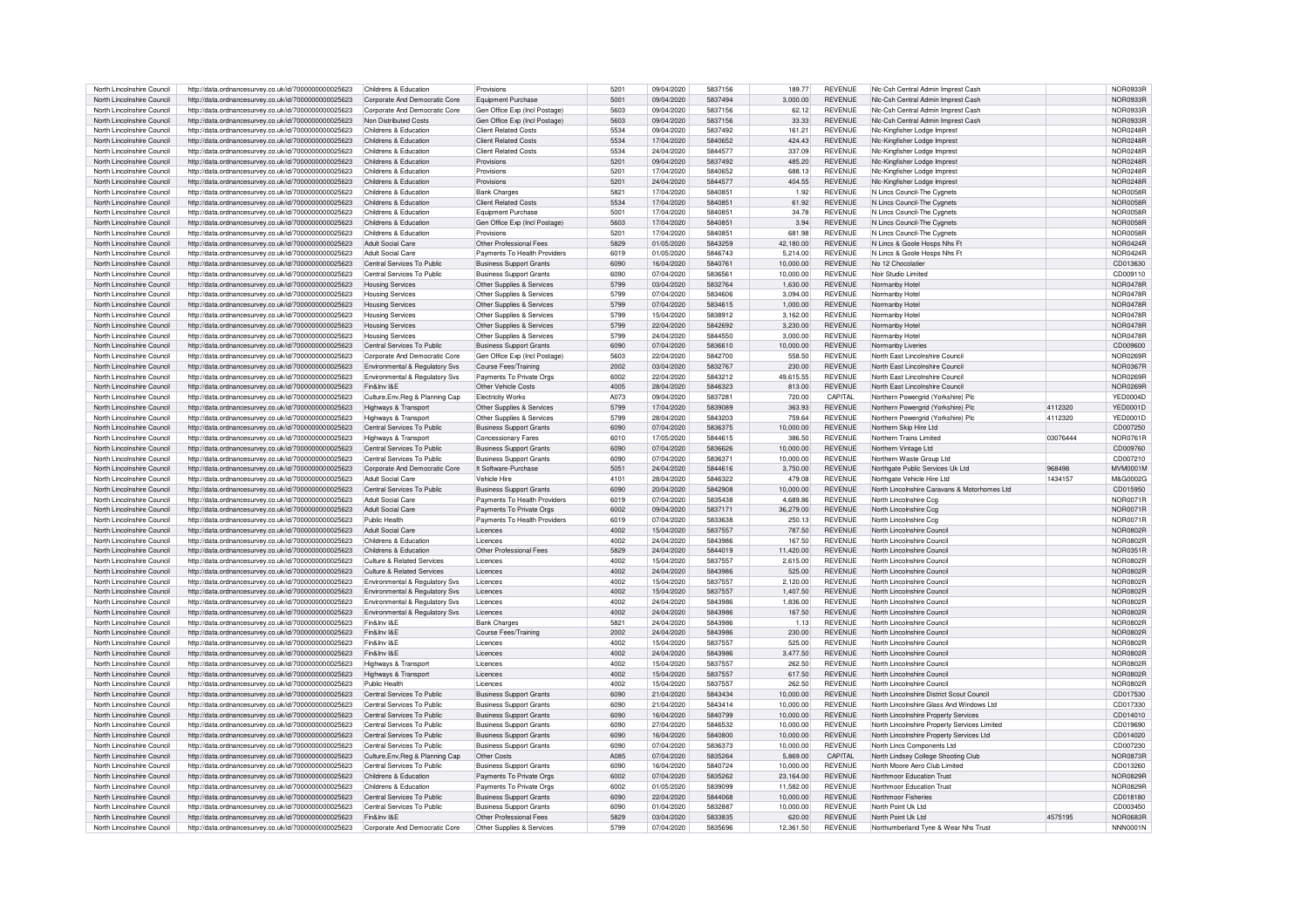| North Lincolnshire Council | http://data.ordnancesurvey.co.uk/id/7000000000025623 | Central Services To Public            | <b>Business Support Grants</b> | 6090 | 03/04/2020 | 5834492 | 10,000.00     | <b>REVENUE</b> | Novello Uk Ltd  |          | CD005900        |
|----------------------------|------------------------------------------------------|---------------------------------------|--------------------------------|------|------------|---------|---------------|----------------|-----------------|----------|-----------------|
| North Lincolnshire Council | http://data.ordnancesurvey.co.uk/id/7000000000025623 | Central Services To Public            | <b>Business Support Grants</b> | 6090 | 03/04/2020 | 5834491 | 10,000.00     | <b>REVENUE</b> | Novilla Limited |          | CD005890        |
| North Lincolnshire Council |                                                      | Adult Social Care                     |                                |      |            | 5841066 | 643.21        | <b>REVENUE</b> |                 | 03653277 |                 |
|                            | http://data.ordnancesurvey.co.uk/id/7000000000025623 |                                       | Electricity                    | 3102 | 17/04/2020 |         |               |                | Npower Limited  |          | NPO0007O        |
| North Lincolnshire Council | http://data.ordnancesurvey.co.uk/id/7000000000025623 | Adult Social Care                     | Flectricity                    | 3102 | 17/04/2020 | 5841077 | 230.69        | <b>REVENUE</b> | Nnower Limited  | 03653277 | NPO0007C        |
| North Lincolnshire Council | http://data.ordnancesurvey.co.uk/id/7000000000025623 | Adult Social Care                     | <b>Electricity</b>             | 3102 | 24/04/2020 | 5844669 | 331.77        | <b>REVENUE</b> | Noower Limited  | 03653277 | NPO0007O        |
| North Lincolnshire Council | http://data.ordnancesurvey.co.uk/id/7000000000025623 | Adult Social Care                     | <b>Electricity</b>             | 3102 | 24/04/2020 | 5844678 | 1,501.12      | <b>REVENUE</b> | Noower Limited  | 03653277 | NPO0007O        |
| North Lincolnshire Council | http://data.ordnancesurvey.co.uk/id/7000000000025623 | Childrens & Education                 | Electricity                    | 3102 | 17/04/2020 | 5841086 | 210.42        | <b>REVENUE</b> | Nnower Limited  | 03653277 | NPO0007C        |
| North Lincolnshire Council | http://data.ordnancesurvey.co.uk/id/7000000000025623 | Childrens & Education                 | Electricity                    | 3102 | 17/04/2020 | 5841087 | 300.15        | <b>REVENUE</b> | Nnower Limited  | 03653277 | NPO0007C        |
|                            |                                                      |                                       |                                |      |            | 5841091 |               | <b>REVENUE</b> |                 | 03653277 | NPO0007C        |
| North Lincolnshire Council | http://data.ordnancesurvey.co.uk/id/7000000000025623 | Childrens & Education                 | Electricity                    | 3102 | 17/04/2020 |         | 237.49        |                | Nnower Limited  |          |                 |
| North Lincolnshire Council | http://data.ordnancesurvey.co.uk/id/7000000000025623 | Childrens & Education                 | Electricity                    | 3102 | 17/04/2020 | 5841180 | 269.12        | <b>REVENUE</b> | Noower Limited  | 03653277 | <b>NPO0007C</b> |
| North Lincolnshire Council | http://data.ordnancesurvey.co.uk/id/7000000000025623 | Childrens & Education                 | <b>Electricity</b>             | 3102 | 17/04/2020 | 5841197 | 2.255.94      | <b>REVENUE</b> | Noower Limited  | 03653277 | <b>NPO0007C</b> |
| North Lincolnshire Council | http://data.ordnancesurvey.co.uk/id/7000000000025623 | Childrens & Education                 | Electricity                    | 3102 | 17/04/2020 | 5841214 | 234.10        | <b>REVENUE</b> | Noower Limited  | 03653277 | NPO0007O        |
| North Lincolnshire Council | http://data.ordnancesurvey.co.uk/id/7000000000025623 | Childrens & Education                 | Flectricity                    | 3102 | 17/04/2020 | 5841216 | 469.63        | <b>REVENUE</b> | Nnower Limited  | 03653277 | NPO0007C        |
| North Lincolnshire Council | http://data.ordnancesurvey.co.uk/id/7000000000025623 | Childrens & Education                 | Electricity                    | 3102 | 24/04/2020 | 5844666 | 987.83        | <b>REVENUE</b> | Noower Limited  | 03653277 | <b>NPO0007C</b> |
|                            |                                                      |                                       |                                |      |            |         |               |                |                 |          |                 |
| North Lincolnshire Council | http://data.ordnancesurvey.co.uk/id/7000000000025623 | Childrens & Education                 | Electricity                    | 3102 | 24/04/2020 | 5844667 | 656.88        | <b>REVENUE</b> | Npower Limited  | 03653277 | NPO0007O        |
| North Lincolnshire Council | http://data.ordnancesurvey.co.uk/id/7000000000025623 | Corporate And Democratic Core         | Electricity                    | 3102 | 24/04/2020 | 5844674 | 795.08        | <b>REVENUE</b> | Npower Limited  | 03653277 | NPO0007O        |
| North Lincolnshire Council | http://data.ordnancesurvey.co.uk/id/7000000000025623 | Corporate And Democratic Core         | Flectricity                    | 3102 | 24/04/2020 | 5844687 | 10.623.70     | <b>REVENUE</b> | Nnower Limited  | 03653277 | NPO0007O        |
| North Lincolnshire Council | http://data.ordnancesurvey.co.uk/id/7000000000025623 | Corporate And Democratic Core         | Electricity                    | 3102 | 24/04/2020 | 5844688 | 3 471 41      | <b>REVENUE</b> | Nnower Limited  | 03653277 | NPO0007O        |
| North Lincolnshire Council | http://data.ordnancesurvey.co.uk/id/7000000000025623 | Culture & Related Services            | Electricity                    | 3102 | 17/04/2020 | 5841157 | 816.78        | <b>REVENUE</b> | Noower Limited  | 03653277 | NPO0007O        |
| North Lincolnshire Council |                                                      | Culture & Related Services            |                                | 3102 | 17/04/2020 | 5841198 | 776.94        | <b>REVENUE</b> | Noower Limited  | 03653277 | NPO0007O        |
|                            | http://data.ordnancesurvey.co.uk/id/7000000000025623 |                                       | Electricity                    |      |            |         |               |                |                 |          |                 |
| North Lincolnshire Council | http://data.ordnancesurvey.co.uk/id/7000000000025623 | Culture & Related Services            | Electricity                    | 3102 | 24/04/2020 | 5844629 | 1,356.72      | <b>REVENUE</b> | Noower Limited  | 03653277 | NPO0007O        |
| North Lincolnshire Council | http://data.ordnancesurvey.co.uk/id/7000000000025623 | Culture & Related Services            | Electricity                    | 3102 | 24/04/2020 | 5844640 | 825.39        | <b>REVENUE</b> | Npower Limited  | 03653277 | NPO0007O        |
| North Lincolnshire Council | http://data.ordnancesurvey.co.uk/id/7000000000025623 | Culture & Related Services            | Electricity                    | 3102 | 24/04/2020 | 5844651 | 368.42        | <b>REVENUE</b> | Noower Limited  | 03653277 | NPO0007O        |
| North Lincolnshire Council | http://data.ordnancesurvey.co.uk/id/7000000000025623 | Culture & Related Services            | Electricity                    | 3102 | 24/04/2020 | 5844661 | 4.500.10      | <b>REVENUE</b> | Noower Limited  | 03653277 | NPO0007O        |
| North Lincolnshire Council | http://data.ordnancesurvey.co.uk/id/7000000000025623 | Culture & Related Services            | Electricity                    | 3102 | 24/04/2020 | 5844662 | 539.11        | <b>REVENUE</b> | Npower Limited  | 03653277 | NPO0007O        |
|                            |                                                      |                                       |                                |      |            |         |               |                |                 |          |                 |
| North Lincolnshire Council | http://data.ordnancesurvey.co.uk/id/7000000000025623 | Culture & Related Services            | Flectricity                    | 3102 | 24/04/2020 | 5844673 | 1.341.08      | <b>REVENUE</b> | Nnower Limited  | 03653277 | NPO0007O        |
| North Lincolnshire Council | http://data.ordnancesurvey.co.uk/id/7000000000025623 | Culture & Related Services            | Electricity                    | 3102 | 24/04/2020 | 5844676 | 1,958.52      | <b>REVENUE</b> | Npower Limited  | 03653277 | NPO0007O        |
| North Lincolnshire Council | http://data.ordnancesurvey.co.uk/id/7000000000025623 | Culture & Related Services            | Electricity                    | 3102 | 24/04/2020 | 5844680 | 9.970.65      | <b>REVENUE</b> | Nnower Limited  | 03653277 | NPO0007O        |
| North Lincolnshire Council | http://data.ordnancesurvey.co.uk/id/7000000000025623 | Culture & Related Services            | Electricity                    | 3102 | 24/04/2020 | 5844682 | 3.401.96      | <b>REVENUE</b> | Noower Limited  | 03653277 | NPO0007O        |
| North Lincolnshire Council | http://data.ordnancesurvey.co.uk/id/7000000000025623 | Culture & Related Services            | Electricity                    | 3102 | 24/04/2020 | 5844683 | 4.162.49      | <b>REVENUE</b> | Noower Limited  | 03653277 | NPO0007O        |
|                            |                                                      | Culture & Related Services            |                                |      |            | 5844685 | 4.582.78      | <b>REVENUE</b> |                 | 03653277 |                 |
| North Lincolnshire Council | http://data.ordnancesurvey.co.uk/id/7000000000025623 |                                       | <b>Electricity</b>             | 3102 | 24/04/2020 |         |               |                | Npower Limited  |          | NPO0007O        |
| North Lincolnshire Council | http://data.ordnancesurvey.co.uk/id/7000000000025623 | Culture & Related Services            | Electricity                    | 3102 | 24/04/2020 | 5844688 | 3.471.42      | <b>REVENUE</b> | Noower Limited  | 03653277 | NPO0007O        |
| North Lincolnshire Council | http://data.ordnancesurvey.co.uk/id/7000000000025623 | <b>Culture &amp; Related Services</b> | Electricity                    | 3102 | 24/04/2020 | 5844689 | 1,543.54      | <b>REVENUE</b> | Noower Limited  | 03653277 | NPO0007O        |
| North Lincolnshire Council | http://data.ordnancesurvev.co.uk/id/7000000000025623 | Environmental & Regulatory Sys        | Electricity                    | 3102 | 17/04/2020 | 5841114 | 262.92        | <b>REVENUE</b> | Noower Limited  | 03653277 | NPO0007O        |
| North Lincolnshire Council | http://data.ordnancesurvey.co.uk/id/7000000000025623 | Environmental & Regulatory Svs        | <b>Electricity</b>             | 3102 | 17/04/2020 | 5841115 | $-223.64$     | <b>REVENUE</b> | Nnower Limited  | 03653277 | NPO0007O        |
| North Lincolnshire Council | http://data.ordnancesurvey.co.uk/id/7000000000025623 | Environmental & Regulatory Svs        | Electricity                    | 3102 | 17/04/2020 | 5841177 | 233.13        | <b>REVENUE</b> | Noower Limited  | 03653277 | NPO0007O        |
| North Lincolnshire Council | http://data.ordnancesurvey.co.uk/id/7000000000025623 | Environmental & Regulatory Sys        | Electricity                    | 3102 | 24/04/2020 | 5844675 | 673.05        | <b>REVENUE</b> | Noower Limited  | 03653277 | NPO0007O        |
|                            |                                                      |                                       |                                |      |            |         |               |                |                 |          |                 |
| North Lincolnshire Council | http://data.ordnancesurvey.co.uk/id/7000000000025623 | Environmental & Regulatory Svs        | Flectricity                    | 3102 | 24/04/2020 | 5844677 | 1.895.55      | <b>REVENUE</b> | Nnower Limited  | 03653277 | NPO0007O        |
| North Lincolnshire Council | http://data.ordnancesurvey.co.uk/id/7000000000025623 | Environmental & Regulatory Svs        | Flectricity                    | 3102 | 24/04/2020 | 5844686 | 1.949.59      | <b>REVENUE</b> | Nnower Limited  | 03653277 | NPO0007O        |
| North Lincolnshire Council | http://data.ordnancesurvey.co.uk/id/7000000000025623 | Fin&Inv I&F                           | Electricity                    | 3102 | 17/04/2020 | 5841093 | <b>688.32</b> | <b>REVENUE</b> | Noower Limited  | 03653277 | NPO0007O        |
| North Lincolnshire Council | http://data.ordnancesurvey.co.uk/id/7000000000025623 | Fin&Inv I&E                           | Electricity                    | 3102 | 17/04/2020 | 5841163 | 637.75        | <b>REVENUE</b> | Noower Limited  | 03653277 | NPO0007O        |
| North Lincolnshire Council | http://data.ordnancesurvey.co.uk/id/7000000000025623 | Fin&Inv I&F                           | Electricity                    | 3102 | 17/04/2020 | 5841194 | 477.72        | <b>REVENUE</b> | Noower Limited  | 03653277 | NPO0007O        |
|                            |                                                      |                                       |                                |      |            |         |               |                |                 |          |                 |
| North Lincolnshire Council | http://data.ordnancesurvey.co.uk/id/7000000000025623 | Fin&Inv I&E                           | Electricity                    | 3102 | 17/04/2020 | 5841213 | 287.22        | <b>REVENUE</b> | Noower Limited  | 03653277 | NPO0007O        |
| North Lincolnshire Council | http://data.ordnancesurvey.co.uk/id/7000000000025623 | Fin&Inv I&F                           | Electricity                    | 3102 | 24/04/2020 | 5844659 | 4.547.46      | <b>REVENUE</b> | Npower Limited  | 03653277 | NPO0007O        |
| North Lincolnshire Council | http://data.ordnancesurvey.co.uk/id/7000000000025623 | Fin&Inv I&E                           | Electricity                    | 3102 | 24/04/2020 | 5844660 | 6.357.59      | <b>REVENUE</b> | Noower Limited  | 03653277 | NPO0007C        |
| North Lincolnshire Council | http://data.ordnancesurvey.co.uk/id/7000000000025623 | Fin&Inv I&F                           | <b>Electricity</b>             | 3102 | 24/04/2020 | 5844663 | 1.836.30      | <b>REVENUE</b> | Noower Limited  | 03653277 | NPO0007O        |
| North Lincolnshire Council | http://data.ordnancesurvey.co.uk/id/7000000000025623 | Fin&Inv I&F                           | Electricity                    | 3102 | 24/04/2020 | 5844668 | 1,289.80      | <b>REVENUE</b> | Noower Limited  | 03653277 | NPO0007O        |
| North Lincolnshire Council | http://data.ordnancesurvey.co.uk/id/7000000000025623 | Fin&Inv I&F                           | Flectricity                    | 3102 | 24/04/2020 | 5844672 | 1.118.96      | <b>REVENUE</b> | Nnower Limited  | 03653277 | NPO0007O        |
| North Lincolnshire Council | http://data.ordnancesurvey.co.uk/id/7000000000025623 | Fin&Inv I&E                           | Electricity                    | 3102 | 24/04/2020 | 5844681 | 1,430.09      | <b>REVENUE</b> | Noower Limited  | 03653277 | NPO0007O        |
|                            |                                                      |                                       |                                |      |            |         |               |                |                 |          |                 |
| North Lincolnshire Council | http://data.ordnancesurvey.co.uk/id/7000000000025623 | Highways & Transport                  | Electricity                    | 3102 | 09/04/2020 | 5837464 | 1.378.40      | <b>REVENUE</b> | Nnower Limited  | 03653277 | NPO0007O        |
| North Lincolnshire Council | http://data.ordnancesurvey.co.uk/id/7000000000025623 | Highways & Transport                  | Electricity                    | 3102 | 09/04/2020 | 5837465 | $-1.497.64$   | <b>REVENUE</b> | Noower Limited  | 03653277 | NPO0007O        |
| North Lincolnshire Council | http://data.ordnancesurvey.co.uk/id/7000000000025623 | Highways & Transport                  | Electricity                    | 3102 | 09/04/2020 | 5837466 | 1.459.72      | <b>REVENUE</b> | Nnower Limited  | 03653277 | <b>NPO0007C</b> |
| North Lincolnshire Council | http://data.ordnancesurvey.co.uk/id/7000000000025623 | Highways & Transport                  | <b>Electricity</b>             | 3102 | 09/04/2020 | 5837467 | $-1,459.72$   | <b>REVENUE</b> | Noower Limited  | 03653277 | NPO0007O        |
| North Lincolnshire Council | http://data.ordnancesurvey.co.uk/id/7000000000025623 | Highways & Transport                  | Electricity                    | 3102 | 09/04/2020 | 5837468 | 991.38        | <b>REVENUE</b> | Noower Limited  | 03653277 | <b>NPO0007C</b> |
|                            |                                                      |                                       |                                |      |            |         |               |                |                 |          |                 |
| North Lincolnshire Council | http://data.ordnancesurvey.co.uk/id/7000000000025623 | Highways & Transport                  | Electricity                    | 3102 | 09/04/2020 | 5837469 | 1.497.64      | <b>REVENUE</b> | Noower Limited  | 03653277 | NPO0007O        |
| North Lincolnshire Council | http://data.ordnancesurvey.co.uk/id/7000000000025623 | Highways & Transport                  | Electricity                    | 3102 | 09/04/2020 | 5837470 | 325.61        | <b>REVENUE</b> | Nnower Limited  | 03653277 | NPO0007O        |
| North Lincolnshire Council | http://data.ordnancesurvey.co.uk/id/7000000000025623 | Highways & Transport                  | Electricity                    | 3102 | 09/04/2020 | 5837471 | 1.027.87      | <b>REVENUE</b> | Nnower Limited  | 03653277 | NPO0007O        |
| North Lincolnshire Council | http://data.ordnancesurvey.co.uk/id/7000000000025623 | Highways & Transport                  | Electricity                    | 3102 | 09/04/2020 | 5837472 | 31,741.04     | <b>REVENUE</b> | Noower Limited  | 03653277 | NPO0007O        |
| North Lincolnshire Council | http://data.ordnancesurvey.co.uk/id/7000000000025623 | Highways & Transport                  | Electricity                    | 3102 | 09/04/2020 | 5837473 | 1,486.85      | <b>REVENUE</b> | Npower Limited  | 03653277 | NPO0007O        |
| North Lincolnshire Council | http://data.ordnancesurvey.co.uk/id/7000000000025623 | Highways & Transport                  | Flectricity                    | 3102 | 09/04/2020 | 5837474 | $-1.486.85$   | <b>REVENUE</b> | Nnower Limited  | 03653277 | NPO0007O        |
|                            |                                                      |                                       |                                |      | 09/04/2020 | 5837475 | 532.06        | <b>REVENUE</b> |                 | 03653277 |                 |
| North Lincolnshire Council | http://data.ordnancesurvey.co.uk/id/7000000000025623 | Highways & Transport                  | Electricity                    | 3102 |            |         |               |                | Nnower Limited  |          | NPO0007O        |
| North Lincolnshire Council | http://data.ordnancesurvey.co.uk/id/7000000000025623 | Highways & Transport                  | <b>Electricity</b>             | 3102 | 17/04/2020 | 5841067 | 1.437.82      | <b>REVENUE</b> | Noower Limited  | 03653277 | NPO0007O        |
| North Lincolnshire Council | http://data.ordnancesurvey.co.uk/id/7000000000025623 | Highways & Transport                  | Electricity                    | 3102 | 17/04/2020 | 5841068 | 34.223.68     | <b>REVENUE</b> | Noower Limited  | 03653277 | NPO0007O        |
| North Lincolnshire Council | http://data.ordnancesurvey.co.uk/id/7000000000025623 | Highways & Transport                  | Electricity                    | 3102 | 17/04/2020 | 5841069 | 1.067.06      | <b>REVENUE</b> | Noower Limited  | 03653277 | NPO0007O        |
| North Lincolnshire Council | http://data.ordnancesurvey.co.uk/id/7000000000025623 | Highways & Transport                  | Electricity                    | 3102 | 17/04/2020 | 5841070 | 572.32        | <b>REVENUE</b> | Noower Limited  | 03653277 | NPO0007O        |
| North Lincolnshire Council | http://data.ordnancesurvey.co.uk/id/7000000000025623 | Highways & Transport                  | Electricity                    | 3102 | 17/04/2020 | 5841071 | 350.28        | <b>REVENUE</b> | Nnower Limited  | 03653277 | <b>NPO0007C</b> |
| North Lincolnshire Council |                                                      |                                       |                                | 3102 | 17/04/2020 | 5841072 | 1.106.41      | <b>REVENUE</b> | Noower Limited  | 03653277 | NPO0007C        |
|                            | http://data.ordnancesurvey.co.uk/id/7000000000025623 | Highways & Transport                  | Electricity                    |      |            |         |               |                |                 |          |                 |
| North Lincolnshire Council | http://data.ordnancesurvey.co.uk/id/7000000000025623 | Highways & Transport                  | <b>Electricity</b>             | 3102 | 17/04/2020 | 5841082 | 258.08        | <b>REVENUE</b> | Noower Limited  | 03653277 | NPO0007O        |
| North Lincolnshire Council | http://data.ordnancesurvey.co.uk/id/7000000000025623 | Highways & Transport                  | Electricity                    | 3102 | 17/04/2020 | 5841112 | 269.41        | <b>REVENUE</b> | Noower Limited  | 03653277 | NPO0007O        |
| North Lincolnshire Council | http://data.ordnancesurvey.co.uk/id/7000000000025623 | Highways & Transport                  | Flectricity                    | 3102 | 17/04/2020 | 5841178 | 396.80        | <b>REVENUE</b> | Nnower Limited  | 03653277 | NPO0007C        |
| North Lincolnshire Council | http://data.ordnancesurvey.co.uk/id/7000000000025623 | Highways & Transport                  | Electricity                    | 3102 | 17/04/2020 | 5841240 | 426.81        | <b>REVENUE</b> | Noower Limited  | 03653277 | NPO0007O        |
| North Lincolnshire Council | http://data.ordnancesurvey.co.uk/id/7000000000025623 | Highways & Transport                  | Electricity                    | 3102 | 24/04/2020 | 5844664 | 1.654.00      | <b>REVENUE</b> | Noower Limited  | 03653277 | NPO0007O        |
| North Lincolnshire Council |                                                      |                                       | Electricity                    | 3102 | 24/04/2020 | 5844679 | 2.405.33      | <b>REVENUE</b> | Noower Limited  | 03653277 | NPO0007O        |
|                            | http://data.ordnancesurvey.co.uk/id/7000000000025623 | Highways & Transport                  |                                |      |            |         |               |                |                 |          |                 |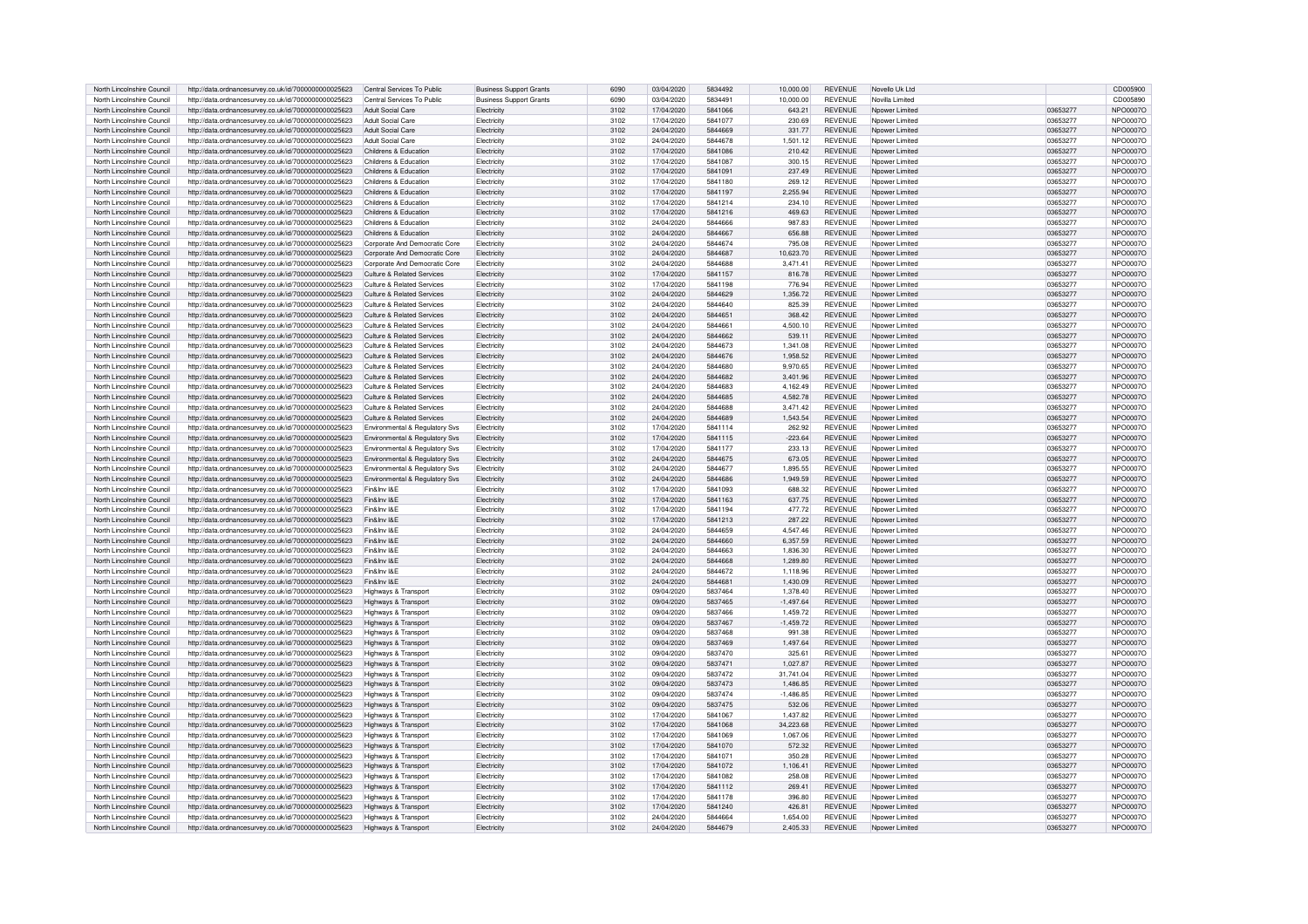| North Lincolnshire Council                               | http://data.ordnancesurvey.co.uk/id/7000000000025623                                                         | Non Distributed Costs         | Electricity                    | 3102 | 17/04/2020 | 5841143 | 448.73    | <b>REVENUE</b>                   | Noower Limited                         | 03653277 | NPO0007O             |
|----------------------------------------------------------|--------------------------------------------------------------------------------------------------------------|-------------------------------|--------------------------------|------|------------|---------|-----------|----------------------------------|----------------------------------------|----------|----------------------|
|                                                          |                                                                                                              |                               |                                |      |            |         |           |                                  |                                        |          |                      |
| North Lincolnshire Council                               | http://data.ordnancesurvey.co.uk/id/7000000000025623                                                         | Non Distributed Costs         | Electricity                    | 3102 | 17/04/2020 | 5841218 | 323.26    | <b>REVENUE</b>                   | Npower Limited                         | 03653277 | NPO0007O             |
| North Lincolnshire Council                               | http://data.ordnancesurvey.co.uk/id/7000000000025623                                                         | Non Distributed Costs         | Flectricity                    | 3102 | 24/04/2020 | 5844689 | 760.25    | <b>REVENUE</b>                   | Noower Limited                         | 03653277 | NPO0007O             |
| North Lincolnshire Council                               | http://data.ordnancesurvey.co.uk/id/7000000000025623                                                         | Public Health                 | Flectricity                    | 3102 | 17/04/2020 | 5841236 | 218.52    | <b>REVENUE</b>                   | Noower Limited                         | 03653277 | NPO0007O             |
|                                                          |                                                                                                              |                               |                                |      |            |         |           |                                  |                                        |          |                      |
| North Lincolnshire Council                               | http://data.ordnancesurvey.co.uk/id/7000000000025623                                                         | Central Services To Public    | <b>Business Support Grants</b> | 6090 | 20/04/2020 | 5842869 | 10.000.00 | <b>REVENUE</b>                   | Nrh Contractors                        |          | CD015560             |
| North Lincolnshire Council                               | http://data.ordnancesurvey.co.uk/id/7000000000025623                                                         | Adult Social Care Capital     | Other Costs                    | A085 | 09/04/2020 | 5833288 | 1.524.30  | CAPITAL                          | Nrs Healthcare                         | 1948041  | <b>NOT0059T</b>      |
| North Lincolnshire Council                               |                                                                                                              | Central Services To Public    | Business Support Grants        | 6090 | 15/04/2020 | 5839953 | 10,000.00 | <b>REVENUE</b>                   | Ns Tooling Services Ltd                |          | CD012310             |
|                                                          | http://data.ordnancesurvey.co.uk/id/7000000000025623                                                         |                               |                                |      |            |         |           |                                  |                                        |          |                      |
| North Lincolnshire Council                               | http://data.ordnancesurvey.co.uk/id/7000000000025623                                                         | <b>Adult Social Care</b>      | Payments To Private Orgs       | 6002 | 03/04/2020 | 5833287 | 254.92    | REVENUE                          | Nurse Plus And Carer Plus Uk Limited   | 05512996 | NUR0029F             |
| North Lincolnshire Council                               | http://data.ordnancesurvey.co.uk/id/7000000000025623                                                         | Adult Social Care             | Payments To Private Orgs       | 6002 | 24/04/2020 | 5838994 | 254.92    | REVENUE                          | Nurse Plus And Carer Plus Uk Limited   | 05512996 | NUR0029F             |
| North Lincolnshire Council                               | http://data.ordnancesurvey.co.uk/id/7000000000025623                                                         | <b>Adult Social Care</b>      | Payments To Private Orgs       | 6002 | 20/05/2020 | 5846418 | 316.60    | <b>REVENUE</b>                   | Nurse Plus And Carer Plus Uk Limited   | 05512996 | <b>NUR0029R</b>      |
|                                                          |                                                                                                              |                               |                                |      |            |         |           |                                  |                                        |          |                      |
| North Lincolnshire Council                               | http://data.ordnancesurvey.co.uk/id/7000000000025623                                                         | Central Services To Public    | <b>Business Support Grants</b> | 6090 | 20/04/2020 | 5842903 | 10,000.00 | <b>REVENUE</b>                   | N. Wells                               |          | CD015900             |
| North Lincolnshire Council                               | http://data.ordnancesurvey.co.uk/id/7000000000025623                                                         | Central Services To Public    | <b>Business Support Grants</b> | 6090 | 02/04/2020 | 5833329 | 10.000.00 | <b>REVENUE</b>                   | Nx1 Uk Limited                         |          | CD004010             |
| North Lincolnshire Council                               | http://data.ordnancesurvey.co.uk/id/7000000000025623                                                         | Public Health                 | Materials                      | 5004 | 01/05/2020 | 5840675 | 1,189.00  | <b>REVENUE</b>                   | Nymas                                  |          | NYM0001M             |
|                                                          |                                                                                                              |                               |                                |      |            |         |           |                                  |                                        |          |                      |
| North Lincolnshire Council                               | http://data.ordnancesurvey.co.uk/id/7000000000025623                                                         | Adult Social Care             | Payments To Private Orgs       | 6002 | 08/04/2020 | 5837215 | 1,336.80  | <b>REVENUE</b>                   | Oakhills Residential Homes Ltd         |          | ISF0037F             |
| North Lincolnshire Council                               | http://data.ordnancesurvey.co.uk/id/7000000000025623                                                         | Adult Social Care             | Payments To Private Orgs       | 6002 | 09/04/2020 | 5837220 | 1.740.89  | <b>REVENUE</b>                   | Oakhills Residential Homes Ltd         |          | <b>OAK0300K</b>      |
| North Lincolnshire Council                               | http://data.ordnancesurvey.co.uk/id/7000000000025623                                                         | Central Services To Public    | <b>Business Support Grants</b> | 6090 | 02/04/2020 | 5833352 | 10.000.00 | <b>REVENUE</b>                   | Oakleaf Cabinetmakers Ltd              |          | CD004240             |
|                                                          |                                                                                                              |                               |                                |      |            |         |           |                                  |                                        |          |                      |
| North Lincolnshire Council                               | http://data.ordnancesurvey.co.uk/id/7000000000025623                                                         | Central Services To Public    | <b>Business Support Grants</b> | 6090 | 03/04/2020 | 5834431 | 10,000.00 | <b>REVENUE</b>                   | Oak Medical Services Ltd               |          | CD005290             |
| North Lincolnshire Council                               | http://data.ordnancesurvey.co.uk/id/7000000000025623                                                         | Central Services To Public    | <b>Business Support Grants</b> | 6090 | 15/04/2020 | 5839895 | 10,000.00 | <b>REVENUE</b>                   | Oaktree Fisherv                        |          | CD011730             |
| North Lincolnshire Council                               |                                                                                                              | Childrens & Education         |                                | 6002 | 01/05/2020 | 5839101 | 3.759.17  | <b>REVENUE</b>                   | Oasis Academy Immingham                |          | OAS0001S             |
|                                                          | http://data.ordnancesurvey.co.uk/id/7000000000025623                                                         |                               | Payments To Private Orgs       |      |            |         |           |                                  |                                        |          |                      |
| North Lincolnshire Council                               | http://data.ordnancesurvey.co.uk/id/7000000000025623                                                         | Central Services To Public    | <b>Business Support Grants</b> | 6090 | 02/04/2020 | 5833425 | 10,000.00 | <b>REVENUE</b>                   | Oasis Hair                             |          | CD004970             |
| North Lincolnshire Council                               | http://data.ordnancesurvey.co.uk/id/7000000000025623                                                         | Central Services To Public    | <b>Business Support Grants</b> | 6090 | 29/04/2020 | 5847611 | 10.000.00 | <b>REVENUE</b>                   | Occasions Buffet & Dining Services Ltd |          | CD020410             |
|                                                          |                                                                                                              |                               |                                |      |            |         |           |                                  |                                        |          |                      |
| North Lincolnshire Council                               | http://data.ordnancesurvey.co.uk/id/7000000000025623                                                         | Central Services To Public    | <b>Business Support Grants</b> | 6090 | 15/04/2020 | 5839992 | 10.000.00 | <b>REVENUE</b>                   | Oceans 52 Ltd                          |          | CD012700             |
| North Lincolnshire Council                               | http://data.ordnancesurvey.co.uk/id/7000000000025623                                                         | Central Services To Public    | <b>Business Support Grants</b> | 6090 | 15/04/2020 | 5839999 | 10,000.00 | <b>REVENUE</b>                   | Oh My Pizza                            |          | CD012770             |
| North Lincolnshire Council                               | http://data.ordnancesurvey.co.uk/id/7000000000025623                                                         | Central Services To Public    | <b>Business Support Grants</b> | 6090 | 07/04/2020 | 5836509 | 10,000.00 | <b>REVENUE</b>                   | Old Ferry Wharf Ltd                    |          | CD008590             |
|                                                          |                                                                                                              |                               |                                |      |            |         |           |                                  |                                        |          |                      |
| North Lincolnshire Council                               | http://data.ordnancesurvey.co.uk/id/7000000000025623                                                         | Central Services To Public    | <b>Business Support Grants</b> | 6090 | 21/04/2020 | 5843477 | 10,000.00 | <b>REVENUE</b>                   | Old Mill Brewery                       |          | CD017960             |
| North Lincolnshire Council                               | http://data.ordnancesurvey.co.uk/id/7000000000025623                                                         | Central Services To Public    | <b>Business Support Grants</b> | 6090 | 02/04/2020 | 5833408 | 10.000.00 | <b>REVENUE</b>                   | Olivers Of Messingham                  |          | CD004800             |
| North Lincolnshire Council                               | http://data.ordnancesurvey.co.uk/id/7000000000025623                                                         | Central Services To Public    | <b>Business Support Grants</b> | 6090 | 07/04/2020 | 5836399 | 10.000.00 | <b>REVENUE</b>                   | Omahts I td                            |          | CD007490             |
|                                                          |                                                                                                              |                               |                                |      |            |         |           |                                  |                                        |          |                      |
| North Lincolnshire Council                               | http://data.ordnancesurvey.co.uk/id/7000000000025623                                                         | Childrens & Education         | It Software-Maintenance        | 5053 | 17/04/2020 | 5839154 | 883.00    | <b>REVENUE</b>                   | Omnibus Solutions Ltd                  | 03609069 | OMN0001N             |
| North Lincolnshire Council                               | http://data.ordnancesurvey.co.uk/id/7000000000025623                                                         | Childrens & Education         | Client Transport Costs         | 6092 | 09/04/2020 | 5837179 | 21,552.00 | <b>REVENUE</b>                   | One 2 One Taxis                        |          | ONF0035F             |
| North Lincolnshire Council                               |                                                                                                              | Childrens & Education         |                                | 4201 | 09/04/2020 | 5837179 | 450.00    | <b>REVENUE</b>                   | One 2 One Taxis                        |          | <b>ONE0035E</b>      |
|                                                          | http://data.ordnancesurvey.co.uk/id/7000000000025623                                                         |                               | Home To School Transport       |      |            |         |           |                                  |                                        |          |                      |
| North Lincolnshire Council                               | http://data.ordnancesurvey.co.uk/id/7000000000025623                                                         | <b>Adult Social Care</b>      | Payments To Private Orgs       | 6002 | 17/04/2020 | 5840844 | 359.80    | <b>REVENUE</b>                   | Ongo                                   |          | <b>ONG0120G</b>      |
| North Lincolnshire Council                               | http://data.ordnancesurvey.co.uk/id/7000000000025623                                                         | <b>Housing Services</b>       | Other Supplies & Services      | 5799 | 17/04/2020 | 5841653 | $-877.49$ | <b>REVENUE</b>                   | Ongo                                   | 11077107 | <b>ONG0300G</b>      |
|                                                          |                                                                                                              |                               |                                |      |            |         |           |                                  |                                        |          |                      |
| North Lincolnshire Council                               | http://data.ordnancesurvey.co.uk/id/7000000000025623                                                         | Adult Social Care             | Fees & Charges Income          | 9002 | 08/04/2020 | 5837216 | $-99.36$  | <b>REVENUE</b>                   | Ongo Recruitment Ltd                   |          | <b>ISF0039F</b>      |
| North Lincolnshire Council                               | http://data.ordnancesurvey.co.uk/id/7000000000025623                                                         | <b>Adult Social Care</b>      | Payments To Private Orgs       | 6002 | 08/04/2020 | 5837216 | 5.686.05  | <b>REVENUE</b>                   | Ongo Recruitment Ltd                   |          | ISF0039F             |
| North Lincolnshire Council                               | http://data.ordnancesurvey.co.uk/id/7000000000025623                                                         | Adult Social Care             | Payments To Private Orgs       | 6002 | 09/04/2020 | 5837497 | 538.47    | <b>REVENUE</b>                   | Ongo Recruitment Ltd                   | 4750128  | CRO0323O             |
|                                                          |                                                                                                              |                               |                                |      |            |         |           |                                  |                                        |          |                      |
| North Lincolnshire Council                               | http://data.ordnancesurvey.co.uk/id/7000000000025623                                                         | Childrens & Education         | Payments To Private Orgs       | 6002 | 17/04/2020 | 5838958 | 4.749.75  | <b>REVENUE</b>                   | Ongo Recruitment Ltd                   | 4750128  | CRO0323O             |
| North Lincolnshire Council                               | http://data.ordnancesurvey.co.uk/id/7000000000025623                                                         | Childrens & Education         | Payments To Private Orgs       | 6002 | 09/04/2020 | 5837298 | 25.522.55 | <b>REVENUE</b>                   | Ontions Autism (1) I td                | 4064685  | <b>NEW0314W</b>      |
| North Lincolnshire Council                               | http://data.ordnancesurvey.co.uk/id/7000000000025623                                                         | Childrens & Education         | Payments To Private Orgs       | 6002 | 01/05/2020 | 5839097 | 28,074.82 | <b>REVENUE</b>                   | Options Autism (1) Ltd                 | 4064685  | <b>NEW0314W</b>      |
|                                                          |                                                                                                              |                               |                                |      |            |         |           |                                  |                                        |          |                      |
| North Lincolnshire Council                               | http://data.ordnancesurvey.co.uk/id/7000000000025623                                                         | Adult Social Care             | Payments To Private Oras       | 6002 | 08/04/2020 | 5837211 | 298.00    | <b>REVENUE</b>                   | Options (Autism 2) Ltd                 |          | ISF0021F             |
| North Lincolnshire Counci                                | http://data.ordnancesurvey.co.uk/id/7000000000025623                                                         | Adult Social Care             | Payments To Private Orgs       | 6002 | 08/04/2020 | 5837211 | 5.831.28  | <b>REVENUE</b>                   | Options (Autism 2) Ltd                 |          | <b>ISF0021F</b>      |
|                                                          |                                                                                                              | Adult Social Care             |                                |      | 09/04/2020 |         |           |                                  |                                        | 4228353  | <b>YOU0005L</b>      |
| North Lincolnshire Council                               | http://data.ordnancesurvey.co.uk/id/7000000000025623                                                         |                               | Payments To Private Orgs       | 6002 |            | 5837223 | 1,000.40  | <b>REVENUE</b>                   | Options Autism (2) Ltd                 |          |                      |
| North Lincolnshire Council                               | http://data.ordnancesurvey.co.uk/id/7000000000025623                                                         | Adult Social Care             | Payments To Private Orgs       | 6002 | 09/04/2020 | 5837223 | 3,547.20  | <b>REVENUE</b>                   | Options Autism (2) Ltd                 | 4228353  | <b>YOU0005U</b>      |
| North Lincolnshire Council                               | http://data.ordnancesurvey.co.uk/id/7000000000025623                                                         | Corporate And Democratic Core | It Software-Maintenance        | 5053 | 22/04/2020 | 5841712 | 12,044.40 | <b>REVENUE</b>                   | Oracle Corporation U K Limited         |          | ORA0003A             |
| North Lincolnshire Counci                                | http://data.ordnancesurvey.co.uk/id/7000000000025623                                                         | Corporate And Democratic Core | It Software-Maintenance        | 5053 | 22/04/2020 | 5841713 | 1,152.72  | <b>REVENUE</b>                   | Oracle Corporation U K Limited         |          | ORA0003A             |
|                                                          |                                                                                                              |                               |                                |      |            |         |           |                                  |                                        |          |                      |
| North Lincolnshire Council                               | http://data.ordnancesurvey.co.uk/id/7000000000025623                                                         | Central Services To Public    | <b>Business Support Grants</b> | 6090 | 15/04/2020 | 5839904 | 10.000.00 | <b>REVENUE</b>                   | Oriental Chinese Takaway               |          | CD011820             |
| North Lincolnshire Council                               | http://data.ordnancesurvey.co.uk/id/7000000000025623                                                         | Central Services To Public    | <b>Business Support Grants</b> | 6090 | 07/04/2020 | 5836501 | 10,000.00 | <b>REVENUE</b>                   | Oriental Star                          |          | CD008510             |
| North Lincolnshire Council                               | http://data.ordnancesurvey.co.uk/id/7000000000025623                                                         | Childrens & Education         | Payments To Private Oras       | 6002 | 15/04/2020 | 5838250 | 36,542.88 | <b>REVENUE</b>                   | Orkidz Nursery                         |          | ORK0001K             |
|                                                          |                                                                                                              |                               |                                |      |            |         |           |                                  |                                        |          |                      |
| North Lincolnshire Council                               | http://data.ordnancesurvey.co.uk/id/7000000000025623                                                         | Central Services To Public    | <b>Business Support Grants</b> | 6090 | 07/04/2020 | 5836686 | 10.000.00 | <b>REVENUE</b>                   | Orkidz Pre-School                      |          | CD010360             |
| North Lincolnshire Council                               | http://data.ordnancesurvey.co.uk/id/7000000000025623                                                         | Central Services To Public    | <b>Business Support Grants</b> | 6090 | 16/04/2020 | 5840806 | 25.000.00 | <b>REVENUE</b>                   | Oshourne Estates                       |          | CD014080             |
|                                                          |                                                                                                              |                               |                                | 6090 |            | 5840805 |           |                                  |                                        |          |                      |
| North Lincolnshire Council                               | http://data.ordnancesurvey.co.uk/id/7000000000025623                                                         | Central Services To Public    | <b>Business Support Grants</b> |      | 16/04/2020 |         | 10,000.00 | <b>REVENUE</b>                   | Osbourne Estates Ltd                   |          | CD014070             |
| North Lincolnshire Council                               | http://data.ordnancesurvey.co.uk/id/7000000000025623                                                         | Central Services To Public    | <b>Business Support Grants</b> | 6090 | 27/04/2020 | 5846535 | 10,000.00 | <b>REVENUE</b>                   | Oshourne Estates Ltd                   |          | CD019720             |
| North Lincolnshire Council                               | http://data.ordnancesurvey.co.uk/id/7000000000025623                                                         | Central Services To Public    | <b>Business Support Grants</b> | 6090 | 01/04/2020 | 5832884 | 10,000.00 | <b>REVENUE</b>                   | Osh Gosh Gowns                         |          | CD003420             |
|                                                          |                                                                                                              |                               |                                |      |            |         |           |                                  |                                        |          |                      |
| North Lincolnshire Council                               | http://data.ordnancesurvey.co.uk/id/7000000000025623                                                         | Central Services To Public    | <b>Business Support Grants</b> | 6090 | 09/04/2020 | 5838107 | 10,000.00 | <b>REVENUE</b>                   | Outcasts Cricket Club                  |          | CD011410             |
| North Lincolnshire Council                               | http://data.ordnancesurvey.co.uk/id/7000000000025623                                                         | Childrens & Education         | Payments To Private Orgs       | 6002 | 17/04/2020 | 5840655 | 38,128.00 | REVENUE                          | Oversands School                       | 03579104 | WIT0023T             |
| North Lincolnshire Council                               | http://data.ordnancesurvey.co.uk/id/7000000000025623                                                         | Central Services To Public    | <b>Business Support Grants</b> | 6090 | 17/04/2020 | 5841774 | 10,000.00 | <b>REVENUE</b>                   | Owl Cottage Cattery Ltd                |          | CD014880             |
|                                                          |                                                                                                              |                               |                                | 6090 | 17/04/2020 | 5841794 |           | <b>REVENUE</b>                   |                                        |          |                      |
| North Lincolnshire Council                               | http://data.ordnancesurvey.co.uk/id/7000000000025623                                                         | Central Services To Public    | <b>Business Support Grants</b> |      |            |         | 10,000.00 |                                  | Owston Ferry Postoffice                |          | CD015080             |
| North Lincolnshire Council                               | http://data.ordnancesurvey.co.uk/id/7000000000025623                                                         | Central Services To Public    | <b>Business Support Grants</b> | 6090 | 17/04/2020 | 5841799 | 10.000.00 | <b>REVENUE</b>                   | Owston Ferry Stores                    |          | CD015130             |
| North Lincolnshire Council                               | http://data.ordnancesurvey.co.uk/id/7000000000025623                                                         | Central Services To Public    | <b>Business Support Grants</b> | 6090 | 07/04/2020 | 5836569 | 10,000.00 | <b>REVENUE</b>                   | Oxford Motors                          |          | CD009190             |
|                                                          |                                                                                                              |                               |                                |      |            |         |           |                                  | Pa Autos                               |          |                      |
| North Lincolnshire Council                               | http://data.ordnancesurvey.co.uk/id/7000000000025623                                                         | Central Services To Public    | <b>Business Support Grants</b> | 6090 | 16/04/2020 | 5840818 | 25,000.00 | <b>REVENUE</b>                   |                                        |          | CD014200             |
| North Lincolnshire Council                               | http://data.ordnancesurvey.co.uk/id/7000000000025623                                                         | Central Services To Public    | <b>Business Support Grants</b> | 6090 | 20/04/2020 | 5842887 | 10.000.00 | <b>REVENUE</b>                   | Paddison Ltd                           |          | CD015740             |
| North Lincolnshire Council                               |                                                                                                              | Central Services To Public    | Business Support Grants        | 6090 | 20/04/2020 | 5842872 | 10,000.00 | <b>REVENUE</b>                   | Paddock Farm Poultry                   |          | CD015590             |
|                                                          |                                                                                                              |                               |                                | 6090 |            |         | 10.000.00 |                                  |                                        |          |                      |
| North Lincolnshire Council                               | http://data.ordnancesurvey.co.uk/id/7000000000025623                                                         |                               |                                |      | 17/04/2020 | 5841786 |           | <b>REVENUE</b>                   | Paddocks Tearoon                       |          | CD015000             |
|                                                          | http://data.ordnancesurvey.co.uk/id/7000000000025623                                                         | Central Services To Public    | <b>Business Support Grants</b> |      |            |         |           |                                  |                                        |          |                      |
| North Lincolnshire Council                               | http://data.ordnancesurvey.co.uk/id/7000000000025623                                                         | Central Services To Public    | <b>Business Support Grants</b> | 6090 | 07/04/2020 | 5836546 | 10,000.00 | <b>REVENUE</b>                   | Pamper Place Wendy Hughes              |          | CD008960             |
|                                                          |                                                                                                              |                               |                                |      |            |         |           |                                  |                                        |          |                      |
| North Lincolnshire Council                               | http://data.ordnancesurvey.co.uk/id/7000000000025623                                                         | Central Services To Public    | <b>Business Support Grants</b> | 6090 | 02/04/2020 | 5833444 | 10,000.00 | <b>REVENUE</b>                   | Panache Hair Studio                    |          | CD005160             |
| North Lincolnshire Council                               | http://data.ordnancesurvey.co.uk/id/7000000000025623                                                         | Central Services To Public    | Business Support Grants        | 6090 | 20/04/2020 | 5843007 | 10,000.00 | <b>REVENUE</b>                   | Panda Cards                            |          | CD016940             |
| North Lincolnshire Council                               |                                                                                                              | Childrens & Education         |                                | 6001 | 15/04/2020 | 5838251 | 20.605.65 | <b>REVENUE</b>                   |                                        |          |                      |
|                                                          | http://data.ordnancesurvey.co.uk/id/7000000000025623                                                         |                               | Payments To Voluntary Orgs     |      |            |         |           |                                  | Panda Play Playgroup                   |          | PAN0016N             |
| North Lincolnshire Council                               | http://data.ordnancesurvey.co.uk/id/7000000000025623                                                         | Central Services To Public    | <b>Business Support Grants</b> | 6090 | 07/04/2020 | 5836404 | 10,000.00 | <b>REVENUE</b>                   | Papa Johns Takeaway                    |          | CD007540             |
| North Lincolnshire Council                               | http://data.ordnancesurvey.co.uk/id/7000000000025623                                                         | Central Services To Public    | <b>Business Support Grants</b> | 6090 | 07/04/2020 | 5836532 | 10,000.00 | <b>REVENUE</b>                   | Paradise Beauty Parlour                |          | CD008820             |
| North Lincolnshire Council                               | http://data.ordnancesurvey.co.uk/id/7000000000025623                                                         | Central Services To Public    | <b>Business Support Grants</b> | 6090 | 27/04/2020 | 5846540 | 25,000.00 | <b>REVENUE</b>                   | Parker Motor Services Ltd              |          | CD019770             |
|                                                          |                                                                                                              |                               |                                |      |            |         |           |                                  |                                        |          |                      |
| North Lincolnshire Council                               | http://data.ordnancesurvey.co.uk/id/7000000000025623                                                         | Central Services To Public    | <b>Business Support Grants</b> | 6090 | 07/04/2020 | 5836344 | 10.000.00 | <b>REVENUE</b>                   | Parker'S Of Brigg (Carpets) Ltd        |          | CD006940             |
| North Lincolnshire Council                               | http://data.ordnancesurvey.co.uk/id/7000000000025623                                                         | Central Services To Public    | <b>Business Support Grants</b> | 6090 | 01/04/2020 | 5832867 | 10.000.00 | <b>REVENUE</b>                   | Parkhouse Enterprise Limited           |          | CD003250             |
|                                                          |                                                                                                              | Central Services To Public    | <b>Business Support Grants</b> | 6090 | 28/04/2020 | 5847391 | 10.000.00 |                                  |                                        |          |                      |
| North Lincolnshire Council<br>North Lincolnshire Council | http://data.ordnancesurvey.co.uk/id/7000000000025623<br>http://data.ordnancesurvey.co.uk/id/7000000000025623 | Central Services To Public    | <b>Business Support Grants</b> | 6090 | 21/04/2020 | 5843466 | 10,000.00 | <b>REVENUE</b><br><b>REVENUE</b> | Parkin Buchers<br>Parkin Butchers      |          | CD020180<br>CD017850 |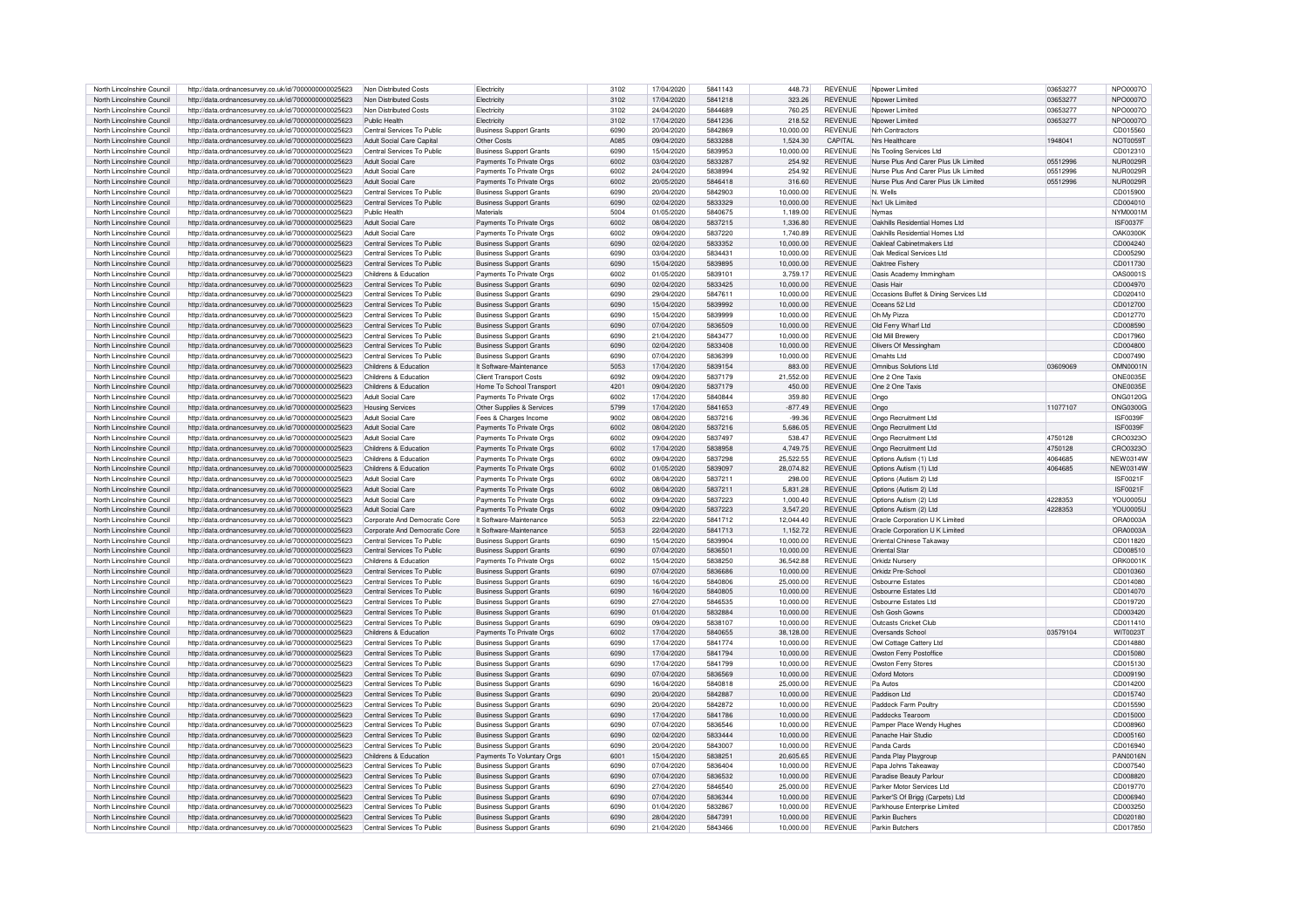| North Lincolnshire Council | http://data.ordnancesurvey.co.uk/id/7000000000025623 | Highways & Transport           | Other Professional Fees          | 5829 | 17/04/2020 | 5840672 | 746.84    | <b>REVENUE</b> | Park Now Limited                          | 3151938  | COB0031B        |
|----------------------------|------------------------------------------------------|--------------------------------|----------------------------------|------|------------|---------|-----------|----------------|-------------------------------------------|----------|-----------------|
| North Lincolnshire Council | http://data.ordnancesurvey.co.uk/id/7000000000025623 | Central Services To Public     | <b>Business Support Grants</b>   | 6090 | 24/04/2020 | 5845089 | 10.000.00 | <b>REVENUE</b> | Par Recovery                              |          | CD018790        |
|                            |                                                      |                                |                                  |      |            |         |           |                |                                           |          |                 |
| North Lincolnshire Council | http://data.ordnancesurvey.co.uk/id/7000000000025623 | Central Services To Public     | <b>Business Support Grants</b>   | 6090 | 09/04/2020 | 5838116 | 10,000.00 | <b>REVENUE</b> | Part Exchange Cars Ltd                    |          | CD011500        |
| North Lincolnshire Council | http://data.ordnancesurvey.co.uk/id/7000000000025623 | Central Services To Public     | <b>Business Support Grants</b>   | 6090 | 08/04/2020 | 5837344 | 10.000.00 | <b>REVENUE</b> | Partners Tea Room                         |          | CD011040        |
| North Lincolnshire Council | http://data.ordnancesurvey.co.uk/id/7000000000025623 | Central Services To Public     | <b>Business Support Grants</b>   | 6090 | 06/04/2020 | 5835365 | 25,000.00 | <b>REVENUE</b> | Pasturewood Fisheries                     |          | CD006220        |
| North Lincolnshire Council | http://data.ordnancesurvey.co.uk/id/7000000000025623 | Childrens & Education          | Payments To Private Orgs         | 6002 | 03/04/2020 | 5833966 | 1.605.62  | REVENUE        | Paula Kirk                                |          | <b>KIR0110R</b> |
| North Lincolnshire Council | http://data.ordnancesurvey.co.uk/id/7000000000025623 | Central Services To Public     | <b>Business Support Grants</b>   | 6090 | 16/04/2020 | 5840796 | 10,000.00 | <b>REVENUE</b> | Paul Fox                                  |          | CD013980        |
| North Lincolnshire Council | http://data.ordnancesurvey.co.uk/id/7000000000025623 | Central Services To Public     | <b>Business Support Grants</b>   | 6090 | 16/04/2020 | 5840801 | 10.000.00 | <b>REVENUE</b> | Paul Fox                                  |          | CD014030        |
| North Lincolnshire Council | http://data.ordnancesurvey.co.uk/id/7000000000025623 | Central Services To Public     | <b>Business Support Grants</b>   | 6090 | 27/04/2020 | 5846533 | 25,000.00 | <b>REVENUE</b> | Paul Fox                                  |          | CD019700        |
| North Lincolnshire Council | http://data.ordnancesurvey.co.uk/id/7000000000025623 | Central Services To Public     | <b>Business Support Grants</b>   | 6090 | 27/04/2020 | 5846507 | 25,000.00 | <b>REVENUE</b> | Paul Gordon Ltd                           |          | CD019440        |
|                            |                                                      |                                |                                  |      |            |         |           |                |                                           |          |                 |
| North Lincolnshire Council | http://data.ordnancesurvey.co.uk/id/7000000000025623 | Central Services To Public     | <b>Business Support Grants</b>   | 6090 | 16/04/2020 | 5840694 | 10.000.00 | <b>REVENUE</b> | Pay Hutchinson & Co Ltd                   |          | CD012960        |
| North Lincolnshire Council | http://data.ordnancesurvey.co.uk/id/7000000000025623 | Central Services To Public     | <b>Business Support Grants</b>   | 6090 | 06/04/2020 | 5835346 | 25,000.00 | <b>REVENUE</b> | Pescuk Ltd                                |          | CD006030        |
| North Lincolnshire Council | http://data.ordnancesurvey.co.uk/id/7000000000025623 | Central Services To Public     | <b>Business Support Grants</b>   | 6090 | 07/04/2020 | 5836401 | 10.000.00 | <b>REVENUE</b> | Peace With The Wild                       |          | CD007510        |
| North Lincolnshire Council | http://data.ordnancesurvey.co.uk/id/7000000000025623 | Central Services To Public     | <b>Business Support Grants</b>   | 6090 | 17/04/2020 | 5841780 | 10.000.00 | <b>REVENUE</b> | Peebles And Wavte                         |          | CD014940        |
| North Lincolnshire Council | http://data.ordnancesurvey.co.uk/id/7000000000025623 | Childrens & Education          | Payments To Private Orgs         | 6002 | 03/04/2020 | 5833979 | 24.129.12 | <b>REVENUE</b> | Peekaboo Day Nursery                      |          | <b>PEE0011E</b> |
| North Lincolnshire Council | http://data.ordnancesurvey.co.uk/id/7000000000025623 | Central Services To Public     | <b>Business Support Grants</b>   | 6090 | 08/04/2020 | 5837333 | 10.000.00 | <b>REVENUE</b> | Peekaboo Day Nursery Ltd                  |          | CD010930        |
| North Lincolnshire Council | http://data.ordnancesurvey.co.uk/id/7000000000025623 | Central Services To Public     | <b>Business Support Grants</b>   | 6090 | 07/04/2020 | 5836566 | 10.000.00 | <b>REVENUE</b> | Peggy'S World Cic                         |          | CD009160        |
|                            |                                                      |                                |                                  |      |            |         |           |                |                                           |          |                 |
| North Lincolnshire Council | http://data.ordnancesurvey.co.uk/id/7000000000025623 | Central Services To Public     | <b>Business Support Grants</b>   | 6090 | 15/04/2020 | 5839964 | 10,000.00 | <b>REVENUE</b> | Penbox                                    |          | CD012420        |
| North Lincolnshire Council | http://data.ordnancesurvey.co.uk/id/7000000000025623 | Adult Social Care              | Fees & Charges Income            | 9002 | 28/04/2020 | 5845481 | $-122.56$ | <b>REVENUE</b> | Penderels Trust                           |          | DP4284          |
| North Lincolnshire Council | http://data.ordnancesurvev.co.uk/id/7000000000025623 | Adult Social Care              | Other Professional Fees          | 5829 | 17/04/2020 | 5840207 | 277.50    | <b>REVENUE</b> | Penderels Trust                           | 3560335  | <b>PEN0512N</b> |
| North Lincolnshire Council | http://data.ordnancesurvey.co.uk/id/7000000000025623 | Corporate And Democratic Core  | Advertising & Publicity          | 5610 | 17/04/2020 | 5836270 | 221.75    | <b>REVENUE</b> | Penna Plc                                 | 1918150  | <b>BAR0253R</b> |
| North Lincolnshire Council | http://data.ordnancesurvey.co.uk/id/7000000000025623 | Environmental & Regulatory Svs | Recruitment Costs And Dbs        | 2004 | 24/04/2020 | 5844565 | 1,590.00  | <b>REVENUE</b> | Penna Pic                                 | 1918150  | <b>BAR0253R</b> |
| North Lincolnshire Council | http://data.ordnancesurvey.co.uk/id/7000000000025623 | Central Services To Public     | <b>Business Support Grants</b>   | 6090 | 02/04/2020 | 5833356 | 10.000.00 | <b>REVENUE</b> | Penny Lane Hair & Tanning                 |          | CD004280        |
| North Lincolnshire Council | http://data.ordnancesurvev.co.uk/id/7000000000025623 | Corporate And Democratic Core  | Recruitment Costs And Dbs        | 2004 | 17/04/2020 | 5833217 | 5.436.79  | <b>REVENUE</b> | People Asset Management Ltd               | 5199107  | PEO0120O        |
| North Lincolnshire Council |                                                      |                                | <b>Recruitment Costs And Dbs</b> | 2004 | 22/04/2020 | 5843667 | 325.00    | <b>REVENUE</b> |                                           | 5199107  |                 |
|                            | http://data.ordnancesurvey.co.uk/id/7000000000025623 | Corporate And Democratic Core  |                                  |      |            |         |           |                | People Asset Management Ltd               |          | PEO0120O        |
| North Lincolnshire Council | http://data.ordnancesurvey.co.uk/id/7000000000025623 | Central Services To Public     | Business Support Grants          | 6090 | 15/04/2020 | 5839963 | 10,000.00 | <b>REVENUE</b> | <b>Perfect Posture Pilates</b>            |          | CD012410        |
| North Lincolnshire Council | http://data.ordnancesurvey.co.uk/id/7000000000025623 | Central Services To Public     | <b>Business Support Grants</b>   | 6090 | 27/04/2020 | 5846478 | 10,000.00 | <b>REVENUE</b> | Perfect Seconds                           |          | CD019150        |
| North Lincolnshire Council | http://data.ordnancesurvey.co.uk/id/7000000000025623 | Adult Social Care Capital      | Other Costs                      | A085 | 07/04/2020 | 5833274 | 2,273.20  | CAPITAL        | Performance Health International Ltd      | 4374752  | ABI0005         |
| North Lincolnshire Council | http://data.ordnancesurvey.co.uk/id/7000000000025623 | Adult Social Care Capital      | Other Costs                      | A085 | 22/04/2020 | 5841960 | 1,586.10  | CAPITAL        | Performance Health International Ltd      | 4374752  | ABI00051        |
| North Lincolnshire Council | http://data.ordnancesurvey.co.uk/id/7000000000025623 | Central Services To Public     | <b>Business Support Grants</b>   | 6090 | 20/04/2020 | 5843008 | 10,000.00 | <b>REVENUE</b> | Perfume Stal                              |          | CD016950        |
| North Lincolnshire Council |                                                      | Central Services To Public     |                                  | 6090 | 02/04/2020 | 5833333 |           | <b>REVENUE</b> |                                           |          | CD004050        |
|                            | http://data.ordnancesurvey.co.uk/id/7000000000025623 |                                | <b>Business Support Grants</b>   |      |            |         | 10,000.00 |                | Perry Legal & Accountancy Corporation Ltd |          |                 |
| North Lincolnshire Council | http://data.ordnancesurvey.co.uk/id/7000000000025623 | Environmental & Regulatory Svs | Other Supplies & Services        | 5799 | 17/04/2020 | 5835322 | 360.00    | <b>REVENUE</b> | Pestx Ltd                                 | 04233814 | <b>PES0003S</b> |
| North Lincolnshire Council | http://data.ordnancesurvey.co.uk/id/7000000000025623 | Highways & Transport           | Other Supplies & Services        | 5799 | 17/04/2020 | 5839002 | 1,725.00  | <b>REVENUE</b> | Pestx I td                                | 04233814 | PES0003S        |
| North Lincolnshire Council | http://data.ordnancesurvey.co.uk/id/7000000000025623 | Highways & Transport           | Other Supplies & Services        | 5799 | 28/04/2020 | 5846435 | 275.00    | <b>REVENUE</b> | Pestx I td                                | 04233814 | PES0003S        |
| North Lincolnshire Council | http://data.ordnancesurvey.co.uk/id/7000000000025623 | Central Services To Public     | <b>Business Support Grants</b>   | 6090 | 21/04/2020 | 5843413 | 10,000.00 | <b>REVENUE</b> | Pete Collins Motor Repairs Ltd            |          | CD017320        |
| North Lincolnshire Council | http://data.ordnancesurvey.co.uk/id/7000000000025623 | <b>Housing Services</b>        | Other Supplies & Services        | 5799 | 03/04/2020 | 5833036 | 458.80    | <b>REVENUE</b> | Peter & Amanda Mallinson                  |          | <b>MAL0068L</b> |
| North Lincolnshire Council | http://data.ordnancesurvey.co.uk/id/7000000000025623 | Central Services To Public     | <b>Business Support Grants</b>   | 6090 | 15/04/2020 | 5839915 | 10,000.00 | <b>REVENUE</b> | Peter Hagan                               |          | CD011930        |
| North Lincolnshire Council | http://data.ordnancesurvey.co.uk/id/7000000000025623 | Central Services To Public     | Equipment Purchase               | 5001 | 17/04/2020 | 5840252 | 836.68    | <b>REVENUE</b> | Peter Hogarth & Sons Ltd                  | 1143352  | HOG0001G        |
|                            |                                                      |                                |                                  |      |            |         |           |                |                                           |          |                 |
| North Lincolnshire Council | http://data.ordnancesurvey.co.uk/id/7000000000025623 | Central Services To Public     | Equipment Purchase               | 5001 | 17/04/2020 | 5840256 | 418.72    | <b>REVENUE</b> | Peter Hogarth & Sons Ltd                  | 1143352  | HOG0001G        |
| North Lincolnshire Council | http://data.ordnancesurvey.co.uk/id/7000000000025623 | Central Services To Public     | Equipment Purchase               | 5001 | 17/04/2020 | 5840266 | 235.53    | <b>REVENUE</b> | Peter Hogarth & Sons Ltd                  | 1143352  | HOG0001G        |
| North Lincolnshire Council | http://data.ordnancesurvey.co.uk/id/7000000000025623 | Central Services To Public     | Equipment Purchase               | 5001 | 17/04/2020 | 5840611 | 1,120.34  | <b>REVENUE</b> | Peter Hogarth & Sons Ltd                  | 1143352  | HOG0001G        |
| North Lincolnshire Council | http://data.ordnancesurvey.co.uk/id/7000000000025623 | Central Services To Public     | Equipment Purchase               | 5001 | 17/04/2020 | 5840614 | 1,190.17  | <b>REVENUE</b> | Peter Hogarth & Sons Ltd                  | 1143352  | HOG0001G        |
| North Lincolnshire Council | http://data.ordnancesurvey.co.uk/id/7000000000025623 | Central Services To Public     | Foujoment Purchase               | 5001 | 17/04/2020 | 5840615 | 1.102.98  | <b>REVENUE</b> | Peter Hogarth & Sons Ltd                  | 1143352  | HOG0001G        |
| North Lincolnshire Council | http://data.ordnancesurvey.co.uk/id/7000000000025623 | Corporate And Democratic Core  | Cleaning Costs/ Materials        | 3301 | 17/04/2020 | 5840250 | 434.25    | <b>REVENUE</b> | Peter Hogarth & Sons Ltd                  | 1143352  | HOG0001G        |
| North Lincolnshire Council | http://data.ordnancesurvey.co.uk/id/7000000000025623 | Corporate And Democratic Core  | Cleaning Costs/ Materials        | 3301 | 17/04/2020 | 5840603 | 599.96    | <b>REVENUE</b> | Peter Hogarth & Sons Ltd                  | 1143352  | HOG0001G        |
|                            |                                                      |                                |                                  |      |            |         |           |                |                                           |          |                 |
| North Lincolnshire Council | http://data.ordnancesurvey.co.uk/id/7000000000025623 | Corporate And Democratic Core  | Gas                              | 3101 | 17/04/2020 | 5840605 | 1.014.91  | <b>REVENUE</b> | Peter Hogarth & Sons Ltd                  | 1143352  | HOG0001G        |
| North Lincolnshire Council | http://data.ordnancesurvey.co.uk/id/7000000000025623 | Culture & Related Services     | Cleaning Costs/ Materials        | 3301 | 17/04/2020 | 5839835 | 761.72    | <b>REVENUE</b> | Peter Hogarth & Sons Ltd                  | 1143352  | HOG0001G        |
| North Lincolnshire Council | http://data.ordnancesurvey.co.uk/id/7000000000025623 | Culture & Related Services     | Cleaning Costs/ Materials        | 3301 | 17/04/2020 | 5839836 | 341.10    | <b>REVENUE</b> | Peter Hogarth & Sons Ltd                  | 1143352  | HOG0001G        |
| North Lincolnshire Council | http://data.ordnancesurvey.co.uk/id/7000000000025623 | Culture & Related Services     | Cleaning Costs/ Materials        | 3301 | 17/04/2020 | 5839838 | 341.10    | <b>REVENUE</b> | Peter Hogarth & Sons Ltd                  | 1143352  | HOG0001G        |
| North Lincolnshire Council | http://data.ordnancesurvey.co.uk/id/7000000000025623 | Culture & Related Services     | Cleaning Costs/ Materials        | 3301 | 17/04/2020 | 5840270 | $-398.22$ | <b>REVENUE</b> | Peter Hogarth & Sons Ltd                  | 1143352  | HOG0001G        |
|                            |                                                      |                                |                                  | 3301 |            | 5843291 | 287.34    |                |                                           | 1143352  |                 |
| North Lincolnshire Council | http://data.ordnancesurvey.co.uk/id/7000000000025623 | Culture & Related Services     | Cleaning Costs/ Materials        |      | 22/04/2020 |         |           | <b>REVENUE</b> | Peter Hogarth & Sons Ltd                  |          | HOG0001G        |
| North Lincolnshire Council | http://data.ordnancesurvey.co.uk/id/7000000000025623 | Environmental & Regulatory Sys | Equipment Purchase               | 5001 | 28/04/2020 | 5839863 | 225.00    | <b>REVENUE</b> | Peter Hogarth & Sons Ltd                  | 1143352  | HOG0001G        |
| North Lincolnshire Council | http://data.ordnancesurvey.co.uk/id/7000000000025623 | Fin&Inv I&E                    | Cleaning Costs/ Materials        | 3301 | 22/04/2020 | 5843608 | 3,762.44  | <b>REVENUE</b> | Peter Hogarth & Sons Ltd                  | 1143352  | HOG0001G        |
| North Lincolnshire Council | http://data.ordnancesurvey.co.uk/id/7000000000025623 | Central Services To Public     | <b>Business Support Grants</b>   | 6090 | 07/04/2020 | 5836570 | 10,000.00 | <b>REVENUE</b> | Peter Hughes Vehicle Services             |          | CD009200        |
| North Lincolnshire Council | http://data.ordnancesurvey.co.uk/id/7000000000025623 | Central Services To Public     | <b>Business Support Grants</b>   | 6090 | 27/04/2020 | 5846562 | 25,000.00 | <b>REVENUE</b> | Ph And S Barrett Ltd                      |          | CD019990        |
| North Lincolnshire Council | http://data.ordnancesurvey.co.uk/id/7000000000025623 | Corporate And Democratic Core  | Gen Office Exp (Incl Postage)    | 5603 | 07/04/2020 | 5832770 | 285.00    | <b>REVENUE</b> | Phase Creative Communications             |          | PHA0030A        |
| North Lincolnshire Council | http://data.ordnancesurvey.co.uk/id/7000000000025623 | Childrens & Education          | Payments To Private Orgs         | 6002 | 03/04/2020 | 5833468 | 23,040.68 | <b>REVENUE</b> | Phase (Young Peoples Support) Cic         |          | PHA0121A        |
| North Lincolnshire Council | http://data.ordnancesurvey.co.uk/id/7000000000025623 | Childrens & Education          | Payments To Private Oras         | 6002 | 09/04/2020 | 5835862 | 66.666.67 | <b>REVENUE</b> | Phase (Young Peoples Support) Cic         |          | PHA0121A        |
| North Lincolnshire Council |                                                      | Central Services To Public     | <b>Business Support Grants</b>   | 6090 | 07/04/2020 | 5836496 | 10,000.00 | <b>REVENUE</b> | Pheonix 3 Auto Services                   |          | CD008460        |
|                            | http://data.ordnancesurvey.co.uk/id/7000000000025623 |                                |                                  |      |            |         |           |                |                                           |          |                 |
| North Lincolnshire Council | http://data.ordnancesurvey.co.uk/id/7000000000025623 | Fin&Inv I&F                    | Repair & Maintenance Costs       | 3000 | 17/04/2020 | 5838899 | 1.116.50  | <b>REVENUE</b> | Phil Jarratt                              |          | <b>JAR0097F</b> |
| North Lincolnshire Council | http://data.ordnancesurvey.co.uk/id/7000000000025623 | Fin&Inv I&F                    | Repair & Maintenance Costs       | 3000 | 28/04/2020 | 5841244 | 984.00    | <b>REVENUE</b> | Phil Jarratt                              |          | <b>JAR0097R</b> |
| North Lincolnshire Council | http://data.ordnancesurvey.co.uk/id/7000000000025623 | Central Services To Public     | <b>Business Support Grants</b>   | 6090 | 15/04/2020 | 5840007 | 10.000.00 | <b>REVENUE</b> | Phil Ledgerwood Motor Engineers           |          | CD012850        |
| North Lincolnshire Council | http://data.ordnancesurvey.co.uk/id/7000000000025623 | Central Services To Public     | <b>Business Support Grants</b>   | 6090 | 15/04/2020 | 5839910 | 10,000.00 | <b>REVENUE</b> | Phil Presswood Specialist Cars Ltd        |          | CD011880        |
| North Lincolnshire Council | http://data.ordnancesurvey.co.uk/id/7000000000025623 | Central Services To Public     | <b>Business Support Grants</b>   | 6090 | 20/04/2020 | 5843009 | 10,000.00 | <b>REVENUE</b> | Phil Smith Flooring                       |          | CD016960        |
| North Lincolnshire Council | http://data.ordnancesurvey.co.uk/id/7000000000025623 | Central Services To Public     | <b>Business Support Grants</b>   | 6090 | 24/04/2020 | 5839983 | 10,000.00 | <b>REVENUE</b> | Phoenix Plant Hire Uk Ltd                 |          | CD012610        |
|                            |                                                      |                                |                                  |      |            |         |           |                |                                           |          |                 |
| North Lincolnshire Council | http://data.ordnancesurvey.co.uk/id/7000000000025623 | Corporate And Democratic Core  | Course Fees/Training             | 2002 | 22/04/2020 | 5841677 | 450.00    | <b>REVENUE</b> | Phoenix Software Ltd                      | 2548628  | SOF0026F        |
| North Lincolnshire Council | http://data.ordnancesurvey.co.uk/id/7000000000025623 | Corporate And Democratic Core  | It Software-Maintenance          | 5053 | 28/04/2020 | 5841711 | 4.418.41  | <b>REVENUE</b> | Phoenix Software Ltd                      | 2548628  | SOF0026F        |
| North Lincolnshire Council | http://data.ordnancesurvey.co.uk/id/7000000000025623 | Corporate And Democratic Core  | It Software-Purchase             | 5051 | 24/04/2020 | 5841684 | 5,891.60  | <b>REVENUE</b> | Phoenix Software Ltd                      | 2548628  | SOF0026F        |
| North Lincolnshire Council | http://data.ordnancesurvey.co.uk/id/7000000000025623 | Corporate And Democratic Core  | It Software-Purchase             | 5051 | 17/05/2020 | 5845114 | 4,017.90  | <b>REVENUE</b> | Phoenix Software Ltd                      | 2548628  | SOF0026F        |
| North Lincolnshire Council | http://data.ordnancesurvey.co.uk/id/7000000000025623 | Central Services To Public     | <b>Business Support Grants</b>   | 6090 | 20/04/2020 | 5843010 | 10.000.00 | <b>REVENUE</b> | <b>Phone Bar Express</b>                  |          | CD016970        |
| North Lincolnshire Council | http://data.ordnancesurvey.co.uk/id/7000000000025623 | Central Services To Public     | <b>Business Support Grants</b>   | 6090 | 07/04/2020 | 5836419 | 10.000.00 | <b>REVENUE</b> | Pickerings                                |          | CD007690        |
| North Lincolnshire Council | http://data.ordnancesurvey.co.uk/id/7000000000025623 | Adult Social Care              | Equipment Maint.& Repair         | 5003 | 24/04/2020 | 5844589 | 252.99    | <b>REVENUE</b> | Pickerings Europe Ltd                     | 3217853  | PIC0003C        |
|                            |                                                      |                                |                                  | 5003 |            | 5844593 | 781.44    |                |                                           | 3217853  | <b>PIC0003C</b> |
| North Lincolnshire Council | http://data.ordnancesurvey.co.uk/id/7000000000025623 | Adult Social Care              | Equipment Maint.& Repair         |      | 24/04/2020 |         |           | <b>REVENUE</b> | Pickerings Europe Ltd                     |          |                 |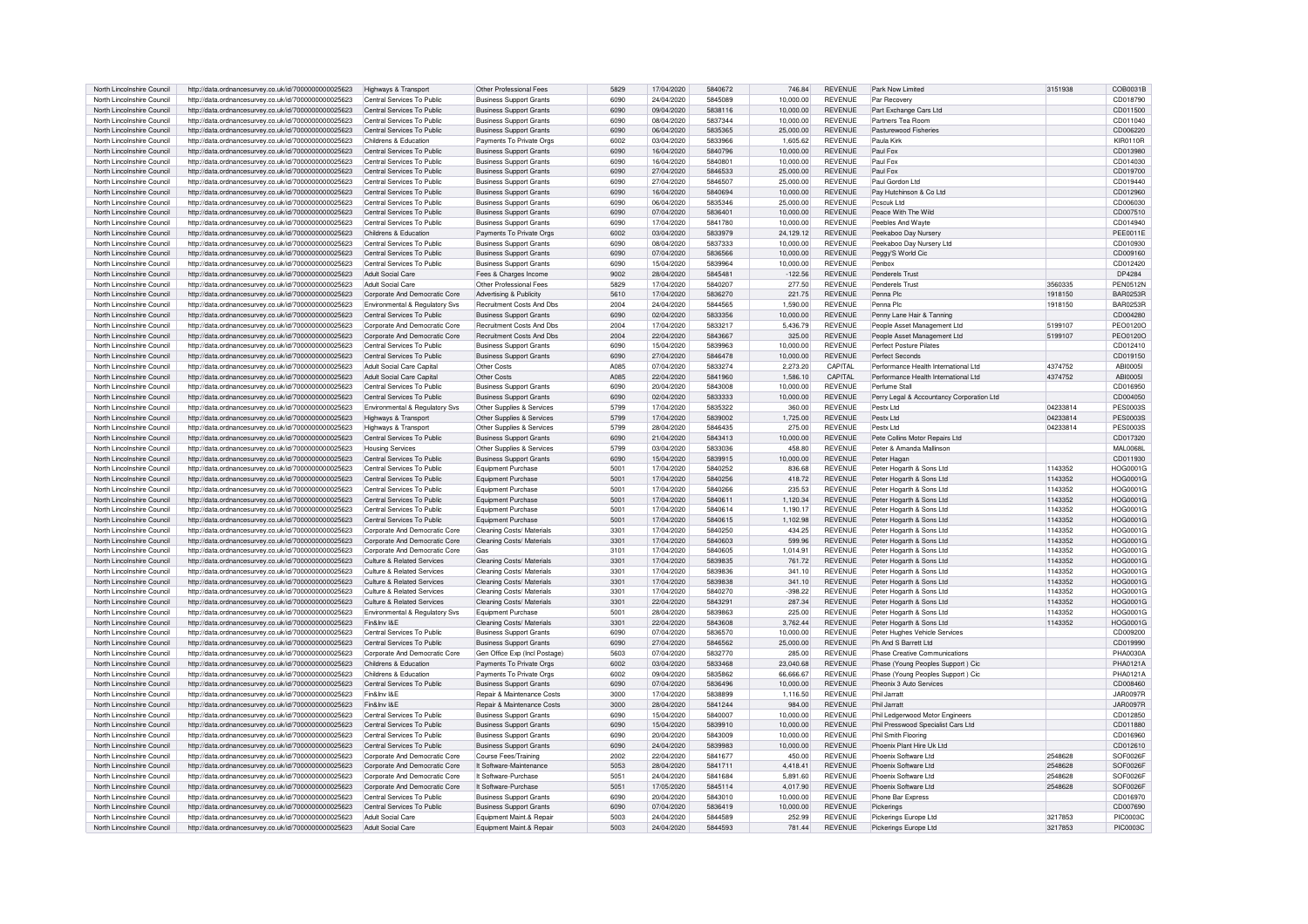| North Lincolnshire Council | http://data.ordnancesurvev.co.uk/id/7000000000025623 | Central Services To Public    | <b>Business Support Grants</b> | 6090        | 07/04/2020 | 5836571 | 10.000.00 | <b>REVENUE</b> | Pine Tree Hygiene Supplies             |          | CD009210        |
|----------------------------|------------------------------------------------------|-------------------------------|--------------------------------|-------------|------------|---------|-----------|----------------|----------------------------------------|----------|-----------------|
| North Lincolnshire Council | http://data.ordnancesurvey.co.uk/id/7000000000025623 | Central Services To Public    | <b>Business Support Grants</b> | 6090        | 02/04/2020 | 5833412 | 10.000.00 | <b>REVENUE</b> | Pinnacle Digital Ltd                   |          | CD004840        |
| North Lincolnshire Council | http://data.ordnancesurvey.co.uk/id/7000000000025623 | Central Services To Public    | <b>Business Support Grants</b> | 6090        | 07/04/2020 | 5836551 | 10.000.00 | <b>REVENUE</b> | Piotr Zaborek T/A Peters Garage        |          | CD009010        |
| North Lincolnshire Council | http://data.ordnancesurvey.co.uk/id/7000000000025623 | Central Services To Public    | <b>Business Support Grants</b> | 6090        | 01/04/2020 | 5832901 | 10,000.00 | <b>REVENUE</b> | Pip Frear Ltd                          |          | CD003590        |
| North Lincolnshire Council | http://data.ordnancesurvey.co.uk/id/7000000000025623 | Central Services To Public    | <b>Business Support Grants</b> | 6090        | 17/04/2020 | 5841807 | 10.000.00 | <b>REVENUE</b> | Pizza Bella                            |          | CD015210        |
| North Lincolnshire Council | http://data.ordnancesurvey.co.uk/id/7000000000025623 | Central Services To Public    | <b>Business Support Grants</b> | 6090        | 23/04/2020 | 5844498 | 10.000.00 | <b>REVENUE</b> | Pizza Experts                          |          | CD018580        |
| North Lincolnshire Council | http://data.ordnancesurvey.co.uk/id/7000000000025623 | Central Services To Public    | Business Support Grants        | 6090        | 17/04/2020 | 5841805 | 10,000.00 | <b>REVENUE</b> | Pizza Hot                              |          | CD015190        |
| North Lincolnshire Council | http://data.ordnancesurvey.co.uk/id/7000000000025623 | Central Services To Public    | <b>Business Support Grants</b> | 6090        | 16/04/2020 | 5840780 | 10,000.00 | <b>REVENUE</b> | Pizza King                             |          | CD013820        |
| North Lincolnshire Council |                                                      | Central Services To Public    |                                | 6090        | 22/04/2020 | 5844075 | 10.000.00 | <b>REVENUE</b> | Pizza X Barrow Limited                 |          | CD018250        |
|                            | http://data.ordnancesurvey.co.uk/id/7000000000025623 |                               | <b>Business Support Grants</b> |             |            |         |           |                |                                        |          |                 |
| North Lincolnshire Council | http://data.ordnancesurvey.co.uk/id/7000000000025623 | Central Services To Public    | <b>Business Support Grants</b> | 6090        | 29/04/2020 | 5847653 | 10,000.00 | <b>REVENUE</b> | Pizza X Brigg Limited                  |          | CD020830        |
| North Lincolnshire Council | http://data.ordnancesurvey.co.uk/id/7000000000025623 | Central Services To Public    | <b>Business Support Grants</b> | 6090        | 29/04/2020 | 5847659 | 10,000.00 | REVENUE        | Pizza X Crowle                         |          | CD020890        |
| North Lincolnshire Council | http://data.ordnancesurvey.co.uk/id/7000000000025623 | Central Services To Public    | <b>Business Support Grants</b> | 6090        | 27/04/2020 | 5846480 | 10.000.00 | <b>REVENUE</b> | Pizza X Hot Limited                    |          | CD019170        |
| North Lincolnshire Council | http://data.ordnancesurvey.co.uk/id/7000000000025623 | Central Services To Public    | <b>Business Support Grants</b> | 6090        | 03/04/2020 | 5834455 | 10.000.00 | <b>REVENUE</b> | P J Brumpton Joinery Limited           |          | CD005530        |
| North Lincolnshire Council | http://data.ordnancesurvey.co.uk/id/7000000000025623 | Childrens & Education         | Equipment Purchase             | 5001        | 24/04/2020 | 5844622 | 219.70    | <b>REVENUE</b> | Pid Safety Supplies Ltd                | NI601331 | PJD0001D        |
| North Lincolnshire Council | http://data.ordnancesurvey.co.uk/id/7000000000025623 | Central Services To Public    | <b>Business Support Grants</b> | 6090        | 24/04/2020 | 5845090 | 10,000.00 | REVENUE        | P J Interiors (Brigg) Ltd              |          | CD018800        |
| North Lincolnshire Council | http://data.ordnancesurvey.co.uk/id/7000000000025623 | Central Services To Public    | <b>Business Support Grants</b> | 6090        | 21/04/2020 | 5843400 | 10,000.00 | <b>REVENUE</b> | P.K News Agent                         |          | CD017190        |
| North Lincolnshire Council | http://data.ordnancesurvey.co.uk/id/7000000000025623 | Central Services To Public    | <b>Business Support Grants</b> | 6090        | 21/04/2020 | 5843442 | 10.000.00 | <b>REVENUE</b> | Plaice 'T'Meat                         |          | CD017610        |
| North Lincolnshire Council | http://data.ordnancesurvey.co.uk/id/7000000000025623 | Central Services To Public    | <b>Business Support Grants</b> | 6090        | 29/04/2020 | 5847612 | 10.000.00 | <b>REVENUE</b> | Plant And Construction Training        |          | CD020420        |
| North Lincolnshire Council | http://data.ordnancesurvey.co.uk/id/7000000000025623 | Central Services To Public    | <b>Business Support Grants</b> | 6090        | 07/04/2020 | 5836711 | 10.000.00 | <b>REVENUE</b> | Plasketts                              |          | CD010610        |
| North Lincolnshire Council | http://data.ordnancesurvey.co.uk/id/7000000000025623 | Central Services To Public    | <b>Business Support Grants</b> | 6090        | 15/04/2020 | 5839884 | 10.000.00 | <b>REVENUE</b> | P&L O'Reilly Ltd                       |          | CD011620        |
| North Lincolnshire Council | http://data.ordnancesurvey.co.uk/id/7000000000025623 | Central Services To Public    | <b>Business Support Grants</b> | 6090        | 02/04/2020 | 5833364 | 10,000.00 | <b>REVENUE</b> | Plumb Deal Limited                     |          | CD004360        |
| North Lincolnshire Council | http://data.ordnancesurvey.co.uk/id/7000000000025623 | Central Services To Public    | <b>Business Support Grants</b> | 6090        | 07/04/2020 | 5836392 | 10,000.00 | <b>REVENUE</b> | Plus Skills Development Ltd            |          | CD007420        |
| North Lincolnshire Council | http://data.ordnancesurvev.co.uk/id/7000000000025623 | Central Services To Public    | <b>Business Support Grants</b> | 6090        | 06/04/2020 | 5835364 | 25,000.00 | <b>REVENUE</b> | Pml Recruitement Limited               |          | CD006210        |
| North Lincolnshire Council | http://data.ordnancesurvey.co.uk/id/7000000000025623 | Central Services To Public    | <b>Business Support Grants</b> | 6090        | 16/04/2020 | 5840773 | 10.000.00 | <b>REVENUE</b> | Polling Limited (Double Dragon)        |          | CD013750        |
| North Lincolnshire Council |                                                      | Central Services To Public    |                                | 6090        |            | 5834479 |           | <b>REVENUE</b> |                                        |          |                 |
|                            | http://data.ordnancesurvey.co.uk/id/7000000000025623 |                               | <b>Business Support Grants</b> |             | 22/04/2020 |         | 10,000.00 |                | Polly-Jo Accessories                   |          | CD005770        |
| North Lincolnshire Council | http://data.ordnancesurvey.co.uk/id/7000000000025623 | Central Services To Public    | <b>Business Support Grants</b> | 6090        | 07/04/2020 | 5836519 | 10,000.00 | <b>REVENUE</b> | Polly'S Cat Lodge                      |          | CD008690        |
| North Lincolnshire Council | http://data.ordnancesurvev.co.uk/id/7000000000025623 | Culture & Related Services    | Repair & Maintenance Costs     | 3000        | 22/04/2020 | 5843351 | 689.20    | <b>REVENUE</b> | Poolside Leisure                       |          | POO0002O        |
| North Lincolnshire Council | http://data.ordnancesurvey.co.uk/id/7000000000025623 | Central Services To Public    | <b>Business Support Grants</b> | 6090        | 20/04/2020 | 5842952 | 10.000.00 | <b>REVENUE</b> | Poppin Shop                            |          | CD016390        |
| North Lincolnshire Council | http://data.ordnancesurvey.co.uk/id/7000000000025623 | Central Services To Public    | <b>Business Support Grants</b> | 6090        | 22/04/2020 | 5844053 | 10.000.00 | <b>REVENUE</b> | Portal Safety & Training Services Ltd  |          | CD018030        |
| North Lincolnshire Council | http://data.ordnancesurvey.co.uk/id/7000000000025623 | Central Services To Public    | <b>Business Support Grants</b> | 6090        | 27/04/2020 | 5846515 | 25.000.00 | <b>REVENUE</b> | Portcullis Pub Co Ltd                  |          | CD019520        |
| North Lincolnshire Council | http://data.ordnancesurvey.co.uk/id/7000000000025623 | Central Services To Public    | <b>Business Support Grants</b> | 6090        | 02/04/2020 | 5833377 | 10.000.00 | <b>REVENUE</b> | Potters Auction Saleroom Ltd           |          | CD004490        |
| North Lincolnshire Council | http://data.ordnancesurvey.co.uk/id/7000000000025623 | Central Services To Public    | <b>Business Support Grants</b> | 6090        | 20/04/2020 | 5842960 | 10.000.00 | <b>REVENUE</b> | Powell Furniture Rental                |          | CD016470        |
| North Lincolnshire Council | http://data.ordnancesurvey.co.uk/id/7000000000025623 | Central Services To Public    | <b>Business Support Grants</b> | 6090        | 27/04/2020 | 5846524 | 10,000.00 | <b>REVENUE</b> | Pph Commercial Ltd                     |          | CD019610        |
| North Lincolnshire Council | http://data.ordnancesurvey.co.uk/id/7000000000025623 | Culture & Related Services    | Exhibitions/Events             | 5709        | 22/04/2020 | 5838195 | 517.86    | <b>REVENUE</b> | Pol Prs Ltd                            | 10376001 | PPL0001L        |
| North Lincolnshire Council | http://data.ordnancesurvey.co.uk/id/7000000000025623 | Culture & Related Services    | Other Professional Fees        | 5829        | 22/04/2020 | 5838274 | 26,931.29 | <b>REVENUE</b> | Ppl Prs Ltd                            | 10376001 | PPL0001L        |
| North Lincolnshire Council | http://data.ordnancesurvey.co.uk/id/7000000000025623 | Culture & Related Services    | Other Supplies & Services      | 5799        | 22/04/2020 | 5838196 | 526.82    | <b>REVENUE</b> | Pol Prs Ltd                            | 10376001 | PPL0001L        |
| North Lincolnshire Council | http://data.ordnancesurvey.co.uk/id/7000000000025623 | Central Services To Public    | <b>Business Support Grants</b> | 6090        | 21/04/2020 | 5843406 | 10,000.00 | <b>REVENUE</b> | Preet'S Perfect Pizza                  |          | CD017250        |
| North Lincolnshire Council | http://data.ordnancesurvey.co.uk/id/7000000000025623 | Central Services To Public    | <b>Business Support Grants</b> | 6090        | 17/04/2020 | 5841789 | 10,000.00 | <b>REVENUE</b> | Premier                                |          | CD015030        |
| North Lincolnshire Council | http://data.ordnancesurvey.co.uk/id/7000000000025623 | Central Services To Public    | <b>Business Support Grants</b> | 6090        | 16/04/2020 | 5840819 | 25,000.00 | <b>REVENUE</b> | Premier Communications Limited         |          | CD014210        |
| North Lincolnshire Council |                                                      | Central Services To Public    |                                | 6090        | 02/04/2020 | 5833388 | 10.000.00 | <b>REVENUE</b> | Premier Flectric Motor Rewinds Ltd     |          | CD004600        |
|                            | http://data.ordnancesurvey.co.uk/id/7000000000025623 |                               | <b>Business Support Grants</b> |             |            |         |           |                |                                        |          |                 |
| North Lincolnshire Council | http://data.ordnancesurvey.co.uk/id/7000000000025623 | Childrens & Education         | Repair & Maintenance Costs     | 3000        | 24/04/2020 | 5843263 | 235.11    | <b>REVENUE</b> | Premier Roofing And Services Ltd       | 4577110  | <b>PRE0164E</b> |
| North Lincolnshire Council | http://data.ordnancesurvey.co.uk/id/7000000000025623 | Culture & Related Services    | Repair & Maintenance Costs     | 3000        | 09/04/2020 | 5836305 | 1.920.16  | <b>REVENUE</b> | Premier Roofing And Services Ltd       | 4577119  | <b>PRE0164E</b> |
| North Lincolnshire Council | http://data.ordnancesurvey.co.uk/id/7000000000025623 | Culture & Related Services    | Repair & Maintenance Costs     | 3000        | 17/04/2020 | 5841018 | 797.50    | <b>REVENUE</b> | Premier Roofing And Services Ltd       | 4577119  | <b>PRE0164E</b> |
| North Lincolnshire Council | http://data.ordnancesurvey.co.uk/id/7000000000025623 | Culture & Related Services    | Repair & Maintenance Costs     | 3000        | 24/04/2020 | 5843263 | 750.15    | <b>REVENUE</b> | Premier Roofing And Services Ltd       | 4577119  | <b>PRE0164E</b> |
| North Lincolnshire Council | http://data.ordnancesurvey.co.uk/id/7000000000025623 | Central Services To Public    | <b>Business Support Grants</b> | 6090        | 07/04/2020 | 5836431 | 10.000.00 | <b>REVENUE</b> | Premier Store                          |          | CD007810        |
| North Lincolnshire Council | http://data.ordnancesurvey.co.uk/id/7000000000025623 | Central Services To Public    | <b>Business Support Grants</b> | 6090        | 27/04/2020 | 5846457 | 10.000.00 | <b>REVENUE</b> | Premier Westerdale Shop                |          | CD018940        |
| North Lincolnshire Council | http://data.ordnancesurvey.co.uk/id/7000000000025623 | Central Services To Public    | <b>Business Support Grants</b> | 6090        | 17/04/2020 | 5841778 | 10.000.00 | <b>REVENUE</b> | Prepfab Motorsport Engineering         |          | CD014920        |
| North Lincolnshire Council | http://data.ordnancesurvey.co.uk/id/7000000000025623 | Childrens & Education         | <b>Client Related Costs</b>    | 5534        | 22/04/2020 | 5843665 | 315.00    | <b>REVENUE</b> | Pre-School Learning Alliance           |          | <b>PRE0172E</b> |
| North Lincolnshire Council | http://data.ordnancesurvey.co.uk/id/7000000000025623 | Childrens & Education         | Payments To Voluntary Orgs     | 6001        | 03/04/2020 | 5833982 | 46.584.72 | <b>REVENUE</b> | Pre-School Learning Alliance           |          | <b>PRF0172F</b> |
| North Lincolnshire Council | http://data.ordnancesurvey.co.uk/id/7000000000025623 | Central Services To Public    | <b>Business Support Grants</b> | 6090        | 22/04/2020 | 5844061 | 10,000.00 | <b>REVENUE</b> | Presto Pizza                           |          | CD018110        |
| North Lincolnshire Council | http://data.ordnancesurvey.co.uk/id/7000000000025623 | Central Services To Public    | <b>Business Support Grants</b> | 6090        | 02/04/2020 | 5833420 | 10.000.00 | <b>REVENUE</b> | Prinknow Trading Ltd                   |          | CD004920        |
| North Lincolnshire Council | http://data.ordnancesurvey.co.uk/id/7000000000025623 | Central Services To Public    | Gen Office Exp (Incl Postage)  | 5603        | 09/04/2020 | 5835332 | 5,755.60  | <b>REVENUE</b> | Print Image Network Ltd                | 4009079  | PRI03451        |
| North Lincolnshire Council | http://data.ordnancesurvey.co.uk/id/7000000000025623 | Central Services To Public    | Gen Office Exp (Incl Postage)  | 5603        | 09/04/2020 | 5835333 | 5.147.00  | <b>REVENUE</b> | Print Image Network Ltd                | 4009079  | PRI0345         |
| North Lincolnshire Council | http://data.ordnancesurvey.co.uk/id/7000000000025623 | Central Services To Public    | Gen Office Exp (Incl Postage)  | 5603        | 09/04/2020 | 5835334 | 11,954.00 | <b>REVENUE</b> | Print Image Network Ltd                | 4009079  | PRI0345         |
| North Lincolnshire Council | http://data.ordnancesurvey.co.uk/id/7000000000025623 | Central Services To Public    | Gen Office Exp (Incl Postage)  | 5603        | 17/04/2020 | 5835726 | 1,498.00  | <b>REVENUE</b> | Print Image Network Ltd                | 4009079  | PRI0345         |
|                            |                                                      |                               |                                | 5603        |            |         |           |                |                                        | 4009079  | PRI03451        |
| North Lincolnshire Council | http://data.ordnancesurvey.co.uk/id/7000000000025623 | Central Services To Public    | Gen Office Exp (Incl Postage)  |             | 17/04/2020 | 5835729 | 1,250.00  | <b>REVENUE</b> | Print Image Network Ltd                |          |                 |
| North Lincolnshire Council | http://data.ordnancesurvey.co.uk/id/7000000000025623 | Central Services To Public    | Gen Office Exp (Incl Postage)  | 5603        | 20/05/2020 | 5844553 | 1,381.00  | <b>REVENUE</b> | Print Image Network Ltd                | 4009079  | PRI03451        |
| North Lincolnshire Council | http://data.ordnancesurvey.co.uk/id/7000000000025623 | Central Services To Public    | Gen Office Exp (Incl Postage)  | 5603        | 20/05/2020 | 5844554 | 1,839.00  | <b>REVENUE</b> | Print Image Network Ltd                | 4009079  | PRI0345I        |
| North Lincolnshire Council | http://data.ordnancesurvey.co.uk/id/7000000000025623 | Central Services To Public    | Gen Office Exp (Incl Postage   | 5603        | 20/05/2020 | 5844555 | 1,464.00  | <b>REVENUE</b> | Print Image Network Ltd                | 4009079  | PRI0345I        |
| North Lincolnshire Council | http://data.ordnancesurvey.co.uk/id/7000000000025623 | Central Services To Public    | Gen Office Exp (Incl Postage)  | 5603        | 20/05/2020 | 5844556 | 1.141.00  | <b>REVENUE</b> | Print Image Network Ltd                | 4009079  | PRI0345I        |
| North Lincolnshire Council | http://data.ordnancesurvey.co.uk/id/7000000000025623 | Childrens & Education         | Payments To Voluntary Oras     | 6001        | 15/04/2020 | 5838240 | 21,261.96 | <b>REVENUE</b> | Priory Lane Pre-School                 |          | <b>LAN0081N</b> |
| North Lincolnshire Council | http://data.ordnancesurvey.co.uk/id/7000000000025623 | Adult Social Care Capital     | Other Costs                    | A085        | 07/04/2020 | 5833276 | 398.21    | CAPITAL        | Prism Medical Uk                       | 04992349 | <b>WES0123S</b> |
| North Lincolnshire Council | http://data.ordnancesurvey.co.uk/id/7000000000025623 | Adult Social Care Capital     | Other Costs                    | A085        | 07/04/2020 | 5833280 | 1.277.50  | CAPITAL        | Prism Medical Uk                       | 04992349 | <b>WES0123S</b> |
| North Lincolnshire Council | http://data.ordnancesurvey.co.uk/id/7000000000025623 | Adult Social Care Capital     | Other Costs                    | <b>A085</b> | 07/04/2020 | 5833281 | 1.113.98  | CAPITAL        | Prism Medical Uk                       | 04992349 | <b>WES0123S</b> |
| North Lincolnshire Council | http://data.ordnancesurvey.co.uk/id/7000000000025623 | Central Services To Public    | <b>Business Support Grants</b> | 6090        | 03/04/2020 | 5834449 | 10.000.00 | <b>REVENUE</b> | Proctor Rayner Properties Limited      |          | CD005470        |
| North Lincolnshire Council | http://data.ordnancesurvey.co.uk/id/7000000000025623 | Corporate And Democratic Core | Equipment Purchase             | 5001        | 01/05/2020 | 5845108 | 103.26    | <b>REVENUE</b> | Professional Telecom Installations Ltd | 04629825 | PRO0051O        |
| North Lincolnshire Council | http://data.ordnancesurvey.co.uk/id/7000000000025623 | Corporate And Democratic Core | It Hardware - Purchase         | 5050        | 01/05/2020 | 5845108 | 801.14    | <b>REVENUE</b> | Professional Telecom Installations Ltd | 04629825 | PRO0051O        |
| North Lincolnshire Council | http://data.ordnancesurvey.co.uk/id/7000000000025623 | Corporate And Democratic Core | Repair & Maintenance Costs     | 3000        | 17/04/2020 | 5839841 | 754.00    | <b>REVENUE</b> | Professional Telecom Installations Ltd | 04629825 | PRO0051O        |
| North Lincolnshire Council | http://data.ordnancesurvey.co.uk/id/7000000000025623 | Support Servs Capital         | It Equipment                   | A098        | 01/05/2020 | 5845108 | 7.114.17  | CAPITAL        | Professional Telecom Installations Ltd | 04629825 | PRO0051O        |
| North Lincolnshire Council | http://data.ordnancesurvey.co.uk/id/7000000000025623 | Childrens & Education         | Legal Fees                     | 5823        | 28/04/2020 | 5845083 | 270.00    | <b>REVENUE</b> | Professor Cn Offiah                    |          | OFF0070F        |
| North Lincolnshire Council | http://data.ordnancesurvey.co.uk/id/7000000000025623 | Adult Social Care             | Payments To Private Orgs       | 6002        | 09/04/2020 | 5837500 | 1.737.12  | <b>REVENUE</b> | Progress Housing Group Ltd             | 28685B   | PRO0320C        |
| North Lincolnshire Council | http://data.ordnancesurvey.co.uk/id/7000000000025623 | Central Services To Public    | <b>Business Support Grants</b> | 6090        | 03/04/2020 | 5834480 | 10.000.00 | <b>REVENUE</b> | Protek-Ashby Timber Treatments Ltd     |          | CD005780        |
| North Lincolnshire Council | http://data.ordnancesurvey.co.uk/id/7000000000025623 | Central Services To Public    | <b>Business Support Grants</b> | 6090        | 07/04/2020 | 5836350 | 10,000.00 | REVENUE        | Proteg (Northern) Ltd                  |          | CD007000        |
|                            |                                                      |                               |                                |             |            |         |           |                |                                        |          |                 |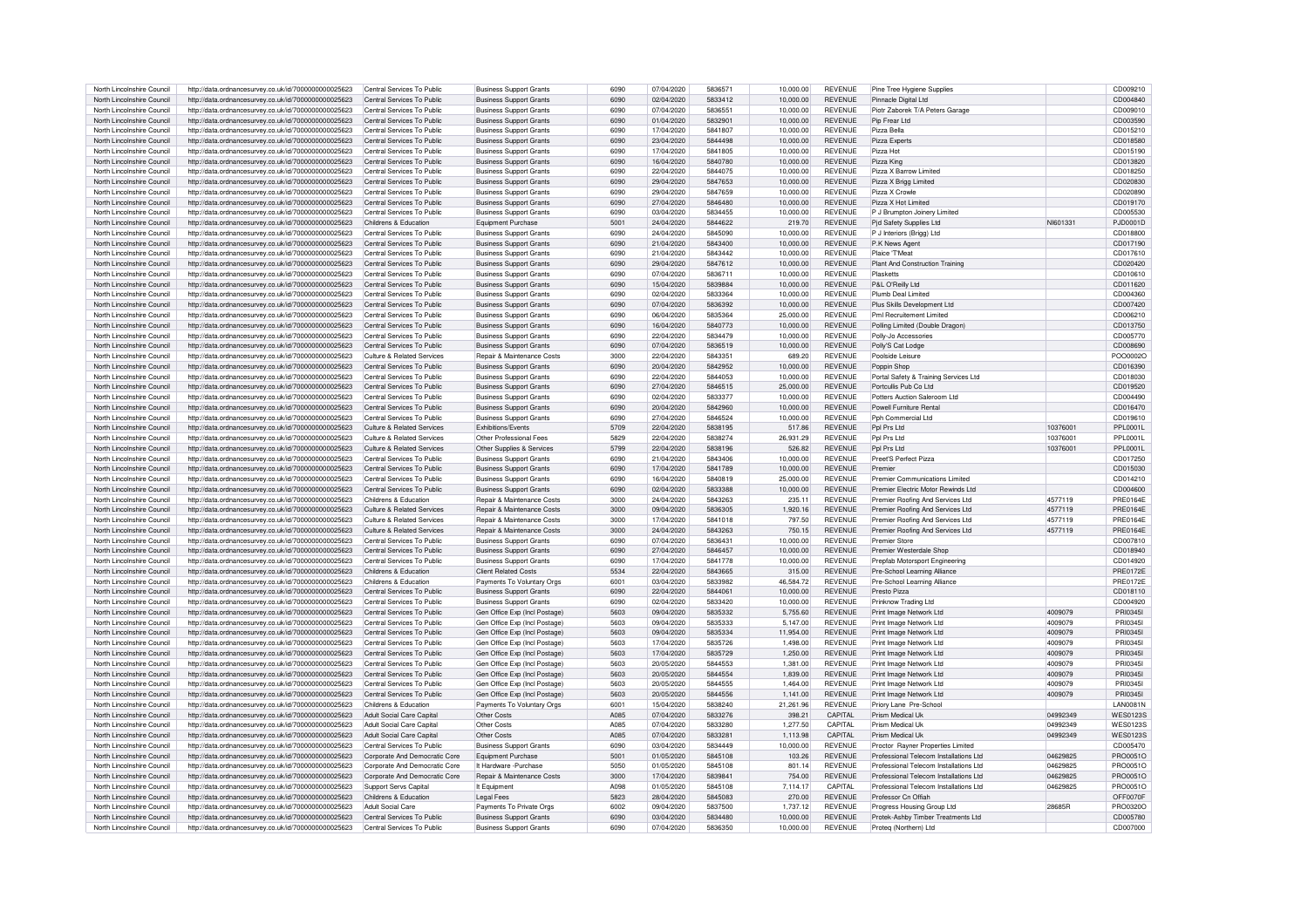| North Lincolnshire Council                               | http://data.ordnancesurvey.co.uk/id/7000000000025623 | Central Services To Public                      | <b>Business Support Grants</b>                                  | 6090 | 02/04/2020               | 5833324            | 10,000.00           | <b>REVENUE</b>                   | Ps & Pa Matthews Properties                           |          | CD003960             |
|----------------------------------------------------------|------------------------------------------------------|-------------------------------------------------|-----------------------------------------------------------------|------|--------------------------|--------------------|---------------------|----------------------------------|-------------------------------------------------------|----------|----------------------|
| North Lincolnshire Council                               | http://data.ordnancesurvey.co.uk/id/7000000000025623 | Environmental & Regulatory Svs                  | <b>Fxamination Fees</b>                                         | 5730 | 17/04/2020               | 5837128            | 777.00              | <b>REVENUE</b>                   | Public Analyst Scientific Services Ltd                |          | PUB0130B             |
| North Lincolnshire Council                               | http://data.ordnancesurvey.co.uk/id/7000000000025623 | <b>Environmental &amp; Requlatory Sys.</b>      | Other Professional Fees                                         | 5829 | 09/04/2020               | 5833452            | 1.418.68            | <b>REVENUE</b>                   | Public Health England                                 |          | <b>PUB0015B</b>      |
|                                                          |                                                      |                                                 |                                                                 |      |                          |                    |                     |                                  |                                                       |          |                      |
| North Lincolnshire Council                               | http://data.ordnancesurvey.co.uk/id/7000000000025623 | Corporate And Democratic Core                   | It Software-Maintenance                                         | 5053 | 22/04/2020               | 5843357            | 650.00              | <b>REVENUE</b>                   | Public Sector Live                                    |          | <b>PUB0160B</b>      |
| North Lincolnshire Council                               | http://data.ordnancesurvey.co.uk/id/7000000000025623 | Central Services To Public                      | <b>Business Support Grants</b>                                  | 6090 | 08/04/2020               | 5837331            | 10,000.00           | <b>REVENUE</b>                   | Pure Beauty Salon                                     |          | CD010910             |
| North Lincolnshire Council                               | http://data.ordnancesurvey.co.uk/id/7000000000025623 | Central Services To Public                      | <b>Business Support Grants</b>                                  | 6090 | 27/04/2020               | 5846467            | 10.000.00           | <b>REVENUE</b>                   | Purebroadband Ltd                                     |          | CD019040             |
| North Lincolnshire Council                               | http://data.ordnancesurvey.co.uk/id/7000000000025623 | Central Services To Public                      | <b>Business Support Grants</b>                                  | 6090 | 07/04/2020               | 5836692            | 10,000.00           | <b>REVENUE</b>                   | Pure Health                                           |          | CD010420             |
| North Lincolnshire Council                               | http://data.ordnancesurvey.co.uk/id/7000000000025623 | Fin&Inv I&E                                     | Other Supplies & Services                                       | 5799 | 03/04/2020               | 5833059            | 345.00              | <b>REVENUE</b>                   | Pure Water Window Cleaning                            | 11361613 | <b>PUR0010R</b>      |
| North Lincolnshire Council                               | http://data.ordnancesurvey.co.uk/id/7000000000025623 | Fin&Inv I&E                                     | Other Supplies & Services                                       | 5799 | 17/04/2020               | 5839069            | 1.186.25            | <b>REVENUE</b>                   | Pure Water Window Cleaning                            | 11361613 | <b>PUR0010R</b>      |
| North Lincolnshire Council                               | http://data.ordnancesurvey.co.uk/id/7000000000025623 | Fin&Inv I&F                                     | Other Supplies & Services                                       | 5799 | 24/04/2020               | 5841243            | 345.00              | <b>REVENUE</b>                   | Pure Water Window Cleaning                            | 11361613 | <b>PUR0010R</b>      |
| North Lincolnshire Council                               | http://data.ordnancesurvey.co.uk/id/7000000000025623 | Central Services To Public                      | <b>Business Support Grants</b>                                  | 6090 | 07/04/2020               | 5836654            | 10,000.00           | <b>REVENUE</b>                   | Purple Hayze Alternative Gifts                        |          | CD010040             |
| North Lincolnshire Council                               | http://data.ordnancesurvey.co.uk/id/7000000000025623 | Central Services To Public                      | <b>Business Support Grants</b>                                  | 6090 | 22/04/2020               | 5844064            | 10.000.00           | <b>REVENUE</b>                   | Quebec Supermarket Ltd                                |          | CD018140             |
| North Lincolnshire Council                               | http://data.ordnancesurvey.co.uk/id/7000000000025623 | Central Services To Public                      | <b>Business Support Grants</b>                                  | 6090 | 16/04/2020               | 5840711            | 10,000.00           | <b>REVENUE</b>                   | Queen Nai                                             |          | CD013130             |
| North Lincolnshire Council                               | http://data.ordnancesurvey.co.uk/id/7000000000025623 | Central Services To Public                      | <b>Business Support Grants</b>                                  | 6090 | 07/04/2020               | 5836714            | 10.000.00           | <b>REVENUE</b>                   | Queen Of Arts                                         |          | CD010640             |
|                                                          |                                                      |                                                 | <b>Business Support Grants</b>                                  | 6090 |                          |                    |                     |                                  |                                                       |          |                      |
| North Lincolnshire Council                               | http://data.ordnancesurvey.co.uk/id/7000000000025623 | Central Services To Public                      |                                                                 | 6090 | 20/04/2020               | 5842976<br>5840820 | 25,000.00           | <b>REVENUE</b><br><b>REVENUE</b> | Queens Head Hotel                                     |          | CD016630             |
| North Lincolnshire Council                               | http://data.ordnancesurvey.co.uk/id/7000000000025623 | Central Services To Public                      | <b>Business Support Grants</b>                                  |      | 16/04/2020               |                    | 25,000.00           |                                  | Queen Street School Preservation Trust                |          | CD014220             |
| North Lincolnshire Council                               | http://data.ordnancesurvey.co.uk/id/7000000000025623 | Central Services To Public                      | <b>Business Support Grants</b>                                  | 6090 | 20/04/2020               | 5842907            | 10.000.00           | <b>REVENUE</b>                   | Queensway Engineering Ltd                             |          | CD015940             |
| North Lincolnshire Council                               | http://data.ordnancesurvey.co.uk/id/7000000000025623 | Environmental & Regulatory Svs                  | Materials                                                       | 5004 | 28/04/2020               | 5846325            | 980.00              | <b>REVENUE</b>                   | Queensway Engineering(Scunthorpe)Ltd                  | 00986777 | QUE0018E             |
| North Lincolnshire Council                               | http://data.ordnancesurvey.co.uk/id/7000000000025623 | Culture & Related Services                      | Equipment Purchase                                              | 5001 | 07/04/2020               | 5835261            | 2.100.00            | <b>REVENUE</b>                   | Quibell Fabrications Ltd                              |          | QUI0003              |
| North Lincolnshire Council                               | http://data.ordnancesurvey.co.uk/id/7000000000025623 | Central Services To Public                      | <b>Business Support Grants</b>                                  | 6090 | 20/04/2020               | 5842867            | 10.000.00           | <b>REVENUE</b>                   | Quickstop                                             |          | CD015540             |
| North Lincolnshire Council                               | http://data.ordnancesurvey.co.uk/id/7000000000025623 | Central Services To Public                      | <b>Business Support Grants</b>                                  | 6090 | 06/04/2020               | 5835413            | 25,000.00           | <b>REVENUE</b>                   | Quirke Optical Ltd                                    |          | CD006700             |
| North Lincolnshire Council                               | http://data.ordnancesurvey.co.uk/id/7000000000025623 | Central Services To Public                      | <b>Business Support Grants</b>                                  | 6090 | 15/04/2020               | 5839896            | 10,000.00           | <b>REVENUE</b>                   | Quorum                                                |          | CD011740             |
| North Lincolnshire Council                               | http://data.ordnancesurvey.co.uk/id/7000000000025623 | Central Services To Public                      | <b>Business Support Grants</b>                                  | 6090 | 07/04/2020               | 5836450            | 10.000.00           | <b>REVENUE</b>                   | R & A Accountancy Services (Lincs) Ltd                |          | CD008000             |
| North Lincolnshire Council                               | http://data.ordnancesurvey.co.uk/id/7000000000025623 | Childrens & Education                           | Payments To Private Orgs                                        | 6002 | 15/04/2020               | 5838222            | 334.53              | <b>REVENUE</b>                   | Rachel Carter-Smith                                   |          | CAR0224R             |
| North Lincolnshire Council                               | http://data.ordnancesurvey.co.uk/id/7000000000025623 | Childrens & Education                           | Payments To Private Orgs                                        | 6002 | 03/04/2020               | 5833981            | 7,731.37            | <b>REVENUE</b>                   | <b>Rachel Ponovsk</b>                                 |          | POP0165P             |
| North Lincolnshire Council                               | http://data.ordnancesurvey.co.uk/id/7000000000025623 | Central Services To Public                      | <b>Business Support Grants</b>                                  | 6090 | 07/04/2020               | 5836334            | 10.000.00           | <b>REVENUE</b>                   | <b>Radley Holidays</b>                                |          | CD006840             |
|                                                          |                                                      |                                                 |                                                                 |      |                          |                    |                     |                                  |                                                       |          |                      |
| North Lincolnshire Council                               | http://data.ordnancesurvey.co.uk/id/7000000000025623 | Central Services To Public                      | <b>Business Support Grants</b>                                  | 6090 | 03/04/2020               | 5834452            | 10,000.00           | <b>REVENUE</b>                   | Ragged Edge Consulting Limited                        |          | CD005500             |
| North Lincolnshire Council                               | http://data.ordnancesurvey.co.uk/id/7000000000025623 | Central Services To Public                      | <b>Business Support Grants</b>                                  | 6090 | 15/04/2020               | 5839965            | 10.000.00           | <b>REVENUE</b>                   | <b>Rahat Fashion</b>                                  |          | CD012430             |
| North Lincolnshire Council                               | http://data.ordnancesurvey.co.uk/id/7000000000025623 | Central Services To Public                      | <b>Business Support Grants</b>                                  | 6090 | 07/04/2020               | 5836705            | 10.000.00           | <b>REVENUE</b>                   | Rahmans Scunthorpe Limited                            |          | CD010550             |
| North Lincolnshire Council                               | http://data.ordnancesurvey.co.uk/id/7000000000025623 | Childrens & Education                           | Payments To Private Orgs                                        | 6002 | 15/04/2020               | 5838260            | 47,969.32           | <b>REVENUE</b>                   | Rainbow Kindergarten Barton                           |          | STO0060O             |
| North Lincolnshire Council                               | http://data.ordnancesurvey.co.uk/id/7000000000025623 | Central Services To Public                      | <b>Business Support Grants</b>                                  | 6090 | 06/04/2020               | 5835421            | 10,000.00           | <b>REVENUE</b>                   | Rain Ton Of Ashby Ltd                                 |          | CD006780             |
| North Lincolnshire Council                               | http://data.ordnancesurvey.co.uk/id/7000000000025623 | Central Services To Public                      | <b>Business Support Grants</b>                                  | 6090 | 01/04/2020               | 5832895            | 10,000.00           | <b>REVENUE</b>                   | R.A.Mason Cars Ltd                                    |          | CD003530             |
| North Lincolnshire Council                               | http://data.ordnancesurvey.co.uk/id/7000000000025623 | Central Services To Public                      | <b>Business Support Grants</b>                                  | 6090 | 02/04/2020               | 5833369            | 10,000.00           | <b>REVENUE</b>                   | R & A Murray Ltd                                      |          | CD004410             |
| North Lincolnshire Council                               | http://data.ordnancesurvey.co.uk/id/7000000000025623 | Central Services To Public                      | <b>Business Support Grants</b>                                  | 6090 | 16/04/2020               | 5840757            | 10,000.00           | <b>REVENUE</b>                   | Ramzan Hussain                                        |          | CD013590             |
| North Lincolnshire Council                               | http://data.ordnancesurvey.co.uk/id/7000000000025623 | Central Services To Public                      | <b>Business Support Grants</b>                                  | 6090 | 07/04/2020               | 5836621            | 10.000.00           | <b>REVENUE</b>                   | Raob Club                                             |          | CD009710             |
| North Lincolnshire Council                               | http://data.ordnancesurvey.co.uk/id/7000000000025623 | Central Services To Public                      | <b>Business Support Grants</b>                                  | 6090 | 27/04/2020               | 5846505            | 25,000.00           | <b>REVENUE</b>                   | Rapideffort I td                                      |          | CD019420             |
| North Lincolnshire Council                               | http://data.ordnancesurvey.co.uk/id/7000000000025623 | Central Services To Public                      | <b>Business Support Grants</b>                                  | 6090 | 07/04/2020               | 5836365            | 10.000.00           | <b>REVENUE</b>                   | Rapture Venues Limited                                |          | CD007150             |
| North Lincolnshire Council                               | http://data.ordnancesurvey.co.uk/id/7000000000025623 | Central Services To Public                      | <b>Business Support Grants</b>                                  | 6090 | 20/04/2020               | 5842897            | 10,000.00           | <b>REVENUE</b>                   | Ray Robinson                                          |          | CD015840             |
| North Lincolnshire Council                               | http://data.ordnancesurvey.co.uk/id/7000000000025623 | Adult Social Care                               | Payments To Health Providers                                    | 6019 | 01/05/2020               | 5845531            | 18,463.80           | <b>REVENUE</b>                   | <b>Rdash Ft</b>                                       |          | <b>RDA0003A</b>      |
| North Lincolnshire Council                               |                                                      | Adult Social Care                               |                                                                 | 6019 | 01/05/2020               | 5845532            | 18.463.80           | <b>REVENUE</b>                   | Rdash Ft                                              |          | <b>BDA0003A</b>      |
|                                                          | http://data.ordnancesurvey.co.uk/id/7000000000025623 |                                                 | Payments To Health Providers                                    |      |                          |                    |                     |                                  |                                                       |          |                      |
| North Lincolnshire Council                               | http://data.ordnancesurvey.co.uk/id/7000000000025623 | Central Services To Public                      | <b>Business Support Grants</b>                                  | 6090 | 16/04/2020               | 5840732            | 10.000.00           | <b>REVENUE</b>                   | R D Newton Quality Butcher                            |          | CD013340             |
| North Lincolnshire Council                               | http://data.ordnancesurvev.co.uk/id/7000000000025623 | Central Services To Public                      | <b>Business Support Grants</b>                                  | 6090 | 16/04/2020               | 5840696            | 10.000.00           | <b>REVENUE</b>                   | R Dobbs Engineers Ltd                                 |          | CD012980             |
| North Lincolnshire Council                               | http://data.ordnancesurvey.co.uk/id/7000000000025623 | Central Services To Public                      | <b>Business Support Grants</b>                                  | 6090 | 22/04/2020               | 5844065            | 10,000.00           | <b>REVENUE</b>                   | R D Taylor                                            |          | CD018150             |
| North Lincolnshire Council                               | http://data.ordnancesurvev.co.uk/id/7000000000025623 | Corporate And Democratic Core                   | Advertising & Publicity                                         | 5610 | 22/04/2020               | 5843606            | 970.17              | <b>REVENUE</b>                   | Reach Publishing Ltd                                  | 82548    | <b>REA0038A</b>      |
| North Lincolnshire Council                               | http://data.ordnancesurvey.co.uk/id/7000000000025623 | <b>Planning Services</b>                        | Other Supplies & Services                                       | 5799 | 17/04/2020               | 5840588            | 248.20              | <b>REVENUE</b>                   | Reach Publishing Ltd                                  | 82548    | <b>REA0038A</b>      |
| North Lincolnshire Council                               | http://data.ordnancesurvey.co.uk/id/7000000000025623 | Planning Services                               | Other Supplies & Services                                       | 5799 | 28/04/2020               | 5841250            | 321.20              | <b>REVENUE</b>                   | Reach Publishing Ltd                                  | 82548    | <b>REA0038A</b>      |
| North Lincolnshire Council                               | http://data.ordnancesurvey.co.uk/id/7000000000025623 | <b>Planning Services</b>                        | Other Supplies & Services                                       | 5799 | 26/05/2020               | 5847563            | 219.00              | <b>REVENUE</b>                   | Reach Publishing Ltd                                  | 82548    | <b>REA0038A</b>      |
| North Lincolnshire Council                               | http://data.ordnancesurvey.co.uk/id/7000000000025623 | Childrens & Education                           | Other Vehicle Costs                                             | 4005 | 28/04/2020               | 5846328            | 600.00              | <b>REVENUE</b>                   | Ready Rent A Car                                      | 2177268  | <b>RFA0004A</b>      |
| North Lincolnshire Council                               | http://data.ordnancesurvey.co.uk/id/7000000000025623 | Childrens & Education                           | Vehicle Hire                                                    | 4101 | 07/04/2020               | 5835672            | 340.00              | <b>REVENUE</b>                   | Ready Rent A Car                                      | 2177268  | <b>RFA0004A</b>      |
| North Lincolnshire Council                               | http://data.ordnancesurvey.co.uk/id/7000000000025623 | Culture & Related Services                      | Other Vehicle Costs                                             | 4005 | 28/04/2020               | 5846327            | 380.00              | <b>REVENUE</b>                   | Ready Rent A Car                                      | 2177268  | <b>REA0004A</b>      |
| North Lincolnshire Council                               | http://data.ordnancesurvey.co.uk/id/7000000000025623 | Central Services To Public                      | <b>Business Support Grants</b>                                  | 6090 | 27/04/2020               | 5846530            | 25,000.00           | <b>REVENUE</b>                   | Beady Bent A Car Grimsby Limited                      |          | CD019670             |
| North Lincolnshire Council                               | http://data.ordnancesurvey.co.uk/id/7000000000025623 | Central Services To Public                      | <b>Business Support Grants</b>                                  | 6090 | 07/04/2020               | 5836473            | 10.000.00           | <b>REVENUE</b>                   | Recruit And Consult Lincs Ltd.                        |          | CD008230             |
|                                                          |                                                      |                                                 |                                                                 | 6090 |                          | 5847609            |                     |                                  |                                                       |          |                      |
| North Lincolnshire Council<br>North Lincolnshire Council | http://data.ordnancesurvey.co.uk/id/7000000000025623 | Central Services To Public<br>Adult Social Care | <b>Business Support Grants</b><br><b>Client Transport Costs</b> | 6092 | 29/04/2020<br>17/04/2020 | 5840673            | 10.000.00<br>415.00 | <b>REVENUE</b><br><b>REVENUE</b> | Recycle Solar Technologies Limited<br><b>REDACTED</b> |          | CD020390<br>REDACTED |
|                                                          | http://data.ordnancesurvey.co.uk/id/7000000000025623 |                                                 |                                                                 |      |                          |                    |                     |                                  |                                                       |          |                      |
| North Lincolnshire Council                               | http://data.ordnancesurvey.co.uk/id/7000000000025623 | Adult Social Care                               | Direct Payments To Clients                                      | 6012 | 03/04/2020               | 5833013            | 455.50              | <b>REVENUE</b>                   | <b>REDACTED</b>                                       |          | REDACTED             |
| North Lincolnshire Council                               | http://data.ordnancesurvey.co.uk/id/7000000000025623 | <b>Adult Social Care</b>                        | Direct Payments To Clients                                      | 6012 | 03/04/2020               | 5833063            | 519.77              | <b>REVENUE</b>                   | <b>REDACTED</b>                                       |          | REDACTED             |
| North Lincolnshire Council                               | http://data.ordnancesurvey.co.uk/id/7000000000025623 | <b>Adult Social Care</b>                        | Direct Payments To Clients                                      | 6012 | 03/04/2020               | 5833097            | 548.79              | <b>REVENUE</b>                   | <b>REDACTED</b>                                       |          | REDACTED             |
| North Lincolnshire Council                               | http://data.ordnancesurvey.co.uk/id/7000000000025623 | Adult Social Care                               | Direct Payments To Clients                                      | 6012 | 07/04/2020               | 5835300            | 1.672.00            | <b>REVENUE</b>                   | <b>REDACTED</b>                                       |          | REDACTED             |
| North Lincolnshire Council                               | http://data.ordnancesurvey.co.uk/id/7000000000025623 | <b>Adult Social Care</b>                        | Direct Payments To Clients                                      | 6012 | 07/04/2020               | 5835341            | 250.00              | <b>REVENUE</b>                   | <b>REDACTED</b>                                       |          | REDACTED             |
| North Lincolnshire Council                               | http://data.ordnancesurvey.co.uk/id/7000000000025623 | Adult Social Care                               | Direct Payments To Clients                                      | 6012 | 07/04/2020               | 5835775            | 750.00              | <b>REVENUE</b>                   | <b>REDACTED</b>                                       |          | <b>REDACTED</b>      |
| North Lincolnshire Council                               | http://data.ordnancesurvey.co.uk/id/7000000000025623 | Adult Social Care                               | Direct Payments To Clients                                      | 6012 | 07/04/2020               | 5835776            | 500.00              | <b>REVENUE</b>                   | <b>REDACTED</b>                                       |          | REDACTED             |
| North Lincolnshire Council                               | http://data.ordnancesurvey.co.uk/id/7000000000025623 | Adult Social Care                               | Direct Payments To Clients                                      | 6012 | 09/04/2020               | 5836246            | 1,403.95            | <b>REVENUE</b>                   | <b>REDACTED</b>                                       |          | REDACTED             |
| North Lincolnshire Council                               | http://data.ordnancesurvey.co.uk/id/7000000000025623 | Adult Social Care                               | Direct Payments To Clients                                      | 6012 | 09/04/2020               | 5837486            | 500.00              | <b>REVENUE</b>                   | <b>REDACTED</b>                                       |          | REDACTED             |
| North Lincolnshire Council                               | http://data.ordnancesurvey.co.uk/id/7000000000025623 | Adult Social Care                               | Direct Payments To Clients                                      | 6012 | 09/04/2020               | 5837487            | 500.00              | <b>REVENUE</b>                   | REDACTED                                              |          | REDACTED             |
| North Lincolnshire Council                               | http://data.ordnancesurvey.co.uk/id/7000000000025623 | Adult Social Care                               | Direct Payments To Clients                                      | 6012 | 09/04/2020               | 5837489            | 500.00              | <b>REVENUE</b>                   | <b>REDACTED</b>                                       |          | <b>REDACTED</b>      |
| North Lincolnshire Council                               |                                                      | Adult Social Care                               | Direct Payments To Clients                                      | 6012 | 09/04/2020               | 5837495            | 2,873.09            | <b>REVENUE</b>                   | REDACTED                                              |          | <b>REDACTED</b>      |
|                                                          | http://data.ordnancesurvey.co.uk/id/7000000000025623 |                                                 |                                                                 | 6012 | 09/04/2020               | 5837499            |                     | <b>REVENUE</b>                   | REDACTED                                              |          |                      |
| North Lincolnshire Council                               | http://data.ordnancesurvey.co.uk/id/7000000000025623 | <b>Adult Social Care</b>                        | Direct Payments To Clients                                      |      |                          |                    | 300.00              |                                  |                                                       |          | REDACTED             |
| North Lincolnshire Council                               | http://data.ordnancesurvey.co.uk/id/7000000000025623 | Adult Social Care                               | Direct Payments To Clients                                      | 6012 | 15/04/2020               | 5838096            | 750.00              | <b>REVENUE</b>                   | REDACTED                                              |          | REDACTED             |
| North Lincolnshire Council                               | http://data.ordnancesurvey.co.uk/id/7000000000025623 | Adult Social Care                               | Direct Payments To Clients                                      | 6012 | 15/04/2020               | 5838822            | 661.88              | <b>REVENUE</b>                   | REDACTED                                              |          | REDACTED             |
| North Lincolnshire Council                               | http://data.ordnancesurvey.co.uk/id/7000000000025623 | Adult Social Care                               | Direct Payments To Clients                                      | 6012 | 17/04/2020               | 5840606            | 1.140.44            | <b>REVENUE</b>                   | REDACTED                                              |          | REDACTED             |
| North Lincolnshire Council                               | http://data.ordnancesurvey.co.uk/id/7000000000025623 | Adult Social Care                               | Direct Payments To Clients                                      | 6012 | 17/04/2020               | 5840648            | 2.985.07            | <b>REVENUE</b>                   | REDACTED                                              |          | <b>REDACTED</b>      |
| North Lincolnshire Council                               | http://data.ordnancesurvey.co.uk/id/7000000000025623 | Adult Social Care                               | Direct Payments To Clients                                      | 6012 | 17/04/2020               | 5841041            | 500.00              | <b>REVENUE</b>                   | REDACTED                                              |          | REDACTED             |
| North Lincolnshire Council                               | http://data.ordnancesurvey.co.uk/id/7000000000025623 | Adult Social Care                               | Direct Payments To Clients                                      | 6012 | 17/04/2020               | 5841727            | $-1,148.52$         | <b>REVENUE</b>                   | <b>REDACTED</b>                                       |          | <b>REDACTED</b>      |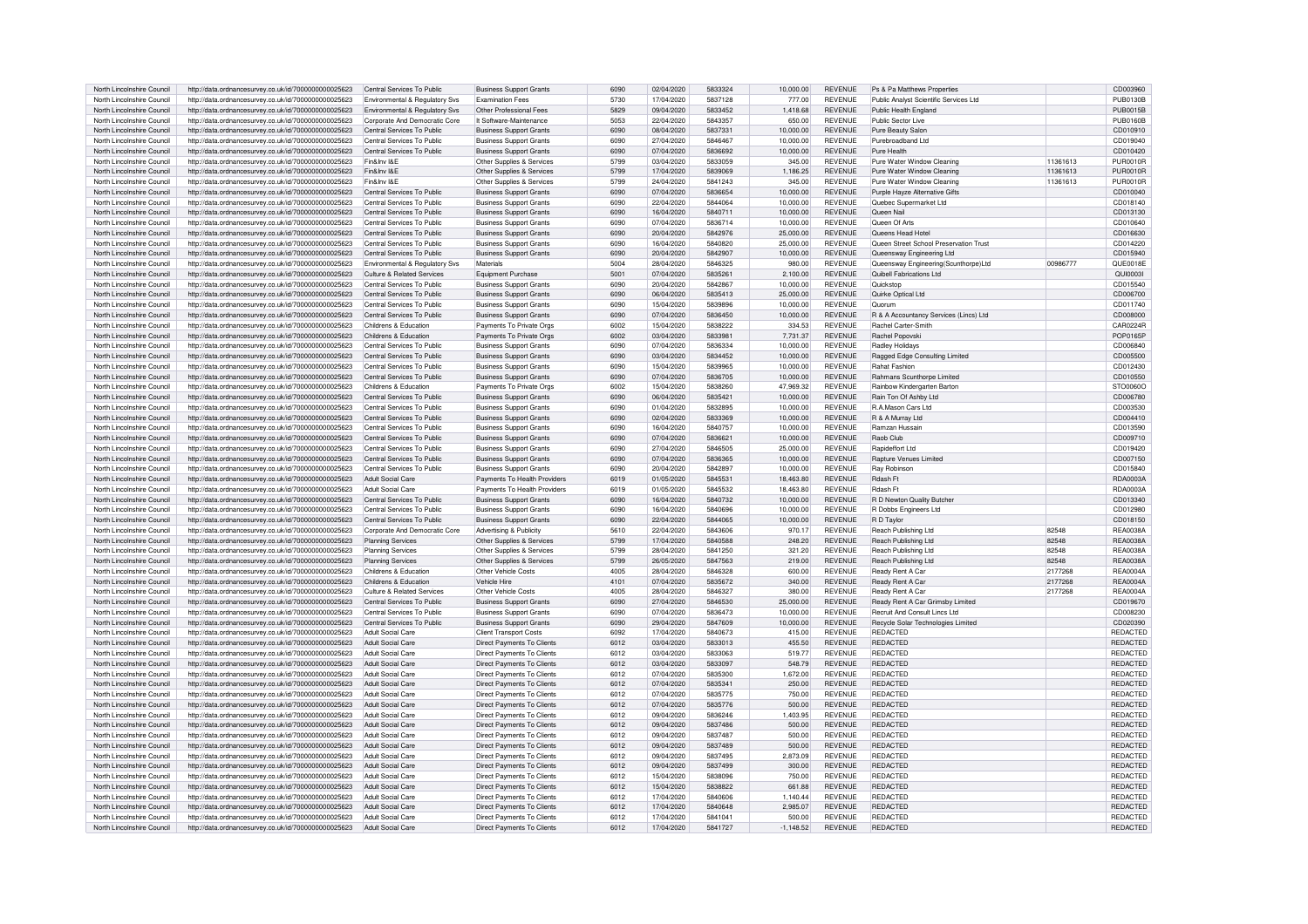| North Lincolnshire Council | http://data.ordnancesurvey.co.uk/id/7000000000025623 | Adult Social Care        | Direct Payments To Clients        | 6012 | 21/04/2020 | 5845431 | 1.782.00    | <b>REVENUE</b> | REDACTED        | REDACTED        |
|----------------------------|------------------------------------------------------|--------------------------|-----------------------------------|------|------------|---------|-------------|----------------|-----------------|-----------------|
| North Lincolnshire Council | http://data.ordnancesurvey.co.uk/id/7000000000025623 | Adult Social Care        | Direct Payments To Clients        | 6012 | 21/04/2020 | 5845432 | $-1.782.00$ | <b>REVENUE</b> | <b>REDACTED</b> | <b>REDACTED</b> |
|                            |                                                      |                          |                                   |      |            |         |             |                |                 |                 |
| North Lincolnshire Council | http://data.ordnancesurvev.co.uk/id/7000000000025623 | Adult Social Care        | Direct Payments To Clients        | 6012 | 21/04/2020 | 5845444 | 328.00      | <b>REVENUE</b> | <b>REDACTED</b> | REDACTED        |
| North Lincolnshire Council | http://data.ordnancesurvey.co.uk/id/7000000000025623 | Adult Social Care        | Direct Payments To Clients        | 6012 | 21/04/2020 | 5845445 | $-328.00$   | <b>REVENUE</b> | REDACTED        | REDACTED        |
| North Lincolnshire Council | http://data.ordnancesurvey.co.uk/id/7000000000025623 | Adult Social Care        | Direct Payments To Clients        | 6012 | 22/04/2020 | 5842670 | 1.051.07    | <b>REVENUE</b> | <b>REDACTED</b> | REDACTED        |
| North Lincolnshire Council | http://data.ordnancesurvey.co.uk/id/7000000000025623 | Adult Social Care        | Direct Payments To Clients        | 6012 | 22/04/2020 | 5842727 | 500.00      | <b>REVENUE</b> | <b>REDACTED</b> | REDACTED        |
| North Lincolnshire Council | http://data.ordnancesurvey.co.uk/id/7000000000025623 | Adult Social Care        | Direct Payments To Clients        | 6012 | 22/04/2020 | 5842728 | 750.00      | <b>REVENUE</b> | <b>REDACTED</b> | <b>REDACTED</b> |
|                            |                                                      |                          |                                   |      |            |         |             |                |                 |                 |
| North Lincolnshire Council | http://data.ordnancesurvey.co.uk/id/7000000000025623 | <b>Adult Social Care</b> | Direct Payments To Clients        | 6012 | 22/04/2020 | 5843607 | 661.88      | <b>REVENUE</b> | REDACTED        | REDACTED        |
| North Lincolnshire Council | http://data.ordnancesurvey.co.uk/id/7000000000025623 | Adult Social Care        | Direct Payments To Clients        | 6012 | 22/04/2020 | 5843641 | 793.28      | <b>REVENUE</b> | <b>REDACTED</b> | REDACTED        |
| North Lincolnshire Council | http://data.ordnancesurvey.co.uk/id/7000000000025623 | Adult Social Care        | Direct Payments To Clients        | 6012 | 24/04/2020 | 5844045 | 750.00      | <b>REVENUE</b> | REDACTED        | REDACTED        |
| North Lincolnshire Council | http://data.ordnancesurvey.co.uk/id/7000000000025623 | Adult Social Care        | Direct Payments To Clients        | 6012 | 24/04/2020 | 5844612 | 1.886.94    | <b>REVENUE</b> | <b>REDACTED</b> | REDACTED        |
| North Lincolnshire Council | http://data.ordnancesurvey.co.uk/id/7000000000025623 | <b>Adult Social Care</b> | Direct Payments To Clients        | 6012 | 28/04/2020 | 5845154 | 1.058.20    | <b>REVENUE</b> | REDACTED        | REDACTED        |
| North Lincolnshire Council | http://data.ordnancesurvey.co.uk/id/7000000000025623 | Adult Social Care        | Direct Payments To Clients        | 6012 | 28/04/2020 | 5845155 | 1.261.48    | <b>REVENUE</b> | <b>REDACTED</b> | REDACTED        |
| North Lincolnshire Council | http://data.ordnancesurvey.co.uk/id/7000000000025623 | Adult Social Care        | Direct Payments To Clients        | 6012 | 28/04/2020 | 5845157 | 1.200.00    | <b>REVENUE</b> | <b>REDACTED</b> | REDACTED        |
|                            |                                                      |                          |                                   |      |            |         |             |                | <b>REDACTED</b> |                 |
| North Lincolnshire Council | http://data.ordnancesurvey.co.uk/id/7000000000025623 | Adult Social Care        | Direct Payments To Clients        | 6012 | 28/04/2020 | 5845158 | 2,396.00    | <b>REVENUE</b> |                 | REDACTED        |
| North Lincolnshire Council | http://data.ordnancesurvey.co.uk/id/7000000000025623 | <b>Adult Social Care</b> | Direct Payments To Clients        | 6012 | 28/04/2020 | 5845159 | 1,004.80    | <b>REVENUE</b> | <b>REDACTED</b> | REDACTED        |
| North Lincolnshire Council | http://data.ordnancesurvey.co.uk/id/7000000000025623 | Adult Social Care        | Direct Payments To Clients        | 6012 | 28/04/2020 | 5845160 | 584.00      | <b>REVENUE</b> | <b>REDACTED</b> | REDACTED        |
| North Lincolnshire Council | http://data.ordnancesurvey.co.uk/id/7000000000025623 | Adult Social Care        | Direct Payments To Clients        | 6012 | 28/04/2020 | 5845161 | 2.610.00    | <b>REVENUE</b> | <b>REDACTED</b> | REDACTED        |
| North Lincolnshire Council | http://data.ordnancesurvey.co.uk/id/7000000000025623 | Adult Social Care        | Direct Payments To Clients        | 6012 | 28/04/2020 | 5845162 | 703.36      | <b>REVENUE</b> | <b>REDACTED</b> | REDACTED        |
| North Lincolnshire Council | http://data.ordnancesurvey.co.uk/id/7000000000025623 | Adult Social Care        | Direct Payments To Clients        | 6012 | 28/04/2020 | 5845163 | 1.124.00    | <b>REVENUE</b> | REDACTED        | REDACTED        |
| North Lincolnshire Council | http://data.ordnancesurvey.co.uk/id/7000000000025623 | Adult Social Care        | Direct Payments To Clients        | 6012 | 28/04/2020 | 5845164 | 540.00      | <b>REVENUE</b> | <b>REDACTED</b> | REDACTED        |
| North Lincolnshire Council | http://data.ordnancesurvey.co.uk/id/7000000000025623 | Adult Social Care        | Direct Payments To Clients        | 6012 | 28/04/2020 | 5845165 | 866.00      | <b>REVENUE</b> | <b>REDACTED</b> | REDACTED        |
|                            |                                                      |                          |                                   |      |            |         |             |                |                 |                 |
| North Lincolnshire Council | http://data.ordnancesurvey.co.uk/id/7000000000025623 | Adult Social Care        | Direct Payments To Clients        | 6012 | 28/04/2020 | 5845166 | 792.28      | <b>REVENUE</b> | REDACTED        | REDACTED        |
| North Lincolnshire Council | http://data.ordnancesurvev.co.uk/id/7000000000025623 | Adult Social Care        | Direct Payments To Clients        | 6012 | 28/04/2020 | 5845169 | 920.00      | <b>REVENUE</b> | REDACTED        | REDACTED        |
| North Lincolnshire Council | http://data.ordnancesurvey.co.uk/id/7000000000025623 | Adult Social Care        | Direct Payments To Clients        | 6012 | 28/04/2020 | 5845170 | 1,088.00    | <b>REVENUE</b> | <b>REDACTED</b> | REDACTED        |
| North Lincolnshire Council | http://data.ordnancesurvey.co.uk/id/7000000000025623 | Adult Social Care        | Direct Payments To Clients        | 6012 | 28/04/2020 | 5845171 | 479.36      | <b>REVENUE</b> | <b>REDACTED</b> | REDACTED        |
| North Lincolnshire Council | http://data.ordnancesurvey.co.uk/id/7000000000025623 | Adult Social Care        | Direct Payments To Clients        | 6012 | 28/04/2020 | 5845172 | 1,621.20    | <b>REVENUE</b> | <b>REDACTED</b> | REDACTED        |
| North Lincolnshire Council | http://data.ordnancesurvey.co.uk/id/7000000000025623 | Adult Social Care        | Direct Payments To Clients        | 6012 | 28/04/2020 | 5845173 | 700.00      | <b>REVENUE</b> | REDACTED        | REDACTED        |
| North Lincolnshire Council | http://data.ordnancesurvey.co.uk/id/7000000000025623 | Adult Social Care        | Direct Payments To Clients        | 6012 | 28/04/2020 | 5845174 | 570.08      | <b>REVENUE</b> | REDACTED        | REDACTED        |
| North Lincolnshire Council | http://data.ordnancesurvey.co.uk/id/7000000000025623 | Adult Social Care        | Direct Payments To Clients        | 6012 | 28/04/2020 | 5845175 | 1,332.00    | <b>REVENUE</b> | REDACTED        | REDACTED        |
|                            |                                                      |                          |                                   |      |            |         |             |                |                 |                 |
| North Lincolnshire Council | http://data.ordnancesurvey.co.uk/id/7000000000025623 | Adult Social Care        | Direct Payments To Clients        | 6012 | 28/04/2020 | 5845176 | 1,064.00    | <b>REVENUE</b> | <b>REDACTED</b> | REDACTED        |
| North Lincolnshire Council | http://data.ordnancesurvey.co.uk/id/7000000000025623 | Adult Social Care        | Direct Payments To Clients        | 6012 | 28/04/2020 | 5845177 | 1.162.60    | <b>REVENUE</b> | <b>REDACTED</b> | REDACTED        |
| North Lincolnshire Council | http://data.ordnancesurvey.co.uk/id/7000000000025623 | Adult Social Care        | Direct Payments To Clients        | 6012 | 28/04/2020 | 5845178 | 2,058.72    | <b>REVENUE</b> | <b>REDACTED</b> | REDACTED        |
| North Lincolnshire Council | http://data.ordnancesurvey.co.uk/id/7000000000025623 | Adult Social Care        | Direct Payments To Clients        | 6012 | 28/04/2020 | 5845179 | 708.00      | <b>REVENUE</b> | REDACTED        | REDACTED        |
| North Lincolnshire Council | http://data.ordnancesurvey.co.uk/id/7000000000025623 | Adult Social Care        | Direct Payments To Clients        | 6012 | 28/04/2020 | 5845180 | 1.536.00    | <b>REVENUE</b> | REDACTED        | REDACTED        |
| North Lincolnshire Council | http://data.ordnancesurvey.co.uk/id/7000000000025623 | <b>Adult Social Care</b> | Direct Payments To Clients        | 6012 | 28/04/2020 | 5845181 | 756.00      | <b>REVENUE</b> | <b>REDACTED</b> | REDACTED        |
| North Lincolnshire Council | http://data.ordnancesurvey.co.uk/id/7000000000025623 | Adult Social Care        | Direct Payments To Clients        | 6012 | 28/04/2020 | 5845183 | 956.12      | <b>REVENUE</b> | <b>REDACTED</b> | REDACTED        |
|                            |                                                      |                          |                                   |      |            |         |             |                | <b>REDACTED</b> |                 |
| North Lincolnshire Council | http://data.ordnancesurvey.co.uk/id/7000000000025623 | <b>Adult Social Care</b> | Direct Payments To Clients        | 6012 | 28/04/2020 | 5845184 | 829.52      | <b>REVENUE</b> |                 | REDACTED        |
| North Lincolnshire Council | http://data.ordnancesurvey.co.uk/id/7000000000025623 | Adult Social Care        | Direct Payments To Clients        | 6012 | 28/04/2020 | 5845187 | 1,162.20    | <b>REVENUE</b> | <b>REDACTED</b> | REDACTED        |
| North Lincolnshire Council | http://data.ordnancesurvey.co.uk/id/7000000000025623 | Adult Social Care        | Direct Payments To Clients        | 6012 | 28/04/2020 | 5845188 | 841.60      | <b>REVENUE</b> | REDACTED        | REDACTED        |
| North Lincolnshire Council | http://data.ordnancesurvey.co.uk/id/7000000000025623 | Adult Social Care        | Direct Payments To Clients        | 6012 | 28/04/2020 | 5845189 | 1.596.04    | <b>REVENUE</b> | <b>REDACTED</b> | REDACTED        |
| North Lincolnshire Council | http://data.ordnancesurvey.co.uk/id/7000000000025623 | Adult Social Care        | Direct Payments To Clients        | 6012 | 28/04/2020 | 5845190 | 1.584.08    | <b>REVENUE</b> | <b>REDACTED</b> | REDACTED        |
| North Lincolnshire Council | http://data.ordnancesurvey.co.uk/id/7000000000025623 | Adult Social Care        | Direct Payments To Clients        | 6012 | 28/04/2020 | 5845191 | 1.594.00    | <b>REVENUE</b> | <b>REDACTED</b> | REDACTED        |
| North Lincolnshire Council | http://data.ordnancesurvey.co.uk/id/7000000000025623 | Adult Social Care        | Direct Payments To Clients        | 6012 | 28/04/2020 | 5845192 | 729.64      | <b>REVENUE</b> | <b>REDACTED</b> | REDACTED        |
| North Lincolnshire Council | http://data.ordnancesurvey.co.uk/id/7000000000025623 | Adult Social Care        | Direct Payments To Clients        | 6012 | 28/04/2020 | 5845193 | 600.00      | <b>REVENUE</b> | <b>REDACTED</b> | REDACTED        |
|                            |                                                      |                          |                                   |      |            |         |             |                |                 |                 |
| North Lincolnshire Council | http://data.ordnancesurvey.co.uk/id/7000000000025623 | Adult Social Care        | Direct Payments To Clients        | 6012 | 28/04/2020 | 5845194 | 1.024.00    | <b>REVENUE</b> | <b>REDACTED</b> | REDACTED        |
| North Lincolnshire Council | http://data.ordnancesurvey.co.uk/id/7000000000025623 | Adult Social Care        | Direct Payments To Clients        | 6012 | 28/04/2020 | 5845196 | 1.037.20    | <b>REVENUE</b> | REDACTED        | REDACTED        |
| North Lincolnshire Council | http://data.ordnancesurvey.co.uk/id/7000000000025623 | Adult Social Care        | Direct Payments To Clients        | 6012 | 28/04/2020 | 5845199 | 684.32      | <b>REVENUE</b> | <b>REDACTED</b> | <b>REDACTED</b> |
| North Lincolnshire Council | http://data.ordnancesurvey.co.uk/id/7000000000025623 | Adult Social Care        | Direct Payments To Clients        | 6012 | 28/04/2020 | 5845200 | 1.536.56    | <b>REVENUE</b> | <b>REDACTED</b> | <b>REDACTED</b> |
| North Lincolnshire Council | http://data.ordnancesurvey.co.uk/id/7000000000025623 | Adult Social Care        | Direct Payments To Clients        | 6012 | 28/04/2020 | 5845201 | 800.76      | <b>REVENUE</b> | <b>REDACTED</b> | REDACTED        |
| North Lincolnshire Council | http://data.ordnancesurvey.co.uk/id/7000000000025623 | Adult Social Care        | Direct Payments To Clients        | 6012 | 28/04/2020 | 5845202 | 600.00      | <b>REVENUE</b> | <b>REDACTED</b> | <b>REDACTED</b> |
| North Lincolnshire Council | http://data.ordnancesurvey.co.uk/id/7000000000025623 | Adult Social Care        | Direct Payments To Clients        | 6012 | 28/04/2020 | 5845203 | 1.603.68    | <b>REVENUE</b> | <b>REDACTED</b> | REDACTED        |
| North Lincolnshire Council | http://data.ordnancesurvey.co.uk/id/7000000000025623 | Adult Social Care        | Direct Payments To Clients        | 6012 | 28/04/2020 | 5845204 | 1.671.84    | <b>REVENUE</b> | <b>REDACTED</b> | REDACTED        |
| North Lincolnshire Council | http://data.ordnancesurvey.co.uk/id/7000000000025623 | Adult Social Care        | Direct Payments To Clients        | 6012 | 28/04/2020 | 5845205 | 461.40      | <b>REVENUE</b> | <b>REDACTED</b> | REDACTED        |
|                            |                                                      |                          |                                   |      |            |         |             |                |                 |                 |
| North Lincolnshire Council | http://data.ordnancesurvey.co.uk/id/7000000000025623 | Adult Social Care        | Direct Payments To Clients        | 6012 | 28/04/2020 | 5845206 | 540.00      | <b>REVENUE</b> | <b>REDACTED</b> | REDACTED        |
| North Lincolnshire Council | http://data.ordnancesurvey.co.uk/id/7000000000025623 | Adult Social Care        | Direct Payments To Clients        | 6012 | 28/04/2020 | 5845207 | 280.00      | <b>REVENUE</b> | <b>REDACTED</b> | REDACTED        |
| North Lincolnshire Council | http://data.ordnancesurvey.co.uk/id/7000000000025623 | Adult Social Care        | Direct Payments To Clients        | 6012 | 28/04/2020 | 5845208 | 1.208.00    | <b>REVENUE</b> | REDACTED        | REDACTED        |
| North Lincolnshire Council | http://data.ordnancesurvey.co.uk/id/7000000000025623 | <b>Adult Social Care</b> | Direct Payments To Clients        | 6012 | 28/04/2020 | 5845209 | 1.143.68    | <b>REVENUE</b> | REDACTED        | REDACTED        |
| North Lincolnshire Council | http://data.ordnancesurvey.co.uk/id/7000000000025623 | Adult Social Care        | Direct Payments To Clients        | 6012 | 28/04/2020 | 5845210 | 2.370.52    | <b>REVENUE</b> | REDACTED        | REDACTED        |
| North Lincolnshire Council | http://data.ordnancesurvey.co.uk/id/7000000000025623 | Adult Social Care        | Direct Payments To Clients        | 6012 | 28/04/2020 | 5845211 | 508.00      | <b>REVENUE</b> | <b>REDACTED</b> | <b>REDACTED</b> |
| North Lincolnshire Council | http://data.ordnancesurvey.co.uk/id/7000000000025623 | Adult Social Care        | Direct Payments To Clients        | 6012 | 28/04/2020 | 5845212 | 1,488.32    | <b>REVENUE</b> | <b>REDACTED</b> | REDACTED        |
| North Lincolnshire Council | http://data.ordnancesurvey.co.uk/id/7000000000025623 | Adult Social Care        | Direct Payments To Clients        | 6012 | 28/04/2020 | 5845213 | 1,320.00    | <b>REVENUE</b> | <b>REDACTED</b> | REDACTED        |
| North Lincolnshire Council | http://data.ordnancesurvey.co.uk/id/7000000000025623 | Adult Social Care        | Direct Payments To Clients        | 6012 | 28/04/2020 | 5845214 | 877.00      | <b>REVENUE</b> | <b>REDACTED</b> | REDACTED        |
|                            |                                                      |                          |                                   |      |            |         |             |                |                 |                 |
| North Lincolnshire Council | http://data.ordnancesurvey.co.uk/id/7000000000025623 | Adult Social Care        | Direct Payments To Clients        | 6012 | 28/04/2020 | 5845215 | 594.00      | <b>REVENUE</b> | <b>REDACTED</b> | REDACTED        |
| North Lincolnshire Council | http://data.ordnancesurvey.co.uk/id/7000000000025623 | Adult Social Care        | Direct Payments To Clients        | 6012 | 28/04/2020 | 5845216 | 930.00      | <b>REVENUE</b> | <b>REDACTED</b> | <b>REDACTED</b> |
| North Lincolnshire Council | http://data.ordnancesurvey.co.uk/id/7000000000025623 | Adult Social Care        | Direct Payments To Clients        | 6012 | 28/04/2020 | 5845217 | 759.72      | <b>REVENUE</b> | REDACTED        | <b>REDACTED</b> |
| North Lincolnshire Council | http://data.ordnancesurvey.co.uk/id/7000000000025623 | Adult Social Care        | Direct Payments To Clients        | 6012 | 28/04/2020 | 5845218 | 1.322.57    | <b>REVENUE</b> | REDACTED        | REDACTED        |
| North Lincolnshire Council | http://data.ordnancesurvey.co.uk/id/7000000000025623 | Adult Social Care        | Direct Payments To Clients        | 6012 | 28/04/2020 | 5845219 | 510.88      | <b>REVENUE</b> | REDACTED        | REDACTED        |
| North Lincolnshire Council | http://data.ordnancesurvey.co.uk/id/7000000000025623 | Adult Social Care        | Direct Payments To Clients        | 6012 | 28/04/2020 | 5845221 | 1,124.24    | <b>REVENUE</b> | REDACTED        | REDACTED        |
| North Lincolnshire Council | http://data.ordnancesurvey.co.uk/id/7000000000025623 | Adult Social Care        | Direct Payments To Clients        | 6012 | 28/04/2020 | 5845222 | 659.20      | <b>REVENUE</b> | REDACTED        | REDACTED        |
| North Lincolnshire Council |                                                      | Adult Social Care        | Direct Payments To Clients        | 6012 | 28/04/2020 | 5845223 | 2.023.84    | <b>REVENUE</b> | <b>REDACTED</b> | <b>REDACTED</b> |
|                            | http://data.ordnancesurvey.co.uk/id/7000000000025623 |                          |                                   |      |            |         |             |                |                 |                 |
| North Lincolnshire Council | http://data.ordnancesurvey.co.uk/id/7000000000025623 | Adult Social Care        | <b>Direct Payments To Clients</b> | 6012 | 28/04/2020 | 5845224 | 848.96      | <b>REVENUE</b> | REDACTED        | REDACTED        |
| North Lincolnshire Council | http://data.ordnancesurvey.co.uk/id/7000000000025623 | Adult Social Care        | Direct Payments To Clients        | 6012 | 28/04/2020 | 5845225 | 600.00      | <b>REVENUE</b> | <b>REDACTED</b> | REDACTED        |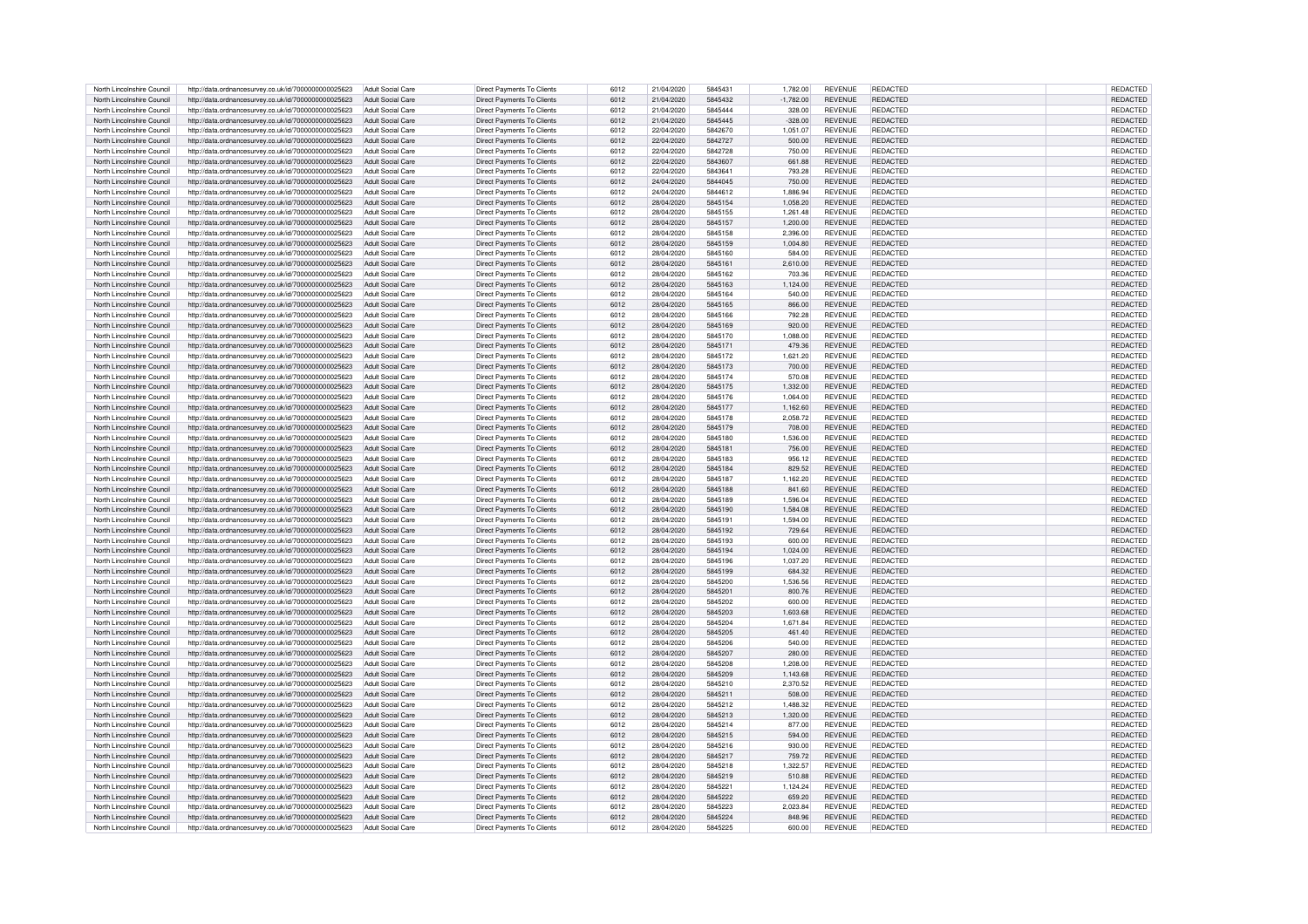| North Lincolnshire Council | http://data.ordnancesurvey.co.uk/id/7000000000025623 | Adult Social Care        | Direct Payments To Clients        | 6012 | 28/04/2020 | 5845227 | 1,564.96  | <b>REVENUE</b> | REDACTED        | REDACTED        |
|----------------------------|------------------------------------------------------|--------------------------|-----------------------------------|------|------------|---------|-----------|----------------|-----------------|-----------------|
| North Lincolnshire Council | http://data.ordnancesurvey.co.uk/id/7000000000025623 | Adult Social Care        | Direct Payments To Clients        | 6012 | 28/04/2020 | 5845229 | 1.000.00  | <b>REVENUE</b> | <b>REDACTED</b> | <b>REDACTED</b> |
|                            |                                                      |                          |                                   |      |            |         |           |                |                 |                 |
| North Lincolnshire Council | http://data.ordnancesurvey.co.uk/id/7000000000025623 | Adult Social Care        | Direct Payments To Clients        | 6012 | 28/04/2020 | 5845230 | 3,827.04  | <b>REVENUE</b> | REDACTED        | REDACTED        |
| North Lincolnshire Council | http://data.ordnancesurvey.co.uk/id/7000000000025623 | Adult Social Care        | Direct Payments To Clients        | 6012 | 28/04/2020 | 5845231 | 3,360.00  | <b>REVENUE</b> | <b>REDACTED</b> | REDACTED        |
| North Lincolnshire Council | http://data.ordnancesurvey.co.uk/id/7000000000025623 | Adult Social Care        | Direct Payments To Clients        | 6012 | 28/04/2020 | 5845232 | 600.00    | <b>REVENUE</b> | <b>REDACTED</b> | REDACTED        |
| North Lincolnshire Council | http://data.ordnancesurvey.co.uk/id/7000000000025623 | Adult Social Care        | Direct Payments To Clients        | 6012 | 28/04/2020 | 5845233 | 441.60    | <b>REVENUE</b> | <b>REDACTED</b> | REDACTED        |
| North Lincolnshire Council | http://data.ordnancesurvey.co.uk/id/7000000000025623 | Adult Social Care        | Direct Payments To Clients        | 6012 | 28/04/2020 | 5845234 | 1.809.24  | <b>REVENUE</b> | REDACTED        | <b>REDACTED</b> |
|                            |                                                      |                          |                                   |      |            | 5845235 |           |                |                 |                 |
| North Lincolnshire Council | http://data.ordnancesurvey.co.uk/id/7000000000025623 | Adult Social Care        | Direct Payments To Clients        | 6012 | 28/04/2020 |         | 1.055.68  | <b>REVENUE</b> | REDACTED        | REDACTED        |
| North Lincolnshire Council | http://data.ordnancesurvey.co.uk/id/7000000000025623 | <b>Adult Social Care</b> | Direct Payments To Clients        | 6012 | 28/04/2020 | 5845236 | 1.235.68  | <b>REVENUE</b> | <b>REDACTED</b> | REDACTED        |
| North Lincolnshire Council | http://data.ordnancesurvey.co.uk/id/7000000000025623 | <b>Adult Social Care</b> | Direct Payments To Clients        | 6012 | 28/04/2020 | 5845237 | 1,487.80  | <b>REVENUE</b> | REDACTED        | REDACTED        |
| North Lincolnshire Council | http://data.ordnancesurvey.co.uk/id/7000000000025623 | Adult Social Care        | Direct Payments To Clients        | 6012 | 28/04/2020 | 5845238 | 949.20    | <b>REVENUE</b> | <b>REDACTED</b> | REDACTED        |
| North Lincolnshire Council | http://data.ordnancesurvey.co.uk/id/7000000000025623 | Adult Social Care        | Direct Payments To Clients        | 6012 | 28/04/2020 | 5845239 | 760.00    | <b>REVENUE</b> | REDACTED        | REDACTED        |
| North Lincolnshire Council | http://data.ordnancesurvey.co.uk/id/7000000000025623 | Adult Social Care        | Direct Payments To Clients        | 6012 | 28/04/2020 | 5845240 | 1.519.32  | <b>REVENUE</b> | <b>REDACTED</b> | REDACTED        |
| North Lincolnshire Council | http://data.ordnancesurvey.co.uk/id/7000000000025623 | Adult Social Care        | Direct Payments To Clients        | 6012 | 28/04/2020 | 5845241 | 759.36    | <b>REVENUE</b> | <b>REDACTED</b> | REDACTED        |
|                            |                                                      |                          |                                   |      |            |         |           |                |                 |                 |
| North Lincolnshire Council | http://data.ordnancesurvey.co.uk/id/7000000000025623 | <b>Adult Social Care</b> | Direct Payments To Clients        | 6012 | 28/04/2020 | 5845242 | 1,316.76  | <b>REVENUE</b> | <b>REDACTED</b> | REDACTED        |
| North Lincolnshire Council | http://data.ordnancesurvey.co.uk/id/7000000000025623 | Adult Social Care        | Direct Payments To Clients        | 6012 | 28/04/2020 | 5845243 | 1,178.44  | <b>REVENUE</b> | <b>REDACTED</b> | REDACTED        |
| North Lincolnshire Council | http://data.ordnancesurvey.co.uk/id/7000000000025623 | Adult Social Care        | Direct Payments To Clients        | 6012 | 28/04/2020 | 5845244 | 656.80    | <b>REVENUE</b> | <b>REDACTED</b> | <b>REDACTED</b> |
| North Lincolnshire Council | http://data.ordnancesurvey.co.uk/id/7000000000025623 | Adult Social Care        | Direct Payments To Clients        | 6012 | 28/04/2020 | 5845245 | 922.80    | <b>REVENUE</b> | <b>REDACTED</b> | REDACTED        |
| North Lincolnshire Council | http://data.ordnancesurvey.co.uk/id/7000000000025623 | Adult Social Care        | Direct Payments To Clients        | 6012 | 28/04/2020 | 5845246 | 1.515.52  | <b>REVENUE</b> | REDACTED        | REDACTED        |
| North Lincolnshire Council | http://data.ordnancesurvey.co.uk/id/7000000000025623 | Adult Social Care        | Direct Payments To Clients        | 6012 | 28/04/2020 | 5845247 | 1,200.00  | <b>REVENUE</b> | REDACTED        | REDACTED        |
| North Lincolnshire Council | http://data.ordnancesurvey.co.uk/id/7000000000025623 | Adult Social Care        | Direct Payments To Clients        | 6012 | 28/04/2020 | 5845248 | 1,612.00  | <b>REVENUE</b> | REDACTED        | REDACTED        |
|                            |                                                      |                          |                                   |      |            |         |           |                |                 |                 |
| North Lincolnshire Council | http://data.ordnancesurvey.co.uk/id/7000000000025623 | Adult Social Care        | Direct Payments To Clients        | 6012 | 28/04/2020 | 5845249 | 2,634.04  | <b>REVENUE</b> | <b>REDACTED</b> | REDACTED        |
| North Lincolnshire Council | http://data.ordnancesurvey.co.uk/id/7000000000025623 | Adult Social Care        | Direct Payments To Clients        | 6012 | 28/04/2020 | 5845250 | 1.680.00  | <b>REVENUE</b> | REDACTED        | REDACTED        |
| North Lincolnshire Council | http://data.ordnancesurvev.co.uk/id/7000000000025623 | Adult Social Care        | Direct Payments To Clients        | 6012 | 28/04/2020 | 5845252 | 1.249.60  | <b>REVENUE</b> | REDACTED        | REDACTED        |
| North Lincolnshire Council | http://data.ordnancesurvey.co.uk/id/7000000000025623 | Adult Social Care        | Direct Payments To Clients        | 6012 | 28/04/2020 | 5845253 | 900.00    | <b>REVENUE</b> | <b>REDACTED</b> | REDACTED        |
| North Lincolnshire Council | http://data.ordnancesurvey.co.uk/id/7000000000025623 | Adult Social Care        | Direct Payments To Clients        | 6012 | 28/04/2020 | 5845254 | 987.68    | <b>REVENUE</b> | <b>REDACTED</b> | REDACTED        |
| North Lincolnshire Council | http://data.ordnancesurvey.co.uk/id/7000000000025623 | Adult Social Care        | Direct Payments To Clients        | 6012 | 28/04/2020 | 5845255 | 1,100.00  | <b>REVENUE</b> | REDACTED        | REDACTED        |
| North Lincolnshire Council | http://data.ordnancesurvey.co.uk/id/7000000000025623 | Adult Social Care        | Direct Payments To Clients        | 6012 | 28/04/2020 | 5845257 | 1.598.64  | <b>REVENUE</b> | <b>REDACTED</b> | REDACTED        |
| North Lincolnshire Council | http://data.ordnancesurvey.co.uk/id/7000000000025623 | Adult Social Care        | Direct Payments To Clients        | 6012 | 28/04/2020 | 5845258 | 1.082.36  | <b>REVENUE</b> | REDACTED        | REDACTED        |
|                            |                                                      |                          |                                   |      |            |         |           |                |                 |                 |
| North Lincolnshire Council | http://data.ordnancesurvey.co.uk/id/7000000000025623 | Adult Social Care        | Direct Payments To Clients        | 6012 | 28/04/2020 | 5845259 | 1,139.36  | <b>REVENUE</b> | REDACTED        | REDACTED        |
| North Lincolnshire Council | http://data.ordnancesurvey.co.uk/id/7000000000025623 | Adult Social Care        | Direct Payments To Clients        | 6012 | 28/04/2020 | 5845260 | 2.194.84  | <b>REVENUE</b> | <b>REDACTED</b> | REDACTED        |
| North Lincolnshire Council | http://data.ordnancesurvey.co.uk/id/7000000000025623 | Adult Social Care        | Direct Payments To Clients        | 6012 | 28/04/2020 | 5845261 | 728.76    | <b>REVENUE</b> | <b>REDACTED</b> | REDACTED        |
| North Lincolnshire Council | http://data.ordnancesurvey.co.uk/id/7000000000025623 | Adult Social Care        | Direct Payments To Clients        | 6012 | 28/04/2020 | 5845262 | 560.00    | <b>REVENUE</b> | <b>REDACTED</b> | REDACTED        |
| North Lincolnshire Council | http://data.ordnancesurvey.co.uk/id/7000000000025623 | Adult Social Care        | Direct Payments To Clients        | 6012 | 28/04/2020 | 5845263 | 715.76    | <b>REVENUE</b> | REDACTED        | REDACTED        |
| North Lincolnshire Council | http://data.ordnancesurvey.co.uk/id/7000000000025623 | <b>Adult Social Care</b> | Direct Payments To Clients        | 6012 | 28/04/2020 | 5845265 | 1.676.00  | <b>REVENUE</b> | REDACTED        | REDACTED        |
| North Lincolnshire Council | http://data.ordnancesurvey.co.uk/id/7000000000025623 | Adult Social Care        | Direct Payments To Clients        | 6012 | 28/04/2020 | 5845266 | 2,270.56  | <b>REVENUE</b> | <b>REDACTED</b> | REDACTED        |
| North Lincolnshire Council |                                                      | Adult Social Care        |                                   | 6012 | 28/04/2020 | 5845267 | 1.945.48  | <b>REVENUE</b> | <b>REDACTED</b> |                 |
|                            | http://data.ordnancesurvey.co.uk/id/7000000000025623 |                          | Direct Payments To Clients        |      |            |         |           |                |                 | REDACTED        |
| North Lincolnshire Council | http://data.ordnancesurvey.co.uk/id/7000000000025623 | Adult Social Care        | Direct Payments To Clients        | 6012 | 28/04/2020 | 5845268 | 898.64    | <b>REVENUE</b> | <b>REDACTED</b> | REDACTED        |
| North Lincolnshire Council | http://data.ordnancesurvey.co.uk/id/7000000000025623 | <b>Adult Social Care</b> | Direct Payments To Clients        | 6012 | 28/04/2020 | 5845270 | 361.44    | <b>REVENUE</b> | <b>REDACTED</b> | REDACTED        |
| North Lincolnshire Council | http://data.ordnancesurvey.co.uk/id/7000000000025623 | Adult Social Care        | Direct Payments To Clients        | 6012 | 28/04/2020 | 5845271 | 842.24    | <b>REVENUE</b> | <b>REDACTED</b> | REDACTED        |
| North Lincolnshire Council | http://data.ordnancesurvey.co.uk/id/7000000000025623 | <b>Adult Social Care</b> | Direct Payments To Clients        | 6012 | 28/04/2020 | 5845272 | 2.139.80  | <b>REVENUE</b> | <b>REDACTED</b> | REDACTED        |
| North Lincolnshire Council | http://data.ordnancesurvey.co.uk/id/7000000000025623 | Adult Social Care        | Direct Payments To Clients        | 6012 | 28/04/2020 | 5845274 | 909.44    | <b>REVENUE</b> | <b>REDACTED</b> | REDACTED        |
| North Lincolnshire Council | http://data.ordnancesurvey.co.uk/id/7000000000025623 | Adult Social Care        | Direct Payments To Clients        | 6012 | 28/04/2020 | 5845275 | 726.80    | <b>REVENUE</b> | <b>REDACTED</b> | REDACTED        |
| North Lincolnshire Council | http://data.ordnancesurvey.co.uk/id/7000000000025623 | Adult Social Care        | Direct Payments To Clients        | 6012 | 28/04/2020 | 5845276 | 1.124.24  | <b>REVENUE</b> | <b>REDACTED</b> | REDACTED        |
|                            |                                                      |                          |                                   |      |            |         |           |                |                 |                 |
| North Lincolnshire Council | http://data.ordnancesurvey.co.uk/id/7000000000025623 | Adult Social Care        | Direct Payments To Clients        | 6012 | 28/04/2020 | 5845277 | 2,101.68  | <b>REVENUE</b> | <b>REDACTED</b> | REDACTED        |
| North Lincolnshire Council | http://data.ordnancesurvey.co.uk/id/7000000000025623 | Adult Social Care        | Direct Payments To Clients        | 6012 | 28/04/2020 | 5845278 | 839.08    | <b>REVENUE</b> | <b>REDACTED</b> | REDACTED        |
| North Lincolnshire Council | http://data.ordnancesurvey.co.uk/id/7000000000025623 | Adult Social Care        | Direct Payments To Clients        | 6012 | 28/04/2020 | 5845280 | 460.00    | <b>REVENUE</b> | REDACTED        | REDACTED        |
| North Lincolnshire Council | http://data.ordnancesurvey.co.uk/id/7000000000025623 | Adult Social Care        | Direct Payments To Clients        | 6012 | 28/04/2020 | 5845281 | 2.962.60  | <b>REVENUE</b> | <b>REDACTED</b> | <b>REDACTED</b> |
| North Lincolnshire Council | http://data.ordnancesurvey.co.uk/id/7000000000025623 | Adult Social Care        | Direct Payments To Clients        | 6012 | 28/04/2020 | 5845282 | 3.080.28  | <b>REVENUE</b> | <b>REDACTED</b> | <b>REDACTED</b> |
| North Lincolnshire Council | http://data.ordnancesurvey.co.uk/id/7000000000025623 | Adult Social Care        | Direct Payments To Clients        | 6012 | 28/04/2020 | 5845283 | 840.00    | <b>REVENUE</b> | <b>REDACTED</b> | REDACTED        |
| North Lincolnshire Council | http://data.ordnancesurvey.co.uk/id/7000000000025623 | Adult Social Care        | Direct Payments To Clients        | 6012 | 28/04/2020 | 5845284 | 652.00    | <b>REVENUE</b> | REDACTED        | <b>REDACTED</b> |
| North Lincolnshire Council | http://data.ordnancesurvey.co.uk/id/7000000000025623 | Adult Social Care        | Direct Payments To Clients        | 6012 | 28/04/2020 | 5845285 | 1.595.92  | <b>REVENUE</b> | <b>REDACTED</b> | REDACTED        |
|                            |                                                      |                          |                                   |      |            |         |           |                |                 |                 |
| North Lincolnshire Council | http://data.ordnancesurvey.co.uk/id/7000000000025623 | Adult Social Care        | Direct Payments To Clients        | 6012 | 28/04/2020 | 5845286 | 1.172.00  | <b>REVENUE</b> | <b>REDACTED</b> | REDACTED        |
| North Lincolnshire Council | http://data.ordnancesurvey.co.uk/id/7000000000025623 | Adult Social Care        | Direct Payments To Clients        | 6012 | 28/04/2020 | 5845287 | 1.498.00  | <b>REVENUE</b> | <b>REDACTED</b> | REDACTED        |
| North Lincolnshire Council | http://data.ordnancesurvey.co.uk/id/7000000000025623 | Adult Social Care        | Direct Payments To Clients        | 6012 | 28/04/2020 | 5845288 | 1.618.40  | <b>REVENUE</b> | <b>REDACTED</b> | REDACTED        |
| North Lincolnshire Council | http://data.ordnancesurvey.co.uk/id/7000000000025623 | Adult Social Care        | Direct Payments To Clients        | 6012 | 28/04/2020 | 5845289 | 2.438.68  | <b>REVENUE</b> | <b>REDACTED</b> | REDACTED        |
| North Lincolnshire Council | http://data.ordnancesurvey.co.uk/id/7000000000025623 | <b>Adult Social Care</b> | Direct Payments To Clients        | 6012 | 28/04/2020 | 5845290 | 524.00    | <b>REVENUE</b> | REDACTED        | REDACTED        |
| North Lincolnshire Council | http://data.ordnancesurvey.co.uk/id/7000000000025623 | Adult Social Care        | Direct Payments To Clients        | 6012 | 28/04/2020 | 5845291 | 2.720.00  | <b>REVENUE</b> | REDACTED        | REDACTED        |
| North Lincolnshire Council | http://data.ordnancesurvey.co.uk/id/7000000000025623 | <b>Adult Social Care</b> | Direct Payments To Clients        | 6012 | 28/04/2020 | 5845292 | 4.135.24  | <b>REVENUE</b> | REDACTED        | REDACTED        |
| North Lincolnshire Council |                                                      | Adult Social Care        | Direct Payments To Clients        | 6012 | 28/04/2020 | 5845293 | 627.20    | <b>REVENUE</b> | <b>REDACTED</b> | <b>REDACTED</b> |
|                            | http://data.ordnancesurvey.co.uk/id/7000000000025623 |                          |                                   |      |            |         |           |                |                 |                 |
| North Lincolnshire Council | http://data.ordnancesurvey.co.uk/id/7000000000025623 | <b>Adult Social Care</b> | Direct Payments To Clients        | 6012 | 28/04/2020 | 5845294 | 1,505.76  | <b>REVENUE</b> | <b>REDACTED</b> | REDACTED        |
| North Lincolnshire Council | http://data.ordnancesurvey.co.uk/id/7000000000025623 | Adult Social Care        | Direct Payments To Clients        | 6012 | 28/04/2020 | 5845295 | 1,370.92  | <b>REVENUE</b> | <b>REDACTED</b> | REDACTED        |
| North Lincolnshire Council | http://data.ordnancesurvey.co.uk/id/7000000000025623 | Adult Social Care        | <b>Direct Payments To Clients</b> | 6012 | 28/04/2020 | 5845296 | 456.00    | <b>REVENUE</b> | <b>REDACTED</b> | <b>REDACTED</b> |
| North Lincolnshire Council | http://data.ordnancesurvey.co.uk/id/7000000000025623 | Adult Social Care        | Direct Payments To Clients        | 6012 | 28/04/2020 | 5845297 | 1,376.68  | <b>REVENUE</b> | REDACTED        | REDACTED        |
| North Lincolnshire Council | http://data.ordnancesurvey.co.uk/id/7000000000025623 | Adult Social Care        | Direct Payments To Clients        | 6012 | 28/04/2020 | 5845298 | 966.68    | <b>REVENUE</b> | REDACTED        | <b>REDACTED</b> |
| North Lincolnshire Council | http://data.ordnancesurvey.co.uk/id/7000000000025623 | Adult Social Care        | Direct Payments To Clients        | 6012 | 28/04/2020 | 5845299 | 411.44    | <b>REVENUE</b> | REDACTED        | REDACTED        |
| North Lincolnshire Council | http://data.ordnancesurvey.co.uk/id/7000000000025623 | Adult Social Care        | Direct Payments To Clients        | 6012 | 28/04/2020 | 5845300 | 11,472.00 | <b>REVENUE</b> | REDACTED        | REDACTED        |
| North Lincolnshire Council | http://data.ordnancesurvey.co.uk/id/7000000000025623 | Adult Social Care        | Direct Payments To Clients        | 6012 | 28/04/2020 | 5845301 | 1,180.00  | <b>REVENUE</b> | REDACTED        | REDACTED        |
| North Lincolnshire Council |                                                      | Adult Social Care        |                                   | 6012 |            | 5845302 |           | <b>REVENUE</b> | REDACTED        |                 |
|                            | http://data.ordnancesurvey.co.uk/id/7000000000025623 |                          | Direct Payments To Clients        |      | 28/04/2020 |         | 1,678.48  |                |                 | REDACTED        |
| North Lincolnshire Council | http://data.ordnancesurvey.co.uk/id/7000000000025623 | Adult Social Care        | Direct Payments To Clients        | 6012 | 28/04/2020 | 5845303 | 2,150.56  | <b>REVENUE</b> | REDACTED        | REDACTED        |
| North Lincolnshire Council | http://data.ordnancesurvey.co.uk/id/7000000000025623 | Adult Social Care        | Direct Payments To Clients        | 6012 | 28/04/2020 | 5845304 | 856.72    | <b>REVENUE</b> | <b>REDACTED</b> | REDACTED        |
| North Lincolnshire Council | http://data.ordnancesurvey.co.uk/id/7000000000025623 | Adult Social Care        | Direct Payments To Clients        | 6012 | 28/04/2020 | 5845305 | 2.672.00  | <b>REVENUE</b> | REDACTED        | REDACTED        |
| North Lincolnshire Council | http://data.ordnancesurvey.co.uk/id/7000000000025623 | Adult Social Care        | Direct Payments To Clients        | 6012 | 28/04/2020 | 5845306 | 828.00    | <b>REVENUE</b> | <b>REDACTED</b> | <b>REDACTED</b> |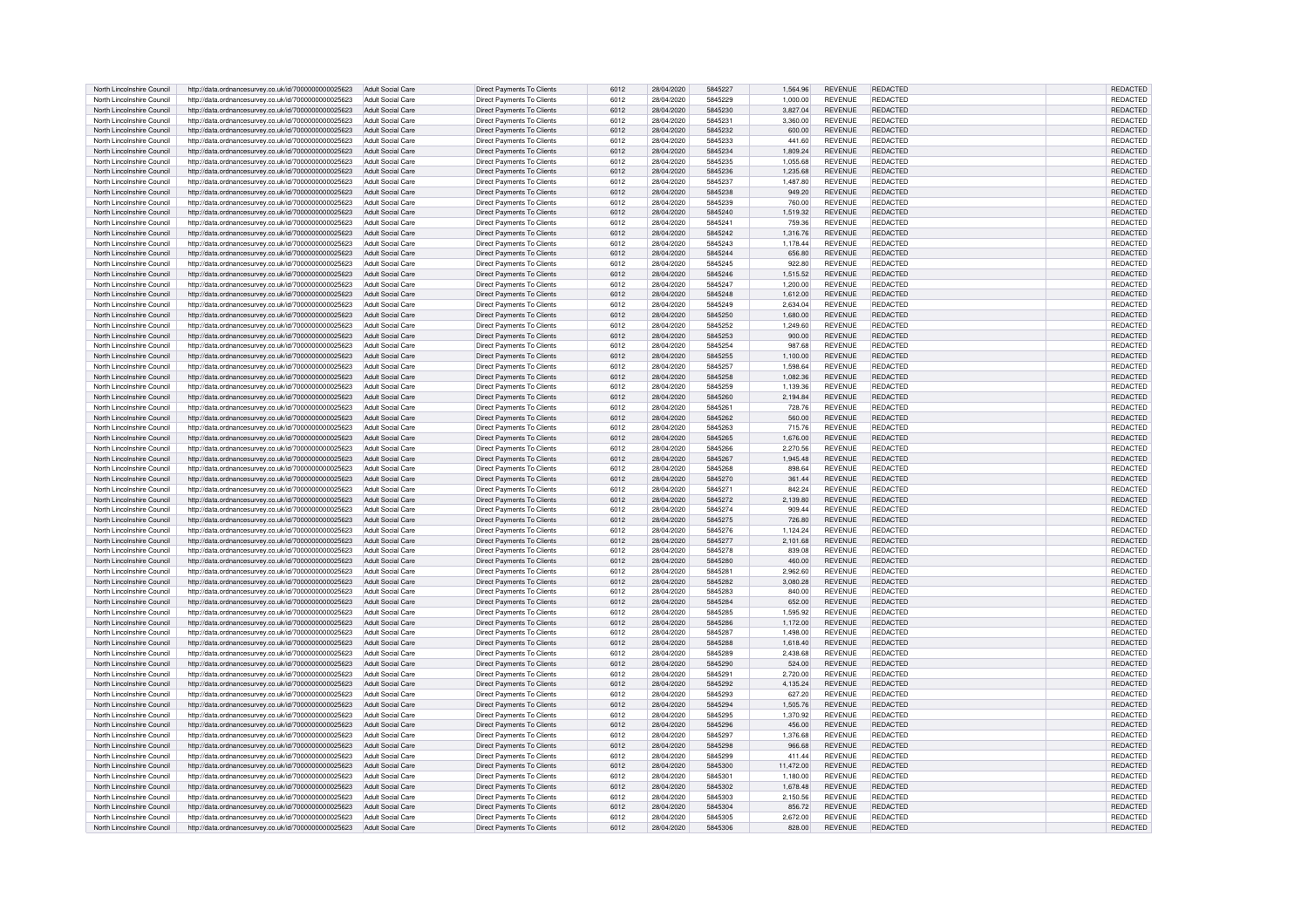| North Lincolnshire Council | http://data.ordnancesurvey.co.uk/id/7000000000025623 | Adult Social Care        | Direct Payments To Clients        | 6012 | 28/04/2020 | 5845307            | 1.344.00  | <b>REVENUE</b> | REDACTED        | REDACTED        |
|----------------------------|------------------------------------------------------|--------------------------|-----------------------------------|------|------------|--------------------|-----------|----------------|-----------------|-----------------|
| North Lincolnshire Council | http://data.ordnancesurvey.co.uk/id/7000000000025623 | Adult Social Care        | Direct Payments To Clients        | 6012 | 28/04/2020 | 5845308            | 2.555.96  | <b>REVENUE</b> | <b>REDACTED</b> | <b>REDACTED</b> |
| North Lincolnshire Council | http://data.ordnancesurvey.co.uk/id/7000000000025623 | Adult Social Care        | Direct Payments To Clients        | 6012 | 28/04/2020 | 5845309            | 2.090.00  | <b>REVENUE</b> | REDACTED        | REDACTED        |
| North Lincolnshire Council | http://data.ordnancesurvey.co.uk/id/7000000000025623 | Adult Social Care        | Direct Payments To Clients        | 6012 | 28/04/2020 | 5845310            | 2,193.48  | <b>REVENUE</b> | REDACTED        | REDACTED        |
|                            |                                                      |                          |                                   |      |            |                    |           |                |                 |                 |
| North Lincolnshire Council | http://data.ordnancesurvey.co.uk/id/7000000000025623 | Adult Social Care        | Direct Payments To Clients        | 6012 | 28/04/2020 | 5845311            | 1.782.48  | <b>REVENUE</b> | <b>REDACTED</b> | REDACTED        |
| North Lincolnshire Council | http://data.ordnancesurvey.co.uk/id/7000000000025623 | Adult Social Care        | Direct Payments To Clients        | 6012 | 28/04/2020 | 5845312            | 400.00    | <b>REVENUE</b> | <b>REDACTED</b> | REDACTED        |
| North Lincolnshire Council | http://data.ordnancesurvey.co.uk/id/7000000000025623 | Adult Social Care        | Direct Payments To Clients        | 6012 | 28/04/2020 | 5845313            | 485.12    | <b>REVENUE</b> | <b>REDACTED</b> | <b>REDACTED</b> |
| North Lincolnshire Council | http://data.ordnancesurvey.co.uk/id/7000000000025623 | <b>Adult Social Care</b> | Direct Payments To Clients        | 6012 | 28/04/2020 | 5845314            | 593.80    | <b>REVENUE</b> | REDACTED        | REDACTED        |
| North Lincolnshire Council | http://data.ordnancesurvey.co.uk/id/7000000000025623 | Adult Social Care        | Direct Payments To Clients        | 6012 | 28/04/2020 | 5845315            | 560.00    | <b>REVENUE</b> | <b>REDACTED</b> | REDACTED        |
| North Lincolnshire Council | http://data.ordnancesurvey.co.uk/id/7000000000025623 | Adult Social Care        | Direct Payments To Clients        | 6012 | 28/04/2020 | 5845316            | 2,351.20  | <b>REVENUE</b> | REDACTED        | REDACTED        |
| North Lincolnshire Council | http://data.ordnancesurvey.co.uk/id/7000000000025623 | Adult Social Care        | Direct Payments To Clients        | 6012 | 28/04/2020 | 5845318            | 535.24    | <b>REVENUE</b> | <b>REDACTED</b> | REDACTED        |
| North Lincolnshire Council | http://data.ordnancesurvey.co.uk/id/7000000000025623 | <b>Adult Social Care</b> | Direct Payments To Clients        | 6012 | 28/04/2020 | 5845319            | 1.040.00  | <b>REVENUE</b> | REDACTED        | REDACTED        |
| North Lincolnshire Council | http://data.ordnancesurvey.co.uk/id/7000000000025623 | Adult Social Care        | Direct Payments To Clients        | 6012 | 28/04/2020 | 5845320            | 828.00    | <b>REVENUE</b> | <b>REDACTED</b> | REDACTED        |
| North Lincolnshire Council | http://data.ordnancesurvey.co.uk/id/7000000000025623 | Adult Social Care        | Direct Payments To Clients        | 6012 | 28/04/2020 | 5845321            | 1.557.60  | <b>REVENUE</b> | <b>REDACTED</b> | REDACTED        |
|                            |                                                      |                          |                                   |      |            |                    |           |                | <b>REDACTED</b> |                 |
| North Lincolnshire Council | http://data.ordnancesurvey.co.uk/id/7000000000025623 | Adult Social Care        | Direct Payments To Clients        | 6012 | 28/04/2020 | 5845322<br>5845323 | 384.00    | <b>REVENUE</b> | <b>REDACTED</b> | REDACTED        |
| North Lincolnshire Council | http://data.ordnancesurvey.co.uk/id/7000000000025623 | <b>Adult Social Care</b> | Direct Payments To Clients        | 6012 | 28/04/2020 |                    | 1,370.80  | <b>REVENUE</b> |                 | REDACTED        |
| North Lincolnshire Council | http://data.ordnancesurvey.co.uk/id/7000000000025623 | Adult Social Care        | Direct Payments To Clients        | 6012 | 28/04/2020 | 5845324            | 1.477.72  | <b>REVENUE</b> | <b>REDACTED</b> | REDACTED        |
| North Lincolnshire Council | http://data.ordnancesurvey.co.uk/id/7000000000025623 | Adult Social Care        | Direct Payments To Clients        | 6012 | 28/04/2020 | 5845325            | 1.380.00  | <b>REVENUE</b> | <b>REDACTED</b> | REDACTED        |
| North Lincolnshire Council | http://data.ordnancesurvey.co.uk/id/7000000000025623 | Adult Social Care        | Direct Payments To Clients        | 6012 | 28/04/2020 | 5845326            | 1.058.40  | <b>REVENUE</b> | <b>REDACTED</b> | REDACTED        |
| North Lincolnshire Council | http://data.ordnancesurvey.co.uk/id/7000000000025623 | Adult Social Care        | Direct Payments To Clients        | 6012 | 28/04/2020 | 5845327            | 1.069.20  | <b>REVENUE</b> | REDACTED        | REDACTED        |
| North Lincolnshire Council | http://data.ordnancesurvey.co.uk/id/7000000000025623 | Adult Social Care        | Direct Payments To Clients        | 6012 | 28/04/2020 | 5845328            | 2,000.00  | <b>REVENUE</b> | <b>REDACTED</b> | REDACTED        |
| North Lincolnshire Council | http://data.ordnancesurvey.co.uk/id/7000000000025623 | Adult Social Care        | Direct Payments To Clients        | 6012 | 28/04/2020 | 5845329            | 2,618.48  | <b>REVENUE</b> | <b>REDACTED</b> | REDACTED        |
| North Lincolnshire Council | http://data.ordnancesurvey.co.uk/id/7000000000025623 | Adult Social Care        | Direct Payments To Clients        | 6012 | 28/04/2020 | 5845330            | 2.846.00  | <b>REVENUE</b> | REDACTED        | REDACTED        |
| North Lincolnshire Council | http://data.ordnancesurvev.co.uk/id/7000000000025623 | Adult Social Care        | Direct Payments To Clients        | 6012 | 28/04/2020 | 5845331            | 1.394.72  | <b>REVENUE</b> | REDACTED        | REDACTED        |
| North Lincolnshire Council | http://data.ordnancesurvey.co.uk/id/7000000000025623 | Adult Social Care        | Direct Payments To Clients        | 6012 | 28/04/2020 | 5845332            | 1,291.24  | <b>REVENUE</b> | <b>REDACTED</b> | REDACTED        |
| North Lincolnshire Council | http://data.ordnancesurvey.co.uk/id/7000000000025623 | Adult Social Care        | Direct Payments To Clients        | 6012 | 28/04/2020 | 5845333            | 280.00    | <b>REVENUE</b> | <b>REDACTED</b> | REDACTED        |
|                            |                                                      |                          |                                   |      |            |                    |           |                |                 |                 |
| North Lincolnshire Council | http://data.ordnancesurvey.co.uk/id/7000000000025623 | Adult Social Care        | Direct Payments To Clients        | 6012 | 28/04/2020 | 5845334            | 1,080.00  | <b>REVENUE</b> | <b>REDACTED</b> | REDACTED        |
| North Lincolnshire Council | http://data.ordnancesurvey.co.uk/id/7000000000025623 | Adult Social Care        | Direct Payments To Clients        | 6012 | 28/04/2020 | 5845335            | 1.221.04  | <b>REVENUE</b> | REDACTED        | REDACTED        |
| North Lincolnshire Council | http://data.ordnancesurvey.co.uk/id/7000000000025623 | Adult Social Care        | Direct Payments To Clients        | 6012 | 28/04/2020 | 5845336            | 10.621.16 | <b>REVENUE</b> | REDACTED        | REDACTED        |
| North Lincolnshire Council | http://data.ordnancesurvey.co.uk/id/7000000000025623 | Adult Social Care        | Direct Payments To Clients        | 6012 | 28/04/2020 | 5845337            | 280.00    | <b>REVENUE</b> | REDACTED        | REDACTED        |
| North Lincolnshire Council | http://data.ordnancesurvey.co.uk/id/7000000000025623 | Adult Social Care        | Direct Payments To Clients        | 6012 | 28/04/2020 | 5845338            | 2,288.00  | <b>REVENUE</b> | <b>REDACTED</b> | REDACTED        |
| North Lincolnshire Council | http://data.ordnancesurvey.co.uk/id/7000000000025623 | Adult Social Care        | Direct Payments To Clients        | 6012 | 28/04/2020 | 5845339            | 2.268.52  | <b>REVENUE</b> | <b>REDACTED</b> | REDACTED        |
| North Lincolnshire Council | http://data.ordnancesurvey.co.uk/id/7000000000025623 | Adult Social Care        | Direct Payments To Clients        | 6012 | 28/04/2020 | 5845340            | 1,177.16  | <b>REVENUE</b> | <b>REDACTED</b> | REDACTED        |
| North Lincolnshire Council | http://data.ordnancesurvey.co.uk/id/7000000000025623 | Adult Social Care        | Direct Payments To Clients        | 6012 | 28/04/2020 | 5845341            | 1,204.00  | <b>REVENUE</b> | REDACTED        | REDACTED        |
| North Lincolnshire Council | http://data.ordnancesurvey.co.uk/id/7000000000025623 | Adult Social Care        | Direct Payments To Clients        | 6012 | 28/04/2020 | 5845342            | 480.00    | <b>REVENUE</b> | REDACTED        | REDACTED        |
| North Lincolnshire Council | http://data.ordnancesurvey.co.uk/id/7000000000025623 | <b>Adult Social Care</b> | Direct Payments To Clients        | 6012 | 28/04/2020 | 5845343            | 952.80    | <b>REVENUE</b> | <b>REDACTED</b> | REDACTED        |
| North Lincolnshire Council |                                                      | Adult Social Care        |                                   | 6012 | 28/04/2020 | 5845344            | 1.240.00  | <b>REVENUE</b> | <b>REDACTED</b> |                 |
|                            | http://data.ordnancesurvey.co.uk/id/7000000000025623 |                          | Direct Payments To Clients        |      |            |                    |           |                |                 | REDACTED        |
| North Lincolnshire Council | http://data.ordnancesurvey.co.uk/id/7000000000025623 | <b>Adult Social Care</b> | Direct Payments To Clients        | 6012 | 28/04/2020 | 5845345            | 1,013.20  | <b>REVENUE</b> | <b>REDACTED</b> | REDACTED        |
| North Lincolnshire Council | http://data.ordnancesurvey.co.uk/id/7000000000025623 | Adult Social Care        | Direct Payments To Clients        | 6012 | 28/04/2020 | 5845346            | 951.32    | <b>REVENUE</b> | <b>REDACTED</b> | REDACTED        |
| North Lincolnshire Council | http://data.ordnancesurvey.co.uk/id/7000000000025623 | Adult Social Care        | Direct Payments To Clients        | 6012 | 28/04/2020 | 5845347            | 591.20    | <b>REVENUE</b> | REDACTED        | <b>REDACTED</b> |
| North Lincolnshire Council | http://data.ordnancesurvey.co.uk/id/7000000000025623 | Adult Social Care        | Direct Payments To Clients        | 6012 | 28/04/2020 | 5845348            | 823.12    | <b>REVENUE</b> | <b>REDACTED</b> | REDACTED        |
| North Lincolnshire Council | http://data.ordnancesurvey.co.uk/id/7000000000025623 | Adult Social Care        | Direct Payments To Clients        | 6012 | 28/04/2020 | 5845349            | 790.00    | <b>REVENUE</b> | <b>REDACTED</b> | REDACTED        |
| North Lincolnshire Council | http://data.ordnancesurvey.co.uk/id/7000000000025623 | Adult Social Care        | Direct Payments To Clients        | 6012 | 28/04/2020 | 5845350            | $-510.00$ | <b>REVENUE</b> | <b>REDACTED</b> | REDACTED        |
| North Lincolnshire Council | http://data.ordnancesurvey.co.uk/id/7000000000025623 | Adult Social Care        | Direct Payments To Clients        | 6012 | 28/04/2020 | 5845351            | 604.52    | <b>REVENUE</b> | <b>REDACTED</b> | REDACTED        |
| North Lincolnshire Council | http://data.ordnancesurvey.co.uk/id/7000000000025623 | Adult Social Care        | Direct Payments To Clients        | 6012 | 28/04/2020 | 5845353            | 336.00    | <b>REVENUE</b> | <b>REDACTED</b> | REDACTED        |
| North Lincolnshire Council | http://data.ordnancesurvey.co.uk/id/7000000000025623 | Adult Social Care        | Direct Payments To Clients        | 6012 | 28/04/2020 | 5845354            | 427.68    | <b>REVENUE</b> | <b>REDACTED</b> | REDACTED        |
| North Lincolnshire Council | http://data.ordnancesurvey.co.uk/id/7000000000025623 | Adult Social Care        | Direct Payments To Clients        | 6012 | 28/04/2020 | 5845356            | 1.910.16  | <b>REVENUE</b> | REDACTED        | REDACTED        |
| North Lincolnshire Council | http://data.ordnancesurvey.co.uk/id/7000000000025623 | Adult Social Care        | Direct Payments To Clients        | 6012 | 28/04/2020 | 5845357            | 444.00    | <b>REVENUE</b> | <b>REDACTED</b> | <b>REDACTED</b> |
| North Lincolnshire Council | http://data.ordnancesurvey.co.uk/id/7000000000025623 | Adult Social Care        | Direct Payments To Clients        | 6012 | 28/04/2020 | 5845359            | 348.00    | <b>REVENUE</b> | <b>REDACTED</b> | <b>REDACTED</b> |
| North Lincolnshire Council | http://data.ordnancesurvey.co.uk/id/7000000000025623 | Adult Social Care        | Direct Payments To Clients        | 6012 | 28/04/2020 | 5845360            | 2,089.56  | <b>REVENUE</b> | <b>REDACTED</b> | REDACTED        |
| North Lincolnshire Council | http://data.ordnancesurvey.co.uk/id/7000000000025623 | Adult Social Care        | Direct Payments To Clients        | 6012 | 28/04/2020 | 5845362            | 521.48    | <b>REVENUE</b> | <b>REDACTED</b> | <b>REDACTED</b> |
| North Lincolnshire Council | http://data.ordnancesurvey.co.uk/id/7000000000025623 | Adult Social Care        | Direct Payments To Clients        | 6012 | 28/04/2020 | 5845364            | 1.975.92  | <b>REVENUE</b> | <b>REDACTED</b> | REDACTED        |
|                            |                                                      |                          |                                   |      |            |                    |           |                |                 |                 |
| North Lincolnshire Council | http://data.ordnancesurvey.co.uk/id/7000000000025623 | Adult Social Care        | Direct Payments To Clients        | 6012 | 28/04/2020 | 5845366            | 1.084.64  | <b>REVENUE</b> | <b>REDACTED</b> | REDACTED        |
| North Lincolnshire Council | http://data.ordnancesurvey.co.uk/id/7000000000025623 | Adult Social Care        | Direct Payments To Clients        | 6012 | 28/04/2020 | 5845368            | 464.00    | <b>REVENUE</b> | <b>REDACTED</b> | REDACTED        |
| North Lincolnshire Council | http://data.ordnancesurvey.co.uk/id/7000000000025623 | Adult Social Care        | Direct Payments To Clients        | 6012 | 28/04/2020 | 5845369            | 570.24    | <b>REVENUE</b> | <b>REDACTED</b> | REDACTED        |
| North Lincolnshire Council | http://data.ordnancesurvey.co.uk/id/7000000000025623 | Adult Social Care        | Direct Payments To Clients        | 6012 | 28/04/2020 | 5845370            | 880.00    | <b>REVENUE</b> | <b>REDACTED</b> | REDACTED        |
| North Lincolnshire Council | http://data.ordnancesurvey.co.uk/id/7000000000025623 | Adult Social Care        | Direct Payments To Clients        | 6012 | 28/04/2020 | 5845371            | 1,680.00  | <b>REVENUE</b> | REDACTED        | REDACTED        |
| North Lincolnshire Council | http://data.ordnancesurvey.co.uk/id/7000000000025623 | <b>Adult Social Care</b> | Direct Payments To Clients        | 6012 | 28/04/2020 | 5845372            | 1.386.52  | <b>REVENUE</b> | REDACTED        | REDACTED        |
| North Lincolnshire Council | http://data.ordnancesurvey.co.uk/id/7000000000025623 | Adult Social Care        | Direct Payments To Clients        | 6012 | 28/04/2020 | 5845373            | 1.713.92  | <b>REVENUE</b> | REDACTED        | REDACTED        |
| North Lincolnshire Council | http://data.ordnancesurvey.co.uk/id/7000000000025623 | Adult Social Care        | Direct Payments To Clients        | 6012 | 28/04/2020 | 5845374            | 1.425.60  | <b>REVENUE</b> | <b>REDACTED</b> | <b>REDACTED</b> |
| North Lincolnshire Council | http://data.ordnancesurvey.co.uk/id/7000000000025623 | Adult Social Care        | Direct Payments To Clients        | 6012 | 28/04/2020 | 5845375            | 938.00    | <b>REVENUE</b> | <b>REDACTED</b> | REDACTED        |
| North Lincolnshire Council | http://data.ordnancesurvey.co.uk/id/7000000000025623 | Adult Social Care        | Direct Payments To Clients        | 6012 | 28/04/2020 | 5845376            | 5,226.00  | <b>REVENUE</b> | <b>REDACTED</b> | REDACTED        |
| North Lincolnshire Council | http://data.ordnancesurvey.co.uk/id/7000000000025623 | Adult Social Care        | Direct Payments To Clients        | 6012 | 28/04/2020 | 5845377            | 699.84    | <b>REVENUE</b> | <b>REDACTED</b> | REDACTED        |
| North Lincolnshire Council | http://data.ordnancesurvey.co.uk/id/7000000000025623 | Adult Social Care        | Direct Payments To Clients        | 6012 | 28/04/2020 | 5845378            | 2,451.68  | <b>REVENUE</b> | <b>REDACTED</b> | REDACTED        |
| North Lincolnshire Council |                                                      | Adult Social Care        | Direct Payments To Clients        | 6012 | 28/04/2020 | 5845379            | 1.629.56  | <b>REVENUE</b> | <b>REDACTED</b> | <b>REDACTED</b> |
|                            | http://data.ordnancesurvey.co.uk/id/7000000000025623 |                          |                                   |      |            |                    |           |                |                 |                 |
| North Lincolnshire Council | http://data.ordnancesurvey.co.uk/id/7000000000025623 | Adult Social Care        | Direct Payments To Clients        | 6012 | 28/04/2020 | 5845380            | 270.00    | <b>REVENUE</b> | REDACTED        | <b>REDACTED</b> |
| North Lincolnshire Council | http://data.ordnancesurvey.co.uk/id/7000000000025623 | Adult Social Care        | Direct Payments To Clients        | 6012 | 28/04/2020 | 5845382            | 1.260.00  | <b>REVENUE</b> | REDACTED        | REDACTED        |
| North Lincolnshire Council | http://data.ordnancesurvey.co.uk/id/7000000000025623 | Adult Social Care        | Direct Payments To Clients        | 6012 | 28/04/2020 | 5845383            | 2,328.00  | <b>REVENUE</b> | REDACTED        | REDACTED        |
| North Lincolnshire Council | http://data.ordnancesurvey.co.uk/id/7000000000025623 | Adult Social Care        | Direct Payments To Clients        | 6012 | 28/04/2020 | 5845384            | 338.34    | <b>REVENUE</b> | REDACTED        | REDACTED        |
| North Lincolnshire Council | http://data.ordnancesurvey.co.uk/id/7000000000025623 | Adult Social Care        | Direct Payments To Clients        | 6012 | 28/04/2020 | 5845385            | 871.36    | <b>REVENUE</b> | REDACTED        | REDACTED        |
| North Lincolnshire Council | http://data.ordnancesurvey.co.uk/id/7000000000025623 | Adult Social Care        | Direct Payments To Clients        | 6012 | 28/04/2020 | 5845386            | 816.80    | <b>REVENUE</b> | <b>REDACTED</b> | <b>REDACTED</b> |
| North Lincolnshire Council | http://data.ordnancesurvey.co.uk/id/7000000000025623 | Adult Social Care        | <b>Direct Payments To Clients</b> | 6012 | 28/04/2020 | 5845387            | 644.32    | <b>REVENUE</b> | REDACTED        | REDACTED        |
| North Lincolnshire Council | http://data.ordnancesurvey.co.uk/id/7000000000025623 | Adult Social Care        | Direct Payments To Clients        | 6012 | 28/04/2020 | 5845388            | 756.00    | <b>REVENUE</b> | <b>REDACTED</b> | REDACTED        |
|                            |                                                      |                          |                                   |      |            |                    |           |                |                 |                 |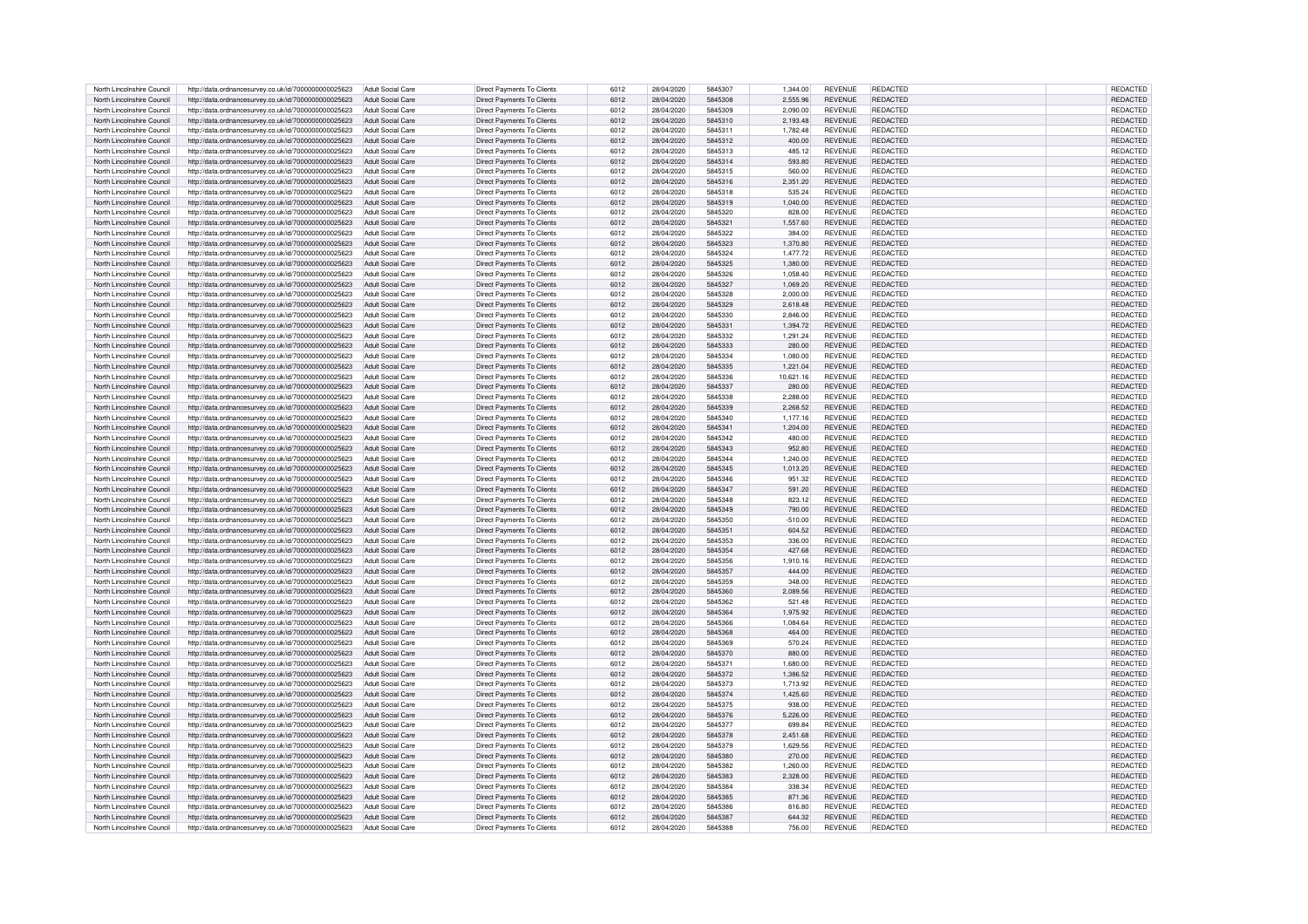| North Lincolnshire Council | http://data.ordnancesurvey.co.uk/id/7000000000025623 | Adult Social Care        | Direct Payments To Clients        | 6012 | 28/04/2020 | 5845389 | 427.68   | <b>REVENUE</b> | REDACTED        | REDACTED        |
|----------------------------|------------------------------------------------------|--------------------------|-----------------------------------|------|------------|---------|----------|----------------|-----------------|-----------------|
| North Lincolnshire Council | http://data.ordnancesurvey.co.uk/id/7000000000025623 | Adult Social Care        | Direct Payments To Clients        | 6012 | 28/04/2020 | 5845390 | 1.290.24 | <b>REVENUE</b> | <b>REDACTED</b> | <b>REDACTED</b> |
| North Lincolnshire Council | http://data.ordnancesurvey.co.uk/id/7000000000025623 | Adult Social Care        | Direct Payments To Clients        | 6012 | 28/04/2020 | 5845391 | 1.576.96 | <b>REVENUE</b> | REDACTED        | REDACTED        |
| North Lincolnshire Council | http://data.ordnancesurvey.co.uk/id/7000000000025623 | Adult Social Care        | Direct Payments To Clients        | 6012 | 28/04/2020 | 5845392 | 712.52   | <b>REVENUE</b> | <b>REDACTED</b> | REDACTED        |
|                            |                                                      |                          |                                   |      |            |         |          |                |                 |                 |
| North Lincolnshire Council | http://data.ordnancesurvey.co.uk/id/7000000000025623 | Adult Social Care        | Direct Payments To Clients        | 6012 | 28/04/2020 | 5845393 | 372.00   | <b>REVENUE</b> | <b>REDACTED</b> | REDACTED        |
| North Lincolnshire Council | http://data.ordnancesurvey.co.uk/id/7000000000025623 | Adult Social Care        | Direct Payments To Clients        | 6012 | 28/04/2020 | 5845394 | 400.00   | <b>REVENUE</b> | <b>REDACTED</b> | REDACTED        |
| North Lincolnshire Council | http://data.ordnancesurvey.co.uk/id/7000000000025623 | Adult Social Care        | Direct Payments To Clients        | 6012 | 28/04/2020 | 5845395 | 1.048.00 | <b>REVENUE</b> | REDACTED        | REDACTED        |
| North Lincolnshire Council | http://data.ordnancesurvey.co.uk/id/7000000000025623 | Adult Social Care        | Direct Payments To Clients        | 6012 | 28/04/2020 | 5845396 | 441.92   | <b>REVENUE</b> | REDACTED        | REDACTED        |
| North Lincolnshire Council | http://data.ordnancesurvey.co.uk/id/7000000000025623 | <b>Adult Social Care</b> | Direct Payments To Clients        | 6012 | 28/04/2020 | 5845397 | 644.32   | <b>REVENUE</b> | <b>REDACTED</b> | REDACTED        |
| North Lincolnshire Council | http://data.ordnancesurvey.co.uk/id/7000000000025623 | <b>Adult Social Care</b> | Direct Payments To Clients        | 6012 | 28/04/2020 | 5845399 | 544.60   | <b>REVENUE</b> | REDACTED        | REDACTED        |
| North Lincolnshire Council | http://data.ordnancesurvey.co.uk/id/7000000000025623 | Adult Social Care        | Direct Payments To Clients        | 6012 | 28/04/2020 | 5845401 | 466.80   | <b>REVENUE</b> | <b>REDACTED</b> | REDACTED        |
| North Lincolnshire Council | http://data.ordnancesurvey.co.uk/id/7000000000025623 | Adult Social Care        | Direct Payments To Clients        | 6012 | 28/04/2020 | 5845402 | 3,880,36 | <b>REVENUE</b> | REDACTED        | REDACTED        |
| North Lincolnshire Council | http://data.ordnancesurvey.co.uk/id/7000000000025623 | Adult Social Care        | Direct Payments To Clients        | 6012 | 28/04/2020 | 5845403 | 2.320.00 | <b>REVENUE</b> | <b>REDACTED</b> | REDACTED        |
| North Lincolnshire Council | http://data.ordnancesurvey.co.uk/id/7000000000025623 | Adult Social Care        | Direct Payments To Clients        | 6012 | 28/04/2020 | 5845404 | 1.897.28 | <b>REVENUE</b> | <b>REDACTED</b> | REDACTED        |
|                            |                                                      |                          |                                   |      |            |         |          |                | <b>REDACTED</b> |                 |
| North Lincolnshire Council | http://data.ordnancesurvey.co.uk/id/7000000000025623 | <b>Adult Social Care</b> | Direct Payments To Clients        | 6012 | 28/04/2020 | 5845405 | 367.60   | <b>REVENUE</b> | <b>REDACTED</b> | REDACTED        |
| North Lincolnshire Council | http://data.ordnancesurvey.co.uk/id/7000000000025623 | Adult Social Care        | Direct Payments To Clients        | 6012 | 28/04/2020 | 5845406 | 1,814.40 | <b>REVENUE</b> |                 | REDACTED        |
| North Lincolnshire Council | http://data.ordnancesurvey.co.uk/id/7000000000025623 | Adult Social Care        | Direct Payments To Clients        | 6012 | 28/04/2020 | 5845407 | 560.16   | <b>REVENUE</b> | <b>REDACTED</b> | REDACTED        |
| North Lincolnshire Council | http://data.ordnancesurvey.co.uk/id/7000000000025623 | Adult Social Care        | Direct Payments To Clients        | 6012 | 28/04/2020 | 5845408 | 748.80   | <b>REVENUE</b> | <b>REDACTED</b> | REDACTED        |
| North Lincolnshire Council | http://data.ordnancesurvey.co.uk/id/7000000000025623 | Adult Social Care        | Direct Payments To Clients        | 6012 | 28/04/2020 | 5845409 | 793.56   | <b>REVENUE</b> | REDACTED        | REDACTED        |
| North Lincolnshire Council | http://data.ordnancesurvey.co.uk/id/7000000000025623 | Adult Social Care        | Direct Payments To Clients        | 6012 | 28/04/2020 | 5845410 | 995.84   | <b>REVENUE</b> | REDACTED        | REDACTED        |
| North Lincolnshire Council | http://data.ordnancesurvey.co.uk/id/7000000000025623 | Adult Social Care        | Direct Payments To Clients        | 6012 | 28/04/2020 | 5845411 | 1,467.32 | <b>REVENUE</b> | REDACTED        | REDACTED        |
| North Lincolnshire Council | http://data.ordnancesurvey.co.uk/id/7000000000025623 | Adult Social Care        | Direct Payments To Clients        | 6012 | 28/04/2020 | 5845412 | 544.60   | <b>REVENUE</b> | <b>REDACTED</b> | REDACTED        |
| North Lincolnshire Council | http://data.ordnancesurvey.co.uk/id/7000000000025623 | Adult Social Care        | Direct Payments To Clients        | 6012 | 28/04/2020 | 5845413 | 870.88   | <b>REVENUE</b> | REDACTED        | REDACTED        |
| North Lincolnshire Council | http://data.ordnancesurvev.co.uk/id/7000000000025623 | Adult Social Care        | Direct Payments To Clients        | 6012 | 28/04/2020 | 5845414 | 261.40   | <b>REVENUE</b> | REDACTED        | REDACTED        |
| North Lincolnshire Council | http://data.ordnancesurvey.co.uk/id/7000000000025623 | Adult Social Care        | Direct Payments To Clients        | 6012 | 28/04/2020 | 5845415 | 866.45   | <b>REVENUE</b> | <b>REDACTED</b> | REDACTED        |
| North Lincolnshire Council | http://data.ordnancesurvey.co.uk/id/7000000000025623 | Adult Social Care        | Direct Payments To Clients        | 6012 | 28/04/2020 | 5845416 | 902.48   | <b>REVENUE</b> | <b>REDACTED</b> | REDACTED        |
| North Lincolnshire Council | http://data.ordnancesurvey.co.uk/id/7000000000025623 | Adult Social Care        | Direct Payments To Clients        | 6012 | 28/04/2020 | 5845417 | 476.00   | <b>REVENUE</b> | REDACTED        | REDACTED        |
| North Lincolnshire Council |                                                      | Adult Social Care        | Direct Payments To Clients        | 6012 | 28/04/2020 | 5845418 | 672.00   | <b>REVENUE</b> | <b>REDACTED</b> |                 |
|                            | http://data.ordnancesurvey.co.uk/id/7000000000025623 |                          |                                   |      |            |         |          |                |                 | REDACTED        |
| North Lincolnshire Council | http://data.ordnancesurvey.co.uk/id/7000000000025623 | Adult Social Care        | Direct Payments To Clients        | 6012 | 28/04/2020 | 5845419 | 1.480.40 | <b>REVENUE</b> | REDACTED        | REDACTED        |
| North Lincolnshire Council | http://data.ordnancesurvey.co.uk/id/7000000000025623 | Adult Social Care        | Direct Payments To Clients        | 6012 | 28/04/2020 | 5845420 | 980.28   | <b>REVENUE</b> | REDACTED        | REDACTED        |
| North Lincolnshire Council | http://data.ordnancesurvey.co.uk/id/7000000000025623 | Adult Social Care        | Direct Payments To Clients        | 6012 | 28/04/2020 | 5845421 | 629.52   | <b>REVENUE</b> | <b>REDACTED</b> | REDACTED        |
| North Lincolnshire Council | http://data.ordnancesurvey.co.uk/id/7000000000025623 | Adult Social Care        | Direct Payments To Clients        | 6012 | 28/04/2020 | 5845422 | 762.44   | <b>REVENUE</b> | <b>REDACTED</b> | REDACTED        |
| North Lincolnshire Council | http://data.ordnancesurvey.co.uk/id/7000000000025623 | Adult Social Care        | Direct Payments To Clients        | 6012 | 28/04/2020 | 5845423 | 5,255.52 | <b>REVENUE</b> | <b>REDACTED</b> | REDACTED        |
| North Lincolnshire Council | http://data.ordnancesurvey.co.uk/id/7000000000025623 | Adult Social Care        | Direct Payments To Clients        | 6012 | 28/04/2020 | 5845424 | 1,307.04 | <b>REVENUE</b> | REDACTED        | REDACTED        |
| North Lincolnshire Council | http://data.ordnancesurvey.co.uk/id/7000000000025623 | <b>Adult Social Care</b> | Direct Payments To Clients        | 6012 | 28/04/2020 | 5845425 | 1.089.20 | <b>REVENUE</b> | REDACTED        | REDACTED        |
| North Lincolnshire Council | http://data.ordnancesurvey.co.uk/id/7000000000025623 | Adult Social Care        | Direct Payments To Clients        | 6012 | 28/04/2020 | 5845426 | 2.863.04 | <b>REVENUE</b> | <b>REDACTED</b> | REDACTED        |
| North Lincolnshire Council | http://data.ordnancesurvey.co.uk/id/7000000000025623 | Adult Social Care        | <b>Direct Payments To Clients</b> | 6012 | 28/04/2020 | 5845427 | 1,960.56 | <b>REVENUE</b> | <b>REDACTED</b> | REDACTED        |
| North Lincolnshire Council | http://data.ordnancesurvey.co.uk/id/7000000000025623 | Adult Social Care        | Direct Payments To Clients        | 6012 | 28/04/2020 | 5845428 | 544.60   | <b>REVENUE</b> | <b>REDACTED</b> | REDACTED        |
| North Lincolnshire Council | http://data.ordnancesurvey.co.uk/id/7000000000025623 | <b>Adult Social Care</b> | Direct Payments To Clients        | 6012 | 28/04/2020 | 5845429 | 1,496.88 | <b>REVENUE</b> | <b>REDACTED</b> | REDACTED        |
| North Lincolnshire Council | http://data.ordnancesurvey.co.uk/id/7000000000025623 | Adult Social Care        | Direct Payments To Clients        | 6012 | 28/04/2020 | 5845430 | 736.64   | <b>REVENUE</b> | <b>REDACTED</b> | REDACTED        |
| North Lincolnshire Council | http://data.ordnancesurvey.co.uk/id/7000000000025623 | <b>Adult Social Care</b> | Direct Payments To Clients        | 6012 | 28/04/2020 | 5845433 | 5.653.04 | <b>REVENUE</b> | <b>REDACTED</b> | REDACTED        |
| North Lincolnshire Council | http://data.ordnancesurvey.co.uk/id/7000000000025623 | Adult Social Care        | Direct Payments To Clients        | 6012 | 28/04/2020 | 5845435 | 1.120.00 | <b>REVENUE</b> | <b>REDACTED</b> | REDACTED        |
| North Lincolnshire Council | http://data.ordnancesurvey.co.uk/id/7000000000025623 | Adult Social Care        | Direct Payments To Clients        | 6012 | 28/04/2020 | 5845436 | 961.60   | <b>REVENUE</b> | <b>REDACTED</b> | REDACTED        |
| North Lincolnshire Council | http://data.ordnancesurvey.co.uk/id/7000000000025623 | Adult Social Care        | Direct Payments To Clients        | 6012 | 28/04/2020 | 5845438 | 2.971.36 | <b>REVENUE</b> | <b>REDACTED</b> | REDACTED        |
| North Lincolnshire Council |                                                      | Adult Social Care        |                                   | 6012 |            |         |          | <b>REVENUE</b> | <b>REDACTED</b> |                 |
|                            | http://data.ordnancesurvey.co.uk/id/7000000000025623 |                          | Direct Payments To Clients        |      | 28/04/2020 | 5845439 | 680.00   |                |                 | REDACTED        |
| North Lincolnshire Council | http://data.ordnancesurvey.co.uk/id/7000000000025623 | Adult Social Care        | Direct Payments To Clients        | 6012 | 28/04/2020 | 5845441 | 1.104.76 | <b>REVENUE</b> | <b>REDACTED</b> | REDACTED        |
| North Lincolnshire Council | http://data.ordnancesurvey.co.uk/id/7000000000025623 | Adult Social Care        | Direct Payments To Clients        | 6012 | 28/04/2020 | 5845442 | 672.00   | <b>REVENUE</b> | REDACTED        | REDACTED        |
| North Lincolnshire Council | http://data.ordnancesurvey.co.uk/id/7000000000025623 | Adult Social Care        | Direct Payments To Clients        | 6012 | 28/04/2020 | 5845443 | 881.60   | <b>REVENUE</b> | <b>REDACTED</b> | <b>REDACTED</b> |
| North Lincolnshire Council | http://data.ordnancesurvey.co.uk/id/7000000000025623 | Adult Social Care        | Direct Payments To Clients        | 6012 | 28/04/2020 | 5845446 | 1.728.00 | <b>REVENUE</b> | <b>REDACTED</b> | <b>REDACTED</b> |
| North Lincolnshire Council | http://data.ordnancesurvey.co.uk/id/7000000000025623 | Adult Social Care        | Direct Payments To Clients        | 6012 | 28/04/2020 | 5845447 | 938.60   | <b>REVENUE</b> | <b>REDACTED</b> | REDACTED        |
| North Lincolnshire Council | http://data.ordnancesurvey.co.uk/id/7000000000025623 | Adult Social Care        | Direct Payments To Clients        | 6012 | 28/04/2020 | 5845448 | 1.524.88 | <b>REVENUE</b> | REDACTED        | <b>REDACTED</b> |
| North Lincolnshire Council | http://data.ordnancesurvey.co.uk/id/7000000000025623 | Adult Social Care        | Direct Payments To Clients        | 6012 | 28/04/2020 | 5845449 | 435.68   | <b>REVENUE</b> | <b>REDACTED</b> | REDACTED        |
| North Lincolnshire Council | http://data.ordnancesurvey.co.uk/id/7000000000025623 | Adult Social Care        | Direct Payments To Clients        | 6012 | 28/04/2020 | 5845450 | 3.018.96 | <b>REVENUE</b> | <b>REDACTED</b> | REDACTED        |
| North Lincolnshire Council | http://data.ordnancesurvey.co.uk/id/7000000000025623 | Adult Social Care        | Direct Payments To Clients        | 6012 | 28/04/2020 | 5845451 | 997.76   | <b>REVENUE</b> | <b>REDACTED</b> | REDACTED        |
| North Lincolnshire Council | http://data.ordnancesurvey.co.uk/id/7000000000025623 | Adult Social Care        | Direct Payments To Clients        | 6012 | 28/04/2020 | 5845452 | 3.804.56 | <b>REVENUE</b> | <b>REDACTED</b> | REDACTED        |
| North Lincolnshire Council | http://data.ordnancesurvey.co.uk/id/7000000000025623 | Adult Social Care        | Direct Payments To Clients        | 6012 | 28/04/2020 | 5845453 | 3,184.72 | <b>REVENUE</b> | <b>REDACTED</b> | REDACTED        |
| North Lincolnshire Council | http://data.ordnancesurvey.co.uk/id/7000000000025623 | <b>Adult Social Care</b> | Direct Payments To Clients        | 6012 | 28/04/2020 | 5845454 | 458.28   | <b>REVENUE</b> | REDACTED        | REDACTED        |
| North Lincolnshire Council | http://data.ordnancesurvey.co.uk/id/7000000000025623 | Adult Social Care        | Direct Payments To Clients        | 6012 | 28/04/2020 | 5845455 | 2.122.40 | <b>REVENUE</b> | REDACTED        | REDACTED        |
| North Lincolnshire Council | http://data.ordnancesurvey.co.uk/id/7000000000025623 | <b>Adult Social Care</b> | Direct Payments To Clients        | 6012 | 28/04/2020 | 5845456 | 2.282.44 | <b>REVENUE</b> | REDACTED        | REDACTED        |
| North Lincolnshire Council | http://data.ordnancesurvey.co.uk/id/7000000000025623 | Adult Social Care        | Direct Payments To Clients        | 6012 | 28/04/2020 | 5845457 | 3.010.40 | <b>REVENUE</b> | <b>REDACTED</b> | <b>REDACTED</b> |
| North Lincolnshire Council | http://data.ordnancesurvey.co.uk/id/7000000000025623 | <b>Adult Social Care</b> | Direct Payments To Clients        | 6012 | 28/04/2020 | 5845458 | 2,801.80 | <b>REVENUE</b> | <b>REDACTED</b> | REDACTED        |
|                            |                                                      | Adult Social Care        |                                   | 6012 | 28/04/2020 | 5845459 |          | <b>REVENUE</b> | <b>REDACTED</b> |                 |
| North Lincolnshire Council | http://data.ordnancesurvey.co.uk/id/7000000000025623 |                          | Direct Payments To Clients        |      |            |         | 2,078.72 |                |                 | REDACTED        |
| North Lincolnshire Council | http://data.ordnancesurvey.co.uk/id/7000000000025623 | Adult Social Care        | Direct Payments To Clients        | 6012 | 28/04/2020 | 5845460 | 1.058.44 | <b>REVENUE</b> | <b>REDACTED</b> | <b>REDACTED</b> |
| North Lincolnshire Council | http://data.ordnancesurvey.co.uk/id/7000000000025623 | Adult Social Care        | Direct Payments To Clients        | 6012 | 28/04/2020 | 5845461 | 828.00   | <b>REVENUE</b> | <b>REDACTED</b> | REDACTED        |
| North Lincolnshire Council | http://data.ordnancesurvey.co.uk/id/7000000000025623 | Adult Social Care        | Direct Payments To Clients        | 6012 | 28/04/2020 | 5845462 | 3.080.00 | <b>REVENUE</b> | REDACTED        | <b>REDACTED</b> |
| North Lincolnshire Council | http://data.ordnancesurvey.co.uk/id/7000000000025623 | Adult Social Care        | Direct Payments To Clients        | 6012 | 28/04/2020 | 5845463 | 2.070.00 | <b>REVENUE</b> | REDACTED        | REDACTED        |
| North Lincolnshire Council | http://data.ordnancesurvey.co.uk/id/7000000000025623 | Adult Social Care        | Direct Payments To Clients        | 6012 | 28/04/2020 | 5845464 | 5.734.28 | <b>REVENUE</b> | REDACTED        | REDACTED        |
| North Lincolnshire Council | http://data.ordnancesurvey.co.uk/id/7000000000025623 | Adult Social Care        | Direct Payments To Clients        | 6012 | 28/04/2020 | 5845465 | 3,400.68 | <b>REVENUE</b> | REDACTED        | REDACTED        |
| North Lincolnshire Council | http://data.ordnancesurvey.co.uk/id/7000000000025623 | Adult Social Care        | Direct Payments To Clients        | 6012 | 28/04/2020 | 5845466 | 1,127.20 | <b>REVENUE</b> | REDACTED        | REDACTED        |
| North Lincolnshire Council | http://data.ordnancesurvey.co.uk/id/7000000000025623 | Adult Social Care        | Direct Payments To Clients        | 6012 | 28/04/2020 | 5845467 | 1.226.40 | <b>REVENUE</b> | REDACTED        | REDACTED        |
| North Lincolnshire Council | http://data.ordnancesurvey.co.uk/id/7000000000025623 | Adult Social Care        | Direct Payments To Clients        | 6012 | 28/04/2020 | 5845468 | 3.168.32 | <b>REVENUE</b> | <b>REDACTED</b> | REDACTED        |
| North Lincolnshire Council | http://data.ordnancesurvey.co.uk/id/7000000000025623 | Adult Social Care        | Direct Payments To Clients        | 6012 | 28/04/2020 | 5845469 | 7.102.48 | <b>REVENUE</b> | REDACTED        | REDACTED        |
| North Lincolnshire Council | http://data.ordnancesurvey.co.uk/id/7000000000025623 | Adult Social Care        | Direct Payments To Clients        | 6012 | 28/04/2020 | 5845470 | 724.00   | <b>REVENUE</b> | <b>REDACTED</b> | <b>REDACTED</b> |
|                            |                                                      |                          |                                   |      |            |         |          |                |                 |                 |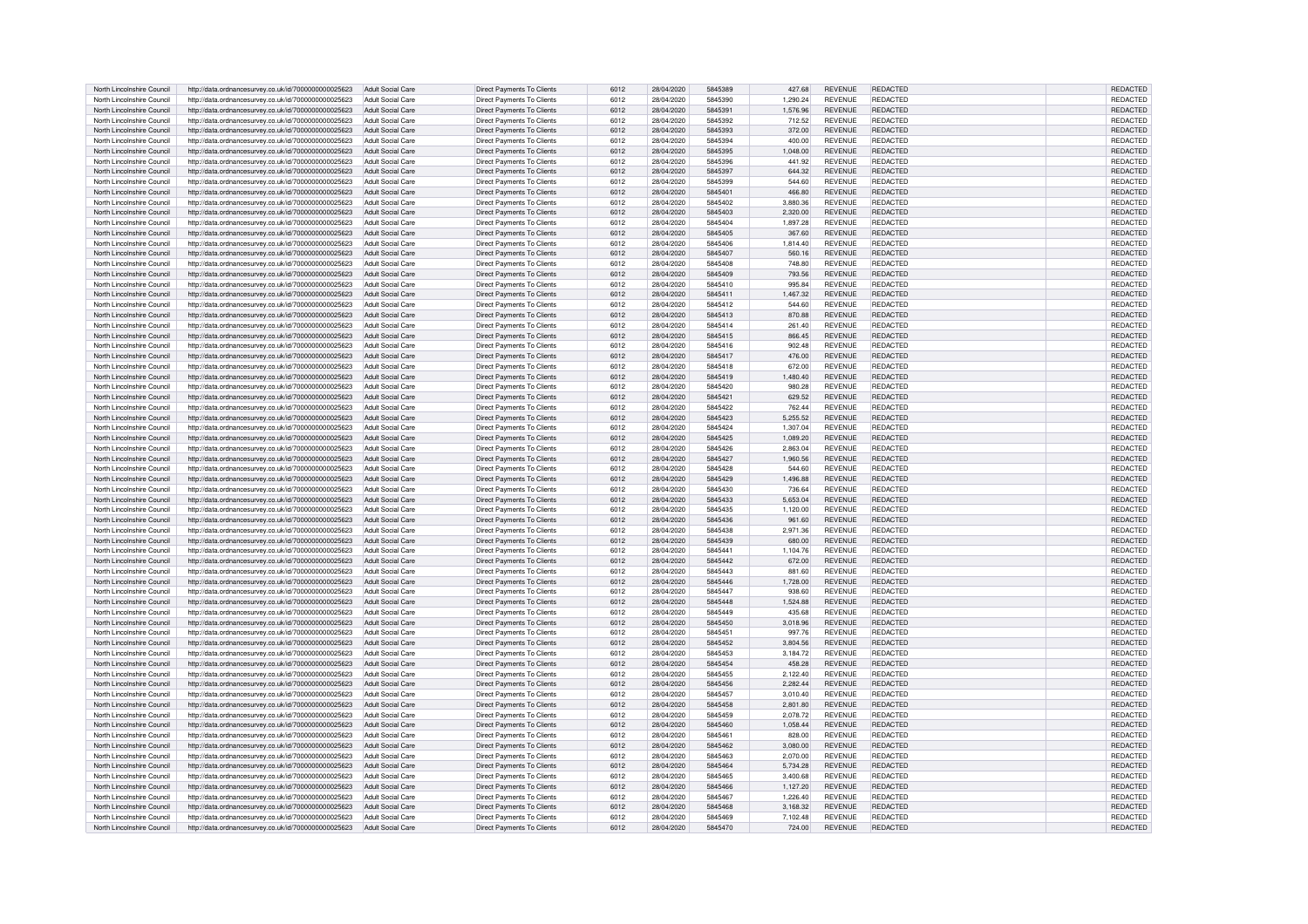| North Lincolnshire Council | http://data.ordnancesurvey.co.uk/id/7000000000025623 | Adult Social Care        | Direct Payments To Clients | 6012 | 28/04/2020 | 5845471 | 1.004.80  | <b>REVENUE</b> | REDACTED        | REDACTED        |
|----------------------------|------------------------------------------------------|--------------------------|----------------------------|------|------------|---------|-----------|----------------|-----------------|-----------------|
| North Lincolnshire Council | http://data.ordnancesurvey.co.uk/id/7000000000025623 | Adult Social Care        | Direct Payments To Clients | 6012 | 28/04/2020 | 5845472 | 1.192.48  | <b>REVENUE</b> | <b>REDACTED</b> | <b>REDACTED</b> |
|                            |                                                      |                          |                            |      |            |         |           |                |                 |                 |
| North Lincolnshire Council | http://data.ordnancesurvev.co.uk/id/7000000000025623 | Adult Social Care        | Direct Payments To Clients | 6012 | 28/04/2020 | 5845473 | 1.306.12  | <b>REVENUE</b> | <b>REDACTED</b> | REDACTED        |
| North Lincolnshire Council | http://data.ordnancesurvey.co.uk/id/7000000000025623 | Adult Social Care        | Direct Payments To Clients | 6012 | 28/04/2020 | 5845474 | 1,893.80  | <b>REVENUE</b> | REDACTED        | REDACTED        |
| North Lincolnshire Council | http://data.ordnancesurvey.co.uk/id/7000000000025623 | Adult Social Care        | Direct Payments To Clients | 6012 | 28/04/2020 | 5845475 | 2.612.96  | <b>REVENUE</b> | <b>REDACTED</b> | REDACTED        |
| North Lincolnshire Council | http://data.ordnancesurvey.co.uk/id/7000000000025623 | Adult Social Care        | Direct Payments To Clients | 6012 | 28/04/2020 | 5845476 | 1.830.24  | <b>REVENUE</b> | <b>REDACTED</b> | REDACTED        |
| North Lincolnshire Council | http://data.ordnancesurvey.co.uk/id/7000000000025623 | Adult Social Care        | Direct Payments To Clients | 6012 | 28/04/2020 | 5845477 | 579.60    | <b>REVENUE</b> | <b>REDACTED</b> | <b>REDACTED</b> |
|                            |                                                      |                          |                            |      |            |         |           |                |                 |                 |
| North Lincolnshire Council | http://data.ordnancesurvey.co.uk/id/7000000000025623 | <b>Adult Social Care</b> | Direct Payments To Clients | 6012 | 28/04/2020 | 5845478 | 760.48    | <b>REVENUE</b> | REDACTED        | REDACTED        |
| North Lincolnshire Council | http://data.ordnancesurvey.co.uk/id/7000000000025623 | Adult Social Care        | Direct Payments To Clients | 6012 | 28/04/2020 | 5845479 | 1.878.04  | <b>REVENUE</b> | <b>REDACTED</b> | REDACTED        |
| North Lincolnshire Council | http://data.ordnancesurvey.co.uk/id/7000000000025623 | Adult Social Care        | Direct Payments To Clients | 6012 | 28/04/2020 | 5845481 | 2,634.04  | <b>REVENUE</b> | REDACTED        | REDACTED        |
| North Lincolnshire Council | http://data.ordnancesurvey.co.uk/id/7000000000025623 | Adult Social Care        | Direct Payments To Clients | 6012 | 28/04/2020 | 5845482 | 2.634.04  | <b>REVENUE</b> | <b>REDACTED</b> | REDACTED        |
| North Lincolnshire Council | http://data.ordnancesurvey.co.uk/id/7000000000025623 | <b>Adult Social Care</b> | Direct Payments To Clients | 6012 | 28/04/2020 | 5845483 | 2.566.04  | <b>REVENUE</b> | REDACTED        | REDACTED        |
| North Lincolnshire Council | http://data.ordnancesurvey.co.uk/id/7000000000025623 | Adult Social Care        | Direct Payments To Clients | 6012 | 28/04/2020 | 5845484 | 880.00    | <b>REVENUE</b> | <b>REDACTED</b> | REDACTED        |
| North Lincolnshire Council | http://data.ordnancesurvey.co.uk/id/7000000000025623 | Adult Social Care        | Direct Payments To Clients | 6012 | 28/04/2020 | 5845485 | 3.306.60  | <b>REVENUE</b> | <b>REDACTED</b> | REDACTED        |
|                            |                                                      |                          |                            |      |            |         |           |                | <b>REDACTED</b> |                 |
| North Lincolnshire Council | http://data.ordnancesurvey.co.uk/id/7000000000025623 | Adult Social Care        | Direct Payments To Clients | 6012 | 28/04/2020 | 5845486 | 1,464.44  | <b>REVENUE</b> |                 | REDACTED        |
| North Lincolnshire Council | http://data.ordnancesurvey.co.uk/id/7000000000025623 | <b>Adult Social Care</b> | Direct Payments To Clients | 6012 | 28/04/2020 | 5845487 | 1,194.80  | <b>REVENUE</b> | <b>REDACTED</b> | REDACTED        |
| North Lincolnshire Council | http://data.ordnancesurvey.co.uk/id/7000000000025623 | Adult Social Care        | Direct Payments To Clients | 6012 | 28/04/2020 | 5845488 | 945.64    | <b>REVENUE</b> | <b>REDACTED</b> | REDACTED        |
| North Lincolnshire Council | http://data.ordnancesurvey.co.uk/id/7000000000025623 | Adult Social Care        | Direct Payments To Clients | 6012 | 28/04/2020 | 5845489 | 1.080.00  | <b>REVENUE</b> | <b>REDACTED</b> | REDACTED        |
| North Lincolnshire Council | http://data.ordnancesurvey.co.uk/id/7000000000025623 | Adult Social Care        | Direct Payments To Clients | 6012 | 28/04/2020 | 5845490 | 1.944.88  | <b>REVENUE</b> | <b>REDACTED</b> | REDACTED        |
| North Lincolnshire Council | http://data.ordnancesurvey.co.uk/id/7000000000025623 | Adult Social Care        | Direct Payments To Clients | 6012 | 28/04/2020 | 5845491 | 2.049.00  | <b>REVENUE</b> | REDACTED        | REDACTED        |
| North Lincolnshire Council | http://data.ordnancesurvey.co.uk/id/7000000000025623 | Adult Social Care        | Direct Payments To Clients | 6012 | 28/04/2020 | 5845492 | 1,200.00  | <b>REVENUE</b> | <b>REDACTED</b> | REDACTED        |
| North Lincolnshire Council | http://data.ordnancesurvey.co.uk/id/7000000000025623 | Adult Social Care        | Direct Payments To Clients | 6012 | 28/04/2020 | 5845493 | 1.600.00  | <b>REVENUE</b> | <b>REDACTED</b> | REDACTED        |
|                            |                                                      |                          |                            |      |            |         |           |                |                 |                 |
| North Lincolnshire Council | http://data.ordnancesurvey.co.uk/id/7000000000025623 | Adult Social Care        | Direct Payments To Clients | 6012 | 28/04/2020 | 5845494 | 1.540.00  | <b>REVENUE</b> | REDACTED        | REDACTED        |
| North Lincolnshire Council | http://data.ordnancesurvey.co.uk/id/7000000000025623 | Adult Social Care        | Direct Payments To Clients | 6012 | 28/04/2020 | 5845495 | 645.36    | <b>REVENUE</b> | REDACTED        | REDACTED        |
| North Lincolnshire Council | http://data.ordnancesurvey.co.uk/id/7000000000025623 | Adult Social Care        | Direct Payments To Clients | 6012 | 28/04/2020 | 5845496 | 852.00    | <b>REVENUE</b> | <b>REDACTED</b> | REDACTED        |
| North Lincolnshire Council | http://data.ordnancesurvey.co.uk/id/7000000000025623 | Adult Social Care        | Direct Payments To Clients | 6012 | 28/04/2020 | 5845497 | 684.32    | <b>REVENUE</b> | <b>REDACTED</b> | REDACTED        |
| North Lincolnshire Council | http://data.ordnancesurvey.co.uk/id/7000000000025623 | Adult Social Care        | Direct Payments To Clients | 6012 | 28/04/2020 | 5845498 | 1,554.08  | <b>REVENUE</b> | <b>REDACTED</b> | REDACTED        |
| North Lincolnshire Council | http://data.ordnancesurvey.co.uk/id/7000000000025623 | Adult Social Care        | Direct Payments To Clients | 6012 | 28/04/2020 | 5845500 | 400.00    | <b>REVENUE</b> | REDACTED        | REDACTED        |
| North Lincolnshire Council | http://data.ordnancesurvey.co.uk/id/7000000000025623 | Adult Social Care        | Direct Payments To Clients | 6012 | 28/04/2020 | 5845501 | 975.52    | <b>REVENUE</b> | <b>REDACTED</b> | REDACTED        |
| North Lincolnshire Council |                                                      | Adult Social Care        |                            | 6012 | 28/04/2020 | 5845502 |           | <b>REVENUE</b> | REDACTED        |                 |
|                            | http://data.ordnancesurvey.co.uk/id/7000000000025623 |                          | Direct Payments To Clients |      |            |         | 730.80    |                |                 | REDACTED        |
| North Lincolnshire Council | http://data.ordnancesurvey.co.uk/id/7000000000025623 | Adult Social Care        | Direct Payments To Clients | 6012 | 28/04/2020 | 5845503 | 2.586.56  | <b>REVENUE</b> | <b>REDACTED</b> | REDACTED        |
| North Lincolnshire Council | http://data.ordnancesurvey.co.uk/id/7000000000025623 | Adult Social Care        | Direct Payments To Clients | 6012 | 28/04/2020 | 5845504 | 397.60    | <b>REVENUE</b> | <b>REDACTED</b> | REDACTED        |
| North Lincolnshire Council | http://data.ordnancesurvey.co.uk/id/7000000000025623 | Adult Social Care        | Direct Payments To Clients | 6012 | 28/04/2020 | 5845505 | 777.92    | <b>REVENUE</b> | <b>REDACTED</b> | REDACTED        |
| North Lincolnshire Council | http://data.ordnancesurvey.co.uk/id/7000000000025623 | Adult Social Care        | Direct Payments To Clients | 6012 | 28/04/2020 | 5845506 | 1,040.00  | <b>REVENUE</b> | REDACTED        | REDACTED        |
| North Lincolnshire Council | http://data.ordnancesurvey.co.uk/id/7000000000025623 | Adult Social Care        | Direct Payments To Clients | 6012 | 28/04/2020 | 5845507 | 711.00    | <b>REVENUE</b> | <b>REDACTED</b> | REDACTED        |
| North Lincolnshire Council | http://data.ordnancesurvey.co.uk/id/7000000000025623 | Adult Social Care        | Direct Payments To Clients | 6012 | 28/04/2020 | 5845508 | 744.00    | <b>REVENUE</b> | <b>REDACTED</b> | REDACTED        |
| North Lincolnshire Council | http://data.ordnancesurvey.co.uk/id/7000000000025623 | Adult Social Care        | Direct Payments To Clients | 6012 | 28/04/2020 | 5845509 | 977.60    | <b>REVENUE</b> | <b>REDACTED</b> | REDACTED        |
|                            |                                                      |                          |                            |      |            |         |           |                | <b>REDACTED</b> |                 |
| North Lincolnshire Council | http://data.ordnancesurvey.co.uk/id/7000000000025623 | Adult Social Care        | Direct Payments To Clients | 6012 | 28/04/2020 | 5845511 | 1,411.56  | <b>REVENUE</b> |                 | REDACTED        |
| North Lincolnshire Council | http://data.ordnancesurvey.co.uk/id/7000000000025623 | Adult Social Care        | Direct Payments To Clients | 6012 | 28/04/2020 | 5845513 | 913.84    | <b>REVENUE</b> | <b>REDACTED</b> | REDACTED        |
| North Lincolnshire Council | http://data.ordnancesurvey.co.uk/id/7000000000025623 | Adult Social Care        | Direct Payments To Clients | 6012 | 28/04/2020 | 5845514 | 7.280.28  | <b>REVENUE</b> | REDACTED        | <b>REDACTED</b> |
| North Lincolnshire Council | http://data.ordnancesurvey.co.uk/id/7000000000025623 | Adult Social Care        | Direct Payments To Clients | 6012 | 28/04/2020 | 5845515 | 2.200.00  | <b>REVENUE</b> | <b>REDACTED</b> | REDACTED        |
| North Lincolnshire Council | http://data.ordnancesurvey.co.uk/id/7000000000025623 | Adult Social Care        | Direct Payments To Clients | 6012 | 28/04/2020 | 5845516 | 1.113.48  | <b>REVENUE</b> | <b>REDACTED</b> | REDACTED        |
| North Lincolnshire Council | http://data.ordnancesurvey.co.uk/id/7000000000025623 | Adult Social Care        | Direct Payments To Clients | 6012 | 28/04/2020 | 5845517 | 737.68    | <b>REVENUE</b> | <b>REDACTED</b> | REDACTED        |
| North Lincolnshire Council | http://data.ordnancesurvey.co.uk/id/7000000000025623 | Adult Social Care        | Direct Payments To Clients | 6012 | 28/04/2020 | 5845519 | 1.160.48  | <b>REVENUE</b> | <b>REDACTED</b> | REDACTED        |
| North Lincolnshire Council | http://data.ordnancesurvey.co.uk/id/7000000000025623 | Adult Social Care        | Direct Payments To Clients | 6012 | 28/04/2020 | 5845520 | 1.380.00  | <b>REVENUE</b> | <b>REDACTED</b> | REDACTED        |
|                            |                                                      |                          |                            |      |            |         |           |                |                 |                 |
| North Lincolnshire Council | http://data.ordnancesurvey.co.uk/id/7000000000025623 | Adult Social Care        | Direct Payments To Clients | 6012 | 28/04/2020 | 5845521 | 1.917.24  | <b>REVENUE</b> | <b>REDACTED</b> | REDACTED        |
| North Lincolnshire Council | http://data.ordnancesurvey.co.uk/id/7000000000025623 | Adult Social Care        | Direct Payments To Clients | 6012 | 28/04/2020 | 5845522 | 560.00    | <b>REVENUE</b> | <b>REDACTED</b> | REDACTED        |
| North Lincolnshire Council | http://data.ordnancesurvey.co.uk/id/7000000000025623 | Adult Social Care        | Direct Payments To Clients | 6012 | 28/04/2020 | 5845523 | 963.28    | <b>REVENUE</b> | <b>REDACTED</b> | <b>REDACTED</b> |
| North Lincolnshire Council | http://data.ordnancesurvey.co.uk/id/7000000000025623 | Adult Social Care        | Direct Payments To Clients | 6012 | 28/04/2020 | 5845524 | 1.206.40  | <b>REVENUE</b> | <b>REDACTED</b> | <b>REDACTED</b> |
| North Lincolnshire Council | http://data.ordnancesurvey.co.uk/id/7000000000025623 | Adult Social Care        | Direct Payments To Clients | 6012 | 28/04/2020 | 5845525 | 1,113.60  | <b>REVENUE</b> | <b>REDACTED</b> | REDACTED        |
| North Lincolnshire Council | http://data.ordnancesurvey.co.uk/id/7000000000025623 | Adult Social Care        | Direct Payments To Clients | 6012 | 28/04/2020 | 5845526 | 783.60    | <b>REVENUE</b> | <b>REDACTED</b> | <b>REDACTED</b> |
| North Lincolnshire Council | http://data.ordnancesurvey.co.uk/id/7000000000025623 | Adult Social Care        | Direct Payments To Clients | 6012 | 28/04/2020 | 5845527 | 1.352.00  | <b>REVENUE</b> | <b>REDACTED</b> | REDACTED        |
| North Lincolnshire Council | http://data.ordnancesurvey.co.uk/id/7000000000025623 | Adult Social Care        | Direct Payments To Clients | 6012 | 28/04/2020 | 5845528 | 498.44    | <b>REVENUE</b> | <b>REDACTED</b> | REDACTED        |
| North Lincolnshire Council | http://data.ordnancesurvey.co.uk/id/7000000000025623 | Adult Social Care        | Direct Payments To Clients | 6012 | 28/04/2020 | 5846382 | 800.00    | <b>REVENUE</b> | <b>REDACTED</b> | REDACTED        |
|                            |                                                      |                          |                            |      |            |         |           |                |                 |                 |
| North Lincolnshire Council | http://data.ordnancesurvey.co.uk/id/7000000000025623 | Adult Social Care        | Direct Payments To Clients | 6012 | 28/04/2020 | 5846740 | 4.778.46  | <b>REVENUE</b> | <b>REDACTED</b> | REDACTED        |
| North Lincolnshire Council | http://data.ordnancesurvey.co.uk/id/7000000000025623 | Adult Social Care        | Direct Payments To Clients | 6012 | 28/04/2020 | 5846748 | 8,056.27  | <b>REVENUE</b> | <b>REDACTED</b> | REDACTED        |
| North Lincolnshire Council | http://data.ordnancesurvey.co.uk/id/7000000000025623 | Adult Social Care        | Direct Payments To Clients | 6012 | 01/05/2020 | 5847479 | 2.550.64  | <b>REVENUE</b> | REDACTED        | REDACTED        |
| North Lincolnshire Council | http://data.ordnancesurvey.co.uk/id/7000000000025623 | <b>Adult Social Care</b> | Direct Payments To Clients | 6012 | 01/05/2020 | 5847733 | 1,650.78  | <b>REVENUE</b> | REDACTED        | REDACTED        |
| North Lincolnshire Council | http://data.ordnancesurvey.co.uk/id/7000000000025623 | Adult Social Care        | Equipment Maint.& Repair   | 5003 | 24/04/2020 | 5844592 | 1.870.87  | <b>REVENUE</b> | <b>REDACTED</b> | REDACTED        |
| North Lincolnshire Council | http://data.ordnancesurvey.co.uk/id/7000000000025623 | Adult Social Care        | Fees & Charges Income      | 9002 | 17/04/2020 | 5841727 | 368.68    | <b>REVENUE</b> | <b>REDACTED</b> | <b>REDACTED</b> |
| North Lincolnshire Council | http://data.ordnancesurvey.co.uk/id/7000000000025623 | Adult Social Care        | Fees & Charges Income      | 9002 | 28/04/2020 | 5845154 | $-122.56$ | <b>REVENUE</b> | <b>REDACTED</b> | REDACTED        |
| North Lincolnshire Council | http://data.ordnancesurvey.co.uk/id/7000000000025623 | Adult Social Care        | Fees & Charges Income      | 9002 | 28/04/2020 | 5845155 | $-99.72$  | <b>REVENUE</b> | <b>REDACTED</b> | REDACTED        |
| North Lincolnshire Council | http://data.ordnancesurvey.co.uk/id/7000000000025623 | Adult Social Care        |                            | 9002 | 28/04/2020 | 5845157 | $-198.56$ | <b>REVENUE</b> | <b>REDACTED</b> | REDACTED        |
|                            |                                                      |                          | Fees & Charges Income      |      |            |         |           |                | <b>REDACTED</b> |                 |
| North Lincolnshire Council | http://data.ordnancesurvey.co.uk/id/7000000000025623 | Adult Social Care        | Fees & Charges Income      | 9002 | 28/04/2020 | 5845158 | $-122.56$ | <b>REVENUE</b> |                 | REDACTED        |
| North Lincolnshire Council | http://data.ordnancesurvey.co.uk/id/7000000000025623 | Adult Social Care        | Fees & Charges Income      | 9002 | 28/04/2020 | 5845159 | $-379.76$ | <b>REVENUE</b> | <b>REDACTED</b> | <b>REDACTED</b> |
| North Lincolnshire Council | http://data.ordnancesurvey.co.uk/id/7000000000025623 | Adult Social Care        | Fees & Charges Income      | 9002 | 28/04/2020 | 5845160 | $-119.28$ | <b>REVENUE</b> | REDACTED        | REDACTED        |
| North Lincolnshire Council | http://data.ordnancesurvey.co.uk/id/7000000000025623 | Adult Social Care        | Fees & Charges Income      | 9002 | 28/04/2020 | 5845161 | $-198.56$ | <b>REVENUE</b> | REDACTED        | REDACTED        |
| North Lincolnshire Council | http://data.ordnancesurvey.co.uk/id/7000000000025623 | Adult Social Care        | Fees & Charges Income      | 9002 | 28/04/2020 | 5845162 | $-138.96$ | <b>REVENUE</b> | REDACTED        | REDACTED        |
| North Lincolnshire Council | http://data.ordnancesurvey.co.uk/id/7000000000025623 | Adult Social Care        | Fees & Charges Income      | 9002 | 28/04/2020 | 5845163 | $-122.56$ | <b>REVENUE</b> | REDACTED        | REDACTED        |
| North Lincolnshire Council | http://data.ordnancesurvey.co.uk/id/7000000000025623 | Adult Social Care        | Fees & Charges Income      | 9002 | 28/04/2020 | 5845164 | $-122.56$ | <b>REVENUE</b> | REDACTED        | REDACTED        |
| North Lincolnshire Council | http://data.ordnancesurvey.co.uk/id/7000000000025623 | Adult Social Care        | Fees & Charges Income      | 9002 | 28/04/2020 | 5845165 | $-274.36$ | <b>REVENUE</b> | <b>REDACTED</b> | <b>REDACTED</b> |
| North Lincolnshire Council |                                                      | Adult Social Care        |                            | 9002 | 28/04/2020 | 5845166 | $-122.56$ | <b>REVENUE</b> | REDACTED        | REDACTED        |
|                            | http://data.ordnancesurvey.co.uk/id/7000000000025623 |                          | Fees & Charges Income      |      |            |         |           |                |                 |                 |
| North Lincolnshire Council | http://data.ordnancesurvey.co.uk/id/7000000000025623 | Adult Social Care        | Fees & Charges Income      | 9002 | 28/04/2020 | 5845169 | $-338.24$ | <b>REVENUE</b> | <b>REDACTED</b> | REDACTED        |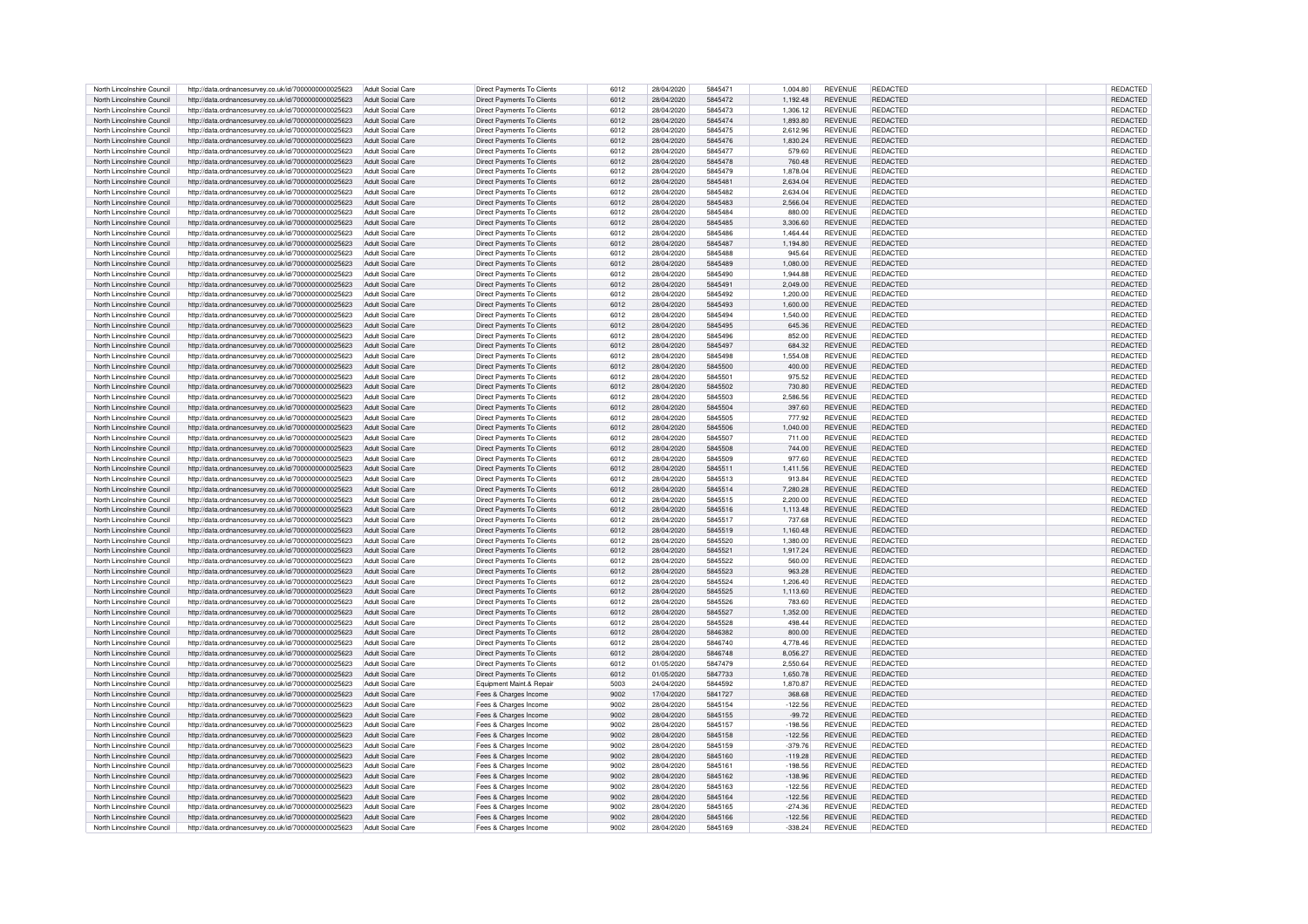| North Lincolnshire Council                               | http://data.ordnancesurvey.co.uk/id/7000000000025623                                                         | Adult Social Care                      | Fees & Charges Income                          | 9002         | 28/04/2020               | 5845170            | $-122.56$             | <b>REVENUE</b>                   | REDACTED                           | REDACTED                           |
|----------------------------------------------------------|--------------------------------------------------------------------------------------------------------------|----------------------------------------|------------------------------------------------|--------------|--------------------------|--------------------|-----------------------|----------------------------------|------------------------------------|------------------------------------|
| North Lincolnshire Council                               | http://data.ordnancesurvey.co.uk/id/7000000000025623                                                         | Adult Social Care                      | Fees & Charges Income                          | 9002         | 28/04/2020               | 5845171            | $-122.56$             | <b>REVENUE</b>                   | <b>REDACTED</b>                    | <b>REDACTED</b>                    |
| North Lincolnshire Council                               | http://data.ordnancesurvey.co.uk/id/7000000000025623                                                         | Adult Social Care                      | Fees & Charges Income                          | 9002         | 28/04/2020               | 5845173            | $-122.56$             | <b>REVENUE</b>                   | REDACTED                           | REDACTED                           |
| North Lincolnshire Council                               | http://data.ordnancesurvey.co.uk/id/7000000000025623                                                         | <b>Adult Social Care</b>               | Fees & Charges Income                          | 9002         | 28/04/2020               | 5845174            | $-187.68$             | <b>REVENUE</b>                   | <b>REDACTED</b>                    | REDACTED                           |
|                                                          |                                                                                                              |                                        |                                                |              |                          |                    |                       |                                  |                                    |                                    |
| North Lincolnshire Council                               | http://data.ordnancesurvey.co.uk/id/7000000000025623                                                         | Adult Social Care                      | Fees & Charges Income                          | 9002         | 28/04/2020               | 5845176            | $-122.56$             | <b>REVENUE</b>                   | <b>REDACTED</b>                    | REDACTED                           |
| North Lincolnshire Council                               | http://data.ordnancesurvey.co.uk/id/7000000000025623                                                         | Adult Social Care                      | Fees & Charges Income                          | 9002         | 28/04/2020               | 5845177            | $-122.56$             | <b>REVENUE</b>                   | <b>REDACTED</b>                    | REDACTED                           |
| North Lincolnshire Council                               | http://data.ordnancesurvey.co.uk/id/7000000000025623                                                         | Adult Social Care                      | Fees & Charges Income                          | 9002         | 28/04/2020               | 5845178            | $-122.56$             | <b>REVENUE</b>                   | REDACTED                           | <b>REDACTED</b>                    |
| North Lincolnshire Council                               | http://data.ordnancesurvey.co.uk/id/7000000000025623                                                         | Adult Social Care                      | Fees & Charges Income                          | 9002         | 28/04/2020               | 5845179            | 123.00                | <b>REVENUE</b>                   | <b>REDACTED</b>                    | <b>REDACTED</b>                    |
| North Lincolnshire Council                               | http://data.ordnancesurvey.co.uk/id/7000000000025623                                                         | <b>Adult Social Care</b>               | Fees & Charges Income                          | 9002         | 28/04/2020               | 5845180            | $-122.56$             | <b>REVENUE</b>                   | <b>REDACTED</b>                    | REDACTED                           |
| North Lincolnshire Council                               | http://data.ordnancesurvey.co.uk/id/7000000000025623                                                         | <b>Adult Social Care</b>               | Fees & Charges Income                          | 9002         | 28/04/2020               | 5845181            | $-56.96$              | <b>REVENUE</b>                   | REDACTED                           | REDACTED                           |
| North Lincolnshire Council                               | http://data.ordnancesurvey.co.uk/id/7000000000025623                                                         | Adult Social Care                      | Fees & Charges Income                          | 9002         | 28/04/2020               | 5845183            | $-98.56$              | <b>REVENUE</b>                   | <b>REDACTED</b>                    | REDACTED                           |
| North Lincolnshire Council                               | http://data.ordnancesurvey.co.uk/id/7000000000025623                                                         | Adult Social Care                      | Fees & Charges Income                          | 9002         | 28/04/2020               | 5845184            | 122.56                | <b>REVENUE</b>                   | <b>REDACTED</b>                    | REDACTED                           |
| North Lincolnshire Council                               | http://data.ordnancesurvey.co.uk/id/7000000000025623                                                         | Adult Social Care                      | Fees & Charges Income                          | 9002         | 28/04/2020               | 5845187            | $-21.80$              | <b>REVENUE</b>                   | <b>REDACTED</b>                    | REDACTED                           |
| North Lincolnshire Council                               | http://data.ordnancesurvey.co.uk/id/7000000000025623                                                         | Adult Social Care                      | Fees & Charges Income                          | 9002         | 28/04/2020               | 5845191            | 120.32                | <b>REVENUE</b>                   | <b>REDACTED</b>                    | REDACTED                           |
|                                                          |                                                                                                              |                                        |                                                | 9002         |                          |                    |                       |                                  | <b>REDACTED</b>                    |                                    |
| North Lincolnshire Council                               | http://data.ordnancesurvey.co.uk/id/7000000000025623                                                         | Adult Social Care                      | Fees & Charges Income                          |              | 28/04/2020               | 5845196<br>5845199 | $-122.56$             | <b>REVENUE</b>                   | <b>REDACTED</b>                    | REDACTED                           |
| North Lincolnshire Council                               | http://data.ordnancesurvey.co.uk/id/7000000000025623                                                         | Adult Social Care                      | Fees & Charges Income                          | 9002         | 28/04/2020               |                    | $-57.36$              | <b>REVENUE</b>                   |                                    | REDACTED                           |
| North Lincolnshire Council                               | http://data.ordnancesurvey.co.uk/id/7000000000025623                                                         | Adult Social Care                      | Fees & Charges Income                          | 9002         | 28/04/2020               | 5845200            | $-122.56$             | <b>REVENUE</b>                   | <b>REDACTED</b>                    | REDACTED                           |
| North Lincolnshire Council                               | http://data.ordnancesurvey.co.uk/id/7000000000025623                                                         | Adult Social Care                      | Fees & Charges Income                          | 9002         | 28/04/2020               | 5845201            | $-198.56$             | <b>REVENUE</b>                   | <b>REDACTED</b>                    | REDACTED                           |
| North Lincolnshire Council                               | http://data.ordnancesurvey.co.uk/id/7000000000025623                                                         | Adult Social Care                      | Fees & Charges Income                          | 9002         | 28/04/2020               | 5845202            | $-122.56$             | <b>REVENUE</b>                   | REDACTED                           | REDACTED                           |
| North Lincolnshire Council                               | http://data.ordnancesurvey.co.uk/id/7000000000025623                                                         | Adult Social Care                      | Fees & Charges Income                          | 9002         | 28/04/2020               | 5845203            | $-198.56$             | <b>REVENUE</b>                   | REDACTED                           | REDACTED                           |
| North Lincolnshire Council                               | http://data.ordnancesurvey.co.uk/id/7000000000025623                                                         | Adult Social Care                      | Fees & Charges Income                          | 9002         | 28/04/2020               | 5845204            | $-109.36$             | <b>REVENUE</b>                   | REDACTED                           | REDACTED                           |
| North Lincolnshire Council                               | http://data.ordnancesurvey.co.uk/id/7000000000025623                                                         | Adult Social Care                      | Fees & Charges Income                          | 9002         | 28/04/2020               | 5845205            | $-56.96$              | <b>REVENUE</b>                   | <b>REDACTED</b>                    | REDACTED                           |
| North Lincolnshire Council                               | http://data.ordnancesurvey.co.uk/id/7000000000025623                                                         | Adult Social Care                      | Fees & Charges Income                          | 9002         | 28/04/2020               | 5845206            | $-122.56$             | <b>REVENUE</b>                   | REDACTED                           | REDACTED                           |
| North Lincolnshire Council                               | http://data.ordnancesurvev.co.uk/id/7000000000025623                                                         | Adult Social Care                      | Fees & Charges Income                          | 9002         | 28/04/2020               | 5845208            | $-122.56$             | <b>REVENUE</b>                   | REDACTED                           | REDACTED                           |
| North Lincolnshire Council                               | http://data.ordnancesurvey.co.uk/id/7000000000025623                                                         | Adult Social Care                      | Fees & Charges Income                          | 9002         | 28/04/2020               | 5845209            | $-122.56$             | <b>REVENUE</b>                   | <b>REDACTED</b>                    | REDACTED                           |
| North Lincolnshire Council                               | http://data.ordnancesurvey.co.uk/id/7000000000025623                                                         | Adult Social Care                      | Fees & Charges Income                          | 9002         | 28/04/2020               | 5845210            | $-198.56$             | <b>REVENUE</b>                   | REDACTED                           | REDACTED                           |
|                                                          |                                                                                                              |                                        |                                                |              |                          |                    |                       |                                  |                                    |                                    |
| North Lincolnshire Council                               | http://data.ordnancesurvey.co.uk/id/7000000000025623                                                         | Adult Social Care                      | Fees & Charges Income                          | 9002         | 28/04/2020               | 5845211            | $-122.56$             | <b>REVENUE</b>                   | <b>REDACTED</b>                    | REDACTED                           |
| North Lincolnshire Council                               | http://data.ordnancesurvey.co.uk/id/7000000000025623                                                         | Adult Social Care                      | Fees & Charges Income                          | 9002         | 28/04/2020               | 5845212            | $-346.44$             | <b>REVENUE</b>                   | <b>REDACTED</b>                    | REDACTED                           |
| North Lincolnshire Council                               | http://data.ordnancesurvey.co.uk/id/7000000000025623                                                         | Adult Social Care                      | Fees & Charges Income                          | 9002         | 28/04/2020               | 5845213            | $-379.76$             | <b>REVENUE</b>                   | REDACTED                           | REDACTED                           |
| North Lincolnshire Council                               | http://data.ordnancesurvey.co.uk/id/7000000000025623                                                         | Adult Social Care                      | Fees & Charges Income                          | 9002         | 28/04/2020               | 5845214            | $-127.36$             | <b>REVENUE</b>                   | <b>REDACTED</b>                    | REDACTED                           |
| North Lincolnshire Council                               | http://data.ordnancesurvey.co.uk/id/7000000000025623                                                         | Adult Social Care                      | Fees & Charges Income                          | 9002         | 28/04/2020               | 5845215            | $-113.72$             | <b>REVENUE</b>                   | <b>REDACTED</b>                    | REDACTED                           |
| North Lincolnshire Council                               | http://data.ordnancesurvey.co.uk/id/7000000000025623                                                         | Adult Social Care                      | Fees & Charges Income                          | 9002         | 28/04/2020               | 5845216            | $-122.56$             | <b>REVENUE</b>                   | <b>REDACTED</b>                    | REDACTED                           |
| North Lincolnshire Council                               | http://data.ordnancesurvey.co.uk/id/7000000000025623                                                         | <b>Adult Social Care</b>               | Fees & Charges Income                          | 9002         | 28/04/2020               | 5845217            | $-318.76$             | <b>REVENUE</b>                   | <b>REDACTED</b>                    | REDACTED                           |
| North Lincolnshire Council                               | http://data.ordnancesurvey.co.uk/id/7000000000025623                                                         | Adult Social Care                      | Fees & Charges Income                          | 9002         | 28/04/2020               | 5845218            | $-364.72$             | <b>REVENUE</b>                   | REDACTED                           | REDACTED                           |
| North Lincolnshire Council                               | http://data.ordnancesurvey.co.uk/id/7000000000025623                                                         | <b>Adult Social Care</b>               | Fees & Charges Income                          | 9002         | 28/04/2020               | 5845219            | $-85.04$              | <b>REVENUE</b>                   | REDACTED                           | REDACTED                           |
| North Lincolnshire Council                               | http://data.ordnancesurvey.co.uk/id/7000000000025623                                                         | Adult Social Care                      | Fees & Charges Income                          | 9002         | 28/04/2020               | 5845221            | $-324.04$             | <b>REVENUE</b>                   | <b>REDACTED</b>                    | REDACTED                           |
|                                                          |                                                                                                              | Adult Social Care                      |                                                | 9002         | 28/04/2020               | 5845222            | $-104.56$             | <b>REVENUE</b>                   | <b>REDACTED</b>                    |                                    |
| North Lincolnshire Council                               | http://data.ordnancesurvey.co.uk/id/7000000000025623                                                         |                                        | Fees & Charges Income                          |              |                          |                    |                       |                                  |                                    | REDACTED                           |
| North Lincolnshire Council                               | http://data.ordnancesurvey.co.uk/id/7000000000025623                                                         | Adult Social Care                      | Fees & Charges Income                          | 9002         | 28/04/2020               | 5845224            | $-41.12$              | <b>REVENUE</b>                   | <b>REDACTED</b>                    | REDACTED                           |
| North Lincolnshire Council                               | http://data.ordnancesurvey.co.uk/id/7000000000025623                                                         | Adult Social Care                      | Fees & Charges Income                          | 9002         | 28/04/2020               | 5845225            | $-122.56$             | <b>REVENUE</b>                   | <b>REDACTED</b>                    | REDACTED                           |
| North Lincolnshire Council                               | http://data.ordnancesurvey.co.uk/id/7000000000025623                                                         | Adult Social Care                      | Fees & Charges Income                          | 9002         | 28/04/2020               | 5845227            | $-341.76$             | <b>REVENUE</b>                   | <b>REDACTED</b>                    | REDACTED                           |
| North Lincolnshire Council                               | http://data.ordnancesurvey.co.uk/id/7000000000025623                                                         | Adult Social Care                      | Fees & Charges Income                          | 9002         | 28/04/2020               | 5845232            | $-122.56$             | <b>REVENUE</b>                   | <b>REDACTED</b>                    | REDACTED                           |
| North Lincolnshire Council                               | http://data.ordnancesurvey.co.uk/id/7000000000025623                                                         | Adult Social Care                      | Fees & Charges Income                          | 9002         | 28/04/2020               | 5845236            | $-122.56$             | <b>REVENUE</b>                   | <b>REDACTED</b>                    | REDACTED                           |
| North Lincolnshire Counci                                | http://data.ordnancesurvey.co.uk/id/7000000000025623                                                         | Adult Social Care                      | Fees & Charges Income                          | 9002         | 28/04/2020               | 5845237            | $-379.76$             | <b>REVENUE</b>                   | <b>REDACTED</b>                    | REDACTED                           |
| North Lincolnshire Council                               | http://data.ordnancesurvey.co.uk/id/7000000000025623                                                         | Adult Social Care                      | Fees & Charges Income                          | 9002         | 28/04/2020               | 5845238            | $-49.52$              | <b>REVENUE</b>                   | <b>REDACTED</b>                    | REDACTED                           |
| North Lincolnshire Council                               | http://data.ordnancesurvey.co.uk/id/7000000000025623                                                         | Adult Social Care                      | Fees & Charges Income                          | 9002         | 28/04/2020               | 5845239            | $-77.92$              | <b>REVENUE</b>                   | <b>REDACTED</b>                    | REDACTED                           |
| North Lincolnshire Council                               | http://data.ordnancesurvey.co.uk/id/7000000000025623                                                         | Adult Social Care                      | Fees & Charges Income                          | 9002         | 28/04/2020               | 5845240            | $-318.04$             | <b>REVENUE</b>                   | <b>REDACTED</b>                    | REDACTED                           |
| North Lincolnshire Council                               | http://data.ordnancesurvey.co.uk/id/7000000000025623                                                         | Adult Social Care                      | Fees & Charges Income                          | 9002         | 28/04/2020               | 5845241            | $-198.56$             | <b>REVENUE</b>                   | <b>REDACTED</b>                    | REDACTED                           |
| North Lincolnshire Council                               | http://data.ordnancesurvey.co.uk/id/7000000000025623                                                         | Adult Social Care                      | Fees & Charges Income                          | 9002         | 28/04/2020               | 5845244            | $-103.88$             | <b>REVENUE</b>                   | <b>REDACTED</b>                    | <b>REDACTED</b>                    |
| North Lincolnshire Council                               | http://data.ordnancesurvey.co.uk/id/7000000000025623                                                         | Adult Social Care                      | Fees & Charges Income                          | 9002         | 28/04/2020               | 5845245            | $-322.92$             | <b>REVENUE</b>                   | <b>REDACTED</b>                    | <b>REDACTED</b>                    |
| North Lincolnshire Council                               | http://data.ordnancesurvey.co.uk/id/7000000000025623                                                         | Adult Social Care                      | Fees & Charges Income                          | 9002         | 28/04/2020               | 5845246            | $-265.84$             | <b>REVENUE</b>                   | <b>REDACTED</b>                    | REDACTED                           |
|                                                          |                                                                                                              |                                        |                                                |              |                          |                    |                       |                                  |                                    |                                    |
| North Lincolnshire Council<br>North Lincolnshire Council | http://data.ordnancesurvey.co.uk/id/7000000000025623<br>http://data.ordnancesurvey.co.uk/id/7000000000025623 | Adult Social Care<br>Adult Social Care | Fees & Charges Income<br>Fees & Charges Income | 9002<br>9002 | 28/04/2020<br>28/04/2020 | 5845247<br>5845248 | $-57.36$<br>$-198.56$ | <b>REVENUE</b><br><b>REVENUE</b> | <b>REDACTED</b><br><b>REDACTED</b> | <b>REDACTED</b><br><b>REDACTED</b> |
|                                                          |                                                                                                              |                                        |                                                |              |                          |                    |                       |                                  |                                    |                                    |
| North Lincolnshire Council                               | http://data.ordnancesurvey.co.uk/id/7000000000025623                                                         | Adult Social Care                      | Fees & Charges Income                          | 9002         | 28/04/2020               | 5845249            | $-122.56$             | <b>REVENUE</b>                   | <b>REDACTED</b>                    | REDACTED                           |
| North Lincolnshire Council                               | http://data.ordnancesurvey.co.uk/id/7000000000025623                                                         | Adult Social Care                      | Fees & Charges Income                          | 9002         | 28/04/2020               | 5845250            | $-122.56$             | <b>REVENUE</b>                   | <b>REDACTED</b>                    | REDACTED                           |
| North Lincolnshire Council                               | http://data.ordnancesurvey.co.uk/id/7000000000025623                                                         | <b>Adult Social Care</b>               | Fees & Charges Income                          | 9002         | 28/04/2020               | 5845252            | $-57.36$              | <b>REVENUE</b>                   | <b>REDACTED</b>                    | REDACTED                           |
| North Lincolnshire Council                               | http://data.ordnancesurvey.co.uk/id/7000000000025623                                                         | Adult Social Care                      | Fees & Charges Income                          | 9002         | 28/04/2020               | 5845253            | 122.56                | <b>REVENUE</b>                   | <b>REDACTED</b>                    | REDACTED                           |
| North Lincolnshire Council                               | http://data.ordnancesurvey.co.uk/id/7000000000025623                                                         | <b>Adult Social Care</b>               | Fees & Charges Income                          | 9002         | 28/04/2020               | 5845254            | $-122.56$             | <b>REVENUE</b>                   | REDACTED                           | REDACTED                           |
| North Lincolnshire Council                               | http://data.ordnancesurvey.co.uk/id/7000000000025623                                                         | Adult Social Care                      | Fees & Charges Income                          | 9002         | 28/04/2020               | 5845255            | 198.56                | <b>REVENUE</b>                   | <b>REDACTED</b>                    | REDACTED                           |
| North Lincolnshire Council                               | http://data.ordnancesurvey.co.uk/id/7000000000025623                                                         | Adult Social Care                      | Fees & Charges Income                          | 9002         | 28/04/2020               | 5845257            | $-85.56$              | <b>REVENUE</b>                   | <b>REDACTED</b>                    | REDACTED                           |
| North Lincolnshire Council                               | http://data.ordnancesurvey.co.uk/id/7000000000025623                                                         | Adult Social Care                      | Fees & Charges Income                          | 9002         | 28/04/2020               | 5845258            | $-85.64$              | <b>REVENUE</b>                   | <b>REDACTED</b>                    | <b>REDACTED</b>                    |
| North Lincolnshire Council                               | http://data.ordnancesurvey.co.uk/id/7000000000025623                                                         | Adult Social Care                      | Fees & Charges Income                          | 9002         | 28/04/2020               | 5845259            | $-183.96$             | <b>REVENUE</b>                   | <b>REDACTED</b>                    | REDACTED                           |
| North Lincolnshire Council                               | http://data.ordnancesurvey.co.uk/id/7000000000025623                                                         | <b>Adult Social Care</b>               | Fees & Charges Income                          | 9002         | 28/04/2020               | 5845260            | $-130.44$             | <b>REVENUE</b>                   | <b>REDACTED</b>                    | REDACTED                           |
| North Lincolnshire Council                               | http://data.ordnancesurvey.co.uk/id/7000000000025623                                                         | Adult Social Care                      | Fees & Charges Income                          | 9002         | 28/04/2020               | 5845261            | $-286.40$             | <b>REVENUE</b>                   | <b>REDACTED</b>                    | <b>REDACTED</b>                    |
| North Lincolnshire Council                               | http://data.ordnancesurvey.co.uk/id/7000000000025623                                                         | Adult Social Care                      | Fees & Charges Income                          | 9002         | 28/04/2020               | 5845262            | $-47.56$              | <b>REVENUE</b>                   | <b>REDACTED</b>                    | REDACTED                           |
|                                                          |                                                                                                              | Adult Social Care                      |                                                | 9002         | 28/04/2020               | 5845263            | $-244.80$             | <b>REVENUE</b>                   | <b>REDACTED</b>                    | <b>REDACTED</b>                    |
| North Lincolnshire Council                               | http://data.ordnancesurvey.co.uk/id/7000000000025623                                                         |                                        | Fees & Charges Income                          |              |                          |                    |                       |                                  |                                    |                                    |
| North Lincolnshire Council                               | http://data.ordnancesurvey.co.uk/id/7000000000025623                                                         | Adult Social Care                      | Fees & Charges Income                          | 9002         | 28/04/2020               | 5845265            | $-105.48$             | <b>REVENUE</b>                   | REDACTED                           | REDACTED                           |
| North Lincolnshire Council                               | http://data.ordnancesurvey.co.uk/id/7000000000025623                                                         | Adult Social Care                      | Fees & Charges Income                          | 9002         | 28/04/2020               | 5845266            | $-107.96$             | <b>REVENUE</b>                   | REDACTED                           | REDACTED                           |
| North Lincolnshire Council                               | http://data.ordnancesurvey.co.uk/id/7000000000025623                                                         | Adult Social Care                      | Fees & Charges Income                          | 9002         | 28/04/2020               | 5845267            | $-323.40$             | <b>REVENUE</b>                   | REDACTED                           | REDACTED                           |
| North Lincolnshire Council                               | http://data.ordnancesurvey.co.uk/id/7000000000025623                                                         | Adult Social Care                      | Fees & Charges Income                          | 9002         | 28/04/2020               | 5845268            | $-136.60$             | <b>REVENUE</b>                   | REDACTED                           | REDACTED                           |
| North Lincolnshire Council                               | http://data.ordnancesurvey.co.uk/id/7000000000025623                                                         | Adult Social Care                      | Fees & Charges Income                          | 9002         | 28/04/2020               | 5845271            | $-25.92$              | <b>REVENUE</b>                   | REDACTED                           | REDACTED                           |
| North Lincolnshire Council                               | http://data.ordnancesurvey.co.uk/id/7000000000025623                                                         | Adult Social Care                      | Fees & Charges Income                          | 9002         | 28/04/2020               | 5845272            | $-74.20$              | <b>REVENUE</b>                   | <b>REDACTED</b>                    | REDACTED                           |
| North Lincolnshire Council                               | http://data.ordnancesurvey.co.uk/id/7000000000025623                                                         | Adult Social Care                      | Fees & Charges Income                          | 9002         | 28/04/2020               | 5845276            | $-312.80$             | <b>REVENUE</b>                   | REDACTED                           | REDACTED                           |
| North Lincolnshire Council                               | http://data.ordnancesurvey.co.uk/id/7000000000025623                                                         | Adult Social Care                      | Fees & Charges Income                          | 9002         | 28/04/2020               | 5845277            | $-122.56$             | <b>REVENUE</b>                   | <b>REDACTED</b>                    | <b>REDACTED</b>                    |
|                                                          |                                                                                                              |                                        |                                                |              |                          |                    |                       |                                  |                                    |                                    |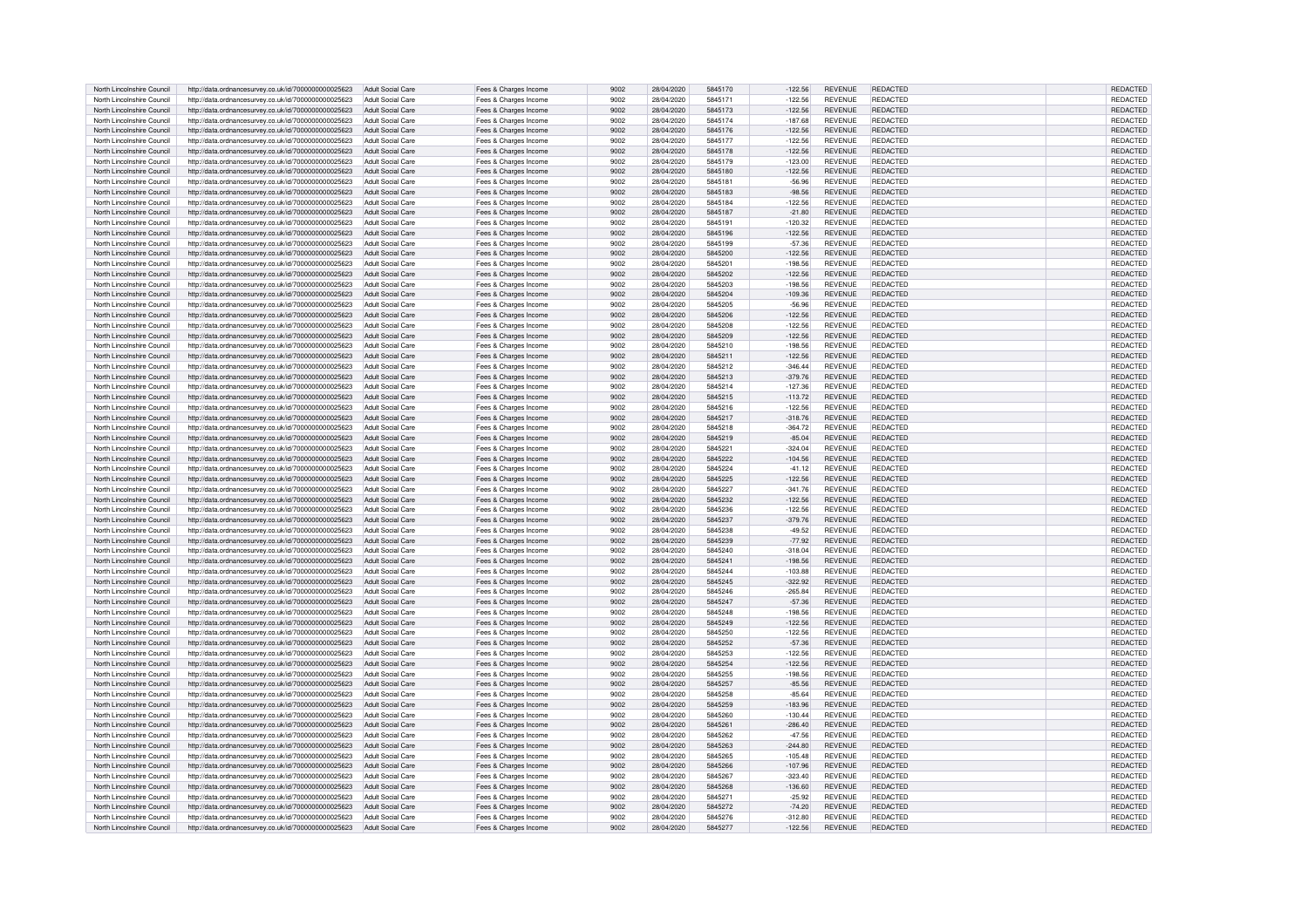| North Lincolnshire Council | http://data.ordnancesurvey.co.uk/id/7000000000025623 | Adult Social Care        | Fees & Charges Income | 9002 | 28/04/2020 | 5845283 | $-280.56$ | <b>REVENUE</b> | REDACTED        | REDACTED        |
|----------------------------|------------------------------------------------------|--------------------------|-----------------------|------|------------|---------|-----------|----------------|-----------------|-----------------|
| North Lincolnshire Council | http://data.ordnancesurvey.co.uk/id/7000000000025623 | Adult Social Care        | Fees & Charges Income | 9002 | 28/04/2020 | 5845284 | $-122.56$ | <b>REVENUE</b> | <b>REDACTED</b> | <b>REDACTED</b> |
| North Lincolnshire Council | http://data.ordnancesurvey.co.uk/id/7000000000025623 | Adult Social Care        | Fees & Charges Income | 9002 | 28/04/2020 | 5845285 | $-52.20$  | <b>REVENUE</b> | REDACTED        | REDACTED        |
|                            |                                                      |                          |                       |      |            |         |           |                |                 |                 |
| North Lincolnshire Council | http://data.ordnancesurvey.co.uk/id/7000000000025623 | Adult Social Care        | Fees & Charges Income | 9002 | 28/04/2020 | 5845286 | $-122.56$ | <b>REVENUE</b> | REDACTED        | REDACTED        |
| North Lincolnshire Council | http://data.ordnancesurvey.co.uk/id/7000000000025623 | Adult Social Care        | Fees & Charges Income | 9002 | 28/04/2020 | 5845287 | $-269.20$ | <b>REVENUE</b> | <b>REDACTED</b> | REDACTED        |
| North Lincolnshire Council | http://data.ordnancesurvey.co.uk/id/7000000000025623 | Adult Social Care        | Fees & Charges Income | 9002 | 28/04/2020 | 5845289 | $-299.20$ | <b>REVENUE</b> | <b>REDACTED</b> | REDACTED        |
| North Lincolnshire Council | http://data.ordnancesurvey.co.uk/id/7000000000025623 | Adult Social Care        | Fees & Charges Income | 9002 | 28/04/2020 | 5845290 | $-15.20$  | <b>REVENUE</b> | REDACTED        | <b>REDACTED</b> |
| North Lincolnshire Council | http://data.ordnancesurvey.co.uk/id/7000000000025623 | <b>Adult Social Care</b> | Fees & Charges Income | 9002 | 28/04/2020 | 5845291 | $-198.56$ | <b>REVENUE</b> | REDACTED        | REDACTED        |
| North Lincolnshire Council | http://data.ordnancesurvey.co.uk/id/7000000000025623 | Adult Social Care        | Fees & Charges Income | 9002 | 28/04/2020 | 5845292 | $-379.76$ | <b>REVENUE</b> | <b>REDACTED</b> | REDACTED        |
| North Lincolnshire Council | http://data.ordnancesurvey.co.uk/id/7000000000025623 | <b>Adult Social Care</b> | Fees & Charges Income | 9002 | 28/04/2020 | 5845293 | $-122.56$ | <b>REVENUE</b> | REDACTED        | REDACTED        |
|                            |                                                      | Adult Social Care        |                       | 9002 |            | 5845294 |           | <b>REVENUE</b> | <b>REDACTED</b> |                 |
| North Lincolnshire Council | http://data.ordnancesurvey.co.uk/id/7000000000025623 |                          | Fees & Charges Income |      | 28/04/2020 |         | $-323.40$ |                |                 | REDACTED        |
| North Lincolnshire Council | http://data.ordnancesurvey.co.uk/id/7000000000025623 | <b>Adult Social Care</b> | Fees & Charges Income | 9002 | 28/04/2020 | 5845296 | $-198.56$ | <b>REVENUE</b> | REDACTED        | REDACTED        |
| North Lincolnshire Council | http://data.ordnancesurvey.co.uk/id/7000000000025623 | Adult Social Care        | Fees & Charges Income | 9002 | 28/04/2020 | 5845297 | $-146.08$ | <b>REVENUE</b> | <b>REDACTED</b> | REDACTED        |
| North Lincolnshire Council | http://data.ordnancesurvey.co.uk/id/7000000000025623 | Adult Social Care        | Fees & Charges Income | 9002 | 28/04/2020 | 5845298 | $-304.24$ | <b>REVENUE</b> | <b>REDACTED</b> | REDACTED        |
| North Lincolnshire Council | http://data.ordnancesurvey.co.uk/id/7000000000025623 | Adult Social Care        | Fees & Charges Income | 9002 | 28/04/2020 | 5845302 | $-321.00$ | <b>REVENUE</b> | <b>REDACTED</b> | REDACTED        |
| North Lincolnshire Council | http://data.ordnancesurvey.co.uk/id/7000000000025623 | Adult Social Care        | Fees & Charges Income | 9002 | 28/04/2020 | 5845303 | $-177.48$ | <b>REVENUE</b> | <b>REDACTED</b> | REDACTED        |
| North Lincolnshire Council | http://data.ordnancesurvey.co.uk/id/7000000000025623 | Adult Social Care        | Fees & Charges Income | 9002 | 28/04/2020 | 5845304 | $-119.32$ | <b>REVENUE</b> | <b>REDACTED</b> | REDACTED        |
| North Lincolnshire Council |                                                      | Adult Social Care        |                       | 9002 | 28/04/2020 | 5845306 | $-198.56$ | <b>REVENUE</b> | <b>REDACTED</b> | REDACTED        |
|                            | http://data.ordnancesurvey.co.uk/id/7000000000025623 |                          | Fees & Charges Income | 9002 | 28/04/2020 | 5845308 |           |                | <b>REDACTED</b> |                 |
| North Lincolnshire Council | http://data.ordnancesurvey.co.uk/id/7000000000025623 | Adult Social Care        | Fees & Charges Income |      |            |         | $-69.16$  | <b>REVENUE</b> |                 | REDACTED        |
| North Lincolnshire Council | http://data.ordnancesurvey.co.uk/id/7000000000025623 | Adult Social Care        | Fees & Charges Income | 9002 | 28/04/2020 | 5845309 | $-198.56$ | <b>REVENUE</b> | REDACTED        | REDACTED        |
| North Lincolnshire Council | http://data.ordnancesurvey.co.uk/id/7000000000025623 | Adult Social Care        | Fees & Charges Income | 9002 | 28/04/2020 | 5845310 | $-30.24$  | <b>REVENUE</b> | <b>REDACTED</b> | REDACTED        |
| North Lincolnshire Council | http://data.ordnancesurvey.co.uk/id/7000000000025623 | Adult Social Care        | Fees & Charges Income | 9002 | 28/04/2020 | 5845312 | $-37.84$  | <b>REVENUE</b> | <b>REDACTED</b> | REDACTED        |
| North Lincolnshire Council | http://data.ordnancesurvey.co.uk/id/7000000000025623 | Adult Social Care        | Fees & Charges Income | 9002 | 28/04/2020 | 5845313 | $-87.16$  | <b>REVENUE</b> | REDACTED        | REDACTED        |
| North Lincolnshire Council | http://data.ordnancesurvey.co.uk/id/7000000000025623 | Adult Social Care        | Fees & Charges Income | 9002 | 28/04/2020 | 5845315 | $-271.12$ | <b>REVENUE</b> | <b>REDACTED</b> | REDACTED        |
| North Lincolnshire Council | http://data.ordnancesurvey.co.uk/id/7000000000025623 | Adult Social Care        | Fees & Charges Income | 9002 | 28/04/2020 | 5845321 | $-198.56$ | <b>REVENUE</b> | <b>REDACTED</b> | REDACTED        |
|                            |                                                      |                          |                       |      |            |         |           |                |                 |                 |
| North Lincolnshire Council | http://data.ordnancesurvey.co.uk/id/7000000000025623 | Adult Social Care        | Fees & Charges Income | 9002 | 28/04/2020 | 5845323 | $-33.44$  | <b>REVENUE</b> | REDACTED        | REDACTED        |
| North Lincolnshire Council | http://data.ordnancesurvey.co.uk/id/7000000000025623 | Adult Social Care        | Fees & Charges Income | 9002 | 28/04/2020 | 5845324 | $-153.40$ | <b>REVENUE</b> | <b>REDACTED</b> | REDACTED        |
| North Lincolnshire Council | http://data.ordnancesurvey.co.uk/id/7000000000025623 | Adult Social Care        | Fees & Charges Income | 9002 | 28/04/2020 | 5845326 | $-295.92$ | <b>REVENUE</b> | REDACTED        | REDACTED        |
| North Lincolnshire Council | http://data.ordnancesurvey.co.uk/id/7000000000025623 | Adult Social Care        | Fees & Charges Income | 9002 | 28/04/2020 | 5845329 | $-58.48$  | <b>REVENUE</b> | <b>REDACTED</b> | REDACTED        |
| North Lincolnshire Council | http://data.ordnancesurvey.co.uk/id/7000000000025623 | Adult Social Care        | Fees & Charges Income | 9002 | 28/04/2020 | 5845334 | $-364.88$ | <b>REVENUE</b> | REDACTED        | REDACTED        |
| North Lincolnshire Council | http://data.ordnancesurvey.co.uk/id/7000000000025623 | Adult Social Care        | Fees & Charges Income | 9002 | 28/04/2020 | 5845335 | $-442.92$ | <b>REVENUE</b> | <b>REDACTED</b> | REDACTED        |
| North Lincolnshire Council |                                                      | Adult Social Care        |                       | 9002 | 28/04/2020 | 5845338 | $-123.88$ | <b>REVENUE</b> | <b>REDACTED</b> | REDACTED        |
|                            | http://data.ordnancesurvey.co.uk/id/7000000000025623 |                          | Fees & Charges Income |      |            |         |           |                |                 |                 |
| North Lincolnshire Council | http://data.ordnancesurvey.co.uk/id/7000000000025623 | Adult Social Care        | Fees & Charges Income | 9002 | 28/04/2020 | 5845340 | $-161.32$ | <b>REVENUE</b> | <b>REDACTED</b> | REDACTED        |
| North Lincolnshire Council | http://data.ordnancesurvey.co.uk/id/7000000000025623 | Adult Social Care        | Fees & Charges Income | 9002 | 28/04/2020 | 5845341 | $-104.80$ | <b>REVENUE</b> | REDACTED        | REDACTED        |
| North Lincolnshire Council | http://data.ordnancesurvey.co.uk/id/7000000000025623 | Adult Social Care        | Fees & Charges Income | 9002 | 28/04/2020 | 5845342 | $-229.44$ | <b>REVENUE</b> | <b>REDACTED</b> | REDACTED        |
| North Lincolnshire Council | http://data.ordnancesurvey.co.uk/id/7000000000025623 | Adult Social Care        | Fees & Charges Income | 9002 | 28/04/2020 | 5845343 | $-122.56$ | <b>REVENUE</b> | <b>REDACTED</b> | REDACTED        |
| North Lincolnshire Council | http://data.ordnancesurvey.co.uk/id/7000000000025623 | Adult Social Care        | Fees & Charges Income | 9002 | 28/04/2020 | 5845344 | $-232.28$ | <b>REVENUE</b> | <b>REDACTED</b> | REDACTED        |
| North Lincolnshire Council | http://data.ordnancesurvey.co.uk/id/7000000000025623 | Adult Social Care        | Fees & Charges Income | 9002 | 28/04/2020 | 5845345 | $-166.36$ | <b>REVENUE</b> | <b>REDACTED</b> | REDACTED        |
|                            |                                                      |                          |                       |      |            |         |           |                | <b>REDACTED</b> |                 |
| North Lincolnshire Council | http://data.ordnancesurvey.co.uk/id/7000000000025623 | <b>Adult Social Care</b> | Fees & Charges Income | 9002 | 28/04/2020 | 5845346 | $-192.48$ | <b>REVENUE</b> |                 | REDACTED        |
| North Lincolnshire Council | http://data.ordnancesurvey.co.uk/id/7000000000025623 | Adult Social Care        | Fees & Charges Income | 9002 | 28/04/2020 | 5845347 | $-158.56$ | <b>REVENUE</b> | <b>REDACTED</b> | REDACTED        |
| North Lincolnshire Council | http://data.ordnancesurvey.co.uk/id/7000000000025623 | <b>Adult Social Care</b> | Fees & Charges Income | 9002 | 28/04/2020 | 5845348 | $-22.76$  | <b>REVENUE</b> | <b>REDACTED</b> | <b>REDACTED</b> |
| North Lincolnshire Council | http://data.ordnancesurvey.co.uk/id/7000000000025623 | Adult Social Care        | Fees & Charges Income | 9002 | 28/04/2020 | 5845351 | $-171.76$ | <b>REVENUE</b> | <b>REDACTED</b> | REDACTED        |
| North Lincolnshire Council | http://data.ordnancesurvey.co.uk/id/7000000000025623 | Adult Social Care        | Fees & Charges Income | 9002 | 28/04/2020 | 5845356 | $-292.16$ | REVENUE        | <b>REDACTED</b> | REDACTED        |
| North Lincolnshire Council | http://data.ordnancesurvey.co.uk/id/7000000000025623 | Adult Social Care        | Fees & Charges Income | 9002 | 28/04/2020 | 5845362 | $-96.16$  | <b>REVENUE</b> | <b>REDACTED</b> | REDACTED        |
| North Lincolnshire Council | http://data.ordnancesurvey.co.uk/id/7000000000025623 | Adult Social Care        | Fees & Charges Income | 9002 | 28/04/2020 | 5845364 | $-140.52$ | <b>REVENUE</b> | <b>REDACTED</b> | REDACTED        |
|                            |                                                      |                          |                       |      |            |         |           |                |                 |                 |
| North Lincolnshire Counci  | http://data.ordnancesurvey.co.uk/id/7000000000025623 | Adult Social Care        | Fees & Charges Income | 9002 | 28/04/2020 | 5845369 | $-122.56$ | <b>REVENUE</b> | <b>REDACTED</b> | REDACTED        |
| North Lincolnshire Council | http://data.ordnancesurvey.co.uk/id/7000000000025623 | Adult Social Care        | Fees & Charges Income | 9002 | 28/04/2020 | 5845370 | $-430.96$ | <b>REVENUE</b> | <b>REDACTED</b> | REDACTED        |
| North Lincolnshire Council | http://data.ordnancesurvey.co.uk/id/7000000000025623 | Adult Social Care        | Fees & Charges Income | 9002 | 28/04/2020 | 5845371 | $-104.80$ | <b>REVENUE</b> | <b>REDACTED</b> | <b>REDACTED</b> |
| North Lincolnshire Council | http://data.ordnancesurvey.co.uk/id/7000000000025623 | Adult Social Care        | Fees & Charges Income | 9002 | 28/04/2020 | 5845373 | $-135.00$ | <b>REVENUE</b> | <b>REDACTED</b> | <b>REDACTED</b> |
| North Lincolnshire Council | http://data.ordnancesurvey.co.uk/id/7000000000025623 | Adult Social Care        | Fees & Charges Income | 9002 | 28/04/2020 | 5845376 | $-122.56$ | <b>REVENUE</b> | <b>REDACTED</b> | REDACTED        |
| North Lincolnshire Council | http://data.ordnancesurvey.co.uk/id/7000000000025623 | Adult Social Care        | Fees & Charges Income | 9002 | 28/04/2020 | 5845379 | $-442.96$ | <b>REVENUE</b> | <b>REDACTED</b> | <b>REDACTED</b> |
| North Lincolnshire Council | http://data.ordnancesurvey.co.uk/id/7000000000025623 | Adult Social Care        | Fees & Charges Income | 9002 | 28/04/2020 | 5845382 | $-34.04$  | <b>REVENUE</b> | <b>REDACTED</b> | REDACTED        |
|                            |                                                      |                          |                       |      |            | 5845383 |           | <b>REVENUE</b> | <b>REDACTED</b> |                 |
| North Lincolnshire Council | http://data.ordnancesurvey.co.uk/id/7000000000025623 | Adult Social Care        | Fees & Charges Income | 9002 | 28/04/2020 |         | $-229.12$ |                |                 | REDACTED        |
| North Lincolnshire Council | http://data.ordnancesurvey.co.uk/id/7000000000025623 | Adult Social Care        | Fees & Charges Income | 9002 | 28/04/2020 | 5845386 | $-94.20$  | <b>REVENUE</b> | <b>REDACTED</b> | REDACTED        |
| North Lincolnshire Council | http://data.ordnancesurvey.co.uk/id/7000000000025623 | Adult Social Care        | Fees & Charges Income | 9002 | 28/04/2020 | 5845391 | $-228.24$ | <b>REVENUE</b> | <b>REDACTED</b> | REDACTED        |
| North Lincolnshire Council | http://data.ordnancesurvey.co.uk/id/7000000000025623 | Adult Social Care        | Fees & Charges Income | 9002 | 28/04/2020 | 5845392 | $-191.60$ | <b>REVENUE</b> | <b>REDACTED</b> | REDACTED        |
| North Lincolnshire Council | http://data.ordnancesurvey.co.uk/id/7000000000025623 | Adult Social Care        | Fees & Charges Income | 9002 | 28/04/2020 | 5845394 | $-122.56$ | <b>REVENUE</b> | REDACTED        | REDACTED        |
| North Lincolnshire Council | http://data.ordnancesurvey.co.uk/id/7000000000025623 | <b>Adult Social Care</b> | Fees & Charges Income | 9002 | 28/04/2020 | 5845395 | 122.56    | <b>REVENUE</b> | REDACTED        | REDACTED        |
| North Lincolnshire Council | http://data.ordnancesurvey.co.uk/id/7000000000025623 | <b>Adult Social Care</b> | Fees & Charges Income | 9002 | 28/04/2020 | 5845397 | $-50.56$  | <b>REVENUE</b> | <b>REDACTED</b> | REDACTED        |
| North Lincolnshire Council |                                                      | Adult Social Care        |                       | 9002 | 28/04/2020 | 5845399 | $-247.16$ | <b>REVENUE</b> | <b>REDACTED</b> | <b>REDACTED</b> |
|                            | http://data.ordnancesurvey.co.uk/id/7000000000025623 |                          | Fees & Charges Income |      |            |         |           |                |                 |                 |
| North Lincolnshire Council | http://data.ordnancesurvey.co.uk/id/7000000000025623 | Adult Social Care        | Fees & Charges Income | 9002 | 28/04/2020 | 5845401 | $-100.20$ | <b>REVENUE</b> | <b>REDACTED</b> | REDACTED        |
| North Lincolnshire Council | http://data.ordnancesurvey.co.uk/id/7000000000025623 | Adult Social Care        | Fees & Charges Income | 9002 | 28/04/2020 | 5845404 | $-244.20$ | <b>REVENUE</b> | <b>REDACTED</b> | REDACTED        |
| North Lincolnshire Council | http://data.ordnancesurvey.co.uk/id/7000000000025623 | Adult Social Care        | Fees & Charges Income | 9002 | 28/04/2020 | 5845406 | $-676.20$ | <b>REVENUE</b> | <b>REDACTED</b> | REDACTED        |
| North Lincolnshire Council | http://data.ordnancesurvey.co.uk/id/7000000000025623 | Adult Social Care        | Fees & Charges Income | 9002 | 28/04/2020 | 5845407 | $-232.52$ | <b>REVENUE</b> | <b>REDACTED</b> | REDACTED        |
| North Lincolnshire Council | http://data.ordnancesurvey.co.uk/id/7000000000025623 | Adult Social Care        | Fees & Charges Income | 9002 | 28/04/2020 | 5845409 | $-312.48$ | <b>REVENUE</b> | <b>REDACTED</b> | <b>REDACTED</b> |
| North Lincolnshire Council | http://data.ordnancesurvey.co.uk/id/7000000000025623 | Adult Social Care        | Fees & Charges Income | 9002 | 28/04/2020 | 5845411 | $-232.28$ | <b>REVENUE</b> | REDACTED        | <b>REDACTED</b> |
| North Lincolnshire Council | http://data.ordnancesurvey.co.uk/id/7000000000025623 | Adult Social Care        | Fees & Charges Income | 9002 | 28/04/2020 | 5845412 | $-47.00$  | <b>REVENUE</b> | REDACTED        | REDACTED        |
|                            |                                                      |                          |                       |      |            |         |           |                |                 |                 |
| North Lincolnshire Council | http://data.ordnancesurvey.co.uk/id/7000000000025623 | Adult Social Care        | Fees & Charges Income | 9002 | 28/04/2020 | 5845415 | $-180.20$ | <b>REVENUE</b> | REDACTED        | REDACTED        |
| North Lincolnshire Council | http://data.ordnancesurvey.co.uk/id/7000000000025623 | Adult Social Care        | Fees & Charges Income | 9002 | 28/04/2020 | 5845416 | $-12.44$  | <b>REVENUE</b> | <b>REDACTED</b> | REDACTED        |
| North Lincolnshire Council | http://data.ordnancesurvey.co.uk/id/7000000000025623 | Adult Social Care        | Fees & Charges Income | 9002 | 28/04/2020 | 5845418 | $-122.56$ | <b>REVENUE</b> | REDACTED        | REDACTED        |
| North Lincolnshire Council | http://data.ordnancesurvey.co.uk/id/7000000000025623 | Adult Social Care        | Fees & Charges Income | 9002 | 28/04/2020 | 5845420 | $-319.40$ | <b>REVENUE</b> | REDACTED        | REDACTED        |
| North Lincolnshire Council | http://data.ordnancesurvey.co.uk/id/7000000000025623 | Adult Social Care        | Fees & Charges Income | 9002 | 28/04/2020 | 5845422 | $-65.92$  | <b>REVENUE</b> | REDACTED        | REDACTED        |
| North Lincolnshire Council | http://data.ordnancesurvey.co.uk/id/7000000000025623 | Adult Social Care        | Fees & Charges Income | 9002 | 28/04/2020 | 5845423 | $-217.24$ | <b>REVENUE</b> | <b>REDACTED</b> | REDACTED        |
|                            |                                                      |                          |                       |      |            |         |           |                |                 |                 |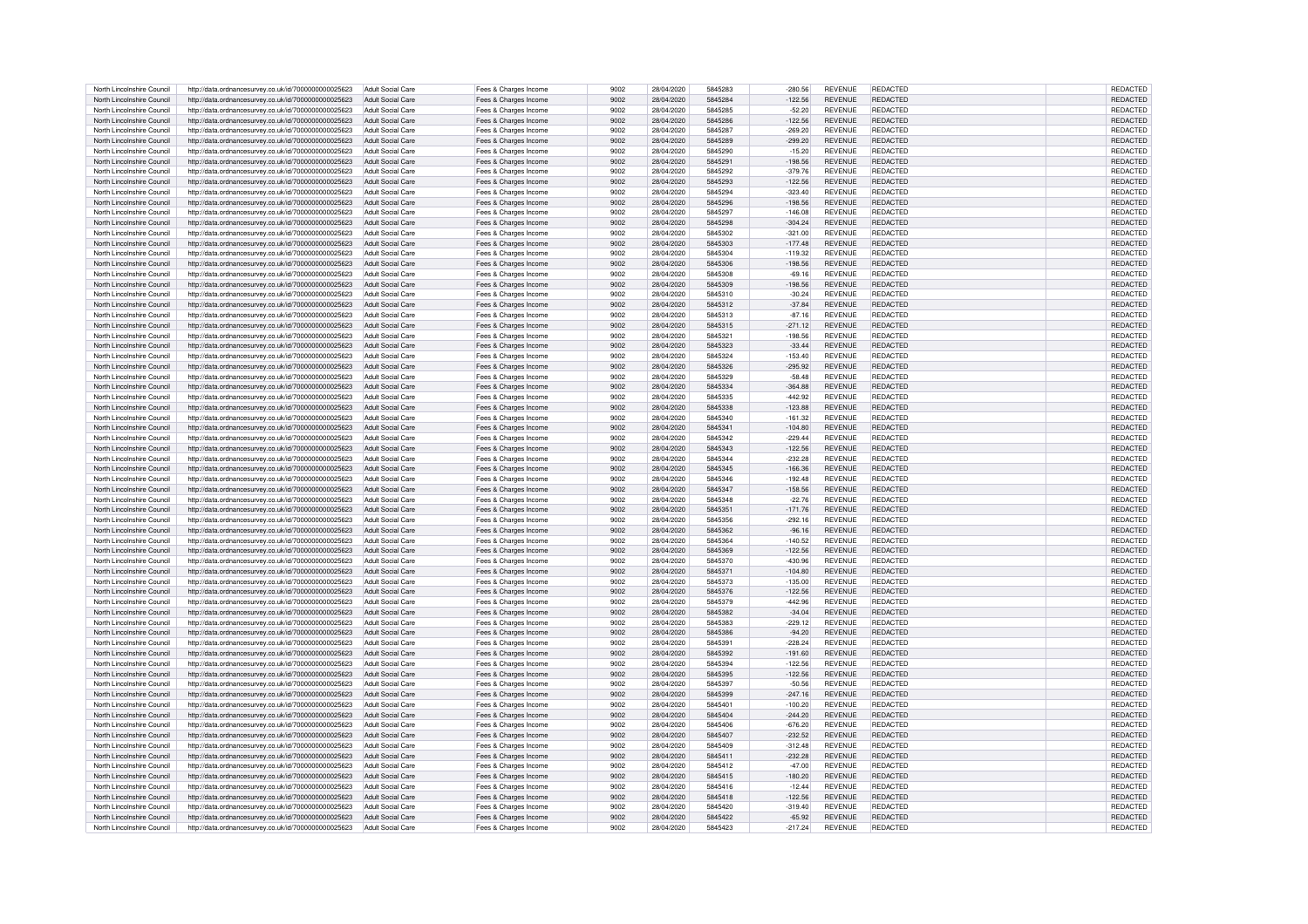| North Lincolnshire Council | http://data.ordnancesurvey.co.uk/id/7000000000025623 | Adult Social Care        | Fees & Charges Income    | 9002 | 28/04/2020 | 5845425 | $-583.44$ | <b>REVENUE</b> | <b>REDACTED</b> |          | <b>REDACTED</b> |
|----------------------------|------------------------------------------------------|--------------------------|--------------------------|------|------------|---------|-----------|----------------|-----------------|----------|-----------------|
| North Lincolnshire Council | http://data.ordnancesurvey.co.uk/id/7000000000025623 | <b>Adult Social Care</b> | Fees & Charges Income    | 9002 | 28/04/2020 | 5845426 | $-216.52$ | <b>REVENUE</b> | <b>REDACTED</b> |          | <b>REDACTED</b> |
| North Lincolnshire Council | http://data.ordnancesurvey.co.uk/id/7000000000025623 | Adult Social Care        | Fees & Charges Income    | 9002 | 28/04/2020 | 5845428 | $-53.64$  | <b>REVENUE</b> | <b>REDACTED</b> |          | REDACTED        |
| North Lincolnshire Council | http://data.ordnancesurvey.co.uk/id/7000000000025623 | Adult Social Care        | Fees & Charges Income    | 9002 | 28/04/2020 | 5845433 | $-203.36$ | <b>REVENUE</b> | <b>REDACTED</b> |          | REDACTED        |
| North Lincolnshire Council | http://data.ordnancesurvey.co.uk/id/7000000000025623 | Adult Social Care        | Fees & Charges Income    | 9002 | 28/04/2020 | 5845435 | $-107.96$ | <b>REVENUE</b> | <b>REDACTED</b> |          | REDACTED        |
| North Lincolnshire Council | http://data.ordnancesurvey.co.uk/id/7000000000025623 | Adult Social Care        |                          | 9002 | 28/04/2020 | 5845439 | $-314.96$ | <b>REVENUE</b> | <b>REDACTED</b> |          | REDACTED        |
|                            |                                                      |                          | Fees & Charges Income    |      |            |         |           |                |                 |          |                 |
| North Lincolnshire Council | http://data.ordnancesurvey.co.uk/id/7000000000025623 | Adult Social Care        | Fees & Charges Income    | 9002 | 28/04/2020 | 5845441 | $-66.20$  | <b>REVENUE</b> | <b>REDACTED</b> |          | REDACTED        |
| North Lincolnshire Council | http://data.ordnancesurvey.co.uk/id/7000000000025623 | <b>Adult Social Care</b> | Fees & Charges Income    | 9002 | 28/04/2020 | 5845442 | $-330.96$ | <b>REVENUE</b> | <b>REDACTED</b> |          | REDACTED        |
| North Lincolnshire Council | http://data.ordnancesurvey.co.uk/id/7000000000025623 | Adult Social Care        | Fees & Charges Income    | 9002 | 28/04/2020 | 5845443 | $-365.16$ | <b>REVENUE</b> | <b>REDACTED</b> |          | REDACTED        |
| North Lincolnshire Council | http://data.ordnancesurvey.co.uk/id/7000000000025623 | <b>Adult Social Care</b> | Fees & Charges Income    | 9002 | 28/04/2020 | 5845447 | 330.96    | <b>REVENUE</b> | <b>REDACTED</b> |          | REDACTED        |
| North Lincolnshire Council | http://data.ordnancesurvey.co.uk/id/7000000000025623 | <b>Adult Social Care</b> | Fees & Charges Income    | 9002 | 28/04/2020 | 5845448 | $-416.84$ | <b>REVENUE</b> | <b>REDACTED</b> |          | REDACTED        |
| North Lincolnshire Council | http://data.ordnancesurvey.co.uk/id/7000000000025623 | <b>Adult Social Care</b> | Fees & Charges Income    | 9002 | 28/04/2020 | 5845449 | $-0.76$   | <b>REVENUE</b> | REDACTED        |          | REDACTED        |
| North Lincolnshire Council | http://data.ordnancesurvey.co.uk/id/7000000000025623 | Adult Social Care        | Fees & Charges Income    | 9002 | 28/04/2020 | 5845450 | $-44.76$  | <b>REVENUE</b> | <b>REDACTED</b> |          | REDACTED        |
| North Lincolnshire Council | http://data.ordnancesurvey.co.uk/id/7000000000025623 | <b>Adult Social Care</b> | Fees & Charges Income    | 9002 | 28/04/2020 | 5845451 | $-373.00$ | <b>REVENUE</b> | <b>REDACTED</b> |          | <b>REDACTED</b> |
| North Lincolnshire Council | http://data.ordnancesurvey.co.uk/id/7000000000025623 | Adult Social Care        | Fees & Charges Income    | 9002 | 28/04/2020 | 5845452 | $-124.88$ | <b>REVENUE</b> | <b>REDACTED</b> |          | <b>REDACTED</b> |
| North Lincolnshire Council | http://data.ordnancesurvey.co.uk/id/7000000000025623 | <b>Adult Social Care</b> | Fees & Charges Income    | 9002 | 28/04/2020 | 5845453 | $-318.32$ | <b>REVENUE</b> | <b>REDACTED</b> |          | <b>REDACTED</b> |
| North Lincolnshire Council |                                                      | Adult Social Care        |                          | 9002 | 28/04/2020 | 5845454 | $-58.00$  | <b>REVENUE</b> | REDACTED        |          | <b>REDACTED</b> |
|                            | http://data.ordnancesurvey.co.uk/id/7000000000025623 |                          | Fees & Charges Income    |      |            |         |           |                |                 |          |                 |
| North Lincolnshire Council | http://data.ordnancesurvey.co.uk/id/7000000000025623 | Adult Social Care        | Fees & Charges Income    | 9002 | 28/04/2020 | 5845456 | $-73.96$  | <b>REVENUE</b> | <b>REDACTED</b> |          | REDACTED        |
| North Lincolnshire Council | http://data.ordnancesurvey.co.uk/id/7000000000025623 | Adult Social Care        | Fees & Charges Income    | 9002 | 28/04/2020 | 5845457 | $-203.36$ | <b>REVENUE</b> | <b>REDACTED</b> |          | REDACTED        |
| North Lincolnshire Council | http://data.ordnancesurvey.co.uk/id/7000000000025623 | Adult Social Care        | Fees & Charges Income    | 9002 | 28/04/2020 | 5845459 | $-67.56$  | <b>REVENUE</b> | <b>REDACTED</b> |          | REDACTED        |
| North Lincolnshire Council | http://data.ordnancesurvey.co.uk/id/7000000000025623 | Adult Social Care        | Fees & Charges Income    | 9002 | 28/04/2020 | 5845462 | $-104.76$ | <b>REVENUE</b> | REDACTED        |          | REDACTED        |
| North Lincolnshire Council | http://data.ordnancesurvey.co.uk/id/7000000000025623 | Adult Social Care        | Fees & Charges Income    | 9002 | 28/04/2020 | 5845464 | $-122.56$ | <b>REVENUE</b> | <b>REDACTED</b> |          | REDACTED        |
| North Lincolnshire Council | http://data.ordnancesurvey.co.uk/id/7000000000025623 | Adult Social Care        | Fees & Charges Income    | 9002 | 28/04/2020 | 5845465 | $-57.36$  | <b>REVENUE</b> | REDACTED        |          | REDACTED        |
| North Lincolnshire Council | http://data.ordnancesurvey.co.uk/id/7000000000025623 | Adult Social Care        | Fees & Charges Income    | 9002 | 28/04/2020 | 5845466 | $-319.16$ | <b>REVENUE</b> | REDACTED        |          | REDACTED        |
| North Lincolnshire Council | http://data.ordnancesurvey.co.uk/id/7000000000025623 | Adult Social Care        | Fees & Charges Income    | 9002 | 28/04/2020 | 5845467 | $-44.44$  | <b>REVENUE</b> | <b>REDACTED</b> |          | REDACTED        |
|                            |                                                      |                          |                          |      |            |         |           |                |                 |          |                 |
| North Lincolnshire Council | http://data.ordnancesurvey.co.uk/id/7000000000025623 | Adult Social Care        | Fees & Charges Income    | 9002 | 28/04/2020 | 5845469 | $-352.00$ | <b>REVENUE</b> | REDACTED        |          | REDACTED        |
| North Lincolnshire Council | http://data.ordnancesurvey.co.uk/id/7000000000025623 | Adult Social Care        | Fees & Charges Income    | 9002 | 28/04/2020 | 5845470 | $-127.36$ | <b>REVENUE</b> | REDACTED        |          | <b>REDACTED</b> |
| North Lincolnshire Council | http://data.ordnancesurvey.co.uk/id/7000000000025623 | Adult Social Care        | Fees & Charges Income    | 9002 | 28/04/2020 | 5845471 | $-122.56$ | <b>REVENUE</b> | REDACTED        |          | REDACTED        |
| North Lincolnshire Council | http://data.ordnancesurvey.co.uk/id/7000000000025623 | Adult Social Care        | Fees & Charges Income    | 9002 | 28/04/2020 | 5845472 | $-57.04$  | <b>REVENUE</b> | REDACTED        |          | <b>REDACTED</b> |
| North Lincolnshire Council | http://data.ordnancesurvey.co.uk/id/7000000000025623 | Adult Social Care        | Fees & Charges Income    | 9002 | 28/04/2020 | 5845473 | $-74.60$  | <b>REVENUE</b> | REDACTED        |          | REDACTED        |
| North Lincolnshire Council | http://data.ordnancesurvey.co.uk/id/7000000000025623 | Adult Social Care        | Fees & Charges Income    | 9002 | 28/04/2020 | 5845474 | $-56.96$  | <b>REVENUE</b> | <b>REDACTED</b> |          | REDACTED        |
| North Lincolnshire Council | http://data.ordnancesurvey.co.uk/id/7000000000025623 | Adult Social Care        | Fees & Charges Income    | 9002 | 28/04/2020 | 5845477 | $-122.56$ | <b>REVENUE</b> | REDACTED        |          | REDACTED        |
| North Lincolnshire Council | http://data.ordnancesurvey.co.uk/id/7000000000025623 | Adult Social Care        | Fees & Charges Income    | 9002 | 28/04/2020 | 5845478 | $-122.56$ | <b>REVENUE</b> | <b>REDACTED</b> |          | REDACTED        |
|                            |                                                      |                          |                          | 9002 |            |         |           | <b>REVENUE</b> | REDACTED        |          |                 |
| North Lincolnshire Council | http://data.ordnancesurvey.co.uk/id/7000000000025623 | Adult Social Care        | Fees & Charges Income    |      | 28/04/2020 | 5845479 | $-55.24$  |                |                 |          | REDACTED        |
| North Lincolnshire Council | http://data.ordnancesurvey.co.uk/id/7000000000025623 | Adult Social Care        | Fees & Charges Income    | 9002 | 28/04/2020 | 5845482 | $-122.56$ | <b>REVENUE</b> | <b>REDACTED</b> |          | <b>REDACTED</b> |
| North Lincolnshire Council | http://data.ordnancesurvey.co.uk/id/7000000000025623 | Adult Social Care        | Fees & Charges Income    | 9002 | 28/04/2020 | 5845483 | $-122.56$ | <b>REVENUE</b> | <b>REDACTED</b> |          | <b>REDACTED</b> |
| North Lincolnshire Council | http://data.ordnancesurvey.co.uk/id/7000000000025623 | <b>Adult Social Care</b> | Fees & Charges Income    | 9002 | 28/04/2020 | 5845484 | $-122.56$ | <b>REVENUE</b> | <b>REDACTED</b> |          | <b>REDACTED</b> |
| North Lincolnshire Council | http://data.ordnancesurvey.co.uk/id/7000000000025623 | Adult Social Care        | Fees & Charges Income    | 9002 | 28/04/2020 | 5845485 | $-284.24$ | <b>REVENUE</b> | <b>REDACTED</b> |          | <b>REDACTED</b> |
| North Lincolnshire Council | http://data.ordnancesurvey.co.uk/id/7000000000025623 | Adult Social Care        | Fees & Charges Income    | 9002 | 28/04/2020 | 5845486 | $-56.96$  | <b>REVENUE</b> | <b>REDACTED</b> |          | <b>REDACTED</b> |
| North Lincolnshire Council | http://data.ordnancesurvey.co.uk/id/7000000000025623 | Adult Social Care        | Fees & Charges Income    | 9002 | 28/04/2020 | 5845487 | $-119.28$ | <b>REVENUE</b> | <b>REDACTED</b> |          | <b>REDACTED</b> |
| North Lincolnshire Council | http://data.ordnancesurvey.co.uk/id/7000000000025623 | Adult Social Care        | Fees & Charges Income    | 9002 | 28/04/2020 | 5845488 | $-122.56$ | <b>REVENUE</b> | <b>REDACTED</b> |          | REDACTED        |
| North Lincolnshire Council | http://data.ordnancesurvey.co.uk/id/7000000000025623 | Adult Social Care        | Fees & Charges Income    | 9002 | 28/04/2020 | 5845490 | $-372.64$ | <b>REVENUE</b> | <b>REDACTED</b> |          | REDACTED        |
| North Lincolnshire Counci  | http://data.ordnancesurvey.co.uk/id/7000000000025623 | Adult Social Care        | Fees & Charges Income    | 9002 | 28/04/2020 | 5845491 | $-103.88$ | <b>REVENUE</b> | <b>REDACTED</b> |          | REDACTED        |
| North Lincolnshire Council | http://data.ordnancesurvey.co.uk/id/7000000000025623 | Adult Social Care        |                          | 9002 | 28/04/2020 | 5845492 | $-122.56$ | <b>REVENUE</b> | REDACTED        |          | <b>REDACTED</b> |
|                            |                                                      |                          | Fees & Charges Income    |      |            |         |           |                |                 |          |                 |
| North Lincolnshire Council | http://data.ordnancesurvey.co.uk/id/7000000000025623 | Adult Social Care        | Fees & Charges Income    | 9002 | 28/04/2020 | 5845493 | $-122.56$ | <b>REVENUE</b> | <b>REDACTED</b> |          | REDACTED        |
| North Lincolnshire Council | http://data.ordnancesurvev.co.uk/id/7000000000025623 | Adult Social Care        | Fees & Charges Income    | 9002 | 28/04/2020 | 5845494 | $-12.44$  | <b>REVENUE</b> | REDACTED        |          | REDACTED        |
| North Lincolnshire Council | http://data.ordnancesurvey.co.uk/id/7000000000025623 | Adult Social Care        | Fees & Charges Income    | 9002 | 28/04/2020 | 5845495 | $-122.56$ | <b>REVENUE</b> | REDACTED        |          | REDACTED        |
| North Lincolnshire Council | http://data.ordnancesurvey.co.uk/id/7000000000025623 | Adult Social Care        | Fees & Charges Income    | 9002 | 28/04/2020 | 5845496 | $-122.56$ | <b>REVENUE</b> | <b>REDACTED</b> |          | <b>REDACTED</b> |
| North Lincolnshire Council | http://data.ordnancesurvey.co.uk/id/7000000000025623 | Adult Social Care        | Fees & Charges Income    | 9002 | 28/04/2020 | 5845498 | $-51.60$  | <b>REVENUE</b> | <b>REDACTED</b> |          | <b>REDACTED</b> |
| North Lincolnshire Council | http://data.ordnancesurvey.co.uk/id/7000000000025623 | Adult Social Care        | Fees & Charges Income    | 9002 | 28/04/2020 | 5845501 | $-122.56$ | <b>REVENUE</b> | <b>REDACTED</b> |          | REDACTED        |
| North Lincolnshire Council | http://data.ordnancesurvey.co.uk/id/7000000000025623 | Adult Social Care        | Fees & Charges Income    | 9002 | 28/04/2020 | 5845502 | $-119.28$ | <b>REVENUE</b> | REDACTED        |          | <b>REDACTED</b> |
| North Lincolnshire Council | http://data.ordnancesurvey.co.uk/id/7000000000025623 | Adult Social Care        | Fees & Charges Income    | 9002 | 28/04/2020 | 5845503 | $-62.16$  | <b>REVENUE</b> | REDACTED        |          | REDACTED        |
| North Lincolnshire Council | http://data.ordnancesurvey.co.uk/id/7000000000025623 | Adult Social Care        | Fees & Charges Income    | 9002 | 28/04/2020 | 5845504 | $-84.12$  | <b>REVENUE</b> | <b>REDACTED</b> |          | REDACTED        |
| North Lincolnshire Council |                                                      | <b>Adult Social Care</b> | Fees & Charges Income    | 9002 | 28/04/2020 | 5845505 | $-42.24$  | <b>REVENUE</b> | <b>REDACTED</b> |          | REDACTED        |
|                            | http://data.ordnancesurvey.co.uk/id/7000000000025623 |                          |                          |      |            |         |           |                |                 |          |                 |
| North Lincolnshire Council | http://data.ordnancesurvey.co.uk/id/7000000000025623 | Adult Social Care        | Fees & Charges Income    | 9002 | 28/04/2020 | 5845506 | $-122.56$ | <b>REVENUE</b> | <b>REDACTED</b> |          | REDACTED        |
| North Lincolnshire Council | http://data.ordnancesurvey.co.uk/id/7000000000025623 | Adult Social Care        | Fees & Charges Income    | 9002 | 28/04/2020 | 5845507 | 322.76    | <b>REVENUE</b> | <b>REDACTED</b> |          | REDACTED        |
| North Lincolnshire Council | http://data.ordnancesurvey.co.uk/id/7000000000025623 | <b>Adult Social Care</b> | Fees & Charges Income    | 9002 | 28/04/2020 | 5845508 | $-87.36$  | <b>REVENUE</b> | REDACTED        |          | REDACTED        |
| North Lincolnshire Council | http://data.ordnancesurvey.co.uk/id/7000000000025623 | <b>Adult Social Care</b> | Fees & Charges Income    | 9002 | 28/04/2020 | 5845511 | $-119.28$ | <b>REVENUE</b> | <b>REDACTED</b> |          | REDACTED        |
| North Lincolnshire Council | http://data.ordnancesurvey.co.uk/id/7000000000025623 | <b>Adult Social Care</b> | Fees & Charges Income    | 9002 | 28/04/2020 | 5845513 | $-54.76$  | <b>REVENUE</b> | <b>REDACTED</b> |          | REDACTED        |
| North Lincolnshire Council | http://data.ordnancesurvey.co.uk/id/7000000000025623 | Adult Social Care        | Fees & Charges Income    | 9002 | 28/04/2020 | 5845514 | $-82.00$  | <b>REVENUE</b> | <b>REDACTED</b> |          | REDACTED        |
| North Lincolnshire Council | http://data.ordnancesurvey.co.uk/id/7000000000025623 | Adult Social Care        | Fees & Charges Income    | 9002 | 28/04/2020 | 5845515 | $-323.40$ | <b>REVENUE</b> | <b>REDACTED</b> |          | <b>REDACTED</b> |
| North Lincolnshire Council | http://data.ordnancesurvey.co.uk/id/7000000000025623 | <b>Adult Social Care</b> | Fees & Charges Income    | 9002 | 28/04/2020 | 5845516 | $-183.52$ | <b>REVENUE</b> | <b>REDACTED</b> |          | REDACTED        |
| North Lincolnshire Council | http://data.ordnancesurvey.co.uk/id/7000000000025623 | Adult Social Care        | Fees & Charges Income    | 9002 | 28/04/2020 | 5845519 | $-122.56$ | <b>REVENUE</b> | <b>REDACTED</b> |          | <b>REDACTED</b> |
| North Lincolnshire Council | http://data.ordnancesurvey.co.uk/id/7000000000025623 | Adult Social Care        |                          | 9002 | 28/04/2020 | 5845521 | $-210.48$ | <b>REVENUE</b> | REDACTED        |          | REDACTED        |
|                            |                                                      |                          | Fees & Charges Income    |      |            |         |           |                |                 |          |                 |
| North Lincolnshire Council | http://data.ordnancesurvey.co.uk/id/7000000000025623 | Adult Social Care        | Fees & Charges Income    | 9002 | 28/04/2020 | 5845522 | $-122.56$ | <b>REVENUE</b> | REDACTED        |          | <b>REDACTED</b> |
| North Lincolnshire Council | http://data.ordnancesurvey.co.uk/id/7000000000025623 | Adult Social Care        | Fees & Charges Income    | 9002 | 28/04/2020 | 5845523 | $-122.56$ | <b>REVENUE</b> | REDACTED        |          | <b>REDACTED</b> |
| North Lincolnshire Council | http://data.ordnancesurvey.co.uk/id/7000000000025623 | Adult Social Care        | Fees & Charges Income    | 9002 | 28/04/2020 | 5845524 | $-198.56$ | <b>REVENUE</b> | REDACTED        |          | <b>REDACTED</b> |
| North Lincolnshire Council | http://data.ordnancesurvey.co.uk/id/7000000000025623 | Adult Social Care        | Fees & Charges Income    | 9002 | 28/04/2020 | 5845525 | $-21.12$  | <b>REVENUE</b> | REDACTED        |          | REDACTED        |
| North Lincolnshire Council | http://data.ordnancesurvey.co.uk/id/7000000000025623 | Adult Social Care        | Fees & Charges Income    | 9002 | 28/04/2020 | 5845526 | $-237.04$ | <b>REVENUE</b> | REDACTED        |          | REDACTED        |
| North Lincolnshire Council | http://data.ordnancesurvey.co.uk/id/7000000000025623 | Adult Social Care        | Fees & Charges Income    | 9002 | 28/04/2020 | 5845527 | $-198.56$ | <b>REVENUE</b> | REDACTED        |          | REDACTED        |
| North Lincolnshire Council | http://data.ordnancesurvey.co.uk/id/7000000000025623 | Adult Social Care        | Fees & Charges Income    | 9002 | 28/04/2020 | 5845528 | $-119.28$ | <b>REVENUE</b> | <b>REDACTED</b> |          | REDACTED        |
| North Lincolnshire Council | http://data.ordnancesurvey.co.uk/id/7000000000025623 | Adult Social Care        | Other Professional Fees  | 5829 | 03/04/2020 | 5832766 | 592.32    | <b>REVENUE</b> | REDACTED        | 01952719 | <b>REDACTED</b> |
| North Lincolnshire Council | http://data.ordnancesurvey.co.uk/id/7000000000025623 | Adult Social Care        | Payments To Private Orgs | 6002 | 07/04/2020 | 5835444 | 400.00    | <b>REVENUE</b> | <b>REDACTED</b> |          | <b>REDACTED</b> |
|                            |                                                      |                          |                          |      |            |         |           |                |                 |          |                 |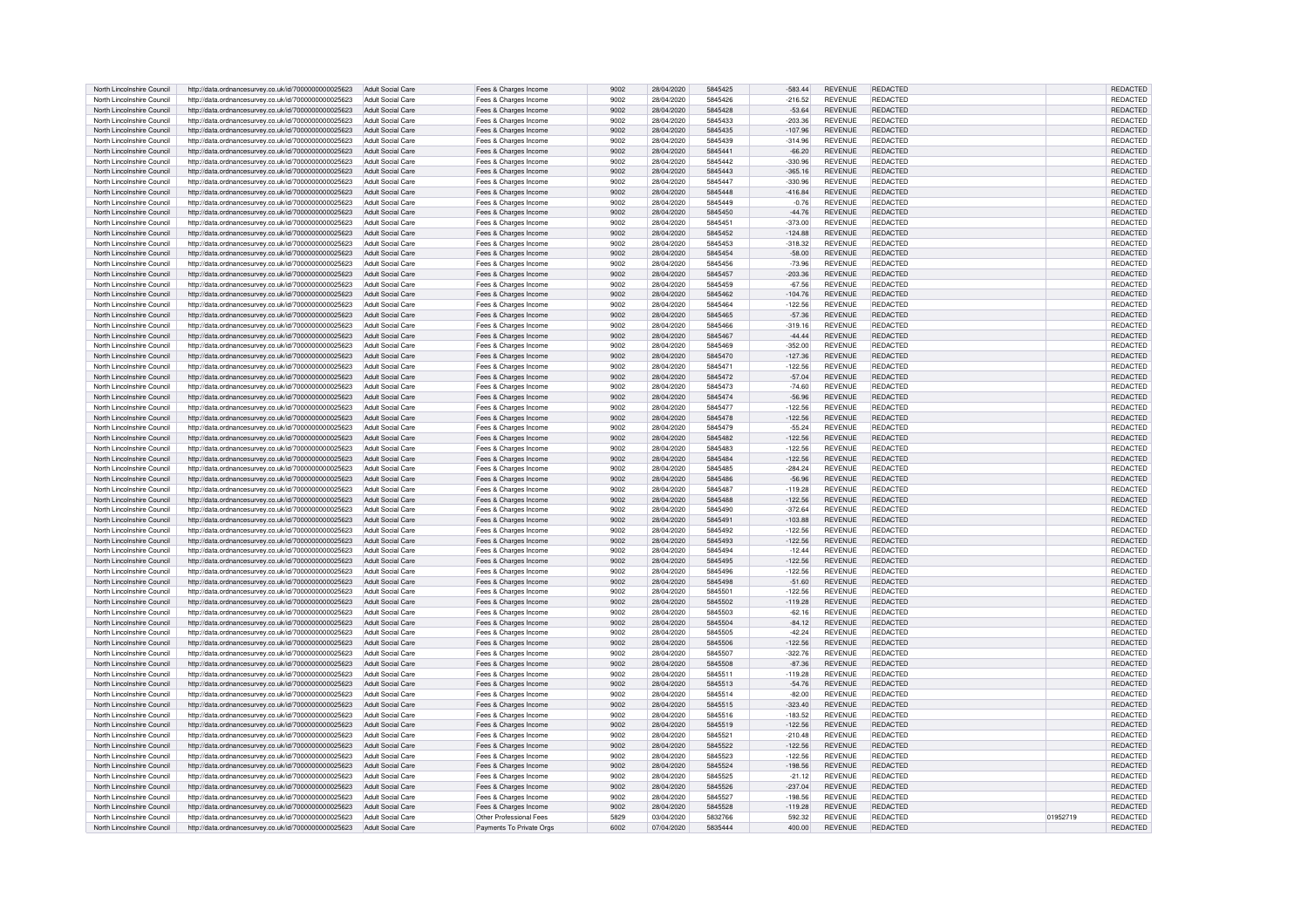| North Lincolnshire Council | http://data.ordnancesurvey.co.uk/id/7000000000025623 | Adult Social Care        | Payments To Private Orgs | 6002 | 09/04/2020 | 5837187 | 12,555.20   | <b>REVENUE</b> | REDACTED        | 08596756 | REDACTED        |
|----------------------------|------------------------------------------------------|--------------------------|--------------------------|------|------------|---------|-------------|----------------|-----------------|----------|-----------------|
| North Lincolnshire Council | http://data.ordnancesurvey.co.uk/id/7000000000025623 | Adult Social Care        | Payments To Private Orgs | 6002 | 09/04/2020 | 5837187 | 18.791.78   | <b>REVENUE</b> | <b>REDACTED</b> | 08596756 | <b>REDACTED</b> |
| North Lincolnshire Council | http://data.ordnancesurvev.co.uk/id/7000000000025623 | Adult Social Care        | Payments To Private Orgs | 6002 | 09/04/2020 | 5837189 | 1.866.88    | <b>REVENUE</b> | REDACTED        |          | REDACTED        |
| North Lincolnshire Council | http://data.ordnancesurvey.co.uk/id/7000000000025623 | Adult Social Care        | Payments To Private Orgs | 6002 | 09/04/2020 | 5837196 | 38,797.04   | <b>REVENUE</b> | REDACTED        |          | REDACTED        |
| North Lincolnshire Council |                                                      | Adult Social Care        |                          |      |            | 5837196 |             | <b>REVENUE</b> | <b>REDACTED</b> |          |                 |
|                            | http://data.ordnancesurvey.co.uk/id/7000000000025623 |                          | Payments To Private Orgs | 6002 | 09/04/2020 |         | 52,623.20   |                |                 |          | REDACTED        |
| North Lincolnshire Council | http://data.ordnancesurvey.co.uk/id/7000000000025623 | Adult Social Care        | Payments To Private Orgs | 6002 | 09/04/2020 | 5837200 | 2,907.28    | <b>REVENUE</b> | <b>REDACTED</b> |          | REDACTED        |
| North Lincolnshire Council | http://data.ordnancesurvey.co.uk/id/7000000000025623 | Adult Social Care        | Payments To Private Orgs | 6002 | 09/04/2020 | 5837201 | 3,784.54    | <b>REVENUE</b> | <b>REDACTED</b> | 07128156 | REDACTED        |
| North Lincolnshire Council | http://data.ordnancesurvey.co.uk/id/7000000000025623 | <b>Adult Social Care</b> | Payments To Private Orgs | 6002 | 09/04/2020 | 5837201 | 3,705.36    | <b>REVENUE</b> | REDACTED        | 07128156 | REDACTED        |
| North Lincolnshire Council | http://data.ordnancesurvey.co.uk/id/7000000000025623 | Adult Social Care        | Payments To Private Orgs | 6002 | 09/04/2020 | 5837203 | 13.336.86   | <b>REVENUE</b> | REDACTED        | 27662    | REDACTED        |
| North Lincolnshire Council | http://data.ordnancesurvey.co.uk/id/7000000000025623 | Adult Social Care        | Payments To Private Orgs | 6002 | 09/04/2020 | 5837217 | 11,511.12   | <b>REVENUE</b> | <b>REDACTED</b> |          | REDACTED        |
| North Lincolnshire Council | http://data.ordnancesurvey.co.uk/id/7000000000025623 | Adult Social Care        | Payments To Private Orgs | 6002 | 15/04/2020 | 5839384 | 6,260.00    | <b>REVENUE</b> | <b>REDACTED</b> |          | REDACTED        |
| North Lincolnshire Council | http://data.ordnancesurvey.co.uk/id/7000000000025623 | Adult Social Care        | Payments To Private Orgs | 6002 | 15/04/2020 | 5839386 | 14.523.22   | <b>REVENUE</b> | REDACTED        |          | REDACTED        |
| North Lincolnshire Council | http://data.ordnancesurvey.co.uk/id/7000000000025623 | Adult Social Care        | Payments To Private Orgs | 6002 | 15/04/2020 | 5839387 | 5,644.32    | <b>REVENUE</b> | <b>REDACTED</b> |          | REDACTED        |
| North Lincolnshire Council | http://data.ordnancesurvey.co.uk/id/7000000000025623 | Adult Social Care        | Payments To Private Orgs | 6002 | 15/04/2020 | 5839387 | 14,573.18   | <b>REVENUE</b> | <b>REDACTED</b> |          | REDACTED        |
| North Lincolnshire Council | http://data.ordnancesurvey.co.uk/id/7000000000025623 | Adult Social Care        | Payments To Private Orgs | 6002 | 15/04/2020 | 5839388 | 1,290.85    | <b>REVENUE</b> | <b>REDACTED</b> |          | REDACTED        |
| North Lincolnshire Council | http://data.ordnancesurvey.co.uk/id/7000000000025623 | Adult Social Care        | Payments To Private Orgs | 6002 | 15/04/2020 | 5839389 | 746.43      | <b>REVENUE</b> | <b>REDACTED</b> |          | REDACTED        |
| North Lincolnshire Council |                                                      | Adult Social Care        |                          | 6002 | 15/04/2020 | 5839390 | 84.487.84   | <b>REVENUE</b> | <b>REDACTED</b> |          | REDACTED        |
|                            | http://data.ordnancesurvey.co.uk/id/7000000000025623 |                          | Payments To Private Orgs |      |            |         |             |                |                 |          |                 |
| North Lincolnshire Council | http://data.ordnancesurvey.co.uk/id/7000000000025623 | Adult Social Care        | Payments To Private Orgs | 6002 | 15/04/2020 | 5839392 | 47,412.80   | <b>REVENUE</b> | <b>REDACTED</b> |          | REDACTED        |
| North Lincolnshire Council | http://data.ordnancesurvey.co.uk/id/7000000000025623 | Adult Social Care        | Payments To Private Orgs | 6002 | 15/04/2020 | 5839393 | 2.226.07    | <b>REVENUE</b> | <b>REDACTED</b> |          | REDACTED        |
| North Lincolnshire Council | http://data.ordnancesurvey.co.uk/id/7000000000025623 | Adult Social Care        | Payments To Private Orgs | 6002 | 15/04/2020 | 5839394 | 22,883.69   | <b>REVENUE</b> | <b>REDACTED</b> |          | REDACTED        |
| North Lincolnshire Council | http://data.ordnancesurvey.co.uk/id/7000000000025623 | Adult Social Care        | Payments To Private Orgs | 6002 | 15/04/2020 | 5839395 | 7,691.04    | <b>REVENUE</b> | <b>REDACTED</b> |          | REDACTED        |
| North Lincolnshire Council | http://data.ordnancesurvey.co.uk/id/7000000000025623 | <b>Adult Social Care</b> | Payments To Private Orgs | 6002 | 15/04/2020 | 5839396 | 2,272.00    | <b>REVENUE</b> | <b>REDACTED</b> |          | REDACTED        |
| North Lincolnshire Council | http://data.ordnancesurvey.co.uk/id/7000000000025623 | Adult Social Care        | Payments To Private Orgs | 6002 | 15/04/2020 | 5839397 | 3.368.80    | <b>REVENUE</b> | REDACTED        |          | REDACTED        |
| North Lincolnshire Council | http://data.ordnancesurvey.co.uk/id/7000000000025623 | Adult Social Care        | Payments To Private Orgs | 6002 | 15/04/2020 | 5839398 | 49.819.32   | <b>REVENUE</b> | REDACTED        | 01952719 | REDACTED        |
| North Lincolnshire Council | http://data.ordnancesurvey.co.uk/id/7000000000025623 | Adult Social Care        | Payments To Private Orgs | 6002 | 15/04/2020 | 5839399 | $-1,342.64$ | <b>REVENUE</b> | <b>REDACTED</b> | 01952719 | <b>REDACTED</b> |
| North Lincolnshire Council | http://data.ordnancesurvey.co.uk/id/7000000000025623 | Adult Social Care        | Payments To Private Orgs | 6002 | 15/04/2020 | 5839400 | 44,659.01   | <b>REVENUE</b> | <b>REDACTED</b> |          | REDACTED        |
| North Lincolnshire Council | http://data.ordnancesurvey.co.uk/id/7000000000025623 | Adult Social Care        | Payments To Private Orgs | 6002 | 15/04/2020 | 5839401 | 806.84      | <b>REVENUE</b> | <b>REDACTED</b> |          | REDACTED        |
| North Lincolnshire Council | http://data.ordnancesurvey.co.uk/id/7000000000025623 | Adult Social Care        | Payments To Private Orgs | 6002 | 15/04/2020 | 5839402 | 2,008.00    | <b>REVENUE</b> | REDACTED        |          | REDACTED        |
| North Lincolnshire Council | http://data.ordnancesurvey.co.uk/id/7000000000025623 | Adult Social Care        | Payments To Private Oras | 6002 | 15/04/2020 | 5839403 | 2,254.80    | <b>REVENUE</b> | REDACTED        |          | REDACTED        |
|                            |                                                      |                          |                          |      |            |         |             |                |                 |          |                 |
| North Lincolnshire Council | http://data.ordnancesurvey.co.uk/id/7000000000025623 | Adult Social Care        | Payments To Private Orgs | 6002 | 15/04/2020 | 5839404 | 12,432.99   | <b>REVENUE</b> | REDACTED        |          | REDACTED        |
| North Lincolnshire Council | http://data.ordnancesurvey.co.uk/id/7000000000025623 | Adult Social Care        | Payments To Private Orgs | 6002 | 15/04/2020 | 5839407 | 14.993.88   | <b>REVENUE</b> | <b>REDACTED</b> |          | REDACTED        |
| North Lincolnshire Council | http://data.ordnancesurvey.co.uk/id/7000000000025623 | Adult Social Care        | Payments To Private Orgs | 6002 | 15/04/2020 | 5839408 | 3.765.28    | <b>REVENUE</b> | <b>REDACTED</b> |          | REDACTED        |
| North Lincolnshire Council | http://data.ordnancesurvey.co.uk/id/7000000000025623 | Adult Social Care        | Payments To Private Orgs | 6002 | 15/04/2020 | 5839409 | 30,525.66   | <b>REVENUE</b> | <b>REDACTED</b> |          | REDACTED        |
| North Lincolnshire Council | http://data.ordnancesurvey.co.uk/id/7000000000025623 | Adult Social Care        | Payments To Private Orgs | 6002 | 15/04/2020 | 5839410 | 7,898.08    | <b>REVENUE</b> | REDACTED        |          | REDACTED        |
| North Lincolnshire Council | http://data.ordnancesurvey.co.uk/id/7000000000025623 | Adult Social Care        | Payments To Private Orgs | 6002 | 15/04/2020 | 5839411 | 1.873.20    | <b>REVENUE</b> | REDACTED        | 27662R   | REDACTED        |
| North Lincolnshire Council | http://data.ordnancesurvey.co.uk/id/7000000000025623 | Adult Social Care        | Payments To Private Orgs | 6002 | 15/04/2020 | 5839412 | 28,532.17   | <b>REVENUE</b> | <b>REDACTED</b> |          | REDACTED        |
| North Lincolnshire Council | http://data.ordnancesurvey.co.uk/id/7000000000025623 | Adult Social Care        | Payments To Private Orgs | 6002 | 15/04/2020 | 5839413 | 777.32      | <b>REVENUE</b> | <b>REDACTED</b> |          | REDACTED        |
| North Lincolnshire Council | http://data.ordnancesurvey.co.uk/id/7000000000025623 | Adult Social Care        | Payments To Private Orgs | 6002 | 15/04/2020 | 5839415 | 1,835.20    | <b>REVENUE</b> | <b>REDACTED</b> |          | REDACTED        |
| North Lincolnshire Council | http://data.ordnancesurvey.co.uk/id/7000000000025623 | Adult Social Care        | Payments To Private Orgs | 6002 | 15/04/2020 | 5839416 | 64,566.01   | <b>REVENUE</b> | <b>REDACTED</b> |          | REDACTED        |
| North Lincolnshire Council | http://data.ordnancesurvey.co.uk/id/7000000000025623 | Adult Social Care        | Payments To Private Oras | 6002 | 15/04/2020 | 5839417 | 718.08      | <b>REVENUE</b> | REDACTED        |          | REDACTED        |
| North Lincolnshire Council | http://data.ordnancesurvey.co.uk/id/7000000000025623 | Adult Social Care        | Payments To Private Orgs | 6002 | 15/04/2020 | 5839418 | 6,580.00    | <b>REVENUE</b> | <b>REDACTED</b> |          | REDACTED        |
| North Lincolnshire Council | http://data.ordnancesurvey.co.uk/id/7000000000025623 | Adult Social Care        | Payments To Private Orgs | 6002 | 15/04/2020 | 5839418 | 1,618.36    | <b>REVENUE</b> | <b>REDACTED</b> |          | REDACTED        |
| North Lincolnshire Council | http://data.ordnancesurvey.co.uk/id/7000000000025623 | Adult Social Care        | Payments To Private Orgs | 6002 | 15/04/2020 | 5839419 | 2,008.00    | <b>REVENUE</b> | <b>REDACTED</b> |          | REDACTED        |
|                            |                                                      |                          | Payments To Private Orgs | 6002 | 15/04/2020 | 5839420 | 2,010.64    |                | <b>REDACTED</b> |          | REDACTED        |
| North Lincolnshire Council | http://data.ordnancesurvey.co.uk/id/7000000000025623 | Adult Social Care        |                          |      |            |         |             | <b>REVENUE</b> |                 |          |                 |
| North Lincolnshire Council | http://data.ordnancesurvey.co.uk/id/7000000000025623 | Adult Social Care        | Payments To Private Orgs | 6002 | 15/04/2020 | 5839421 | 4.821.04    | <b>REVENUE</b> | <b>REDACTED</b> |          | REDACTED        |
| North Lincolnshire Council | http://data.ordnancesurvey.co.uk/id/7000000000025623 | Adult Social Care        | Payments To Private Orgs | 6002 | 15/04/2020 | 5839422 | 8,385.24    | <b>REVENUE</b> | <b>REDACTED</b> |          | REDACTED        |
| North Lincolnshire Council | http://data.ordnancesurvey.co.uk/id/7000000000025623 | Adult Social Care        | Payments To Private Orgs | 6002 | 15/04/2020 | 5839423 | 5.052.32    | <b>REVENUE</b> | REDACTED        |          | REDACTED        |
| North Lincolnshire Council | http://data.ordnancesurvey.co.uk/id/7000000000025623 | Adult Social Care        | Payments To Private Orgs | 6002 | 15/04/2020 | 5839424 | 19.881.27   | <b>REVENUE</b> | <b>REDACTED</b> |          | <b>REDACTED</b> |
| North Lincolnshire Council | http://data.ordnancesurvey.co.uk/id/7000000000025623 | Adult Social Care        | Payments To Private Orgs | 6002 | 15/04/2020 | 5839425 | 6.965.43    | <b>REVENUE</b> | <b>REDACTED</b> |          | <b>REDACTED</b> |
| North Lincolnshire Council | http://data.ordnancesurvey.co.uk/id/7000000000025623 | Adult Social Care        | Payments To Private Orgs | 6002 | 15/04/2020 | 5839426 | 23,322.36   | <b>REVENUE</b> | <b>REDACTED</b> |          | REDACTED        |
| North Lincolnshire Council | http://data.ordnancesurvey.co.uk/id/7000000000025623 | Adult Social Care        | Payments To Private Orgs | 6002 | 15/04/2020 | 5839428 | 1.893.20    | <b>REVENUE</b> | <b>REDACTED</b> |          | REDACTED        |
| North Lincolnshire Council | http://data.ordnancesurvey.co.uk/id/7000000000025623 | Adult Social Care        | Payments To Private Orgs | 6002 | 15/04/2020 | 5839429 | 6,870.96    | <b>REVENUE</b> | <b>REDACTED</b> |          | REDACTED        |
| North Lincolnshire Council | http://data.ordnancesurvey.co.uk/id/7000000000025623 | Adult Social Care        | Payments To Private Orgs | 6002 | 15/04/2020 | 5839430 | 7,714.29    | <b>REVENUE</b> | <b>REDACTED</b> |          | REDACTED        |
| North Lincolnshire Council | http://data.ordnancesurvey.co.uk/id/7000000000025623 | Adult Social Care        | Payments To Private Orgs | 6002 | 15/04/2020 | 5839431 | 2.789.20    | <b>REVENUE</b> | <b>REDACTED</b> |          | REDACTED        |
| North Lincolnshire Council | http://data.ordnancesurvey.co.uk/id/7000000000025623 | Adult Social Care        | Payments To Private Orgs | 6002 | 15/04/2020 | 5839432 | 2.186.92    | <b>REVENUE</b> | <b>REDACTED</b> | 27662    | REDACTED        |
| North Lincolnshire Council | http://data.ordnancesurvey.co.uk/id/7000000000025623 | Adult Social Care        | Payments To Private Orgs | 6002 | 15/04/2020 | 5839432 | 52,186.06   | <b>REVENUE</b> | <b>REDACTED</b> | 27662    | REDACTED        |
| North Lincolnshire Council | http://data.ordnancesurvey.co.uk/id/7000000000025623 | Adult Social Care        | Payments To Private Orgs | 6002 | 15/04/2020 | 5839433 | 2.189.32    | <b>REVENUE</b> | REDACTED        | 27662    | REDACTED        |
| North Lincolnshire Council | http://data.ordnancesurvey.co.uk/id/7000000000025623 | <b>Adult Social Care</b> | Payments To Private Orgs | 6002 | 15/04/2020 | 5839434 | $-312.42$   | <b>REVENUE</b> | REDACTED        | 27662    | REDACTED        |
| North Lincolnshire Council | http://data.ordnancesurvey.co.uk/id/7000000000025623 | Adult Social Care        | Payments To Private Orgs | 6002 | 15/04/2020 | 5839435 | 30,707.56   | <b>REVENUE</b> | <b>REDACTED</b> | 27662    | REDACTED        |
|                            |                                                      |                          |                          |      |            |         |             |                |                 |          |                 |
| North Lincolnshire Council | http://data.ordnancesurvey.co.uk/id/7000000000025623 | Adult Social Care        | Payments To Private Orgs | 6002 | 15/04/2020 | 5839437 | 33.801.82   | <b>REVENUE</b> | <b>REDACTED</b> |          | <b>REDACTED</b> |
| North Lincolnshire Council | http://data.ordnancesurvey.co.uk/id/7000000000025623 | Adult Social Care        | Payments To Private Orgs | 6002 | 15/04/2020 | 5839438 | 7,933.98    | <b>REVENUE</b> | <b>REDACTED</b> |          | REDACTED        |
| North Lincolnshire Council | http://data.ordnancesurvey.co.uk/id/7000000000025623 | Adult Social Care        | Payments To Private Orgs | 6002 | 15/04/2020 | 5839439 | 20,103.91   | <b>REVENUE</b> | <b>REDACTED</b> |          | REDACTED        |
| North Lincolnshire Council | http://data.ordnancesurvey.co.uk/id/7000000000025623 | Adult Social Care        | Payments To Private Oras | 6002 | 15/04/2020 | 5839440 | 14.182.66   | <b>REVENUE</b> | <b>REDACTED</b> |          | REDACTED        |
| North Lincolnshire Council | http://data.ordnancesurvey.co.uk/id/7000000000025623 | Adult Social Care        | Payments To Private Orgs | 6002 | 15/04/2020 | 5839441 | 7,248.28    | <b>REVENUE</b> | <b>REDACTED</b> |          | REDACTED        |
| North Lincolnshire Council | http://data.ordnancesurvey.co.uk/id/7000000000025623 | Adult Social Care        | Payments To Private Orgs | 6002 | 15/04/2020 | 5839444 | 341.19      | <b>REVENUE</b> | <b>REDACTED</b> |          | REDACTED        |
| North Lincolnshire Council | http://data.ordnancesurvey.co.uk/id/7000000000025623 | Adult Social Care        | Payments To Private Orgs | 6002 | 15/04/2020 | 5839445 | 33,156.04   | <b>REVENUE</b> | REDACTED        |          | REDACTED        |
| North Lincolnshire Council | http://data.ordnancesurvey.co.uk/id/7000000000025623 | Adult Social Care        | Payments To Private Orgs | 6002 | 15/04/2020 | 5839446 | 18.423.56   | <b>REVENUE</b> | REDACTED        |          | REDACTED        |
| North Lincolnshire Council | http://data.ordnancesurvey.co.uk/id/7000000000025623 | Adult Social Care        | Payments To Private Orgs | 6002 | 15/04/2020 | 5839447 | 11,630.31   | <b>REVENUE</b> | REDACTED        |          | REDACTED        |
| North Lincolnshire Council | http://data.ordnancesurvey.co.uk/id/7000000000025623 | Adult Social Care        | Payments To Private Orgs | 6002 | 15/04/2020 | 5839448 | 1,984.36    | <b>REVENUE</b> | REDACTED        |          | REDACTED        |
| North Lincolnshire Council | http://data.ordnancesurvey.co.uk/id/7000000000025623 | Adult Social Care        | Payments To Private Orgs | 6002 | 15/04/2020 | 5839449 | 17,784.61   | <b>REVENUE</b> | REDACTED        |          | REDACTED        |
| North Lincolnshire Council | http://data.ordnancesurvey.co.uk/id/7000000000025623 | Adult Social Care        | Payments To Private Orgs | 6002 | 15/04/2020 | 5839450 | 4.800.00    | <b>REVENUE</b> | REDACTED        | 5049402  | REDACTED        |
| North Lincolnshire Council | http://data.ordnancesurvey.co.uk/id/7000000000025623 | Adult Social Care        | Payments To Private Orgs | 6002 | 15/04/2020 | 5839451 | 1.873.20    | <b>REVENUE</b> | REDACTED        |          | <b>REDACTED</b> |
| North Lincolnshire Council | http://data.ordnancesurvey.co.uk/id/7000000000025623 | Adult Social Care        | Payments To Private Orgs | 6002 | 15/04/2020 | 5839452 | 3.850.00    | <b>REVENUE</b> | <b>REDACTED</b> |          | REDACTED        |
|                            |                                                      |                          |                          |      |            |         |             |                |                 |          |                 |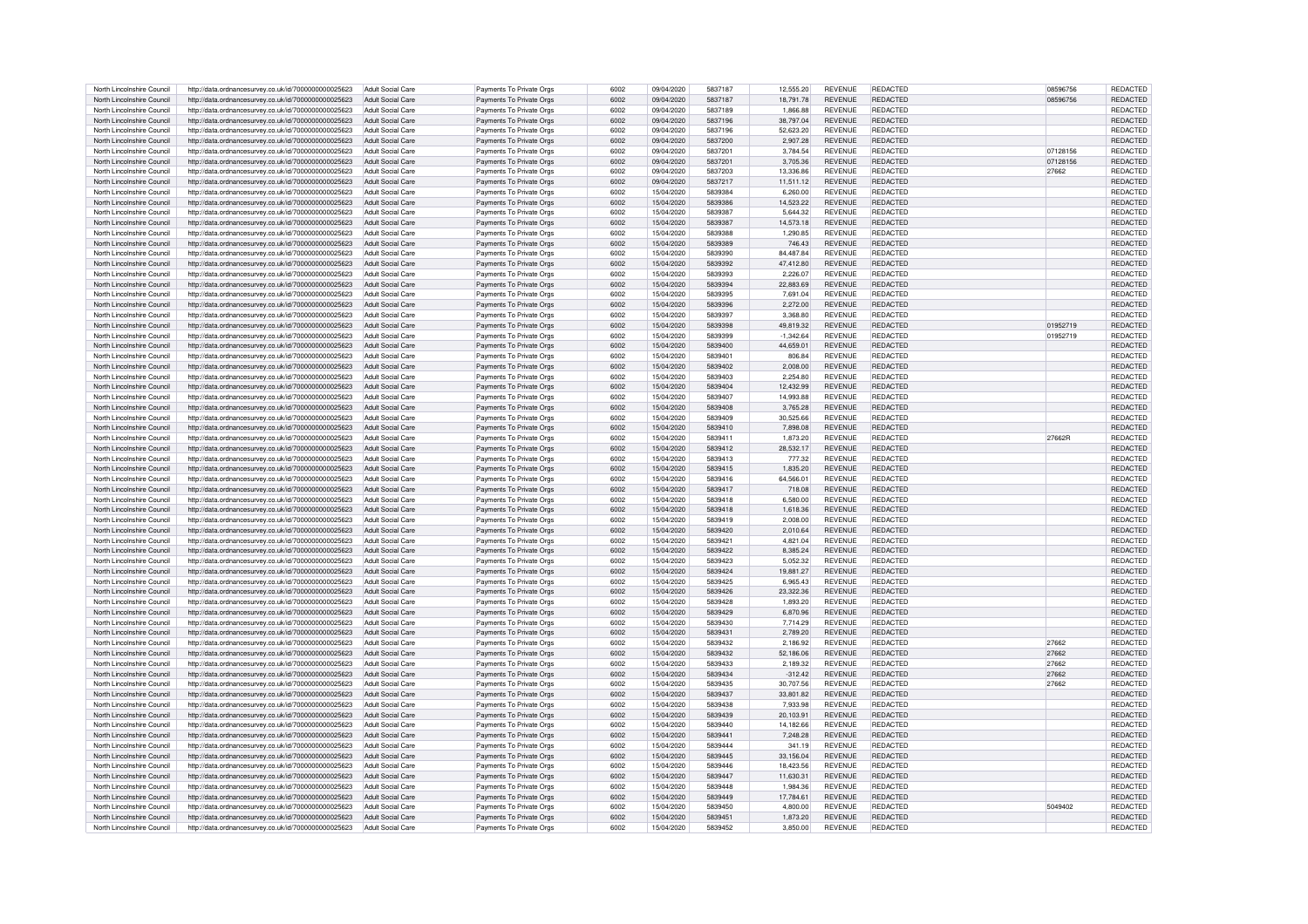| North Lincolnshire Council | http://data.ordnancesurvey.co.uk/id/7000000000025623 | Adult Social Care        | Payments To Private Orgs | 6002 | 15/04/2020 | 5839453 | 334.50       | <b>REVENUE</b> | <b>REDACTED</b> |          | <b>REDACTED</b> |
|----------------------------|------------------------------------------------------|--------------------------|--------------------------|------|------------|---------|--------------|----------------|-----------------|----------|-----------------|
| North Lincolnshire Council | http://data.ordnancesurvey.co.uk/id/7000000000025623 | Adult Social Care        | Payments To Private Orgs | 6002 | 15/04/2020 | 5839454 | 7.229.44     | <b>REVENUE</b> | <b>REDACTED</b> |          | <b>REDACTED</b> |
| North Lincolnshire Council | http://data.ordnancesurvey.co.uk/id/7000000000025623 | Adult Social Care        | Payments To Private Orgs | 6002 | 15/04/2020 | 5839455 | 3.188.00     | <b>REVENUE</b> | REDACTED        |          | REDACTED        |
| North Lincolnshire Council | http://data.ordnancesurvey.co.uk/id/7000000000025623 | Adult Social Care        | Payments To Private Orgs | 6002 | 15/04/2020 | 5839456 | 1,654.32     | <b>REVENUE</b> | <b>REDACTED</b> |          | REDACTED        |
| North Lincolnshire Council | http://data.ordnancesurvey.co.uk/id/7000000000025623 | Adult Social Care        | Payments To Private Orgs | 6002 | 15/04/2020 | 5839457 | 5,141.51     | <b>REVENUE</b> | <b>REDACTED</b> |          | REDACTED        |
| North Lincolnshire Council | http://data.ordnancesurvey.co.uk/id/7000000000025623 | Adult Social Care        | Payments To Private Orgs | 6002 | 15/04/2020 | 5839457 | 20.504.56    | <b>REVENUE</b> | <b>REDACTED</b> |          | REDACTED        |
|                            |                                                      |                          |                          |      |            |         |              |                |                 |          |                 |
| North Lincolnshire Council | http://data.ordnancesurvey.co.uk/id/7000000000025623 | Adult Social Care        | Payments To Private Orgs | 6002 | 15/04/2020 | 5839458 | 1,847.23     | <b>REVENUE</b> | <b>REDACTED</b> |          | REDACTED        |
| North Lincolnshire Council | http://data.ordnancesurvey.co.uk/id/7000000000025623 | <b>Adult Social Care</b> | Payments To Private Orgs | 6002 | 15/04/2020 | 5839459 | 32,806.22    | <b>REVENUE</b> | REDACTED        |          | REDACTED        |
| North Lincolnshire Council | http://data.ordnancesurvey.co.uk/id/7000000000025623 | Adult Social Care        | Payments To Private Orgs | 6002 | 15/04/2020 | 5839459 | 1.946.64     | <b>REVENUE</b> | REDACTED        |          | REDACTED        |
| North Lincolnshire Council | http://data.ordnancesurvey.co.uk/id/7000000000025623 | Adult Social Care        | Payments To Private Orgs | 6002 | 15/04/2020 | 5839460 | 34,004.54    | <b>REVENUE</b> | <b>REDACTED</b> |          | REDACTED        |
| North Lincolnshire Council | http://data.ordnancesurvey.co.uk/id/7000000000025623 | Adult Social Care        | Payments To Private Orgs | 6002 | 15/04/2020 | 5839461 | $-1,723.41$  | REVENUE        | <b>REDACTED</b> |          | REDACTED        |
| North Lincolnshire Council | http://data.ordnancesurvey.co.uk/id/7000000000025623 | Adult Social Care        | Payments To Private Orgs | 6002 | 15/04/2020 | 5839463 | 4.551.84     | <b>REVENUE</b> | REDACTED        |          | REDACTED        |
| North Lincolnshire Council | http://data.ordnancesurvey.co.uk/id/7000000000025623 | Adult Social Care        | Payments To Private Orgs | 6002 | 15/04/2020 | 5839464 | 2.523.00     | <b>REVENUE</b> | <b>REDACTED</b> |          | <b>REDACTED</b> |
| North Lincolnshire Council | http://data.ordnancesurvey.co.uk/id/7000000000025623 | <b>Adult Social Care</b> | Payments To Private Orgs | 6002 | 15/04/2020 | 5839465 | 22.658.91    | <b>REVENUE</b> | <b>REDACTED</b> |          | <b>REDACTED</b> |
| North Lincolnshire Council | http://data.ordnancesurvey.co.uk/id/7000000000025623 | Adult Social Care        | Payments To Private Orgs | 6002 | 15/04/2020 | 5839466 | 37,024.55    | <b>REVENUE</b> | <b>REDACTED</b> |          | <b>REDACTED</b> |
| North Lincolnshire Council | http://data.ordnancesurvey.co.uk/id/7000000000025623 | Adult Social Care        | Payments To Private Orgs | 6002 | 15/04/2020 | 5839468 | 10,676.44    | <b>REVENUE</b> | <b>REDACTED</b> |          | <b>REDACTED</b> |
| North Lincolnshire Council | http://data.ordnancesurvey.co.uk/id/7000000000025623 | Adult Social Care        | Payments To Private Orgs | 6002 | 15/04/2020 | 5839469 | 23,848.64    | <b>REVENUE</b> | <b>REDACTED</b> |          | <b>REDACTED</b> |
|                            |                                                      |                          |                          |      |            |         |              |                |                 |          |                 |
| North Lincolnshire Council | http://data.ordnancesurvey.co.uk/id/7000000000025623 | Adult Social Care        | Payments To Private Orgs | 6002 | 15/04/2020 | 5839470 | 23.329.58    | <b>REVENUE</b> | <b>REDACTED</b> |          | <b>REDACTED</b> |
| North Lincolnshire Council | http://data.ordnancesurvey.co.uk/id/7000000000025623 | Adult Social Care        | Payments To Private Orgs | 6002 | 15/04/2020 | 5839471 | $-37.778.57$ | <b>REVENUE</b> | REDACTED        |          | <b>REDACTED</b> |
| North Lincolnshire Council | http://data.ordnancesurvey.co.uk/id/7000000000025623 | Adult Social Care        | Payments To Private Orgs | 6002 | 15/04/2020 | 5839472 | 50.634.57    | <b>REVENUE</b> | <b>REDACTED</b> |          | <b>REDACTED</b> |
| North Lincolnshire Council | http://data.ordnancesurvey.co.uk/id/7000000000025623 | Adult Social Care        | Payments To Private Orgs | 6002 | 15/04/2020 | 5839472 | 8,600.00     | <b>REVENUE</b> | REDACTED        |          | <b>REDACTED</b> |
| North Lincolnshire Council | http://data.ordnancesurvey.co.uk/id/7000000000025623 | Adult Social Care        | Payments To Private Orgs | 6002 | 15/04/2020 | 5839473 | 25,291.94    | <b>REVENUE</b> | <b>REDACTED</b> |          | <b>REDACTED</b> |
| North Lincolnshire Council | http://data.ordnancesurvey.co.uk/id/7000000000025623 | Adult Social Care        | Payments To Private Orgs | 6002 | 15/04/2020 | 5839474 | 5.315.04     | <b>REVENUE</b> | REDACTED        |          | REDACTED        |
| North Lincolnshire Council | http://data.ordnancesurvey.co.uk/id/7000000000025623 | Adult Social Care        | Payments To Private Orgs | 6002 | 15/04/2020 | 5839475 | 6,848.00     | <b>REVENUE</b> | REDACTED        |          | <b>REDACTED</b> |
| North Lincolnshire Council | http://data.ordnancesurvey.co.uk/id/7000000000025623 | Adult Social Care        | Payments To Private Orgs | 6002 | 15/04/2020 | 5839476 | 36,350.40    | <b>REVENUE</b> | <b>REDACTED</b> | 02779611 | REDACTED        |
| North Lincolnshire Council | http://data.ordnancesurvey.co.uk/id/7000000000025623 | Adult Social Care        | Payments To Private Orgs | 6002 | 15/04/2020 | 5839477 | 1.986.92     | <b>REVENUE</b> | REDACTED        | 02779611 | <b>REDACTED</b> |
| North Lincolnshire Council | http://data.ordnancesurvey.co.uk/id/7000000000025623 | Adult Social Care        | Payments To Private Orgs | 6002 | 15/04/2020 | 5839477 | 38,442.40    | <b>REVENUE</b> | REDACTED        | 02779611 | <b>REDACTED</b> |
|                            |                                                      |                          |                          |      |            |         |              |                |                 |          |                 |
| North Lincolnshire Council | http://data.ordnancesurvey.co.uk/id/7000000000025623 | Adult Social Care        | Payments To Private Orgs | 6002 | 15/04/2020 | 5839478 | 56,339.56    | <b>REVENUE</b> | REDACTED        | 02779611 | <b>REDACTED</b> |
| North Lincolnshire Council | http://data.ordnancesurvey.co.uk/id/7000000000025623 | Adult Social Care        | Payments To Private Orgs | 6002 | 15/04/2020 | 5839479 | 10.268.62    | <b>REVENUE</b> | REDACTED        | 02779611 | <b>REDACTED</b> |
| North Lincolnshire Council | http://data.ordnancesurvey.co.uk/id/7000000000025623 | Adult Social Care        | Payments To Private Orgs | 6002 | 15/04/2020 | 5839480 | 3,752.16     | <b>REVENUE</b> | <b>REDACTED</b> | 02779611 | <b>REDACTED</b> |
| North Lincolnshire Council | http://data.ordnancesurvey.co.uk/id/7000000000025623 | Adult Social Care        | Payments To Private Orgs | 6002 | 15/04/2020 | 5839480 | 27,342.01    | <b>REVENUE</b> | <b>REDACTED</b> | 02779611 | <b>REDACTED</b> |
| North Lincolnshire Council | http://data.ordnancesurvey.co.uk/id/7000000000025623 | Adult Social Care        | Payments To Private Orgs | 6002 | 15/04/2020 | 5839481 | 13,239.80    | <b>REVENUE</b> | REDACTED        | 02779611 | <b>REDACTED</b> |
| North Lincolnshire Council | http://data.ordnancesurvey.co.uk/id/7000000000025623 | Adult Social Care        | Payments To Private Orgs | 6002 | 15/04/2020 | 5839481 | 1,873.20     | <b>REVENUE</b> | <b>REDACTED</b> | 02779611 | <b>REDACTED</b> |
| North Lincolnshire Council | http://data.ordnancesurvey.co.uk/id/7000000000025623 | Adult Social Care        | Payments To Private Orgs | 6002 | 15/04/2020 | 5839482 | 10,366.60    | <b>REVENUE</b> | <b>REDACTED</b> | 02779611 | <b>REDACTED</b> |
| North Lincolnshire Council | http://data.ordnancesurvey.co.uk/id/7000000000025623 | Adult Social Care        | Payments To Private Orgs | 6002 | 15/04/2020 | 5839482 | 1.986.92     | <b>REVENUE</b> | <b>REDACTED</b> | 02779611 | <b>REDACTED</b> |
| North Lincolnshire Council | http://data.ordnancesurvey.co.uk/id/7000000000025623 | Adult Social Care        | Payments To Private Orgs | 6002 | 15/04/2020 | 5839483 | 9,193.27     | <b>REVENUE</b> | <b>REDACTED</b> | 02779611 | <b>REDACTED</b> |
| North Lincolnshire Council |                                                      | Adult Social Care        |                          | 6002 | 15/04/2020 | 5839484 | 9.934.60     | <b>REVENUE</b> | <b>REDACTED</b> | 02779611 |                 |
|                            | http://data.ordnancesurvey.co.uk/id/7000000000025623 |                          | Payments To Private Orgs |      |            |         |              |                |                 |          | <b>REDACTED</b> |
| North Lincolnshire Council | http://data.ordnancesurvey.co.uk/id/7000000000025623 | Adult Social Care        | Payments To Private Orgs | 6002 | 15/04/2020 | 5839486 | 2,008.00     | <b>REVENUE</b> | <b>REDACTED</b> | 02779611 | <b>REDACTED</b> |
| North Lincolnshire Council | http://data.ordnancesurvey.co.uk/id/7000000000025623 | Adult Social Care        | Payments To Private Orgs | 6002 | 15/04/2020 | 5839489 | 1,600.00     | <b>REVENUE</b> | <b>REDACTED</b> |          | <b>REDACTED</b> |
| North Lincolnshire Council | http://data.ordnancesurvey.co.uk/id/7000000000025623 | Adult Social Care        | Payments To Private Orgs | 6002 | 15/04/2020 | 5839490 | 42,762.82    | <b>REVENUE</b> | REDACTED        | 06048328 | <b>REDACTED</b> |
| North Lincolnshire Council | http://data.ordnancesurvey.co.uk/id/7000000000025623 | Adult Social Care        | Payments To Private Orgs | 6002 | 15/04/2020 | 5839491 | 3,445.21     | <b>REVENUE</b> | <b>REDACTED</b> |          | <b>REDACTED</b> |
| North Lincolnshire Council | http://data.ordnancesurvev.co.uk/id/7000000000025623 | Adult Social Care        | Payments To Private Orgs | 6002 | 15/04/2020 | 5839492 | 25,539.34    | <b>REVENUE</b> | <b>REDACTED</b> | 4738023  | <b>REDACTED</b> |
| North Lincolnshire Council | http://data.ordnancesurvey.co.uk/id/7000000000025623 | Adult Social Care        | Payments To Private Orgs | 6002 | 15/04/2020 | 5839493 | 3,400.00     | <b>REVENUE</b> | <b>REDACTED</b> |          | REDACTED        |
| North Lincolnshire Council | http://data.ordnancesurvey.co.uk/id/7000000000025623 | Adult Social Care        | Payments To Private Orgs | 6002 | 15/04/2020 | 5839494 | 16,561.92    | <b>REVENUE</b> | <b>REDACTED</b> | 04228353 | <b>REDACTED</b> |
| North Lincolnshire Council | http://data.ordnancesurvey.co.uk/id/7000000000025623 | Adult Social Care        | Payments To Private Orgs | 6002 | 15/04/2020 | 5839495 | 1,824.00     | <b>REVENUE</b> | <b>REDACTED</b> |          | REDACTED        |
| North Lincolnshire Council | http://data.ordnancesurvev.co.uk/id/7000000000025623 | Adult Social Care        | Payments To Private Orgs | 6002 | 15/04/2020 | 5839496 | 2.616.00     | <b>REVENUE</b> | <b>REDACTED</b> |          | REDACTED        |
| North Lincolnshire Council | http://data.ordnancesurvey.co.uk/id/7000000000025623 | Adult Social Care        | Payments To Private Orgs | 6002 | 15/04/2020 | 5839497 | 37,852.80    | <b>REVENUE</b> | <b>REDACTED</b> |          | REDACTED        |
| North Lincolnshire Council | http://data.ordnancesurvey.co.uk/id/7000000000025623 | Adult Social Care        | Payments To Private Orgs | 6002 | 15/04/2020 | 5839498 | $-0.01$      | <b>REVENUE</b> | <b>REDACTED</b> |          | <b>REDACTED</b> |
| North Lincolnshire Council |                                                      | Adult Social Care        |                          | 6002 |            | 5839500 |              | <b>REVENUE</b> | <b>REDACTED</b> |          | <b>REDACTED</b> |
|                            | http://data.ordnancesurvey.co.uk/id/7000000000025623 |                          | Payments To Private Orgs |      | 15/04/2020 |         | 17,561.65    |                |                 |          |                 |
| North Lincolnshire Council | http://data.ordnancesurvey.co.uk/id/7000000000025623 | Adult Social Care        | Payments To Private Orgs | 6002 | 15/04/2020 | 5839501 | 1,852.00     | <b>REVENUE</b> | <b>REDACTED</b> |          | REDACTED        |
| North Lincolnshire Council | http://data.ordnancesurvey.co.uk/id/7000000000025623 | Adult Social Care        | Payments To Private Orgs | 6002 | 15/04/2020 | 5839502 | 2,770.56     | <b>REVENUE</b> | <b>REDACTED</b> |          | <b>REDACTED</b> |
| North Lincolnshire Council | http://data.ordnancesurvey.co.uk/id/7000000000025623 | Adult Social Care        | Payments To Private Orgs | 6002 | 15/04/2020 | 5839503 | 18,086.79    | <b>REVENUE</b> | <b>REDACTED</b> |          | REDACTED        |
| North Lincolnshire Council | http://data.ordnancesurvey.co.uk/id/7000000000025623 | Adult Social Care        | Payments To Private Orgs | 6002 | 15/04/2020 | 5839504 | 1,411.98     | <b>REVENUE</b> | <b>REDACTED</b> |          | REDACTED        |
| North Lincolnshire Council | http://data.ordnancesurvey.co.uk/id/7000000000025623 | Adult Social Care        | Payments To Private Orgs | 6002 | 15/04/2020 | 5839505 | 2,088.00     | <b>REVENUE</b> | <b>REDACTED</b> |          | REDACTED        |
| North Lincolnshire Council | http://data.ordnancesurvey.co.uk/id/7000000000025623 | Adult Social Care        | Payments To Private Orgs | 6002 | 15/04/2020 | 5839506 | 2,352.00     | <b>REVENUE</b> | <b>REDACTED</b> |          | REDACTED        |
| North Lincolnshire Council | http://data.ordnancesurvey.co.uk/id/7000000000025623 | Adult Social Care        | Payments To Private Orgs | 6002 | 15/04/2020 | 5839507 | 44,290.46    | <b>REVENUE</b> | <b>REDACTED</b> |          | REDACTED        |
| North Lincolnshire Council | http://data.ordnancesurvey.co.uk/id/7000000000025623 | Adult Social Care        | Payments To Private Orgs | 6002 | 15/04/2020 | 5839507 | 4,922.72     | <b>REVENUE</b> | <b>REDACTED</b> |          | REDACTED        |
| North Lincolnshire Council | http://data.ordnancesurvey.co.uk/id/7000000000025623 | Adult Social Care        | Payments To Private Orgs | 6002 | 15/04/2020 | 5839508 | 430.85       | <b>REVENUE</b> | <b>REDACTED</b> |          | REDACTED        |
| North Lincolnshire Council | http://data.ordnancesurvey.co.uk/id/7000000000025623 | Adult Social Care        | Payments To Private Orgs | 6002 | 15/04/2020 | 5839509 | 2,760.84     | <b>REVENUE</b> | <b>REDACTED</b> |          | REDACTED        |
| North Lincolnshire Council |                                                      | Adult Social Care        | Payments To Private Orgs | 6002 | 15/04/2020 | 5839510 | 12.153.16    | <b>REVENUE</b> | <b>REDACTED</b> |          |                 |
|                            | http://data.ordnancesurvey.co.uk/id/7000000000025623 |                          |                          |      |            |         |              |                |                 |          | REDACTED        |
| North Lincolnshire Council | http://data.ordnancesurvey.co.uk/id/7000000000025623 | Adult Social Care        | Payments To Private Orgs | 6002 | 15/04/2020 | 5839511 | 32,722.90    | <b>REVENUE</b> | <b>REDACTED</b> |          | <b>REDACTED</b> |
| North Lincolnshire Council | http://data.ordnancesurvey.co.uk/id/7000000000025623 | <b>Adult Social Care</b> | Payments To Private Orgs | 6002 | 15/04/2020 | 5839512 | 646.28       | <b>REVENUE</b> | <b>REDACTED</b> |          | <b>REDACTED</b> |
| North Lincolnshire Council | http://data.ordnancesurvey.co.uk/id/7000000000025623 | Adult Social Care        | Payments To Private Oras | 6002 | 15/04/2020 | 5839513 | 4.861.14     | <b>REVENUE</b> | <b>REDACTED</b> |          | <b>REDACTED</b> |
| North Lincolnshire Council | http://data.ordnancesurvey.co.uk/id/7000000000025623 | Adult Social Care        | Payments To Private Orgs | 6002 | 15/04/2020 | 5839514 | 2,261.80     | <b>REVENUE</b> | REDACTED        |          | <b>REDACTED</b> |
| North Lincolnshire Council | http://data.ordnancesurvey.co.uk/id/7000000000025623 | Adult Social Care        | Payments To Private Orgs | 6002 | 15/04/2020 | 5839516 | 739.61       | <b>REVENUE</b> | <b>REDACTED</b> |          | <b>REDACTED</b> |
| North Lincolnshire Council | http://data.ordnancesurvey.co.uk/id/7000000000025623 | Adult Social Care        | Payments To Private Orgs | 6002 | 15/04/2020 | 5839517 | 76,833.22    | <b>REVENUE</b> | REDACTED        |          | <b>REDACTED</b> |
| North Lincolnshire Council | http://data.ordnancesurvey.co.uk/id/7000000000025623 | Adult Social Care        | Payments To Private Orgs | 6002 | 15/04/2020 | 5839518 | 23,231.68    | <b>REVENUE</b> | REDACTED        |          | <b>REDACTED</b> |
| North Lincolnshire Council | http://data.ordnancesurvey.co.uk/id/7000000000025623 | Adult Social Care        | Payments To Private Orgs | 6002 | 15/04/2020 | 5839518 | $-80.00$     | <b>REVENUE</b> | REDACTED        |          | REDACTED        |
| North Lincolnshire Council | http://data.ordnancesurvey.co.uk/id/7000000000025623 | Adult Social Care        | Payments To Private Orgs | 6002 | 15/04/2020 | 5839519 | 7,195.04     | <b>REVENUE</b> | <b>REDACTED</b> |          | <b>REDACTED</b> |
| North Lincolnshire Council | http://data.ordnancesurvey.co.uk/id/7000000000025623 | Adult Social Care        | Payments To Private Orgs | 6002 | 15/04/2020 | 5839521 | 3.934.00     | <b>REVENUE</b> | <b>REDACTED</b> | 02779611 | <b>REDACTED</b> |
| North Lincolnshire Council | http://data.ordnancesurvey.co.uk/id/7000000000025623 | Adult Social Care        | Payments To Private Orgs | 6002 | 15/04/2020 | 5839522 | 8.169.90     | <b>REVENUE</b> | <b>REDACTED</b> |          | REDACTED        |
| North Lincolnshire Council |                                                      | Adult Social Care        | Payments To Private Orgs | 6002 | 15/04/2020 | 5839523 | 17.086.38    | <b>REVENUE</b> | <b>REDACTED</b> |          | <b>REDACTED</b> |
|                            | http://data.ordnancesurvey.co.uk/id/7000000000025623 |                          |                          |      |            |         |              |                |                 |          |                 |
| North Lincolnshire Council | http://data.ordnancesurvey.co.uk/id/7000000000025623 | Adult Social Care        | Payments To Private Orgs | 6002 | 15/04/2020 | 5839524 | 22,927.87    | <b>REVENUE</b> | <b>REDACTED</b> |          | <b>REDACTED</b> |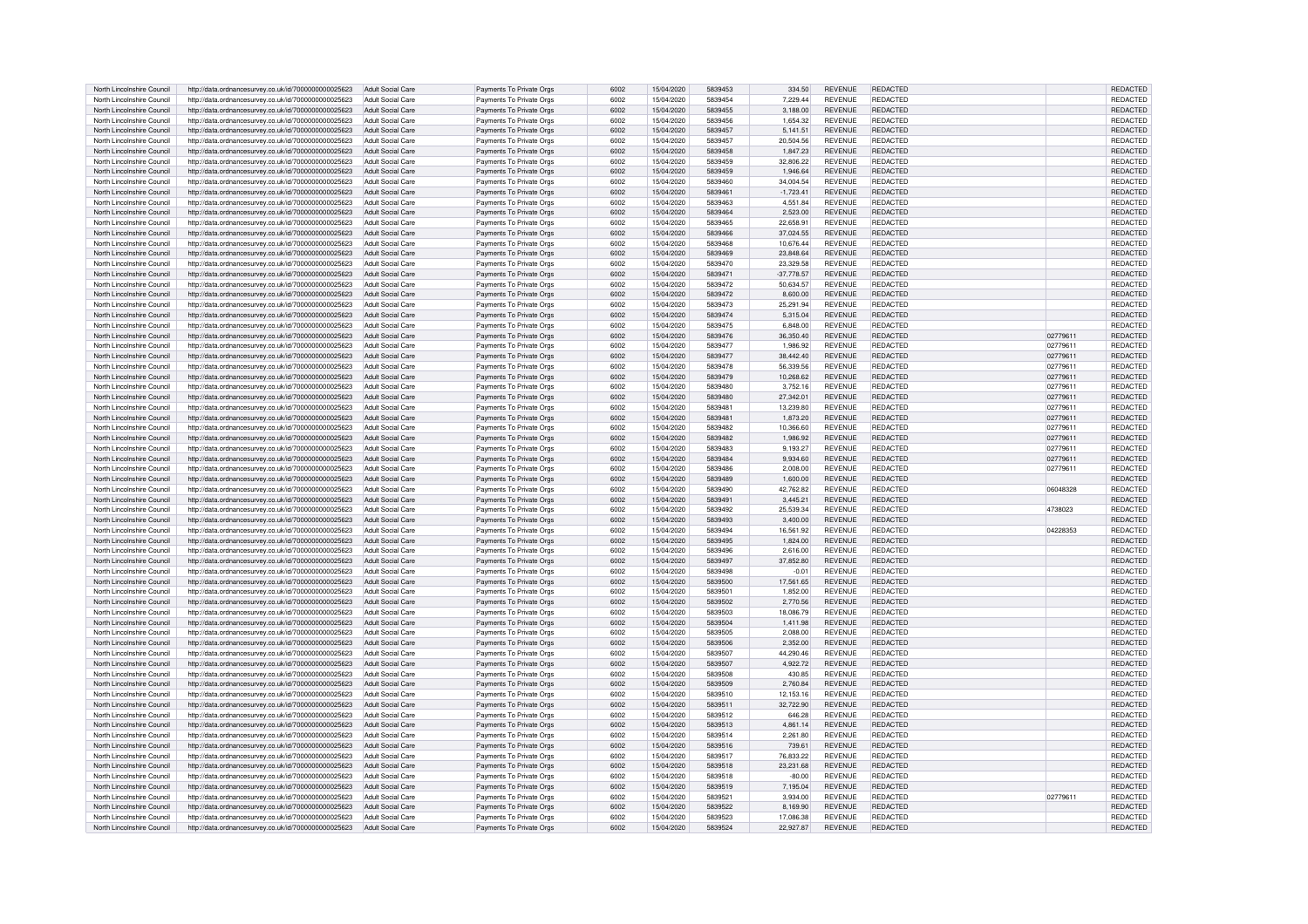| North Lincolnshire Council | http://data.ordnancesurvev.co.uk/id/7000000000025623 | Adult Social Care        | Payments To Private Orgs       | 6002 | 15/04/2020 | 5839526 | 37,050.94     | <b>REVENUE</b> | <b>REDACTED</b> |          | <b>REDACTED</b> |
|----------------------------|------------------------------------------------------|--------------------------|--------------------------------|------|------------|---------|---------------|----------------|-----------------|----------|-----------------|
| North Lincolnshire Council | http://data.ordnancesurvey.co.uk/id/7000000000025623 | Adult Social Care        | Payments To Private Orgs       | 6002 | 22/04/2020 | 5842714 | 315.80        | <b>REVENUE</b> | <b>REDACTED</b> |          | <b>REDACTED</b> |
| North Lincolnshire Council | http://data.ordnancesurvey.co.uk/id/7000000000025623 | Adult Social Care        | Payments To Private Orgs       | 6002 | 22/04/2020 | 5842715 | 287.24        | <b>REVENUE</b> | <b>REDACTED</b> |          | REDACTED        |
|                            |                                                      |                          |                                |      |            |         |               |                |                 |          |                 |
| North Lincolnshire Council | http://data.ordnancesurvey.co.uk/id/7000000000025623 | Adult Social Care        | Payments To Private Orgs       | 6002 | 22/04/2020 | 5842717 | 439.44        | <b>REVENUE</b> | <b>REDACTED</b> |          | REDACTED        |
| North Lincolnshire Council | http://data.ordnancesurvey.co.uk/id/7000000000025623 | Adult Social Care        | Payments To Private Orgs       | 6002 | 22/04/2020 | 5842718 | 304.97        | <b>REVENUE</b> | <b>REDACTED</b> |          | REDACTED        |
| North Lincolnshire Council | http://data.ordnancesurvey.co.uk/id/7000000000025623 | Adult Social Care        | Payments To Private Orgs       | 6002 | 22/04/2020 | 5842722 | 285.54        | <b>REVENUE</b> | <b>REDACTED</b> |          | REDACTED        |
| North Lincolnshire Council | http://data.ordnancesurvey.co.uk/id/7000000000025623 | Adult Social Care        | Payments To Private Orgs       | 6002 | 22/04/2020 | 5842723 | 287.24        | <b>REVENUE</b> | <b>REDACTED</b> |          | <b>REDACTED</b> |
| North Lincolnshire Council | http://data.ordnancesurvey.co.uk/id/7000000000025623 | <b>Adult Social Care</b> | Payments To Private Orgs       | 6002 | 27/04/2020 | 5846417 | 31,124.85     | <b>REVENUE</b> | REDACTED        |          | REDACTED        |
| North Lincolnshire Council | http://data.ordnancesurvey.co.uk/id/7000000000025623 | Adult Social Care        | Payments To Private Orgs       | 6002 | 28/04/2020 | 5839405 | 31,124.85     | <b>REVENUE</b> | <b>REDACTED</b> |          | REDACTED        |
| North Lincolnshire Council | http://data.ordnancesurvey.co.uk/id/7000000000025623 | <b>Adult Social Care</b> | Payments To Private Orgs       | 6002 | 28/04/2020 | 5846424 | $-31,124.85$  | <b>REVENUE</b> | <b>REDACTED</b> |          | REDACTED        |
| North Lincolnshire Council | http://data.ordnancesurvey.co.uk/id/7000000000025623 | Adult Social Care        | Residential Care Income        | 9078 | 15/04/2020 | 5839386 | $-5,221.69$   | <b>REVENUE</b> | <b>REDACTED</b> |          | REDACTED        |
| North Lincolnshire Council | http://data.ordnancesurvey.co.uk/id/7000000000025623 | Adult Social Care        | Residential Care Income        | 9078 | 15/04/2020 | 5839387 | $-853.20$     | <b>REVENUE</b> | <b>REDACTED</b> |          | <b>REDACTED</b> |
|                            |                                                      |                          |                                |      |            |         |               |                |                 |          |                 |
| North Lincolnshire Council | http://data.ordnancesurvey.co.uk/id/7000000000025623 | Adult Social Care        | <b>Residential Care Income</b> | 9078 | 15/04/2020 | 5839390 | $-27.907.55$  | <b>REVENUE</b> | <b>REDACTED</b> |          | <b>REDACTED</b> |
| North Lincolnshire Council | http://data.ordnancesurvey.co.uk/id/7000000000025623 | Adult Social Care        | <b>Residential Care Income</b> | 9078 | 15/04/2020 | 5839391 | $-318.37$     | <b>REVENUE</b> | <b>REDACTED</b> |          | <b>REDACTED</b> |
| North Lincolnshire Council | http://data.ordnancesurvey.co.uk/id/7000000000025623 | Adult Social Care        | Residential Care Income        | 9078 | 15/04/2020 | 5839392 | $-14,752.25$  | <b>REVENUE</b> | <b>REDACTED</b> |          | <b>REDACTED</b> |
| North Lincolnshire Council | http://data.ordnancesurvey.co.uk/id/7000000000025623 | Adult Social Care        | Residential Care Income        | 9078 | 15/04/2020 | 5839393 | 180.52        | <b>REVENUE</b> | <b>REDACTED</b> |          | <b>REDACTED</b> |
| North Lincolnshire Council | http://data.ordnancesurvey.co.uk/id/7000000000025623 | Adult Social Care        | Residential Care Income        | 9078 | 15/04/2020 | 5839394 | $-7.442.44$   | <b>REVENUE</b> | REDACTED        |          | <b>REDACTED</b> |
| North Lincolnshire Council | http://data.ordnancesurvey.co.uk/id/7000000000025623 | Adult Social Care        | Residential Care Income        | 9078 | 15/04/2020 | 5839398 | $-11,597.52$  | <b>REVENUE</b> | <b>REDACTED</b> | 01952719 | <b>REDACTED</b> |
| North Lincolnshire Council | http://data.ordnancesurvey.co.uk/id/7000000000025623 | Adult Social Care        | Residential Care Income        | 9078 | 15/04/2020 | 5839399 | 406.71        | <b>REVENUE</b> | <b>REDACTED</b> | 01952719 | <b>REDACTED</b> |
| North Lincolnshire Council | http://data.ordnancesurvey.co.uk/id/7000000000025623 | Adult Social Care        | Residential Care Income        | 9078 | 15/04/2020 | 5839400 | $-16.085.51$  | <b>REVENUE</b> | <b>REDACTED</b> |          | <b>REDACTED</b> |
|                            |                                                      |                          |                                |      |            |         |               |                | <b>REDACTED</b> |          |                 |
| North Lincolnshire Council | http://data.ordnancesurvey.co.uk/id/7000000000025623 | Adult Social Care        | Residential Care Income        | 9078 | 15/04/2020 | 5839404 | $-4,937.12$   | <b>REVENUE</b> |                 |          | <b>REDACTED</b> |
| North Lincolnshire Council | http://data.ordnancesurvey.co.uk/id/7000000000025623 | Adult Social Care        | Residential Care Income        | 9078 | 15/04/2020 | 5839407 | $-3,104.87$   | <b>REVENUE</b> | <b>REDACTED</b> |          | <b>REDACTED</b> |
| North Lincolnshire Council | http://data.ordnancesurvey.co.uk/id/7000000000025623 | Adult Social Care        | Residential Care Income        | 9078 | 15/04/2020 | 5839409 | $-7.643.08$   | <b>REVENUE</b> | REDACTED        |          | REDACTED        |
| North Lincolnshire Council | http://data.ordnancesurvev.co.uk/id/7000000000025623 | Adult Social Care        | Residential Care Income        | 9078 | 15/04/2020 | 5839412 | $-8.747.90$   | <b>REVENUE</b> | REDACTED        |          | <b>REDACTED</b> |
| North Lincolnshire Council | http://data.ordnancesurvey.co.uk/id/7000000000025623 | Adult Social Care        | <b>Besidential Care Income</b> | 9078 | 15/04/2020 | 5839413 | 1,187.48      | <b>REVENUE</b> | <b>REDACTED</b> |          | REDACTED        |
| North Lincolnshire Council | http://data.ordnancesurvey.co.uk/id/7000000000025623 | Adult Social Care        | Residential Care Income        | 9078 | 15/04/2020 | 5839414 | $-1.955.96$   | <b>REVENUE</b> | REDACTED        |          | <b>REDACTED</b> |
| North Lincolnshire Council | http://data.ordnancesurvey.co.uk/id/7000000000025623 | Adult Social Care        | Residential Care Income        | 9078 | 15/04/2020 | 5839416 | $-19, 178.57$ | <b>REVENUE</b> | REDACTED        |          | <b>REDACTED</b> |
| North Lincolnshire Council | http://data.ordnancesurvey.co.uk/id/7000000000025623 | Adult Social Care        | <b>Besidential Care Income</b> | 9078 | 15/04/2020 | 5839419 | $-414.20$     | <b>REVENUE</b> | <b>REDACTED</b> |          | <b>REDACTED</b> |
| North Lincolnshire Council | http://data.ordnancesurvey.co.uk/id/7000000000025623 | Adult Social Care        | Residential Care Income        | 9078 | 15/04/2020 | 5839424 | $-4.769.32$   | <b>REVENUE</b> | REDACTED        |          | REDACTED        |
|                            |                                                      |                          |                                |      |            |         |               |                |                 |          |                 |
| North Lincolnshire Council | http://data.ordnancesurvey.co.uk/id/7000000000025623 | Adult Social Care        | Residential Care Income        | 9078 | 15/04/2020 | 5839426 | $-6.686.41$   | <b>REVENUE</b> | <b>REDACTED</b> |          | REDACTED        |
| North Lincolnshire Council | http://data.ordnancesurvey.co.uk/id/7000000000025623 | Adult Social Care        | <b>Besidential Care Income</b> | 9078 | 15/04/2020 | 5839432 | $-569.40$     | <b>REVENUE</b> | REDACTED        | 27662    | REDACTED        |
| North Lincolnshire Council | http://data.ordnancesurvey.co.uk/id/7000000000025623 | Adult Social Care        | Residential Care Income        | 9078 | 15/04/2020 | 5839432 | $-8.079.68$   | <b>REVENUE</b> | REDACTED        | 27662    | <b>REDACTED</b> |
| North Lincolnshire Council | http://data.ordnancesurvey.co.uk/id/7000000000025623 | Adult Social Care        | <b>Residential Care Income</b> | 9078 | 15/04/2020 | 5839434 | 59.17         | <b>REVENUE</b> | <b>REDACTED</b> | 27662    | REDACTED        |
| North Lincolnshire Council | http://data.ordnancesurvey.co.uk/id/7000000000025623 | Adult Social Care        | Residential Care Income        | 9078 | 15/04/2020 | 5839435 | $-6,184.52$   | <b>REVENUE</b> | REDACTED        | 27662    | REDACTED        |
| North Lincolnshire Council | http://data.ordnancesurvey.co.uk/id/7000000000025623 | Adult Social Care        | Residential Care Income        | 9078 | 15/04/2020 | 5839437 | $-1.607.40$   | <b>REVENUE</b> | <b>REDACTED</b> |          | <b>REDACTED</b> |
| North Lincolnshire Council | http://data.ordnancesurvey.co.uk/id/7000000000025623 | Adult Social Care        | <b>Residential Care Income</b> | 9078 | 15/04/2020 | 5839439 | $-6,809.57$   | <b>REVENUE</b> | <b>REDACTED</b> |          | <b>REDACTED</b> |
| North Lincolnshire Council | http://data.ordnancesurvey.co.uk/id/7000000000025623 | <b>Adult Social Care</b> | <b>Besidential Care Income</b> | 9078 | 15/04/2020 | 5839440 | $-4.409.32$   | <b>REVENUE</b> | <b>REDACTED</b> |          | <b>REDACTED</b> |
| North Lincolnshire Council | http://data.ordnancesurvey.co.uk/id/7000000000025623 | Adult Social Care        | Residential Care Income        | 9078 | 15/04/2020 | 5839441 | $-1,439.24$   | <b>REVENUE</b> | <b>REDACTED</b> |          | <b>REDACTED</b> |
|                            |                                                      |                          |                                |      |            |         |               |                |                 |          |                 |
| North Lincolnshire Council | http://data.ordnancesurvey.co.uk/id/7000000000025623 | Adult Social Care        | Residential Care Income        | 9078 | 15/04/2020 | 5839445 | $-4,860.23$   | <b>REVENUE</b> | <b>REDACTED</b> |          | <b>REDACTED</b> |
| North Lincolnshire Council | http://data.ordnancesurvey.co.uk/id/7000000000025623 | Adult Social Care        | Residential Care Income        | 9078 | 15/04/2020 | 5839446 | $-2.541.57$   | <b>REVENUE</b> | <b>REDACTED</b> |          | <b>REDACTED</b> |
| North Lincolnshire Council | http://data.ordnancesurvey.co.uk/id/7000000000025623 | Adult Social Care        | Residential Care Income        | 9078 | 15/04/2020 | 5839447 | $-3.071.76$   | <b>REVENUE</b> | <b>REDACTED</b> |          | REDACTED        |
| North Lincolnshire Council | http://data.ordnancesurvey.co.uk/id/7000000000025623 | Adult Social Care        | Residential Care Income        | 9078 | 15/04/2020 | 5839449 | $-5.878.97$   | <b>REVENUE</b> | <b>REDACTED</b> |          | REDACTED        |
| North Lincolnshire Council | http://data.ordnancesurvev.co.uk/id/7000000000025623 | Adult Social Care        | <b>Residential Care Income</b> | 9078 | 15/04/2020 | 5839454 | $-257.40$     | <b>REVENUE</b> | <b>REDACTED</b> |          | REDACTED        |
| North Lincolnshire Council | http://data.ordnancesurvey.co.uk/id/7000000000025623 | Adult Social Care        | Residential Care Income        | 9078 | 15/04/2020 | 5839457 | $-464.60$     | <b>REVENUE</b> | <b>REDACTED</b> |          | <b>REDACTED</b> |
| North Lincolnshire Council | http://data.ordnancesurvey.co.uk/id/7000000000025623 | Adult Social Care        | <b>Besidential Care Income</b> | 9078 | 15/04/2020 | 5839457 | $-3,180.60$   | <b>REVENUE</b> | <b>REDACTED</b> |          | REDACTED        |
| North Lincolnshire Council | http://data.ordnancesurvey.co.uk/id/7000000000025623 | Adult Social Care        | Residential Care Income        | 9078 | 15/04/2020 | 5839459 | $-4.832.84$   | <b>REVENUE</b> | REDACTED        |          | REDACTED        |
|                            |                                                      |                          |                                |      |            |         |               |                |                 |          |                 |
| North Lincolnshire Council | http://data.ordnancesurvev.co.uk/id/7000000000025623 | Adult Social Care        | Residential Care Income        | 9078 | 15/04/2020 | 5839459 | $-1.112.84$   | <b>REVENUE</b> | REDACTED        |          | REDACTED        |
| North Lincolnshire Council | http://data.ordnancesurvey.co.uk/id/7000000000025623 | Adult Social Care        | <b>Besidential Care Income</b> | 9078 | 15/04/2020 | 5839460 | $-11,940.83$  | <b>REVENUE</b> | <b>REDACTED</b> |          | <b>REDACTED</b> |
| North Lincolnshire Council | http://data.ordnancesurvey.co.uk/id/7000000000025623 | <b>Adult Social Care</b> | <b>Besidential Care Income</b> | 9078 | 15/04/2020 | 5839461 | 877.51        | <b>REVENUE</b> | <b>REDACTED</b> |          | <b>REDACTED</b> |
| North Lincolnshire Council | http://data.ordnancesurvey.co.uk/id/7000000000025623 | Adult Social Care        | Residential Care Income        | 9078 | 15/04/2020 | 5839465 | $-9,318.50$   | <b>REVENUE</b> | <b>REDACTED</b> |          | REDACTED        |
| North Lincolnshire Council | http://data.ordnancesurvey.co.uk/id/7000000000025623 | Adult Social Care        | <b>Residential Care Income</b> | 9078 | 15/04/2020 | 5839466 | $-6.019.11$   | <b>REVENUE</b> | REDACTED        |          | REDACTED        |
| North Lincolnshire Council | http://data.ordnancesurvey.co.uk/id/7000000000025623 | Adult Social Care        | <b>Besidential Care Income</b> | 9078 | 15/04/2020 | 5839469 | $-6.981.04$   | <b>REVENUE</b> | <b>REDACTED</b> |          | REDACTED        |
| North Lincolnshire Council | http://data.ordnancesurvey.co.uk/id/7000000000025623 | Adult Social Care        | <b>Besidential Care Income</b> | 9078 | 15/04/2020 | 5839470 | $-7.798.03$   | <b>REVENUE</b> | <b>REDACTED</b> |          | REDACTED        |
| North Lincolnshire Council | http://data.ordnancesurvey.co.uk/id/7000000000025623 | Adult Social Care        | <b>Besidential Care Income</b> | 9078 | 15/04/2020 | 5839473 | $-1,007.26$   | <b>REVENUE</b> | <b>REDACTED</b> |          | REDACTED        |
| North Lincolnshire Council | http://data.ordnancesurvey.co.uk/id/7000000000025623 | <b>Adult Social Care</b> | Residential Care Income        | 9078 | 15/04/2020 | 5839475 | $-443.12$     | <b>REVENUE</b> | <b>REDACTED</b> |          | REDACTED        |
| North Lincolnshire Council |                                                      | <b>Adult Social Care</b> | <b>Besidential Care Income</b> | 9078 |            |         |               | <b>REVENUE</b> | <b>REDACTED</b> | 02779611 |                 |
|                            | http://data.ordnancesurvey.co.uk/id/7000000000025623 |                          |                                |      | 15/04/2020 | 5839476 | $-2,648.57$   |                |                 |          | REDACTED        |
| North Lincolnshire Council | http://data.ordnancesurvey.co.uk/id/7000000000025623 | <b>Adult Social Care</b> | Residential Care Income        | 9078 | 15/04/2020 | 5839477 | $-569.40$     | <b>REVENUE</b> | REDACTED        | 02779611 | REDACTED        |
| North Lincolnshire Council | http://data.ordnancesurvey.co.uk/id/7000000000025623 | <b>Adult Social Care</b> | Residential Care Income        | 9078 | 15/04/2020 | 5839477 | $-6,080.60$   | <b>REVENUE</b> | <b>REDACTED</b> | 02779611 | REDACTED        |
| North Lincolnshire Council | http://data.ordnancesurvey.co.uk/id/7000000000025623 | Adult Social Care        | Residential Care Income        | 9078 | 15/04/2020 | 5839478 | $-16,024.02$  | <b>REVENUE</b> | <b>REDACTED</b> | 02779611 | REDACTED        |
| North Lincolnshire Council | http://data.ordnancesurvey.co.uk/id/7000000000025623 | <b>Adult Social Care</b> | <b>Besidential Care Income</b> | 9078 | 15/04/2020 | 5839480 | $-5.495.12$   | <b>REVENUE</b> | <b>REDACTED</b> | 02779611 | <b>REDACTED</b> |
| North Lincolnshire Council | http://data.ordnancesurvey.co.uk/id/7000000000025623 | Adult Social Care        | Residential Care Income        | 9078 | 15/04/2020 | 5839480 | $-414.20$     | <b>REVENUE</b> | <b>REDACTED</b> | 02779611 | <b>REDACTED</b> |
| North Lincolnshire Council | http://data.ordnancesurvey.co.uk/id/7000000000025623 | <b>Adult Social Care</b> | Residential Care Income        | 9078 | 15/04/2020 | 5839481 | $-378.20$     | <b>REVENUE</b> | <b>REDACTED</b> | 02779611 | <b>REDACTED</b> |
| North Lincolnshire Council | http://data.ordnancesurvey.co.uk/id/7000000000025623 | Adult Social Care        | Residential Care Income        | 9078 | 15/04/2020 | 5839481 | $-828.40$     | <b>REVENUE</b> | REDACTED        | 02779611 | <b>REDACTED</b> |
| North Lincolnshire Council | http://data.ordnancesurvey.co.uk/id/7000000000025623 | Adult Social Care        | Residential Care Income        | 9078 | 15/04/2020 | 5839482 | $-808.40$     | <b>REVENUE</b> | <b>REDACTED</b> | 02779611 | <b>REDACTED</b> |
| North Lincolnshire Council | http://data.ordnancesurvey.co.uk/id/7000000000025623 | Adult Social Care        | <b>Residential Care Income</b> | 9078 | 15/04/2020 | 5839482 | $-541.40$     | <b>REVENUE</b> | REDACTED        | 0277961  | <b>REDACTED</b> |
|                            |                                                      |                          |                                |      |            |         |               |                | <b>REDACTED</b> |          |                 |
| North Lincolnshire Council | http://data.ordnancesurvey.co.uk/id/7000000000025623 | Adult Social Care        | <b>Besidential Care Income</b> | 9078 | 15/04/2020 | 5839483 | $-1.413.56$   | <b>REVENUE</b> |                 | 02779611 | <b>REDACTED</b> |
| North Lincolnshire Council | http://data.ordnancesurvey.co.uk/id/7000000000025623 | Adult Social Care        | <b>Besidential Care Income</b> | 9078 | 15/04/2020 | 5839484 | $-1.963.80$   | <b>REVENUE</b> | REDACTED        | 02779611 | <b>REDACTED</b> |
| North Lincolnshire Council | http://data.ordnancesurvey.co.uk/id/7000000000025623 | Adult Social Care        | Residential Care Income        | 9078 | 15/04/2020 | 5839490 | $-10,399.68$  | <b>REVENUE</b> | REDACTED        | 06048328 | <b>REDACTED</b> |
| North Lincolnshire Council | http://data.ordnancesurvey.co.uk/id/7000000000025623 | Adult Social Care        | Residential Care Income        | 9078 | 15/04/2020 | 5839492 | $-8,220.59$   | <b>REVENUE</b> | REDACTED        | 4738023  | REDACTED        |
| North Lincolnshire Council | http://data.ordnancesurvey.co.uk/id/7000000000025623 | Adult Social Care        | Residential Care Income        | 9078 | 15/04/2020 | 5839494 | $-758.00$     | <b>REVENUE</b> | <b>REDACTED</b> | 04228353 | <b>REDACTED</b> |
| North Lincolnshire Council | http://data.ordnancesurvey.co.uk/id/7000000000025623 | Adult Social Care        | <b>Besidential Care Income</b> | 9078 | 15/04/2020 | 5839497 | 13.265.16     | <b>REVENUE</b> | <b>REDACTED</b> |          | REDACTED        |
| North Lincolnshire Council | http://data.ordnancesurvey.co.uk/id/7000000000025623 | Adult Social Care        | Residential Care Income        | 9078 | 15/04/2020 | 5839498 | 336.19        | <b>REVENUE</b> | REDACTED        |          | <b>REDACTED</b> |
| North Lincolnshire Council | http://data.ordnancesurvey.co.uk/id/7000000000025623 | Adult Social Care        | <b>Besidential Care Income</b> | 9078 | 15/04/2020 | 5839500 | $-5,372.36$   | <b>REVENUE</b> | <b>REDACTED</b> |          | <b>REDACTED</b> |
|                            |                                                      |                          |                                |      |            |         |               |                |                 |          |                 |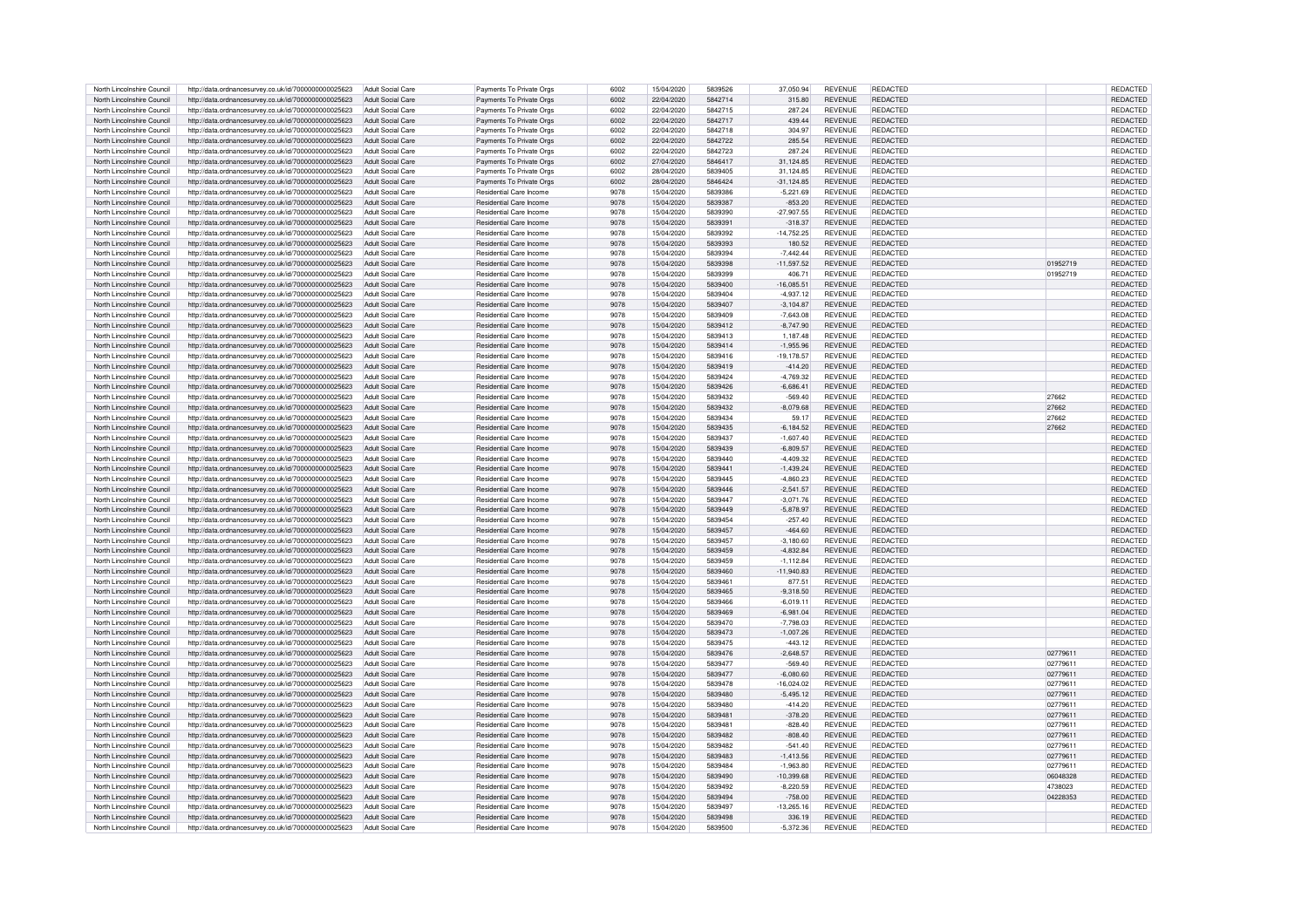| North Lincolnshire Council | http://data.ordnancesurvey.co.uk/id/7000000000025623 | Adult Social Care          | Residential Care Income        | 9078 | 15/04/2020 | 5839501 | $-590.72$    | <b>REVENUE</b> | <b>REDACTED</b> | <b>REDACTED</b> |
|----------------------------|------------------------------------------------------|----------------------------|--------------------------------|------|------------|---------|--------------|----------------|-----------------|-----------------|
| North Lincolnshire Council | http://data.ordnancesurvey.co.uk/id/7000000000025623 | Adult Social Care          | Residential Care Income        | 9078 | 15/04/2020 | 5839502 | $-414.20$    | <b>REVENUE</b> | <b>REDACTED</b> | REDACTED        |
| North Lincolnshire Council | http://data.ordnancesurvey.co.uk/id/7000000000025623 | Adult Social Care          | <b>Besidential Care Income</b> | 9078 | 15/04/2020 | 5839503 | $-9.455.70$  | <b>REVENUE</b> | <b>REDACTED</b> | <b>REDACTED</b> |
|                            |                                                      |                            |                                |      |            |         |              |                |                 |                 |
| North Lincolnshire Council | http://data.ordnancesurvey.co.uk/id/7000000000025623 | Adult Social Care          | Residential Care Income        | 9078 | 15/04/2020 | 5839507 | $-347.00$    | <b>REVENUE</b> | <b>REDACTED</b> | REDACTED        |
| North Lincolnshire Council | http://data.ordnancesurvey.co.uk/id/7000000000025623 | Adult Social Care          | <b>Besidential Care Income</b> | 9078 | 15/04/2020 | 5839507 | $-11,523.46$ | <b>REVENUE</b> | <b>REDACTED</b> | REDACTED        |
| North Lincolnshire Council | http://data.ordnancesurvey.co.uk/id/7000000000025623 | Adult Social Care          | <b>Besidential Care Income</b> | 9078 | 15/04/2020 | 5839511 | $-12.254.15$ | <b>REVENUE</b> | <b>REDACTED</b> | REDACTED        |
| North Lincolnshire Council | http://data.ordnancesurvey.co.uk/id/7000000000025623 | Adult Social Care          | <b>Besidential Care Income</b> | 9078 | 15/04/2020 | 5839512 | 71.81        | <b>REVENUE</b> | <b>REDACTED</b> | REDACTED        |
| North Lincolnshire Council | http://data.ordnancesurvey.co.uk/id/7000000000025623 | <b>Adult Social Care</b>   | Residential Care Income        | 9078 | 15/04/2020 | 5839516 | 3,294.62     | <b>REVENUE</b> | REDACTED        | REDACTED        |
| North Lincolnshire Council |                                                      | <b>Adult Social Care</b>   | Residential Care Income        | 9078 | 15/04/2020 | 5839517 | $-24.829.62$ | <b>REVENUE</b> | REDACTED        | REDACTED        |
|                            | http://data.ordnancesurvey.co.uk/id/7000000000025623 |                            |                                |      |            |         |              |                |                 |                 |
| North Lincolnshire Council | http://data.ordnancesurvey.co.uk/id/7000000000025623 | <b>Adult Social Care</b>   | Residential Care Income        | 9078 | 15/04/2020 | 5839518 | $-8,399.87$  | <b>REVENUE</b> | <b>REDACTED</b> | REDACTED        |
| North Lincolnshire Council | http://data.ordnancesurvey.co.uk/id/7000000000025623 | Adult Social Care          | Residential Care Income        | 9078 | 15/04/2020 | 5839524 | $-9,734.92$  | REVENUE        | <b>REDACTED</b> | REDACTED        |
| North Lincolnshire Council | http://data.ordnancesurvey.co.uk/id/7000000000025623 | Adult Social Care          | Residential Care Income        | 9078 | 15/04/2020 | 5839526 | $-11.358.61$ | <b>REVENUE</b> | <b>REDACTED</b> | REDACTED        |
| North Lincolnshire Council | http://data.ordnancesurvey.co.uk/id/7000000000025623 | Adult Social Care          | Residential Care Income        | 9078 | 27/04/2020 | 5846417 | $-8.982.91$  | <b>REVENUE</b> | <b>REDACTED</b> | <b>REDACTED</b> |
| North Lincolnshire Council | http://data.ordnancesurvey.co.uk/id/7000000000025623 | Adult Social Care          | Residential Care Income        | 9078 | 28/04/2020 | 5839405 | $-9,048.52$  | <b>REVENUE</b> | <b>REDACTED</b> | <b>REDACTED</b> |
| North Lincolnshire Council | http://data.ordnancesurvey.co.uk/id/7000000000025623 | Adult Social Care          | Residential Care Income        | 9078 | 28/04/2020 | 5846424 | 8,982.91     | <b>REVENUE</b> | <b>REDACTED</b> | <b>REDACTED</b> |
|                            |                                                      |                            |                                |      |            | 5833095 |              |                |                 |                 |
| North Lincolnshire Council | http://data.ordnancesurvey.co.uk/id/7000000000025623 | Central Services To Public | Direct Payments To Clients     | 6012 | 03/04/2020 |         | 500.00       | <b>REVENUE</b> | <b>REDACTED</b> | <b>REDACTED</b> |
| North Lincolnshire Council | http://data.ordnancesurvey.co.uk/id/7000000000025623 | Central Services To Public | Provisions                     | 5201 | 15/04/2020 | 5839088 | 1.186.75     | <b>REVENUE</b> | <b>REDACTED</b> | <b>REDACTED</b> |
| North Lincolnshire Council | http://data.ordnancesurvey.co.uk/id/7000000000025623 | Central Services To Public | Provisions                     | 5201 | 17/04/2020 | 5840678 | 972.84       | <b>REVENUE</b> | <b>REDACTED</b> | <b>REDACTED</b> |
| North Lincolnshire Council | http://data.ordnancesurvey.co.uk/id/7000000000025623 | Central Services To Public | Provisions                     | 5201 | 22/04/2020 | 5842852 | 574.51       | <b>REVENUE</b> | <b>REDACTED</b> | REDACTED        |
| North Lincolnshire Council | http://data.ordnancesurvey.co.uk/id/7000000000025623 | Central Services To Public | Provisions                     | 5201 | 22/04/2020 | 5842860 | 500.00       | <b>REVENUE</b> | REDACTED        | <b>REDACTED</b> |
| North Lincolnshire Council | http://data.ordnancesurvey.co.uk/id/7000000000025623 | Central Services To Public | Provisions                     | 5201 | 24/04/2020 | 5844463 | 299.21       | <b>REVENUE</b> | <b>REDACTED</b> | <b>REDACTED</b> |
|                            |                                                      |                            |                                |      |            |         |              |                |                 |                 |
| North Lincolnshire Council | http://data.ordnancesurvey.co.uk/id/7000000000025623 | Central Services To Public | Provisions                     | 5201 | 24/04/2020 | 5844464 | 689.88       | <b>REVENUE</b> | <b>REDACTED</b> | <b>REDACTED</b> |
| North Lincolnshire Council | http://data.ordnancesurvey.co.uk/id/7000000000025623 | Central Services To Public | Provisions                     | 5201 | 28/04/2020 | 5846363 | 319.54       | <b>REVENUE</b> | REDACTED        | <b>REDACTED</b> |
| North Lincolnshire Council | http://data.ordnancesurvey.co.uk/id/7000000000025623 | Central Services To Public | Provisions                     | 5201 | 28/04/2020 | 5846364 | 579.80       | <b>REVENUE</b> | REDACTED        | <b>REDACTED</b> |
| North Lincolnshire Council | http://data.ordnancesurvey.co.uk/id/7000000000025623 | Central Services To Public | Provisions                     | 5201 | 01/05/2020 | 5847995 | 269.79       | <b>REVENUE</b> | <b>REDACTED</b> | <b>REDACTED</b> |
| North Lincolnshire Council | http://data.ordnancesurvey.co.uk/id/7000000000025623 | Central Services To Public | Provisions                     | 5201 | 01/05/2020 | 5847997 | 697.42       | <b>REVENUE</b> | <b>REDACTED</b> | <b>REDACTED</b> |
| North Lincolnshire Council | http://data.ordnancesurvey.co.uk/id/7000000000025623 | Childrens & Education      | <b>B Out Basic Allowance</b>   | 5520 | 06/04/2020 | 5834625 | 601.60       | <b>REVENUE</b> | <b>REDACTED</b> | <b>REDACTED</b> |
| North Lincolnshire Council |                                                      | Childrens & Education      | B Out Basic Allowance          | 5520 | 06/04/2020 | 5834628 | 170.00       | <b>REVENUE</b> | REDACTED        | REDACTED        |
|                            | http://data.ordnancesurvey.co.uk/id/7000000000025623 |                            |                                |      |            |         |              |                |                 |                 |
| North Lincolnshire Council | http://data.ordnancesurvey.co.uk/id/7000000000025623 | Childrens & Education      | <b>B Out Basic Allowance</b>   | 5520 | 06/04/2020 | 5834629 | 458.00       | <b>REVENUE</b> | REDACTED        | REDACTED        |
| North Lincolnshire Council | http://data.ordnancesurvey.co.uk/id/7000000000025623 | Childrens & Education      | B Out Basic Allowance          | 5520 | 06/04/2020 | 5834630 | 216.00       | <b>REVENUE</b> | <b>REDACTED</b> | REDACTED        |
| North Lincolnshire Council | http://data.ordnancesurvey.co.uk/id/7000000000025623 | Childrens & Education      | <b>B Out Basic Allowance</b>   | 5520 | 06/04/2020 | 5834631 | 268.78       | <b>REVENUE</b> | REDACTED        | REDACTED        |
| North Lincolnshire Council | http://data.ordnancesurvey.co.uk/id/7000000000025623 | Childrens & Education      | B Out Basic Allowance          | 5520 | 06/04/2020 | 5834632 | 474.00       | <b>REVENUE</b> | REDACTED        | REDACTED        |
| North Lincolnshire Council | http://data.ordnancesurvey.co.uk/id/7000000000025623 | Childrens & Education      | <b>B Out Basic Allowance</b>   | 5520 | 06/04/2020 | 5834633 | 287.26       | <b>REVENUE</b> | <b>REDACTED</b> | REDACTED        |
|                            |                                                      |                            |                                |      |            |         |              |                |                 |                 |
| North Lincolnshire Council | http://data.ordnancesurvey.co.uk/id/7000000000025623 | Childrens & Education      | <b>B Out Basic Allowance</b>   | 5520 | 06/04/2020 | 5834636 | 216.00       | <b>REVENUE</b> | <b>REDACTED</b> | REDACTED        |
| North Lincolnshire Council | http://data.ordnancesurvey.co.uk/id/7000000000025623 | Childrens & Education      | B Out Basic Allowance          | 5520 | 06/04/2020 | 5834639 | 258.00       | <b>REVENUE</b> | <b>REDACTED</b> | <b>REDACTED</b> |
| North Lincolnshire Council | http://data.ordnancesurvey.co.uk/id/7000000000025623 | Childrens & Education      | <b>B Out Basic Allowance</b>   | 5520 | 06/04/2020 | 5834640 | 559.45       | <b>REVENUE</b> | <b>REDACTED</b> | <b>REDACTED</b> |
| North Lincolnshire Council | http://data.ordnancesurvey.co.uk/id/7000000000025623 | Childrens & Education      | <b>B Out Basic Allowance</b>   | 5520 | 06/04/2020 | 5834641 | 602.00       | <b>REVENUE</b> | <b>REDACTED</b> | <b>REDACTED</b> |
| North Lincolnshire Council | http://data.ordnancesurvey.co.uk/id/7000000000025623 | Childrens & Education      | <b>B Out Basic Allowance</b>   | 5520 | 06/04/2020 | 5834644 | 375.26       | <b>REVENUE</b> | <b>REDACTED</b> | <b>REDACTED</b> |
| North Lincolnshire Council | http://data.ordnancesurvey.co.uk/id/7000000000025623 | Childrens & Education      | <b>B Out Basic Allowance</b>   | 5520 | 06/04/2020 | 5834646 | 818.00       | <b>REVENUE</b> | <b>REDACTED</b> | <b>REDACTED</b> |
| North Lincolnshire Council |                                                      | Childrens & Education      | <b>B Out Basic Allowance</b>   | 5520 | 06/04/2020 | 5834649 | 706.34       | <b>REVENUE</b> | <b>REDACTED</b> |                 |
|                            | http://data.ordnancesurvey.co.uk/id/7000000000025623 |                            |                                |      |            |         |              |                |                 | <b>REDACTED</b> |
| North Lincolnshire Council | http://data.ordnancesurvey.co.uk/id/7000000000025623 | Childrens & Education      | <b>B Out Basic Allowance</b>   | 5520 | 06/04/2020 | 5834651 | 532.90       | <b>REVENUE</b> | <b>REDACTED</b> | REDACTED        |
| North Lincolnshire Council | http://data.ordnancesurvey.co.uk/id/7000000000025623 | Childrens & Education      | <b>B</b> Out Basic Allowance   | 5520 | 06/04/2020 | 5834656 | 719.97       | <b>REVENUE</b> | <b>REDACTED</b> | REDACTED        |
| North Lincolnshire Council | http://data.ordnancesurvey.co.uk/id/7000000000025623 | Childrens & Education      | <b>B</b> Out Basic Allowance   | 5520 | 06/04/2020 | 5834657 | 298.00       | <b>REVENUE</b> | <b>REDACTED</b> | <b>REDACTED</b> |
| North Lincolnshire Council | http://data.ordnancesurvev.co.uk/id/7000000000025623 | Childrens & Education      | B Out Basic Allowance          | 5520 | 06/04/2020 | 5834658 | 362.90       | <b>REVENUE</b> | <b>REDACTED</b> | REDACTED        |
| North Lincolnshire Council | http://data.ordnancesurvey.co.uk/id/7000000000025623 | Childrens & Education      | <b>B Out Basic Allowance</b>   | 5520 | 06/04/2020 | 5834659 | 548.30       | <b>REVENUE</b> | <b>REDACTED</b> | REDACTED        |
| North Lincolnshire Council | http://data.ordnancesurvey.co.uk/id/7000000000025623 | Childrens & Education      | <b>B Out Basic Allowance</b>   | 5520 | 06/04/2020 | 5834661 | 312.92       | <b>REVENUE</b> | REDACTED        | REDACTED        |
|                            |                                                      |                            |                                |      |            |         |              |                |                 |                 |
| North Lincolnshire Council | http://data.ordnancesurvey.co.uk/id/7000000000025623 | Childrens & Education      | B Out Basic Allowance          | 5520 | 06/04/2020 | 5834662 | 864.00       | <b>REVENUE</b> | REDACTED        | REDACTED        |
| North Lincolnshire Council | http://data.ordnancesurvey.co.uk/id/7000000000025623 | Childrens & Education      | B Out Basic Allowance          | 5520 | 06/04/2020 | 5834671 | 422.24       | <b>REVENUE</b> | <b>REDACTED</b> | <b>REDACTED</b> |
| North Lincolnshire Council | http://data.ordnancesurvey.co.uk/id/7000000000025623 | Childrens & Education      | B Out Basic Allowance          | 5520 | 06/04/2020 | 5834672 | 626.30       | <b>REVENUE</b> | <b>REDACTED</b> | REDACTED        |
| North Lincolnshire Council | http://data.ordnancesurvey.co.uk/id/7000000000025623 | Childrens & Education      | <b>B Out Basic Allowance</b>   | 5520 | 06/04/2020 | 5834674 | 318.00       | <b>REVENUE</b> | <b>REDACTED</b> | REDACTED        |
| North Lincolnshire Council | http://data.ordnancesurvey.co.uk/id/7000000000025623 | Childrens & Education      | B Out Basic Allowance          | 5520 | 06/04/2020 | 5834679 | 287.60       | <b>REVENUE</b> | <b>REDACTED</b> | <b>REDACTED</b> |
| North Lincolnshire Council | http://data.ordnancesurvey.co.uk/id/7000000000025623 | Childrens & Education      | B Out Basic Allowance          | 5520 | 06/04/2020 | 5834682 | 283.60       | <b>REVENUE</b> | <b>REDACTED</b> | REDACTED        |
|                            |                                                      |                            |                                | 5520 |            | 5834684 |              |                |                 |                 |
| North Lincolnshire Council | http://data.ordnancesurvey.co.uk/id/7000000000025623 | Childrens & Education      | B Out Basic Allowance          |      | 06/04/2020 |         | 288.02       | <b>REVENUE</b> | <b>REDACTED</b> | REDACTED        |
| North Lincolnshire Council | http://data.ordnancesurvey.co.uk/id/7000000000025623 | Childrens & Education      | B Out Basic Allowance          | 5520 | 06/04/2020 | 5834685 | 463.00       | <b>REVENUE</b> | <b>REDACTED</b> | REDACTED        |
| North Lincolnshire Council | http://data.ordnancesurvey.co.uk/id/7000000000025623 | Childrens & Education      | B Out Basic Allowance          | 5520 | 06/04/2020 | 5834689 | 287.60       | <b>REVENUE</b> | <b>REDACTED</b> | REDACTED        |
| North Lincolnshire Council | http://data.ordnancesurvey.co.uk/id/7000000000025623 | Childrens & Education      | <b>B Out Basic Allowance</b>   | 5520 | 06/04/2020 | 5834691 | 342.54       | <b>REVENUE</b> | <b>REDACTED</b> | REDACTED        |
| North Lincolnshire Council | http://data.ordnancesurvey.co.uk/id/7000000000025623 | Childrens & Education      | <b>B Out Basic Allowance</b>   | 5520 | 06/04/2020 | 5834693 | 450.20       | <b>REVENUE</b> | <b>REDACTED</b> | REDACTED        |
| North Lincolnshire Council | http://data.ordnancesurvey.co.uk/id/7000000000025623 | Childrens & Education      | <b>B Out Basic Allowance</b>   | 5520 | 06/04/2020 | 5834695 | 293.30       | <b>REVENUE</b> | <b>REDACTED</b> | REDACTED        |
| North Lincolnshire Council | http://data.ordnancesurvey.co.uk/id/7000000000025623 | Childrens & Education      | <b>B Out Basic Allowance</b>   | 5520 | 06/04/2020 | 5834697 | 274.60       | <b>REVENUE</b> | <b>REDACTED</b> | REDACTED        |
|                            |                                                      |                            |                                |      |            |         |              |                |                 |                 |
| North Lincolnshire Council | http://data.ordnancesurvey.co.uk/id/7000000000025623 | Childrens & Education      | B Out Basic Allowance          | 5520 | 06/04/2020 | 5834698 | 1.009.00     | <b>REVENUE</b> | <b>REDACTED</b> | REDACTED        |
| North Lincolnshire Council | http://data.ordnancesurvey.co.uk/id/7000000000025623 | Childrens & Education      | <b>B Out Basic Allowance</b>   | 5520 | 06/04/2020 | 5834701 | 258.00       | <b>REVENUE</b> | <b>REDACTED</b> | <b>REDACTED</b> |
| North Lincolnshire Council | http://data.ordnancesurvey.co.uk/id/7000000000025623 | Childrens & Education      | <b>B Out Basic Allowance</b>   | 5520 | 06/04/2020 | 5834703 | 623.30       | <b>REVENUE</b> | <b>REDACTED</b> | <b>REDACTED</b> |
| North Lincolnshire Council | http://data.ordnancesurvey.co.uk/id/7000000000025623 | Childrens & Education      | <b>B Out Basic Allowance</b>   | 5520 | 06/04/2020 | 5834705 | 216.00       | <b>REVENUE</b> | <b>REDACTED</b> | <b>REDACTED</b> |
| North Lincolnshire Council | http://data.ordnancesurvey.co.uk/id/7000000000025623 | Childrens & Education      | <b>B Out Basic Allowance</b>   | 5520 | 06/04/2020 | 5834706 | 648.00       | <b>REVENUE</b> | <b>REDACTED</b> | <b>REDACTED</b> |
| North Lincolnshire Council | http://data.ordnancesurvey.co.uk/id/7000000000025623 | Childrens & Education      | <b>B Out Basic Allowance</b>   | 5520 | 06/04/2020 | 5834711 | 386.00       | <b>REVENUE</b> | <b>REDACTED</b> | <b>REDACTED</b> |
|                            |                                                      |                            |                                | 5520 | 06/04/2020 | 5834712 |              | <b>REVENUE</b> |                 |                 |
| North Lincolnshire Council | http://data.ordnancesurvey.co.uk/id/7000000000025623 | Childrens & Education      | <b>B Out Basic Allowance</b>   |      |            |         | 353.52       |                | REDACTED        | <b>REDACTED</b> |
| North Lincolnshire Council | http://data.ordnancesurvey.co.uk/id/7000000000025623 | Childrens & Education      | <b>B Out Basic Allowance</b>   | 5520 | 06/04/2020 | 5834713 | 818.00       | <b>REVENUE</b> | <b>REDACTED</b> | <b>REDACTED</b> |
| North Lincolnshire Council | http://data.ordnancesurvey.co.uk/id/7000000000025623 | Childrens & Education      | <b>B Out Basic Allowance</b>   | 5520 | 06/04/2020 | 5834724 | 1,034.00     | <b>REVENUE</b> | REDACTED        | REDACTED        |
| North Lincolnshire Council | http://data.ordnancesurvey.co.uk/id/7000000000025623 | Childrens & Education      | <b>B Out Basic Allowance</b>   | 5520 | 06/04/2020 | 5834727 | 117.26       | <b>REVENUE</b> | REDACTED        | <b>REDACTED</b> |
| North Lincolnshire Council | http://data.ordnancesurvey.co.uk/id/7000000000025623 | Childrens & Education      | <b>B Out Basic Allowance</b>   | 5520 | 06/04/2020 | 5834728 | 648.00       | <b>REVENUE</b> | <b>REDACTED</b> | REDACTED        |
| North Lincolnshire Council | http://data.ordnancesurvey.co.uk/id/7000000000025623 | Childrens & Education      | <b>B Out Basic Allowance</b>   | 5520 | 06/04/2020 | 5834733 | 252.60       | <b>REVENUE</b> | <b>REDACTED</b> | REDACTED        |
| North Lincolnshire Council |                                                      | Childrens & Education      | <b>B Out Basic Allowance</b>   | 5520 | 06/04/2020 | 5834737 | 474.00       | <b>REVENUE</b> | REDACTED        | <b>REDACTED</b> |
|                            | http://data.ordnancesurvey.co.uk/id/7000000000025623 |                            |                                |      |            |         |              |                |                 |                 |
| North Lincolnshire Council | http://data.ordnancesurvey.co.uk/id/7000000000025623 | Childrens & Education      | <b>B Out Basic Allowance</b>   | 5520 | 06/04/2020 | 5834739 | 314.60       | <b>REVENUE</b> | <b>REDACTED</b> | <b>REDACTED</b> |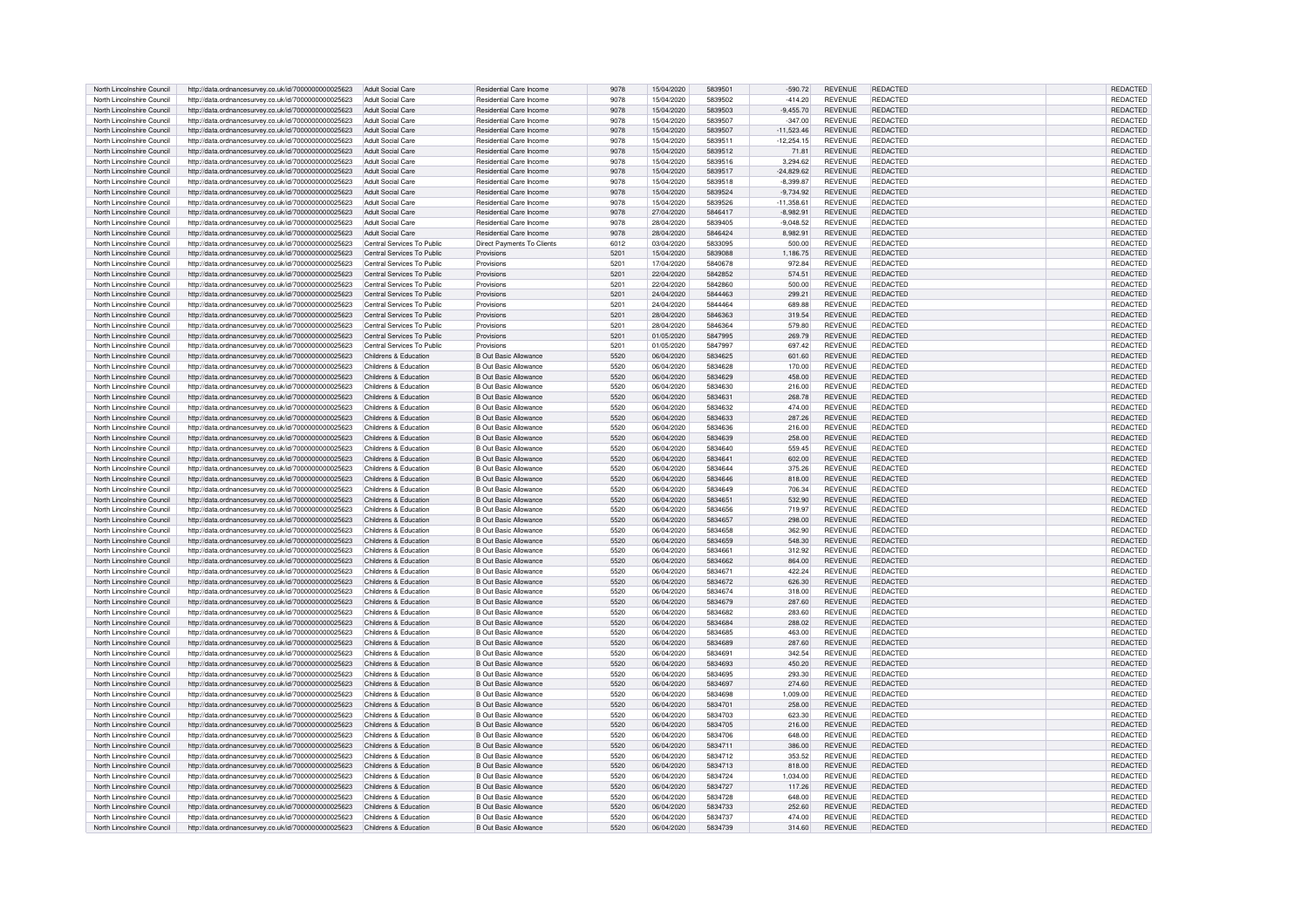| North Lincolnshire Council | http://data.ordnancesurvey.co.uk/id/7000000000025623 | Childrens & Education | <b>B Out Basic Allowance</b> | 5520 | 06/04/2020 | 5834740 | 394.90   | <b>REVENUE</b> | REDACTED        | <b>REDACTED</b> |
|----------------------------|------------------------------------------------------|-----------------------|------------------------------|------|------------|---------|----------|----------------|-----------------|-----------------|
| North Lincolnshire Council | http://data.ordnancesurvey.co.uk/id/7000000000025623 | Childrens & Education | <b>B Out Basic Allowance</b> | 5520 | 06/04/2020 | 5834745 | 277.76   | <b>REVENUE</b> | <b>REDACTED</b> | <b>REDACTED</b> |
| North Lincolnshire Council | http://data.ordnancesurvey.co.uk/id/7000000000025623 | Childrens & Education | B Out Basic Allowance        | 5520 | 06/04/2020 | 5834748 | 399.00   | <b>REVENUE</b> | REDACTED        | REDACTED        |
|                            |                                                      |                       |                              |      |            |         |          |                |                 |                 |
| North Lincolnshire Council | http://data.ordnancesurvey.co.uk/id/7000000000025623 | Childrens & Education | B Out Basic Allowance        | 5520 | 06/04/2020 | 5834750 | 1.106.00 | <b>REVENUE</b> | REDACTED        | <b>REDACTED</b> |
| North Lincolnshire Council | http://data.ordnancesurvey.co.uk/id/7000000000025623 | Childrens & Education | B Out Basic Allowance        | 5520 | 06/04/2020 | 5834751 | 313.00   | <b>REVENUE</b> | <b>REDACTED</b> | REDACTED        |
| North Lincolnshire Council | http://data.ordnancesurvey.co.uk/id/7000000000025623 | Childrens & Education | B Out Basic Allowance        | 5520 | 06/04/2020 | 5834753 | 385.30   | <b>REVENUE</b> | <b>REDACTED</b> | REDACTED        |
| North Lincolnshire Council | http://data.ordnancesurvey.co.uk/id/7000000000025623 | Childrens & Education | <b>B Out Basic Allowance</b> | 5520 | 06/04/2020 | 5834756 | 216.00   | <b>REVENUE</b> | <b>REDACTED</b> | REDACTED        |
| North Lincolnshire Council | http://data.ordnancesurvey.co.uk/id/7000000000025623 | Childrens & Education | <b>B Out Basic Allowance</b> | 5520 | 06/04/2020 | 5834760 | 258.00   | <b>REVENUE</b> | REDACTED        | REDACTED        |
| North Lincolnshire Council | http://data.ordnancesurvey.co.uk/id/7000000000025623 | Childrens & Education | B Out Basic Allowance        | 5520 | 06/04/2020 | 5834763 | 349.00   | <b>REVENUE</b> | REDACTED        | REDACTED        |
| North Lincolnshire Council | http://data.ordnancesurvey.co.uk/id/7000000000025623 | Childrens & Education | <b>B Out Basic Allowance</b> | 5520 | 06/04/2020 | 5834765 | 308.57   | <b>REVENUE</b> | REDACTED        | REDACTED        |
| North Lincolnshire Council | http://data.ordnancesurvey.co.uk/id/7000000000025623 | Childrens & Education | <b>B Out Basic Allowance</b> | 5520 | 06/04/2020 | 5834766 | 1,208.00 | <b>REVENUE</b> | REDACTED        | REDACTED        |
| North Lincolnshire Council |                                                      | Childrens & Education | B Out Basic Allowance        | 5520 | 06/04/2020 | 5834770 | 216.00   | <b>REVENUE</b> | REDACTED        | <b>REDACTED</b> |
|                            | http://data.ordnancesurvey.co.uk/id/7000000000025623 |                       |                              |      |            |         |          |                |                 |                 |
| North Lincolnshire Council | http://data.ordnancesurvey.co.uk/id/7000000000025623 | Childrens & Education | <b>B Out Basic Allowance</b> | 5520 | 06/04/2020 | 5834771 | 447.00   | <b>REVENUE</b> | <b>REDACTED</b> | <b>REDACTED</b> |
| North Lincolnshire Council | http://data.ordnancesurvey.co.uk/id/7000000000025623 | Childrens & Education | <b>B Out Basic Allowance</b> | 5520 | 06/04/2020 | 5834781 | 291.02   | <b>REVENUE</b> | <b>REDACTED</b> | <b>REDACTED</b> |
| North Lincolnshire Council | http://data.ordnancesurvey.co.uk/id/7000000000025623 | Childrens & Education | <b>B Out Basic Allowance</b> | 5520 | 06/04/2020 | 5834783 | 287.60   | <b>REVENUE</b> | REDACTED        | <b>REDACTED</b> |
| North Lincolnshire Council | http://data.ordnancesurvey.co.uk/id/7000000000025623 | Childrens & Education | <b>B Out Basic Allowance</b> | 5520 | 06/04/2020 | 5834785 | 367.48   | <b>REVENUE</b> | REDACTED        | <b>REDACTED</b> |
| North Lincolnshire Council | http://data.ordnancesurvey.co.uk/id/7000000000025623 | Childrens & Education | B Out Basic Allowance        | 5520 | 06/04/2020 | 5834789 | 480.00   | <b>REVENUE</b> | REDACTED        | <b>REDACTED</b> |
| North Lincolnshire Council | http://data.ordnancesurvey.co.uk/id/7000000000025623 | Childrens & Education | <b>B</b> Out Basic Allowance | 5520 | 06/04/2020 | 5834792 | 128.00   | <b>REVENUE</b> | <b>REDACTED</b> | <b>REDACTED</b> |
| North Lincolnshire Council | http://data.ordnancesurvey.co.uk/id/7000000000025623 | Childrens & Education | <b>B Out Basic Allowance</b> | 5520 | 06/04/2020 | 5834793 | 474.00   | <b>REVENUE</b> | <b>REDACTED</b> | <b>REDACTED</b> |
| North Lincolnshire Council | http://data.ordnancesurvey.co.uk/id/7000000000025623 | Childrens & Education | <b>B</b> Out Basic Allowance | 5520 | 06/04/2020 | 5834794 | 474.00   | <b>REVENUE</b> | REDACTED        | <b>REDACTED</b> |
|                            |                                                      |                       |                              |      |            |         |          |                |                 |                 |
| North Lincolnshire Council | http://data.ordnancesurvey.co.uk/id/7000000000025623 | Childrens & Education | <b>B Out Basic Allowance</b> | 5520 | 06/04/2020 | 5834795 | 468.00   | <b>REVENUE</b> | REDACTED        | <b>REDACTED</b> |
| North Lincolnshire Council | http://data.ordnancesurvey.co.uk/id/7000000000025623 | Childrens & Education | <b>B Out Basic Allowance</b> | 5520 | 06/04/2020 | 5834796 | 365.00   | <b>REVENUE</b> | <b>REDACTED</b> | <b>REDACTED</b> |
| North Lincolnshire Council | http://data.ordnancesurvey.co.uk/id/7000000000025623 | Childrens & Education | <b>B Out Basic Allowance</b> | 5520 | 06/04/2020 | 5834797 | 967.00   | <b>REVENUE</b> | REDACTED        | REDACTED        |
| North Lincolnshire Council | http://data.ordnancesurvey.co.uk/id/7000000000025623 | Childrens & Education | <b>B Out Basic Allowance</b> | 5520 | 06/04/2020 | 5834798 | 673.26   | <b>REVENUE</b> | REDACTED        | <b>REDACTED</b> |
| North Lincolnshire Council | http://data.ordnancesurvey.co.uk/id/7000000000025623 | Childrens & Education | <b>B Out Basic Allowance</b> | 5520 | 06/04/2020 | 5834801 | 282.00   | <b>REVENUE</b> | <b>REDACTED</b> | <b>REDACTED</b> |
| North Lincolnshire Council | http://data.ordnancesurvey.co.uk/id/7000000000025623 | Childrens & Education | <b>B Out Basic Allowance</b> | 5520 | 06/04/2020 | 5834804 | 382.00   | <b>REVENUE</b> | REDACTED        | <b>REDACTED</b> |
| North Lincolnshire Council | http://data.ordnancesurvey.co.uk/id/7000000000025623 | Childrens & Education | <b>B Out Basic Allowance</b> | 5520 | 06/04/2020 | 5834806 | 257.09   | <b>REVENUE</b> | <b>REDACTED</b> | <b>REDACTED</b> |
| North Lincolnshire Council | http://data.ordnancesurvey.co.uk/id/7000000000025623 | Childrens & Education | B Out Basic Allowance        | 5520 | 06/04/2020 | 5834811 | 556.00   | <b>REVENUE</b> | REDACTED        | <b>REDACTED</b> |
| North Lincolnshire Council | http://data.ordnancesurvey.co.uk/id/7000000000025623 | Childrens & Education | B Out Basic Allowance        | 5520 | 06/04/2020 | 5834812 | 586.00   | <b>REVENUE</b> | REDACTED        | <b>REDACTED</b> |
| North Lincolnshire Council |                                                      |                       |                              |      |            | 5834814 |          | <b>REVENUE</b> |                 |                 |
|                            | http://data.ordnancesurvey.co.uk/id/7000000000025623 | Childrens & Education | <b>B Out Basic Allowance</b> | 5520 | 06/04/2020 |         | 251.60   |                | REDACTED        | <b>REDACTED</b> |
| North Lincolnshire Council | http://data.ordnancesurvey.co.uk/id/7000000000025623 | Childrens & Education | B Out Basic Allowance        | 5520 | 06/04/2020 | 5834816 | 258.00   | <b>REVENUE</b> | REDACTED        | REDACTED        |
| North Lincolnshire Council | http://data.ordnancesurvey.co.uk/id/7000000000025623 | Childrens & Education | B Out Basic Allowance        | 5520 | 06/04/2020 | 5834819 | 258.00   | <b>REVENUE</b> | REDACTED        | REDACTED        |
| North Lincolnshire Council | http://data.ordnancesurvey.co.uk/id/7000000000025623 | Childrens & Education | <b>B Out Basic Allowance</b> | 5520 | 06/04/2020 | 5834820 | 556.00   | <b>REVENUE</b> | <b>REDACTED</b> | REDACTED        |
| North Lincolnshire Council | http://data.ordnancesurvey.co.uk/id/7000000000025623 | Childrens & Education | <b>B Out Basic Allowance</b> | 5520 | 06/04/2020 | 5834821 | 428.00   | <b>REVENUE</b> | REDACTED        | REDACTED        |
| North Lincolnshire Council | http://data.ordnancesurvey.co.uk/id/7000000000025623 | Childrens & Education | B Out Basic Allowance        | 5520 | 06/04/2020 | 5834823 | 832.00   | <b>REVENUE</b> | REDACTED        | REDACTED        |
| North Lincolnshire Council | http://data.ordnancesurvey.co.uk/id/7000000000025623 | Childrens & Education | <b>B Out Basic Allowance</b> | 5520 | 06/04/2020 | 5834824 | 690.00   | <b>REVENUE</b> | <b>REDACTED</b> | <b>REDACTED</b> |
| North Lincolnshire Council | http://data.ordnancesurvey.co.uk/id/7000000000025623 | Childrens & Education | <b>B Out Basic Allowance</b> | 5520 | 06/04/2020 | 5834826 | 428.00   | <b>REVENUE</b> | <b>REDACTED</b> | <b>REDACTED</b> |
| North Lincolnshire Council | http://data.ordnancesurvey.co.uk/id/7000000000025623 | Childrens & Education | <b>B Out Basic Allowance</b> | 5520 | 06/04/2020 | 5834830 | 386.00   | <b>REVENUE</b> | REDACTED        | <b>REDACTED</b> |
|                            |                                                      |                       |                              | 5520 |            |         |          |                | <b>REDACTED</b> |                 |
| North Lincolnshire Council | http://data.ordnancesurvey.co.uk/id/7000000000025623 | Childrens & Education | <b>B Out Basic Allowance</b> |      | 06/04/2020 | 5834831 | 510.00   | <b>REVENUE</b> |                 | <b>REDACTED</b> |
| North Lincolnshire Council | http://data.ordnancesurvey.co.uk/id/7000000000025623 | Childrens & Education | B Out Basic Allowance        | 5520 | 06/04/2020 | 5834833 | 126.30   | <b>REVENUE</b> | REDACTED        | REDACTED        |
| North Lincolnshire Council | http://data.ordnancesurvey.co.uk/id/7000000000025623 | Childrens & Education | <b>B Out Basic Allowance</b> | 5520 | 06/04/2020 | 5834834 | 287.60   | <b>REVENUE</b> | <b>REDACTED</b> | REDACTED        |
| North Lincolnshire Council | http://data.ordnancesurvey.co.uk/id/7000000000025623 | Childrens & Education | B Out Basic Allowance        | 5520 | 06/04/2020 | 5834836 | 216.00   | <b>REVENUE</b> | <b>REDACTED</b> | REDACTED        |
| North Lincolnshire Council | http://data.ordnancesurvey.co.uk/id/7000000000025623 | Childrens & Education | B Out Basic Allowance        | 5520 | 06/04/2020 | 5834837 | 394.90   | <b>REVENUE</b> | <b>REDACTED</b> | REDACTED        |
| North Lincolnshire Council | http://data.ordnancesurvey.co.uk/id/7000000000025623 | Childrens & Education | B Out Basic Allowance        | 5520 | 06/04/2020 | 5834838 | 298.00   | <b>REVENUE</b> | REDACTED        | <b>REDACTED</b> |
| North Lincolnshire Council | http://data.ordnancesurvey.co.uk/id/7000000000025623 | Childrens & Education | B Out Basic Allowance        | 5520 | 06/04/2020 | 5834839 | 509.20   | <b>REVENUE</b> | <b>REDACTED</b> | REDACTED        |
| North Lincolnshire Council | http://data.ordnancesurvey.co.uk/id/7000000000025623 | Childrens & Education | <b>B Out Basic Allowance</b> | 5520 | 06/04/2020 | 5834842 | 216.00   | <b>REVENUE</b> | REDACTED        | REDACTED        |
| North Lincolnshire Council | http://data.ordnancesurvey.co.uk/id/7000000000025623 | Childrens & Education | <b>B Out Basic Allowance</b> | 5520 | 06/04/2020 | 5834844 | 299.60   | <b>REVENUE</b> | REDACTED        | REDACTED        |
|                            |                                                      |                       |                              |      |            |         |          |                |                 |                 |
| North Lincolnshire Council | http://data.ordnancesurvey.co.uk/id/7000000000025623 | Childrens & Education | <b>B Out Basic Allowance</b> | 5520 | 06/04/2020 | 5834851 | 251.40   | <b>REVENUE</b> | <b>REDACTED</b> | <b>REDACTED</b> |
| North Lincolnshire Council | http://data.ordnancesurvey.co.uk/id/7000000000025623 | Childrens & Education | B Out Basic Allowance        | 5520 | 06/04/2020 | 5834856 | 386.00   | <b>REVENUE</b> | <b>REDACTED</b> | <b>REDACTED</b> |
| North Lincolnshire Council | http://data.ordnancesurvey.co.uk/id/7000000000025623 | Childrens & Education | <b>B Out Basic Allowance</b> | 5520 | 06/04/2020 | 5834858 | 818.00   | <b>REVENUE</b> | REDACTED        | REDACTED        |
| North Lincolnshire Council | http://data.ordnancesurvey.co.uk/id/7000000000025623 | Childrens & Education | B Out Basic Allowance        | 5520 | 06/04/2020 | 5834860 | 278.00   | <b>REVENUE</b> | <b>REDACTED</b> | REDACTED        |
| North Lincolnshire Council | http://data.ordnancesurvey.co.uk/id/7000000000025623 | Childrens & Education | B Out Basic Allowance        | 5520 | 06/04/2020 | 5834864 | 516.00   | <b>REVENUE</b> | REDACTED        | REDACTED        |
| North Lincolnshire Council | http://data.ordnancesurvey.co.uk/id/7000000000025623 | Childrens & Education | B Out Basic Allowance        | 5520 | 06/04/2020 | 5834866 | 278.00   | <b>REVENUE</b> | <b>REDACTED</b> | REDACTED        |
| North Lincolnshire Council | http://data.ordnancesurvey.co.uk/id/7000000000025623 | Childrens & Education | B Out Basic Allowance        | 5520 | 06/04/2020 | 5834868 | 459.00   | <b>REVENUE</b> | <b>REDACTED</b> | REDACTED        |
| North Lincolnshire Council | http://data.ordnancesurvey.co.uk/id/7000000000025623 | Childrens & Education | B Out Basic Allowance        | 5520 | 06/04/2020 | 5834869 | 194.00   | <b>REVENUE</b> | REDACTED        | REDACTED        |
| North Lincolnshire Council | http://data.ordnancesurvey.co.uk/id/7000000000025623 | Childrens & Education | <b>B Out Basic Allowance</b> | 5520 | 06/04/2020 | 5834871 | 319.00   | <b>REVENUE</b> | REDACTED        | REDACTED        |
|                            |                                                      |                       |                              | 5520 |            | 5834875 |          | <b>REVENUE</b> | REDACTED        |                 |
| North Lincolnshire Council | http://data.ordnancesurvey.co.uk/id/7000000000025623 | Childrens & Education | <b>B Out Basic Allowance</b> |      | 06/04/2020 |         | 146.00   |                |                 | REDACTED        |
| North Lincolnshire Council | http://data.ordnancesurvey.co.uk/id/7000000000025623 | Childrens & Education | <b>B Out Basic Allowance</b> | 5520 | 06/04/2020 | 5834877 | 556.00   | <b>REVENUE</b> | REDACTED        | REDACTED        |
| North Lincolnshire Council | http://data.ordnancesurvey.co.uk/id/7000000000025623 | Childrens & Education | <b>B Out Basic Allowance</b> | 5520 | 06/04/2020 | 5834886 | 357.42   | <b>REVENUE</b> | REDACTED        | REDACTED        |
| North Lincolnshire Council | http://data.ordnancesurvey.co.uk/id/7000000000025623 | Childrens & Education | B Out Basic Allowance        | 5520 | 06/04/2020 | 5834888 | 258.00   | <b>REVENUE</b> | <b>REDACTED</b> | <b>REDACTED</b> |
| North Lincolnshire Council | http://data.ordnancesurvey.co.uk/id/7000000000025623 | Childrens & Education | <b>B Out Basic Allowance</b> | 5520 | 06/04/2020 | 5834891 | 556.00   | <b>REVENUE</b> | <b>REDACTED</b> | <b>REDACTED</b> |
| North Lincolnshire Council | http://data.ordnancesurvey.co.uk/id/7000000000025623 | Childrens & Education | <b>B Out Basic Allowance</b> | 5520 | 06/04/2020 | 5834892 | 268.61   | <b>REVENUE</b> | <b>REDACTED</b> | <b>REDACTED</b> |
| North Lincolnshire Council | http://data.ordnancesurvey.co.uk/id/7000000000025623 | Childrens & Education | <b>B Out Basic Allowance</b> | 5520 | 06/04/2020 | 5834898 | 264.00   | <b>REVENUE</b> | REDACTED        | <b>REDACTED</b> |
| North Lincolnshire Council | http://data.ordnancesurvey.co.uk/id/7000000000025623 | Childrens & Education | <b>B Out Basic Allowance</b> | 5520 | 14/04/2020 | 5838281 | 601.08   | <b>REVENUE</b> | REDACTED        | <b>REDACTED</b> |
| North Lincolnshire Council | http://data.ordnancesurvey.co.uk/id/7000000000025623 | Childrens & Education | <b>B Out Basic Allowance</b> | 5520 | 14/04/2020 | 5838284 | 258.00   | <b>REVENUE</b> | REDACTED        | <b>REDACTED</b> |
|                            |                                                      |                       |                              | 5520 | 14/04/2020 | 5838285 |          | <b>REVENUE</b> | REDACTED        | REDACTED        |
| North Lincolnshire Council | http://data.ordnancesurvey.co.uk/id/7000000000025623 | Childrens & Education | <b>B Out Basic Allowance</b> |      |            | 5838286 | 216.00   |                |                 |                 |
| North Lincolnshire Council | http://data.ordnancesurvey.co.uk/id/7000000000025623 | Childrens & Education | <b>B</b> Out Basic Allowance | 5520 | 14/04/2020 |         | 268.48   | <b>REVENUE</b> | REDACTED        | <b>REDACTED</b> |
| North Lincolnshire Council | http://data.ordnancesurvey.co.uk/id/7000000000025623 | Childrens & Education | <b>B Out Basic Allowance</b> | 5520 | 14/04/2020 | 5838287 | 474.00   | <b>REVENUE</b> | REDACTED        | REDACTED        |
| North Lincolnshire Council | http://data.ordnancesurvey.co.uk/id/7000000000025623 | Childrens & Education | B Out Basic Allowance        | 5520 | 14/04/2020 | 583829  | 216.00   | <b>REVENUE</b> | REDACTED        | <b>REDACTED</b> |
| North Lincolnshire Council | http://data.ordnancesurvey.co.uk/id/7000000000025623 | Childrens & Education | <b>B Out Basic Allowance</b> | 5520 | 14/04/2020 | 5838294 | 516.00   | <b>REVENUE</b> | REDACTED        | <b>REDACTED</b> |
| North Lincolnshire Council | http://data.ordnancesurvey.co.uk/id/7000000000025623 | Childrens & Education | B Out Basic Allowance        | 5520 | 14/04/2020 | 5838295 | 338.57   | <b>REVENUE</b> | <b>REDACTED</b> | REDACTED        |
| North Lincolnshire Council | http://data.ordnancesurvey.co.uk/id/7000000000025623 | Childrens & Education | B Out Basic Allowance        | 5520 | 14/04/2020 | 5838296 | 602.00   | <b>REVENUE</b> | REDACTED        | <b>REDACTED</b> |
| North Lincolnshire Council | http://data.ordnancesurvey.co.uk/id/7000000000025623 | Childrens & Education | <b>B Out Basic Allowance</b> | 5520 | 14/04/2020 | 5838299 | 375.26   | <b>REVENUE</b> | <b>REDACTED</b> | REDACTED        |
|                            |                                                      |                       |                              |      |            |         |          |                |                 |                 |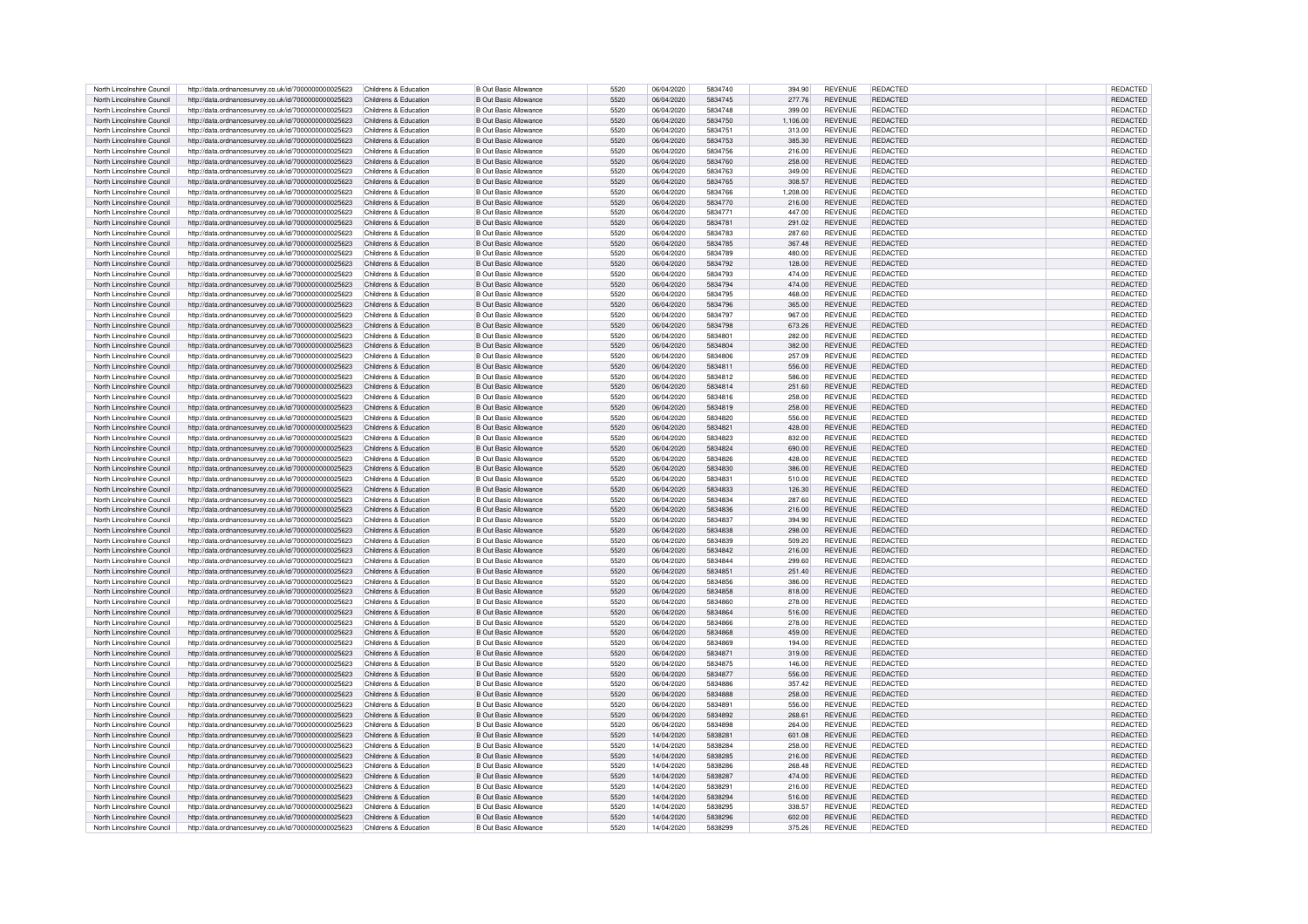| North Lincolnshire Council<br>http://data.ordnancesurvey.co.uk/id/7000000000025623<br>Childrens & Education<br><b>B Out Basic Allowance</b><br>5520<br>14/04/2020<br>5838304<br>387.15<br><b>REVENUE</b><br><b>REDACTED</b><br>REDACTED<br>North Lincolnshire Council<br>http://data.ordnancesurvey.co.uk/id/7000000000025623<br>5520<br>14/04/2020<br>5838306<br>532.16<br><b>REVENUE</b><br>REDACTED<br><b>REDACTED</b><br>Childrens & Education<br>B Out Basic Allowance<br>North Lincolnshire Council<br>http://data.ordnancesurvey.co.uk/id/7000000000025623<br>Childrens & Education<br>14/04/2020<br>5838313<br>362.16<br>REDACTED<br>REDACTED<br>B Out Basic Allowance<br>5520<br><b>REVENUE</b><br>REDACTED<br>North Lincolnshire Council<br>http://data.ordnancesurvey.co.uk/id/7000000000025623<br>Childrens & Education<br><b>B</b> Out Basic Allowance<br>5520<br>14/04/2020<br>5838314<br>548.00<br><b>REVENUE</b><br><b>REDACTED</b><br>REDACTED<br>North Lincolnshire Council<br>http://data.ordnancesurvey.co.uk/id/7000000000025623<br>Childrens & Education<br>B Out Basic Allowance<br>5520<br>14/04/2020<br>5838316<br>312.18<br><b>REVENUE</b><br><b>REDACTED</b><br>REDACTED<br>North Lincolnshire Council<br>http://data.ordnancesurvey.co.uk/id/7000000000025623<br>Childrens & Education<br><b>B Out Basic Allowance</b><br>5520<br>14/04/2020<br>5838317<br><b>REVENUE</b><br><b>REDACTED</b><br>864.00<br>North Lincolnshire Council<br>http://data.ordnancesurvey.co.uk/id/7000000000025623<br>Childrens & Education<br>B Out Basic Allowance<br>5520<br>14/04/2020<br>5838326<br>421.28<br><b>REVENUE</b><br>REDACTED<br>REDACTED<br>5838327<br>REDACTED<br>North Lincolnshire Council<br>http://data.ordnancesurvey.co.uk/id/7000000000025623<br>Childrens & Education<br>B Out Basic Allowance<br>5520<br>14/04/2020<br>884.08<br><b>REVENUE</b><br>REDACTED<br>North Lincolnshire Council<br>http://data.ordnancesurvey.co.uk/id/7000000000025623<br>Childrens & Education<br><b>B Out Basic Allowance</b><br>5520<br>14/04/2020<br>5838329<br>318.00<br><b>REVENUE</b><br>REDACTED<br>REDACTED<br>North Lincolnshire Council<br>http://data.ordnancesurvey.co.uk/id/7000000000025623<br>Childrens & Education<br><b>B Out Basic Allowance</b><br>5520<br>14/04/2020<br>5838333<br>287.08<br><b>REVENUE</b><br>REDACTED<br>REDACTED<br>North Lincolnshire Council<br>REDACTED<br><b>REDACTED</b><br>http://data.ordnancesurvey.co.uk/id/7000000000025623<br>Childrens & Education<br>B Out Basic Allowance<br>5520<br>14/04/2020<br>5838336<br>283.08<br><b>REVENUE</b><br>North Lincolnshire Council<br>http://data.ordnancesurvey.co.uk/id/7000000000025623<br>Childrens & Education<br><b>B Out Basic Allowance</b><br>5520<br>14/04/2020<br>5838338<br>288.02<br><b>REVENUE</b><br><b>REDACTED</b><br><b>REDACTED</b><br>North Lincolnshire Council<br>http://data.ordnancesurvey.co.uk/id/7000000000025623<br>Childrens & Education<br><b>B Out Basic Allowance</b><br>5520<br>14/04/2020<br>5838339<br>463.00<br><b>REVENUE</b><br><b>REDACTED</b><br><b>REDACTED</b><br>North Lincolnshire Council<br>http://data.ordnancesurvey.co.uk/id/7000000000025623<br>Childrens & Education<br><b>B Out Basic Allowance</b><br>5520<br>14/04/2020<br>5838342<br>287.08<br><b>REVENUE</b><br>REDACTED<br><b>REDACTED</b><br>North Lincolnshire Council<br>http://data.ordnancesurvey.co.uk/id/7000000000025623<br>Childrens & Education<br><b>B Out Basic Allowance</b><br>5520<br>14/04/2020<br>5838343<br>280.30<br><b>REVENUE</b><br>REDACTED<br><b>REDACTED</b><br>North Lincolnshire Council<br>5520<br>REDACTED<br><b>REDACTED</b><br>http://data.ordnancesurvey.co.uk/id/7000000000025623<br>Childrens & Education<br>B Out Basic Allowance<br>14/04/2020<br>5838344<br>341.80<br><b>REVENUE</b><br>B Out Basic Allowance<br>5520<br>14/04/2020<br>5838346<br><b>REVENUE</b><br><b>REDACTED</b><br><b>REDACTED</b><br>North Lincolnshire Council<br>http://data.ordnancesurvey.co.uk/id/7000000000025623<br>Childrens & Education<br>449.24<br><b>B</b> Out Basic Allowance<br>5520<br>14/04/2020<br>5838348<br><b>REDACTED</b><br><b>REDACTED</b><br>North Lincolnshire Council<br>http://data.ordnancesurvey.co.uk/id/7000000000025623<br>Childrens & Education<br>293.08<br><b>REVENUE</b><br><b>B Out Basic Allowance</b><br>5520<br>14/04/2020<br>5838350<br><b>REDACTED</b><br><b>REDACTED</b><br>North Lincolnshire Council<br>http://data.ordnancesurvey.co.uk/id/7000000000025623<br>Childrens & Education<br>274.16<br><b>REVENUE</b><br>North Lincolnshire Council<br>http://data.ordnancesurvey.co.uk/id/7000000000025623<br>Childrens & Education<br><b>B Out Basic Allowance</b><br>5520<br>14/04/2020<br>5838351<br>1,021.00<br><b>REVENUE</b><br>REDACTED<br><b>REDACTED</b><br>North Lincolnshire Council<br>http://data.ordnancesurvey.co.uk/id/7000000000025623<br>Childrens & Education<br><b>B Out Basic Allowance</b><br>5520<br>14/04/2020<br>5838354<br><b>REVENUE</b><br>REDACTED<br><b>REDACTED</b><br>258.00<br>North Lincolnshire Council<br><b>B Out Basic Allowance</b><br>REDACTED<br><b>REDACTED</b><br>http://data.ordnancesurvey.co.uk/id/7000000000025623<br>Childrens & Education<br>5520<br>14/04/2020<br>5838356<br>623.00<br><b>REVENUE</b><br>North Lincolnshire Council<br><b>B Out Basic Allowance</b><br>REDACTED<br><b>REDACTED</b><br>http://data.ordnancesurvey.co.uk/id/7000000000025623<br>Childrens & Education<br>5520<br>14/04/2020<br>5838359<br>648.00<br><b>REVENUE</b><br>North Lincolnshire Council<br>http://data.ordnancesurvey.co.uk/id/7000000000025623<br>Childrens & Education<br><b>B Out Basic Allowance</b><br>5520<br>14/04/2020<br>5838364<br>386.00<br><b>REVENUE</b><br><b>REDACTED</b><br><b>REDACTED</b><br>North Lincolnshire Council<br>http://data.ordnancesurvey.co.uk/id/7000000000025623<br>Childrens & Education<br><b>B Out Basic Allowance</b><br>5520<br>14/04/2020<br>5838365<br>352.86<br><b>REVENUE</b><br><b>REDACTED</b><br><b>REDACTED</b><br>North Lincolnshire Council<br>http://data.ordnancesurvey.co.uk/id/7000000000025623<br>Childrens & Education<br><b>B Out Basic Allowance</b><br>5520<br>14/04/2020<br>5838366<br>602.00<br><b>REVENUE</b><br>REDACTED<br><b>REDACTED</b><br>North Lincolnshire Council<br>http://data.ordnancesurvey.co.uk/id/7000000000025623<br>Childrens & Education<br>B Out Basic Allowance<br>5520<br>14/04/2020<br>5838376<br><b>REVENUE</b><br><b>REDACTED</b><br><b>REDACTED</b><br>1.204.00<br>5520<br>REDACTED<br>REDACTED<br>North Lincolnshire Council<br>http://data.ordnancesurvey.co.uk/id/7000000000025623<br>Childrens & Education<br>B Out Basic Allowance<br>14/04/2020<br>5838380<br>648.00<br><b>REVENUE</b><br>5520<br>REDACTED<br>North Lincolnshire Council<br>http://data.ordnancesurvey.co.uk/id/7000000000025623<br>Childrens & Education<br><b>B Out Basic Allowance</b><br>14/04/2020<br>5838385<br>252.16<br><b>REVENUE</b><br>REDACTED<br>5520<br>REDACTED<br><b>REDACTED</b><br>North Lincolnshire Council<br>http://data.ordnancesurvey.co.uk/id/7000000000025623<br>Childrens & Education<br>B Out Basic Allowance<br>14/04/2020<br>5838389<br>474.00<br><b>REVENUE</b><br>REDACTED<br>REDACTED<br>North Lincolnshire Council<br>http://data.ordnancesurvey.co.uk/id/7000000000025623<br>Childrens & Education<br>B Out Basic Allowance<br>5520<br>14/04/2020<br>5838391<br>314.08<br><b>REVENUE</b><br>North Lincolnshire Council<br>http://data.ordnancesurvey.co.uk/id/7000000000025623<br>Childrens & Education<br><b>B Out Basic Allowance</b><br>5520<br>14/04/2020<br>5838392<br>394.16<br><b>REVENUE</b><br><b>REDACTED</b><br>REDACTED<br>North Lincolnshire Council<br>http://data.ordnancesurvey.co.uk/id/7000000000025623<br>Childrens & Education<br><b>B Out Basic Allowance</b><br>5520<br>14/04/2020<br>5838397<br>276.79<br><b>REVENUE</b><br>REDACTED<br>REDACTED<br>North Lincolnshire Council<br>5520<br>5838400<br>REDACTED<br><b>REDACTED</b><br>http://data.ordnancesurvey.co.uk/id/7000000000025623<br>Childrens & Education<br>B Out Basic Allowance<br>14/04/2020<br>399.00<br><b>REVENUE</b><br>North Lincolnshire Council<br>http://data.ordnancesurvey.co.uk/id/7000000000025623<br>Childrens & Education<br><b>B Out Basic Allowance</b><br>5520<br>14/04/2020<br>5838402<br>1,322.00<br><b>REVENUE</b><br><b>REDACTED</b><br><b>REDACTED</b><br>North Lincolnshire Council<br>http://data.ordnancesurvey.co.uk/id/7000000000025623<br>Childrens & Education<br><b>B Out Basic Allowance</b><br>5520<br>14/04/2020<br>5838403<br>313.00<br><b>REVENUE</b><br><b>REDACTED</b><br><b>REDACTED</b><br>North Lincolnshire Council<br>http://data.ordnancesurvey.co.uk/id/7000000000025623<br>Childrens & Education<br><b>B Out Basic Allowance</b><br>5520<br>14/04/2020<br>5838405<br>385.00<br><b>REVENUE</b><br><b>REDACTED</b><br><b>REDACTED</b><br>North Lincolnshire Council<br>http://data.ordnancesurvey.co.uk/id/7000000000025623<br>Childrens & Education<br><b>B Out Basic Allowance</b><br>5520<br>14/04/2020<br>5838408<br>216.00<br><b>REVENUE</b><br>REDACTED<br><b>REDACTED</b><br>B Out Basic Allowance<br>5520<br>5838412<br><b>REDACTED</b><br>REDACTED<br>North Lincolnshire Council<br>http://data.ordnancesurvey.co.uk/id/7000000000025623<br>Childrens & Education<br>14/04/2020<br>258.00<br><b>REVENUE</b><br>5520<br>14/04/2020<br><b>REVENUE</b><br><b>REDACTED</b><br>REDACTED<br>North Lincolnshire Council<br>http://data.ordnancesurvey.co.uk/id/7000000000025623<br>Childrens & Education<br>B Out Basic Allowance<br>5838415<br>349.00<br>5520<br>14/04/2020<br>REDACTED<br>North Lincolnshire Council<br>http://data.ordnancesurvey.co.uk/id/7000000000025623<br>Childrens & Education<br>B Out Basic Allowance<br>5838418<br>1.008.00<br><b>REVENUE</b><br><b>REDACTED</b><br><b>B Out Basic Allowance</b><br>5520<br>14/04/2020<br><b>REDACTED</b><br><b>REDACTED</b><br>North Lincolnshire Council<br>http://data.ordnancesurvey.co.uk/id/7000000000025623<br>Childrens & Education<br>5838421<br>216.00<br><b>REVENUE</b><br>REDACTED<br>North Lincolnshire Council<br>http://data.ordnancesurvey.co.uk/id/7000000000025623<br>Childrens & Education<br>B Out Basic Allowance<br>5520<br>14/04/2020<br>5838422<br>298.00<br><b>REVENUE</b><br><b>REDACTED</b><br>North Lincolnshire Council<br>http://data.ordnancesurvey.co.uk/id/7000000000025623<br>Childrens & Education<br><b>B Out Basic Allowance</b><br>5520<br>14/04/2020<br>5838434<br>287.08<br><b>REVENUE</b><br><b>REDACTED</b><br>REDACTED<br>North Lincolnshire Council<br><b>B Out Basic Allowance</b><br><b>REDACTED</b><br>REDACTED<br>http://data.ordnancesurvey.co.uk/id/7000000000025623<br>Childrens & Education<br>5520<br>14/04/2020<br>5838436<br>366.96<br><b>REVENUE</b><br>North Lincolnshire Council<br>REDACTED<br>REDACTED<br>http://data.ordnancesurvey.co.uk/id/7000000000025623<br>Childrens & Education<br><b>B Out Basic Allowance</b><br>5520<br>14/04/2020<br>5838440<br>480.00<br><b>REVENUE</b><br>North Lincolnshire Council<br>http://data.ordnancesurvey.co.uk/id/7000000000025623<br>Childrens & Education<br>B Out Basic Allowance<br>5520<br>14/04/2020<br>5838444<br>474.00<br><b>REVENUE</b><br><b>REDACTED</b><br><b>REDACTED</b><br>North Lincolnshire Council<br>http://data.ordnancesurvey.co.uk/id/7000000000025623<br>Childrens & Education<br>B Out Basic Allowance<br>5520<br>14/04/2020<br>5838445<br>474.00<br><b>REVENUE</b><br><b>REDACTED</b><br>REDACTED<br>North Lincolnshire Council<br>http://data.ordnancesurvey.co.uk/id/7000000000025623<br>Childrens & Education<br><b>B Out Basic Allowance</b><br>5520<br>14/04/2020<br>5838446<br>468.00<br><b>REVENUE</b><br><b>REDACTED</b><br>REDACTED<br>5838447<br>REDACTED<br><b>REDACTED</b><br>North Lincolnshire Council<br>http://data.ordnancesurvey.co.uk/id/7000000000025623<br>Childrens & Education<br>B Out Basic Allowance<br>5520<br>14/04/2020<br>365.00<br><b>REVENUE</b><br>5838448<br>REDACTED<br>REDACTED<br>North Lincolnshire Council<br>http://data.ordnancesurvey.co.uk/id/7000000000025623<br>Childrens & Education<br>B Out Basic Allowance<br>5520<br>14/04/2020<br>751.00<br><b>REVENUE</b><br>http://data.ordnancesurvey.co.uk/id/7000000000025623<br>5520<br>5838449<br><b>REDACTED</b><br>REDACTED<br>North Lincolnshire Council<br>Childrens & Education<br><b>B Out Basic Allowance</b><br>14/04/2020<br>503.26<br><b>REVENUE</b><br>North Lincolnshire Council<br>5520<br>14/04/2020<br>5838452<br><b>REVENUE</b><br><b>REDACTED</b><br>REDACTED<br>http://data.ordnancesurvey.co.uk/id/7000000000025623<br>Childrens & Education<br>B Out Basic Allowance<br>282.00<br>http://data.ordnancesurvey.co.uk/id/7000000000025623<br>5520<br>14/04/2020<br>5838455<br>REDACTED<br>REDACTED<br>North Lincolnshire Council<br>Childrens & Education<br><b>B Out Basic Allowance</b><br>382.00<br><b>REVENUE</b><br>North Lincolnshire Council<br>http://data.ordnancesurvey.co.uk/id/7000000000025623<br>Childrens & Education<br><b>B Out Basic Allowance</b><br>5520<br>14/04/2020<br>5838457<br>423.87<br><b>REVENUE</b><br><b>REDACTED</b><br>REDACTED<br>North Lincolnshire Council<br>http://data.ordnancesurvey.co.uk/id/7000000000025623<br>Childrens & Education<br><b>B Out Basic Allowance</b><br>5520<br>14/04/2020<br>5838462<br>2,568.00<br><b>REVENUE</b><br>REDACTED<br>REDACTED<br>North Lincolnshire Council<br>http://data.ordnancesurvey.co.uk/id/7000000000025623<br>Childrens & Education<br><b>B Out Basic Allowance</b><br>5838463<br><b>REVENUE</b><br>REDACTED<br>REDACTED<br>5520<br>14/04/2020<br>586.00<br>North Lincolnshire Council<br>http://data.ordnancesurvey.co.uk/id/7000000000025623<br><b>B Out Basic Allowance</b><br>5520<br>5838465<br><b>REVENUE</b><br>REDACTED<br>REDACTED<br>Childrens & Education<br>14/04/2020<br>251.08<br>REDACTED<br>North Lincolnshire Council<br>http://data.ordnancesurvey.co.uk/id/7000000000025623<br>Childrens & Education<br>B Out Basic Allowance<br>5520<br>14/04/2020<br>5838467<br>258.00<br><b>REVENUE</b><br>REDACTED<br>North Lincolnshire Council<br>http://data.ordnancesurvey.co.uk/id/7000000000025623<br>Childrens & Education<br><b>B Out Basic Allowance</b><br>5520<br>14/04/2020<br>5838470<br>258.00<br><b>REVENUE</b><br><b>REDACTED</b><br><b>REDACTED</b><br>North Lincolnshire Council<br>http://data.ordnancesurvey.co.uk/id/7000000000025623<br>Childrens & Education<br><b>B Out Basic Allowance</b><br>5520<br>14/04/2020<br>583847<br>556.00<br><b>REVENUE</b><br><b>REDACTED</b><br><b>REDACTED</b><br>North Lincolnshire Council<br>http://data.ordnancesurvey.co.uk/id/7000000000025623<br><b>B Out Basic Allowance</b><br>5520<br>14/04/2020<br>5838472<br><b>REVENUE</b><br>REDACTED<br><b>REDACTED</b><br>Childrens & Education<br>644.00<br>North Lincolnshire Council<br>http://data.ordnancesurvey.co.uk/id/7000000000025623<br>Childrens & Education<br><b>B Out Basic Allowance</b><br>5520<br>14/04/2020<br>5838473<br>1,079.11<br><b>REVENUE</b><br><b>REDACTED</b><br><b>REDACTED</b><br>REDACTED<br><b>REDACTED</b><br>North Lincolnshire Council<br>http://data.ordnancesurvey.co.uk/id/7000000000025623<br>Childrens & Education<br><b>B Out Basic Allowance</b><br>5520<br>14/04/2020<br>5838475<br><b>REVENUE</b><br>832.00<br>14/04/2020<br>REDACTED<br>http://data.ordnancesurvey.co.uk/id/7000000000025623<br>Childrens & Education<br>B Out Basic Allowance<br>5520<br>5838476<br><b>REVENUE</b><br><b>REDACTED</b><br>North Lincolnshire Council<br>690.00<br>5520<br>REDACTED<br><b>REDACTED</b><br>North Lincolnshire Council<br>http://data.ordnancesurvey.co.uk/id/7000000000025623<br>Childrens & Education<br><b>B Out Basic Allowance</b><br>14/04/2020<br>5838478<br>428.00<br><b>REVENUE</b><br>REDACTED<br>North Lincolnshire Council<br>http://data.ordnancesurvey.co.uk/id/7000000000025623<br>Childrens & Education<br><b>B Out Basic Allowance</b><br>5520<br>14/04/2020<br>5838482<br>386.00<br><b>REVENUE</b><br><b>REDACTED</b><br>North Lincolnshire Council<br>http://data.ordnancesurvey.co.uk/id/7000000000025623<br>Childrens & Education<br><b>B Out Basic Allowance</b><br>5520<br>14/04/2020<br>5838483<br>680.00<br><b>REVENUE</b><br>REDACTED<br><b>REDACTED</b><br>North Lincolnshire Council<br>http://data.ordnancesurvey.co.uk/id/7000000000025623<br>Childrens & Education<br><b>B Out Basic Allowance</b><br>14/04/2020<br>5838486<br><b>REVENUE</b><br>REDACTED<br><b>REDACTED</b><br>5520<br>287.08<br>REDACTED<br><b>REDACTED</b><br>North Lincolnshire Council<br>http://data.ordnancesurvey.co.uk/id/7000000000025623<br>Childrens & Education<br>B Out Basic Allowance<br>5520<br>14/04/2020<br>5838488<br>216.00<br><b>REVENUE</b><br>REDACTED<br>North Lincolnshire Council<br>http://data.ordnancesurvey.co.uk/id/7000000000025623<br>Childrens & Education<br>B Out Basic Allowance<br>5520<br>14/04/2020<br>5838489<br>394.16<br><b>REVENUE</b><br>REDACTED<br>North Lincolnshire Council<br>http://data.ordnancesurvey.co.uk/id/7000000000025623<br>Childrens & Education<br><b>B Out Basic Allowance</b><br>5520<br>14/04/2020<br>5838490<br>298.00<br><b>REVENUE</b><br><b>REDACTED</b><br>REDACTED | North Lincolnshire Council | http://data.ordnancesurvey.co.uk/id/7000000000025623 | Childrens & Education | <b>B Out Basic Allowance</b> | 5520 | 14/04/2020 | 5838301 | 818.00 | <b>REVENUE</b> | REDACTED | <b>REDACTED</b> |
|------------------------------------------------------------------------------------------------------------------------------------------------------------------------------------------------------------------------------------------------------------------------------------------------------------------------------------------------------------------------------------------------------------------------------------------------------------------------------------------------------------------------------------------------------------------------------------------------------------------------------------------------------------------------------------------------------------------------------------------------------------------------------------------------------------------------------------------------------------------------------------------------------------------------------------------------------------------------------------------------------------------------------------------------------------------------------------------------------------------------------------------------------------------------------------------------------------------------------------------------------------------------------------------------------------------------------------------------------------------------------------------------------------------------------------------------------------------------------------------------------------------------------------------------------------------------------------------------------------------------------------------------------------------------------------------------------------------------------------------------------------------------------------------------------------------------------------------------------------------------------------------------------------------------------------------------------------------------------------------------------------------------------------------------------------------------------------------------------------------------------------------------------------------------------------------------------------------------------------------------------------------------------------------------------------------------------------------------------------------------------------------------------------------------------------------------------------------------------------------------------------------------------------------------------------------------------------------------------------------------------------------------------------------------------------------------------------------------------------------------------------------------------------------------------------------------------------------------------------------------------------------------------------------------------------------------------------------------------------------------------------------------------------------------------------------------------------------------------------------------------------------------------------------------------------------------------------------------------------------------------------------------------------------------------------------------------------------------------------------------------------------------------------------------------------------------------------------------------------------------------------------------------------------------------------------------------------------------------------------------------------------------------------------------------------------------------------------------------------------------------------------------------------------------------------------------------------------------------------------------------------------------------------------------------------------------------------------------------------------------------------------------------------------------------------------------------------------------------------------------------------------------------------------------------------------------------------------------------------------------------------------------------------------------------------------------------------------------------------------------------------------------------------------------------------------------------------------------------------------------------------------------------------------------------------------------------------------------------------------------------------------------------------------------------------------------------------------------------------------------------------------------------------------------------------------------------------------------------------------------------------------------------------------------------------------------------------------------------------------------------------------------------------------------------------------------------------------------------------------------------------------------------------------------------------------------------------------------------------------------------------------------------------------------------------------------------------------------------------------------------------------------------------------------------------------------------------------------------------------------------------------------------------------------------------------------------------------------------------------------------------------------------------------------------------------------------------------------------------------------------------------------------------------------------------------------------------------------------------------------------------------------------------------------------------------------------------------------------------------------------------------------------------------------------------------------------------------------------------------------------------------------------------------------------------------------------------------------------------------------------------------------------------------------------------------------------------------------------------------------------------------------------------------------------------------------------------------------------------------------------------------------------------------------------------------------------------------------------------------------------------------------------------------------------------------------------------------------------------------------------------------------------------------------------------------------------------------------------------------------------------------------------------------------------------------------------------------------------------------------------------------------------------------------------------------------------------------------------------------------------------------------------------------------------------------------------------------------------------------------------------------------------------------------------------------------------------------------------------------------------------------------------------------------------------------------------------------------------------------------------------------------------------------------------------------------------------------------------------------------------------------------------------------------------------------------------------------------------------------------------------------------------------------------------------------------------------------------------------------------------------------------------------------------------------------------------------------------------------------------------------------------------------------------------------------------------------------------------------------------------------------------------------------------------------------------------------------------------------------------------------------------------------------------------------------------------------------------------------------------------------------------------------------------------------------------------------------------------------------------------------------------------------------------------------------------------------------------------------------------------------------------------------------------------------------------------------------------------------------------------------------------------------------------------------------------------------------------------------------------------------------------------------------------------------------------------------------------------------------------------------------------------------------------------------------------------------------------------------------------------------------------------------------------------------------------------------------------------------------------------------------------------------------------------------------------------------------------------------------------------------------------------------------------------------------------------------------------------------------------------------------------------------------------------------------------------------------------------------------------------------------------------------------------------------------------------------------------------------------------------------------------------------------------------------------------------------------------------------------------------------------------------------------------------------------------------------------------------------------------------------------------------------------------------------------------------------------------------------------------------------------------------------------------------------------------------------------------------------------------------------------------------------------------------------------------------------------------------------------------------------------------------------------------------------------------------------------------------------------------------------------------------------------------------------------------------------------------------------------------------------------------------------------------------------------------------------------------------------------------------------------------------------------------------------------------------------------------------------------------------------------------------------------------------------------------------------------------------------------------------------------------------------------------------------------------------------------------------------------------------------------------------------------------------------------------------------------------------------------------------------------------------------------------------------------------------------------------------------------------------------------------------------------------------------------------------------------------------------------------------------------------------------------------------------------------------------------------------------------------------------------------------------------------------------------------------------------------------------------------------------------------------------------------------------------------------------------------------------------------------------------------------------------------------------------------------------------------------------------------------------------------------------------------------------------------------------------------------------------------------------------------------------------------------------------------------------------------------------------------------------------------------------------------------------------------------------------------------------------------------------------------------------------------------------------------------------------------------------------------------------------------------------------------------------------------------------------------------------------------------------------------------------------------------------------------------------------------------------------------------------------------------------------------------------------------------------------------------------------------------------------------------------------------------------------------------------------------------------------------------------------------------------------------------------------------------------------------------------------------------------------------------------------------------------------------------------------------------------------------------------------------------------------------------------------------------------------------------------------------------------------------------------------------------------------------------------------------------------------------------------------------------------------------------------------------------------------------------------------------------------------------------------------------------------------------------------------------------------------------------------------------------------------------------------------------------------------------------------------------------------------------------------------------------------------------------------------------------------------------------------------------------------------------------------------------------------------------------------------------------------------------------------------------------------------------------------------------------------------------------------------------------------------------------------------------------------------------------------------------------------------------------------------------------------------------------------------------------------------------------------------------------------------------------------------------------------------------------------------------------------------------------------------------------------------------------------------------------------------------------------------------------------------------------------------------------------------------------------------------------------------------------------------------------------------------------------------------------------------------------------------------------------------------------------------------------------------------------------------------------------------------------------------------------------------------------------------------------------------------------------------------------------------------------------------------------------------------------------------------------------------------------------------------------------------------------------------------------------------------------------------------------------------------------------------------------------------------------------------------------------------------------------------------------------------------------------------------------------------------------------------------------------------------------------------------------------------------------------------------------------------------------------------------------------------------------------------------------------------------------------------------------------------------------------------------------------------------------------------------------------------------------------------------------------------------------------------------------------------------------------------------------------------------------------------------------------------------------------------------------------------------------------------------------------------------------------------------------------------------------------------------------------------------------------------------------------------------------------------------------------------------------------------------------------------------------------------------------------------------------------------------------------------------------------------------------------------------------------------------------------------------------------------------------------------------------------------------------------------------------------------------------------------------------------------------------------------------------------------------------------------------------------------------------------------------------------------------------------------------------------------------------------------------------------------------------------------------------------------------------------------------------------------------------------|----------------------------|------------------------------------------------------|-----------------------|------------------------------|------|------------|---------|--------|----------------|----------|-----------------|
|                                                                                                                                                                                                                                                                                                                                                                                                                                                                                                                                                                                                                                                                                                                                                                                                                                                                                                                                                                                                                                                                                                                                                                                                                                                                                                                                                                                                                                                                                                                                                                                                                                                                                                                                                                                                                                                                                                                                                                                                                                                                                                                                                                                                                                                                                                                                                                                                                                                                                                                                                                                                                                                                                                                                                                                                                                                                                                                                                                                                                                                                                                                                                                                                                                                                                                                                                                                                                                                                                                                                                                                                                                                                                                                                                                                                                                                                                                                                                                                                                                                                                                                                                                                                                                                                                                                                                                                                                                                                                                                                                                                                                                                                                                                                                                                                                                                                                                                                                                                                                                                                                                                                                                                                                                                                                                                                                                                                                                                                                                                                                                                                                                                                                                                                                                                                                                                                                                                                                                                                                                                                                                                                                                                                                                                                                                                                                                                                                                                                                                                                                                                                                                                                                                                                                                                                                                                                                                                                                                                                                                                                                                                                                                                                                                                                                                                                                                                                                                                                                                                                                                                                                                                                                                                                                                                                                                                                                                                                                                                                                                                                                                                                                                                                                                                                                                                                                                                                                                                                                                                                                                                                                                                                                                                                                                                                                                                                                                                                                                                                                                                                                                                                                                                                                                                                                                                                                                                                                                                                                                                                                                                                                                                                                                                                                                                                                                                                                                                                                                                                                                                                                                                                                                                                                                                                                                                                                                                                                                                                                                                                                                                                                                                                                                                                                                                                                                                                                                                                                                                                                                                                                                                                                                                                                                                                                                                                                                                                                                                                                                                                                                                                                                                                                                                                                                                                                                                                                                                                                                                                                                                                                                                                                                                                                                                                                                                                                                                                                                                                                                                                                                                                                                                                                                                                                                                                                                                                                                                                                                                                                                                                                                                                                                                                                                                                                                                                                                                                                                                                                                                                                                                                                                                                                                                                                                                                                                                                                                                                                                                                                                                                                                                                                                                                                                                                                                                                                                                                                                                                                                                                                                                                                                                                                                                                                                                                                                                                                                                                                                                                                                                                                                                                                                                                                                                                                                                                                                                                                                                                                                                                                                                                                                                                                                                                                                                                                                                                                                                                                                                                                                                                                                                                                                                                                                                                                                                                                                                                                                                                                                                                                                                                                                                                                                                                                                                                                                                                                                                                                                                                                                                                                                                                                                                                                                                                                                                                                                                                                                    |                            |                                                      |                       |                              |      |            |         |        |                |          |                 |
|                                                                                                                                                                                                                                                                                                                                                                                                                                                                                                                                                                                                                                                                                                                                                                                                                                                                                                                                                                                                                                                                                                                                                                                                                                                                                                                                                                                                                                                                                                                                                                                                                                                                                                                                                                                                                                                                                                                                                                                                                                                                                                                                                                                                                                                                                                                                                                                                                                                                                                                                                                                                                                                                                                                                                                                                                                                                                                                                                                                                                                                                                                                                                                                                                                                                                                                                                                                                                                                                                                                                                                                                                                                                                                                                                                                                                                                                                                                                                                                                                                                                                                                                                                                                                                                                                                                                                                                                                                                                                                                                                                                                                                                                                                                                                                                                                                                                                                                                                                                                                                                                                                                                                                                                                                                                                                                                                                                                                                                                                                                                                                                                                                                                                                                                                                                                                                                                                                                                                                                                                                                                                                                                                                                                                                                                                                                                                                                                                                                                                                                                                                                                                                                                                                                                                                                                                                                                                                                                                                                                                                                                                                                                                                                                                                                                                                                                                                                                                                                                                                                                                                                                                                                                                                                                                                                                                                                                                                                                                                                                                                                                                                                                                                                                                                                                                                                                                                                                                                                                                                                                                                                                                                                                                                                                                                                                                                                                                                                                                                                                                                                                                                                                                                                                                                                                                                                                                                                                                                                                                                                                                                                                                                                                                                                                                                                                                                                                                                                                                                                                                                                                                                                                                                                                                                                                                                                                                                                                                                                                                                                                                                                                                                                                                                                                                                                                                                                                                                                                                                                                                                                                                                                                                                                                                                                                                                                                                                                                                                                                                                                                                                                                                                                                                                                                                                                                                                                                                                                                                                                                                                                                                                                                                                                                                                                                                                                                                                                                                                                                                                                                                                                                                                                                                                                                                                                                                                                                                                                                                                                                                                                                                                                                                                                                                                                                                                                                                                                                                                                                                                                                                                                                                                                                                                                                                                                                                                                                                                                                                                                                                                                                                                                                                                                                                                                                                                                                                                                                                                                                                                                                                                                                                                                                                                                                                                                                                                                                                                                                                                                                                                                                                                                                                                                                                                                                                                                                                                                                                                                                                                                                                                                                                                                                                                                                                                                                                                                                                                                                                                                                                                                                                                                                                                                                                                                                                                                                                                                                                                                                                                                                                                                                                                                                                                                                                                                                                                                                                                                                                                                                                                                                                                                                                                                                                                                                                                                                                                                                                                    |                            |                                                      |                       |                              |      |            |         |        |                |          |                 |
|                                                                                                                                                                                                                                                                                                                                                                                                                                                                                                                                                                                                                                                                                                                                                                                                                                                                                                                                                                                                                                                                                                                                                                                                                                                                                                                                                                                                                                                                                                                                                                                                                                                                                                                                                                                                                                                                                                                                                                                                                                                                                                                                                                                                                                                                                                                                                                                                                                                                                                                                                                                                                                                                                                                                                                                                                                                                                                                                                                                                                                                                                                                                                                                                                                                                                                                                                                                                                                                                                                                                                                                                                                                                                                                                                                                                                                                                                                                                                                                                                                                                                                                                                                                                                                                                                                                                                                                                                                                                                                                                                                                                                                                                                                                                                                                                                                                                                                                                                                                                                                                                                                                                                                                                                                                                                                                                                                                                                                                                                                                                                                                                                                                                                                                                                                                                                                                                                                                                                                                                                                                                                                                                                                                                                                                                                                                                                                                                                                                                                                                                                                                                                                                                                                                                                                                                                                                                                                                                                                                                                                                                                                                                                                                                                                                                                                                                                                                                                                                                                                                                                                                                                                                                                                                                                                                                                                                                                                                                                                                                                                                                                                                                                                                                                                                                                                                                                                                                                                                                                                                                                                                                                                                                                                                                                                                                                                                                                                                                                                                                                                                                                                                                                                                                                                                                                                                                                                                                                                                                                                                                                                                                                                                                                                                                                                                                                                                                                                                                                                                                                                                                                                                                                                                                                                                                                                                                                                                                                                                                                                                                                                                                                                                                                                                                                                                                                                                                                                                                                                                                                                                                                                                                                                                                                                                                                                                                                                                                                                                                                                                                                                                                                                                                                                                                                                                                                                                                                                                                                                                                                                                                                                                                                                                                                                                                                                                                                                                                                                                                                                                                                                                                                                                                                                                                                                                                                                                                                                                                                                                                                                                                                                                                                                                                                                                                                                                                                                                                                                                                                                                                                                                                                                                                                                                                                                                                                                                                                                                                                                                                                                                                                                                                                                                                                                                                                                                                                                                                                                                                                                                                                                                                                                                                                                                                                                                                                                                                                                                                                                                                                                                                                                                                                                                                                                                                                                                                                                                                                                                                                                                                                                                                                                                                                                                                                                                                                                                                                                                                                                                                                                                                                                                                                                                                                                                                                                                                                                                                                                                                                                                                                                                                                                                                                                                                                                                                                                                                                                                                                                                                                                                                                                                                                                                                                                                                                                                                                                                                                                    |                            |                                                      |                       |                              |      |            |         |        |                |          |                 |
|                                                                                                                                                                                                                                                                                                                                                                                                                                                                                                                                                                                                                                                                                                                                                                                                                                                                                                                                                                                                                                                                                                                                                                                                                                                                                                                                                                                                                                                                                                                                                                                                                                                                                                                                                                                                                                                                                                                                                                                                                                                                                                                                                                                                                                                                                                                                                                                                                                                                                                                                                                                                                                                                                                                                                                                                                                                                                                                                                                                                                                                                                                                                                                                                                                                                                                                                                                                                                                                                                                                                                                                                                                                                                                                                                                                                                                                                                                                                                                                                                                                                                                                                                                                                                                                                                                                                                                                                                                                                                                                                                                                                                                                                                                                                                                                                                                                                                                                                                                                                                                                                                                                                                                                                                                                                                                                                                                                                                                                                                                                                                                                                                                                                                                                                                                                                                                                                                                                                                                                                                                                                                                                                                                                                                                                                                                                                                                                                                                                                                                                                                                                                                                                                                                                                                                                                                                                                                                                                                                                                                                                                                                                                                                                                                                                                                                                                                                                                                                                                                                                                                                                                                                                                                                                                                                                                                                                                                                                                                                                                                                                                                                                                                                                                                                                                                                                                                                                                                                                                                                                                                                                                                                                                                                                                                                                                                                                                                                                                                                                                                                                                                                                                                                                                                                                                                                                                                                                                                                                                                                                                                                                                                                                                                                                                                                                                                                                                                                                                                                                                                                                                                                                                                                                                                                                                                                                                                                                                                                                                                                                                                                                                                                                                                                                                                                                                                                                                                                                                                                                                                                                                                                                                                                                                                                                                                                                                                                                                                                                                                                                                                                                                                                                                                                                                                                                                                                                                                                                                                                                                                                                                                                                                                                                                                                                                                                                                                                                                                                                                                                                                                                                                                                                                                                                                                                                                                                                                                                                                                                                                                                                                                                                                                                                                                                                                                                                                                                                                                                                                                                                                                                                                                                                                                                                                                                                                                                                                                                                                                                                                                                                                                                                                                                                                                                                                                                                                                                                                                                                                                                                                                                                                                                                                                                                                                                                                                                                                                                                                                                                                                                                                                                                                                                                                                                                                                                                                                                                                                                                                                                                                                                                                                                                                                                                                                                                                                                                                                                                                                                                                                                                                                                                                                                                                                                                                                                                                                                                                                                                                                                                                                                                                                                                                                                                                                                                                                                                                                                                                                                                                                                                                                                                                                                                                                                                                                                                                                                                                                                    |                            |                                                      |                       |                              |      |            |         |        |                |          |                 |
|                                                                                                                                                                                                                                                                                                                                                                                                                                                                                                                                                                                                                                                                                                                                                                                                                                                                                                                                                                                                                                                                                                                                                                                                                                                                                                                                                                                                                                                                                                                                                                                                                                                                                                                                                                                                                                                                                                                                                                                                                                                                                                                                                                                                                                                                                                                                                                                                                                                                                                                                                                                                                                                                                                                                                                                                                                                                                                                                                                                                                                                                                                                                                                                                                                                                                                                                                                                                                                                                                                                                                                                                                                                                                                                                                                                                                                                                                                                                                                                                                                                                                                                                                                                                                                                                                                                                                                                                                                                                                                                                                                                                                                                                                                                                                                                                                                                                                                                                                                                                                                                                                                                                                                                                                                                                                                                                                                                                                                                                                                                                                                                                                                                                                                                                                                                                                                                                                                                                                                                                                                                                                                                                                                                                                                                                                                                                                                                                                                                                                                                                                                                                                                                                                                                                                                                                                                                                                                                                                                                                                                                                                                                                                                                                                                                                                                                                                                                                                                                                                                                                                                                                                                                                                                                                                                                                                                                                                                                                                                                                                                                                                                                                                                                                                                                                                                                                                                                                                                                                                                                                                                                                                                                                                                                                                                                                                                                                                                                                                                                                                                                                                                                                                                                                                                                                                                                                                                                                                                                                                                                                                                                                                                                                                                                                                                                                                                                                                                                                                                                                                                                                                                                                                                                                                                                                                                                                                                                                                                                                                                                                                                                                                                                                                                                                                                                                                                                                                                                                                                                                                                                                                                                                                                                                                                                                                                                                                                                                                                                                                                                                                                                                                                                                                                                                                                                                                                                                                                                                                                                                                                                                                                                                                                                                                                                                                                                                                                                                                                                                                                                                                                                                                                                                                                                                                                                                                                                                                                                                                                                                                                                                                                                                                                                                                                                                                                                                                                                                                                                                                                                                                                                                                                                                                                                                                                                                                                                                                                                                                                                                                                                                                                                                                                                                                                                                                                                                                                                                                                                                                                                                                                                                                                                                                                                                                                                                                                                                                                                                                                                                                                                                                                                                                                                                                                                                                                                                                                                                                                                                                                                                                                                                                                                                                                                                                                                                                                                                                                                                                                                                                                                                                                                                                                                                                                                                                                                                                                                                                                                                                                                                                                                                                                                                                                                                                                                                                                                                                                                                                                                                                                                                                                                                                                                                                                                                                                                                                                                                                                    |                            |                                                      |                       |                              |      |            |         |        |                |          |                 |
|                                                                                                                                                                                                                                                                                                                                                                                                                                                                                                                                                                                                                                                                                                                                                                                                                                                                                                                                                                                                                                                                                                                                                                                                                                                                                                                                                                                                                                                                                                                                                                                                                                                                                                                                                                                                                                                                                                                                                                                                                                                                                                                                                                                                                                                                                                                                                                                                                                                                                                                                                                                                                                                                                                                                                                                                                                                                                                                                                                                                                                                                                                                                                                                                                                                                                                                                                                                                                                                                                                                                                                                                                                                                                                                                                                                                                                                                                                                                                                                                                                                                                                                                                                                                                                                                                                                                                                                                                                                                                                                                                                                                                                                                                                                                                                                                                                                                                                                                                                                                                                                                                                                                                                                                                                                                                                                                                                                                                                                                                                                                                                                                                                                                                                                                                                                                                                                                                                                                                                                                                                                                                                                                                                                                                                                                                                                                                                                                                                                                                                                                                                                                                                                                                                                                                                                                                                                                                                                                                                                                                                                                                                                                                                                                                                                                                                                                                                                                                                                                                                                                                                                                                                                                                                                                                                                                                                                                                                                                                                                                                                                                                                                                                                                                                                                                                                                                                                                                                                                                                                                                                                                                                                                                                                                                                                                                                                                                                                                                                                                                                                                                                                                                                                                                                                                                                                                                                                                                                                                                                                                                                                                                                                                                                                                                                                                                                                                                                                                                                                                                                                                                                                                                                                                                                                                                                                                                                                                                                                                                                                                                                                                                                                                                                                                                                                                                                                                                                                                                                                                                                                                                                                                                                                                                                                                                                                                                                                                                                                                                                                                                                                                                                                                                                                                                                                                                                                                                                                                                                                                                                                                                                                                                                                                                                                                                                                                                                                                                                                                                                                                                                                                                                                                                                                                                                                                                                                                                                                                                                                                                                                                                                                                                                                                                                                                                                                                                                                                                                                                                                                                                                                                                                                                                                                                                                                                                                                                                                                                                                                                                                                                                                                                                                                                                                                                                                                                                                                                                                                                                                                                                                                                                                                                                                                                                                                                                                                                                                                                                                                                                                                                                                                                                                                                                                                                                                                                                                                                                                                                                                                                                                                                                                                                                                                                                                                                                                                                                                                                                                                                                                                                                                                                                                                                                                                                                                                                                                                                                                                                                                                                                                                                                                                                                                                                                                                                                                                                                                                                                                                                                                                                                                                                                                                                                                                                                                                                                                                                                                                    |                            |                                                      |                       |                              |      |            |         |        |                |          |                 |
|                                                                                                                                                                                                                                                                                                                                                                                                                                                                                                                                                                                                                                                                                                                                                                                                                                                                                                                                                                                                                                                                                                                                                                                                                                                                                                                                                                                                                                                                                                                                                                                                                                                                                                                                                                                                                                                                                                                                                                                                                                                                                                                                                                                                                                                                                                                                                                                                                                                                                                                                                                                                                                                                                                                                                                                                                                                                                                                                                                                                                                                                                                                                                                                                                                                                                                                                                                                                                                                                                                                                                                                                                                                                                                                                                                                                                                                                                                                                                                                                                                                                                                                                                                                                                                                                                                                                                                                                                                                                                                                                                                                                                                                                                                                                                                                                                                                                                                                                                                                                                                                                                                                                                                                                                                                                                                                                                                                                                                                                                                                                                                                                                                                                                                                                                                                                                                                                                                                                                                                                                                                                                                                                                                                                                                                                                                                                                                                                                                                                                                                                                                                                                                                                                                                                                                                                                                                                                                                                                                                                                                                                                                                                                                                                                                                                                                                                                                                                                                                                                                                                                                                                                                                                                                                                                                                                                                                                                                                                                                                                                                                                                                                                                                                                                                                                                                                                                                                                                                                                                                                                                                                                                                                                                                                                                                                                                                                                                                                                                                                                                                                                                                                                                                                                                                                                                                                                                                                                                                                                                                                                                                                                                                                                                                                                                                                                                                                                                                                                                                                                                                                                                                                                                                                                                                                                                                                                                                                                                                                                                                                                                                                                                                                                                                                                                                                                                                                                                                                                                                                                                                                                                                                                                                                                                                                                                                                                                                                                                                                                                                                                                                                                                                                                                                                                                                                                                                                                                                                                                                                                                                                                                                                                                                                                                                                                                                                                                                                                                                                                                                                                                                                                                                                                                                                                                                                                                                                                                                                                                                                                                                                                                                                                                                                                                                                                                                                                                                                                                                                                                                                                                                                                                                                                                                                                                                                                                                                                                                                                                                                                                                                                                                                                                                                                                                                                                                                                                                                                                                                                                                                                                                                                                                                                                                                                                                                                                                                                                                                                                                                                                                                                                                                                                                                                                                                                                                                                                                                                                                                                                                                                                                                                                                                                                                                                                                                                                                                                                                                                                                                                                                                                                                                                                                                                                                                                                                                                                                                                                                                                                                                                                                                                                                                                                                                                                                                                                                                                                                                                                                                                                                                                                                                                                                                                                                                                                                                                                                                                                                    |                            |                                                      |                       |                              |      |            |         |        |                |          |                 |
|                                                                                                                                                                                                                                                                                                                                                                                                                                                                                                                                                                                                                                                                                                                                                                                                                                                                                                                                                                                                                                                                                                                                                                                                                                                                                                                                                                                                                                                                                                                                                                                                                                                                                                                                                                                                                                                                                                                                                                                                                                                                                                                                                                                                                                                                                                                                                                                                                                                                                                                                                                                                                                                                                                                                                                                                                                                                                                                                                                                                                                                                                                                                                                                                                                                                                                                                                                                                                                                                                                                                                                                                                                                                                                                                                                                                                                                                                                                                                                                                                                                                                                                                                                                                                                                                                                                                                                                                                                                                                                                                                                                                                                                                                                                                                                                                                                                                                                                                                                                                                                                                                                                                                                                                                                                                                                                                                                                                                                                                                                                                                                                                                                                                                                                                                                                                                                                                                                                                                                                                                                                                                                                                                                                                                                                                                                                                                                                                                                                                                                                                                                                                                                                                                                                                                                                                                                                                                                                                                                                                                                                                                                                                                                                                                                                                                                                                                                                                                                                                                                                                                                                                                                                                                                                                                                                                                                                                                                                                                                                                                                                                                                                                                                                                                                                                                                                                                                                                                                                                                                                                                                                                                                                                                                                                                                                                                                                                                                                                                                                                                                                                                                                                                                                                                                                                                                                                                                                                                                                                                                                                                                                                                                                                                                                                                                                                                                                                                                                                                                                                                                                                                                                                                                                                                                                                                                                                                                                                                                                                                                                                                                                                                                                                                                                                                                                                                                                                                                                                                                                                                                                                                                                                                                                                                                                                                                                                                                                                                                                                                                                                                                                                                                                                                                                                                                                                                                                                                                                                                                                                                                                                                                                                                                                                                                                                                                                                                                                                                                                                                                                                                                                                                                                                                                                                                                                                                                                                                                                                                                                                                                                                                                                                                                                                                                                                                                                                                                                                                                                                                                                                                                                                                                                                                                                                                                                                                                                                                                                                                                                                                                                                                                                                                                                                                                                                                                                                                                                                                                                                                                                                                                                                                                                                                                                                                                                                                                                                                                                                                                                                                                                                                                                                                                                                                                                                                                                                                                                                                                                                                                                                                                                                                                                                                                                                                                                                                                                                                                                                                                                                                                                                                                                                                                                                                                                                                                                                                                                                                                                                                                                                                                                                                                                                                                                                                                                                                                                                                                                                                                                                                                                                                                                                                                                                                                                                                                                                                                                                                                    |                            |                                                      |                       |                              |      |            |         |        |                |          |                 |
|                                                                                                                                                                                                                                                                                                                                                                                                                                                                                                                                                                                                                                                                                                                                                                                                                                                                                                                                                                                                                                                                                                                                                                                                                                                                                                                                                                                                                                                                                                                                                                                                                                                                                                                                                                                                                                                                                                                                                                                                                                                                                                                                                                                                                                                                                                                                                                                                                                                                                                                                                                                                                                                                                                                                                                                                                                                                                                                                                                                                                                                                                                                                                                                                                                                                                                                                                                                                                                                                                                                                                                                                                                                                                                                                                                                                                                                                                                                                                                                                                                                                                                                                                                                                                                                                                                                                                                                                                                                                                                                                                                                                                                                                                                                                                                                                                                                                                                                                                                                                                                                                                                                                                                                                                                                                                                                                                                                                                                                                                                                                                                                                                                                                                                                                                                                                                                                                                                                                                                                                                                                                                                                                                                                                                                                                                                                                                                                                                                                                                                                                                                                                                                                                                                                                                                                                                                                                                                                                                                                                                                                                                                                                                                                                                                                                                                                                                                                                                                                                                                                                                                                                                                                                                                                                                                                                                                                                                                                                                                                                                                                                                                                                                                                                                                                                                                                                                                                                                                                                                                                                                                                                                                                                                                                                                                                                                                                                                                                                                                                                                                                                                                                                                                                                                                                                                                                                                                                                                                                                                                                                                                                                                                                                                                                                                                                                                                                                                                                                                                                                                                                                                                                                                                                                                                                                                                                                                                                                                                                                                                                                                                                                                                                                                                                                                                                                                                                                                                                                                                                                                                                                                                                                                                                                                                                                                                                                                                                                                                                                                                                                                                                                                                                                                                                                                                                                                                                                                                                                                                                                                                                                                                                                                                                                                                                                                                                                                                                                                                                                                                                                                                                                                                                                                                                                                                                                                                                                                                                                                                                                                                                                                                                                                                                                                                                                                                                                                                                                                                                                                                                                                                                                                                                                                                                                                                                                                                                                                                                                                                                                                                                                                                                                                                                                                                                                                                                                                                                                                                                                                                                                                                                                                                                                                                                                                                                                                                                                                                                                                                                                                                                                                                                                                                                                                                                                                                                                                                                                                                                                                                                                                                                                                                                                                                                                                                                                                                                                                                                                                                                                                                                                                                                                                                                                                                                                                                                                                                                                                                                                                                                                                                                                                                                                                                                                                                                                                                                                                                                                                                                                                                                                                                                                                                                                                                                                                                                                                                                                                                    |                            |                                                      |                       |                              |      |            |         |        |                |          |                 |
|                                                                                                                                                                                                                                                                                                                                                                                                                                                                                                                                                                                                                                                                                                                                                                                                                                                                                                                                                                                                                                                                                                                                                                                                                                                                                                                                                                                                                                                                                                                                                                                                                                                                                                                                                                                                                                                                                                                                                                                                                                                                                                                                                                                                                                                                                                                                                                                                                                                                                                                                                                                                                                                                                                                                                                                                                                                                                                                                                                                                                                                                                                                                                                                                                                                                                                                                                                                                                                                                                                                                                                                                                                                                                                                                                                                                                                                                                                                                                                                                                                                                                                                                                                                                                                                                                                                                                                                                                                                                                                                                                                                                                                                                                                                                                                                                                                                                                                                                                                                                                                                                                                                                                                                                                                                                                                                                                                                                                                                                                                                                                                                                                                                                                                                                                                                                                                                                                                                                                                                                                                                                                                                                                                                                                                                                                                                                                                                                                                                                                                                                                                                                                                                                                                                                                                                                                                                                                                                                                                                                                                                                                                                                                                                                                                                                                                                                                                                                                                                                                                                                                                                                                                                                                                                                                                                                                                                                                                                                                                                                                                                                                                                                                                                                                                                                                                                                                                                                                                                                                                                                                                                                                                                                                                                                                                                                                                                                                                                                                                                                                                                                                                                                                                                                                                                                                                                                                                                                                                                                                                                                                                                                                                                                                                                                                                                                                                                                                                                                                                                                                                                                                                                                                                                                                                                                                                                                                                                                                                                                                                                                                                                                                                                                                                                                                                                                                                                                                                                                                                                                                                                                                                                                                                                                                                                                                                                                                                                                                                                                                                                                                                                                                                                                                                                                                                                                                                                                                                                                                                                                                                                                                                                                                                                                                                                                                                                                                                                                                                                                                                                                                                                                                                                                                                                                                                                                                                                                                                                                                                                                                                                                                                                                                                                                                                                                                                                                                                                                                                                                                                                                                                                                                                                                                                                                                                                                                                                                                                                                                                                                                                                                                                                                                                                                                                                                                                                                                                                                                                                                                                                                                                                                                                                                                                                                                                                                                                                                                                                                                                                                                                                                                                                                                                                                                                                                                                                                                                                                                                                                                                                                                                                                                                                                                                                                                                                                                                                                                                                                                                                                                                                                                                                                                                                                                                                                                                                                                                                                                                                                                                                                                                                                                                                                                                                                                                                                                                                                                                                                                                                                                                                                                                                                                                                                                                                                                                                                                                                                                                    |                            |                                                      |                       |                              |      |            |         |        |                |          |                 |
|                                                                                                                                                                                                                                                                                                                                                                                                                                                                                                                                                                                                                                                                                                                                                                                                                                                                                                                                                                                                                                                                                                                                                                                                                                                                                                                                                                                                                                                                                                                                                                                                                                                                                                                                                                                                                                                                                                                                                                                                                                                                                                                                                                                                                                                                                                                                                                                                                                                                                                                                                                                                                                                                                                                                                                                                                                                                                                                                                                                                                                                                                                                                                                                                                                                                                                                                                                                                                                                                                                                                                                                                                                                                                                                                                                                                                                                                                                                                                                                                                                                                                                                                                                                                                                                                                                                                                                                                                                                                                                                                                                                                                                                                                                                                                                                                                                                                                                                                                                                                                                                                                                                                                                                                                                                                                                                                                                                                                                                                                                                                                                                                                                                                                                                                                                                                                                                                                                                                                                                                                                                                                                                                                                                                                                                                                                                                                                                                                                                                                                                                                                                                                                                                                                                                                                                                                                                                                                                                                                                                                                                                                                                                                                                                                                                                                                                                                                                                                                                                                                                                                                                                                                                                                                                                                                                                                                                                                                                                                                                                                                                                                                                                                                                                                                                                                                                                                                                                                                                                                                                                                                                                                                                                                                                                                                                                                                                                                                                                                                                                                                                                                                                                                                                                                                                                                                                                                                                                                                                                                                                                                                                                                                                                                                                                                                                                                                                                                                                                                                                                                                                                                                                                                                                                                                                                                                                                                                                                                                                                                                                                                                                                                                                                                                                                                                                                                                                                                                                                                                                                                                                                                                                                                                                                                                                                                                                                                                                                                                                                                                                                                                                                                                                                                                                                                                                                                                                                                                                                                                                                                                                                                                                                                                                                                                                                                                                                                                                                                                                                                                                                                                                                                                                                                                                                                                                                                                                                                                                                                                                                                                                                                                                                                                                                                                                                                                                                                                                                                                                                                                                                                                                                                                                                                                                                                                                                                                                                                                                                                                                                                                                                                                                                                                                                                                                                                                                                                                                                                                                                                                                                                                                                                                                                                                                                                                                                                                                                                                                                                                                                                                                                                                                                                                                                                                                                                                                                                                                                                                                                                                                                                                                                                                                                                                                                                                                                                                                                                                                                                                                                                                                                                                                                                                                                                                                                                                                                                                                                                                                                                                                                                                                                                                                                                                                                                                                                                                                                                                                                                                                                                                                                                                                                                                                                                                                                                                                                                                                                                                    |                            |                                                      |                       |                              |      |            |         |        |                |          |                 |
|                                                                                                                                                                                                                                                                                                                                                                                                                                                                                                                                                                                                                                                                                                                                                                                                                                                                                                                                                                                                                                                                                                                                                                                                                                                                                                                                                                                                                                                                                                                                                                                                                                                                                                                                                                                                                                                                                                                                                                                                                                                                                                                                                                                                                                                                                                                                                                                                                                                                                                                                                                                                                                                                                                                                                                                                                                                                                                                                                                                                                                                                                                                                                                                                                                                                                                                                                                                                                                                                                                                                                                                                                                                                                                                                                                                                                                                                                                                                                                                                                                                                                                                                                                                                                                                                                                                                                                                                                                                                                                                                                                                                                                                                                                                                                                                                                                                                                                                                                                                                                                                                                                                                                                                                                                                                                                                                                                                                                                                                                                                                                                                                                                                                                                                                                                                                                                                                                                                                                                                                                                                                                                                                                                                                                                                                                                                                                                                                                                                                                                                                                                                                                                                                                                                                                                                                                                                                                                                                                                                                                                                                                                                                                                                                                                                                                                                                                                                                                                                                                                                                                                                                                                                                                                                                                                                                                                                                                                                                                                                                                                                                                                                                                                                                                                                                                                                                                                                                                                                                                                                                                                                                                                                                                                                                                                                                                                                                                                                                                                                                                                                                                                                                                                                                                                                                                                                                                                                                                                                                                                                                                                                                                                                                                                                                                                                                                                                                                                                                                                                                                                                                                                                                                                                                                                                                                                                                                                                                                                                                                                                                                                                                                                                                                                                                                                                                                                                                                                                                                                                                                                                                                                                                                                                                                                                                                                                                                                                                                                                                                                                                                                                                                                                                                                                                                                                                                                                                                                                                                                                                                                                                                                                                                                                                                                                                                                                                                                                                                                                                                                                                                                                                                                                                                                                                                                                                                                                                                                                                                                                                                                                                                                                                                                                                                                                                                                                                                                                                                                                                                                                                                                                                                                                                                                                                                                                                                                                                                                                                                                                                                                                                                                                                                                                                                                                                                                                                                                                                                                                                                                                                                                                                                                                                                                                                                                                                                                                                                                                                                                                                                                                                                                                                                                                                                                                                                                                                                                                                                                                                                                                                                                                                                                                                                                                                                                                                                                                                                                                                                                                                                                                                                                                                                                                                                                                                                                                                                                                                                                                                                                                                                                                                                                                                                                                                                                                                                                                                                                                                                                                                                                                                                                                                                                                                                                                                                                                                                                                                                                    |                            |                                                      |                       |                              |      |            |         |        |                |          |                 |
|                                                                                                                                                                                                                                                                                                                                                                                                                                                                                                                                                                                                                                                                                                                                                                                                                                                                                                                                                                                                                                                                                                                                                                                                                                                                                                                                                                                                                                                                                                                                                                                                                                                                                                                                                                                                                                                                                                                                                                                                                                                                                                                                                                                                                                                                                                                                                                                                                                                                                                                                                                                                                                                                                                                                                                                                                                                                                                                                                                                                                                                                                                                                                                                                                                                                                                                                                                                                                                                                                                                                                                                                                                                                                                                                                                                                                                                                                                                                                                                                                                                                                                                                                                                                                                                                                                                                                                                                                                                                                                                                                                                                                                                                                                                                                                                                                                                                                                                                                                                                                                                                                                                                                                                                                                                                                                                                                                                                                                                                                                                                                                                                                                                                                                                                                                                                                                                                                                                                                                                                                                                                                                                                                                                                                                                                                                                                                                                                                                                                                                                                                                                                                                                                                                                                                                                                                                                                                                                                                                                                                                                                                                                                                                                                                                                                                                                                                                                                                                                                                                                                                                                                                                                                                                                                                                                                                                                                                                                                                                                                                                                                                                                                                                                                                                                                                                                                                                                                                                                                                                                                                                                                                                                                                                                                                                                                                                                                                                                                                                                                                                                                                                                                                                                                                                                                                                                                                                                                                                                                                                                                                                                                                                                                                                                                                                                                                                                                                                                                                                                                                                                                                                                                                                                                                                                                                                                                                                                                                                                                                                                                                                                                                                                                                                                                                                                                                                                                                                                                                                                                                                                                                                                                                                                                                                                                                                                                                                                                                                                                                                                                                                                                                                                                                                                                                                                                                                                                                                                                                                                                                                                                                                                                                                                                                                                                                                                                                                                                                                                                                                                                                                                                                                                                                                                                                                                                                                                                                                                                                                                                                                                                                                                                                                                                                                                                                                                                                                                                                                                                                                                                                                                                                                                                                                                                                                                                                                                                                                                                                                                                                                                                                                                                                                                                                                                                                                                                                                                                                                                                                                                                                                                                                                                                                                                                                                                                                                                                                                                                                                                                                                                                                                                                                                                                                                                                                                                                                                                                                                                                                                                                                                                                                                                                                                                                                                                                                                                                                                                                                                                                                                                                                                                                                                                                                                                                                                                                                                                                                                                                                                                                                                                                                                                                                                                                                                                                                                                                                                                                                                                                                                                                                                                                                                                                                                                                                                                                                                                                                                    |                            |                                                      |                       |                              |      |            |         |        |                |          |                 |
|                                                                                                                                                                                                                                                                                                                                                                                                                                                                                                                                                                                                                                                                                                                                                                                                                                                                                                                                                                                                                                                                                                                                                                                                                                                                                                                                                                                                                                                                                                                                                                                                                                                                                                                                                                                                                                                                                                                                                                                                                                                                                                                                                                                                                                                                                                                                                                                                                                                                                                                                                                                                                                                                                                                                                                                                                                                                                                                                                                                                                                                                                                                                                                                                                                                                                                                                                                                                                                                                                                                                                                                                                                                                                                                                                                                                                                                                                                                                                                                                                                                                                                                                                                                                                                                                                                                                                                                                                                                                                                                                                                                                                                                                                                                                                                                                                                                                                                                                                                                                                                                                                                                                                                                                                                                                                                                                                                                                                                                                                                                                                                                                                                                                                                                                                                                                                                                                                                                                                                                                                                                                                                                                                                                                                                                                                                                                                                                                                                                                                                                                                                                                                                                                                                                                                                                                                                                                                                                                                                                                                                                                                                                                                                                                                                                                                                                                                                                                                                                                                                                                                                                                                                                                                                                                                                                                                                                                                                                                                                                                                                                                                                                                                                                                                                                                                                                                                                                                                                                                                                                                                                                                                                                                                                                                                                                                                                                                                                                                                                                                                                                                                                                                                                                                                                                                                                                                                                                                                                                                                                                                                                                                                                                                                                                                                                                                                                                                                                                                                                                                                                                                                                                                                                                                                                                                                                                                                                                                                                                                                                                                                                                                                                                                                                                                                                                                                                                                                                                                                                                                                                                                                                                                                                                                                                                                                                                                                                                                                                                                                                                                                                                                                                                                                                                                                                                                                                                                                                                                                                                                                                                                                                                                                                                                                                                                                                                                                                                                                                                                                                                                                                                                                                                                                                                                                                                                                                                                                                                                                                                                                                                                                                                                                                                                                                                                                                                                                                                                                                                                                                                                                                                                                                                                                                                                                                                                                                                                                                                                                                                                                                                                                                                                                                                                                                                                                                                                                                                                                                                                                                                                                                                                                                                                                                                                                                                                                                                                                                                                                                                                                                                                                                                                                                                                                                                                                                                                                                                                                                                                                                                                                                                                                                                                                                                                                                                                                                                                                                                                                                                                                                                                                                                                                                                                                                                                                                                                                                                                                                                                                                                                                                                                                                                                                                                                                                                                                                                                                                                                                                                                                                                                                                                                                                                                                                                                                                                                                                                                                                    |                            |                                                      |                       |                              |      |            |         |        |                |          |                 |
|                                                                                                                                                                                                                                                                                                                                                                                                                                                                                                                                                                                                                                                                                                                                                                                                                                                                                                                                                                                                                                                                                                                                                                                                                                                                                                                                                                                                                                                                                                                                                                                                                                                                                                                                                                                                                                                                                                                                                                                                                                                                                                                                                                                                                                                                                                                                                                                                                                                                                                                                                                                                                                                                                                                                                                                                                                                                                                                                                                                                                                                                                                                                                                                                                                                                                                                                                                                                                                                                                                                                                                                                                                                                                                                                                                                                                                                                                                                                                                                                                                                                                                                                                                                                                                                                                                                                                                                                                                                                                                                                                                                                                                                                                                                                                                                                                                                                                                                                                                                                                                                                                                                                                                                                                                                                                                                                                                                                                                                                                                                                                                                                                                                                                                                                                                                                                                                                                                                                                                                                                                                                                                                                                                                                                                                                                                                                                                                                                                                                                                                                                                                                                                                                                                                                                                                                                                                                                                                                                                                                                                                                                                                                                                                                                                                                                                                                                                                                                                                                                                                                                                                                                                                                                                                                                                                                                                                                                                                                                                                                                                                                                                                                                                                                                                                                                                                                                                                                                                                                                                                                                                                                                                                                                                                                                                                                                                                                                                                                                                                                                                                                                                                                                                                                                                                                                                                                                                                                                                                                                                                                                                                                                                                                                                                                                                                                                                                                                                                                                                                                                                                                                                                                                                                                                                                                                                                                                                                                                                                                                                                                                                                                                                                                                                                                                                                                                                                                                                                                                                                                                                                                                                                                                                                                                                                                                                                                                                                                                                                                                                                                                                                                                                                                                                                                                                                                                                                                                                                                                                                                                                                                                                                                                                                                                                                                                                                                                                                                                                                                                                                                                                                                                                                                                                                                                                                                                                                                                                                                                                                                                                                                                                                                                                                                                                                                                                                                                                                                                                                                                                                                                                                                                                                                                                                                                                                                                                                                                                                                                                                                                                                                                                                                                                                                                                                                                                                                                                                                                                                                                                                                                                                                                                                                                                                                                                                                                                                                                                                                                                                                                                                                                                                                                                                                                                                                                                                                                                                                                                                                                                                                                                                                                                                                                                                                                                                                                                                                                                                                                                                                                                                                                                                                                                                                                                                                                                                                                                                                                                                                                                                                                                                                                                                                                                                                                                                                                                                                                                                                                                                                                                                                                                                                                                                                                                                                                                                                                                                                                                    |                            |                                                      |                       |                              |      |            |         |        |                |          |                 |
|                                                                                                                                                                                                                                                                                                                                                                                                                                                                                                                                                                                                                                                                                                                                                                                                                                                                                                                                                                                                                                                                                                                                                                                                                                                                                                                                                                                                                                                                                                                                                                                                                                                                                                                                                                                                                                                                                                                                                                                                                                                                                                                                                                                                                                                                                                                                                                                                                                                                                                                                                                                                                                                                                                                                                                                                                                                                                                                                                                                                                                                                                                                                                                                                                                                                                                                                                                                                                                                                                                                                                                                                                                                                                                                                                                                                                                                                                                                                                                                                                                                                                                                                                                                                                                                                                                                                                                                                                                                                                                                                                                                                                                                                                                                                                                                                                                                                                                                                                                                                                                                                                                                                                                                                                                                                                                                                                                                                                                                                                                                                                                                                                                                                                                                                                                                                                                                                                                                                                                                                                                                                                                                                                                                                                                                                                                                                                                                                                                                                                                                                                                                                                                                                                                                                                                                                                                                                                                                                                                                                                                                                                                                                                                                                                                                                                                                                                                                                                                                                                                                                                                                                                                                                                                                                                                                                                                                                                                                                                                                                                                                                                                                                                                                                                                                                                                                                                                                                                                                                                                                                                                                                                                                                                                                                                                                                                                                                                                                                                                                                                                                                                                                                                                                                                                                                                                                                                                                                                                                                                                                                                                                                                                                                                                                                                                                                                                                                                                                                                                                                                                                                                                                                                                                                                                                                                                                                                                                                                                                                                                                                                                                                                                                                                                                                                                                                                                                                                                                                                                                                                                                                                                                                                                                                                                                                                                                                                                                                                                                                                                                                                                                                                                                                                                                                                                                                                                                                                                                                                                                                                                                                                                                                                                                                                                                                                                                                                                                                                                                                                                                                                                                                                                                                                                                                                                                                                                                                                                                                                                                                                                                                                                                                                                                                                                                                                                                                                                                                                                                                                                                                                                                                                                                                                                                                                                                                                                                                                                                                                                                                                                                                                                                                                                                                                                                                                                                                                                                                                                                                                                                                                                                                                                                                                                                                                                                                                                                                                                                                                                                                                                                                                                                                                                                                                                                                                                                                                                                                                                                                                                                                                                                                                                                                                                                                                                                                                                                                                                                                                                                                                                                                                                                                                                                                                                                                                                                                                                                                                                                                                                                                                                                                                                                                                                                                                                                                                                                                                                                                                                                                                                                                                                                                                                                                                                                                                                                                                                                                                                    |                            |                                                      |                       |                              |      |            |         |        |                |          |                 |
|                                                                                                                                                                                                                                                                                                                                                                                                                                                                                                                                                                                                                                                                                                                                                                                                                                                                                                                                                                                                                                                                                                                                                                                                                                                                                                                                                                                                                                                                                                                                                                                                                                                                                                                                                                                                                                                                                                                                                                                                                                                                                                                                                                                                                                                                                                                                                                                                                                                                                                                                                                                                                                                                                                                                                                                                                                                                                                                                                                                                                                                                                                                                                                                                                                                                                                                                                                                                                                                                                                                                                                                                                                                                                                                                                                                                                                                                                                                                                                                                                                                                                                                                                                                                                                                                                                                                                                                                                                                                                                                                                                                                                                                                                                                                                                                                                                                                                                                                                                                                                                                                                                                                                                                                                                                                                                                                                                                                                                                                                                                                                                                                                                                                                                                                                                                                                                                                                                                                                                                                                                                                                                                                                                                                                                                                                                                                                                                                                                                                                                                                                                                                                                                                                                                                                                                                                                                                                                                                                                                                                                                                                                                                                                                                                                                                                                                                                                                                                                                                                                                                                                                                                                                                                                                                                                                                                                                                                                                                                                                                                                                                                                                                                                                                                                                                                                                                                                                                                                                                                                                                                                                                                                                                                                                                                                                                                                                                                                                                                                                                                                                                                                                                                                                                                                                                                                                                                                                                                                                                                                                                                                                                                                                                                                                                                                                                                                                                                                                                                                                                                                                                                                                                                                                                                                                                                                                                                                                                                                                                                                                                                                                                                                                                                                                                                                                                                                                                                                                                                                                                                                                                                                                                                                                                                                                                                                                                                                                                                                                                                                                                                                                                                                                                                                                                                                                                                                                                                                                                                                                                                                                                                                                                                                                                                                                                                                                                                                                                                                                                                                                                                                                                                                                                                                                                                                                                                                                                                                                                                                                                                                                                                                                                                                                                                                                                                                                                                                                                                                                                                                                                                                                                                                                                                                                                                                                                                                                                                                                                                                                                                                                                                                                                                                                                                                                                                                                                                                                                                                                                                                                                                                                                                                                                                                                                                                                                                                                                                                                                                                                                                                                                                                                                                                                                                                                                                                                                                                                                                                                                                                                                                                                                                                                                                                                                                                                                                                                                                                                                                                                                                                                                                                                                                                                                                                                                                                                                                                                                                                                                                                                                                                                                                                                                                                                                                                                                                                                                                                                                                                                                                                                                                                                                                                                                                                                                                                                                                                                                                                    |                            |                                                      |                       |                              |      |            |         |        |                |          |                 |
|                                                                                                                                                                                                                                                                                                                                                                                                                                                                                                                                                                                                                                                                                                                                                                                                                                                                                                                                                                                                                                                                                                                                                                                                                                                                                                                                                                                                                                                                                                                                                                                                                                                                                                                                                                                                                                                                                                                                                                                                                                                                                                                                                                                                                                                                                                                                                                                                                                                                                                                                                                                                                                                                                                                                                                                                                                                                                                                                                                                                                                                                                                                                                                                                                                                                                                                                                                                                                                                                                                                                                                                                                                                                                                                                                                                                                                                                                                                                                                                                                                                                                                                                                                                                                                                                                                                                                                                                                                                                                                                                                                                                                                                                                                                                                                                                                                                                                                                                                                                                                                                                                                                                                                                                                                                                                                                                                                                                                                                                                                                                                                                                                                                                                                                                                                                                                                                                                                                                                                                                                                                                                                                                                                                                                                                                                                                                                                                                                                                                                                                                                                                                                                                                                                                                                                                                                                                                                                                                                                                                                                                                                                                                                                                                                                                                                                                                                                                                                                                                                                                                                                                                                                                                                                                                                                                                                                                                                                                                                                                                                                                                                                                                                                                                                                                                                                                                                                                                                                                                                                                                                                                                                                                                                                                                                                                                                                                                                                                                                                                                                                                                                                                                                                                                                                                                                                                                                                                                                                                                                                                                                                                                                                                                                                                                                                                                                                                                                                                                                                                                                                                                                                                                                                                                                                                                                                                                                                                                                                                                                                                                                                                                                                                                                                                                                                                                                                                                                                                                                                                                                                                                                                                                                                                                                                                                                                                                                                                                                                                                                                                                                                                                                                                                                                                                                                                                                                                                                                                                                                                                                                                                                                                                                                                                                                                                                                                                                                                                                                                                                                                                                                                                                                                                                                                                                                                                                                                                                                                                                                                                                                                                                                                                                                                                                                                                                                                                                                                                                                                                                                                                                                                                                                                                                                                                                                                                                                                                                                                                                                                                                                                                                                                                                                                                                                                                                                                                                                                                                                                                                                                                                                                                                                                                                                                                                                                                                                                                                                                                                                                                                                                                                                                                                                                                                                                                                                                                                                                                                                                                                                                                                                                                                                                                                                                                                                                                                                                                                                                                                                                                                                                                                                                                                                                                                                                                                                                                                                                                                                                                                                                                                                                                                                                                                                                                                                                                                                                                                                                                                                                                                                                                                                                                                                                                                                                                                                                                                                                                                                    |                            |                                                      |                       |                              |      |            |         |        |                |          |                 |
|                                                                                                                                                                                                                                                                                                                                                                                                                                                                                                                                                                                                                                                                                                                                                                                                                                                                                                                                                                                                                                                                                                                                                                                                                                                                                                                                                                                                                                                                                                                                                                                                                                                                                                                                                                                                                                                                                                                                                                                                                                                                                                                                                                                                                                                                                                                                                                                                                                                                                                                                                                                                                                                                                                                                                                                                                                                                                                                                                                                                                                                                                                                                                                                                                                                                                                                                                                                                                                                                                                                                                                                                                                                                                                                                                                                                                                                                                                                                                                                                                                                                                                                                                                                                                                                                                                                                                                                                                                                                                                                                                                                                                                                                                                                                                                                                                                                                                                                                                                                                                                                                                                                                                                                                                                                                                                                                                                                                                                                                                                                                                                                                                                                                                                                                                                                                                                                                                                                                                                                                                                                                                                                                                                                                                                                                                                                                                                                                                                                                                                                                                                                                                                                                                                                                                                                                                                                                                                                                                                                                                                                                                                                                                                                                                                                                                                                                                                                                                                                                                                                                                                                                                                                                                                                                                                                                                                                                                                                                                                                                                                                                                                                                                                                                                                                                                                                                                                                                                                                                                                                                                                                                                                                                                                                                                                                                                                                                                                                                                                                                                                                                                                                                                                                                                                                                                                                                                                                                                                                                                                                                                                                                                                                                                                                                                                                                                                                                                                                                                                                                                                                                                                                                                                                                                                                                                                                                                                                                                                                                                                                                                                                                                                                                                                                                                                                                                                                                                                                                                                                                                                                                                                                                                                                                                                                                                                                                                                                                                                                                                                                                                                                                                                                                                                                                                                                                                                                                                                                                                                                                                                                                                                                                                                                                                                                                                                                                                                                                                                                                                                                                                                                                                                                                                                                                                                                                                                                                                                                                                                                                                                                                                                                                                                                                                                                                                                                                                                                                                                                                                                                                                                                                                                                                                                                                                                                                                                                                                                                                                                                                                                                                                                                                                                                                                                                                                                                                                                                                                                                                                                                                                                                                                                                                                                                                                                                                                                                                                                                                                                                                                                                                                                                                                                                                                                                                                                                                                                                                                                                                                                                                                                                                                                                                                                                                                                                                                                                                                                                                                                                                                                                                                                                                                                                                                                                                                                                                                                                                                                                                                                                                                                                                                                                                                                                                                                                                                                                                                                                                                                                                                                                                                                                                                                                                                                                                                                                                                                                                                                    |                            |                                                      |                       |                              |      |            |         |        |                |          |                 |
|                                                                                                                                                                                                                                                                                                                                                                                                                                                                                                                                                                                                                                                                                                                                                                                                                                                                                                                                                                                                                                                                                                                                                                                                                                                                                                                                                                                                                                                                                                                                                                                                                                                                                                                                                                                                                                                                                                                                                                                                                                                                                                                                                                                                                                                                                                                                                                                                                                                                                                                                                                                                                                                                                                                                                                                                                                                                                                                                                                                                                                                                                                                                                                                                                                                                                                                                                                                                                                                                                                                                                                                                                                                                                                                                                                                                                                                                                                                                                                                                                                                                                                                                                                                                                                                                                                                                                                                                                                                                                                                                                                                                                                                                                                                                                                                                                                                                                                                                                                                                                                                                                                                                                                                                                                                                                                                                                                                                                                                                                                                                                                                                                                                                                                                                                                                                                                                                                                                                                                                                                                                                                                                                                                                                                                                                                                                                                                                                                                                                                                                                                                                                                                                                                                                                                                                                                                                                                                                                                                                                                                                                                                                                                                                                                                                                                                                                                                                                                                                                                                                                                                                                                                                                                                                                                                                                                                                                                                                                                                                                                                                                                                                                                                                                                                                                                                                                                                                                                                                                                                                                                                                                                                                                                                                                                                                                                                                                                                                                                                                                                                                                                                                                                                                                                                                                                                                                                                                                                                                                                                                                                                                                                                                                                                                                                                                                                                                                                                                                                                                                                                                                                                                                                                                                                                                                                                                                                                                                                                                                                                                                                                                                                                                                                                                                                                                                                                                                                                                                                                                                                                                                                                                                                                                                                                                                                                                                                                                                                                                                                                                                                                                                                                                                                                                                                                                                                                                                                                                                                                                                                                                                                                                                                                                                                                                                                                                                                                                                                                                                                                                                                                                                                                                                                                                                                                                                                                                                                                                                                                                                                                                                                                                                                                                                                                                                                                                                                                                                                                                                                                                                                                                                                                                                                                                                                                                                                                                                                                                                                                                                                                                                                                                                                                                                                                                                                                                                                                                                                                                                                                                                                                                                                                                                                                                                                                                                                                                                                                                                                                                                                                                                                                                                                                                                                                                                                                                                                                                                                                                                                                                                                                                                                                                                                                                                                                                                                                                                                                                                                                                                                                                                                                                                                                                                                                                                                                                                                                                                                                                                                                                                                                                                                                                                                                                                                                                                                                                                                                                                                                                                                                                                                                                                                                                                                                                                                                                                                                                                                                    |                            |                                                      |                       |                              |      |            |         |        |                |          |                 |
|                                                                                                                                                                                                                                                                                                                                                                                                                                                                                                                                                                                                                                                                                                                                                                                                                                                                                                                                                                                                                                                                                                                                                                                                                                                                                                                                                                                                                                                                                                                                                                                                                                                                                                                                                                                                                                                                                                                                                                                                                                                                                                                                                                                                                                                                                                                                                                                                                                                                                                                                                                                                                                                                                                                                                                                                                                                                                                                                                                                                                                                                                                                                                                                                                                                                                                                                                                                                                                                                                                                                                                                                                                                                                                                                                                                                                                                                                                                                                                                                                                                                                                                                                                                                                                                                                                                                                                                                                                                                                                                                                                                                                                                                                                                                                                                                                                                                                                                                                                                                                                                                                                                                                                                                                                                                                                                                                                                                                                                                                                                                                                                                                                                                                                                                                                                                                                                                                                                                                                                                                                                                                                                                                                                                                                                                                                                                                                                                                                                                                                                                                                                                                                                                                                                                                                                                                                                                                                                                                                                                                                                                                                                                                                                                                                                                                                                                                                                                                                                                                                                                                                                                                                                                                                                                                                                                                                                                                                                                                                                                                                                                                                                                                                                                                                                                                                                                                                                                                                                                                                                                                                                                                                                                                                                                                                                                                                                                                                                                                                                                                                                                                                                                                                                                                                                                                                                                                                                                                                                                                                                                                                                                                                                                                                                                                                                                                                                                                                                                                                                                                                                                                                                                                                                                                                                                                                                                                                                                                                                                                                                                                                                                                                                                                                                                                                                                                                                                                                                                                                                                                                                                                                                                                                                                                                                                                                                                                                                                                                                                                                                                                                                                                                                                                                                                                                                                                                                                                                                                                                                                                                                                                                                                                                                                                                                                                                                                                                                                                                                                                                                                                                                                                                                                                                                                                                                                                                                                                                                                                                                                                                                                                                                                                                                                                                                                                                                                                                                                                                                                                                                                                                                                                                                                                                                                                                                                                                                                                                                                                                                                                                                                                                                                                                                                                                                                                                                                                                                                                                                                                                                                                                                                                                                                                                                                                                                                                                                                                                                                                                                                                                                                                                                                                                                                                                                                                                                                                                                                                                                                                                                                                                                                                                                                                                                                                                                                                                                                                                                                                                                                                                                                                                                                                                                                                                                                                                                                                                                                                                                                                                                                                                                                                                                                                                                                                                                                                                                                                                                                                                                                                                                                                                                                                                                                                                                                                                                                                                                                                                    |                            |                                                      |                       |                              |      |            |         |        |                |          |                 |
|                                                                                                                                                                                                                                                                                                                                                                                                                                                                                                                                                                                                                                                                                                                                                                                                                                                                                                                                                                                                                                                                                                                                                                                                                                                                                                                                                                                                                                                                                                                                                                                                                                                                                                                                                                                                                                                                                                                                                                                                                                                                                                                                                                                                                                                                                                                                                                                                                                                                                                                                                                                                                                                                                                                                                                                                                                                                                                                                                                                                                                                                                                                                                                                                                                                                                                                                                                                                                                                                                                                                                                                                                                                                                                                                                                                                                                                                                                                                                                                                                                                                                                                                                                                                                                                                                                                                                                                                                                                                                                                                                                                                                                                                                                                                                                                                                                                                                                                                                                                                                                                                                                                                                                                                                                                                                                                                                                                                                                                                                                                                                                                                                                                                                                                                                                                                                                                                                                                                                                                                                                                                                                                                                                                                                                                                                                                                                                                                                                                                                                                                                                                                                                                                                                                                                                                                                                                                                                                                                                                                                                                                                                                                                                                                                                                                                                                                                                                                                                                                                                                                                                                                                                                                                                                                                                                                                                                                                                                                                                                                                                                                                                                                                                                                                                                                                                                                                                                                                                                                                                                                                                                                                                                                                                                                                                                                                                                                                                                                                                                                                                                                                                                                                                                                                                                                                                                                                                                                                                                                                                                                                                                                                                                                                                                                                                                                                                                                                                                                                                                                                                                                                                                                                                                                                                                                                                                                                                                                                                                                                                                                                                                                                                                                                                                                                                                                                                                                                                                                                                                                                                                                                                                                                                                                                                                                                                                                                                                                                                                                                                                                                                                                                                                                                                                                                                                                                                                                                                                                                                                                                                                                                                                                                                                                                                                                                                                                                                                                                                                                                                                                                                                                                                                                                                                                                                                                                                                                                                                                                                                                                                                                                                                                                                                                                                                                                                                                                                                                                                                                                                                                                                                                                                                                                                                                                                                                                                                                                                                                                                                                                                                                                                                                                                                                                                                                                                                                                                                                                                                                                                                                                                                                                                                                                                                                                                                                                                                                                                                                                                                                                                                                                                                                                                                                                                                                                                                                                                                                                                                                                                                                                                                                                                                                                                                                                                                                                                                                                                                                                                                                                                                                                                                                                                                                                                                                                                                                                                                                                                                                                                                                                                                                                                                                                                                                                                                                                                                                                                                                                                                                                                                                                                                                                                                                                                                                                                                                                                                                                                    |                            |                                                      |                       |                              |      |            |         |        |                |          |                 |
|                                                                                                                                                                                                                                                                                                                                                                                                                                                                                                                                                                                                                                                                                                                                                                                                                                                                                                                                                                                                                                                                                                                                                                                                                                                                                                                                                                                                                                                                                                                                                                                                                                                                                                                                                                                                                                                                                                                                                                                                                                                                                                                                                                                                                                                                                                                                                                                                                                                                                                                                                                                                                                                                                                                                                                                                                                                                                                                                                                                                                                                                                                                                                                                                                                                                                                                                                                                                                                                                                                                                                                                                                                                                                                                                                                                                                                                                                                                                                                                                                                                                                                                                                                                                                                                                                                                                                                                                                                                                                                                                                                                                                                                                                                                                                                                                                                                                                                                                                                                                                                                                                                                                                                                                                                                                                                                                                                                                                                                                                                                                                                                                                                                                                                                                                                                                                                                                                                                                                                                                                                                                                                                                                                                                                                                                                                                                                                                                                                                                                                                                                                                                                                                                                                                                                                                                                                                                                                                                                                                                                                                                                                                                                                                                                                                                                                                                                                                                                                                                                                                                                                                                                                                                                                                                                                                                                                                                                                                                                                                                                                                                                                                                                                                                                                                                                                                                                                                                                                                                                                                                                                                                                                                                                                                                                                                                                                                                                                                                                                                                                                                                                                                                                                                                                                                                                                                                                                                                                                                                                                                                                                                                                                                                                                                                                                                                                                                                                                                                                                                                                                                                                                                                                                                                                                                                                                                                                                                                                                                                                                                                                                                                                                                                                                                                                                                                                                                                                                                                                                                                                                                                                                                                                                                                                                                                                                                                                                                                                                                                                                                                                                                                                                                                                                                                                                                                                                                                                                                                                                                                                                                                                                                                                                                                                                                                                                                                                                                                                                                                                                                                                                                                                                                                                                                                                                                                                                                                                                                                                                                                                                                                                                                                                                                                                                                                                                                                                                                                                                                                                                                                                                                                                                                                                                                                                                                                                                                                                                                                                                                                                                                                                                                                                                                                                                                                                                                                                                                                                                                                                                                                                                                                                                                                                                                                                                                                                                                                                                                                                                                                                                                                                                                                                                                                                                                                                                                                                                                                                                                                                                                                                                                                                                                                                                                                                                                                                                                                                                                                                                                                                                                                                                                                                                                                                                                                                                                                                                                                                                                                                                                                                                                                                                                                                                                                                                                                                                                                                                                                                                                                                                                                                                                                                                                                                                                                                                                                                                                                                                    |                            |                                                      |                       |                              |      |            |         |        |                |          |                 |
|                                                                                                                                                                                                                                                                                                                                                                                                                                                                                                                                                                                                                                                                                                                                                                                                                                                                                                                                                                                                                                                                                                                                                                                                                                                                                                                                                                                                                                                                                                                                                                                                                                                                                                                                                                                                                                                                                                                                                                                                                                                                                                                                                                                                                                                                                                                                                                                                                                                                                                                                                                                                                                                                                                                                                                                                                                                                                                                                                                                                                                                                                                                                                                                                                                                                                                                                                                                                                                                                                                                                                                                                                                                                                                                                                                                                                                                                                                                                                                                                                                                                                                                                                                                                                                                                                                                                                                                                                                                                                                                                                                                                                                                                                                                                                                                                                                                                                                                                                                                                                                                                                                                                                                                                                                                                                                                                                                                                                                                                                                                                                                                                                                                                                                                                                                                                                                                                                                                                                                                                                                                                                                                                                                                                                                                                                                                                                                                                                                                                                                                                                                                                                                                                                                                                                                                                                                                                                                                                                                                                                                                                                                                                                                                                                                                                                                                                                                                                                                                                                                                                                                                                                                                                                                                                                                                                                                                                                                                                                                                                                                                                                                                                                                                                                                                                                                                                                                                                                                                                                                                                                                                                                                                                                                                                                                                                                                                                                                                                                                                                                                                                                                                                                                                                                                                                                                                                                                                                                                                                                                                                                                                                                                                                                                                                                                                                                                                                                                                                                                                                                                                                                                                                                                                                                                                                                                                                                                                                                                                                                                                                                                                                                                                                                                                                                                                                                                                                                                                                                                                                                                                                                                                                                                                                                                                                                                                                                                                                                                                                                                                                                                                                                                                                                                                                                                                                                                                                                                                                                                                                                                                                                                                                                                                                                                                                                                                                                                                                                                                                                                                                                                                                                                                                                                                                                                                                                                                                                                                                                                                                                                                                                                                                                                                                                                                                                                                                                                                                                                                                                                                                                                                                                                                                                                                                                                                                                                                                                                                                                                                                                                                                                                                                                                                                                                                                                                                                                                                                                                                                                                                                                                                                                                                                                                                                                                                                                                                                                                                                                                                                                                                                                                                                                                                                                                                                                                                                                                                                                                                                                                                                                                                                                                                                                                                                                                                                                                                                                                                                                                                                                                                                                                                                                                                                                                                                                                                                                                                                                                                                                                                                                                                                                                                                                                                                                                                                                                                                                                                                                                                                                                                                                                                                                                                                                                                                                                                                                                                                                                    |                            |                                                      |                       |                              |      |            |         |        |                |          |                 |
|                                                                                                                                                                                                                                                                                                                                                                                                                                                                                                                                                                                                                                                                                                                                                                                                                                                                                                                                                                                                                                                                                                                                                                                                                                                                                                                                                                                                                                                                                                                                                                                                                                                                                                                                                                                                                                                                                                                                                                                                                                                                                                                                                                                                                                                                                                                                                                                                                                                                                                                                                                                                                                                                                                                                                                                                                                                                                                                                                                                                                                                                                                                                                                                                                                                                                                                                                                                                                                                                                                                                                                                                                                                                                                                                                                                                                                                                                                                                                                                                                                                                                                                                                                                                                                                                                                                                                                                                                                                                                                                                                                                                                                                                                                                                                                                                                                                                                                                                                                                                                                                                                                                                                                                                                                                                                                                                                                                                                                                                                                                                                                                                                                                                                                                                                                                                                                                                                                                                                                                                                                                                                                                                                                                                                                                                                                                                                                                                                                                                                                                                                                                                                                                                                                                                                                                                                                                                                                                                                                                                                                                                                                                                                                                                                                                                                                                                                                                                                                                                                                                                                                                                                                                                                                                                                                                                                                                                                                                                                                                                                                                                                                                                                                                                                                                                                                                                                                                                                                                                                                                                                                                                                                                                                                                                                                                                                                                                                                                                                                                                                                                                                                                                                                                                                                                                                                                                                                                                                                                                                                                                                                                                                                                                                                                                                                                                                                                                                                                                                                                                                                                                                                                                                                                                                                                                                                                                                                                                                                                                                                                                                                                                                                                                                                                                                                                                                                                                                                                                                                                                                                                                                                                                                                                                                                                                                                                                                                                                                                                                                                                                                                                                                                                                                                                                                                                                                                                                                                                                                                                                                                                                                                                                                                                                                                                                                                                                                                                                                                                                                                                                                                                                                                                                                                                                                                                                                                                                                                                                                                                                                                                                                                                                                                                                                                                                                                                                                                                                                                                                                                                                                                                                                                                                                                                                                                                                                                                                                                                                                                                                                                                                                                                                                                                                                                                                                                                                                                                                                                                                                                                                                                                                                                                                                                                                                                                                                                                                                                                                                                                                                                                                                                                                                                                                                                                                                                                                                                                                                                                                                                                                                                                                                                                                                                                                                                                                                                                                                                                                                                                                                                                                                                                                                                                                                                                                                                                                                                                                                                                                                                                                                                                                                                                                                                                                                                                                                                                                                                                                                                                                                                                                                                                                                                                                                                                                                                                                                                                                                                    |                            |                                                      |                       |                              |      |            |         |        |                |          |                 |
|                                                                                                                                                                                                                                                                                                                                                                                                                                                                                                                                                                                                                                                                                                                                                                                                                                                                                                                                                                                                                                                                                                                                                                                                                                                                                                                                                                                                                                                                                                                                                                                                                                                                                                                                                                                                                                                                                                                                                                                                                                                                                                                                                                                                                                                                                                                                                                                                                                                                                                                                                                                                                                                                                                                                                                                                                                                                                                                                                                                                                                                                                                                                                                                                                                                                                                                                                                                                                                                                                                                                                                                                                                                                                                                                                                                                                                                                                                                                                                                                                                                                                                                                                                                                                                                                                                                                                                                                                                                                                                                                                                                                                                                                                                                                                                                                                                                                                                                                                                                                                                                                                                                                                                                                                                                                                                                                                                                                                                                                                                                                                                                                                                                                                                                                                                                                                                                                                                                                                                                                                                                                                                                                                                                                                                                                                                                                                                                                                                                                                                                                                                                                                                                                                                                                                                                                                                                                                                                                                                                                                                                                                                                                                                                                                                                                                                                                                                                                                                                                                                                                                                                                                                                                                                                                                                                                                                                                                                                                                                                                                                                                                                                                                                                                                                                                                                                                                                                                                                                                                                                                                                                                                                                                                                                                                                                                                                                                                                                                                                                                                                                                                                                                                                                                                                                                                                                                                                                                                                                                                                                                                                                                                                                                                                                                                                                                                                                                                                                                                                                                                                                                                                                                                                                                                                                                                                                                                                                                                                                                                                                                                                                                                                                                                                                                                                                                                                                                                                                                                                                                                                                                                                                                                                                                                                                                                                                                                                                                                                                                                                                                                                                                                                                                                                                                                                                                                                                                                                                                                                                                                                                                                                                                                                                                                                                                                                                                                                                                                                                                                                                                                                                                                                                                                                                                                                                                                                                                                                                                                                                                                                                                                                                                                                                                                                                                                                                                                                                                                                                                                                                                                                                                                                                                                                                                                                                                                                                                                                                                                                                                                                                                                                                                                                                                                                                                                                                                                                                                                                                                                                                                                                                                                                                                                                                                                                                                                                                                                                                                                                                                                                                                                                                                                                                                                                                                                                                                                                                                                                                                                                                                                                                                                                                                                                                                                                                                                                                                                                                                                                                                                                                                                                                                                                                                                                                                                                                                                                                                                                                                                                                                                                                                                                                                                                                                                                                                                                                                                                                                                                                                                                                                                                                                                                                                                                                                                                                                                                                                                                    |                            |                                                      |                       |                              |      |            |         |        |                |          |                 |
|                                                                                                                                                                                                                                                                                                                                                                                                                                                                                                                                                                                                                                                                                                                                                                                                                                                                                                                                                                                                                                                                                                                                                                                                                                                                                                                                                                                                                                                                                                                                                                                                                                                                                                                                                                                                                                                                                                                                                                                                                                                                                                                                                                                                                                                                                                                                                                                                                                                                                                                                                                                                                                                                                                                                                                                                                                                                                                                                                                                                                                                                                                                                                                                                                                                                                                                                                                                                                                                                                                                                                                                                                                                                                                                                                                                                                                                                                                                                                                                                                                                                                                                                                                                                                                                                                                                                                                                                                                                                                                                                                                                                                                                                                                                                                                                                                                                                                                                                                                                                                                                                                                                                                                                                                                                                                                                                                                                                                                                                                                                                                                                                                                                                                                                                                                                                                                                                                                                                                                                                                                                                                                                                                                                                                                                                                                                                                                                                                                                                                                                                                                                                                                                                                                                                                                                                                                                                                                                                                                                                                                                                                                                                                                                                                                                                                                                                                                                                                                                                                                                                                                                                                                                                                                                                                                                                                                                                                                                                                                                                                                                                                                                                                                                                                                                                                                                                                                                                                                                                                                                                                                                                                                                                                                                                                                                                                                                                                                                                                                                                                                                                                                                                                                                                                                                                                                                                                                                                                                                                                                                                                                                                                                                                                                                                                                                                                                                                                                                                                                                                                                                                                                                                                                                                                                                                                                                                                                                                                                                                                                                                                                                                                                                                                                                                                                                                                                                                                                                                                                                                                                                                                                                                                                                                                                                                                                                                                                                                                                                                                                                                                                                                                                                                                                                                                                                                                                                                                                                                                                                                                                                                                                                                                                                                                                                                                                                                                                                                                                                                                                                                                                                                                                                                                                                                                                                                                                                                                                                                                                                                                                                                                                                                                                                                                                                                                                                                                                                                                                                                                                                                                                                                                                                                                                                                                                                                                                                                                                                                                                                                                                                                                                                                                                                                                                                                                                                                                                                                                                                                                                                                                                                                                                                                                                                                                                                                                                                                                                                                                                                                                                                                                                                                                                                                                                                                                                                                                                                                                                                                                                                                                                                                                                                                                                                                                                                                                                                                                                                                                                                                                                                                                                                                                                                                                                                                                                                                                                                                                                                                                                                                                                                                                                                                                                                                                                                                                                                                                                                                                                                                                                                                                                                                                                                                                                                                                                                                                                                                                                    |                            |                                                      |                       |                              |      |            |         |        |                |          |                 |
|                                                                                                                                                                                                                                                                                                                                                                                                                                                                                                                                                                                                                                                                                                                                                                                                                                                                                                                                                                                                                                                                                                                                                                                                                                                                                                                                                                                                                                                                                                                                                                                                                                                                                                                                                                                                                                                                                                                                                                                                                                                                                                                                                                                                                                                                                                                                                                                                                                                                                                                                                                                                                                                                                                                                                                                                                                                                                                                                                                                                                                                                                                                                                                                                                                                                                                                                                                                                                                                                                                                                                                                                                                                                                                                                                                                                                                                                                                                                                                                                                                                                                                                                                                                                                                                                                                                                                                                                                                                                                                                                                                                                                                                                                                                                                                                                                                                                                                                                                                                                                                                                                                                                                                                                                                                                                                                                                                                                                                                                                                                                                                                                                                                                                                                                                                                                                                                                                                                                                                                                                                                                                                                                                                                                                                                                                                                                                                                                                                                                                                                                                                                                                                                                                                                                                                                                                                                                                                                                                                                                                                                                                                                                                                                                                                                                                                                                                                                                                                                                                                                                                                                                                                                                                                                                                                                                                                                                                                                                                                                                                                                                                                                                                                                                                                                                                                                                                                                                                                                                                                                                                                                                                                                                                                                                                                                                                                                                                                                                                                                                                                                                                                                                                                                                                                                                                                                                                                                                                                                                                                                                                                                                                                                                                                                                                                                                                                                                                                                                                                                                                                                                                                                                                                                                                                                                                                                                                                                                                                                                                                                                                                                                                                                                                                                                                                                                                                                                                                                                                                                                                                                                                                                                                                                                                                                                                                                                                                                                                                                                                                                                                                                                                                                                                                                                                                                                                                                                                                                                                                                                                                                                                                                                                                                                                                                                                                                                                                                                                                                                                                                                                                                                                                                                                                                                                                                                                                                                                                                                                                                                                                                                                                                                                                                                                                                                                                                                                                                                                                                                                                                                                                                                                                                                                                                                                                                                                                                                                                                                                                                                                                                                                                                                                                                                                                                                                                                                                                                                                                                                                                                                                                                                                                                                                                                                                                                                                                                                                                                                                                                                                                                                                                                                                                                                                                                                                                                                                                                                                                                                                                                                                                                                                                                                                                                                                                                                                                                                                                                                                                                                                                                                                                                                                                                                                                                                                                                                                                                                                                                                                                                                                                                                                                                                                                                                                                                                                                                                                                                                                                                                                                                                                                                                                                                                                                                                                                                                                                                                                                    |                            |                                                      |                       |                              |      |            |         |        |                |          |                 |
|                                                                                                                                                                                                                                                                                                                                                                                                                                                                                                                                                                                                                                                                                                                                                                                                                                                                                                                                                                                                                                                                                                                                                                                                                                                                                                                                                                                                                                                                                                                                                                                                                                                                                                                                                                                                                                                                                                                                                                                                                                                                                                                                                                                                                                                                                                                                                                                                                                                                                                                                                                                                                                                                                                                                                                                                                                                                                                                                                                                                                                                                                                                                                                                                                                                                                                                                                                                                                                                                                                                                                                                                                                                                                                                                                                                                                                                                                                                                                                                                                                                                                                                                                                                                                                                                                                                                                                                                                                                                                                                                                                                                                                                                                                                                                                                                                                                                                                                                                                                                                                                                                                                                                                                                                                                                                                                                                                                                                                                                                                                                                                                                                                                                                                                                                                                                                                                                                                                                                                                                                                                                                                                                                                                                                                                                                                                                                                                                                                                                                                                                                                                                                                                                                                                                                                                                                                                                                                                                                                                                                                                                                                                                                                                                                                                                                                                                                                                                                                                                                                                                                                                                                                                                                                                                                                                                                                                                                                                                                                                                                                                                                                                                                                                                                                                                                                                                                                                                                                                                                                                                                                                                                                                                                                                                                                                                                                                                                                                                                                                                                                                                                                                                                                                                                                                                                                                                                                                                                                                                                                                                                                                                                                                                                                                                                                                                                                                                                                                                                                                                                                                                                                                                                                                                                                                                                                                                                                                                                                                                                                                                                                                                                                                                                                                                                                                                                                                                                                                                                                                                                                                                                                                                                                                                                                                                                                                                                                                                                                                                                                                                                                                                                                                                                                                                                                                                                                                                                                                                                                                                                                                                                                                                                                                                                                                                                                                                                                                                                                                                                                                                                                                                                                                                                                                                                                                                                                                                                                                                                                                                                                                                                                                                                                                                                                                                                                                                                                                                                                                                                                                                                                                                                                                                                                                                                                                                                                                                                                                                                                                                                                                                                                                                                                                                                                                                                                                                                                                                                                                                                                                                                                                                                                                                                                                                                                                                                                                                                                                                                                                                                                                                                                                                                                                                                                                                                                                                                                                                                                                                                                                                                                                                                                                                                                                                                                                                                                                                                                                                                                                                                                                                                                                                                                                                                                                                                                                                                                                                                                                                                                                                                                                                                                                                                                                                                                                                                                                                                                                                                                                                                                                                                                                                                                                                                                                                                                                                                                                                                                    |                            |                                                      |                       |                              |      |            |         |        |                |          |                 |
|                                                                                                                                                                                                                                                                                                                                                                                                                                                                                                                                                                                                                                                                                                                                                                                                                                                                                                                                                                                                                                                                                                                                                                                                                                                                                                                                                                                                                                                                                                                                                                                                                                                                                                                                                                                                                                                                                                                                                                                                                                                                                                                                                                                                                                                                                                                                                                                                                                                                                                                                                                                                                                                                                                                                                                                                                                                                                                                                                                                                                                                                                                                                                                                                                                                                                                                                                                                                                                                                                                                                                                                                                                                                                                                                                                                                                                                                                                                                                                                                                                                                                                                                                                                                                                                                                                                                                                                                                                                                                                                                                                                                                                                                                                                                                                                                                                                                                                                                                                                                                                                                                                                                                                                                                                                                                                                                                                                                                                                                                                                                                                                                                                                                                                                                                                                                                                                                                                                                                                                                                                                                                                                                                                                                                                                                                                                                                                                                                                                                                                                                                                                                                                                                                                                                                                                                                                                                                                                                                                                                                                                                                                                                                                                                                                                                                                                                                                                                                                                                                                                                                                                                                                                                                                                                                                                                                                                                                                                                                                                                                                                                                                                                                                                                                                                                                                                                                                                                                                                                                                                                                                                                                                                                                                                                                                                                                                                                                                                                                                                                                                                                                                                                                                                                                                                                                                                                                                                                                                                                                                                                                                                                                                                                                                                                                                                                                                                                                                                                                                                                                                                                                                                                                                                                                                                                                                                                                                                                                                                                                                                                                                                                                                                                                                                                                                                                                                                                                                                                                                                                                                                                                                                                                                                                                                                                                                                                                                                                                                                                                                                                                                                                                                                                                                                                                                                                                                                                                                                                                                                                                                                                                                                                                                                                                                                                                                                                                                                                                                                                                                                                                                                                                                                                                                                                                                                                                                                                                                                                                                                                                                                                                                                                                                                                                                                                                                                                                                                                                                                                                                                                                                                                                                                                                                                                                                                                                                                                                                                                                                                                                                                                                                                                                                                                                                                                                                                                                                                                                                                                                                                                                                                                                                                                                                                                                                                                                                                                                                                                                                                                                                                                                                                                                                                                                                                                                                                                                                                                                                                                                                                                                                                                                                                                                                                                                                                                                                                                                                                                                                                                                                                                                                                                                                                                                                                                                                                                                                                                                                                                                                                                                                                                                                                                                                                                                                                                                                                                                                                                                                                                                                                                                                                                                                                                                                                                                                                                                                                                                                    |                            |                                                      |                       |                              |      |            |         |        |                |          |                 |
|                                                                                                                                                                                                                                                                                                                                                                                                                                                                                                                                                                                                                                                                                                                                                                                                                                                                                                                                                                                                                                                                                                                                                                                                                                                                                                                                                                                                                                                                                                                                                                                                                                                                                                                                                                                                                                                                                                                                                                                                                                                                                                                                                                                                                                                                                                                                                                                                                                                                                                                                                                                                                                                                                                                                                                                                                                                                                                                                                                                                                                                                                                                                                                                                                                                                                                                                                                                                                                                                                                                                                                                                                                                                                                                                                                                                                                                                                                                                                                                                                                                                                                                                                                                                                                                                                                                                                                                                                                                                                                                                                                                                                                                                                                                                                                                                                                                                                                                                                                                                                                                                                                                                                                                                                                                                                                                                                                                                                                                                                                                                                                                                                                                                                                                                                                                                                                                                                                                                                                                                                                                                                                                                                                                                                                                                                                                                                                                                                                                                                                                                                                                                                                                                                                                                                                                                                                                                                                                                                                                                                                                                                                                                                                                                                                                                                                                                                                                                                                                                                                                                                                                                                                                                                                                                                                                                                                                                                                                                                                                                                                                                                                                                                                                                                                                                                                                                                                                                                                                                                                                                                                                                                                                                                                                                                                                                                                                                                                                                                                                                                                                                                                                                                                                                                                                                                                                                                                                                                                                                                                                                                                                                                                                                                                                                                                                                                                                                                                                                                                                                                                                                                                                                                                                                                                                                                                                                                                                                                                                                                                                                                                                                                                                                                                                                                                                                                                                                                                                                                                                                                                                                                                                                                                                                                                                                                                                                                                                                                                                                                                                                                                                                                                                                                                                                                                                                                                                                                                                                                                                                                                                                                                                                                                                                                                                                                                                                                                                                                                                                                                                                                                                                                                                                                                                                                                                                                                                                                                                                                                                                                                                                                                                                                                                                                                                                                                                                                                                                                                                                                                                                                                                                                                                                                                                                                                                                                                                                                                                                                                                                                                                                                                                                                                                                                                                                                                                                                                                                                                                                                                                                                                                                                                                                                                                                                                                                                                                                                                                                                                                                                                                                                                                                                                                                                                                                                                                                                                                                                                                                                                                                                                                                                                                                                                                                                                                                                                                                                                                                                                                                                                                                                                                                                                                                                                                                                                                                                                                                                                                                                                                                                                                                                                                                                                                                                                                                                                                                                                                                                                                                                                                                                                                                                                                                                                                                                                                                                                                                                                    |                            |                                                      |                       |                              |      |            |         |        |                |          |                 |
|                                                                                                                                                                                                                                                                                                                                                                                                                                                                                                                                                                                                                                                                                                                                                                                                                                                                                                                                                                                                                                                                                                                                                                                                                                                                                                                                                                                                                                                                                                                                                                                                                                                                                                                                                                                                                                                                                                                                                                                                                                                                                                                                                                                                                                                                                                                                                                                                                                                                                                                                                                                                                                                                                                                                                                                                                                                                                                                                                                                                                                                                                                                                                                                                                                                                                                                                                                                                                                                                                                                                                                                                                                                                                                                                                                                                                                                                                                                                                                                                                                                                                                                                                                                                                                                                                                                                                                                                                                                                                                                                                                                                                                                                                                                                                                                                                                                                                                                                                                                                                                                                                                                                                                                                                                                                                                                                                                                                                                                                                                                                                                                                                                                                                                                                                                                                                                                                                                                                                                                                                                                                                                                                                                                                                                                                                                                                                                                                                                                                                                                                                                                                                                                                                                                                                                                                                                                                                                                                                                                                                                                                                                                                                                                                                                                                                                                                                                                                                                                                                                                                                                                                                                                                                                                                                                                                                                                                                                                                                                                                                                                                                                                                                                                                                                                                                                                                                                                                                                                                                                                                                                                                                                                                                                                                                                                                                                                                                                                                                                                                                                                                                                                                                                                                                                                                                                                                                                                                                                                                                                                                                                                                                                                                                                                                                                                                                                                                                                                                                                                                                                                                                                                                                                                                                                                                                                                                                                                                                                                                                                                                                                                                                                                                                                                                                                                                                                                                                                                                                                                                                                                                                                                                                                                                                                                                                                                                                                                                                                                                                                                                                                                                                                                                                                                                                                                                                                                                                                                                                                                                                                                                                                                                                                                                                                                                                                                                                                                                                                                                                                                                                                                                                                                                                                                                                                                                                                                                                                                                                                                                                                                                                                                                                                                                                                                                                                                                                                                                                                                                                                                                                                                                                                                                                                                                                                                                                                                                                                                                                                                                                                                                                                                                                                                                                                                                                                                                                                                                                                                                                                                                                                                                                                                                                                                                                                                                                                                                                                                                                                                                                                                                                                                                                                                                                                                                                                                                                                                                                                                                                                                                                                                                                                                                                                                                                                                                                                                                                                                                                                                                                                                                                                                                                                                                                                                                                                                                                                                                                                                                                                                                                                                                                                                                                                                                                                                                                                                                                                                                                                                                                                                                                                                                                                                                                                                                                                                                                                                                                                    |                            |                                                      |                       |                              |      |            |         |        |                |          |                 |
|                                                                                                                                                                                                                                                                                                                                                                                                                                                                                                                                                                                                                                                                                                                                                                                                                                                                                                                                                                                                                                                                                                                                                                                                                                                                                                                                                                                                                                                                                                                                                                                                                                                                                                                                                                                                                                                                                                                                                                                                                                                                                                                                                                                                                                                                                                                                                                                                                                                                                                                                                                                                                                                                                                                                                                                                                                                                                                                                                                                                                                                                                                                                                                                                                                                                                                                                                                                                                                                                                                                                                                                                                                                                                                                                                                                                                                                                                                                                                                                                                                                                                                                                                                                                                                                                                                                                                                                                                                                                                                                                                                                                                                                                                                                                                                                                                                                                                                                                                                                                                                                                                                                                                                                                                                                                                                                                                                                                                                                                                                                                                                                                                                                                                                                                                                                                                                                                                                                                                                                                                                                                                                                                                                                                                                                                                                                                                                                                                                                                                                                                                                                                                                                                                                                                                                                                                                                                                                                                                                                                                                                                                                                                                                                                                                                                                                                                                                                                                                                                                                                                                                                                                                                                                                                                                                                                                                                                                                                                                                                                                                                                                                                                                                                                                                                                                                                                                                                                                                                                                                                                                                                                                                                                                                                                                                                                                                                                                                                                                                                                                                                                                                                                                                                                                                                                                                                                                                                                                                                                                                                                                                                                                                                                                                                                                                                                                                                                                                                                                                                                                                                                                                                                                                                                                                                                                                                                                                                                                                                                                                                                                                                                                                                                                                                                                                                                                                                                                                                                                                                                                                                                                                                                                                                                                                                                                                                                                                                                                                                                                                                                                                                                                                                                                                                                                                                                                                                                                                                                                                                                                                                                                                                                                                                                                                                                                                                                                                                                                                                                                                                                                                                                                                                                                                                                                                                                                                                                                                                                                                                                                                                                                                                                                                                                                                                                                                                                                                                                                                                                                                                                                                                                                                                                                                                                                                                                                                                                                                                                                                                                                                                                                                                                                                                                                                                                                                                                                                                                                                                                                                                                                                                                                                                                                                                                                                                                                                                                                                                                                                                                                                                                                                                                                                                                                                                                                                                                                                                                                                                                                                                                                                                                                                                                                                                                                                                                                                                                                                                                                                                                                                                                                                                                                                                                                                                                                                                                                                                                                                                                                                                                                                                                                                                                                                                                                                                                                                                                                                                                                                                                                                                                                                                                                                                                                                                                                                                                                                                                                                    |                            |                                                      |                       |                              |      |            |         |        |                |          |                 |
|                                                                                                                                                                                                                                                                                                                                                                                                                                                                                                                                                                                                                                                                                                                                                                                                                                                                                                                                                                                                                                                                                                                                                                                                                                                                                                                                                                                                                                                                                                                                                                                                                                                                                                                                                                                                                                                                                                                                                                                                                                                                                                                                                                                                                                                                                                                                                                                                                                                                                                                                                                                                                                                                                                                                                                                                                                                                                                                                                                                                                                                                                                                                                                                                                                                                                                                                                                                                                                                                                                                                                                                                                                                                                                                                                                                                                                                                                                                                                                                                                                                                                                                                                                                                                                                                                                                                                                                                                                                                                                                                                                                                                                                                                                                                                                                                                                                                                                                                                                                                                                                                                                                                                                                                                                                                                                                                                                                                                                                                                                                                                                                                                                                                                                                                                                                                                                                                                                                                                                                                                                                                                                                                                                                                                                                                                                                                                                                                                                                                                                                                                                                                                                                                                                                                                                                                                                                                                                                                                                                                                                                                                                                                                                                                                                                                                                                                                                                                                                                                                                                                                                                                                                                                                                                                                                                                                                                                                                                                                                                                                                                                                                                                                                                                                                                                                                                                                                                                                                                                                                                                                                                                                                                                                                                                                                                                                                                                                                                                                                                                                                                                                                                                                                                                                                                                                                                                                                                                                                                                                                                                                                                                                                                                                                                                                                                                                                                                                                                                                                                                                                                                                                                                                                                                                                                                                                                                                                                                                                                                                                                                                                                                                                                                                                                                                                                                                                                                                                                                                                                                                                                                                                                                                                                                                                                                                                                                                                                                                                                                                                                                                                                                                                                                                                                                                                                                                                                                                                                                                                                                                                                                                                                                                                                                                                                                                                                                                                                                                                                                                                                                                                                                                                                                                                                                                                                                                                                                                                                                                                                                                                                                                                                                                                                                                                                                                                                                                                                                                                                                                                                                                                                                                                                                                                                                                                                                                                                                                                                                                                                                                                                                                                                                                                                                                                                                                                                                                                                                                                                                                                                                                                                                                                                                                                                                                                                                                                                                                                                                                                                                                                                                                                                                                                                                                                                                                                                                                                                                                                                                                                                                                                                                                                                                                                                                                                                                                                                                                                                                                                                                                                                                                                                                                                                                                                                                                                                                                                                                                                                                                                                                                                                                                                                                                                                                                                                                                                                                                                                                                                                                                                                                                                                                                                                                                                                                                                                                                                                                                                    |                            |                                                      |                       |                              |      |            |         |        |                |          |                 |
|                                                                                                                                                                                                                                                                                                                                                                                                                                                                                                                                                                                                                                                                                                                                                                                                                                                                                                                                                                                                                                                                                                                                                                                                                                                                                                                                                                                                                                                                                                                                                                                                                                                                                                                                                                                                                                                                                                                                                                                                                                                                                                                                                                                                                                                                                                                                                                                                                                                                                                                                                                                                                                                                                                                                                                                                                                                                                                                                                                                                                                                                                                                                                                                                                                                                                                                                                                                                                                                                                                                                                                                                                                                                                                                                                                                                                                                                                                                                                                                                                                                                                                                                                                                                                                                                                                                                                                                                                                                                                                                                                                                                                                                                                                                                                                                                                                                                                                                                                                                                                                                                                                                                                                                                                                                                                                                                                                                                                                                                                                                                                                                                                                                                                                                                                                                                                                                                                                                                                                                                                                                                                                                                                                                                                                                                                                                                                                                                                                                                                                                                                                                                                                                                                                                                                                                                                                                                                                                                                                                                                                                                                                                                                                                                                                                                                                                                                                                                                                                                                                                                                                                                                                                                                                                                                                                                                                                                                                                                                                                                                                                                                                                                                                                                                                                                                                                                                                                                                                                                                                                                                                                                                                                                                                                                                                                                                                                                                                                                                                                                                                                                                                                                                                                                                                                                                                                                                                                                                                                                                                                                                                                                                                                                                                                                                                                                                                                                                                                                                                                                                                                                                                                                                                                                                                                                                                                                                                                                                                                                                                                                                                                                                                                                                                                                                                                                                                                                                                                                                                                                                                                                                                                                                                                                                                                                                                                                                                                                                                                                                                                                                                                                                                                                                                                                                                                                                                                                                                                                                                                                                                                                                                                                                                                                                                                                                                                                                                                                                                                                                                                                                                                                                                                                                                                                                                                                                                                                                                                                                                                                                                                                                                                                                                                                                                                                                                                                                                                                                                                                                                                                                                                                                                                                                                                                                                                                                                                                                                                                                                                                                                                                                                                                                                                                                                                                                                                                                                                                                                                                                                                                                                                                                                                                                                                                                                                                                                                                                                                                                                                                                                                                                                                                                                                                                                                                                                                                                                                                                                                                                                                                                                                                                                                                                                                                                                                                                                                                                                                                                                                                                                                                                                                                                                                                                                                                                                                                                                                                                                                                                                                                                                                                                                                                                                                                                                                                                                                                                                                                                                                                                                                                                                                                                                                                                                                                                                                                                                                                                                    |                            |                                                      |                       |                              |      |            |         |        |                |          |                 |
|                                                                                                                                                                                                                                                                                                                                                                                                                                                                                                                                                                                                                                                                                                                                                                                                                                                                                                                                                                                                                                                                                                                                                                                                                                                                                                                                                                                                                                                                                                                                                                                                                                                                                                                                                                                                                                                                                                                                                                                                                                                                                                                                                                                                                                                                                                                                                                                                                                                                                                                                                                                                                                                                                                                                                                                                                                                                                                                                                                                                                                                                                                                                                                                                                                                                                                                                                                                                                                                                                                                                                                                                                                                                                                                                                                                                                                                                                                                                                                                                                                                                                                                                                                                                                                                                                                                                                                                                                                                                                                                                                                                                                                                                                                                                                                                                                                                                                                                                                                                                                                                                                                                                                                                                                                                                                                                                                                                                                                                                                                                                                                                                                                                                                                                                                                                                                                                                                                                                                                                                                                                                                                                                                                                                                                                                                                                                                                                                                                                                                                                                                                                                                                                                                                                                                                                                                                                                                                                                                                                                                                                                                                                                                                                                                                                                                                                                                                                                                                                                                                                                                                                                                                                                                                                                                                                                                                                                                                                                                                                                                                                                                                                                                                                                                                                                                                                                                                                                                                                                                                                                                                                                                                                                                                                                                                                                                                                                                                                                                                                                                                                                                                                                                                                                                                                                                                                                                                                                                                                                                                                                                                                                                                                                                                                                                                                                                                                                                                                                                                                                                                                                                                                                                                                                                                                                                                                                                                                                                                                                                                                                                                                                                                                                                                                                                                                                                                                                                                                                                                                                                                                                                                                                                                                                                                                                                                                                                                                                                                                                                                                                                                                                                                                                                                                                                                                                                                                                                                                                                                                                                                                                                                                                                                                                                                                                                                                                                                                                                                                                                                                                                                                                                                                                                                                                                                                                                                                                                                                                                                                                                                                                                                                                                                                                                                                                                                                                                                                                                                                                                                                                                                                                                                                                                                                                                                                                                                                                                                                                                                                                                                                                                                                                                                                                                                                                                                                                                                                                                                                                                                                                                                                                                                                                                                                                                                                                                                                                                                                                                                                                                                                                                                                                                                                                                                                                                                                                                                                                                                                                                                                                                                                                                                                                                                                                                                                                                                                                                                                                                                                                                                                                                                                                                                                                                                                                                                                                                                                                                                                                                                                                                                                                                                                                                                                                                                                                                                                                                                                                                                                                                                                                                                                                                                                                                                                                                                                                                                                                                                    |                            |                                                      |                       |                              |      |            |         |        |                |          |                 |
|                                                                                                                                                                                                                                                                                                                                                                                                                                                                                                                                                                                                                                                                                                                                                                                                                                                                                                                                                                                                                                                                                                                                                                                                                                                                                                                                                                                                                                                                                                                                                                                                                                                                                                                                                                                                                                                                                                                                                                                                                                                                                                                                                                                                                                                                                                                                                                                                                                                                                                                                                                                                                                                                                                                                                                                                                                                                                                                                                                                                                                                                                                                                                                                                                                                                                                                                                                                                                                                                                                                                                                                                                                                                                                                                                                                                                                                                                                                                                                                                                                                                                                                                                                                                                                                                                                                                                                                                                                                                                                                                                                                                                                                                                                                                                                                                                                                                                                                                                                                                                                                                                                                                                                                                                                                                                                                                                                                                                                                                                                                                                                                                                                                                                                                                                                                                                                                                                                                                                                                                                                                                                                                                                                                                                                                                                                                                                                                                                                                                                                                                                                                                                                                                                                                                                                                                                                                                                                                                                                                                                                                                                                                                                                                                                                                                                                                                                                                                                                                                                                                                                                                                                                                                                                                                                                                                                                                                                                                                                                                                                                                                                                                                                                                                                                                                                                                                                                                                                                                                                                                                                                                                                                                                                                                                                                                                                                                                                                                                                                                                                                                                                                                                                                                                                                                                                                                                                                                                                                                                                                                                                                                                                                                                                                                                                                                                                                                                                                                                                                                                                                                                                                                                                                                                                                                                                                                                                                                                                                                                                                                                                                                                                                                                                                                                                                                                                                                                                                                                                                                                                                                                                                                                                                                                                                                                                                                                                                                                                                                                                                                                                                                                                                                                                                                                                                                                                                                                                                                                                                                                                                                                                                                                                                                                                                                                                                                                                                                                                                                                                                                                                                                                                                                                                                                                                                                                                                                                                                                                                                                                                                                                                                                                                                                                                                                                                                                                                                                                                                                                                                                                                                                                                                                                                                                                                                                                                                                                                                                                                                                                                                                                                                                                                                                                                                                                                                                                                                                                                                                                                                                                                                                                                                                                                                                                                                                                                                                                                                                                                                                                                                                                                                                                                                                                                                                                                                                                                                                                                                                                                                                                                                                                                                                                                                                                                                                                                                                                                                                                                                                                                                                                                                                                                                                                                                                                                                                                                                                                                                                                                                                                                                                                                                                                                                                                                                                                                                                                                                                                                                                                                                                                                                                                                                                                                                                                                                                                                                                                                                    |                            |                                                      |                       |                              |      |            |         |        |                |          |                 |
|                                                                                                                                                                                                                                                                                                                                                                                                                                                                                                                                                                                                                                                                                                                                                                                                                                                                                                                                                                                                                                                                                                                                                                                                                                                                                                                                                                                                                                                                                                                                                                                                                                                                                                                                                                                                                                                                                                                                                                                                                                                                                                                                                                                                                                                                                                                                                                                                                                                                                                                                                                                                                                                                                                                                                                                                                                                                                                                                                                                                                                                                                                                                                                                                                                                                                                                                                                                                                                                                                                                                                                                                                                                                                                                                                                                                                                                                                                                                                                                                                                                                                                                                                                                                                                                                                                                                                                                                                                                                                                                                                                                                                                                                                                                                                                                                                                                                                                                                                                                                                                                                                                                                                                                                                                                                                                                                                                                                                                                                                                                                                                                                                                                                                                                                                                                                                                                                                                                                                                                                                                                                                                                                                                                                                                                                                                                                                                                                                                                                                                                                                                                                                                                                                                                                                                                                                                                                                                                                                                                                                                                                                                                                                                                                                                                                                                                                                                                                                                                                                                                                                                                                                                                                                                                                                                                                                                                                                                                                                                                                                                                                                                                                                                                                                                                                                                                                                                                                                                                                                                                                                                                                                                                                                                                                                                                                                                                                                                                                                                                                                                                                                                                                                                                                                                                                                                                                                                                                                                                                                                                                                                                                                                                                                                                                                                                                                                                                                                                                                                                                                                                                                                                                                                                                                                                                                                                                                                                                                                                                                                                                                                                                                                                                                                                                                                                                                                                                                                                                                                                                                                                                                                                                                                                                                                                                                                                                                                                                                                                                                                                                                                                                                                                                                                                                                                                                                                                                                                                                                                                                                                                                                                                                                                                                                                                                                                                                                                                                                                                                                                                                                                                                                                                                                                                                                                                                                                                                                                                                                                                                                                                                                                                                                                                                                                                                                                                                                                                                                                                                                                                                                                                                                                                                                                                                                                                                                                                                                                                                                                                                                                                                                                                                                                                                                                                                                                                                                                                                                                                                                                                                                                                                                                                                                                                                                                                                                                                                                                                                                                                                                                                                                                                                                                                                                                                                                                                                                                                                                                                                                                                                                                                                                                                                                                                                                                                                                                                                                                                                                                                                                                                                                                                                                                                                                                                                                                                                                                                                                                                                                                                                                                                                                                                                                                                                                                                                                                                                                                                                                                                                                                                                                                                                                                                                                                                                                                                                                                                                                                    |                            |                                                      |                       |                              |      |            |         |        |                |          |                 |
|                                                                                                                                                                                                                                                                                                                                                                                                                                                                                                                                                                                                                                                                                                                                                                                                                                                                                                                                                                                                                                                                                                                                                                                                                                                                                                                                                                                                                                                                                                                                                                                                                                                                                                                                                                                                                                                                                                                                                                                                                                                                                                                                                                                                                                                                                                                                                                                                                                                                                                                                                                                                                                                                                                                                                                                                                                                                                                                                                                                                                                                                                                                                                                                                                                                                                                                                                                                                                                                                                                                                                                                                                                                                                                                                                                                                                                                                                                                                                                                                                                                                                                                                                                                                                                                                                                                                                                                                                                                                                                                                                                                                                                                                                                                                                                                                                                                                                                                                                                                                                                                                                                                                                                                                                                                                                                                                                                                                                                                                                                                                                                                                                                                                                                                                                                                                                                                                                                                                                                                                                                                                                                                                                                                                                                                                                                                                                                                                                                                                                                                                                                                                                                                                                                                                                                                                                                                                                                                                                                                                                                                                                                                                                                                                                                                                                                                                                                                                                                                                                                                                                                                                                                                                                                                                                                                                                                                                                                                                                                                                                                                                                                                                                                                                                                                                                                                                                                                                                                                                                                                                                                                                                                                                                                                                                                                                                                                                                                                                                                                                                                                                                                                                                                                                                                                                                                                                                                                                                                                                                                                                                                                                                                                                                                                                                                                                                                                                                                                                                                                                                                                                                                                                                                                                                                                                                                                                                                                                                                                                                                                                                                                                                                                                                                                                                                                                                                                                                                                                                                                                                                                                                                                                                                                                                                                                                                                                                                                                                                                                                                                                                                                                                                                                                                                                                                                                                                                                                                                                                                                                                                                                                                                                                                                                                                                                                                                                                                                                                                                                                                                                                                                                                                                                                                                                                                                                                                                                                                                                                                                                                                                                                                                                                                                                                                                                                                                                                                                                                                                                                                                                                                                                                                                                                                                                                                                                                                                                                                                                                                                                                                                                                                                                                                                                                                                                                                                                                                                                                                                                                                                                                                                                                                                                                                                                                                                                                                                                                                                                                                                                                                                                                                                                                                                                                                                                                                                                                                                                                                                                                                                                                                                                                                                                                                                                                                                                                                                                                                                                                                                                                                                                                                                                                                                                                                                                                                                                                                                                                                                                                                                                                                                                                                                                                                                                                                                                                                                                                                                                                                                                                                                                                                                                                                                                                                                                                                                                                                                                                                    |                            |                                                      |                       |                              |      |            |         |        |                |          |                 |
|                                                                                                                                                                                                                                                                                                                                                                                                                                                                                                                                                                                                                                                                                                                                                                                                                                                                                                                                                                                                                                                                                                                                                                                                                                                                                                                                                                                                                                                                                                                                                                                                                                                                                                                                                                                                                                                                                                                                                                                                                                                                                                                                                                                                                                                                                                                                                                                                                                                                                                                                                                                                                                                                                                                                                                                                                                                                                                                                                                                                                                                                                                                                                                                                                                                                                                                                                                                                                                                                                                                                                                                                                                                                                                                                                                                                                                                                                                                                                                                                                                                                                                                                                                                                                                                                                                                                                                                                                                                                                                                                                                                                                                                                                                                                                                                                                                                                                                                                                                                                                                                                                                                                                                                                                                                                                                                                                                                                                                                                                                                                                                                                                                                                                                                                                                                                                                                                                                                                                                                                                                                                                                                                                                                                                                                                                                                                                                                                                                                                                                                                                                                                                                                                                                                                                                                                                                                                                                                                                                                                                                                                                                                                                                                                                                                                                                                                                                                                                                                                                                                                                                                                                                                                                                                                                                                                                                                                                                                                                                                                                                                                                                                                                                                                                                                                                                                                                                                                                                                                                                                                                                                                                                                                                                                                                                                                                                                                                                                                                                                                                                                                                                                                                                                                                                                                                                                                                                                                                                                                                                                                                                                                                                                                                                                                                                                                                                                                                                                                                                                                                                                                                                                                                                                                                                                                                                                                                                                                                                                                                                                                                                                                                                                                                                                                                                                                                                                                                                                                                                                                                                                                                                                                                                                                                                                                                                                                                                                                                                                                                                                                                                                                                                                                                                                                                                                                                                                                                                                                                                                                                                                                                                                                                                                                                                                                                                                                                                                                                                                                                                                                                                                                                                                                                                                                                                                                                                                                                                                                                                                                                                                                                                                                                                                                                                                                                                                                                                                                                                                                                                                                                                                                                                                                                                                                                                                                                                                                                                                                                                                                                                                                                                                                                                                                                                                                                                                                                                                                                                                                                                                                                                                                                                                                                                                                                                                                                                                                                                                                                                                                                                                                                                                                                                                                                                                                                                                                                                                                                                                                                                                                                                                                                                                                                                                                                                                                                                                                                                                                                                                                                                                                                                                                                                                                                                                                                                                                                                                                                                                                                                                                                                                                                                                                                                                                                                                                                                                                                                                                                                                                                                                                                                                                                                                                                                                                                                                                                                                                                                    |                            |                                                      |                       |                              |      |            |         |        |                |          |                 |
|                                                                                                                                                                                                                                                                                                                                                                                                                                                                                                                                                                                                                                                                                                                                                                                                                                                                                                                                                                                                                                                                                                                                                                                                                                                                                                                                                                                                                                                                                                                                                                                                                                                                                                                                                                                                                                                                                                                                                                                                                                                                                                                                                                                                                                                                                                                                                                                                                                                                                                                                                                                                                                                                                                                                                                                                                                                                                                                                                                                                                                                                                                                                                                                                                                                                                                                                                                                                                                                                                                                                                                                                                                                                                                                                                                                                                                                                                                                                                                                                                                                                                                                                                                                                                                                                                                                                                                                                                                                                                                                                                                                                                                                                                                                                                                                                                                                                                                                                                                                                                                                                                                                                                                                                                                                                                                                                                                                                                                                                                                                                                                                                                                                                                                                                                                                                                                                                                                                                                                                                                                                                                                                                                                                                                                                                                                                                                                                                                                                                                                                                                                                                                                                                                                                                                                                                                                                                                                                                                                                                                                                                                                                                                                                                                                                                                                                                                                                                                                                                                                                                                                                                                                                                                                                                                                                                                                                                                                                                                                                                                                                                                                                                                                                                                                                                                                                                                                                                                                                                                                                                                                                                                                                                                                                                                                                                                                                                                                                                                                                                                                                                                                                                                                                                                                                                                                                                                                                                                                                                                                                                                                                                                                                                                                                                                                                                                                                                                                                                                                                                                                                                                                                                                                                                                                                                                                                                                                                                                                                                                                                                                                                                                                                                                                                                                                                                                                                                                                                                                                                                                                                                                                                                                                                                                                                                                                                                                                                                                                                                                                                                                                                                                                                                                                                                                                                                                                                                                                                                                                                                                                                                                                                                                                                                                                                                                                                                                                                                                                                                                                                                                                                                                                                                                                                                                                                                                                                                                                                                                                                                                                                                                                                                                                                                                                                                                                                                                                                                                                                                                                                                                                                                                                                                                                                                                                                                                                                                                                                                                                                                                                                                                                                                                                                                                                                                                                                                                                                                                                                                                                                                                                                                                                                                                                                                                                                                                                                                                                                                                                                                                                                                                                                                                                                                                                                                                                                                                                                                                                                                                                                                                                                                                                                                                                                                                                                                                                                                                                                                                                                                                                                                                                                                                                                                                                                                                                                                                                                                                                                                                                                                                                                                                                                                                                                                                                                                                                                                                                                                                                                                                                                                                                                                                                                                                                                                                                                                                                                                                                    |                            |                                                      |                       |                              |      |            |         |        |                |          |                 |
|                                                                                                                                                                                                                                                                                                                                                                                                                                                                                                                                                                                                                                                                                                                                                                                                                                                                                                                                                                                                                                                                                                                                                                                                                                                                                                                                                                                                                                                                                                                                                                                                                                                                                                                                                                                                                                                                                                                                                                                                                                                                                                                                                                                                                                                                                                                                                                                                                                                                                                                                                                                                                                                                                                                                                                                                                                                                                                                                                                                                                                                                                                                                                                                                                                                                                                                                                                                                                                                                                                                                                                                                                                                                                                                                                                                                                                                                                                                                                                                                                                                                                                                                                                                                                                                                                                                                                                                                                                                                                                                                                                                                                                                                                                                                                                                                                                                                                                                                                                                                                                                                                                                                                                                                                                                                                                                                                                                                                                                                                                                                                                                                                                                                                                                                                                                                                                                                                                                                                                                                                                                                                                                                                                                                                                                                                                                                                                                                                                                                                                                                                                                                                                                                                                                                                                                                                                                                                                                                                                                                                                                                                                                                                                                                                                                                                                                                                                                                                                                                                                                                                                                                                                                                                                                                                                                                                                                                                                                                                                                                                                                                                                                                                                                                                                                                                                                                                                                                                                                                                                                                                                                                                                                                                                                                                                                                                                                                                                                                                                                                                                                                                                                                                                                                                                                                                                                                                                                                                                                                                                                                                                                                                                                                                                                                                                                                                                                                                                                                                                                                                                                                                                                                                                                                                                                                                                                                                                                                                                                                                                                                                                                                                                                                                                                                                                                                                                                                                                                                                                                                                                                                                                                                                                                                                                                                                                                                                                                                                                                                                                                                                                                                                                                                                                                                                                                                                                                                                                                                                                                                                                                                                                                                                                                                                                                                                                                                                                                                                                                                                                                                                                                                                                                                                                                                                                                                                                                                                                                                                                                                                                                                                                                                                                                                                                                                                                                                                                                                                                                                                                                                                                                                                                                                                                                                                                                                                                                                                                                                                                                                                                                                                                                                                                                                                                                                                                                                                                                                                                                                                                                                                                                                                                                                                                                                                                                                                                                                                                                                                                                                                                                                                                                                                                                                                                                                                                                                                                                                                                                                                                                                                                                                                                                                                                                                                                                                                                                                                                                                                                                                                                                                                                                                                                                                                                                                                                                                                                                                                                                                                                                                                                                                                                                                                                                                                                                                                                                                                                                                                                                                                                                                                                                                                                                                                                                                                                                                                                                                                                    |                            |                                                      |                       |                              |      |            |         |        |                |          |                 |
|                                                                                                                                                                                                                                                                                                                                                                                                                                                                                                                                                                                                                                                                                                                                                                                                                                                                                                                                                                                                                                                                                                                                                                                                                                                                                                                                                                                                                                                                                                                                                                                                                                                                                                                                                                                                                                                                                                                                                                                                                                                                                                                                                                                                                                                                                                                                                                                                                                                                                                                                                                                                                                                                                                                                                                                                                                                                                                                                                                                                                                                                                                                                                                                                                                                                                                                                                                                                                                                                                                                                                                                                                                                                                                                                                                                                                                                                                                                                                                                                                                                                                                                                                                                                                                                                                                                                                                                                                                                                                                                                                                                                                                                                                                                                                                                                                                                                                                                                                                                                                                                                                                                                                                                                                                                                                                                                                                                                                                                                                                                                                                                                                                                                                                                                                                                                                                                                                                                                                                                                                                                                                                                                                                                                                                                                                                                                                                                                                                                                                                                                                                                                                                                                                                                                                                                                                                                                                                                                                                                                                                                                                                                                                                                                                                                                                                                                                                                                                                                                                                                                                                                                                                                                                                                                                                                                                                                                                                                                                                                                                                                                                                                                                                                                                                                                                                                                                                                                                                                                                                                                                                                                                                                                                                                                                                                                                                                                                                                                                                                                                                                                                                                                                                                                                                                                                                                                                                                                                                                                                                                                                                                                                                                                                                                                                                                                                                                                                                                                                                                                                                                                                                                                                                                                                                                                                                                                                                                                                                                                                                                                                                                                                                                                                                                                                                                                                                                                                                                                                                                                                                                                                                                                                                                                                                                                                                                                                                                                                                                                                                                                                                                                                                                                                                                                                                                                                                                                                                                                                                                                                                                                                                                                                                                                                                                                                                                                                                                                                                                                                                                                                                                                                                                                                                                                                                                                                                                                                                                                                                                                                                                                                                                                                                                                                                                                                                                                                                                                                                                                                                                                                                                                                                                                                                                                                                                                                                                                                                                                                                                                                                                                                                                                                                                                                                                                                                                                                                                                                                                                                                                                                                                                                                                                                                                                                                                                                                                                                                                                                                                                                                                                                                                                                                                                                                                                                                                                                                                                                                                                                                                                                                                                                                                                                                                                                                                                                                                                                                                                                                                                                                                                                                                                                                                                                                                                                                                                                                                                                                                                                                                                                                                                                                                                                                                                                                                                                                                                                                                                                                                                                                                                                                                                                                                                                                                                                                                                                                                                                                    |                            |                                                      |                       |                              |      |            |         |        |                |          |                 |
|                                                                                                                                                                                                                                                                                                                                                                                                                                                                                                                                                                                                                                                                                                                                                                                                                                                                                                                                                                                                                                                                                                                                                                                                                                                                                                                                                                                                                                                                                                                                                                                                                                                                                                                                                                                                                                                                                                                                                                                                                                                                                                                                                                                                                                                                                                                                                                                                                                                                                                                                                                                                                                                                                                                                                                                                                                                                                                                                                                                                                                                                                                                                                                                                                                                                                                                                                                                                                                                                                                                                                                                                                                                                                                                                                                                                                                                                                                                                                                                                                                                                                                                                                                                                                                                                                                                                                                                                                                                                                                                                                                                                                                                                                                                                                                                                                                                                                                                                                                                                                                                                                                                                                                                                                                                                                                                                                                                                                                                                                                                                                                                                                                                                                                                                                                                                                                                                                                                                                                                                                                                                                                                                                                                                                                                                                                                                                                                                                                                                                                                                                                                                                                                                                                                                                                                                                                                                                                                                                                                                                                                                                                                                                                                                                                                                                                                                                                                                                                                                                                                                                                                                                                                                                                                                                                                                                                                                                                                                                                                                                                                                                                                                                                                                                                                                                                                                                                                                                                                                                                                                                                                                                                                                                                                                                                                                                                                                                                                                                                                                                                                                                                                                                                                                                                                                                                                                                                                                                                                                                                                                                                                                                                                                                                                                                                                                                                                                                                                                                                                                                                                                                                                                                                                                                                                                                                                                                                                                                                                                                                                                                                                                                                                                                                                                                                                                                                                                                                                                                                                                                                                                                                                                                                                                                                                                                                                                                                                                                                                                                                                                                                                                                                                                                                                                                                                                                                                                                                                                                                                                                                                                                                                                                                                                                                                                                                                                                                                                                                                                                                                                                                                                                                                                                                                                                                                                                                                                                                                                                                                                                                                                                                                                                                                                                                                                                                                                                                                                                                                                                                                                                                                                                                                                                                                                                                                                                                                                                                                                                                                                                                                                                                                                                                                                                                                                                                                                                                                                                                                                                                                                                                                                                                                                                                                                                                                                                                                                                                                                                                                                                                                                                                                                                                                                                                                                                                                                                                                                                                                                                                                                                                                                                                                                                                                                                                                                                                                                                                                                                                                                                                                                                                                                                                                                                                                                                                                                                                                                                                                                                                                                                                                                                                                                                                                                                                                                                                                                                                                                                                                                                                                                                                                                                                                                                                                                                                                                                                                                                                    |                            |                                                      |                       |                              |      |            |         |        |                |          |                 |
|                                                                                                                                                                                                                                                                                                                                                                                                                                                                                                                                                                                                                                                                                                                                                                                                                                                                                                                                                                                                                                                                                                                                                                                                                                                                                                                                                                                                                                                                                                                                                                                                                                                                                                                                                                                                                                                                                                                                                                                                                                                                                                                                                                                                                                                                                                                                                                                                                                                                                                                                                                                                                                                                                                                                                                                                                                                                                                                                                                                                                                                                                                                                                                                                                                                                                                                                                                                                                                                                                                                                                                                                                                                                                                                                                                                                                                                                                                                                                                                                                                                                                                                                                                                                                                                                                                                                                                                                                                                                                                                                                                                                                                                                                                                                                                                                                                                                                                                                                                                                                                                                                                                                                                                                                                                                                                                                                                                                                                                                                                                                                                                                                                                                                                                                                                                                                                                                                                                                                                                                                                                                                                                                                                                                                                                                                                                                                                                                                                                                                                                                                                                                                                                                                                                                                                                                                                                                                                                                                                                                                                                                                                                                                                                                                                                                                                                                                                                                                                                                                                                                                                                                                                                                                                                                                                                                                                                                                                                                                                                                                                                                                                                                                                                                                                                                                                                                                                                                                                                                                                                                                                                                                                                                                                                                                                                                                                                                                                                                                                                                                                                                                                                                                                                                                                                                                                                                                                                                                                                                                                                                                                                                                                                                                                                                                                                                                                                                                                                                                                                                                                                                                                                                                                                                                                                                                                                                                                                                                                                                                                                                                                                                                                                                                                                                                                                                                                                                                                                                                                                                                                                                                                                                                                                                                                                                                                                                                                                                                                                                                                                                                                                                                                                                                                                                                                                                                                                                                                                                                                                                                                                                                                                                                                                                                                                                                                                                                                                                                                                                                                                                                                                                                                                                                                                                                                                                                                                                                                                                                                                                                                                                                                                                                                                                                                                                                                                                                                                                                                                                                                                                                                                                                                                                                                                                                                                                                                                                                                                                                                                                                                                                                                                                                                                                                                                                                                                                                                                                                                                                                                                                                                                                                                                                                                                                                                                                                                                                                                                                                                                                                                                                                                                                                                                                                                                                                                                                                                                                                                                                                                                                                                                                                                                                                                                                                                                                                                                                                                                                                                                                                                                                                                                                                                                                                                                                                                                                                                                                                                                                                                                                                                                                                                                                                                                                                                                                                                                                                                                                                                                                                                                                                                                                                                                                                                                                                                                                                                                                                                    |                            |                                                      |                       |                              |      |            |         |        |                |          |                 |
|                                                                                                                                                                                                                                                                                                                                                                                                                                                                                                                                                                                                                                                                                                                                                                                                                                                                                                                                                                                                                                                                                                                                                                                                                                                                                                                                                                                                                                                                                                                                                                                                                                                                                                                                                                                                                                                                                                                                                                                                                                                                                                                                                                                                                                                                                                                                                                                                                                                                                                                                                                                                                                                                                                                                                                                                                                                                                                                                                                                                                                                                                                                                                                                                                                                                                                                                                                                                                                                                                                                                                                                                                                                                                                                                                                                                                                                                                                                                                                                                                                                                                                                                                                                                                                                                                                                                                                                                                                                                                                                                                                                                                                                                                                                                                                                                                                                                                                                                                                                                                                                                                                                                                                                                                                                                                                                                                                                                                                                                                                                                                                                                                                                                                                                                                                                                                                                                                                                                                                                                                                                                                                                                                                                                                                                                                                                                                                                                                                                                                                                                                                                                                                                                                                                                                                                                                                                                                                                                                                                                                                                                                                                                                                                                                                                                                                                                                                                                                                                                                                                                                                                                                                                                                                                                                                                                                                                                                                                                                                                                                                                                                                                                                                                                                                                                                                                                                                                                                                                                                                                                                                                                                                                                                                                                                                                                                                                                                                                                                                                                                                                                                                                                                                                                                                                                                                                                                                                                                                                                                                                                                                                                                                                                                                                                                                                                                                                                                                                                                                                                                                                                                                                                                                                                                                                                                                                                                                                                                                                                                                                                                                                                                                                                                                                                                                                                                                                                                                                                                                                                                                                                                                                                                                                                                                                                                                                                                                                                                                                                                                                                                                                                                                                                                                                                                                                                                                                                                                                                                                                                                                                                                                                                                                                                                                                                                                                                                                                                                                                                                                                                                                                                                                                                                                                                                                                                                                                                                                                                                                                                                                                                                                                                                                                                                                                                                                                                                                                                                                                                                                                                                                                                                                                                                                                                                                                                                                                                                                                                                                                                                                                                                                                                                                                                                                                                                                                                                                                                                                                                                                                                                                                                                                                                                                                                                                                                                                                                                                                                                                                                                                                                                                                                                                                                                                                                                                                                                                                                                                                                                                                                                                                                                                                                                                                                                                                                                                                                                                                                                                                                                                                                                                                                                                                                                                                                                                                                                                                                                                                                                                                                                                                                                                                                                                                                                                                                                                                                                                                                                                                                                                                                                                                                                                                                                                                                                                                                                                                                                                    |                            |                                                      |                       |                              |      |            |         |        |                |          |                 |
|                                                                                                                                                                                                                                                                                                                                                                                                                                                                                                                                                                                                                                                                                                                                                                                                                                                                                                                                                                                                                                                                                                                                                                                                                                                                                                                                                                                                                                                                                                                                                                                                                                                                                                                                                                                                                                                                                                                                                                                                                                                                                                                                                                                                                                                                                                                                                                                                                                                                                                                                                                                                                                                                                                                                                                                                                                                                                                                                                                                                                                                                                                                                                                                                                                                                                                                                                                                                                                                                                                                                                                                                                                                                                                                                                                                                                                                                                                                                                                                                                                                                                                                                                                                                                                                                                                                                                                                                                                                                                                                                                                                                                                                                                                                                                                                                                                                                                                                                                                                                                                                                                                                                                                                                                                                                                                                                                                                                                                                                                                                                                                                                                                                                                                                                                                                                                                                                                                                                                                                                                                                                                                                                                                                                                                                                                                                                                                                                                                                                                                                                                                                                                                                                                                                                                                                                                                                                                                                                                                                                                                                                                                                                                                                                                                                                                                                                                                                                                                                                                                                                                                                                                                                                                                                                                                                                                                                                                                                                                                                                                                                                                                                                                                                                                                                                                                                                                                                                                                                                                                                                                                                                                                                                                                                                                                                                                                                                                                                                                                                                                                                                                                                                                                                                                                                                                                                                                                                                                                                                                                                                                                                                                                                                                                                                                                                                                                                                                                                                                                                                                                                                                                                                                                                                                                                                                                                                                                                                                                                                                                                                                                                                                                                                                                                                                                                                                                                                                                                                                                                                                                                                                                                                                                                                                                                                                                                                                                                                                                                                                                                                                                                                                                                                                                                                                                                                                                                                                                                                                                                                                                                                                                                                                                                                                                                                                                                                                                                                                                                                                                                                                                                                                                                                                                                                                                                                                                                                                                                                                                                                                                                                                                                                                                                                                                                                                                                                                                                                                                                                                                                                                                                                                                                                                                                                                                                                                                                                                                                                                                                                                                                                                                                                                                                                                                                                                                                                                                                                                                                                                                                                                                                                                                                                                                                                                                                                                                                                                                                                                                                                                                                                                                                                                                                                                                                                                                                                                                                                                                                                                                                                                                                                                                                                                                                                                                                                                                                                                                                                                                                                                                                                                                                                                                                                                                                                                                                                                                                                                                                                                                                                                                                                                                                                                                                                                                                                                                                                                                                                                                                                                                                                                                                                                                                                                                                                                                                                                                                                                                    |                            |                                                      |                       |                              |      |            |         |        |                |          |                 |
|                                                                                                                                                                                                                                                                                                                                                                                                                                                                                                                                                                                                                                                                                                                                                                                                                                                                                                                                                                                                                                                                                                                                                                                                                                                                                                                                                                                                                                                                                                                                                                                                                                                                                                                                                                                                                                                                                                                                                                                                                                                                                                                                                                                                                                                                                                                                                                                                                                                                                                                                                                                                                                                                                                                                                                                                                                                                                                                                                                                                                                                                                                                                                                                                                                                                                                                                                                                                                                                                                                                                                                                                                                                                                                                                                                                                                                                                                                                                                                                                                                                                                                                                                                                                                                                                                                                                                                                                                                                                                                                                                                                                                                                                                                                                                                                                                                                                                                                                                                                                                                                                                                                                                                                                                                                                                                                                                                                                                                                                                                                                                                                                                                                                                                                                                                                                                                                                                                                                                                                                                                                                                                                                                                                                                                                                                                                                                                                                                                                                                                                                                                                                                                                                                                                                                                                                                                                                                                                                                                                                                                                                                                                                                                                                                                                                                                                                                                                                                                                                                                                                                                                                                                                                                                                                                                                                                                                                                                                                                                                                                                                                                                                                                                                                                                                                                                                                                                                                                                                                                                                                                                                                                                                                                                                                                                                                                                                                                                                                                                                                                                                                                                                                                                                                                                                                                                                                                                                                                                                                                                                                                                                                                                                                                                                                                                                                                                                                                                                                                                                                                                                                                                                                                                                                                                                                                                                                                                                                                                                                                                                                                                                                                                                                                                                                                                                                                                                                                                                                                                                                                                                                                                                                                                                                                                                                                                                                                                                                                                                                                                                                                                                                                                                                                                                                                                                                                                                                                                                                                                                                                                                                                                                                                                                                                                                                                                                                                                                                                                                                                                                                                                                                                                                                                                                                                                                                                                                                                                                                                                                                                                                                                                                                                                                                                                                                                                                                                                                                                                                                                                                                                                                                                                                                                                                                                                                                                                                                                                                                                                                                                                                                                                                                                                                                                                                                                                                                                                                                                                                                                                                                                                                                                                                                                                                                                                                                                                                                                                                                                                                                                                                                                                                                                                                                                                                                                                                                                                                                                                                                                                                                                                                                                                                                                                                                                                                                                                                                                                                                                                                                                                                                                                                                                                                                                                                                                                                                                                                                                                                                                                                                                                                                                                                                                                                                                                                                                                                                                                                                                                                                                                                                                                                                                                                                                                                                                                                                                                                                                                    |                            |                                                      |                       |                              |      |            |         |        |                |          |                 |
|                                                                                                                                                                                                                                                                                                                                                                                                                                                                                                                                                                                                                                                                                                                                                                                                                                                                                                                                                                                                                                                                                                                                                                                                                                                                                                                                                                                                                                                                                                                                                                                                                                                                                                                                                                                                                                                                                                                                                                                                                                                                                                                                                                                                                                                                                                                                                                                                                                                                                                                                                                                                                                                                                                                                                                                                                                                                                                                                                                                                                                                                                                                                                                                                                                                                                                                                                                                                                                                                                                                                                                                                                                                                                                                                                                                                                                                                                                                                                                                                                                                                                                                                                                                                                                                                                                                                                                                                                                                                                                                                                                                                                                                                                                                                                                                                                                                                                                                                                                                                                                                                                                                                                                                                                                                                                                                                                                                                                                                                                                                                                                                                                                                                                                                                                                                                                                                                                                                                                                                                                                                                                                                                                                                                                                                                                                                                                                                                                                                                                                                                                                                                                                                                                                                                                                                                                                                                                                                                                                                                                                                                                                                                                                                                                                                                                                                                                                                                                                                                                                                                                                                                                                                                                                                                                                                                                                                                                                                                                                                                                                                                                                                                                                                                                                                                                                                                                                                                                                                                                                                                                                                                                                                                                                                                                                                                                                                                                                                                                                                                                                                                                                                                                                                                                                                                                                                                                                                                                                                                                                                                                                                                                                                                                                                                                                                                                                                                                                                                                                                                                                                                                                                                                                                                                                                                                                                                                                                                                                                                                                                                                                                                                                                                                                                                                                                                                                                                                                                                                                                                                                                                                                                                                                                                                                                                                                                                                                                                                                                                                                                                                                                                                                                                                                                                                                                                                                                                                                                                                                                                                                                                                                                                                                                                                                                                                                                                                                                                                                                                                                                                                                                                                                                                                                                                                                                                                                                                                                                                                                                                                                                                                                                                                                                                                                                                                                                                                                                                                                                                                                                                                                                                                                                                                                                                                                                                                                                                                                                                                                                                                                                                                                                                                                                                                                                                                                                                                                                                                                                                                                                                                                                                                                                                                                                                                                                                                                                                                                                                                                                                                                                                                                                                                                                                                                                                                                                                                                                                                                                                                                                                                                                                                                                                                                                                                                                                                                                                                                                                                                                                                                                                                                                                                                                                                                                                                                                                                                                                                                                                                                                                                                                                                                                                                                                                                                                                                                                                                                                                                                                                                                                                                                                                                                                                                                                                                                                                                                                                                                    |                            |                                                      |                       |                              |      |            |         |        |                |          |                 |
|                                                                                                                                                                                                                                                                                                                                                                                                                                                                                                                                                                                                                                                                                                                                                                                                                                                                                                                                                                                                                                                                                                                                                                                                                                                                                                                                                                                                                                                                                                                                                                                                                                                                                                                                                                                                                                                                                                                                                                                                                                                                                                                                                                                                                                                                                                                                                                                                                                                                                                                                                                                                                                                                                                                                                                                                                                                                                                                                                                                                                                                                                                                                                                                                                                                                                                                                                                                                                                                                                                                                                                                                                                                                                                                                                                                                                                                                                                                                                                                                                                                                                                                                                                                                                                                                                                                                                                                                                                                                                                                                                                                                                                                                                                                                                                                                                                                                                                                                                                                                                                                                                                                                                                                                                                                                                                                                                                                                                                                                                                                                                                                                                                                                                                                                                                                                                                                                                                                                                                                                                                                                                                                                                                                                                                                                                                                                                                                                                                                                                                                                                                                                                                                                                                                                                                                                                                                                                                                                                                                                                                                                                                                                                                                                                                                                                                                                                                                                                                                                                                                                                                                                                                                                                                                                                                                                                                                                                                                                                                                                                                                                                                                                                                                                                                                                                                                                                                                                                                                                                                                                                                                                                                                                                                                                                                                                                                                                                                                                                                                                                                                                                                                                                                                                                                                                                                                                                                                                                                                                                                                                                                                                                                                                                                                                                                                                                                                                                                                                                                                                                                                                                                                                                                                                                                                                                                                                                                                                                                                                                                                                                                                                                                                                                                                                                                                                                                                                                                                                                                                                                                                                                                                                                                                                                                                                                                                                                                                                                                                                                                                                                                                                                                                                                                                                                                                                                                                                                                                                                                                                                                                                                                                                                                                                                                                                                                                                                                                                                                                                                                                                                                                                                                                                                                                                                                                                                                                                                                                                                                                                                                                                                                                                                                                                                                                                                                                                                                                                                                                                                                                                                                                                                                                                                                                                                                                                                                                                                                                                                                                                                                                                                                                                                                                                                                                                                                                                                                                                                                                                                                                                                                                                                                                                                                                                                                                                                                                                                                                                                                                                                                                                                                                                                                                                                                                                                                                                                                                                                                                                                                                                                                                                                                                                                                                                                                                                                                                                                                                                                                                                                                                                                                                                                                                                                                                                                                                                                                                                                                                                                                                                                                                                                                                                                                                                                                                                                                                                                                                                                                                                                                                                                                                                                                                                                                                                                                                                                                                                                                    |                            |                                                      |                       |                              |      |            |         |        |                |          |                 |
|                                                                                                                                                                                                                                                                                                                                                                                                                                                                                                                                                                                                                                                                                                                                                                                                                                                                                                                                                                                                                                                                                                                                                                                                                                                                                                                                                                                                                                                                                                                                                                                                                                                                                                                                                                                                                                                                                                                                                                                                                                                                                                                                                                                                                                                                                                                                                                                                                                                                                                                                                                                                                                                                                                                                                                                                                                                                                                                                                                                                                                                                                                                                                                                                                                                                                                                                                                                                                                                                                                                                                                                                                                                                                                                                                                                                                                                                                                                                                                                                                                                                                                                                                                                                                                                                                                                                                                                                                                                                                                                                                                                                                                                                                                                                                                                                                                                                                                                                                                                                                                                                                                                                                                                                                                                                                                                                                                                                                                                                                                                                                                                                                                                                                                                                                                                                                                                                                                                                                                                                                                                                                                                                                                                                                                                                                                                                                                                                                                                                                                                                                                                                                                                                                                                                                                                                                                                                                                                                                                                                                                                                                                                                                                                                                                                                                                                                                                                                                                                                                                                                                                                                                                                                                                                                                                                                                                                                                                                                                                                                                                                                                                                                                                                                                                                                                                                                                                                                                                                                                                                                                                                                                                                                                                                                                                                                                                                                                                                                                                                                                                                                                                                                                                                                                                                                                                                                                                                                                                                                                                                                                                                                                                                                                                                                                                                                                                                                                                                                                                                                                                                                                                                                                                                                                                                                                                                                                                                                                                                                                                                                                                                                                                                                                                                                                                                                                                                                                                                                                                                                                                                                                                                                                                                                                                                                                                                                                                                                                                                                                                                                                                                                                                                                                                                                                                                                                                                                                                                                                                                                                                                                                                                                                                                                                                                                                                                                                                                                                                                                                                                                                                                                                                                                                                                                                                                                                                                                                                                                                                                                                                                                                                                                                                                                                                                                                                                                                                                                                                                                                                                                                                                                                                                                                                                                                                                                                                                                                                                                                                                                                                                                                                                                                                                                                                                                                                                                                                                                                                                                                                                                                                                                                                                                                                                                                                                                                                                                                                                                                                                                                                                                                                                                                                                                                                                                                                                                                                                                                                                                                                                                                                                                                                                                                                                                                                                                                                                                                                                                                                                                                                                                                                                                                                                                                                                                                                                                                                                                                                                                                                                                                                                                                                                                                                                                                                                                                                                                                                                                                                                                                                                                                                                                                                                                                                                                                                                                                                                                                                    |                            |                                                      |                       |                              |      |            |         |        |                |          |                 |
|                                                                                                                                                                                                                                                                                                                                                                                                                                                                                                                                                                                                                                                                                                                                                                                                                                                                                                                                                                                                                                                                                                                                                                                                                                                                                                                                                                                                                                                                                                                                                                                                                                                                                                                                                                                                                                                                                                                                                                                                                                                                                                                                                                                                                                                                                                                                                                                                                                                                                                                                                                                                                                                                                                                                                                                                                                                                                                                                                                                                                                                                                                                                                                                                                                                                                                                                                                                                                                                                                                                                                                                                                                                                                                                                                                                                                                                                                                                                                                                                                                                                                                                                                                                                                                                                                                                                                                                                                                                                                                                                                                                                                                                                                                                                                                                                                                                                                                                                                                                                                                                                                                                                                                                                                                                                                                                                                                                                                                                                                                                                                                                                                                                                                                                                                                                                                                                                                                                                                                                                                                                                                                                                                                                                                                                                                                                                                                                                                                                                                                                                                                                                                                                                                                                                                                                                                                                                                                                                                                                                                                                                                                                                                                                                                                                                                                                                                                                                                                                                                                                                                                                                                                                                                                                                                                                                                                                                                                                                                                                                                                                                                                                                                                                                                                                                                                                                                                                                                                                                                                                                                                                                                                                                                                                                                                                                                                                                                                                                                                                                                                                                                                                                                                                                                                                                                                                                                                                                                                                                                                                                                                                                                                                                                                                                                                                                                                                                                                                                                                                                                                                                                                                                                                                                                                                                                                                                                                                                                                                                                                                                                                                                                                                                                                                                                                                                                                                                                                                                                                                                                                                                                                                                                                                                                                                                                                                                                                                                                                                                                                                                                                                                                                                                                                                                                                                                                                                                                                                                                                                                                                                                                                                                                                                                                                                                                                                                                                                                                                                                                                                                                                                                                                                                                                                                                                                                                                                                                                                                                                                                                                                                                                                                                                                                                                                                                                                                                                                                                                                                                                                                                                                                                                                                                                                                                                                                                                                                                                                                                                                                                                                                                                                                                                                                                                                                                                                                                                                                                                                                                                                                                                                                                                                                                                                                                                                                                                                                                                                                                                                                                                                                                                                                                                                                                                                                                                                                                                                                                                                                                                                                                                                                                                                                                                                                                                                                                                                                                                                                                                                                                                                                                                                                                                                                                                                                                                                                                                                                                                                                                                                                                                                                                                                                                                                                                                                                                                                                                                                                                                                                                                                                                                                                                                                                                                                                                                                                                                                                                                    |                            |                                                      |                       |                              |      |            |         |        |                |          |                 |
|                                                                                                                                                                                                                                                                                                                                                                                                                                                                                                                                                                                                                                                                                                                                                                                                                                                                                                                                                                                                                                                                                                                                                                                                                                                                                                                                                                                                                                                                                                                                                                                                                                                                                                                                                                                                                                                                                                                                                                                                                                                                                                                                                                                                                                                                                                                                                                                                                                                                                                                                                                                                                                                                                                                                                                                                                                                                                                                                                                                                                                                                                                                                                                                                                                                                                                                                                                                                                                                                                                                                                                                                                                                                                                                                                                                                                                                                                                                                                                                                                                                                                                                                                                                                                                                                                                                                                                                                                                                                                                                                                                                                                                                                                                                                                                                                                                                                                                                                                                                                                                                                                                                                                                                                                                                                                                                                                                                                                                                                                                                                                                                                                                                                                                                                                                                                                                                                                                                                                                                                                                                                                                                                                                                                                                                                                                                                                                                                                                                                                                                                                                                                                                                                                                                                                                                                                                                                                                                                                                                                                                                                                                                                                                                                                                                                                                                                                                                                                                                                                                                                                                                                                                                                                                                                                                                                                                                                                                                                                                                                                                                                                                                                                                                                                                                                                                                                                                                                                                                                                                                                                                                                                                                                                                                                                                                                                                                                                                                                                                                                                                                                                                                                                                                                                                                                                                                                                                                                                                                                                                                                                                                                                                                                                                                                                                                                                                                                                                                                                                                                                                                                                                                                                                                                                                                                                                                                                                                                                                                                                                                                                                                                                                                                                                                                                                                                                                                                                                                                                                                                                                                                                                                                                                                                                                                                                                                                                                                                                                                                                                                                                                                                                                                                                                                                                                                                                                                                                                                                                                                                                                                                                                                                                                                                                                                                                                                                                                                                                                                                                                                                                                                                                                                                                                                                                                                                                                                                                                                                                                                                                                                                                                                                                                                                                                                                                                                                                                                                                                                                                                                                                                                                                                                                                                                                                                                                                                                                                                                                                                                                                                                                                                                                                                                                                                                                                                                                                                                                                                                                                                                                                                                                                                                                                                                                                                                                                                                                                                                                                                                                                                                                                                                                                                                                                                                                                                                                                                                                                                                                                                                                                                                                                                                                                                                                                                                                                                                                                                                                                                                                                                                                                                                                                                                                                                                                                                                                                                                                                                                                                                                                                                                                                                                                                                                                                                                                                                                                                                                                                                                                                                                                                                                                                                                                                                                                                                                                                                                                                                    |                            |                                                      |                       |                              |      |            |         |        |                |          |                 |
|                                                                                                                                                                                                                                                                                                                                                                                                                                                                                                                                                                                                                                                                                                                                                                                                                                                                                                                                                                                                                                                                                                                                                                                                                                                                                                                                                                                                                                                                                                                                                                                                                                                                                                                                                                                                                                                                                                                                                                                                                                                                                                                                                                                                                                                                                                                                                                                                                                                                                                                                                                                                                                                                                                                                                                                                                                                                                                                                                                                                                                                                                                                                                                                                                                                                                                                                                                                                                                                                                                                                                                                                                                                                                                                                                                                                                                                                                                                                                                                                                                                                                                                                                                                                                                                                                                                                                                                                                                                                                                                                                                                                                                                                                                                                                                                                                                                                                                                                                                                                                                                                                                                                                                                                                                                                                                                                                                                                                                                                                                                                                                                                                                                                                                                                                                                                                                                                                                                                                                                                                                                                                                                                                                                                                                                                                                                                                                                                                                                                                                                                                                                                                                                                                                                                                                                                                                                                                                                                                                                                                                                                                                                                                                                                                                                                                                                                                                                                                                                                                                                                                                                                                                                                                                                                                                                                                                                                                                                                                                                                                                                                                                                                                                                                                                                                                                                                                                                                                                                                                                                                                                                                                                                                                                                                                                                                                                                                                                                                                                                                                                                                                                                                                                                                                                                                                                                                                                                                                                                                                                                                                                                                                                                                                                                                                                                                                                                                                                                                                                                                                                                                                                                                                                                                                                                                                                                                                                                                                                                                                                                                                                                                                                                                                                                                                                                                                                                                                                                                                                                                                                                                                                                                                                                                                                                                                                                                                                                                                                                                                                                                                                                                                                                                                                                                                                                                                                                                                                                                                                                                                                                                                                                                                                                                                                                                                                                                                                                                                                                                                                                                                                                                                                                                                                                                                                                                                                                                                                                                                                                                                                                                                                                                                                                                                                                                                                                                                                                                                                                                                                                                                                                                                                                                                                                                                                                                                                                                                                                                                                                                                                                                                                                                                                                                                                                                                                                                                                                                                                                                                                                                                                                                                                                                                                                                                                                                                                                                                                                                                                                                                                                                                                                                                                                                                                                                                                                                                                                                                                                                                                                                                                                                                                                                                                                                                                                                                                                                                                                                                                                                                                                                                                                                                                                                                                                                                                                                                                                                                                                                                                                                                                                                                                                                                                                                                                                                                                                                                                                                                                                                                                                                                                                                                                                                                                                                                                                                                                                                                                    |                            |                                                      |                       |                              |      |            |         |        |                |          |                 |
|                                                                                                                                                                                                                                                                                                                                                                                                                                                                                                                                                                                                                                                                                                                                                                                                                                                                                                                                                                                                                                                                                                                                                                                                                                                                                                                                                                                                                                                                                                                                                                                                                                                                                                                                                                                                                                                                                                                                                                                                                                                                                                                                                                                                                                                                                                                                                                                                                                                                                                                                                                                                                                                                                                                                                                                                                                                                                                                                                                                                                                                                                                                                                                                                                                                                                                                                                                                                                                                                                                                                                                                                                                                                                                                                                                                                                                                                                                                                                                                                                                                                                                                                                                                                                                                                                                                                                                                                                                                                                                                                                                                                                                                                                                                                                                                                                                                                                                                                                                                                                                                                                                                                                                                                                                                                                                                                                                                                                                                                                                                                                                                                                                                                                                                                                                                                                                                                                                                                                                                                                                                                                                                                                                                                                                                                                                                                                                                                                                                                                                                                                                                                                                                                                                                                                                                                                                                                                                                                                                                                                                                                                                                                                                                                                                                                                                                                                                                                                                                                                                                                                                                                                                                                                                                                                                                                                                                                                                                                                                                                                                                                                                                                                                                                                                                                                                                                                                                                                                                                                                                                                                                                                                                                                                                                                                                                                                                                                                                                                                                                                                                                                                                                                                                                                                                                                                                                                                                                                                                                                                                                                                                                                                                                                                                                                                                                                                                                                                                                                                                                                                                                                                                                                                                                                                                                                                                                                                                                                                                                                                                                                                                                                                                                                                                                                                                                                                                                                                                                                                                                                                                                                                                                                                                                                                                                                                                                                                                                                                                                                                                                                                                                                                                                                                                                                                                                                                                                                                                                                                                                                                                                                                                                                                                                                                                                                                                                                                                                                                                                                                                                                                                                                                                                                                                                                                                                                                                                                                                                                                                                                                                                                                                                                                                                                                                                                                                                                                                                                                                                                                                                                                                                                                                                                                                                                                                                                                                                                                                                                                                                                                                                                                                                                                                                                                                                                                                                                                                                                                                                                                                                                                                                                                                                                                                                                                                                                                                                                                                                                                                                                                                                                                                                                                                                                                                                                                                                                                                                                                                                                                                                                                                                                                                                                                                                                                                                                                                                                                                                                                                                                                                                                                                                                                                                                                                                                                                                                                                                                                                                                                                                                                                                                                                                                                                                                                                                                                                                                                                                                                                                                                                                                                                                                                                                                                                                                                                                                                                                                                    |                            |                                                      |                       |                              |      |            |         |        |                |          |                 |
|                                                                                                                                                                                                                                                                                                                                                                                                                                                                                                                                                                                                                                                                                                                                                                                                                                                                                                                                                                                                                                                                                                                                                                                                                                                                                                                                                                                                                                                                                                                                                                                                                                                                                                                                                                                                                                                                                                                                                                                                                                                                                                                                                                                                                                                                                                                                                                                                                                                                                                                                                                                                                                                                                                                                                                                                                                                                                                                                                                                                                                                                                                                                                                                                                                                                                                                                                                                                                                                                                                                                                                                                                                                                                                                                                                                                                                                                                                                                                                                                                                                                                                                                                                                                                                                                                                                                                                                                                                                                                                                                                                                                                                                                                                                                                                                                                                                                                                                                                                                                                                                                                                                                                                                                                                                                                                                                                                                                                                                                                                                                                                                                                                                                                                                                                                                                                                                                                                                                                                                                                                                                                                                                                                                                                                                                                                                                                                                                                                                                                                                                                                                                                                                                                                                                                                                                                                                                                                                                                                                                                                                                                                                                                                                                                                                                                                                                                                                                                                                                                                                                                                                                                                                                                                                                                                                                                                                                                                                                                                                                                                                                                                                                                                                                                                                                                                                                                                                                                                                                                                                                                                                                                                                                                                                                                                                                                                                                                                                                                                                                                                                                                                                                                                                                                                                                                                                                                                                                                                                                                                                                                                                                                                                                                                                                                                                                                                                                                                                                                                                                                                                                                                                                                                                                                                                                                                                                                                                                                                                                                                                                                                                                                                                                                                                                                                                                                                                                                                                                                                                                                                                                                                                                                                                                                                                                                                                                                                                                                                                                                                                                                                                                                                                                                                                                                                                                                                                                                                                                                                                                                                                                                                                                                                                                                                                                                                                                                                                                                                                                                                                                                                                                                                                                                                                                                                                                                                                                                                                                                                                                                                                                                                                                                                                                                                                                                                                                                                                                                                                                                                                                                                                                                                                                                                                                                                                                                                                                                                                                                                                                                                                                                                                                                                                                                                                                                                                                                                                                                                                                                                                                                                                                                                                                                                                                                                                                                                                                                                                                                                                                                                                                                                                                                                                                                                                                                                                                                                                                                                                                                                                                                                                                                                                                                                                                                                                                                                                                                                                                                                                                                                                                                                                                                                                                                                                                                                                                                                                                                                                                                                                                                                                                                                                                                                                                                                                                                                                                                                                                                                                                                                                                                                                                                                                                                                                                                                                                                                                                                                    |                            |                                                      |                       |                              |      |            |         |        |                |          |                 |
|                                                                                                                                                                                                                                                                                                                                                                                                                                                                                                                                                                                                                                                                                                                                                                                                                                                                                                                                                                                                                                                                                                                                                                                                                                                                                                                                                                                                                                                                                                                                                                                                                                                                                                                                                                                                                                                                                                                                                                                                                                                                                                                                                                                                                                                                                                                                                                                                                                                                                                                                                                                                                                                                                                                                                                                                                                                                                                                                                                                                                                                                                                                                                                                                                                                                                                                                                                                                                                                                                                                                                                                                                                                                                                                                                                                                                                                                                                                                                                                                                                                                                                                                                                                                                                                                                                                                                                                                                                                                                                                                                                                                                                                                                                                                                                                                                                                                                                                                                                                                                                                                                                                                                                                                                                                                                                                                                                                                                                                                                                                                                                                                                                                                                                                                                                                                                                                                                                                                                                                                                                                                                                                                                                                                                                                                                                                                                                                                                                                                                                                                                                                                                                                                                                                                                                                                                                                                                                                                                                                                                                                                                                                                                                                                                                                                                                                                                                                                                                                                                                                                                                                                                                                                                                                                                                                                                                                                                                                                                                                                                                                                                                                                                                                                                                                                                                                                                                                                                                                                                                                                                                                                                                                                                                                                                                                                                                                                                                                                                                                                                                                                                                                                                                                                                                                                                                                                                                                                                                                                                                                                                                                                                                                                                                                                                                                                                                                                                                                                                                                                                                                                                                                                                                                                                                                                                                                                                                                                                                                                                                                                                                                                                                                                                                                                                                                                                                                                                                                                                                                                                                                                                                                                                                                                                                                                                                                                                                                                                                                                                                                                                                                                                                                                                                                                                                                                                                                                                                                                                                                                                                                                                                                                                                                                                                                                                                                                                                                                                                                                                                                                                                                                                                                                                                                                                                                                                                                                                                                                                                                                                                                                                                                                                                                                                                                                                                                                                                                                                                                                                                                                                                                                                                                                                                                                                                                                                                                                                                                                                                                                                                                                                                                                                                                                                                                                                                                                                                                                                                                                                                                                                                                                                                                                                                                                                                                                                                                                                                                                                                                                                                                                                                                                                                                                                                                                                                                                                                                                                                                                                                                                                                                                                                                                                                                                                                                                                                                                                                                                                                                                                                                                                                                                                                                                                                                                                                                                                                                                                                                                                                                                                                                                                                                                                                                                                                                                                                                                                                                                                                                                                                                                                                                                                                                                                                                                                                                                                                                                                                    |                            |                                                      |                       |                              |      |            |         |        |                |          |                 |
|                                                                                                                                                                                                                                                                                                                                                                                                                                                                                                                                                                                                                                                                                                                                                                                                                                                                                                                                                                                                                                                                                                                                                                                                                                                                                                                                                                                                                                                                                                                                                                                                                                                                                                                                                                                                                                                                                                                                                                                                                                                                                                                                                                                                                                                                                                                                                                                                                                                                                                                                                                                                                                                                                                                                                                                                                                                                                                                                                                                                                                                                                                                                                                                                                                                                                                                                                                                                                                                                                                                                                                                                                                                                                                                                                                                                                                                                                                                                                                                                                                                                                                                                                                                                                                                                                                                                                                                                                                                                                                                                                                                                                                                                                                                                                                                                                                                                                                                                                                                                                                                                                                                                                                                                                                                                                                                                                                                                                                                                                                                                                                                                                                                                                                                                                                                                                                                                                                                                                                                                                                                                                                                                                                                                                                                                                                                                                                                                                                                                                                                                                                                                                                                                                                                                                                                                                                                                                                                                                                                                                                                                                                                                                                                                                                                                                                                                                                                                                                                                                                                                                                                                                                                                                                                                                                                                                                                                                                                                                                                                                                                                                                                                                                                                                                                                                                                                                                                                                                                                                                                                                                                                                                                                                                                                                                                                                                                                                                                                                                                                                                                                                                                                                                                                                                                                                                                                                                                                                                                                                                                                                                                                                                                                                                                                                                                                                                                                                                                                                                                                                                                                                                                                                                                                                                                                                                                                                                                                                                                                                                                                                                                                                                                                                                                                                                                                                                                                                                                                                                                                                                                                                                                                                                                                                                                                                                                                                                                                                                                                                                                                                                                                                                                                                                                                                                                                                                                                                                                                                                                                                                                                                                                                                                                                                                                                                                                                                                                                                                                                                                                                                                                                                                                                                                                                                                                                                                                                                                                                                                                                                                                                                                                                                                                                                                                                                                                                                                                                                                                                                                                                                                                                                                                                                                                                                                                                                                                                                                                                                                                                                                                                                                                                                                                                                                                                                                                                                                                                                                                                                                                                                                                                                                                                                                                                                                                                                                                                                                                                                                                                                                                                                                                                                                                                                                                                                                                                                                                                                                                                                                                                                                                                                                                                                                                                                                                                                                                                                                                                                                                                                                                                                                                                                                                                                                                                                                                                                                                                                                                                                                                                                                                                                                                                                                                                                                                                                                                                                                                                                                                                                                                                                                                                                                                                                                                                                                                                                                                                                                    |                            |                                                      |                       |                              |      |            |         |        |                |          |                 |
|                                                                                                                                                                                                                                                                                                                                                                                                                                                                                                                                                                                                                                                                                                                                                                                                                                                                                                                                                                                                                                                                                                                                                                                                                                                                                                                                                                                                                                                                                                                                                                                                                                                                                                                                                                                                                                                                                                                                                                                                                                                                                                                                                                                                                                                                                                                                                                                                                                                                                                                                                                                                                                                                                                                                                                                                                                                                                                                                                                                                                                                                                                                                                                                                                                                                                                                                                                                                                                                                                                                                                                                                                                                                                                                                                                                                                                                                                                                                                                                                                                                                                                                                                                                                                                                                                                                                                                                                                                                                                                                                                                                                                                                                                                                                                                                                                                                                                                                                                                                                                                                                                                                                                                                                                                                                                                                                                                                                                                                                                                                                                                                                                                                                                                                                                                                                                                                                                                                                                                                                                                                                                                                                                                                                                                                                                                                                                                                                                                                                                                                                                                                                                                                                                                                                                                                                                                                                                                                                                                                                                                                                                                                                                                                                                                                                                                                                                                                                                                                                                                                                                                                                                                                                                                                                                                                                                                                                                                                                                                                                                                                                                                                                                                                                                                                                                                                                                                                                                                                                                                                                                                                                                                                                                                                                                                                                                                                                                                                                                                                                                                                                                                                                                                                                                                                                                                                                                                                                                                                                                                                                                                                                                                                                                                                                                                                                                                                                                                                                                                                                                                                                                                                                                                                                                                                                                                                                                                                                                                                                                                                                                                                                                                                                                                                                                                                                                                                                                                                                                                                                                                                                                                                                                                                                                                                                                                                                                                                                                                                                                                                                                                                                                                                                                                                                                                                                                                                                                                                                                                                                                                                                                                                                                                                                                                                                                                                                                                                                                                                                                                                                                                                                                                                                                                                                                                                                                                                                                                                                                                                                                                                                                                                                                                                                                                                                                                                                                                                                                                                                                                                                                                                                                                                                                                                                                                                                                                                                                                                                                                                                                                                                                                                                                                                                                                                                                                                                                                                                                                                                                                                                                                                                                                                                                                                                                                                                                                                                                                                                                                                                                                                                                                                                                                                                                                                                                                                                                                                                                                                                                                                                                                                                                                                                                                                                                                                                                                                                                                                                                                                                                                                                                                                                                                                                                                                                                                                                                                                                                                                                                                                                                                                                                                                                                                                                                                                                                                                                                                                                                                                                                                                                                                                                                                                                                                                                                                                                                                                                                                    |                            |                                                      |                       |                              |      |            |         |        |                |          |                 |
|                                                                                                                                                                                                                                                                                                                                                                                                                                                                                                                                                                                                                                                                                                                                                                                                                                                                                                                                                                                                                                                                                                                                                                                                                                                                                                                                                                                                                                                                                                                                                                                                                                                                                                                                                                                                                                                                                                                                                                                                                                                                                                                                                                                                                                                                                                                                                                                                                                                                                                                                                                                                                                                                                                                                                                                                                                                                                                                                                                                                                                                                                                                                                                                                                                                                                                                                                                                                                                                                                                                                                                                                                                                                                                                                                                                                                                                                                                                                                                                                                                                                                                                                                                                                                                                                                                                                                                                                                                                                                                                                                                                                                                                                                                                                                                                                                                                                                                                                                                                                                                                                                                                                                                                                                                                                                                                                                                                                                                                                                                                                                                                                                                                                                                                                                                                                                                                                                                                                                                                                                                                                                                                                                                                                                                                                                                                                                                                                                                                                                                                                                                                                                                                                                                                                                                                                                                                                                                                                                                                                                                                                                                                                                                                                                                                                                                                                                                                                                                                                                                                                                                                                                                                                                                                                                                                                                                                                                                                                                                                                                                                                                                                                                                                                                                                                                                                                                                                                                                                                                                                                                                                                                                                                                                                                                                                                                                                                                                                                                                                                                                                                                                                                                                                                                                                                                                                                                                                                                                                                                                                                                                                                                                                                                                                                                                                                                                                                                                                                                                                                                                                                                                                                                                                                                                                                                                                                                                                                                                                                                                                                                                                                                                                                                                                                                                                                                                                                                                                                                                                                                                                                                                                                                                                                                                                                                                                                                                                                                                                                                                                                                                                                                                                                                                                                                                                                                                                                                                                                                                                                                                                                                                                                                                                                                                                                                                                                                                                                                                                                                                                                                                                                                                                                                                                                                                                                                                                                                                                                                                                                                                                                                                                                                                                                                                                                                                                                                                                                                                                                                                                                                                                                                                                                                                                                                                                                                                                                                                                                                                                                                                                                                                                                                                                                                                                                                                                                                                                                                                                                                                                                                                                                                                                                                                                                                                                                                                                                                                                                                                                                                                                                                                                                                                                                                                                                                                                                                                                                                                                                                                                                                                                                                                                                                                                                                                                                                                                                                                                                                                                                                                                                                                                                                                                                                                                                                                                                                                                                                                                                                                                                                                                                                                                                                                                                                                                                                                                                                                                                                                                                                                                                                                                                                                                                                                                                                                                                                                                                                                    |                            |                                                      |                       |                              |      |            |         |        |                |          |                 |
|                                                                                                                                                                                                                                                                                                                                                                                                                                                                                                                                                                                                                                                                                                                                                                                                                                                                                                                                                                                                                                                                                                                                                                                                                                                                                                                                                                                                                                                                                                                                                                                                                                                                                                                                                                                                                                                                                                                                                                                                                                                                                                                                                                                                                                                                                                                                                                                                                                                                                                                                                                                                                                                                                                                                                                                                                                                                                                                                                                                                                                                                                                                                                                                                                                                                                                                                                                                                                                                                                                                                                                                                                                                                                                                                                                                                                                                                                                                                                                                                                                                                                                                                                                                                                                                                                                                                                                                                                                                                                                                                                                                                                                                                                                                                                                                                                                                                                                                                                                                                                                                                                                                                                                                                                                                                                                                                                                                                                                                                                                                                                                                                                                                                                                                                                                                                                                                                                                                                                                                                                                                                                                                                                                                                                                                                                                                                                                                                                                                                                                                                                                                                                                                                                                                                                                                                                                                                                                                                                                                                                                                                                                                                                                                                                                                                                                                                                                                                                                                                                                                                                                                                                                                                                                                                                                                                                                                                                                                                                                                                                                                                                                                                                                                                                                                                                                                                                                                                                                                                                                                                                                                                                                                                                                                                                                                                                                                                                                                                                                                                                                                                                                                                                                                                                                                                                                                                                                                                                                                                                                                                                                                                                                                                                                                                                                                                                                                                                                                                                                                                                                                                                                                                                                                                                                                                                                                                                                                                                                                                                                                                                                                                                                                                                                                                                                                                                                                                                                                                                                                                                                                                                                                                                                                                                                                                                                                                                                                                                                                                                                                                                                                                                                                                                                                                                                                                                                                                                                                                                                                                                                                                                                                                                                                                                                                                                                                                                                                                                                                                                                                                                                                                                                                                                                                                                                                                                                                                                                                                                                                                                                                                                                                                                                                                                                                                                                                                                                                                                                                                                                                                                                                                                                                                                                                                                                                                                                                                                                                                                                                                                                                                                                                                                                                                                                                                                                                                                                                                                                                                                                                                                                                                                                                                                                                                                                                                                                                                                                                                                                                                                                                                                                                                                                                                                                                                                                                                                                                                                                                                                                                                                                                                                                                                                                                                                                                                                                                                                                                                                                                                                                                                                                                                                                                                                                                                                                                                                                                                                                                                                                                                                                                                                                                                                                                                                                                                                                                                                                                                                                                                                                                                                                                                                                                                                                                                                                                                                                                                                                    |                            |                                                      |                       |                              |      |            |         |        |                |          |                 |
|                                                                                                                                                                                                                                                                                                                                                                                                                                                                                                                                                                                                                                                                                                                                                                                                                                                                                                                                                                                                                                                                                                                                                                                                                                                                                                                                                                                                                                                                                                                                                                                                                                                                                                                                                                                                                                                                                                                                                                                                                                                                                                                                                                                                                                                                                                                                                                                                                                                                                                                                                                                                                                                                                                                                                                                                                                                                                                                                                                                                                                                                                                                                                                                                                                                                                                                                                                                                                                                                                                                                                                                                                                                                                                                                                                                                                                                                                                                                                                                                                                                                                                                                                                                                                                                                                                                                                                                                                                                                                                                                                                                                                                                                                                                                                                                                                                                                                                                                                                                                                                                                                                                                                                                                                                                                                                                                                                                                                                                                                                                                                                                                                                                                                                                                                                                                                                                                                                                                                                                                                                                                                                                                                                                                                                                                                                                                                                                                                                                                                                                                                                                                                                                                                                                                                                                                                                                                                                                                                                                                                                                                                                                                                                                                                                                                                                                                                                                                                                                                                                                                                                                                                                                                                                                                                                                                                                                                                                                                                                                                                                                                                                                                                                                                                                                                                                                                                                                                                                                                                                                                                                                                                                                                                                                                                                                                                                                                                                                                                                                                                                                                                                                                                                                                                                                                                                                                                                                                                                                                                                                                                                                                                                                                                                                                                                                                                                                                                                                                                                                                                                                                                                                                                                                                                                                                                                                                                                                                                                                                                                                                                                                                                                                                                                                                                                                                                                                                                                                                                                                                                                                                                                                                                                                                                                                                                                                                                                                                                                                                                                                                                                                                                                                                                                                                                                                                                                                                                                                                                                                                                                                                                                                                                                                                                                                                                                                                                                                                                                                                                                                                                                                                                                                                                                                                                                                                                                                                                                                                                                                                                                                                                                                                                                                                                                                                                                                                                                                                                                                                                                                                                                                                                                                                                                                                                                                                                                                                                                                                                                                                                                                                                                                                                                                                                                                                                                                                                                                                                                                                                                                                                                                                                                                                                                                                                                                                                                                                                                                                                                                                                                                                                                                                                                                                                                                                                                                                                                                                                                                                                                                                                                                                                                                                                                                                                                                                                                                                                                                                                                                                                                                                                                                                                                                                                                                                                                                                                                                                                                                                                                                                                                                                                                                                                                                                                                                                                                                                                                                                                                                                                                                                                                                                                                                                                                                                                                                                                                                                                                    |                            |                                                      |                       |                              |      |            |         |        |                |          |                 |
|                                                                                                                                                                                                                                                                                                                                                                                                                                                                                                                                                                                                                                                                                                                                                                                                                                                                                                                                                                                                                                                                                                                                                                                                                                                                                                                                                                                                                                                                                                                                                                                                                                                                                                                                                                                                                                                                                                                                                                                                                                                                                                                                                                                                                                                                                                                                                                                                                                                                                                                                                                                                                                                                                                                                                                                                                                                                                                                                                                                                                                                                                                                                                                                                                                                                                                                                                                                                                                                                                                                                                                                                                                                                                                                                                                                                                                                                                                                                                                                                                                                                                                                                                                                                                                                                                                                                                                                                                                                                                                                                                                                                                                                                                                                                                                                                                                                                                                                                                                                                                                                                                                                                                                                                                                                                                                                                                                                                                                                                                                                                                                                                                                                                                                                                                                                                                                                                                                                                                                                                                                                                                                                                                                                                                                                                                                                                                                                                                                                                                                                                                                                                                                                                                                                                                                                                                                                                                                                                                                                                                                                                                                                                                                                                                                                                                                                                                                                                                                                                                                                                                                                                                                                                                                                                                                                                                                                                                                                                                                                                                                                                                                                                                                                                                                                                                                                                                                                                                                                                                                                                                                                                                                                                                                                                                                                                                                                                                                                                                                                                                                                                                                                                                                                                                                                                                                                                                                                                                                                                                                                                                                                                                                                                                                                                                                                                                                                                                                                                                                                                                                                                                                                                                                                                                                                                                                                                                                                                                                                                                                                                                                                                                                                                                                                                                                                                                                                                                                                                                                                                                                                                                                                                                                                                                                                                                                                                                                                                                                                                                                                                                                                                                                                                                                                                                                                                                                                                                                                                                                                                                                                                                                                                                                                                                                                                                                                                                                                                                                                                                                                                                                                                                                                                                                                                                                                                                                                                                                                                                                                                                                                                                                                                                                                                                                                                                                                                                                                                                                                                                                                                                                                                                                                                                                                                                                                                                                                                                                                                                                                                                                                                                                                                                                                                                                                                                                                                                                                                                                                                                                                                                                                                                                                                                                                                                                                                                                                                                                                                                                                                                                                                                                                                                                                                                                                                                                                                                                                                                                                                                                                                                                                                                                                                                                                                                                                                                                                                                                                                                                                                                                                                                                                                                                                                                                                                                                                                                                                                                                                                                                                                                                                                                                                                                                                                                                                                                                                                                                                                                                                                                                                                                                                                                                                                                                                                                                                                                                                                                                    |                            |                                                      |                       |                              |      |            |         |        |                |          |                 |
|                                                                                                                                                                                                                                                                                                                                                                                                                                                                                                                                                                                                                                                                                                                                                                                                                                                                                                                                                                                                                                                                                                                                                                                                                                                                                                                                                                                                                                                                                                                                                                                                                                                                                                                                                                                                                                                                                                                                                                                                                                                                                                                                                                                                                                                                                                                                                                                                                                                                                                                                                                                                                                                                                                                                                                                                                                                                                                                                                                                                                                                                                                                                                                                                                                                                                                                                                                                                                                                                                                                                                                                                                                                                                                                                                                                                                                                                                                                                                                                                                                                                                                                                                                                                                                                                                                                                                                                                                                                                                                                                                                                                                                                                                                                                                                                                                                                                                                                                                                                                                                                                                                                                                                                                                                                                                                                                                                                                                                                                                                                                                                                                                                                                                                                                                                                                                                                                                                                                                                                                                                                                                                                                                                                                                                                                                                                                                                                                                                                                                                                                                                                                                                                                                                                                                                                                                                                                                                                                                                                                                                                                                                                                                                                                                                                                                                                                                                                                                                                                                                                                                                                                                                                                                                                                                                                                                                                                                                                                                                                                                                                                                                                                                                                                                                                                                                                                                                                                                                                                                                                                                                                                                                                                                                                                                                                                                                                                                                                                                                                                                                                                                                                                                                                                                                                                                                                                                                                                                                                                                                                                                                                                                                                                                                                                                                                                                                                                                                                                                                                                                                                                                                                                                                                                                                                                                                                                                                                                                                                                                                                                                                                                                                                                                                                                                                                                                                                                                                                                                                                                                                                                                                                                                                                                                                                                                                                                                                                                                                                                                                                                                                                                                                                                                                                                                                                                                                                                                                                                                                                                                                                                                                                                                                                                                                                                                                                                                                                                                                                                                                                                                                                                                                                                                                                                                                                                                                                                                                                                                                                                                                                                                                                                                                                                                                                                                                                                                                                                                                                                                                                                                                                                                                                                                                                                                                                                                                                                                                                                                                                                                                                                                                                                                                                                                                                                                                                                                                                                                                                                                                                                                                                                                                                                                                                                                                                                                                                                                                                                                                                                                                                                                                                                                                                                                                                                                                                                                                                                                                                                                                                                                                                                                                                                                                                                                                                                                                                                                                                                                                                                                                                                                                                                                                                                                                                                                                                                                                                                                                                                                                                                                                                                                                                                                                                                                                                                                                                                                                                                                                                                                                                                                                                                                                                                                                                                                                                                                                                                                                    |                            |                                                      |                       |                              |      |            |         |        |                |          |                 |
|                                                                                                                                                                                                                                                                                                                                                                                                                                                                                                                                                                                                                                                                                                                                                                                                                                                                                                                                                                                                                                                                                                                                                                                                                                                                                                                                                                                                                                                                                                                                                                                                                                                                                                                                                                                                                                                                                                                                                                                                                                                                                                                                                                                                                                                                                                                                                                                                                                                                                                                                                                                                                                                                                                                                                                                                                                                                                                                                                                                                                                                                                                                                                                                                                                                                                                                                                                                                                                                                                                                                                                                                                                                                                                                                                                                                                                                                                                                                                                                                                                                                                                                                                                                                                                                                                                                                                                                                                                                                                                                                                                                                                                                                                                                                                                                                                                                                                                                                                                                                                                                                                                                                                                                                                                                                                                                                                                                                                                                                                                                                                                                                                                                                                                                                                                                                                                                                                                                                                                                                                                                                                                                                                                                                                                                                                                                                                                                                                                                                                                                                                                                                                                                                                                                                                                                                                                                                                                                                                                                                                                                                                                                                                                                                                                                                                                                                                                                                                                                                                                                                                                                                                                                                                                                                                                                                                                                                                                                                                                                                                                                                                                                                                                                                                                                                                                                                                                                                                                                                                                                                                                                                                                                                                                                                                                                                                                                                                                                                                                                                                                                                                                                                                                                                                                                                                                                                                                                                                                                                                                                                                                                                                                                                                                                                                                                                                                                                                                                                                                                                                                                                                                                                                                                                                                                                                                                                                                                                                                                                                                                                                                                                                                                                                                                                                                                                                                                                                                                                                                                                                                                                                                                                                                                                                                                                                                                                                                                                                                                                                                                                                                                                                                                                                                                                                                                                                                                                                                                                                                                                                                                                                                                                                                                                                                                                                                                                                                                                                                                                                                                                                                                                                                                                                                                                                                                                                                                                                                                                                                                                                                                                                                                                                                                                                                                                                                                                                                                                                                                                                                                                                                                                                                                                                                                                                                                                                                                                                                                                                                                                                                                                                                                                                                                                                                                                                                                                                                                                                                                                                                                                                                                                                                                                                                                                                                                                                                                                                                                                                                                                                                                                                                                                                                                                                                                                                                                                                                                                                                                                                                                                                                                                                                                                                                                                                                                                                                                                                                                                                                                                                                                                                                                                                                                                                                                                                                                                                                                                                                                                                                                                                                                                                                                                                                                                                                                                                                                                                                                                                                                                                                                                                                                                                                                                                                                                                                                                                                                                                                    |                            |                                                      |                       |                              |      |            |         |        |                |          |                 |
|                                                                                                                                                                                                                                                                                                                                                                                                                                                                                                                                                                                                                                                                                                                                                                                                                                                                                                                                                                                                                                                                                                                                                                                                                                                                                                                                                                                                                                                                                                                                                                                                                                                                                                                                                                                                                                                                                                                                                                                                                                                                                                                                                                                                                                                                                                                                                                                                                                                                                                                                                                                                                                                                                                                                                                                                                                                                                                                                                                                                                                                                                                                                                                                                                                                                                                                                                                                                                                                                                                                                                                                                                                                                                                                                                                                                                                                                                                                                                                                                                                                                                                                                                                                                                                                                                                                                                                                                                                                                                                                                                                                                                                                                                                                                                                                                                                                                                                                                                                                                                                                                                                                                                                                                                                                                                                                                                                                                                                                                                                                                                                                                                                                                                                                                                                                                                                                                                                                                                                                                                                                                                                                                                                                                                                                                                                                                                                                                                                                                                                                                                                                                                                                                                                                                                                                                                                                                                                                                                                                                                                                                                                                                                                                                                                                                                                                                                                                                                                                                                                                                                                                                                                                                                                                                                                                                                                                                                                                                                                                                                                                                                                                                                                                                                                                                                                                                                                                                                                                                                                                                                                                                                                                                                                                                                                                                                                                                                                                                                                                                                                                                                                                                                                                                                                                                                                                                                                                                                                                                                                                                                                                                                                                                                                                                                                                                                                                                                                                                                                                                                                                                                                                                                                                                                                                                                                                                                                                                                                                                                                                                                                                                                                                                                                                                                                                                                                                                                                                                                                                                                                                                                                                                                                                                                                                                                                                                                                                                                                                                                                                                                                                                                                                                                                                                                                                                                                                                                                                                                                                                                                                                                                                                                                                                                                                                                                                                                                                                                                                                                                                                                                                                                                                                                                                                                                                                                                                                                                                                                                                                                                                                                                                                                                                                                                                                                                                                                                                                                                                                                                                                                                                                                                                                                                                                                                                                                                                                                                                                                                                                                                                                                                                                                                                                                                                                                                                                                                                                                                                                                                                                                                                                                                                                                                                                                                                                                                                                                                                                                                                                                                                                                                                                                                                                                                                                                                                                                                                                                                                                                                                                                                                                                                                                                                                                                                                                                                                                                                                                                                                                                                                                                                                                                                                                                                                                                                                                                                                                                                                                                                                                                                                                                                                                                                                                                                                                                                                                                                                                                                                                                                                                                                                                                                                                                                                                                                                                                                                                                                    |                            |                                                      |                       |                              |      |            |         |        |                |          |                 |
|                                                                                                                                                                                                                                                                                                                                                                                                                                                                                                                                                                                                                                                                                                                                                                                                                                                                                                                                                                                                                                                                                                                                                                                                                                                                                                                                                                                                                                                                                                                                                                                                                                                                                                                                                                                                                                                                                                                                                                                                                                                                                                                                                                                                                                                                                                                                                                                                                                                                                                                                                                                                                                                                                                                                                                                                                                                                                                                                                                                                                                                                                                                                                                                                                                                                                                                                                                                                                                                                                                                                                                                                                                                                                                                                                                                                                                                                                                                                                                                                                                                                                                                                                                                                                                                                                                                                                                                                                                                                                                                                                                                                                                                                                                                                                                                                                                                                                                                                                                                                                                                                                                                                                                                                                                                                                                                                                                                                                                                                                                                                                                                                                                                                                                                                                                                                                                                                                                                                                                                                                                                                                                                                                                                                                                                                                                                                                                                                                                                                                                                                                                                                                                                                                                                                                                                                                                                                                                                                                                                                                                                                                                                                                                                                                                                                                                                                                                                                                                                                                                                                                                                                                                                                                                                                                                                                                                                                                                                                                                                                                                                                                                                                                                                                                                                                                                                                                                                                                                                                                                                                                                                                                                                                                                                                                                                                                                                                                                                                                                                                                                                                                                                                                                                                                                                                                                                                                                                                                                                                                                                                                                                                                                                                                                                                                                                                                                                                                                                                                                                                                                                                                                                                                                                                                                                                                                                                                                                                                                                                                                                                                                                                                                                                                                                                                                                                                                                                                                                                                                                                                                                                                                                                                                                                                                                                                                                                                                                                                                                                                                                                                                                                                                                                                                                                                                                                                                                                                                                                                                                                                                                                                                                                                                                                                                                                                                                                                                                                                                                                                                                                                                                                                                                                                                                                                                                                                                                                                                                                                                                                                                                                                                                                                                                                                                                                                                                                                                                                                                                                                                                                                                                                                                                                                                                                                                                                                                                                                                                                                                                                                                                                                                                                                                                                                                                                                                                                                                                                                                                                                                                                                                                                                                                                                                                                                                                                                                                                                                                                                                                                                                                                                                                                                                                                                                                                                                                                                                                                                                                                                                                                                                                                                                                                                                                                                                                                                                                                                                                                                                                                                                                                                                                                                                                                                                                                                                                                                                                                                                                                                                                                                                                                                                                                                                                                                                                                                                                                                                                                                                                                                                                                                                                                                                                                                                                                                                                                                                                                                                    |                            |                                                      |                       |                              |      |            |         |        |                |          |                 |
|                                                                                                                                                                                                                                                                                                                                                                                                                                                                                                                                                                                                                                                                                                                                                                                                                                                                                                                                                                                                                                                                                                                                                                                                                                                                                                                                                                                                                                                                                                                                                                                                                                                                                                                                                                                                                                                                                                                                                                                                                                                                                                                                                                                                                                                                                                                                                                                                                                                                                                                                                                                                                                                                                                                                                                                                                                                                                                                                                                                                                                                                                                                                                                                                                                                                                                                                                                                                                                                                                                                                                                                                                                                                                                                                                                                                                                                                                                                                                                                                                                                                                                                                                                                                                                                                                                                                                                                                                                                                                                                                                                                                                                                                                                                                                                                                                                                                                                                                                                                                                                                                                                                                                                                                                                                                                                                                                                                                                                                                                                                                                                                                                                                                                                                                                                                                                                                                                                                                                                                                                                                                                                                                                                                                                                                                                                                                                                                                                                                                                                                                                                                                                                                                                                                                                                                                                                                                                                                                                                                                                                                                                                                                                                                                                                                                                                                                                                                                                                                                                                                                                                                                                                                                                                                                                                                                                                                                                                                                                                                                                                                                                                                                                                                                                                                                                                                                                                                                                                                                                                                                                                                                                                                                                                                                                                                                                                                                                                                                                                                                                                                                                                                                                                                                                                                                                                                                                                                                                                                                                                                                                                                                                                                                                                                                                                                                                                                                                                                                                                                                                                                                                                                                                                                                                                                                                                                                                                                                                                                                                                                                                                                                                                                                                                                                                                                                                                                                                                                                                                                                                                                                                                                                                                                                                                                                                                                                                                                                                                                                                                                                                                                                                                                                                                                                                                                                                                                                                                                                                                                                                                                                                                                                                                                                                                                                                                                                                                                                                                                                                                                                                                                                                                                                                                                                                                                                                                                                                                                                                                                                                                                                                                                                                                                                                                                                                                                                                                                                                                                                                                                                                                                                                                                                                                                                                                                                                                                                                                                                                                                                                                                                                                                                                                                                                                                                                                                                                                                                                                                                                                                                                                                                                                                                                                                                                                                                                                                                                                                                                                                                                                                                                                                                                                                                                                                                                                                                                                                                                                                                                                                                                                                                                                                                                                                                                                                                                                                                                                                                                                                                                                                                                                                                                                                                                                                                                                                                                                                                                                                                                                                                                                                                                                                                                                                                                                                                                                                                                                                                                                                                                                                                                                                                                                                                                                                                                                                                                                                                                                    |                            |                                                      |                       |                              |      |            |         |        |                |          |                 |
|                                                                                                                                                                                                                                                                                                                                                                                                                                                                                                                                                                                                                                                                                                                                                                                                                                                                                                                                                                                                                                                                                                                                                                                                                                                                                                                                                                                                                                                                                                                                                                                                                                                                                                                                                                                                                                                                                                                                                                                                                                                                                                                                                                                                                                                                                                                                                                                                                                                                                                                                                                                                                                                                                                                                                                                                                                                                                                                                                                                                                                                                                                                                                                                                                                                                                                                                                                                                                                                                                                                                                                                                                                                                                                                                                                                                                                                                                                                                                                                                                                                                                                                                                                                                                                                                                                                                                                                                                                                                                                                                                                                                                                                                                                                                                                                                                                                                                                                                                                                                                                                                                                                                                                                                                                                                                                                                                                                                                                                                                                                                                                                                                                                                                                                                                                                                                                                                                                                                                                                                                                                                                                                                                                                                                                                                                                                                                                                                                                                                                                                                                                                                                                                                                                                                                                                                                                                                                                                                                                                                                                                                                                                                                                                                                                                                                                                                                                                                                                                                                                                                                                                                                                                                                                                                                                                                                                                                                                                                                                                                                                                                                                                                                                                                                                                                                                                                                                                                                                                                                                                                                                                                                                                                                                                                                                                                                                                                                                                                                                                                                                                                                                                                                                                                                                                                                                                                                                                                                                                                                                                                                                                                                                                                                                                                                                                                                                                                                                                                                                                                                                                                                                                                                                                                                                                                                                                                                                                                                                                                                                                                                                                                                                                                                                                                                                                                                                                                                                                                                                                                                                                                                                                                                                                                                                                                                                                                                                                                                                                                                                                                                                                                                                                                                                                                                                                                                                                                                                                                                                                                                                                                                                                                                                                                                                                                                                                                                                                                                                                                                                                                                                                                                                                                                                                                                                                                                                                                                                                                                                                                                                                                                                                                                                                                                                                                                                                                                                                                                                                                                                                                                                                                                                                                                                                                                                                                                                                                                                                                                                                                                                                                                                                                                                                                                                                                                                                                                                                                                                                                                                                                                                                                                                                                                                                                                                                                                                                                                                                                                                                                                                                                                                                                                                                                                                                                                                                                                                                                                                                                                                                                                                                                                                                                                                                                                                                                                                                                                                                                                                                                                                                                                                                                                                                                                                                                                                                                                                                                                                                                                                                                                                                                                                                                                                                                                                                                                                                                                                                                                                                                                                                                                                                                                                                                                                                                                                                                                                                                                                    |                            |                                                      |                       |                              |      |            |         |        |                |          |                 |
|                                                                                                                                                                                                                                                                                                                                                                                                                                                                                                                                                                                                                                                                                                                                                                                                                                                                                                                                                                                                                                                                                                                                                                                                                                                                                                                                                                                                                                                                                                                                                                                                                                                                                                                                                                                                                                                                                                                                                                                                                                                                                                                                                                                                                                                                                                                                                                                                                                                                                                                                                                                                                                                                                                                                                                                                                                                                                                                                                                                                                                                                                                                                                                                                                                                                                                                                                                                                                                                                                                                                                                                                                                                                                                                                                                                                                                                                                                                                                                                                                                                                                                                                                                                                                                                                                                                                                                                                                                                                                                                                                                                                                                                                                                                                                                                                                                                                                                                                                                                                                                                                                                                                                                                                                                                                                                                                                                                                                                                                                                                                                                                                                                                                                                                                                                                                                                                                                                                                                                                                                                                                                                                                                                                                                                                                                                                                                                                                                                                                                                                                                                                                                                                                                                                                                                                                                                                                                                                                                                                                                                                                                                                                                                                                                                                                                                                                                                                                                                                                                                                                                                                                                                                                                                                                                                                                                                                                                                                                                                                                                                                                                                                                                                                                                                                                                                                                                                                                                                                                                                                                                                                                                                                                                                                                                                                                                                                                                                                                                                                                                                                                                                                                                                                                                                                                                                                                                                                                                                                                                                                                                                                                                                                                                                                                                                                                                                                                                                                                                                                                                                                                                                                                                                                                                                                                                                                                                                                                                                                                                                                                                                                                                                                                                                                                                                                                                                                                                                                                                                                                                                                                                                                                                                                                                                                                                                                                                                                                                                                                                                                                                                                                                                                                                                                                                                                                                                                                                                                                                                                                                                                                                                                                                                                                                                                                                                                                                                                                                                                                                                                                                                                                                                                                                                                                                                                                                                                                                                                                                                                                                                                                                                                                                                                                                                                                                                                                                                                                                                                                                                                                                                                                                                                                                                                                                                                                                                                                                                                                                                                                                                                                                                                                                                                                                                                                                                                                                                                                                                                                                                                                                                                                                                                                                                                                                                                                                                                                                                                                                                                                                                                                                                                                                                                                                                                                                                                                                                                                                                                                                                                                                                                                                                                                                                                                                                                                                                                                                                                                                                                                                                                                                                                                                                                                                                                                                                                                                                                                                                                                                                                                                                                                                                                                                                                                                                                                                                                                                                                                                                                                                                                                                                                                                                                                                                                                                                                                                                                                                                    |                            |                                                      |                       |                              |      |            |         |        |                |          |                 |
|                                                                                                                                                                                                                                                                                                                                                                                                                                                                                                                                                                                                                                                                                                                                                                                                                                                                                                                                                                                                                                                                                                                                                                                                                                                                                                                                                                                                                                                                                                                                                                                                                                                                                                                                                                                                                                                                                                                                                                                                                                                                                                                                                                                                                                                                                                                                                                                                                                                                                                                                                                                                                                                                                                                                                                                                                                                                                                                                                                                                                                                                                                                                                                                                                                                                                                                                                                                                                                                                                                                                                                                                                                                                                                                                                                                                                                                                                                                                                                                                                                                                                                                                                                                                                                                                                                                                                                                                                                                                                                                                                                                                                                                                                                                                                                                                                                                                                                                                                                                                                                                                                                                                                                                                                                                                                                                                                                                                                                                                                                                                                                                                                                                                                                                                                                                                                                                                                                                                                                                                                                                                                                                                                                                                                                                                                                                                                                                                                                                                                                                                                                                                                                                                                                                                                                                                                                                                                                                                                                                                                                                                                                                                                                                                                                                                                                                                                                                                                                                                                                                                                                                                                                                                                                                                                                                                                                                                                                                                                                                                                                                                                                                                                                                                                                                                                                                                                                                                                                                                                                                                                                                                                                                                                                                                                                                                                                                                                                                                                                                                                                                                                                                                                                                                                                                                                                                                                                                                                                                                                                                                                                                                                                                                                                                                                                                                                                                                                                                                                                                                                                                                                                                                                                                                                                                                                                                                                                                                                                                                                                                                                                                                                                                                                                                                                                                                                                                                                                                                                                                                                                                                                                                                                                                                                                                                                                                                                                                                                                                                                                                                                                                                                                                                                                                                                                                                                                                                                                                                                                                                                                                                                                                                                                                                                                                                                                                                                                                                                                                                                                                                                                                                                                                                                                                                                                                                                                                                                                                                                                                                                                                                                                                                                                                                                                                                                                                                                                                                                                                                                                                                                                                                                                                                                                                                                                                                                                                                                                                                                                                                                                                                                                                                                                                                                                                                                                                                                                                                                                                                                                                                                                                                                                                                                                                                                                                                                                                                                                                                                                                                                                                                                                                                                                                                                                                                                                                                                                                                                                                                                                                                                                                                                                                                                                                                                                                                                                                                                                                                                                                                                                                                                                                                                                                                                                                                                                                                                                                                                                                                                                                                                                                                                                                                                                                                                                                                                                                                                                                                                                                                                                                                                                                                                                                                                                                                                                                                                                                                                                    |                            |                                                      |                       |                              |      |            |         |        |                |          |                 |
|                                                                                                                                                                                                                                                                                                                                                                                                                                                                                                                                                                                                                                                                                                                                                                                                                                                                                                                                                                                                                                                                                                                                                                                                                                                                                                                                                                                                                                                                                                                                                                                                                                                                                                                                                                                                                                                                                                                                                                                                                                                                                                                                                                                                                                                                                                                                                                                                                                                                                                                                                                                                                                                                                                                                                                                                                                                                                                                                                                                                                                                                                                                                                                                                                                                                                                                                                                                                                                                                                                                                                                                                                                                                                                                                                                                                                                                                                                                                                                                                                                                                                                                                                                                                                                                                                                                                                                                                                                                                                                                                                                                                                                                                                                                                                                                                                                                                                                                                                                                                                                                                                                                                                                                                                                                                                                                                                                                                                                                                                                                                                                                                                                                                                                                                                                                                                                                                                                                                                                                                                                                                                                                                                                                                                                                                                                                                                                                                                                                                                                                                                                                                                                                                                                                                                                                                                                                                                                                                                                                                                                                                                                                                                                                                                                                                                                                                                                                                                                                                                                                                                                                                                                                                                                                                                                                                                                                                                                                                                                                                                                                                                                                                                                                                                                                                                                                                                                                                                                                                                                                                                                                                                                                                                                                                                                                                                                                                                                                                                                                                                                                                                                                                                                                                                                                                                                                                                                                                                                                                                                                                                                                                                                                                                                                                                                                                                                                                                                                                                                                                                                                                                                                                                                                                                                                                                                                                                                                                                                                                                                                                                                                                                                                                                                                                                                                                                                                                                                                                                                                                                                                                                                                                                                                                                                                                                                                                                                                                                                                                                                                                                                                                                                                                                                                                                                                                                                                                                                                                                                                                                                                                                                                                                                                                                                                                                                                                                                                                                                                                                                                                                                                                                                                                                                                                                                                                                                                                                                                                                                                                                                                                                                                                                                                                                                                                                                                                                                                                                                                                                                                                                                                                                                                                                                                                                                                                                                                                                                                                                                                                                                                                                                                                                                                                                                                                                                                                                                                                                                                                                                                                                                                                                                                                                                                                                                                                                                                                                                                                                                                                                                                                                                                                                                                                                                                                                                                                                                                                                                                                                                                                                                                                                                                                                                                                                                                                                                                                                                                                                                                                                                                                                                                                                                                                                                                                                                                                                                                                                                                                                                                                                                                                                                                                                                                                                                                                                                                                                                                                                                                                                                                                                                                                                                                                                                                                                                                                                                                                                                    |                            |                                                      |                       |                              |      |            |         |        |                |          |                 |
|                                                                                                                                                                                                                                                                                                                                                                                                                                                                                                                                                                                                                                                                                                                                                                                                                                                                                                                                                                                                                                                                                                                                                                                                                                                                                                                                                                                                                                                                                                                                                                                                                                                                                                                                                                                                                                                                                                                                                                                                                                                                                                                                                                                                                                                                                                                                                                                                                                                                                                                                                                                                                                                                                                                                                                                                                                                                                                                                                                                                                                                                                                                                                                                                                                                                                                                                                                                                                                                                                                                                                                                                                                                                                                                                                                                                                                                                                                                                                                                                                                                                                                                                                                                                                                                                                                                                                                                                                                                                                                                                                                                                                                                                                                                                                                                                                                                                                                                                                                                                                                                                                                                                                                                                                                                                                                                                                                                                                                                                                                                                                                                                                                                                                                                                                                                                                                                                                                                                                                                                                                                                                                                                                                                                                                                                                                                                                                                                                                                                                                                                                                                                                                                                                                                                                                                                                                                                                                                                                                                                                                                                                                                                                                                                                                                                                                                                                                                                                                                                                                                                                                                                                                                                                                                                                                                                                                                                                                                                                                                                                                                                                                                                                                                                                                                                                                                                                                                                                                                                                                                                                                                                                                                                                                                                                                                                                                                                                                                                                                                                                                                                                                                                                                                                                                                                                                                                                                                                                                                                                                                                                                                                                                                                                                                                                                                                                                                                                                                                                                                                                                                                                                                                                                                                                                                                                                                                                                                                                                                                                                                                                                                                                                                                                                                                                                                                                                                                                                                                                                                                                                                                                                                                                                                                                                                                                                                                                                                                                                                                                                                                                                                                                                                                                                                                                                                                                                                                                                                                                                                                                                                                                                                                                                                                                                                                                                                                                                                                                                                                                                                                                                                                                                                                                                                                                                                                                                                                                                                                                                                                                                                                                                                                                                                                                                                                                                                                                                                                                                                                                                                                                                                                                                                                                                                                                                                                                                                                                                                                                                                                                                                                                                                                                                                                                                                                                                                                                                                                                                                                                                                                                                                                                                                                                                                                                                                                                                                                                                                                                                                                                                                                                                                                                                                                                                                                                                                                                                                                                                                                                                                                                                                                                                                                                                                                                                                                                                                                                                                                                                                                                                                                                                                                                                                                                                                                                                                                                                                                                                                                                                                                                                                                                                                                                                                                                                                                                                                                                                                                                                                                                                                                                                                                                                                                                                                                                                                                                                                                                                    |                            |                                                      |                       |                              |      |            |         |        |                |          |                 |
|                                                                                                                                                                                                                                                                                                                                                                                                                                                                                                                                                                                                                                                                                                                                                                                                                                                                                                                                                                                                                                                                                                                                                                                                                                                                                                                                                                                                                                                                                                                                                                                                                                                                                                                                                                                                                                                                                                                                                                                                                                                                                                                                                                                                                                                                                                                                                                                                                                                                                                                                                                                                                                                                                                                                                                                                                                                                                                                                                                                                                                                                                                                                                                                                                                                                                                                                                                                                                                                                                                                                                                                                                                                                                                                                                                                                                                                                                                                                                                                                                                                                                                                                                                                                                                                                                                                                                                                                                                                                                                                                                                                                                                                                                                                                                                                                                                                                                                                                                                                                                                                                                                                                                                                                                                                                                                                                                                                                                                                                                                                                                                                                                                                                                                                                                                                                                                                                                                                                                                                                                                                                                                                                                                                                                                                                                                                                                                                                                                                                                                                                                                                                                                                                                                                                                                                                                                                                                                                                                                                                                                                                                                                                                                                                                                                                                                                                                                                                                                                                                                                                                                                                                                                                                                                                                                                                                                                                                                                                                                                                                                                                                                                                                                                                                                                                                                                                                                                                                                                                                                                                                                                                                                                                                                                                                                                                                                                                                                                                                                                                                                                                                                                                                                                                                                                                                                                                                                                                                                                                                                                                                                                                                                                                                                                                                                                                                                                                                                                                                                                                                                                                                                                                                                                                                                                                                                                                                                                                                                                                                                                                                                                                                                                                                                                                                                                                                                                                                                                                                                                                                                                                                                                                                                                                                                                                                                                                                                                                                                                                                                                                                                                                                                                                                                                                                                                                                                                                                                                                                                                                                                                                                                                                                                                                                                                                                                                                                                                                                                                                                                                                                                                                                                                                                                                                                                                                                                                                                                                                                                                                                                                                                                                                                                                                                                                                                                                                                                                                                                                                                                                                                                                                                                                                                                                                                                                                                                                                                                                                                                                                                                                                                                                                                                                                                                                                                                                                                                                                                                                                                                                                                                                                                                                                                                                                                                                                                                                                                                                                                                                                                                                                                                                                                                                                                                                                                                                                                                                                                                                                                                                                                                                                                                                                                                                                                                                                                                                                                                                                                                                                                                                                                                                                                                                                                                                                                                                                                                                                                                                                                                                                                                                                                                                                                                                                                                                                                                                                                                                                                                                                                                                                                                                                                                                                                                                                                                                                                                                                                                    |                            |                                                      |                       |                              |      |            |         |        |                |          |                 |
|                                                                                                                                                                                                                                                                                                                                                                                                                                                                                                                                                                                                                                                                                                                                                                                                                                                                                                                                                                                                                                                                                                                                                                                                                                                                                                                                                                                                                                                                                                                                                                                                                                                                                                                                                                                                                                                                                                                                                                                                                                                                                                                                                                                                                                                                                                                                                                                                                                                                                                                                                                                                                                                                                                                                                                                                                                                                                                                                                                                                                                                                                                                                                                                                                                                                                                                                                                                                                                                                                                                                                                                                                                                                                                                                                                                                                                                                                                                                                                                                                                                                                                                                                                                                                                                                                                                                                                                                                                                                                                                                                                                                                                                                                                                                                                                                                                                                                                                                                                                                                                                                                                                                                                                                                                                                                                                                                                                                                                                                                                                                                                                                                                                                                                                                                                                                                                                                                                                                                                                                                                                                                                                                                                                                                                                                                                                                                                                                                                                                                                                                                                                                                                                                                                                                                                                                                                                                                                                                                                                                                                                                                                                                                                                                                                                                                                                                                                                                                                                                                                                                                                                                                                                                                                                                                                                                                                                                                                                                                                                                                                                                                                                                                                                                                                                                                                                                                                                                                                                                                                                                                                                                                                                                                                                                                                                                                                                                                                                                                                                                                                                                                                                                                                                                                                                                                                                                                                                                                                                                                                                                                                                                                                                                                                                                                                                                                                                                                                                                                                                                                                                                                                                                                                                                                                                                                                                                                                                                                                                                                                                                                                                                                                                                                                                                                                                                                                                                                                                                                                                                                                                                                                                                                                                                                                                                                                                                                                                                                                                                                                                                                                                                                                                                                                                                                                                                                                                                                                                                                                                                                                                                                                                                                                                                                                                                                                                                                                                                                                                                                                                                                                                                                                                                                                                                                                                                                                                                                                                                                                                                                                                                                                                                                                                                                                                                                                                                                                                                                                                                                                                                                                                                                                                                                                                                                                                                                                                                                                                                                                                                                                                                                                                                                                                                                                                                                                                                                                                                                                                                                                                                                                                                                                                                                                                                                                                                                                                                                                                                                                                                                                                                                                                                                                                                                                                                                                                                                                                                                                                                                                                                                                                                                                                                                                                                                                                                                                                                                                                                                                                                                                                                                                                                                                                                                                                                                                                                                                                                                                                                                                                                                                                                                                                                                                                                                                                                                                                                                                                                                                                                                                                                                                                                                                                                                                                                                                                                                                                                                                    |                            |                                                      |                       |                              |      |            |         |        |                |          |                 |
|                                                                                                                                                                                                                                                                                                                                                                                                                                                                                                                                                                                                                                                                                                                                                                                                                                                                                                                                                                                                                                                                                                                                                                                                                                                                                                                                                                                                                                                                                                                                                                                                                                                                                                                                                                                                                                                                                                                                                                                                                                                                                                                                                                                                                                                                                                                                                                                                                                                                                                                                                                                                                                                                                                                                                                                                                                                                                                                                                                                                                                                                                                                                                                                                                                                                                                                                                                                                                                                                                                                                                                                                                                                                                                                                                                                                                                                                                                                                                                                                                                                                                                                                                                                                                                                                                                                                                                                                                                                                                                                                                                                                                                                                                                                                                                                                                                                                                                                                                                                                                                                                                                                                                                                                                                                                                                                                                                                                                                                                                                                                                                                                                                                                                                                                                                                                                                                                                                                                                                                                                                                                                                                                                                                                                                                                                                                                                                                                                                                                                                                                                                                                                                                                                                                                                                                                                                                                                                                                                                                                                                                                                                                                                                                                                                                                                                                                                                                                                                                                                                                                                                                                                                                                                                                                                                                                                                                                                                                                                                                                                                                                                                                                                                                                                                                                                                                                                                                                                                                                                                                                                                                                                                                                                                                                                                                                                                                                                                                                                                                                                                                                                                                                                                                                                                                                                                                                                                                                                                                                                                                                                                                                                                                                                                                                                                                                                                                                                                                                                                                                                                                                                                                                                                                                                                                                                                                                                                                                                                                                                                                                                                                                                                                                                                                                                                                                                                                                                                                                                                                                                                                                                                                                                                                                                                                                                                                                                                                                                                                                                                                                                                                                                                                                                                                                                                                                                                                                                                                                                                                                                                                                                                                                                                                                                                                                                                                                                                                                                                                                                                                                                                                                                                                                                                                                                                                                                                                                                                                                                                                                                                                                                                                                                                                                                                                                                                                                                                                                                                                                                                                                                                                                                                                                                                                                                                                                                                                                                                                                                                                                                                                                                                                                                                                                                                                                                                                                                                                                                                                                                                                                                                                                                                                                                                                                                                                                                                                                                                                                                                                                                                                                                                                                                                                                                                                                                                                                                                                                                                                                                                                                                                                                                                                                                                                                                                                                                                                                                                                                                                                                                                                                                                                                                                                                                                                                                                                                                                                                                                                                                                                                                                                                                                                                                                                                                                                                                                                                                                                                                                                                                                                                                                                                                                                                                                                                                                                                                                                                                                    |                            |                                                      |                       |                              |      |            |         |        |                |          |                 |
|                                                                                                                                                                                                                                                                                                                                                                                                                                                                                                                                                                                                                                                                                                                                                                                                                                                                                                                                                                                                                                                                                                                                                                                                                                                                                                                                                                                                                                                                                                                                                                                                                                                                                                                                                                                                                                                                                                                                                                                                                                                                                                                                                                                                                                                                                                                                                                                                                                                                                                                                                                                                                                                                                                                                                                                                                                                                                                                                                                                                                                                                                                                                                                                                                                                                                                                                                                                                                                                                                                                                                                                                                                                                                                                                                                                                                                                                                                                                                                                                                                                                                                                                                                                                                                                                                                                                                                                                                                                                                                                                                                                                                                                                                                                                                                                                                                                                                                                                                                                                                                                                                                                                                                                                                                                                                                                                                                                                                                                                                                                                                                                                                                                                                                                                                                                                                                                                                                                                                                                                                                                                                                                                                                                                                                                                                                                                                                                                                                                                                                                                                                                                                                                                                                                                                                                                                                                                                                                                                                                                                                                                                                                                                                                                                                                                                                                                                                                                                                                                                                                                                                                                                                                                                                                                                                                                                                                                                                                                                                                                                                                                                                                                                                                                                                                                                                                                                                                                                                                                                                                                                                                                                                                                                                                                                                                                                                                                                                                                                                                                                                                                                                                                                                                                                                                                                                                                                                                                                                                                                                                                                                                                                                                                                                                                                                                                                                                                                                                                                                                                                                                                                                                                                                                                                                                                                                                                                                                                                                                                                                                                                                                                                                                                                                                                                                                                                                                                                                                                                                                                                                                                                                                                                                                                                                                                                                                                                                                                                                                                                                                                                                                                                                                                                                                                                                                                                                                                                                                                                                                                                                                                                                                                                                                                                                                                                                                                                                                                                                                                                                                                                                                                                                                                                                                                                                                                                                                                                                                                                                                                                                                                                                                                                                                                                                                                                                                                                                                                                                                                                                                                                                                                                                                                                                                                                                                                                                                                                                                                                                                                                                                                                                                                                                                                                                                                                                                                                                                                                                                                                                                                                                                                                                                                                                                                                                                                                                                                                                                                                                                                                                                                                                                                                                                                                                                                                                                                                                                                                                                                                                                                                                                                                                                                                                                                                                                                                                                                                                                                                                                                                                                                                                                                                                                                                                                                                                                                                                                                                                                                                                                                                                                                                                                                                                                                                                                                                                                                                                                                                                                                                                                                                                                                                                                                                                                                                                                                                                                                                                    |                            |                                                      |                       |                              |      |            |         |        |                |          |                 |
|                                                                                                                                                                                                                                                                                                                                                                                                                                                                                                                                                                                                                                                                                                                                                                                                                                                                                                                                                                                                                                                                                                                                                                                                                                                                                                                                                                                                                                                                                                                                                                                                                                                                                                                                                                                                                                                                                                                                                                                                                                                                                                                                                                                                                                                                                                                                                                                                                                                                                                                                                                                                                                                                                                                                                                                                                                                                                                                                                                                                                                                                                                                                                                                                                                                                                                                                                                                                                                                                                                                                                                                                                                                                                                                                                                                                                                                                                                                                                                                                                                                                                                                                                                                                                                                                                                                                                                                                                                                                                                                                                                                                                                                                                                                                                                                                                                                                                                                                                                                                                                                                                                                                                                                                                                                                                                                                                                                                                                                                                                                                                                                                                                                                                                                                                                                                                                                                                                                                                                                                                                                                                                                                                                                                                                                                                                                                                                                                                                                                                                                                                                                                                                                                                                                                                                                                                                                                                                                                                                                                                                                                                                                                                                                                                                                                                                                                                                                                                                                                                                                                                                                                                                                                                                                                                                                                                                                                                                                                                                                                                                                                                                                                                                                                                                                                                                                                                                                                                                                                                                                                                                                                                                                                                                                                                                                                                                                                                                                                                                                                                                                                                                                                                                                                                                                                                                                                                                                                                                                                                                                                                                                                                                                                                                                                                                                                                                                                                                                                                                                                                                                                                                                                                                                                                                                                                                                                                                                                                                                                                                                                                                                                                                                                                                                                                                                                                                                                                                                                                                                                                                                                                                                                                                                                                                                                                                                                                                                                                                                                                                                                                                                                                                                                                                                                                                                                                                                                                                                                                                                                                                                                                                                                                                                                                                                                                                                                                                                                                                                                                                                                                                                                                                                                                                                                                                                                                                                                                                                                                                                                                                                                                                                                                                                                                                                                                                                                                                                                                                                                                                                                                                                                                                                                                                                                                                                                                                                                                                                                                                                                                                                                                                                                                                                                                                                                                                                                                                                                                                                                                                                                                                                                                                                                                                                                                                                                                                                                                                                                                                                                                                                                                                                                                                                                                                                                                                                                                                                                                                                                                                                                                                                                                                                                                                                                                                                                                                                                                                                                                                                                                                                                                                                                                                                                                                                                                                                                                                                                                                                                                                                                                                                                                                                                                                                                                                                                                                                                                                                                                                                                                                                                                                                                                                                                                                                                                                                                                                                                                                    |                            |                                                      |                       |                              |      |            |         |        |                |          |                 |
|                                                                                                                                                                                                                                                                                                                                                                                                                                                                                                                                                                                                                                                                                                                                                                                                                                                                                                                                                                                                                                                                                                                                                                                                                                                                                                                                                                                                                                                                                                                                                                                                                                                                                                                                                                                                                                                                                                                                                                                                                                                                                                                                                                                                                                                                                                                                                                                                                                                                                                                                                                                                                                                                                                                                                                                                                                                                                                                                                                                                                                                                                                                                                                                                                                                                                                                                                                                                                                                                                                                                                                                                                                                                                                                                                                                                                                                                                                                                                                                                                                                                                                                                                                                                                                                                                                                                                                                                                                                                                                                                                                                                                                                                                                                                                                                                                                                                                                                                                                                                                                                                                                                                                                                                                                                                                                                                                                                                                                                                                                                                                                                                                                                                                                                                                                                                                                                                                                                                                                                                                                                                                                                                                                                                                                                                                                                                                                                                                                                                                                                                                                                                                                                                                                                                                                                                                                                                                                                                                                                                                                                                                                                                                                                                                                                                                                                                                                                                                                                                                                                                                                                                                                                                                                                                                                                                                                                                                                                                                                                                                                                                                                                                                                                                                                                                                                                                                                                                                                                                                                                                                                                                                                                                                                                                                                                                                                                                                                                                                                                                                                                                                                                                                                                                                                                                                                                                                                                                                                                                                                                                                                                                                                                                                                                                                                                                                                                                                                                                                                                                                                                                                                                                                                                                                                                                                                                                                                                                                                                                                                                                                                                                                                                                                                                                                                                                                                                                                                                                                                                                                                                                                                                                                                                                                                                                                                                                                                                                                                                                                                                                                                                                                                                                                                                                                                                                                                                                                                                                                                                                                                                                                                                                                                                                                                                                                                                                                                                                                                                                                                                                                                                                                                                                                                                                                                                                                                                                                                                                                                                                                                                                                                                                                                                                                                                                                                                                                                                                                                                                                                                                                                                                                                                                                                                                                                                                                                                                                                                                                                                                                                                                                                                                                                                                                                                                                                                                                                                                                                                                                                                                                                                                                                                                                                                                                                                                                                                                                                                                                                                                                                                                                                                                                                                                                                                                                                                                                                                                                                                                                                                                                                                                                                                                                                                                                                                                                                                                                                                                                                                                                                                                                                                                                                                                                                                                                                                                                                                                                                                                                                                                                                                                                                                                                                                                                                                                                                                                                                                                                                                                                                                                                                                                                                                                                                                                                                                                                                                                                                    |                            |                                                      |                       |                              |      |            |         |        |                |          |                 |
|                                                                                                                                                                                                                                                                                                                                                                                                                                                                                                                                                                                                                                                                                                                                                                                                                                                                                                                                                                                                                                                                                                                                                                                                                                                                                                                                                                                                                                                                                                                                                                                                                                                                                                                                                                                                                                                                                                                                                                                                                                                                                                                                                                                                                                                                                                                                                                                                                                                                                                                                                                                                                                                                                                                                                                                                                                                                                                                                                                                                                                                                                                                                                                                                                                                                                                                                                                                                                                                                                                                                                                                                                                                                                                                                                                                                                                                                                                                                                                                                                                                                                                                                                                                                                                                                                                                                                                                                                                                                                                                                                                                                                                                                                                                                                                                                                                                                                                                                                                                                                                                                                                                                                                                                                                                                                                                                                                                                                                                                                                                                                                                                                                                                                                                                                                                                                                                                                                                                                                                                                                                                                                                                                                                                                                                                                                                                                                                                                                                                                                                                                                                                                                                                                                                                                                                                                                                                                                                                                                                                                                                                                                                                                                                                                                                                                                                                                                                                                                                                                                                                                                                                                                                                                                                                                                                                                                                                                                                                                                                                                                                                                                                                                                                                                                                                                                                                                                                                                                                                                                                                                                                                                                                                                                                                                                                                                                                                                                                                                                                                                                                                                                                                                                                                                                                                                                                                                                                                                                                                                                                                                                                                                                                                                                                                                                                                                                                                                                                                                                                                                                                                                                                                                                                                                                                                                                                                                                                                                                                                                                                                                                                                                                                                                                                                                                                                                                                                                                                                                                                                                                                                                                                                                                                                                                                                                                                                                                                                                                                                                                                                                                                                                                                                                                                                                                                                                                                                                                                                                                                                                                                                                                                                                                                                                                                                                                                                                                                                                                                                                                                                                                                                                                                                                                                                                                                                                                                                                                                                                                                                                                                                                                                                                                                                                                                                                                                                                                                                                                                                                                                                                                                                                                                                                                                                                                                                                                                                                                                                                                                                                                                                                                                                                                                                                                                                                                                                                                                                                                                                                                                                                                                                                                                                                                                                                                                                                                                                                                                                                                                                                                                                                                                                                                                                                                                                                                                                                                                                                                                                                                                                                                                                                                                                                                                                                                                                                                                                                                                                                                                                                                                                                                                                                                                                                                                                                                                                                                                                                                                                                                                                                                                                                                                                                                                                                                                                                                                                                                                                                                                                                                                                                                                                                                                                                                                                                                                                                                                                                                    |                            |                                                      |                       |                              |      |            |         |        |                |          |                 |
|                                                                                                                                                                                                                                                                                                                                                                                                                                                                                                                                                                                                                                                                                                                                                                                                                                                                                                                                                                                                                                                                                                                                                                                                                                                                                                                                                                                                                                                                                                                                                                                                                                                                                                                                                                                                                                                                                                                                                                                                                                                                                                                                                                                                                                                                                                                                                                                                                                                                                                                                                                                                                                                                                                                                                                                                                                                                                                                                                                                                                                                                                                                                                                                                                                                                                                                                                                                                                                                                                                                                                                                                                                                                                                                                                                                                                                                                                                                                                                                                                                                                                                                                                                                                                                                                                                                                                                                                                                                                                                                                                                                                                                                                                                                                                                                                                                                                                                                                                                                                                                                                                                                                                                                                                                                                                                                                                                                                                                                                                                                                                                                                                                                                                                                                                                                                                                                                                                                                                                                                                                                                                                                                                                                                                                                                                                                                                                                                                                                                                                                                                                                                                                                                                                                                                                                                                                                                                                                                                                                                                                                                                                                                                                                                                                                                                                                                                                                                                                                                                                                                                                                                                                                                                                                                                                                                                                                                                                                                                                                                                                                                                                                                                                                                                                                                                                                                                                                                                                                                                                                                                                                                                                                                                                                                                                                                                                                                                                                                                                                                                                                                                                                                                                                                                                                                                                                                                                                                                                                                                                                                                                                                                                                                                                                                                                                                                                                                                                                                                                                                                                                                                                                                                                                                                                                                                                                                                                                                                                                                                                                                                                                                                                                                                                                                                                                                                                                                                                                                                                                                                                                                                                                                                                                                                                                                                                                                                                                                                                                                                                                                                                                                                                                                                                                                                                                                                                                                                                                                                                                                                                                                                                                                                                                                                                                                                                                                                                                                                                                                                                                                                                                                                                                                                                                                                                                                                                                                                                                                                                                                                                                                                                                                                                                                                                                                                                                                                                                                                                                                                                                                                                                                                                                                                                                                                                                                                                                                                                                                                                                                                                                                                                                                                                                                                                                                                                                                                                                                                                                                                                                                                                                                                                                                                                                                                                                                                                                                                                                                                                                                                                                                                                                                                                                                                                                                                                                                                                                                                                                                                                                                                                                                                                                                                                                                                                                                                                                                                                                                                                                                                                                                                                                                                                                                                                                                                                                                                                                                                                                                                                                                                                                                                                                                                                                                                                                                                                                                                                                                                                                                                                                                                                                                                                                                                                                                                                                                                                                                                                    |                            |                                                      |                       |                              |      |            |         |        |                |          |                 |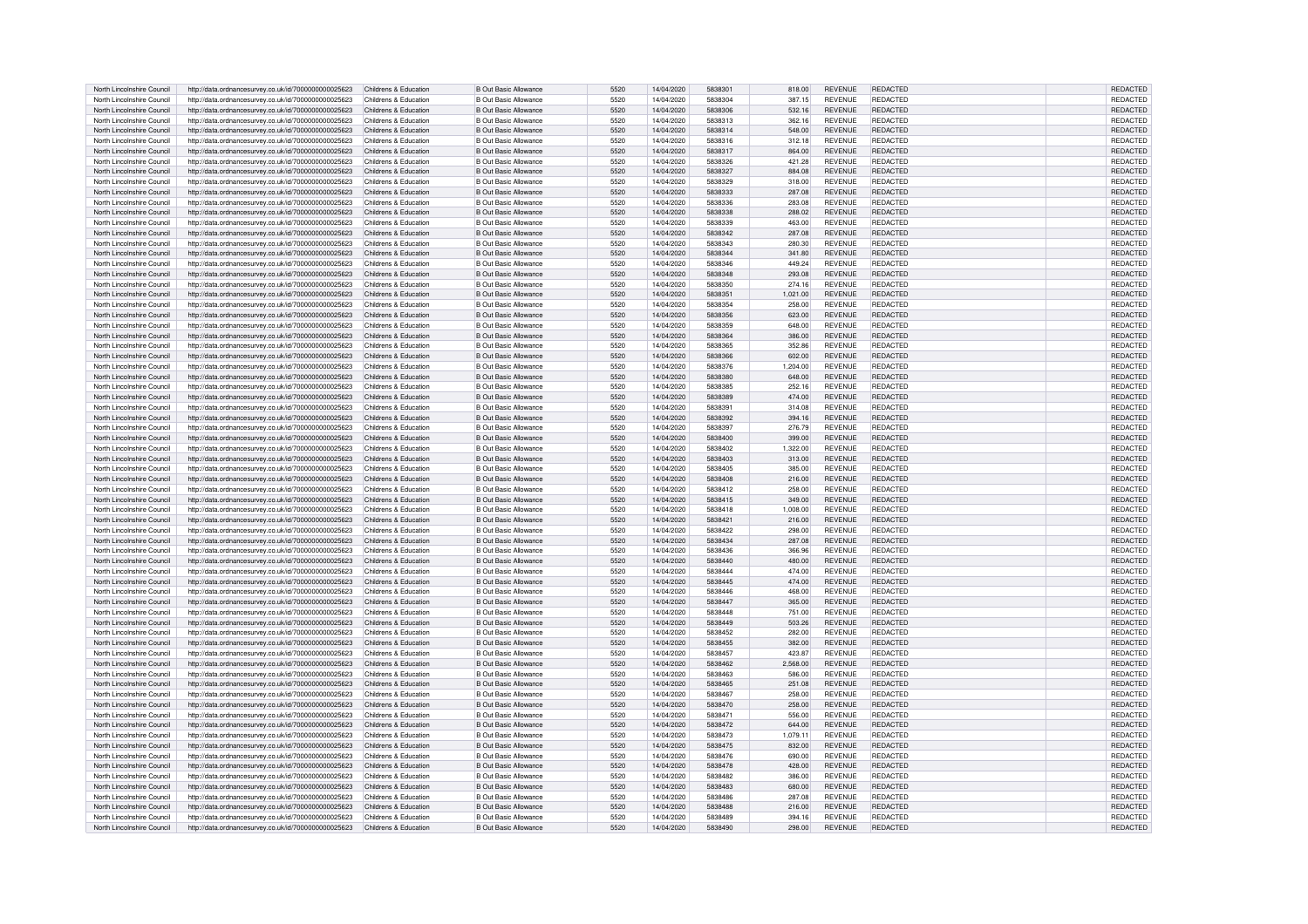| North Lincolnshire Council | http://data.ordnancesurvey.co.uk/id/7000000000025623 | Childrens & Education | <b>B Out Basic Allowance</b> | 5520 | 14/04/2020 | 5838491 | 508.24   | <b>REVENUE</b> | REDACTED        | <b>REDACTED</b> |
|----------------------------|------------------------------------------------------|-----------------------|------------------------------|------|------------|---------|----------|----------------|-----------------|-----------------|
| North Lincolnshire Council | http://data.ordnancesurvey.co.uk/id/7000000000025623 | Childrens & Education | <b>B Out Basic Allowance</b> | 5520 | 14/04/2020 | 5838494 | 216.00   | <b>REVENUE</b> | <b>REDACTED</b> | <b>REDACTED</b> |
|                            |                                                      |                       |                              |      |            |         |          |                |                 |                 |
| North Lincolnshire Council | http://data.ordnancesurvey.co.uk/id/7000000000025623 | Childrens & Education | B Out Basic Allowance        | 5520 | 14/04/2020 | 5838496 | 299.16   | <b>REVENUE</b> | REDACTED        | REDACTED        |
| North Lincolnshire Council | http://data.ordnancesurvey.co.uk/id/7000000000025623 | Childrens & Education | B Out Basic Allowance        | 5520 | 14/04/2020 | 5838501 | 341.42   | <b>REVENUE</b> | REDACTED        | <b>REDACTED</b> |
| North Lincolnshire Council | http://data.ordnancesurvey.co.uk/id/7000000000025623 | Childrens & Education | B Out Basic Allowance        | 5520 | 14/04/2020 | 5838503 | 250.44   | <b>REVENUE</b> | <b>REDACTED</b> | REDACTED        |
| North Lincolnshire Council | http://data.ordnancesurvey.co.uk/id/7000000000025623 | Childrens & Education | B Out Basic Allowance        | 5520 | 14/04/2020 | 5838508 | 386.00   | <b>REVENUE</b> | <b>REDACTED</b> | REDACTED        |
| North Lincolnshire Council | http://data.ordnancesurvey.co.uk/id/7000000000025623 | Childrens & Education | <b>B Out Basic Allowance</b> | 5520 | 14/04/2020 | 5838510 | 818.00   | <b>REVENUE</b> | <b>REDACTED</b> | REDACTED        |
| North Lincolnshire Council |                                                      |                       |                              | 5520 | 14/04/2020 | 5838512 |          | <b>REVENUE</b> | REDACTED        |                 |
|                            | http://data.ordnancesurvey.co.uk/id/7000000000025623 | Childrens & Education | <b>B Out Basic Allowance</b> |      |            |         | 278.00   |                |                 | REDACTED        |
| North Lincolnshire Council | http://data.ordnancesurvey.co.uk/id/7000000000025623 | Childrens & Education | B Out Basic Allowance        | 5520 | 14/04/2020 | 5838516 | 516.00   | <b>REVENUE</b> | REDACTED        | REDACTED        |
| North Lincolnshire Council | http://data.ordnancesurvey.co.uk/id/7000000000025623 | Childrens & Education | <b>B Out Basic Allowance</b> | 5520 | 14/04/2020 | 5838517 | 278.00   | <b>REVENUE</b> | REDACTED        | REDACTED        |
| North Lincolnshire Council | http://data.ordnancesurvey.co.uk/id/7000000000025623 | Childrens & Education | <b>B Out Basic Allowance</b> | 5520 | 14/04/2020 | 5838519 | 459.00   | <b>REVENUE</b> | REDACTED        | REDACTED        |
| North Lincolnshire Council | http://data.ordnancesurvey.co.uk/id/7000000000025623 | Childrens & Education | B Out Basic Allowance        | 5520 | 14/04/2020 | 5838520 | 194.00   | <b>REVENUE</b> | REDACTED        | <b>REDACTED</b> |
|                            |                                                      |                       |                              | 5520 | 14/04/2020 | 5838522 | 319.00   | <b>REVENUE</b> | <b>REDACTED</b> |                 |
| North Lincolnshire Council | http://data.ordnancesurvey.co.uk/id/7000000000025623 | Childrens & Education | <b>B Out Basic Allowance</b> |      |            |         |          |                |                 | <b>REDACTED</b> |
| North Lincolnshire Council | http://data.ordnancesurvey.co.uk/id/7000000000025623 | Childrens & Education | <b>B Out Basic Allowance</b> | 5520 | 14/04/2020 | 5838528 | 556.00   | <b>REVENUE</b> | <b>REDACTED</b> | <b>REDACTED</b> |
| North Lincolnshire Council | http://data.ordnancesurvey.co.uk/id/7000000000025623 | Childrens & Education | <b>B Out Basic Allowance</b> | 5520 | 14/04/2020 | 5838536 | 194.00   | <b>REVENUE</b> | REDACTED        | <b>REDACTED</b> |
| North Lincolnshire Council | http://data.ordnancesurvey.co.uk/id/7000000000025623 | Childrens & Education | <b>B Out Basic Allowance</b> | 5520 | 14/04/2020 | 5838537 | 278.00   | <b>REVENUE</b> | REDACTED        | <b>REDACTED</b> |
| North Lincolnshire Council | http://data.ordnancesurvey.co.uk/id/7000000000025623 | Childrens & Education | B Out Basic Allowance        | 5520 | 14/04/2020 | 5838538 | 264.00   | <b>REVENUE</b> | REDACTED        | <b>REDACTED</b> |
|                            |                                                      |                       | <b>B</b> Out Basic Allowance | 5520 | 14/04/2020 | 5838539 | 258.00   | <b>REVENUE</b> | <b>REDACTED</b> | <b>REDACTED</b> |
| North Lincolnshire Council | http://data.ordnancesurvey.co.uk/id/7000000000025623 | Childrens & Education |                              |      |            |         |          |                |                 |                 |
| North Lincolnshire Council | http://data.ordnancesurvey.co.uk/id/7000000000025623 | Childrens & Education | <b>B Out Basic Allowance</b> | 5520 | 14/04/2020 | 5838541 | 556.00   | <b>REVENUE</b> | <b>REDACTED</b> | <b>REDACTED</b> |
| North Lincolnshire Council | http://data.ordnancesurvey.co.uk/id/7000000000025623 | Childrens & Education | <b>B</b> Out Basic Allowance | 5520 | 14/04/2020 | 5838542 | 267.87   | <b>REVENUE</b> | REDACTED        | <b>REDACTED</b> |
| North Lincolnshire Council | http://data.ordnancesurvey.co.uk/id/7000000000025623 | Childrens & Education | <b>B Out Basic Allowance</b> | 5520 | 14/04/2020 | 5838548 | 264.00   | <b>REVENUE</b> | REDACTED        | <b>REDACTED</b> |
| North Lincolnshire Council | http://data.ordnancesurvey.co.uk/id/7000000000025623 | Childrens & Education | <b>B Out Basic Allowance</b> | 5520 | 20/04/2020 | 5841973 | 601.00   | <b>REVENUE</b> | <b>REDACTED</b> | <b>REDACTED</b> |
|                            |                                                      |                       |                              |      |            |         |          |                |                 |                 |
| North Lincolnshire Council | http://data.ordnancesurvey.co.uk/id/7000000000025623 | Childrens & Education | <b>B Out Basic Allowance</b> | 5520 | 20/04/2020 | 5841977 | 658.00   | <b>REVENUE</b> | REDACTED        | REDACTED        |
| North Lincolnshire Council | http://data.ordnancesurvey.co.uk/id/7000000000025623 | Childrens & Education | <b>B Out Basic Allowance</b> | 5520 | 20/04/2020 | 5841978 | 594.28   | <b>REVENUE</b> | REDACTED        | <b>REDACTED</b> |
| North Lincolnshire Council | http://data.ordnancesurvey.co.uk/id/7000000000025623 | Childrens & Education | <b>B Out Basic Allowance</b> | 5520 | 20/04/2020 | 5841979 | 268.43   | <b>REVENUE</b> | <b>REDACTED</b> | <b>REDACTED</b> |
| North Lincolnshire Council | http://data.ordnancesurvey.co.uk/id/7000000000025623 | Childrens & Education | <b>B Out Basic Allowance</b> | 5520 | 20/04/2020 | 5841980 | 474.00   | <b>REVENUE</b> | REDACTED        | <b>REDACTED</b> |
| North Lincolnshire Council | http://data.ordnancesurvey.co.uk/id/7000000000025623 | Childrens & Education | <b>B Out Basic Allowance</b> | 5520 | 20/04/2020 | 5841981 | 1,258.11 | <b>REVENUE</b> | <b>REDACTED</b> | <b>REDACTED</b> |
| North Lincolnshire Council | http://data.ordnancesurvey.co.uk/id/7000000000025623 | Childrens & Education | B Out Basic Allowance        | 5520 | 20/04/2020 | 5841984 | 216.00   | <b>REVENUE</b> | REDACTED        | <b>REDACTED</b> |
|                            |                                                      |                       |                              |      |            |         |          |                |                 |                 |
| North Lincolnshire Council | http://data.ordnancesurvey.co.uk/id/7000000000025623 | Childrens & Education | B Out Basic Allowance        | 5520 | 20/04/2020 | 5841987 | 258.00   | <b>REVENUE</b> | REDACTED        | <b>REDACTED</b> |
| North Lincolnshire Council | http://data.ordnancesurvey.co.uk/id/7000000000025623 | Childrens & Education | <b>B Out Basic Allowance</b> | 5520 | 20/04/2020 | 5841989 | 818.00   | <b>REVENUE</b> | REDACTED        | <b>REDACTED</b> |
| North Lincolnshire Council | http://data.ordnancesurvey.co.uk/id/7000000000025623 | Childrens & Education | B Out Basic Allowance        | 5520 | 20/04/2020 | 5841992 | 375.26   | <b>REVENUE</b> | REDACTED        | REDACTED        |
| North Lincolnshire Council | http://data.ordnancesurvey.co.uk/id/7000000000025623 | Childrens & Education | B Out Basic Allowance        | 5520 | 20/04/2020 | 5841994 | 818.00   | <b>REVENUE</b> | REDACTED        | REDACTED        |
|                            |                                                      |                       |                              |      |            |         |          |                |                 |                 |
| North Lincolnshire Council | http://data.ordnancesurvey.co.uk/id/7000000000025623 | Childrens & Education | <b>B Out Basic Allowance</b> | 5520 | 20/04/2020 | 5841997 | 387.12   | <b>REVENUE</b> | <b>REDACTED</b> | REDACTED        |
| North Lincolnshire Council | http://data.ordnancesurvey.co.uk/id/7000000000025623 | Childrens & Education | <b>B Out Basic Allowance</b> | 5520 | 20/04/2020 | 5841999 | 532.05   | <b>REVENUE</b> | REDACTED        | REDACTED        |
| North Lincolnshire Council | http://data.ordnancesurvey.co.uk/id/7000000000025623 | Childrens & Education | B Out Basic Allowance        | 5520 | 20/04/2020 | 5842006 | 362.05   | <b>REVENUE</b> | REDACTED        | REDACTED        |
| North Lincolnshire Council | http://data.ordnancesurvey.co.uk/id/7000000000025623 | Childrens & Education | <b>B Out Basic Allowance</b> | 5520 | 20/04/2020 | 5842007 | 547.95   | <b>REVENUE</b> | <b>REDACTED</b> | <b>REDACTED</b> |
| North Lincolnshire Council | http://data.ordnancesurvey.co.uk/id/7000000000025623 | Childrens & Education | <b>B Out Basic Allowance</b> | 5520 | 20/04/2020 | 5842009 | 312.07   | <b>REVENUE</b> | <b>REDACTED</b> | <b>REDACTED</b> |
|                            |                                                      |                       |                              |      |            |         |          |                |                 |                 |
| North Lincolnshire Council | http://data.ordnancesurvey.co.uk/id/7000000000025623 | Childrens & Education | <b>B Out Basic Allowance</b> | 5520 | 20/04/2020 | 5842010 | 864.00   | <b>REVENUE</b> | REDACTED        | <b>REDACTED</b> |
| North Lincolnshire Council | http://data.ordnancesurvey.co.uk/id/7000000000025623 | Childrens & Education | <b>B Out Basic Allowance</b> | 5520 | 20/04/2020 | 5842013 | 216.00   | <b>REVENUE</b> | <b>REDACTED</b> | <b>REDACTED</b> |
| North Lincolnshire Council | http://data.ordnancesurvey.co.uk/id/7000000000025623 | Childrens & Education | B Out Basic Allowance        | 5520 | 20/04/2020 | 5842019 | 421.14   | <b>REVENUE</b> | REDACTED        | REDACTED        |
| North Lincolnshire Council | http://data.ordnancesurvey.co.uk/id/7000000000025623 | Childrens & Education | <b>B Out Basic Allowance</b> | 5520 | 20/04/2020 | 5842020 | 626.05   | <b>REVENUE</b> | <b>REDACTED</b> | REDACTED        |
| North Lincolnshire Council | http://data.ordnancesurvey.co.uk/id/7000000000025623 | Childrens & Education | B Out Basic Allowance        | 5520 | 20/04/2020 | 5842022 | 318.00   | <b>REVENUE</b> | <b>REDACTED</b> | REDACTED        |
|                            |                                                      |                       |                              |      |            |         |          |                |                 |                 |
| North Lincolnshire Council | http://data.ordnancesurvey.co.uk/id/7000000000025623 | Childrens & Education | B Out Basic Allowance        | 5520 | 20/04/2020 | 5842027 | 287.00   | <b>REVENUE</b> | <b>REDACTED</b> | REDACTED        |
| North Lincolnshire Council | http://data.ordnancesurvey.co.uk/id/7000000000025623 | Childrens & Education | B Out Basic Allowance        | 5520 | 20/04/2020 | 5842030 | 283.00   | <b>REVENUE</b> | REDACTED        | <b>REDACTED</b> |
| North Lincolnshire Council | http://data.ordnancesurvey.co.uk/id/7000000000025623 | Childrens & Education | B Out Basic Allowance        | 5520 | 20/04/2020 | 5842032 | 288.02   | <b>REVENUE</b> | <b>REDACTED</b> | REDACTED        |
| North Lincolnshire Council | http://data.ordnancesurvey.co.uk/id/7000000000025623 | Childrens & Education | <b>B Out Basic Allowance</b> | 5520 | 20/04/2020 | 5842033 | 463.00   | <b>REVENUE</b> | REDACTED        | REDACTED        |
| North Lincolnshire Council | http://data.ordnancesurvey.co.uk/id/7000000000025623 | Childrens & Education | <b>B Out Basic Allowance</b> | 5520 | 20/04/2020 | 5842036 | 287.00   | <b>REVENUE</b> | REDACTED        | REDACTED        |
|                            |                                                      |                       |                              |      |            |         |          |                |                 |                 |
| North Lincolnshire Council | http://data.ordnancesurvey.co.uk/id/7000000000025623 | Childrens & Education | <b>B Out Basic Allowance</b> | 5520 | 20/04/2020 | 5842038 | 341.69   | <b>REVENUE</b> | <b>REDACTED</b> | <b>REDACTED</b> |
| North Lincolnshire Council | http://data.ordnancesurvey.co.uk/id/7000000000025623 | Childrens & Education | B Out Basic Allowance        | 5520 | 20/04/2020 | 5842040 | 449.10   | <b>REVENUE</b> | <b>REDACTED</b> | <b>REDACTED</b> |
| North Lincolnshire Council | http://data.ordnancesurvey.co.uk/id/7000000000025623 | Childrens & Education | <b>B Out Basic Allowance</b> | 5520 | 20/04/2020 | 5842042 | 442.05   | <b>REVENUE</b> | REDACTED        | REDACTED        |
| North Lincolnshire Council | http://data.ordnancesurvey.co.uk/id/7000000000025623 | Childrens & Education | B Out Basic Allowance        | 5520 | 20/04/2020 | 5842044 | 274.10   | <b>REVENUE</b> | <b>REDACTED</b> | REDACTED        |
| North Lincolnshire Council | http://data.ordnancesurvey.co.uk/id/7000000000025623 | Childrens & Education | B Out Basic Allowance        | 5520 | 20/04/2020 | 5842045 | 1.051.00 | <b>REVENUE</b> | REDACTED        | REDACTED        |
| North Lincolnshire Council |                                                      | Childrens & Education | B Out Basic Allowance        | 5520 | 20/04/2020 | 5842048 | 258.00   | <b>REVENUE</b> | <b>REDACTED</b> | REDACTED        |
|                            | http://data.ordnancesurvey.co.uk/id/7000000000025623 |                       |                              |      |            |         |          |                |                 |                 |
| North Lincolnshire Council | http://data.ordnancesurvey.co.uk/id/7000000000025623 | Childrens & Education | B Out Basic Allowance        | 5520 | 20/04/2020 | 5842050 | 622.95   | <b>REVENUE</b> | <b>REDACTED</b> | REDACTED        |
| North Lincolnshire Council | http://data.ordnancesurvey.co.uk/id/7000000000025623 | Childrens & Education | B Out Basic Allowance        | 5520 | 20/04/2020 | 5842053 | 648.00   | <b>REVENUE</b> | REDACTED        | REDACTED        |
| North Lincolnshire Council | http://data.ordnancesurvey.co.uk/id/7000000000025623 | Childrens & Education | <b>B Out Basic Allowance</b> | 5520 | 20/04/2020 | 5842058 | 386.00   | <b>REVENUE</b> | REDACTED        | REDACTED        |
| North Lincolnshire Council | http://data.ordnancesurvey.co.uk/id/7000000000025623 | Childrens & Education | <b>B Out Basic Allowance</b> | 5520 | 20/04/2020 | 5842059 | 352.77   | <b>REVENUE</b> | REDACTED        | REDACTED        |
| North Lincolnshire Council | http://data.ordnancesurvey.co.uk/id/7000000000025623 | Childrens & Education | <b>B Out Basic Allowance</b> | 5520 | 20/04/2020 | 5842060 | 602.00   | <b>REVENUE</b> | REDACTED        | REDACTED        |
|                            |                                                      |                       |                              |      |            |         |          |                |                 |                 |
| North Lincolnshire Council | http://data.ordnancesurvey.co.uk/id/7000000000025623 | Childrens & Education | <b>B Out Basic Allowance</b> | 5520 | 20/04/2020 | 5842070 | 1,034.00 | <b>REVENUE</b> | REDACTED        | REDACTED        |
| North Lincolnshire Council | http://data.ordnancesurvey.co.uk/id/7000000000025623 | Childrens & Education | B Out Basic Allowance        | 5520 | 20/04/2020 | 5842074 | 648.00   | <b>REVENUE</b> | <b>REDACTED</b> | <b>REDACTED</b> |
| North Lincolnshire Council | http://data.ordnancesurvey.co.uk/id/7000000000025623 | Childrens & Education | <b>B Out Basic Allowance</b> | 5520 | 20/04/2020 | 5842079 | 252.10   | <b>REVENUE</b> | <b>REDACTED</b> | <b>REDACTED</b> |
| North Lincolnshire Council | http://data.ordnancesurvey.co.uk/id/7000000000025623 | Childrens & Education | <b>B Out Basic Allowance</b> | 5520 | 20/04/2020 | 5842083 | 474.00   | <b>REVENUE</b> | <b>REDACTED</b> | <b>REDACTED</b> |
| North Lincolnshire Council | http://data.ordnancesurvey.co.uk/id/7000000000025623 | Childrens & Education | <b>B Out Basic Allowance</b> | 5520 | 20/04/2020 | 5842085 | 314.00   | <b>REVENUE</b> | REDACTED        | <b>REDACTED</b> |
|                            |                                                      |                       |                              |      |            |         |          |                |                 |                 |
| North Lincolnshire Council | http://data.ordnancesurvey.co.uk/id/7000000000025623 | Childrens & Education | <b>B Out Basic Allowance</b> | 5520 | 20/04/2020 | 5842086 | 394.05   | <b>REVENUE</b> | REDACTED        | <b>REDACTED</b> |
| North Lincolnshire Council | http://data.ordnancesurvey.co.uk/id/7000000000025623 | Childrens & Education | <b>B Out Basic Allowance</b> | 5520 | 20/04/2020 | 5842091 | 276.66   | <b>REVENUE</b> | REDACTED        | <b>REDACTED</b> |
| North Lincolnshire Council | http://data.ordnancesurvey.co.uk/id/7000000000025623 | Childrens & Education | <b>B Out Basic Allowance</b> | 5520 | 20/04/2020 | 5842094 | 399.00   | <b>REVENUE</b> | REDACTED        | REDACTED        |
| North Lincolnshire Council | http://data.ordnancesurvey.co.uk/id/7000000000025623 | Childrens & Education | <b>B</b> Out Basic Allowance | 5520 | 20/04/2020 | 5842096 | 1.106.00 | <b>REVENUE</b> | REDACTED        | <b>REDACTED</b> |
| North Lincolnshire Council | http://data.ordnancesurvey.co.uk/id/7000000000025623 | Childrens & Education | <b>B Out Basic Allowance</b> | 5520 | 20/04/2020 | 5842097 | 313.00   | <b>REVENUE</b> | REDACTED        | <b>REDACTED</b> |
|                            |                                                      |                       | B Out Basic Allowance        | 5520 |            | 5842099 |          |                | REDACTED        |                 |
| North Lincolnshire Council | http://data.ordnancesurvey.co.uk/id/7000000000025623 | Childrens & Education |                              |      | 20/04/2020 |         | 384.95   | <b>REVENUE</b> |                 | <b>REDACTED</b> |
| North Lincolnshire Council | http://data.ordnancesurvey.co.uk/id/7000000000025623 | Childrens & Education | <b>B Out Basic Allowance</b> | 5520 | 20/04/2020 | 5842102 | 216.00   | <b>REVENUE</b> | REDACTED        | <b>REDACTED</b> |
| North Lincolnshire Council | http://data.ordnancesurvey.co.uk/id/7000000000025623 | Childrens & Education | B Out Basic Allowance        | 5520 | 20/04/2020 | 5842106 | 516.00   | <b>REVENUE</b> | <b>REDACTED</b> | REDACTED        |
| North Lincolnshire Council | http://data.ordnancesurvey.co.uk/id/7000000000025623 | Childrens & Education | B Out Basic Allowance        | 5520 | 20/04/2020 | 5842109 | 349.00   | <b>REVENUE</b> | REDACTED        | <b>REDACTED</b> |
| North Lincolnshire Council | http://data.ordnancesurvey.co.uk/id/7000000000025623 | Childrens & Education | <b>B Out Basic Allowance</b> | 5520 | 20/04/2020 | 5842112 | 1,408.00 | <b>REVENUE</b> | <b>REDACTED</b> | REDACTED        |
|                            |                                                      |                       |                              |      |            |         |          |                |                 |                 |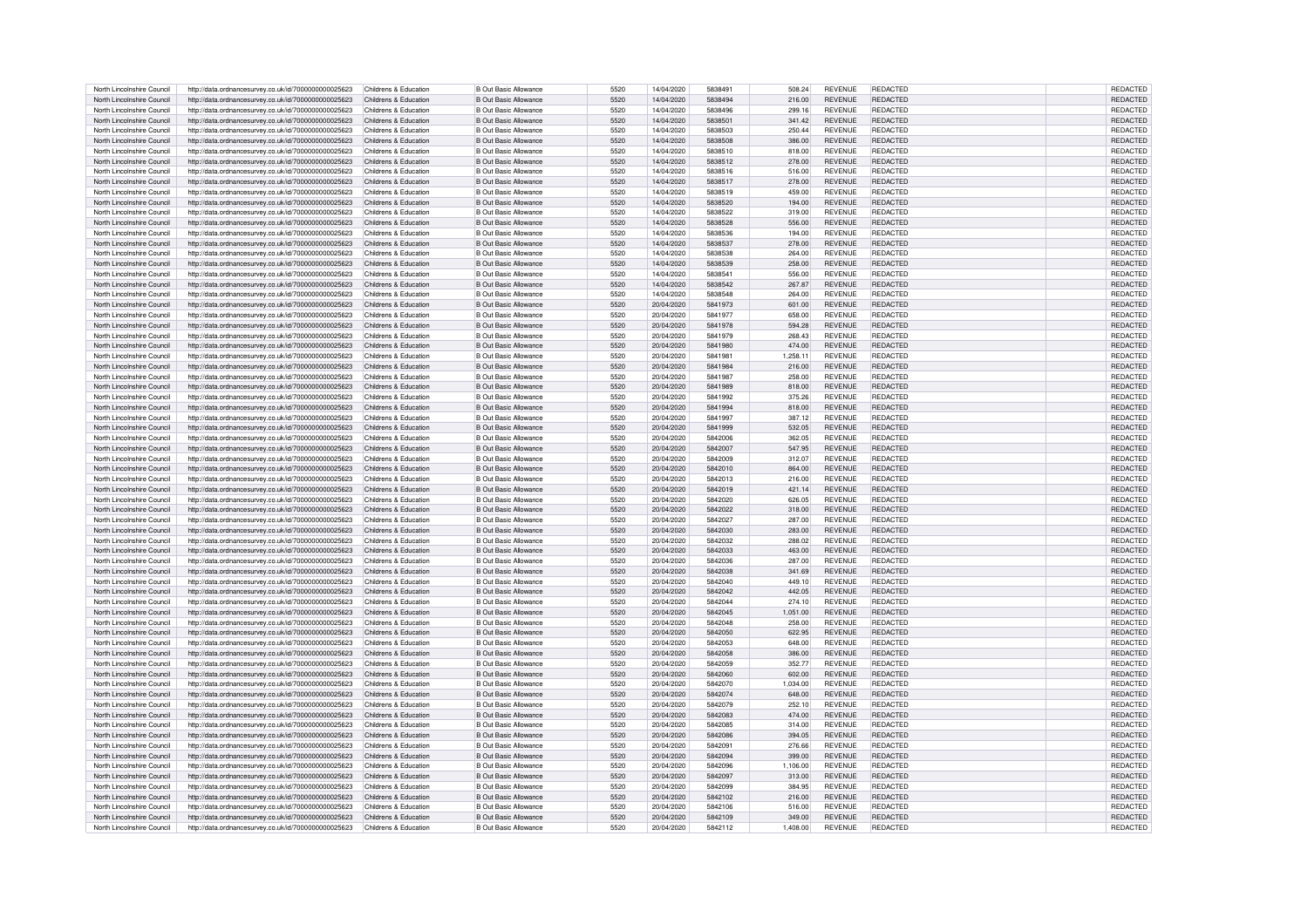| North Lincolnshire Council<br>http://data.ordnancesurvey.co.uk/id/7000000000025623<br>Childrens & Education<br><b>B Out Basic Allowance</b><br>5520<br>20/04/2020<br>5842117<br>298.00<br><b>REVENUE</b><br><b>REDACTED</b><br>REDACTED<br>North Lincolnshire Council<br>http://data.ordnancesurvey.co.uk/id/7000000000025623<br>5520<br>20/04/2020<br>5842127<br>258.74<br><b>REVENUE</b><br>REDACTED<br><b>REDACTED</b><br>Childrens & Education<br>B Out Basic Allowance<br>North Lincolnshire Council<br>http://data.ordnancesurvey.co.uk/id/7000000000025623<br>Childrens & Education<br>20/04/2020<br>5842129<br>287.00<br>REDACTED<br>REDACTED<br>B Out Basic Allowance<br>5520<br><b>REVENUE</b><br>REDACTED<br>North Lincolnshire Council<br>http://data.ordnancesurvey.co.uk/id/7000000000025623<br>Childrens & Education<br><b>B</b> Out Basic Allowance<br>5520<br>20/04/2020<br>5842130<br>366.88<br><b>REVENUE</b><br><b>REDACTED</b><br>REDACTED<br>North Lincolnshire Council<br>http://data.ordnancesurvey.co.uk/id/7000000000025623<br>Childrens & Education<br>B Out Basic Allowance<br>5520<br>20/04/2020<br>5842134<br>480.00<br><b>REVENUE</b><br><b>REDACTED</b><br>REDACTED<br>North Lincolnshire Council<br>http://data.ordnancesurvey.co.uk/id/7000000000025623<br>Childrens & Education<br><b>B Out Basic Allowance</b><br>5520<br>20/04/2020<br>5842138<br>474.00<br><b>REVENUE</b><br><b>REDACTED</b><br>North Lincolnshire Council<br>http://data.ordnancesurvey.co.uk/id/7000000000025623<br>Childrens & Education<br>B Out Basic Allowance<br>5520<br>20/04/2020<br>5842139<br>474.00<br><b>REVENUE</b><br>REDACTED<br>REDACTED<br>REDACTED<br>North Lincolnshire Council<br>http://data.ordnancesurvey.co.uk/id/7000000000025623<br>Childrens & Education<br>B Out Basic Allowance<br>5520<br>20/04/2020<br>5842140<br>468.00<br><b>REVENUE</b><br>REDACTED<br>North Lincolnshire Council<br>http://data.ordnancesurvey.co.uk/id/7000000000025623<br>Childrens & Education<br><b>B Out Basic Allowance</b><br>5520<br>20/04/2020<br>5842141<br>365.00<br><b>REVENUE</b><br>REDACTED<br>REDACTED<br>North Lincolnshire Council<br>http://data.ordnancesurvey.co.uk/id/7000000000025623<br>Childrens & Education<br><b>B Out Basic Allowance</b><br>5520<br>20/04/2020<br>5842142<br>751.00<br><b>REVENUE</b><br>REDACTED<br>REDACTED<br>North Lincolnshire Council<br>REDACTED<br><b>REDACTED</b><br>http://data.ordnancesurvey.co.uk/id/7000000000025623<br>Childrens & Education<br>B Out Basic Allowance<br>5520<br>20/04/2020<br>5842143<br>503.26<br><b>REVENUE</b><br>North Lincolnshire Council<br>http://data.ordnancesurvey.co.uk/id/7000000000025623<br>Childrens & Education<br><b>B Out Basic Allowance</b><br>5520<br>20/04/2020<br>5842146<br>282.00<br><b>REVENUE</b><br><b>REDACTED</b><br><b>REDACTED</b><br>North Lincolnshire Council<br>http://data.ordnancesurvey.co.uk/id/7000000000025623<br>Childrens & Education<br><b>B Out Basic Allowance</b><br>5520<br>20/04/2020<br>5842149<br>382.00<br><b>REVENUE</b><br><b>REDACTED</b><br><b>REDACTED</b><br>North Lincolnshire Council<br>http://data.ordnancesurvey.co.uk/id/7000000000025623<br>Childrens & Education<br><b>B Out Basic Allowance</b><br>5520<br>20/04/2020<br>5842151<br>209.13<br><b>REVENUE</b><br>REDACTED<br><b>REDACTED</b><br>North Lincolnshire Council<br>http://data.ordnancesurvey.co.uk/id/7000000000025623<br>Childrens & Education<br><b>B Out Basic Allowance</b><br>5520<br>20/04/2020<br>5842156<br>556.00<br><b>REVENUE</b><br>REDACTED<br><b>REDACTED</b><br>North Lincolnshire Council<br>5520<br>5842157<br>REDACTED<br><b>REDACTED</b><br>http://data.ordnancesurvey.co.uk/id/7000000000025623<br>Childrens & Education<br>B Out Basic Allowance<br>20/04/2020<br>586.00<br><b>REVENUE</b><br>B Out Basic Allowance<br>5520<br>20/04/2020<br><b>REVENUE</b><br><b>REDACTED</b><br><b>REDACTED</b><br>North Lincolnshire Council<br>http://data.ordnancesurvey.co.uk/id/7000000000025623<br>Childrens & Education<br>5842159<br>251.00<br><b>B</b> Out Basic Allowance<br>5520<br>20/04/2020<br><b>REVENUE</b><br>REDACTED<br><b>REDACTED</b><br>North Lincolnshire Council<br>http://data.ordnancesurvey.co.uk/id/7000000000025623<br>Childrens & Education<br>5842161<br>258.00<br><b>B Out Basic Allowance</b><br>5520<br>20/04/2020<br><b>REDACTED</b><br><b>REDACTED</b><br>North Lincolnshire Council<br>http://data.ordnancesurvey.co.uk/id/7000000000025623<br>Childrens & Education<br>5842164<br>258.00<br><b>REVENUE</b><br>North Lincolnshire Council<br>http://data.ordnancesurvey.co.uk/id/7000000000025623<br>Childrens & Education<br><b>B Out Basic Allowance</b><br>5520<br>20/04/2020<br>5842165<br>556.00<br><b>REVENUE</b><br>REDACTED<br><b>REDACTED</b><br>North Lincolnshire Council<br>http://data.ordnancesurvey.co.uk/id/7000000000025623<br>Childrens & Education<br><b>B Out Basic Allowance</b><br>5520<br>20/04/2020<br>5842166<br><b>REVENUE</b><br><b>REDACTED</b><br><b>REDACTED</b><br>233.71<br>North Lincolnshire Council<br><b>B Out Basic Allowance</b><br>REDACTED<br><b>REDACTED</b><br>http://data.ordnancesurvey.co.uk/id/7000000000025623<br>Childrens & Education<br>5520<br>20/04/2020<br>5842169<br>832.00<br><b>REVENUE</b><br>North Lincolnshire Council<br><b>B Out Basic Allowance</b><br>REDACTED<br><b>REDACTED</b><br>http://data.ordnancesurvey.co.uk/id/7000000000025623<br>Childrens & Education<br>5520<br>20/04/2020<br>5842170<br>690.00<br><b>REVENUE</b><br>North Lincolnshire Council<br>http://data.ordnancesurvey.co.uk/id/7000000000025623<br>Childrens & Education<br><b>B Out Basic Allowance</b><br>5520<br>20/04/2020<br>5842173<br>428.00<br><b>REVENUE</b><br><b>REDACTED</b><br><b>REDACTED</b><br>North Lincolnshire Council<br>http://data.ordnancesurvey.co.uk/id/7000000000025623<br>Childrens & Education<br><b>B Out Basic Allowance</b><br>5520<br>20/04/2020<br>5842177<br>386.00<br><b>REVENUE</b><br><b>REDACTED</b><br><b>REDACTED</b><br>North Lincolnshire Council<br>http://data.ordnancesurvey.co.uk/id/7000000000025623<br>Childrens & Education<br><b>B Out Basic Allowance</b><br>5520<br>20/04/2020<br>5842178<br>510.00<br><b>REVENUE</b><br>REDACTED<br><b>REDACTED</b><br>North Lincolnshire Council<br>http://data.ordnancesurvey.co.uk/id/7000000000025623<br>Childrens & Education<br>B Out Basic Allowance<br>5520<br>20/04/2020<br>5842181<br>287.00<br><b>REVENUE</b><br><b>REDACTED</b><br><b>REDACTED</b><br>5520<br>REDACTED<br>REDACTED<br>North Lincolnshire Council<br>http://data.ordnancesurvey.co.uk/id/7000000000025623<br>Childrens & Education<br>B Out Basic Allowance<br>20/04/2020<br>5842183<br>216.00<br><b>REVENUE</b><br>5520<br>REDACTED<br>North Lincolnshire Council<br>http://data.ordnancesurvey.co.uk/id/7000000000025623<br>Childrens & Education<br><b>B Out Basic Allowance</b><br>20/04/2020<br>5842184<br>394.05<br><b>REVENUE</b><br>REDACTED<br>REDACTED<br><b>REDACTED</b><br>North Lincolnshire Council<br>http://data.ordnancesurvey.co.uk/id/7000000000025623<br>Childrens & Education<br>B Out Basic Allowance<br>5520<br>20/04/2020<br>5842185<br>298.00<br><b>REVENUE</b><br>REDACTED<br>REDACTED<br>North Lincolnshire Council<br>http://data.ordnancesurvey.co.uk/id/7000000000025623<br>Childrens & Education<br>B Out Basic Allowance<br>5520<br>20/04/2020<br>5842186<br>508.10<br><b>REVENUE</b><br>North Lincolnshire Council<br>http://data.ordnancesurvey.co.uk/id/7000000000025623<br>Childrens & Education<br><b>B Out Basic Allowance</b><br>5520<br>20/04/2020<br>5842189<br>216.00<br><b>REVENUE</b><br><b>REDACTED</b><br>REDACTED<br>North Lincolnshire Council<br>http://data.ordnancesurvey.co.uk/id/7000000000025623<br>Childrens & Education<br><b>B Out Basic Allowance</b><br>5520<br>20/04/2020<br>5842191<br>299.10<br><b>REVENUE</b><br>REDACTED<br>REDACTED<br>North Lincolnshire Council<br>5520<br>5842198<br>REDACTED<br><b>REDACTED</b><br>http://data.ordnancesurvey.co.uk/id/7000000000025623<br>Childrens & Education<br>B Out Basic Allowance<br>20/04/2020<br>250.30<br><b>REVENUE</b><br>North Lincolnshire Council<br>http://data.ordnancesurvey.co.uk/id/7000000000025623<br>Childrens & Education<br><b>B Out Basic Allowance</b><br>5520<br>20/04/2020<br>5842203<br>386.00<br><b>REVENUE</b><br><b>REDACTED</b><br><b>REDACTED</b><br>North Lincolnshire Council<br>http://data.ordnancesurvey.co.uk/id/7000000000025623<br>Childrens & Education<br><b>B Out Basic Allowance</b><br>5520<br>20/04/2020<br>5842204<br>146.00<br><b>REVENUE</b><br><b>REDACTED</b><br><b>REDACTED</b><br>North Lincolnshire Council<br>http://data.ordnancesurvey.co.uk/id/7000000000025623<br>Childrens & Education<br><b>B Out Basic Allowance</b><br>5520<br>20/04/2020<br>5842205<br>818.00<br><b>REVENUE</b><br><b>REDACTED</b><br><b>REDACTED</b><br>North Lincolnshire Council<br>http://data.ordnancesurvey.co.uk/id/7000000000025623<br>Childrens & Education<br><b>B Out Basic Allowance</b><br>5520<br>20/04/2020<br>5842207<br>278.00<br><b>REVENUE</b><br>REDACTED<br><b>REDACTED</b><br>B Out Basic Allowance<br>5520<br>20/04/2020<br>5842211<br><b>REDACTED</b><br>REDACTED<br>North Lincolnshire Council<br>http://data.ordnancesurvey.co.uk/id/7000000000025623<br>Childrens & Education<br>516.00<br><b>REVENUE</b><br>5520<br>20/04/2020<br><b>REVENUE</b><br>REDACTED<br>REDACTED<br>North Lincolnshire Council<br>http://data.ordnancesurvey.co.uk/id/7000000000025623<br>Childrens & Education<br>B Out Basic Allowance<br>5842212<br>278.00<br>5520<br>20/04/2020<br>5842213<br>REDACTED<br>North Lincolnshire Council<br>http://data.ordnancesurvey.co.uk/id/7000000000025623<br>Childrens & Education<br>B Out Basic Allowance<br>380.05<br><b>REVENUE</b><br><b>REDACTED</b><br><b>B Out Basic Allowance</b><br>5520<br>20/04/2020<br>5842214<br><b>REDACTED</b><br><b>REDACTED</b><br>North Lincolnshire Council<br>http://data.ordnancesurvey.co.uk/id/7000000000025623<br>Childrens & Education<br>605.00<br><b>REVENUE</b><br>REDACTED<br>North Lincolnshire Council<br>http://data.ordnancesurvey.co.uk/id/7000000000025623<br>Childrens & Education<br>B Out Basic Allowance<br>5520<br>20/04/2020<br>5842215<br>194.00<br><b>REVENUE</b><br><b>REDACTED</b><br>North Lincolnshire Council<br>http://data.ordnancesurvey.co.uk/id/7000000000025623<br>Childrens & Education<br><b>B Out Basic Allowance</b><br>5520<br>20/04/2020<br>5842217<br>319.00<br><b>REVENUE</b><br><b>REDACTED</b><br>REDACTED<br>North Lincolnshire Council<br><b>B Out Basic Allowance</b><br>20/04/2020<br><b>REDACTED</b><br>REDACTED<br>http://data.ordnancesurvey.co.uk/id/7000000000025623<br>Childrens & Education<br>5520<br>5842221<br>146.00<br><b>REVENUE</b><br>North Lincolnshire Council<br>REDACTED<br>REDACTED<br>http://data.ordnancesurvey.co.uk/id/7000000000025623<br>Childrens & Education<br><b>B Out Basic Allowance</b><br>5520<br>20/04/2020<br>5842223<br>556.00<br><b>REVENUE</b><br>North Lincolnshire Council<br>http://data.ordnancesurvey.co.uk/id/7000000000025623<br>Childrens & Education<br>B Out Basic Allowance<br>5520<br>20/04/2020<br>5842225<br>264.00<br><b>REVENUE</b><br><b>REDACTED</b><br><b>REDACTED</b><br>North Lincolnshire Council<br>http://data.ordnancesurvey.co.uk/id/7000000000025623<br>Childrens & Education<br>B Out Basic Allowance<br>5520<br>20/04/2020<br>5842232<br>424.00<br><b>REVENUE</b><br><b>REDACTED</b><br>REDACTED<br>North Lincolnshire Council<br>http://data.ordnancesurvey.co.uk/id/7000000000025623<br>Childrens & Education<br><b>B Out Basic Allowance</b><br>5520<br>20/04/2020<br>5842234<br>258.00<br><b>REVENUE</b><br><b>REDACTED</b><br>REDACTED<br>5842236<br>REDACTED<br><b>REDACTED</b><br>North Lincolnshire Council<br>http://data.ordnancesurvey.co.uk/id/7000000000025623<br>Childrens & Education<br>B Out Basic Allowance<br>5520<br>20/04/2020<br>556.00<br><b>REVENUE</b><br>5842237<br>REDACTED<br>REDACTED<br>North Lincolnshire Council<br>http://data.ordnancesurvey.co.uk/id/7000000000025623<br>Childrens & Education<br>B Out Basic Allowance<br>5520<br>20/04/2020<br>267.76<br><b>REVENUE</b><br>5520<br>5842243<br><b>REDACTED</b><br>REDACTED<br>North Lincolnshire Council<br>http://data.ordnancesurvey.co.uk/id/7000000000025623<br>Childrens & Education<br><b>B Out Basic Allowance</b><br>20/04/2020<br>264.00<br><b>REVENUE</b><br>North Lincolnshire Council<br>5520<br>5845619<br><b>REVENUE</b><br><b>REDACTED</b><br>REDACTED<br>http://data.ordnancesurvey.co.uk/id/7000000000025623<br>Childrens & Education<br>B Out Basic Allowance<br>27/04/2020<br>601.00<br>http://data.ordnancesurvey.co.uk/id/7000000000025623<br>5520<br>5845621<br>REDACTED<br>REDACTED<br>North Lincolnshire Council<br>Childrens & Education<br><b>B Out Basic Allowance</b><br>27/04/2020<br>361.11<br><b>REVENUE</b><br>North Lincolnshire Council<br>http://data.ordnancesurvey.co.uk/id/7000000000025623<br>Childrens & Education<br><b>B Out Basic Allowance</b><br>5520<br>27/04/2020<br>5845622<br>170.00<br><b>REVENUE</b><br><b>REDACTED</b><br>REDACTED<br>North Lincolnshire Council<br>http://data.ordnancesurvey.co.uk/id/7000000000025623<br>Childrens & Education<br><b>B Out Basic Allowance</b><br>5520<br>27/04/2020<br>5845624<br>832.00<br><b>REVENUE</b><br>REDACTED<br>REDACTED<br>North Lincolnshire Council<br>http://data.ordnancesurvey.co.uk/id/7000000000025623<br>Childrens & Education<br><b>B Out Basic Allowance</b><br>5520<br>5845625<br><b>REVENUE</b><br>REDACTED<br>REDACTED<br>27/04/2020<br>268.43<br>North Lincolnshire Council<br>http://data.ordnancesurvey.co.uk/id/7000000000025623<br><b>B Out Basic Allowance</b><br>5520<br>27/04/2020<br>5845626<br>474.00<br><b>REVENUE</b><br>REDACTED<br>REDACTED<br>Childrens & Education<br>REDACTED<br>North Lincolnshire Council<br>http://data.ordnancesurvey.co.uk/id/7000000000025623<br>Childrens & Education<br>B Out Basic Allowance<br>5520<br>27/04/2020<br>5845627<br>1.059.26<br><b>REVENUE</b><br>REDACTED<br>North Lincolnshire Council<br>http://data.ordnancesurvey.co.uk/id/7000000000025623<br>Childrens & Education<br><b>B Out Basic Allowance</b><br>5520<br>27/04/2020<br>5845630<br>216.00<br><b>REVENUE</b><br><b>REDACTED</b><br><b>REDACTED</b><br>North Lincolnshire Council<br>http://data.ordnancesurvey.co.uk/id/7000000000025623<br>Childrens & Education<br><b>B Out Basic Allowance</b><br>5520<br>27/04/2020<br>5845633<br>258.00<br><b>REVENUE</b><br><b>REDACTED</b><br><b>REDACTED</b><br>North Lincolnshire Council<br>http://data.ordnancesurvey.co.uk/id/7000000000025623<br><b>B Out Basic Allowance</b><br>5520<br>27/04/2020<br>5845635<br><b>REVENUE</b><br>REDACTED<br><b>REDACTED</b><br>Childrens & Education<br>602.00<br>North Lincolnshire Council<br>http://data.ordnancesurvey.co.uk/id/7000000000025623<br>Childrens & Education<br><b>B Out Basic Allowance</b><br>5520<br>27/04/2020<br>5845638<br>375.26<br><b>REVENUE</b><br><b>REDACTED</b><br><b>REDACTED</b><br>REDACTED<br><b>REDACTED</b><br>North Lincolnshire Council<br>http://data.ordnancesurvey.co.uk/id/7000000000025623<br>Childrens & Education<br><b>B Out Basic Allowance</b><br>5520<br>27/04/2020<br>5845640<br>818.00<br><b>REVENUE</b><br>REDACTED<br>http://data.ordnancesurvey.co.uk/id/7000000000025623<br>Childrens & Education<br><b>B Out Basic Allowance</b><br>5520<br>27/04/2020<br>5845643<br>387.12<br><b>REVENUE</b><br><b>REDACTED</b><br>North Lincolnshire Council<br>5520<br>REDACTED<br><b>REDACTED</b><br>North Lincolnshire Council<br>http://data.ordnancesurvey.co.uk/id/7000000000025623<br>Childrens & Education<br><b>B Out Basic Allowance</b><br>27/04/2020<br>5845645<br>532.05<br><b>REVENUE</b><br>REDACTED<br>North Lincolnshire Council<br>http://data.ordnancesurvey.co.uk/id/7000000000025623<br>Childrens & Education<br><b>B Out Basic Allowance</b><br>5520<br>27/04/2020<br>5845647<br>300.95<br><b>REVENUE</b><br><b>REDACTED</b><br>North Lincolnshire Council<br>http://data.ordnancesurvey.co.uk/id/7000000000025623<br>Childrens & Education<br><b>B Out Basic Allowance</b><br>5520<br>27/04/2020<br>5845652<br>362.05<br><b>REVENUE</b><br>REDACTED<br><b>REDACTED</b><br>North Lincolnshire Council<br>http://data.ordnancesurvey.co.uk/id/7000000000025623<br>Childrens & Education<br><b>B Out Basic Allowance</b><br>27/04/2020<br>5845653<br><b>REVENUE</b><br>REDACTED<br><b>REDACTED</b><br>5520<br>547.95<br>REDACTED<br><b>REDACTED</b><br>North Lincolnshire Council<br>http://data.ordnancesurvey.co.uk/id/7000000000025623<br>Childrens & Education<br>B Out Basic Allowance<br>5520<br>27/04/2020<br>5845655<br>312.07<br><b>REVENUE</b><br>REDACTED<br>North Lincolnshire Council<br>http://data.ordnancesurvey.co.uk/id/7000000000025623<br>Childrens & Education<br><b>B Out Basic Allowance</b><br>5520<br>27/04/2020<br>5845656<br>864.00<br><b>REVENUE</b><br>REDACTED<br>North Lincolnshire Council<br>http://data.ordnancesurvey.co.uk/id/7000000000025623<br>Childrens & Education<br><b>B Out Basic Allowance</b><br>5520<br>27/04/2020<br>5845659<br>216.00<br><b>REVENUE</b><br><b>REDACTED</b><br>REDACTED | North Lincolnshire Council | http://data.ordnancesurvey.co.uk/id/7000000000025623 | Childrens & Education | <b>B Out Basic Allowance</b> | 5520 | 20/04/2020 | 5842116 | 216.00 | <b>REVENUE</b> | REDACTED | <b>REDACTED</b> |
|----------------------------------------------------------------------------------------------------------------------------------------------------------------------------------------------------------------------------------------------------------------------------------------------------------------------------------------------------------------------------------------------------------------------------------------------------------------------------------------------------------------------------------------------------------------------------------------------------------------------------------------------------------------------------------------------------------------------------------------------------------------------------------------------------------------------------------------------------------------------------------------------------------------------------------------------------------------------------------------------------------------------------------------------------------------------------------------------------------------------------------------------------------------------------------------------------------------------------------------------------------------------------------------------------------------------------------------------------------------------------------------------------------------------------------------------------------------------------------------------------------------------------------------------------------------------------------------------------------------------------------------------------------------------------------------------------------------------------------------------------------------------------------------------------------------------------------------------------------------------------------------------------------------------------------------------------------------------------------------------------------------------------------------------------------------------------------------------------------------------------------------------------------------------------------------------------------------------------------------------------------------------------------------------------------------------------------------------------------------------------------------------------------------------------------------------------------------------------------------------------------------------------------------------------------------------------------------------------------------------------------------------------------------------------------------------------------------------------------------------------------------------------------------------------------------------------------------------------------------------------------------------------------------------------------------------------------------------------------------------------------------------------------------------------------------------------------------------------------------------------------------------------------------------------------------------------------------------------------------------------------------------------------------------------------------------------------------------------------------------------------------------------------------------------------------------------------------------------------------------------------------------------------------------------------------------------------------------------------------------------------------------------------------------------------------------------------------------------------------------------------------------------------------------------------------------------------------------------------------------------------------------------------------------------------------------------------------------------------------------------------------------------------------------------------------------------------------------------------------------------------------------------------------------------------------------------------------------------------------------------------------------------------------------------------------------------------------------------------------------------------------------------------------------------------------------------------------------------------------------------------------------------------------------------------------------------------------------------------------------------------------------------------------------------------------------------------------------------------------------------------------------------------------------------------------------------------------------------------------------------------------------------------------------------------------------------------------------------------------------------------------------------------------------------------------------------------------------------------------------------------------------------------------------------------------------------------------------------------------------------------------------------------------------------------------------------------------------------------------------------------------------------------------------------------------------------------------------------------------------------------------------------------------------------------------------------------------------------------------------------------------------------------------------------------------------------------------------------------------------------------------------------------------------------------------------------------------------------------------------------------------------------------------------------------------------------------------------------------------------------------------------------------------------------------------------------------------------------------------------------------------------------------------------------------------------------------------------------------------------------------------------------------------------------------------------------------------------------------------------------------------------------------------------------------------------------------------------------------------------------------------------------------------------------------------------------------------------------------------------------------------------------------------------------------------------------------------------------------------------------------------------------------------------------------------------------------------------------------------------------------------------------------------------------------------------------------------------------------------------------------------------------------------------------------------------------------------------------------------------------------------------------------------------------------------------------------------------------------------------------------------------------------------------------------------------------------------------------------------------------------------------------------------------------------------------------------------------------------------------------------------------------------------------------------------------------------------------------------------------------------------------------------------------------------------------------------------------------------------------------------------------------------------------------------------------------------------------------------------------------------------------------------------------------------------------------------------------------------------------------------------------------------------------------------------------------------------------------------------------------------------------------------------------------------------------------------------------------------------------------------------------------------------------------------------------------------------------------------------------------------------------------------------------------------------------------------------------------------------------------------------------------------------------------------------------------------------------------------------------------------------------------------------------------------------------------------------------------------------------------------------------------------------------------------------------------------------------------------------------------------------------------------------------------------------------------------------------------------------------------------------------------------------------------------------------------------------------------------------------------------------------------------------------------------------------------------------------------------------------------------------------------------------------------------------------------------------------------------------------------------------------------------------------------------------------------------------------------------------------------------------------------------------------------------------------------------------------------------------------------------------------------------------------------------------------------------------------------------------------------------------------------------------------------------------------------------------------------------------------------------------------------------------------------------------------------------------------------------------------------------------------------------------------------------------------------------------------------------------------------------------------------------------------------------------------------------------------------------------------------------------------------------------------------------------------------------------------------------------------------------------------------------------------------------------------------------------------------------------------------------------------------------------------------------------------------------------------------------------------------------------------------------------------------------------------------------------------------------------------------------------------------------------------------------------------------------------------------------------------------------------------------------------------------------------------------------------------------------------------------------------------------------------------------------------------------------------------------------------------------------------------------------------------------------------------------------------------------------------------------------------------------------------------------------------------------------------------------------------------------------------------------------------------------------------------------------------------------------------------------------------------------------------------------------------------------------------------------------------------------------------------------------------------------------------------------------------------------------------------------------------------------------------------------------------------------------------------------------------------------------------------------------------------------------------------------------------------------------------------------------------------------------------------------------------------------------------------------------------------------------------------------------------------------------------------------------------------------------------------------------------------------------------------------------------------------------------------------------------------------------------------------------------------------------------------------------------------------------------------------------------------------------------------------------------------------------------------------------------------------------------------------------------------------------------------------------------------------------------------------------------------------------------------------------------------------------------------------------------------------------------------------------------------------------------------------------------------------------------------------------------------------------------------------------------------------------------------------------------------------------------------------------------------------------------------------------------------------------------------------------------------------------------------------------------------------------------------------------------------------------------------------------------------------------------------------------------------------------------------------------------------------------------------------------------------------------------------------------------------------------------------------------------------------------------------------------------------------------------------------------------------------------------------------------------------------------------------------------------------------------------------------------------------------------------------------------------------------------------------------------------------------------------------------------------------------------------------------------------------------------------------------------------------------------------------------------------------------------------------------------------------------------------------------------------------------------------------------------------------------------------------------------------------------------------------------------------------------------------------------------------------------------------------------------------------------------------------------------------------------------------------------------------------------------------------------------------------------------------------------------------------------------------------------------------------------------------------------------------------------------------------------------------------------------------------------------------------------------------------------------------------------------------------------------------------------------------------------------------------------------------------------------------------------------------------------------------------------------------------------------------------------------------------------------------------------------------------------------------------------------------------------------------------------------------------------------------------------------------------------------------------------------------------------------------------------------------------------------------------------------------------------------------------------------------------------------------------------------------------------------------------------------------------------------------------------------------------------------------------------------------------------------------------------------------------------------------------------------------------------------------------------------------------------------------------------------------------------------------------------------------------------------------------------------------------------------------------------------------------------------------------------------------------------------------------------------------------------------------------------------------------------------------------------------------------------------------------------------------------------------------------------------------------------------------------------------------------------------------------------------------------------------------------------------------------------------------------------------------------------------------------------------------------------------------------------------------------------------------------------------------------------------------------------------------------------------------------------------------------------------------------------------------------------------------------------------------------------------------------------------------------------------------------------------------------------------------------------------------------------------------------------------------------------------------------------------------------------------------------------------------------------------------------------------|----------------------------|------------------------------------------------------|-----------------------|------------------------------|------|------------|---------|--------|----------------|----------|-----------------|
|                                                                                                                                                                                                                                                                                                                                                                                                                                                                                                                                                                                                                                                                                                                                                                                                                                                                                                                                                                                                                                                                                                                                                                                                                                                                                                                                                                                                                                                                                                                                                                                                                                                                                                                                                                                                                                                                                                                                                                                                                                                                                                                                                                                                                                                                                                                                                                                                                                                                                                                                                                                                                                                                                                                                                                                                                                                                                                                                                                                                                                                                                                                                                                                                                                                                                                                                                                                                                                                                                                                                                                                                                                                                                                                                                                                                                                                                                                                                                                                                                                                                                                                                                                                                                                                                                                                                                                                                                                                                                                                                                                                                                                                                                                                                                                                                                                                                                                                                                                                                                                                                                                                                                                                                                                                                                                                                                                                                                                                                                                                                                                                                                                                                                                                                                                                                                                                                                                                                                                                                                                                                                                                                                                                                                                                                                                                                                                                                                                                                                                                                                                                                                                                                                                                                                                                                                                                                                                                                                                                                                                                                                                                                                                                                                                                                                                                                                                                                                                                                                                                                                                                                                                                                                                                                                                                                                                                                                                                                                                                                                                                                                                                                                                                                                                                                                                                                                                                                                                                                                                                                                                                                                                                                                                                                                                                                                                                                                                                                                                                                                                                                                                                                                                                                                                                                                                                                                                                                                                                                                                                                                                                                                                                                                                                                                                                                                                                                                                                                                                                                                                                                                                                                                                                                                                                                                                                                                                                                                                                                                                                                                                                                                                                                                                                                                                                                                                                                                                                                                                                                                                                                                                                                                                                                                                                                                                                                                                                                                                                                                                                                                                                                                                                                                                                                                                                                                                                                                                                                                                                                                                                                                                                                                                                                                                                                                                                                                                                                                                                                                                                                                                                                                                                                                                                                                                                                                                                                                                                                                                                                                                                                                                                                                                                                                                                                                                                                                                                                                                                                                                                                                                                                                                                                                                                                                                                                                                                                                                                                                                                                                                                                                                                                                                                                                                                                                                                                                                                                                                                                                                                                                                                                                                                                                                                                                                                                                                                                                                                                                                                                                                                                                                                                                                                                                                                                                                                                                                                                                                                                                                                                                                                                                                                                                                                                                                                                                                                                                                                                                                                                                                                                                                                                                                                                                                                                                                                                                                                                                                                                                                                                                                                                                                                                                                                                                                                                                                                                                                                                                                                                                                                                                                                                                                                                                                                                                                                                                                                                                                  |                            |                                                      |                       |                              |      |            |         |        |                |          |                 |
|                                                                                                                                                                                                                                                                                                                                                                                                                                                                                                                                                                                                                                                                                                                                                                                                                                                                                                                                                                                                                                                                                                                                                                                                                                                                                                                                                                                                                                                                                                                                                                                                                                                                                                                                                                                                                                                                                                                                                                                                                                                                                                                                                                                                                                                                                                                                                                                                                                                                                                                                                                                                                                                                                                                                                                                                                                                                                                                                                                                                                                                                                                                                                                                                                                                                                                                                                                                                                                                                                                                                                                                                                                                                                                                                                                                                                                                                                                                                                                                                                                                                                                                                                                                                                                                                                                                                                                                                                                                                                                                                                                                                                                                                                                                                                                                                                                                                                                                                                                                                                                                                                                                                                                                                                                                                                                                                                                                                                                                                                                                                                                                                                                                                                                                                                                                                                                                                                                                                                                                                                                                                                                                                                                                                                                                                                                                                                                                                                                                                                                                                                                                                                                                                                                                                                                                                                                                                                                                                                                                                                                                                                                                                                                                                                                                                                                                                                                                                                                                                                                                                                                                                                                                                                                                                                                                                                                                                                                                                                                                                                                                                                                                                                                                                                                                                                                                                                                                                                                                                                                                                                                                                                                                                                                                                                                                                                                                                                                                                                                                                                                                                                                                                                                                                                                                                                                                                                                                                                                                                                                                                                                                                                                                                                                                                                                                                                                                                                                                                                                                                                                                                                                                                                                                                                                                                                                                                                                                                                                                                                                                                                                                                                                                                                                                                                                                                                                                                                                                                                                                                                                                                                                                                                                                                                                                                                                                                                                                                                                                                                                                                                                                                                                                                                                                                                                                                                                                                                                                                                                                                                                                                                                                                                                                                                                                                                                                                                                                                                                                                                                                                                                                                                                                                                                                                                                                                                                                                                                                                                                                                                                                                                                                                                                                                                                                                                                                                                                                                                                                                                                                                                                                                                                                                                                                                                                                                                                                                                                                                                                                                                                                                                                                                                                                                                                                                                                                                                                                                                                                                                                                                                                                                                                                                                                                                                                                                                                                                                                                                                                                                                                                                                                                                                                                                                                                                                                                                                                                                                                                                                                                                                                                                                                                                                                                                                                                                                                                                                                                                                                                                                                                                                                                                                                                                                                                                                                                                                                                                                                                                                                                                                                                                                                                                                                                                                                                                                                                                                                                                                                                                                                                                                                                                                                                                                                                                                                                                                                                                                                  |                            |                                                      |                       |                              |      |            |         |        |                |          |                 |
|                                                                                                                                                                                                                                                                                                                                                                                                                                                                                                                                                                                                                                                                                                                                                                                                                                                                                                                                                                                                                                                                                                                                                                                                                                                                                                                                                                                                                                                                                                                                                                                                                                                                                                                                                                                                                                                                                                                                                                                                                                                                                                                                                                                                                                                                                                                                                                                                                                                                                                                                                                                                                                                                                                                                                                                                                                                                                                                                                                                                                                                                                                                                                                                                                                                                                                                                                                                                                                                                                                                                                                                                                                                                                                                                                                                                                                                                                                                                                                                                                                                                                                                                                                                                                                                                                                                                                                                                                                                                                                                                                                                                                                                                                                                                                                                                                                                                                                                                                                                                                                                                                                                                                                                                                                                                                                                                                                                                                                                                                                                                                                                                                                                                                                                                                                                                                                                                                                                                                                                                                                                                                                                                                                                                                                                                                                                                                                                                                                                                                                                                                                                                                                                                                                                                                                                                                                                                                                                                                                                                                                                                                                                                                                                                                                                                                                                                                                                                                                                                                                                                                                                                                                                                                                                                                                                                                                                                                                                                                                                                                                                                                                                                                                                                                                                                                                                                                                                                                                                                                                                                                                                                                                                                                                                                                                                                                                                                                                                                                                                                                                                                                                                                                                                                                                                                                                                                                                                                                                                                                                                                                                                                                                                                                                                                                                                                                                                                                                                                                                                                                                                                                                                                                                                                                                                                                                                                                                                                                                                                                                                                                                                                                                                                                                                                                                                                                                                                                                                                                                                                                                                                                                                                                                                                                                                                                                                                                                                                                                                                                                                                                                                                                                                                                                                                                                                                                                                                                                                                                                                                                                                                                                                                                                                                                                                                                                                                                                                                                                                                                                                                                                                                                                                                                                                                                                                                                                                                                                                                                                                                                                                                                                                                                                                                                                                                                                                                                                                                                                                                                                                                                                                                                                                                                                                                                                                                                                                                                                                                                                                                                                                                                                                                                                                                                                                                                                                                                                                                                                                                                                                                                                                                                                                                                                                                                                                                                                                                                                                                                                                                                                                                                                                                                                                                                                                                                                                                                                                                                                                                                                                                                                                                                                                                                                                                                                                                                                                                                                                                                                                                                                                                                                                                                                                                                                                                                                                                                                                                                                                                                                                                                                                                                                                                                                                                                                                                                                                                                                                                                                                                                                                                                                                                                                                                                                                                                                                                                                                                                                  |                            |                                                      |                       |                              |      |            |         |        |                |          |                 |
|                                                                                                                                                                                                                                                                                                                                                                                                                                                                                                                                                                                                                                                                                                                                                                                                                                                                                                                                                                                                                                                                                                                                                                                                                                                                                                                                                                                                                                                                                                                                                                                                                                                                                                                                                                                                                                                                                                                                                                                                                                                                                                                                                                                                                                                                                                                                                                                                                                                                                                                                                                                                                                                                                                                                                                                                                                                                                                                                                                                                                                                                                                                                                                                                                                                                                                                                                                                                                                                                                                                                                                                                                                                                                                                                                                                                                                                                                                                                                                                                                                                                                                                                                                                                                                                                                                                                                                                                                                                                                                                                                                                                                                                                                                                                                                                                                                                                                                                                                                                                                                                                                                                                                                                                                                                                                                                                                                                                                                                                                                                                                                                                                                                                                                                                                                                                                                                                                                                                                                                                                                                                                                                                                                                                                                                                                                                                                                                                                                                                                                                                                                                                                                                                                                                                                                                                                                                                                                                                                                                                                                                                                                                                                                                                                                                                                                                                                                                                                                                                                                                                                                                                                                                                                                                                                                                                                                                                                                                                                                                                                                                                                                                                                                                                                                                                                                                                                                                                                                                                                                                                                                                                                                                                                                                                                                                                                                                                                                                                                                                                                                                                                                                                                                                                                                                                                                                                                                                                                                                                                                                                                                                                                                                                                                                                                                                                                                                                                                                                                                                                                                                                                                                                                                                                                                                                                                                                                                                                                                                                                                                                                                                                                                                                                                                                                                                                                                                                                                                                                                                                                                                                                                                                                                                                                                                                                                                                                                                                                                                                                                                                                                                                                                                                                                                                                                                                                                                                                                                                                                                                                                                                                                                                                                                                                                                                                                                                                                                                                                                                                                                                                                                                                                                                                                                                                                                                                                                                                                                                                                                                                                                                                                                                                                                                                                                                                                                                                                                                                                                                                                                                                                                                                                                                                                                                                                                                                                                                                                                                                                                                                                                                                                                                                                                                                                                                                                                                                                                                                                                                                                                                                                                                                                                                                                                                                                                                                                                                                                                                                                                                                                                                                                                                                                                                                                                                                                                                                                                                                                                                                                                                                                                                                                                                                                                                                                                                                                                                                                                                                                                                                                                                                                                                                                                                                                                                                                                                                                                                                                                                                                                                                                                                                                                                                                                                                                                                                                                                                                                                                                                                                                                                                                                                                                                                                                                                                                                                                                                                                                  |                            |                                                      |                       |                              |      |            |         |        |                |          |                 |
|                                                                                                                                                                                                                                                                                                                                                                                                                                                                                                                                                                                                                                                                                                                                                                                                                                                                                                                                                                                                                                                                                                                                                                                                                                                                                                                                                                                                                                                                                                                                                                                                                                                                                                                                                                                                                                                                                                                                                                                                                                                                                                                                                                                                                                                                                                                                                                                                                                                                                                                                                                                                                                                                                                                                                                                                                                                                                                                                                                                                                                                                                                                                                                                                                                                                                                                                                                                                                                                                                                                                                                                                                                                                                                                                                                                                                                                                                                                                                                                                                                                                                                                                                                                                                                                                                                                                                                                                                                                                                                                                                                                                                                                                                                                                                                                                                                                                                                                                                                                                                                                                                                                                                                                                                                                                                                                                                                                                                                                                                                                                                                                                                                                                                                                                                                                                                                                                                                                                                                                                                                                                                                                                                                                                                                                                                                                                                                                                                                                                                                                                                                                                                                                                                                                                                                                                                                                                                                                                                                                                                                                                                                                                                                                                                                                                                                                                                                                                                                                                                                                                                                                                                                                                                                                                                                                                                                                                                                                                                                                                                                                                                                                                                                                                                                                                                                                                                                                                                                                                                                                                                                                                                                                                                                                                                                                                                                                                                                                                                                                                                                                                                                                                                                                                                                                                                                                                                                                                                                                                                                                                                                                                                                                                                                                                                                                                                                                                                                                                                                                                                                                                                                                                                                                                                                                                                                                                                                                                                                                                                                                                                                                                                                                                                                                                                                                                                                                                                                                                                                                                                                                                                                                                                                                                                                                                                                                                                                                                                                                                                                                                                                                                                                                                                                                                                                                                                                                                                                                                                                                                                                                                                                                                                                                                                                                                                                                                                                                                                                                                                                                                                                                                                                                                                                                                                                                                                                                                                                                                                                                                                                                                                                                                                                                                                                                                                                                                                                                                                                                                                                                                                                                                                                                                                                                                                                                                                                                                                                                                                                                                                                                                                                                                                                                                                                                                                                                                                                                                                                                                                                                                                                                                                                                                                                                                                                                                                                                                                                                                                                                                                                                                                                                                                                                                                                                                                                                                                                                                                                                                                                                                                                                                                                                                                                                                                                                                                                                                                                                                                                                                                                                                                                                                                                                                                                                                                                                                                                                                                                                                                                                                                                                                                                                                                                                                                                                                                                                                                                                                                                                                                                                                                                                                                                                                                                                                                                                                                                                                                                  |                            |                                                      |                       |                              |      |            |         |        |                |          |                 |
|                                                                                                                                                                                                                                                                                                                                                                                                                                                                                                                                                                                                                                                                                                                                                                                                                                                                                                                                                                                                                                                                                                                                                                                                                                                                                                                                                                                                                                                                                                                                                                                                                                                                                                                                                                                                                                                                                                                                                                                                                                                                                                                                                                                                                                                                                                                                                                                                                                                                                                                                                                                                                                                                                                                                                                                                                                                                                                                                                                                                                                                                                                                                                                                                                                                                                                                                                                                                                                                                                                                                                                                                                                                                                                                                                                                                                                                                                                                                                                                                                                                                                                                                                                                                                                                                                                                                                                                                                                                                                                                                                                                                                                                                                                                                                                                                                                                                                                                                                                                                                                                                                                                                                                                                                                                                                                                                                                                                                                                                                                                                                                                                                                                                                                                                                                                                                                                                                                                                                                                                                                                                                                                                                                                                                                                                                                                                                                                                                                                                                                                                                                                                                                                                                                                                                                                                                                                                                                                                                                                                                                                                                                                                                                                                                                                                                                                                                                                                                                                                                                                                                                                                                                                                                                                                                                                                                                                                                                                                                                                                                                                                                                                                                                                                                                                                                                                                                                                                                                                                                                                                                                                                                                                                                                                                                                                                                                                                                                                                                                                                                                                                                                                                                                                                                                                                                                                                                                                                                                                                                                                                                                                                                                                                                                                                                                                                                                                                                                                                                                                                                                                                                                                                                                                                                                                                                                                                                                                                                                                                                                                                                                                                                                                                                                                                                                                                                                                                                                                                                                                                                                                                                                                                                                                                                                                                                                                                                                                                                                                                                                                                                                                                                                                                                                                                                                                                                                                                                                                                                                                                                                                                                                                                                                                                                                                                                                                                                                                                                                                                                                                                                                                                                                                                                                                                                                                                                                                                                                                                                                                                                                                                                                                                                                                                                                                                                                                                                                                                                                                                                                                                                                                                                                                                                                                                                                                                                                                                                                                                                                                                                                                                                                                                                                                                                                                                                                                                                                                                                                                                                                                                                                                                                                                                                                                                                                                                                                                                                                                                                                                                                                                                                                                                                                                                                                                                                                                                                                                                                                                                                                                                                                                                                                                                                                                                                                                                                                                                                                                                                                                                                                                                                                                                                                                                                                                                                                                                                                                                                                                                                                                                                                                                                                                                                                                                                                                                                                                                                                                                                                                                                                                                                                                                                                                                                                                                                                                                                                                                                                  |                            |                                                      |                       |                              |      |            |         |        |                |          |                 |
|                                                                                                                                                                                                                                                                                                                                                                                                                                                                                                                                                                                                                                                                                                                                                                                                                                                                                                                                                                                                                                                                                                                                                                                                                                                                                                                                                                                                                                                                                                                                                                                                                                                                                                                                                                                                                                                                                                                                                                                                                                                                                                                                                                                                                                                                                                                                                                                                                                                                                                                                                                                                                                                                                                                                                                                                                                                                                                                                                                                                                                                                                                                                                                                                                                                                                                                                                                                                                                                                                                                                                                                                                                                                                                                                                                                                                                                                                                                                                                                                                                                                                                                                                                                                                                                                                                                                                                                                                                                                                                                                                                                                                                                                                                                                                                                                                                                                                                                                                                                                                                                                                                                                                                                                                                                                                                                                                                                                                                                                                                                                                                                                                                                                                                                                                                                                                                                                                                                                                                                                                                                                                                                                                                                                                                                                                                                                                                                                                                                                                                                                                                                                                                                                                                                                                                                                                                                                                                                                                                                                                                                                                                                                                                                                                                                                                                                                                                                                                                                                                                                                                                                                                                                                                                                                                                                                                                                                                                                                                                                                                                                                                                                                                                                                                                                                                                                                                                                                                                                                                                                                                                                                                                                                                                                                                                                                                                                                                                                                                                                                                                                                                                                                                                                                                                                                                                                                                                                                                                                                                                                                                                                                                                                                                                                                                                                                                                                                                                                                                                                                                                                                                                                                                                                                                                                                                                                                                                                                                                                                                                                                                                                                                                                                                                                                                                                                                                                                                                                                                                                                                                                                                                                                                                                                                                                                                                                                                                                                                                                                                                                                                                                                                                                                                                                                                                                                                                                                                                                                                                                                                                                                                                                                                                                                                                                                                                                                                                                                                                                                                                                                                                                                                                                                                                                                                                                                                                                                                                                                                                                                                                                                                                                                                                                                                                                                                                                                                                                                                                                                                                                                                                                                                                                                                                                                                                                                                                                                                                                                                                                                                                                                                                                                                                                                                                                                                                                                                                                                                                                                                                                                                                                                                                                                                                                                                                                                                                                                                                                                                                                                                                                                                                                                                                                                                                                                                                                                                                                                                                                                                                                                                                                                                                                                                                                                                                                                                                                                                                                                                                                                                                                                                                                                                                                                                                                                                                                                                                                                                                                                                                                                                                                                                                                                                                                                                                                                                                                                                                                                                                                                                                                                                                                                                                                                                                                                                                                                                                                                                                  |                            |                                                      |                       |                              |      |            |         |        |                |          |                 |
|                                                                                                                                                                                                                                                                                                                                                                                                                                                                                                                                                                                                                                                                                                                                                                                                                                                                                                                                                                                                                                                                                                                                                                                                                                                                                                                                                                                                                                                                                                                                                                                                                                                                                                                                                                                                                                                                                                                                                                                                                                                                                                                                                                                                                                                                                                                                                                                                                                                                                                                                                                                                                                                                                                                                                                                                                                                                                                                                                                                                                                                                                                                                                                                                                                                                                                                                                                                                                                                                                                                                                                                                                                                                                                                                                                                                                                                                                                                                                                                                                                                                                                                                                                                                                                                                                                                                                                                                                                                                                                                                                                                                                                                                                                                                                                                                                                                                                                                                                                                                                                                                                                                                                                                                                                                                                                                                                                                                                                                                                                                                                                                                                                                                                                                                                                                                                                                                                                                                                                                                                                                                                                                                                                                                                                                                                                                                                                                                                                                                                                                                                                                                                                                                                                                                                                                                                                                                                                                                                                                                                                                                                                                                                                                                                                                                                                                                                                                                                                                                                                                                                                                                                                                                                                                                                                                                                                                                                                                                                                                                                                                                                                                                                                                                                                                                                                                                                                                                                                                                                                                                                                                                                                                                                                                                                                                                                                                                                                                                                                                                                                                                                                                                                                                                                                                                                                                                                                                                                                                                                                                                                                                                                                                                                                                                                                                                                                                                                                                                                                                                                                                                                                                                                                                                                                                                                                                                                                                                                                                                                                                                                                                                                                                                                                                                                                                                                                                                                                                                                                                                                                                                                                                                                                                                                                                                                                                                                                                                                                                                                                                                                                                                                                                                                                                                                                                                                                                                                                                                                                                                                                                                                                                                                                                                                                                                                                                                                                                                                                                                                                                                                                                                                                                                                                                                                                                                                                                                                                                                                                                                                                                                                                                                                                                                                                                                                                                                                                                                                                                                                                                                                                                                                                                                                                                                                                                                                                                                                                                                                                                                                                                                                                                                                                                                                                                                                                                                                                                                                                                                                                                                                                                                                                                                                                                                                                                                                                                                                                                                                                                                                                                                                                                                                                                                                                                                                                                                                                                                                                                                                                                                                                                                                                                                                                                                                                                                                                                                                                                                                                                                                                                                                                                                                                                                                                                                                                                                                                                                                                                                                                                                                                                                                                                                                                                                                                                                                                                                                                                                                                                                                                                                                                                                                                                                                                                                                                                                                                                                                                  |                            |                                                      |                       |                              |      |            |         |        |                |          |                 |
|                                                                                                                                                                                                                                                                                                                                                                                                                                                                                                                                                                                                                                                                                                                                                                                                                                                                                                                                                                                                                                                                                                                                                                                                                                                                                                                                                                                                                                                                                                                                                                                                                                                                                                                                                                                                                                                                                                                                                                                                                                                                                                                                                                                                                                                                                                                                                                                                                                                                                                                                                                                                                                                                                                                                                                                                                                                                                                                                                                                                                                                                                                                                                                                                                                                                                                                                                                                                                                                                                                                                                                                                                                                                                                                                                                                                                                                                                                                                                                                                                                                                                                                                                                                                                                                                                                                                                                                                                                                                                                                                                                                                                                                                                                                                                                                                                                                                                                                                                                                                                                                                                                                                                                                                                                                                                                                                                                                                                                                                                                                                                                                                                                                                                                                                                                                                                                                                                                                                                                                                                                                                                                                                                                                                                                                                                                                                                                                                                                                                                                                                                                                                                                                                                                                                                                                                                                                                                                                                                                                                                                                                                                                                                                                                                                                                                                                                                                                                                                                                                                                                                                                                                                                                                                                                                                                                                                                                                                                                                                                                                                                                                                                                                                                                                                                                                                                                                                                                                                                                                                                                                                                                                                                                                                                                                                                                                                                                                                                                                                                                                                                                                                                                                                                                                                                                                                                                                                                                                                                                                                                                                                                                                                                                                                                                                                                                                                                                                                                                                                                                                                                                                                                                                                                                                                                                                                                                                                                                                                                                                                                                                                                                                                                                                                                                                                                                                                                                                                                                                                                                                                                                                                                                                                                                                                                                                                                                                                                                                                                                                                                                                                                                                                                                                                                                                                                                                                                                                                                                                                                                                                                                                                                                                                                                                                                                                                                                                                                                                                                                                                                                                                                                                                                                                                                                                                                                                                                                                                                                                                                                                                                                                                                                                                                                                                                                                                                                                                                                                                                                                                                                                                                                                                                                                                                                                                                                                                                                                                                                                                                                                                                                                                                                                                                                                                                                                                                                                                                                                                                                                                                                                                                                                                                                                                                                                                                                                                                                                                                                                                                                                                                                                                                                                                                                                                                                                                                                                                                                                                                                                                                                                                                                                                                                                                                                                                                                                                                                                                                                                                                                                                                                                                                                                                                                                                                                                                                                                                                                                                                                                                                                                                                                                                                                                                                                                                                                                                                                                                                                                                                                                                                                                                                                                                                                                                                                                                                                                                                                                                  |                            |                                                      |                       |                              |      |            |         |        |                |          |                 |
|                                                                                                                                                                                                                                                                                                                                                                                                                                                                                                                                                                                                                                                                                                                                                                                                                                                                                                                                                                                                                                                                                                                                                                                                                                                                                                                                                                                                                                                                                                                                                                                                                                                                                                                                                                                                                                                                                                                                                                                                                                                                                                                                                                                                                                                                                                                                                                                                                                                                                                                                                                                                                                                                                                                                                                                                                                                                                                                                                                                                                                                                                                                                                                                                                                                                                                                                                                                                                                                                                                                                                                                                                                                                                                                                                                                                                                                                                                                                                                                                                                                                                                                                                                                                                                                                                                                                                                                                                                                                                                                                                                                                                                                                                                                                                                                                                                                                                                                                                                                                                                                                                                                                                                                                                                                                                                                                                                                                                                                                                                                                                                                                                                                                                                                                                                                                                                                                                                                                                                                                                                                                                                                                                                                                                                                                                                                                                                                                                                                                                                                                                                                                                                                                                                                                                                                                                                                                                                                                                                                                                                                                                                                                                                                                                                                                                                                                                                                                                                                                                                                                                                                                                                                                                                                                                                                                                                                                                                                                                                                                                                                                                                                                                                                                                                                                                                                                                                                                                                                                                                                                                                                                                                                                                                                                                                                                                                                                                                                                                                                                                                                                                                                                                                                                                                                                                                                                                                                                                                                                                                                                                                                                                                                                                                                                                                                                                                                                                                                                                                                                                                                                                                                                                                                                                                                                                                                                                                                                                                                                                                                                                                                                                                                                                                                                                                                                                                                                                                                                                                                                                                                                                                                                                                                                                                                                                                                                                                                                                                                                                                                                                                                                                                                                                                                                                                                                                                                                                                                                                                                                                                                                                                                                                                                                                                                                                                                                                                                                                                                                                                                                                                                                                                                                                                                                                                                                                                                                                                                                                                                                                                                                                                                                                                                                                                                                                                                                                                                                                                                                                                                                                                                                                                                                                                                                                                                                                                                                                                                                                                                                                                                                                                                                                                                                                                                                                                                                                                                                                                                                                                                                                                                                                                                                                                                                                                                                                                                                                                                                                                                                                                                                                                                                                                                                                                                                                                                                                                                                                                                                                                                                                                                                                                                                                                                                                                                                                                                                                                                                                                                                                                                                                                                                                                                                                                                                                                                                                                                                                                                                                                                                                                                                                                                                                                                                                                                                                                                                                                                                                                                                                                                                                                                                                                                                                                                                                                                                                                                                                                  |                            |                                                      |                       |                              |      |            |         |        |                |          |                 |
|                                                                                                                                                                                                                                                                                                                                                                                                                                                                                                                                                                                                                                                                                                                                                                                                                                                                                                                                                                                                                                                                                                                                                                                                                                                                                                                                                                                                                                                                                                                                                                                                                                                                                                                                                                                                                                                                                                                                                                                                                                                                                                                                                                                                                                                                                                                                                                                                                                                                                                                                                                                                                                                                                                                                                                                                                                                                                                                                                                                                                                                                                                                                                                                                                                                                                                                                                                                                                                                                                                                                                                                                                                                                                                                                                                                                                                                                                                                                                                                                                                                                                                                                                                                                                                                                                                                                                                                                                                                                                                                                                                                                                                                                                                                                                                                                                                                                                                                                                                                                                                                                                                                                                                                                                                                                                                                                                                                                                                                                                                                                                                                                                                                                                                                                                                                                                                                                                                                                                                                                                                                                                                                                                                                                                                                                                                                                                                                                                                                                                                                                                                                                                                                                                                                                                                                                                                                                                                                                                                                                                                                                                                                                                                                                                                                                                                                                                                                                                                                                                                                                                                                                                                                                                                                                                                                                                                                                                                                                                                                                                                                                                                                                                                                                                                                                                                                                                                                                                                                                                                                                                                                                                                                                                                                                                                                                                                                                                                                                                                                                                                                                                                                                                                                                                                                                                                                                                                                                                                                                                                                                                                                                                                                                                                                                                                                                                                                                                                                                                                                                                                                                                                                                                                                                                                                                                                                                                                                                                                                                                                                                                                                                                                                                                                                                                                                                                                                                                                                                                                                                                                                                                                                                                                                                                                                                                                                                                                                                                                                                                                                                                                                                                                                                                                                                                                                                                                                                                                                                                                                                                                                                                                                                                                                                                                                                                                                                                                                                                                                                                                                                                                                                                                                                                                                                                                                                                                                                                                                                                                                                                                                                                                                                                                                                                                                                                                                                                                                                                                                                                                                                                                                                                                                                                                                                                                                                                                                                                                                                                                                                                                                                                                                                                                                                                                                                                                                                                                                                                                                                                                                                                                                                                                                                                                                                                                                                                                                                                                                                                                                                                                                                                                                                                                                                                                                                                                                                                                                                                                                                                                                                                                                                                                                                                                                                                                                                                                                                                                                                                                                                                                                                                                                                                                                                                                                                                                                                                                                                                                                                                                                                                                                                                                                                                                                                                                                                                                                                                                                                                                                                                                                                                                                                                                                                                                                                                                                                                                                                                                  |                            |                                                      |                       |                              |      |            |         |        |                |          |                 |
|                                                                                                                                                                                                                                                                                                                                                                                                                                                                                                                                                                                                                                                                                                                                                                                                                                                                                                                                                                                                                                                                                                                                                                                                                                                                                                                                                                                                                                                                                                                                                                                                                                                                                                                                                                                                                                                                                                                                                                                                                                                                                                                                                                                                                                                                                                                                                                                                                                                                                                                                                                                                                                                                                                                                                                                                                                                                                                                                                                                                                                                                                                                                                                                                                                                                                                                                                                                                                                                                                                                                                                                                                                                                                                                                                                                                                                                                                                                                                                                                                                                                                                                                                                                                                                                                                                                                                                                                                                                                                                                                                                                                                                                                                                                                                                                                                                                                                                                                                                                                                                                                                                                                                                                                                                                                                                                                                                                                                                                                                                                                                                                                                                                                                                                                                                                                                                                                                                                                                                                                                                                                                                                                                                                                                                                                                                                                                                                                                                                                                                                                                                                                                                                                                                                                                                                                                                                                                                                                                                                                                                                                                                                                                                                                                                                                                                                                                                                                                                                                                                                                                                                                                                                                                                                                                                                                                                                                                                                                                                                                                                                                                                                                                                                                                                                                                                                                                                                                                                                                                                                                                                                                                                                                                                                                                                                                                                                                                                                                                                                                                                                                                                                                                                                                                                                                                                                                                                                                                                                                                                                                                                                                                                                                                                                                                                                                                                                                                                                                                                                                                                                                                                                                                                                                                                                                                                                                                                                                                                                                                                                                                                                                                                                                                                                                                                                                                                                                                                                                                                                                                                                                                                                                                                                                                                                                                                                                                                                                                                                                                                                                                                                                                                                                                                                                                                                                                                                                                                                                                                                                                                                                                                                                                                                                                                                                                                                                                                                                                                                                                                                                                                                                                                                                                                                                                                                                                                                                                                                                                                                                                                                                                                                                                                                                                                                                                                                                                                                                                                                                                                                                                                                                                                                                                                                                                                                                                                                                                                                                                                                                                                                                                                                                                                                                                                                                                                                                                                                                                                                                                                                                                                                                                                                                                                                                                                                                                                                                                                                                                                                                                                                                                                                                                                                                                                                                                                                                                                                                                                                                                                                                                                                                                                                                                                                                                                                                                                                                                                                                                                                                                                                                                                                                                                                                                                                                                                                                                                                                                                                                                                                                                                                                                                                                                                                                                                                                                                                                                                                                                                                                                                                                                                                                                                                                                                                                                                                                                                                                                                  |                            |                                                      |                       |                              |      |            |         |        |                |          |                 |
|                                                                                                                                                                                                                                                                                                                                                                                                                                                                                                                                                                                                                                                                                                                                                                                                                                                                                                                                                                                                                                                                                                                                                                                                                                                                                                                                                                                                                                                                                                                                                                                                                                                                                                                                                                                                                                                                                                                                                                                                                                                                                                                                                                                                                                                                                                                                                                                                                                                                                                                                                                                                                                                                                                                                                                                                                                                                                                                                                                                                                                                                                                                                                                                                                                                                                                                                                                                                                                                                                                                                                                                                                                                                                                                                                                                                                                                                                                                                                                                                                                                                                                                                                                                                                                                                                                                                                                                                                                                                                                                                                                                                                                                                                                                                                                                                                                                                                                                                                                                                                                                                                                                                                                                                                                                                                                                                                                                                                                                                                                                                                                                                                                                                                                                                                                                                                                                                                                                                                                                                                                                                                                                                                                                                                                                                                                                                                                                                                                                                                                                                                                                                                                                                                                                                                                                                                                                                                                                                                                                                                                                                                                                                                                                                                                                                                                                                                                                                                                                                                                                                                                                                                                                                                                                                                                                                                                                                                                                                                                                                                                                                                                                                                                                                                                                                                                                                                                                                                                                                                                                                                                                                                                                                                                                                                                                                                                                                                                                                                                                                                                                                                                                                                                                                                                                                                                                                                                                                                                                                                                                                                                                                                                                                                                                                                                                                                                                                                                                                                                                                                                                                                                                                                                                                                                                                                                                                                                                                                                                                                                                                                                                                                                                                                                                                                                                                                                                                                                                                                                                                                                                                                                                                                                                                                                                                                                                                                                                                                                                                                                                                                                                                                                                                                                                                                                                                                                                                                                                                                                                                                                                                                                                                                                                                                                                                                                                                                                                                                                                                                                                                                                                                                                                                                                                                                                                                                                                                                                                                                                                                                                                                                                                                                                                                                                                                                                                                                                                                                                                                                                                                                                                                                                                                                                                                                                                                                                                                                                                                                                                                                                                                                                                                                                                                                                                                                                                                                                                                                                                                                                                                                                                                                                                                                                                                                                                                                                                                                                                                                                                                                                                                                                                                                                                                                                                                                                                                                                                                                                                                                                                                                                                                                                                                                                                                                                                                                                                                                                                                                                                                                                                                                                                                                                                                                                                                                                                                                                                                                                                                                                                                                                                                                                                                                                                                                                                                                                                                                                                                                                                                                                                                                                                                                                                                                                                                                                                                                                                                                                  |                            |                                                      |                       |                              |      |            |         |        |                |          |                 |
|                                                                                                                                                                                                                                                                                                                                                                                                                                                                                                                                                                                                                                                                                                                                                                                                                                                                                                                                                                                                                                                                                                                                                                                                                                                                                                                                                                                                                                                                                                                                                                                                                                                                                                                                                                                                                                                                                                                                                                                                                                                                                                                                                                                                                                                                                                                                                                                                                                                                                                                                                                                                                                                                                                                                                                                                                                                                                                                                                                                                                                                                                                                                                                                                                                                                                                                                                                                                                                                                                                                                                                                                                                                                                                                                                                                                                                                                                                                                                                                                                                                                                                                                                                                                                                                                                                                                                                                                                                                                                                                                                                                                                                                                                                                                                                                                                                                                                                                                                                                                                                                                                                                                                                                                                                                                                                                                                                                                                                                                                                                                                                                                                                                                                                                                                                                                                                                                                                                                                                                                                                                                                                                                                                                                                                                                                                                                                                                                                                                                                                                                                                                                                                                                                                                                                                                                                                                                                                                                                                                                                                                                                                                                                                                                                                                                                                                                                                                                                                                                                                                                                                                                                                                                                                                                                                                                                                                                                                                                                                                                                                                                                                                                                                                                                                                                                                                                                                                                                                                                                                                                                                                                                                                                                                                                                                                                                                                                                                                                                                                                                                                                                                                                                                                                                                                                                                                                                                                                                                                                                                                                                                                                                                                                                                                                                                                                                                                                                                                                                                                                                                                                                                                                                                                                                                                                                                                                                                                                                                                                                                                                                                                                                                                                                                                                                                                                                                                                                                                                                                                                                                                                                                                                                                                                                                                                                                                                                                                                                                                                                                                                                                                                                                                                                                                                                                                                                                                                                                                                                                                                                                                                                                                                                                                                                                                                                                                                                                                                                                                                                                                                                                                                                                                                                                                                                                                                                                                                                                                                                                                                                                                                                                                                                                                                                                                                                                                                                                                                                                                                                                                                                                                                                                                                                                                                                                                                                                                                                                                                                                                                                                                                                                                                                                                                                                                                                                                                                                                                                                                                                                                                                                                                                                                                                                                                                                                                                                                                                                                                                                                                                                                                                                                                                                                                                                                                                                                                                                                                                                                                                                                                                                                                                                                                                                                                                                                                                                                                                                                                                                                                                                                                                                                                                                                                                                                                                                                                                                                                                                                                                                                                                                                                                                                                                                                                                                                                                                                                                                                                                                                                                                                                                                                                                                                                                                                                                                                                                                                                                                  |                            |                                                      |                       |                              |      |            |         |        |                |          |                 |
|                                                                                                                                                                                                                                                                                                                                                                                                                                                                                                                                                                                                                                                                                                                                                                                                                                                                                                                                                                                                                                                                                                                                                                                                                                                                                                                                                                                                                                                                                                                                                                                                                                                                                                                                                                                                                                                                                                                                                                                                                                                                                                                                                                                                                                                                                                                                                                                                                                                                                                                                                                                                                                                                                                                                                                                                                                                                                                                                                                                                                                                                                                                                                                                                                                                                                                                                                                                                                                                                                                                                                                                                                                                                                                                                                                                                                                                                                                                                                                                                                                                                                                                                                                                                                                                                                                                                                                                                                                                                                                                                                                                                                                                                                                                                                                                                                                                                                                                                                                                                                                                                                                                                                                                                                                                                                                                                                                                                                                                                                                                                                                                                                                                                                                                                                                                                                                                                                                                                                                                                                                                                                                                                                                                                                                                                                                                                                                                                                                                                                                                                                                                                                                                                                                                                                                                                                                                                                                                                                                                                                                                                                                                                                                                                                                                                                                                                                                                                                                                                                                                                                                                                                                                                                                                                                                                                                                                                                                                                                                                                                                                                                                                                                                                                                                                                                                                                                                                                                                                                                                                                                                                                                                                                                                                                                                                                                                                                                                                                                                                                                                                                                                                                                                                                                                                                                                                                                                                                                                                                                                                                                                                                                                                                                                                                                                                                                                                                                                                                                                                                                                                                                                                                                                                                                                                                                                                                                                                                                                                                                                                                                                                                                                                                                                                                                                                                                                                                                                                                                                                                                                                                                                                                                                                                                                                                                                                                                                                                                                                                                                                                                                                                                                                                                                                                                                                                                                                                                                                                                                                                                                                                                                                                                                                                                                                                                                                                                                                                                                                                                                                                                                                                                                                                                                                                                                                                                                                                                                                                                                                                                                                                                                                                                                                                                                                                                                                                                                                                                                                                                                                                                                                                                                                                                                                                                                                                                                                                                                                                                                                                                                                                                                                                                                                                                                                                                                                                                                                                                                                                                                                                                                                                                                                                                                                                                                                                                                                                                                                                                                                                                                                                                                                                                                                                                                                                                                                                                                                                                                                                                                                                                                                                                                                                                                                                                                                                                                                                                                                                                                                                                                                                                                                                                                                                                                                                                                                                                                                                                                                                                                                                                                                                                                                                                                                                                                                                                                                                                                                                                                                                                                                                                                                                                                                                                                                                                                                                                                                                                                  |                            |                                                      |                       |                              |      |            |         |        |                |          |                 |
|                                                                                                                                                                                                                                                                                                                                                                                                                                                                                                                                                                                                                                                                                                                                                                                                                                                                                                                                                                                                                                                                                                                                                                                                                                                                                                                                                                                                                                                                                                                                                                                                                                                                                                                                                                                                                                                                                                                                                                                                                                                                                                                                                                                                                                                                                                                                                                                                                                                                                                                                                                                                                                                                                                                                                                                                                                                                                                                                                                                                                                                                                                                                                                                                                                                                                                                                                                                                                                                                                                                                                                                                                                                                                                                                                                                                                                                                                                                                                                                                                                                                                                                                                                                                                                                                                                                                                                                                                                                                                                                                                                                                                                                                                                                                                                                                                                                                                                                                                                                                                                                                                                                                                                                                                                                                                                                                                                                                                                                                                                                                                                                                                                                                                                                                                                                                                                                                                                                                                                                                                                                                                                                                                                                                                                                                                                                                                                                                                                                                                                                                                                                                                                                                                                                                                                                                                                                                                                                                                                                                                                                                                                                                                                                                                                                                                                                                                                                                                                                                                                                                                                                                                                                                                                                                                                                                                                                                                                                                                                                                                                                                                                                                                                                                                                                                                                                                                                                                                                                                                                                                                                                                                                                                                                                                                                                                                                                                                                                                                                                                                                                                                                                                                                                                                                                                                                                                                                                                                                                                                                                                                                                                                                                                                                                                                                                                                                                                                                                                                                                                                                                                                                                                                                                                                                                                                                                                                                                                                                                                                                                                                                                                                                                                                                                                                                                                                                                                                                                                                                                                                                                                                                                                                                                                                                                                                                                                                                                                                                                                                                                                                                                                                                                                                                                                                                                                                                                                                                                                                                                                                                                                                                                                                                                                                                                                                                                                                                                                                                                                                                                                                                                                                                                                                                                                                                                                                                                                                                                                                                                                                                                                                                                                                                                                                                                                                                                                                                                                                                                                                                                                                                                                                                                                                                                                                                                                                                                                                                                                                                                                                                                                                                                                                                                                                                                                                                                                                                                                                                                                                                                                                                                                                                                                                                                                                                                                                                                                                                                                                                                                                                                                                                                                                                                                                                                                                                                                                                                                                                                                                                                                                                                                                                                                                                                                                                                                                                                                                                                                                                                                                                                                                                                                                                                                                                                                                                                                                                                                                                                                                                                                                                                                                                                                                                                                                                                                                                                                                                                                                                                                                                                                                                                                                                                                                                                                                                                                                                                                                                  |                            |                                                      |                       |                              |      |            |         |        |                |          |                 |
|                                                                                                                                                                                                                                                                                                                                                                                                                                                                                                                                                                                                                                                                                                                                                                                                                                                                                                                                                                                                                                                                                                                                                                                                                                                                                                                                                                                                                                                                                                                                                                                                                                                                                                                                                                                                                                                                                                                                                                                                                                                                                                                                                                                                                                                                                                                                                                                                                                                                                                                                                                                                                                                                                                                                                                                                                                                                                                                                                                                                                                                                                                                                                                                                                                                                                                                                                                                                                                                                                                                                                                                                                                                                                                                                                                                                                                                                                                                                                                                                                                                                                                                                                                                                                                                                                                                                                                                                                                                                                                                                                                                                                                                                                                                                                                                                                                                                                                                                                                                                                                                                                                                                                                                                                                                                                                                                                                                                                                                                                                                                                                                                                                                                                                                                                                                                                                                                                                                                                                                                                                                                                                                                                                                                                                                                                                                                                                                                                                                                                                                                                                                                                                                                                                                                                                                                                                                                                                                                                                                                                                                                                                                                                                                                                                                                                                                                                                                                                                                                                                                                                                                                                                                                                                                                                                                                                                                                                                                                                                                                                                                                                                                                                                                                                                                                                                                                                                                                                                                                                                                                                                                                                                                                                                                                                                                                                                                                                                                                                                                                                                                                                                                                                                                                                                                                                                                                                                                                                                                                                                                                                                                                                                                                                                                                                                                                                                                                                                                                                                                                                                                                                                                                                                                                                                                                                                                                                                                                                                                                                                                                                                                                                                                                                                                                                                                                                                                                                                                                                                                                                                                                                                                                                                                                                                                                                                                                                                                                                                                                                                                                                                                                                                                                                                                                                                                                                                                                                                                                                                                                                                                                                                                                                                                                                                                                                                                                                                                                                                                                                                                                                                                                                                                                                                                                                                                                                                                                                                                                                                                                                                                                                                                                                                                                                                                                                                                                                                                                                                                                                                                                                                                                                                                                                                                                                                                                                                                                                                                                                                                                                                                                                                                                                                                                                                                                                                                                                                                                                                                                                                                                                                                                                                                                                                                                                                                                                                                                                                                                                                                                                                                                                                                                                                                                                                                                                                                                                                                                                                                                                                                                                                                                                                                                                                                                                                                                                                                                                                                                                                                                                                                                                                                                                                                                                                                                                                                                                                                                                                                                                                                                                                                                                                                                                                                                                                                                                                                                                                                                                                                                                                                                                                                                                                                                                                                                                                                                                                                                                                  |                            |                                                      |                       |                              |      |            |         |        |                |          |                 |
|                                                                                                                                                                                                                                                                                                                                                                                                                                                                                                                                                                                                                                                                                                                                                                                                                                                                                                                                                                                                                                                                                                                                                                                                                                                                                                                                                                                                                                                                                                                                                                                                                                                                                                                                                                                                                                                                                                                                                                                                                                                                                                                                                                                                                                                                                                                                                                                                                                                                                                                                                                                                                                                                                                                                                                                                                                                                                                                                                                                                                                                                                                                                                                                                                                                                                                                                                                                                                                                                                                                                                                                                                                                                                                                                                                                                                                                                                                                                                                                                                                                                                                                                                                                                                                                                                                                                                                                                                                                                                                                                                                                                                                                                                                                                                                                                                                                                                                                                                                                                                                                                                                                                                                                                                                                                                                                                                                                                                                                                                                                                                                                                                                                                                                                                                                                                                                                                                                                                                                                                                                                                                                                                                                                                                                                                                                                                                                                                                                                                                                                                                                                                                                                                                                                                                                                                                                                                                                                                                                                                                                                                                                                                                                                                                                                                                                                                                                                                                                                                                                                                                                                                                                                                                                                                                                                                                                                                                                                                                                                                                                                                                                                                                                                                                                                                                                                                                                                                                                                                                                                                                                                                                                                                                                                                                                                                                                                                                                                                                                                                                                                                                                                                                                                                                                                                                                                                                                                                                                                                                                                                                                                                                                                                                                                                                                                                                                                                                                                                                                                                                                                                                                                                                                                                                                                                                                                                                                                                                                                                                                                                                                                                                                                                                                                                                                                                                                                                                                                                                                                                                                                                                                                                                                                                                                                                                                                                                                                                                                                                                                                                                                                                                                                                                                                                                                                                                                                                                                                                                                                                                                                                                                                                                                                                                                                                                                                                                                                                                                                                                                                                                                                                                                                                                                                                                                                                                                                                                                                                                                                                                                                                                                                                                                                                                                                                                                                                                                                                                                                                                                                                                                                                                                                                                                                                                                                                                                                                                                                                                                                                                                                                                                                                                                                                                                                                                                                                                                                                                                                                                                                                                                                                                                                                                                                                                                                                                                                                                                                                                                                                                                                                                                                                                                                                                                                                                                                                                                                                                                                                                                                                                                                                                                                                                                                                                                                                                                                                                                                                                                                                                                                                                                                                                                                                                                                                                                                                                                                                                                                                                                                                                                                                                                                                                                                                                                                                                                                                                                                                                                                                                                                                                                                                                                                                                                                                                                                                                                                                                                  |                            |                                                      |                       |                              |      |            |         |        |                |          |                 |
|                                                                                                                                                                                                                                                                                                                                                                                                                                                                                                                                                                                                                                                                                                                                                                                                                                                                                                                                                                                                                                                                                                                                                                                                                                                                                                                                                                                                                                                                                                                                                                                                                                                                                                                                                                                                                                                                                                                                                                                                                                                                                                                                                                                                                                                                                                                                                                                                                                                                                                                                                                                                                                                                                                                                                                                                                                                                                                                                                                                                                                                                                                                                                                                                                                                                                                                                                                                                                                                                                                                                                                                                                                                                                                                                                                                                                                                                                                                                                                                                                                                                                                                                                                                                                                                                                                                                                                                                                                                                                                                                                                                                                                                                                                                                                                                                                                                                                                                                                                                                                                                                                                                                                                                                                                                                                                                                                                                                                                                                                                                                                                                                                                                                                                                                                                                                                                                                                                                                                                                                                                                                                                                                                                                                                                                                                                                                                                                                                                                                                                                                                                                                                                                                                                                                                                                                                                                                                                                                                                                                                                                                                                                                                                                                                                                                                                                                                                                                                                                                                                                                                                                                                                                                                                                                                                                                                                                                                                                                                                                                                                                                                                                                                                                                                                                                                                                                                                                                                                                                                                                                                                                                                                                                                                                                                                                                                                                                                                                                                                                                                                                                                                                                                                                                                                                                                                                                                                                                                                                                                                                                                                                                                                                                                                                                                                                                                                                                                                                                                                                                                                                                                                                                                                                                                                                                                                                                                                                                                                                                                                                                                                                                                                                                                                                                                                                                                                                                                                                                                                                                                                                                                                                                                                                                                                                                                                                                                                                                                                                                                                                                                                                                                                                                                                                                                                                                                                                                                                                                                                                                                                                                                                                                                                                                                                                                                                                                                                                                                                                                                                                                                                                                                                                                                                                                                                                                                                                                                                                                                                                                                                                                                                                                                                                                                                                                                                                                                                                                                                                                                                                                                                                                                                                                                                                                                                                                                                                                                                                                                                                                                                                                                                                                                                                                                                                                                                                                                                                                                                                                                                                                                                                                                                                                                                                                                                                                                                                                                                                                                                                                                                                                                                                                                                                                                                                                                                                                                                                                                                                                                                                                                                                                                                                                                                                                                                                                                                                                                                                                                                                                                                                                                                                                                                                                                                                                                                                                                                                                                                                                                                                                                                                                                                                                                                                                                                                                                                                                                                                                                                                                                                                                                                                                                                                                                                                                                                                                                                                                                                  |                            |                                                      |                       |                              |      |            |         |        |                |          |                 |
|                                                                                                                                                                                                                                                                                                                                                                                                                                                                                                                                                                                                                                                                                                                                                                                                                                                                                                                                                                                                                                                                                                                                                                                                                                                                                                                                                                                                                                                                                                                                                                                                                                                                                                                                                                                                                                                                                                                                                                                                                                                                                                                                                                                                                                                                                                                                                                                                                                                                                                                                                                                                                                                                                                                                                                                                                                                                                                                                                                                                                                                                                                                                                                                                                                                                                                                                                                                                                                                                                                                                                                                                                                                                                                                                                                                                                                                                                                                                                                                                                                                                                                                                                                                                                                                                                                                                                                                                                                                                                                                                                                                                                                                                                                                                                                                                                                                                                                                                                                                                                                                                                                                                                                                                                                                                                                                                                                                                                                                                                                                                                                                                                                                                                                                                                                                                                                                                                                                                                                                                                                                                                                                                                                                                                                                                                                                                                                                                                                                                                                                                                                                                                                                                                                                                                                                                                                                                                                                                                                                                                                                                                                                                                                                                                                                                                                                                                                                                                                                                                                                                                                                                                                                                                                                                                                                                                                                                                                                                                                                                                                                                                                                                                                                                                                                                                                                                                                                                                                                                                                                                                                                                                                                                                                                                                                                                                                                                                                                                                                                                                                                                                                                                                                                                                                                                                                                                                                                                                                                                                                                                                                                                                                                                                                                                                                                                                                                                                                                                                                                                                                                                                                                                                                                                                                                                                                                                                                                                                                                                                                                                                                                                                                                                                                                                                                                                                                                                                                                                                                                                                                                                                                                                                                                                                                                                                                                                                                                                                                                                                                                                                                                                                                                                                                                                                                                                                                                                                                                                                                                                                                                                                                                                                                                                                                                                                                                                                                                                                                                                                                                                                                                                                                                                                                                                                                                                                                                                                                                                                                                                                                                                                                                                                                                                                                                                                                                                                                                                                                                                                                                                                                                                                                                                                                                                                                                                                                                                                                                                                                                                                                                                                                                                                                                                                                                                                                                                                                                                                                                                                                                                                                                                                                                                                                                                                                                                                                                                                                                                                                                                                                                                                                                                                                                                                                                                                                                                                                                                                                                                                                                                                                                                                                                                                                                                                                                                                                                                                                                                                                                                                                                                                                                                                                                                                                                                                                                                                                                                                                                                                                                                                                                                                                                                                                                                                                                                                                                                                                                                                                                                                                                                                                                                                                                                                                                                                                                                                                                                                                  |                            |                                                      |                       |                              |      |            |         |        |                |          |                 |
|                                                                                                                                                                                                                                                                                                                                                                                                                                                                                                                                                                                                                                                                                                                                                                                                                                                                                                                                                                                                                                                                                                                                                                                                                                                                                                                                                                                                                                                                                                                                                                                                                                                                                                                                                                                                                                                                                                                                                                                                                                                                                                                                                                                                                                                                                                                                                                                                                                                                                                                                                                                                                                                                                                                                                                                                                                                                                                                                                                                                                                                                                                                                                                                                                                                                                                                                                                                                                                                                                                                                                                                                                                                                                                                                                                                                                                                                                                                                                                                                                                                                                                                                                                                                                                                                                                                                                                                                                                                                                                                                                                                                                                                                                                                                                                                                                                                                                                                                                                                                                                                                                                                                                                                                                                                                                                                                                                                                                                                                                                                                                                                                                                                                                                                                                                                                                                                                                                                                                                                                                                                                                                                                                                                                                                                                                                                                                                                                                                                                                                                                                                                                                                                                                                                                                                                                                                                                                                                                                                                                                                                                                                                                                                                                                                                                                                                                                                                                                                                                                                                                                                                                                                                                                                                                                                                                                                                                                                                                                                                                                                                                                                                                                                                                                                                                                                                                                                                                                                                                                                                                                                                                                                                                                                                                                                                                                                                                                                                                                                                                                                                                                                                                                                                                                                                                                                                                                                                                                                                                                                                                                                                                                                                                                                                                                                                                                                                                                                                                                                                                                                                                                                                                                                                                                                                                                                                                                                                                                                                                                                                                                                                                                                                                                                                                                                                                                                                                                                                                                                                                                                                                                                                                                                                                                                                                                                                                                                                                                                                                                                                                                                                                                                                                                                                                                                                                                                                                                                                                                                                                                                                                                                                                                                                                                                                                                                                                                                                                                                                                                                                                                                                                                                                                                                                                                                                                                                                                                                                                                                                                                                                                                                                                                                                                                                                                                                                                                                                                                                                                                                                                                                                                                                                                                                                                                                                                                                                                                                                                                                                                                                                                                                                                                                                                                                                                                                                                                                                                                                                                                                                                                                                                                                                                                                                                                                                                                                                                                                                                                                                                                                                                                                                                                                                                                                                                                                                                                                                                                                                                                                                                                                                                                                                                                                                                                                                                                                                                                                                                                                                                                                                                                                                                                                                                                                                                                                                                                                                                                                                                                                                                                                                                                                                                                                                                                                                                                                                                                                                                                                                                                                                                                                                                                                                                                                                                                                                                                                                                                                  |                            |                                                      |                       |                              |      |            |         |        |                |          |                 |
|                                                                                                                                                                                                                                                                                                                                                                                                                                                                                                                                                                                                                                                                                                                                                                                                                                                                                                                                                                                                                                                                                                                                                                                                                                                                                                                                                                                                                                                                                                                                                                                                                                                                                                                                                                                                                                                                                                                                                                                                                                                                                                                                                                                                                                                                                                                                                                                                                                                                                                                                                                                                                                                                                                                                                                                                                                                                                                                                                                                                                                                                                                                                                                                                                                                                                                                                                                                                                                                                                                                                                                                                                                                                                                                                                                                                                                                                                                                                                                                                                                                                                                                                                                                                                                                                                                                                                                                                                                                                                                                                                                                                                                                                                                                                                                                                                                                                                                                                                                                                                                                                                                                                                                                                                                                                                                                                                                                                                                                                                                                                                                                                                                                                                                                                                                                                                                                                                                                                                                                                                                                                                                                                                                                                                                                                                                                                                                                                                                                                                                                                                                                                                                                                                                                                                                                                                                                                                                                                                                                                                                                                                                                                                                                                                                                                                                                                                                                                                                                                                                                                                                                                                                                                                                                                                                                                                                                                                                                                                                                                                                                                                                                                                                                                                                                                                                                                                                                                                                                                                                                                                                                                                                                                                                                                                                                                                                                                                                                                                                                                                                                                                                                                                                                                                                                                                                                                                                                                                                                                                                                                                                                                                                                                                                                                                                                                                                                                                                                                                                                                                                                                                                                                                                                                                                                                                                                                                                                                                                                                                                                                                                                                                                                                                                                                                                                                                                                                                                                                                                                                                                                                                                                                                                                                                                                                                                                                                                                                                                                                                                                                                                                                                                                                                                                                                                                                                                                                                                                                                                                                                                                                                                                                                                                                                                                                                                                                                                                                                                                                                                                                                                                                                                                                                                                                                                                                                                                                                                                                                                                                                                                                                                                                                                                                                                                                                                                                                                                                                                                                                                                                                                                                                                                                                                                                                                                                                                                                                                                                                                                                                                                                                                                                                                                                                                                                                                                                                                                                                                                                                                                                                                                                                                                                                                                                                                                                                                                                                                                                                                                                                                                                                                                                                                                                                                                                                                                                                                                                                                                                                                                                                                                                                                                                                                                                                                                                                                                                                                                                                                                                                                                                                                                                                                                                                                                                                                                                                                                                                                                                                                                                                                                                                                                                                                                                                                                                                                                                                                                                                                                                                                                                                                                                                                                                                                                                                                                                                                                                                                  |                            |                                                      |                       |                              |      |            |         |        |                |          |                 |
|                                                                                                                                                                                                                                                                                                                                                                                                                                                                                                                                                                                                                                                                                                                                                                                                                                                                                                                                                                                                                                                                                                                                                                                                                                                                                                                                                                                                                                                                                                                                                                                                                                                                                                                                                                                                                                                                                                                                                                                                                                                                                                                                                                                                                                                                                                                                                                                                                                                                                                                                                                                                                                                                                                                                                                                                                                                                                                                                                                                                                                                                                                                                                                                                                                                                                                                                                                                                                                                                                                                                                                                                                                                                                                                                                                                                                                                                                                                                                                                                                                                                                                                                                                                                                                                                                                                                                                                                                                                                                                                                                                                                                                                                                                                                                                                                                                                                                                                                                                                                                                                                                                                                                                                                                                                                                                                                                                                                                                                                                                                                                                                                                                                                                                                                                                                                                                                                                                                                                                                                                                                                                                                                                                                                                                                                                                                                                                                                                                                                                                                                                                                                                                                                                                                                                                                                                                                                                                                                                                                                                                                                                                                                                                                                                                                                                                                                                                                                                                                                                                                                                                                                                                                                                                                                                                                                                                                                                                                                                                                                                                                                                                                                                                                                                                                                                                                                                                                                                                                                                                                                                                                                                                                                                                                                                                                                                                                                                                                                                                                                                                                                                                                                                                                                                                                                                                                                                                                                                                                                                                                                                                                                                                                                                                                                                                                                                                                                                                                                                                                                                                                                                                                                                                                                                                                                                                                                                                                                                                                                                                                                                                                                                                                                                                                                                                                                                                                                                                                                                                                                                                                                                                                                                                                                                                                                                                                                                                                                                                                                                                                                                                                                                                                                                                                                                                                                                                                                                                                                                                                                                                                                                                                                                                                                                                                                                                                                                                                                                                                                                                                                                                                                                                                                                                                                                                                                                                                                                                                                                                                                                                                                                                                                                                                                                                                                                                                                                                                                                                                                                                                                                                                                                                                                                                                                                                                                                                                                                                                                                                                                                                                                                                                                                                                                                                                                                                                                                                                                                                                                                                                                                                                                                                                                                                                                                                                                                                                                                                                                                                                                                                                                                                                                                                                                                                                                                                                                                                                                                                                                                                                                                                                                                                                                                                                                                                                                                                                                                                                                                                                                                                                                                                                                                                                                                                                                                                                                                                                                                                                                                                                                                                                                                                                                                                                                                                                                                                                                                                                                                                                                                                                                                                                                                                                                                                                                                                                                                                                                                                  |                            |                                                      |                       |                              |      |            |         |        |                |          |                 |
|                                                                                                                                                                                                                                                                                                                                                                                                                                                                                                                                                                                                                                                                                                                                                                                                                                                                                                                                                                                                                                                                                                                                                                                                                                                                                                                                                                                                                                                                                                                                                                                                                                                                                                                                                                                                                                                                                                                                                                                                                                                                                                                                                                                                                                                                                                                                                                                                                                                                                                                                                                                                                                                                                                                                                                                                                                                                                                                                                                                                                                                                                                                                                                                                                                                                                                                                                                                                                                                                                                                                                                                                                                                                                                                                                                                                                                                                                                                                                                                                                                                                                                                                                                                                                                                                                                                                                                                                                                                                                                                                                                                                                                                                                                                                                                                                                                                                                                                                                                                                                                                                                                                                                                                                                                                                                                                                                                                                                                                                                                                                                                                                                                                                                                                                                                                                                                                                                                                                                                                                                                                                                                                                                                                                                                                                                                                                                                                                                                                                                                                                                                                                                                                                                                                                                                                                                                                                                                                                                                                                                                                                                                                                                                                                                                                                                                                                                                                                                                                                                                                                                                                                                                                                                                                                                                                                                                                                                                                                                                                                                                                                                                                                                                                                                                                                                                                                                                                                                                                                                                                                                                                                                                                                                                                                                                                                                                                                                                                                                                                                                                                                                                                                                                                                                                                                                                                                                                                                                                                                                                                                                                                                                                                                                                                                                                                                                                                                                                                                                                                                                                                                                                                                                                                                                                                                                                                                                                                                                                                                                                                                                                                                                                                                                                                                                                                                                                                                                                                                                                                                                                                                                                                                                                                                                                                                                                                                                                                                                                                                                                                                                                                                                                                                                                                                                                                                                                                                                                                                                                                                                                                                                                                                                                                                                                                                                                                                                                                                                                                                                                                                                                                                                                                                                                                                                                                                                                                                                                                                                                                                                                                                                                                                                                                                                                                                                                                                                                                                                                                                                                                                                                                                                                                                                                                                                                                                                                                                                                                                                                                                                                                                                                                                                                                                                                                                                                                                                                                                                                                                                                                                                                                                                                                                                                                                                                                                                                                                                                                                                                                                                                                                                                                                                                                                                                                                                                                                                                                                                                                                                                                                                                                                                                                                                                                                                                                                                                                                                                                                                                                                                                                                                                                                                                                                                                                                                                                                                                                                                                                                                                                                                                                                                                                                                                                                                                                                                                                                                                                                                                                                                                                                                                                                                                                                                                                                                                                                                                                                                                  |                            |                                                      |                       |                              |      |            |         |        |                |          |                 |
|                                                                                                                                                                                                                                                                                                                                                                                                                                                                                                                                                                                                                                                                                                                                                                                                                                                                                                                                                                                                                                                                                                                                                                                                                                                                                                                                                                                                                                                                                                                                                                                                                                                                                                                                                                                                                                                                                                                                                                                                                                                                                                                                                                                                                                                                                                                                                                                                                                                                                                                                                                                                                                                                                                                                                                                                                                                                                                                                                                                                                                                                                                                                                                                                                                                                                                                                                                                                                                                                                                                                                                                                                                                                                                                                                                                                                                                                                                                                                                                                                                                                                                                                                                                                                                                                                                                                                                                                                                                                                                                                                                                                                                                                                                                                                                                                                                                                                                                                                                                                                                                                                                                                                                                                                                                                                                                                                                                                                                                                                                                                                                                                                                                                                                                                                                                                                                                                                                                                                                                                                                                                                                                                                                                                                                                                                                                                                                                                                                                                                                                                                                                                                                                                                                                                                                                                                                                                                                                                                                                                                                                                                                                                                                                                                                                                                                                                                                                                                                                                                                                                                                                                                                                                                                                                                                                                                                                                                                                                                                                                                                                                                                                                                                                                                                                                                                                                                                                                                                                                                                                                                                                                                                                                                                                                                                                                                                                                                                                                                                                                                                                                                                                                                                                                                                                                                                                                                                                                                                                                                                                                                                                                                                                                                                                                                                                                                                                                                                                                                                                                                                                                                                                                                                                                                                                                                                                                                                                                                                                                                                                                                                                                                                                                                                                                                                                                                                                                                                                                                                                                                                                                                                                                                                                                                                                                                                                                                                                                                                                                                                                                                                                                                                                                                                                                                                                                                                                                                                                                                                                                                                                                                                                                                                                                                                                                                                                                                                                                                                                                                                                                                                                                                                                                                                                                                                                                                                                                                                                                                                                                                                                                                                                                                                                                                                                                                                                                                                                                                                                                                                                                                                                                                                                                                                                                                                                                                                                                                                                                                                                                                                                                                                                                                                                                                                                                                                                                                                                                                                                                                                                                                                                                                                                                                                                                                                                                                                                                                                                                                                                                                                                                                                                                                                                                                                                                                                                                                                                                                                                                                                                                                                                                                                                                                                                                                                                                                                                                                                                                                                                                                                                                                                                                                                                                                                                                                                                                                                                                                                                                                                                                                                                                                                                                                                                                                                                                                                                                                                                                                                                                                                                                                                                                                                                                                                                                                                                                                                                                                                  |                            |                                                      |                       |                              |      |            |         |        |                |          |                 |
|                                                                                                                                                                                                                                                                                                                                                                                                                                                                                                                                                                                                                                                                                                                                                                                                                                                                                                                                                                                                                                                                                                                                                                                                                                                                                                                                                                                                                                                                                                                                                                                                                                                                                                                                                                                                                                                                                                                                                                                                                                                                                                                                                                                                                                                                                                                                                                                                                                                                                                                                                                                                                                                                                                                                                                                                                                                                                                                                                                                                                                                                                                                                                                                                                                                                                                                                                                                                                                                                                                                                                                                                                                                                                                                                                                                                                                                                                                                                                                                                                                                                                                                                                                                                                                                                                                                                                                                                                                                                                                                                                                                                                                                                                                                                                                                                                                                                                                                                                                                                                                                                                                                                                                                                                                                                                                                                                                                                                                                                                                                                                                                                                                                                                                                                                                                                                                                                                                                                                                                                                                                                                                                                                                                                                                                                                                                                                                                                                                                                                                                                                                                                                                                                                                                                                                                                                                                                                                                                                                                                                                                                                                                                                                                                                                                                                                                                                                                                                                                                                                                                                                                                                                                                                                                                                                                                                                                                                                                                                                                                                                                                                                                                                                                                                                                                                                                                                                                                                                                                                                                                                                                                                                                                                                                                                                                                                                                                                                                                                                                                                                                                                                                                                                                                                                                                                                                                                                                                                                                                                                                                                                                                                                                                                                                                                                                                                                                                                                                                                                                                                                                                                                                                                                                                                                                                                                                                                                                                                                                                                                                                                                                                                                                                                                                                                                                                                                                                                                                                                                                                                                                                                                                                                                                                                                                                                                                                                                                                                                                                                                                                                                                                                                                                                                                                                                                                                                                                                                                                                                                                                                                                                                                                                                                                                                                                                                                                                                                                                                                                                                                                                                                                                                                                                                                                                                                                                                                                                                                                                                                                                                                                                                                                                                                                                                                                                                                                                                                                                                                                                                                                                                                                                                                                                                                                                                                                                                                                                                                                                                                                                                                                                                                                                                                                                                                                                                                                                                                                                                                                                                                                                                                                                                                                                                                                                                                                                                                                                                                                                                                                                                                                                                                                                                                                                                                                                                                                                                                                                                                                                                                                                                                                                                                                                                                                                                                                                                                                                                                                                                                                                                                                                                                                                                                                                                                                                                                                                                                                                                                                                                                                                                                                                                                                                                                                                                                                                                                                                                                                                                                                                                                                                                                                                                                                                                                                                                                                                                                                                                  |                            |                                                      |                       |                              |      |            |         |        |                |          |                 |
|                                                                                                                                                                                                                                                                                                                                                                                                                                                                                                                                                                                                                                                                                                                                                                                                                                                                                                                                                                                                                                                                                                                                                                                                                                                                                                                                                                                                                                                                                                                                                                                                                                                                                                                                                                                                                                                                                                                                                                                                                                                                                                                                                                                                                                                                                                                                                                                                                                                                                                                                                                                                                                                                                                                                                                                                                                                                                                                                                                                                                                                                                                                                                                                                                                                                                                                                                                                                                                                                                                                                                                                                                                                                                                                                                                                                                                                                                                                                                                                                                                                                                                                                                                                                                                                                                                                                                                                                                                                                                                                                                                                                                                                                                                                                                                                                                                                                                                                                                                                                                                                                                                                                                                                                                                                                                                                                                                                                                                                                                                                                                                                                                                                                                                                                                                                                                                                                                                                                                                                                                                                                                                                                                                                                                                                                                                                                                                                                                                                                                                                                                                                                                                                                                                                                                                                                                                                                                                                                                                                                                                                                                                                                                                                                                                                                                                                                                                                                                                                                                                                                                                                                                                                                                                                                                                                                                                                                                                                                                                                                                                                                                                                                                                                                                                                                                                                                                                                                                                                                                                                                                                                                                                                                                                                                                                                                                                                                                                                                                                                                                                                                                                                                                                                                                                                                                                                                                                                                                                                                                                                                                                                                                                                                                                                                                                                                                                                                                                                                                                                                                                                                                                                                                                                                                                                                                                                                                                                                                                                                                                                                                                                                                                                                                                                                                                                                                                                                                                                                                                                                                                                                                                                                                                                                                                                                                                                                                                                                                                                                                                                                                                                                                                                                                                                                                                                                                                                                                                                                                                                                                                                                                                                                                                                                                                                                                                                                                                                                                                                                                                                                                                                                                                                                                                                                                                                                                                                                                                                                                                                                                                                                                                                                                                                                                                                                                                                                                                                                                                                                                                                                                                                                                                                                                                                                                                                                                                                                                                                                                                                                                                                                                                                                                                                                                                                                                                                                                                                                                                                                                                                                                                                                                                                                                                                                                                                                                                                                                                                                                                                                                                                                                                                                                                                                                                                                                                                                                                                                                                                                                                                                                                                                                                                                                                                                                                                                                                                                                                                                                                                                                                                                                                                                                                                                                                                                                                                                                                                                                                                                                                                                                                                                                                                                                                                                                                                                                                                                                                                                                                                                                                                                                                                                                                                                                                                                                                                                                                                                                                  |                            |                                                      |                       |                              |      |            |         |        |                |          |                 |
|                                                                                                                                                                                                                                                                                                                                                                                                                                                                                                                                                                                                                                                                                                                                                                                                                                                                                                                                                                                                                                                                                                                                                                                                                                                                                                                                                                                                                                                                                                                                                                                                                                                                                                                                                                                                                                                                                                                                                                                                                                                                                                                                                                                                                                                                                                                                                                                                                                                                                                                                                                                                                                                                                                                                                                                                                                                                                                                                                                                                                                                                                                                                                                                                                                                                                                                                                                                                                                                                                                                                                                                                                                                                                                                                                                                                                                                                                                                                                                                                                                                                                                                                                                                                                                                                                                                                                                                                                                                                                                                                                                                                                                                                                                                                                                                                                                                                                                                                                                                                                                                                                                                                                                                                                                                                                                                                                                                                                                                                                                                                                                                                                                                                                                                                                                                                                                                                                                                                                                                                                                                                                                                                                                                                                                                                                                                                                                                                                                                                                                                                                                                                                                                                                                                                                                                                                                                                                                                                                                                                                                                                                                                                                                                                                                                                                                                                                                                                                                                                                                                                                                                                                                                                                                                                                                                                                                                                                                                                                                                                                                                                                                                                                                                                                                                                                                                                                                                                                                                                                                                                                                                                                                                                                                                                                                                                                                                                                                                                                                                                                                                                                                                                                                                                                                                                                                                                                                                                                                                                                                                                                                                                                                                                                                                                                                                                                                                                                                                                                                                                                                                                                                                                                                                                                                                                                                                                                                                                                                                                                                                                                                                                                                                                                                                                                                                                                                                                                                                                                                                                                                                                                                                                                                                                                                                                                                                                                                                                                                                                                                                                                                                                                                                                                                                                                                                                                                                                                                                                                                                                                                                                                                                                                                                                                                                                                                                                                                                                                                                                                                                                                                                                                                                                                                                                                                                                                                                                                                                                                                                                                                                                                                                                                                                                                                                                                                                                                                                                                                                                                                                                                                                                                                                                                                                                                                                                                                                                                                                                                                                                                                                                                                                                                                                                                                                                                                                                                                                                                                                                                                                                                                                                                                                                                                                                                                                                                                                                                                                                                                                                                                                                                                                                                                                                                                                                                                                                                                                                                                                                                                                                                                                                                                                                                                                                                                                                                                                                                                                                                                                                                                                                                                                                                                                                                                                                                                                                                                                                                                                                                                                                                                                                                                                                                                                                                                                                                                                                                                                                                                                                                                                                                                                                                                                                                                                                                                                                                                                                                                  |                            |                                                      |                       |                              |      |            |         |        |                |          |                 |
|                                                                                                                                                                                                                                                                                                                                                                                                                                                                                                                                                                                                                                                                                                                                                                                                                                                                                                                                                                                                                                                                                                                                                                                                                                                                                                                                                                                                                                                                                                                                                                                                                                                                                                                                                                                                                                                                                                                                                                                                                                                                                                                                                                                                                                                                                                                                                                                                                                                                                                                                                                                                                                                                                                                                                                                                                                                                                                                                                                                                                                                                                                                                                                                                                                                                                                                                                                                                                                                                                                                                                                                                                                                                                                                                                                                                                                                                                                                                                                                                                                                                                                                                                                                                                                                                                                                                                                                                                                                                                                                                                                                                                                                                                                                                                                                                                                                                                                                                                                                                                                                                                                                                                                                                                                                                                                                                                                                                                                                                                                                                                                                                                                                                                                                                                                                                                                                                                                                                                                                                                                                                                                                                                                                                                                                                                                                                                                                                                                                                                                                                                                                                                                                                                                                                                                                                                                                                                                                                                                                                                                                                                                                                                                                                                                                                                                                                                                                                                                                                                                                                                                                                                                                                                                                                                                                                                                                                                                                                                                                                                                                                                                                                                                                                                                                                                                                                                                                                                                                                                                                                                                                                                                                                                                                                                                                                                                                                                                                                                                                                                                                                                                                                                                                                                                                                                                                                                                                                                                                                                                                                                                                                                                                                                                                                                                                                                                                                                                                                                                                                                                                                                                                                                                                                                                                                                                                                                                                                                                                                                                                                                                                                                                                                                                                                                                                                                                                                                                                                                                                                                                                                                                                                                                                                                                                                                                                                                                                                                                                                                                                                                                                                                                                                                                                                                                                                                                                                                                                                                                                                                                                                                                                                                                                                                                                                                                                                                                                                                                                                                                                                                                                                                                                                                                                                                                                                                                                                                                                                                                                                                                                                                                                                                                                                                                                                                                                                                                                                                                                                                                                                                                                                                                                                                                                                                                                                                                                                                                                                                                                                                                                                                                                                                                                                                                                                                                                                                                                                                                                                                                                                                                                                                                                                                                                                                                                                                                                                                                                                                                                                                                                                                                                                                                                                                                                                                                                                                                                                                                                                                                                                                                                                                                                                                                                                                                                                                                                                                                                                                                                                                                                                                                                                                                                                                                                                                                                                                                                                                                                                                                                                                                                                                                                                                                                                                                                                                                                                                                                                                                                                                                                                                                                                                                                                                                                                                                                                                                                                                                  |                            |                                                      |                       |                              |      |            |         |        |                |          |                 |
|                                                                                                                                                                                                                                                                                                                                                                                                                                                                                                                                                                                                                                                                                                                                                                                                                                                                                                                                                                                                                                                                                                                                                                                                                                                                                                                                                                                                                                                                                                                                                                                                                                                                                                                                                                                                                                                                                                                                                                                                                                                                                                                                                                                                                                                                                                                                                                                                                                                                                                                                                                                                                                                                                                                                                                                                                                                                                                                                                                                                                                                                                                                                                                                                                                                                                                                                                                                                                                                                                                                                                                                                                                                                                                                                                                                                                                                                                                                                                                                                                                                                                                                                                                                                                                                                                                                                                                                                                                                                                                                                                                                                                                                                                                                                                                                                                                                                                                                                                                                                                                                                                                                                                                                                                                                                                                                                                                                                                                                                                                                                                                                                                                                                                                                                                                                                                                                                                                                                                                                                                                                                                                                                                                                                                                                                                                                                                                                                                                                                                                                                                                                                                                                                                                                                                                                                                                                                                                                                                                                                                                                                                                                                                                                                                                                                                                                                                                                                                                                                                                                                                                                                                                                                                                                                                                                                                                                                                                                                                                                                                                                                                                                                                                                                                                                                                                                                                                                                                                                                                                                                                                                                                                                                                                                                                                                                                                                                                                                                                                                                                                                                                                                                                                                                                                                                                                                                                                                                                                                                                                                                                                                                                                                                                                                                                                                                                                                                                                                                                                                                                                                                                                                                                                                                                                                                                                                                                                                                                                                                                                                                                                                                                                                                                                                                                                                                                                                                                                                                                                                                                                                                                                                                                                                                                                                                                                                                                                                                                                                                                                                                                                                                                                                                                                                                                                                                                                                                                                                                                                                                                                                                                                                                                                                                                                                                                                                                                                                                                                                                                                                                                                                                                                                                                                                                                                                                                                                                                                                                                                                                                                                                                                                                                                                                                                                                                                                                                                                                                                                                                                                                                                                                                                                                                                                                                                                                                                                                                                                                                                                                                                                                                                                                                                                                                                                                                                                                                                                                                                                                                                                                                                                                                                                                                                                                                                                                                                                                                                                                                                                                                                                                                                                                                                                                                                                                                                                                                                                                                                                                                                                                                                                                                                                                                                                                                                                                                                                                                                                                                                                                                                                                                                                                                                                                                                                                                                                                                                                                                                                                                                                                                                                                                                                                                                                                                                                                                                                                                                                                                                                                                                                                                                                                                                                                                                                                                                                                                                                                                                  |                            |                                                      |                       |                              |      |            |         |        |                |          |                 |
|                                                                                                                                                                                                                                                                                                                                                                                                                                                                                                                                                                                                                                                                                                                                                                                                                                                                                                                                                                                                                                                                                                                                                                                                                                                                                                                                                                                                                                                                                                                                                                                                                                                                                                                                                                                                                                                                                                                                                                                                                                                                                                                                                                                                                                                                                                                                                                                                                                                                                                                                                                                                                                                                                                                                                                                                                                                                                                                                                                                                                                                                                                                                                                                                                                                                                                                                                                                                                                                                                                                                                                                                                                                                                                                                                                                                                                                                                                                                                                                                                                                                                                                                                                                                                                                                                                                                                                                                                                                                                                                                                                                                                                                                                                                                                                                                                                                                                                                                                                                                                                                                                                                                                                                                                                                                                                                                                                                                                                                                                                                                                                                                                                                                                                                                                                                                                                                                                                                                                                                                                                                                                                                                                                                                                                                                                                                                                                                                                                                                                                                                                                                                                                                                                                                                                                                                                                                                                                                                                                                                                                                                                                                                                                                                                                                                                                                                                                                                                                                                                                                                                                                                                                                                                                                                                                                                                                                                                                                                                                                                                                                                                                                                                                                                                                                                                                                                                                                                                                                                                                                                                                                                                                                                                                                                                                                                                                                                                                                                                                                                                                                                                                                                                                                                                                                                                                                                                                                                                                                                                                                                                                                                                                                                                                                                                                                                                                                                                                                                                                                                                                                                                                                                                                                                                                                                                                                                                                                                                                                                                                                                                                                                                                                                                                                                                                                                                                                                                                                                                                                                                                                                                                                                                                                                                                                                                                                                                                                                                                                                                                                                                                                                                                                                                                                                                                                                                                                                                                                                                                                                                                                                                                                                                                                                                                                                                                                                                                                                                                                                                                                                                                                                                                                                                                                                                                                                                                                                                                                                                                                                                                                                                                                                                                                                                                                                                                                                                                                                                                                                                                                                                                                                                                                                                                                                                                                                                                                                                                                                                                                                                                                                                                                                                                                                                                                                                                                                                                                                                                                                                                                                                                                                                                                                                                                                                                                                                                                                                                                                                                                                                                                                                                                                                                                                                                                                                                                                                                                                                                                                                                                                                                                                                                                                                                                                                                                                                                                                                                                                                                                                                                                                                                                                                                                                                                                                                                                                                                                                                                                                                                                                                                                                                                                                                                                                                                                                                                                                                                                                                                                                                                                                                                                                                                                                                                                                                                                                                                                                                                  |                            |                                                      |                       |                              |      |            |         |        |                |          |                 |
|                                                                                                                                                                                                                                                                                                                                                                                                                                                                                                                                                                                                                                                                                                                                                                                                                                                                                                                                                                                                                                                                                                                                                                                                                                                                                                                                                                                                                                                                                                                                                                                                                                                                                                                                                                                                                                                                                                                                                                                                                                                                                                                                                                                                                                                                                                                                                                                                                                                                                                                                                                                                                                                                                                                                                                                                                                                                                                                                                                                                                                                                                                                                                                                                                                                                                                                                                                                                                                                                                                                                                                                                                                                                                                                                                                                                                                                                                                                                                                                                                                                                                                                                                                                                                                                                                                                                                                                                                                                                                                                                                                                                                                                                                                                                                                                                                                                                                                                                                                                                                                                                                                                                                                                                                                                                                                                                                                                                                                                                                                                                                                                                                                                                                                                                                                                                                                                                                                                                                                                                                                                                                                                                                                                                                                                                                                                                                                                                                                                                                                                                                                                                                                                                                                                                                                                                                                                                                                                                                                                                                                                                                                                                                                                                                                                                                                                                                                                                                                                                                                                                                                                                                                                                                                                                                                                                                                                                                                                                                                                                                                                                                                                                                                                                                                                                                                                                                                                                                                                                                                                                                                                                                                                                                                                                                                                                                                                                                                                                                                                                                                                                                                                                                                                                                                                                                                                                                                                                                                                                                                                                                                                                                                                                                                                                                                                                                                                                                                                                                                                                                                                                                                                                                                                                                                                                                                                                                                                                                                                                                                                                                                                                                                                                                                                                                                                                                                                                                                                                                                                                                                                                                                                                                                                                                                                                                                                                                                                                                                                                                                                                                                                                                                                                                                                                                                                                                                                                                                                                                                                                                                                                                                                                                                                                                                                                                                                                                                                                                                                                                                                                                                                                                                                                                                                                                                                                                                                                                                                                                                                                                                                                                                                                                                                                                                                                                                                                                                                                                                                                                                                                                                                                                                                                                                                                                                                                                                                                                                                                                                                                                                                                                                                                                                                                                                                                                                                                                                                                                                                                                                                                                                                                                                                                                                                                                                                                                                                                                                                                                                                                                                                                                                                                                                                                                                                                                                                                                                                                                                                                                                                                                                                                                                                                                                                                                                                                                                                                                                                                                                                                                                                                                                                                                                                                                                                                                                                                                                                                                                                                                                                                                                                                                                                                                                                                                                                                                                                                                                                                                                                                                                                                                                                                                                                                                                                                                                                                                                                                                                  |                            |                                                      |                       |                              |      |            |         |        |                |          |                 |
|                                                                                                                                                                                                                                                                                                                                                                                                                                                                                                                                                                                                                                                                                                                                                                                                                                                                                                                                                                                                                                                                                                                                                                                                                                                                                                                                                                                                                                                                                                                                                                                                                                                                                                                                                                                                                                                                                                                                                                                                                                                                                                                                                                                                                                                                                                                                                                                                                                                                                                                                                                                                                                                                                                                                                                                                                                                                                                                                                                                                                                                                                                                                                                                                                                                                                                                                                                                                                                                                                                                                                                                                                                                                                                                                                                                                                                                                                                                                                                                                                                                                                                                                                                                                                                                                                                                                                                                                                                                                                                                                                                                                                                                                                                                                                                                                                                                                                                                                                                                                                                                                                                                                                                                                                                                                                                                                                                                                                                                                                                                                                                                                                                                                                                                                                                                                                                                                                                                                                                                                                                                                                                                                                                                                                                                                                                                                                                                                                                                                                                                                                                                                                                                                                                                                                                                                                                                                                                                                                                                                                                                                                                                                                                                                                                                                                                                                                                                                                                                                                                                                                                                                                                                                                                                                                                                                                                                                                                                                                                                                                                                                                                                                                                                                                                                                                                                                                                                                                                                                                                                                                                                                                                                                                                                                                                                                                                                                                                                                                                                                                                                                                                                                                                                                                                                                                                                                                                                                                                                                                                                                                                                                                                                                                                                                                                                                                                                                                                                                                                                                                                                                                                                                                                                                                                                                                                                                                                                                                                                                                                                                                                                                                                                                                                                                                                                                                                                                                                                                                                                                                                                                                                                                                                                                                                                                                                                                                                                                                                                                                                                                                                                                                                                                                                                                                                                                                                                                                                                                                                                                                                                                                                                                                                                                                                                                                                                                                                                                                                                                                                                                                                                                                                                                                                                                                                                                                                                                                                                                                                                                                                                                                                                                                                                                                                                                                                                                                                                                                                                                                                                                                                                                                                                                                                                                                                                                                                                                                                                                                                                                                                                                                                                                                                                                                                                                                                                                                                                                                                                                                                                                                                                                                                                                                                                                                                                                                                                                                                                                                                                                                                                                                                                                                                                                                                                                                                                                                                                                                                                                                                                                                                                                                                                                                                                                                                                                                                                                                                                                                                                                                                                                                                                                                                                                                                                                                                                                                                                                                                                                                                                                                                                                                                                                                                                                                                                                                                                                                                                                                                                                                                                                                                                                                                                                                                                                                                                                                                                                                                  |                            |                                                      |                       |                              |      |            |         |        |                |          |                 |
|                                                                                                                                                                                                                                                                                                                                                                                                                                                                                                                                                                                                                                                                                                                                                                                                                                                                                                                                                                                                                                                                                                                                                                                                                                                                                                                                                                                                                                                                                                                                                                                                                                                                                                                                                                                                                                                                                                                                                                                                                                                                                                                                                                                                                                                                                                                                                                                                                                                                                                                                                                                                                                                                                                                                                                                                                                                                                                                                                                                                                                                                                                                                                                                                                                                                                                                                                                                                                                                                                                                                                                                                                                                                                                                                                                                                                                                                                                                                                                                                                                                                                                                                                                                                                                                                                                                                                                                                                                                                                                                                                                                                                                                                                                                                                                                                                                                                                                                                                                                                                                                                                                                                                                                                                                                                                                                                                                                                                                                                                                                                                                                                                                                                                                                                                                                                                                                                                                                                                                                                                                                                                                                                                                                                                                                                                                                                                                                                                                                                                                                                                                                                                                                                                                                                                                                                                                                                                                                                                                                                                                                                                                                                                                                                                                                                                                                                                                                                                                                                                                                                                                                                                                                                                                                                                                                                                                                                                                                                                                                                                                                                                                                                                                                                                                                                                                                                                                                                                                                                                                                                                                                                                                                                                                                                                                                                                                                                                                                                                                                                                                                                                                                                                                                                                                                                                                                                                                                                                                                                                                                                                                                                                                                                                                                                                                                                                                                                                                                                                                                                                                                                                                                                                                                                                                                                                                                                                                                                                                                                                                                                                                                                                                                                                                                                                                                                                                                                                                                                                                                                                                                                                                                                                                                                                                                                                                                                                                                                                                                                                                                                                                                                                                                                                                                                                                                                                                                                                                                                                                                                                                                                                                                                                                                                                                                                                                                                                                                                                                                                                                                                                                                                                                                                                                                                                                                                                                                                                                                                                                                                                                                                                                                                                                                                                                                                                                                                                                                                                                                                                                                                                                                                                                                                                                                                                                                                                                                                                                                                                                                                                                                                                                                                                                                                                                                                                                                                                                                                                                                                                                                                                                                                                                                                                                                                                                                                                                                                                                                                                                                                                                                                                                                                                                                                                                                                                                                                                                                                                                                                                                                                                                                                                                                                                                                                                                                                                                                                                                                                                                                                                                                                                                                                                                                                                                                                                                                                                                                                                                                                                                                                                                                                                                                                                                                                                                                                                                                                                                                                                                                                                                                                                                                                                                                                                                                                                                                                                                                                                                  |                            |                                                      |                       |                              |      |            |         |        |                |          |                 |
|                                                                                                                                                                                                                                                                                                                                                                                                                                                                                                                                                                                                                                                                                                                                                                                                                                                                                                                                                                                                                                                                                                                                                                                                                                                                                                                                                                                                                                                                                                                                                                                                                                                                                                                                                                                                                                                                                                                                                                                                                                                                                                                                                                                                                                                                                                                                                                                                                                                                                                                                                                                                                                                                                                                                                                                                                                                                                                                                                                                                                                                                                                                                                                                                                                                                                                                                                                                                                                                                                                                                                                                                                                                                                                                                                                                                                                                                                                                                                                                                                                                                                                                                                                                                                                                                                                                                                                                                                                                                                                                                                                                                                                                                                                                                                                                                                                                                                                                                                                                                                                                                                                                                                                                                                                                                                                                                                                                                                                                                                                                                                                                                                                                                                                                                                                                                                                                                                                                                                                                                                                                                                                                                                                                                                                                                                                                                                                                                                                                                                                                                                                                                                                                                                                                                                                                                                                                                                                                                                                                                                                                                                                                                                                                                                                                                                                                                                                                                                                                                                                                                                                                                                                                                                                                                                                                                                                                                                                                                                                                                                                                                                                                                                                                                                                                                                                                                                                                                                                                                                                                                                                                                                                                                                                                                                                                                                                                                                                                                                                                                                                                                                                                                                                                                                                                                                                                                                                                                                                                                                                                                                                                                                                                                                                                                                                                                                                                                                                                                                                                                                                                                                                                                                                                                                                                                                                                                                                                                                                                                                                                                                                                                                                                                                                                                                                                                                                                                                                                                                                                                                                                                                                                                                                                                                                                                                                                                                                                                                                                                                                                                                                                                                                                                                                                                                                                                                                                                                                                                                                                                                                                                                                                                                                                                                                                                                                                                                                                                                                                                                                                                                                                                                                                                                                                                                                                                                                                                                                                                                                                                                                                                                                                                                                                                                                                                                                                                                                                                                                                                                                                                                                                                                                                                                                                                                                                                                                                                                                                                                                                                                                                                                                                                                                                                                                                                                                                                                                                                                                                                                                                                                                                                                                                                                                                                                                                                                                                                                                                                                                                                                                                                                                                                                                                                                                                                                                                                                                                                                                                                                                                                                                                                                                                                                                                                                                                                                                                                                                                                                                                                                                                                                                                                                                                                                                                                                                                                                                                                                                                                                                                                                                                                                                                                                                                                                                                                                                                                                                                                                                                                                                                                                                                                                                                                                                                                                                                                                                                                                                  |                            |                                                      |                       |                              |      |            |         |        |                |          |                 |
|                                                                                                                                                                                                                                                                                                                                                                                                                                                                                                                                                                                                                                                                                                                                                                                                                                                                                                                                                                                                                                                                                                                                                                                                                                                                                                                                                                                                                                                                                                                                                                                                                                                                                                                                                                                                                                                                                                                                                                                                                                                                                                                                                                                                                                                                                                                                                                                                                                                                                                                                                                                                                                                                                                                                                                                                                                                                                                                                                                                                                                                                                                                                                                                                                                                                                                                                                                                                                                                                                                                                                                                                                                                                                                                                                                                                                                                                                                                                                                                                                                                                                                                                                                                                                                                                                                                                                                                                                                                                                                                                                                                                                                                                                                                                                                                                                                                                                                                                                                                                                                                                                                                                                                                                                                                                                                                                                                                                                                                                                                                                                                                                                                                                                                                                                                                                                                                                                                                                                                                                                                                                                                                                                                                                                                                                                                                                                                                                                                                                                                                                                                                                                                                                                                                                                                                                                                                                                                                                                                                                                                                                                                                                                                                                                                                                                                                                                                                                                                                                                                                                                                                                                                                                                                                                                                                                                                                                                                                                                                                                                                                                                                                                                                                                                                                                                                                                                                                                                                                                                                                                                                                                                                                                                                                                                                                                                                                                                                                                                                                                                                                                                                                                                                                                                                                                                                                                                                                                                                                                                                                                                                                                                                                                                                                                                                                                                                                                                                                                                                                                                                                                                                                                                                                                                                                                                                                                                                                                                                                                                                                                                                                                                                                                                                                                                                                                                                                                                                                                                                                                                                                                                                                                                                                                                                                                                                                                                                                                                                                                                                                                                                                                                                                                                                                                                                                                                                                                                                                                                                                                                                                                                                                                                                                                                                                                                                                                                                                                                                                                                                                                                                                                                                                                                                                                                                                                                                                                                                                                                                                                                                                                                                                                                                                                                                                                                                                                                                                                                                                                                                                                                                                                                                                                                                                                                                                                                                                                                                                                                                                                                                                                                                                                                                                                                                                                                                                                                                                                                                                                                                                                                                                                                                                                                                                                                                                                                                                                                                                                                                                                                                                                                                                                                                                                                                                                                                                                                                                                                                                                                                                                                                                                                                                                                                                                                                                                                                                                                                                                                                                                                                                                                                                                                                                                                                                                                                                                                                                                                                                                                                                                                                                                                                                                                                                                                                                                                                                                                                                                                                                                                                                                                                                                                                                                                                                                                                                                                                                                                                  |                            |                                                      |                       |                              |      |            |         |        |                |          |                 |
|                                                                                                                                                                                                                                                                                                                                                                                                                                                                                                                                                                                                                                                                                                                                                                                                                                                                                                                                                                                                                                                                                                                                                                                                                                                                                                                                                                                                                                                                                                                                                                                                                                                                                                                                                                                                                                                                                                                                                                                                                                                                                                                                                                                                                                                                                                                                                                                                                                                                                                                                                                                                                                                                                                                                                                                                                                                                                                                                                                                                                                                                                                                                                                                                                                                                                                                                                                                                                                                                                                                                                                                                                                                                                                                                                                                                                                                                                                                                                                                                                                                                                                                                                                                                                                                                                                                                                                                                                                                                                                                                                                                                                                                                                                                                                                                                                                                                                                                                                                                                                                                                                                                                                                                                                                                                                                                                                                                                                                                                                                                                                                                                                                                                                                                                                                                                                                                                                                                                                                                                                                                                                                                                                                                                                                                                                                                                                                                                                                                                                                                                                                                                                                                                                                                                                                                                                                                                                                                                                                                                                                                                                                                                                                                                                                                                                                                                                                                                                                                                                                                                                                                                                                                                                                                                                                                                                                                                                                                                                                                                                                                                                                                                                                                                                                                                                                                                                                                                                                                                                                                                                                                                                                                                                                                                                                                                                                                                                                                                                                                                                                                                                                                                                                                                                                                                                                                                                                                                                                                                                                                                                                                                                                                                                                                                                                                                                                                                                                                                                                                                                                                                                                                                                                                                                                                                                                                                                                                                                                                                                                                                                                                                                                                                                                                                                                                                                                                                                                                                                                                                                                                                                                                                                                                                                                                                                                                                                                                                                                                                                                                                                                                                                                                                                                                                                                                                                                                                                                                                                                                                                                                                                                                                                                                                                                                                                                                                                                                                                                                                                                                                                                                                                                                                                                                                                                                                                                                                                                                                                                                                                                                                                                                                                                                                                                                                                                                                                                                                                                                                                                                                                                                                                                                                                                                                                                                                                                                                                                                                                                                                                                                                                                                                                                                                                                                                                                                                                                                                                                                                                                                                                                                                                                                                                                                                                                                                                                                                                                                                                                                                                                                                                                                                                                                                                                                                                                                                                                                                                                                                                                                                                                                                                                                                                                                                                                                                                                                                                                                                                                                                                                                                                                                                                                                                                                                                                                                                                                                                                                                                                                                                                                                                                                                                                                                                                                                                                                                                                                                                                                                                                                                                                                                                                                                                                                                                                                                                                                                                                                  |                            |                                                      |                       |                              |      |            |         |        |                |          |                 |
|                                                                                                                                                                                                                                                                                                                                                                                                                                                                                                                                                                                                                                                                                                                                                                                                                                                                                                                                                                                                                                                                                                                                                                                                                                                                                                                                                                                                                                                                                                                                                                                                                                                                                                                                                                                                                                                                                                                                                                                                                                                                                                                                                                                                                                                                                                                                                                                                                                                                                                                                                                                                                                                                                                                                                                                                                                                                                                                                                                                                                                                                                                                                                                                                                                                                                                                                                                                                                                                                                                                                                                                                                                                                                                                                                                                                                                                                                                                                                                                                                                                                                                                                                                                                                                                                                                                                                                                                                                                                                                                                                                                                                                                                                                                                                                                                                                                                                                                                                                                                                                                                                                                                                                                                                                                                                                                                                                                                                                                                                                                                                                                                                                                                                                                                                                                                                                                                                                                                                                                                                                                                                                                                                                                                                                                                                                                                                                                                                                                                                                                                                                                                                                                                                                                                                                                                                                                                                                                                                                                                                                                                                                                                                                                                                                                                                                                                                                                                                                                                                                                                                                                                                                                                                                                                                                                                                                                                                                                                                                                                                                                                                                                                                                                                                                                                                                                                                                                                                                                                                                                                                                                                                                                                                                                                                                                                                                                                                                                                                                                                                                                                                                                                                                                                                                                                                                                                                                                                                                                                                                                                                                                                                                                                                                                                                                                                                                                                                                                                                                                                                                                                                                                                                                                                                                                                                                                                                                                                                                                                                                                                                                                                                                                                                                                                                                                                                                                                                                                                                                                                                                                                                                                                                                                                                                                                                                                                                                                                                                                                                                                                                                                                                                                                                                                                                                                                                                                                                                                                                                                                                                                                                                                                                                                                                                                                                                                                                                                                                                                                                                                                                                                                                                                                                                                                                                                                                                                                                                                                                                                                                                                                                                                                                                                                                                                                                                                                                                                                                                                                                                                                                                                                                                                                                                                                                                                                                                                                                                                                                                                                                                                                                                                                                                                                                                                                                                                                                                                                                                                                                                                                                                                                                                                                                                                                                                                                                                                                                                                                                                                                                                                                                                                                                                                                                                                                                                                                                                                                                                                                                                                                                                                                                                                                                                                                                                                                                                                                                                                                                                                                                                                                                                                                                                                                                                                                                                                                                                                                                                                                                                                                                                                                                                                                                                                                                                                                                                                                                                                                                                                                                                                                                                                                                                                                                                                                                                                                                                                                                                  |                            |                                                      |                       |                              |      |            |         |        |                |          |                 |
|                                                                                                                                                                                                                                                                                                                                                                                                                                                                                                                                                                                                                                                                                                                                                                                                                                                                                                                                                                                                                                                                                                                                                                                                                                                                                                                                                                                                                                                                                                                                                                                                                                                                                                                                                                                                                                                                                                                                                                                                                                                                                                                                                                                                                                                                                                                                                                                                                                                                                                                                                                                                                                                                                                                                                                                                                                                                                                                                                                                                                                                                                                                                                                                                                                                                                                                                                                                                                                                                                                                                                                                                                                                                                                                                                                                                                                                                                                                                                                                                                                                                                                                                                                                                                                                                                                                                                                                                                                                                                                                                                                                                                                                                                                                                                                                                                                                                                                                                                                                                                                                                                                                                                                                                                                                                                                                                                                                                                                                                                                                                                                                                                                                                                                                                                                                                                                                                                                                                                                                                                                                                                                                                                                                                                                                                                                                                                                                                                                                                                                                                                                                                                                                                                                                                                                                                                                                                                                                                                                                                                                                                                                                                                                                                                                                                                                                                                                                                                                                                                                                                                                                                                                                                                                                                                                                                                                                                                                                                                                                                                                                                                                                                                                                                                                                                                                                                                                                                                                                                                                                                                                                                                                                                                                                                                                                                                                                                                                                                                                                                                                                                                                                                                                                                                                                                                                                                                                                                                                                                                                                                                                                                                                                                                                                                                                                                                                                                                                                                                                                                                                                                                                                                                                                                                                                                                                                                                                                                                                                                                                                                                                                                                                                                                                                                                                                                                                                                                                                                                                                                                                                                                                                                                                                                                                                                                                                                                                                                                                                                                                                                                                                                                                                                                                                                                                                                                                                                                                                                                                                                                                                                                                                                                                                                                                                                                                                                                                                                                                                                                                                                                                                                                                                                                                                                                                                                                                                                                                                                                                                                                                                                                                                                                                                                                                                                                                                                                                                                                                                                                                                                                                                                                                                                                                                                                                                                                                                                                                                                                                                                                                                                                                                                                                                                                                                                                                                                                                                                                                                                                                                                                                                                                                                                                                                                                                                                                                                                                                                                                                                                                                                                                                                                                                                                                                                                                                                                                                                                                                                                                                                                                                                                                                                                                                                                                                                                                                                                                                                                                                                                                                                                                                                                                                                                                                                                                                                                                                                                                                                                                                                                                                                                                                                                                                                                                                                                                                                                                                                                                                                                                                                                                                                                                                                                                                                                                                                                                                                                                                  |                            |                                                      |                       |                              |      |            |         |        |                |          |                 |
|                                                                                                                                                                                                                                                                                                                                                                                                                                                                                                                                                                                                                                                                                                                                                                                                                                                                                                                                                                                                                                                                                                                                                                                                                                                                                                                                                                                                                                                                                                                                                                                                                                                                                                                                                                                                                                                                                                                                                                                                                                                                                                                                                                                                                                                                                                                                                                                                                                                                                                                                                                                                                                                                                                                                                                                                                                                                                                                                                                                                                                                                                                                                                                                                                                                                                                                                                                                                                                                                                                                                                                                                                                                                                                                                                                                                                                                                                                                                                                                                                                                                                                                                                                                                                                                                                                                                                                                                                                                                                                                                                                                                                                                                                                                                                                                                                                                                                                                                                                                                                                                                                                                                                                                                                                                                                                                                                                                                                                                                                                                                                                                                                                                                                                                                                                                                                                                                                                                                                                                                                                                                                                                                                                                                                                                                                                                                                                                                                                                                                                                                                                                                                                                                                                                                                                                                                                                                                                                                                                                                                                                                                                                                                                                                                                                                                                                                                                                                                                                                                                                                                                                                                                                                                                                                                                                                                                                                                                                                                                                                                                                                                                                                                                                                                                                                                                                                                                                                                                                                                                                                                                                                                                                                                                                                                                                                                                                                                                                                                                                                                                                                                                                                                                                                                                                                                                                                                                                                                                                                                                                                                                                                                                                                                                                                                                                                                                                                                                                                                                                                                                                                                                                                                                                                                                                                                                                                                                                                                                                                                                                                                                                                                                                                                                                                                                                                                                                                                                                                                                                                                                                                                                                                                                                                                                                                                                                                                                                                                                                                                                                                                                                                                                                                                                                                                                                                                                                                                                                                                                                                                                                                                                                                                                                                                                                                                                                                                                                                                                                                                                                                                                                                                                                                                                                                                                                                                                                                                                                                                                                                                                                                                                                                                                                                                                                                                                                                                                                                                                                                                                                                                                                                                                                                                                                                                                                                                                                                                                                                                                                                                                                                                                                                                                                                                                                                                                                                                                                                                                                                                                                                                                                                                                                                                                                                                                                                                                                                                                                                                                                                                                                                                                                                                                                                                                                                                                                                                                                                                                                                                                                                                                                                                                                                                                                                                                                                                                                                                                                                                                                                                                                                                                                                                                                                                                                                                                                                                                                                                                                                                                                                                                                                                                                                                                                                                                                                                                                                                                                                                                                                                                                                                                                                                                                                                                                                                                                                                                                                                                  |                            |                                                      |                       |                              |      |            |         |        |                |          |                 |
|                                                                                                                                                                                                                                                                                                                                                                                                                                                                                                                                                                                                                                                                                                                                                                                                                                                                                                                                                                                                                                                                                                                                                                                                                                                                                                                                                                                                                                                                                                                                                                                                                                                                                                                                                                                                                                                                                                                                                                                                                                                                                                                                                                                                                                                                                                                                                                                                                                                                                                                                                                                                                                                                                                                                                                                                                                                                                                                                                                                                                                                                                                                                                                                                                                                                                                                                                                                                                                                                                                                                                                                                                                                                                                                                                                                                                                                                                                                                                                                                                                                                                                                                                                                                                                                                                                                                                                                                                                                                                                                                                                                                                                                                                                                                                                                                                                                                                                                                                                                                                                                                                                                                                                                                                                                                                                                                                                                                                                                                                                                                                                                                                                                                                                                                                                                                                                                                                                                                                                                                                                                                                                                                                                                                                                                                                                                                                                                                                                                                                                                                                                                                                                                                                                                                                                                                                                                                                                                                                                                                                                                                                                                                                                                                                                                                                                                                                                                                                                                                                                                                                                                                                                                                                                                                                                                                                                                                                                                                                                                                                                                                                                                                                                                                                                                                                                                                                                                                                                                                                                                                                                                                                                                                                                                                                                                                                                                                                                                                                                                                                                                                                                                                                                                                                                                                                                                                                                                                                                                                                                                                                                                                                                                                                                                                                                                                                                                                                                                                                                                                                                                                                                                                                                                                                                                                                                                                                                                                                                                                                                                                                                                                                                                                                                                                                                                                                                                                                                                                                                                                                                                                                                                                                                                                                                                                                                                                                                                                                                                                                                                                                                                                                                                                                                                                                                                                                                                                                                                                                                                                                                                                                                                                                                                                                                                                                                                                                                                                                                                                                                                                                                                                                                                                                                                                                                                                                                                                                                                                                                                                                                                                                                                                                                                                                                                                                                                                                                                                                                                                                                                                                                                                                                                                                                                                                                                                                                                                                                                                                                                                                                                                                                                                                                                                                                                                                                                                                                                                                                                                                                                                                                                                                                                                                                                                                                                                                                                                                                                                                                                                                                                                                                                                                                                                                                                                                                                                                                                                                                                                                                                                                                                                                                                                                                                                                                                                                                                                                                                                                                                                                                                                                                                                                                                                                                                                                                                                                                                                                                                                                                                                                                                                                                                                                                                                                                                                                                                                                                                                                                                                                                                                                                                                                                                                                                                                                                                                                                                                                                  |                            |                                                      |                       |                              |      |            |         |        |                |          |                 |
|                                                                                                                                                                                                                                                                                                                                                                                                                                                                                                                                                                                                                                                                                                                                                                                                                                                                                                                                                                                                                                                                                                                                                                                                                                                                                                                                                                                                                                                                                                                                                                                                                                                                                                                                                                                                                                                                                                                                                                                                                                                                                                                                                                                                                                                                                                                                                                                                                                                                                                                                                                                                                                                                                                                                                                                                                                                                                                                                                                                                                                                                                                                                                                                                                                                                                                                                                                                                                                                                                                                                                                                                                                                                                                                                                                                                                                                                                                                                                                                                                                                                                                                                                                                                                                                                                                                                                                                                                                                                                                                                                                                                                                                                                                                                                                                                                                                                                                                                                                                                                                                                                                                                                                                                                                                                                                                                                                                                                                                                                                                                                                                                                                                                                                                                                                                                                                                                                                                                                                                                                                                                                                                                                                                                                                                                                                                                                                                                                                                                                                                                                                                                                                                                                                                                                                                                                                                                                                                                                                                                                                                                                                                                                                                                                                                                                                                                                                                                                                                                                                                                                                                                                                                                                                                                                                                                                                                                                                                                                                                                                                                                                                                                                                                                                                                                                                                                                                                                                                                                                                                                                                                                                                                                                                                                                                                                                                                                                                                                                                                                                                                                                                                                                                                                                                                                                                                                                                                                                                                                                                                                                                                                                                                                                                                                                                                                                                                                                                                                                                                                                                                                                                                                                                                                                                                                                                                                                                                                                                                                                                                                                                                                                                                                                                                                                                                                                                                                                                                                                                                                                                                                                                                                                                                                                                                                                                                                                                                                                                                                                                                                                                                                                                                                                                                                                                                                                                                                                                                                                                                                                                                                                                                                                                                                                                                                                                                                                                                                                                                                                                                                                                                                                                                                                                                                                                                                                                                                                                                                                                                                                                                                                                                                                                                                                                                                                                                                                                                                                                                                                                                                                                                                                                                                                                                                                                                                                                                                                                                                                                                                                                                                                                                                                                                                                                                                                                                                                                                                                                                                                                                                                                                                                                                                                                                                                                                                                                                                                                                                                                                                                                                                                                                                                                                                                                                                                                                                                                                                                                                                                                                                                                                                                                                                                                                                                                                                                                                                                                                                                                                                                                                                                                                                                                                                                                                                                                                                                                                                                                                                                                                                                                                                                                                                                                                                                                                                                                                                                                                                                                                                                                                                                                                                                                                                                                                                                                                                                                                                                                  |                            |                                                      |                       |                              |      |            |         |        |                |          |                 |
|                                                                                                                                                                                                                                                                                                                                                                                                                                                                                                                                                                                                                                                                                                                                                                                                                                                                                                                                                                                                                                                                                                                                                                                                                                                                                                                                                                                                                                                                                                                                                                                                                                                                                                                                                                                                                                                                                                                                                                                                                                                                                                                                                                                                                                                                                                                                                                                                                                                                                                                                                                                                                                                                                                                                                                                                                                                                                                                                                                                                                                                                                                                                                                                                                                                                                                                                                                                                                                                                                                                                                                                                                                                                                                                                                                                                                                                                                                                                                                                                                                                                                                                                                                                                                                                                                                                                                                                                                                                                                                                                                                                                                                                                                                                                                                                                                                                                                                                                                                                                                                                                                                                                                                                                                                                                                                                                                                                                                                                                                                                                                                                                                                                                                                                                                                                                                                                                                                                                                                                                                                                                                                                                                                                                                                                                                                                                                                                                                                                                                                                                                                                                                                                                                                                                                                                                                                                                                                                                                                                                                                                                                                                                                                                                                                                                                                                                                                                                                                                                                                                                                                                                                                                                                                                                                                                                                                                                                                                                                                                                                                                                                                                                                                                                                                                                                                                                                                                                                                                                                                                                                                                                                                                                                                                                                                                                                                                                                                                                                                                                                                                                                                                                                                                                                                                                                                                                                                                                                                                                                                                                                                                                                                                                                                                                                                                                                                                                                                                                                                                                                                                                                                                                                                                                                                                                                                                                                                                                                                                                                                                                                                                                                                                                                                                                                                                                                                                                                                                                                                                                                                                                                                                                                                                                                                                                                                                                                                                                                                                                                                                                                                                                                                                                                                                                                                                                                                                                                                                                                                                                                                                                                                                                                                                                                                                                                                                                                                                                                                                                                                                                                                                                                                                                                                                                                                                                                                                                                                                                                                                                                                                                                                                                                                                                                                                                                                                                                                                                                                                                                                                                                                                                                                                                                                                                                                                                                                                                                                                                                                                                                                                                                                                                                                                                                                                                                                                                                                                                                                                                                                                                                                                                                                                                                                                                                                                                                                                                                                                                                                                                                                                                                                                                                                                                                                                                                                                                                                                                                                                                                                                                                                                                                                                                                                                                                                                                                                                                                                                                                                                                                                                                                                                                                                                                                                                                                                                                                                                                                                                                                                                                                                                                                                                                                                                                                                                                                                                                                                                                                                                                                                                                                                                                                                                                                                                                                                                                                                                                                                  |                            |                                                      |                       |                              |      |            |         |        |                |          |                 |
|                                                                                                                                                                                                                                                                                                                                                                                                                                                                                                                                                                                                                                                                                                                                                                                                                                                                                                                                                                                                                                                                                                                                                                                                                                                                                                                                                                                                                                                                                                                                                                                                                                                                                                                                                                                                                                                                                                                                                                                                                                                                                                                                                                                                                                                                                                                                                                                                                                                                                                                                                                                                                                                                                                                                                                                                                                                                                                                                                                                                                                                                                                                                                                                                                                                                                                                                                                                                                                                                                                                                                                                                                                                                                                                                                                                                                                                                                                                                                                                                                                                                                                                                                                                                                                                                                                                                                                                                                                                                                                                                                                                                                                                                                                                                                                                                                                                                                                                                                                                                                                                                                                                                                                                                                                                                                                                                                                                                                                                                                                                                                                                                                                                                                                                                                                                                                                                                                                                                                                                                                                                                                                                                                                                                                                                                                                                                                                                                                                                                                                                                                                                                                                                                                                                                                                                                                                                                                                                                                                                                                                                                                                                                                                                                                                                                                                                                                                                                                                                                                                                                                                                                                                                                                                                                                                                                                                                                                                                                                                                                                                                                                                                                                                                                                                                                                                                                                                                                                                                                                                                                                                                                                                                                                                                                                                                                                                                                                                                                                                                                                                                                                                                                                                                                                                                                                                                                                                                                                                                                                                                                                                                                                                                                                                                                                                                                                                                                                                                                                                                                                                                                                                                                                                                                                                                                                                                                                                                                                                                                                                                                                                                                                                                                                                                                                                                                                                                                                                                                                                                                                                                                                                                                                                                                                                                                                                                                                                                                                                                                                                                                                                                                                                                                                                                                                                                                                                                                                                                                                                                                                                                                                                                                                                                                                                                                                                                                                                                                                                                                                                                                                                                                                                                                                                                                                                                                                                                                                                                                                                                                                                                                                                                                                                                                                                                                                                                                                                                                                                                                                                                                                                                                                                                                                                                                                                                                                                                                                                                                                                                                                                                                                                                                                                                                                                                                                                                                                                                                                                                                                                                                                                                                                                                                                                                                                                                                                                                                                                                                                                                                                                                                                                                                                                                                                                                                                                                                                                                                                                                                                                                                                                                                                                                                                                                                                                                                                                                                                                                                                                                                                                                                                                                                                                                                                                                                                                                                                                                                                                                                                                                                                                                                                                                                                                                                                                                                                                                                                                                                                                                                                                                                                                                                                                                                                                                                                                                                                                                                                                  |                            |                                                      |                       |                              |      |            |         |        |                |          |                 |
|                                                                                                                                                                                                                                                                                                                                                                                                                                                                                                                                                                                                                                                                                                                                                                                                                                                                                                                                                                                                                                                                                                                                                                                                                                                                                                                                                                                                                                                                                                                                                                                                                                                                                                                                                                                                                                                                                                                                                                                                                                                                                                                                                                                                                                                                                                                                                                                                                                                                                                                                                                                                                                                                                                                                                                                                                                                                                                                                                                                                                                                                                                                                                                                                                                                                                                                                                                                                                                                                                                                                                                                                                                                                                                                                                                                                                                                                                                                                                                                                                                                                                                                                                                                                                                                                                                                                                                                                                                                                                                                                                                                                                                                                                                                                                                                                                                                                                                                                                                                                                                                                                                                                                                                                                                                                                                                                                                                                                                                                                                                                                                                                                                                                                                                                                                                                                                                                                                                                                                                                                                                                                                                                                                                                                                                                                                                                                                                                                                                                                                                                                                                                                                                                                                                                                                                                                                                                                                                                                                                                                                                                                                                                                                                                                                                                                                                                                                                                                                                                                                                                                                                                                                                                                                                                                                                                                                                                                                                                                                                                                                                                                                                                                                                                                                                                                                                                                                                                                                                                                                                                                                                                                                                                                                                                                                                                                                                                                                                                                                                                                                                                                                                                                                                                                                                                                                                                                                                                                                                                                                                                                                                                                                                                                                                                                                                                                                                                                                                                                                                                                                                                                                                                                                                                                                                                                                                                                                                                                                                                                                                                                                                                                                                                                                                                                                                                                                                                                                                                                                                                                                                                                                                                                                                                                                                                                                                                                                                                                                                                                                                                                                                                                                                                                                                                                                                                                                                                                                                                                                                                                                                                                                                                                                                                                                                                                                                                                                                                                                                                                                                                                                                                                                                                                                                                                                                                                                                                                                                                                                                                                                                                                                                                                                                                                                                                                                                                                                                                                                                                                                                                                                                                                                                                                                                                                                                                                                                                                                                                                                                                                                                                                                                                                                                                                                                                                                                                                                                                                                                                                                                                                                                                                                                                                                                                                                                                                                                                                                                                                                                                                                                                                                                                                                                                                                                                                                                                                                                                                                                                                                                                                                                                                                                                                                                                                                                                                                                                                                                                                                                                                                                                                                                                                                                                                                                                                                                                                                                                                                                                                                                                                                                                                                                                                                                                                                                                                                                                                                                                                                                                                                                                                                                                                                                                                                                                                                                                                                                                                                  |                            |                                                      |                       |                              |      |            |         |        |                |          |                 |
|                                                                                                                                                                                                                                                                                                                                                                                                                                                                                                                                                                                                                                                                                                                                                                                                                                                                                                                                                                                                                                                                                                                                                                                                                                                                                                                                                                                                                                                                                                                                                                                                                                                                                                                                                                                                                                                                                                                                                                                                                                                                                                                                                                                                                                                                                                                                                                                                                                                                                                                                                                                                                                                                                                                                                                                                                                                                                                                                                                                                                                                                                                                                                                                                                                                                                                                                                                                                                                                                                                                                                                                                                                                                                                                                                                                                                                                                                                                                                                                                                                                                                                                                                                                                                                                                                                                                                                                                                                                                                                                                                                                                                                                                                                                                                                                                                                                                                                                                                                                                                                                                                                                                                                                                                                                                                                                                                                                                                                                                                                                                                                                                                                                                                                                                                                                                                                                                                                                                                                                                                                                                                                                                                                                                                                                                                                                                                                                                                                                                                                                                                                                                                                                                                                                                                                                                                                                                                                                                                                                                                                                                                                                                                                                                                                                                                                                                                                                                                                                                                                                                                                                                                                                                                                                                                                                                                                                                                                                                                                                                                                                                                                                                                                                                                                                                                                                                                                                                                                                                                                                                                                                                                                                                                                                                                                                                                                                                                                                                                                                                                                                                                                                                                                                                                                                                                                                                                                                                                                                                                                                                                                                                                                                                                                                                                                                                                                                                                                                                                                                                                                                                                                                                                                                                                                                                                                                                                                                                                                                                                                                                                                                                                                                                                                                                                                                                                                                                                                                                                                                                                                                                                                                                                                                                                                                                                                                                                                                                                                                                                                                                                                                                                                                                                                                                                                                                                                                                                                                                                                                                                                                                                                                                                                                                                                                                                                                                                                                                                                                                                                                                                                                                                                                                                                                                                                                                                                                                                                                                                                                                                                                                                                                                                                                                                                                                                                                                                                                                                                                                                                                                                                                                                                                                                                                                                                                                                                                                                                                                                                                                                                                                                                                                                                                                                                                                                                                                                                                                                                                                                                                                                                                                                                                                                                                                                                                                                                                                                                                                                                                                                                                                                                                                                                                                                                                                                                                                                                                                                                                                                                                                                                                                                                                                                                                                                                                                                                                                                                                                                                                                                                                                                                                                                                                                                                                                                                                                                                                                                                                                                                                                                                                                                                                                                                                                                                                                                                                                                                                                                                                                                                                                                                                                                                                                                                                                                                                                                                                                                                  |                            |                                                      |                       |                              |      |            |         |        |                |          |                 |
|                                                                                                                                                                                                                                                                                                                                                                                                                                                                                                                                                                                                                                                                                                                                                                                                                                                                                                                                                                                                                                                                                                                                                                                                                                                                                                                                                                                                                                                                                                                                                                                                                                                                                                                                                                                                                                                                                                                                                                                                                                                                                                                                                                                                                                                                                                                                                                                                                                                                                                                                                                                                                                                                                                                                                                                                                                                                                                                                                                                                                                                                                                                                                                                                                                                                                                                                                                                                                                                                                                                                                                                                                                                                                                                                                                                                                                                                                                                                                                                                                                                                                                                                                                                                                                                                                                                                                                                                                                                                                                                                                                                                                                                                                                                                                                                                                                                                                                                                                                                                                                                                                                                                                                                                                                                                                                                                                                                                                                                                                                                                                                                                                                                                                                                                                                                                                                                                                                                                                                                                                                                                                                                                                                                                                                                                                                                                                                                                                                                                                                                                                                                                                                                                                                                                                                                                                                                                                                                                                                                                                                                                                                                                                                                                                                                                                                                                                                                                                                                                                                                                                                                                                                                                                                                                                                                                                                                                                                                                                                                                                                                                                                                                                                                                                                                                                                                                                                                                                                                                                                                                                                                                                                                                                                                                                                                                                                                                                                                                                                                                                                                                                                                                                                                                                                                                                                                                                                                                                                                                                                                                                                                                                                                                                                                                                                                                                                                                                                                                                                                                                                                                                                                                                                                                                                                                                                                                                                                                                                                                                                                                                                                                                                                                                                                                                                                                                                                                                                                                                                                                                                                                                                                                                                                                                                                                                                                                                                                                                                                                                                                                                                                                                                                                                                                                                                                                                                                                                                                                                                                                                                                                                                                                                                                                                                                                                                                                                                                                                                                                                                                                                                                                                                                                                                                                                                                                                                                                                                                                                                                                                                                                                                                                                                                                                                                                                                                                                                                                                                                                                                                                                                                                                                                                                                                                                                                                                                                                                                                                                                                                                                                                                                                                                                                                                                                                                                                                                                                                                                                                                                                                                                                                                                                                                                                                                                                                                                                                                                                                                                                                                                                                                                                                                                                                                                                                                                                                                                                                                                                                                                                                                                                                                                                                                                                                                                                                                                                                                                                                                                                                                                                                                                                                                                                                                                                                                                                                                                                                                                                                                                                                                                                                                                                                                                                                                                                                                                                                                                                                                                                                                                                                                                                                                                                                                                                                                                                                                                                                                                  |                            |                                                      |                       |                              |      |            |         |        |                |          |                 |
|                                                                                                                                                                                                                                                                                                                                                                                                                                                                                                                                                                                                                                                                                                                                                                                                                                                                                                                                                                                                                                                                                                                                                                                                                                                                                                                                                                                                                                                                                                                                                                                                                                                                                                                                                                                                                                                                                                                                                                                                                                                                                                                                                                                                                                                                                                                                                                                                                                                                                                                                                                                                                                                                                                                                                                                                                                                                                                                                                                                                                                                                                                                                                                                                                                                                                                                                                                                                                                                                                                                                                                                                                                                                                                                                                                                                                                                                                                                                                                                                                                                                                                                                                                                                                                                                                                                                                                                                                                                                                                                                                                                                                                                                                                                                                                                                                                                                                                                                                                                                                                                                                                                                                                                                                                                                                                                                                                                                                                                                                                                                                                                                                                                                                                                                                                                                                                                                                                                                                                                                                                                                                                                                                                                                                                                                                                                                                                                                                                                                                                                                                                                                                                                                                                                                                                                                                                                                                                                                                                                                                                                                                                                                                                                                                                                                                                                                                                                                                                                                                                                                                                                                                                                                                                                                                                                                                                                                                                                                                                                                                                                                                                                                                                                                                                                                                                                                                                                                                                                                                                                                                                                                                                                                                                                                                                                                                                                                                                                                                                                                                                                                                                                                                                                                                                                                                                                                                                                                                                                                                                                                                                                                                                                                                                                                                                                                                                                                                                                                                                                                                                                                                                                                                                                                                                                                                                                                                                                                                                                                                                                                                                                                                                                                                                                                                                                                                                                                                                                                                                                                                                                                                                                                                                                                                                                                                                                                                                                                                                                                                                                                                                                                                                                                                                                                                                                                                                                                                                                                                                                                                                                                                                                                                                                                                                                                                                                                                                                                                                                                                                                                                                                                                                                                                                                                                                                                                                                                                                                                                                                                                                                                                                                                                                                                                                                                                                                                                                                                                                                                                                                                                                                                                                                                                                                                                                                                                                                                                                                                                                                                                                                                                                                                                                                                                                                                                                                                                                                                                                                                                                                                                                                                                                                                                                                                                                                                                                                                                                                                                                                                                                                                                                                                                                                                                                                                                                                                                                                                                                                                                                                                                                                                                                                                                                                                                                                                                                                                                                                                                                                                                                                                                                                                                                                                                                                                                                                                                                                                                                                                                                                                                                                                                                                                                                                                                                                                                                                                                                                                                                                                                                                                                                                                                                                                                                                                                                                                                                                                                                  |                            |                                                      |                       |                              |      |            |         |        |                |          |                 |
|                                                                                                                                                                                                                                                                                                                                                                                                                                                                                                                                                                                                                                                                                                                                                                                                                                                                                                                                                                                                                                                                                                                                                                                                                                                                                                                                                                                                                                                                                                                                                                                                                                                                                                                                                                                                                                                                                                                                                                                                                                                                                                                                                                                                                                                                                                                                                                                                                                                                                                                                                                                                                                                                                                                                                                                                                                                                                                                                                                                                                                                                                                                                                                                                                                                                                                                                                                                                                                                                                                                                                                                                                                                                                                                                                                                                                                                                                                                                                                                                                                                                                                                                                                                                                                                                                                                                                                                                                                                                                                                                                                                                                                                                                                                                                                                                                                                                                                                                                                                                                                                                                                                                                                                                                                                                                                                                                                                                                                                                                                                                                                                                                                                                                                                                                                                                                                                                                                                                                                                                                                                                                                                                                                                                                                                                                                                                                                                                                                                                                                                                                                                                                                                                                                                                                                                                                                                                                                                                                                                                                                                                                                                                                                                                                                                                                                                                                                                                                                                                                                                                                                                                                                                                                                                                                                                                                                                                                                                                                                                                                                                                                                                                                                                                                                                                                                                                                                                                                                                                                                                                                                                                                                                                                                                                                                                                                                                                                                                                                                                                                                                                                                                                                                                                                                                                                                                                                                                                                                                                                                                                                                                                                                                                                                                                                                                                                                                                                                                                                                                                                                                                                                                                                                                                                                                                                                                                                                                                                                                                                                                                                                                                                                                                                                                                                                                                                                                                                                                                                                                                                                                                                                                                                                                                                                                                                                                                                                                                                                                                                                                                                                                                                                                                                                                                                                                                                                                                                                                                                                                                                                                                                                                                                                                                                                                                                                                                                                                                                                                                                                                                                                                                                                                                                                                                                                                                                                                                                                                                                                                                                                                                                                                                                                                                                                                                                                                                                                                                                                                                                                                                                                                                                                                                                                                                                                                                                                                                                                                                                                                                                                                                                                                                                                                                                                                                                                                                                                                                                                                                                                                                                                                                                                                                                                                                                                                                                                                                                                                                                                                                                                                                                                                                                                                                                                                                                                                                                                                                                                                                                                                                                                                                                                                                                                                                                                                                                                                                                                                                                                                                                                                                                                                                                                                                                                                                                                                                                                                                                                                                                                                                                                                                                                                                                                                                                                                                                                                                                                                                                                                                                                                                                                                                                                                                                                                                                                                                                                                                                                  |                            |                                                      |                       |                              |      |            |         |        |                |          |                 |
|                                                                                                                                                                                                                                                                                                                                                                                                                                                                                                                                                                                                                                                                                                                                                                                                                                                                                                                                                                                                                                                                                                                                                                                                                                                                                                                                                                                                                                                                                                                                                                                                                                                                                                                                                                                                                                                                                                                                                                                                                                                                                                                                                                                                                                                                                                                                                                                                                                                                                                                                                                                                                                                                                                                                                                                                                                                                                                                                                                                                                                                                                                                                                                                                                                                                                                                                                                                                                                                                                                                                                                                                                                                                                                                                                                                                                                                                                                                                                                                                                                                                                                                                                                                                                                                                                                                                                                                                                                                                                                                                                                                                                                                                                                                                                                                                                                                                                                                                                                                                                                                                                                                                                                                                                                                                                                                                                                                                                                                                                                                                                                                                                                                                                                                                                                                                                                                                                                                                                                                                                                                                                                                                                                                                                                                                                                                                                                                                                                                                                                                                                                                                                                                                                                                                                                                                                                                                                                                                                                                                                                                                                                                                                                                                                                                                                                                                                                                                                                                                                                                                                                                                                                                                                                                                                                                                                                                                                                                                                                                                                                                                                                                                                                                                                                                                                                                                                                                                                                                                                                                                                                                                                                                                                                                                                                                                                                                                                                                                                                                                                                                                                                                                                                                                                                                                                                                                                                                                                                                                                                                                                                                                                                                                                                                                                                                                                                                                                                                                                                                                                                                                                                                                                                                                                                                                                                                                                                                                                                                                                                                                                                                                                                                                                                                                                                                                                                                                                                                                                                                                                                                                                                                                                                                                                                                                                                                                                                                                                                                                                                                                                                                                                                                                                                                                                                                                                                                                                                                                                                                                                                                                                                                                                                                                                                                                                                                                                                                                                                                                                                                                                                                                                                                                                                                                                                                                                                                                                                                                                                                                                                                                                                                                                                                                                                                                                                                                                                                                                                                                                                                                                                                                                                                                                                                                                                                                                                                                                                                                                                                                                                                                                                                                                                                                                                                                                                                                                                                                                                                                                                                                                                                                                                                                                                                                                                                                                                                                                                                                                                                                                                                                                                                                                                                                                                                                                                                                                                                                                                                                                                                                                                                                                                                                                                                                                                                                                                                                                                                                                                                                                                                                                                                                                                                                                                                                                                                                                                                                                                                                                                                                                                                                                                                                                                                                                                                                                                                                                                                                                                                                                                                                                                                                                                                                                                                                                                                                                                                                                                  |                            |                                                      |                       |                              |      |            |         |        |                |          |                 |
|                                                                                                                                                                                                                                                                                                                                                                                                                                                                                                                                                                                                                                                                                                                                                                                                                                                                                                                                                                                                                                                                                                                                                                                                                                                                                                                                                                                                                                                                                                                                                                                                                                                                                                                                                                                                                                                                                                                                                                                                                                                                                                                                                                                                                                                                                                                                                                                                                                                                                                                                                                                                                                                                                                                                                                                                                                                                                                                                                                                                                                                                                                                                                                                                                                                                                                                                                                                                                                                                                                                                                                                                                                                                                                                                                                                                                                                                                                                                                                                                                                                                                                                                                                                                                                                                                                                                                                                                                                                                                                                                                                                                                                                                                                                                                                                                                                                                                                                                                                                                                                                                                                                                                                                                                                                                                                                                                                                                                                                                                                                                                                                                                                                                                                                                                                                                                                                                                                                                                                                                                                                                                                                                                                                                                                                                                                                                                                                                                                                                                                                                                                                                                                                                                                                                                                                                                                                                                                                                                                                                                                                                                                                                                                                                                                                                                                                                                                                                                                                                                                                                                                                                                                                                                                                                                                                                                                                                                                                                                                                                                                                                                                                                                                                                                                                                                                                                                                                                                                                                                                                                                                                                                                                                                                                                                                                                                                                                                                                                                                                                                                                                                                                                                                                                                                                                                                                                                                                                                                                                                                                                                                                                                                                                                                                                                                                                                                                                                                                                                                                                                                                                                                                                                                                                                                                                                                                                                                                                                                                                                                                                                                                                                                                                                                                                                                                                                                                                                                                                                                                                                                                                                                                                                                                                                                                                                                                                                                                                                                                                                                                                                                                                                                                                                                                                                                                                                                                                                                                                                                                                                                                                                                                                                                                                                                                                                                                                                                                                                                                                                                                                                                                                                                                                                                                                                                                                                                                                                                                                                                                                                                                                                                                                                                                                                                                                                                                                                                                                                                                                                                                                                                                                                                                                                                                                                                                                                                                                                                                                                                                                                                                                                                                                                                                                                                                                                                                                                                                                                                                                                                                                                                                                                                                                                                                                                                                                                                                                                                                                                                                                                                                                                                                                                                                                                                                                                                                                                                                                                                                                                                                                                                                                                                                                                                                                                                                                                                                                                                                                                                                                                                                                                                                                                                                                                                                                                                                                                                                                                                                                                                                                                                                                                                                                                                                                                                                                                                                                                                                                                                                                                                                                                                                                                                                                                                                                                                                                                                                                                                  |                            |                                                      |                       |                              |      |            |         |        |                |          |                 |
|                                                                                                                                                                                                                                                                                                                                                                                                                                                                                                                                                                                                                                                                                                                                                                                                                                                                                                                                                                                                                                                                                                                                                                                                                                                                                                                                                                                                                                                                                                                                                                                                                                                                                                                                                                                                                                                                                                                                                                                                                                                                                                                                                                                                                                                                                                                                                                                                                                                                                                                                                                                                                                                                                                                                                                                                                                                                                                                                                                                                                                                                                                                                                                                                                                                                                                                                                                                                                                                                                                                                                                                                                                                                                                                                                                                                                                                                                                                                                                                                                                                                                                                                                                                                                                                                                                                                                                                                                                                                                                                                                                                                                                                                                                                                                                                                                                                                                                                                                                                                                                                                                                                                                                                                                                                                                                                                                                                                                                                                                                                                                                                                                                                                                                                                                                                                                                                                                                                                                                                                                                                                                                                                                                                                                                                                                                                                                                                                                                                                                                                                                                                                                                                                                                                                                                                                                                                                                                                                                                                                                                                                                                                                                                                                                                                                                                                                                                                                                                                                                                                                                                                                                                                                                                                                                                                                                                                                                                                                                                                                                                                                                                                                                                                                                                                                                                                                                                                                                                                                                                                                                                                                                                                                                                                                                                                                                                                                                                                                                                                                                                                                                                                                                                                                                                                                                                                                                                                                                                                                                                                                                                                                                                                                                                                                                                                                                                                                                                                                                                                                                                                                                                                                                                                                                                                                                                                                                                                                                                                                                                                                                                                                                                                                                                                                                                                                                                                                                                                                                                                                                                                                                                                                                                                                                                                                                                                                                                                                                                                                                                                                                                                                                                                                                                                                                                                                                                                                                                                                                                                                                                                                                                                                                                                                                                                                                                                                                                                                                                                                                                                                                                                                                                                                                                                                                                                                                                                                                                                                                                                                                                                                                                                                                                                                                                                                                                                                                                                                                                                                                                                                                                                                                                                                                                                                                                                                                                                                                                                                                                                                                                                                                                                                                                                                                                                                                                                                                                                                                                                                                                                                                                                                                                                                                                                                                                                                                                                                                                                                                                                                                                                                                                                                                                                                                                                                                                                                                                                                                                                                                                                                                                                                                                                                                                                                                                                                                                                                                                                                                                                                                                                                                                                                                                                                                                                                                                                                                                                                                                                                                                                                                                                                                                                                                                                                                                                                                                                                                                                                                                                                                                                                                                                                                                                                                                                                                                                                                                                                                                  |                            |                                                      |                       |                              |      |            |         |        |                |          |                 |
|                                                                                                                                                                                                                                                                                                                                                                                                                                                                                                                                                                                                                                                                                                                                                                                                                                                                                                                                                                                                                                                                                                                                                                                                                                                                                                                                                                                                                                                                                                                                                                                                                                                                                                                                                                                                                                                                                                                                                                                                                                                                                                                                                                                                                                                                                                                                                                                                                                                                                                                                                                                                                                                                                                                                                                                                                                                                                                                                                                                                                                                                                                                                                                                                                                                                                                                                                                                                                                                                                                                                                                                                                                                                                                                                                                                                                                                                                                                                                                                                                                                                                                                                                                                                                                                                                                                                                                                                                                                                                                                                                                                                                                                                                                                                                                                                                                                                                                                                                                                                                                                                                                                                                                                                                                                                                                                                                                                                                                                                                                                                                                                                                                                                                                                                                                                                                                                                                                                                                                                                                                                                                                                                                                                                                                                                                                                                                                                                                                                                                                                                                                                                                                                                                                                                                                                                                                                                                                                                                                                                                                                                                                                                                                                                                                                                                                                                                                                                                                                                                                                                                                                                                                                                                                                                                                                                                                                                                                                                                                                                                                                                                                                                                                                                                                                                                                                                                                                                                                                                                                                                                                                                                                                                                                                                                                                                                                                                                                                                                                                                                                                                                                                                                                                                                                                                                                                                                                                                                                                                                                                                                                                                                                                                                                                                                                                                                                                                                                                                                                                                                                                                                                                                                                                                                                                                                                                                                                                                                                                                                                                                                                                                                                                                                                                                                                                                                                                                                                                                                                                                                                                                                                                                                                                                                                                                                                                                                                                                                                                                                                                                                                                                                                                                                                                                                                                                                                                                                                                                                                                                                                                                                                                                                                                                                                                                                                                                                                                                                                                                                                                                                                                                                                                                                                                                                                                                                                                                                                                                                                                                                                                                                                                                                                                                                                                                                                                                                                                                                                                                                                                                                                                                                                                                                                                                                                                                                                                                                                                                                                                                                                                                                                                                                                                                                                                                                                                                                                                                                                                                                                                                                                                                                                                                                                                                                                                                                                                                                                                                                                                                                                                                                                                                                                                                                                                                                                                                                                                                                                                                                                                                                                                                                                                                                                                                                                                                                                                                                                                                                                                                                                                                                                                                                                                                                                                                                                                                                                                                                                                                                                                                                                                                                                                                                                                                                                                                                                                                                                                                                                                                                                                                                                                                                                                                                                                                                                                                                                                                                                  |                            |                                                      |                       |                              |      |            |         |        |                |          |                 |
|                                                                                                                                                                                                                                                                                                                                                                                                                                                                                                                                                                                                                                                                                                                                                                                                                                                                                                                                                                                                                                                                                                                                                                                                                                                                                                                                                                                                                                                                                                                                                                                                                                                                                                                                                                                                                                                                                                                                                                                                                                                                                                                                                                                                                                                                                                                                                                                                                                                                                                                                                                                                                                                                                                                                                                                                                                                                                                                                                                                                                                                                                                                                                                                                                                                                                                                                                                                                                                                                                                                                                                                                                                                                                                                                                                                                                                                                                                                                                                                                                                                                                                                                                                                                                                                                                                                                                                                                                                                                                                                                                                                                                                                                                                                                                                                                                                                                                                                                                                                                                                                                                                                                                                                                                                                                                                                                                                                                                                                                                                                                                                                                                                                                                                                                                                                                                                                                                                                                                                                                                                                                                                                                                                                                                                                                                                                                                                                                                                                                                                                                                                                                                                                                                                                                                                                                                                                                                                                                                                                                                                                                                                                                                                                                                                                                                                                                                                                                                                                                                                                                                                                                                                                                                                                                                                                                                                                                                                                                                                                                                                                                                                                                                                                                                                                                                                                                                                                                                                                                                                                                                                                                                                                                                                                                                                                                                                                                                                                                                                                                                                                                                                                                                                                                                                                                                                                                                                                                                                                                                                                                                                                                                                                                                                                                                                                                                                                                                                                                                                                                                                                                                                                                                                                                                                                                                                                                                                                                                                                                                                                                                                                                                                                                                                                                                                                                                                                                                                                                                                                                                                                                                                                                                                                                                                                                                                                                                                                                                                                                                                                                                                                                                                                                                                                                                                                                                                                                                                                                                                                                                                                                                                                                                                                                                                                                                                                                                                                                                                                                                                                                                                                                                                                                                                                                                                                                                                                                                                                                                                                                                                                                                                                                                                                                                                                                                                                                                                                                                                                                                                                                                                                                                                                                                                                                                                                                                                                                                                                                                                                                                                                                                                                                                                                                                                                                                                                                                                                                                                                                                                                                                                                                                                                                                                                                                                                                                                                                                                                                                                                                                                                                                                                                                                                                                                                                                                                                                                                                                                                                                                                                                                                                                                                                                                                                                                                                                                                                                                                                                                                                                                                                                                                                                                                                                                                                                                                                                                                                                                                                                                                                                                                                                                                                                                                                                                                                                                                                                                                                                                                                                                                                                                                                                                                                                                                                                                                                                                                                                                  |                            |                                                      |                       |                              |      |            |         |        |                |          |                 |
|                                                                                                                                                                                                                                                                                                                                                                                                                                                                                                                                                                                                                                                                                                                                                                                                                                                                                                                                                                                                                                                                                                                                                                                                                                                                                                                                                                                                                                                                                                                                                                                                                                                                                                                                                                                                                                                                                                                                                                                                                                                                                                                                                                                                                                                                                                                                                                                                                                                                                                                                                                                                                                                                                                                                                                                                                                                                                                                                                                                                                                                                                                                                                                                                                                                                                                                                                                                                                                                                                                                                                                                                                                                                                                                                                                                                                                                                                                                                                                                                                                                                                                                                                                                                                                                                                                                                                                                                                                                                                                                                                                                                                                                                                                                                                                                                                                                                                                                                                                                                                                                                                                                                                                                                                                                                                                                                                                                                                                                                                                                                                                                                                                                                                                                                                                                                                                                                                                                                                                                                                                                                                                                                                                                                                                                                                                                                                                                                                                                                                                                                                                                                                                                                                                                                                                                                                                                                                                                                                                                                                                                                                                                                                                                                                                                                                                                                                                                                                                                                                                                                                                                                                                                                                                                                                                                                                                                                                                                                                                                                                                                                                                                                                                                                                                                                                                                                                                                                                                                                                                                                                                                                                                                                                                                                                                                                                                                                                                                                                                                                                                                                                                                                                                                                                                                                                                                                                                                                                                                                                                                                                                                                                                                                                                                                                                                                                                                                                                                                                                                                                                                                                                                                                                                                                                                                                                                                                                                                                                                                                                                                                                                                                                                                                                                                                                                                                                                                                                                                                                                                                                                                                                                                                                                                                                                                                                                                                                                                                                                                                                                                                                                                                                                                                                                                                                                                                                                                                                                                                                                                                                                                                                                                                                                                                                                                                                                                                                                                                                                                                                                                                                                                                                                                                                                                                                                                                                                                                                                                                                                                                                                                                                                                                                                                                                                                                                                                                                                                                                                                                                                                                                                                                                                                                                                                                                                                                                                                                                                                                                                                                                                                                                                                                                                                                                                                                                                                                                                                                                                                                                                                                                                                                                                                                                                                                                                                                                                                                                                                                                                                                                                                                                                                                                                                                                                                                                                                                                                                                                                                                                                                                                                                                                                                                                                                                                                                                                                                                                                                                                                                                                                                                                                                                                                                                                                                                                                                                                                                                                                                                                                                                                                                                                                                                                                                                                                                                                                                                                                                                                                                                                                                                                                                                                                                                                                                                                                                                                                                                                  |                            |                                                      |                       |                              |      |            |         |        |                |          |                 |
|                                                                                                                                                                                                                                                                                                                                                                                                                                                                                                                                                                                                                                                                                                                                                                                                                                                                                                                                                                                                                                                                                                                                                                                                                                                                                                                                                                                                                                                                                                                                                                                                                                                                                                                                                                                                                                                                                                                                                                                                                                                                                                                                                                                                                                                                                                                                                                                                                                                                                                                                                                                                                                                                                                                                                                                                                                                                                                                                                                                                                                                                                                                                                                                                                                                                                                                                                                                                                                                                                                                                                                                                                                                                                                                                                                                                                                                                                                                                                                                                                                                                                                                                                                                                                                                                                                                                                                                                                                                                                                                                                                                                                                                                                                                                                                                                                                                                                                                                                                                                                                                                                                                                                                                                                                                                                                                                                                                                                                                                                                                                                                                                                                                                                                                                                                                                                                                                                                                                                                                                                                                                                                                                                                                                                                                                                                                                                                                                                                                                                                                                                                                                                                                                                                                                                                                                                                                                                                                                                                                                                                                                                                                                                                                                                                                                                                                                                                                                                                                                                                                                                                                                                                                                                                                                                                                                                                                                                                                                                                                                                                                                                                                                                                                                                                                                                                                                                                                                                                                                                                                                                                                                                                                                                                                                                                                                                                                                                                                                                                                                                                                                                                                                                                                                                                                                                                                                                                                                                                                                                                                                                                                                                                                                                                                                                                                                                                                                                                                                                                                                                                                                                                                                                                                                                                                                                                                                                                                                                                                                                                                                                                                                                                                                                                                                                                                                                                                                                                                                                                                                                                                                                                                                                                                                                                                                                                                                                                                                                                                                                                                                                                                                                                                                                                                                                                                                                                                                                                                                                                                                                                                                                                                                                                                                                                                                                                                                                                                                                                                                                                                                                                                                                                                                                                                                                                                                                                                                                                                                                                                                                                                                                                                                                                                                                                                                                                                                                                                                                                                                                                                                                                                                                                                                                                                                                                                                                                                                                                                                                                                                                                                                                                                                                                                                                                                                                                                                                                                                                                                                                                                                                                                                                                                                                                                                                                                                                                                                                                                                                                                                                                                                                                                                                                                                                                                                                                                                                                                                                                                                                                                                                                                                                                                                                                                                                                                                                                                                                                                                                                                                                                                                                                                                                                                                                                                                                                                                                                                                                                                                                                                                                                                                                                                                                                                                                                                                                                                                                                                                                                                                                                                                                                                                                                                                                                                                                                                                                                                                                                  |                            |                                                      |                       |                              |      |            |         |        |                |          |                 |
|                                                                                                                                                                                                                                                                                                                                                                                                                                                                                                                                                                                                                                                                                                                                                                                                                                                                                                                                                                                                                                                                                                                                                                                                                                                                                                                                                                                                                                                                                                                                                                                                                                                                                                                                                                                                                                                                                                                                                                                                                                                                                                                                                                                                                                                                                                                                                                                                                                                                                                                                                                                                                                                                                                                                                                                                                                                                                                                                                                                                                                                                                                                                                                                                                                                                                                                                                                                                                                                                                                                                                                                                                                                                                                                                                                                                                                                                                                                                                                                                                                                                                                                                                                                                                                                                                                                                                                                                                                                                                                                                                                                                                                                                                                                                                                                                                                                                                                                                                                                                                                                                                                                                                                                                                                                                                                                                                                                                                                                                                                                                                                                                                                                                                                                                                                                                                                                                                                                                                                                                                                                                                                                                                                                                                                                                                                                                                                                                                                                                                                                                                                                                                                                                                                                                                                                                                                                                                                                                                                                                                                                                                                                                                                                                                                                                                                                                                                                                                                                                                                                                                                                                                                                                                                                                                                                                                                                                                                                                                                                                                                                                                                                                                                                                                                                                                                                                                                                                                                                                                                                                                                                                                                                                                                                                                                                                                                                                                                                                                                                                                                                                                                                                                                                                                                                                                                                                                                                                                                                                                                                                                                                                                                                                                                                                                                                                                                                                                                                                                                                                                                                                                                                                                                                                                                                                                                                                                                                                                                                                                                                                                                                                                                                                                                                                                                                                                                                                                                                                                                                                                                                                                                                                                                                                                                                                                                                                                                                                                                                                                                                                                                                                                                                                                                                                                                                                                                                                                                                                                                                                                                                                                                                                                                                                                                                                                                                                                                                                                                                                                                                                                                                                                                                                                                                                                                                                                                                                                                                                                                                                                                                                                                                                                                                                                                                                                                                                                                                                                                                                                                                                                                                                                                                                                                                                                                                                                                                                                                                                                                                                                                                                                                                                                                                                                                                                                                                                                                                                                                                                                                                                                                                                                                                                                                                                                                                                                                                                                                                                                                                                                                                                                                                                                                                                                                                                                                                                                                                                                                                                                                                                                                                                                                                                                                                                                                                                                                                                                                                                                                                                                                                                                                                                                                                                                                                                                                                                                                                                                                                                                                                                                                                                                                                                                                                                                                                                                                                                                                                                                                                                                                                                                                                                                                                                                                                                                                                                                                                                                                  |                            |                                                      |                       |                              |      |            |         |        |                |          |                 |
|                                                                                                                                                                                                                                                                                                                                                                                                                                                                                                                                                                                                                                                                                                                                                                                                                                                                                                                                                                                                                                                                                                                                                                                                                                                                                                                                                                                                                                                                                                                                                                                                                                                                                                                                                                                                                                                                                                                                                                                                                                                                                                                                                                                                                                                                                                                                                                                                                                                                                                                                                                                                                                                                                                                                                                                                                                                                                                                                                                                                                                                                                                                                                                                                                                                                                                                                                                                                                                                                                                                                                                                                                                                                                                                                                                                                                                                                                                                                                                                                                                                                                                                                                                                                                                                                                                                                                                                                                                                                                                                                                                                                                                                                                                                                                                                                                                                                                                                                                                                                                                                                                                                                                                                                                                                                                                                                                                                                                                                                                                                                                                                                                                                                                                                                                                                                                                                                                                                                                                                                                                                                                                                                                                                                                                                                                                                                                                                                                                                                                                                                                                                                                                                                                                                                                                                                                                                                                                                                                                                                                                                                                                                                                                                                                                                                                                                                                                                                                                                                                                                                                                                                                                                                                                                                                                                                                                                                                                                                                                                                                                                                                                                                                                                                                                                                                                                                                                                                                                                                                                                                                                                                                                                                                                                                                                                                                                                                                                                                                                                                                                                                                                                                                                                                                                                                                                                                                                                                                                                                                                                                                                                                                                                                                                                                                                                                                                                                                                                                                                                                                                                                                                                                                                                                                                                                                                                                                                                                                                                                                                                                                                                                                                                                                                                                                                                                                                                                                                                                                                                                                                                                                                                                                                                                                                                                                                                                                                                                                                                                                                                                                                                                                                                                                                                                                                                                                                                                                                                                                                                                                                                                                                                                                                                                                                                                                                                                                                                                                                                                                                                                                                                                                                                                                                                                                                                                                                                                                                                                                                                                                                                                                                                                                                                                                                                                                                                                                                                                                                                                                                                                                                                                                                                                                                                                                                                                                                                                                                                                                                                                                                                                                                                                                                                                                                                                                                                                                                                                                                                                                                                                                                                                                                                                                                                                                                                                                                                                                                                                                                                                                                                                                                                                                                                                                                                                                                                                                                                                                                                                                                                                                                                                                                                                                                                                                                                                                                                                                                                                                                                                                                                                                                                                                                                                                                                                                                                                                                                                                                                                                                                                                                                                                                                                                                                                                                                                                                                                                                                                                                                                                                                                                                                                                                                                                                                                                                                                                                                                                                  |                            |                                                      |                       |                              |      |            |         |        |                |          |                 |
|                                                                                                                                                                                                                                                                                                                                                                                                                                                                                                                                                                                                                                                                                                                                                                                                                                                                                                                                                                                                                                                                                                                                                                                                                                                                                                                                                                                                                                                                                                                                                                                                                                                                                                                                                                                                                                                                                                                                                                                                                                                                                                                                                                                                                                                                                                                                                                                                                                                                                                                                                                                                                                                                                                                                                                                                                                                                                                                                                                                                                                                                                                                                                                                                                                                                                                                                                                                                                                                                                                                                                                                                                                                                                                                                                                                                                                                                                                                                                                                                                                                                                                                                                                                                                                                                                                                                                                                                                                                                                                                                                                                                                                                                                                                                                                                                                                                                                                                                                                                                                                                                                                                                                                                                                                                                                                                                                                                                                                                                                                                                                                                                                                                                                                                                                                                                                                                                                                                                                                                                                                                                                                                                                                                                                                                                                                                                                                                                                                                                                                                                                                                                                                                                                                                                                                                                                                                                                                                                                                                                                                                                                                                                                                                                                                                                                                                                                                                                                                                                                                                                                                                                                                                                                                                                                                                                                                                                                                                                                                                                                                                                                                                                                                                                                                                                                                                                                                                                                                                                                                                                                                                                                                                                                                                                                                                                                                                                                                                                                                                                                                                                                                                                                                                                                                                                                                                                                                                                                                                                                                                                                                                                                                                                                                                                                                                                                                                                                                                                                                                                                                                                                                                                                                                                                                                                                                                                                                                                                                                                                                                                                                                                                                                                                                                                                                                                                                                                                                                                                                                                                                                                                                                                                                                                                                                                                                                                                                                                                                                                                                                                                                                                                                                                                                                                                                                                                                                                                                                                                                                                                                                                                                                                                                                                                                                                                                                                                                                                                                                                                                                                                                                                                                                                                                                                                                                                                                                                                                                                                                                                                                                                                                                                                                                                                                                                                                                                                                                                                                                                                                                                                                                                                                                                                                                                                                                                                                                                                                                                                                                                                                                                                                                                                                                                                                                                                                                                                                                                                                                                                                                                                                                                                                                                                                                                                                                                                                                                                                                                                                                                                                                                                                                                                                                                                                                                                                                                                                                                                                                                                                                                                                                                                                                                                                                                                                                                                                                                                                                                                                                                                                                                                                                                                                                                                                                                                                                                                                                                                                                                                                                                                                                                                                                                                                                                                                                                                                                                                                                                                                                                                                                                                                                                                                                                                                                                                                                                                                                                                                  |                            |                                                      |                       |                              |      |            |         |        |                |          |                 |
|                                                                                                                                                                                                                                                                                                                                                                                                                                                                                                                                                                                                                                                                                                                                                                                                                                                                                                                                                                                                                                                                                                                                                                                                                                                                                                                                                                                                                                                                                                                                                                                                                                                                                                                                                                                                                                                                                                                                                                                                                                                                                                                                                                                                                                                                                                                                                                                                                                                                                                                                                                                                                                                                                                                                                                                                                                                                                                                                                                                                                                                                                                                                                                                                                                                                                                                                                                                                                                                                                                                                                                                                                                                                                                                                                                                                                                                                                                                                                                                                                                                                                                                                                                                                                                                                                                                                                                                                                                                                                                                                                                                                                                                                                                                                                                                                                                                                                                                                                                                                                                                                                                                                                                                                                                                                                                                                                                                                                                                                                                                                                                                                                                                                                                                                                                                                                                                                                                                                                                                                                                                                                                                                                                                                                                                                                                                                                                                                                                                                                                                                                                                                                                                                                                                                                                                                                                                                                                                                                                                                                                                                                                                                                                                                                                                                                                                                                                                                                                                                                                                                                                                                                                                                                                                                                                                                                                                                                                                                                                                                                                                                                                                                                                                                                                                                                                                                                                                                                                                                                                                                                                                                                                                                                                                                                                                                                                                                                                                                                                                                                                                                                                                                                                                                                                                                                                                                                                                                                                                                                                                                                                                                                                                                                                                                                                                                                                                                                                                                                                                                                                                                                                                                                                                                                                                                                                                                                                                                                                                                                                                                                                                                                                                                                                                                                                                                                                                                                                                                                                                                                                                                                                                                                                                                                                                                                                                                                                                                                                                                                                                                                                                                                                                                                                                                                                                                                                                                                                                                                                                                                                                                                                                                                                                                                                                                                                                                                                                                                                                                                                                                                                                                                                                                                                                                                                                                                                                                                                                                                                                                                                                                                                                                                                                                                                                                                                                                                                                                                                                                                                                                                                                                                                                                                                                                                                                                                                                                                                                                                                                                                                                                                                                                                                                                                                                                                                                                                                                                                                                                                                                                                                                                                                                                                                                                                                                                                                                                                                                                                                                                                                                                                                                                                                                                                                                                                                                                                                                                                                                                                                                                                                                                                                                                                                                                                                                                                                                                                                                                                                                                                                                                                                                                                                                                                                                                                                                                                                                                                                                                                                                                                                                                                                                                                                                                                                                                                                                                                                                                                                                                                                                                                                                                                                                                                                                                                                                                                                                                                                  |                            |                                                      |                       |                              |      |            |         |        |                |          |                 |
|                                                                                                                                                                                                                                                                                                                                                                                                                                                                                                                                                                                                                                                                                                                                                                                                                                                                                                                                                                                                                                                                                                                                                                                                                                                                                                                                                                                                                                                                                                                                                                                                                                                                                                                                                                                                                                                                                                                                                                                                                                                                                                                                                                                                                                                                                                                                                                                                                                                                                                                                                                                                                                                                                                                                                                                                                                                                                                                                                                                                                                                                                                                                                                                                                                                                                                                                                                                                                                                                                                                                                                                                                                                                                                                                                                                                                                                                                                                                                                                                                                                                                                                                                                                                                                                                                                                                                                                                                                                                                                                                                                                                                                                                                                                                                                                                                                                                                                                                                                                                                                                                                                                                                                                                                                                                                                                                                                                                                                                                                                                                                                                                                                                                                                                                                                                                                                                                                                                                                                                                                                                                                                                                                                                                                                                                                                                                                                                                                                                                                                                                                                                                                                                                                                                                                                                                                                                                                                                                                                                                                                                                                                                                                                                                                                                                                                                                                                                                                                                                                                                                                                                                                                                                                                                                                                                                                                                                                                                                                                                                                                                                                                                                                                                                                                                                                                                                                                                                                                                                                                                                                                                                                                                                                                                                                                                                                                                                                                                                                                                                                                                                                                                                                                                                                                                                                                                                                                                                                                                                                                                                                                                                                                                                                                                                                                                                                                                                                                                                                                                                                                                                                                                                                                                                                                                                                                                                                                                                                                                                                                                                                                                                                                                                                                                                                                                                                                                                                                                                                                                                                                                                                                                                                                                                                                                                                                                                                                                                                                                                                                                                                                                                                                                                                                                                                                                                                                                                                                                                                                                                                                                                                                                                                                                                                                                                                                                                                                                                                                                                                                                                                                                                                                                                                                                                                                                                                                                                                                                                                                                                                                                                                                                                                                                                                                                                                                                                                                                                                                                                                                                                                                                                                                                                                                                                                                                                                                                                                                                                                                                                                                                                                                                                                                                                                                                                                                                                                                                                                                                                                                                                                                                                                                                                                                                                                                                                                                                                                                                                                                                                                                                                                                                                                                                                                                                                                                                                                                                                                                                                                                                                                                                                                                                                                                                                                                                                                                                                                                                                                                                                                                                                                                                                                                                                                                                                                                                                                                                                                                                                                                                                                                                                                                                                                                                                                                                                                                                                                                                                                                                                                                                                                                                                                                                                                                                                                                                                                                                                                                  |                            |                                                      |                       |                              |      |            |         |        |                |          |                 |
|                                                                                                                                                                                                                                                                                                                                                                                                                                                                                                                                                                                                                                                                                                                                                                                                                                                                                                                                                                                                                                                                                                                                                                                                                                                                                                                                                                                                                                                                                                                                                                                                                                                                                                                                                                                                                                                                                                                                                                                                                                                                                                                                                                                                                                                                                                                                                                                                                                                                                                                                                                                                                                                                                                                                                                                                                                                                                                                                                                                                                                                                                                                                                                                                                                                                                                                                                                                                                                                                                                                                                                                                                                                                                                                                                                                                                                                                                                                                                                                                                                                                                                                                                                                                                                                                                                                                                                                                                                                                                                                                                                                                                                                                                                                                                                                                                                                                                                                                                                                                                                                                                                                                                                                                                                                                                                                                                                                                                                                                                                                                                                                                                                                                                                                                                                                                                                                                                                                                                                                                                                                                                                                                                                                                                                                                                                                                                                                                                                                                                                                                                                                                                                                                                                                                                                                                                                                                                                                                                                                                                                                                                                                                                                                                                                                                                                                                                                                                                                                                                                                                                                                                                                                                                                                                                                                                                                                                                                                                                                                                                                                                                                                                                                                                                                                                                                                                                                                                                                                                                                                                                                                                                                                                                                                                                                                                                                                                                                                                                                                                                                                                                                                                                                                                                                                                                                                                                                                                                                                                                                                                                                                                                                                                                                                                                                                                                                                                                                                                                                                                                                                                                                                                                                                                                                                                                                                                                                                                                                                                                                                                                                                                                                                                                                                                                                                                                                                                                                                                                                                                                                                                                                                                                                                                                                                                                                                                                                                                                                                                                                                                                                                                                                                                                                                                                                                                                                                                                                                                                                                                                                                                                                                                                                                                                                                                                                                                                                                                                                                                                                                                                                                                                                                                                                                                                                                                                                                                                                                                                                                                                                                                                                                                                                                                                                                                                                                                                                                                                                                                                                                                                                                                                                                                                                                                                                                                                                                                                                                                                                                                                                                                                                                                                                                                                                                                                                                                                                                                                                                                                                                                                                                                                                                                                                                                                                                                                                                                                                                                                                                                                                                                                                                                                                                                                                                                                                                                                                                                                                                                                                                                                                                                                                                                                                                                                                                                                                                                                                                                                                                                                                                                                                                                                                                                                                                                                                                                                                                                                                                                                                                                                                                                                                                                                                                                                                                                                                                                                                                                                                                                                                                                                                                                                                                                                                                                                                                                                                                                                                  |                            |                                                      |                       |                              |      |            |         |        |                |          |                 |
|                                                                                                                                                                                                                                                                                                                                                                                                                                                                                                                                                                                                                                                                                                                                                                                                                                                                                                                                                                                                                                                                                                                                                                                                                                                                                                                                                                                                                                                                                                                                                                                                                                                                                                                                                                                                                                                                                                                                                                                                                                                                                                                                                                                                                                                                                                                                                                                                                                                                                                                                                                                                                                                                                                                                                                                                                                                                                                                                                                                                                                                                                                                                                                                                                                                                                                                                                                                                                                                                                                                                                                                                                                                                                                                                                                                                                                                                                                                                                                                                                                                                                                                                                                                                                                                                                                                                                                                                                                                                                                                                                                                                                                                                                                                                                                                                                                                                                                                                                                                                                                                                                                                                                                                                                                                                                                                                                                                                                                                                                                                                                                                                                                                                                                                                                                                                                                                                                                                                                                                                                                                                                                                                                                                                                                                                                                                                                                                                                                                                                                                                                                                                                                                                                                                                                                                                                                                                                                                                                                                                                                                                                                                                                                                                                                                                                                                                                                                                                                                                                                                                                                                                                                                                                                                                                                                                                                                                                                                                                                                                                                                                                                                                                                                                                                                                                                                                                                                                                                                                                                                                                                                                                                                                                                                                                                                                                                                                                                                                                                                                                                                                                                                                                                                                                                                                                                                                                                                                                                                                                                                                                                                                                                                                                                                                                                                                                                                                                                                                                                                                                                                                                                                                                                                                                                                                                                                                                                                                                                                                                                                                                                                                                                                                                                                                                                                                                                                                                                                                                                                                                                                                                                                                                                                                                                                                                                                                                                                                                                                                                                                                                                                                                                                                                                                                                                                                                                                                                                                                                                                                                                                                                                                                                                                                                                                                                                                                                                                                                                                                                                                                                                                                                                                                                                                                                                                                                                                                                                                                                                                                                                                                                                                                                                                                                                                                                                                                                                                                                                                                                                                                                                                                                                                                                                                                                                                                                                                                                                                                                                                                                                                                                                                                                                                                                                                                                                                                                                                                                                                                                                                                                                                                                                                                                                                                                                                                                                                                                                                                                                                                                                                                                                                                                                                                                                                                                                                                                                                                                                                                                                                                                                                                                                                                                                                                                                                                                                                                                                                                                                                                                                                                                                                                                                                                                                                                                                                                                                                                                                                                                                                                                                                                                                                                                                                                                                                                                                                                                                                                                                                                                                                                                                                                                                                                                                                                                                                                                                                                                                  |                            |                                                      |                       |                              |      |            |         |        |                |          |                 |
|                                                                                                                                                                                                                                                                                                                                                                                                                                                                                                                                                                                                                                                                                                                                                                                                                                                                                                                                                                                                                                                                                                                                                                                                                                                                                                                                                                                                                                                                                                                                                                                                                                                                                                                                                                                                                                                                                                                                                                                                                                                                                                                                                                                                                                                                                                                                                                                                                                                                                                                                                                                                                                                                                                                                                                                                                                                                                                                                                                                                                                                                                                                                                                                                                                                                                                                                                                                                                                                                                                                                                                                                                                                                                                                                                                                                                                                                                                                                                                                                                                                                                                                                                                                                                                                                                                                                                                                                                                                                                                                                                                                                                                                                                                                                                                                                                                                                                                                                                                                                                                                                                                                                                                                                                                                                                                                                                                                                                                                                                                                                                                                                                                                                                                                                                                                                                                                                                                                                                                                                                                                                                                                                                                                                                                                                                                                                                                                                                                                                                                                                                                                                                                                                                                                                                                                                                                                                                                                                                                                                                                                                                                                                                                                                                                                                                                                                                                                                                                                                                                                                                                                                                                                                                                                                                                                                                                                                                                                                                                                                                                                                                                                                                                                                                                                                                                                                                                                                                                                                                                                                                                                                                                                                                                                                                                                                                                                                                                                                                                                                                                                                                                                                                                                                                                                                                                                                                                                                                                                                                                                                                                                                                                                                                                                                                                                                                                                                                                                                                                                                                                                                                                                                                                                                                                                                                                                                                                                                                                                                                                                                                                                                                                                                                                                                                                                                                                                                                                                                                                                                                                                                                                                                                                                                                                                                                                                                                                                                                                                                                                                                                                                                                                                                                                                                                                                                                                                                                                                                                                                                                                                                                                                                                                                                                                                                                                                                                                                                                                                                                                                                                                                                                                                                                                                                                                                                                                                                                                                                                                                                                                                                                                                                                                                                                                                                                                                                                                                                                                                                                                                                                                                                                                                                                                                                                                                                                                                                                                                                                                                                                                                                                                                                                                                                                                                                                                                                                                                                                                                                                                                                                                                                                                                                                                                                                                                                                                                                                                                                                                                                                                                                                                                                                                                                                                                                                                                                                                                                                                                                                                                                                                                                                                                                                                                                                                                                                                                                                                                                                                                                                                                                                                                                                                                                                                                                                                                                                                                                                                                                                                                                                                                                                                                                                                                                                                                                                                                                                                                                                                                                                                                                                                                                                                                                                                                                                                                                                                                                                                  |                            |                                                      |                       |                              |      |            |         |        |                |          |                 |
|                                                                                                                                                                                                                                                                                                                                                                                                                                                                                                                                                                                                                                                                                                                                                                                                                                                                                                                                                                                                                                                                                                                                                                                                                                                                                                                                                                                                                                                                                                                                                                                                                                                                                                                                                                                                                                                                                                                                                                                                                                                                                                                                                                                                                                                                                                                                                                                                                                                                                                                                                                                                                                                                                                                                                                                                                                                                                                                                                                                                                                                                                                                                                                                                                                                                                                                                                                                                                                                                                                                                                                                                                                                                                                                                                                                                                                                                                                                                                                                                                                                                                                                                                                                                                                                                                                                                                                                                                                                                                                                                                                                                                                                                                                                                                                                                                                                                                                                                                                                                                                                                                                                                                                                                                                                                                                                                                                                                                                                                                                                                                                                                                                                                                                                                                                                                                                                                                                                                                                                                                                                                                                                                                                                                                                                                                                                                                                                                                                                                                                                                                                                                                                                                                                                                                                                                                                                                                                                                                                                                                                                                                                                                                                                                                                                                                                                                                                                                                                                                                                                                                                                                                                                                                                                                                                                                                                                                                                                                                                                                                                                                                                                                                                                                                                                                                                                                                                                                                                                                                                                                                                                                                                                                                                                                                                                                                                                                                                                                                                                                                                                                                                                                                                                                                                                                                                                                                                                                                                                                                                                                                                                                                                                                                                                                                                                                                                                                                                                                                                                                                                                                                                                                                                                                                                                                                                                                                                                                                                                                                                                                                                                                                                                                                                                                                                                                                                                                                                                                                                                                                                                                                                                                                                                                                                                                                                                                                                                                                                                                                                                                                                                                                                                                                                                                                                                                                                                                                                                                                                                                                                                                                                                                                                                                                                                                                                                                                                                                                                                                                                                                                                                                                                                                                                                                                                                                                                                                                                                                                                                                                                                                                                                                                                                                                                                                                                                                                                                                                                                                                                                                                                                                                                                                                                                                                                                                                                                                                                                                                                                                                                                                                                                                                                                                                                                                                                                                                                                                                                                                                                                                                                                                                                                                                                                                                                                                                                                                                                                                                                                                                                                                                                                                                                                                                                                                                                                                                                                                                                                                                                                                                                                                                                                                                                                                                                                                                                                                                                                                                                                                                                                                                                                                                                                                                                                                                                                                                                                                                                                                                                                                                                                                                                                                                                                                                                                                                                                                                                                                                                                                                                                                                                                                                                                                                                                                                                                                                                                                                                  |                            |                                                      |                       |                              |      |            |         |        |                |          |                 |
|                                                                                                                                                                                                                                                                                                                                                                                                                                                                                                                                                                                                                                                                                                                                                                                                                                                                                                                                                                                                                                                                                                                                                                                                                                                                                                                                                                                                                                                                                                                                                                                                                                                                                                                                                                                                                                                                                                                                                                                                                                                                                                                                                                                                                                                                                                                                                                                                                                                                                                                                                                                                                                                                                                                                                                                                                                                                                                                                                                                                                                                                                                                                                                                                                                                                                                                                                                                                                                                                                                                                                                                                                                                                                                                                                                                                                                                                                                                                                                                                                                                                                                                                                                                                                                                                                                                                                                                                                                                                                                                                                                                                                                                                                                                                                                                                                                                                                                                                                                                                                                                                                                                                                                                                                                                                                                                                                                                                                                                                                                                                                                                                                                                                                                                                                                                                                                                                                                                                                                                                                                                                                                                                                                                                                                                                                                                                                                                                                                                                                                                                                                                                                                                                                                                                                                                                                                                                                                                                                                                                                                                                                                                                                                                                                                                                                                                                                                                                                                                                                                                                                                                                                                                                                                                                                                                                                                                                                                                                                                                                                                                                                                                                                                                                                                                                                                                                                                                                                                                                                                                                                                                                                                                                                                                                                                                                                                                                                                                                                                                                                                                                                                                                                                                                                                                                                                                                                                                                                                                                                                                                                                                                                                                                                                                                                                                                                                                                                                                                                                                                                                                                                                                                                                                                                                                                                                                                                                                                                                                                                                                                                                                                                                                                                                                                                                                                                                                                                                                                                                                                                                                                                                                                                                                                                                                                                                                                                                                                                                                                                                                                                                                                                                                                                                                                                                                                                                                                                                                                                                                                                                                                                                                                                                                                                                                                                                                                                                                                                                                                                                                                                                                                                                                                                                                                                                                                                                                                                                                                                                                                                                                                                                                                                                                                                                                                                                                                                                                                                                                                                                                                                                                                                                                                                                                                                                                                                                                                                                                                                                                                                                                                                                                                                                                                                                                                                                                                                                                                                                                                                                                                                                                                                                                                                                                                                                                                                                                                                                                                                                                                                                                                                                                                                                                                                                                                                                                                                                                                                                                                                                                                                                                                                                                                                                                                                                                                                                                                                                                                                                                                                                                                                                                                                                                                                                                                                                                                                                                                                                                                                                                                                                                                                                                                                                                                                                                                                                                                                                                                                                                                                                                                                                                                                                                                                                                                                                                                                                                                                                  |                            |                                                      |                       |                              |      |            |         |        |                |          |                 |
|                                                                                                                                                                                                                                                                                                                                                                                                                                                                                                                                                                                                                                                                                                                                                                                                                                                                                                                                                                                                                                                                                                                                                                                                                                                                                                                                                                                                                                                                                                                                                                                                                                                                                                                                                                                                                                                                                                                                                                                                                                                                                                                                                                                                                                                                                                                                                                                                                                                                                                                                                                                                                                                                                                                                                                                                                                                                                                                                                                                                                                                                                                                                                                                                                                                                                                                                                                                                                                                                                                                                                                                                                                                                                                                                                                                                                                                                                                                                                                                                                                                                                                                                                                                                                                                                                                                                                                                                                                                                                                                                                                                                                                                                                                                                                                                                                                                                                                                                                                                                                                                                                                                                                                                                                                                                                                                                                                                                                                                                                                                                                                                                                                                                                                                                                                                                                                                                                                                                                                                                                                                                                                                                                                                                                                                                                                                                                                                                                                                                                                                                                                                                                                                                                                                                                                                                                                                                                                                                                                                                                                                                                                                                                                                                                                                                                                                                                                                                                                                                                                                                                                                                                                                                                                                                                                                                                                                                                                                                                                                                                                                                                                                                                                                                                                                                                                                                                                                                                                                                                                                                                                                                                                                                                                                                                                                                                                                                                                                                                                                                                                                                                                                                                                                                                                                                                                                                                                                                                                                                                                                                                                                                                                                                                                                                                                                                                                                                                                                                                                                                                                                                                                                                                                                                                                                                                                                                                                                                                                                                                                                                                                                                                                                                                                                                                                                                                                                                                                                                                                                                                                                                                                                                                                                                                                                                                                                                                                                                                                                                                                                                                                                                                                                                                                                                                                                                                                                                                                                                                                                                                                                                                                                                                                                                                                                                                                                                                                                                                                                                                                                                                                                                                                                                                                                                                                                                                                                                                                                                                                                                                                                                                                                                                                                                                                                                                                                                                                                                                                                                                                                                                                                                                                                                                                                                                                                                                                                                                                                                                                                                                                                                                                                                                                                                                                                                                                                                                                                                                                                                                                                                                                                                                                                                                                                                                                                                                                                                                                                                                                                                                                                                                                                                                                                                                                                                                                                                                                                                                                                                                                                                                                                                                                                                                                                                                                                                                                                                                                                                                                                                                                                                                                                                                                                                                                                                                                                                                                                                                                                                                                                                                                                                                                                                                                                                                                                                                                                                                                                                                                                                                                                                                                                                                                                                                                                                                                                                                                                                                                  |                            |                                                      |                       |                              |      |            |         |        |                |          |                 |
|                                                                                                                                                                                                                                                                                                                                                                                                                                                                                                                                                                                                                                                                                                                                                                                                                                                                                                                                                                                                                                                                                                                                                                                                                                                                                                                                                                                                                                                                                                                                                                                                                                                                                                                                                                                                                                                                                                                                                                                                                                                                                                                                                                                                                                                                                                                                                                                                                                                                                                                                                                                                                                                                                                                                                                                                                                                                                                                                                                                                                                                                                                                                                                                                                                                                                                                                                                                                                                                                                                                                                                                                                                                                                                                                                                                                                                                                                                                                                                                                                                                                                                                                                                                                                                                                                                                                                                                                                                                                                                                                                                                                                                                                                                                                                                                                                                                                                                                                                                                                                                                                                                                                                                                                                                                                                                                                                                                                                                                                                                                                                                                                                                                                                                                                                                                                                                                                                                                                                                                                                                                                                                                                                                                                                                                                                                                                                                                                                                                                                                                                                                                                                                                                                                                                                                                                                                                                                                                                                                                                                                                                                                                                                                                                                                                                                                                                                                                                                                                                                                                                                                                                                                                                                                                                                                                                                                                                                                                                                                                                                                                                                                                                                                                                                                                                                                                                                                                                                                                                                                                                                                                                                                                                                                                                                                                                                                                                                                                                                                                                                                                                                                                                                                                                                                                                                                                                                                                                                                                                                                                                                                                                                                                                                                                                                                                                                                                                                                                                                                                                                                                                                                                                                                                                                                                                                                                                                                                                                                                                                                                                                                                                                                                                                                                                                                                                                                                                                                                                                                                                                                                                                                                                                                                                                                                                                                                                                                                                                                                                                                                                                                                                                                                                                                                                                                                                                                                                                                                                                                                                                                                                                                                                                                                                                                                                                                                                                                                                                                                                                                                                                                                                                                                                                                                                                                                                                                                                                                                                                                                                                                                                                                                                                                                                                                                                                                                                                                                                                                                                                                                                                                                                                                                                                                                                                                                                                                                                                                                                                                                                                                                                                                                                                                                                                                                                                                                                                                                                                                                                                                                                                                                                                                                                                                                                                                                                                                                                                                                                                                                                                                                                                                                                                                                                                                                                                                                                                                                                                                                                                                                                                                                                                                                                                                                                                                                                                                                                                                                                                                                                                                                                                                                                                                                                                                                                                                                                                                                                                                                                                                                                                                                                                                                                                                                                                                                                                                                                                                                                                                                                                                                                                                                                                                                                                                                                                                                                                                                                                                  |                            |                                                      |                       |                              |      |            |         |        |                |          |                 |
|                                                                                                                                                                                                                                                                                                                                                                                                                                                                                                                                                                                                                                                                                                                                                                                                                                                                                                                                                                                                                                                                                                                                                                                                                                                                                                                                                                                                                                                                                                                                                                                                                                                                                                                                                                                                                                                                                                                                                                                                                                                                                                                                                                                                                                                                                                                                                                                                                                                                                                                                                                                                                                                                                                                                                                                                                                                                                                                                                                                                                                                                                                                                                                                                                                                                                                                                                                                                                                                                                                                                                                                                                                                                                                                                                                                                                                                                                                                                                                                                                                                                                                                                                                                                                                                                                                                                                                                                                                                                                                                                                                                                                                                                                                                                                                                                                                                                                                                                                                                                                                                                                                                                                                                                                                                                                                                                                                                                                                                                                                                                                                                                                                                                                                                                                                                                                                                                                                                                                                                                                                                                                                                                                                                                                                                                                                                                                                                                                                                                                                                                                                                                                                                                                                                                                                                                                                                                                                                                                                                                                                                                                                                                                                                                                                                                                                                                                                                                                                                                                                                                                                                                                                                                                                                                                                                                                                                                                                                                                                                                                                                                                                                                                                                                                                                                                                                                                                                                                                                                                                                                                                                                                                                                                                                                                                                                                                                                                                                                                                                                                                                                                                                                                                                                                                                                                                                                                                                                                                                                                                                                                                                                                                                                                                                                                                                                                                                                                                                                                                                                                                                                                                                                                                                                                                                                                                                                                                                                                                                                                                                                                                                                                                                                                                                                                                                                                                                                                                                                                                                                                                                                                                                                                                                                                                                                                                                                                                                                                                                                                                                                                                                                                                                                                                                                                                                                                                                                                                                                                                                                                                                                                                                                                                                                                                                                                                                                                                                                                                                                                                                                                                                                                                                                                                                                                                                                                                                                                                                                                                                                                                                                                                                                                                                                                                                                                                                                                                                                                                                                                                                                                                                                                                                                                                                                                                                                                                                                                                                                                                                                                                                                                                                                                                                                                                                                                                                                                                                                                                                                                                                                                                                                                                                                                                                                                                                                                                                                                                                                                                                                                                                                                                                                                                                                                                                                                                                                                                                                                                                                                                                                                                                                                                                                                                                                                                                                                                                                                                                                                                                                                                                                                                                                                                                                                                                                                                                                                                                                                                                                                                                                                                                                                                                                                                                                                                                                                                                                                                                                                                                                                                                                                                                                                                                                                                                                                                                                                                                                                                  |                            |                                                      |                       |                              |      |            |         |        |                |          |                 |
|                                                                                                                                                                                                                                                                                                                                                                                                                                                                                                                                                                                                                                                                                                                                                                                                                                                                                                                                                                                                                                                                                                                                                                                                                                                                                                                                                                                                                                                                                                                                                                                                                                                                                                                                                                                                                                                                                                                                                                                                                                                                                                                                                                                                                                                                                                                                                                                                                                                                                                                                                                                                                                                                                                                                                                                                                                                                                                                                                                                                                                                                                                                                                                                                                                                                                                                                                                                                                                                                                                                                                                                                                                                                                                                                                                                                                                                                                                                                                                                                                                                                                                                                                                                                                                                                                                                                                                                                                                                                                                                                                                                                                                                                                                                                                                                                                                                                                                                                                                                                                                                                                                                                                                                                                                                                                                                                                                                                                                                                                                                                                                                                                                                                                                                                                                                                                                                                                                                                                                                                                                                                                                                                                                                                                                                                                                                                                                                                                                                                                                                                                                                                                                                                                                                                                                                                                                                                                                                                                                                                                                                                                                                                                                                                                                                                                                                                                                                                                                                                                                                                                                                                                                                                                                                                                                                                                                                                                                                                                                                                                                                                                                                                                                                                                                                                                                                                                                                                                                                                                                                                                                                                                                                                                                                                                                                                                                                                                                                                                                                                                                                                                                                                                                                                                                                                                                                                                                                                                                                                                                                                                                                                                                                                                                                                                                                                                                                                                                                                                                                                                                                                                                                                                                                                                                                                                                                                                                                                                                                                                                                                                                                                                                                                                                                                                                                                                                                                                                                                                                                                                                                                                                                                                                                                                                                                                                                                                                                                                                                                                                                                                                                                                                                                                                                                                                                                                                                                                                                                                                                                                                                                                                                                                                                                                                                                                                                                                                                                                                                                                                                                                                                                                                                                                                                                                                                                                                                                                                                                                                                                                                                                                                                                                                                                                                                                                                                                                                                                                                                                                                                                                                                                                                                                                                                                                                                                                                                                                                                                                                                                                                                                                                                                                                                                                                                                                                                                                                                                                                                                                                                                                                                                                                                                                                                                                                                                                                                                                                                                                                                                                                                                                                                                                                                                                                                                                                                                                                                                                                                                                                                                                                                                                                                                                                                                                                                                                                                                                                                                                                                                                                                                                                                                                                                                                                                                                                                                                                                                                                                                                                                                                                                                                                                                                                                                                                                                                                                                                                                                                                                                                                                                                                                                                                                                                                                                                                                                                                                                                                  |                            |                                                      |                       |                              |      |            |         |        |                |          |                 |
|                                                                                                                                                                                                                                                                                                                                                                                                                                                                                                                                                                                                                                                                                                                                                                                                                                                                                                                                                                                                                                                                                                                                                                                                                                                                                                                                                                                                                                                                                                                                                                                                                                                                                                                                                                                                                                                                                                                                                                                                                                                                                                                                                                                                                                                                                                                                                                                                                                                                                                                                                                                                                                                                                                                                                                                                                                                                                                                                                                                                                                                                                                                                                                                                                                                                                                                                                                                                                                                                                                                                                                                                                                                                                                                                                                                                                                                                                                                                                                                                                                                                                                                                                                                                                                                                                                                                                                                                                                                                                                                                                                                                                                                                                                                                                                                                                                                                                                                                                                                                                                                                                                                                                                                                                                                                                                                                                                                                                                                                                                                                                                                                                                                                                                                                                                                                                                                                                                                                                                                                                                                                                                                                                                                                                                                                                                                                                                                                                                                                                                                                                                                                                                                                                                                                                                                                                                                                                                                                                                                                                                                                                                                                                                                                                                                                                                                                                                                                                                                                                                                                                                                                                                                                                                                                                                                                                                                                                                                                                                                                                                                                                                                                                                                                                                                                                                                                                                                                                                                                                                                                                                                                                                                                                                                                                                                                                                                                                                                                                                                                                                                                                                                                                                                                                                                                                                                                                                                                                                                                                                                                                                                                                                                                                                                                                                                                                                                                                                                                                                                                                                                                                                                                                                                                                                                                                                                                                                                                                                                                                                                                                                                                                                                                                                                                                                                                                                                                                                                                                                                                                                                                                                                                                                                                                                                                                                                                                                                                                                                                                                                                                                                                                                                                                                                                                                                                                                                                                                                                                                                                                                                                                                                                                                                                                                                                                                                                                                                                                                                                                                                                                                                                                                                                                                                                                                                                                                                                                                                                                                                                                                                                                                                                                                                                                                                                                                                                                                                                                                                                                                                                                                                                                                                                                                                                                                                                                                                                                                                                                                                                                                                                                                                                                                                                                                                                                                                                                                                                                                                                                                                                                                                                                                                                                                                                                                                                                                                                                                                                                                                                                                                                                                                                                                                                                                                                                                                                                                                                                                                                                                                                                                                                                                                                                                                                                                                                                                                                                                                                                                                                                                                                                                                                                                                                                                                                                                                                                                                                                                                                                                                                                                                                                                                                                                                                                                                                                                                                                                                                                                                                                                                                                                                                                                                                                                                                                                                                                                                                                                  |                            |                                                      |                       |                              |      |            |         |        |                |          |                 |
|                                                                                                                                                                                                                                                                                                                                                                                                                                                                                                                                                                                                                                                                                                                                                                                                                                                                                                                                                                                                                                                                                                                                                                                                                                                                                                                                                                                                                                                                                                                                                                                                                                                                                                                                                                                                                                                                                                                                                                                                                                                                                                                                                                                                                                                                                                                                                                                                                                                                                                                                                                                                                                                                                                                                                                                                                                                                                                                                                                                                                                                                                                                                                                                                                                                                                                                                                                                                                                                                                                                                                                                                                                                                                                                                                                                                                                                                                                                                                                                                                                                                                                                                                                                                                                                                                                                                                                                                                                                                                                                                                                                                                                                                                                                                                                                                                                                                                                                                                                                                                                                                                                                                                                                                                                                                                                                                                                                                                                                                                                                                                                                                                                                                                                                                                                                                                                                                                                                                                                                                                                                                                                                                                                                                                                                                                                                                                                                                                                                                                                                                                                                                                                                                                                                                                                                                                                                                                                                                                                                                                                                                                                                                                                                                                                                                                                                                                                                                                                                                                                                                                                                                                                                                                                                                                                                                                                                                                                                                                                                                                                                                                                                                                                                                                                                                                                                                                                                                                                                                                                                                                                                                                                                                                                                                                                                                                                                                                                                                                                                                                                                                                                                                                                                                                                                                                                                                                                                                                                                                                                                                                                                                                                                                                                                                                                                                                                                                                                                                                                                                                                                                                                                                                                                                                                                                                                                                                                                                                                                                                                                                                                                                                                                                                                                                                                                                                                                                                                                                                                                                                                                                                                                                                                                                                                                                                                                                                                                                                                                                                                                                                                                                                                                                                                                                                                                                                                                                                                                                                                                                                                                                                                                                                                                                                                                                                                                                                                                                                                                                                                                                                                                                                                                                                                                                                                                                                                                                                                                                                                                                                                                                                                                                                                                                                                                                                                                                                                                                                                                                                                                                                                                                                                                                                                                                                                                                                                                                                                                                                                                                                                                                                                                                                                                                                                                                                                                                                                                                                                                                                                                                                                                                                                                                                                                                                                                                                                                                                                                                                                                                                                                                                                                                                                                                                                                                                                                                                                                                                                                                                                                                                                                                                                                                                                                                                                                                                                                                                                                                                                                                                                                                                                                                                                                                                                                                                                                                                                                                                                                                                                                                                                                                                                                                                                                                                                                                                                                                                                                                                                                                                                                                                                                                                                                                                                                                                                                                                                                                                                  |                            |                                                      |                       |                              |      |            |         |        |                |          |                 |
|                                                                                                                                                                                                                                                                                                                                                                                                                                                                                                                                                                                                                                                                                                                                                                                                                                                                                                                                                                                                                                                                                                                                                                                                                                                                                                                                                                                                                                                                                                                                                                                                                                                                                                                                                                                                                                                                                                                                                                                                                                                                                                                                                                                                                                                                                                                                                                                                                                                                                                                                                                                                                                                                                                                                                                                                                                                                                                                                                                                                                                                                                                                                                                                                                                                                                                                                                                                                                                                                                                                                                                                                                                                                                                                                                                                                                                                                                                                                                                                                                                                                                                                                                                                                                                                                                                                                                                                                                                                                                                                                                                                                                                                                                                                                                                                                                                                                                                                                                                                                                                                                                                                                                                                                                                                                                                                                                                                                                                                                                                                                                                                                                                                                                                                                                                                                                                                                                                                                                                                                                                                                                                                                                                                                                                                                                                                                                                                                                                                                                                                                                                                                                                                                                                                                                                                                                                                                                                                                                                                                                                                                                                                                                                                                                                                                                                                                                                                                                                                                                                                                                                                                                                                                                                                                                                                                                                                                                                                                                                                                                                                                                                                                                                                                                                                                                                                                                                                                                                                                                                                                                                                                                                                                                                                                                                                                                                                                                                                                                                                                                                                                                                                                                                                                                                                                                                                                                                                                                                                                                                                                                                                                                                                                                                                                                                                                                                                                                                                                                                                                                                                                                                                                                                                                                                                                                                                                                                                                                                                                                                                                                                                                                                                                                                                                                                                                                                                                                                                                                                                                                                                                                                                                                                                                                                                                                                                                                                                                                                                                                                                                                                                                                                                                                                                                                                                                                                                                                                                                                                                                                                                                                                                                                                                                                                                                                                                                                                                                                                                                                                                                                                                                                                                                                                                                                                                                                                                                                                                                                                                                                                                                                                                                                                                                                                                                                                                                                                                                                                                                                                                                                                                                                                                                                                                                                                                                                                                                                                                                                                                                                                                                                                                                                                                                                                                                                                                                                                                                                                                                                                                                                                                                                                                                                                                                                                                                                                                                                                                                                                                                                                                                                                                                                                                                                                                                                                                                                                                                                                                                                                                                                                                                                                                                                                                                                                                                                                                                                                                                                                                                                                                                                                                                                                                                                                                                                                                                                                                                                                                                                                                                                                                                                                                                                                                                                                                                                                                                                                                                                                                                                                                                                                                                                                                                                                                                                                                                                                                                                                  |                            |                                                      |                       |                              |      |            |         |        |                |          |                 |
|                                                                                                                                                                                                                                                                                                                                                                                                                                                                                                                                                                                                                                                                                                                                                                                                                                                                                                                                                                                                                                                                                                                                                                                                                                                                                                                                                                                                                                                                                                                                                                                                                                                                                                                                                                                                                                                                                                                                                                                                                                                                                                                                                                                                                                                                                                                                                                                                                                                                                                                                                                                                                                                                                                                                                                                                                                                                                                                                                                                                                                                                                                                                                                                                                                                                                                                                                                                                                                                                                                                                                                                                                                                                                                                                                                                                                                                                                                                                                                                                                                                                                                                                                                                                                                                                                                                                                                                                                                                                                                                                                                                                                                                                                                                                                                                                                                                                                                                                                                                                                                                                                                                                                                                                                                                                                                                                                                                                                                                                                                                                                                                                                                                                                                                                                                                                                                                                                                                                                                                                                                                                                                                                                                                                                                                                                                                                                                                                                                                                                                                                                                                                                                                                                                                                                                                                                                                                                                                                                                                                                                                                                                                                                                                                                                                                                                                                                                                                                                                                                                                                                                                                                                                                                                                                                                                                                                                                                                                                                                                                                                                                                                                                                                                                                                                                                                                                                                                                                                                                                                                                                                                                                                                                                                                                                                                                                                                                                                                                                                                                                                                                                                                                                                                                                                                                                                                                                                                                                                                                                                                                                                                                                                                                                                                                                                                                                                                                                                                                                                                                                                                                                                                                                                                                                                                                                                                                                                                                                                                                                                                                                                                                                                                                                                                                                                                                                                                                                                                                                                                                                                                                                                                                                                                                                                                                                                                                                                                                                                                                                                                                                                                                                                                                                                                                                                                                                                                                                                                                                                                                                                                                                                                                                                                                                                                                                                                                                                                                                                                                                                                                                                                                                                                                                                                                                                                                                                                                                                                                                                                                                                                                                                                                                                                                                                                                                                                                                                                                                                                                                                                                                                                                                                                                                                                                                                                                                                                                                                                                                                                                                                                                                                                                                                                                                                                                                                                                                                                                                                                                                                                                                                                                                                                                                                                                                                                                                                                                                                                                                                                                                                                                                                                                                                                                                                                                                                                                                                                                                                                                                                                                                                                                                                                                                                                                                                                                                                                                                                                                                                                                                                                                                                                                                                                                                                                                                                                                                                                                                                                                                                                                                                                                                                                                                                                                                                                                                                                                                                                                                                                                                                                                                                                                                                                                                                                                                                                                                                                                                                  |                            |                                                      |                       |                              |      |            |         |        |                |          |                 |
|                                                                                                                                                                                                                                                                                                                                                                                                                                                                                                                                                                                                                                                                                                                                                                                                                                                                                                                                                                                                                                                                                                                                                                                                                                                                                                                                                                                                                                                                                                                                                                                                                                                                                                                                                                                                                                                                                                                                                                                                                                                                                                                                                                                                                                                                                                                                                                                                                                                                                                                                                                                                                                                                                                                                                                                                                                                                                                                                                                                                                                                                                                                                                                                                                                                                                                                                                                                                                                                                                                                                                                                                                                                                                                                                                                                                                                                                                                                                                                                                                                                                                                                                                                                                                                                                                                                                                                                                                                                                                                                                                                                                                                                                                                                                                                                                                                                                                                                                                                                                                                                                                                                                                                                                                                                                                                                                                                                                                                                                                                                                                                                                                                                                                                                                                                                                                                                                                                                                                                                                                                                                                                                                                                                                                                                                                                                                                                                                                                                                                                                                                                                                                                                                                                                                                                                                                                                                                                                                                                                                                                                                                                                                                                                                                                                                                                                                                                                                                                                                                                                                                                                                                                                                                                                                                                                                                                                                                                                                                                                                                                                                                                                                                                                                                                                                                                                                                                                                                                                                                                                                                                                                                                                                                                                                                                                                                                                                                                                                                                                                                                                                                                                                                                                                                                                                                                                                                                                                                                                                                                                                                                                                                                                                                                                                                                                                                                                                                                                                                                                                                                                                                                                                                                                                                                                                                                                                                                                                                                                                                                                                                                                                                                                                                                                                                                                                                                                                                                                                                                                                                                                                                                                                                                                                                                                                                                                                                                                                                                                                                                                                                                                                                                                                                                                                                                                                                                                                                                                                                                                                                                                                                                                                                                                                                                                                                                                                                                                                                                                                                                                                                                                                                                                                                                                                                                                                                                                                                                                                                                                                                                                                                                                                                                                                                                                                                                                                                                                                                                                                                                                                                                                                                                                                                                                                                                                                                                                                                                                                                                                                                                                                                                                                                                                                                                                                                                                                                                                                                                                                                                                                                                                                                                                                                                                                                                                                                                                                                                                                                                                                                                                                                                                                                                                                                                                                                                                                                                                                                                                                                                                                                                                                                                                                                                                                                                                                                                                                                                                                                                                                                                                                                                                                                                                                                                                                                                                                                                                                                                                                                                                                                                                                                                                                                                                                                                                                                                                                                                                                                                                                                                                                                                                                                                                                                                                                                                                                                                                                                                  |                            |                                                      |                       |                              |      |            |         |        |                |          |                 |
|                                                                                                                                                                                                                                                                                                                                                                                                                                                                                                                                                                                                                                                                                                                                                                                                                                                                                                                                                                                                                                                                                                                                                                                                                                                                                                                                                                                                                                                                                                                                                                                                                                                                                                                                                                                                                                                                                                                                                                                                                                                                                                                                                                                                                                                                                                                                                                                                                                                                                                                                                                                                                                                                                                                                                                                                                                                                                                                                                                                                                                                                                                                                                                                                                                                                                                                                                                                                                                                                                                                                                                                                                                                                                                                                                                                                                                                                                                                                                                                                                                                                                                                                                                                                                                                                                                                                                                                                                                                                                                                                                                                                                                                                                                                                                                                                                                                                                                                                                                                                                                                                                                                                                                                                                                                                                                                                                                                                                                                                                                                                                                                                                                                                                                                                                                                                                                                                                                                                                                                                                                                                                                                                                                                                                                                                                                                                                                                                                                                                                                                                                                                                                                                                                                                                                                                                                                                                                                                                                                                                                                                                                                                                                                                                                                                                                                                                                                                                                                                                                                                                                                                                                                                                                                                                                                                                                                                                                                                                                                                                                                                                                                                                                                                                                                                                                                                                                                                                                                                                                                                                                                                                                                                                                                                                                                                                                                                                                                                                                                                                                                                                                                                                                                                                                                                                                                                                                                                                                                                                                                                                                                                                                                                                                                                                                                                                                                                                                                                                                                                                                                                                                                                                                                                                                                                                                                                                                                                                                                                                                                                                                                                                                                                                                                                                                                                                                                                                                                                                                                                                                                                                                                                                                                                                                                                                                                                                                                                                                                                                                                                                                                                                                                                                                                                                                                                                                                                                                                                                                                                                                                                                                                                                                                                                                                                                                                                                                                                                                                                                                                                                                                                                                                                                                                                                                                                                                                                                                                                                                                                                                                                                                                                                                                                                                                                                                                                                                                                                                                                                                                                                                                                                                                                                                                                                                                                                                                                                                                                                                                                                                                                                                                                                                                                                                                                                                                                                                                                                                                                                                                                                                                                                                                                                                                                                                                                                                                                                                                                                                                                                                                                                                                                                                                                                                                                                                                                                                                                                                                                                                                                                                                                                                                                                                                                                                                                                                                                                                                                                                                                                                                                                                                                                                                                                                                                                                                                                                                                                                                                                                                                                                                                                                                                                                                                                                                                                                                                                                                                                                                                                                                                                                                                                                                                                                                                                                                                                                                                                                                  |                            |                                                      |                       |                              |      |            |         |        |                |          |                 |
|                                                                                                                                                                                                                                                                                                                                                                                                                                                                                                                                                                                                                                                                                                                                                                                                                                                                                                                                                                                                                                                                                                                                                                                                                                                                                                                                                                                                                                                                                                                                                                                                                                                                                                                                                                                                                                                                                                                                                                                                                                                                                                                                                                                                                                                                                                                                                                                                                                                                                                                                                                                                                                                                                                                                                                                                                                                                                                                                                                                                                                                                                                                                                                                                                                                                                                                                                                                                                                                                                                                                                                                                                                                                                                                                                                                                                                                                                                                                                                                                                                                                                                                                                                                                                                                                                                                                                                                                                                                                                                                                                                                                                                                                                                                                                                                                                                                                                                                                                                                                                                                                                                                                                                                                                                                                                                                                                                                                                                                                                                                                                                                                                                                                                                                                                                                                                                                                                                                                                                                                                                                                                                                                                                                                                                                                                                                                                                                                                                                                                                                                                                                                                                                                                                                                                                                                                                                                                                                                                                                                                                                                                                                                                                                                                                                                                                                                                                                                                                                                                                                                                                                                                                                                                                                                                                                                                                                                                                                                                                                                                                                                                                                                                                                                                                                                                                                                                                                                                                                                                                                                                                                                                                                                                                                                                                                                                                                                                                                                                                                                                                                                                                                                                                                                                                                                                                                                                                                                                                                                                                                                                                                                                                                                                                                                                                                                                                                                                                                                                                                                                                                                                                                                                                                                                                                                                                                                                                                                                                                                                                                                                                                                                                                                                                                                                                                                                                                                                                                                                                                                                                                                                                                                                                                                                                                                                                                                                                                                                                                                                                                                                                                                                                                                                                                                                                                                                                                                                                                                                                                                                                                                                                                                                                                                                                                                                                                                                                                                                                                                                                                                                                                                                                                                                                                                                                                                                                                                                                                                                                                                                                                                                                                                                                                                                                                                                                                                                                                                                                                                                                                                                                                                                                                                                                                                                                                                                                                                                                                                                                                                                                                                                                                                                                                                                                                                                                                                                                                                                                                                                                                                                                                                                                                                                                                                                                                                                                                                                                                                                                                                                                                                                                                                                                                                                                                                                                                                                                                                                                                                                                                                                                                                                                                                                                                                                                                                                                                                                                                                                                                                                                                                                                                                                                                                                                                                                                                                                                                                                                                                                                                                                                                                                                                                                                                                                                                                                                                                                                                                                                                                                                                                                                                                                                                                                                                                                                                                                                                                                                  |                            |                                                      |                       |                              |      |            |         |        |                |          |                 |
|                                                                                                                                                                                                                                                                                                                                                                                                                                                                                                                                                                                                                                                                                                                                                                                                                                                                                                                                                                                                                                                                                                                                                                                                                                                                                                                                                                                                                                                                                                                                                                                                                                                                                                                                                                                                                                                                                                                                                                                                                                                                                                                                                                                                                                                                                                                                                                                                                                                                                                                                                                                                                                                                                                                                                                                                                                                                                                                                                                                                                                                                                                                                                                                                                                                                                                                                                                                                                                                                                                                                                                                                                                                                                                                                                                                                                                                                                                                                                                                                                                                                                                                                                                                                                                                                                                                                                                                                                                                                                                                                                                                                                                                                                                                                                                                                                                                                                                                                                                                                                                                                                                                                                                                                                                                                                                                                                                                                                                                                                                                                                                                                                                                                                                                                                                                                                                                                                                                                                                                                                                                                                                                                                                                                                                                                                                                                                                                                                                                                                                                                                                                                                                                                                                                                                                                                                                                                                                                                                                                                                                                                                                                                                                                                                                                                                                                                                                                                                                                                                                                                                                                                                                                                                                                                                                                                                                                                                                                                                                                                                                                                                                                                                                                                                                                                                                                                                                                                                                                                                                                                                                                                                                                                                                                                                                                                                                                                                                                                                                                                                                                                                                                                                                                                                                                                                                                                                                                                                                                                                                                                                                                                                                                                                                                                                                                                                                                                                                                                                                                                                                                                                                                                                                                                                                                                                                                                                                                                                                                                                                                                                                                                                                                                                                                                                                                                                                                                                                                                                                                                                                                                                                                                                                                                                                                                                                                                                                                                                                                                                                                                                                                                                                                                                                                                                                                                                                                                                                                                                                                                                                                                                                                                                                                                                                                                                                                                                                                                                                                                                                                                                                                                                                                                                                                                                                                                                                                                                                                                                                                                                                                                                                                                                                                                                                                                                                                                                                                                                                                                                                                                                                                                                                                                                                                                                                                                                                                                                                                                                                                                                                                                                                                                                                                                                                                                                                                                                                                                                                                                                                                                                                                                                                                                                                                                                                                                                                                                                                                                                                                                                                                                                                                                                                                                                                                                                                                                                                                                                                                                                                                                                                                                                                                                                                                                                                                                                                                                                                                                                                                                                                                                                                                                                                                                                                                                                                                                                                                                                                                                                                                                                                                                                                                                                                                                                                                                                                                                                                                                                                                                                                                                                                                                                                                                                                                                                                                                                                                                                                  |                            |                                                      |                       |                              |      |            |         |        |                |          |                 |
|                                                                                                                                                                                                                                                                                                                                                                                                                                                                                                                                                                                                                                                                                                                                                                                                                                                                                                                                                                                                                                                                                                                                                                                                                                                                                                                                                                                                                                                                                                                                                                                                                                                                                                                                                                                                                                                                                                                                                                                                                                                                                                                                                                                                                                                                                                                                                                                                                                                                                                                                                                                                                                                                                                                                                                                                                                                                                                                                                                                                                                                                                                                                                                                                                                                                                                                                                                                                                                                                                                                                                                                                                                                                                                                                                                                                                                                                                                                                                                                                                                                                                                                                                                                                                                                                                                                                                                                                                                                                                                                                                                                                                                                                                                                                                                                                                                                                                                                                                                                                                                                                                                                                                                                                                                                                                                                                                                                                                                                                                                                                                                                                                                                                                                                                                                                                                                                                                                                                                                                                                                                                                                                                                                                                                                                                                                                                                                                                                                                                                                                                                                                                                                                                                                                                                                                                                                                                                                                                                                                                                                                                                                                                                                                                                                                                                                                                                                                                                                                                                                                                                                                                                                                                                                                                                                                                                                                                                                                                                                                                                                                                                                                                                                                                                                                                                                                                                                                                                                                                                                                                                                                                                                                                                                                                                                                                                                                                                                                                                                                                                                                                                                                                                                                                                                                                                                                                                                                                                                                                                                                                                                                                                                                                                                                                                                                                                                                                                                                                                                                                                                                                                                                                                                                                                                                                                                                                                                                                                                                                                                                                                                                                                                                                                                                                                                                                                                                                                                                                                                                                                                                                                                                                                                                                                                                                                                                                                                                                                                                                                                                                                                                                                                                                                                                                                                                                                                                                                                                                                                                                                                                                                                                                                                                                                                                                                                                                                                                                                                                                                                                                                                                                                                                                                                                                                                                                                                                                                                                                                                                                                                                                                                                                                                                                                                                                                                                                                                                                                                                                                                                                                                                                                                                                                                                                                                                                                                                                                                                                                                                                                                                                                                                                                                                                                                                                                                                                                                                                                                                                                                                                                                                                                                                                                                                                                                                                                                                                                                                                                                                                                                                                                                                                                                                                                                                                                                                                                                                                                                                                                                                                                                                                                                                                                                                                                                                                                                                                                                                                                                                                                                                                                                                                                                                                                                                                                                                                                                                                                                                                                                                                                                                                                                                                                                                                                                                                                                                                                                                                                                                                                                                                                                                                                                                                                                                                                                                                                                                                                                  |                            |                                                      |                       |                              |      |            |         |        |                |          |                 |
|                                                                                                                                                                                                                                                                                                                                                                                                                                                                                                                                                                                                                                                                                                                                                                                                                                                                                                                                                                                                                                                                                                                                                                                                                                                                                                                                                                                                                                                                                                                                                                                                                                                                                                                                                                                                                                                                                                                                                                                                                                                                                                                                                                                                                                                                                                                                                                                                                                                                                                                                                                                                                                                                                                                                                                                                                                                                                                                                                                                                                                                                                                                                                                                                                                                                                                                                                                                                                                                                                                                                                                                                                                                                                                                                                                                                                                                                                                                                                                                                                                                                                                                                                                                                                                                                                                                                                                                                                                                                                                                                                                                                                                                                                                                                                                                                                                                                                                                                                                                                                                                                                                                                                                                                                                                                                                                                                                                                                                                                                                                                                                                                                                                                                                                                                                                                                                                                                                                                                                                                                                                                                                                                                                                                                                                                                                                                                                                                                                                                                                                                                                                                                                                                                                                                                                                                                                                                                                                                                                                                                                                                                                                                                                                                                                                                                                                                                                                                                                                                                                                                                                                                                                                                                                                                                                                                                                                                                                                                                                                                                                                                                                                                                                                                                                                                                                                                                                                                                                                                                                                                                                                                                                                                                                                                                                                                                                                                                                                                                                                                                                                                                                                                                                                                                                                                                                                                                                                                                                                                                                                                                                                                                                                                                                                                                                                                                                                                                                                                                                                                                                                                                                                                                                                                                                                                                                                                                                                                                                                                                                                                                                                                                                                                                                                                                                                                                                                                                                                                                                                                                                                                                                                                                                                                                                                                                                                                                                                                                                                                                                                                                                                                                                                                                                                                                                                                                                                                                                                                                                                                                                                                                                                                                                                                                                                                                                                                                                                                                                                                                                                                                                                                                                                                                                                                                                                                                                                                                                                                                                                                                                                                                                                                                                                                                                                                                                                                                                                                                                                                                                                                                                                                                                                                                                                                                                                                                                                                                                                                                                                                                                                                                                                                                                                                                                                                                                                                                                                                                                                                                                                                                                                                                                                                                                                                                                                                                                                                                                                                                                                                                                                                                                                                                                                                                                                                                                                                                                                                                                                                                                                                                                                                                                                                                                                                                                                                                                                                                                                                                                                                                                                                                                                                                                                                                                                                                                                                                                                                                                                                                                                                                                                                                                                                                                                                                                                                                                                                                                                                                                                                                                                                                                                                                                                                                                                                                                                                                                                                                                  |                            |                                                      |                       |                              |      |            |         |        |                |          |                 |
|                                                                                                                                                                                                                                                                                                                                                                                                                                                                                                                                                                                                                                                                                                                                                                                                                                                                                                                                                                                                                                                                                                                                                                                                                                                                                                                                                                                                                                                                                                                                                                                                                                                                                                                                                                                                                                                                                                                                                                                                                                                                                                                                                                                                                                                                                                                                                                                                                                                                                                                                                                                                                                                                                                                                                                                                                                                                                                                                                                                                                                                                                                                                                                                                                                                                                                                                                                                                                                                                                                                                                                                                                                                                                                                                                                                                                                                                                                                                                                                                                                                                                                                                                                                                                                                                                                                                                                                                                                                                                                                                                                                                                                                                                                                                                                                                                                                                                                                                                                                                                                                                                                                                                                                                                                                                                                                                                                                                                                                                                                                                                                                                                                                                                                                                                                                                                                                                                                                                                                                                                                                                                                                                                                                                                                                                                                                                                                                                                                                                                                                                                                                                                                                                                                                                                                                                                                                                                                                                                                                                                                                                                                                                                                                                                                                                                                                                                                                                                                                                                                                                                                                                                                                                                                                                                                                                                                                                                                                                                                                                                                                                                                                                                                                                                                                                                                                                                                                                                                                                                                                                                                                                                                                                                                                                                                                                                                                                                                                                                                                                                                                                                                                                                                                                                                                                                                                                                                                                                                                                                                                                                                                                                                                                                                                                                                                                                                                                                                                                                                                                                                                                                                                                                                                                                                                                                                                                                                                                                                                                                                                                                                                                                                                                                                                                                                                                                                                                                                                                                                                                                                                                                                                                                                                                                                                                                                                                                                                                                                                                                                                                                                                                                                                                                                                                                                                                                                                                                                                                                                                                                                                                                                                                                                                                                                                                                                                                                                                                                                                                                                                                                                                                                                                                                                                                                                                                                                                                                                                                                                                                                                                                                                                                                                                                                                                                                                                                                                                                                                                                                                                                                                                                                                                                                                                                                                                                                                                                                                                                                                                                                                                                                                                                                                                                                                                                                                                                                                                                                                                                                                                                                                                                                                                                                                                                                                                                                                                                                                                                                                                                                                                                                                                                                                                                                                                                                                                                                                                                                                                                                                                                                                                                                                                                                                                                                                                                                                                                                                                                                                                                                                                                                                                                                                                                                                                                                                                                                                                                                                                                                                                                                                                                                                                                                                                                                                                                                                                                                                                                                                                                                                                                                                                                                                                                                                                                                                                                                                                                                                  |                            |                                                      |                       |                              |      |            |         |        |                |          |                 |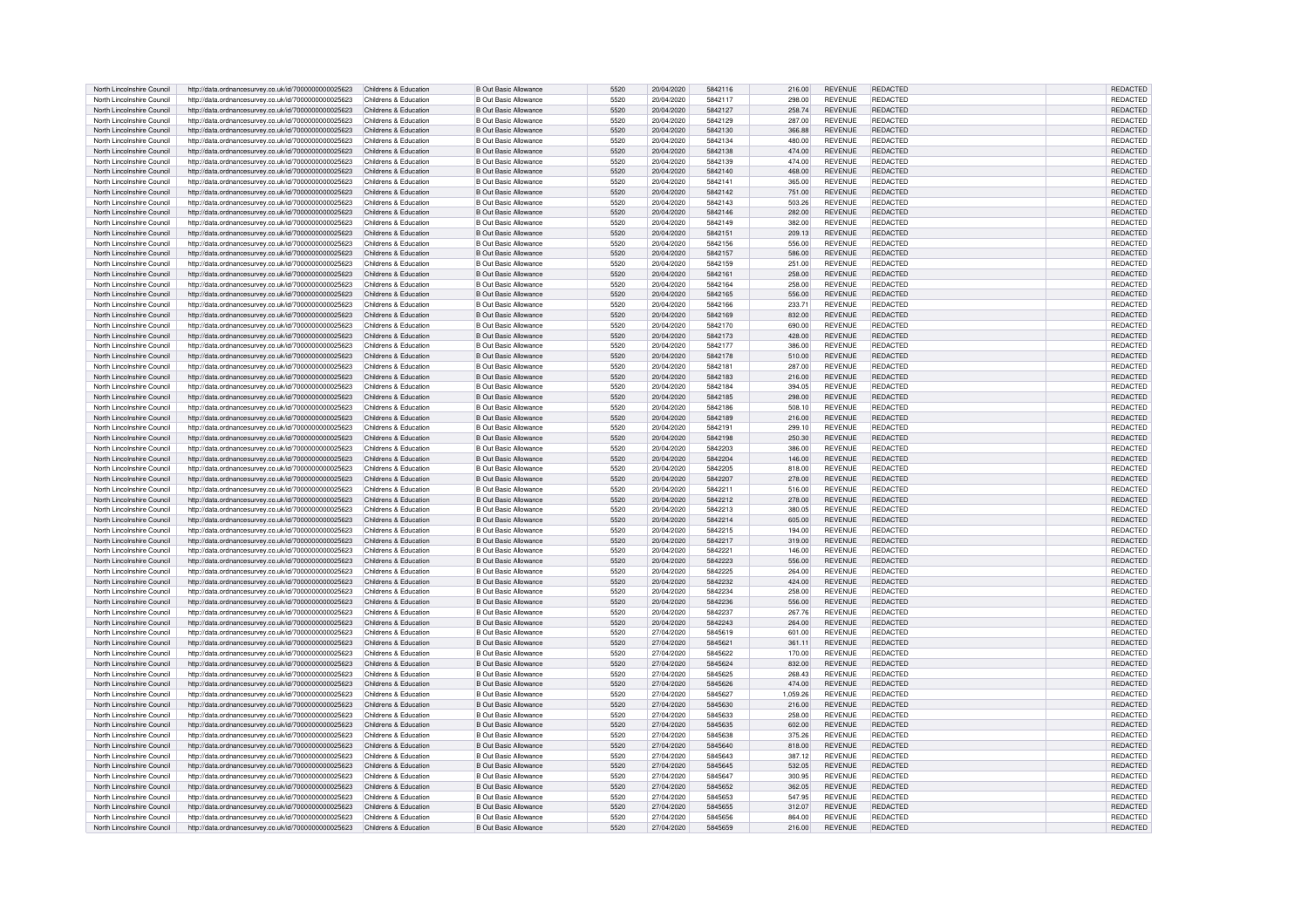| North Lincolnshire Council | http://data.ordnancesurvey.co.uk/id/7000000000025623 | Childrens & Education | <b>B Out Basic Allowance</b> | 5520 | 27/04/2020 | 5845665 | 421.14   | <b>REVENUE</b> | REDACTED        | <b>REDACTED</b> |
|----------------------------|------------------------------------------------------|-----------------------|------------------------------|------|------------|---------|----------|----------------|-----------------|-----------------|
| North Lincolnshire Council | http://data.ordnancesurvey.co.uk/id/7000000000025623 | Childrens & Education | <b>B Out Basic Allowance</b> | 5520 | 27/04/2020 | 5845666 | 626.05   | <b>REVENUE</b> | <b>REDACTED</b> | <b>REDACTED</b> |
| North Lincolnshire Council | http://data.ordnancesurvey.co.uk/id/7000000000025623 | Childrens & Education | B Out Basic Allowance        | 5520 | 27/04/2020 | 5845668 | 318.00   | <b>REVENUE</b> | REDACTED        | REDACTED        |
|                            |                                                      |                       |                              |      |            |         |          |                |                 |                 |
| North Lincolnshire Council | http://data.ordnancesurvey.co.uk/id/7000000000025623 | Childrens & Education | <b>B Out Basic Allowance</b> | 5520 | 27/04/2020 | 5845673 | 287.00   | <b>REVENUE</b> | REDACTED        | <b>REDACTED</b> |
| North Lincolnshire Council | http://data.ordnancesurvey.co.uk/id/7000000000025623 | Childrens & Education | B Out Basic Allowance        | 5520 | 27/04/2020 | 5845676 | 283.00   | <b>REVENUE</b> | <b>REDACTED</b> | REDACTED        |
| North Lincolnshire Council | http://data.ordnancesurvey.co.uk/id/7000000000025623 | Childrens & Education | <b>B Out Basic Allowance</b> | 5520 | 27/04/2020 | 5845678 | 288.02   | <b>REVENUE</b> | <b>REDACTED</b> | REDACTED        |
| North Lincolnshire Council | http://data.ordnancesurvey.co.uk/id/7000000000025623 | Childrens & Education | <b>B Out Basic Allowance</b> | 5520 | 27/04/2020 | 5845679 | 463.00   | <b>REVENUE</b> | <b>REDACTED</b> | REDACTED        |
| North Lincolnshire Council | http://data.ordnancesurvey.co.uk/id/7000000000025623 | Childrens & Education | <b>B Out Basic Allowance</b> | 5520 | 27/04/2020 | 5845682 | 287.00   | <b>REVENUE</b> | REDACTED        | REDACTED        |
| North Lincolnshire Council | http://data.ordnancesurvey.co.uk/id/7000000000025623 | Childrens & Education | B Out Basic Allowance        | 5520 | 27/04/2020 | 5845684 | 341.69   | <b>REVENUE</b> | REDACTED        | REDACTED        |
| North Lincolnshire Council | http://data.ordnancesurvey.co.uk/id/7000000000025623 | Childrens & Education | <b>B Out Basic Allowance</b> | 5520 | 27/04/2020 | 5845686 | 449.10   | <b>REVENUE</b> | REDACTED        | REDACTED        |
| North Lincolnshire Council | http://data.ordnancesurvey.co.uk/id/7000000000025623 | Childrens & Education | <b>B Out Basic Allowance</b> | 5520 | 27/04/2020 | 5845688 | 293.05   | <b>REVENUE</b> | REDACTED        | REDACTED        |
|                            |                                                      |                       |                              |      |            |         |          |                |                 |                 |
| North Lincolnshire Council | http://data.ordnancesurvey.co.uk/id/7000000000025623 | Childrens & Education | B Out Basic Allowance        | 5520 | 27/04/2020 | 5845690 | 274.10   | <b>REVENUE</b> | REDACTED        | <b>REDACTED</b> |
| North Lincolnshire Council | http://data.ordnancesurvey.co.uk/id/7000000000025623 | Childrens & Education | <b>B Out Basic Allowance</b> | 5520 | 27/04/2020 | 5845691 | 1,051.00 | <b>REVENUE</b> | <b>REDACTED</b> | <b>REDACTED</b> |
| North Lincolnshire Council | http://data.ordnancesurvey.co.uk/id/7000000000025623 | Childrens & Education | <b>B Out Basic Allowance</b> | 5520 | 27/04/2020 | 5845694 | 258.00   | <b>REVENUE</b> | <b>REDACTED</b> | <b>REDACTED</b> |
| North Lincolnshire Council | http://data.ordnancesurvey.co.uk/id/7000000000025623 | Childrens & Education | <b>B Out Basic Allowance</b> | 5520 | 27/04/2020 | 5845696 | 622.95   | <b>REVENUE</b> | REDACTED        | <b>REDACTED</b> |
| North Lincolnshire Council | http://data.ordnancesurvey.co.uk/id/7000000000025623 | Childrens & Education | <b>B Out Basic Allowance</b> | 5520 | 27/04/2020 | 5845699 | 864.00   | <b>REVENUE</b> | REDACTED        | <b>REDACTED</b> |
| North Lincolnshire Council | http://data.ordnancesurvey.co.uk/id/7000000000025623 | Childrens & Education | B Out Basic Allowance        | 5520 | 27/04/2020 | 5845704 | 386.00   | <b>REVENUE</b> | REDACTED        | <b>REDACTED</b> |
| North Lincolnshire Council | http://data.ordnancesurvey.co.uk/id/7000000000025623 | Childrens & Education | <b>B</b> Out Basic Allowance | 5520 | 27/04/2020 | 5845705 | 352.77   | <b>REVENUE</b> | <b>REDACTED</b> | <b>REDACTED</b> |
| North Lincolnshire Council |                                                      | Childrens & Education | <b>B Out Basic Allowance</b> | 5520 | 27/04/2020 | 5845706 | 602.00   | <b>REVENUE</b> | <b>REDACTED</b> | <b>REDACTED</b> |
|                            | http://data.ordnancesurvey.co.uk/id/7000000000025623 |                       |                              | 5520 |            |         |          |                |                 |                 |
| North Lincolnshire Council | http://data.ordnancesurvey.co.uk/id/7000000000025623 | Childrens & Education | <b>B</b> Out Basic Allowance |      | 27/04/2020 | 5845716 | 1,076.00 | <b>REVENUE</b> | REDACTED        | <b>REDACTED</b> |
| North Lincolnshire Council | http://data.ordnancesurvey.co.uk/id/7000000000025623 | Childrens & Education | <b>B Out Basic Allowance</b> | 5520 | 27/04/2020 | 5845720 | 648.00   | <b>REVENUE</b> | REDACTED        | <b>REDACTED</b> |
| North Lincolnshire Council | http://data.ordnancesurvey.co.uk/id/7000000000025623 | Childrens & Education | <b>B Out Basic Allowance</b> | 5520 | 27/04/2020 | 5845725 | 252.10   | <b>REVENUE</b> | <b>REDACTED</b> | <b>REDACTED</b> |
| North Lincolnshire Council | http://data.ordnancesurvey.co.uk/id/7000000000025623 | Childrens & Education | <b>B Out Basic Allowance</b> | 5520 | 27/04/2020 | 5845727 | 1,248.00 | <b>REVENUE</b> | REDACTED        | REDACTED        |
| North Lincolnshire Council | http://data.ordnancesurvey.co.uk/id/7000000000025623 | Childrens & Education | <b>B Out Basic Allowance</b> | 5520 | 27/04/2020 | 5845729 | 916.29   | <b>REVENUE</b> | REDACTED        | <b>REDACTED</b> |
| North Lincolnshire Council | http://data.ordnancesurvey.co.uk/id/7000000000025623 | Childrens & Education | <b>B Out Basic Allowance</b> | 5520 | 27/04/2020 | 5845731 | 314.00   | <b>REVENUE</b> | <b>REDACTED</b> | <b>REDACTED</b> |
| North Lincolnshire Council | http://data.ordnancesurvey.co.uk/id/7000000000025623 | Childrens & Education | <b>B Out Basic Allowance</b> | 5520 | 27/04/2020 | 5845732 | 394.05   | <b>REVENUE</b> | REDACTED        | <b>REDACTED</b> |
| North Lincolnshire Council | http://data.ordnancesurvey.co.uk/id/7000000000025623 | Childrens & Education | <b>B Out Basic Allowance</b> | 5520 | 27/04/2020 | 5845737 | 276.66   | <b>REVENUE</b> | <b>REDACTED</b> | <b>REDACTED</b> |
| North Lincolnshire Council |                                                      | Childrens & Education | B Out Basic Allowance        | 5520 | 27/04/2020 | 5845740 |          | <b>REVENUE</b> | REDACTED        |                 |
|                            | http://data.ordnancesurvey.co.uk/id/7000000000025623 |                       |                              |      |            |         | 399.00   |                |                 | <b>REDACTED</b> |
| North Lincolnshire Council | http://data.ordnancesurvey.co.uk/id/7000000000025623 | Childrens & Education | B Out Basic Allowance        | 5520 | 27/04/2020 | 5845742 | 1,106.00 | <b>REVENUE</b> | REDACTED        | <b>REDACTED</b> |
| North Lincolnshire Council | http://data.ordnancesurvey.co.uk/id/7000000000025623 | Childrens & Education | <b>B Out Basic Allowance</b> | 5520 | 27/04/2020 | 5845743 | 480.00   | <b>REVENUE</b> | REDACTED        | <b>REDACTED</b> |
| North Lincolnshire Council | http://data.ordnancesurvey.co.uk/id/7000000000025623 | Childrens & Education | B Out Basic Allowance        | 5520 | 27/04/2020 | 5845745 | 384.95   | <b>REVENUE</b> | REDACTED        | REDACTED        |
| North Lincolnshire Council | http://data.ordnancesurvey.co.uk/id/7000000000025623 | Childrens & Education | B Out Basic Allowance        | 5520 | 27/04/2020 | 5845746 | 256.47   | <b>REVENUE</b> | REDACTED        | REDACTED        |
| North Lincolnshire Council | http://data.ordnancesurvey.co.uk/id/7000000000025623 | Childrens & Education | <b>B Out Basic Allowance</b> | 5520 | 27/04/2020 | 5845748 | 216.00   | <b>REVENUE</b> | <b>REDACTED</b> | REDACTED        |
| North Lincolnshire Council | http://data.ordnancesurvey.co.uk/id/7000000000025623 | Childrens & Education | <b>B Out Basic Allowance</b> | 5520 | 27/04/2020 | 5845752 | 258.00   | <b>REVENUE</b> | REDACTED        | REDACTED        |
| North Lincolnshire Council |                                                      | Childrens & Education | B Out Basic Allowance        | 5520 | 27/04/2020 | 5845755 | 349.00   | <b>REVENUE</b> | REDACTED        |                 |
|                            | http://data.ordnancesurvey.co.uk/id/7000000000025623 |                       |                              |      |            |         |          |                |                 | REDACTED        |
| North Lincolnshire Council | http://data.ordnancesurvey.co.uk/id/7000000000025623 | Childrens & Education | <b>B Out Basic Allowance</b> | 5520 | 27/04/2020 | 5845757 | 216.00   | <b>REVENUE</b> | <b>REDACTED</b> | <b>REDACTED</b> |
| North Lincolnshire Council | http://data.ordnancesurvey.co.uk/id/7000000000025623 | Childrens & Education | <b>B Out Basic Allowance</b> | 5520 | 27/04/2020 | 5845758 | 1,208.00 | <b>REVENUE</b> | <b>REDACTED</b> | <b>REDACTED</b> |
| North Lincolnshire Council | http://data.ordnancesurvey.co.uk/id/7000000000025623 | Childrens & Education | <b>B Out Basic Allowance</b> | 5520 | 27/04/2020 | 5845762 | 216.00   | <b>REVENUE</b> | REDACTED        | <b>REDACTED</b> |
| North Lincolnshire Council | http://data.ordnancesurvey.co.uk/id/7000000000025623 | Childrens & Education | <b>B Out Basic Allowance</b> | 5520 | 27/04/2020 | 5845763 | 298.00   | <b>REVENUE</b> | <b>REDACTED</b> | <b>REDACTED</b> |
| North Lincolnshire Council | http://data.ordnancesurvey.co.uk/id/7000000000025623 | Childrens & Education | B Out Basic Allowance        | 5520 | 27/04/2020 | 5845774 | 1.095.56 | <b>REVENUE</b> | REDACTED        | REDACTED        |
| North Lincolnshire Council | http://data.ordnancesurvey.co.uk/id/7000000000025623 | Childrens & Education | <b>B Out Basic Allowance</b> | 5520 | 27/04/2020 | 5845776 | 287.00   | <b>REVENUE</b> | <b>REDACTED</b> | REDACTED        |
| North Lincolnshire Council | http://data.ordnancesurvey.co.uk/id/7000000000025623 | Childrens & Education | B Out Basic Allowance        | 5520 | 27/04/2020 | 5845777 | 366,88   | <b>REVENUE</b> | <b>REDACTED</b> | REDACTED        |
| North Lincolnshire Council |                                                      | Childrens & Education | B Out Basic Allowance        | 5520 | 27/04/2020 | 5845781 | 480.00   | <b>REVENUE</b> | <b>REDACTED</b> | REDACTED        |
|                            | http://data.ordnancesurvey.co.uk/id/7000000000025623 |                       |                              | 5520 |            |         |          |                |                 |                 |
| North Lincolnshire Council | http://data.ordnancesurvey.co.uk/id/7000000000025623 | Childrens & Education | B Out Basic Allowance        |      | 27/04/2020 | 5845785 | 474.00   | <b>REVENUE</b> | REDACTED        | <b>REDACTED</b> |
| North Lincolnshire Council | http://data.ordnancesurvey.co.uk/id/7000000000025623 | Childrens & Education | B Out Basic Allowance        | 5520 | 27/04/2020 | 5845786 | 474.00   | <b>REVENUE</b> | <b>REDACTED</b> | REDACTED        |
| North Lincolnshire Council | http://data.ordnancesurvey.co.uk/id/7000000000025623 | Childrens & Education | <b>B Out Basic Allowance</b> | 5520 | 27/04/2020 | 5845787 | 468.00   | <b>REVENUE</b> | REDACTED        | REDACTED        |
| North Lincolnshire Council | http://data.ordnancesurvey.co.uk/id/7000000000025623 | Childrens & Education | <b>B Out Basic Allowance</b> | 5520 | 27/04/2020 | 5845788 | 365.00   | <b>REVENUE</b> | REDACTED        | REDACTED        |
| North Lincolnshire Council | http://data.ordnancesurvey.co.uk/id/7000000000025623 | Childrens & Education | <b>B Out Basic Allowance</b> | 5520 | 27/04/2020 | 5845789 | 751.00   | <b>REVENUE</b> | <b>REDACTED</b> | <b>REDACTED</b> |
| North Lincolnshire Council | http://data.ordnancesurvey.co.uk/id/7000000000025623 | Childrens & Education | B Out Basic Allowance        | 5520 | 27/04/2020 | 5845790 | 503.26   | <b>REVENUE</b> | <b>REDACTED</b> | <b>REDACTED</b> |
| North Lincolnshire Council | http://data.ordnancesurvey.co.uk/id/7000000000025623 | Childrens & Education | <b>B Out Basic Allowance</b> | 5520 | 27/04/2020 | 5845793 | 282.00   | <b>REVENUE</b> | REDACTED        | REDACTED        |
| North Lincolnshire Council | http://data.ordnancesurvey.co.uk/id/7000000000025623 | Childrens & Education | B Out Basic Allowance        | 5520 | 27/04/2020 | 5845796 | 382.00   | <b>REVENUE</b> | <b>REDACTED</b> | REDACTED        |
| North Lincolnshire Council | http://data.ordnancesurvey.co.uk/id/7000000000025623 | Childrens & Education | B Out Basic Allowance        | 5520 | 27/04/2020 | 5845803 | 556.00   | <b>REVENUE</b> | REDACTED        | REDACTED        |
|                            |                                                      |                       |                              |      |            |         |          |                |                 |                 |
| North Lincolnshire Council | http://data.ordnancesurvey.co.uk/id/7000000000025623 | Childrens & Education | B Out Basic Allowance        | 5520 | 27/04/2020 | 5845804 | 586.00   | <b>REVENUE</b> | <b>REDACTED</b> | REDACTED        |
| North Lincolnshire Council | http://data.ordnancesurvey.co.uk/id/7000000000025623 | Childrens & Education | B Out Basic Allowance        | 5520 | 27/04/2020 | 5845806 | 251.00   | <b>REVENUE</b> | <b>REDACTED</b> | REDACTED        |
| North Lincolnshire Council | http://data.ordnancesurvey.co.uk/id/7000000000025623 | Childrens & Education | B Out Basic Allowance        | 5520 | 27/04/2020 | 5845808 | 258.00   | <b>REVENUE</b> | REDACTED        | REDACTED        |
| North Lincolnshire Council | http://data.ordnancesurvey.co.uk/id/7000000000025623 | Childrens & Education | <b>B Out Basic Allowance</b> | 5520 | 27/04/2020 | 5845811 | 258.00   | <b>REVENUE</b> | REDACTED        | REDACTED        |
| North Lincolnshire Council | http://data.ordnancesurvey.co.uk/id/7000000000025623 | Childrens & Education | <b>B Out Basic Allowance</b> | 5520 | 27/04/2020 | 5845812 | 556.00   | <b>REVENUE</b> | REDACTED        | REDACTED        |
| North Lincolnshire Council | http://data.ordnancesurvey.co.uk/id/7000000000025623 | Childrens & Education | <b>B Out Basic Allowance</b> | 5520 | 27/04/2020 | 5845816 | 832.00   | <b>REVENUE</b> | REDACTED        | REDACTED        |
| North Lincolnshire Council | http://data.ordnancesurvey.co.uk/id/7000000000025623 | Childrens & Education | <b>B Out Basic Allowance</b> | 5520 | 27/04/2020 | 5845817 | 690.00   | <b>REVENUE</b> | REDACTED        | REDACTED        |
| North Lincolnshire Council | http://data.ordnancesurvey.co.uk/id/7000000000025623 | Childrens & Education | B Out Basic Allowance        | 5520 | 27/04/2020 | 5845820 | 428.00   | <b>REVENUE</b> | <b>REDACTED</b> | <b>REDACTED</b> |
|                            |                                                      |                       |                              | 5520 |            | 5845824 |          |                | <b>REDACTED</b> |                 |
| North Lincolnshire Council | http://data.ordnancesurvey.co.uk/id/7000000000025623 | Childrens & Education | <b>B Out Basic Allowance</b> |      | 27/04/2020 |         | 386.00   | <b>REVENUE</b> |                 | <b>REDACTED</b> |
| North Lincolnshire Council | http://data.ordnancesurvey.co.uk/id/7000000000025623 | Childrens & Education | <b>B Out Basic Allowance</b> | 5520 | 27/04/2020 | 5845825 | 510.00   | <b>REVENUE</b> | <b>REDACTED</b> | <b>REDACTED</b> |
| North Lincolnshire Council | http://data.ordnancesurvey.co.uk/id/7000000000025623 | Childrens & Education | <b>B Out Basic Allowance</b> | 5520 | 27/04/2020 | 5845828 | 287.00   | <b>REVENUE</b> | REDACTED        | <b>REDACTED</b> |
| North Lincolnshire Council | http://data.ordnancesurvey.co.uk/id/7000000000025623 | Childrens & Education | <b>B Out Basic Allowance</b> | 5520 | 27/04/2020 | 5845830 | 216.00   | <b>REVENUE</b> | REDACTED        | <b>REDACTED</b> |
| North Lincolnshire Council | http://data.ordnancesurvey.co.uk/id/7000000000025623 | Childrens & Education | <b>B Out Basic Allowance</b> | 5520 | 27/04/2020 | 5845831 | 394.05   | <b>REVENUE</b> | REDACTED        | <b>REDACTED</b> |
| North Lincolnshire Council | http://data.ordnancesurvey.co.uk/id/7000000000025623 | Childrens & Education | <b>B Out Basic Allowance</b> | 5520 | 27/04/2020 | 5845832 | 298.00   | <b>REVENUE</b> | REDACTED        | REDACTED        |
| North Lincolnshire Council | http://data.ordnancesurvey.co.uk/id/7000000000025623 | Childrens & Education | <b>B</b> Out Basic Allowance | 5520 | 27/04/2020 | 5845833 | 508.10   | <b>REVENUE</b> | REDACTED        | <b>REDACTED</b> |
| North Lincolnshire Council | http://data.ordnancesurvey.co.uk/id/7000000000025623 | Childrens & Education | <b>B Out Basic Allowance</b> | 5520 | 27/04/2020 | 5845836 | 216.00   | <b>REVENUE</b> | REDACTED        | <b>REDACTED</b> |
| North Lincolnshire Council | http://data.ordnancesurvey.co.uk/id/7000000000025623 | Childrens & Education | B Out Basic Allowance        | 5520 | 27/04/2020 | 5845838 | 299.10   | <b>REVENUE</b> | REDACTED        | <b>REDACTED</b> |
|                            |                                                      |                       |                              |      |            |         |          |                |                 |                 |
| North Lincolnshire Council | http://data.ordnancesurvey.co.uk/id/7000000000025623 | Childrens & Education | <b>B Out Basic Allowance</b> | 5520 | 27/04/2020 | 5845843 | 170.00   | <b>REVENUE</b> | REDACTED        | <b>REDACTED</b> |
| North Lincolnshire Council | http://data.ordnancesurvey.co.uk/id/7000000000025623 | Childrens & Education | B Out Basic Allowance        | 5520 | 27/04/2020 | 5845845 | 250.30   | <b>REVENUE</b> | <b>REDACTED</b> | REDACTED        |
| North Lincolnshire Council | http://data.ordnancesurvey.co.uk/id/7000000000025623 | Childrens & Education | B Out Basic Allowance        | 5520 | 27/04/2020 | 5845850 | 386.00   | <b>REVENUE</b> | REDACTED        | <b>REDACTED</b> |
| North Lincolnshire Council | http://data.ordnancesurvey.co.uk/id/7000000000025623 | Childrens & Education | <b>B Out Basic Allowance</b> | 5520 | 27/04/2020 | 5845852 | 842.00   | <b>REVENUE</b> | <b>REDACTED</b> | REDACTED        |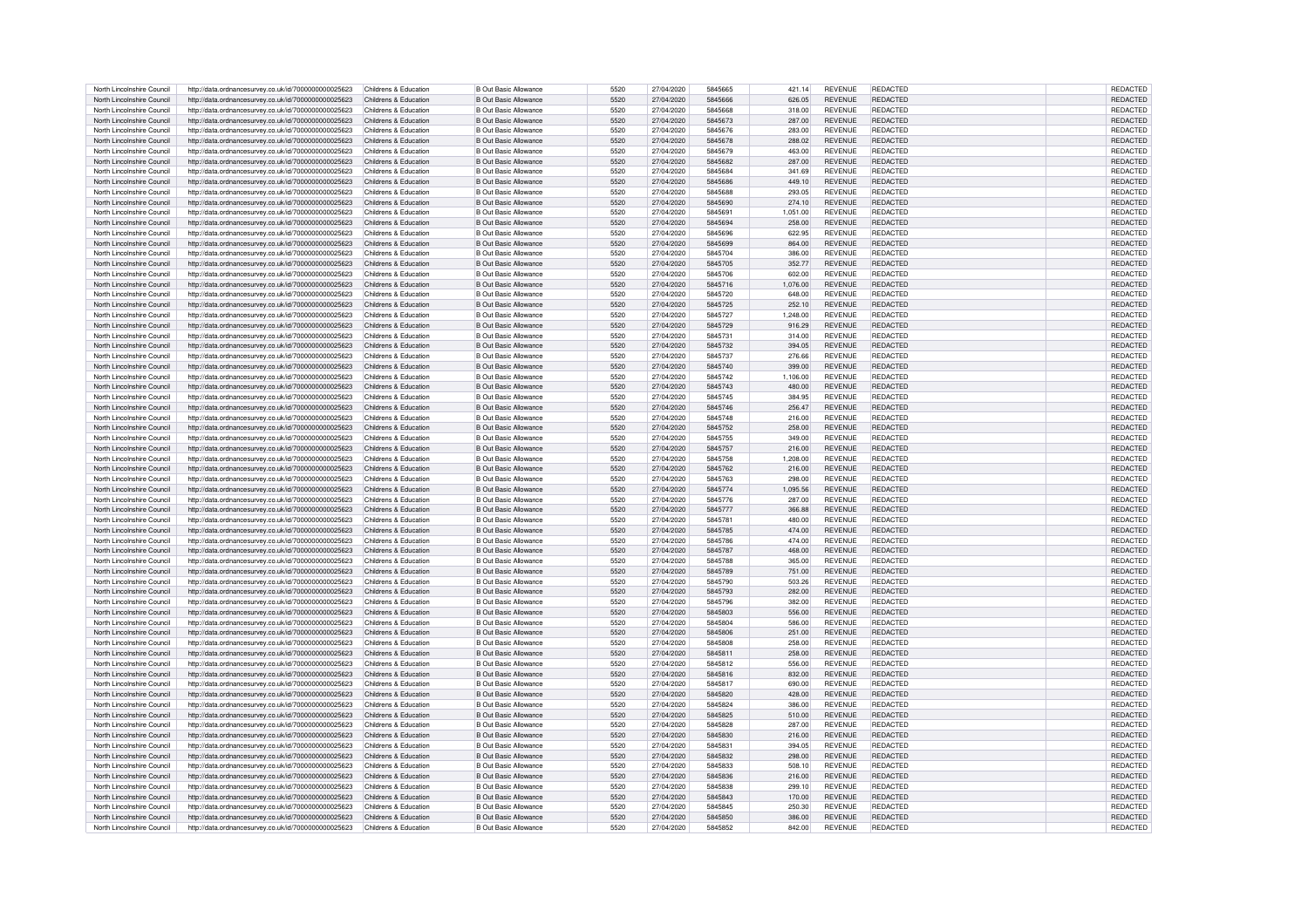| North Lincolnshire Council | http://data.ordnancesurvey.co.uk/id/7000000000025623 | Childrens & Education | <b>B Out Basic Allowance</b> | 5520 | 27/04/2020 | 5845854 | 278.00 | <b>REVENUE</b> | <b>REDACTED</b> | <b>REDACTED</b> |
|----------------------------|------------------------------------------------------|-----------------------|------------------------------|------|------------|---------|--------|----------------|-----------------|-----------------|
| North Lincolnshire Council | http://data.ordnancesurvey.co.uk/id/7000000000025623 | Childrens & Education | <b>B Out Basic Allowance</b> | 5520 | 27/04/2020 | 5845858 | 516.00 | <b>REVENUE</b> | <b>REDACTED</b> | REDACTED        |
| North Lincolnshire Council |                                                      | Childrens & Education |                              | 5520 | 27/04/2020 | 5845860 | 278.00 | <b>REVENUE</b> | <b>REDACTED</b> | REDACTED        |
|                            | http://data.ordnancesurvey.co.uk/id/7000000000025623 |                       | <b>B Out Basic Allowance</b> |      |            |         |        |                |                 |                 |
| North Lincolnshire Council | http://data.ordnancesurvey.co.uk/id/7000000000025623 | Childrens & Education | B Out Basic Allowance        | 5520 | 27/04/2020 | 5845862 | 459.00 | <b>REVENUE</b> | <b>REDACTED</b> | <b>REDACTED</b> |
| North Lincolnshire Council | http://data.ordnancesurvey.co.uk/id/7000000000025623 | Childrens & Education | <b>B Out Basic Allowance</b> | 5520 | 27/04/2020 | 5845863 | 194.00 | <b>REVENUE</b> | <b>REDACTED</b> | REDACTED        |
| North Lincolnshire Council | http://data.ordnancesurvey.co.uk/id/7000000000025623 | Childrens & Education | <b>B Out Basic Allowance</b> | 5520 | 27/04/2020 | 5845865 | 319.00 | <b>REVENUE</b> | <b>REDACTED</b> | REDACTED        |
| North Lincolnshire Council | http://data.ordnancesurvey.co.uk/id/7000000000025623 | Childrens & Education | B Out Basic Allowance        | 5520 | 27/04/2020 | 5845871 | 556.00 | <b>REVENUE</b> | <b>REDACTED</b> | REDACTED        |
| North Lincolnshire Council | http://data.ordnancesurvey.co.uk/id/7000000000025623 | Childrens & Education | B Out Basic Allowance        | 5520 | 27/04/2020 | 5845880 | 278.00 | <b>REVENUE</b> | <b>REDACTED</b> | REDACTED        |
| North Lincolnshire Council | http://data.ordnancesurvey.co.uk/id/7000000000025623 | Childrens & Education | B Out Basic Allowance        | 5520 | 27/04/2020 | 5845882 | 258.00 | <b>REVENUE</b> | <b>REDACTED</b> | REDACTED        |
| North Lincolnshire Council |                                                      | Childrens & Education | B Out Basic Allowance        | 5520 | 27/04/2020 | 5845884 | 556.00 | <b>REVENUE</b> | <b>REDACTED</b> | REDACTED        |
|                            | http://data.ordnancesurvey.co.uk/id/7000000000025623 |                       |                              | 5520 |            | 5845885 |        |                | <b>REDACTED</b> |                 |
| North Lincolnshire Council | http://data.ordnancesurvey.co.uk/id/7000000000025623 | Childrens & Education | B Out Basic Allowance        |      | 27/04/2020 |         | 267.76 | <b>REVENUE</b> |                 | REDACTED        |
| North Lincolnshire Council | http://data.ordnancesurvey.co.uk/id/7000000000025623 | Childrens & Education | <b>B Out Basic Allowance</b> | 5520 | 27/04/2020 | 5845891 | 264.00 | <b>REVENUE</b> | <b>REDACTED</b> | REDACTED        |
| North Lincolnshire Council | http://data.ordnancesurvey.co.uk/id/7000000000025623 | Childrens & Education | <b>Client Related Costs</b>  | 5534 | 06/04/2020 | 5834625 | 22.31  | <b>REVENUE</b> | <b>REDACTED</b> | REDACTED        |
| North Lincolnshire Council | http://data.ordnancesurvey.co.uk/id/7000000000025623 | Childrens & Education | <b>Client Related Costs</b>  | 5534 | 06/04/2020 | 5834628 | 80.00  | <b>REVENUE</b> | <b>REDACTED</b> | REDACTED        |
| North Lincolnshire Council | http://data.ordnancesurvey.co.uk/id/7000000000025623 | Childrens & Education | Client Related Costs         | 5534 | 06/04/2020 | 5834630 | 222.31 | <b>REVENUE</b> | <b>REDACTED</b> | <b>REDACTED</b> |
| North Lincolnshire Council | http://data.ordnancesurvey.co.uk/id/7000000000025623 | Childrens & Education | Client Related Costs         | 5534 | 06/04/2020 | 5834632 | 82.31  | <b>REVENUE</b> | <b>REDACTED</b> | REDACTED        |
| North Lincolnshire Council | http://data.ordnancesurvey.co.uk/id/7000000000025623 | Childrens & Education | <b>Client Related Costs</b>  | 5534 | 06/04/2020 | 5834633 | 2.31   | <b>REVENUE</b> | <b>REDACTED</b> | REDACTED        |
| North Lincolnshire Council | http://data.ordnancesurvey.co.uk/id/7000000000025623 | Childrens & Education | <b>Client Related Costs</b>  | 5534 | 06/04/2020 | 5834636 | 40.00  | <b>REVENUE</b> | REDACTED        | REDACTED        |
|                            |                                                      |                       |                              |      |            |         |        |                |                 |                 |
| North Lincolnshire Council | http://data.ordnancesurvey.co.uk/id/7000000000025623 | Childrens & Education | <b>Client Related Costs</b>  | 5534 | 06/04/2020 | 5834640 | 46.00  | <b>REVENUE</b> | REDACTED        | REDACTED        |
| North Lincolnshire Council | http://data.ordnancesurvey.co.uk/id/7000000000025623 | Childrens & Education | <b>Client Related Costs</b>  | 5534 | 06/04/2020 | 5834641 | 132.85 | <b>REVENUE</b> | <b>REDACTED</b> | REDACTED        |
| North Lincolnshire Council | http://data.ordnancesurvey.co.uk/id/7000000000025623 | Childrens & Education | <b>Client Related Costs</b>  | 5534 | 06/04/2020 | 5834644 | 60.00  | <b>REVENUE</b> | <b>REDACTED</b> | REDACTED        |
| North Lincolnshire Council | http://data.ordnancesurvey.co.uk/id/7000000000025623 | Childrens & Education | <b>Client Related Costs</b>  | 5534 | 06/04/2020 | 5834646 | 262.31 | <b>REVENUE</b> | <b>REDACTED</b> | REDACTED        |
| North Lincolnshire Council | http://data.ordnancesurvey.co.uk/id/7000000000025623 | Childrens & Education | <b>Client Related Costs</b>  | 5534 | 06/04/2020 | 5834649 | 68.40  | <b>REVENUE</b> | <b>REDACTED</b> | REDACTED        |
| North Lincolnshire Council | http://data.ordnancesurvey.co.uk/id/7000000000025623 | Childrens & Education | Client Related Costs         | 5534 | 06/04/2020 | 5834657 | 22.31  | <b>REVENUE</b> | <b>REDACTED</b> | REDACTED        |
| North Lincolnshire Council |                                                      | Childrens & Education | <b>Client Related Costs</b>  | 5534 | 06/04/2020 | 5834659 | 25.71  | <b>REVENUE</b> | <b>REDACTED</b> | REDACTED        |
|                            | http://data.ordnancesurvey.co.uk/id/7000000000025623 |                       |                              |      |            |         |        |                |                 |                 |
| North Lincolnshire Council | http://data.ordnancesurvey.co.uk/id/7000000000025623 | Childrens & Education | <b>Client Related Costs</b>  | 5534 | 06/04/2020 | 5834662 | 597.74 | <b>REVENUE</b> | <b>REDACTED</b> | REDACTED        |
| North Lincolnshire Council | http://data.ordnancesurvey.co.uk/id/7000000000025623 | Childrens & Education | Client Related Costs         | 5534 | 06/04/2020 | 5834672 | 30.00  | <b>REVENUE</b> | <b>REDACTED</b> | REDACTED        |
| North Lincolnshire Council | http://data.ordnancesurvey.co.uk/id/7000000000025623 | Childrens & Education | <b>Client Related Costs</b>  | 5534 | 06/04/2020 | 5834695 | 159.60 | <b>REVENUE</b> | REDACTED        | REDACTED        |
| North Lincolnshire Council | http://data.ordnancesurvey.co.uk/id/7000000000025623 | Childrens & Education | <b>Client Related Costs</b>  | 5534 | 06/04/2020 | 5834698 | 100.00 | <b>REVENUE</b> | <b>REDACTED</b> | REDACTED        |
| North Lincolnshire Council | http://data.ordnancesurvey.co.uk/id/7000000000025623 | Childrens & Education | <b>Client Related Costs</b>  | 5534 | 06/04/2020 | 5834705 | 63.00  | <b>REVENUE</b> | REDACTED        | REDACTED        |
| North Lincolnshire Council | http://data.ordnancesurvey.co.uk/id/7000000000025623 | Childrens & Education | Client Related Costs         | 5534 | 06/04/2020 | 5834706 | 50.00  | <b>REVENUE</b> | <b>REDACTED</b> | REDACTED        |
| North Lincolnshire Council |                                                      | Childrens & Education | <b>Client Related Costs</b>  | 5534 | 06/04/2020 | 5834713 |        | <b>REVENUE</b> | <b>REDACTED</b> | REDACTED        |
|                            | http://data.ordnancesurvey.co.uk/id/7000000000025623 |                       |                              |      |            |         | 61.42  |                |                 |                 |
| North Lincolnshire Council | http://data.ordnancesurvey.co.uk/id/7000000000025623 | Childrens & Education | <b>Client Related Costs</b>  | 5534 | 06/04/2020 | 5834724 | 410.00 | <b>REVENUE</b> | <b>REDACTED</b> | REDACTED        |
| North Lincolnshire Council | http://data.ordnancesurvey.co.uk/id/7000000000025623 | Childrens & Education | <b>Client Related Costs</b>  | 5534 | 06/04/2020 | 5834727 | 382.14 | <b>REVENUE</b> | <b>REDACTED</b> | REDACTED        |
| North Lincolnshire Council | http://data.ordnancesurvey.co.uk/id/7000000000025623 | Childrens & Education | <b>Client Related Costs</b>  | 5534 | 06/04/2020 | 5834728 | 190.00 | <b>REVENUE</b> | <b>REDACTED</b> | REDACTED        |
| North Lincolnshire Council | http://data.ordnancesurvey.co.uk/id/7000000000025623 | Childrens & Education | <b>Client Related Costs</b>  | 5534 | 06/04/2020 | 5834737 | 170.00 | <b>REVENUE</b> | REDACTED        | REDACTED        |
| North Lincolnshire Council | http://data.ordnancesurvey.co.uk/id/7000000000025623 | Childrens & Education | <b>Client Related Costs</b>  | 5534 | 06/04/2020 | 5834750 | 100.00 | <b>REVENUE</b> | <b>REDACTED</b> | REDACTED        |
| North Lincolnshire Council | http://data.ordnancesurvey.co.uk/id/7000000000025623 | Childrens & Education | <b>Client Related Costs</b>  | 5534 | 06/04/2020 | 5834756 | 40.00  | <b>REVENUE</b> | <b>REDACTED</b> | REDACTED        |
| North Lincolnshire Council |                                                      | Childrens & Education | Client Related Costs         | 5534 | 06/04/2020 | 5834760 | 20.00  | <b>REVENUE</b> | <b>REDACTED</b> |                 |
|                            | http://data.ordnancesurvey.co.uk/id/7000000000025623 |                       |                              |      |            |         |        |                |                 | <b>REDACTED</b> |
| North Lincolnshire Council | http://data.ordnancesurvey.co.uk/id/7000000000025623 | Childrens & Education | <b>Client Related Costs</b>  | 5534 | 06/04/2020 | 5834765 | 85.91  | <b>REVENUE</b> | REDACTED        | REDACTED        |
| North Lincolnshire Council | http://data.ordnancesurvey.co.uk/id/7000000000025623 | Childrens & Education | <b>Client Related Costs</b>  | 5534 | 06/04/2020 | 5834766 | 70.95  | <b>REVENUE</b> | <b>REDACTED</b> | REDACTED        |
| North Lincolnshire Council | http://data.ordnancesurvey.co.uk/id/7000000000025623 | Childrens & Education | <b>Client Related Costs</b>  | 5534 | 06/04/2020 | 5834770 | 80.00  | <b>REVENUE</b> | <b>REDACTED</b> | <b>REDACTED</b> |
| North Lincolnshire Council | http://data.ordnancesurvey.co.uk/id/7000000000025623 | Childrens & Education | Client Related Costs         | 5534 | 06/04/2020 | 5834771 | 40.00  | <b>REVENUE</b> | <b>REDACTED</b> | <b>REDACTED</b> |
| North Lincolnshire Council | http://data.ordnancesurvey.co.uk/id/7000000000025623 | Childrens & Education | Client Related Costs         | 5534 | 06/04/2020 | 5834789 | 300.00 | <b>REVENUE</b> | <b>REDACTED</b> | REDACTED        |
| North Lincolnshire Council | http://data.ordnancesurvey.co.uk/id/7000000000025623 | Childrens & Education | <b>Client Related Costs</b>  | 5534 | 06/04/2020 | 5834792 | 369.64 | <b>REVENUE</b> | <b>REDACTED</b> | REDACTED        |
|                            |                                                      |                       |                              |      |            |         |        |                | <b>REDACTED</b> |                 |
| North Lincolnshire Council | http://data.ordnancesurvey.co.uk/id/7000000000025623 | Childrens & Education | <b>Client Related Costs</b>  | 5534 | 06/04/2020 | 5834793 | 132.31 | <b>REVENUE</b> |                 | REDACTED        |
| North Lincolnshire Council | http://data.ordnancesurvey.co.uk/id/7000000000025623 | Childrens & Education | <b>Client Related Costs</b>  | 5534 | 06/04/2020 | 5834794 | 142.31 | <b>REVENUE</b> | <b>REDACTED</b> | REDACTED        |
| North Lincolnshire Council | http://data.ordnancesurvey.co.uk/id/7000000000025623 | Childrens & Education | <b>Client Related Costs</b>  | 5534 | 06/04/2020 | 5834795 | 12.31  | <b>REVENUE</b> | REDACTED        | REDACTED        |
| North Lincolnshire Council | http://data.ordnancesurvey.co.uk/id/7000000000025623 | Childrens & Education | <b>Client Related Costs</b>  | 5534 | 06/04/2020 | 5834796 | 122.31 | <b>REVENUE</b> | REDACTED        | REDACTED        |
| North Lincolnshire Council | http://data.ordnancesurvey.co.uk/id/7000000000025623 | Childrens & Education | Client Related Costs         | 5534 | 06/04/2020 | 5834797 | 182.31 | <b>REVENUE</b> | <b>REDACTED</b> | <b>REDACTED</b> |
| North Lincolnshire Council | http://data.ordnancesurvey.co.uk/id/7000000000025623 | Childrens & Education | <b>Client Related Costs</b>  | 5534 | 06/04/2020 | 5834798 | 140.00 | <b>REVENUE</b> | <b>REDACTED</b> | REDACTED        |
| North Lincolnshire Council | http://data.ordnancesurvey.co.uk/id/7000000000025623 | Childrens & Education | <b>Client Related Costs</b>  | 5534 | 06/04/2020 | 5834806 | 80.00  | <b>REVENUE</b> | <b>REDACTED</b> | REDACTED        |
| North Lincolnshire Council | http://data.ordnancesurvey.co.uk/id/7000000000025623 | Childrens & Education | <b>Client Related Costs</b>  | 5534 | 06/04/2020 | 5834811 | 110.00 | <b>REVENUE</b> | <b>REDACTED</b> | REDACTED        |
| North Lincolnshire Council |                                                      | Childrens & Education | <b>Client Related Costs</b>  | 5534 | 06/04/2020 | 5834816 | 40.00  | <b>REVENUE</b> | <b>REDACTED</b> | <b>REDACTED</b> |
|                            | http://data.ordnancesurvey.co.uk/id/7000000000025623 |                       |                              |      |            |         |        |                |                 |                 |
| North Lincolnshire Council | http://data.ordnancesurvey.co.uk/id/7000000000025623 | Childrens & Education | Client Related Costs         | 5534 | 06/04/2020 | 5834819 | 40.00  | <b>REVENUE</b> | <b>REDACTED</b> | REDACTED        |
| North Lincolnshire Council | http://data.ordnancesurvey.co.uk/id/7000000000025623 | Childrens & Education | <b>Client Related Costs</b>  | 5534 | 06/04/2020 | 5834820 | 150.00 | <b>REVENUE</b> | <b>REDACTED</b> | REDACTED        |
| North Lincolnshire Council | http://data.ordnancesurvey.co.uk/id/7000000000025623 | Childrens & Education | <b>Client Related Costs</b>  | 5534 | 06/04/2020 | 5834821 | 200.00 | <b>REVENUE</b> | <b>REDACTED</b> | REDACTED        |
| North Lincolnshire Council | http://data.ordnancesurvey.co.uk/id/7000000000025623 | Childrens & Education | <b>Client Related Costs</b>  | 5534 | 06/04/2020 | 5834824 | 160.00 | <b>REVENUE</b> | <b>REDACTED</b> | REDACTED        |
| North Lincolnshire Council | http://data.ordnancesurvey.co.uk/id/7000000000025623 | Childrens & Education | <b>Client Related Costs</b>  | 5534 | 06/04/2020 | 5834826 | 80.00  | <b>REVENUE</b> | <b>REDACTED</b> | REDACTED        |
| North Lincolnshire Council | http://data.ordnancesurvey.co.uk/id/7000000000025623 | Childrens & Education | <b>Client Related Costs</b>  | 5534 | 06/04/2020 | 5834830 | 42.86  | <b>REVENUE</b> | <b>REDACTED</b> | REDACTED        |
| North Lincolnshire Council | http://data.ordnancesurvey.co.uk/id/7000000000025623 | Childrens & Education | <b>Client Related Costs</b>  | 5534 | 06/04/2020 | 5834833 | 129.99 | <b>REVENUE</b> | <b>REDACTED</b> | REDACTED        |
|                            |                                                      |                       |                              |      |            |         |        |                |                 |                 |
| North Lincolnshire Council | http://data.ordnancesurvey.co.uk/id/7000000000025623 | Childrens & Education | <b>Client Related Costs</b>  | 5534 | 06/04/2020 | 5834836 | 385.71 | <b>REVENUE</b> | <b>REDACTED</b> | REDACTED        |
| North Lincolnshire Council | http://data.ordnancesurvey.co.uk/id/7000000000025623 | Childrens & Education | <b>Client Related Costs</b>  | 5534 | 06/04/2020 | 5834842 | 154.29 | <b>REVENUE</b> | <b>REDACTED</b> | REDACTED        |
| North Lincolnshire Council | http://data.ordnancesurvey.co.uk/id/7000000000025623 | Childrens & Education | <b>Client Related Costs</b>  | 5534 | 06/04/2020 | 5834856 | 40.00  | <b>REVENUE</b> | REDACTED        | REDACTED        |
| North Lincolnshire Council | http://data.ordnancesurvey.co.uk/id/7000000000025623 | Childrens & Education | <b>Client Related Costs</b>  | 5534 | 06/04/2020 | 5834858 | 200.00 | <b>REVENUE</b> | <b>REDACTED</b> | REDACTED        |
| North Lincolnshire Council | http://data.ordnancesurvey.co.uk/id/7000000000025623 | Childrens & Education | <b>Client Related Costs</b>  | 5534 | 06/04/2020 | 5834864 | 100.00 | <b>REVENUE</b> | <b>REDACTED</b> | REDACTED        |
| North Lincolnshire Council | http://data.ordnancesurvey.co.uk/id/7000000000025623 | Childrens & Education | <b>Client Related Costs</b>  | 5534 | 06/04/2020 | 5834868 | 134.29 | <b>REVENUE</b> | REDACTED        | REDACTED        |
| North Lincolnshire Council | http://data.ordnancesurvey.co.uk/id/7000000000025623 | Childrens & Education | <b>Client Related Costs</b>  | 5534 | 06/04/2020 | 5834869 | 80.00  | <b>REVENUE</b> | REDACTED        | REDACTED        |
|                            |                                                      | Childrens & Education | <b>Client Related Costs</b>  | 5534 | 06/04/2020 | 5834877 |        | <b>REVENUE</b> | <b>REDACTED</b> |                 |
| North Lincolnshire Council | http://data.ordnancesurvey.co.uk/id/7000000000025623 |                       |                              |      |            |         | 260.00 |                |                 | REDACTED        |
| North Lincolnshire Council | http://data.ordnancesurvey.co.uk/id/7000000000025623 | Childrens & Education | <b>Client Related Costs</b>  | 5534 | 06/04/2020 | 5834886 | 439.00 | <b>REVENUE</b> | <b>REDACTED</b> | REDACTED        |
| North Lincolnshire Council | http://data.ordnancesurvey.co.uk/id/7000000000025623 | Childrens & Education | <b>Client Related Costs</b>  | 5534 | 06/04/2020 | 5834890 | 976.01 | <b>REVENUE</b> | <b>REDACTED</b> | REDACTED        |
| North Lincolnshire Council | http://data.ordnancesurvey.co.uk/id/7000000000025623 | Childrens & Education | <b>Client Related Costs</b>  | 5534 | 06/04/2020 | 5834891 | 50.00  | <b>REVENUE</b> | <b>REDACTED</b> | REDACTED        |
| North Lincolnshire Council | http://data.ordnancesurvey.co.uk/id/7000000000025623 | Childrens & Education | <b>Client Related Costs</b>  | 5534 | 14/04/2020 | 5838285 | 200.00 | <b>REVENUE</b> | <b>REDACTED</b> | REDACTED        |
|                            |                                                      |                       |                              |      |            |         |        |                |                 |                 |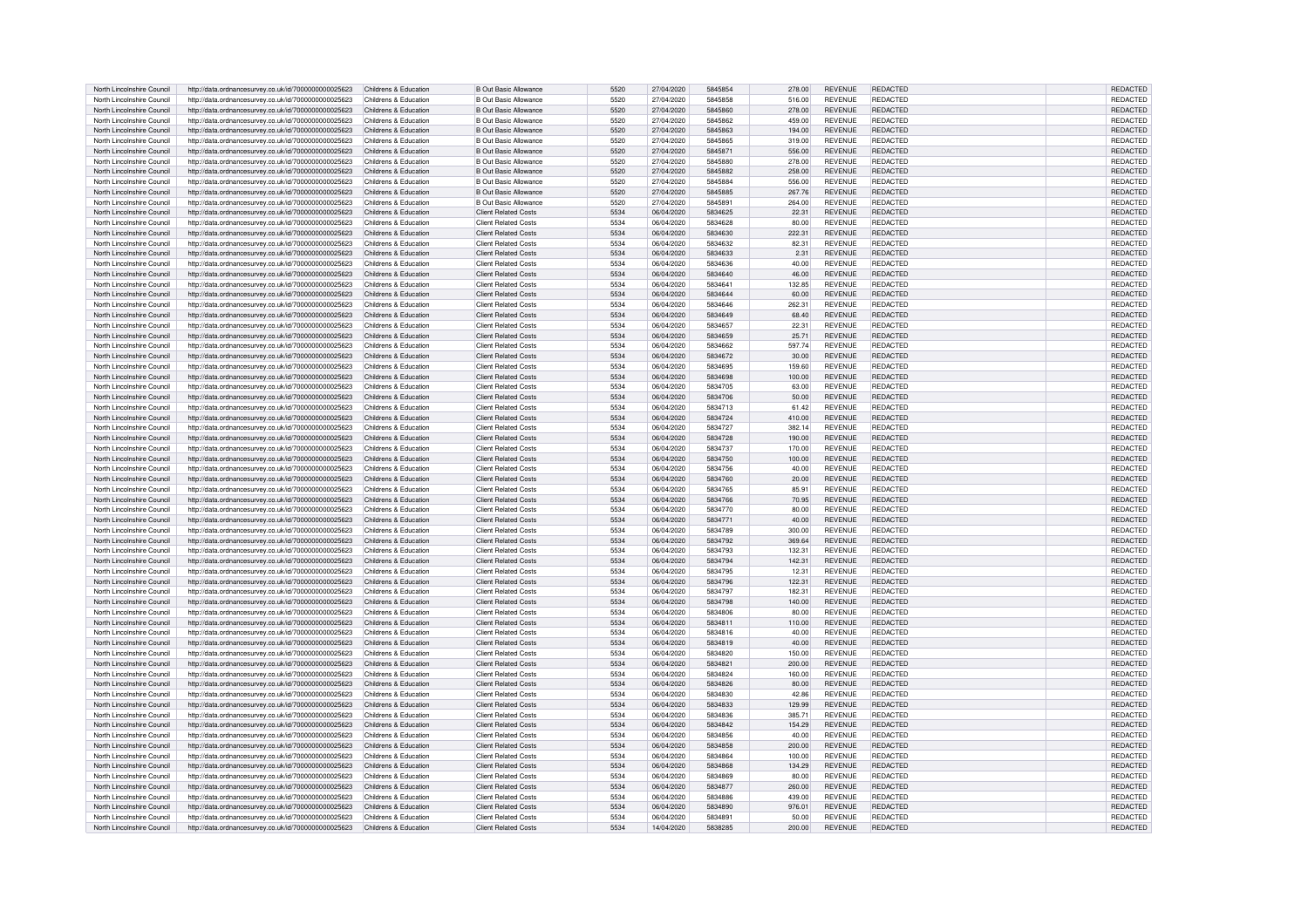| North Lincolnshire Council | http://data.ordnancesurvey.co.uk/id/7000000000025623 | Childrens & Education | <b>Client Related Costs</b> | 5534 | 14/04/2020 | 5838287 | 80.00     | <b>REVENUE</b> | <b>REDACTED</b> | REDACTED        |
|----------------------------|------------------------------------------------------|-----------------------|-----------------------------|------|------------|---------|-----------|----------------|-----------------|-----------------|
| North Lincolnshire Council | http://data.ordnancesurvey.co.uk/id/7000000000025623 | Childrens & Education | <b>Client Related Costs</b> | 5534 | 14/04/2020 | 5838291 | 40.00     | <b>REVENUE</b> | <b>REDACTED</b> | REDACTED        |
| North Lincolnshire Council | http://data.ordnancesurvev.co.uk/id/7000000000025623 | Childrens & Education | <b>Client Related Costs</b> | 5534 | 14/04/2020 | 5838295 | 262.93    | <b>REVENUE</b> | <b>REDACTED</b> | REDACTED        |
|                            |                                                      |                       |                             |      |            |         |           |                |                 |                 |
| North Lincolnshire Council | http://data.ordnancesurvey.co.uk/id/7000000000025623 | Childrens & Education | <b>Client Related Costs</b> | 5534 | 14/04/2020 | 5838296 | 267.13    | <b>REVENUE</b> | <b>REDACTED</b> | REDACTED        |
| North Lincolnshire Council | http://data.ordnancesurvey.co.uk/id/7000000000025623 | Childrens & Education | <b>Client Related Costs</b> | 5534 | 14/04/2020 | 5838299 | 60.00     | <b>REVENUE</b> | <b>REDACTED</b> | REDACTED        |
| North Lincolnshire Council | http://data.ordnancesurvey.co.uk/id/7000000000025623 | Childrens & Education | <b>Client Related Costs</b> | 5534 | 14/04/2020 | 5838301 | 260.00    | <b>REVENUE</b> | <b>REDACTED</b> | REDACTED        |
| North Lincolnshire Council | http://data.ordnancesurvey.co.uk/id/7000000000025623 | Childrens & Education | Client Related Costs        | 5534 | 14/04/2020 | 5838314 | $-110.29$ | <b>REVENUE</b> | <b>REDACTED</b> | <b>REDACTED</b> |
| North Lincolnshire Council | http://data.ordnancesurvey.co.uk/id/7000000000025623 | Childrens & Education | <b>Client Related Costs</b> | 5534 | 14/04/2020 | 5838317 | 100.00    | <b>REVENUE</b> | <b>REDACTED</b> | REDACTED        |
| North Lincolnshire Council | http://data.ordnancesurvey.co.uk/id/7000000000025623 | Childrens & Education | <b>Client Related Costs</b> | 5534 | 14/04/2020 | 5838327 | 30.00     | <b>REVENUE</b> | <b>REDACTED</b> | REDACTED        |
| North Lincolnshire Council | http://data.ordnancesurvey.co.uk/id/7000000000025623 | Childrens & Education | <b>Client Related Costs</b> | 5534 | 14/04/2020 | 5838351 | 138.57    | <b>REVENUE</b> | <b>REDACTED</b> | REDACTED        |
|                            |                                                      |                       |                             |      |            |         |           |                |                 |                 |
| North Lincolnshire Council | http://data.ordnancesurvey.co.uk/id/7000000000025623 | Childrens & Education | <b>Client Related Costs</b> | 5534 | 14/04/2020 | 5838359 | 50.00     | <b>REVENUE</b> | <b>REDACTED</b> | REDACTED        |
| North Lincolnshire Council | http://data.ordnancesurvey.co.uk/id/7000000000025623 | Childrens & Education | <b>Client Related Costs</b> | 5534 | 14/04/2020 | 5838366 | 198.58    | <b>REVENUE</b> | <b>REDACTED</b> | REDACTED        |
| North Lincolnshire Council | http://data.ordnancesurvey.co.uk/id/7000000000025623 | Childrens & Education | <b>Client Related Costs</b> | 5534 | 14/04/2020 | 5838376 | 410.00    | <b>REVENUE</b> | <b>REDACTED</b> | REDACTED        |
| North Lincolnshire Council | http://data.ordnancesurvey.co.uk/id/7000000000025623 | Childrens & Education | <b>Client Related Costs</b> | 5534 | 14/04/2020 | 5838380 | 190.00    | <b>REVENUE</b> | <b>REDACTED</b> | REDACTED        |
| North Lincolnshire Council | http://data.ordnancesurvey.co.uk/id/7000000000025623 | Childrens & Education | <b>Client Related Costs</b> | 5534 | 14/04/2020 | 5838389 | 170.00    | <b>REVENUE</b> | <b>REDACTED</b> | REDACTED        |
| North Lincolnshire Council | http://data.ordnancesurvey.co.uk/id/7000000000025623 | Childrens & Education | <b>Client Related Costs</b> | 5534 | 14/04/2020 | 5838402 | 100.00    | <b>REVENUE</b> | <b>REDACTED</b> | REDACTED        |
| North Lincolnshire Council | http://data.ordnancesurvey.co.uk/id/7000000000025623 | Childrens & Education | <b>Client Related Costs</b> | 5534 | 14/04/2020 | 5838403 | 480.00    | <b>REVENUE</b> | REDACTED        | REDACTED        |
|                            |                                                      |                       |                             |      |            |         |           |                |                 |                 |
| North Lincolnshire Council | http://data.ordnancesurvey.co.uk/id/7000000000025623 | Childrens & Education | <b>Client Related Costs</b> | 5534 | 14/04/2020 | 5838405 | 30.00     | <b>REVENUE</b> | <b>REDACTED</b> | REDACTED        |
| North Lincolnshire Council | http://data.ordnancesurvey.co.uk/id/7000000000025623 | Childrens & Education | <b>Client Related Costs</b> | 5534 | 14/04/2020 | 5838408 | 40.00     | <b>REVENUE</b> | <b>REDACTED</b> | REDACTED        |
| North Lincolnshire Council | http://data.ordnancesurvey.co.uk/id/7000000000025623 | Childrens & Education | <b>Client Related Costs</b> | 5534 | 14/04/2020 | 5838412 | 20.00     | <b>REVENUE</b> | <b>REDACTED</b> | REDACTED        |
| North Lincolnshire Council | http://data.ordnancesurvey.co.uk/id/7000000000025623 | Childrens & Education | <b>Client Related Costs</b> | 5534 | 14/04/2020 | 5838421 | 80.00     | <b>REVENUE</b> | <b>REDACTED</b> | REDACTED        |
| North Lincolnshire Council | http://data.ordnancesurvey.co.uk/id/7000000000025623 | Childrens & Education | <b>Client Related Costs</b> | 5534 | 14/04/2020 | 5838422 | 40.00     | <b>REVENUE</b> | <b>REDACTED</b> | REDACTED        |
| North Lincolnshire Council |                                                      | Childrens & Education | <b>Client Related Costs</b> | 5534 | 14/04/2020 | 5838440 | 300.00    | <b>REVENUE</b> | REDACTED        | REDACTED        |
|                            | http://data.ordnancesurvey.co.uk/id/7000000000025623 |                       |                             |      |            |         |           |                |                 |                 |
| North Lincolnshire Council | http://data.ordnancesurvey.co.uk/id/7000000000025623 | Childrens & Education | <b>Client Related Costs</b> | 5534 | 14/04/2020 | 5838444 | 110.00    | <b>REVENUE</b> | <b>REDACTED</b> | REDACTED        |
| North Lincolnshire Council | http://data.ordnancesurvey.co.uk/id/7000000000025623 | Childrens & Education | <b>Client Related Costs</b> | 5534 | 14/04/2020 | 5838445 | 120.00    | <b>REVENUE</b> | <b>REDACTED</b> | REDACTED        |
| North Lincolnshire Council | http://data.ordnancesurvey.co.uk/id/7000000000025623 | Childrens & Education | <b>Client Related Costs</b> | 5534 | 14/04/2020 | 5838446 | 10.00     | <b>REVENUE</b> | <b>REDACTED</b> | REDACTED        |
| North Lincolnshire Council | http://data.ordnancesurvey.co.uk/id/7000000000025623 | Childrens & Education | <b>Client Related Costs</b> | 5534 | 14/04/2020 | 5838447 | 100.00    | <b>REVENUE</b> | REDACTED        | REDACTED        |
| North Lincolnshire Council | http://data.ordnancesurvey.co.uk/id/7000000000025623 | Childrens & Education | <b>Client Related Costs</b> | 5534 | 14/04/2020 | 5838448 | 180.00    | <b>REVENUE</b> | <b>REDACTED</b> | <b>REDACTED</b> |
| North Lincolnshire Council | http://data.ordnancesurvey.co.uk/id/7000000000025623 | Childrens & Education | <b>Client Related Costs</b> | 5534 | 14/04/2020 | 5838449 | 140.00    | <b>REVENUE</b> | REDACTED        | REDACTED        |
|                            |                                                      |                       |                             |      |            |         |           |                |                 |                 |
| North Lincolnshire Council | http://data.ordnancesurvey.co.uk/id/7000000000025623 | Childrens & Education | <b>Client Related Costs</b> | 5534 | 14/04/2020 | 5838457 | 80.00     | <b>REVENUE</b> | <b>REDACTED</b> | REDACTED        |
| North Lincolnshire Council | http://data.ordnancesurvey.co.uk/id/7000000000025623 | Childrens & Education | <b>Client Related Costs</b> | 5534 | 14/04/2020 | 5838462 | 110.00    | <b>REVENUE</b> | <b>REDACTED</b> | REDACTED        |
| North Lincolnshire Council | http://data.ordnancesurvey.co.uk/id/7000000000025623 | Childrens & Education | <b>Client Related Costs</b> | 5534 | 14/04/2020 | 5838467 | 40.00     | <b>REVENUE</b> | REDACTED        | REDACTED        |
| North Lincolnshire Council | http://data.ordnancesurvey.co.uk/id/7000000000025623 | Childrens & Education | <b>Client Related Costs</b> | 5534 | 14/04/2020 | 5838470 | 40.00     | <b>REVENUE</b> | <b>REDACTED</b> | REDACTED        |
| North Lincolnshire Council | http://data.ordnancesurvey.co.uk/id/7000000000025623 | Childrens & Education | <b>Client Related Costs</b> | 5534 | 14/04/2020 | 5838471 | 150.00    | <b>REVENUE</b> | <b>REDACTED</b> | REDACTED        |
| North Lincolnshire Council | http://data.ordnancesurvey.co.uk/id/7000000000025623 | Childrens & Education | <b>Client Related Costs</b> | 5534 | 14/04/2020 | 5838472 | 200.00    | <b>REVENUE</b> | <b>REDACTED</b> | REDACTED        |
|                            |                                                      |                       |                             |      |            |         |           |                |                 |                 |
| North Lincolnshire Council | http://data.ordnancesurvey.co.uk/id/7000000000025623 | Childrens & Education | <b>Client Related Costs</b> | 5534 | 14/04/2020 | 5838476 | 160.00    | <b>REVENUE</b> | <b>REDACTED</b> | REDACTED        |
| North Lincolnshire Council | http://data.ordnancesurvey.co.uk/id/7000000000025623 | Childrens & Education | Client Related Costs        | 5534 | 14/04/2020 | 5838478 | 80.00     | <b>REVENUE</b> | <b>REDACTED</b> | REDACTED        |
| North Lincolnshire Council | http://data.ordnancesurvey.co.uk/id/7000000000025623 | Childrens & Education | <b>Client Related Costs</b> | 5534 | 14/04/2020 | 5838482 | 20.00     | <b>REVENUE</b> | <b>REDACTED</b> | REDACTED        |
| North Lincolnshire Council | http://data.ordnancesurvey.co.uk/id/7000000000025623 | Childrens & Education | <b>Client Related Costs</b> | 5534 | 14/04/2020 | 5838488 | 40.00     | <b>REVENUE</b> | <b>REDACTED</b> | REDACTED        |
| North Lincolnshire Council | http://data.ordnancesurvey.co.uk/id/7000000000025623 | Childrens & Education | <b>Client Related Costs</b> | 5534 | 14/04/2020 | 5838494 | 93.00     | <b>REVENUE</b> | <b>REDACTED</b> | REDACTED        |
| North Lincolnshire Council | http://data.ordnancesurvey.co.uk/id/7000000000025623 | Childrens & Education | <b>Client Related Costs</b> | 5534 | 14/04/2020 | 5838508 | 34.30     | <b>REVENUE</b> | <b>REDACTED</b> | REDACTED        |
| North Lincolnshire Council | http://data.ordnancesurvey.co.uk/id/7000000000025623 | Childrens & Education | <b>Client Related Costs</b> | 5534 | 14/04/2020 | 5838510 | 200.00    | <b>REVENUE</b> | <b>REDACTED</b> | REDACTED        |
|                            |                                                      |                       |                             | 5534 |            |         |           |                |                 |                 |
| North Lincolnshire Council | http://data.ordnancesurvey.co.uk/id/7000000000025623 | Childrens & Education | <b>Client Related Costs</b> |      | 14/04/2020 | 5838516 | 100.00    | <b>REVENUE</b> | <b>REDACTED</b> | REDACTED        |
| North Lincolnshire Council | http://data.ordnancesurvey.co.uk/id/7000000000025623 | Childrens & Education | <b>Client Related Costs</b> | 5534 | 14/04/2020 | 5838519 | 40.00     | <b>REVENUE</b> | <b>REDACTED</b> | REDACTED        |
| North Lincolnshire Council | http://data.ordnancesurvey.co.uk/id/7000000000025623 | Childrens & Education | Client Related Costs        | 5534 | 14/04/2020 | 5838520 | 80.00     | <b>REVENUE</b> | <b>REDACTED</b> | REDACTED        |
| North Lincolnshire Council | http://data.ordnancesurvey.co.uk/id/7000000000025623 | Childrens & Education | <b>Client Related Costs</b> | 5534 | 14/04/2020 | 5838528 | 260.00    | <b>REVENUE</b> | REDACTED        | REDACTED        |
| North Lincolnshire Council | http://data.ordnancesurvey.co.uk/id/7000000000025623 | Childrens & Education | <b>Client Related Costs</b> | 5534 | 14/04/2020 | 5838536 | 361.35    | <b>REVENUE</b> | REDACTED        | REDACTED        |
| North Lincolnshire Council | http://data.ordnancesurvey.co.uk/id/7000000000025623 | Childrens & Education | <b>Client Related Costs</b> | 5534 | 14/04/2020 | 5838541 | 50.00     | <b>REVENUE</b> | <b>REDACTED</b> | <b>REDACTED</b> |
| North Lincolnshire Council |                                                      | Childrens & Education | <b>Client Related Costs</b> | 5534 | 20/04/2020 | 5841973 | 44.62     | <b>REVENUE</b> | <b>REDACTED</b> | <b>REDACTED</b> |
|                            | http://data.ordnancesurvey.co.uk/id/7000000000025623 |                       |                             |      |            |         |           |                |                 |                 |
| North Lincolnshire Council | http://data.ordnancesurvey.co.uk/id/7000000000025623 | Childrens & Education | <b>Client Related Costs</b> | 5534 | 20/04/2020 | 5841978 | 44.62     | <b>REVENUE</b> | <b>REDACTED</b> | REDACTED        |
| North Lincolnshire Council | http://data.ordnancesurvey.co.uk/id/7000000000025623 | Childrens & Education | <b>Client Related Costs</b> | 5534 | 20/04/2020 | 5841980 | 84.62     | <b>REVENUE</b> | REDACTED        | <b>REDACTED</b> |
| North Lincolnshire Council | http://data.ordnancesurvey.co.uk/id/7000000000025623 | Childrens & Education | Client Related Costs        | 5534 | 20/04/2020 | 5841981 | 402.91    | <b>REVENUE</b> | <b>REDACTED</b> | REDACTED        |
| North Lincolnshire Council | http://data.ordnancesurvey.co.uk/id/7000000000025623 | Childrens & Education | <b>Client Related Costs</b> | 5534 | 20/04/2020 | 5841984 | 40.00     | <b>REVENUE</b> | <b>REDACTED</b> | REDACTED        |
| North Lincolnshire Council | http://data.ordnancesurvey.co.uk/id/7000000000025623 | Childrens & Education | Client Related Costs        | 5534 | 20/04/2020 | 5841989 | 328.00    | <b>REVENUE</b> | <b>REDACTED</b> | REDACTED        |
| North Lincolnshire Council | http://data.ordnancesurvey.co.uk/id/7000000000025623 | Childrens & Education | Client Related Costs        | 5534 | 20/04/2020 | 5841992 | 60.00     | <b>REVENUE</b> | <b>REDACTED</b> | REDACTED        |
|                            |                                                      |                       | Client Related Costs        | 5534 |            | 5841994 |           | <b>REVENUE</b> | <b>REDACTED</b> |                 |
| North Lincolnshire Council | http://data.ordnancesurvey.co.uk/id/7000000000025623 | Childrens & Education |                             |      | 20/04/2020 |         | 264.62    |                |                 | REDACTED        |
| North Lincolnshire Council | http://data.ordnancesurvey.co.uk/id/7000000000025623 | Childrens & Education | <b>Client Related Costs</b> | 5534 | 20/04/2020 | 5842007 | 154.29    | <b>REVENUE</b> | <b>REDACTED</b> | REDACTED        |
| North Lincolnshire Council | http://data.ordnancesurvey.co.uk/id/7000000000025623 | Childrens & Education | <b>Client Related Costs</b> | 5534 | 20/04/2020 | 5842010 | 100.00    | <b>REVENUE</b> | <b>REDACTED</b> | REDACTED        |
| North Lincolnshire Council | http://data.ordnancesurvey.co.uk/id/7000000000025623 | Childrens & Education | <b>Client Related Costs</b> | 5534 | 20/04/2020 | 5842013 | 137.14    | <b>REVENUE</b> | <b>REDACTED</b> | REDACTED        |
| North Lincolnshire Council | http://data.ordnancesurvey.co.uk/id/7000000000025623 | Childrens & Education | Client Related Costs        | 5534 | 20/04/2020 | 5842020 | 30.00     | <b>REVENUE</b> | <b>REDACTED</b> | <b>REDACTED</b> |
| North Lincolnshire Council | http://data.ordnancesurvey.co.uk/id/7000000000025623 | Childrens & Education | <b>Client Related Costs</b> | 5534 | 20/04/2020 | 5842045 | 110.00    | <b>REVENUE</b> | <b>REDACTED</b> | REDACTED        |
| North Lincolnshire Council | http://data.ordnancesurvey.co.uk/id/7000000000025623 | Childrens & Education | <b>Client Related Costs</b> | 5534 | 20/04/2020 | 5842053 | 50.00     | <b>REVENUE</b> | <b>REDACTED</b> | REDACTED        |
|                            |                                                      |                       |                             |      |            |         |           |                |                 |                 |
| North Lincolnshire Council | http://data.ordnancesurvey.co.uk/id/7000000000025623 | Childrens & Education | <b>Client Related Costs</b> | 5534 | 20/04/2020 | 5842060 | 130.00    | <b>REVENUE</b> | REDACTED        | REDACTED        |
| North Lincolnshire Council | http://data.ordnancesurvey.co.uk/id/7000000000025623 | Childrens & Education | <b>Client Related Costs</b> | 5534 | 20/04/2020 | 5842070 | 410.00    | <b>REVENUE</b> | <b>REDACTED</b> | REDACTED        |
| North Lincolnshire Council | http://data.ordnancesurvey.co.uk/id/7000000000025623 | Childrens & Education | <b>Client Related Costs</b> | 5534 | 20/04/2020 | 5842074 | 190.00    | <b>REVENUE</b> | REDACTED        | <b>REDACTED</b> |
| North Lincolnshire Council | http://data.ordnancesurvey.co.uk/id/7000000000025623 | Childrens & Education | <b>Client Related Costs</b> | 5534 | 20/04/2020 | 5842083 | 170.00    | <b>REVENUE</b> | <b>REDACTED</b> | <b>REDACTED</b> |
| North Lincolnshire Council | http://data.ordnancesurvey.co.uk/id/7000000000025623 | Childrens & Education | <b>Client Related Costs</b> | 5534 | 20/04/2020 | 5842096 | 100.00    | <b>REVENUE</b> | REDACTED        | REDACTED        |
| North Lincolnshire Council | http://data.ordnancesurvey.co.uk/id/7000000000025623 | Childrens & Education | <b>Client Related Costs</b> | 5534 | 20/04/2020 | 5842097 | 80.00     | <b>REVENUE</b> | <b>REDACTED</b> | REDACTED        |
| North Lincolnshire Council | http://data.ordnancesurvey.co.uk/id/7000000000025623 | Childrens & Education | <b>Client Related Costs</b> | 5534 | 20/04/2020 | 5842099 | 60.00     | <b>REVENUE</b> | REDACTED        | REDACTED        |
|                            |                                                      |                       |                             |      |            |         |           |                |                 |                 |
| North Lincolnshire Council | http://data.ordnancesurvey.co.uk/id/7000000000025623 | Childrens & Education | <b>Client Related Costs</b> | 5534 | 20/04/2020 | 5842102 | 40.00     | <b>REVENUE</b> | <b>REDACTED</b> | REDACTED        |
| North Lincolnshire Council | http://data.ordnancesurvey.co.uk/id/7000000000025623 | Childrens & Education | Client Related Costs        | 5534 | 20/04/2020 | 5842106 | 20.00     | <b>REVENUE</b> | <b>REDACTED</b> | <b>REDACTED</b> |
| North Lincolnshire Council | http://data.ordnancesurvey.co.uk/id/7000000000025623 | Childrens & Education | <b>Client Related Costs</b> | 5534 | 20/04/2020 | 5842116 | 80.00     | <b>REVENUE</b> | <b>REDACTED</b> | REDACTED        |
| North Lincolnshire Council | http://data.ordnancesurvey.co.uk/id/7000000000025623 | Childrens & Education | <b>Client Related Costs</b> | 5534 | 20/04/2020 | 5842117 | 40.00     | <b>REVENUE</b> | <b>REDACTED</b> | REDACTED        |
|                            |                                                      |                       |                             |      |            |         |           |                |                 |                 |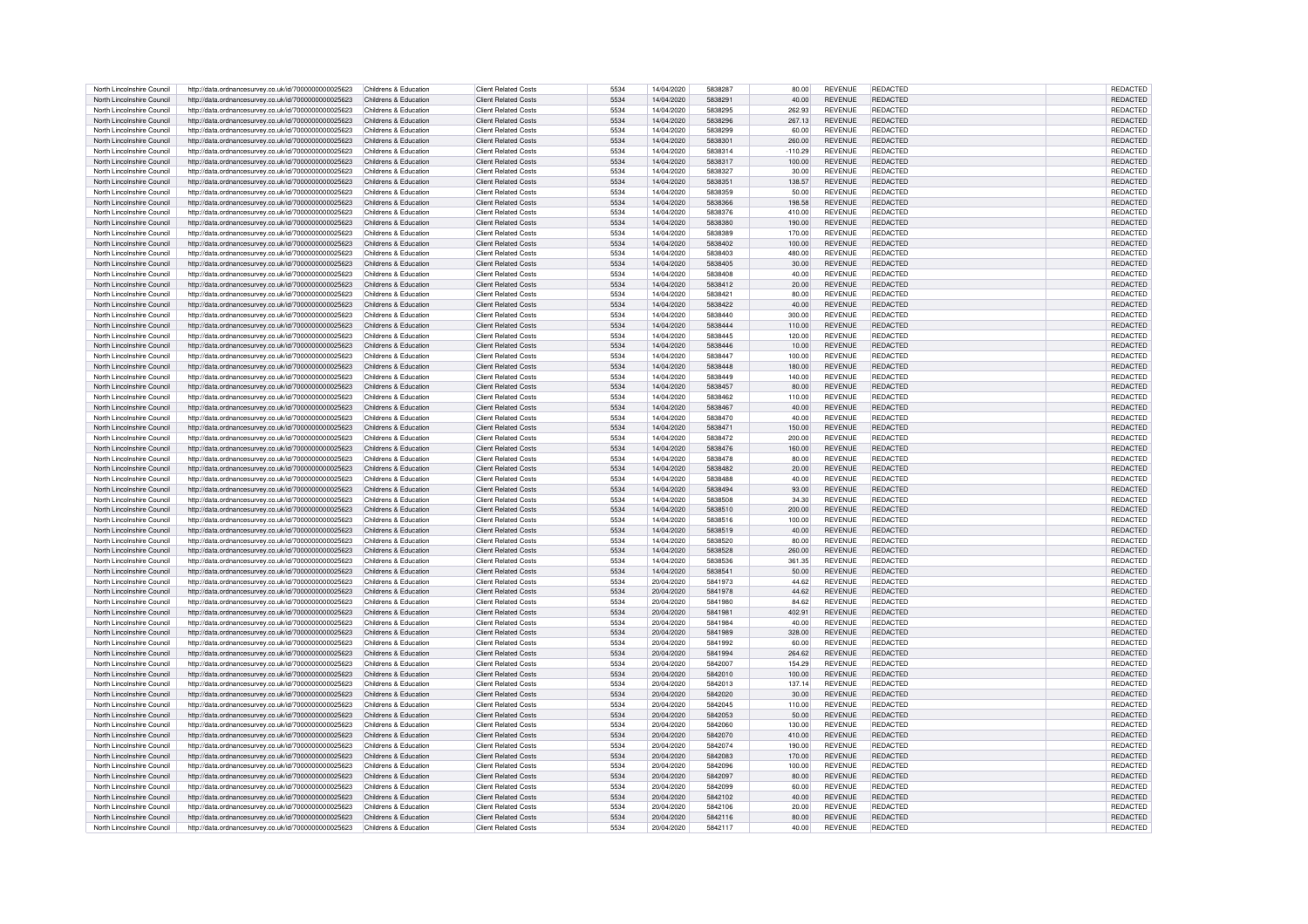| North Lincolnshire Council | http://data.ordnancesurvey.co.uk/id/7000000000025623 | Childrens & Education | <b>Client Related Costs</b> | 5534 | 20/04/2020 | 5842134 | 300.00 | <b>REVENUE</b> | <b>REDACTED</b> | REDACTED        |
|----------------------------|------------------------------------------------------|-----------------------|-----------------------------|------|------------|---------|--------|----------------|-----------------|-----------------|
|                            |                                                      |                       |                             |      |            |         |        |                |                 |                 |
| North Lincolnshire Council | http://data.ordnancesurvey.co.uk/id/7000000000025623 | Childrens & Education | <b>Client Related Costs</b> | 5534 | 20/04/2020 | 5842138 | 154.62 | REVENUE        | <b>REDACTED</b> | REDACTED        |
| North Lincolnshire Council | http://data.ordnancesurvey.co.uk/id/7000000000025623 | Childrens & Education | <b>Client Related Costs</b> | 5534 | 20/04/2020 | 5842139 | 164.62 | <b>REVENUE</b> | <b>REDACTED</b> | REDACTED        |
| North Lincolnshire Council | http://data.ordnancesurvey.co.uk/id/7000000000025623 | Childrens & Education | <b>Client Related Costs</b> | 5534 | 20/04/2020 | 5842140 | 14.62  | <b>REVENUE</b> | <b>REDACTED</b> | REDACTED        |
|                            |                                                      |                       |                             |      |            |         |        |                |                 |                 |
| North Lincolnshire Council | http://data.ordnancesurvey.co.uk/id/7000000000025623 | Childrens & Education | <b>Client Related Costs</b> | 5534 | 20/04/2020 | 5842141 | 144.62 | <b>REVENUE</b> | <b>REDACTED</b> | REDACTED        |
| North Lincolnshire Council | http://data.ordnancesurvey.co.uk/id/7000000000025623 | Childrens & Education | <b>Client Related Costs</b> | 5534 | 20/04/2020 | 5842142 | 176.05 | <b>REVENUE</b> | <b>REDACTED</b> | REDACTED        |
|                            |                                                      |                       |                             |      |            |         |        |                |                 |                 |
| North Lincolnshire Council | http://data.ordnancesurvey.co.uk/id/7000000000025623 | Childrens & Education | <b>Client Related Costs</b> | 5534 | 20/04/2020 | 5842143 | 140.00 | <b>REVENUE</b> | <b>REDACTED</b> | REDACTED        |
| North Lincolnshire Council | http://data.ordnancesurvey.co.uk/id/7000000000025623 | Childrens & Education | Client Related Costs        | 5534 | 20/04/2020 | 5842151 | 57.14  | <b>REVENUE</b> | <b>REDACTED</b> | REDACTED        |
| North Lincolnshire Council | http://data.ordnancesurvey.co.uk/id/7000000000025623 | Childrens & Education | <b>Client Related Costs</b> | 5534 | 20/04/2020 | 5842156 | 110.00 | <b>REVENUE</b> | <b>REDACTED</b> | REDACTED        |
|                            |                                                      |                       |                             |      |            |         |        |                |                 |                 |
| North Lincolnshire Council | http://data.ordnancesurvey.co.uk/id/7000000000025623 | Childrens & Education | <b>Client Related Costs</b> | 5534 | 20/04/2020 | 5842161 | 40.00  | <b>REVENUE</b> | <b>REDACTED</b> | REDACTED        |
| North Lincolnshire Council | http://data.ordnancesurvey.co.uk/id/7000000000025623 | Childrens & Education | <b>Client Related Costs</b> | 5534 | 20/04/2020 | 5842164 | 40.00  | <b>REVENUE</b> | <b>REDACTED</b> | REDACTED        |
|                            |                                                      |                       |                             |      |            |         |        |                |                 |                 |
| North Lincolnshire Council | http://data.ordnancesurvey.co.uk/id/7000000000025623 | Childrens & Education | <b>Client Related Costs</b> | 5534 | 20/04/2020 | 5842165 | 150.00 | <b>REVENUE</b> | <b>REDACTED</b> | REDACTED        |
| North Lincolnshire Council | http://data.ordnancesurvey.co.uk/id/7000000000025623 | Childrens & Education | <b>Client Related Costs</b> | 5534 | 20/04/2020 | 5842166 | 85.71  | <b>REVENUE</b> | <b>REDACTED</b> | REDACTED        |
| North Lincolnshire Council | http://data.ordnancesurvey.co.uk/id/7000000000025623 | Childrens & Education | <b>Client Related Costs</b> | 5534 | 20/04/2020 | 5842170 | 160.00 | <b>REVENUE</b> | REDACTED        | REDACTED        |
|                            |                                                      |                       |                             |      |            |         |        |                |                 |                 |
| North Lincolnshire Council | http://data.ordnancesurvey.co.uk/id/7000000000025623 | Childrens & Education | <b>Client Related Costs</b> | 5534 | 20/04/2020 | 5842172 | 526.87 | <b>REVENUE</b> | <b>REDACTED</b> | <b>REDACTED</b> |
| North Lincolnshire Council | http://data.ordnancesurvey.co.uk/id/7000000000025623 | Childrens & Education | <b>Client Related Costs</b> | 5534 | 20/04/2020 | 5842173 | 80.00  | <b>REVENUE</b> | <b>REDACTED</b> | REDACTED        |
|                            |                                                      |                       |                             | 5534 |            | 5842177 |        | <b>REVENUE</b> | <b>REDACTED</b> |                 |
| North Lincolnshire Council | http://data.ordnancesurvey.co.uk/id/7000000000025623 | Childrens & Education | <b>Client Related Costs</b> |      | 20/04/2020 |         | 20.00  |                |                 | REDACTED        |
| North Lincolnshire Council | http://data.ordnancesurvey.co.uk/id/7000000000025623 | Childrens & Education | <b>Client Related Costs</b> | 5534 | 20/04/2020 | 5842183 | 40.00  | <b>REVENUE</b> | REDACTED        | REDACTED        |
| North Lincolnshire Council | http://data.ordnancesurvey.co.uk/id/7000000000025623 | Childrens & Education | <b>Client Related Costs</b> | 5534 | 20/04/2020 | 5842189 | 60.00  | <b>REVENUE</b> | REDACTED        | REDACTED        |
|                            |                                                      |                       |                             |      |            |         |        |                |                 |                 |
| North Lincolnshire Council | http://data.ordnancesurvey.co.uk/id/7000000000025623 | Childrens & Education | Client Related Costs        | 5534 | 20/04/2020 | 5842203 | 45.72  | <b>REVENUE</b> | <b>REDACTED</b> | REDACTED        |
| North Lincolnshire Council | http://data.ordnancesurvey.co.uk/id/7000000000025623 | Childrens & Education | <b>Client Related Costs</b> | 5534 | 20/04/2020 | 5842204 | 151.43 | <b>REVENUE</b> | <b>REDACTED</b> | REDACTED        |
|                            |                                                      | Childrens & Education | <b>Client Related Costs</b> |      |            |         |        | <b>REVENUE</b> | <b>REDACTED</b> |                 |
| North Lincolnshire Council | http://data.ordnancesurvey.co.uk/id/7000000000025623 |                       |                             | 5534 | 20/04/2020 | 5842205 | 34.29  |                |                 | REDACTED        |
| North Lincolnshire Council | http://data.ordnancesurvey.co.uk/id/7000000000025623 | Childrens & Education | <b>Client Related Costs</b> | 5534 | 20/04/2020 | 5842211 | 100.00 | <b>REVENUE</b> | <b>REDACTED</b> | REDACTED        |
| North Lincolnshire Council | http://data.ordnancesurvey.co.uk/id/7000000000025623 | Childrens & Education | <b>Client Related Costs</b> | 5534 | 20/04/2020 | 5842214 | 160.00 | <b>REVENUE</b> | <b>REDACTED</b> | REDACTED        |
|                            |                                                      |                       |                             |      |            |         |        |                |                 |                 |
| North Lincolnshire Council | http://data.ordnancesurvey.co.uk/id/7000000000025623 | Childrens & Education | <b>Client Related Costs</b> | 5534 | 20/04/2020 | 5842215 | 80.00  | <b>REVENUE</b> | <b>REDACTED</b> | REDACTED        |
| North Lincolnshire Council | http://data.ordnancesurvey.co.uk/id/7000000000025623 | Childrens & Education | <b>Client Related Costs</b> | 5534 | 20/04/2020 | 5842223 | 260.00 | <b>REVENUE</b> | <b>REDACTED</b> | REDACTED        |
| North Lincolnshire Council |                                                      | Childrens & Education | <b>Client Related Costs</b> | 5534 | 20/04/2020 | 5842236 |        | <b>REVENUE</b> | <b>REDACTED</b> |                 |
|                            | http://data.ordnancesurvey.co.uk/id/7000000000025623 |                       |                             |      |            |         | 50.00  |                |                 | REDACTED        |
| North Lincolnshire Council | http://data.ordnancesurvey.co.uk/id/7000000000025623 | Childrens & Education | <b>Client Related Costs</b> | 5534 | 27/04/2020 | 5845619 | 136.60 | <b>REVENUE</b> | REDACTED        | REDACTED        |
| North Lincolnshire Council | http://data.ordnancesurvey.co.uk/id/7000000000025623 | Childrens & Education | <b>Client Related Costs</b> | 5534 | 27/04/2020 | 5845622 | 171.43 | <b>REVENUE</b> | <b>REDACTED</b> | REDACTED        |
|                            |                                                      |                       |                             |      |            |         |        |                |                 |                 |
| North Lincolnshire Council | http://data.ordnancesurvey.co.uk/id/7000000000025623 | Childrens & Education | <b>Client Related Costs</b> | 5534 | 27/04/2020 | 5845624 | 22.31  | <b>REVENUE</b> | REDACTED        | REDACTED        |
| North Lincolnshire Council | http://data.ordnancesurvey.co.uk/id/7000000000025623 | Childrens & Education | <b>Client Related Costs</b> | 5534 | 27/04/2020 | 5845626 | 82.31  | <b>REVENUE</b> | <b>REDACTED</b> | REDACTED        |
| North Lincolnshire Council |                                                      | Childrens & Education | Client Related Costs        | 5534 | 27/04/2020 | 5845627 |        | <b>REVENUE</b> | <b>REDACTED</b> | REDACTED        |
|                            | http://data.ordnancesurvey.co.uk/id/7000000000025623 |                       |                             |      |            |         | 102.31 |                |                 |                 |
| North Lincolnshire Council | http://data.ordnancesurvey.co.uk/id/7000000000025623 | Childrens & Education | <b>Client Related Costs</b> | 5534 | 27/04/2020 | 5845630 | 40.00  | <b>REVENUE</b> | <b>REDACTED</b> | REDACTED        |
| North Lincolnshire Council | http://data.ordnancesurvey.co.uk/id/7000000000025623 | Childrens & Education | <b>Client Related Costs</b> | 5534 | 27/04/2020 | 5845635 | 210.00 | <b>REVENUE</b> | <b>REDACTED</b> | REDACTED        |
|                            |                                                      |                       |                             |      |            |         |        |                |                 |                 |
| North Lincolnshire Council | http://data.ordnancesurvey.co.uk/id/7000000000025623 | Childrens & Education | <b>Client Related Costs</b> | 5534 | 27/04/2020 | 5845638 | 60.00  | <b>REVENUE</b> | <b>REDACTED</b> | REDACTED        |
| North Lincolnshire Council | http://data.ordnancesurvey.co.uk/id/7000000000025623 | Childrens & Education | <b>Client Related Costs</b> | 5534 | 27/04/2020 | 5845640 | 262.31 | <b>REVENUE</b> | <b>REDACTED</b> | REDACTE         |
| North Lincolnshire Council | http://data.ordnancesurvey.co.uk/id/7000000000025623 | Childrens & Education | <b>Client Related Costs</b> | 5534 | 27/04/2020 | 5845653 | 60.00  | <b>REVENUE</b> | <b>REDACTED</b> | REDACTED        |
|                            |                                                      |                       |                             |      |            |         |        |                |                 |                 |
| North Lincolnshire Council | http://data.ordnancesurvey.co.uk/id/7000000000025623 | Childrens & Education | <b>Client Related Costs</b> | 5534 | 27/04/2020 | 5845656 | 100.00 | <b>REVENUE</b> | <b>REDACTED</b> | REDACTED        |
| North Lincolnshire Council | http://data.ordnancesurvey.co.uk/id/7000000000025623 | Childrens & Education | <b>Client Related Costs</b> | 5534 | 27/04/2020 | 5845659 | 60.00  | <b>REVENUE</b> | <b>REDACTED</b> | REDACTED        |
|                            |                                                      |                       |                             |      |            |         |        |                |                 |                 |
| North Lincolnshire Council | http://data.ordnancesurvey.co.uk/id/7000000000025623 | Childrens & Education | <b>Client Related Costs</b> | 5534 | 27/04/2020 | 5845666 | 30.00  | <b>REVENUE</b> | <b>REDACTED</b> | REDACTED        |
| North Lincolnshire Council | http://data.ordnancesurvey.co.uk/id/7000000000025623 | Childrens & Education | <b>Client Related Costs</b> | 5534 | 27/04/2020 | 5845691 | 110.00 | <b>REVENUE</b> | <b>REDACTED</b> | <b>REDACTED</b> |
| North Lincolnshire Council | http://data.ordnancesurvey.co.uk/id/7000000000025623 | Childrens & Education | <b>Client Related Costs</b> | 5534 | 27/04/2020 | 5845699 | 50.00  | <b>REVENUE</b> | REDACTED        | REDACTED        |
|                            |                                                      |                       |                             |      |            |         |        |                |                 |                 |
| North Lincolnshire Council | http://data.ordnancesurvey.co.uk/id/7000000000025623 | Childrens & Education | Client Related Costs        | 5534 | 27/04/2020 | 5845706 | 130.00 | <b>REVENUE</b> | <b>REDACTED</b> | REDACTED        |
| North Lincolnshire Council | http://data.ordnancesurvey.co.uk/id/7000000000025623 | Childrens & Education | Client Related Costs        | 5534 | 27/04/2020 | 5845716 | 410.00 | <b>REVENUE</b> | <b>REDACTED</b> | REDACTED        |
|                            |                                                      |                       |                             |      |            |         |        |                |                 |                 |
| North Lincolnshire Council | http://data.ordnancesurvey.co.uk/id/7000000000025623 | Childrens & Education | <b>Client Related Costs</b> | 5534 | 27/04/2020 | 5845720 | 190.00 | <b>REVENUE</b> | <b>REDACTED</b> | REDACTED        |
| North Lincolnshire Council | http://data.ordnancesurvey.co.uk/id/7000000000025623 | Childrens & Education | <b>Client Related Costs</b> | 5534 | 27/04/2020 | 5845729 | 307.14 | <b>REVENUE</b> | <b>REDACTED</b> | REDACTED        |
| North Lincolnshire Council | http://data.ordnancesurvey.co.uk/id/7000000000025623 | Childrens & Education | <b>Client Related Costs</b> | 5534 | 27/04/2020 | 5845742 | 100.00 | <b>REVENUE</b> | <b>REDACTED</b> | REDACTED        |
|                            |                                                      |                       |                             |      |            |         |        |                |                 |                 |
| North Lincolnshire Council | http://data.ordnancesurvey.co.uk/id/7000000000025623 | Childrens & Education | <b>Client Related Costs</b> | 5534 | 27/04/2020 | 5845743 | 80.00  | <b>REVENUE</b> | REDACTED        | REDACTED        |
| North Lincolnshire Council | http://data.ordnancesurvey.co.uk/id/7000000000025623 | Childrens & Education | <b>Client Related Costs</b> | 5534 | 27/04/2020 | 5845745 | 40.00  | <b>REVENUE</b> | <b>REDACTED</b> | REDACTED        |
| North Lincolnshire Council |                                                      | Childrens & Education | <b>Client Related Costs</b> | 5534 | 27/04/2020 | 5845748 |        | <b>REVENUE</b> | <b>REDACTED</b> | <b>REDACTED</b> |
|                            | http://data.ordnancesurvey.co.uk/id/7000000000025623 |                       |                             |      |            |         | 40.00  |                |                 |                 |
| North Lincolnshire Council | http://data.ordnancesurvey.co.uk/id/7000000000025623 | Childrens & Education | <b>Client Related Costs</b> | 5534 | 27/04/2020 | 5845752 | 20.00  | <b>REVENUE</b> | <b>REDACTED</b> | REDACTED        |
| North Lincolnshire Council | http://data.ordnancesurvey.co.uk/id/7000000000025623 | Childrens & Education | <b>Client Related Costs</b> | 5534 | 27/04/2020 | 5845762 | 80.00  | <b>REVENUE</b> | REDACTED        | REDACTED        |
|                            |                                                      |                       |                             |      |            |         |        |                |                 |                 |
| North Lincolnshire Council | http://data.ordnancesurvey.co.uk/id/7000000000025623 | Childrens & Education | <b>Client Related Costs</b> | 5534 | 27/04/2020 | 5845763 | 40.00  | <b>REVENUE</b> | <b>REDACTED</b> | REDACTED        |
| North Lincolnshire Council | http://data.ordnancesurvey.co.uk/id/7000000000025623 | Childrens & Education | <b>Client Related Costs</b> | 5534 | 27/04/2020 | 5845781 | 300.00 | <b>REVENUE</b> | <b>REDACTED</b> | REDACTED        |
| North Lincolnshire Council | http://data.ordnancesurvey.co.uk/id/7000000000025623 | Childrens & Education | <b>Client Related Costs</b> | 5534 | 27/04/2020 | 5845785 | 132.31 | <b>REVENUE</b> | <b>REDACTED</b> | REDACTED        |
|                            |                                                      |                       |                             |      |            |         |        |                |                 |                 |
| North Lincolnshire Council | http://data.ordnancesurvey.co.uk/id/7000000000025623 | Childrens & Education | <b>Client Related Costs</b> | 5534 | 27/04/2020 | 5845786 | 142.31 | <b>REVENUE</b> | <b>REDACTED</b> | REDACTED        |
| North Lincolnshire Council | http://data.ordnancesurvey.co.uk/id/7000000000025623 | Childrens & Education | <b>Client Related Costs</b> | 5534 | 27/04/2020 | 5845787 | 12.31  | <b>REVENUE</b> | <b>REDACTED</b> | REDACTED        |
|                            |                                                      |                       | <b>Client Related Costs</b> | 5534 |            | 5845788 |        |                |                 |                 |
| North Lincolnshire Council | http://data.ordnancesurvey.co.uk/id/7000000000025623 | Childrens & Education |                             |      | 27/04/2020 |         | 122.31 | REVENUE        | <b>REDACTED</b> | REDACTED        |
| North Lincolnshire Council | http://data.ordnancesurvey.co.uk/id/7000000000025623 | Childrens & Education | <b>Client Related Costs</b> | 5534 | 27/04/2020 | 5845789 | 122.31 | REVENUE        | <b>REDACTED</b> | REDACTED        |
| North Lincolnshire Council | http://data.ordnancesurvey.co.uk/id/7000000000025623 | Childrens & Education | <b>Client Related Costs</b> | 5534 | 27/04/2020 | 5845790 | 111.43 | <b>REVENUE</b> | REDACTED        | REDACTE         |
|                            |                                                      |                       |                             |      |            |         |        |                |                 |                 |
| North Lincolnshire Council | http://data.ordnancesurvey.co.uk/id/7000000000025623 | Childrens & Education | <b>Client Related Costs</b> | 5534 | 27/04/2020 | 5845803 | 110.00 | <b>REVENUE</b> | <b>REDACTED</b> | REDACTED        |
| North Lincolnshire Council | http://data.ordnancesurvey.co.uk/id/7000000000025623 | Childrens & Education | Client Related Costs        | 5534 | 27/04/2020 | 5845808 | 40.00  | <b>REVENUE</b> | <b>REDACTED</b> | REDACTED        |
|                            |                                                      |                       |                             | 5534 |            | 5845811 |        |                | <b>REDACTED</b> |                 |
| North Lincolnshire Council | http://data.ordnancesurvey.co.uk/id/7000000000025623 | Childrens & Education | <b>Client Related Costs</b> |      | 27/04/2020 |         | 40.00  | <b>REVENUE</b> |                 | REDACTED        |
| North Lincolnshire Council | http://data.ordnancesurvey.co.uk/id/7000000000025623 | Childrens & Education | <b>Client Related Costs</b> | 5534 | 27/04/2020 | 5845812 | 150.00 | <b>REVENUE</b> | <b>REDACTED</b> | REDACTED        |
| North Lincolnshire Council | http://data.ordnancesurvey.co.uk/id/7000000000025623 | Childrens & Education | <b>Client Related Costs</b> | 5534 | 27/04/2020 | 5845817 | 160.00 | <b>REVENUE</b> | <b>REDACTED</b> | <b>REDACTED</b> |
|                            |                                                      |                       |                             |      |            |         |        |                |                 |                 |
| North Lincolnshire Council | http://data.ordnancesurvey.co.uk/id/7000000000025623 | Childrens & Education | Client Related Costs        | 5534 | 27/04/2020 | 5845820 | 80.00  | <b>REVENUE</b> | <b>REDACTED</b> | REDACTED        |
| North Lincolnshire Council | http://data.ordnancesurvey.co.uk/id/7000000000025623 | Childrens & Education | Client Related Costs        | 5534 | 27/04/2020 | 5845824 | 20.00  | <b>REVENUE</b> | <b>REDACTED</b> | REDACTED        |
| North Lincolnshire Council |                                                      | Childrens & Education | <b>Client Related Costs</b> | 5534 | 27/04/2020 | 5845830 |        | <b>REVENUE</b> | <b>REDACTED</b> | <b>REDACTED</b> |
|                            | http://data.ordnancesurvey.co.uk/id/7000000000025623 |                       |                             |      |            |         | 40.00  |                |                 |                 |
| North Lincolnshire Council | http://data.ordnancesurvey.co.uk/id/7000000000025623 | Childrens & Education | <b>Client Related Costs</b> | 5534 | 27/04/2020 | 5845836 | 60.00  | <b>REVENUE</b> | <b>REDACTED</b> | REDACTED        |
| North Lincolnshire Council | http://data.ordnancesurvey.co.uk/id/7000000000025623 | Childrens & Education | <b>Client Related Costs</b> | 5534 | 27/04/2020 | 5845843 | 171.43 | REVENUE        | <b>REDACTED</b> | REDACTED        |
|                            |                                                      |                       |                             |      |            |         |        |                |                 |                 |
|                            |                                                      |                       |                             |      |            |         |        |                |                 |                 |
| North Lincolnshire Council | http://data.ordnancesurvey.co.uk/id/7000000000025623 | Childrens & Education | <b>Client Related Costs</b> | 5534 | 27/04/2020 | 5845850 | 40.00  | <b>REVENUE</b> | <b>REDACTED</b> | REDACTED        |
| North Lincolnshire Council | http://data.ordnancesurvey.co.uk/id/7000000000025623 | Childrens & Education | <b>Client Related Costs</b> | 5534 | 27/04/2020 | 5845852 | 280.00 | <b>REVENUE</b> | REDACTED        | REDACTED        |
| North Lincolnshire Council | http://data.ordnancesurvey.co.uk/id/7000000000025623 | Childrens & Education | <b>Client Related Costs</b> | 5534 | 27/04/2020 | 5845858 | 100.00 | <b>REVENUE</b> | <b>REDACTED</b> | REDACTED        |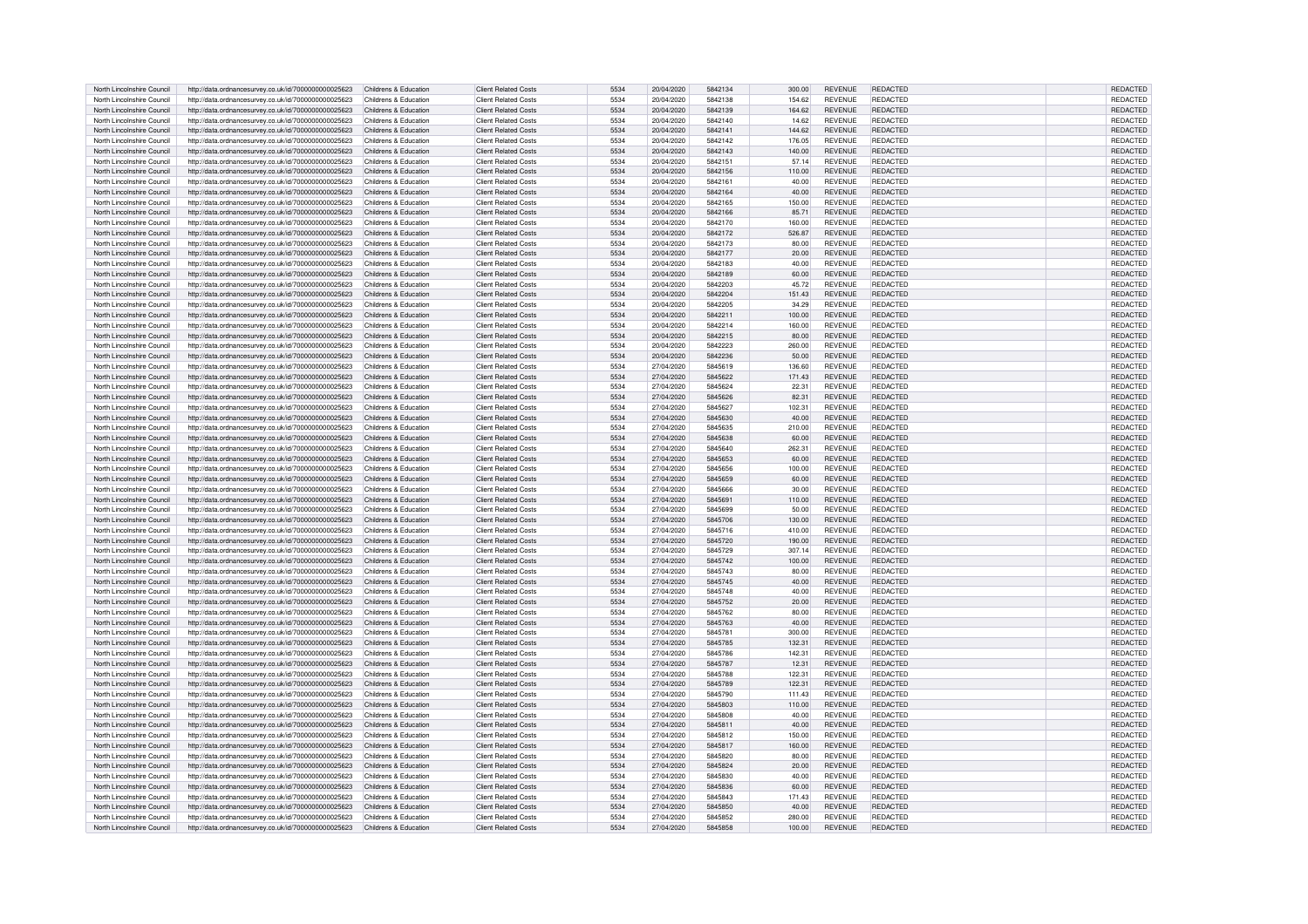| North Lincolnshire Council | http://data.ordnancesurvey.co.uk/id/7000000000025623 | Childrens & Education         | <b>Client Related Costs</b>   | 5534          | 27/04/2020 | 5845862 | 100.00       | <b>REVENUE</b> | <b>REDACTED</b> |          | <b>REDACTED</b> |
|----------------------------|------------------------------------------------------|-------------------------------|-------------------------------|---------------|------------|---------|--------------|----------------|-----------------|----------|-----------------|
| North Lincolnshire Council | http://data.ordnancesurvey.co.uk/id/7000000000025623 | Childrens & Education         | <b>Client Related Costs</b>   | 5534          | 27/04/2020 | 5845863 | 80.00        | <b>REVENUE</b> | <b>REDACTED</b> |          | <b>REDACTED</b> |
| North Lincolnshire Council |                                                      | Childrens & Education         | Client Related Costs          | 5534          | 27/04/2020 | 5845865 | 52.00        | <b>REVENUE</b> | <b>REDACTED</b> |          | REDACTED        |
|                            | http://data.ordnancesurvey.co.uk/id/7000000000025623 |                               |                               |               |            |         |              |                |                 |          |                 |
| North Lincolnshire Council | http://data.ordnancesurvey.co.uk/id/7000000000025623 | Childrens & Education         | <b>Client Related Costs</b>   | 5534          | 27/04/2020 | 5845871 | 260.00       | <b>REVENUE</b> | <b>REDACTED</b> |          | REDACTED        |
| North Lincolnshire Council | http://data.ordnancesurvey.co.uk/id/7000000000025623 | Childrens & Education         | <b>Client Related Costs</b>   | 5534          | 27/04/2020 | 5845884 | 50.00        | <b>REVENUE</b> | <b>REDACTED</b> |          | REDACTED        |
| North Lincolnshire Council | http://data.ordnancesurvey.co.uk/id/7000000000025623 | Childrens & Education         | <b>Client Transport Costs</b> | 6092          | 06/04/2020 | 5834662 | 212.40       | <b>REVENUE</b> | <b>REDACTED</b> |          | REDACTED        |
| North Lincolnshire Council | http://data.ordnancesurvey.co.uk/id/7000000000025623 | Childrens & Education         | <b>Client Transport Costs</b> | 6092          | 06/04/2020 | 5834771 | 453.60       | <b>REVENUE</b> | REDACTED        |          | REDACTED        |
| North Lincolnshire Council | http://data.ordnancesurvey.co.uk/id/7000000000025623 | Childrens & Education         | <b>Client Transport Costs</b> | 6092          | 06/04/2020 | 5834875 | 287.40       | <b>REVENUE</b> | <b>REDACTED</b> |          | <b>REDACTED</b> |
| North Lincolnshire Council | http://data.ordnancesurvey.co.uk/id/7000000000025623 | Childrens & Education         | <b>Client Transport Costs</b> | 6092          | 06/04/2020 | 5834888 | 112.50       | <b>REVENUE</b> | <b>REDACTED</b> |          | REDACTED        |
| North Lincolnshire Council | http://data.ordnancesurvey.co.uk/id/7000000000025623 | Childrens & Education         | <b>Client Transport Costs</b> | 6092          | 07/04/2020 | 5835777 | 819.00       | <b>REVENUE</b> | <b>REDACTED</b> |          | <b>REDACTED</b> |
| North Lincolnshire Council | http://data.ordnancesurvey.co.uk/id/7000000000025623 | Childrens & Education         | <b>Client Transport Costs</b> | 6092          | 07/04/2020 | 5835779 | 599.40       | <b>REVENUE</b> | REDACTED        |          | REDACTED        |
| North Lincolnshire Council | http://data.ordnancesurvey.co.uk/id/7000000000025623 | Childrens & Education         | <b>Client Transport Costs</b> | 6092          | 09/04/2020 | 5837478 | 735.46       | <b>REVENUE</b> | <b>REDACTED</b> |          | <b>REDACTED</b> |
| North Lincolnshire Council | http://data.ordnancesurvey.co.uk/id/7000000000025623 | Childrens & Education         | <b>Client Transport Costs</b> | 6092          | 09/04/2020 | 5837479 | 282.60       | <b>REVENUE</b> | REDACTED        |          | <b>REDACTED</b> |
| North Lincolnshire Council | http://data.ordnancesurvey.co.uk/id/7000000000025623 | Childrens & Education         | <b>Client Transport Costs</b> | 6092          | 09/04/2020 | 5837482 | 329.32       | <b>REVENUE</b> | <b>REDACTED</b> |          | <b>REDACTED</b> |
|                            |                                                      |                               |                               |               |            |         |              |                |                 |          |                 |
| North Lincolnshire Council | http://data.ordnancesurvey.co.uk/id/7000000000025623 | Childrens & Education         | <b>Client Transport Costs</b> | 6092          | 14/04/2020 | 5838494 | 48.06        | <b>REVENUE</b> | <b>REDACTED</b> |          | <b>REDACTED</b> |
| North Lincolnshire Council | http://data.ordnancesurvey.co.uk/id/7000000000025623 | Childrens & Education         | <b>Client Transport Costs</b> | 6092          | 14/04/2020 | 5838536 | 106.10       | <b>REVENUE</b> | <b>REDACTED</b> |          | REDACTED        |
| North Lincolnshire Council | http://data.ordnancesurvey.co.uk/id/7000000000025623 | Childrens & Education         | <b>Client Transport Costs</b> | 6092          | 20/04/2020 | 5842172 | 124.20       | <b>REVENUE</b> | REDACTED        |          | <b>REDACTED</b> |
| North Lincolnshire Council | http://data.ordnancesurvey.co.uk/id/7000000000025623 | Childrens & Education         | <b>Client Transport Costs</b> | 6092          | 20/04/2020 | 5842221 | 281.70       | <b>REVENUE</b> | <b>REDACTED</b> |          | <b>REDACTED</b> |
| North Lincolnshire Council | http://data.ordnancesurvey.co.uk/id/7000000000025623 | Childrens & Education         | <b>Client Transport Costs</b> | 6092          | 27/04/2020 | 5845757 | 272.45       | <b>REVENUE</b> | <b>REDACTED</b> |          | <b>REDACTED</b> |
| North Lincolnshire Council | http://data.ordnancesurvey.co.uk/id/7000000000025623 | Childrens & Education         | <b>Client Transport Costs</b> | 6092          | 01/05/2020 | 5847603 | 545.40       | <b>REVENUE</b> | <b>REDACTED</b> |          | <b>REDACTED</b> |
| North Lincolnshire Council | http://data.ordnancesurvey.co.uk/id/7000000000025623 | Childrens & Education         | Direct Payments To Clients    | 6012          | 01/04/2020 | 5832756 | 936.00       | <b>REVENUE</b> | <b>REDACTED</b> | 7605054  | REDACTED        |
| North Lincolnshire Council | http://data.ordnancesurvey.co.uk/id/7000000000025623 | Childrens & Education         | Direct Payments To Clients    | 6012          | 15/04/2020 | 5839111 | 848.43       | <b>REVENUE</b> | REDACTED        | 7605054  | <b>REDACTED</b> |
| North Lincolnshire Council | http://data.ordnancesurvey.co.uk/id/7000000000025623 | Childrens & Education         | Direct Payments To Clients    | 6012          | 17/04/2020 | 5839377 | 430.00       | <b>REVENUE</b> | REDACTED        |          | <b>REDACTED</b> |
| North Lincolnshire Council | http://data.ordnancesurvey.co.uk/id/7000000000025623 | Childrens & Education         | Direct Payments To Clients    | 6012          | 17/04/2020 | 5839378 | 520.00       | <b>REVENUE</b> | <b>REDACTED</b> |          | <b>REDACTED</b> |
| North Lincolnshire Council | http://data.ordnancesurvey.co.uk/id/7000000000025623 | Childrens & Education         | Direct Payments To Clients    | 6012          | 17/04/2020 | 5839379 | 1,870.00     | <b>REVENUE</b> | <b>REDACTED</b> | 05398529 | <b>REDACTED</b> |
| North Lincolnshire Council | http://data.ordnancesurvey.co.uk/id/7000000000025623 | Childrens & Education         | Direct Payments To Clients    | 6012          | 17/04/2020 | 5839380 | 430.00       | <b>REVENUE</b> | <b>REDACTED</b> |          | REDACTED        |
| North Lincolnshire Council |                                                      | Childrens & Education         |                               | 6012          | 17/04/2020 | 5839381 |              | <b>REVENUE</b> | <b>REDACTED</b> | 07814150 |                 |
|                            | http://data.ordnancesurvey.co.uk/id/7000000000025623 |                               | Direct Payments To Clients    |               |            |         | 1,260.00     |                |                 |          | REDACTED        |
| North Lincolnshire Council | http://data.ordnancesurvey.co.uk/id/7000000000025623 | Childrens & Education         | Direct Payments To Clients    | 6012          | 17/04/2020 | 5839382 | 1.970.00     | <b>REVENUE</b> | <b>REDACTED</b> |          | <b>REDACTED</b> |
| North Lincolnshire Council | http://data.ordnancesurvey.co.uk/id/7000000000025623 | Childrens & Education         | Direct Payments To Clients    | 6012          | 28/04/2020 | 5845120 | 720.00       | <b>REVENUE</b> | <b>REDACTED</b> | 7605054  | <b>REDACTED</b> |
| North Lincolnshire Council | http://data.ordnancesurvey.co.uk/id/7000000000025623 | Childrens & Education         | Direct Payments To Clients    | 6012          | 28/04/2020 | 5845121 | 882.00       | <b>REVENUE</b> | <b>REDACTED</b> | 7605054  | <b>REDACTED</b> |
| North Lincolnshire Council | http://data.ordnancesurvey.co.uk/id/7000000000025623 | Childrens & Education         | Direct Payments To Clients    | 6012          | 28/04/2020 | 5845136 | 324.00       | <b>REVENUE</b> | <b>REDACTED</b> |          | REDACTED        |
| North Lincolnshire Council | http://data.ordnancesurvey.co.uk/id/7000000000025623 | Childrens & Education         | Direct Payments To Clients    | 6012          | 28/04/2020 | 5845138 | 252.00       | <b>REVENUE</b> | <b>REDACTED</b> |          | REDACTED        |
| North Lincolnshire Council | http://data.ordnancesurvey.co.uk/id/7000000000025623 | Childrens & Education         | Direct Payments To Clients    | 6012          | 28/04/2020 | 5845140 | 288.00       | <b>REVENUE</b> | <b>REDACTED</b> |          | <b>REDACTED</b> |
| North Lincolnshire Council | http://data.ordnancesurvey.co.uk/id/7000000000025623 | Childrens & Education         | Direct Payments To Clients    | 6012          | 28/04/2020 | 5845142 | 720.00       | <b>REVENUE</b> | <b>REDACTED</b> |          | <b>REDACTED</b> |
| North Lincolnshire Council | http://data.ordnancesurvey.co.uk/id/7000000000025623 | Childrens & Education         | Direct Payments To Clients    | 6012          | 28/04/2020 | 5845143 | 270.00       | <b>REVENUE</b> | <b>REDACTED</b> |          | <b>REDACTED</b> |
| North Lincolnshire Council | http://data.ordnancesurvey.co.uk/id/7000000000025623 | Childrens & Education         | Direct Payments To Clients    | 6012          | 28/04/2020 | 5845144 | 864.00       | <b>REVENUE</b> | <b>REDACTED</b> |          | <b>REDACTED</b> |
| North Lincolnshire Council | http://data.ordnancesurvey.co.uk/id/7000000000025623 | Childrens & Education         | Direct Payments To Clients    | 6012          | 28/04/2020 | 5845148 | 360.00       | <b>REVENUE</b> | <b>REDACTED</b> |          | <b>REDACTED</b> |
| North Lincolnshire Council | http://data.ordnancesurvey.co.uk/id/7000000000025623 | Childrens & Education         | Payments To Private Oras      | 6002          | 03/04/2020 | 5833977 | 3.021.30     | <b>REVENUE</b> | <b>REDACTED</b> |          | REDACTED        |
| North Lincolnshire Council |                                                      | Childrens & Education         |                               | 6002          | 03/04/2020 | 5833983 | 1.915.65     | <b>REVENUE</b> | <b>REDACTED</b> |          | REDACTED        |
|                            | http://data.ordnancesurvey.co.uk/id/7000000000025623 |                               | Payments To Private Orgs      |               |            |         |              |                |                 |          |                 |
| North Lincolnshire Council | http://data.ordnancesurvey.co.uk/id/7000000000025623 | Childrens & Education         | Payments To Private Orgs      | 6002          | 03/04/2020 | 5833984 | 14,810.76    | <b>REVENUE</b> | <b>REDACTED</b> |          | <b>REDACTED</b> |
| North Lincolnshire Council | http://data.ordnancesurvey.co.uk/id/7000000000025623 | Childrens & Education         | Payments To Private Orgs      | 6002          | 03/04/2020 | 5833985 | 6.860.43     | <b>REVENUE</b> | <b>REDACTED</b> |          | REDACTED        |
| North Lincolnshire Council | http://data.ordnancesurvey.co.uk/id/7000000000025623 | Childrens & Education         | Payments To Private Orgs      | 6002          | 08/04/2020 | 5834012 | $-23.164.00$ | <b>REVENUE</b> | <b>REDACTED</b> |          | REDACTED        |
| North Lincolnshire Council | http://data.ordnancesurvey.co.uk/id/7000000000025623 | Childrens & Education         | Payments To Private Orgs      | 6002          | 15/04/2020 | 5838218 | 3,501.90     | <b>REVENUE</b> | REDACTED        |          | REDACTED        |
| North Lincolnshire Council | http://data.ordnancesurvey.co.uk/id/7000000000025623 | Childrens & Education         | Payments To Private Orgs      | 6002          | 15/04/2020 | 5838231 | 19,557.99    | <b>REVENUE</b> | REDACTED        |          | REDACTED        |
| North Lincolnshire Council | http://data.ordnancesurvey.co.uk/id/7000000000025623 | Childrens & Education         | Payments To Private Orgs      | 6002          | 15/04/2020 | 5838253 | 3,938.00     | <b>REVENUE</b> | <b>REDACTED</b> |          | REDACTED        |
| North Lincolnshire Council | http://data.ordnancesurvey.co.uk/id/7000000000025623 | Childrens & Education         | Payments To Private Orgs      | 6002          | 15/04/2020 | 5838254 | 317.93       | <b>REVENUE</b> | <b>REDACTED</b> |          | REDACTED        |
| North Lincolnshire Council | http://data.ordnancesurvey.co.uk/id/7000000000025623 | Childrens & Education         | Payments To Private Orgs      | 6002          | 15/04/2020 | 5838257 | 712.80       | <b>REVENUE</b> | REDACTED        |          | REDACTED        |
| North Lincolnshire Council | http://data.ordnancesurvey.co.uk/id/7000000000025623 | Childrens & Education         | Payments To Private Orgs      | 6002          | 15/04/2020 | 5838258 | 2,167.02     | <b>REVENUE</b> | <b>REDACTED</b> |          | REDACTED        |
| North Lincolnshire Council | http://data.ordnancesurvey.co.uk/id/7000000000025623 | Childrens & Education         | Payments To Private Orgs      | 6002          | 15/04/2020 | 5838266 | 635.85       | <b>REVENUE</b> | <b>REDACTED</b> |          | REDACTED        |
| North Lincolnshire Council | http://data.ordnancesurvey.co.uk/id/7000000000025623 | Childrens & Education         | Payments To Private Orgs      | 6002          | 22/04/2020 | 5842729 | 428.40       | <b>REVENUE</b> | <b>REDACTED</b> | 07128156 | REDACTED        |
| North Lincolnshire Council | http://data.ordnancesurvey.co.uk/id/7000000000025623 | Childrens & Education         | Payments To Private Orgs      | 6002          | 24/04/2020 | 5844516 | 877.50       | <b>REVENUE</b> | <b>REDACTED</b> |          | REDACTED        |
| North Lincolnshire Council | http://data.ordnancesurvey.co.uk/id/7000000000025623 | Childrens & Education         | Pay - Operational Staff       | 0921          | 24/04/2020 | 5844036 | 1.416.64     | <b>REVENUE</b> | <b>REDACTED</b> |          | REDACTED        |
| North Lincolnshire Council |                                                      |                               |                               |               |            | 5844037 |              | <b>REVENUE</b> | <b>REDACTED</b> |          |                 |
|                            | http://data.ordnancesurvey.co.uk/id/7000000000025623 | Childrens & Education         | Pay - Operational Staff       | 0921          | 24/04/2020 | 5844038 | 1,416.64     |                |                 |          | REDACTED        |
| North Lincolnshire Council | http://data.ordnancesurvey.co.uk/id/7000000000025623 | Childrens & Education         | Pay - Operational Staff       | 0921          | 24/04/2020 |         | 1.416.64     | <b>REVENUE</b> | REDACTED        |          | REDACTED        |
| North Lincolnshire Council | http://data.ordnancesurvey.co.uk/id/7000000000025623 | Corporate And Democratic Core | Other Supplies & Services     | 5799          | 15/04/2020 | 5838823 | 1,600.00     | <b>REVENUE</b> | REDACTED        |          | REDACTED        |
| North Lincolnshire Council | http://data.ordnancesurvey.co.uk/id/7000000000025623 | Council Tax Payers Account    | Refunds                       | <b>REFUND</b> | 02/04/2020 | 5833132 | 546.72       |                | <b>REDACTED</b> |          | REDACTED        |
| North Lincolnshire Council | http://data.ordnancesurvey.co.uk/id/7000000000025623 | Council Tax Payers Account    | Refunds                       | <b>REFUND</b> | 02/04/2020 | 5833134 | 360.00       |                | <b>REDACTED</b> |          | REDACTED        |
| North Lincolnshire Council | http://data.ordnancesurvey.co.uk/id/7000000000025623 | Council Tax Payers Account    | Refunds                       | REFUND        | 02/04/2020 | 5833135 | 4.411.30     |                | <b>REDACTED</b> |          | <b>REDACTED</b> |
| North Lincolnshire Council | http://data.ordnancesurvey.co.uk/id/7000000000025623 | Council Tax Payers Account    | Refunds                       | REFUND        | 02/04/2020 | 5833137 | 623.06       |                | <b>REDACTED</b> |          | REDACTED        |
| North Lincolnshire Council | http://data.ordnancesurvey.co.uk/id/7000000000025623 | Council Tax Payers Account    | Refunds                       | <b>REFUND</b> | 02/04/2020 | 5833142 | 276.65       |                | <b>REDACTED</b> |          | <b>REDACTED</b> |
| North Lincolnshire Council | http://data.ordnancesurvey.co.uk/id/7000000000025623 | Council Tax Payers Account    | Refunds                       | REFUND        | 02/04/2020 | 5833149 | 515.60       |                | <b>REDACTED</b> |          | <b>REDACTED</b> |
| North Lincolnshire Council | http://data.ordnancesurvey.co.uk/id/7000000000025623 | Council Tax Payers Account    | Refunds                       | <b>REFUND</b> | 02/04/2020 | 5833152 | 282.39       |                | <b>REDACTED</b> |          | <b>REDACTED</b> |
| North Lincolnshire Council | http://data.ordnancesurvey.co.uk/id/7000000000025623 | Council Tax Pavers Account    | Refunds                       | <b>REFUND</b> | 06/04/2020 | 5835178 | 572.00       |                | REDACTED        |          | <b>REDACTED</b> |
| North Lincolnshire Council | http://data.ordnancesurvey.co.uk/id/7000000000025623 | Council Tax Payers Account    | Refunds                       | <b>REFUND</b> | 06/04/2020 | 5835182 | 850.88       |                | <b>REDACTED</b> |          | <b>REDACTED</b> |
| North Lincolnshire Council | http://data.ordnancesurvey.co.uk/id/7000000000025623 | Council Tax Payers Account    | <b>Refunds</b>                | <b>REFUND</b> | 06/04/2020 | 5835189 | 467.37       |                | <b>REDACTED</b> |          | <b>REDACTED</b> |
| North Lincolnshire Council | http://data.ordnancesurvey.co.uk/id/7000000000025623 | Council Tax Payers Account    | Refunds                       | REFUND        | 06/04/2020 | 5835194 | 1,648.54     |                | <b>REDACTED</b> |          | <b>REDACTED</b> |
|                            |                                                      |                               | Refunds                       | <b>REFUND</b> | 06/04/2020 | 5835202 |              |                | <b>REDACTED</b> |          | <b>REDACTED</b> |
| North Lincolnshire Council | http://data.ordnancesurvey.co.uk/id/7000000000025623 | Council Tax Payers Account    |                               |               |            |         | 370.62       |                |                 |          |                 |
| North Lincolnshire Council | http://data.ordnancesurvey.co.uk/id/7000000000025623 | Council Tax Payers Account    | Refunds                       | <b>REFUND</b> | 06/04/2020 | 5835203 | 547.27       |                | <b>REDACTED</b> |          | <b>REDACTED</b> |
| North Lincolnshire Council | http://data.ordnancesurvey.co.uk/id/7000000000025623 | Council Tax Payers Account    | Refunds                       | REFUND        | 06/04/2020 | 5835205 | 285.20       |                | <b>REDACTED</b> |          | <b>REDACTED</b> |
| North Lincolnshire Council | http://data.ordnancesurvey.co.uk/id/7000000000025623 | Council Tax Payers Account    | Refunds                       | <b>REFUND</b> | 06/04/2020 | 5835206 | 1,576.70     |                | <b>REDACTED</b> |          | REDACTED        |
| North Lincolnshire Council | http://data.ordnancesurvey.co.uk/id/7000000000025623 | Council Tax Payers Account    | Refunds                       | <b>REFUND</b> | 06/04/2020 | 5835208 | 250.65       |                | <b>REDACTED</b> |          | <b>REDACTED</b> |
| North Lincolnshire Council | http://data.ordnancesurvey.co.uk/id/7000000000025623 | Council Tax Payers Account    | Refunds                       | <b>REFUND</b> | 06/04/2020 | 5835213 | 406.11       |                | <b>REDACTED</b> |          | <b>REDACTED</b> |
| North Lincolnshire Council | http://data.ordnancesurvey.co.uk/id/7000000000025623 | Council Tax Payers Account    | Refunds                       | REFUND        | 09/04/2020 | 5837672 | 288.85       |                | <b>REDACTED</b> |          | <b>REDACTED</b> |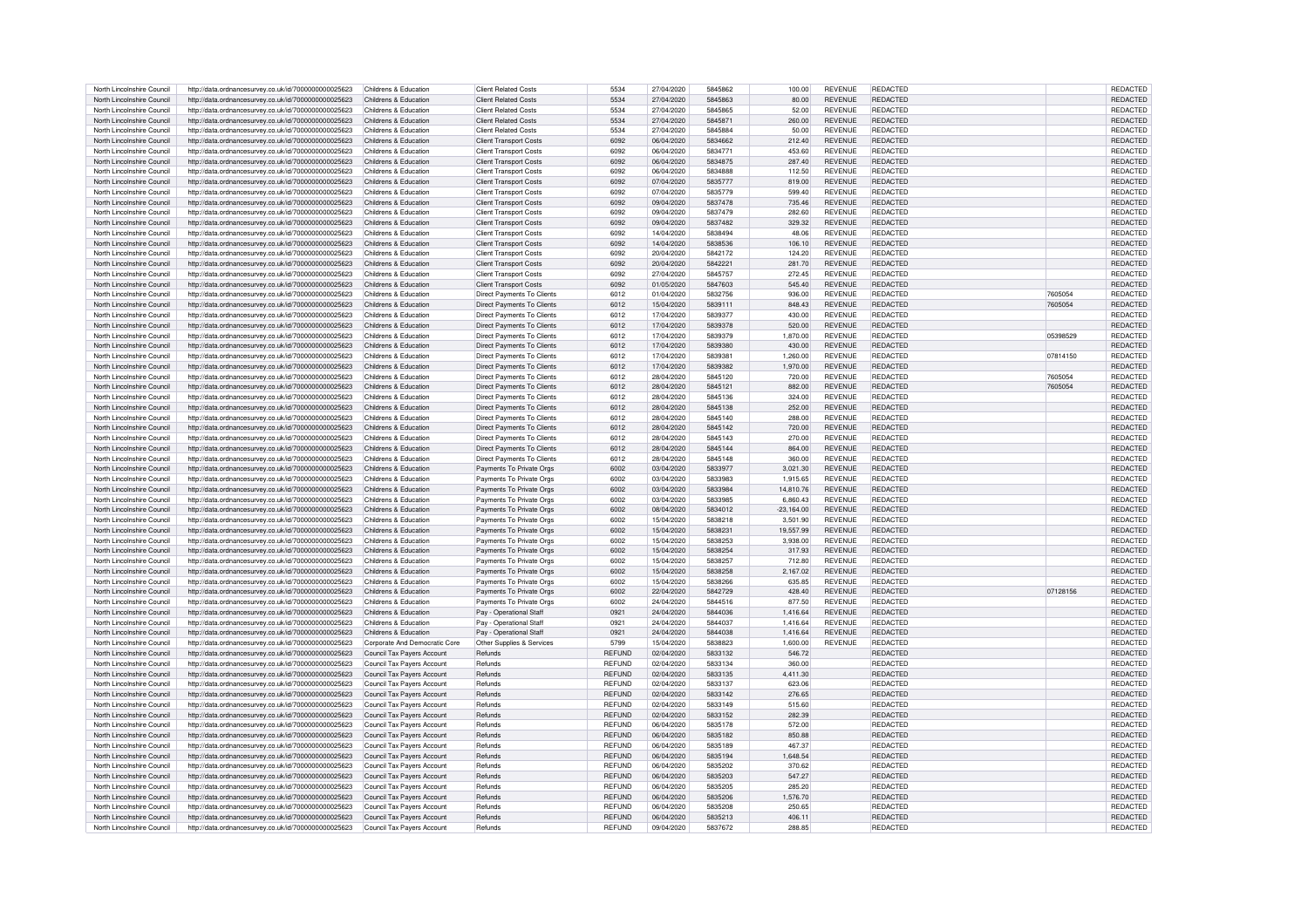| North Lincolnshire Council                               | http://data.ordnancesurvey.co.uk/id/7000000000025623                                                         | Council Tax Payers Account                               | Refunds                       | <b>REFUND</b>                  | 09/04/2020               | 5837674            | 617.51           |                | <b>REDACTED</b>      | <b>REDACTED</b>                    |
|----------------------------------------------------------|--------------------------------------------------------------------------------------------------------------|----------------------------------------------------------|-------------------------------|--------------------------------|--------------------------|--------------------|------------------|----------------|----------------------|------------------------------------|
| North Lincolnshire Council                               | http://data.ordnancesurvey.co.uk/id/7000000000025623                                                         | Council Tax Payers Account                               | Refunds                       | REFUND                         | 09/04/2020               | 5837675            | 390.68           |                | REDACTED             | REDACTED                           |
| North Lincolnshire Council                               | http://data.ordnancesurvey.co.uk/id/7000000000025623                                                         | Council Tax Payers Account                               | Refunds                       | <b>REFUND</b>                  | 09/04/2020               | 5837682            | 625.83           |                | REDACTED             | <b>REDACTED</b>                    |
| North Lincolnshire Council                               | http://data.ordnancesurvey.co.uk/id/7000000000025623                                                         | Council Tax Pavers Account                               | Refunds                       | <b>REFUND</b>                  | 09/04/2020               | 5837683            | 308.44           |                | <b>REDACTED</b>      | REDACTED                           |
|                                                          |                                                                                                              |                                                          |                               |                                |                          |                    |                  |                |                      |                                    |
| North Lincolnshire Council                               | http://data.ordnancesurvey.co.uk/id/7000000000025623                                                         | Council Tax Payers Account                               | Refunds                       | REFUND                         | 09/04/2020               | 5837687            | 604.10           |                | REDACTED             | <b>REDACTED</b>                    |
| North Lincolnshire Council                               | http://data.ordnancesurvey.co.uk/id/7000000000025623                                                         | Council Tax Payers Account                               | Refunds                       | REFUND                         | 09/04/2020               | 5837693            | 402.24           |                | REDACTED             | REDACTED                           |
| North Lincolnshire Council                               | http://data.ordnancesurvey.co.uk/id/7000000000025623                                                         | Council Tax Payers Account                               | Refunds                       | <b>REFUND</b>                  | 09/04/2020               | 5837701            | 280.75           |                | REDACTED             | REDACTED                           |
| North Lincolnshire Council                               | http://data.ordnancesurvey.co.uk/id/7000000000025623                                                         | Council Tax Pavers Account                               | Refunds                       | <b>REFUND</b>                  | 09/04/2020               | 5837703            | 1.294.27         |                | <b>REDACTED</b>      | REDACTED                           |
| North Lincolnshire Council                               | http://data.ordnancesurvey.co.uk/id/7000000000025623                                                         | Council Tax Pavers Account                               | Refunds                       | <b>REFUND</b>                  | 09/04/2020               | 5837704            | 311.72           |                | <b>REDACTED</b>      | <b>REDACTED</b>                    |
| North Lincolnshire Council                               | http://data.ordnancesurvey.co.uk/id/7000000000025623                                                         | Council Tax Pavers Account                               | Refunds                       | <b>REFUND</b>                  | 09/04/2020               | 5837705            | 635.54           |                | <b>REDACTED</b>      | REDACTED                           |
| North Lincolnshire Council                               | http://data.ordnancesurvey.co.uk/id/7000000000025623                                                         | Council Tax Pavers Account                               | Refunds                       | REFUND                         | 09/04/2020               | 5837706            | 705.05           |                | <b>REDACTED</b>      | REDACTED                           |
| North Lincolnshire Council                               | http://data.ordnancesurvey.co.uk/id/7000000000025623                                                         | Council Tax Payers Account                               | Refunds                       | <b>REFUND</b>                  | 09/04/2020               | 5837709            | 650.00           |                | <b>REDACTED</b>      | REDACTED                           |
| North Lincolnshire Council                               | http://data.ordnancesurvey.co.uk/id/7000000000025623                                                         | Council Tax Payers Account                               | Refunds                       | <b>REFUND</b>                  | 09/04/2020               | 5837714            | 321.67           |                | REDACTED             | REDACTED                           |
| North Lincolnshire Council                               | http://data.ordnancesurvey.co.uk/id/7000000000025623                                                         | Council Tax Payers Account                               | Refunds                       | REFUND                         | 14/04/2020               | 5838832            | 679.12           |                | REDACTED             | REDACTED                           |
| North Lincolnshire Council                               | http://data.ordnancesurvey.co.uk/id/7000000000025623                                                         | Council Tax Pavers Account                               | Refunds                       | <b>REFUND</b>                  | 14/04/2020               | 5838837            | 318.28           |                | REDACTED             | <b>REDACTED</b>                    |
| North Lincolnshire Council                               | http://data.ordnancesurvey.co.uk/id/7000000000025623                                                         | Council Tax Pavers Account                               | Refunds                       | <b>REFUND</b>                  | 14/04/2020               | 5838841            | 351.87           |                | <b>REDACTED</b>      | <b>REDACTED</b>                    |
| North Lincolnshire Council                               |                                                                                                              |                                                          | Refunds                       | <b>RFFUND</b>                  | 14/04/2020               | 5838845            | 498.02           |                | <b>REDACTED</b>      |                                    |
|                                                          | http://data.ordnancesurvey.co.uk/id/7000000000025623                                                         | Council Tax Payers Account                               |                               |                                |                          |                    |                  |                |                      | <b>REDACTED</b>                    |
| North Lincolnshire Council                               | http://data.ordnancesurvey.co.uk/id/7000000000025623                                                         | Council Tax Payers Account                               | Refunds                       | <b>REFUND</b>                  | 14/04/2020               | 5838849            | 1.328.32         |                | REDACTED             | <b>REDACTED</b>                    |
| North Lincolnshire Council                               | http://data.ordnancesurvey.co.uk/id/7000000000025623                                                         | Council Tax Payers Account                               | Refunds                       | <b>REFUND</b>                  | 16/04/2020               | 5840284            | 252.98           |                | REDACTED             | <b>REDACTED</b>                    |
| North Lincolnshire Council                               | http://data.ordnancesurvey.co.uk/id/7000000000025623                                                         | Council Tax Pavers Account                               | Refunds                       | <b>REFUND</b>                  | 16/04/2020               | 5840291            | 261.95           |                | REDACTED             | <b>REDACTED</b>                    |
| North Lincolnshire Council                               | http://data.ordnancesurvey.co.uk/id/7000000000025623                                                         | Council Tax Payers Account                               | Refunds                       | REFUND                         | 16/04/2020               | 5840293            | 3.474.72         |                | <b>REDACTED</b>      | REDACTED                           |
| North Lincolnshire Council                               | http://data.ordnancesurvey.co.uk/id/7000000000025623                                                         | Council Tax Payers Account                               | Refunds                       | <b>REFUND</b>                  | 16/04/2020               | 5840294            | 261.95           |                | REDACTED             | <b>REDACTED</b>                    |
| North Lincolnshire Council                               | http://data.ordnancesurvey.co.uk/id/7000000000025623                                                         | Council Tax Payers Account                               | Refunds                       | REFUND                         | 16/04/2020               | 5840299            | 294.66           |                | REDACTED             | <b>REDACTED</b>                    |
| North Lincolnshire Council                               | http://data.ordnancesurvey.co.uk/id/7000000000025623                                                         | Council Tax Payers Account                               | Refunds                       | REFUND                         | 16/04/2020               | 5840301            | 622.86           |                | REDACTED             | <b>REDACTED</b>                    |
| North Lincolnshire Council                               | http://data.ordnancesurvey.co.uk/id/7000000000025623                                                         | Council Tax Payers Account                               | Refunds                       | REFUND                         | 16/04/2020               | 5840302            | 380.52           |                | REDACTED             | <b>REDACTED</b>                    |
| North Lincolnshire Council                               | http://data.ordnancesurvey.co.uk/id/7000000000025623                                                         | Council Tax Payers Account                               | Refunds                       | REFUND                         | 16/04/2020               | 5840304            | 496.43           |                | REDACTED             | REDACTED                           |
| North Lincolnshire Council                               | http://data.ordnancesurvey.co.uk/id/7000000000025623                                                         | Council Tax Payers Account                               | Refunds                       | <b>REFUND</b>                  | 16/04/2020               | 5840319            | 709.40           |                | REDACTED             | <b>REDACTED</b>                    |
| North Lincolnshire Council                               | http://data.ordnancesurvey.co.uk/id/7000000000025623                                                         | Council Tax Payers Account                               | Refunds                       | <b>REFUND</b>                  | 16/04/2020               | 5840324            | 354.36           |                | REDACTED             | <b>REDACTED</b>                    |
| North Lincolnshire Council                               | http://data.ordnancesurvey.co.uk/id/7000000000025623                                                         | Council Tax Payers Account                               | Refunds                       | <b>REFUND</b>                  | 16/04/2020               | 5840326            | 661.95           |                | <b>REDACTED</b>      | <b>REDACTED</b>                    |
| North Lincolnshire Council                               | http://data.ordnancesurvey.co.uk/id/7000000000025623                                                         | Council Tax Pavers Account                               | Refunds                       | <b>REFUND</b>                  | 20/04/2020               | 5842599            | 1,244.59         |                | REDACTED             | <b>REDACTED</b>                    |
|                                                          |                                                                                                              |                                                          |                               |                                |                          |                    |                  |                |                      |                                    |
| North Lincolnshire Council                               | http://data.ordnancesurvey.co.uk/id/7000000000025623                                                         | Council Tax Pavers Account                               | <b>Refunds</b>                | <b>REFUND</b>                  | 20/04/2020               | 5842601            | 1,504.33         |                | <b>REDACTED</b>      | <b>REDACTED</b>                    |
| North Lincolnshire Council                               | http://data.ordnancesurvey.co.uk/id/7000000000025623                                                         | Council Tax Pavers Account                               | Refunds                       | <b>REFUND</b>                  | 20/04/2020               | 5842602            | 816.48           |                | <b>REDACTED</b>      | <b>REDACTED</b>                    |
| North Lincolnshire Council                               | http://data.ordnancesurvey.co.uk/id/7000000000025623                                                         | Council Tax Payers Account                               | Refunds                       | <b>REFUND</b>                  | 20/04/2020               | 5842605            | 266.62           |                | <b>REDACTED</b>      | <b>REDACTED</b>                    |
| North Lincolnshire Council                               | http://data.ordnancesurvey.co.uk/id/7000000000025623                                                         | Council Tax Payers Account                               | Refunds                       | REFUND                         | 20/04/2020               | 5842609            | 534.41           |                | REDACTED             | REDACTED                           |
| North Lincolnshire Council                               | http://data.ordnancesurvey.co.uk/id/7000000000025623                                                         | Council Tax Payers Account                               | Refunds                       | REFUND                         | 20/04/2020               | 5842615            | 490.00           |                | REDACTED             | REDACTED                           |
| North Lincolnshire Council                               | http://data.ordnancesurvey.co.uk/id/7000000000025623                                                         | Council Tax Pavers Account                               | Refunds                       | REFUND                         | 20/04/2020               | 5842622            | 507.99           |                | REDACTED             | REDACTED                           |
| North Lincolnshire Council                               | http://data.ordnancesurvey.co.uk/id/7000000000025623                                                         | Council Tax Pavers Account                               | Refunds                       | <b>REFUND</b>                  | 23/04/2020               | 5844323            | 648.14           |                | <b>REDACTED</b>      | <b>REDACTED</b>                    |
| North Lincolnshire Council                               | http://data.ordnancesurvey.co.uk/id/7000000000025623                                                         | Council Tax Payers Account                               | Refunds                       | REFUND                         | 23/04/2020               | 5844329            | 298.32           |                | REDACTED             | REDACTED                           |
| North Lincolnshire Council                               | http://data.ordnancesurvey.co.uk/id/7000000000025623                                                         | Council Tax Payers Account                               | Refunds                       | <b>REFUND</b>                  | 23/04/2020               | 5844330            | 2.001.04         |                | REDACTED             | <b>REDACTED</b>                    |
| North Lincolnshire Council                               | http://data.ordnancesurvey.co.uk/id/7000000000025623                                                         | Council Tax Payers Account                               | Refunds                       | REFUND                         | 23/04/2020               | 5844338            | 666.36           |                | REDACTED             | <b>REDACTED</b>                    |
| North Lincolnshire Council                               | http://data.ordnancesurvey.co.uk/id/7000000000025623                                                         | Council Tax Pavers Account                               | Refunds                       | <b>REFUND</b>                  | 23/04/2020               | 5844346            | 281.13           |                | REDACTED             | <b>REDACTED</b>                    |
| North Lincolnshire Council                               | http://data.ordnancesurvey.co.uk/id/7000000000025623                                                         | Council Tax Pavers Account                               | Refunds                       | REFUND                         | 23/04/2020               | 5844350            | 455.87           |                | REDACTED             | REDACTED                           |
| North Lincolnshire Council                               |                                                                                                              |                                                          | Refunds                       | <b>REFUND</b>                  | 24/04/2020               | 5837685            | 272.54           |                | <b>REDACTED</b>      | <b>REDACTED</b>                    |
| North Lincolnshire Council                               | http://data.ordnancesurvey.co.uk/id/7000000000025623                                                         | Council Tax Payers Account                               | Refunds                       | <b>REFUND</b>                  | 27/04/2020               | 5845536            | 632.40           |                | <b>REDACTED</b>      |                                    |
|                                                          | http://data.ordnancesurvey.co.uk/id/7000000000025623                                                         | Council Tax Pavers Account                               |                               |                                |                          |                    |                  |                |                      | <b>REDACTED</b>                    |
| North Lincolnshire Council                               | http://data.ordnancesurvey.co.uk/id/7000000000025623                                                         | Council Tax Payers Account                               | Refunds                       | <b>REFUND</b>                  | 27/04/2020               | 5845537            | 512.25           |                | <b>REDACTED</b>      | <b>REDACTED</b>                    |
| North Lincolnshire Council                               | http://data.ordnancesurvey.co.uk/id/7000000000025623                                                         | Council Tax Payers Account                               | Refunds                       | REFUND                         | 27/04/2020               | 5845551            | 331.17           |                | REDACTED             | REDACTED                           |
| North Lincolnshire Council                               | http://data.ordnancesurvey.co.uk/id/7000000000025623                                                         | Council Tax Payers Account                               | Refunds                       | REFUND                         | 27/04/2020               | 5845555            | 270.00           |                | REDACTED             | <b>REDACTED</b>                    |
| North Lincolnshire Council                               | http://data.ordnancesurvey.co.uk/id/7000000000025623                                                         | Council Tax Pavers Account                               | Refunds                       | REFUND                         | 30/04/2020               | 5847879            | 563.14           |                | REDACTED             | REDACTED                           |
| North Lincolnshire Council                               | http://data.ordnancesurvey.co.uk/id/7000000000025623                                                         | Council Tax Pavers Account                               | Refunds                       | REFUND                         | 30/04/2020               | 5847883            | 250.99           |                | REDACTED             | REDACTED                           |
| North Lincolnshire Council                               | http://data.ordnancesurvey.co.uk/id/7000000000025623                                                         | Council Tax Payers Account                               | Refunds                       | <b>REFUND</b>                  | 30/04/2020               | 5847886            | 355.47           |                | <b>REDACTED</b>      | <b>REDACTED</b>                    |
| North Lincolnshire Council                               | http://data.ordnancesurvey.co.uk/id/7000000000025623                                                         | Council Tax Pavers Account                               | Refunds                       | REFUND                         | 30/04/2020               | 5847889            | 467.32           |                | REDACTED             | <b>REDACTED</b>                    |
| North Lincolnshire Council                               | http://data.ordnancesurvey.co.uk/id/7000000000025623                                                         | Council Tax Pavers Account                               | Refunds                       | <b>REFUND</b>                  | 30/04/2020               | 5847890            | 1,652.88         |                | REDACTED             | REDACTED                           |
| North Lincolnshire Council                               | http://data.ordnancesurvey.co.uk/id/7000000000025623                                                         | Council Tax Pavers Account                               | <b>Refunds</b>                | <b>REFUND</b>                  | 30/04/2020               | 5847893            | 513.99           |                | <b>REDACTED</b>      | <b>REDACTED</b>                    |
| North Lincolnshire Council                               | http://data.ordnancesurvey.co.uk/id/7000000000025623                                                         | Council Tax Pavers Account                               | Refunds                       | <b>REFUND</b>                  | 30/04/2020               | 5847896            | 755.63           |                | <b>REDACTED</b>      | <b>REDACTED</b>                    |
| North Lincolnshire Council                               | http://data.ordnancesurvey.co.uk/id/7000000000025623                                                         | Council Tax Payers Account                               | Refunds                       | <b>REFUND</b>                  | 30/04/2020               | 5847899            | 689.95           |                | REDACTED             | REDACTED                           |
| North Lincolnshire Council                               |                                                                                                              |                                                          | Refunds                       | <b>REFUND</b>                  | 30/04/2020               | 5847919            |                  |                | REDACTED             | REDACTED                           |
| North Lincolnshire Council                               | http://data.ordnancesurvey.co.uk/id/7000000000025623                                                         | Council Tax Payers Account<br>Culture & Related Services |                               | 5204                           | 03/04/2020               | 5833904            | 1,116.00         | <b>REVENUE</b> | REDACTED             | REDACTED                           |
|                                                          | http://data.ordnancesurvey.co.uk/id/7000000000025623                                                         |                                                          | <b>Catering Contract</b>      |                                |                          |                    | 273.75           |                |                      |                                    |
| North Lincolnshire Council                               | http://data.ordnancesurvey.co.uk/id/7000000000025623                                                         | <b>Housing Services</b>                                  | Gen Office Exp (Incl Postage) | 5603                           | 17/04/2020               | 5840604            | 557.13           | <b>REVENUE</b> | <b>REDACTED</b>      | REDACTED                           |
| North Lincolnshire Council                               | http://data.ordnancesurvey.co.uk/id/7000000000025623                                                         | <b>Housing Services</b>                                  | Gen Office Exp (Incl Postage) | 5603                           | 24/04/2020               | 5844610            | 1,020.12         | <b>REVENUE</b> | REDACTED             | REDACTED                           |
| North Lincolnshire Council                               | http://data.ordnancesurvey.co.uk/id/7000000000025623                                                         | <b>Housing Services</b>                                  | Gen Office Exp (Incl Postage) | 5603                           | 28/04/2020               | 5846753            | 1.050.00         | <b>REVENUE</b> | REDACTED             | REDACTED                           |
| North Lincolnshire Council                               | http://data.ordnancesurvey.co.uk/id/7000000000025623                                                         | <b>Housing Services</b>                                  | Other Supplies & Services     | 5799                           | 03/04/2020               | 5833128            | 520.83           | <b>REVENUE</b> | <b>REDACTED</b>      | <b>REDACTED</b>                    |
| North Lincolnshire Council                               | http://data.ordnancesurvey.co.uk/id/7000000000025623                                                         | <b>Housing Services</b>                                  | Rents                         | 3201                           | 28/04/2020               | 5846437            | 18,184.21        | <b>REVENUE</b> | <b>REDACTED</b>      | <b>REDACTED</b>                    |
| North Lincolnshire Council                               | http://data.ordnancesurvey.co.uk/id/7000000000025623                                                         | Nndr Pavers Account                                      | Refunds                       | <b>REFUND</b>                  | 03/04/2020               | 5834254            | 412.81           |                | REDACTED             | <b>REDACTED</b>                    |
| North Lincolnshire Council                               | http://data.ordnancesurvey.co.uk/id/7000000000025623                                                         | Nndr Pavers Account                                      | Refunds                       | REFUND                         | 03/04/2020               | 5834256            | 1,030.30         |                | REDACTED             | <b>REDACTED</b>                    |
| North Lincolnshire Council                               | http://data.ordnancesurvey.co.uk/id/7000000000025623                                                         | Nndr Payers Account                                      | Refunds                       | <b>REFUND</b>                  | 03/04/2020               | 5834257            | 555.00           |                | REDACTED             | <b>REDACTED</b>                    |
| North Lincolnshire Council                               | http://data.ordnancesurvey.co.uk/id/7000000000025623                                                         | Nndr Payers Account                                      | Refunds                       | <b>RFFUND</b>                  | 03/04/2020               | 5834258            | 605.58           |                | <b>REDACTED</b>      | <b>REDACTED</b>                    |
| North Lincolnshire Council                               | http://data.ordnancesurvey.co.uk/id/7000000000025623                                                         | Nndr Payers Account                                      | Refunds                       | <b>REFUND</b>                  | 03/04/2020               | 5834259            | 1.384.82         |                | <b>REDACTED</b>      | <b>REDACTED</b>                    |
| North Lincolnshire Council                               | http://data.ordnancesurvey.co.uk/id/7000000000025623                                                         | Nndr Payers Account                                      | Refunds                       | <b>REFUND</b>                  | 03/04/2020               | 5834262            | 561.00           |                | REDACTED             | <b>REDACTED</b>                    |
| North Lincolnshire Council                               | http://data.ordnancesurvey.co.uk/id/7000000000025623                                                         | Nndr Payers Account                                      | Refunds                       | <b>REFUND</b>                  | 03/04/2020               | 5834263            | 622.00           |                | REDACTED             | <b>REDACTED</b>                    |
| North Lincolnshire Council                               | http://data.ordnancesurvev.co.uk/id/7000000000025623                                                         | Nndr Pavers Account                                      | Refunds                       | REFUND                         | 03/04/2020               | 5834264            | 335.25           |                | REDACTED             | REDACTED                           |
| North Lincolnshire Council                               |                                                                                                              |                                                          |                               |                                |                          | 5834270            | 359.75           |                |                      |                                    |
|                                                          |                                                                                                              |                                                          |                               |                                |                          |                    |                  |                |                      |                                    |
|                                                          | http://data.ordnancesurvey.co.uk/id/7000000000025623                                                         | Nndr Payers Account                                      | <b>Refunds</b>                | <b>REFUND</b>                  | 03/04/2020               |                    |                  |                | <b>REDACTED</b>      | <b>REDACTED</b>                    |
| North Lincolnshire Council<br>North Lincolnshire Council | http://data.ordnancesurvey.co.uk/id/7000000000025623<br>http://data.ordnancesurvey.co.uk/id/7000000000025623 | Nndr Pavers Account<br>Nndr Payers Account               | Refunds<br>Refunds            | <b>REFUND</b><br><b>REFUND</b> | 03/04/2020<br>03/04/2020 | 5834271<br>5834272 | 294.62<br>446.93 |                | REDACTED<br>REDACTED | <b>REDACTED</b><br><b>REDACTED</b> |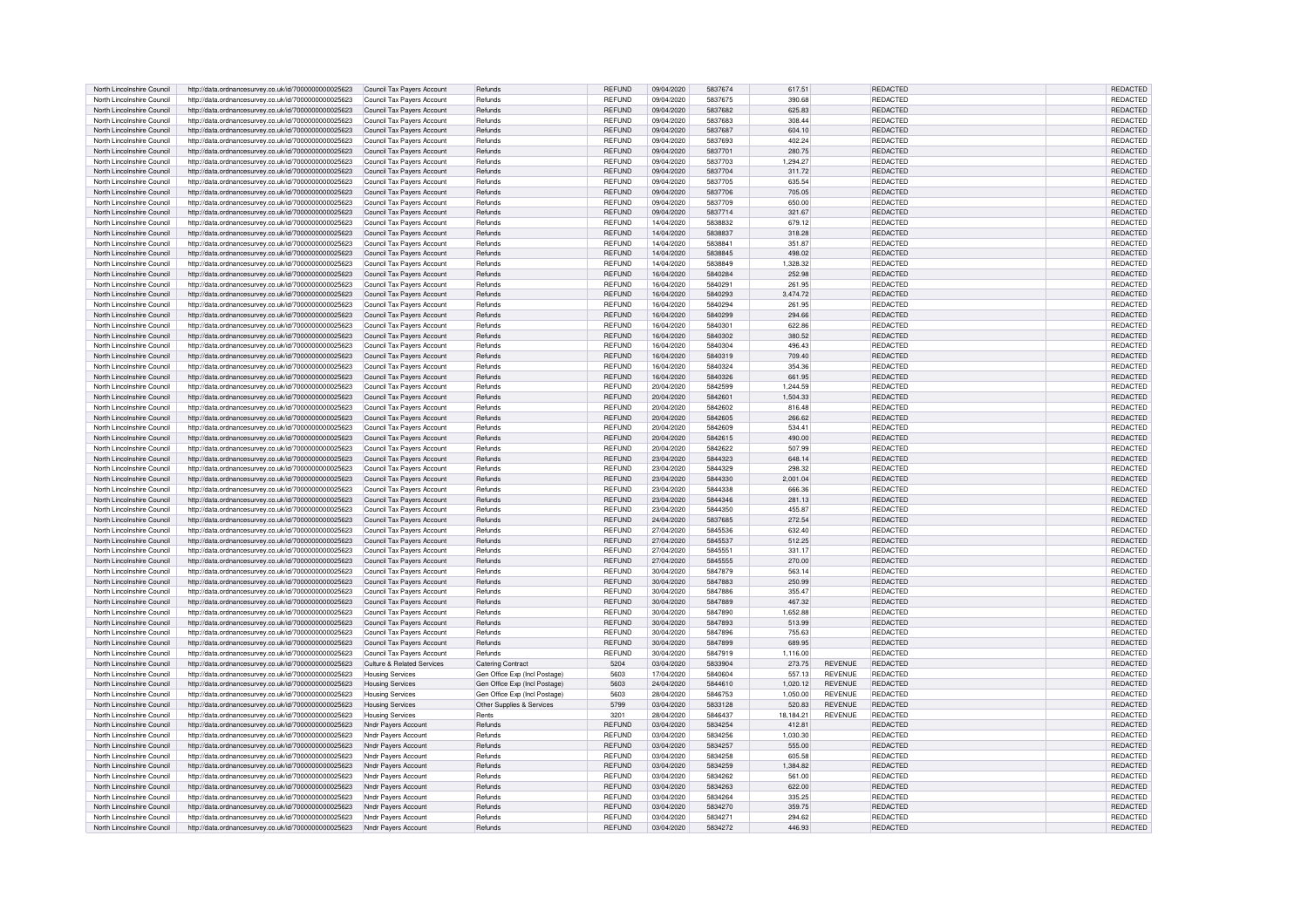| North Lincolnshire Council | http://data.ordnancesurvey.co.uk/id/7000000000025623 | Nndr Payers Account | Refunds | REFUND                  | 03/04/2020 | 5834278 | 1,996.04  | <b>REDACTED</b> | REDACTED        |
|----------------------------|------------------------------------------------------|---------------------|---------|-------------------------|------------|---------|-----------|-----------------|-----------------|
| North Lincolnshire Council | http://data.ordnancesurvev.co.uk/id/7000000000025623 | Nndr Pavers Account | Refunds | REFUND                  | 03/04/2020 | 5834281 | 1,591.67  | <b>REDACTED</b> | <b>REDACTED</b> |
| North Lincolnshire Council | http://data.ordnancesurvey.co.uk/id/7000000000025623 | Nndr Payers Account | Refunds | <b>REFUND</b>           | 03/04/2020 | 5834285 | 1,497.43  | <b>REDACTED</b> | <b>REDACTED</b> |
| North Lincolnshire Council | http://data.ordnancesurvey.co.uk/id/7000000000025623 | Nndr Payers Account | Refunds | <b>REFUND</b>           | 03/04/2020 | 5834291 | 2,778.59  | <b>REDACTED</b> | <b>REDACTED</b> |
| North Lincolnshire Council | http://data.ordnancesurvey.co.uk/id/7000000000025623 | Nndr Pavers Account | Refunds | REFUND                  | 03/04/2020 | 5834293 | 2,490.22  | <b>REDACTED</b> | REDACTED        |
| North Lincolnshire Council | http://data.ordnancesurvey.co.uk/id/7000000000025623 | Nndr Pavers Account | Refunds | REFUND                  | 03/04/2020 | 5834295 | 570.15    | <b>REDACTED</b> | <b>REDACTED</b> |
| North Lincolnshire Council |                                                      |                     |         | <b>REFUND</b>           | 03/04/2020 | 5834297 | 506.93    | <b>REDACTED</b> | <b>REDACTED</b> |
|                            | http://data.ordnancesurvey.co.uk/id/7000000000025623 | Nndr Pavers Account | Refunds |                         |            |         |           |                 |                 |
| North Lincolnshire Council | http://data.ordnancesurvey.co.uk/id/7000000000025623 | Nndr Payers Account | Refunds | REFUND                  | 03/04/2020 | 5834298 | 306.75    | <b>REDACTED</b> | REDACTED        |
| North Lincolnshire Council | http://data.ordnancesurvey.co.uk/id/7000000000025623 | Nndr Payers Account | Refunds | REFUND                  | 03/04/2020 | 5834301 | 338.07    | REDACTED        | REDACTED        |
| North Lincolnshire Council | http://data.ordnancesurvey.co.uk/id/7000000000025623 | Nndr Payers Account | Refunds | REFUND                  | 03/04/2020 | 5834306 | 458.00    | REDACTED        | REDACTED        |
| North Lincolnshire Council | http://data.ordnancesurvey.co.uk/id/7000000000025623 | Nndr Payers Account | Refunds | REFUND                  | 03/04/2020 | 5834307 | 592.96    | <b>REDACTED</b> | REDACTED        |
| North Lincolnshire Council | http://data.ordnancesurvey.co.uk/id/7000000000025623 | Nndr Payers Account | Refunds | <b>REFUND</b>           | 03/04/2020 | 5834312 | 11,396.81 | <b>REDACTED</b> | REDACTED        |
| North Lincolnshire Council | http://data.ordnancesurvey.co.uk/id/7000000000025623 | Nndr Pavers Account | Refunds | REFUND                  | 03/04/2020 | 5834315 | 282.16    | REDACTED        | REDACTED        |
| North Lincolnshire Council | http://data.ordnancesurvey.co.uk/id/7000000000025623 | Nndr Pavers Account | Refunds | REFUND                  | 03/04/2020 | 5834316 | 1,527.55  | <b>REDACTED</b> | <b>REDACTED</b> |
| North Lincolnshire Council | http://data.ordnancesurvey.co.uk/id/7000000000025623 | Nndr Payers Account | Refunds | <b>RFFUND</b>           | 03/04/2020 | 5834318 | 263.80    | <b>REDACTED</b> | <b>REDACTED</b> |
| North Lincolnshire Council | http://data.ordnancesurvey.co.uk/id/7000000000025623 | Nndr Payers Account | Refunds | <b>REFUND</b>           | 03/04/2020 | 5834319 | 895.08    | <b>REDACTED</b> | <b>REDACTED</b> |
| North Lincolnshire Council | http://data.ordnancesurvey.co.uk/id/7000000000025623 | Nndr Payers Account | Refunds | REFUND                  | 03/04/2020 | 5834320 | 7,160.42  | <b>REDACTED</b> | <b>REDACTED</b> |
| North Lincolnshire Council | http://data.ordnancesurvey.co.uk/id/7000000000025623 | Nndr Payers Account | Refunds | <b>REFUND</b>           | 03/04/2020 | 5834321 | 337.30    | <b>REDACTED</b> | <b>REDACTED</b> |
| North Lincolnshire Council | http://data.ordnancesurvey.co.uk/id/7000000000025623 | Nndr Payers Account | Refunds | <b>REFUND</b>           | 03/04/2020 | 5834322 | 2.493.34  | REDACTED        | REDACTED        |
| North Lincolnshire Council |                                                      |                     | Refunds | <b>REFUND</b>           | 03/04/2020 | 5834326 | 277.25    | <b>REDACTED</b> | <b>REDACTED</b> |
|                            | http://data.ordnancesurvey.co.uk/id/7000000000025623 | Nndr Payers Account |         |                         |            |         |           |                 |                 |
| North Lincolnshire Council | http://data.ordnancesurvey.co.uk/id/7000000000025623 | Nndr Payers Account | Refunds | REFUND                  | 03/04/2020 | 5834327 | 335.25    | <b>REDACTED</b> | REDACTED        |
| North Lincolnshire Council | http://data.ordnancesurvey.co.uk/id/7000000000025623 | Nndr Payers Account | Refunds | REFUND                  | 03/04/2020 | 5834328 | 302.37    | <b>REDACTED</b> | REDACTED        |
| North Lincolnshire Council | http://data.ordnancesurvey.co.uk/id/7000000000025623 | Nndr Payers Account | Refunds | REFUND                  | 03/04/2020 | 5834330 | 1,276.42  | <b>REDACTED</b> | <b>REDACTED</b> |
| North Lincolnshire Council | http://data.ordnancesurvey.co.uk/id/7000000000025623 | Nndr Payers Account | Refunds | <b>REFUND</b>           | 09/04/2020 | 5838079 | 1,699.80  | <b>REDACTED</b> | <b>REDACTED</b> |
| North Lincolnshire Council | http://data.ordnancesurvey.co.uk/id/7000000000025623 | Nndr Payers Account | Refunds | REFUND                  | 09/04/2020 | 5838080 | 5.429.00  | <b>REDACTED</b> | <b>REDACTED</b> |
| North Lincolnshire Council | http://data.ordnancesurvey.co.uk/id/7000000000025623 | Nndr Payers Account | Refunds | REFUND                  | 09/04/2020 | 5838081 | 812.02    | <b>REDACTED</b> | <b>REDACTED</b> |
| North Lincolnshire Council | http://data.ordnancesurvey.co.uk/id/7000000000025623 | Nndr Payers Account | Refunds | REFUND                  | 09/04/2020 | 5838082 | 3,117.36  | <b>REDACTED</b> | <b>REDACTED</b> |
| North Lincolnshire Council | http://data.ordnancesurvey.co.uk/id/7000000000025623 | Nndr Pavers Account | Refunds | REFUND                  | 09/04/2020 | 5838083 | 3,712.00  | <b>REDACTED</b> | <b>REDACTED</b> |
| North Lincolnshire Council | http://data.ordnancesurvey.co.uk/id/7000000000025623 | Nndr Pavers Account | Refunds | REFUND                  | 09/04/2020 | 5838084 | 266.16    | <b>REDACTED</b> | <b>REDACTED</b> |
| North Lincolnshire Council | http://data.ordnancesurvey.co.uk/id/7000000000025623 | Nndr Payers Account | Refunds | REFUND                  | 09/04/2020 | 5838085 | 1,878.40  | <b>REDACTED</b> | <b>REDACTED</b> |
| North Lincolnshire Council | http://data.ordnancesurvey.co.uk/id/7000000000025623 | Nndr Pavers Account | Refunds | REFUND                  | 17/04/2020 | 5834261 | 1.972.05  | <b>REDACTED</b> | REDACTED        |
| North Lincolnshire Council | http://data.ordnancesurvey.co.uk/id/7000000000025623 | Nndr Payers Account | Refunds | REFUND                  | 17/04/2020 | 5841255 | 3,527.32  | REDACTED        | REDACTED        |
| North Lincolnshire Council |                                                      |                     | Refunds |                         | 17/04/2020 | 5841256 | 3.068.75  | REDACTED        | REDACTED        |
| North Lincolnshire Council | http://data.ordnancesurvey.co.uk/id/7000000000025623 | Nndr Payers Account | Refunds | <b>REFUND</b><br>REFUND | 17/04/2020 | 5841257 | 2.838.00  | REDACTED        | <b>REDACTED</b> |
|                            | http://data.ordnancesurvey.co.uk/id/7000000000025623 | Nndr Payers Account |         |                         |            |         |           |                 |                 |
| North Lincolnshire Council | http://data.ordnancesurvey.co.uk/id/7000000000025623 | Nndr Payers Account | Refunds | REFUND                  | 17/04/2020 | 5841259 | 3,470.81  | <b>REDACTED</b> | <b>REDACTED</b> |
| North Lincolnshire Council | http://data.ordnancesurvey.co.uk/id/7000000000025623 | Nndr Payers Account | Refunds | REFUND                  | 17/04/2020 | 5841260 | 6.571.00  | REDACTED        | <b>REDACTED</b> |
| North Lincolnshire Council | http://data.ordnancesurvey.co.uk/id/7000000000025623 | Nndr Payers Account | Refunds | REFUND                  | 24/04/2020 | 5844702 | 1,668.50  | REDACTED        | REDACTED        |
| North Lincolnshire Council | http://data.ordnancesurvey.co.uk/id/7000000000025623 | Nndr Payers Account | Refunds | REFUND                  | 24/04/2020 | 5844705 | 3,545.00  | <b>REDACTED</b> | <b>REDACTED</b> |
| North Lincolnshire Council | http://data.ordnancesurvey.co.uk/id/7000000000025623 | Nndr Payers Account | Refunds | REFUND                  | 24/04/2020 | 5844709 | 1,518.95  | <b>REDACTED</b> | <b>REDACTED</b> |
| North Lincolnshire Council | http://data.ordnancesurvey.co.uk/id/7000000000025623 | Nndr Pavers Account | Refunds | REFUND                  | 24/04/2020 | 5844710 | 1,585.76  | <b>REDACTED</b> | <b>REDACTED</b> |
| North Lincolnshire Council | http://data.ordnancesurvey.co.uk/id/7000000000025623 | Nndr Pavers Account | Refunds | <b>REFUND</b>           | 24/04/2020 | 5844711 | 2.455.00  | REDACTED        | <b>REDACTED</b> |
| North Lincolnshire Council | http://data.ordnancesurvey.co.uk/id/7000000000025623 | Nndr Pavers Account | Refunds | <b>REFUND</b>           | 24/04/2020 | 5844712 | 463.33    | <b>REDACTED</b> | <b>REDACTED</b> |
| North Lincolnshire Council | http://data.ordnancesurvey.co.uk/id/7000000000025623 | Nndr Pavers Account | Refunds | <b>RFFUND</b>           | 24/04/2020 | 5844713 | 1.923.08  | <b>REDACTED</b> | <b>REDACTED</b> |
| North Lincolnshire Council | http://data.ordnancesurvey.co.uk/id/7000000000025623 | Nndr Payers Account | Refunds | REFUND                  | 24/04/2020 | 5844714 | 2,045.27  | REDACTED        | <b>REDACTED</b> |
| North Lincolnshire Council | http://data.ordnancesurvey.co.uk/id/7000000000025623 | Nndr Payers Account | Refunds | REFUND                  | 24/04/2020 | 5844717 | 865.31    | REDACTED        | REDACTED        |
| North Lincolnshire Council | http://data.ordnancesurvey.co.uk/id/7000000000025623 | Nndr Pavers Account | Refunds | REFUND                  | 24/04/2020 | 5844719 | 455.68    | <b>REDACTED</b> | REDACTED        |
| North Lincolnshire Council | http://data.ordnancesurvey.co.uk/id/7000000000025623 | Nndr Pavers Account | Refunds | REFUND                  | 24/04/2020 | 5844720 | 425.50    | <b>REDACTED</b> | REDACTED        |
|                            |                                                      |                     |         |                         |            |         |           |                 |                 |
| North Lincolnshire Council | http://data.ordnancesurvey.co.uk/id/7000000000025623 | Nndr Payers Account | Refunds | REFUND                  | 24/04/2020 | 5844721 | 499.18    | REDACTED        | REDACTED        |
| North Lincolnshire Council | http://data.ordnancesurvey.co.uk/id/7000000000025623 | Nndr Pavers Account | Refunds | REFUND                  | 24/04/2020 | 5844722 | 2,325.15  | REDACTED        | REDACTED        |
| North Lincolnshire Council | http://data.ordnancesurvey.co.uk/id/7000000000025623 | Nndr Payers Account | Refunds | REFUND                  | 24/04/2020 | 5844723 | 662.75    | <b>REDACTED</b> | REDACTED        |
| North Lincolnshire Council | http://data.ordnancesurvey.co.uk/id/7000000000025623 | Nndr Pavers Account | Refunds | <b>REFUND</b>           | 24/04/2020 | 5844725 | 602.50    | <b>REDACTED</b> | REDACTED        |
| North Lincolnshire Council | http://data.ordnancesurvey.co.uk/id/7000000000025623 | Nndr Pavers Account | Refunds | REFUND                  | 24/04/2020 | 5844727 | 1,783.25  | REDACTED        | <b>REDACTED</b> |
| North Lincolnshire Council | http://data.ordnancesurvey.co.uk/id/7000000000025623 | Nndr Payers Account | Refunds | REFUND                  | 24/04/2020 | 5844728 | 1.284.25  | REDACTED        | REDACTED        |
| North Lincolnshire Council | http://data.ordnancesurvey.co.uk/id/7000000000025623 | Nndr Payers Account | Refunds | <b>REFUND</b>           | 24/04/2020 | 5844729 | 670.50    | <b>REDACTED</b> | REDACTED        |
| North Lincolnshire Council | http://data.ordnancesurvey.co.uk/id/7000000000025623 | Nndr Pavers Account | Refunds | <b>RFFUND</b>           | 24/04/2020 | 5844730 | 275.79    | <b>REDACTED</b> | REDACTED        |
| North Lincolnshire Council | http://data.ordnancesurvey.co.uk/id/7000000000025623 | Nndr Payers Account | Refunds | REFUND                  | 24/04/2020 | 5844731 | 377.80    | REDACTED        | REDACTED        |
| North Lincolnshire Council | http://data.ordnancesurvey.co.uk/id/7000000000025623 | Nndr Payers Account | Refunds | REFUND                  | 24/04/2020 | 5844732 | 317.70    | REDACTED        | REDACTED        |
| North Lincolnshire Council | http://data.ordnancesurvey.co.uk/id/7000000000025623 | Nndr Pavers Account | Refunds | REFUND                  | 24/04/2020 | 5844733 | 425.50    | <b>REDACTED</b> | REDACTED        |
| North Lincolnshire Council | http://data.ordnancesurvey.co.uk/id/7000000000025623 | Nndr Pavers Account | Refunds | REFUND                  | 24/04/2020 | 5844735 | 5,579.00  | <b>REDACTED</b> | REDACTED        |
| North Lincolnshire Council | http://data.ordnancesurvey.co.uk/id/7000000000025623 | Nndr Payers Account | Refunds | REFUND                  | 24/04/2020 | 5844736 | 3.570.82  | <b>REDACTED</b> | <b>REDACTED</b> |
| North Lincolnshire Council | http://data.ordnancesurvey.co.uk/id/7000000000025623 | Nndr Payers Account | Refunds | REFUND                  | 24/04/2020 | 5844737 | 401.00    | <b>REDACTED</b> | <b>REDACTED</b> |
| North Lincolnshire Council | http://data.ordnancesurvey.co.uk/id/7000000000025623 | Nndr Payers Account | Refunds | REFUND                  | 24/04/2020 | 5844738 | 407.30    | <b>REDACTED</b> | <b>REDACTED</b> |
|                            |                                                      |                     |         |                         |            |         |           |                 |                 |
| North Lincolnshire Council | http://data.ordnancesurvey.co.uk/id/7000000000025623 | Nndr Pavers Account | Refunds | <b>REFUND</b>           | 24/04/2020 | 5844739 | 446.60    | <b>REDACTED</b> | <b>REDACTED</b> |
| North Lincolnshire Council | http://data.ordnancesurvey.co.uk/id/7000000000025623 | Nndr Pavers Account | Refunds | REFUND                  | 24/04/2020 | 5844740 | 283.40    | <b>REDACTED</b> | <b>REDACTED</b> |
| North Lincolnshire Council | http://data.ordnancesurvey.co.uk/id/7000000000025623 | Nndr Payers Account | Refunds | <b>REFUND</b>           | 24/04/2020 | 5844741 | 3.687.22  | REDACTED        | <b>REDACTED</b> |
| North Lincolnshire Council | http://data.ordnancesurvey.co.uk/id/7000000000025623 | Nndr Payers Account | Refunds | <b>REFUND</b>           | 24/04/2020 | 5844742 | 646.00    | <b>REDACTED</b> | <b>REDACTED</b> |
| North Lincolnshire Council | http://data.ordnancesurvey.co.uk/id/7000000000025623 | Nndr Payers Account | Refunds | <b>RFFUND</b>           | 24/04/2020 | 5844743 | 875.50    | <b>REDACTED</b> | REDACTED        |
| North Lincolnshire Council | http://data.ordnancesurvey.co.uk/id/7000000000025623 | Nndr Payers Account | Refunds | REFUND                  | 24/04/2020 | 5844744 | 474.55    | <b>REDACTED</b> | <b>REDACTED</b> |
| North Lincolnshire Council | http://data.ordnancesurvey.co.uk/id/7000000000025623 | Nndr Payers Account | Refunds | REFUND                  | 24/04/2020 | 5844745 | 3,211.62  | <b>REDACTED</b> | REDACTED        |
| North Lincolnshire Council | http://data.ordnancesurvey.co.uk/id/7000000000025623 | Nndr Payers Account | Refunds | REFUND                  | 24/04/2020 | 5844747 | 2,400.87  | <b>REDACTED</b> | REDACTED        |
| North Lincolnshire Council | http://data.ordnancesurvey.co.uk/id/7000000000025623 | Nndr Payers Account | Refunds | <b>RFFUND</b>           | 24/04/2020 | 5844748 | 499.00    | <b>REDACTED</b> | <b>REDACTED</b> |
| North Lincolnshire Council | http://data.ordnancesurvey.co.uk/id/7000000000025623 | Nndr Payers Account | Refunds | REFUND                  | 24/04/2020 | 5844749 | 280.20    | REDACTED        | <b>REDACTED</b> |
| North Lincolnshire Council | http://data.ordnancesurvey.co.uk/id/7000000000025623 | Nndr Payers Account | Refunds | REFUND                  | 24/04/2020 | 5844751 | 565.50    | <b>REDACTED</b> | <b>REDACTED</b> |
|                            |                                                      |                     |         |                         |            |         |           |                 |                 |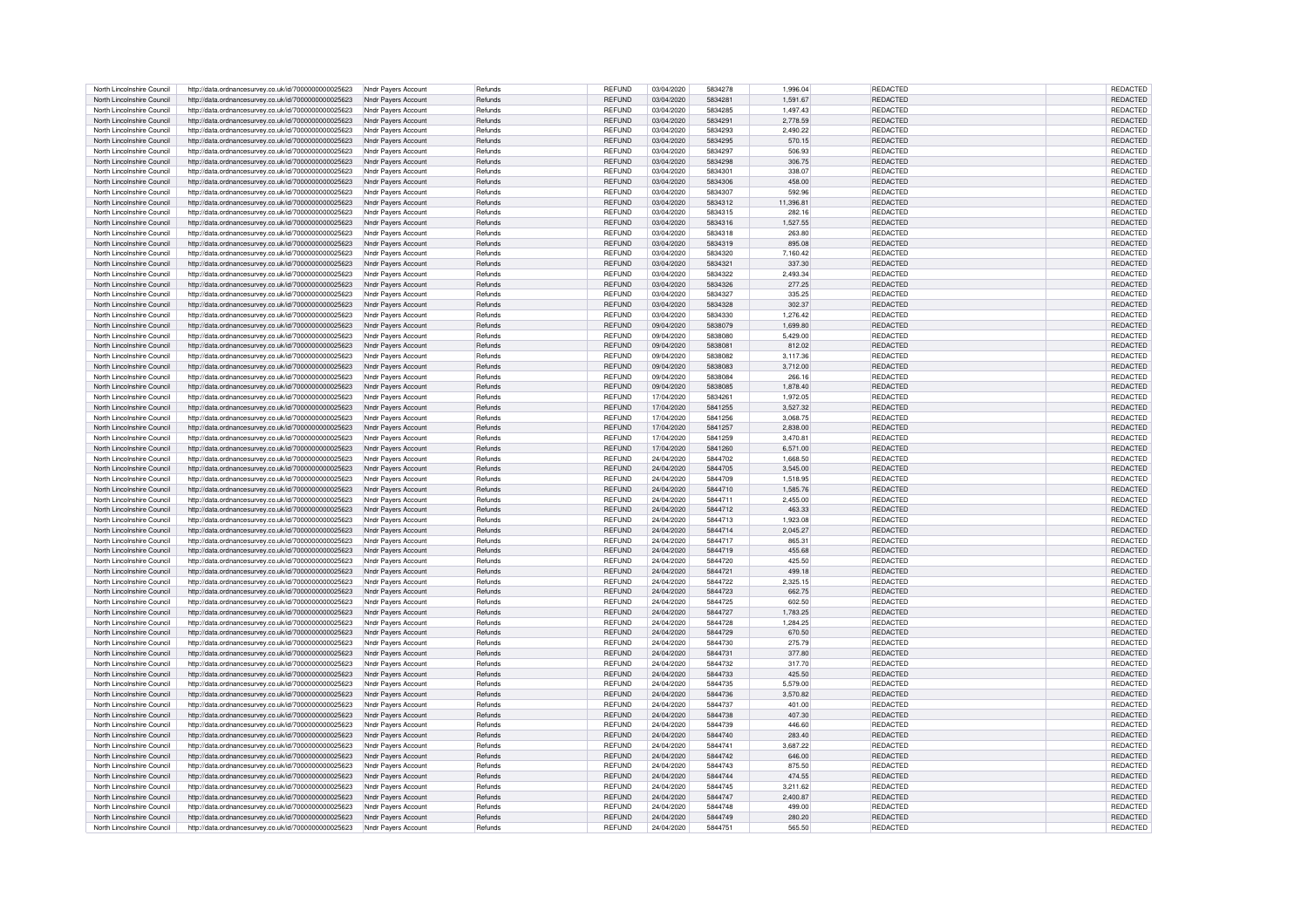| North Lincolnshire Council | http://data.ordnancesurvey.co.uk/id/7000000000025623 | Nndr Payers Account                        | Refunds                               | <b>REFUND</b> | 24/04/2020 | 5844752 | 2,135.25  |                | <b>REDACTED</b>                              |          | REDACTED        |
|----------------------------|------------------------------------------------------|--------------------------------------------|---------------------------------------|---------------|------------|---------|-----------|----------------|----------------------------------------------|----------|-----------------|
| North Lincolnshire Council | http://data.ordnancesurvey.co.uk/id/7000000000025623 | Nndr Pavers Accoun                         | Refunds                               | REFUND        | 24/04/2020 | 5844753 | 381.40    |                | REDACTED                                     |          | REDACTED        |
| North Lincolnshire Council | http://data.ordnancesurvey.co.uk/id/7000000000025623 | Nndr Payers Account                        | Refunds                               | <b>REFUND</b> | 24/04/2020 | 5844754 | 402.20    |                | <b>REDACTED</b>                              |          | REDACTED        |
| North Lincolnshire Council | http://data.ordnancesurvey.co.uk/id/7000000000025623 | Nndr Payers Account                        | Refunds                               | <b>RFFUND</b> | 24/04/2020 | 5844755 | 1.104.76  |                | <b>REDACTED</b>                              |          | <b>REDACTED</b> |
|                            |                                                      |                                            |                                       |               |            |         |           |                |                                              |          |                 |
| North Lincolnshire Council | http://data.ordnancesurvey.co.uk/id/7000000000025623 | Nndr Pavers Account                        | Refunds                               | REFUND        | 24/04/2020 | 5844757 | 1,985.44  |                | <b>REDACTED</b>                              |          | <b>REDACTED</b> |
| North Lincolnshire Council | http://data.ordnancesurvey.co.uk/id/7000000000025623 | Nndr Pavers Account                        | Refunds                               | REFUND        | 24/04/2020 | 5844758 | 401.00    |                | <b>REDACTED</b>                              |          | REDACTED        |
| North Lincolnshire Council | http://data.ordnancesurvey.co.uk/id/7000000000025623 | Nndr Payers Account                        | Refunds                               | REFUND        | 24/04/2020 | 5844759 | 474.50    |                | <b>REDACTED</b>                              |          | REDACTED        |
| North Lincolnshire Council | http://data.ordnancesurvey.co.uk/id/7000000000025623 | Nndr Pavers Account                        | Refunds                               | <b>REFUND</b> | 24/04/2020 | 5844760 | 851.00    |                | <b>REDACTED</b>                              |          | REDACTED        |
| North Lincolnshire Council | http://data.ordnancesurvey.co.uk/id/7000000000025623 | Nndr Payers Account                        | Refunds                               | REFUND        | 24/04/2020 | 5844761 | 695.00    |                | <b>REDACTED</b>                              |          | REDACTED        |
| North Lincolnshire Council | http://data.ordnancesurvey.co.uk/id/7000000000025623 | Nndr Payers Account                        | Refunds                               | <b>REFUND</b> | 24/04/2020 | 5844762 | 2.776.18  |                | <b>REDACTED</b>                              |          | REDACTED        |
| North Lincolnshire Council | http://data.ordnancesurvey.co.uk/id/7000000000025623 | Nndr Payers Account                        | Refunds                               | REFUND        | 24/04/2020 | 5844764 | 555.00    |                | <b>REDACTED</b>                              |          | <b>REDACTED</b> |
| North Lincolnshire Council | http://data.ordnancesurvey.co.uk/id/7000000000025623 | Central Services To Public                 | <b>Business Support Grants</b>        | 6090          | 06/04/2020 | 5835400 | 25,000.00 | <b>REVENUE</b> | Red Lion                                     |          | CD006570        |
| North Lincolnshire Council | http://data.ordnancesurvey.co.uk/id/7000000000025623 | Central Services To Public                 | <b>Business Support Grants</b>        | 6090          | 20/04/2020 | 5842969 | 25,000.00 | <b>REVENUE</b> | Red Lion Hote                                |          | CD016560        |
| North Lincolnshire Council | http://data.ordnancesurvey.co.uk/id/7000000000025623 | Central Services To Public                 | <b>Business Support Grants</b>        | 6090          | 20/04/2020 | 5842972 | 25,000.00 | <b>REVENUE</b> | Red Lion Hote                                |          | CD016590        |
| North Lincolnshire Council | http://data.ordnancesurvey.co.uk/id/7000000000025623 | Central Services To Public                 | <b>Business Support Grants</b>        | 6090          | 21/04/2020 | 5843479 | 10,000.00 | <b>REVENUE</b> | Regency Rooms (Guest House)                  |          | CD017980        |
| North Lincolnshire Council | http://data.ordnancesurvey.co.uk/id/7000000000025623 | Central Services To Public                 | <b>Business Support Grants</b>        | 6090          | 16/04/2020 | 5840762 | 10,000.00 | <b>REVENUE</b> | <b>Regent Motocross</b>                      |          | CD013640        |
|                            |                                                      |                                            |                                       |               |            |         |           |                |                                              |          |                 |
| North Lincolnshire Council | http://data.ordnancesurvey.co.uk/id/7000000000025623 | Central Services To Public                 | <b>Business Support Grants</b>        | 6090          | 20/04/2020 | 5842882 | 10.000.00 | <b>REVENUE</b> | <b>Registry Surgery Limited</b>              |          | CD015690        |
| North Lincolnshire Council | http://data.ordnancesurvey.co.uk/id/7000000000025623 | Central Services To Public                 | <b>Business Support Grants</b>        | 6090          | 17/04/2020 | 5841785 | 10,000.00 | <b>REVENUE</b> | Reincarnate Safety                           |          | CD014990        |
| North Lincolnshire Council | http://data.ordnancesurvey.co.uk/id/7000000000025623 | Central Services To Public                 | <b>Business Support Grants</b>        | 6090          | 07/04/2020 | 5836642 | 10,000.00 | <b>REVENUE</b> | <b>Relay Aviation</b>                        |          | CD009920        |
| North Lincolnshire Council | http://data.ordnancesurvey.co.uk/id/7000000000025623 | Central Services To Public                 | <b>Business Support Grants</b>        | 6090          | 15/04/2020 | 5839940 | 10.000.00 | <b>REVENUE</b> | Remonds Barber Shop                          |          | CD012180        |
| North Lincolnshire Council | http://data.ordnancesurvey.co.uk/id/7000000000025623 | Central Services To Public                 | <b>Business Support Grants</b>        | 6090          | 17/04/2020 | 5841782 | 10,000.00 | <b>REVENUE</b> | Rena N&B Limited                             |          | CD014960        |
| North Lincolnshire Council | http://data.ordnancesurvey.co.uk/id/7000000000025623 | Central Services To Public                 | <b>Business Support Grants</b>        | 6090          | 29/04/2020 | 5847651 | 25,000.00 | <b>REVENUE</b> | Renparts Europe Limited                      |          | CD020810        |
| North Lincolnshire Council | http://data.ordnancesurvey.co.uk/id/7000000000025623 | Central Services To Public                 | <b>Business Support Grants</b>        | 6090          | 07/04/2020 | 5836346 | 10.000.00 | <b>REVENUE</b> | Resource Pro Ltd                             |          | CD006960        |
| North Lincolnshire Council | http://data.ordnancesurvey.co.uk/id/7000000000025623 | Central Services To Public                 | <b>Business Support Grants</b>        | 6090          | 27/04/2020 | 5846504 | 25,000.00 | <b>REVENUE</b> | Retro Entertainment Ltd                      |          | CD019410        |
| North Lincolnshire Council | http://data.ordnancesurvey.co.uk/id/7000000000025623 | Central Services To Public                 | <b>Business Support Grants</b>        | 6090          | 15/04/2020 | 5839988 | 10,000.00 | <b>REVENUE</b> | <b>Retro Resto'S</b>                         |          | CD012660        |
| North Lincolnshire Council | http://data.ordnancesurvey.co.uk/id/7000000000025623 | Culture Env. Reg & Planning Cap            | Building/Construction                 | A082          | 15/04/2020 | 5839083 | 389.06    | CAPITAL        | <b>Rex Group Services Ltd</b>                | 1534914  | <b>REX0004X</b> |
| North Lincolnshire Council | http://data.ordnancesurvey.co.uk/id/7000000000025623 |                                            |                                       | A082          | 15/04/2020 | 5839084 | 701.06    | CAPITAL        | <b>Rex Group Services Ltd</b>                | 1534914  | <b>REX0004X</b> |
|                            |                                                      | Culture, Env, Reg & Planning Cap           | Building/Construction                 |               |            |         |           |                |                                              |          |                 |
| North Lincolnshire Council | http://data.ordnancesurvey.co.uk/id/7000000000025623 | Central Services To Public                 | <b>Business Support Grants</b>        | 6090          | 02/04/2020 | 5833426 | 10.000.00 | <b>REVENUE</b> | Rgsp Ltd                                     |          | CD004980        |
| North Lincolnshire Council | http://data.ordnancesurvey.co.uk/id/7000000000025623 | Central Services To Public                 | <b>Business Support Grants</b>        | 6090          | 07/04/2020 | 5836650 | 10.000.00 | <b>REVENUE</b> | Ribbonsnbows                                 |          | CD010000        |
| North Lincolnshire Council | http://data.ordnancesurvey.co.uk/id/7000000000025623 | Central Services To Public                 | <b>Business Support Grants</b>        | 6090          | 07/04/2020 | 5836709 | 10,000.00 | REVENUE        | Richard Craig Barker T/A Tvr Fabrications    |          | CD010590        |
| North Lincolnshire Council | http://data.ordnancesurvey.co.uk/id/7000000000025623 | Central Services To Public                 | <b>Business Support Grants</b>        | 6090          | 07/04/2020 | 5836574 | 10,000.00 | <b>REVENUE</b> | Richard Dean Motor Engineers Ltd             |          | CD009240        |
| North Lincolnshire Council | http://data.ordnancesurvey.co.uk/id/7000000000025623 | Central Services To Public                 | <b>Business Support Grants</b>        | 6090          | 17/04/2020 | 5841826 | 10,000.00 | <b>REVENUE</b> | <b>Richard Earl Motors</b>                   |          | CD015400        |
| North Lincolnshire Council | http://data.ordnancesurvey.co.uk/id/7000000000025623 | Central Services To Public                 | <b>Business Support Grants</b>        | 6090          | 07/04/2020 | 5836661 | 10.000.00 | <b>REVENUE</b> | <b>Richard Ellis</b>                         |          | CD010110        |
| North Lincolnshire Council | http://data.ordnancesurvey.co.uk/id/7000000000025623 | Central Services To Public                 | <b>Business Support Grants</b>        | 6090          | 08/04/2020 | 5837353 | 10,000.00 | <b>REVENUE</b> | <b>Richard Hatfield</b>                      |          | CD011130        |
| North Lincolnshire Council | http://data.ordnancesurvey.co.uk/id/7000000000025623 | Central Services To Public                 | <b>Business Support Grants</b>        | 6090          | 07/04/2020 | 5836665 | 10.000.00 | <b>REVENUE</b> | Richtoy Motorsport Ltd                       |          | CD010150        |
| North Lincolnshire Council | http://data.ordnancesurvey.co.uk/id/7000000000025623 | Central Services To Public                 | <b>Business Support Grants</b>        | 6090          | 07/04/2020 | 5836666 | 10,000.00 | <b>REVENUE</b> | <b>Richtoy Motorsport Ltd</b>                |          | CD010160        |
| North Lincolnshire Council | http://data.ordnancesurvey.co.uk/id/7000000000025623 | Fin&Inv I&F                                | Other Supplies & Services             | 5799          | 17/04/2020 | 5841249 | 564.00    | <b>REVENUE</b> | <b>BLC.S</b>                                 |          | <b>RIC0003C</b> |
| North Lincolnshire Council | http://data.ordnancesurvey.co.uk/id/7000000000025623 | Central Services To Public                 | <b>Business Support Grants</b>        | 6090          | 20/04/2020 | 5842896 | 10.000.00 | <b>REVENUE</b> | Riddings Service Station                     |          | CD015830        |
| North Lincolnshire Council | http://data.ordnancesurvey.co.uk/id/7000000000025623 | Central Services To Public                 | <b>Business Support Grants</b>        | 6090          | 15/04/2020 | 5839957 | 10.000.00 | <b>REVENUE</b> | Ride A Bike Uk                               |          | CD012350        |
| North Lincolnshire Council | http://data.ordnancesurvey.co.uk/id/7000000000025623 | <b>Planning Services</b>                   | Payments To Private Orgs              | 6002          | 07/04/2020 | 5835315 | 10,000.00 | <b>REVENUE</b> | Rider Levett Rucknall Llk Ltd                |          | BID0150D        |
| North Lincolnshire Council |                                                      |                                            |                                       | 6002          | 07/04/2020 | 5835316 | 2.520.00  | <b>REVENUE</b> |                                              |          | <b>RID0150D</b> |
|                            | http://data.ordnancesurvey.co.uk/id/7000000000025623 | <b>Planning Services</b>                   | Payments To Private Orgs<br>Materials |               |            |         |           |                | Rider Levett Bucknall Uk Ltd                 | 9373430  |                 |
| North Lincolnshire Council | http://data.ordnancesurvey.co.uk/id/7000000000025623 | Culture & Related Services                 |                                       | 5004          | 28/04/2020 | 5846329 | 955.14    | <b>REVENUE</b> | <b>Ripon Farm Services</b>                   |          | <b>RFS0001S</b> |
| North Lincolnshire Council | http://data.ordnancesurvey.co.uk/id/7000000000025623 | Central Services To Public                 | <b>Business Support Grants</b>        | 6090          | 08/04/2020 | 5837364 | 10,000.00 | <b>REVENUE</b> | River Don Hotel                              |          | CD011240        |
| North Lincolnshire Council | http://data.ordnancesurvey.co.uk/id/7000000000025623 | Central Services To Public                 | <b>Business Support Grants</b>        | 6090          | 03/04/2020 | 5834436 | 10,000.00 | <b>REVENUE</b> | River Precision Engineering Ltd              |          | CD005340        |
| North Lincolnshire Council | http://data.ordnancesurvey.co.uk/id/7000000000025623 | Central Services To Public                 | <b>Business Support Grants</b>        | 6090          | 15/04/2020 | 5839995 | 10.000.00 | <b>REVENUE</b> | <b>Riverside Mews</b>                        |          | CD012730        |
| North Lincolnshire Council | http://data.ordnancesurvey.co.uk/id/7000000000025623 | Adult Social Care                          | Payments To Health Providers          | 6019          | 24/04/2020 | 5846746 | $-400.51$ | <b>REVENUE</b> | Riverside Surgery                            |          | PRO0009C        |
| North Lincolnshire Council | http://data.ordnancesurvey.co.uk/id/7000000000025623 | Public Health                              | Payments To Health Providers          | 6019          | 24/04/2020 | 5846746 | $-150.00$ | <b>REVENUE</b> | <b>Riverside Surgery</b>                     |          | PRO0009C        |
| North Lincolnshire Council | http://data.ordnancesurvey.co.uk/id/7000000000025623 | Central Services To Public                 | <b>Business Support Grants</b>        | 6090          | 15/04/2020 | 5839950 | 10.000.00 | <b>REVENUE</b> | R.J.Coleman Electrical Ltd                   |          | CD012280        |
| North Lincolnshire Council | http://data.ordnancesurvey.co.uk/id/7000000000025623 | Central Services To Public                 | <b>Business Support Grants</b>        | 6090          | 27/04/2020 | 5846483 | 10,000.00 | <b>REVENUE</b> | R K Autoparts Karolina Zebrowska             |          | CD019200        |
| North Lincolnshire Council | http://data.ordnancesurvey.co.uk/id/7000000000025623 | Central Services To Public                 | <b>Business Support Grants</b>        | 6090          | 07/04/2020 | 5836614 | 10,000.00 | <b>REVENUE</b> | RI Hansen I td                               |          | CD009640        |
| North Lincolnshire Council | http://data.ordnancesurvey.co.uk/id/7000000000025623 | <b>Culture &amp; Related Services</b>      | Equipment Purchase                    | 5001          | 15/04/2020 | 5838275 | 267.40    | <b>REVENUE</b> | <b>Riss Direct</b>                           |          | <b>RLS0006S</b> |
| North Lincolnshire Council | http://data.ordnancesurvey.co.uk/id/7000000000025623 | Central Services To Public                 | <b>Business Support Grants</b>        | 6090          | 07/04/2020 | 5836652 | 10,000.00 | <b>REVENUE</b> | Rmb Accident Repai                           |          | CD010020        |
| North Lincolnshire Council | http://data.ordnancesurvey.co.uk/id/7000000000025623 | Central Services To Public                 | <b>Business Support Grants</b>        | 6090          | 24/04/2020 | 5845086 | 10,000.00 | <b>REVENUE</b> | <b>Rm Maritime Limited</b>                   |          | CD018760        |
| North Lincolnshire Council | http://data.ordnancesurvey.co.uk/id/7000000000025623 | Central Services To Public                 | <b>Business Support Grants</b>        | 6090          | 07/04/2020 | 5836700 | 10,000.00 | <b>REVENUE</b> | R & M Motors                                 |          | CD010500        |
|                            |                                                      |                                            |                                       |               |            |         |           |                |                                              |          |                 |
| North Lincolnshire Council | http://data.ordnancesurvey.co.uk/id/7000000000025623 | Central Services To Public                 | <b>Business Support Grants</b>        | 6090          | 17/04/2020 | 5841729 | 10,000.00 | <b>REVENUE</b> | R & M Propert                                |          | CD014430        |
| North Lincolnshire Council | http://data.ordnancesurvey.co.uk/id/7000000000025623 | Central Services To Public                 | <b>Business Support Grants</b>        | 6090          | 07/04/2020 | 5836712 | 10.000.00 | <b>REVENUE</b> | <b>Rmr Garage</b>                            |          | CD010620        |
| North Lincolnshire Council | http://data.ordnancesurvey.co.uk/id/7000000000025623 | <b>Environmental &amp; Requiatory Sys.</b> | Materials                             | 5004          | 01/05/2020 | 5847590 | 209.00    | <b>REVENUE</b> | Boanza Ltd                                   | 08865644 | FN700017        |
| North Lincolnshire Council | http://data.ordnancesurvey.co.uk/id/7000000000025623 | Fin&Inv I&F                                | Materials                             | 5004          | 22/04/2020 | 5842541 | 932.28    | <b>REVENUE</b> | Roanza Ltd                                   | 08865644 | ENZ0001Z        |
| North Lincolnshire Council | http://data.ordnancesurvey.co.uk/id/7000000000025623 | Central Services To Public                 | <b>Business Support Grants</b>        | 6090          | 16/04/2020 | 5840703 | 10,000.00 | <b>REVENUE</b> | Robert Neasham Limited                       |          | CD013050        |
| North Lincolnshire Council | http://data.ordnancesurvey.co.uk/id/7000000000025623 | Central Services To Public                 | <b>Business Support Grants</b>        | 6090          | 29/04/2020 | 5847627 | 10.000.00 | <b>REVENUE</b> | Robinson'S Hair And Tanning Ltd              |          | CD020570        |
| North Lincolnshire Council | http://data.ordnancesurvey.co.uk/id/7000000000025623 | Central Services To Public                 | <b>Business Support Grants</b>        | 6090          | 16/04/2020 | 5840781 | 10.000.00 | <b>REVENUE</b> | Rock Resource Management Limited             |          | CD013830        |
| North Lincolnshire Council | http://data.ordnancesurvey.co.uk/id/7000000000025623 | Central Services To Public                 | <b>Business Support Grants</b>        | 6090          | 21/04/2020 | 5843450 | 10.000.00 | <b>REVENUE</b> | Rockwatt Engineering                         |          | CD017690        |
| North Lincolnshire Council | http://data.ordnancesurvey.co.uk/id/7000000000025623 | Central Services To Public                 | <b>Business Support Grants</b>        | 6090          | 21/04/2020 | 5843395 | 10.000.00 | <b>REVENUE</b> | Rod Boyers                                   |          | CD017140        |
| North Lincolnshire Council | http://data.ordnancesurvey.co.uk/id/7000000000025623 | Central Services To Public                 | <b>Business Support Grants</b>        | 6090          | 17/04/2020 | 5841775 | 10.000.00 | <b>REVENUE</b> | Roger D E Bucknall                           |          | CD014890        |
| North Lincolnshire Council | http://data.ordnancesurvey.co.uk/id/7000000000025623 | Central Services To Public                 | <b>Business Support Grants</b>        | 6090          | 28/04/2020 | 5847385 | 10,000.00 | <b>REVENUE</b> | Rolec Energy Ltd                             |          | CD020120        |
| North Lincolnshire Council |                                                      | <b>Housing Services</b>                    |                                       | 9002          | 07/04/2020 | 5835175 | $-700.00$ | <b>REVENUE</b> |                                              | 10031908 | <b>ROL0032L</b> |
| North Lincolnshire Council | http://data.ordnancesurvey.co.uk/id/7000000000025623 | Central Services To Public                 | Fees & Charges Income                 | 6090          | 02/04/2020 | 5833326 | 10.000.00 | <b>REVENUE</b> | Rolec Energy Ltd<br>Rollermatic Garage Doors |          |                 |
|                            | http://data.ordnancesurvey.co.uk/id/7000000000025623 |                                            | <b>Business Support Grants</b>        |               |            |         |           |                |                                              |          | CD003980        |
| North Lincolnshire Council | http://data.ordnancesurvey.co.uk/id/7000000000025623 | Central Services To Public                 | Repair & Maintenance Costs            | 3000          | 22/04/2020 | 5843596 | $\circ$   | <b>REVENUE</b> | <b>Bollo Power Solutions</b>                 |          | <b>TSE0002E</b> |
| North Lincolnshire Council | http://data.ordnancesurvey.co.uk/id/7000000000025623 | Environmental & Regulatory Svs             | Repair & Maintenance Costs            | 3000          | 22/04/2020 | 5843596 | 335.00    | <b>REVENUE</b> | <b>Bollo Power Solutions</b>                 |          | <b>TSE0002E</b> |
| North Lincolnshire Council | http://data.ordnancesurvey.co.uk/id/7000000000025623 | Central Services To Public                 | <b>Business Support Grants</b>        | 6090          | 07/04/2020 | 5836502 | 10.000.00 | <b>REVENUE</b> | <b>Bookery Farm Guest House</b>              |          | CD008520        |
| North Lincolnshire Council | http://data.ordnancesurvey.co.uk/id/7000000000025623 | Central Services To Public                 | <b>Business Support Grants</b>        | 6090          | 07/04/2020 | 5836625 | 10.000.00 | <b>REVENUE</b> | <b>Bosea Bridal Limited</b>                  |          | CD009750        |
| North Lincolnshire Council | http://data.ordnancesurvey.co.uk/id/7000000000025623 | Central Services To Public                 | <b>Business Support Grants</b>        | 6090          | 21/04/2020 | 5843463 | 25,000.00 | <b>REVENUE</b> | Roshban Ltd                                  |          | CD017820        |
| North Lincolnshire Council | http://data.ordnancesurvey.co.uk/id/7000000000025623 | Central Services To Public                 | <b>Business Support Grants</b>        | 6090          | 20/04/2020 | 5842899 | 10,000.00 | <b>REVENUE</b> | Rosy And Tilly                               |          | CD015860        |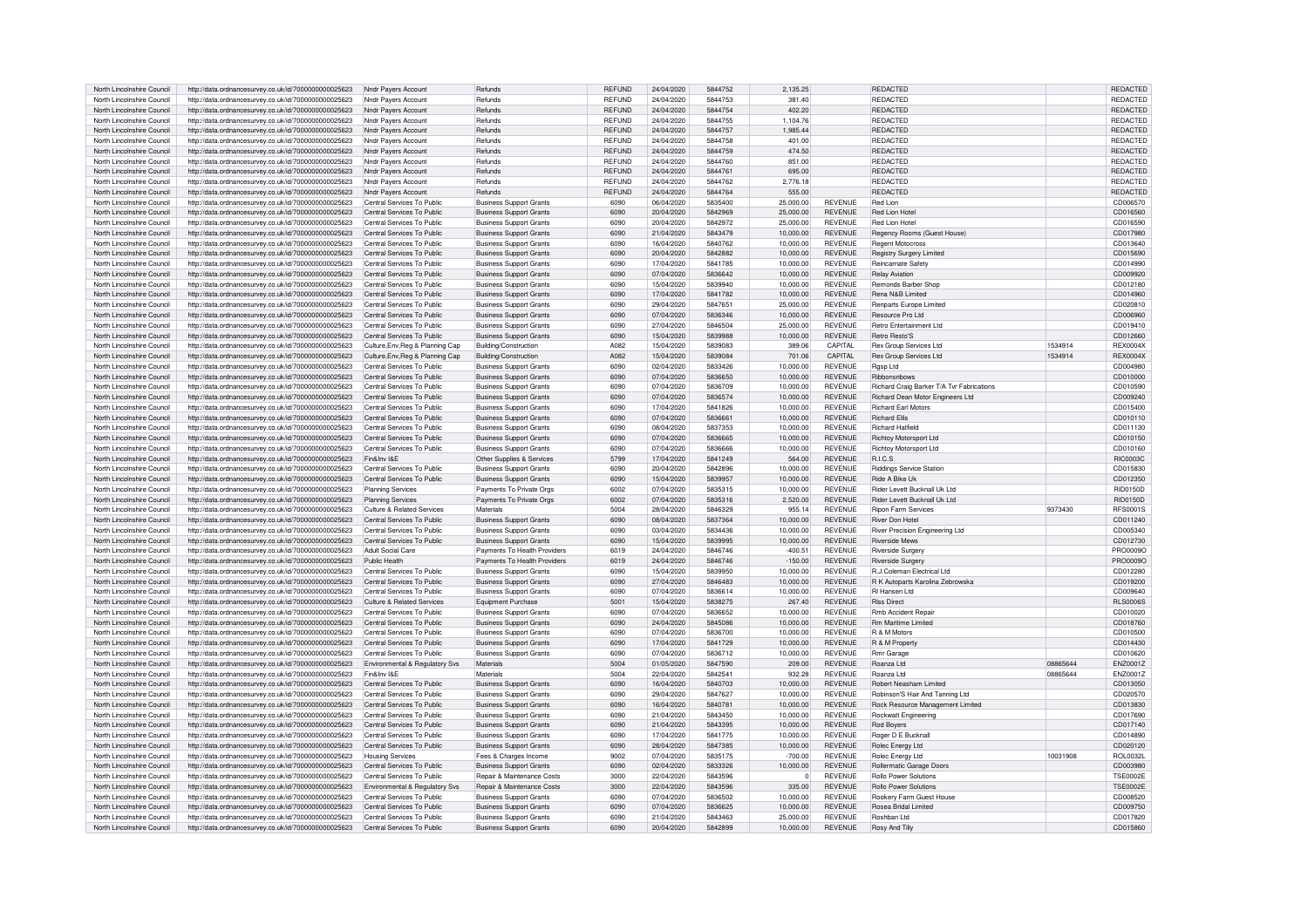| North Lincolnshire Council | http://data.ordnancesurvey.co.uk/id/7000000000025623 | Adult Social Care              | Payments To Health Providers   | 6019 | 09/04/2020 | 5835442 | 256.00    | <b>REVENUE</b> | <b>Botherham Nhs Foundation Trust</b>        |          | <b>ROT0041T</b> |
|----------------------------|------------------------------------------------------|--------------------------------|--------------------------------|------|------------|---------|-----------|----------------|----------------------------------------------|----------|-----------------|
| North Lincolnshire Council | http://data.ordnancesurvey.co.uk/id/7000000000025623 | Central Services To Public     | <b>Business Support Grants</b> | 6090 | 22/04/2020 | 5844066 | 10,000.00 | <b>REVENUE</b> | Rowland Transport Ltd.                       |          | CD018160        |
| North Lincolnshire Council | http://data.ordnancesurvey.co.uk/id/7000000000025623 | Central Services To Public     | <b>Business Support Grants</b> | 6090 | 16/04/2020 | 5840784 | 10,000.00 | <b>REVENUE</b> | Roxtor                                       |          | CD013860        |
| North Lincolnshire Council |                                                      | <b>Adult Social Care</b>       |                                | 5603 | 09/04/2020 | 5837177 |           | <b>REVENUE</b> |                                              | 4138203  | ROY0021Y        |
|                            | http://data.ordnancesurvey.co.uk/id/7000000000025623 |                                | Gen Office Exp (Incl Postage)  |      |            |         | 291.50    |                | Royal Mail Group Plc                         |          |                 |
| North Lincolnshire Council | http://data.ordnancesurvey.co.uk/id/7000000000025623 | Central Services To Public     | Gen Office Exp (Incl Postage)  | 5603 | 03/04/2020 | 583306  | 1.110.95  | <b>REVENUE</b> | Royal Mail Group Plc                         | 4138203  | ROY0021Y        |
| North Lincolnshire Council | http://data.ordnancesurvey.co.uk/id/7000000000025623 | Central Services To Public     | Gen Office Exp (Incl Postage)  | 5603 | 07/04/2020 | 5835292 | 1,655.89  | <b>REVENUE</b> | Roval Mail Group Pk                          | 4138203  | ROY0021Y        |
| North Lincolnshire Council | http://data.ordnancesurvey.co.uk/id/7000000000025623 | Central Services To Public     | Gen Office Exp (Incl Postage)  | 5603 | 09/04/2020 | 5837151 | 317.63    | <b>REVENUE</b> | <b>Royal Mail Group Pk</b>                   | 4138203  | ROY0021Y        |
| North Lincolnshire Council | http://data.ordnancesurvey.co.uk/id/7000000000025623 | Corporate And Democratic Core  | Gen Office Exp (Incl Postage)  | 5603 | 03/04/2020 | 5833061 | 1,088.66  | <b>REVENUE</b> | Royal Mail Group Plc                         | 4138203  | ROY0021Y        |
| North Lincolnshire Council | http://data.ordnancesurvey.co.uk/id/7000000000025623 | Corporate And Democratic Core  | Gen Office Exp (Incl Postage)  | 5603 | 07/04/2020 | 5834238 | 4,000.00  | <b>REVENUE</b> | Royal Mail Group Plc                         | 4138203  | ROY0021Y        |
| North Lincolnshire Council | http://data.ordnancesurvey.co.uk/id/7000000000025623 | Corporate And Democratic Core  | Gen Office Exp (Incl Postage)  | 5603 | 07/04/2020 | 5835266 | 1.874.38  | <b>REVENUE</b> | <b>Boyal Mail Group Plc</b>                  | 4138203  | ROY0021Y        |
| North Lincolnshire Council | http://data.ordnancesurvey.co.uk/id/7000000000025623 | Corporate And Democratic Core  | Gen Office Exp (Incl Postage)  | 5603 | 09/04/2020 | 5837151 | 1,528.32  | <b>REVENUE</b> | Royal Mail Group Plc                         | 4138203  | ROY0021Y        |
| North Lincolnshire Council | http://data.ordnancesurvey.co.uk/id/7000000000025623 | Corporate And Democratic Core  | Gen Office Exp (Incl Postage)  | 5603 | 22/04/2020 | 5842698 | 1.203.56  | <b>REVENUE</b> | Royal Mail Group Plc                         | 4138203  | ROY0021Y        |
| North Lincolnshire Council | http://data.ordnancesurvey.co.uk/id/7000000000025623 | Central Services To Public     | <b>Business Support Grants</b> | 6090 | 07/04/2020 | 5836341 | 10,000.00 | <b>REVENUE</b> | Rov Nicholson Ltd                            |          | CD006910        |
| North Lincolnshire Council | http://data.ordnancesurvey.co.uk/id/7000000000025623 | Central Services To Public     | <b>Business Support Grants</b> | 6090 | 22/04/2020 | 5844080 | 10,000.00 | <b>REVENUE</b> | R. Pogson Properties                         |          | CD018300        |
| North Lincolnshire Council | http://data.ordnancesurvey.co.uk/id/7000000000025623 | Central Services To Public     | <b>Business Support Grants</b> | 6090 | 01/04/2020 | 5832906 | 10,000.00 | <b>REVENUE</b> | Rs Beds Ltd                                  |          | CD003640        |
| North Lincolnshire Council | http://data.ordnancesurvey.co.uk/id/7000000000025623 | Central Services To Public     | <b>Business Support Grants</b> | 6090 | 03/04/2020 | 5834499 | 10,000.00 | <b>REVENUE</b> | <b>Rt-Electrical Services</b>                |          | CD005970        |
| North Lincolnshire Council | http://data.ordnancesurvey.co.uk/id/7000000000025623 | Central Services To Public     | <b>Business Support Grants</b> | 6090 | 21/04/2020 | 5843412 | 10,000.00 | <b>REVENUE</b> | <b>Rubie Gates</b>                           |          | CD017310        |
| North Lincolnshire Council |                                                      | Central Services To Public     |                                | 6090 | 07/04/2020 | 5836719 | 10.000.00 | <b>REVENUE</b> | <b>Buss Fenwick Freight Ltd</b>              |          |                 |
|                            | http://data.ordnancesurvey.co.uk/id/7000000000025623 |                                | <b>Business Support Grants</b> |      |            |         |           |                |                                              |          | CD010690        |
| North Lincolnshire Council | http://data.ordnancesurvey.co.uk/id/7000000000025623 | Central Services To Public     | <b>Business Support Grants</b> | 6090 | 06/04/2020 | 5835371 | 25,000.00 | <b>REVENUE</b> | Rustys (Cycles) Ltd                          |          | CD006280        |
| North Lincolnshire Council | http://data.ordnancesurvey.co.uk/id/7000000000025623 | Environmental & Regulatory Svs | Other Supplies & Services      | 5799 | 03/04/2020 | 5833295 | 650.00    | <b>REVENUE</b> | Rusty'S Cycles Ltd                           | 919117   | <b>RUS0047S</b> |
| North Lincolnshire Council | http://data.ordnancesurvey.co.uk/id/7000000000025623 | <b>Planning Services</b>       | <b>Vehicle Repairs</b>         | 4004 | 07/04/2020 | 5835716 | 240.88    | <b>REVENUE</b> | Rusty'S Cycles Ltd                           | 919117   | <b>RUS0047S</b> |
| North Lincolnshire Council | http://data.ordnancesurvey.co.uk/id/7000000000025623 | Central Services To Public     | <b>Business Support Grants</b> | 6090 | 17/04/2020 | 5841754 | 10,000.00 | <b>REVENUE</b> | R. Wallace & Son Limited                     |          | CD014680        |
| North Lincolnshire Council | http://data.ordnancesurvev.co.uk/id/7000000000025623 | Central Services To Public     | <b>Business Support Grants</b> | 6090 | 09/04/2020 | 5838117 | 10.000.00 | <b>REVENUE</b> | <b>Rw&amp;M Cars</b>                         |          | CD011510        |
| North Lincolnshire Council | http://data.ordnancesurvey.co.uk/id/7000000000025623 | Central Services To Public     | <b>Business Support Grants</b> | 6090 | 17/04/2020 | 5834470 | 10.000.00 | <b>REVENUE</b> | Saarstahl Uk Limited                         |          | CD005680        |
| North Lincolnshire Council | http://data.ordnancesurvey.co.uk/id/7000000000025623 | Childrens & Education          | Payments To Private Orgs       | 6002 | 22/04/2020 | 5838979 | 3,768.00  | <b>REVENUE</b> | Safer Futures Yorkshire Ltd.                 |          | <b>HAR0345R</b> |
| North Lincolnshire Council | http://data.ordnancesurvey.co.uk/id/7000000000025623 | Childrens & Education          | Gen Office Exp (Incl Postage)  | 5603 | 15/04/2020 | 5839072 | 248.95    | <b>REVENUE</b> | Safetynet Solutions Ltd                      |          | SAF0043F        |
| North Lincolnshire Council | http://data.ordnancesurvey.co.uk/id/7000000000025623 | Central Services To Public     | <b>Business Support Grants</b> | 6090 | 27/04/2020 | 5846450 | 10,000.00 | <b>REVENUE</b> | Safety Testing Uk                            |          | CD018870        |
| North Lincolnshire Council | http://data.ordnancesurvey.co.uk/id/7000000000025623 | Central Services To Public     | <b>Business Support Grants</b> | 6090 | 02/04/2020 | 5833391 | 10.000.00 | <b>REVENUE</b> | Saffy Boutique                               |          | CD004630        |
| North Lincolnshire Council | http://data.ordnancesurvey.co.uk/id/7000000000025623 | Environmental & Regulatory Svs | Payments To Private Orgs       | 6002 | 03/04/2020 | 5832785 | 2.806.75  | <b>REVENUE</b> | S A Greenfield                               |          | GRA0228A        |
| North Lincolnshire Council | http://data.ordnancesurvey.co.uk/id/7000000000025623 | <b>Housing Services</b>        | Other Supplies & Services      | 5799 | 28/04/2020 | 5839859 | 479.36    | <b>REVENUE</b> | Sainsbury'S Argos Ltd                        | 03234511 | ARG0003G        |
| North Lincolnshire Council | http://data.ordnancesurvey.co.uk/id/7000000000025623 | Central Services To Public     | <b>Business Support Grants</b> | 6090 | 07/04/2020 | 5836607 | 10,000.00 | <b>REVENUE</b> | Sam'S Fish Bar                               |          | CD009570        |
|                            |                                                      |                                |                                | 6090 |            | 5836603 |           | <b>REVENUE</b> |                                              |          |                 |
| North Lincolnshire Council | http://data.ordnancesurvey.co.uk/id/7000000000025623 | Central Services To Public     | <b>Business Support Grants</b> |      | 07/04/2020 |         | 10,000.00 |                | Sams Fish & Chips/ Sams Cafe                 |          | CD009530        |
| North Lincolnshire Council | http://data.ordnancesurvey.co.uk/id/7000000000025623 | Central Services To Public     | <b>Business Support Grants</b> | 6090 | 07/04/2020 | 5836606 | 10,000.00 | <b>REVENUE</b> | Sam'S Plaice                                 |          | CD009560        |
| North Lincolnshire Council | http://data.ordnancesurvey.co.uk/id/7000000000025623 | Central Services To Public     | <b>Business Support Grants</b> | 6090 | 20/04/2020 | 5842918 | 10,000.00 | <b>REVENUE</b> | San Do Takeaway Ltd                          |          | CD016050        |
| North Lincolnshire Council | http://data.ordnancesurvev.co.uk/id/7000000000025623 | Central Services To Public     | <b>Business Support Grants</b> | 6090 | 15/04/2020 | 5839938 | 10.000.00 | <b>REVENUE</b> | Sandtoft Catten                              |          | CD012160        |
| North Lincolnshire Council | http://data.ordnancesurvey.co.uk/id/7000000000025623 | Central Services To Public     | <b>Business Support Grants</b> | 6090 | 16/04/2020 | 5840793 | 25,000.00 | <b>REVENUE</b> | Sandtoft Transport Centre Ltd                |          | CD013950        |
| North Lincolnshire Council | http://data.ordnancesurvey.co.uk/id/7000000000025623 | Central Services To Public     | <b>Business Support Grants</b> | 6090 | 27/04/2020 | 5846544 | 25,000.00 | <b>REVENUE</b> | Sangreat Kennels                             |          | CD019810        |
| North Lincolnshire Council | http://data.ordnancesurvey.co.uk/id/7000000000025623 | Childrens & Education          | Payments To Private Orgs       | 6002 | 15/04/2020 | 5838256 | 972.99    | <b>REVENUE</b> | Sarah Scott Childminding                     |          | SCO0130O        |
| North Lincolnshire Council | http://data.ordnancesurvey.co.uk/id/7000000000025623 | Central Services To Public     | <b>Business Support Grants</b> | 6090 | 06/04/2020 | 5835380 | 25,000.00 | <b>REVENUE</b> | Sarah'S Family Dining                        |          | CD006370        |
| North Lincolnshire Council | http://data.ordnancesurvey.co.uk/id/7000000000025623 | Central Services To Public     | <b>Business Support Grants</b> | 6090 | 07/04/2020 | 5836517 | 10,000.00 | <b>REVENUE</b> | Sarahs Retrea                                |          | CD008670        |
| North Lincolnshire Council | http://data.ordnancesurvey.co.uk/id/7000000000025623 | Central Services To Public     | <b>Business Support Grants</b> | 6090 | 07/04/2020 | 5836388 | 10.000.00 | <b>REVENUE</b> | Sargeants                                    |          | CD007380        |
| North Lincolnshire Council | http://data.ordnancesurvey.co.uk/id/7000000000025623 | Central Services To Public     | <b>Business Support Grants</b> | 6090 | 15/04/2020 | 5839934 | 10.000.00 | <b>REVENUE</b> | Sart Convenience Ltd                         |          | CD012120        |
| North Lincolnshire Council | http://data.ordnancesurvey.co.uk/id/7000000000025623 | Central Services To Public     | <b>Business Support Grants</b> | 6090 | 15/04/2020 | 5839969 | 10,000.00 | <b>REVENUE</b> | Sart Convenience/ Scunny Mini Market         |          | CD012470        |
| North Lincolnshire Council | http://data.ordnancesurvey.co.uk/id/7000000000025623 | Central Services To Public     | <b>Business Support Grants</b> | 6090 | 16/04/2020 | 5840747 | 10,000.00 | <b>REVENUE</b> | <b>Sass</b>                                  |          | CD013490        |
| North Lincolnshire Council | http://data.ordnancesurvey.co.uk/id/7000000000025623 | Central Services To Public     | <b>Business Support Grants</b> | 6090 | 20/04/2020 | 5842967 | 10,000.00 | <b>REVENUE</b> | Sathi Mini Market                            |          | CD016540        |
|                            |                                                      |                                |                                | 6090 |            | 5846569 |           | <b>REVENUE</b> |                                              |          |                 |
| North Lincolnshire Council | http://data.ordnancesurvey.co.uk/id/7000000000025623 | Central Services To Public     | <b>Business Support Grants</b> |      | 27/04/2020 |         | 25,000.00 |                | Savov Tyres Limited                          |          | CD020060        |
| North Lincolnshire Council | http://data.ordnancesurvey.co.uk/id/7000000000025623 | Central Services To Public     | <b>Business Support Grants</b> | 6090 | 07/04/2020 | 5836457 | 10.000.00 | <b>REVENUE</b> | Saw Inc Tattoo Studio                        |          | CD008070        |
| North Lincolnshire Council | http://data.ordnancesurvey.co.uk/id/7000000000025623 | Central Services To Public     | <b>Business Support Grants</b> | 6090 | 01/04/2020 | 5832851 | 10,000.00 | <b>REVENUE</b> | S B Hairdressing                             |          | CD003090        |
| North Lincolnshire Council | http://data.ordnancesurvey.co.uk/id/7000000000025623 | Central Services To Public     | <b>Business Support Grants</b> | 6090 | 01/04/2020 | 5832892 | 10,000.00 | <b>REVENUE</b> | Scalinis Broughton                           |          | CD003500        |
| North Lincolnshire Council | http://data.ordnancesurvey.co.uk/id/7000000000025623 | Central Services To Public     | <b>Business Support Grants</b> | 6090 | 06/04/2020 | 5835405 | 25,000.00 | <b>REVENUE</b> | Scalinis Scunthorpe Limited                  |          | CD006620        |
| North Lincolnshire Council | http://data.ordnancesurvey.co.uk/id/7000000000025623 | Central Services To Public     | <b>Business Support Grants</b> | 6090 | 17/04/2020 | 5841811 | 10,000.00 | <b>REVENUE</b> | Scawby Fish And Chip                         |          | CD015250        |
| North Lincolnshire Council | http://data.ordnancesurvey.co.uk/id/7000000000025623 | Central Services To Public     | <b>Business Support Grants</b> | 6090 | 02/04/2020 | 5833382 | 10,000.00 | <b>REVENUE</b> | S Chapman Motors                             |          | CD004540        |
| North Lincolnshire Council | http://data.ordnancesurvey.co.uk/id/7000000000025623 | Central Services To Public     | <b>Business Support Grants</b> | 6090 | 01/04/2020 | 5832919 | 10.000.00 | <b>REVENUE</b> | Scissor Box Ltd                              |          | CD003770        |
| North Lincolnshire Council | http://data.ordnancesurvey.co.uk/id/7000000000025623 | Central Services To Public     | <b>Business Support Grants</b> | 6090 | 16/04/2020 | 5840751 | 10.000.00 | <b>REVENUE</b> | S&C Koi                                      |          | CD013530        |
| North Lincolnshire Council | http://data.ordnancesurvey.co.uk/id/7000000000025623 | Central Services To Public     | <b>Business Support Grants</b> | 6090 | 21/04/2020 | 5843464 | 10,000.00 | <b>REVENUE</b> | Scope                                        |          | CD017830        |
| North Lincolnshire Council | http://data.ordnancesurvey.co.uk/id/7000000000025623 | Central Services To Public     | <b>Business Support Grants</b> | 6090 | 16/04/2020 | 5840755 | 10.000.00 | <b>REVENUE</b> | Scotter Road Motel Ltd                       |          | CD013570        |
| North Lincolnshire Council | http://data.ordnancesurvey.co.uk/id/7000000000025623 | Central Services To Public     | <b>Business Support Grants</b> | 6090 | 01/04/2020 | 5832904 | 10,000.00 | <b>REVENUE</b> | Screeton Bros (Barton Upon Humber) Ltd       |          | CD003620        |
| North Lincolnshire Council | http://data.ordnancesurvey.co.uk/id/7000000000025623 | Central Services To Public     | <b>Business Support Grants</b> | 6090 | 07/04/2020 | 5836480 | 10.000.00 | <b>REVENUE</b> | Scruffy Mutts Grooming                       |          | CD008300        |
| North Lincolnshire Council |                                                      | Central Services To Public     |                                | 6090 | 20/04/2020 | 5842936 | 10.000.00 | <b>REVENUE</b> | Scunny Car Wash                              |          | CD016230        |
|                            | http://data.ordnancesurvey.co.uk/id/7000000000025623 |                                | <b>Business Support Grants</b> |      |            |         |           |                |                                              |          |                 |
| North Lincolnshire Council | http://data.ordnancesurvey.co.uk/id/7000000000025623 | Central Services To Public     | <b>Business Support Grants</b> | 6090 | 07/04/2020 | 5836583 | 10.000.00 | <b>REVENUE</b> | Scunnvformwork Ltd                           |          | CD009330        |
| North Lincolnshire Council | http://data.ordnancesurvey.co.uk/id/7000000000025623 | Central Services To Public     | <b>Business Support Grants</b> | 6090 | 16/04/2020 | 5840756 | 10.000.00 | <b>REVENUE</b> | Scunthorpe Boxing Club                       |          | CD013580        |
| North Lincolnshire Council | http://data.ordnancesurvey.co.uk/id/7000000000025623 | Central Services To Public     | <b>Business Support Grants</b> | 6090 | 15/04/2020 | 5840012 | 10.000.00 | <b>REVENUE</b> | Scunthorpe Carpet Contractors                |          | CD012900        |
| North Lincolnshire Council | http://data.ordnancesurvey.co.uk/id/7000000000025623 | Central Services To Public     | <b>Business Support Grants</b> | 6090 | 08/04/2020 | 5837322 | 10,000.00 | <b>REVENUE</b> | Scunthorpe Chinese Takeaway                  |          | CD010820        |
| North Lincolnshire Council | http://data.ordnancesurvey.co.uk/id/7000000000025623 | Central Services To Public     | <b>Business Support Grants</b> | 6090 | 07/04/2020 | 5836474 | 10,000.00 | REVENUE        | Scunthorpe Computers                         |          | CD008240        |
| North Lincolnshire Council | http://data.ordnancesurvev.co.uk/id/7000000000025623 | Central Services To Public     | <b>Business Support Grants</b> | 6090 | 07/04/2020 | 5836369 | 10.000.00 | <b>REVENUE</b> | Scunthorpe Container Storage                 |          | CD007190        |
| North Lincolnshire Council | http://data.ordnancesurvey.co.uk/id/7000000000025623 | Culture & Related Services     | Other Supplies & Services      | 5799 | 15/04/2020 | 5838193 | 467.91    | <b>REVENUE</b> | Scunthorpe & District Citizens Advice Bureau |          | SCU0018U        |
| North Lincolnshire Council | http://data.ordnancesurvey.co.uk/id/7000000000025623 | Central Services To Public     | <b>Business Support Grants</b> | 6090 | 07/04/2020 | 5836487 | 10,000.00 | <b>REVENUE</b> | Scunthorpe Hand Car Wash Ltd                 |          | CD008370        |
| North Lincolnshire Council | http://data.ordnancesurvey.co.uk/id/7000000000025623 | Central Services To Public     | <b>Business Support Grants</b> | 6090 | 29/04/2020 | 5847628 | 10,000.00 | <b>REVENUE</b> | Scunthorpe Hot Tub Hire                      |          | CD020580        |
| North Lincolnshire Council | http://data.ordnancesurvey.co.uk/id/7000000000025623 | Central Services To Public     | <b>Business Support Grants</b> | 6090 | 07/04/2020 | 5836633 | 10,000.00 | <b>REVENUE</b> | Scunthorpe Instant Print Ltd                 |          | CD009830        |
| North Lincolnshire Council | http://data.ordnancesurvey.co.uk/id/7000000000025623 | Central Services To Public     | <b>Business Support Grants</b> | 6090 | 20/04/2020 | 5842942 | 10.000.00 | <b>REVENUE</b> | Scunthorpe Mot Centre Garages Ltd            |          | CD016290        |
| North Lincolnshire Council | http://data.ordnancesurvey.co.uk/id/7000000000025623 | Central Services To Public     | <b>Business Support Grants</b> | 6090 | 07/04/2020 | 5836333 | 10.000.00 | <b>REVENUE</b> | Scunthorpe Radiators                         |          | CD006830        |
| North Lincolnshire Council | http://data.ordnancesurvey.co.uk/id/7000000000025623 | Central Services To Public     | <b>Business Support Grants</b> | 6090 | 07/04/2020 | 5836403 | 10.000.00 | <b>REVENUE</b> | Scunthorpe Rugby Union Football Club Limited |          | CD007530        |
| North Lincolnshire Council |                                                      |                                |                                | 6090 | 27/04/2020 | 5846538 |           | <b>REVENUE</b> |                                              |          | CD019750        |
|                            | http://data.ordnancesurvev.co.uk/id/7000000000025623 | Central Services To Public     | <b>Business Support Grants</b> |      |            |         | 25,000.00 |                | Scunthorpe Sports Club                       |          |                 |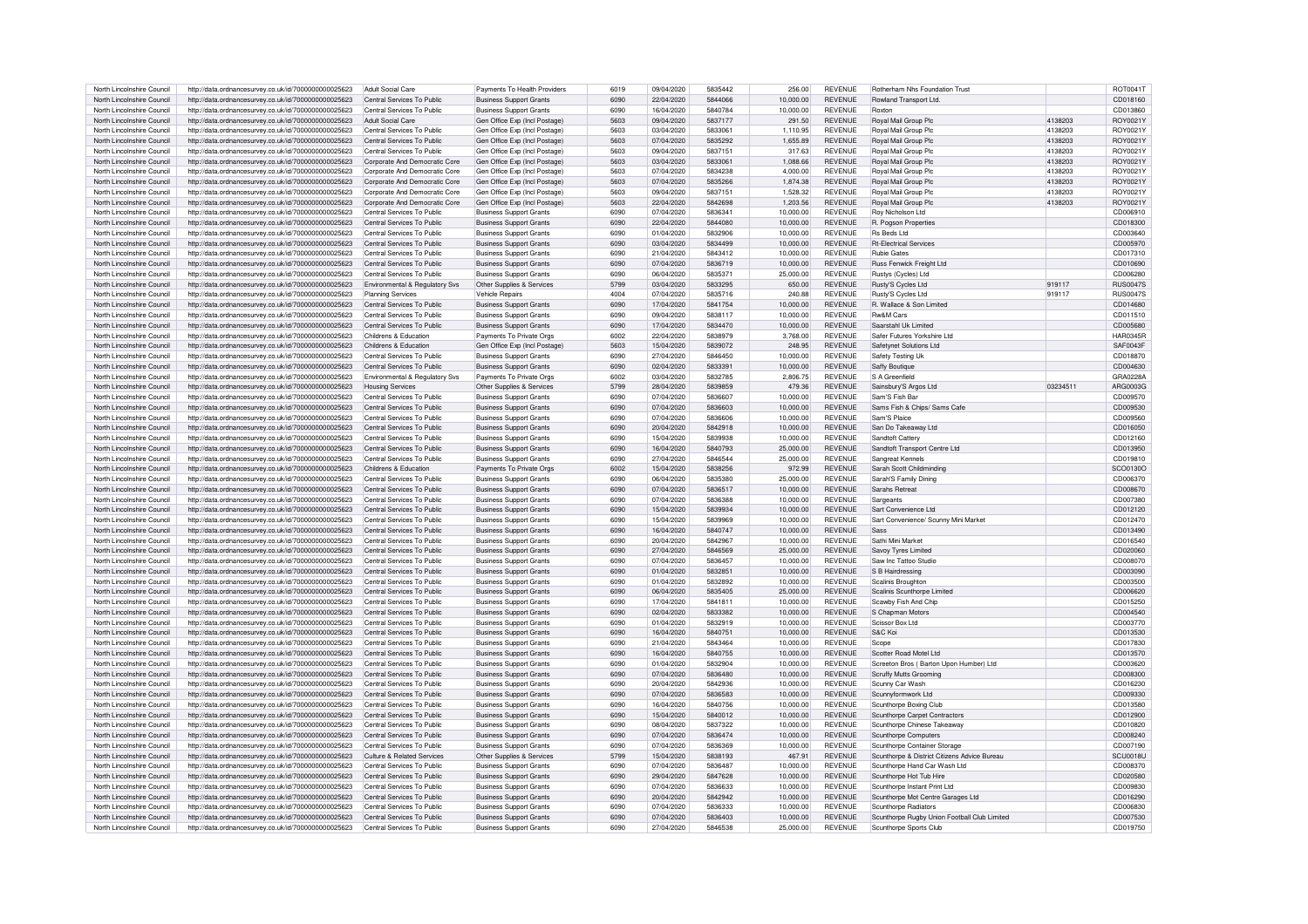| North Lincolnshire Council                               | http://data.ordnancesurvey.co.uk/id/7000000000025623                                                         | Central Services To Public                               | <b>Business Support Grants</b>                                   | 6090         | 15/04/2020               | 5839944            | 10,000.00              | <b>REVENUE</b>                   | Scunthorpe Tackle Centre Ltd             |          | CD012220             |
|----------------------------------------------------------|--------------------------------------------------------------------------------------------------------------|----------------------------------------------------------|------------------------------------------------------------------|--------------|--------------------------|--------------------|------------------------|----------------------------------|------------------------------------------|----------|----------------------|
| North Lincolnshire Council                               |                                                                                                              | Central Services To Public                               |                                                                  | 6090         | 22/04/2020               | 5844054            | 10.000.00              | <b>REVENUE</b>                   |                                          |          | CD018040             |
|                                                          | http://data.ordnancesurvey.co.uk/id/7000000000025623                                                         |                                                          | <b>Business Support Grants</b>                                   |              |                          |                    |                        |                                  | Scuuny Barbers                           |          |                      |
| North Lincolnshire Council                               | http://data.ordnancesurvey.co.uk/id/7000000000025623                                                         | Central Services To Public                               | <b>Business Support Grants</b>                                   | 6090         | 27/04/2020               | 5846471            | 10.000.00              | <b>REVENUE</b>                   | Se7en Motorsports                        |          | CD019080             |
| North Lincolnshire Council                               | http://data.ordnancesurvey.co.uk/id/7000000000025623                                                         | Central Services To Public                               | Business Support Grants                                          | 6090         | 08/04/2020               | 5837343            | 10.000.00              | <b>REVENUE</b>                   | Second Chance                            |          | CD011030             |
| North Lincolnshire Council                               | http://data.ordnancesurvey.co.uk/id/7000000000025623                                                         | Environmental & Regulatory Svs                           | Repair & Maintenance Costs                                       | 3000         | 15/04/2020               | 5837794            | 390.00                 | <b>REVENUE</b>                   | Second Flement                           | 4578427  | <b>SEC0045C</b>      |
| North Lincolnshire Council                               | http://data.ordnancesurvey.co.uk/id/7000000000025623                                                         | Central Services To Public                               | <b>Business Support Grants</b>                                   | 6090         | 17/04/2020               | 5841834            | 10,000.00              | <b>REVENUE</b>                   | Second Hand Shop                         |          | CD015480             |
| North Lincolnshire Council                               | http://data.ordnancesurvey.co.uk/id/7000000000025623                                                         | Central Services To Public                               | <b>Business Support Grants</b>                                   | 6090         | 07/04/2020               | 5836681            | 10,000.00              | <b>REVENUE</b>                   | Secrets Beauty Spa                       |          | CD010310             |
|                                                          |                                                                                                              |                                                          |                                                                  |              |                          |                    |                        |                                  |                                          |          |                      |
| North Lincolnshire Council                               | http://data.ordnancesurvey.co.uk/id/7000000000025623                                                         | Central Services To Public                               | <b>Business Support Grants</b>                                   | 6090         | 08/04/2020               | 5837328            | 10.000.00              | <b>REVENUE</b>                   | Secure Caravan Parking Limited           |          | CD010880             |
| North Lincolnshire Council                               | http://data.ordnancesurvey.co.uk/id/7000000000025623                                                         | Central Services To Public                               | <b>Business Support Grants</b>                                   | 6090         | 21/04/2020               | 5843456            | 10.000.00              | <b>REVENUE</b>                   | Select Local                             |          | CD017750             |
| North Lincolnshire Council                               | http://data.ordnancesurvey.co.uk/id/7000000000025623                                                         | Central Services To Public                               | <b>Business Support Grants</b>                                   | 6090         | 17/04/2020               | 5841751            | 10.000.00              | <b>REVENUE</b>                   | Selwyn Motors                            |          | CD014650             |
| North Lincolnshire Council                               | http://data.ordnancesurvey.co.uk/id/7000000000025623                                                         | Highways & Transport                                     | Materials                                                        | 5004         | 07/04/2020               | 5835648            | 254.74                 | <b>REVENUE</b>                   | Sentex Trading Ltd                       | 4572423  | FRI00041             |
| North Lincolnshire Council                               | http://data.ordnancesurvey.co.uk/id/7000000000025623                                                         | Central Services To Public                               | <b>Business Support Grants</b>                                   | 6090         | 02/04/2020               | 5833398            | 10,000.00              | <b>REVENUE</b>                   | Serendipity Home Furnishings             |          | CD004700             |
| North Lincolnshire Council                               |                                                                                                              | Central Services To Public                               |                                                                  | 6090         | 07/04/2020               | 5836342            | 10.000.00              | <b>REVENUE</b>                   |                                          |          | CD006920             |
|                                                          | http://data.ordnancesurvey.co.uk/id/7000000000025623                                                         |                                                          | <b>Business Support Grants</b>                                   |              |                          |                    |                        |                                  | Serene Beaute                            |          |                      |
| North Lincolnshire Council                               | http://data.ordnancesurvey.co.uk/id/7000000000025623                                                         | Central Services To Public                               | <b>Business Support Grants</b>                                   | 6090         | 07/04/2020               | 5836605            | 10.000.00              | <b>REVENUE</b>                   | Serenity Beauty & Aesthetics Clinic Ltd  |          | CD009550             |
| North Lincolnshire Council                               | http://data.ordnancesurvey.co.uk/id/7000000000025623                                                         | Central Services To Public                               | <b>Business Support Grants</b>                                   | 6090         | 21/04/2020               | 5843471            | 25.000.00              | <b>REVENUE</b>                   | Severals Ventures I td.                  |          | CD017900             |
| North Lincolnshire Council                               | http://data.ordnancesurvey.co.uk/id/7000000000025623                                                         | Central Services To Public                               | <b>Business Support Grants</b>                                   | 6090         | 20/04/2020               | 5843011            | 10.000.00              | <b>REVENUE</b>                   | Sew Beautiful                            |          | CD016980             |
| North Lincolnshire Council                               | http://data.ordnancesurvey.co.uk/id/7000000000025623                                                         | Central Services To Public                               | <b>Business Support Grants</b>                                   | 6090         | 15/04/2020               | 5839911            | 10.000.00              | <b>REVENUE</b>                   | Sew Fasie                                |          | CD011890             |
| North Lincolnshire Council                               | http://data.ordnancesurvey.co.uk/id/7000000000025623                                                         | Central Services To Public                               | <b>Business Support Grants</b>                                   | 6090         | 29/04/2020               | 5847655            | 10,000.00              | <b>REVENUE</b>                   | Sfc Scunny Ltd                           |          | CD020850             |
|                                                          |                                                                                                              |                                                          |                                                                  |              |                          |                    |                        |                                  |                                          |          |                      |
| North Lincolnshire Council                               | http://data.ordnancesurvey.co.uk/id/7000000000025623                                                         | Central Services To Public                               | <b>Business Support Grants</b>                                   | 6090         | 23/04/2020               | 5844500            | 10,000.00              | <b>REVENUE</b>                   | S & G Commercials Ltd                    |          | CD018600             |
| North Lincolnshire Council                               | http://data.ordnancesurvey.co.uk/id/7000000000025623                                                         | Fin&Inv I&E                                              | Leasing Charges - Controllable                                   | 5798         | 07/04/2020               | 5835676            | 2.075.00               | <b>REVENUE</b>                   | Sq Equipment Finance Ltd                 |          | SOC0073C             |
| North Lincolnshire Council                               | http://data.ordnancesurvey.co.uk/id/7000000000025623                                                         | Fin&Inv I&F                                              | Leasing Charges - Controllable                                   | 5798         | 22/04/2020               | 5842586            | 2,075.00               | <b>REVENUE</b>                   | Sq Equipment Finance Ltd                 |          | SOC0073C             |
| North Lincolnshire Council                               | http://data.ordnancesurvey.co.uk/id/7000000000025623                                                         | Fin&Inv I&F                                              | Leasing Charges - Controllable                                   | 5798         | 01/05/2020               | 5847599            | 815.00                 | <b>REVENUE</b>                   | Sq Equipment Finance Ltd                 |          | SOC0073C             |
| North Lincolnshire Council                               | http://data.ordnancesurvey.co.uk/id/7000000000025623                                                         | Central Services To Public                               | <b>Business Support Grants</b>                                   | 6090         | 20/04/2020               | 5843012            | 10,000.00              | <b>REVENUE</b>                   | Shabbington                              |          | CD016990             |
|                                                          |                                                                                                              |                                                          |                                                                  |              |                          |                    |                        |                                  |                                          |          |                      |
| North Lincolnshire Council                               | http://data.ordnancesurvey.co.uk/id/7000000000025623                                                         | Central Services To Public                               | <b>Business Support Grants</b>                                   | 6090         | 16/04/2020               | 5840695            | 10,000.00              | <b>REVENUE</b>                   | Shahs Schoolwear Specialists             |          | CD012970             |
| North Lincolnshire Council                               | http://data.ordnancesurvey.co.uk/id/7000000000025623                                                         | Central Services To Public                               | <b>Business Support Grants</b>                                   | 6090         | 15/04/2020               | 5839908            | 10.000.00              | <b>REVENUE</b>                   | Shape Changers, Brigg                    |          | CD011860             |
| North Lincolnshire Council                               | http://data.ordnancesurvev.co.uk/id/7000000000025623                                                         | Childrens & Education                                    | Payments To Private Org                                          | 6002         | 15/04/2020               | 5838247            | 1.183.49               | <b>REVENUE</b>                   | Sharon Matthews                          |          | MAT0115T             |
| North Lincolnshire Council                               | http://data.ordnancesurvey.co.uk/id/7000000000025623                                                         | Central Services To Public                               | <b>Business Support Grants</b>                                   | 6090         | 29/04/2020               | 5847616            | 10.000.00              | <b>REVENUE</b>                   | Sharpe Medical Accounting Ltd            |          | CD020460             |
| North Lincolnshire Council                               | http://data.ordnancesurvey.co.uk/id/7000000000025623                                                         | Central Services To Public                               | <b>Business Support Grants</b>                                   | 6090         | 28/04/2020               | 5847400            | 10,000.00              | <b>REVENUE</b>                   | Shawbriggs Farm Shop                     |          | CD020270             |
|                                                          |                                                                                                              |                                                          |                                                                  |              |                          |                    |                        |                                  |                                          |          |                      |
| North Lincolnshire Council                               | http://data.ordnancesurvey.co.uk/id/7000000000025623                                                         | Central Services To Public                               | <b>Business Support Grants</b>                                   | 6090         | 03/04/2020               | 5834481            | 10,000.00              | <b>REVENUE</b>                   | Shazida Limited                          |          | CD005790             |
| North Lincolnshire Council                               | http://data.ordnancesurvev.co.uk/id/7000000000025623                                                         | Central Services To Public                               | Business Support Grants                                          | 6090         | 20/04/2020               | 5842873            | 10,000.00              | <b>REVENUE</b>                   | S & H Bhatti Limted                      |          | CD015600             |
| North Lincolnshire Counci                                | http://data.ordnancesurvey.co.uk/id/7000000000025623                                                         | Central Services To Public                               | <b>Business Support Grants</b>                                   | 6090         | 20/04/2020               | 5842965            | 10.000.00              | <b>REVENUE</b>                   | Shearwood Building & Joinery             |          | CD016520             |
| North Lincolnshire Council                               | http://data.ordnancesurvey.co.uk/id/7000000000025623                                                         | Fin&Inv I&E                                              | Cleaning Services & Contracts                                    | 3311         | 17/04/2020               | 5837141            | 1.625.00               | <b>REVENUE</b>                   | She-Co Cleaning Services                 |          | SHE0228E             |
| North Lincolnshire Council                               | http://data.ordnancesurvey.co.uk/id/7000000000025623                                                         | Central Services To Public                               | <b>Business Support Grants</b>                                   | 6090         | 09/04/2020               | 5838121            | 10,000.00              | <b>REVENUE</b>                   | Shed 25 Limited                          |          | CD011550             |
|                                                          |                                                                                                              |                                                          |                                                                  |              |                          |                    |                        |                                  |                                          |          |                      |
| North Lincolnshire Council                               | http://data.ordnancesurvey.co.uk/id/7000000000025623                                                         | Central Services To Public                               | <b>Business Support Grants</b>                                   | 6090         | 07/04/2020               | 5836337            | 10,000.00              | <b>REVENUE</b>                   | Shefflield Arms Hotel Scunthorpe Ltd     |          | CD006870             |
| North Lincolnshire Council                               | http://data.ordnancesurvey.co.uk/id/7000000000025623                                                         | Childrens & Education                                    | Client Transport Costs                                           | 6092         | 07/04/2020               | 5834241            | 795.00                 | <b>REVENUE</b>                   | Shelley'S Taxis Ltd                      | 7169676  | <b>SHE0127E</b>      |
| North Lincolnshire Council                               | http://data.ordnancesurvey.co.uk/id/7000000000025623                                                         | Culture & Related Services                               | Other Supplies & Services                                        | 5799         | 17/04/2020               | 5833627            | 1.560.00               | <b>REVENUE</b>                   | Shield Security Services (Yorkshire) Ltd | 4464684  | SHI0015I             |
| North Lincolnshire Council                               | http://data.ordnancesurvey.co.uk/id/7000000000025623                                                         | Culture & Related Services                               | Pay - Agency                                                     | 0131         | 17/04/2020               | 5834024            | 440.00                 | <b>REVENUE</b>                   | Shield Security Services (Yorkshire) Ltd | 4464684  | <b>SHI0015I</b>      |
|                                                          |                                                                                                              |                                                          |                                                                  |              |                          |                    |                        |                                  |                                          |          |                      |
|                                                          |                                                                                                              |                                                          |                                                                  |              |                          |                    |                        |                                  |                                          |          |                      |
| North Lincolnshire Council                               | http://data.ordnancesurvey.co.uk/id/7000000000025623                                                         | Public Health                                            | Other Supplies & Services                                        | 5799         | 17/04/2020               | 5838905            | 2.559.50               | <b>REVENUE</b>                   | Shield Security (Yorkshire) Ltd          | 4464684  | SHI0151I             |
| North Lincolnshire Council                               | http://data.ordnancesurvev.co.uk/id/7000000000025623                                                         | Central Services To Public                               | <b>Business Support Grants</b>                                   | 6090         | 17/04/2020               | 5841743            | 10.000.00              | <b>REVENUE</b>                   | Shining Little Stars                     |          | CD014570             |
| North Lincolnshire Council                               | http://data.ordnancesurvey.co.uk/id/7000000000025623                                                         | Childrens & Education                                    | Payments To Private Orgs                                         | 6002         | 15/04/2020               | 5838246            | 38.666.97              | <b>REVENUE</b>                   | Shining Little Stars T/A                 |          | <b>LIT0060T</b>      |
| North Lincolnshire Counci                                | http://data.ordnancesurvey.co.uk/id/7000000000025623                                                         | Central Services To Public                               | <b>Business Support Grants</b>                                   | 6090         | 29/04/2020               | 5847624            | 10,000.00              | <b>REVENUE</b>                   | Shiny Hand Car Wash                      |          | CD020540             |
| North Lincolnshire Council                               | http://data.ordnancesurvey.co.uk/id/7000000000025623                                                         |                                                          | Business Support Grants                                          | 6090         | 07/04/2020               |                    | 10.000.00              |                                  |                                          |          |                      |
|                                                          |                                                                                                              | Central Services To Public                               |                                                                  |              |                          | 5836482            |                        | <b>REVENUE</b>                   | Shipleys Curiositeas                     |          | CD008320             |
| North Lincolnshire Council                               | http://data.ordnancesurvey.co.uk/id/7000000000025623                                                         | Central Services To Public                               | <b>Business Support Grants</b>                                   | 6090         | 20/04/2020               | 5842901            | 10.000.00              | <b>REVENUE</b>                   | Shirley Trumble                          |          | CD015880             |
| North Lincolnshire Counci                                | http://data.ordnancesurvey.co.uk/id/7000000000025623                                                         | Central Services To Public                               | <b>Business Support Grants</b>                                   | 6090         | 15/04/2020               | 5839959            | 10.000.00              | <b>REVENUE</b>                   | Shopdisk Ltd                             |          | CD012370             |
| North Lincolnshire Council                               | http://data.ordnancesurvey.co.uk/id/7000000000025623                                                         | Central Services To Public                               | <b>Business Support Grants</b>                                   | 6090         | 01/04/2020               | 5832874            | 10,000.00              | <b>REVENUE</b>                   | Showmanâ ¿¿S Sports Bar                  |          | CD003320             |
| North Lincolnshire Council                               | http://data.ordnancesurvey.co.uk/id/7000000000025623                                                         | <b>Fnvironmental &amp; Requlatory Sys</b>                | Payments To Private Orgs                                         | 6002         | 01/05/2020               | 5846414            | 551.32                 | <b>REVENUE</b>                   | Shredall (East Midlands) Ltd             | 03317730 | SHR0005R             |
| North Lincolnshire Council                               | http://data.ordnancesurvey.co.uk/id/7000000000025623                                                         | Central Services To Public                               | <b>Business Support Grants</b>                                   | 6090         | 21/04/2020               | 5843394            | 10,000.00              | <b>REVENUE</b>                   | Sicilians Pizzeria                       |          | CD017130             |
| North Lincolnshire Council                               |                                                                                                              | Central Services To Public                               |                                                                  | 6090         |                          | 5834485            | 10.000.00              | <b>REVENUE</b>                   |                                          |          | CD005830             |
|                                                          | http://data.ordnancesurvey.co.uk/id/7000000000025623                                                         |                                                          | Business Support Grants                                          |              | 03/04/2020               |                    |                        |                                  | Sign Man                                 |          |                      |
| North Lincolnshire Council                               | http://data.ordnancesurvey.co.uk/id/7000000000025623                                                         | Central Services To Public                               | <b>Business Support Grants</b>                                   | 6090         | 07/04/2020               | 5836720            | 10.000.00              | <b>REVENUE</b>                   | Silver Birch Park                        |          | CD010700             |
| North Lincolnshire Council                               | http://data.ordnancesurvey.co.uk/id/7000000000025623                                                         | Central Services To Public                               | Business Support Grants                                          | 6090         | 07/04/2020               | 5836534            | 10,000.00              | REVENUE                          | Simon Beveridge - R&E Aggregates Ltd     |          | CD008840             |
| North Lincolnshire Council                               | http://data.ordnancesurvey.co.uk/id/7000000000025623                                                         | Central Services To Public                               | <b>Business Support Grants</b>                                   | 6090         | 27/04/2020               | 5846493            | 10,000.00              | REVENUE                          | Simon Bonse                              |          | CD019300             |
| North Lincolnshire Council                               | http://data.ordnancesurvey.co.uk/id/7000000000025623                                                         | Central Services To Public                               | <b>Business Support Grants</b>                                   | 6090         | 07/04/2020               | 5836539            | 10,000.00              | <b>REVENUE</b>                   | Sims Florists Ltd                        |          | CD008890             |
| North Lincolnshire Council                               | http://data.ordnancesurvey.co.uk/id/7000000000025623                                                         | Central Services To Public                               | <b>Business Support Grants</b>                                   | 6090         | 07/04/2020               | 5836538            | 10,000.00              | <b>REVENUE</b>                   | Sims Flowers Of Messingham Ltd           |          | CD008880             |
|                                                          |                                                                                                              |                                                          |                                                                  |              |                          |                    |                        |                                  |                                          |          |                      |
| North Lincolnshire Council                               | http://data.ordnancesurvev.co.uk/id/7000000000025623                                                         | Central Services To Public                               | Business Support Grants                                          | 6090         | 07/04/2020               | 5836454            | 10,000.00              | <b>REVENUE</b>                   | Sinful Ink                               |          | CD008040             |
| North Lincolnshire Council                               | http://data.ordnancesurvey.co.uk/id/7000000000025623                                                         | Central Services To Public                               | <b>Business Support Grants</b>                                   | 6090         | 08/04/2020               | 5837346            | 10,000.00              | <b>REVENUE</b>                   | Sing Fai                                 |          | CD011060             |
| North Lincolnshire Council                               | http://data.ordnancesurvey.co.uk/id/7000000000025623                                                         | Central Services To Public                               | <b>Business Support Grants</b>                                   | 6090         | 17/04/2020               | 5841836            | 10,000.00              | <b>REVENUE</b>                   | Singh Newsagent                          |          | CD015500             |
| North Lincolnshire Council                               | http://data.ordnancesurvey.co.uk/id/7000000000025623                                                         | Corporate And Democratic Core                            | Course Fees/Training                                             | 2002         | 17/04/2020               | 5839882            | 280.00                 | <b>REVENUE</b>                   | Singleton Training Services Ltd          | 10342013 | <b>SIN0072N</b>      |
| North Lincolnshire Council                               | http://data.ordnancesurvey.co.uk/id/7000000000025623                                                         | Central Services To Public                               | <b>Business Support Grants</b>                                   | 6090         | 22/04/2020               | 5844076            | 10.000.00              | <b>REVENUE</b>                   | Sirius Heating Solutions Ltd.            |          | CD018260             |
|                                                          |                                                                                                              |                                                          |                                                                  |              |                          |                    |                        |                                  |                                          |          |                      |
| North Lincolnshire Council                               | http://data.ordnancesurvey.co.uk/id/7000000000025623                                                         | Corporate And Democratic Core                            | It Software-Maintenance                                          | 5053         | 16/05/2020               | 5845112            | 2,804.20               | <b>REVENUE</b>                   | Siteimprove Ltd                          |          | SIT0014T             |
| North Lincolnshire Council                               | http://data.ordnancesurvey.co.uk/id/7000000000025623                                                         | Central Services To Public                               | <b>Business Support Grants</b>                                   | 6090         | 07/04/2020               | 5836351            | 10.000.00              | <b>REVENUE</b>                   | Siwa Print I td                          |          | CD007010             |
| North Lincolnshire Council                               | http://data.ordnancesurvey.co.uk/id/7000000000025623                                                         | Central Services To Public                               | <b>Business Support Grants</b>                                   | 6090         | 27/04/2020               | 5846479            | 10.000.00              | <b>REVENUE</b>                   | Sid Computers Limited                    |          | CD019160             |
| North Lincolnshire Council                               | http://data.ordnancesurvey.co.uk/id/7000000000025623                                                         | Central Services To Public                               | Business Support Grants                                          | 6090         | 27/04/2020               | 5846528            | 25.000.00              | <b>REVENUE</b>                   | Sip Trading Enterprises Ltd              |          | CD019650             |
| North Lincolnshire Council                               | http://data.ordnancesurvey.co.uk/id/7000000000025623                                                         | Central Services To Public                               | <b>Business Support Grants</b>                                   | 6090         | 02/04/2020               | 5833339            | 10,000.00              | <b>REVENUE</b>                   | Skb Estates Ltd                          |          | CD004110             |
| North Lincolnshire Council                               | http://data.ordnancesurvey.co.uk/id/7000000000025623                                                         | Central Services To Public                               | <b>Business Support Grants</b>                                   | 6090         | 16/04/2020               | 5840826            | 25,000.00              | <b>REVENUE</b>                   | Sk Fuel Ltd                              |          | CD014280             |
|                                                          |                                                                                                              |                                                          |                                                                  |              |                          |                    |                        |                                  |                                          |          |                      |
| North Lincolnshire Council                               | http://data.ordnancesurvey.co.uk/id/7000000000025623                                                         | Central Services To Public                               | <b>Business Support Grants</b>                                   | 6090         | 07/04/2020               | 5836560            | 10.000.00              | <b>REVENUE</b>                   | Skin Deep                                |          | CD009100             |
| North Lincolnshire Council                               | http://data.ordnancesurvey.co.uk/id/7000000000025623                                                         | Central Services To Public                               | <b>Business Support Grants</b>                                   | 6090         | 08/04/2020               | 5837369            | 10.000.00              | <b>REVENUE</b>                   | Skuma Timba Contracts Ltd                |          | CD011290             |
| North Lincolnshire Council                               | http://data.ordnancesurvey.co.uk/id/7000000000025623                                                         | Central Services To Public                               | <b>Business Support Grants</b>                                   | 6090         | 20/04/2020               | 5842927            | 10,000.00              | <b>REVENUE</b>                   | Skuma Timba Ltd                          |          | CD016140             |
| North Lincolnshire Council                               | http://data.ordnancesurvey.co.uk/id/7000000000025623                                                         | Central Services To Public                               | <b>Business Support Grants</b>                                   | 6090         | 02/04/2020               | 5833424            | 10,000.00              | <b>REVENUE</b>                   | Slate House Farm Car Boot                |          | CD004960             |
| North Lincolnshire Council                               | http://data.ordnancesurvey.co.uk/id/7000000000025623                                                         | Central Services To Public                               | <b>Business Support Grants</b>                                   | 6090         | 15/04/2020               | 5839945            | 10,000.00              | <b>REVENUE</b>                   | Slides                                   |          | CD012230             |
| North Lincolnshire Council                               | http://data.ordnancesurvey.co.uk/id/7000000000025623                                                         | Central Services To Public                               | <b>Business Support Grants</b>                                   | 6090         | 16/04/2020               | 5840739            | 10.000.00              | <b>REVENUE</b>                   | Smartflow Couplings Ltd                  |          | CD013410             |
|                                                          |                                                                                                              |                                                          |                                                                  |              |                          |                    |                        |                                  |                                          |          |                      |
| North Lincolnshire Council                               | http://data.ordnancesurvey.co.uk/id/7000000000025623                                                         | Central Services To Public                               | <b>Business Support Grants</b>                                   | 6090         | 01/04/2020               | 5832888            | 10.000.00              | <b>REVENUE</b>                   | Smart Move                               |          | CD003460             |
| North Lincolnshire Council<br>North Lincolnshire Council | http://data.ordnancesurvev.co.uk/id/7000000000025623<br>http://data.ordnancesurvev.co.uk/id/7000000000025623 | Central Services To Public<br>Central Services To Public | <b>Business Support Grants</b><br><b>Business Support Grants</b> | 6090<br>6090 | 07/04/2020<br>17/04/2020 | 5836414<br>5841768 | 10.000.00<br>10.000.00 | <b>REVENUE</b><br><b>REVENUE</b> | Smd Services<br>Sm Goodchild Limited     |          | CD007640<br>CD014820 |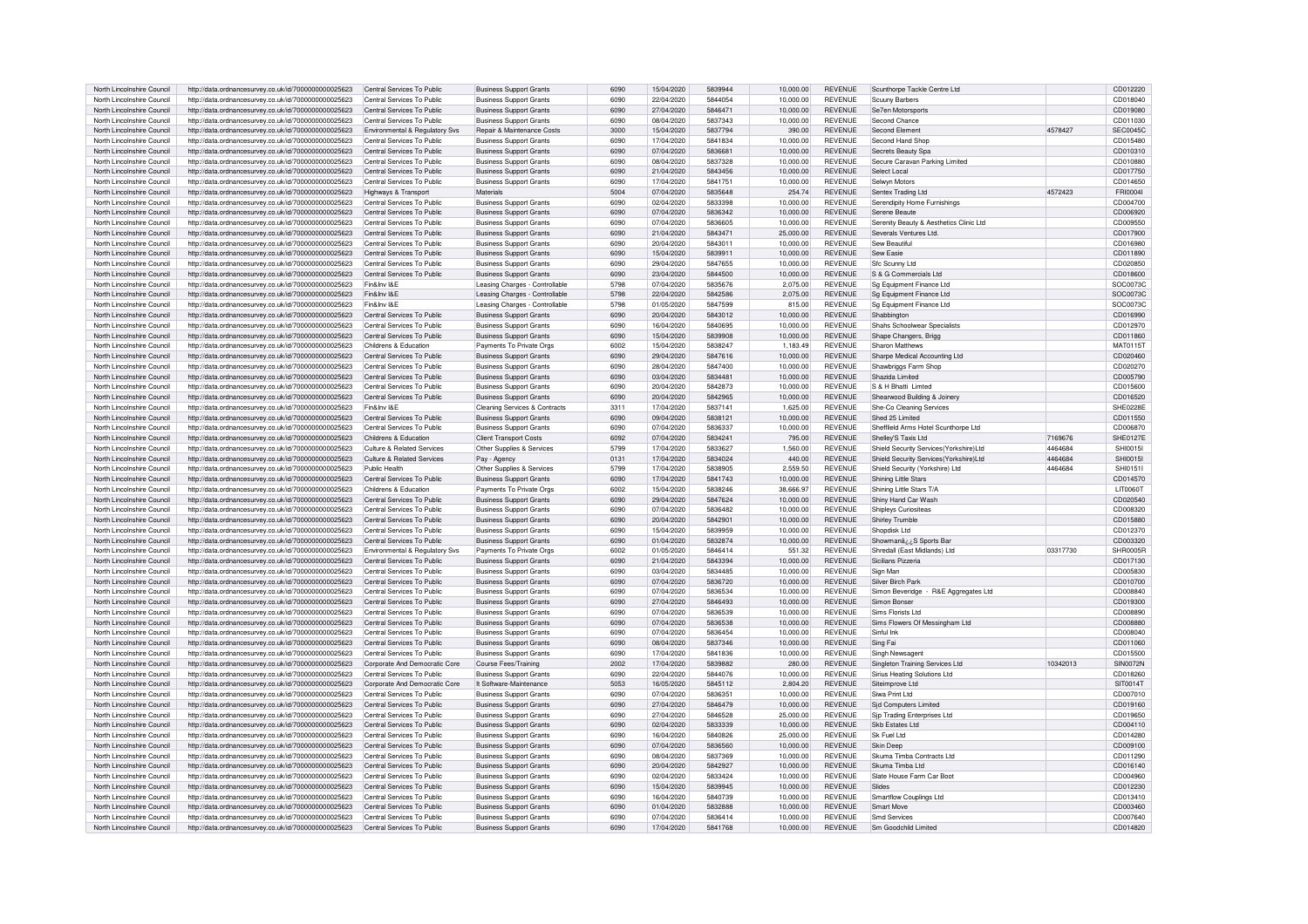| North Lincolnshire Council | http://data.ordnancesurvev.co.uk/id/7000000000025623 | Childrens & Education          | Other Supplies & Services      | 5799 | 17/04/2020 | 5840854 | 520.00     | <b>REVENUE</b> | Smg (Uk) Ltd                                  | 821116   | SMG0022G        |
|----------------------------|------------------------------------------------------|--------------------------------|--------------------------------|------|------------|---------|------------|----------------|-----------------------------------------------|----------|-----------------|
| North Lincolnshire Council | http://data.ordnancesurvey.co.uk/id/7000000000025623 | Corporate And Democratic Core  | Course Fees/Training           | 2002 | 07/04/2020 | 5835294 | 692.00     | <b>REVENUE</b> | Smg (Uk) Ltd                                  | 821116   | SMG0022G        |
| North Lincolnshire Council | http://data.ordnancesurvey.co.uk/id/7000000000025623 | Corporate And Democratic Core  | Clothing, Uniforms & Laundry   | 5301 | 09/04/2020 | 5831547 | 251.00     | <b>REVENUE</b> | Smi Group                                     | 07644080 | <b>SMI09601</b> |
|                            |                                                      |                                |                                |      |            |         |            |                |                                               |          |                 |
| North Lincolnshire Council | http://data.ordnancesurvey.co.uk/id/7000000000025623 | Corporate And Democratic Core  | Foujoment Purchase             | 5001 | 06/04/2020 | 5834623 | 266,645.50 | <b>REVENUE</b> | Smi Group                                     | 07644080 | SMI09611        |
| North Lincolnshire Council | http://data.ordnancesurvey.co.uk/id/7000000000025623 | Environmental & Regulatory Svs | Clothing, Uniforms & Laundry   | 5301 | 22/04/2020 | 5841649 | 316.00     | <b>REVENUE</b> | Smi Group                                     | 07644080 | <b>SMI09601</b> |
| North Lincolnshire Council | http://data.ordnancesurvey.co.uk/id/7000000000025623 | Environmental & Regulatory Svs | Clothing, Uniforms & Laundry   | 5301 | 24/04/2020 | 5841648 | 660.00     | <b>REVENUE</b> | Smi Group                                     | 07644080 | <b>SMI09601</b> |
| North Lincolnshire Council | http://data.ordnancesurvey.co.uk/id/7000000000025623 | Environmental & Regulatory Svs | Clothing, Uniforms & Laundr    | 5301 | 21/05/2020 | 5846431 | 855.00     | REVENUE        | Smi Group                                     | 07644080 | <b>SMI09601</b> |
| North Lincolnshire Council | http://data.ordnancesurvey.co.uk/id/7000000000025623 | Environmental & Regulatory Svs | Clothing, Uniforms & Laundry   | 5301 | 22/05/2020 | 5846436 | 321.03     | <b>REVENUE</b> | Smi Group                                     | 07644080 | <b>SMI09601</b> |
| North Lincolnshire Council | http://data.ordnancesurvey.co.uk/id/7000000000025623 | Environmental & Regulatory Svs | Stock Purchases & Adjustments  | 5030 | 17/05/2020 | 5846371 | 598.80     | <b>REVENUE</b> | Smi Group                                     | 07644080 | <b>SMI09601</b> |
| North Lincolnshire Council | http://data.ordnancesurvey.co.uk/id/7000000000025623 | Central Services To Public     | <b>Business Support Grants</b> | 6090 | 06/04/2020 | 5835381 | 10,000.00  | <b>REVENUE</b> | Smith And Walker (Optometrists) Ltd           |          | CD006380        |
|                            |                                                      |                                |                                |      |            |         |            |                |                                               |          |                 |
| North Lincolnshire Council | http://data.ordnancesurvey.co.uk/id/7000000000025623 | Central Services To Public     | <b>Business Support Grants</b> | 6090 | 27/04/2020 | 5846563 | 10,000.00  | REVENUE        | Smith And Walker (Optometrists) Ltd           |          | CD020000        |
| North Lincolnshire Council | http://data.ordnancesurvey.co.uk/id/7000000000025623 | Central Services To Public     | <b>Business Support Grants</b> | 6090 | 07/04/2020 | 5836398 | 10.000.00  | <b>REVENUE</b> | Smith & Stocks Doors Ltd                      |          | CD007480        |
| North Lincolnshire Council | http://data.ordnancesurvey.co.uk/id/7000000000025623 | Central Services To Public     | <b>Business Support Grants</b> | 6090 | 17/04/2020 | 5841730 | 10,000.00  | <b>REVENUE</b> | Smooth Commercial Solutions Ltd               |          | CD014440        |
| North Lincolnshire Council | http://data.ordnancesurvey.co.uk/id/7000000000025623 | Central Services To Public     | <b>Business Support Grants</b> | 6090 | 16/04/2020 | 5840690 | 10,000.00  | <b>REVENUE</b> | Smooth Financial Solutions Ltd                |          | CD012920        |
| North Lincolnshire Council | http://data.ordnancesurvey.co.uk/id/7000000000025623 | Central Services To Public     | <b>Business Support Grants</b> | 6090 | 23/04/2020 | 5844492 | 10.000.00  | <b>REVENUE</b> | S.Mundev Butchers Ltd                         |          | CD018520        |
| North Lincolnshire Council | http://data.ordnancesurvey.co.uk/id/7000000000025623 | Central Services To Public     | <b>Business Support Grants</b> | 6090 | 15/04/2020 | 5839984 | 10.000.00  | <b>REVENUE</b> | Snack Shack                                   |          | CD012620        |
| North Lincolnshire Council | http://data.ordnancesurvey.co.uk/id/7000000000025623 | Central Services To Public     | <b>Business Support Grants</b> | 6090 | 07/04/2020 | 5836506 | 10,000.00  | <b>REVENUE</b> | Snake In The Dark Barbers                     |          | CD008560        |
|                            |                                                      |                                |                                |      |            |         |            | <b>REVENUE</b> |                                               |          |                 |
| North Lincolnshire Council | http://data.ordnancesurvey.co.uk/id/7000000000025623 | Central Services To Public     | <b>Business Support Grants</b> | 6090 | 07/04/2020 | 5836572 | 10.000.00  |                | <b>Snc Signs</b>                              |          | CD009220        |
| North Lincolnshire Council | http://data.ordnancesurvey.co.uk/id/7000000000025623 | Central Services To Public     | <b>Business Support Grants</b> | 6090 | 07/04/2020 | 5836695 | 10.000.00  | <b>REVENUE</b> | Sniffs & Licks Ltd                            |          | CD010450        |
| North Lincolnshire Council | http://data.ordnancesurvey.co.uk/id/7000000000025623 | Corporate And Democratic Core  | Other Supplies & Services      | 5799 | 17/04/2020 | 5841019 | 381.82     | <b>REVENUE</b> | Sodexo Motivation Solutions Ltd               |          | P&M0002M        |
| North Lincolnshire Council | http://data.ordnancesurvey.co.uk/id/7000000000025623 | Central Services To Public     | <b>Business Support Grants</b> | 6090 | 22/04/2020 | 5844074 | 10.000.00  | <b>REVENUE</b> | Sofa Repair Service                           |          | CD018240        |
| North Lincolnshire Council | http://data.ordnancesurvev.co.uk/id/7000000000025623 | Childrens & Education          | <b>Client Transport Costs</b>  | 6092 | 28/04/2020 | 5845535 | 18.00      | <b>REVENUE</b> | Solutions Pledge2learn                        |          | <b>PLE0041E</b> |
| North Lincolnshire Council | http://data.ordnancesurvey.co.uk/id/7000000000025623 | Childrens & Education          | <b>Client Transport Costs</b>  | 6092 | 01/05/2020 | 5847574 | 327.00     | <b>REVENUE</b> | Solutions Pledge2learn                        |          | <b>PLE0041E</b> |
| North Lincolnshire Council | http://data.ordnancesurvey.co.uk/id/7000000000025623 | Childrens & Education          | Payments To Private Orgs       | 6002 | 28/04/2020 | 5845534 | 1,800.00   | <b>REVENUE</b> | Solutions Pledge2learn                        |          | PLE0041E        |
| North Lincolnshire Council | http://data.ordnancesurvev.co.uk/id/7000000000025623 | Childrens & Education          | Payments To Private Orgs       | 6002 | 28/04/2020 | 5845535 | 12.00      | <b>REVENUE</b> | Solutions Pledge2learn                        |          | <b>PLE0041E</b> |
|                            |                                                      |                                |                                |      |            |         |            |                |                                               |          |                 |
| North Lincolnshire Council | http://data.ordnancesurvey.co.uk/id/7000000000025623 | Childrens & Education          | Payments To Private Orgs       | 6002 | 28/04/2020 | 5845535 | 1,200.00   | <b>REVENUE</b> | Solutions Pledge2learn                        |          | <b>PLE0041E</b> |
| North Lincolnshire Council | http://data.ordnancesurvey.co.uk/id/7000000000025623 | Childrens & Education          | Payments To Private Orgs       | 6002 | 28/04/2020 | 5845557 | 840.00     | <b>REVENUE</b> | Solutions Pledge2learn                        |          | <b>PLE0041E</b> |
| North Lincolnshire Council | http://data.ordnancesurvey.co.uk/id/7000000000025623 | Childrens & Education          | Payments To Private Orgs       | 6002 | 28/04/2020 | 5845558 | 30.00      | <b>REVENUE</b> | Solutions Pledge2learn                        |          | PLE0041E        |
| North Lincolnshire Council | http://data.ordnancesurvey.co.uk/id/7000000000025623 | Childrens & Education          | Payments To Private Orgs       | 6002 | 28/04/2020 | 5845558 | 1.200.00   | <b>REVENUE</b> | Solutions Pledge2learn                        |          | <b>PLE0041E</b> |
| North Lincolnshire Council | http://data.ordnancesurvey.co.uk/id/7000000000025623 | Childrens & Education          | Payments To Private Orgs       | 6002 | 01/05/2020 | 5847574 | 18.00      | REVENUE        | Solutions Pledge2learn                        |          | <b>PLE0041E</b> |
| North Lincolnshire Council | http://data.ordnancesurvey.co.uk/id/7000000000025623 | Childrens & Education          | Payments To Private Orgs       | 6002 | 19/05/2020 | 5845583 | 17,640.00  | <b>REVENUE</b> | Solutions Pledge2learn                        |          | <b>PLE0041E</b> |
| North Lincolnshire Council | http://data.ordnancesurvey.co.uk/id/7000000000025623 | Central Services To Public     | <b>Business Support Grants</b> | 6090 | 07/04/2020 | 5836405 | 10,000.00  | <b>REVENUE</b> | Something Old Something New                   |          | CD007550        |
|                            |                                                      |                                |                                |      |            |         |            |                |                                               |          |                 |
| North Lincolnshire Council | http://data.ordnancesurvey.co.uk/id/7000000000025623 | Childrens & Education          | Payments To Private Orgs       | 6002 | 15/04/2020 | 5838219 | 4.990.14   | <b>REVENUE</b> | Sophie Brownless                              |          | BBO0218C        |
| North Lincolnshire Council | http://data.ordnancesurvey.co.uk/id/7000000000025623 | Central Services To Public     | <b>Business Support Grants</b> | 6090 | 16/04/2020 | 5840812 | 10.000.00  | <b>REVENUE</b> | Soprano'S                                     |          | CD014140        |
| North Lincolnshire Council | http://data.ordnancesurvey.co.uk/id/7000000000025623 | Central Services To Public     | <b>Business Support Grants</b> | 6090 | 16/04/2020 | 5840817 | 25,000.00  | <b>REVENUE</b> | South Axholme Community Swimming              |          | CD014190        |
| North Lincolnshire Council | http://data.ordnancesurvey.co.uk/id/7000000000025623 | Adult Social Care              | Payments To Health Providers   | 6019 | 22/04/2020 | 5841055 | 287.43     | <b>REVENUE</b> | South Axholme Practice                        |          | SOU0151U        |
| North Lincolnshire Council | http://data.ordnancesurvey.co.uk/id/7000000000025623 | Central Services To Public     | <b>Business Support Grants</b> | 6090 | 22/04/2020 | 5844067 | 10.000.00  | <b>REVENUE</b> | Southbank Carpets                             |          | CD018170        |
| North Lincolnshire Council | http://data.ordnancesurvey.co.uk/id/7000000000025623 | Childrens & Education          | Payments To Voluntary Orgs     | 6001 | 15/04/2020 | 5838229 | 13,245.69  | <b>REVENUE</b> | South Ferriby Pre-School                      |          | <b>FER0023R</b> |
| North Lincolnshire Council | http://data.ordnancesurvey.co.uk/id/7000000000025623 | Childrens & Education          | Payments To Private Orgs       | 6002 | 03/04/2020 | 5833986 | 8,775.97   | <b>REVENUE</b> | Southfield Nursery                            |          | <b>SOU0007U</b> |
|                            |                                                      |                                |                                |      |            |         |            |                |                                               |          |                 |
| North Lincolnshire Council | http://data.ordnancesurvey.co.uk/id/7000000000025623 | Central Services To Public     | <b>Business Support Grants</b> | 6090 | 07/04/2020 | 5836433 | 10,000.00  | <b>REVENUE</b> | Southfield Nursery Ltd                        |          | CD007830        |
| North Lincolnshire Council | http://data.ordnancesurvey.co.uk/id/7000000000025623 | Central Services To Public     | <b>Business Support Grants</b> | 6090 | 07/04/2020 | 5836619 | 10,000.00  | <b>REVENUE</b> | South Humberside Industrial Supplies Ltd      |          | CD009690        |
| North Lincolnshire Council | http://data.ordnancesurvey.co.uk/id/7000000000025623 | Central Services To Public     | <b>Business Support Grants</b> | 6090 | 07/04/2020 | 5836608 | 10,000.00  | <b>REVENUE</b> | South Park Furniture                          |          | CD009580        |
| North Lincolnshire Council | http://data.ordnancesurvev.co.uk/id/7000000000025623 | Central Services To Public     | <b>Business Support Grants</b> | 6090 | 20/04/2020 | 5842892 | 10,000.00  | <b>REVENUE</b> | Spar Shop Kirton In Lindsey                   |          | CD015790        |
| North Lincolnshire Council | http://data.ordnancesurvey.co.uk/id/7000000000025623 | Central Services To Public     | <b>Business Support Grants</b> | 6090 | 21/04/2020 | 5843429 | 10,000.00  | <b>REVENUE</b> | Spb Agggregates Ltd                           |          | CD017480        |
| North Lincolnshire Council | http://data.ordnancesurvey.co.uk/id/7000000000025623 | Central Services To Public     | <b>Business Support Grants</b> | 6090 | 07/04/2020 | 5836397 | 10.000.00  | <b>REVENUE</b> | Specialist Insulation Maintenance             |          | CD007470        |
|                            |                                                      |                                |                                |      |            |         |            |                |                                               |          |                 |
| North Lincolnshire Council | http://data.ordnancesurvey.co.uk/id/7000000000025623 | Central Services To Public     | <b>Business Support Grants</b> | 6090 | 17/04/2020 | 5841731 | 10,000.00  | <b>REVENUE</b> | Speedway Garage Gunness Ltd                   |          | CD014450        |
| North Lincolnshire Council | http://data.ordnancesurvey.co.uk/id/7000000000025623 | Culture & Related Services     | Books (Libraries+Schools Only) | 5005 | 17/04/2020 | 5837789 | 314.10     | <b>REVENUE</b> | Spellzone Ltd                                 | 6884807  | SPE0287E        |
| North Lincolnshire Council | http://data.ordnancesurvey.co.uk/id/7000000000025623 | Central Services To Public     | <b>Business Support Grants</b> | 6090 | 07/04/2020 | 5836694 | 10.000.00  | <b>REVENUE</b> | S & P Farrow Ltd T/A Church Street Stores     |          | CD010440        |
| North Lincolnshire Council | http://data.ordnancesurvey.co.uk/id/7000000000025623 | Corporate And Democratic Core  | I egal Fees                    | 5823 | 20/05/2020 | 5844157 | 684.00     | <b>REVENUE</b> | Spire Barristers                              |          | SPI0086I        |
| North Lincolnshire Council | http://data.ordnancesurvey.co.uk/id/7000000000025623 | Central Services To Public     | <b>Business Support Grants</b> | 6090 | 20/04/2020 | 5842950 | 10,000.00  | REVENUE        | Sponge Bob Hand Carwash                       |          | CD016370        |
| North Lincolnshire Council | http://data.ordnancesurvey.co.uk/id/7000000000025623 | Central Services To Public     | <b>Business Support Grants</b> | 6090 | 08/04/2020 | 5837321 | 10.000.00  | <b>REVENUE</b> | Square One Parts                              |          | CD010810        |
| North Lincolnshire Council | http://data.ordnancesurvey.co.uk/id/7000000000025623 | <b>Planning Services</b>       | <b>Legal Fees</b>              | 5823 | 09/04/2020 | 5833453 | 402.780.91 | <b>REVENUE</b> | Squire Patton Boggs (Uk) Lip                  |          | <b>SQU0020U</b> |
| North Lincolnshire Council | http://data.ordnancesurvey.co.uk/id/7000000000025623 | Environmental & Regulatory Svs | Other Professional Fees        | 5829 | 01/05/2020 | 5847455 | 1,307.95   | <b>REVENUE</b> | SrcI I td (Mediaburst)                        | 03226910 | <b>WHI0238I</b> |
|                            |                                                      |                                |                                | 6090 |            |         |            |                |                                               |          |                 |
| North Lincolnshire Council | http://data.ordnancesurvey.co.uk/id/7000000000025623 | Central Services To Public     | <b>Business Support Grants</b> |      | 16/04/2020 | 5840770 | 10,000.00  | REVENUE        | <b>Srd Delivery Ltd</b>                       |          | CD013720        |
| North Lincolnshire Council | http://data.ordnancesurvey.co.uk/id/7000000000025623 | Environmental & Regulatory Sys | Stock Purchases & Adiustments  | 5030 | 22/04/2020 | 5838185 | 5,605.20   | <b>REVENUE</b> | Ssi Schaefer Ltd                              | 676451   | SSI00011        |
| North Lincolnshire Council | http://data.ordnancesurvey.co.uk/id/7000000000025623 | Central Services To Public     | <b>Business Support Grants</b> | 6090 | 06/04/2020 | 5835397 | 25,000.00  | <b>REVENUE</b> | Ssk Food                                      |          | CD006540        |
| North Lincolnshire Council | http://data.ordnancesurvey.co.uk/id/7000000000025623 | Central Services To Public     | <b>Business Support Grants</b> | 6090 | 06/04/2020 | 5835398 | 25,000.00  | <b>REVENUE</b> | Ssk Food                                      |          | CD006550        |
| North Lincolnshire Council | http://data.ordnancesurvey.co.uk/id/7000000000025623 | Central Services To Public     | <b>Business Support Grants</b> | 6090 | 06/04/2020 | 5835399 | 25,000.00  | <b>REVENUE</b> | Ssk Food                                      |          | CD006560        |
| North Lincolnshire Council | http://data.ordnancesurvey.co.uk/id/7000000000025623 | Central Services To Public     | <b>Business Support Grants</b> | 6090 | 16/04/2020 | 5840786 | 10,000.00  | <b>REVENUE</b> | Stables At Hallands Field Farm                |          | CD013880        |
| North Lincolnshire Council | http://data.ordnancesurvey.co.uk/id/7000000000025623 | Central Services To Public     | <b>Business Support Grants</b> | 6090 | 16/04/2020 | 5840766 | 10.000.00  | <b>REVENUE</b> | Stables Church Farm                           |          | CD013680        |
|                            | http://data.ordnancesurvey.co.uk/id/7000000000025623 | Childrens & Education          | Payments To Private Orgs       | 6002 | 15/04/2020 | 5838259 | 1,003.59   | <b>REVENUE</b> |                                               |          | STA0121A        |
| North Lincolnshire Council |                                                      |                                |                                |      |            | 5833991 |            |                | Stacey Johnson (Laugh And Learn Childminding) |          |                 |
| North Lincolnshire Council | http://data.ordnancesurvey.co.uk/id/7000000000025623 | Childrens & Education          | Payments To Private Orgs       | 6002 | 03/04/2020 |         | 1.449.63   | <b>REVENUE</b> | <b>Stacev White</b>                           |          | WHI0511         |
| North Lincolnshire Council | http://data.ordnancesurvey.co.uk/id/7000000000025623 | Highways & Transport           | Concessionary Fares            | 6010 | 09/04/2020 | 5837262 | 79.961.00  | <b>REVENUE</b> | <b>Stagecoach Services Limited</b>            | 2818654  | <b>LIN0118N</b> |
| North Lincolnshire Council | http://data.ordnancesurvey.co.uk/id/7000000000025623 | Central Services To Public     | <b>Business Support Grants</b> | 6090 | 16/04/2020 | 5840836 | 10.000.00  | <b>REVENUE</b> | St Andrew'S Hospice Limited                   |          | CD014380        |
| North Lincolnshire Council | http://data.ordnancesurvey.co.uk/id/7000000000025623 | Central Services To Public     | <b>Business Support Grants</b> | 6090 | 07/04/2020 | 5836478 | 10,000.00  | <b>REVENUE</b> | Stapleton Accountants Limited                 |          | CD008280        |
| North Lincolnshire Council | http://data.ordnancesurvey.co.uk/id/7000000000025623 | Central Services To Public     | <b>Business Support Grants</b> | 6090 | 03/04/2020 | 5834483 | 10.000.00  | <b>REVENUE</b> | Starkey & Brown (Scunthorpe) Ltd              |          | CD005810        |
| North Lincolnshire Council | http://data.ordnancesurvey.co.uk/id/7000000000025623 | Central Services To Public     | <b>Business Support Grants</b> | 6090 | 06/04/2020 | 5835379 | 10.000.00  | <b>REVENUE</b> | <b>Starkeys Cafe</b>                          |          | CD006360        |
| North Lincolnshire Council | http://data.ordnancesurvey.co.uk/id/7000000000025623 | Central Services To Public     | <b>Business Support Grants</b> | 6090 | 27/04/2020 | 5846463 | 10,000.00  | <b>REVENUE</b> | Stars Pizza Takeaway                          |          | CD019000        |
| North Lincolnshire Council |                                                      | Central Services To Public     |                                | 6090 |            |         |            | <b>REVENUE</b> | Star Stores Memorabilia                       |          |                 |
|                            | http://data.ordnancesurvey.co.uk/id/7000000000025623 |                                | <b>Business Support Grants</b> |      | 02/04/2020 | 5833410 | 10,000.00  |                |                                               |          | CD004820        |
| North Lincolnshire Council | http://data.ordnancesurvey.co.uk/id/7000000000025623 | Central Services To Public     | <b>Business Support Grants</b> | 6090 | 02/04/2020 | 5833396 | 10.000.00  | <b>REVENUE</b> | <b>Station Fish Bar</b>                       |          | CD004680        |
| North Lincolnshire Council | http://data.ordnancesurvey.co.uk/id/7000000000025623 | Central Services To Public     | <b>Business Support Grants</b> | 6090 | 16/04/2020 | 5840772 | 10.000.00  | <b>REVENUE</b> | <b>Station Newsagent</b>                      |          | CD013740        |
| North Lincolnshire Council | http://data.ordnancesurvey.co.uk/id/7000000000025623 | Central Services To Public     | <b>Business Support Grants</b> | 6090 | 17/04/2020 | 5841777 | 10.000.00  | <b>REVENUE</b> | Steepers Physical Therapy Services Ltd        |          | CD014910        |
| North Lincolnshire Council | http://data.ordnancesurvey.co.uk/id/7000000000025623 | Central Services To Public     | <b>Business Support Grants</b> | 6090 | 09/04/2020 | 5838111 | 10,000.00  | <b>REVENUE</b> | Stephen Townsend                              |          | CD011450        |
|                            |                                                      |                                |                                |      |            |         |            |                |                                               |          |                 |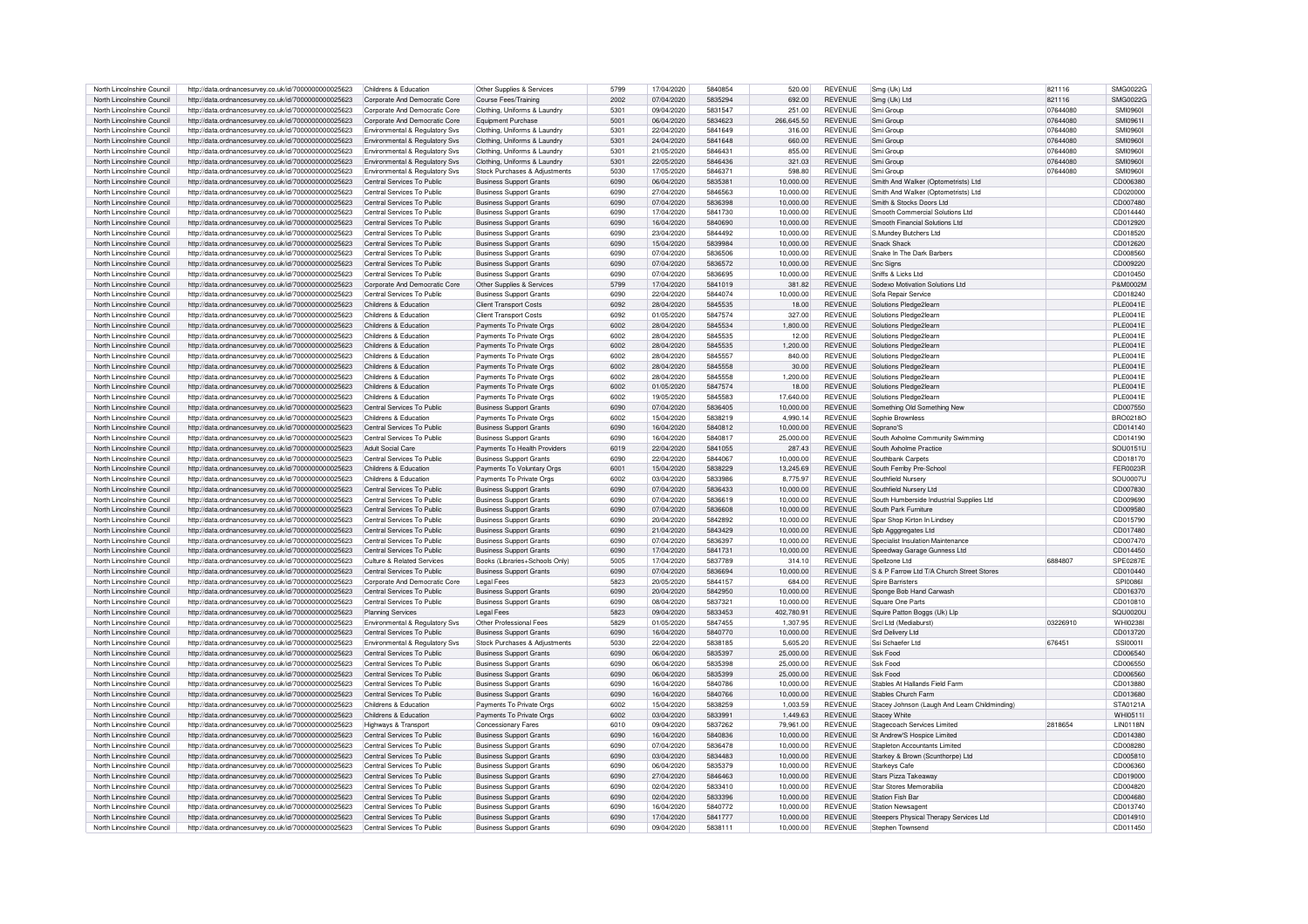| North Lincolnshire Council | http://data.ordnancesurvey.co.uk/id/7000000000025623 | Childrens & Education            | Payments To Private Orgs              | 6002 | 15/04/2020 | 5838255 | 20.941.21 | <b>REVENUE</b> | Stepping Stones Of Scawby                   |          | <b>SCA0139A</b> |
|----------------------------|------------------------------------------------------|----------------------------------|---------------------------------------|------|------------|---------|-----------|----------------|---------------------------------------------|----------|-----------------|
| North Lincolnshire Council | http://data.ordnancesurvey.co.uk/id/7000000000025623 | Central Services To Public       | <b>Business Support Grants</b>        | 6090 | 02/04/2020 | 5833368 | 10,000.00 | <b>REVENUE</b> | Steve Ball Joinery Ltd                      |          | CD004400        |
| North Lincolnshire Council | http://data.ordnancesurvey.co.uk/id/7000000000025623 | Corporate And Democratic Core    | <b>Benair &amp; Maintenance Costs</b> | 3000 | 22/04/2020 | 5843355 | 288.75    | <b>REVENUE</b> | Steve Ball Joinery Ltd                      | 3682402  | <b>BAL0025L</b> |
| North Lincolnshire Council | http://data.ordnancesurvey.co.uk/id/7000000000025623 | Corporate And Democratic Core    | <b>Benair &amp; Maintenance Costs</b> | 3000 | 24/04/2020 | 5843586 | 206.75    | <b>REVENUE</b> | Steve Ball Joinery Ltd                      | 3682402  | <b>BAL0025L</b> |
| North Lincolnshire Council | http://data.ordnancesurvey.co.uk/id/7000000000025623 |                                  | Building/Construction                 | A082 | 09/04/2020 | 5836311 | 4.955.00  | CAPITAL        | Steve Ball Joinery Ltd                      | 3682402  | <b>BAL0025L</b> |
| North Lincolnshire Council | http://data.ordnancesurvey.co.uk/id/7000000000025623 | Culture, Env, Reg & Planning Cap | Other Costs                           | A085 | 17/04/2020 | 5839842 | 500.00    | CAPITAL        | Steve Ball Joinery Ltd                      | 3682402  | BAI 0025        |
|                            |                                                      | Culture, Env, Reg & Planning Cap |                                       |      |            |         |           |                |                                             |          |                 |
| North Lincolnshire Council | http://data.ordnancesurvey.co.uk/id/7000000000025623 | Environmental & Regulatory Svs   | <b>Benair &amp; Maintenance Costs</b> | 3000 | 09/04/2020 | 5837372 | 8,309.90  | <b>REVENUE</b> | Steve Ball Joinery Ltd                      | 3682402  | BAI 0025        |
| North Lincolnshire Council | http://data.ordnancesurvey.co.uk/id/7000000000025623 | Environmental & Regulatory Svs   | Repair & Maintenance Costs            | 3000 | 24/04/2020 | 5843586 | 545.80    | REVENUE        | Steve Ball Joinery Ltd                      | 3682402  | <b>BAL0025L</b> |
| North Lincolnshire Council | http://data.ordnancesurvey.co.uk/id/7000000000025623 | Highways & Transport             | Repair & Maintenance Costs            | 3000 | 22/04/2020 | 5843354 | 1,300.00  | <b>REVENUE</b> | Steve Ball Joinery Ltd                      | 3682402  | <b>BAL0025L</b> |
| North Lincolnshire Council | http://data.ordnancesurvey.co.uk/id/7000000000025623 | Central Services To Public       | <b>Business Support Grants</b>        | 6090 | 07/04/2020 | 5836378 | 10,000.00 | <b>REVENUE</b> | <b>Steve Ellis Motors</b>                   |          | CD007280        |
| North Lincolnshire Council | http://data.ordnancesurvey.co.uk/id/7000000000025623 | Central Services To Public       | <b>Business Support Grants</b>        | 6090 | 07/04/2020 | 5836340 | 10,000.00 | <b>REVENUE</b> | Steve Martin Motors Ltd                     |          | CD006900        |
| North Lincolnshire Council | http://data.ordnancesurvey.co.uk/id/7000000000025623 | Central Services To Public       | <b>Business Support Grants</b>        | 6090 | 17/04/2020 | 5841784 | 10.000.00 | <b>REVENUE</b> | Steven Smithey Wood Design                  |          | CD014980        |
| North Lincolnshire Council | http://data.ordnancesurvey.co.uk/id/7000000000025623 | Central Services To Public       | <b>Business Support Grants</b>        | 6090 | 07/04/2020 | 5836490 | 10,000.00 | <b>REVENUE</b> | Stevenson & Sons Limited T/A Stevenson & Co |          | CD008400        |
| North Lincolnshire Council | http://data.ordnancesurvey.co.uk/id/7000000000025623 | Central Services To Public       | <b>Business Support Grants</b>        | 6090 | 08/04/2020 | 5837361 | 10,000.00 | <b>REVENUE</b> | Steve Richards, 23 Print & Design           |          | CD011210        |
| North Lincolnshire Council | http://data.ordnancesurvey.co.uk/id/7000000000025623 | Central Services To Public       | <b>Business Support Grants</b>        | 6090 | 16/04/2020 | 5840791 | 10.000.00 | <b>REVENUE</b> | Steve Sykes Property Maintenance Services   |          | CD013930        |
| North Lincolnshire Council | http://data.ordnancesurvey.co.uk/id/7000000000025623 | Central Services To Public       | <b>Business Support Grants</b>        | 6090 | 20/04/2020 | 5843013 | 10.000.00 | <b>REVENUE</b> | St John'S Chippy                            |          | CD017000        |
|                            |                                                      |                                  |                                       | 6001 | 09/04/2020 | 5836267 |           | <b>REVENUE</b> |                                             |          |                 |
| North Lincolnshire Council | http://data.ordnancesurvey.co.uk/id/7000000000025623 | Planning Services                | Payments To Voluntary Orgs            |      |            |         | 279.80    |                | St Marks Community Fund                     |          | STM0180M        |
| North Lincolnshire Council | http://data.ordnancesurvey.co.uk/id/7000000000025623 | <b>Planning Services</b>         | Payments To Voluntary Orgs            | 6001 | 24/04/2020 | 5844182 | 300.00    | <b>REVENUE</b> | St Marks Community Fund                     |          | <b>STM0180M</b> |
| North Lincolnshire Council | http://data.ordnancesurvey.co.uk/id/7000000000025623 | Childrens & Education            | Payments To Private Orgs              | 6002 | 15/04/2020 | 5838261 | 4.517.28  | <b>REVENUE</b> | Stone Hen Childcare                         |          | STO0172O        |
| North Lincolnshire Council | http://data.ordnancesurvey.co.uk/id/7000000000025623 | Central Services To Public       | <b>Business Support Grants</b>        | 6090 | 07/04/2020 | 5836446 | 10,000.00 | <b>REVENUE</b> | Stone Lodge Pets Hote                       |          | CD007960        |
| North Lincolnshire Council | http://data.ordnancesurvey.co.uk/id/7000000000025623 | Childrens & Education            | Payments To Voluntary Orgs            | 6001 | 15/04/2020 | 5838262 | 14.502.53 | <b>REVENUE</b> | St Pauls Pre-School                         |          | STP0001P        |
| North Lincolnshire Council | http://data.ordnancesurvey.co.uk/id/7000000000025623 | Culture & Related Services       | Other Professional Fees               | 5829 | 17/04/2020 | 5840859 | 462.50    | <b>REVENUE</b> | Street Beat Dance Academy                   |          | STR0143F        |
| North Lincolnshire Council | http://data.ordnancesurvey.co.uk/id/7000000000025623 | Central Services To Public       | <b>Business Support Grants</b>        | 6090 | 02/04/2020 | 5833371 | 10,000.00 | <b>REVENUE</b> | Stuart Gordon                               |          | CD004430        |
| North Lincolnshire Council | http://data.ordnancesurvey.co.uk/id/7000000000025623 | Central Services To Public       | <b>Business Support Grants</b>        | 6090 | 01/04/2020 | 5832920 | 10,000.00 | <b>REVENUE</b> | Stuarts Gents Hairdressers                  |          | CD003780        |
| North Lincolnshire Council | http://data.ordnancesurvey.co.uk/id/7000000000025623 | Central Services To Public       | <b>Business Support Grants</b>        | 6090 | 15/04/2020 | 5840006 | 10,000.00 | <b>REVENUE</b> | Stuart Skinner                              |          | CD012840        |
| North Lincolnshire Council | http://data.ordnancesurvey.co.uk/id/7000000000025623 | Central Services To Public       | <b>Business Support Grants</b>        | 6090 | 03/04/2020 | 5834447 | 10.000.00 | <b>REVENUE</b> | Studio 7 Theatre Arts                       |          | CD005450        |
| North Lincolnshire Council |                                                      | Central Services To Public       |                                       | 6090 | 02/04/2020 | 5833345 | 10.000.00 | <b>REVENUE</b> |                                             |          |                 |
|                            | http://data.ordnancesurvey.co.uk/id/7000000000025623 |                                  | <b>Business Support Grants</b>        |      |            |         |           |                | <b>Style Envy</b>                           |          | CD004170        |
| North Lincolnshire Council | http://data.ordnancesurvey.co.uk/id/7000000000025623 | Central Services To Public       | Business Support Grants               | 6090 | 16/04/2020 | 5840777 | 10,000.00 | <b>REVENUE</b> | Styles@26                                   |          | CD013790        |
| North Lincolnshire Council | http://data.ordnancesurvey.co.uk/id/7000000000025623 | Childrens & Education            | Other Supplies & Services             | 5799 | 17/04/2020 | 5833616 | 1,078.00  | <b>REVENUE</b> | Substance                                   |          | SUB0001B        |
| North Lincolnshire Council | http://data.ordnancesurvey.co.uk/id/7000000000025623 | Environmental & Regulatory Svs   | Payments To Private Orgs              | 6002 | 22/04/2020 | 5840849 | 510.33    | <b>REVENUE</b> | Suez                                        | 02291198 | NOR0206R        |
| North Lincolnshire Council | http://data.ordnancesurvey.co.uk/id/7000000000025623 | Central Services To Public       | <b>Business Support Grants</b>        | 6090 | 09/04/2020 | 5838104 | 10,000.00 | <b>REVENUE</b> | Sugar Crush                                 |          | CD011380        |
| North Lincolnshire Council | http://data.ordnancesurvey.co.uk/id/7000000000025623 | Central Services To Public       | <b>Business Support Grants</b>        | 6090 | 07/04/2020 | 5836332 | 10,000.00 | <b>REVENUE</b> | Summerview Buildings Ltd                    |          | CD006820        |
| North Lincolnshire Council | http://data.ordnancesurvey.co.uk/id/7000000000025623 | Central Services To Public       | <b>Business Support Grants</b>        | 6090 | 07/04/2020 | 5836406 | 10.000.00 | <b>REVENUE</b> | Summit (Brigg) Limited                      |          | CD007560        |
| North Lincolnshire Council | http://data.ordnancesurvey.co.uk/id/7000000000025623 | Central Services To Public       | <b>Business Support Grants</b>        | 6090 | 21/04/2020 | 5843402 | 10.000.00 | <b>REVENUE</b> | Sunbed - Shop Studio B1                     |          | CD017210        |
| North Lincolnshire Council | http://data.ordnancesurvey.co.uk/id/7000000000025623 | Central Services To Public       | <b>Business Support Grants</b>        | 6090 | 17/04/2020 | 5841773 | 10,000.00 | <b>REVENUE</b> | Sunflower Takeaway                          |          | CD014870        |
| North Lincolnshire Council | http://data.ordnancesurvey.co.uk/id/7000000000025623 | Central Services To Public       | <b>Business Support Grants</b>        | 6090 | 20/04/2020 | 5842878 | 10.000.00 | <b>REVENUE</b> |                                             |          | CD015650        |
|                            |                                                      |                                  |                                       |      |            |         |           |                | Sunnyside Touring Caravan Park              |          |                 |
| North Lincolnshire Council | http://data.ordnancesurvey.co.uk/id/7000000000025623 | Central Services To Public       | <b>Business Support Grants</b>        | 6090 | 01/04/2020 | 5832883 | 10,000.00 | <b>REVENUE</b> | Super Nails North Ltd                       |          | CD003410        |
| North Lincolnshire Council | http://data.ordnancesurvey.co.uk/id/7000000000025623 | Central Services To Public       | <b>Business Support Grants</b>        | 6090 | 15/04/2020 | 5839998 | 10,000.00 | <b>REVENUE</b> | Super Pizza                                 |          | CD012760        |
| North Lincolnshire Council | http://data.ordnancesurvey.co.uk/id/7000000000025623 | Central Services To Public       | <b>Business Support Grants</b>        | 6090 | 07/04/2020 | 5836641 | 10.000.00 | <b>REVENUE</b> | Supreme Support Ltd                         |          | CD009910        |
| North Lincolnshire Council | http://data.ordnancesurvey.co.uk/id/7000000000025623 | Central Services To Public       | <b>Business Support Grants</b>        | 6090 | 07/04/2020 | 5836685 | 10,000.00 | <b>REVENUE</b> | Surma Secret Spices Ltd                     |          | CD010350        |
| North Lincolnshire Council | http://data.ordnancesurvey.co.uk/id/7000000000025623 | Childrens & Education            | Payments To Private Orgs              | 6002 | 15/04/2020 | 5838241 | 557.55    | REVENUE        | Susan Ling                                  |          | <b>LIN0358N</b> |
| North Lincolnshire Council | http://data.ordnancesurvey.co.uk/id/7000000000025623 | Central Services To Public       | <b>Business Support Grants</b>        | 6090 | 06/04/2020 | 5835360 | 25,000.00 | <b>REVENUE</b> | Sutton Arms (Scawby) Ltd                    |          | CD006170        |
| North Lincolnshire Council | http://data.ordnancesurvey.co.uk/id/7000000000025623 | Central Services To Public       | <b>Business Support Grants</b>        | 6090 | 02/04/2020 | 5833400 | 10,000.00 | <b>REVENUE</b> | Sweet House Bakery                          |          | CD004720        |
| North Lincolnshire Council | http://data.ordnancesurvey.co.uk/id/7000000000025623 | Central Services To Public       | <b>Business Support Grants</b>        | 6090 | 21/04/2020 | 5843409 | 10,000.00 | <b>REVENUE</b> | Sweet Memories (Tlk) Limited                |          | CD017280        |
| North Lincolnshire Council | http://data.ordnancesurvey.co.uk/id/7000000000025623 | Central Services To Public       | <b>Business Support Grants</b>        | 6090 | 22/04/2020 | 5844096 | 10.000.00 | <b>REVENUE</b> | Sycamore Cottage Campsite                   |          | CD018460        |
| North Lincolnshire Council | http://data.ordnancesurvey.co.uk/id/7000000000025623 | Central Services To Public       | <b>Business Support Grants</b>        | 6090 | 06/04/2020 | 5835409 | 25,000.00 | <b>REVENUE</b> | Symbolglen Ltd T/A The Bed Shop             |          | CD006660        |
| North Lincolnshire Council | http://data.ordnancesurvey.co.uk/id/7000000000025623 | Central Services To Public       | <b>Business Support Grants</b>        | 6090 | 21/04/2020 | 5843398 | 10,000.00 | <b>REVENUE</b> | Systems Design East Midlands Ltd            |          | CD017170        |
|                            |                                                      |                                  |                                       |      |            |         |           |                |                                             |          |                 |
| North Lincolnshire Council | http://data.ordnancesurvey.co.uk/id/7000000000025623 | Central Services To Public       | <b>Business Support Grants</b>        | 6090 | 08/04/2020 | 5837315 | 10.000.00 | <b>REVENUE</b> | Taffs Pharmacy I td                         |          | CD010750        |
| North Lincolnshire Council | http://data.ordnancesurvey.co.uk/id/7000000000025623 | Central Services To Public       | <b>Business Support Grants</b>        | 6090 | 03/04/2020 | 5834451 | 10.000.00 | <b>REVENUE</b> | <b>Taheras Function Hall</b>                |          | CD005490        |
| North Lincolnshire Council | http://data.ordnancesurvey.co.uk/id/7000000000025623 | Central Services To Public       | <b>Business Support Grants</b>        | 6090 | 07/04/2020 | 5836331 | 10,000.00 | <b>REVENUE</b> | Tailored Transport Solutions Ltd            |          | CD006810        |
| North Lincolnshire Council | http://data.ordnancesurvey.co.uk/id/7000000000025623 | Central Services To Public       | <b>Business Support Grants</b>        | 6090 | 03/04/2020 | 5834439 | 10,000.00 | <b>REVENUE</b> | <b>Take A Gander</b>                        |          | CD005370        |
| North Lincolnshire Council | http://data.ordnancesurvey.co.uk/id/7000000000025623 | Central Services To Public       | <b>Business Support Grants</b>        | 6090 | 27/04/2020 | 5846446 | 10.000.00 | <b>REVENUE</b> | Talbot Inn                                  |          | CD018830        |
| North Lincolnshire Council | http://data.ordnancesurvey.co.uk/id/7000000000025623 | Central Services To Public       | <b>Business Support Grants</b>        | 6090 | 15/04/2020 | 5839978 | 10,000.00 | <b>REVENUE</b> | T/A Lgb Timber Buildings                    |          | CD012560        |
| North Lincolnshire Council | http://data.ordnancesurvey.co.uk/id/7000000000025623 | Central Services To Public       | <b>Business Support Grants</b>        | 6090 | 15/04/2020 | 5840009 | 10,000.00 | REVENUE        | T/A Mirwans Mobile Style                    |          | CD012870        |
| North Lincolnshire Council | http://data.ordnancesurvey.co.uk/id/7000000000025623 | Childrens & Education            | Payments To Private Org               | 6002 | 03/04/2020 | 5833988 | 999.60    | <b>REVENUE</b> | Tammy'S Tots Bottesford                     |          | TAM0032M        |
| North Lincolnshire Council | http://data.ordnancesurvey.co.uk/id/7000000000025623 | Central Services To Public       | <b>Business Support Grants</b>        | 6090 | 07/04/2020 | 5836510 | 10.000.00 | <b>REVENUE</b> | Tantini                                     |          | CD008600        |
| North Lincolnshire Council | http://data.ordnancesurvey.co.uk/id/7000000000025623 | Central Services To Public       | <b>Business Support Grants</b>        | 6090 | 20/04/2020 | 5842900 | 10.000.00 | <b>REVENUE</b> | T/A Peps Super Whip                         |          | CD015870        |
| North Lincolnshire Council | http://data.ordnancesurvey.co.uk/id/7000000000025623 | Central Services To Public       | <b>Business Support Grants</b>        | 6090 | 20/04/2020 | 5843014 | 10,000.00 | <b>REVENUE</b> | <b>Tarans Nut Free</b>                      |          | CD017010        |
|                            |                                                      |                                  | Materials                             |      |            |         |           |                |                                             |          |                 |
| North Lincolnshire Council | http://data.ordnancesurvey.co.uk/id/7000000000025623 | Highways & Transport             |                                       | 5004 | 17/04/2020 | 5824415 | 1,097.64  | <b>REVENUE</b> | <b>Tarmac Trading Ltd</b>                   | 453791   | <b>TOP0002P</b> |
| North Lincolnshire Council | http://data.ordnancesurvey.co.uk/id/7000000000025623 | Highways & Transport             | Materials                             | 5004 | 17/04/2020 | 5825642 | 1.106.84  | <b>REVENUE</b> | <b>Tarmac Trading Ltd</b>                   | 45379    | <b>TOP0002P</b> |
| North Lincolnshire Council | http://data.ordnancesurvey.co.uk/id/7000000000025623 | Highways & Transport             | Materials                             | 5004 | 17/04/2020 | 5831556 | 1,375.27  | <b>REVENUE</b> | <b>Tarmac Trading Ltd</b>                   | 453791   | <b>TOP0002P</b> |
| North Lincolnshire Council | http://data.ordnancesurvey.co.uk/id/7000000000025623 | Highways & Transport             | Materials                             | 5004 | 17/04/2020 | 5833197 | 1.395.50  | <b>REVENUE</b> | <b>Tarmac Trading Ltd</b>                   | 45379    | TOP0002F        |
| North Lincolnshire Council | http://data.ordnancesurvey.co.uk/id/7000000000025623 | Highways & Transport             | Materials                             | 5004 | 22/04/2020 | 5831382 | 1,366.08  | <b>REVENUE</b> | <b>Tarmac Trading Ltd</b>                   | 45379    | <b>TOP0002P</b> |
| North Lincolnshire Council | http://data.ordnancesurvey.co.uk/id/7000000000025623 | Highways & Transport             | Materials                             | 5004 | 22/04/2020 | 5838174 | 824.45    | <b>REVENUE</b> | <b>Tarmac Trading Ltd</b>                   | 453791   | <b>TOP0002F</b> |
| North Lincolnshire Council | http://data.ordnancesurvey.co.uk/id/7000000000025623 | Highways & Transport             | Materials                             | 5004 | 22/04/2020 | 5840401 | 948.72    | <b>REVENUE</b> | <b>Tarmac Trading Ltd</b>                   | 453791   | <b>TOP0002P</b> |
| North Lincolnshire Council | http://data.ordnancesurvey.co.uk/id/7000000000025623 | Central Services To Public       | <b>Business Support Grants</b>        | 6090 | 07/04/2020 | 5836600 | 10.000.00 | <b>REVENUE</b> | <b>Tasty Take Away</b>                      |          | CD009500        |
| North Lincolnshire Council | http://data.ordnancesurvey.co.uk/id/7000000000025623 | Central Services To Public       | <b>Business Support Grants</b>        | 6090 | 07/04/2020 | 5836391 | 10.000.00 | <b>REVENUE</b> | Tat                                         |          | CD007410        |
| North Lincolnshire Council | http://data.ordnancesurvey.co.uk/id/7000000000025623 | Central Services To Public       | <b>Business Support Grants</b>        | 6090 | 07/04/2020 | 5836669 | 10,000.00 | <b>REVENUE</b> | T/A Today'S Express                         |          | CD010190        |
| North Lincolnshire Council | http://data.ordnancesurvey.co.uk/id/7000000000025623 | Central Services To Public       | <b>Business Support Grants</b>        | 6090 | 16/04/2020 | 5840760 | 10,000.00 | <b>REVENUE</b> | T A Whitehouse                              |          | CD013620        |
| North Lincolnshire Council | http://data.ordnancesurvey.co.uk/id/7000000000025623 | Central Services To Public       | <b>Business Support Grants</b>        | 6090 | 20/04/2020 | 5843015 | 10.000.00 | <b>REVENUE</b> | <b>Taylors Butchers</b>                     |          | CD017020        |
|                            |                                                      |                                  |                                       |      |            |         |           |                |                                             |          |                 |
| North Lincolnshire Council | http://data.ordnancesurvey.co.uk/id/7000000000025623 | Environmental & Regulatory Sys   | Materials                             | 5004 | 09/04/2020 | 5835678 | 529.38    | <b>REVENUE</b> | T C Harrison Group Ltd                      |          | <b>TCH0005H</b> |
| North Lincolnshire Council | http://data.ordnancesurvey.co.uk/id/7000000000025623 | Central Services To Public       | <b>Business Support Grants</b>        | 6090 | 01/04/2020 | 5832868 | 10.000.00 | <b>REVENUE</b> | <b>Tch Recovery Ltd</b>                     |          | CD003260        |
| North Lincolnshire Council | http://data.ordnancesurvey.co.uk/id/7000000000025623 | Central Services To Public       | <b>Business Support Grants</b>        | 6090 | 02/04/2020 | 5833317 | 10.000.00 | <b>REVENUE</b> | T D Motor Services Ltd                      |          | CD003890        |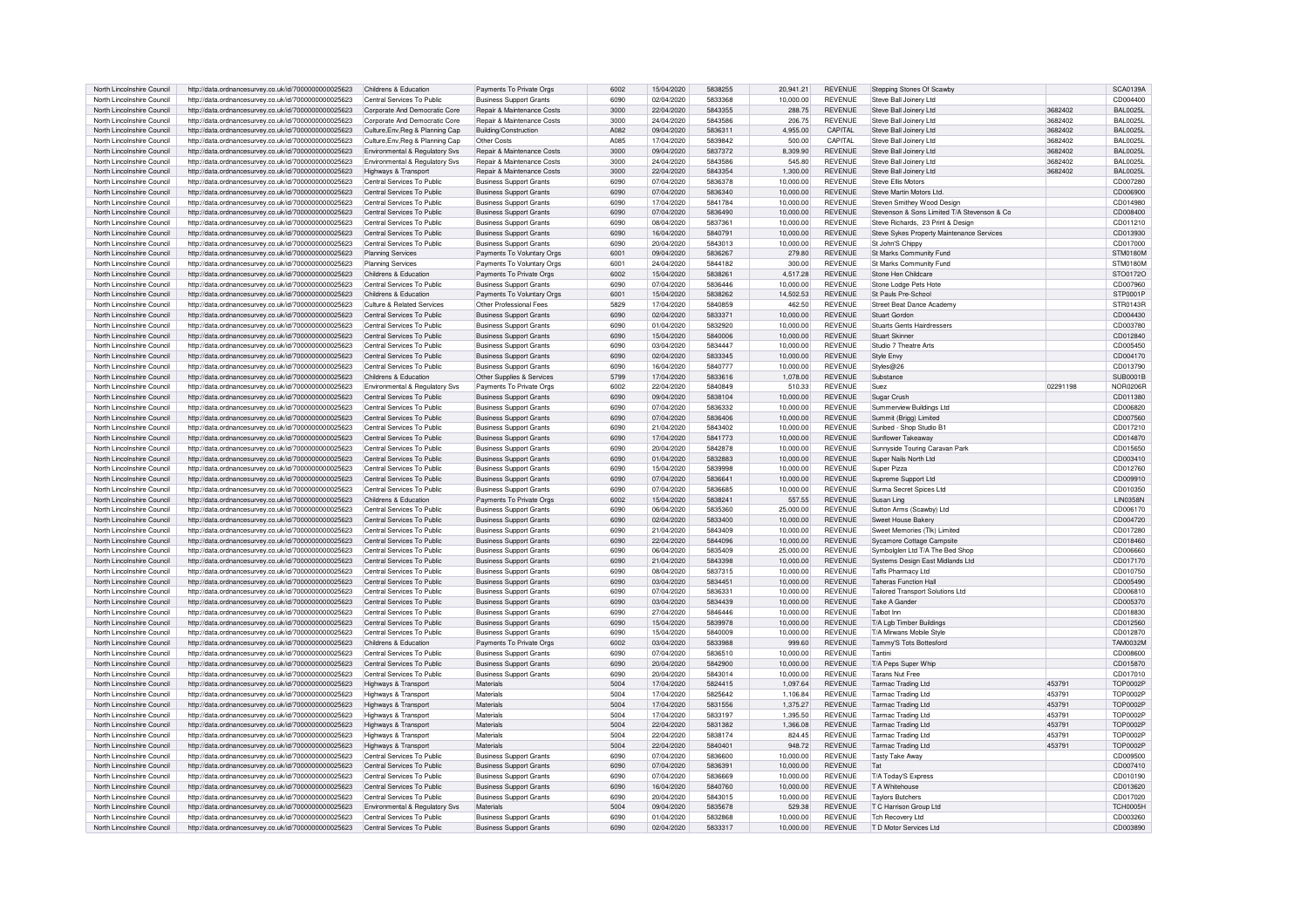| North Lincolnshire Council                               | http://data.ordnancesurvey.co.uk/id/7000000000025623                                                         | Central Services To Public                               | <b>Business Support Grants</b>                                   | 6090         | 07/04/2020               | 5836527            | 10.000.00              | <b>REVENUE</b>                   | Te@6 Tearooms                                                       |          | CD008770             |
|----------------------------------------------------------|--------------------------------------------------------------------------------------------------------------|----------------------------------------------------------|------------------------------------------------------------------|--------------|--------------------------|--------------------|------------------------|----------------------------------|---------------------------------------------------------------------|----------|----------------------|
| North Lincolnshire Council                               | http://data.ordnancesurvey.co.uk/id/7000000000025623                                                         | Childrens & Education                                    | <b>Retirement Additional Costs</b>                               | 2007         | 03/04/2020               | 5833062            | 1.566.84               | <b>REVENUE</b>                   | <b>Teachers' Pensions</b>                                           |          | <b>TFA0600A</b>      |
|                                                          |                                                                                                              |                                                          |                                                                  |              |                          |                    |                        |                                  |                                                                     |          |                      |
| North Lincolnshire Council                               | http://data.ordnancesurvey.co.uk/id/7000000000025623                                                         | Childrens & Education                                    | <b>Agency Costs</b>                                              | 6005         | 17/04/2020               | 5840656            | 1.013.50               | <b>REVENUE</b>                   | Teaching Personnel Ltd                                              | 3225158  | <b>BAR0135R</b>      |
| North Lincolnshire Council                               | http://data.ordnancesurvey.co.uk/id/7000000000025623                                                         | Childrens & Education                                    | <b>Agency Costs</b>                                              | 6005         | 01/05/2020               | 5839103            | 210.00                 | <b>REVENUE</b>                   | <b>Teaching Personnel Ltd</b>                                       | 3225158  | <b>BAR0135R</b>      |
| North Lincolnshire Council                               | http://data.ordnancesurvey.co.uk/id/7000000000025623                                                         | Central Services To Public                               | <b>Business Support Grants</b>                                   | 6090         | 15/04/2020               | 5839976            | 10.000.00              | <b>REVENUE</b>                   | Team Black Bull Inn Limited                                         |          | CD012540             |
| North Lincolnshire Council                               | http://data.ordnancesurvey.co.uk/id/7000000000025623                                                         | Central Services To Public                               | <b>Business Support Grants</b>                                   | 6090         | 20/04/2020               | 5843016            | 10,000.00              | <b>REVENUE</b>                   | <b>Teddy Bear Factory</b>                                           |          | CD017030             |
| North Lincolnshire Council                               | http://data.ordnancesurvey.co.uk/id/7000000000025623                                                         | Central Services To Public                               | <b>Business Support Grants</b>                                   | 6090         | 07/04/2020               | 5836390            | 10.000.00              | <b>REVENUE</b>                   | <b>Telegraph News Shop</b>                                          |          | CD007400             |
|                                                          |                                                                                                              |                                                          |                                                                  | 5004         |                          | 5835787            |                        | <b>REVENUE</b>                   | Teleshore (Uk) Ltd                                                  | 36901545 | TFI 00361            |
| North Lincolnshire Council                               | http://data.ordnancesurvey.co.uk/id/7000000000025623                                                         | Environmental & Regulatory Svs                           | Materials                                                        |              | 17/04/2020               |                    | 1,330.50               |                                  |                                                                     |          |                      |
| North Lincolnshire Council                               | http://data.ordnancesurvey.co.uk/id/7000000000025623                                                         | Environmental & Regulatory Svs                           | Materials                                                        | 5004         | 16/05/2020               | 5845106            | 361.80                 | <b>REVENUE</b>                   | Teleshore (Uk) Ltd                                                  | 36901545 | <b>TEL0036L</b>      |
| North Lincolnshire Council                               | http://data.ordnancesurvey.co.uk/id/7000000000025623                                                         | Environmental & Regulatory Sys                           | Materials                                                        | 5004         | 22/04/2020               | 5842587            | 848.60                 | <b>REVENUE</b>                   | Terberg Matec Uk Ltd                                                | 3404297  | <b>TER0017R</b>      |
| North Lincolnshire Council                               | http://data.ordnancesurvey.co.uk/id/7000000000025623                                                         | Environmental & Regulatory Svs                           | Other Vehicle Costs                                              | 4005         | 09/04/2020               | 5835681            | 700.00                 | <b>REVENUE</b>                   | Tg Commercials                                                      |          | <b>TGC0032C</b>      |
| North Lincolnshire Council                               | http://data.ordnancesurvey.co.uk/id/7000000000025623                                                         | Environmental & Regulatory Svs                           | Other Vehicle Costs                                              | 4005         | 09/04/2020               | 5835682            | 700.00                 | <b>REVENUE</b>                   | <b>Tg Commercials</b>                                               |          | <b>TGC0032C</b>      |
| North Lincolnshire Council                               | http://data.ordnancesurvey.co.uk/id/7000000000025623                                                         | Environmental & Regulatory Svs                           | Other Vehicle Costs                                              | 4005         | 17/04/2020               | 5835679            | 700.00                 | <b>REVENUE</b>                   | <b>Tg Commercials</b>                                               |          | <b>TGC0032C</b>      |
| North Lincolnshire Council                               | http://data.ordnancesurvey.co.uk/id/7000000000025623                                                         | Environmental & Regulatory Svs                           | Other Vehicle Costs                                              | 4005         | 17/04/2020               | 5835680            | 700.00                 | <b>REVENUE</b>                   | <b>Tg Commercials</b>                                               |          | <b>TGC0032C</b>      |
| North Lincolnshire Council                               |                                                                                                              |                                                          | Other Vehicle Costs                                              | 4005         | 28/04/2020               | 5846331            | 700.00                 | <b>REVENUE</b>                   | To Commercials                                                      |          | <b>TGC0032C</b>      |
|                                                          | http://data.ordnancesurvey.co.uk/id/7000000000025623                                                         | Environmental & Regulatory Svs                           |                                                                  |              |                          |                    |                        |                                  |                                                                     |          |                      |
| North Lincolnshire Council                               | http://data.ordnancesurvey.co.uk/id/7000000000025623                                                         | Environmental & Regulatory Svs                           | Other Vehicle Costs                                              | 4005         | 28/04/2020               | 5846336            | 700.00                 | <b>REVENUE</b>                   | <b>Tg Commercials</b>                                               |          | <b>TGC0032C</b>      |
| North Lincolnshire Council                               | http://data.ordnancesurvey.co.uk/id/7000000000025623                                                         | Environmental & Regulatory Svs                           | Other Vehicle Costs                                              | 4005         | 01/05/2020               | 5846333            | 700.00                 | <b>REVENUE</b>                   | <b>Tg Commercials</b>                                               |          | <b>TGC0032C</b>      |
| North Lincolnshire Council                               | http://data.ordnancesurvey.co.uk/id/7000000000025623                                                         | Environmental & Regulatory Svs                           | Other Vehicle Costs                                              | 4005         | 01/05/2020               | 5846335            | 700.00                 | <b>REVENUE</b>                   | <b>Tg Commercials</b>                                               |          | <b>TGC0032C</b>      |
| North Lincolnshire Council                               | http://data.ordnancesurvey.co.uk/id/7000000000025623                                                         | Environmental & Regulatory Svs                           | Other Vehicle Costs                                              | 4005         | 20/05/2020               | 5846332            | 700.00                 | <b>REVENUE</b>                   | To Commercials                                                      |          | <b>TGC0032C</b>      |
| North Lincolnshire Council                               | http://data.ordnancesurvey.co.uk/id/7000000000025623                                                         | Environmental & Regulatory Svs                           | Other Vehicle Costs                                              | 4005         | 20/05/2020               | 5846334            | 700.00                 | <b>REVENUE</b>                   | <b>Tg Commercials</b>                                               |          | <b>TGC0032C</b>      |
| North Lincolnshire Council                               | http://data.ordnancesurvey.co.uk/id/7000000000025623                                                         | Central Services To Public                               | <b>Business Support Grants</b>                                   | 6090         | 21/04/2020               | 5843411            | 10.000.00              | <b>REVENUE</b>                   | Tgf3 Ltd/Ta Greenthumb                                              |          | CD017300             |
| North Lincolnshire Council                               | http://data.ordnancesurvey.co.uk/id/7000000000025623                                                         | Central Services To Public                               | <b>Business Support Grants</b>                                   | 6090         | 06/04/2020               | 5835387            | 25,000.00              | <b>REVENUE</b>                   | T Gibala & Son Ltd                                                  |          | CD006440             |
|                                                          |                                                                                                              |                                                          |                                                                  |              |                          |                    |                        |                                  |                                                                     |          |                      |
| North Lincolnshire Council                               | http://data.ordnancesurvey.co.uk/id/7000000000025623                                                         | Central Services To Public                               | <b>Business Support Grants</b>                                   | 6090         | 20/04/2020               | 5842923            | 10,000.00              | <b>REVENUE</b>                   | The Accolade Clinic                                                 |          | CD016100             |
| North Lincolnshire Council                               | http://data.ordnancesurvey.co.uk/id/7000000000025623                                                         | Central Services To Public                               | <b>Business Support Grants</b>                                   | 6090         | 02/04/2020               | 5833406            | 10,000.00              | <b>REVENUE</b>                   | The Architectural Restoration Company                               |          | CD004780             |
| North Lincolnshire Council                               | http://data.ordnancesurvey.co.uk/id/7000000000025623                                                         | Childrens & Education                                    | <b>Client Related Costs</b>                                      | 5534         | 09/04/2020               | 5837289            | 737.00                 | <b>REVENUE</b>                   | The Ark Family Centre                                               |          | ARK0120K             |
| North Lincolnshire Council                               | http://data.ordnancesurvey.co.uk/id/7000000000025623                                                         | Childrens & Education                                    | Payments To Private Orgs                                         | 6002         | 15/04/2020               | 5838211            | 45,678.67              | <b>REVENUE</b>                   | The Ark Family Centre                                               |          | <b>ARK0120K</b>      |
| North Lincolnshire Council                               | http://data.ordnancesurvey.co.uk/id/7000000000025623                                                         | Culture & Related Services                               | <b>Fxhibitions/Fvents</b>                                        | 5709         | 15/04/2020               | 5838199            | 325.00                 | <b>REVENUE</b>                   | The Audience Agency                                                 | 8117915  | AUD0003D             |
| North Lincolnshire Council                               | http://data.ordnancesurvey.co.uk/id/7000000000025623                                                         | Central Services To Public                               | <b>Business Support Grants</b>                                   | 6090         | 07/04/2020               | 5836515            | 10.000.00              | <b>REVENUE</b>                   | The Bank Hairdressing                                               |          | CD008650             |
| North Lincolnshire Council                               | http://data.ordnancesurvey.co.uk/id/7000000000025623                                                         | Central Services To Public                               | <b>Business Support Grants</b>                                   | 6090         | 16/04/2020               | 5840702            | 10,000.00              | <b>REVENUE</b>                   | The Barbers                                                         |          | CD013040             |
|                                                          |                                                                                                              | Central Services To Public                               |                                                                  | 6090         |                          | 5832857            |                        | <b>REVENUE</b>                   |                                                                     |          |                      |
| North Lincolnshire Council                               | http://data.ordnancesurvey.co.uk/id/7000000000025623                                                         |                                                          | <b>Business Support Grants</b>                                   |              | 01/04/2020               |                    | 10,000.00              |                                  | The Barber Shop                                                     |          | CD003150             |
| North Lincolnshire Council                               | http://data.ordnancesurvey.co.uk/id/7000000000025623                                                         | Central Services To Public                               | <b>Business Support Grants</b>                                   | 6090         | 07/04/2020               | 5836586            | 10.000.00              | <b>REVENUE</b>                   | The Barker Shop                                                     |          | CD009360             |
| North Lincolnshire Council                               | http://data.ordnancesurvey.co.uk/id/7000000000025623                                                         | Central Services To Public                               | <b>Business Support Grants</b>                                   | 6090         | 07/04/2020               | 5836535            | 10,000.00              | <b>REVENUE</b>                   | The Barn                                                            |          | CD008850             |
| North Lincolnshire Council                               | http://data.ordnancesurvey.co.uk/id/7000000000025623                                                         | Central Services To Public                               | <b>Business Support Grants</b>                                   | 6090         | 06/04/2020               | 5835403            | 25.000.00              | <b>REVENUE</b>                   | The Bay Horse Inn                                                   |          | CD006600             |
| North Lincolnshire Council                               | http://data.ordnancesurvey.co.uk/id/7000000000025623                                                         | Central Services To Public                               | <b>Business Support Grants</b>                                   | 6090         | 07/04/2020               | 5836439            | 10.000.00              | <b>REVENUE</b>                   | The Beauty Parlour Winterton                                        |          | CD007890             |
| North Lincolnshire Council                               | http://data.ordnancesurvey.co.uk/id/7000000000025623                                                         | Central Services To Public                               | <b>Business Support Grants</b>                                   | 6090         | 16/04/2020               | 5840738            | 10,000.00              | <b>REVENUE</b>                   | The Beauty Shop                                                     |          | CD013400             |
| North Lincolnshire Council                               | http://data.ordnancesurvey.co.uk/id/7000000000025623                                                         | <b>Housing Services</b>                                  | Other Supplies & Services                                        | 5799         | 03/04/2020               | 5833041            | 2.100.00               | <b>REVENUE</b>                   | The Beverley Hote                                                   |          | <b>BEV0002V</b>      |
| North Lincolnshire Council                               | http://data.ordnancesurvey.co.uk/id/7000000000025623                                                         | Housing Services                                         | Other Supplies & Services                                        |              |                          |                    |                        |                                  |                                                                     |          |                      |
|                                                          |                                                                                                              |                                                          |                                                                  |              |                          |                    |                        |                                  |                                                                     |          |                      |
|                                                          |                                                                                                              |                                                          |                                                                  | 5799         | 15/04/2020               | 5838915            | 2.700.00               | <b>REVENUE</b>                   | The Beverley Hote                                                   |          | <b>BEV0002V</b>      |
| North Lincolnshire Council                               | http://data.ordnancesurvey.co.uk/id/7000000000025623                                                         | Central Services To Public                               | <b>Business Support Grants</b>                                   | 6090         | 16/04/2020               | 5840802            | 25,000.00              | <b>REVENUE</b>                   | The Bird In The Barley                                              |          | CD014040             |
| North Lincolnshire Council                               | http://data.ordnancesurvey.co.uk/id/7000000000025623                                                         | Public Health                                            | Materials                                                        | 5004         | 17/04/2020               | 5840638            | 293.00                 | <b>REVENUE</b>                   | The Book Service Ltd                                                |          | TIP0006F             |
| North Lincolnshire Council                               | http://data.ordnancesurvey.co.uk/id/7000000000025623                                                         | Central Services To Public                               | <b>Business Support Grants</b>                                   | 6090         | 08/04/2020               | 5837360            | 10.000.00              | <b>REVENUE</b>                   | The Brigg Travel Company                                            |          | CD011200             |
| North Lincolnshire Council                               | http://data.ordnancesurvey.co.uk/id/7000000000025623                                                         | Central Services To Public                               | <b>Business Support Grants</b>                                   | 6090         | 27/04/2020               | 5846481            | 10,000.00              | <b>REVENUE</b>                   | The Brigg Travel Company                                            |          | CD019180             |
|                                                          |                                                                                                              | Central Services To Public                               |                                                                  | 6090         | 29/04/2020               |                    |                        | <b>REVENUE</b>                   |                                                                     |          |                      |
| North Lincolnshire Council                               | http://data.ordnancesurvey.co.uk/id/7000000000025623                                                         |                                                          | <b>Business Support Grants</b>                                   |              |                          | 5847642            | 10,000.00              |                                  | The Burdens Group Limited                                           |          | CD020720             |
| North Lincolnshire Council                               | http://data.ordnancesurvey.co.uk/id/7000000000025623                                                         | Central Services To Public                               | <b>Business Support Grants</b>                                   | 6090         | 22/04/2020               | 5844072            | 10,000.00              | <b>REVENUE</b>                   | The Business Training Academy Ltd                                   |          | CD018220             |
| North Lincolnshire Council                               | http://data.ordnancesurvey.co.uk/id/7000000000025623                                                         | Central Services To Public                               | <b>Business Support Grants</b>                                   | 6090         | 07/04/2020               | 5836484            | 10,000.00              | <b>REVENUE</b>                   | The Button Box                                                      |          | CD008340             |
| North Lincolnshire Council                               | http://data.ordnancesurvey.co.uk/id/7000000000025623                                                         | Central Services To Public                               | <b>Business Support Grants</b>                                   | 6090         | 07/04/2020               | 5836581            | 10.000.00              | <b>REVENUE</b>                   | The Carpenters Arms                                                 |          | CD009310             |
| North Lincolnshire Council                               | http://data.ordnancesurvey.co.uk/id/7000000000025623                                                         | Central Services To Public                               | <b>Business Support Grants</b>                                   | 6090         | 07/04/2020               | 5836458            | 10,000.00              | <b>REVENUE</b>                   | The Chip Inn                                                        |          | CD008080             |
| North Lincolnshire Council                               | http://data.ordnancesurvey.co.uk/id/7000000000025623                                                         | Housing Services                                         | Other Supplies & Services                                        | 5799         | 07/04/2020               | 5835827            | 612.50                 | <b>REVENUE</b>                   | The Cocked Hat Hotel                                                |          | COC0002C             |
| North Lincolnshire Council                               | http://data.ordnancesurvey.co.uk/id/7000000000025623                                                         | <b>Housing Services</b>                                  | Other Supplies & Services                                        | 5799         | 07/04/2020               | 5835830            | 965.00                 | <b>REVENUE</b>                   | The Cocked Hat Hotel                                                |          | COC0002C             |
| North Lincolnshire Council                               | http://data.ordnancesurvey.co.uk/id/7000000000025623                                                         | Housing Services                                         | Other Supplies & Services                                        | 5799         | 17/04/2020               | 5839165            | 2.892.50               | <b>REVENUE</b>                   | The Cocked Hat Hotel                                                |          | COC0002C             |
| North Lincolnshire Council                               | http://data.ordnancesurvey.co.uk/id/7000000000025623                                                         | Adult Social Care                                        | Payments To Private Orgs                                         | 6002         | 09/04/2020               | 5837199            | 2,160.00               | <b>REVENUE</b>                   | The Croft Community (Camphill Village Trust)                        |          | CVT0001T             |
| North Lincolnshire Council                               |                                                                                                              | Central Services To Public                               |                                                                  | 6090         | 27/04/2020               | 5846512            | 25,000.00              | <b>REVENUE</b>                   | The Crown                                                           |          | CD019490             |
| North Lincolnshire Council                               | http://data.ordnancesurvey.co.uk/id/7000000000025623                                                         | Central Services To Public                               | <b>Business Support Grants</b><br><b>Business Support Grants</b> | 6090         | 07/04/2020               | 5836459            |                        | <b>REVENUE</b>                   | The Crows Nest Barbers                                              |          | CD008090             |
|                                                          | http://data.ordnancesurvey.co.uk/id/7000000000025623                                                         |                                                          |                                                                  |              |                          |                    | 10,000.00              |                                  |                                                                     |          |                      |
| North Lincolnshire Council                               | http://data.ordnancesurvey.co.uk/id/7000000000025623                                                         | Public Health                                            | Materials                                                        | 5004         | 28/04/2020               | 5833617            | 17,272.29              | <b>REVENUE</b>                   | The Dollywood Foundation Of The Uk                                  |          | <b>DOL0032L</b>      |
| North Lincolnshire Council                               | http://data.ordnancesurvey.co.uk/id/7000000000025623                                                         | Central Services To Public                               | <b>Business Support Grants</b>                                   | 6090         | 16/04/2020               | 5840742            | 10,000.00              | <b>REVENUE</b>                   | The Dying Gladiator                                                 |          | CD013440             |
| North Lincolnshire Council                               | http://data.ordnancesurvey.co.uk/id/7000000000025623                                                         | Central Services To Public                               | <b>Business Support Grants</b>                                   | 6090         | 22/04/2020               | 5844095            | 25,000.00              | <b>REVENUE</b>                   | The Entertainer Amersahm Limited                                    |          | CD018450             |
| North Lincolnshire Council                               | http://data.ordnancesurvey.co.uk/id/7000000000025623                                                         | Central Services To Public                               | <b>Business Support Grants</b>                                   | 6090         | 03/04/2020               | 5834448            | 10,000.00              | <b>REVENUE</b>                   | The Epworth Tap                                                     |          | CD005460             |
| North Lincolnshire Council                               | http://data.ordnancesurvey.co.uk/id/7000000000025623                                                         | Fin&Inv I&F                                              | Gen Office Exp (Incl Postage)                                    | 5603         | 28/04/2020               | 5846438            | 3.230.00               | <b>REVENUE</b>                   | The Essential Partnership Ltd                                       |          | <b>ESS0130S</b>      |
| North Lincolnshire Council                               | http://data.ordnancesurvey.co.uk/id/7000000000025623                                                         | Central Services To Public                               | <b>Business Support Grants</b>                                   | 6090         | 21/04/2020               | 5843399            | 10,000.00              | <b>REVENUE</b>                   | The Exchange Coach House Inn                                        |          | CD017180             |
| North Lincolnshire Council                               | http://data.ordnancesurvey.co.uk/id/7000000000025623                                                         | Central Services To Public                               | <b>Business Support Grants</b>                                   | 6090         | 20/04/2020               | 5842926            | 10,000.00              | <b>REVENUE</b>                   | The Exchange Pub                                                    |          | CD016130             |
|                                                          |                                                                                                              | Central Services To Public                               | <b>Business Support Grants</b>                                   | 6090         | 29/04/2020               | 5847650            | 10.000.00              | <b>REVENUE</b>                   |                                                                     |          | CD020800             |
| North Lincolnshire Council                               | http://data.ordnancesurvey.co.uk/id/7000000000025623                                                         |                                                          |                                                                  |              |                          |                    |                        |                                  | The Fig Tree                                                        |          |                      |
| North Lincolnshire Council                               | http://data.ordnancesurvey.co.uk/id/7000000000025623                                                         | Central Services To Public                               | <b>Business Support Grants</b>                                   | 6090         | 07/04/2020               | 5836353            | 10.000.00              | <b>REVENUE</b>                   | The Filling Station                                                 |          | CD007030             |
| North Lincolnshire Council                               | http://data.ordnancesurvey.co.uk/id/7000000000025623                                                         | Central Services To Public                               | <b>Business Support Grants</b>                                   | 6090         | 02/04/2020               | 5833346            | 10.000.00              | <b>REVENUE</b>                   | The Flower Garden                                                   |          | CD004180             |
| North Lincolnshire Council                               | http://data.ordnancesurvey.co.uk/id/7000000000025623                                                         | Central Services To Public                               | <b>Business Support Grants</b>                                   | 6090         | 15/04/2020               | 5839975            | 10,000.00              | <b>REVENUE</b>                   | The Foot Health Clinic                                              |          | CD012530             |
| North Lincolnshire Council                               | http://data.ordnancesurvey.co.uk/id/7000000000025623                                                         | Central Services To Public                               | <b>Business Support Grants</b>                                   | 6090         | 07/04/2020               | 5836497            | 10,000.00              | <b>REVENUE</b>                   | The Fox Inn                                                         |          | CD008470             |
| North Lincolnshire Council                               | http://data.ordnancesurvey.co.uk/id/7000000000025623                                                         | Central Services To Public                               | <b>Business Support Grants</b>                                   | 6090         | 23/04/2020               | 5844499            | 10,000.00              | <b>REVENUE</b>                   | The Gaent Barber                                                    |          | CD018590             |
| North Lincolnshire Council                               | http://data.ordnancesurvey.co.uk/id/7000000000025623                                                         | Central Services To Public                               | <b>Business Support Grants</b>                                   | 6090         | 23/04/2020               | 5844496            | 10,000.00              | <b>REVENUE</b>                   | The Garden Fish And Chins Shop                                      |          | CD018560             |
| North Lincolnshire Council                               | http://data.ordnancesurvey.co.uk/id/7000000000025623                                                         | Central Services To Public                               | <b>Business Support Grants</b>                                   | 6090         | 03/04/2020               | 5834469            | 10.000.00              | <b>REVENUE</b>                   | The George                                                          |          | CD005670             |
| North Lincolnshire Council                               | http://data.ordnancesurvey.co.uk/id/7000000000025623                                                         | Central Services To Public                               | <b>Business Support Grants</b>                                   | 6090         | 15/04/2020               | 5839990            | 10,000.00              | <b>REVENUE</b>                   | The Grosvenor Freehouse                                             |          | CD012680             |
| North Lincolnshire Council                               | http://data.ordnancesurvey.co.uk/id/7000000000025623                                                         | Central Services To Public                               | <b>Business Support Grants</b>                                   | 6090         | 21/04/2020               | 5843476            | 10,000.00              | <b>REVENUE</b>                   | The Guest House                                                     |          | CD017950             |
|                                                          |                                                                                                              |                                                          |                                                                  |              |                          |                    |                        |                                  |                                                                     |          |                      |
| North Lincolnshire Council                               | http://data.ordnancesurvey.co.uk/id/7000000000025623                                                         | Central Services To Public                               | <b>Business Support Grants</b>                                   | 6090         | 27/04/2020               | 5846554            | 10.000.00              | <b>REVENUE</b>                   | The Guest House                                                     |          | CD019910             |
| North Lincolnshire Council                               | http://data.ordnancesurvey.co.uk/id/7000000000025623                                                         | Central Services To Public                               | <b>Business Support Grants</b>                                   | 6090         | 01/04/2020               | 5832918            | 10.000.00              | <b>REVENUE</b>                   | The Hair Lounge                                                     |          | CD003760             |
| North Lincolnshire Council<br>North Lincolnshire Council | http://data.ordnancesurvey.co.uk/id/7000000000025623<br>http://data.ordnancesurvev.co.uk/id/7000000000025623 | Central Services To Public<br>Central Services To Public | <b>Business Support Grants</b><br><b>Business Support Grants</b> | 6090<br>6090 | 22/04/2020<br>06/04/2020 | 5836385<br>5835355 | 10.000.00<br>25,000.00 | <b>REVENUE</b><br><b>REVENUE</b> | The Hair Studio & Sports Therapy Clinic<br>The Haven Inn (2017) Ltd |          | CD007350<br>CD006120 |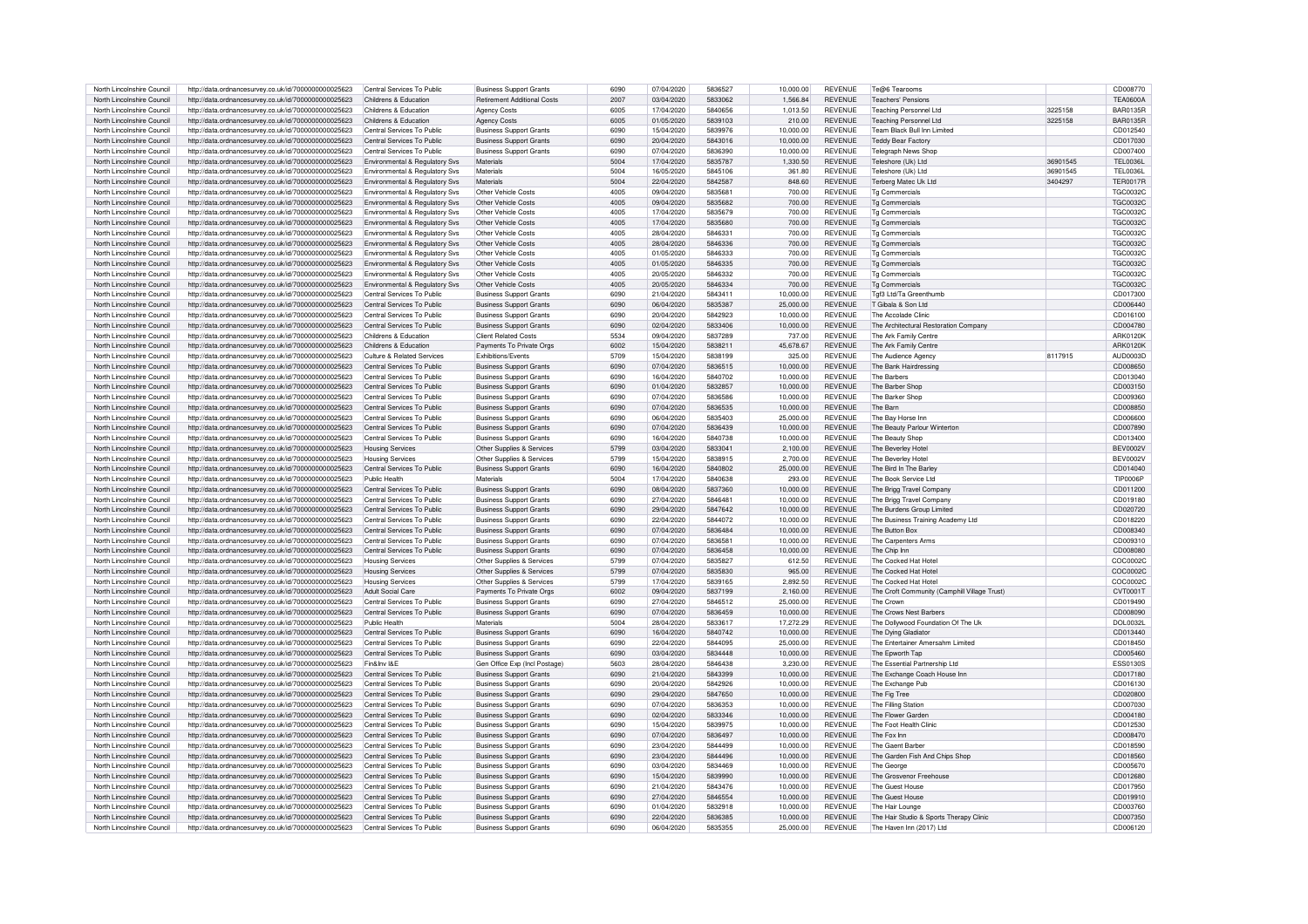| North Lincolnshire Council | http://data.ordnancesurvey.co.uk/id/7000000000025623 | Childrens & Education            | Payments To Private Orgs       | 6002 | 01/05/2020 | 5847410 | 2,647.28  | <b>REVENUE</b> | The Hesley Group                          |          | <b>HES0021S</b> |
|----------------------------|------------------------------------------------------|----------------------------------|--------------------------------|------|------------|---------|-----------|----------------|-------------------------------------------|----------|-----------------|
| North Lincolnshire Council | http://data.ordnancesurvey.co.uk/id/7000000000025623 | Central Services To Public       | <b>Business Support Grants</b> | 6090 | 27/04/2020 | 5846501 | 25,000.00 | <b>REVENUE</b> | The Huntsman                              |          | CD019380        |
| North Lincolnshire Council | http://data.ordnancesurvey.co.uk/id/7000000000025623 | Corporate And Democratic Core    | Cleaning Costs/ Materials      | 3301 | 15/04/2020 | 5839078 | 370.86    | <b>REVENUE</b> | The Hygiene Hub Ltd                       | 01873933 | SHE0006E        |
|                            |                                                      |                                  |                                |      |            |         |           |                |                                           |          |                 |
| North Lincolnshire Council | http://data.ordnancesurvey.co.uk/id/7000000000025623 | Central Services To Public       | <b>Business Support Grants</b> | 6090 | 20/04/2020 | 5842885 | 10.000.00 | <b>REVENUE</b> | The Junk Shop                             |          | CD015720        |
| North Lincolnshire Council | http://data.ordnancesurvey.co.uk/id/7000000000025623 | Central Services To Public       | <b>Business Support Grants</b> | 6090 | 07/04/2020 | 5836696 | 10,000.00 | <b>REVENUE</b> | The Kennels At Burton Kennels And Cattery |          | CD010460        |
| North Lincolnshire Council | http://data.ordnancesurvey.co.uk/id/7000000000025623 | Central Services To Public       | <b>Business Support Grants</b> | 6090 | 20/04/2020 | 5843003 | 10,000.00 | <b>REVENUE</b> | The Market Cafã;                          |          | CD016900        |
| North Lincolnshire Council | http://data.ordnancesurvey.co.uk/id/7000000000025623 | Central Services To Public       | <b>Business Support Grants</b> | 6090 | 17/04/2020 | 5841795 | 10.000.00 | <b>REVENUE</b> | The Melwood                               |          | CD015090        |
| North Lincolnshire Council | http://data.ordnancesurvey.co.uk/id/7000000000025623 | Central Services To Public       | <b>Business Support Grants</b> | 6090 | 01/05/2020 | 5843440 | 10,000.00 | <b>REVENUE</b> | The Moat House                            |          | CD017590        |
| North Lincolnshire Council |                                                      | Central Services To Public       | <b>Business Support Grants</b> | 6090 | 07/04/2020 | 5836530 | 10,000.00 | <b>REVENUE</b> | The Mobile Physios Ltd                    |          | CD008800        |
|                            | http://data.ordnancesurvey.co.uk/id/7000000000025623 |                                  |                                |      |            |         |           |                |                                           |          |                 |
| North Lincolnshire Council | http://data.ordnancesurvey.co.uk/id/7000000000025623 | Central Services To Public       | <b>Business Support Grants</b> | 6090 | 07/04/2020 | 5836690 | 10,000.00 | <b>REVENUE</b> | The Mount Tea Room Limited                |          | CD010400        |
| North Lincolnshire Council | http://data.ordnancesurvey.co.uk/id/7000000000025623 | Central Services To Public       | <b>Business Support Grants</b> | 6090 | 20/04/2020 | 5842940 | 10,000.00 | <b>REVENUE</b> | The Music & Dance Journey                 |          | CD016270        |
| North Lincolnshire Council | http://data.ordnancesurvey.co.uk/id/7000000000025623 | Central Services To Public       | <b>Business Support Grants</b> | 6090 | 07/04/2020 | 5836567 | 10,000.00 | <b>REVENUE</b> | The Nags Head Wootton Limited             |          | CD009170        |
| North Lincolnshire Council | http://data.ordnancesurvey.co.uk/id/7000000000025623 | Central Services To Public       | <b>Business Support Grants</b> | 6090 | 27/04/2020 | 5846509 | 10.000.00 | <b>REVENUE</b> | The Normanby Hotel                        |          | CD019460        |
| North Lincolnshire Council | http://data.ordnancesurvey.co.uk/id/7000000000025623 | Central Services To Public       | <b>Business Support Grants</b> | 6090 | 20/04/2020 | 5842975 | 10.000.00 | <b>REVENUE</b> | The Old Mill, The Smugglers Ltd           |          | CD016620        |
|                            |                                                      |                                  |                                |      |            |         |           |                |                                           |          |                 |
| North Lincolnshire Council | http://data.ordnancesurvey.co.uk/id/7000000000025623 | Central Services To Public       | <b>Business Support Grants</b> | 6090 | 07/04/2020 | 5836498 | 10,000.00 | <b>REVENUE</b> | The Old Parsonage                         |          | CD008480        |
| North Lincolnshire Council | http://data.ordnancesurvey.co.uk/id/7000000000025623 | Central Services To Public       | <b>Business Support Grants</b> | 6090 | 03/04/2020 | 5834467 | 10,000.00 | <b>REVENUE</b> | The Old School Antiques Centre Limited    |          | CD005650        |
| North Lincolnshire Council | http://data.ordnancesurvey.co.uk/id/7000000000025623 | Central Services To Public       | <b>Business Support Grants</b> | 6090 | 03/04/2020 | 5834468 | 10.000.00 | <b>REVENUE</b> | The Old School Library Limited            |          | CD005660        |
| North Lincolnshire Council | http://data.ordnancesurvey.co.uk/id/7000000000025623 | Central Services To Public       | <b>Business Support Grants</b> | 6090 | 15/04/2020 | 5839888 | 10.000.00 | <b>REVENUE</b> | The Original Barber In Colour             |          | CD011660        |
| North Lincolnshire Council | http://data.ordnancesurvey.co.uk/id/7000000000025623 | Central Services To Public       | <b>Business Support Grants</b> | 6090 | 29/04/2020 | 5847647 | 10.000.00 | <b>REVENUE</b> | The Pantry (Messingham) Ltd               |          | CD020770        |
|                            |                                                      |                                  |                                |      |            |         |           |                |                                           |          |                 |
| North Lincolnshire Council | http://data.ordnancesurvey.co.uk/id/7000000000025623 | Central Services To Public       | <b>Business Support Grants</b> | 6090 | 15/04/2020 | 5839906 | 10.000.00 | <b>REVENUE</b> | The Parkinson Arms                        |          | CD011840        |
| North Lincolnshire Council | http://data.ordnancesurvey.co.uk/id/7000000000025623 | Central Services To Public       | <b>Business Support Grants</b> | 6090 | 07/04/2020 | 5836512 | 10,000.00 | <b>REVENUE</b> | The Pastry Room Ltd                       |          | CD008620        |
| North Lincolnshire Council | http://data.ordnancesurvey.co.uk/id/7000000000025623 | Central Services To Public       | <b>Business Support Grants</b> | 6090 | 07/04/2020 | 5836679 | 10,000.00 | REVENUE        | The Phone Mart                            |          | CD010290        |
| North Lincolnshire Council | http://data.ordnancesurvey.co.uk/id/7000000000025623 | Central Services To Public       | <b>Business Support Grants</b> | 6090 | 06/04/2020 | 5835363 | 25,000.00 | <b>REVENUE</b> | The Pink Pig Farm                         |          | CD006200        |
| North Lincolnshire Council | http://data.ordnancesurvey.co.uk/id/7000000000025623 | Central Services To Public       | <b>Business Support Grants</b> | 6090 | 02/04/2020 | 5833442 | 10.000.00 | <b>REVENUE</b> | The Rai                                   |          | CD005140        |
|                            |                                                      |                                  |                                |      |            |         |           |                |                                           |          |                 |
| North Lincolnshire Council | http://data.ordnancesurvey.co.uk/id/7000000000025623 | Central Services To Public       | <b>Business Support Grants</b> | 6090 | 16/04/2020 | 5840783 | 10,000.00 | <b>REVENUE</b> | The Rancher Caravan Park                  |          | CD013850        |
| North Lincolnshire Council | http://data.ordnancesurvey.co.uk/id/7000000000025623 | Central Services To Public       | <b>Business Support Grants</b> | 6090 | 06/04/2020 | 5835392 | 25.000.00 | <b>REVENUE</b> | The Red Lion (Redbourne) Limited          |          | CD006490        |
| North Lincolnshire Council | http://data.ordnancesurvey.co.uk/id/7000000000025623 | Central Services To Public       | <b>Business Support Grants</b> | 6090 | 06/04/2020 | 5835402 | 25,000.00 | <b>REVENUE</b> | The Reindeer Inn                          |          | CD006590        |
| North Lincolnshire Council | http://data.ordnancesurvey.co.uk/id/7000000000025623 | Central Services To Public       | <b>Business Support Grants</b> | 6090 | 02/04/2020 | 5833323 | 10.000.00 | <b>REVENUE</b> | The Revolution                            |          | CD003950        |
| North Lincolnshire Council | http://data.ordnancesurvey.co.uk/id/7000000000025623 | Central Services To Public       | <b>Business Support Grants</b> | 6090 | 07/04/2020 | 5836611 | 10.000.00 | <b>REVENUE</b> | The Royal Oak                             |          | CD009610        |
|                            |                                                      |                                  |                                |      |            |         |           |                |                                           |          |                 |
| North Lincolnshire Council | http://data.ordnancesurvey.co.uk/id/7000000000025623 | Central Services To Public       | <b>Business Support Grants</b> | 6090 | 01/04/2020 | 5832882 | 10,000.00 | <b>REVENUE</b> | The Salor                                 |          | CD003400        |
| North Lincolnshire Council | http://data.ordnancesurvey.co.uk/id/7000000000025623 | Central Services To Public       | <b>Business Support Grants</b> | 6090 | 07/04/2020 | 5836622 | 10,000.00 | REVENUE        | The Salon Crowle                          |          | CD009720        |
| North Lincolnshire Council | http://data.ordnancesurvey.co.uk/id/7000000000025623 | Central Services To Public       | <b>Business Support Grants</b> | 6090 | 16/04/2020 | 5840710 | 10,000.00 | REVENUE        | The Sandwich Bar                          |          | CD013120        |
| North Lincolnshire Council | http://data.ordnancesurvey.co.uk/id/7000000000025623 | Childrens & Education            | Materials                      | 5004 | 17/04/2020 | 5838189 | 308.22    | <b>REVENUE</b> | The Skills Network                        | 06445363 | SKI0021I        |
| North Lincolnshire Council | http://data.ordnancesurvev.co.uk/id/7000000000025623 | Central Services To Public       | <b>Business Support Grants</b> | 6090 | 15/04/2020 | 5839932 | 10,000.00 | <b>REVENUE</b> | The Spice Hut                             |          | CD012100        |
|                            |                                                      |                                  |                                |      |            |         |           |                |                                           |          |                 |
| North Lincolnshire Council | http://data.ordnancesurvey.co.uk/id/7000000000025623 | Central Services To Public       | <b>Business Support Grants</b> | 6090 | 15/04/2020 | 5839987 | 10.000.00 | <b>REVENUE</b> | <b>The Station</b>                        |          | CD012650        |
| North Lincolnshire Council | http://data.ordnancesurvey.co.uk/id/7000000000025623 | Central Services To Public       | <b>Business Support Grants</b> | 6090 | 21/04/2020 | 5843396 | 10,000.00 | <b>REVENUE</b> | The Surma                                 |          | CD017150        |
| North Lincolnshire Council | http://data.ordnancesurvey.co.uk/id/7000000000025623 | Central Services To Public       | <b>Business Support Grants</b> | 6090 | 22/04/2020 | 5844058 | 10,000.00 | <b>REVENUE</b> | Thethatchinn                              |          | CD018080        |
| North Lincolnshire Council | http://data.ordnancesurvey.co.uk/id/7000000000025623 | Central Services To Public       | <b>Business Support Grants</b> | 6090 | 07/04/2020 | 5836634 | 10.000.00 | <b>REVENUE</b> | The Tiny Teanot                           |          | CD009840        |
| North Lincolnshire Council | http://data.ordnancesurvey.co.uk/id/7000000000025623 | Central Services To Public       | <b>Business Support Grants</b> | 6090 | 17/04/2020 | 5841732 | 10.000.00 | <b>REVENUE</b> | The Wardrobe                              |          | CD014460        |
|                            |                                                      |                                  |                                | 6090 |            |         |           |                | The Water Room                            |          |                 |
| North Lincolnshire Council | http://data.ordnancesurvey.co.uk/id/7000000000025623 | Central Services To Public       | <b>Business Support Grants</b> |      | 21/04/2020 | 5843437 | 10.000.00 | <b>REVENUE</b> |                                           |          | CD017560        |
| North Lincolnshire Council | http://data.ordnancesurvey.co.uk/id/7000000000025623 | Central Services To Public       | <b>Business Support Grants</b> | 6090 | 17/04/2020 | 5841781 | 10,000.00 | <b>REVENUE</b> | The West End Working Mens Club            |          | CD014950        |
| North Lincolnshire Council | http://data.ordnancesurvey.co.uk/id/7000000000025623 | Central Services To Public       | <b>Business Support Grants</b> | 6090 | 06/04/2020 | 5835401 | 10.000.00 | <b>REVENUE</b> | The Wheatsheaf                            |          | CD006580        |
| North Lincolnshire Council | http://data.ordnancesurvey.co.uk/id/7000000000025623 | Central Services To Public       | <b>Business Support Grants</b> | 6090 | 06/04/2020 | 5835347 | 25,000.00 | <b>REVENUE</b> | The Wheatsheaf (Hibaldstow) Ltd           |          | CD006040        |
| North Lincolnshire Council | http://data.ordnancesurvey.co.uk/id/7000000000025623 | Central Services To Public       | <b>Business Support Grants</b> | 6090 | 01/05/2020 | 5840691 | 10,000.00 | REVENUE        | The Whitegoods Training Academy           |          | CD012930        |
|                            |                                                      |                                  |                                |      |            |         |           |                |                                           |          |                 |
| North Lincolnshire Council | http://data.ordnancesurvey.co.uk/id/7000000000025623 | Central Services To Public       | <b>Business Support Grants</b> | 6090 | 02/04/2020 | 5833449 | 10.000.00 | <b>REVENUE</b> | The Willows Beauty Salor                  |          | CD005210        |
| North Lincolnshire Council | http://data.ordnancesurvey.co.uk/id/7000000000025623 | Central Services To Public       | <b>Business Support Grants</b> | 6090 | 17/04/2020 | 5841733 | 10,000.00 | <b>REVENUE</b> | The Willows Dental Practice               |          | CD014470        |
| North Lincolnshire Council | http://data.ordnancesurvey.co.uk/id/7000000000025623 | Central Services To Public       | <b>Business Support Grants</b> | 6090 | 27/04/2020 | 5846513 | 10,000.00 | <b>REVENUE</b> | The Works @ Silica Lodge Garden Centre    |          | CD019500        |
| North Lincolnshire Council | http://data.ordnancesurvey.co.uk/id/7000000000025623 | Childrens & Education            | Course Fees/Training           | 2002 | 28/04/2020 | 5846439 | 1.108.35  | <b>REVENUE</b> | The Wortley House Hotel                   | 4792332  | WOR0009R        |
| North Lincolnshire Council | http://data.ordnancesurvey.co.uk/id/7000000000025623 | Central Services To Public       | <b>Business Support Grants</b> | 6090 | 16/04/2020 | 5840810 | 25,000.00 | <b>REVENUE</b> | The Yarborough Hunt Limited               |          | CD014120        |
| North Lincolnshire Council |                                                      | Central Services To Public       | <b>Business Support Grants</b> | 6090 | 27/04/2020 | 5846568 | 25,000.00 |                | Thomas Bell & Sons Limited                |          | CD020050        |
|                            | http://data.ordnancesurvey.co.uk/id/7000000000025623 |                                  |                                |      |            |         |           | REVENUE        |                                           |          |                 |
| North Lincolnshire Council | http://data.ordnancesurvey.co.uk/id/7000000000025623 | Central Services To Public       | <b>Business Support Grants</b> | 6090 | 20/04/2020 | 5842941 | 10,000.00 | <b>REVENUE</b> | Thorndale                                 |          | CD016280        |
| North Lincolnshire Council | http://data.ordnancesurvey.co.uk/id/7000000000025623 | Culture, Env, Reg & Planning Cap | <b>Other Costs</b>             | A085 | 07/04/2020 | 5835265 | 3.960.00  | CAPITAL        | <b>Thornton Curtis Pee</b>                |          | THO0550O        |
| North Lincolnshire Council | http://data.ordnancesurvey.co.uk/id/7000000000025623 | Central Services To Public       | <b>Business Support Grants</b> | 6090 | 07/04/2020 | 5836488 | 10,000.00 | <b>REVENUE</b> | Thornton Hunt Inn                         |          | CD008380        |
| North Lincolnshire Council | http://data.ordnancesurvey.co.uk/id/7000000000025623 | Central Services To Public       | <b>Business Support Grants</b> | 6090 | 20/04/2020 | 5842920 | 10,000.00 | REVENUE        | Tick Tock Terry'S & Son                   |          | CD016070        |
| North Lincolnshire Council | http://data.ordnancesurvey.co.uk/id/7000000000025623 | Central Services To Public       | <b>Business Support Grants</b> | 6090 | 29/04/2020 | 5847631 | 10,000.00 | <b>REVENUE</b> | Tiger Eve Make-Up Studio                  |          | CD020610        |
|                            |                                                      |                                  |                                |      |            |         |           |                |                                           |          |                 |
| North Lincolnshire Council | http://data.ordnancesurvey.co.uk/id/7000000000025623 | Central Services To Public       | <b>Business Support Grants</b> | 6090 | 23/04/2020 | 5844511 | 10,000.00 | <b>REVENUE</b> | Timber2homes                              |          | CD018710        |
| North Lincolnshire Council | http://data.ordnancesurvey.co.uk/id/7000000000025623 | Central Services To Public       | <b>Business Support Grants</b> | 6090 | 17/04/2020 | 5841728 | 10.000.00 | <b>REVENUE</b> | Time For You                              |          | CD014420        |
| North Lincolnshire Council | http://data.ordnancesurvey.co.uk/id/7000000000025623 | Central Services To Public       | <b>Business Support Grants</b> | 6090 | 02/04/2020 | 5833319 | 10,000.00 | <b>REVENUE</b> | Tim Shephardson Motor Engineer            |          | CD003910        |
| North Lincolnshire Council | http://data.ordnancesurvey.co.uk/id/7000000000025623 | Central Services To Public       | <b>Business Support Grants</b> | 6090 | 21/04/2020 | 5843452 | 10,000.00 | <b>REVENUE</b> | <b>Tinytots Store</b>                     |          | CD017710        |
| North Lincolnshire Council | http://data.ordnancesurvey.co.uk/id/7000000000025623 | Central Services To Public       | <b>Business Support Grants</b> | 6090 | 16/04/2020 | 5840837 | 25,000.00 | <b>REVENUE</b> | Ti Trading Ltd                            |          | CD014390        |
|                            |                                                      |                                  |                                | 4005 | 01/05/2020 | 5846385 |           | <b>REVENUE</b> | T & J Fletcher Limited                    |          |                 |
| North Lincolnshire Council | http://data.ordnancesurvey.co.uk/id/7000000000025623 | Environmental & Regulatory Svs   | <b>Other Vehicle Costs</b>     |      |            |         | 2,700.00  |                |                                           |          | <b>FLE0073E</b> |
| North Lincolnshire Council | http://data.ordnancesurvey.co.uk/id/7000000000025623 | Central Services To Public       | <b>Business Support Grants</b> | 6090 | 17/04/2020 | 5841837 | 10.000.00 | <b>REVENUE</b> | T & J Fletcher Ltd                        |          | CD015510        |
| North Lincolnshire Council | http://data.ordnancesurvey.co.uk/id/7000000000025623 | Central Services To Public       | <b>Business Support Grants</b> | 6090 | 09/04/2020 | 5838115 | 10.000.00 | <b>REVENUE</b> | Tis Coach Hire Ltd                        |          | CD011490        |
| North Lincolnshire Council | http://data.ordnancesurvey.co.uk/id/7000000000025623 | Childrens & Education            | Vehicle Hire                   | 4101 | 09/04/2020 | 5835683 | 925.71    | <b>REVENUE</b> | Tjs Hire Co (Humberside) Ltd              | 1364047  | <b>TJS0001S</b> |
| North Lincolnshire Council | http://data.ordnancesurvey.co.uk/id/7000000000025623 | Childrens & Education            | Vehicle Hire                   | 4101 | 09/04/2020 | 5835684 | 925.71    | <b>REVENUE</b> | Tis Hire Co (Humberside) Ltd              | 1364047  | <b>TJS0001S</b> |
| North Lincolnshire Council |                                                      | Central Services To Public       |                                | 6090 | 01/04/2020 | 5832863 | 10.000.00 | <b>REVENUE</b> |                                           |          | CD003210        |
|                            | http://data.ordnancesurvey.co.uk/id/7000000000025623 |                                  | <b>Business Support Grants</b> |      |            |         |           |                | Tlp Ground Investigations Ltd             |          |                 |
| North Lincolnshire Council | http://data.ordnancesurvey.co.uk/id/7000000000025623 | Fin&Inv I&E                      | Other Professional Fees        | 5829 | 03/04/2020 | 5833458 | 320.38    | <b>REVENUE</b> | Tm Group (Uk) Ltd                         |          | <b>TMG0001G</b> |
| North Lincolnshire Council | http://data.ordnancesurvey.co.uk/id/7000000000025623 | Non Distributed Costs            | Other Professional Fees        | 5829 | 03/04/2020 | 5833460 | 499.05    | <b>REVENUE</b> | Tm Group (Uk) Ltd                         |          | <b>TMG0001G</b> |
| North Lincolnshire Council | http://data.ordnancesurvey.co.uk/id/7000000000025623 | Central Services To Public       | <b>Business Support Grants</b> | 6090 | 02/04/2020 | 5833336 | 10,000.00 | <b>REVENUE</b> | T & Mk Entertainment Ltd                  |          | CD004080        |
| North Lincolnshire Council | http://data.ordnancesurvey.co.uk/id/7000000000025623 | Central Services To Public       | <b>Business Support Grants</b> | 6090 | 07/04/2020 | 5836615 | 10.000.00 | <b>REVENUE</b> | Tmy Automotive                            |          | CD009650        |
| North Lincolnshire Council | http://data.ordnancesurvey.co.uk/id/7000000000025623 | Central Services To Public       | <b>Business Support Grants</b> | 6090 | 15/04/2020 | 5839966 | 10.000.00 | <b>REVENUE</b> | <b>Tns Concrete Products</b>              |          | CD012440        |
| North Lincolnshire Council |                                                      | Central Services To Public       | <b>Business Support Grants</b> | 6090 | 07/04/2020 | 5836575 | 10.000.00 | <b>REVENUE</b> | Tom Dennis Imaging                        |          | CD009250        |
|                            | http://data.ordnancesurvey.co.uk/id/7000000000025623 |                                  |                                |      |            |         |           |                |                                           |          |                 |
| North Lincolnshire Council | http://data.ordnancesurvey.co.uk/id/7000000000025623 | Central Services To Public       | <b>Business Support Grants</b> | 6090 | 29/04/2020 | 5847608 | 10,000.00 | <b>REVENUE</b> | <b>Tony Conroy Builders</b>               |          | CD020380        |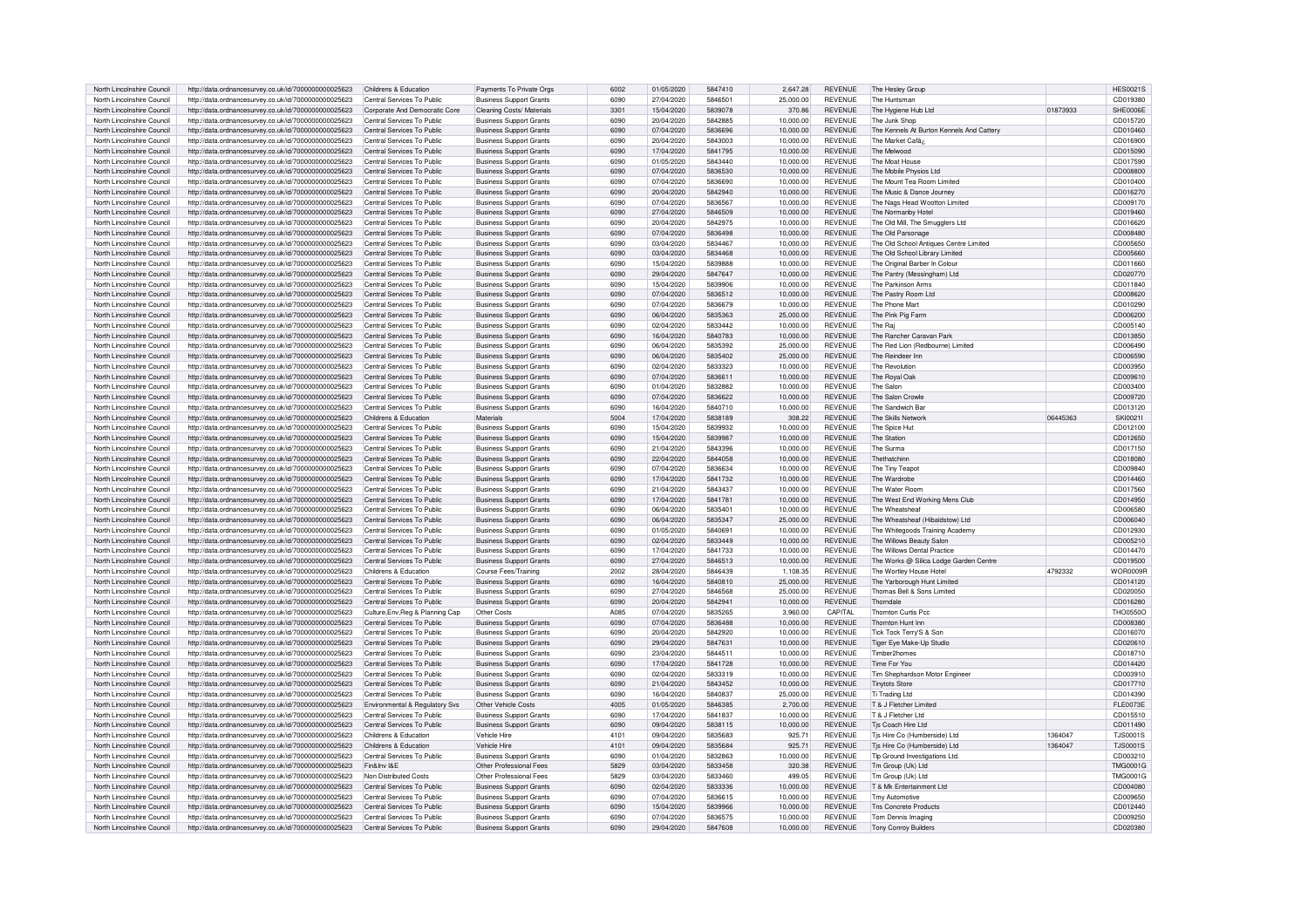| North Lincolnshire Council | http://data.ordnancesurvev.co.uk/id/7000000000025623 | Central Services To Public                 | <b>Business Support Grants</b>        | 6090          | 27/04/2020 | 5846470 | 10.000.00      | <b>REVENUE</b> | Tony Flinn & Associates Ltd             |          | CD019070        |
|----------------------------|------------------------------------------------------|--------------------------------------------|---------------------------------------|---------------|------------|---------|----------------|----------------|-----------------------------------------|----------|-----------------|
|                            |                                                      |                                            |                                       | 9002          |            | 5841647 |                |                |                                         | 9540672  | <b>TOP0050P</b> |
| North Lincolnshire Council | http://data.ordnancesurvey.co.uk/id/7000000000025623 | <b>Housing Services</b>                    | Fees & Charges Income                 |               | 01/05/2020 |         | $-873.38$      | <b>REVENUE</b> | <b>Topcon Building Ltd</b>              |          |                 |
| North Lincolnshire Council | http://data.ordnancesurvey.co.uk/id/7000000000025623 | <b>Housing Services</b>                    | Fees & Charges Income                 | 9002          | 01/05/2020 | 5841658 | $-1,460.23$    | <b>REVENUE</b> | <b>Topcon Building Ltd</b>              | 9540672  | <b>TOP0050F</b> |
| North Lincolnshire Council | http://data.ordnancesurvey.co.uk/id/7000000000025623 | <b>Housing Services</b>                    | Fees & Charges Income                 | 9002          | 01/05/2020 | 5846751 | $-908.88$      | <b>REVENUE</b> | <b>Topcon Building Ltd</b>              | 9540672  | <b>TOP0050F</b> |
| North Lincolnshire Council | http://data.ordnancesurvey.co.uk/id/7000000000025623 | Central Services To Public                 | <b>Business Support Grants</b>        | 6090          | 20/04/2020 | 5842919 | 10.000.00      | <b>REVENUE</b> | <b>Top Cuts Barbers</b>                 |          | CD016060        |
| North Lincolnshire Council | http://data.ordnancesurvev.co.uk/id/7000000000025623 | Central Services To Public                 | <b>Business Support Grants</b>        | 6090          | 20/04/2020 | 5842904 | 10.000.00      | <b>REVENUE</b> | <b>Tops Pizza Express Limited</b>       |          | CD015910        |
| North Lincolnshire Council | http://data.ordnancesurvey.co.uk/id/7000000000025623 | Central Services To Public                 | <b>Business Support Grants</b>        | 6090          | 29/04/2020 | 5847635 | 25.000.00      | <b>REVENUE</b> | Torne Valley I ts                       |          | CD020650        |
|                            |                                                      |                                            |                                       | 5050          |            |         |                | <b>REVENUE</b> |                                         |          |                 |
| North Lincolnshire Council | http://data.ordnancesurvey.co.uk/id/7000000000025623 | Childrens & Education                      | It Hardware - Purchase                |               | 01/05/2020 | 5845111 | 2,750.00       |                | <b>Total Computer Networks Ltd</b>      | 04858126 | <b>TOT0031T</b> |
| North Lincolnshire Council | http://data.ordnancesurvey.co.uk/id/7000000000025623 | Childrens & Education                      | It Hardware - Purchase                | 5050          | 17/05/2020 | 5843214 | 480.00         | <b>REVENUE</b> | <b>Total Computer Networks Ltd</b>      | 04858126 | <b>TOT0031T</b> |
| North Lincolnshire Council | http://data.ordnancesurvey.co.uk/id/7000000000025623 | Corporate And Democratic Core              | Foujoment Purchase                    | 5001          | 22/04/2020 | 5841274 | 4.000.00       | <b>REVENUE</b> | Total Computer Networks Ltd.            | 04858126 | <b>TOT0031T</b> |
| North Lincolnshire Council | http://data.ordnancesurvey.co.uk/id/7000000000025623 | Corporate And Democratic Core              | Foujoment Purchase                    | 5001          | 22/04/2020 | 5841639 | 1.160.00       | <b>REVENUE</b> | <b>Total Computer Networks Ltd</b>      | 04858126 | <b>TOT0031T</b> |
| North Lincolnshire Council | http://data.ordnancesurvey.co.uk/id/7000000000025623 | Corporate And Democratic Core              | Equipment Purchase                    | 5001          | 22/04/2020 | 5841642 | 2.000.00       | <b>REVENUE</b> | <b>Total Computer Networks Ltd</b>      | 04858126 | <b>TOT0031T</b> |
| North Lincolnshire Council |                                                      |                                            | Equipment Purchase                    | 500           | 22/04/2020 | 5841645 | 1.260.00       | <b>REVENUE</b> | <b>Total Computer Networks Ltd</b>      | 04858126 | <b>TOT0031T</b> |
|                            | http://data.ordnancesurvey.co.uk/id/7000000000025623 | Corporate And Democratic Core              |                                       |               |            |         |                |                |                                         |          |                 |
| North Lincolnshire Council | http://data.ordnancesurvey.co.uk/id/7000000000025623 | Corporate And Democratic Core              | Equipment Purchase                    | $500^{\circ}$ | 22/04/2020 | 5842675 | 1.061.40       | <b>REVENUE</b> | <b>Total Computer Networks Ltd</b>      | 04858126 | <b>TOT0031T</b> |
| North Lincolnshire Council | http://data.ordnancesurvey.co.uk/id/7000000000025623 | Corporate And Democratic Core              | Equipment Purchase                    | 5001          | 22/04/2020 | 5843195 | 4,600.00       | <b>REVENUE</b> | <b>Total Computer Networks Ltd</b>      | 04858126 | <b>TOT0031T</b> |
| North Lincolnshire Council | http://data.ordnancesurvey.co.uk/id/7000000000025623 | Corporate And Democratic Core              | Equipment Purchase                    | 5001          | 22/04/2020 | 5843200 | 1,100.00       | <b>REVENUE</b> | <b>Total Computer Networks Ltd</b>      | 04858126 | <b>TOT0031T</b> |
| North Lincolnshire Council | http://data.ordnancesurvey.co.uk/id/7000000000025623 | Corporate And Democratic Core              | Equipment Purchase                    | 500           | 01/05/2020 | 5843211 | 400.00         | <b>REVENUE</b> | <b>Total Computer Networks Ltd</b>      | 04858126 | <b>TOT0031T</b> |
| North Lincolnshire Council | http://data.ordnancesurvey.co.uk/id/7000000000025623 | Corporate And Democratic Core              | It Hardware - Purchase                | 5050          | 22/04/2020 | 5843202 | 300.00         | <b>REVENUE</b> | <b>Total Computer Networks Ltd</b>      | 04858126 | <b>TOT0031T</b> |
|                            |                                                      |                                            |                                       | 5050          |            |         |                | <b>REVENUE</b> |                                         |          |                 |
| North Lincolnshire Council | http://data.ordnancesurvey.co.uk/id/7000000000025623 | Highways & Transport                       | It Hardware - Purchase                |               | 22/04/2020 | 5841262 | 1,600.00       |                | <b>Total Computer Networks Ltd</b>      | 04858126 | <b>TOT0031T</b> |
| North Lincolnshire Council | http://data.ordnancesurvey.co.uk/id/7000000000025623 | Support Servs Capital                      | It Fauinment                          | A098          | 22/04/2020 | 5841635 | 500.00         | CAPITAL        | Total Computer Networks Ltd.            | 04858126 | <b>TOT0031T</b> |
| North Lincolnshire Council | http://data.ordnancesurvev.co.uk/id/7000000000025623 | Support Servs Capital                      | It Equipment                          | A098          | 28/04/2020 | 5843210 | 2,186.50       | CAPITAL        | Total Computer Networks Ltd.            | 04858126 | <b>TOT0031T</b> |
| North Lincolnshire Council | http://data.ordnancesurvey.co.uk/id/7000000000025623 | Fin&Inv I&F                                | Electricity                           | 3102          | 09/04/2020 | 5837182 | 2.953.62       | <b>REVENUE</b> | Total Gas & Power Ltd                   |          | FL F0001F       |
| North Lincolnshire Council | http://data.ordnancesurvey.co.uk/id/7000000000025623 | Childrens & Education                      | Repair & Maintenance Costs            | 3000          | 24/04/2020 | 5843585 | 74.00          | <b>REVENUE</b> | Townsend Flec. Serv. - Mechanical       |          | <b>V00a0WOT</b> |
|                            |                                                      |                                            |                                       |               |            |         |                |                |                                         |          |                 |
| North Lincolnshire Council | http://data.ordnancesurvey.co.uk/id/7000000000025623 | Corporate And Democratic Core              | Repair & Maintenance Costs            | 3000          | 22/04/2020 | 5843356 | 1.996.60       | <b>REVENUE</b> | Townsend Elec. Serv. - Mechanical       |          | V00600VOT       |
| North Lincolnshire Council | http://data.ordnancesurvey.co.uk/id/7000000000025623 | Culture & Related Services                 | Repair & Maintenance Costs            | 3000          | 24/04/2020 | 5843585 | 699.74         | <b>REVENUE</b> | Townsend Elec, Serv. - Mechanical       |          | <b>TOW0600W</b> |
| North Lincolnshire Council | http://data.ordnancesurvey.co.uk/id/7000000000025623 | Fin&Inv I&E                                | Repair & Maintenance Costs            | 3000          | 24/04/2020 | 5843585 | 79.97          | <b>REVENUE</b> | Townsend Elec. Serv. - Mechanical       |          | <b>TOW0600W</b> |
| North Lincolnshire Council | http://data.ordnancesurvev.co.uk/id/7000000000025623 | Culture, Env, Reg & Planning Cap           | Building/Construction                 | A082          | 22/04/2020 | 5843358 | 2,896.90       | CAPITAL        | <b>Townsend Electrical Services</b>     |          | <b>TOW0097W</b> |
| North Lincolnshire Council | http://data.ordnancesurvey.co.uk/id/7000000000025623 | Culture & Related Services                 | <b>Benair &amp; Maintenance Costs</b> | 3000          | 24/04/2020 | 5843584 | 663.30         | <b>REVENUE</b> | <b>Townsend Electrical Services</b>     |          | TOW0097W        |
| North Lincolnshire Council |                                                      | Fin&Inv I&E                                | Repair & Maintenance Costs            | 3000          | 24/04/2020 | 5843584 | 120.88         | <b>REVENUE</b> | <b>Townsend Electrical Services</b>     |          | <b>TOW0097W</b> |
|                            | http://data.ordnancesurvey.co.uk/id/7000000000025623 |                                            |                                       |               |            |         |                |                |                                         |          |                 |
| North Lincolnshire Council | http://data.ordnancesurvey.co.uk/id/7000000000025623 | Central Services To Public                 | <b>Business Support Grants</b>        | 6090          | 02/04/2020 | 5833311 | 10,000.00      | <b>REVENUE</b> | Toxic Bunny                             |          | CD003830        |
| North Lincolnshire Council | http://data.ordnancesurvey.co.uk/id/7000000000025623 | Childrens & Education                      | Payments To Private Orgs              | 6002          | 03/04/2020 | 5833989 | 33,652.21      | <b>REVENUE</b> | <b>Toy Box Nursery</b>                  |          | <b>TOY0009Y</b> |
| North Lincolnshire Council | http://data.ordnancesurvey.co.uk/id/7000000000025623 | Central Services To Public                 | <b>Business Support Grants</b>        | 6090          | 09/04/2020 | 5838098 | 10.000.00      | <b>REVENUE</b> | Toy Box Nursery (Scunthorpe) Limited    |          | CD011320        |
| North Lincolnshire Council | http://data.ordnancesurvey.co.uk/id/7000000000025623 | Central Services To Public                 | <b>Business Support Grants</b>        | 6090          | 20/04/2020 | 5843017 | 10.000.00      | <b>REVENUE</b> | Toymar                                  |          | CD017040        |
| North Lincolnshire Council |                                                      | Central Services To Public                 |                                       | 6090          | 08/04/2020 | 5837345 | 10,000.00      | <b>REVENUE</b> | Tp Cars Sales (Trading Post Cars)       |          | CD011050        |
|                            | http://data.ordnancesurvey.co.uk/id/7000000000025623 |                                            | <b>Business Support Grants</b>        |               |            |         |                |                |                                         |          |                 |
| North Lincolnshire Council | http://data.ordnancesurvey.co.uk/id/7000000000025623 | Childrens & Education                      | Payments To Private Org               | 6002          | 15/04/2020 | 5838263 | 712.80         | <b>REVENUE</b> | <b>Tracy Girling</b>                    |          | <b>TRG0001G</b> |
| North Lincolnshire Council | http://data.ordnancesurvey.co.uk/id/7000000000025623 | Corporate And Democratic Core              | <b>Bank Charges</b>                   | 5821          | 22/04/2020 | 5838890 | 6,079.45       | <b>REVENUE</b> | Tradition (Uk) Limited                  |          | TRA0205A        |
| North Lincolnshire Council | http://data.ordnancesurvey.co.uk/id/7000000000025623 | Corporate And Democratic Core              | <b>Bank Charges</b>                   | 5821          | 01/05/2020 | 5847496 | 16,648.76      | <b>REVENUE</b> | Tradition (Uk) Limited                  |          | TRA0205/        |
| North Lincolnshire Council | http://data.ordnancesurvey.co.uk/id/7000000000025623 | Childrens & Education                      | Course Fees/Training                  | 2002          | 17/04/2020 | 5840852 | 300.00         | <b>REVENUE</b> | Train Aid Ltd                           |          | <b>TRA0284A</b> |
| North Lincolnshire Council | http://data.ordnancesurvev.co.uk/id/7000000000025623 | Central Services To Public                 | <b>Business Support Grants</b>        | 6090          | 29/04/2020 | 5847632 | 25,000.00      | <b>REVENUE</b> | Tranquil Spa (Hull) Ltd                 |          | CD020620        |
|                            |                                                      |                                            |                                       |               |            |         |                |                |                                         |          |                 |
| North Lincolnshire Council | http://data.ordnancesurvey.co.uk/id/7000000000025623 | Central Services To Public                 | <b>Business Support Grants</b>        | 6090          | 07/04/2020 | 5836528 | 10.000.00      | <b>REVENUE</b> | Trans-Mec-Fab                           |          | CD008780        |
| North Lincolnshire Council | http://data.ordnancesurvey.co.uk/id/7000000000025623 | Fin&Inv I&E                                | Equipment Maint.& Repai               | 5003          | 07/04/2020 | 5835685 | 525.00         | <b>REVENUE</b> | Transtec Garage Equipment Services Ltd  |          | <b>TRA0207A</b> |
| North Lincolnshire Council | http://data.ordnancesurvey.co.uk/id/7000000000025623 | Fin&Inv I&E                                | Equipment Maint.& Repai               | 5003          | 01/05/2020 | 5846337 | 285.60         | <b>REVENUE</b> | Transtec Garage Equipment Services Ltd  |          | <b>TRA0207A</b> |
| North Lincolnshire Council | http://data.ordnancesurvey.co.uk/id/7000000000025623 | Environmental & Regulatory Svs             | Payments To Private Orgs              | 6002          | 01/05/2020 | 5846376 | 343.140.84     | <b>REVENUE</b> | Transwaste Recycling And Aggregates Ltd | 3863280  | <b>TRA0252A</b> |
| North Lincolnshire Council | http://data.ordnancesurvey.co.uk/id/7000000000025623 | <b>Environmental &amp; Requlatory Sys</b>  | Payments To Private Orgs              | 6002          | 01/05/2020 | 5847462 | 2.530.50       | <b>REVENUE</b> | Transwaste Recycling And Aggregates Ltd | 3863280  | <b>TRA0252A</b> |
|                            |                                                      |                                            |                                       |               |            | 5843192 |                | <b>REVENUE</b> | Treebouse Care Ltd                      |          | TRE0066E        |
| North Lincolnshire Council | http://data.ordnancesurvey.co.uk/id/7000000000025623 | Childrens & Education                      | Payments To Private Orgs              | 6002          | 22/04/2020 |         | 561.12         |                |                                         |          |                 |
| North Lincolnshire Council | http://data.ordnancesurvey.co.uk/id/7000000000025623 | Childrens & Education                      | Payments To Private Org:              | 6002          | 22/04/2020 | 5843193 | 1.053.00       | <b>REVENUE</b> | Treehouse Care Ltd                      |          | <b>TRE0066E</b> |
| North Lincolnshire Council | http://data.ordnancesurvey.co.uk/id/7000000000025623 | Central Services To Public                 | <b>Business Support Grants</b>        | 6090          | 21/04/2020 | 5843435 | 10.000.00      | <b>REVENUE</b> | <b>Trends Hair Studio</b>               |          | CD017540        |
| North Lincolnshire Council | http://data.ordnancesurvey.co.uk/id/7000000000025623 | Central Services To Public                 | <b>Business Support Grants</b>        | 6090          | 27/04/2020 | 5846447 | 10,000.00      | <b>REVENUE</b> | <b>Trendy Hair Salon</b>                |          | CD018840        |
| North Lincolnshire Council | http://data.ordnancesurvey.co.uk/id/7000000000025623 | Central Services To Public                 | <b>Business Support Grants</b>        | 6090          | 15/04/2020 | 5839914 | 10,000.00      | <b>REVENUE</b> | <b>Trenta Restaurant Ltd</b>            |          | CD011920        |
| North Lincolnshire Council | http://data.ordnancesurvey.co.uk/id/7000000000025623 | Central Services To Public                 | <b>Business Support Grants</b>        | 6090          | 08/04/2020 | 5837339 | 10.000.00      | <b>REVENUE</b> | Trentside Engineering Ltd               |          | CD010990        |
|                            |                                                      |                                            |                                       |               |            |         |                |                |                                         |          |                 |
| North Lincolnshire Council | http://data.ordnancesurvey.co.uk/id/7000000000025623 | Central Services To Public                 | <b>Business Support Grants</b>        | 6090          | 21/04/2020 | 5843403 | 10,000.00      | <b>REVENUE</b> | <b>Trentside Fisheries</b>              |          | CD017220        |
| North Lincolnshire Council | http://data.ordnancesurvey.co.uk/id/7000000000025623 | Central Services To Public                 | <b>Business Support Grants</b>        | 6090          | 29/04/2020 | 5847629 | 10.000.00      | <b>REVENUE</b> | <b>Trent Supplies Ltd</b>               |          | CD020590        |
| North Lincolnshire Council | http://data.ordnancesurvey.co.uk/id/7000000000025623 | Central Services To Public                 | <b>Business Support Grants</b>        | 6090          | 07/04/2020 | 5836410 | 10.000.00      | <b>REVENUE</b> | Trent Valley Gliding Club Ltd.          |          | CD007600        |
| North Lincolnshire Council | http://data.ordnancesurvey.co.uk/id/7000000000025623 | Central Services To Public                 | <b>Business Support Grants</b>        | 6090          | 07/04/2020 | 5836394 | 10,000.00      | <b>REVENUE</b> | Trent Valley Maintenance Ltd            |          | CD007440        |
| North Lincolnshire Council | http://data.ordnancesurvey.co.uk/id/7000000000025623 | Central Services To Public                 | <b>Business Support Grants</b>        | 6090          | 28/04/2020 | 5847386 | 10,000.00      | <b>REVENUE</b> | <b>Trent Valley Refrigeration Ltd</b>   |          | CD020130        |
|                            |                                                      | Central Services To Public                 |                                       |               | 09/04/2020 | 5837139 |                |                |                                         |          | <b>TRE0071E</b> |
| North Lincolnshire Council | http://data.ordnancesurvey.co.uk/id/7000000000025623 |                                            | Repair & Maintenance Costs            | 3000          |            |         | $\overline{0}$ | <b>REVENUE</b> | Trent Valley Refrigeration Ltd          | 0439468  |                 |
| North Lincolnshire Council | http://data.ordnancesurvey.co.uk/id/7000000000025623 | Central Services To Public                 | Repair & Maintenance Costs            | 3000          | 09/04/2020 | 5837150 | $\overline{0}$ | <b>REVENUE</b> | <b>Trent Valley Refrigeration Ltd</b>   | 0439468  | <b>TRE0071E</b> |
| North Lincolnshire Council | http://data.ordnancesurvey.co.uk/id/7000000000025623 | Central Services To Public                 | Repair & Maintenance Costs            | 3000          | 15/04/2020 | 5837797 | $\overline{0}$ | <b>REVENUE</b> | Trent Valley Refrigeration Ltd          | 0439468  | <b>TRE0071E</b> |
| North Lincolnshire Council | http://data.ordnancesurvey.co.uk/id/7000000000025623 | Central Services To Public                 | Repair & Maintenance Costs            | 3000          | 22/04/2020 | 5843597 | $\overline{0}$ | <b>REVENUE</b> | <b>Trent Valley Refrigeration Ltd</b>   | 04394681 | <b>TRE0071E</b> |
| North Lincolnshire Council | http://data.ordnancesurvey.co.uk/id/7000000000025623 | Corporate And Democratic Core              | Repair & Maintenance Costs            | 3000          | 09/04/2020 | 5837139 | 116.16         | <b>REVENUE</b> | <b>Trent Valley Refrigeration Ltd</b>   | 04394681 | <b>TRE0071E</b> |
| North Lincolnshire Council | http://data.ordnancesurvey.co.uk/id/7000000000025623 | Corporate And Democratic Core              | <b>Benair &amp; Maintenance Costs</b> | 3000          | 22/04/2020 | 5843597 | 375.00         | <b>REVENUE</b> | <b>Trent Valley Refrigeration Ltd</b>   | 04394681 | <b>TRF0071F</b> |
|                            |                                                      |                                            |                                       |               |            |         |                |                |                                         |          |                 |
| North Lincolnshire Council | http://data.ordnancesurvey.co.uk/id/7000000000025623 | Culture & Related Services                 | Repair & Maintenance Costs            | 3000          | 09/04/2020 | 5837139 | 309.86         | <b>REVENUE</b> | <b>Trent Valley Refrigeration Ltd</b>   | 0439468  | <b>TRE0071E</b> |
| North Lincolnshire Council | http://data.ordnancesurvey.co.uk/id/7000000000025623 | Culture & Related Services                 | Repair & Maintenance Costs            | 3000          | 09/04/2020 | 5837150 | 3,360.00       | <b>REVENUE</b> | <b>Trent Valley Refrigeration Ltd</b>   | 04394681 | <b>TRE0071E</b> |
| North Lincolnshire Council | http://data.ordnancesurvey.co.uk/id/7000000000025623 | Culture & Related Services                 | Repair & Maintenance Costs            | 3000          | 15/04/2020 | 5837797 | 230.00         | <b>REVENUE</b> | <b>Trent Valley Refrigeration Ltd</b>   | 04394681 | <b>TRE0071E</b> |
| North Lincolnshire Council | http://data.ordnancesurvey.co.uk/id/7000000000025623 | <b>Fnvironmental &amp; Requlatory Sys.</b> | <b>Benair &amp; Maintenance Costs</b> | 3000          | 09/04/2020 | 5837139 | 114.48         | <b>REVENUE</b> | <b>Trent Valley Refrigeration Ltd</b>   | 04394681 | <b>TRE0071E</b> |
| North Lincolnshire Council | http://data.ordnancesurvey.co.uk/id/7000000000025623 | Central Services To Public                 | <b>Business Support Grants</b>        | 6090          | 09/04/2020 | 5838103 | 10.000.00      | <b>REVENUE</b> | <b>Tresses Hair Design</b>              |          | CD011370        |
| North Lincolnshire Council |                                                      |                                            |                                       | 4004          |            | 5846339 |                | <b>REVENUE</b> |                                         |          |                 |
|                            | http://data.ordnancesurvey.co.uk/id/7000000000025623 | Highways & Transport                       | <b>Vehicle Repairs</b>                |               | 28/04/2020 |         | 1.337.00       |                | <b>Truck Loaders Limited</b>            | 5168548  | <b>TRU0048U</b> |
| North Lincolnshire Council | http://data.ordnancesurvey.co.uk/id/7000000000025623 | Central Services To Public                 | <b>Business Support Grants</b>        | 6090          | 29/04/2020 | 5847621 | 10.000.00      | <b>REVENUE</b> | Tsm I td                                |          | CD020510        |
| North Lincolnshire Council | http://data.ordnancesurvey.co.uk/id/7000000000025623 | Central Services To Public                 | <b>Business Support Grants</b>        | 6090          | 09/04/2020 | 5838125 | 10.000.00      | <b>REVENUE</b> | <b>Ts Recovery'S</b>                    |          | CD011590        |
| North Lincolnshire Council | http://data.ordnancesurvey.co.uk/id/7000000000025623 | Central Services To Public                 | <b>Business Support Grants</b>        | 6090          | 03/04/2020 | 5834501 | 10,000.00      | <b>REVENUE</b> | T.S. Truck & Plant Ltd.                 |          | CD005990        |
| North Lincolnshire Council | http://data.ordnancesurvey.co.uk/id/7000000000025623 | Central Services To Public                 | <b>Business Support Grants</b>        | 6090          | 15/04/2020 | 583993  | 10.000.00      | <b>REVENUE</b> | Tuckers Ice Cream Ltd                   |          | CD012090        |
| North Lincolnshire Council | http://data.ordnancesurvev.co.uk/id/7000000000025623 | Central Services To Public                 | <b>Business Support Grants</b>        | 6090          | 07/04/2020 | 5836463 | 10.000.00      | <b>REVENUE</b> | Tudor Hair Salon                        |          | CD008130        |
|                            |                                                      |                                            |                                       |               |            |         |                |                |                                         |          |                 |
| North Lincolnshire Council | http://data.ordnancesurvey.co.uk/id/7000000000025623 | Environmental & Regulatory Svs             | Foujoment Purchase                    | $500^{\circ}$ | 24/04/2020 | 5843990 | 33.900.00      | <b>REVENUE</b> | Tunstall Healthcare (Uk) I to           | 1332249  | TUN0021N        |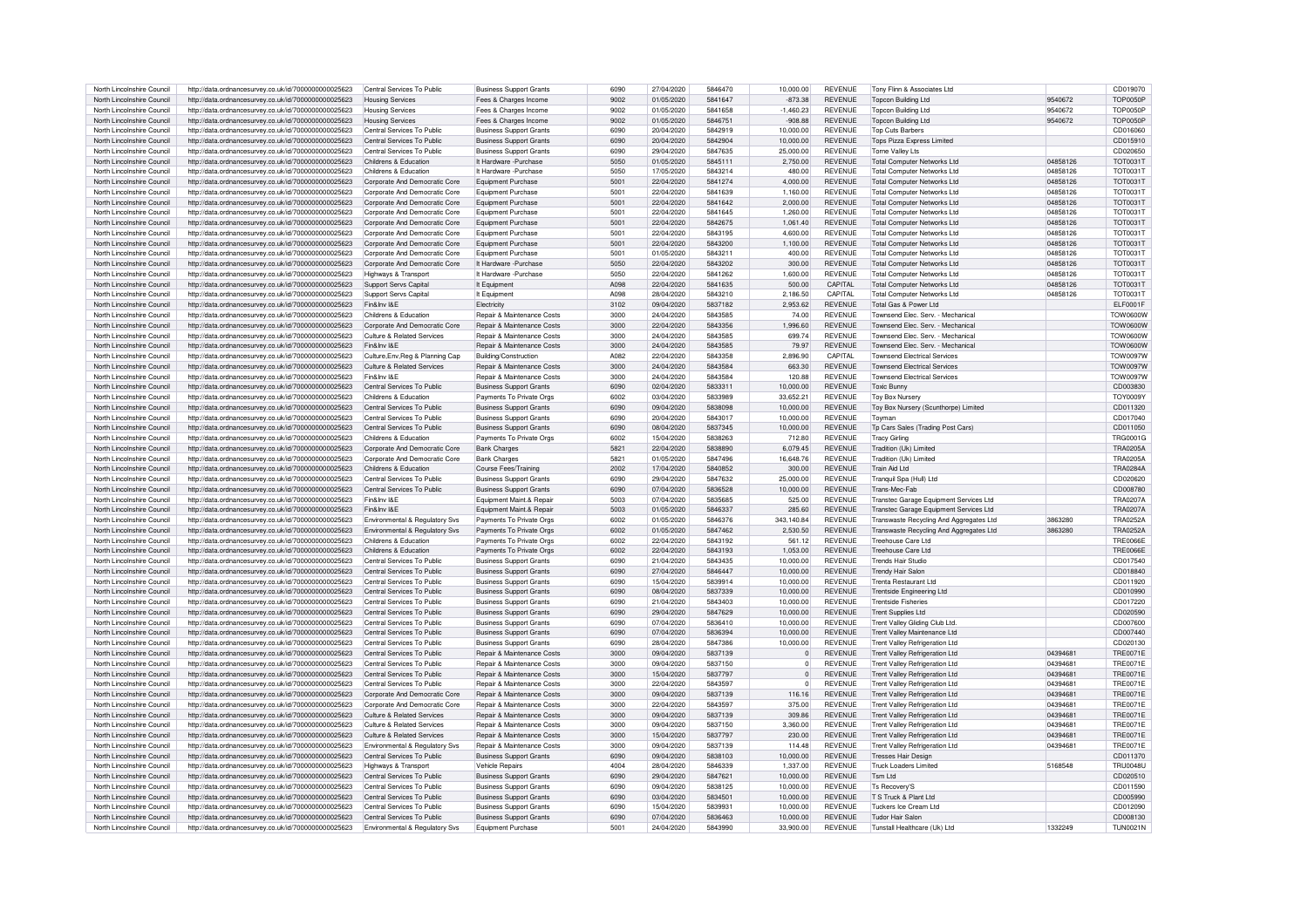| North Lincolnshire Council | http://data.ordnancesurvey.co.uk/id/7000000000025623 | Central Services To Public    | <b>Business Support Grants</b> | 6090 | 23/04/2020 | 5844507            | 10,000.00 | <b>REVENUE</b> | Turner & Pooch Dog Grooming   |          | CD018670        |
|----------------------------|------------------------------------------------------|-------------------------------|--------------------------------|------|------------|--------------------|-----------|----------------|-------------------------------|----------|-----------------|
| North Lincolnshire Council | http://data.ordnancesurvey.co.uk/id/7000000000025623 | Adult Social Care             | Provisions                     | 5201 | 01/05/2020 | 5844591            | 347.32    | <b>REVENUE</b> | <b>Turner Price Ltd</b>       | 02732141 | <b>TUR0245R</b> |
| North Lincolnshire Council | http://data.ordnancesurvey.co.uk/id/7000000000025623 | Central Services To Public    | Other Supplies & Services      | 5799 | 22/04/2020 | 5842706            | 2,121.57  | <b>REVENUE</b> | Turner Price Ltd              | 02732141 | <b>TUR0245R</b> |
| North Lincolnshire Council | http://data.ordnancesurvey.co.uk/id/7000000000025623 | Central Services To Public    | Other Supplies & Services      | 5799 | 01/05/2020 | 5842702            | 3.558.64  | <b>REVENUE</b> | Turner Price Ltd              | 0273214  | <b>TUR0245R</b> |
| North Lincolnshire Council | http://data.ordnancesurvey.co.uk/id/7000000000025623 | Corporate And Democratic Core | Other Premises Costs           | 3390 | 17/04/2020 | 5840197            | 1,354.03  | <b>REVENUE</b> | <b>Turner Price Ltd</b>       | 02732141 | <b>TUR0245R</b> |
| North Lincolnshire Council | http://data.ordnancesurvey.co.uk/id/7000000000025623 | Corporate And Democratic Core | Other Premises Costs           | 3390 | 17/04/2020 | 5840199            | 1,538.69  | <b>REVENUE</b> | <b>Turner Price Ltd</b>       | 02732141 | <b>TUR0245R</b> |
| North Lincolnshire Council | http://data.ordnancesurvey.co.uk/id/7000000000025623 | Corporate And Democratic Core | Other Premises Costs           | 3390 | 17/04/2020 | 5840200            | 1.552.31  | <b>REVENUE</b> | Turner Price Ltd              | 02732141 | TUR0245B        |
| North Lincolnshire Council | http://data.ordnancesurvey.co.uk/id/7000000000025623 | Corporate And Democratic Core | Other Premises Costs           | 3390 | 22/04/2020 | 5843633            | 1.545.93  | <b>REVENUE</b> | <b>Turner Price Ltd</b>       | 0273214  | TUR0245F        |
| North Lincolnshire Council | http://data.ordnancesurvey.co.uk/id/7000000000025623 | Fin&Inv I&F                   | Provisions                     | 5201 | 03/04/2020 | 5833846            | 415.95    | <b>REVENUE</b> | <b>Turner Price Ltd</b>       | 02732141 | TUR0245B        |
| North Lincolnshire Council | http://data.ordnancesurvey.co.uk/id/7000000000025623 | Fin&Inv I&E                   | Provisions                     | 5201 | 03/04/2020 | 5833848            | 278.01    | <b>REVENUE</b> | Turner Price Ltd              | 02732141 | <b>TUR0245F</b> |
| North Lincolnshire Council | http://data.ordnancesurvey.co.uk/id/7000000000025623 | Fin&Inv I&E                   | Provisions                     | 5201 | 03/04/2020 | 5833851            | 313.96    | <b>REVENUE</b> | Turner Price Ltd              | 02732141 | <b>TUR0245R</b> |
| North Lincolnshire Council | http://data.ordnancesurvey.co.uk/id/7000000000025623 | Fin&Inv I&E                   | Provisions                     | 5201 | 03/04/2020 | 5833856            | 337.75    | <b>REVENUE</b> | <b>Turner Price Ltd</b>       | 0273214  | <b>TUR0245R</b> |
| North Lincolnshire Council | http://data.ordnancesurvey.co.uk/id/7000000000025623 | Fin&Inv I&F                   | Provisions                     | 5201 | 03/04/2020 | 5833878            | 1.018.72  | <b>REVENUE</b> | Turner Price Ltd              | 02732141 | TUR0245B        |
| North Lincolnshire Council | http://data.ordnancesurvey.co.uk/id/7000000000025623 | Fin&Inv I&E                   | Provisions                     | 5201 | 03/04/2020 | 5833879            | 489.74    | <b>REVENUE</b> | <b>Turner Price Ltd</b>       | 02732141 | <b>TUR0245R</b> |
| North Lincolnshire Council | http://data.ordnancesurvey.co.uk/id/7000000000025623 | Fin&Inv I&F                   | Provisions                     | 5201 | 03/04/2020 | 5833880            | 754.73    | <b>REVENUE</b> | Turner Price Ltd              | 02732141 | <b>TUR0245R</b> |
| North Lincolnshire Council | http://data.ordnancesurvey.co.uk/id/7000000000025623 | Fin&Inv I&E                   | Provisions                     | 5201 | 03/04/2020 | 5833881            | 429.03    | <b>REVENUE</b> | Turner Price Ltd              | 02732141 | <b>TUR0245R</b> |
| North Lincolnshire Council | http://data.ordnancesurvey.co.uk/id/7000000000025623 | Fin&Inv I&F                   | Provisions                     | 5201 | 03/04/2020 | 5833882            | 1.327.78  | <b>REVENUE</b> | Turner Price Ltd              | 02732141 | <b>TUR0245R</b> |
| North Lincolnshire Council | http://data.ordnancesurvey.co.uk/id/7000000000025623 | Fin&Inv I&F                   | Provisions                     | 5201 | 03/04/2020 | 5833883            | 296.24    | <b>REVENUE</b> | Turner Price Ltd              | 02732141 | TLIR0245B       |
| North Lincolnshire Council | http://data.ordnancesurvey.co.uk/id/7000000000025623 | Fin&Inv I&F                   | Provisions                     | 5201 | 03/04/2020 | 5833885            | 334.69    | <b>REVENUE</b> | Turner Price Ltd              | 02732141 | <b>TUR0245R</b> |
| North Lincolnshire Council |                                                      | Fin&Inv I&E                   | Provisions                     | 5201 | 03/04/2020 | 5833886            | 301.35    | <b>REVENUE</b> | <b>Turner Price Ltd</b>       | 02732141 | <b>TUR0245R</b> |
|                            | http://data.ordnancesurvey.co.uk/id/7000000000025623 |                               |                                |      |            |                    |           |                |                               |          |                 |
| North Lincolnshire Council | http://data.ordnancesurvey.co.uk/id/7000000000025623 | Fin&Inv I&E                   | Provisions                     | 5201 | 03/04/2020 | 5833887            | 298.07    | <b>REVENUE</b> | <b>Turner Price Ltd</b>       | 02732141 | <b>TUR0245R</b> |
| North Lincolnshire Council | http://data.ordnancesurvey.co.uk/id/7000000000025623 | Fin&Inv I&E                   | Provisions                     | 5201 | 03/04/2020 | 5833890            | 295.95    | <b>REVENUE</b> | Turner Price Ltd              | 02732141 | <b>TUR0245R</b> |
| North Lincolnshire Council | http://data.ordnancesurvey.co.uk/id/7000000000025623 | Fin&Inv I&E                   | Provisions                     | 5201 | 17/04/2020 | 5840158            | 262.28    | <b>REVENUE</b> | <b>Turner Price Ltd</b>       | 02732141 | <b>TUR0245R</b> |
| North Lincolnshire Council | http://data.ordnancesurvey.co.uk/id/7000000000025623 | Fin&Inv I&E                   | Provisions                     | 5201 | 17/04/2020 | 5840159            | 1.740.86  | <b>REVENUE</b> | <b>Turner Price Ltd</b>       | 02732141 | <b>TUR0245R</b> |
| North Lincolnshire Council | http://data.ordnancesurvey.co.uk/id/7000000000025623 | Fin&Inv I&F                   | Provisions                     | 5201 | 17/04/2020 | 5840161            | 532.12    | <b>REVENUE</b> | Turner Price Ltd              | 02732141 | <b>TUR0245R</b> |
| North Lincolnshire Council | http://data.ordnancesurvey.co.uk/id/7000000000025623 | Fin&Inv I&F                   | Provisions                     | 5201 | 17/04/2020 | 5840162            | 670.53    | <b>REVENUE</b> | Turner Price Ltd              | 02732141 | <b>TUR0245R</b> |
| North Lincolnshire Council | http://data.ordnancesurvey.co.uk/id/7000000000025623 | Fin&Inv I&E                   | Provisions                     | 5201 | 17/04/2020 | 5840163            | 853.37    | <b>REVENUE</b> | <b>Turner Price Ltd</b>       | 02732141 | <b>TUR0245R</b> |
| North Lincolnshire Council | http://data.ordnancesurvey.co.uk/id/7000000000025623 | Fin&Inv I&F                   | Provisions                     | 5201 | 17/04/2020 | 5840166            | 557.18    | <b>REVENUE</b> | Turner Price Ltd              | 02732141 | TUR0245B        |
| North Lincolnshire Council | http://data.ordnancesurvey.co.uk/id/7000000000025623 | Fin&Inv I&F                   | Provisions                     | 5201 | 17/04/2020 | 5840167            | 409.99    | <b>REVENUE</b> | <b>Turner Price Ltd</b>       | 02732141 | <b>TUR0245R</b> |
| North Lincolnshire Council | http://data.ordnancesurvey.co.uk/id/7000000000025623 | Fin&Inv I&F                   | Provisions                     | 5201 | 17/04/2020 | 5840168            | 1.568.26  | <b>REVENUE</b> | <b>Turner Price Ltd</b>       | 02732141 | <b>TUR0245R</b> |
| North Lincolnshire Council | http://data.ordnancesurvey.co.uk/id/7000000000025623 | Fin&Inv I&E                   | Provisions                     | 5201 | 17/04/2020 | 5840170            | 2,197.01  | REVENUE        | Turner Price Ltd              | 02732141 | <b>TUR0245R</b> |
| North Lincolnshire Council | http://data.ordnancesurvey.co.uk/id/7000000000025623 | Fin&Inv I&E                   | Provisions                     | 5201 | 17/04/2020 | 5840171            | 1,237.16  | REVENUE        | Turner Price Ltd              | 02732141 | <b>TUR0245R</b> |
| North Lincolnshire Council | http://data.ordnancesurvey.co.uk/id/7000000000025623 | Fin&Inv I&E                   | Provisions                     | 5201 | 17/04/2020 | 5840172            | 1.690.03  | <b>REVENUE</b> | <b>Turner Price Ltd</b>       | 02732141 | <b>TUR0245F</b> |
| North Lincolnshire Council | http://data.ordnancesurvey.co.uk/id/7000000000025623 | Fin&Inv I&E                   | Provisions                     | 5201 | 17/04/2020 | 5840173            | 1,167.38  | <b>REVENUE</b> | <b>Turner Price Ltd</b>       | 02732141 | <b>TUR0245R</b> |
| North Lincolnshire Council | http://data.ordnancesurvey.co.uk/id/7000000000025623 | Fin&Inv I&F                   | Provisions                     | 5201 | 17/04/2020 | 5840174            | 921.33    | <b>REVENUE</b> | Turner Price Ltd              | 02732141 | TUR0245B        |
| North Lincolnshire Council | http://data.ordnancesurvey.co.uk/id/7000000000025623 | Fin&Inv I&E                   | Provisions                     | 5201 | 17/04/2020 | 5840175            | 1,963.39  | <b>REVENUE</b> | Turner Price Ltd              | 02732141 | <b>TUR0245R</b> |
| North Lincolnshire Council | http://data.ordnancesurvey.co.uk/id/7000000000025623 | Fin&Inv I&E                   | Provisions                     | 5201 | 17/04/2020 | 5840179            | 806.60    | <b>REVENUE</b> | Turner Price Ltd              | 02732141 | <b>TUR0245R</b> |
| North Lincolnshire Council | http://data.ordnancesurvey.co.uk/id/7000000000025623 | Fin&Inv I&F                   | Provisions                     | 5201 | 17/04/2020 | 5840183            | 767.28    | <b>REVENUE</b> | Turner Price Ltd              | 02732141 | TUR0245B        |
| North Lincolnshire Council | http://data.ordnancesurvey.co.uk/id/7000000000025623 | Fin&Inv I&F                   | Provisions                     | 5201 | 17/04/2020 | 5840185            | 376.05    | <b>REVENUE</b> | Turner Price Ltd              | 02732141 | <b>TUR0245R</b> |
| North Lincolnshire Council | http://data.ordnancesurvey.co.uk/id/7000000000025623 | Fin&Inv I&F                   | Provisions                     | 5201 | 17/04/2020 | 5840201            | 40787     | <b>REVENUE</b> | Turner Price Ltd              | 02732141 | <b>TUR0245R</b> |
| North Lincolnshire Council | http://data.ordnancesurvey.co.uk/id/7000000000025623 | Fin&Inv I&E                   | Provisions                     | 5201 | 22/04/2020 | 5843611            | 1,936.01  | <b>REVENUE</b> | Turner Price Ltd              | 02732141 | <b>TUR0245R</b> |
| North Lincolnshire Council | http://data.ordnancesurvey.co.uk/id/7000000000025623 | Fin&Inv I&F                   | Provisions                     | 5201 | 22/04/2020 | 5843612            | 1.082.56  | <b>REVENUE</b> | <b>Turner Price Ltd</b>       | 0273214  | <b>TUR0245R</b> |
| North Lincolnshire Council | http://data.ordnancesurvey.co.uk/id/7000000000025623 | Fin&Inv I&E                   | Provisions                     | 5201 | 22/04/2020 | 5843613            | 375.30    | <b>REVENUE</b> | Turner Price Ltd              | 02732141 | <b>TUR0245R</b> |
| North Lincolnshire Council | http://data.ordnancesurvey.co.uk/id/7000000000025623 | Fin&Inv I&E                   | Provisions                     | 5201 | 22/04/2020 | 5843614            | 1,323.57  | <b>REVENUE</b> | Turner Price Ltd              | 02732141 | <b>TUR0245R</b> |
| North Lincolnshire Council | http://data.ordnancesurvey.co.uk/id/7000000000025623 | Fin&Inv I&E                   | Provisions                     | 5201 | 22/04/2020 | 5843616            | 2.368.87  | <b>REVENUE</b> | <b>Turner Price Ltd</b>       | 0273214  | <b>TUR0245R</b> |
| North Lincolnshire Council | http://data.ordnancesurvey.co.uk/id/7000000000025623 | Fin&Inv I&F                   | Provisions                     | 5201 | 22/04/2020 | 5843617            | 957.08    | <b>REVENUE</b> | Turner Price Ltd              | 02732141 | <b>TUR0245R</b> |
| North Lincolnshire Council | http://data.ordnancesurvey.co.uk/id/7000000000025623 | Fin&Inv I&F                   | Provisions                     | 5201 | 22/04/2020 | 5843618            | 607.49    | <b>REVENUE</b> | Turner Price Ltd              | 02732141 | <b>TUR0245R</b> |
| North Lincolnshire Council | http://data.ordnancesurvey.co.uk/id/7000000000025623 | Fin&Inv I&F                   | Provisions                     | 5201 | 22/04/2020 | 5843619            | 346.35    | <b>REVENUE</b> | Turner Price Ltd              | 02732141 | <b>TUR0245R</b> |
| North Lincolnshire Council | http://data.ordnancesurvey.co.uk/id/7000000000025623 | Fin&Inv I&E                   | Provisions                     | 5201 | 22/04/2020 | 5843624            | 1.977.12  | <b>REVENUE</b> | <b>Turner Price Ltd</b>       | 02732141 | <b>TUR0245R</b> |
| North Lincolnshire Council |                                                      | Fin&Inv I&F                   | Provisions                     | 5201 | 22/04/2020 | 5843625            | 812.11    | <b>REVENUE</b> | Turner Price Ltd              | 02732141 | TUR0245B        |
|                            | http://data.ordnancesurvey.co.uk/id/7000000000025623 |                               |                                |      |            |                    |           |                |                               |          |                 |
| North Lincolnshire Council | http://data.ordnancesurvey.co.uk/id/7000000000025623 | Fin&Inv I&E                   | Provisions                     | 5201 | 22/04/2020 | 5843626<br>5843627 | 2.396.76  | <b>REVENUE</b> | <b>Turner Price Ltd</b>       | 02732141 | <b>TUR0245R</b> |
| North Lincolnshire Council | http://data.ordnancesurvey.co.uk/id/7000000000025623 | Fin&Inv I&F                   | Provisions                     | 5201 | 22/04/2020 |                    | 1.657.76  | <b>REVENUE</b> | <b>Turner Price Ltd</b>       | 02732141 | TUR0245B        |
| North Lincolnshire Council | http://data.ordnancesurvey.co.uk/id/7000000000025623 | Fin&Inv I&E                   | Provisions                     | 5201 | 22/04/2020 | 5843628            | 1,590.65  | REVENUE        | <b>Turner Price Ltd</b>       | 02732141 | <b>TUR0245R</b> |
| North Lincolnshire Council | http://data.ordnancesurvey.co.uk/id/7000000000025623 | Fin&Inv I&E                   | Provisions                     | 5201 | 22/04/2020 | 5843629            | 1,330.33  | REVENUE        | <b>Turner Price Ltd</b>       | 02732141 | <b>TUR0245R</b> |
| North Lincolnshire Council | http://data.ordnancesurvey.co.uk/id/7000000000025623 | Fin&Inv I&E                   | Provisions                     | 5201 | 22/04/2020 | 5843630            | 2.591.35  | <b>REVENUE</b> | <b>Turner Price Ltd</b>       | 02732141 | <b>TUR0245R</b> |
| North Lincolnshire Council | http://data.ordnancesurvey.co.uk/id/7000000000025623 | Fin&Inv I&F                   | Provisions                     | 5201 | 22/04/2020 | 5843632            | 1,577.73  | <b>REVENUE</b> | Turner Price Ltd              | 02732141 | TUR0245B        |
| North Lincolnshire Council | http://data.ordnancesurvey.co.uk/id/7000000000025623 | Fin&Inv I&F                   | Provisions                     | 5201 | 28/04/2020 | 5846805            | 2,491.58  | <b>REVENUE</b> | Turner Price Ltd              | 02732141 | TUR0245B        |
| North Lincolnshire Council | http://data.ordnancesurvey.co.uk/id/7000000000025623 | Fin&Inv I&E                   | Provisions                     | 5201 | 28/04/2020 | 5846806            | 1,308.69  | <b>REVENUE</b> | Turner Price Ltd              | 02732141 | <b>TUR0245R</b> |
| North Lincolnshire Council | http://data.ordnancesurvey.co.uk/id/7000000000025623 | Fin&Inv I&E                   | Provisions                     | 5201 | 28/04/2020 | 5846807            | 1,435.93  | <b>REVENUE</b> | Turner Price Ltd              | 02732141 | <b>TUR0245R</b> |
| North Lincolnshire Council | http://data.ordnancesurvey.co.uk/id/7000000000025623 | Fin&Inv I&F                   | Provisions                     | 5201 | 28/04/2020 | 5846808            | 1.915.47  | <b>REVENUE</b> | Turner Price Ltd              | 02732141 | <b>TUR0245R</b> |
| North Lincolnshire Council | http://data.ordnancesurvey.co.uk/id/7000000000025623 | Fin&Inv I&F                   | Provisions                     | 5201 | 28/04/2020 | 5846809            | 926.14    | <b>REVENUE</b> | <b>Turner Price Ltd</b>       | 02732141 | <b>TUR0245R</b> |
| North Lincolnshire Council | http://data.ordnancesurvey.co.uk/id/7000000000025623 | Fin&Inv I&E                   | Provisions                     | 5201 | 28/04/2020 | 5846811            | 1.086.35  | <b>REVENUE</b> | <b>Turner Price Ltd</b>       | 02732141 | <b>TUR0245R</b> |
| North Lincolnshire Council | http://data.ordnancesurvey.co.uk/id/7000000000025623 | Fin&Inv I&E                   | Provisions                     | 5201 | 28/04/2020 | 5846813            | 503.60    | <b>REVENUE</b> | <b>Turner Price Ltd</b>       | 02732141 | <b>TUR0245R</b> |
| North Lincolnshire Council | http://data.ordnancesurvey.co.uk/id/7000000000025623 | Fin&Inv I&E                   | Provisions                     | 5201 | 28/04/2020 | 5846815            | 2.448.21  | <b>REVENUE</b> | <b>Turner Price Ltd</b>       | 02732141 | <b>TUR0245R</b> |
| North Lincolnshire Council | http://data.ordnancesurvey.co.uk/id/7000000000025623 | Fin&Inv I&E                   | Provisions                     | 5201 | 28/04/2020 | 5846817            | 2,643.59  | <b>REVENUE</b> | <b>Turner Price Ltd</b>       | 02732141 | <b>TUR0245R</b> |
| North Lincolnshire Council | http://data.ordnancesurvey.co.uk/id/7000000000025623 | Non Distributed Costs         | Other Supplies & Services      | 5799 | 17/04/2020 | 5840198            | 746.72    | <b>REVENUE</b> | <b>Turner Price Ltd</b>       | 02732141 | <b>TUR0245R</b> |
| North Lincolnshire Council | http://data.ordnancesurvey.co.uk/id/7000000000025623 | Non Distributed Costs         | Other Supplies & Services      | 5799 | 22/04/2020 | 5843635            | 534.92    | <b>REVENUE</b> | <b>Turner Price Ltd</b>       | 02732141 | <b>TUR0245R</b> |
| North Lincolnshire Council | http://data.ordnancesurvey.co.uk/id/7000000000025623 | Central Services To Public    | <b>Business Support Grants</b> | 6090 | 01/04/2020 | 5832873            | 10,000.00 | <b>REVENUE</b> | Turnerwarran & Co Llo         |          | CD003310        |
| North Lincolnshire Council | http://data.ordnancesurvey.co.uk/id/7000000000025623 | Central Services To Public    | <b>Business Support Grants</b> | 6090 | 20/04/2020 | 5843018            | 10,000.00 | <b>REVENUE</b> | <b>Tutti Fruitiers</b>        |          | CD017050        |
| North Lincolnshire Council | http://data.ordnancesurvey.co.uk/id/7000000000025623 | <b>Housing Services</b>       | Other Supplies & Services      | 5799 | 03/04/2020 | 5832829            | 2.400.00  | <b>REVENUE</b> | Tyt Investments I imited      |          | LAN0021N        |
| North Lincolnshire Council | http://data.ordnancesurvey.co.uk/id/7000000000025623 | <b>Housing Services</b>       | Other Supplies & Services      | 5799 | 15/04/2020 | 5838910            | 1.916.98  | <b>REVENUE</b> | Tyt Investments I imited      |          | <b>LAN0021N</b> |
| North Lincolnshire Council | http://data.ordnancesurvey.co.uk/id/7000000000025623 | <b>Housing Services</b>       | Other Supplies & Services      | 5799 | 15/04/2020 | 5838914            | 2.440.00  | <b>REVENUE</b> | Tyt Investments I imited      |          | <b>LAN0021N</b> |
| North Lincolnshire Council | http://data.ordnancesurvey.co.uk/id/7000000000025623 | Central Services To Public    | <b>Business Support Grants</b> | 6090 | 07/04/2020 | 5836601            | 10.000.00 | REVENUE        | Twilight Auto Repairs Limited |          | CD009510        |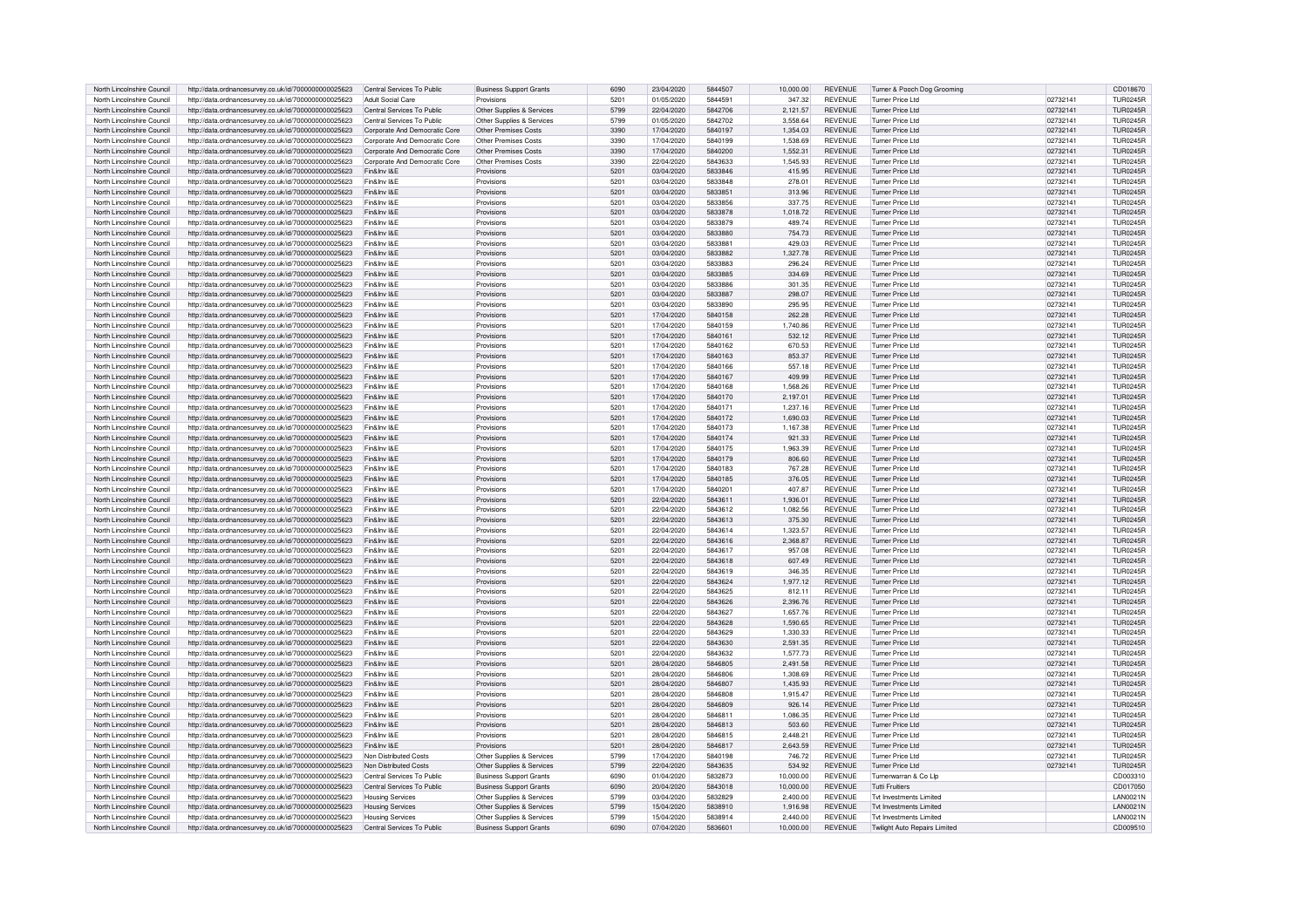| North Lincolnshire Council | http://data.ordnancesurvey.co.uk/id/7000000000025623 | Central Services To Public            | <b>Business Support Grants</b> | 6090 | 07/04/2020 | 5836367 | 10.000.00 | <b>REVENUE</b> | Twin Tigers Martial Arts                      |           | CD007170        |
|----------------------------|------------------------------------------------------|---------------------------------------|--------------------------------|------|------------|---------|-----------|----------------|-----------------------------------------------|-----------|-----------------|
| North Lincolnshire Council | http://data.ordnancesurvey.co.uk/id/7000000000025623 | Central Services To Public            | <b>Business Support Grants</b> | 6090 | 01/04/2020 | 5832890 | 10,000.00 | <b>REVENUE</b> | <b>Tyrerite Scunthorpe Ltd</b>                |           | CD003480        |
| North Lincolnshire Council | http://data.ordnancesurvey.co.uk/id/7000000000025623 | Central Services To Public            | <b>Business Support Grants</b> | 6090 | 17/04/2020 | 5841746 | 10,000.00 | <b>REVENUE</b> | <b>Uk Best Kebab</b>                          |           | CD014600        |
| North Lincolnshire Council |                                                      | Central Services To Public            |                                | 6090 | 16/04/2020 | 5840721 |           | <b>REVENUE</b> | <b>Uk Container Repairs</b>                   |           | CD013230        |
|                            | http://data.ordnancesurvey.co.uk/id/7000000000025623 |                                       | <b>Business Support Grants</b> |      |            |         | 10,000.00 |                |                                               |           |                 |
| North Lincolnshire Council | http://data.ordnancesurvey.co.uk/id/7000000000025623 | Culture & Related Services            | Fuel                           | 4001 | 17/04/2020 | 5835843 | 178.55    | <b>REVENUE</b> | Uk Fuels Ltd                                  | 2212080   | UKF0001F        |
| North Lincolnshire Council | http://data.ordnancesurvey.co.uk/id/7000000000025623 | Highways & Transport                  | Fuel                           | 4001 | 17/04/2020 | 5835843 | 76.23     | <b>REVENUE</b> | Uk Fuels I td                                 | 2212080   | UKF0001F        |
| North Lincolnshire Council | http://data.ordnancesurvey.co.uk/id/7000000000025623 | Central Services To Public            | <b>Business Support Grants</b> | 6090 | 08/04/2020 | 5837318 | 10.000.00 | <b>REVENUE</b> | Ukvane Ltd                                    |           | CD010780        |
| North Lincolnshire Council | http://data.ordnancesurvey.co.uk/id/7000000000025623 | Central Services To Public            | <b>Business Support Grants</b> | 6090 | 27/04/2020 | 5846498 | 10,000.00 | <b>REVENUE</b> | U.K.V.S. Limited                              |           | CD019350        |
| North Lincolnshire Council | http://data.ordnancesurvey.co.uk/id/7000000000025623 | Central Services To Public            | <b>Business Support Grants</b> | 6090 | 07/04/2020 | 5836460 | 10.000.00 | <b>REVENUE</b> | Ulceby Lodge Bed & Breakfast                  |           | CD008100        |
| North Lincolnshire Council | http://data.ordnancesurvey.co.uk/id/7000000000025623 | Central Services To Public            | <b>Business Support Grants</b> | 6090 | 16/04/2020 | 5840750 | 10.000.00 | <b>REVENUE</b> | Ulceby Pre-School & Out Of School Club        |           | CD013520        |
| North Lincolnshire Council | http://data.ordnancesurvey.co.uk/id/7000000000025623 | Childrens & Education                 | Payments To Voluntary Orgs     | 6001 | 15/04/2020 | 5838264 | 8,868.87  | <b>REVENUE</b> | Ulceby Pre-School Playgroup                   |           | <b>ULC0009C</b> |
| North Lincolnshire Council | http://data.ordnancesurvey.co.uk/id/7000000000025623 | Central Services To Public            | <b>Business Support Grants</b> | 6090 | 08/04/2020 | 5837323 | 10.000.00 | <b>REVENUE</b> | <b>Ulterior Fine Furnishings</b>              |           | CD010830        |
| North Lincolnshire Council | http://data.ordnancesurvey.co.uk/id/7000000000025623 | Central Services To Public            | <b>Business Support Grants</b> | 6090 | 22/04/2020 | 5844091 | 25,000.00 | <b>REVENUE</b> | Ultimate Car Wash                             |           | CD018410        |
| North Lincolnshire Council | http://data.ordnancesurvey.co.uk/id/7000000000025623 | Central Services To Public            | <b>Business Support Grants</b> | 6090 | 07/04/2020 | 5836591 | 10.000.00 | <b>REVENUE</b> | Ultimate Doors Ltd                            |           | CD009410        |
| North Lincolnshire Council | http://data.ordnancesurvey.co.uk/id/7000000000025623 | Central Services To Public            | <b>Business Support Grants</b> | 6090 | 07/04/2020 | 5836428 | 10,000.00 | <b>REVENUE</b> | Unique Boutique                               |           | CD007780        |
| North Lincolnshire Council | http://data.ordnancesurvey.co.uk/id/7000000000025623 | Corporate And Democratic Core         | Fees & Charges Income          | 9002 | 07/04/2020 | 5835765 | $-249.72$ | <b>REVENUE</b> | Unison                                        |           | <b>UNI0003I</b> |
| North Lincolnshire Council | http://data.ordnancesurvey.co.uk/id/7000000000025623 | Central Services To Public            | <b>Business Support Grants</b> | 6090 | 02/04/2020 | 5833421 | 10,000.00 | <b>REVENUE</b> | Universal Electrical Services (Yorkshire) Ltd |           | CD004930        |
| North Lincolnshire Council |                                                      | Fin&Inv I&F                           | Materials                      | 5004 | 17/04/2020 | 5835688 | 502.77    | <b>REVENUE</b> |                                               | 4937556   | UNI0098         |
|                            | http://data.ordnancesurvey.co.uk/id/7000000000025623 |                                       |                                |      |            |         |           |                | Universal Hose Ltd T/A Hydraquip              |           |                 |
| North Lincolnshire Council | http://data.ordnancesurvey.co.uk/id/7000000000025623 | Corporate And Democratic Core         | Course Fees/Training           | 2002 | 17/04/2020 | 5834595 | 1.140.00  | <b>REVENUE</b> | University Of Lincoln                         |           | <b>UNI0015I</b> |
| North Lincolnshire Council | http://data.ordnancesurvey.co.uk/id/7000000000025623 | Central Services To Public            | <b>Business Support Grants</b> | 6090 | 16/04/2020 | 5840705 | 10,000.00 | <b>REVENUE</b> | Uppercrust (Scunthorpe) Ltd                   |           | CD013070        |
| North Lincolnshire Council | http://data.ordnancesurvey.co.uk/id/7000000000025623 | Central Services To Public            | <b>Business Support Grants</b> | 6090 | 02/04/2020 | 5833376 | 10.000.00 | <b>REVENUE</b> | Urban Arborist Ltd                            |           | CD004480        |
| North Lincolnshire Council | http://data.ordnancesurvey.co.uk/id/7000000000025623 | Central Services To Public            | <b>Business Support Grants</b> | 6090 | 07/04/2020 | 5836693 | 10,000.00 | <b>REVENUE</b> | <b>Urban Campers</b>                          |           | CD010430        |
| North Lincolnshire Council | http://data.ordnancesurvey.co.uk/id/7000000000025623 | Central Services To Public            | <b>Business Support Grants</b> | 6090 | 01/04/2020 | 5832921 | 10.000.00 | <b>REVENUE</b> | <b>Urban Feather Limited</b>                  |           | CD003790        |
| North Lincolnshire Council | http://data.ordnancesurvey.co.uk/id/7000000000025623 | Central Services To Public            | <b>Business Support Grants</b> | 6090 | 02/04/2020 | 5833403 | 10,000.00 | <b>REVENUE</b> | Utopia Soft Furnishings                       |           | CD004750        |
| North Lincolnshire Council | http://data.ordnancesurvey.co.uk/id/7000000000025623 | <b>Housing Services</b>               | Other Supplies & Services      | 5799 | 23/05/2020 | 5845079 | 4.000.00  | <b>REVENUE</b> | Valley Carpets And Flooring                   |           | <b>VAL0064L</b> |
| North Lincolnshire Council | http://data.ordnancesurvey.co.uk/id/7000000000025623 | Central Services To Public            | <b>Business Support Grants</b> | 6090 | 07/04/2020 | 5836638 | 10,000.00 | <b>REVENUE</b> | Valley Carpets And Flooring Scunthorpe Ltd    |           | CD009880        |
| North Lincolnshire Council | http://data.ordnancesurvey.co.uk/id/7000000000025623 | <b>Housing Services</b>               | Other Supplies & Services      | 5799 | 17/04/2020 | 5840203 | 4.000.00  | <b>REVENUE</b> | Valley Carpets And Flooring Scunthorpe Ltd    |           | CD009880        |
| North Lincolnshire Council | http://data.ordnancesurvey.co.uk/id/7000000000025623 | <b>Adult Social Care</b>              | Equipment Purchase             | 5001 | 24/04/2020 | 5844694 | 487.20    | <b>REVENUE</b> | Valtech I td                                  | 3127414   | VAL0046L        |
| North Lincolnshire Council | http://data.ordnancesurvey.co.uk/id/7000000000025623 | Central Services To Public            | <b>Business Support Grants</b> | 6090 | 03/04/2020 | 5834477 | 10,000.00 | <b>REVENUE</b> | Vanilla Too                                   |           | CD005750        |
| North Lincolnshire Council | http://data.ordnancesurvey.co.uk/id/7000000000025623 | Central Services To Public            | <b>Business Support Grants</b> | 6090 | 16/04/2020 | 5840795 | 25,000.00 | <b>REVENUE</b> | Vapour Hub Limited                            |           | CD013970        |
| North Lincolnshire Council | http://data.ordnancesurvey.co.uk/id/7000000000025623 | Adult Social Care                     | Payments To Private Orgs       | 6002 | 09/04/2020 | 5837501 | 435.00    | <b>REVENUE</b> | Vcare-24 Limited                              |           | <b>VCA0002A</b> |
| North Lincolnshire Council | http://data.ordnancesurvey.co.uk/id/7000000000025623 | Central Services To Public            | <b>Business Support Grants</b> | 6090 | 20/04/2020 | 5843019 | 10,000.00 | <b>REVENUE</b> | Veer Beauty                                   |           | CD017060        |
|                            |                                                      |                                       |                                |      |            |         |           |                |                                               |           |                 |
| North Lincolnshire Council | http://data.ordnancesurvey.co.uk/id/7000000000025623 | Culture & Related Services            | Provisions                     | 5201 | 22/04/2020 | 5841021 | 235.51    | <b>REVENUE</b> | Vending Enterprises                           | 00978024  | VEN0002N        |
| North Lincolnshire Council | http://data.ordnancesurvey.co.uk/id/7000000000025623 | Environmental & Regulatory Svs        | Other Premises Costs           | 3390 | 24/04/2020 | 5841652 | 590.00    | <b>REVENUE</b> | Veolia Es (Uk) Ltd                            | 2481991   | CLE0001E        |
| North Lincolnshire Council | http://data.ordnancesurvey.co.uk/id/7000000000025623 | Environmental & Regulatory Svs        | Other Premises Costs           | 3390 | 01/05/2020 | 5846393 | 3.380.00  | <b>REVENUE</b> | Veolia Es (Uk) Ltd                            | 2481991   | <b>CLE0001E</b> |
| North Lincolnshire Council | http://data.ordnancesurvey.co.uk/id/7000000000025623 | Environmental & Regulatory Svs        | Other Premises Costs           | 3390 | 01/05/2020 | 5846419 | 642.25    | <b>REVENUE</b> | Veolia Es (Uk) Ltd                            | 2481991   | CLE0001E        |
| North Lincolnshire Council | http://data.ordnancesurvey.co.uk/id/7000000000025623 | Environmental & Regulatory Svs        | Other Premises Costs           | 3390 | 01/05/2020 | 5846421 | 618.00    | <b>REVENUE</b> | Veolia Es (Uk) I td                           | 2481991   | CLE0001E        |
| North Lincolnshire Council | http://data.ordnancesurvey.co.uk/id/7000000000025623 | Environmental & Regulatory Svs        | Other Premises Costs           | 3390 | 01/05/2020 | 5846427 | 604.00    | <b>REVENUE</b> | Veolia Es (Uk) Ltd                            | 248199    | CLE0001E        |
| North Lincolnshire Council | http://data.ordnancesurvey.co.uk/id/7000000000025623 | Environmental & Regulatory Svs        | Other Premises Costs           | 3390 | 01/05/2020 | 5846428 | 629.73    | <b>REVENUE</b> | Veolia Es (Uk) Ltd                            | 2481991   | CLE0001E        |
| North Lincolnshire Council | http://data.ordnancesurvey.co.uk/id/7000000000025623 | Environmental & Regulatory Svs        | Other Premises Costs           | 3390 | 01/05/2020 | 5846429 | 612.77    | <b>REVENUE</b> | Veolia Es (Uk) Ltd                            | 2481991   | CLE0001E        |
| North Lincolnshire Council | http://data.ordnancesurvey.co.uk/id/7000000000025623 | Adult Social Care                     | <b>Heating Fuels</b>           | 3104 | 24/04/2020 | 5844185 | 2.422.14  | <b>REVENUE</b> | Verdenergy (Yorkshire) Ltd                    | 09563853  | <b>VER0165R</b> |
| North Lincolnshire Council | http://data.ordnancesurvey.co.uk/id/7000000000025623 | <b>Culture &amp; Related Services</b> | <b>Heating Fuels</b>           | 3104 | 24/04/2020 | 5844184 | 1.806.75  | <b>REVENUE</b> | Verdenergy (Yorkshire) Ltd                    | 09563853  | <b>VER0165R</b> |
| North Lincolnshire Council | http://data.ordnancesurvey.co.uk/id/7000000000025623 | Culture & Related Services            | <b>Heating Fuels</b>           | 3104 | 28/04/2020 | 5846358 | 1.872.45  | <b>REVENUE</b> | Verdenergy (Yorkshire) Ltd                    | 09563853  | <b>VER0165R</b> |
| North Lincolnshire Council | http://data.ordnancesurvey.co.uk/id/7000000000025623 | Culture & Related Services            | Equipment Hire/Rent            | 5002 | 17/04/2020 | 5839870 | 458.50    | <b>REVENUE</b> | Verifone Services Uk & Ireland Ltd            | 2747866   | <b>VER0006R</b> |
| North Lincolnshire Council | http://data.ordnancesurvey.co.uk/id/7000000000025623 | Culture & Related Services            | Equipment Hire/Rent            | 5002 | 01/05/2020 | 5843266 | 458.50    | <b>REVENUE</b> | Verifone Services Uk & Ireland Ltd            | 2747866   | <b>VER0006R</b> |
| North Lincolnshire Council |                                                      |                                       | Materials                      | 5004 |            | 5835689 | 2.340.65  | <b>REVENUE</b> | Versalift Distributers (Uk)I to               |           | <b>VER0023R</b> |
|                            | http://data.ordnancesurvey.co.uk/id/7000000000025623 | Highways & Transport                  |                                |      | 07/04/2020 |         |           |                |                                               |           |                 |
| North Lincolnshire Council | http://data.ordnancesurvey.co.uk/id/7000000000025623 | Central Services To Public            | <b>Business Support Grants</b> | 6090 | 03/04/2020 | 5834463 | 10.000.00 | <b>REVENUE</b> | Vicarage Motors Limited                       |           | CD005610        |
| North Lincolnshire Council | http://data.ordnancesurvey.co.uk/id/7000000000025623 | Childrens & Education                 | Payments To Private Orgs       | 6002 | 03/04/2020 | 5833976 | 1.784.16  | <b>REVENUE</b> | Vicky Lee                                     |           | <b>OWE0036E</b> |
| North Lincolnshire Council | http://data.ordnancesurvey.co.uk/id/7000000000025623 | Corporate And Democratic Core         | It Software-Purchase           | 5051 | 01/05/2020 | 5847543 | 835.29    | <b>REVENUE</b> | Victoria Forms                                |           | <b>VIC0051C</b> |
| North Lincolnshire Council | http://data.ordnancesurvey.co.uk/id/7000000000025623 | Environmental & Regulatory Svs        | Equipment Maint.& Repair       | 5003 | 24/04/2020 | 5844005 | 13.318.92 | <b>REVENUE</b> | Videcom Security Ltd                          | 427189924 | VID0021D        |
| North Lincolnshire Council | http://data.ordnancesurvey.co.uk/id/7000000000025623 | Environmental & Regulatory Svs        | Other Premises Costs           | 3390 | 28/04/2020 | 5846361 | 680.00    | <b>REVENUE</b> | Videcom Security Ltd                          | 427189924 | VID0021D        |
| North Lincolnshire Council | http://data.ordnancesurvey.co.uk/id/7000000000025623 | Environmental & Regulatory Svs        | Other Premises Costs           | 3390 | 28/04/2020 | 5846362 | 697.00    | REVENUE        | Videcom Security Ltd                          | 427189924 | VID0021D        |
| North Lincolnshire Council | http://data.ordnancesurvey.co.uk/id/7000000000025623 | Highways & Transport                  | Repair & Maintenance Costs     | 3000 | 28/04/2020 | 5846359 | 325.00    | <b>REVENUE</b> | Videcom Security Ltd                          | 427189924 | VID0021D        |
| North Lincolnshire Council | http://data.ordnancesurvey.co.uk/id/7000000000025623 | Environmental & Regulatory Sys        | Equipment Purchase             | 5001 | 28/04/2020 | 5842853 | 507.36    | <b>REVENUE</b> | Viking Hardware Ltd                           | 03016279  | <b>VIK0007K</b> |
| North Lincolnshire Council | http://data.ordnancesurvey.co.uk/id/7000000000025623 | Central Services To Public            | <b>Business Support Grants</b> | 6090 | 07/04/2020 | 5836533 | 10.000.00 | <b>REVENUE</b> | Village Farm Barns Holiday Let                |           | CD008830        |
| North Lincolnshire Council | http://data.ordnancesurvey.co.uk/id/7000000000025623 | Central Services To Public            | <b>Business Support Grants</b> | 6090 | 03/04/2020 | 5834453 | 10,000.00 | <b>REVENUE</b> | Vin-Dotco Uk Ltd                              |           | CD005510        |
| North Lincolnshire Council | http://data.ordnancesurvey.co.uk/id/7000000000025623 | Central Services To Public            | <b>Business Support Grants</b> | 6090 | 20/04/2020 | 5843020 | 10,000.00 | <b>REVENUE</b> | Vinyl Jewels                                  |           | CD017070        |
| North Lincolnshire Council | http://data.ordnancesurvey.co.uk/id/7000000000025623 | Environmental & Regulatory Svs        | Equipment Purchase             | 5001 | 09/04/2020 | 5834594 | 240.90    | <b>REVENUE</b> | Vin System I td                               |           | <b>VIP0036P</b> |
| North Lincolnshire Council |                                                      | Central Services To Public            |                                | 6090 | 08/04/2020 | 5837363 | 10.000.00 | <b>REVENUE</b> | Vin Taxis                                     |           | CD011230        |
|                            | http://data.ordnancesurvey.co.uk/id/7000000000025623 |                                       | <b>Business Support Grants</b> |      |            |         |           |                |                                               |           |                 |
| North Lincolnshire Council | http://data.ordnancesurvey.co.uk/id/7000000000025623 | Adult Social Care                     | Payments To Health Providers   | 6019 | 07/04/2020 | 5835440 | 75,957.95 | <b>REVENUE</b> | Virgin Care Services                          | 07557877  | <b>VIR0064R</b> |
| North Lincolnshire Council | http://data.ordnancesurvey.co.uk/id/7000000000025623 | Childrens & Education                 | <b>Agency Costs</b>            | 6005 | 07/04/2020 | 5834583 | 1.601.00  | <b>REVENUE</b> | Vision For Education Ltd                      | 6433086   | VIS0064S        |
| North Lincolnshire Council | http://data.ordnancesurvey.co.uk/id/7000000000025623 | Childrens & Education                 | <b>Agency Costs</b>            | 6005 | 07/04/2020 | 5834587 | 1.410.00  | <b>REVENUE</b> | Vision For Education Ltd                      | 6433086   | VIS0064S        |
| North Lincolnshire Council | http://data.ordnancesurvey.co.uk/id/7000000000025623 | Childrens & Education                 | <b>Agency Costs</b>            | 6005 | 17/04/2020 | 5840681 | 1,410.00  | <b>REVENUE</b> | Vision For Education Ltd                      | 6433086   | <b>VIS0064S</b> |
| North Lincolnshire Council | http://data.ordnancesurvey.co.uk/id/7000000000025623 | Adult Social Care                     | Pay - Agency                   | 0131 | 17/04/2020 | 5840397 | 690.00    | <b>REVENUE</b> | Vision Rehabilitation                         | 9144893   | <b>VIS0163S</b> |
| North Lincolnshire Council | http://data.ordnancesurvey.co.uk/id/7000000000025623 | Adult Social Care                     | Pay - Agency                   | 0131 | 24/04/2020 | 5844026 | 354.12    | <b>REVENUE</b> | Vision Rehabilitation                         | 9144893   | <b>VIS0163S</b> |
| North Lincolnshire Council | http://data.ordnancesurvey.co.uk/id/7000000000025623 | Adult Social Care                     | Pay - Agency                   | 0131 | 24/04/2020 | 5844029 | 763.41    | <b>REVENUE</b> | Vision Rehabilitation                         | 9144893   | VIS0163S        |
| North Lincolnshire Council | http://data.ordnancesurvey.co.uk/id/7000000000025623 | Adult Social Care                     | Pay - Agency                   | 0131 | 24/04/2020 | 5844033 | 791.43    | <b>REVENUE</b> | Vision Rehabilitation                         | 9144893   | VIS0163S        |
| North Lincolnshire Council | http://data.ordnancesurvey.co.uk/id/7000000000025623 | Adult Social Care                     | Pay - Agency                   | 0131 | 24/04/2020 | 5844621 | 1,050.00  | <b>REVENUE</b> | Vision Rehabilitation                         | 9144893   | <b>VIS0163S</b> |
| North Lincolnshire Council | http://data.ordnancesurvey.co.uk/id/7000000000025623 | Adult Social Care                     | Pay - Agency                   | 0131 | 28/04/2020 | 5840400 | 840.00    | <b>REVENUE</b> | Vision Rehabilitation                         | 9144893   | <b>VIS0163S</b> |
| North Lincolnshire Council | http://data.ordnancesurvey.co.uk/id/7000000000025623 | Adult Social Care                     | Pay - Agency                   | 0131 | 18/05/2020 | 5844626 | 840.00    | <b>REVENUE</b> | Vision Rehabilitation                         | 9144893   | <b>VIS0163S</b> |
| North Lincolnshire Council | http://data.ordnancesurvey.co.uk/id/7000000000025623 | Central Services To Public            | <b>Business Support Grants</b> | 6090 | 17/04/2020 | 5841776 | 10.000.00 | <b>REVENUE</b> | Vkd Management Ltd                            |           | CD014900        |
| North Lincolnshire Council | http://data.ordnancesurvey.co.uk/id/7000000000025623 | Central Services To Public            | <b>Business Support Grants</b> | 6090 | 15/04/2020 | 5839916 | 10.000.00 | <b>REVENUE</b> | Vkd Trading Ltd                               |           | CD011940        |
|                            |                                                      |                                       | It Software-Maintenance        | 5053 | 01/05/2020 | 5847381 | 3.566.00  | <b>REVENUE</b> |                                               |           | <b>VOI0008I</b> |
| North Lincolnshire Council | http://data.ordnancesurvey.co.uk/id/7000000000025623 | Corporate And Democratic Core         |                                |      |            |         |           |                | Voiceconnect Managed Solutions Ltd            |           |                 |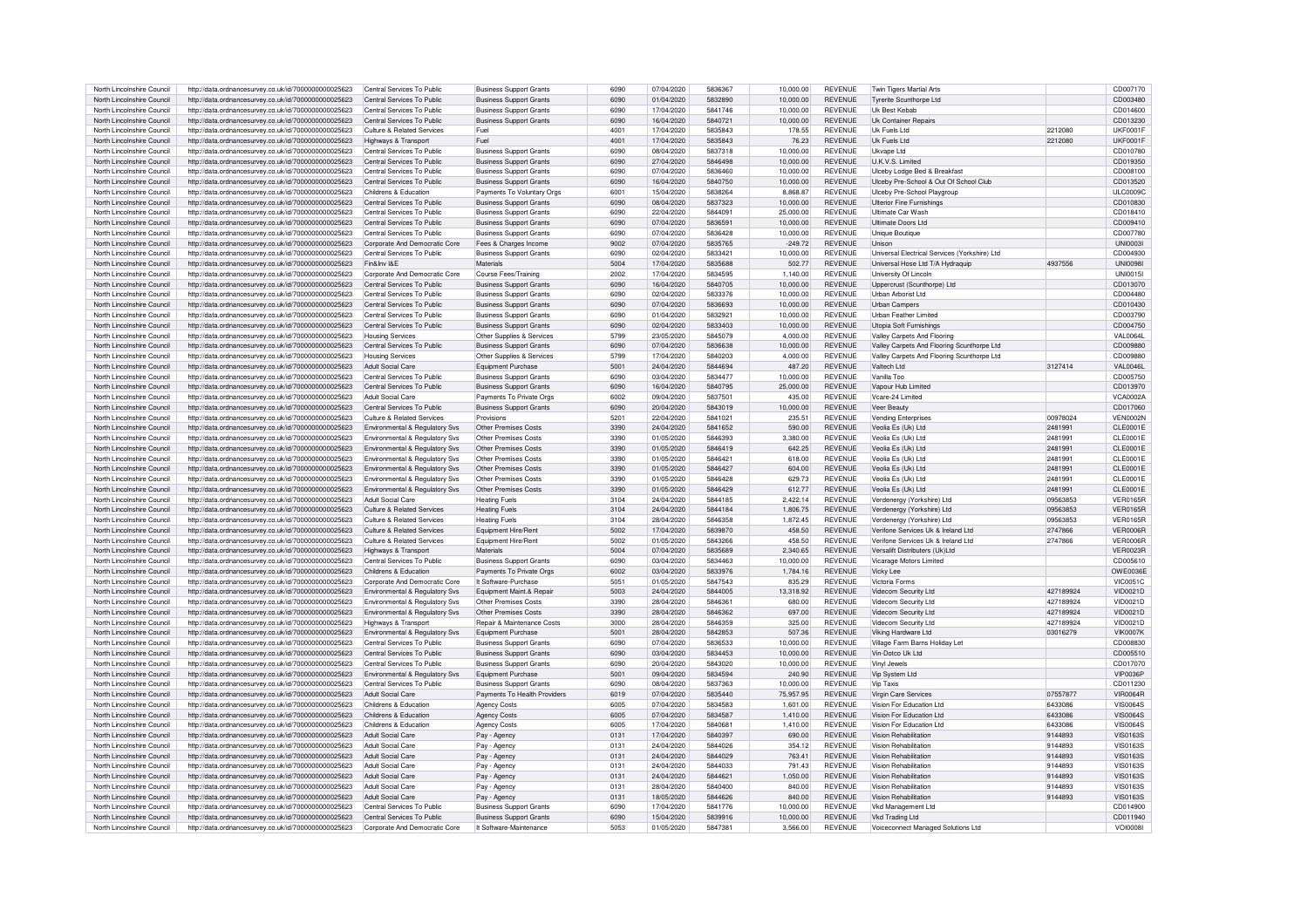| North Lincolnshire Council                               | http://data.ordnancesurvey.co.uk/id/7000000000025623                                                         | Corporate And Democratic Core                                  | <b>Leased Cars Renta</b>                                         | 4301         | 16/04/2020               | 5840271            | 2,053.66         | <b>REVENUE</b>                   | Volkswagen Group Leasing                                   |           | <b>VOL0032L</b>      |
|----------------------------------------------------------|--------------------------------------------------------------------------------------------------------------|----------------------------------------------------------------|------------------------------------------------------------------|--------------|--------------------------|--------------------|------------------|----------------------------------|------------------------------------------------------------|-----------|----------------------|
| North Lincolnshire Council                               | http://data.ordnancesurvey.co.uk/id/7000000000025623                                                         | Environmental & Regulatory Svs                                 | I eased Cars Benta                                               | 4301         | 16/04/2020               | 5840271            | 690.24           | <b>REVENUE</b>                   | Volkswagen Group Leasing                                   |           | VOL0032L             |
|                                                          |                                                                                                              |                                                                |                                                                  |              |                          |                    |                  |                                  |                                                            |           |                      |
| North Lincolnshire Council                               | http://data.ordnancesurvey.co.uk/id/7000000000025623                                                         | Central Services To Public                                     | <b>Business Support Grants</b>                                   | 6090         | 07/04/2020               | 5836408            | 10.000.00        | <b>REVENUE</b>                   | Voxbay Limited Trading As Manlee Take Away                 |           | CD007580             |
| North Lincolnshire Council                               | http://data.ordnancesurvey.co.uk/id/7000000000025623                                                         | Central Services To Public                                     | <b>Business Support Grants</b>                                   | 6090         | 20/04/2020               | 5843021            | 10,000.00        | <b>REVENUE</b>                   | Wa Betts Jewellers                                         |           | CD017080             |
| North Lincolnshire Council                               | http://data.ordnancesurvey.co.uk/id/7000000000025623                                                         | Central Services To Public                                     | <b>Business Support Grants</b>                                   | 6090         | 07/04/2020               | 5836521            | 10,000.00        | <b>REVENUE</b>                   | W A Clarke                                                 |           | CD008710             |
| North Lincolnshire Council                               | http://data.ordnancesurvey.co.uk/id/7000000000025623                                                         | Central Services To Public                                     | <b>Business Support Grants</b>                                   | 6090         | 17/04/2020               | 5841804            | 10.000.00        | <b>REVENUE</b>                   | Wagsâ ¿ Nâ ¿ ¿Tails                                        |           | CD015180             |
| North Lincolnshire Council                               | http://data.ordnancesurvey.co.uk/id/7000000000025623                                                         | Central Services To Public                                     | <b>Business Support Grants</b>                                   | 6090         | 30/04/2020               | 5836468            | 10.000.00        | <b>REVENUE</b>                   | <b>Walcot Hall Estate</b>                                  |           | CD008180             |
| North Lincolnshire Council                               |                                                                                                              | Central Services To Public                                     |                                                                  | 6090         | 03/04/2020               | 5834498            |                  | <b>REVENUE</b>                   | Wali Osman Mahmud                                          |           | CD005960             |
|                                                          | http://data.ordnancesurvey.co.uk/id/7000000000025623                                                         |                                                                | <b>Business Support Grants</b>                                   |              |                          |                    | 10,000.00        |                                  |                                                            |           |                      |
| North Lincolnshire Council                               | http://data.ordnancesurvey.co.uk/id/7000000000025623                                                         | Central Services To Public                                     | <b>Business Support Grants</b>                                   | 6090         | 27/04/2020               | 5846518            | 10,000.00        | <b>REVENUE</b>                   | <b>Walkers Construction</b>                                |           | CD019550             |
| North Lincolnshire Council                               | http://data.ordnancesurvey.co.uk/id/7000000000025623                                                         | <b>Housing Services</b>                                        | Other Supplies & Service:                                        | 5799         | 01/05/2020               | 5842693            | 395.83           | <b>REVENUE</b>                   | Walshe'S Property Ltd                                      |           | <b>WAL0473I</b>      |
| North Lincolnshire Council                               | http://data.ordnancesurvey.co.uk/id/7000000000025623                                                         | Central Services To Public                                     | <b>Business Support Grants</b>                                   | 6090         | 20/04/2020               | 5843022            | 10,000.00        | <b>REVENUE</b>                   | <b>Wandas Books</b>                                        |           | CD017090             |
| North Lincolnshire Council                               | http://data.ordnancesurvey.co.uk/id/7000000000025623                                                         | Central Services To Public                                     | <b>Business Support Grants</b>                                   | 6090         | 17/04/2020               | 5841796            | 10.000.00        | <b>REVENUE</b>                   | Wardrobe                                                   |           | CD015100             |
| North Lincolnshire Council                               | http://data.ordnancesurvey.co.uk/id/7000000000025623                                                         | Environmental & Regulatory Svs                                 | Materials                                                        | 5004         | 28/04/2020               | 5846344            | 35.00            | <b>REVENUE</b>                   | Warwick Ward (Machinery Ltd)                               |           | <b>WAR0038R</b>      |
| North Lincolnshire Council                               | http://data.ordnancesurvey.co.uk/id/7000000000025623                                                         | Environmental & Regulatory Svs                                 | Vehicle Hire                                                     | 4101         | 23/05/2020               | 5847600            | 1.274.02         | <b>REVENUE</b>                   | Warwick Ward (Machinery Ltd)                               |           | <b>WAR0038R</b>      |
|                                                          |                                                                                                              |                                                                | Materials                                                        |              |                          |                    |                  |                                  |                                                            |           |                      |
| North Lincolnshire Council                               | http://data.ordnancesurvey.co.uk/id/7000000000025623                                                         | Highways & Transport                                           |                                                                  | 5004         | 28/04/2020               | 5846344            | 1.530.04         | <b>REVENUE</b>                   | Warwick Ward (Machinery Ltd)                               |           | <b>WAR0038R</b>      |
| North Lincolnshire Council                               | http://data.ordnancesurvey.co.uk/id/7000000000025623                                                         | Highways & Transport                                           | Materials                                                        | 5004         | 28/04/2020               | 5846345            | 10.000.00        | <b>REVENUE</b>                   | Warwick Ward (Machinery Ltd)                               |           | <b>WAR0038R</b>      |
| North Lincolnshire Council                               | http://data.ordnancesurvey.co.uk/id/7000000000025623                                                         | Central Services To Public                                     | <b>Business Support Grants</b>                                   | 6090         | 01/04/2020               | 5832860            | 10.000.00        | <b>REVENUE</b>                   | Wasp Sports Supplies Limited                               |           | CD003180             |
| North Lincolnshire Council                               | http://data.ordnancesurvey.co.uk/id/7000000000025623                                                         | Central Services To Public                                     | <b>Business Support Grants</b>                                   | 6090         | 15/04/2020               | 5839894            | 10.000.00        | <b>REVENUE</b>                   | Watchman Packaging (Flexibles) Limited                     |           | CD011720             |
| North Lincolnshire Council                               | http://data.ordnancesurvey.co.uk/id/7000000000025623                                                         | Culture & Related Services                                     | Equipment Hire/Rent                                              | 5002         | 24/04/2020               | 5844481            | 677.02           | <b>REVENUE</b>                   | Waterlogic Gb Limited                                      | 2418453   | ANG0018G             |
| North Lincolnshire Council                               | http://data.ordnancesurvey.co.uk/id/7000000000025623                                                         | Culture & Related Services                                     | Materials                                                        | 5004         | 22/04/2020               | 5843264            | 269.96           | <b>REVENUE</b>                   | Waterlogic Gb Limited                                      | 2418453   | ANG0018G             |
| North Lincolnshire Council                               | http://data.ordnancesurvey.co.uk/id/7000000000025623                                                         | Central Services To Public                                     | <b>Business Support Grants</b>                                   | 6090         | 17/04/2020               | 5841765            | 10.000.00        | <b>REVENUE</b>                   | Water Margin (Barton) Limited                              |           | CD014790             |
| North Lincolnshire Council                               | http://data.ordnancesurvey.co.uk/id/7000000000025623                                                         | Central Services To Public                                     | <b>Business Support Grants</b>                                   | 6090         | 06/04/2020               | 5835350            | 25,000.00        | <b>REVENUE</b>                   | Waterside Artists Co-Operative                             |           | CD006070             |
|                                                          |                                                                                                              |                                                                |                                                                  |              |                          |                    |                  |                                  |                                                            |           |                      |
| North Lincolnshire Council                               | http://data.ordnancesurvey.co.uk/id/7000000000025623                                                         | Central Services To Public                                     | <b>Business Support Grants</b>                                   | 6090         | 16/04/2020               | 5840821            | 25,000.00        | <b>REVENUE</b>                   | W Boyes & Co Limited                                       |           | CD014230             |
| North Lincolnshire Council                               | http://data.ordnancesurvey.co.uk/id/7000000000025623                                                         | Adult Social Care                                              | Payments To Health Providers                                     | 6019         | 07/04/2020               | 5833636            | 12,262.50        | <b>REVENUE</b>                   | We Are With You                                            | 2580377   | ADD0031D             |
| North Lincolnshire Council                               | http://data.ordnancesurvey.co.uk/id/7000000000025623                                                         | Adult Social Care                                              | Payments To Health Providers                                     | 6019         | 07/04/2020               | 5833637            | 12,262.50        | <b>REVENUE</b>                   | We Are With You                                            | 2580377   | ADD0031D             |
| North Lincolnshire Council                               | http://data.ordnancesurvey.co.uk/id/7000000000025623                                                         | Childrens & Education                                          | Advertising & Publicity                                          | 5610         | 24/04/2020               | 5838191            | 890.00           | <b>REVENUE</b>                   | Webcetera Uk I td                                          |           | <b>WFB0184F</b>      |
| North Lincolnshire Council                               | http://data.ordnancesurvey.co.uk/id/7000000000025623                                                         | Childrens & Education                                          | Advertising & Publicity                                          | 5610         | 17/05/2020               | 5847544            | 600.00           | <b>REVENUE</b>                   | Webcetera Uk Ltd                                           |           | <b>WFB0184B</b>      |
| North Lincolnshire Council                               | http://data.ordnancesurvey.co.uk/id/7000000000025623                                                         | Central Services To Public                                     | <b>Business Support Grants</b>                                   | 6090         | 21/04/2020               | 5843460            | 10.000.00        | <b>REVENUE</b>                   | We Buy Any Car Limited                                     |           | CD017790             |
| North Lincolnshire Council                               | http://data.ordnancesurvey.co.uk/id/7000000000025623                                                         | Environmental & Regulatory Svs                                 | Materials                                                        | 5004         | 01/05/2020               | 5847601            | 795.61           | <b>REVENUE</b>                   | Weightlifter Bodies Ltd                                    | 1431854   | WF100041             |
| North Lincolnshire Council                               |                                                                                                              | Central Services To Public                                     | <b>Business Support Grants</b>                                   | 6090         |                          | 5836671            |                  | <b>REVENUE</b>                   | <b>Wellmoor Motors</b>                                     |           |                      |
|                                                          | http://data.ordnancesurvey.co.uk/id/7000000000025623                                                         |                                                                |                                                                  |              | 07/04/2020               |                    | 10,000.00        |                                  |                                                            |           | CD010210             |
| North Lincolnshire Council                               | http://data.ordnancesurvey.co.uk/id/7000000000025623                                                         | Central Services To Public                                     | <b>Business Support Grants</b>                                   | 6090         | 23/04/2020               | 5844494            | 10.000.00        | <b>REVENUE</b>                   | Wells Street Corner Store                                  |           | CD018540             |
| North Lincolnshire Council                               | http://data.ordnancesurvey.co.uk/id/7000000000025623                                                         | Central Services To Public                                     | <b>Business Support Grants</b>                                   | 6090         | 17/04/2020               | 5841769            | 10.000.00        | <b>REVENUE</b>                   | Wendy Chan                                                 |           | CD014830             |
| North Lincolnshire Council                               | http://data.ordnancesurvey.co.uk/id/7000000000025623                                                         | Central Services To Public                                     | <b>Business Support Grants</b>                                   | 6090         | 17/04/2020               | 5841821            | 10.000.00        | <b>REVENUE</b>                   | <b>Wesley Antiques</b>                                     |           | CD015350             |
| North Lincolnshire Council                               | http://data.ordnancesurvey.co.uk/id/7000000000025623                                                         | Public Health                                                  | Payments To Health Providers                                     | 6019         | 08/04/2020               | 5835431            | $-360.00$        | <b>REVENUE</b>                   | West Common Lane Teaching Practice                         |           | <b>WES0101S</b>      |
| North Lincolnshire Council                               | http://data.ordnancesurvey.co.uk/id/7000000000025623                                                         | Central Services To Public                                     | <b>Business Support Grants</b>                                   | 6090         | 09/04/2020               | 5838105            | 10,000.00        | <b>REVENUE</b>                   | Westhouse Garages Ltd                                      |           | CD011390             |
| North Lincolnshire Council                               | http://data.ordnancesurvey.co.uk/id/7000000000025623                                                         | Central Services To Public                                     | <b>Business Support Grants</b>                                   | 6090         | 16/04/2020               | 5840726            | 10.000.00        | <b>REVENUE</b>                   | Westlands Social Club                                      |           | CD013280             |
| North Lincolnshire Council                               |                                                                                                              |                                                                |                                                                  |              |                          |                    |                  |                                  |                                                            |           |                      |
|                                                          |                                                                                                              |                                                                |                                                                  |              |                          |                    |                  |                                  |                                                            |           |                      |
|                                                          | http://data.ordnancesurvey.co.uk/id/7000000000025623                                                         | Central Services To Public                                     | <b>Business Support Grants</b>                                   | 6090         | 29/04/2020               | 5847634            | 10,000.00        | <b>REVENUE</b>                   | Westwoodside Playing Field Association                     |           | CD020640             |
| North Lincolnshire Council                               | http://data.ordnancesurvey.co.uk/id/7000000000025623                                                         | Central Services To Public                                     | <b>Business Support Grants</b>                                   | 6090         | 20/04/2020               | 5842947            | 10.000.00        | <b>REVENUE</b>                   | Westwoodside Post Office/Ruby Rose Floristry               |           | CD016340             |
| North Lincolnshire Council                               | http://data.ordnancesurvey.co.uk/id/7000000000025623                                                         | Central Services To Public                                     | <b>Business Support Grants</b>                                   | 6090         | 02/04/2020               | 5833344            | 10,000.00        | <b>REVENUE</b>                   | Wet Noses Dog Spa                                          |           | CD004160             |
| North Lincolnshire Council                               | http://data.ordnancesurvey.co.uk/id/7000000000025623                                                         | Culture & Related Services                                     | Fuel                                                             | 4001         | 07/04/2020               | 5830531            | 222.76           | <b>REVENUE</b>                   | Wex Europe Services Limited                                | 082824241 | WFX0001X             |
| North Lincolnshire Council                               | http://data.ordnancesurvey.co.uk/id/7000000000025623                                                         | Culture & Related Services                                     | Books (Libraries+Schools Only)                                   | 5005         | 03/04/2020               | 5833129            | 320.80           | <b>REVENUE</b>                   | W F Howes I td                                             | 366219    | WFH0001H             |
| North Lincolnshire Council                               |                                                                                                              | Culture & Related Services                                     | Books (Libraries+Schools Only                                    | 5005         | 03/04/2020               | 5833255            | 385.24           | <b>REVENUE</b>                   | W F Howes I td                                             | 366219    | <b>WFH0001H</b>      |
|                                                          | http://data.ordnancesurvey.co.uk/id/7000000000025623                                                         |                                                                |                                                                  |              |                          |                    |                  |                                  |                                                            |           |                      |
| North Lincolnshire Council                               | http://data.ordnancesurvey.co.uk/id/7000000000025623                                                         | Culture & Related Services                                     | Books (Libraries+Schools Only                                    | 5005         | 09/04/2020               | 5833104            | 6,075.00         | <b>REVENUE</b>                   | W F Howes Ltd                                              | 366219    | <b>WFH0001H</b>      |
| North Lincolnshire Council                               | http://data.ordnancesurvey.co.uk/id/7000000000025623                                                         | Culture & Related Services                                     | Books (Libraries+Schools Only                                    | 5005         | 09/04/2020               | 5833256            | 325.91           | <b>REVENUE</b>                   | W F Howes Ltd                                              | 366219    | <b>WFH0001H</b>      |
| North Lincolnshire Council                               | http://data.ordnancesurvey.co.uk/id/7000000000025623                                                         | Culture & Related Services                                     | Books (Libraries+Schools Only                                    | 5005         | 15/04/2020               | 5837795            | 2.400.00         | <b>REVENUE</b>                   | W F Howes I td                                             | 366219    | WFH0001H             |
| North Lincolnshire Council                               | http://data.ordnancesurvey.co.uk/id/7000000000025623                                                         | Culture & Related Services                                     | Books (Libraries+Schools Only                                    | 5005         | 22/04/2020               | 5833948            | 7,832.00         | <b>REVENUE</b>                   | W F Howes I td                                             | 366219    | <b>WFH0001H</b>      |
| North Lincolnshire Council                               | http://data.ordnancesurvey.co.uk/id/7000000000025623                                                         | Culture & Related Services                                     | Books (Libraries+Schools Only)                                   | 5005         | 24/04/2020               | 5844403            | 387.64           | <b>REVENUE</b>                   | W F Howes Ltd                                              | 366219    | <b>WFH0001H</b>      |
| North Lincolnshire Council                               | http://data.ordnancesurvey.co.uk/id/7000000000025623                                                         | Culture & Related Services                                     | Books (Libraries+Schools Only                                    | 5005         | 24/04/2020               | 5844417            | 337.60           | <b>REVENUE</b>                   | W F Howes I td                                             | 366219    | <b>WFH0001H</b>      |
| North Lincolnshire Council                               | http://data.ordnancesurvey.co.uk/id/7000000000025623                                                         | Culture & Related Services                                     | Books (Libraries+Schools Only                                    | 5005         | 24/04/2020               | 5844418            | 391.31           | <b>REVENUE</b>                   | W F Howes Ltd                                              | 366219    | <b>WFH0001H</b>      |
| North Lincolnshire Council                               | http://data.ordnancesurvey.co.uk/id/7000000000025623                                                         | Culture & Related Services                                     | Books (Libraries+Schools Only)                                   | 5005         | 24/04/2020               | 5844420            | 353.60           | <b>REVENUE</b>                   | W F Howes I td                                             | 366219    | WEH0001F             |
| North Lincolnshire Council                               |                                                                                                              | Central Services To Public                                     |                                                                  | 6090         | 07/04/2020               | 5836555            | 10.000.00        | <b>REVENUE</b>                   |                                                            |           | CD009050             |
| North Lincolnshire Council                               | http://data.ordnancesurvey.co.uk/id/7000000000025623                                                         | Central Services To Public                                     | <b>Business Support Grants</b><br><b>Business Support Grants</b> | 6090         | 16/04/2020               | 5840758            | 10.000.00        | <b>REVENUE</b>                   | Wheel Repair Specialist Ltd<br>W H Fasteners & Fixings Ltd |           | CD013600             |
|                                                          | http://data.ordnancesurvey.co.uk/id/7000000000025623                                                         |                                                                |                                                                  |              |                          |                    |                  |                                  |                                                            |           |                      |
| North Lincolnshire Council                               | http://data.ordnancesurvey.co.uk/id/7000000000025623                                                         | Central Services To Public                                     | <b>Business Support Grants</b>                                   | 6090         | 16/04/2020               | 5840827            | 25,000.00        | <b>REVENUE</b>                   | White Bear Inn                                             |           | CD014290             |
| North Lincolnshire Council                               | http://data.ordnancesurvey.co.uk/id/7000000000025623                                                         | Central Services To Public                                     | <b>Business Support Grants</b>                                   | 6090         | 07/04/2020               | 5836442            | 10,000.00        | <b>REVENUE</b>                   | White Hart Hotel North Street                              |           | CD007920             |
| North Lincolnshire Council                               | http://data.ordnancesurvey.co.uk/id/7000000000025623                                                         | Central Services To Public                                     | <b>Business Support Grants</b>                                   | 6090         | 22/04/2020               | 5844085            | 10.000.00        | <b>REVENUE</b>                   | White Lodge Shooting School                                |           | CD018350             |
| North Lincolnshire Council                               | http://data.ordnancesurvey.co.uk/id/7000000000025623                                                         | Central Services To Public                                     | <b>Business Support Grants</b>                                   | 6090         | 17/04/2020               | 5841814            | 10.000.00        | <b>REVENUE</b>                   | White'S Caravan Storage                                    |           | CD015280             |
| North Lincolnshire Council                               | http://data.ordnancesurvey.co.uk/id/7000000000025623                                                         | Central Services To Public                                     | <b>Business Support Grants</b>                                   | 6090         | 07/04/2020               | 5836548            | 10.000.00        | <b>REVENUE</b>                   | White Swan Hotel                                           |           | CD008980             |
| North Lincolnshire Council                               | http://data.ordnancesurvey.co.uk/id/7000000000025623                                                         | Central Services To Public                                     | <b>Business Support Grants</b>                                   | 6090         | 06/04/2020               | 5835356            | 10,000.00        | <b>REVENUE</b>                   | Whitworth Chemists Ltd                                     |           | CD006130             |
| North Lincolnshire Council                               | http://data.ordnancesurvey.co.uk/id/7000000000025623                                                         | Central Services To Public                                     | <b>Business Support Grants</b>                                   | 6090         | 06/04/2020               | 5835357            | 10,000.00        | <b>REVENUE</b>                   | Whitworth Chemists Ltd                                     |           | CD006140             |
| North Lincolnshire Council                               |                                                                                                              | Central Services To Public                                     | <b>Business Support Grants</b>                                   | 6090         | 08/04/2020               | 5837355            | 10.000.00        | <b>REVENUE</b>                   | <b>Wicked Bar</b>                                          |           | CD011150             |
|                                                          | http://data.ordnancesurvey.co.uk/id/7000000000025623                                                         |                                                                |                                                                  |              |                          |                    |                  |                                  |                                                            |           |                      |
| North Lincolnshire Council                               | http://data.ordnancesurvey.co.uk/id/7000000000025623                                                         | Adult Social Care                                              | Payments To Private Orgs                                         | 6002         | 01/05/2020               | 5847731            | 384.00           | <b>REVENUE</b>                   | Wilberforce Chambers                                       |           | CLE0090E             |
| North Lincolnshire Council                               | http://data.ordnancesurvey.co.uk/id/7000000000025623                                                         | Corporate And Democratic Core                                  | Legal Fees                                                       | 5823         | 07/04/2020               | 5834234            | 875.00           | <b>REVENUE</b>                   | Wilberforce Chambers                                       |           | CLE0090E             |
| North Lincolnshire Council                               | http://data.ordnancesurvey.co.uk/id/7000000000025623                                                         | Corporate And Democratic Core                                  | <b>Legal Fees</b>                                                | 5823         | 07/04/2020               | 5834235            | 970.00           | <b>REVENUE</b>                   | Wilberforce Chambers                                       |           | CLE0090E             |
| North Lincolnshire Council                               | http://data.ordnancesurvey.co.uk/id/7000000000025623                                                         | Corporate And Democratic Core                                  | <b>Legal Fees</b>                                                | 5823         | 07/04/2020               | 5835831            | 588.00           | <b>REVENUE</b>                   | Wilberforce Chambers                                       |           | CLE0090E             |
| North Lincolnshire Council                               | http://data.ordnancesurvey.co.uk/id/7000000000025623                                                         | Corporate And Democratic Core                                  | Legal Fees                                                       | 5823         | 09/04/2020               | 5837154            | 630.00           | <b>REVENUE</b>                   | <b>Wilberforce Chambers</b>                                |           | <b>CLE0090E</b>      |
| North Lincolnshire Council                               | http://data.ordnancesurvey.co.uk/id/7000000000025623                                                         | Corporate And Democratic Core                                  | <b>Legal Fees</b>                                                | 5823         | 17/04/2020               | 5840676            | 764.00           | <b>REVENUE</b>                   | Wilberforce Chambers                                       |           | CLE0090E             |
| North Lincolnshire Council                               | http://data.ordnancesurvey.co.uk/id/7000000000025623                                                         | Corporate And Democratic Core                                  | <b>Legal Fees</b>                                                | 5823         | 17/04/2020               | 5840677            | 540.00           | <b>REVENUE</b>                   | Wilberforce Chambers                                       |           | CLE0090E             |
| North Lincolnshire Council                               | http://data.ordnancesurvey.co.uk/id/7000000000025623                                                         | Corporate And Democratic Core                                  | <b>Legal Fees</b>                                                | 5823         | 22/04/2020               | 5843650            | 636.00           | <b>REVENUE</b>                   | <b>Wilberforce Chambers</b>                                |           | <b>CLE0090E</b>      |
| North Lincolnshire Council                               | http://data.ordnancesurvey.co.uk/id/7000000000025623                                                         | Corporate And Democratic Core                                  | <b>Legal Fees</b>                                                | 5823         | 22/04/2020               | 5843653            | 636.00           | <b>REVENUE</b>                   | <b>Wilberforce Chambers</b>                                |           | <b>CLE0090E</b>      |
| North Lincolnshire Council                               | http://data.ordnancesurvey.co.uk/id/7000000000025623                                                         | Corporate And Democratic Core                                  | Legal Fees                                                       |              | 22/04/2020               |                    | 636.00           | <b>REVENUE</b>                   | Wilberforce Chambers                                       |           | CLE0090E             |
|                                                          |                                                                                                              |                                                                |                                                                  | 5823         |                          | 5843654            |                  |                                  |                                                            |           |                      |
| North Lincolnshire Council                               | http://data.ordnancesurvey.co.uk/id/7000000000025623                                                         | Corporate And Democratic Core                                  | <b>Legal Fees</b>                                                | 5823         | 22/04/2020               | 5843655            | 540.00           | <b>REVENUE</b>                   | Wilberforce Chambers                                       |           | CLE0090E             |
| North Lincolnshire Council<br>North Lincolnshire Council | http://data.ordnancesurvey.co.uk/id/7000000000025623<br>http://data.ordnancesurvey.co.uk/id/7000000000025623 | Corporate And Democratic Core<br>Corporate And Democratic Core | <b>Legal Fees</b><br><b>Legal Fees</b>                           | 5823<br>5823 | 22/04/2020<br>22/04/2020 | 5843657<br>5843658 | 636.00<br>420.00 | <b>REVENUE</b><br><b>REVENUE</b> | Wilberforce Chambers<br>Wilberforce Chambers               |           | CLE0090E<br>CLE0090E |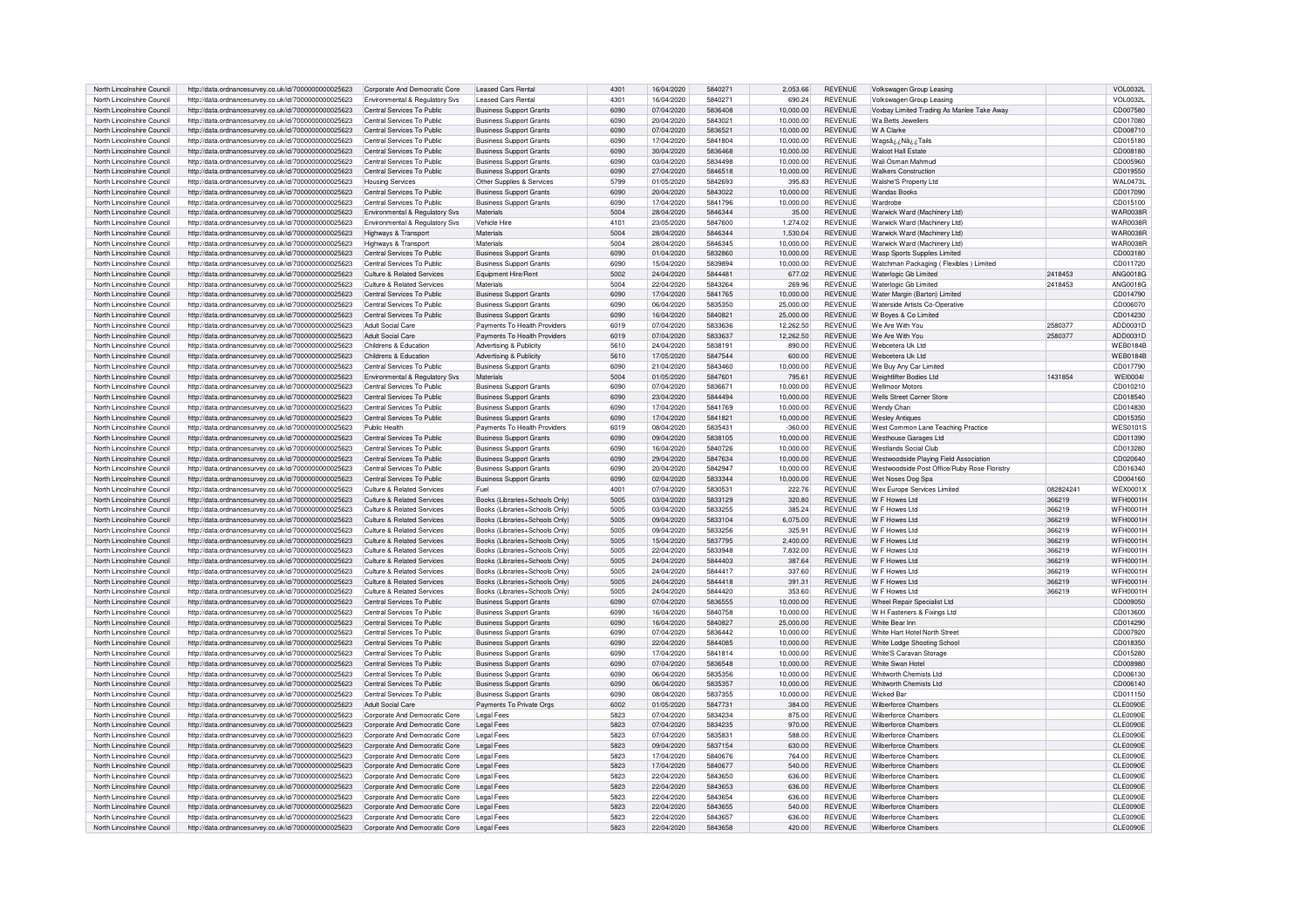| North Lincolnshire Council                               | http://data.ordnancesurvey.co.uk/id/7000000000025623                                                         | Corporate And Democratic Core                      | <b>Legal Fees</b>                                    | 5823         | 24/04/2020               | 5843705            | 732.00                | <b>REVENUE</b>                   | <b>Wilberforce Chambers</b>                     |          | CLE0090E             |
|----------------------------------------------------------|--------------------------------------------------------------------------------------------------------------|----------------------------------------------------|------------------------------------------------------|--------------|--------------------------|--------------------|-----------------------|----------------------------------|-------------------------------------------------|----------|----------------------|
| North Lincolnshire Council                               | http://data.ordnancesurvey.co.uk/id/7000000000025623                                                         | Corporate And Democratic Core                      | <b>Legal Fees</b>                                    | 5823         | 24/04/2020               | 5843706            | 684.00                | <b>REVENUE</b>                   | Wilberforce Chambers                            |          | CLE0090E             |
| North Lincolnshire Council                               | http://data.ordnancesurvey.co.uk/id/7000000000025623                                                         | Corporate And Democratic Core                      | I egal Fees                                          | 5823         | 24/04/2020               | 5843707            | 764.00                | <b>REVENUE</b>                   | <b>Wilberforce Chambers</b>                     |          | CLE0090E             |
|                                                          |                                                                                                              |                                                    |                                                      |              |                          |                    |                       |                                  |                                                 |          |                      |
| North Lincolnshire Council                               | http://data.ordnancesurvey.co.uk/id/7000000000025623                                                         | Corporate And Democratic Core                      | <b>Legal Fees</b>                                    | 5823         | 24/04/2020               | 5844156            | 385.00                | <b>REVENUE</b>                   | <b>Wilberforce Chambers</b>                     |          | CLE0090E             |
| North Lincolnshire Council                               | http://data.ordnancesurvey.co.uk/id/7000000000025623                                                         | Corporate And Democratic Core                      | <b>Legal Fees</b>                                    | 5823         | 24/04/2020               | 5844160            | 967.50                | <b>REVENUE</b>                   | Wilberforce Chamber                             |          | CLE0090E             |
| North Lincolnshire Council                               | http://data.ordnancesurvey.co.uk/id/7000000000025623                                                         | Corporate And Democratic Core                      | <b>Legal Fees</b>                                    | 5823         | 24/04/2020               | 5844257            | 288.00                | <b>REVENUE</b>                   | <b>Wilberforce Chambers</b>                     |          | CLE0090E             |
| North Lincolnshire Council                               | http://data.ordnancesurvey.co.uk/id/7000000000025623                                                         | Corporate And Democratic Core                      | Legal Fees                                           | 5823         | 01/05/2020               | 5847726            | 490.00                | <b>REVENUE</b>                   | Wilberforce Chamber                             |          | CLE0090E             |
| North Lincolnshire Council                               | http://data.ordnancesurvey.co.uk/id/7000000000025623                                                         | Corporate And Democratic Core                      | <b>Legal Fees</b>                                    | 5823         | 01/05/2020               | 5847727            | 560.00                | REVENUE                          | Wilberforce Chamber                             |          | CLE0090E             |
| North Lincolnshire Council                               | http://data.ordnancesurvey.co.uk/id/7000000000025623                                                         | Corporate And Democratic Core                      | <b>Legal Fees</b>                                    | 5823         | 01/05/2020               | 5847728            | 420.00                | <b>REVENUE</b>                   | Wilberforce Chamber                             |          | CLE0090E             |
| North Lincolnshire Council                               | http://data.ordnancesurvey.co.uk/id/7000000000025623                                                         | Corporate And Democratic Core                      | <b>Legal Fees</b>                                    | 5823         | 01/05/2020               | 5847729            | 690.00                | <b>REVENUE</b>                   | Wilberforce Chamber                             |          | CLE0090E             |
| North Lincolnshire Council                               | http://data.ordnancesurvey.co.uk/id/7000000000025623                                                         | Corporate And Democratic Core                      | Other Professional Fees                              | 5829         | 09/04/2020               | 5837130            | 317.50                | <b>REVENUE</b>                   | Wilberforce Chamber                             |          | CLE0090E             |
|                                                          |                                                                                                              |                                                    |                                                      |              |                          |                    |                       |                                  |                                                 |          |                      |
| North Lincolnshire Council                               | http://data.ordnancesurvey.co.uk/id/7000000000025623                                                         | Adult Social Care                                  | <b>Agency Costs</b>                                  | 6005         | 17/04/2020               | 5838940            | 6.209.00              | <b>REVENUE</b>                   | Wilberforce Healthcare                          |          | WII 0352L            |
| North Lincolnshire Council                               | http://data.ordnancesurvey.co.uk/id/7000000000025623                                                         | Adult Social Care                                  | Pav - Agency                                         | 0131         | 22/04/2020               | 5838974            | 6,116.00              | <b>REVENUE</b>                   | Wilberforce Healthcare                          |          | WIL0352L             |
| North Lincolnshire Council                               | http://data.ordnancesurvey.co.uk/id/7000000000025623                                                         | Adult Social Care                                  | Pay - Agency                                         | 0131         | 28/04/2020               | 5844590            | 6,575.00              | <b>REVENUE</b>                   | Wilberforce Healthcare                          |          | WIL0352L             |
| North Lincolnshire Council                               | http://data.ordnancesurvey.co.uk/id/7000000000025623                                                         | Adult Social Care                                  | Pay - Agency                                         | 0131         | 19/05/2020               | 5846401            | 8.722.00              | <b>REVENUE</b>                   | Wilberforce Healthcare                          |          | <b>WIL0352L</b>      |
| North Lincolnshire Council                               | http://data.ordnancesurvey.co.uk/id/7000000000025623                                                         | Central Services To Public                         | <b>Business Support Grants</b>                       | 6090         | 27/04/2020               | 5846485            | 10.000.00             | <b>REVENUE</b>                   | Wilgrave Tyre Services Ltd                      |          | CD019220             |
| North Lincolnshire Council                               | http://data.ordnancesurvey.co.uk/id/7000000000025623                                                         | Fin&Inv I&F                                        | Cleaning Costs/ Materials                            | 3301         | 28/04/2020               | 5846820            | 337.20                | <b>REVENUE</b>                   | Wilkes Catering Supplies Ltd                    | 03538699 | WII 0984I            |
| North Lincolnshire Council                               | http://data.ordnancesurvey.co.uk/id/7000000000025623                                                         | Fin&Inv I&F                                        | Cleaning Costs/ Materials                            | 3301         | 28/04/2020               | 5846823            | 871.21                | <b>REVENUE</b>                   | Wilkes Catering Supplies Ltd                    | 03538699 | WII 0984L            |
| North Lincolnshire Council                               |                                                                                                              | Fin&Inv I&F                                        |                                                      | 5001         | 09/04/2020               | 5837607            | 423.26                | <b>REVENUE</b>                   |                                                 | 03538699 | WII 0984I            |
|                                                          | http://data.ordnancesurvey.co.uk/id/7000000000025623                                                         |                                                    | Equipment Purchase                                   |              |                          |                    |                       |                                  | Wilkes Catering Supplies Ltd                    |          |                      |
| North Lincolnshire Council                               | http://data.ordnancesurvey.co.uk/id/7000000000025623                                                         | Fin&Inv I&F                                        | Equipment Purchase                                   | 5001         | 09/04/2020               | 5837608            | 517.68                | <b>REVENUE</b>                   | Wilkes Catering Supplies Ltd                    | 03538699 | WII 0984I            |
| North Lincolnshire Council                               | http://data.ordnancesurvey.co.uk/id/7000000000025623                                                         | Fin&Inv I&E                                        | Equipment Purchase                                   | 5001         | 09/04/2020               | 5837634            | 370.08                | <b>REVENUE</b>                   | Wilkes Catering Supplies Ltd                    | 03538699 | WIL0984L             |
| North Lincolnshire Council                               | http://data.ordnancesurvey.co.uk/id/7000000000025623                                                         | Fin&Inv I&E                                        | Equipment Purchase                                   | 5001         | 09/04/2020               | 5837640            | 406.98                | <b>REVENUE</b>                   | Wilkes Catering Supplies Ltd                    | 03538699 | WIL0984L             |
| North Lincolnshire Council                               | http://data.ordnancesurvey.co.uk/id/7000000000025623                                                         | Corporate And Democratic Core                      | Other Professional Fees                              | 5829         | 15/04/2020               | 5838946            | 421.00                | <b>REVENUE</b>                   | Wilkin Chapman Llp (Solicitors)                 | OC343261 | <b>WIL0688L</b>      |
| North Lincolnshire Council                               | http://data.ordnancesurvey.co.uk/id/7000000000025623                                                         | Corporate And Democratic Core                      | Other Professional Fees                              | 5829         | 01/05/2020               | 5847546            | 350.00                | <b>REVENUE</b>                   | Wilkin Chapman Llp (Solicitors)                 | OC343261 | WII 0688I            |
| North Lincolnshire Council                               | http://data.ordnancesurvey.co.uk/id/7000000000025623                                                         | Central Services To Public                         | <b>Business Support Grants</b>                       | 6090         | 21/04/2020               | 5843470            | 10,000.00             | <b>REVENUE</b>                   | William Blyth Limited                           |          | CD017890             |
| North Lincolnshire Council                               | http://data.ordnancesurvey.co.uk/id/7000000000025623                                                         | Central Services To Public                         | <b>Business Support Grants</b>                       | 6090         | 20/04/2020               | 5842871            | 10,000.00             | <b>REVENUE</b>                   | <b>Willowbank Fisheries</b>                     |          | CD015580             |
|                                                          |                                                                                                              |                                                    |                                                      |              |                          |                    |                       |                                  |                                                 |          |                      |
| North Lincolnshire Council                               | http://data.ordnancesurvey.co.uk/id/7000000000025623                                                         | Adult Social Care                                  | Payments To Private Orgs                             | 6002         | 09/04/2020               | 5837222            | 64.820.27             | <b>REVENUE</b>                   | Willow Homecare & Support Services Ltd          | 4779959  | WII 0855L            |
| North Lincolnshire Council                               | http://data.ordnancesurvey.co.uk/id/7000000000025623                                                         | Adult Social Care                                  | Payments To Private Orgs                             | 6002         | 09/04/2020               | 5837222            | 1.091.52              | <b>REVENUE</b>                   | Willow Homecare & Support Services Ltd          | 4779959  | WII 0855L            |
| North Lincolnshire Council                               | http://data.ordnancesurvey.co.uk/id/7000000000025623                                                         | Central Services To Public                         | <b>Business Support Grants</b>                       | 6090         | 21/04/2020               | 5843449            | 10,000.00             | <b>REVENUE</b>                   | Willows Wonder Hut Pet Grooming                 |          | CD017680             |
| North Lincolnshire Council                               | http://data.ordnancesurvey.co.uk/id/7000000000025623                                                         | Central Services To Public                         | <b>Business Support Grants</b>                       | 6090         | 16/04/2020               | 5840712            | 10,000.00             | REVENUE                          | Wilsons Fish And Chips                          |          | CD013140             |
| North Lincolnshire Council                               | http://data.ordnancesurvey.co.uk/id/7000000000025623                                                         | Central Services To Public                         | <b>Business Support Grants</b>                       | 6090         | 16/04/2020               | 5840813            | 25,000.00             | <b>REVENUE</b>                   | Window Kirton Ltd                               |          | CD014150             |
| North Lincolnshire Council                               | http://data.ordnancesurvev.co.uk/id/7000000000025623                                                         | Central Services To Public                         | <b>Business Support Grants</b>                       | 6090         | 07/04/2020               | 5836637            | 10,000.00             | <b>REVENUE</b>                   | <b>Windsor Associates Ltd</b>                   |          | CD009870             |
| North Lincolnshire Council                               | http://data.ordnancesurvey.co.uk/id/7000000000025623                                                         | Central Services To Public                         | <b>Business Support Grants</b>                       | 6090         | 17/04/2020               | 5841819            | 10.000.00             | <b>REVENUE</b>                   | Winfield Property                               |          | CD015330             |
|                                                          |                                                                                                              |                                                    |                                                      |              |                          |                    |                       |                                  |                                                 |          |                      |
| North Lincolnshire Council                               | http://data.ordnancesurvey.co.uk/id/7000000000025623                                                         | Central Services To Public                         | <b>Business Support Grants</b>                       | 6090         | 02/04/2020               | 5833365            | 10,000.00             | <b>REVENUE</b>                   | Wing Wah Chinese Takeaway                       |          | CD004370             |
| North Lincolnshire Council                               | http://data.ordnancesurvey.co.uk/id/7000000000025623                                                         | Childrens & Education                              | Payments To Voluntary Orgs                           | 6001         | 15/04/2020               | 5838267            | 9,579.09              | <b>REVENUE</b>                   | Winteringham Under Fives                        |          | WIN0036N             |
| North Lincolnshire Council                               | http://data.ordnancesurvey.co.uk/id/7000000000025623                                                         | Central Services To Public                         | <b>Business Support Grants</b>                       | 6090         | 21/04/2020               | 5843422            | 10.000.00             | <b>REVENUE</b>                   | Winterton Bowling And Recreation Club           |          | CD017410             |
| North Lincolnshire Council                               | http://data.ordnancesurvey.co.uk/id/7000000000025623                                                         | Central Services To Public                         | <b>Business Support Grants</b>                       | 6090         | 01/04/2020               | 5832899            | 10,000.00             | <b>REVENUE</b>                   | <b>Winterton Dental Practice</b>                |          | CD003570             |
| North Lincolnshire Council                               | http://data.ordnancesurvey.co.uk/id/7000000000025623                                                         | Central Services To Public                         | <b>Business Support Grants</b>                       | 6090         | 17/04/2020               | 5841790            | 10.000.00             | <b>REVENUE</b>                   | Winterton Post Office                           |          | CD015040             |
| North Lincolnshire Council                               | http://data.ordnancesurvey.co.uk/id/7000000000025623                                                         | Central Services To Public                         | <b>Business Support Grants</b>                       | 6090         | 16/04/2020               | 5840814            | 25,000.00             | <b>REVENUE</b>                   | Winterton Bangers F C                           |          | CD014160             |
| North Lincolnshire Council                               | http://data.ordnancesurvey.co.uk/id/7000000000025623                                                         | <b>Planning Services</b>                           | Equipment Purchase                                   | 5001         | 03/04/2020               | 5832768            | 5,200.00              | <b>REVENUE</b>                   | Wireless Cctv Limited                           | 04192399 | <b>WIR0027R</b>      |
|                                                          |                                                                                                              |                                                    |                                                      |              |                          |                    |                       |                                  |                                                 |          |                      |
| North Lincolnshire Council                               | http://data.ordnancesurvey.co.uk/id/7000000000025623                                                         | Environmental & Regulatory Svs                     | Other Vehicle Costs                                  | 4005         | 15/04/2020               | 5838179            | 237.36                | <b>REVENUE</b>                   | Wirral Tachograph                               | 7639490  | <b>WIR0004R</b>      |
| North Lincolnshire Council                               | http://data.ordnancesurvey.co.uk/id/7000000000025623                                                         | Childrens & Education                              | Payments To Private Orgs                             | 6002         | 15/04/2020               | 5838269            | 22,220.60             | <b>REVENUE</b>                   | Wise Owl Farm Nurser                            |          | <b>WIS0032S</b>      |
| North Lincolnshire Council                               | http://data.ordnancesurvey.co.uk/id/7000000000025623                                                         | Central Services To Public                         | <b>Business Support Grants</b>                       | 6090         | 01/04/2020               | 5832849            | 10,000.00             | <b>REVENUE</b>                   | Wise Owl Private Dav Nurseries Limited          |          | CD003070             |
| North Lincolnshire Council                               | http://data.ordnancesurvey.co.uk/id/7000000000025623                                                         | Childrens & Education                              | Payments To Private Orgs                             | 6002         | 15/04/2020               | 5838268            | 37,377.69             | <b>REVENUE</b>                   | Wise Owl Private Dav Nurseries Ltd              |          | WIS00285             |
| North Lincolnshire Council                               | http://data.ordnancesurvey.co.uk/id/7000000000025623                                                         | Central Services To Public                         | <b>Business Support Grants</b>                       | 6090         | 01/04/2020               | 5832850            | 10.000.00             | <b>REVENUE</b>                   | Wise Owl Private Day Nursery Messingham Ltd     |          | CD003080             |
| North Lincolnshire Council                               | http://data.ordnancesurvey.co.uk/id/7000000000025623                                                         | Central Services To Public                         | <b>Business Support Grants</b>                       | 6090         | 20/04/2020               | 5842935            | 10,000.00             | <b>REVENUE</b>                   | W.J.B.C Ltd                                     |          | CD016220             |
| North Lincolnshire Council                               | http://data.ordnancesurvey.co.uk/id/7000000000025623                                                         | Central Services To Public                         | <b>Business Support Grants</b>                       | 6090         | 06/04/2020               | 5835373            | 10,000.00             | <b>REVENUE</b>                   | Wis Sp Limited                                  |          | CD006300             |
| North Lincolnshire Council                               | http://data.ordnancesurvey.co.uk/id/7000000000025623                                                         | Central Services To Public                         | <b>Business Support Grants</b>                       | 6090         | 06/04/2020               | 5835374            | 10.000.00             | <b>REVENUE</b>                   | Wis Sp Limited                                  |          | CD006310             |
| North Lincolnshire Council                               |                                                                                                              | Central Services To Public                         |                                                      | 6090         | 06/04/2020               | 5835375            | 10.000.00             | <b>REVENUE</b>                   | Wis Sn Limited                                  |          | CD006320             |
|                                                          | http://data.ordnancesurvey.co.uk/id/7000000000025623                                                         |                                                    | <b>Business Support Grants</b>                       |              |                          |                    |                       |                                  |                                                 |          |                      |
| North Lincolnshire Council                               | http://data.ordnancesurvey.co.uk/id/7000000000025623                                                         | Central Services To Public                         | <b>Business Support Grants</b>                       | 6090         | 06/04/2020               | 5835372            | 25,000.00             | <b>REVENUE</b>                   | Wjs Temp1 Limited                               |          | CD006290             |
| North Lincolnshire Council                               | http://data.ordnancesurvey.co.uk/id/7000000000025623                                                         | Central Services To Public                         | <b>Business Support Grants</b>                       | 6090         | 03/04/2020               | 5834442            | 10.000.00             | <b>REVENUE</b>                   | W.J.&T. Mcdonald Fish & Chips                   |          | CD005400             |
| North Lincolnshire Council                               | http://data.ordnancesurvey.co.uk/id/7000000000025623                                                         | Central Services To Public                         | <b>Business Support Grants</b>                       | 6090         | 03/04/2020               | 5834474            | 10,000.00             | <b>REVENUE</b>                   | W M Codd Ltd                                    |          | CD005720             |
| North Lincolnshire Council                               | http://data.ordnancesurvey.co.uk/id/7000000000025623                                                         | Central Services To Public                         | <b>Business Support Grants</b>                       | 6090         | 27/04/2020               | 5846466            | 10,000.00             | <b>REVENUE</b>                   | <b>Wmm Flectricals</b>                          |          | CD019030             |
| North Lincolnshire Council                               | http://data.ordnancesurvey.co.uk/id/7000000000025623                                                         | Central Services To Public                         | <b>Business Support Grants</b>                       | 6090         | 20/04/2020               | 5842893            | 10,000.00             | REVENUE                          | Wns Flectrics Ltd                               |          | CD015800             |
| North Lincolnshire Council                               | http://data.ordnancesurvey.co.uk/id/7000000000025623                                                         | Central Services To Public                         | <b>Business Support Grants</b>                       | 6090         | 17/04/2020               | 5841747            | 10.000.00             | <b>REVENUE</b>                   | Woodcombe Developments Ltd                      |          | CD014610             |
| North Lincolnshire Council                               | http://data.ordnancesurvey.co.uk/id/7000000000025623                                                         | Central Services To Public                         | <b>Business Support Grants</b>                       | 6090         | 22/04/2020               | 5844070            | 10,000.00             | <b>REVENUE</b>                   | <b>Woodland Gardens Ltd</b>                     |          | CD018200             |
| North Lincolnshire Council                               | http://data.ordnancesurvey.co.uk/id/7000000000025623                                                         | Central Services To Public                         | <b>Business Support Grants</b>                       | 6090         | 28/04/2020               | 5847402            | 10.000.00             | <b>REVENUE</b>                   | <b>Woods Alpacas</b>                            |          | CD020290             |
|                                                          |                                                                                                              |                                                    |                                                      |              |                          |                    |                       |                                  |                                                 |          |                      |
| North Lincolnshire Council                               | http://data.ordnancesurvey.co.uk/id/7000000000025623                                                         | Central Services To Public                         | <b>Business Support Grants</b>                       | 6090         | 07/04/2020               | 5836649            | 10,000.00             | <b>REVENUE</b>                   | Woodside                                        |          | CD009990             |
| North Lincolnshire Council                               | http://data.ordnancesurvey.co.uk/id/7000000000025623                                                         | Central Services To Public                         | <b>Business Support Grants</b>                       | 6090         | 20/04/2020               | 5842963            | 10,000.00             | <b>REVENUE</b>                   | <b>Woodvert Enterprises</b>                     |          | CD016500             |
| North Lincolnshire Council                               | http://data.ordnancesurvey.co.uk/id/7000000000025623                                                         | Central Services To Public                         | <b>Business Support Grants</b>                       | 6090         | 17/04/2020               | 5841744            | 10.000.00             | <b>REVENUE</b>                   | <b>Wool Paradise</b>                            |          | CD014580             |
| North Lincolnshire Council                               | http://data.ordnancesurvey.co.uk/id/7000000000025623                                                         | Central Services To Public                         | <b>Business Support Grants</b>                       | 6090         | 20/04/2020               | 5843023            | 10.000.00             | <b>REVENUE</b>                   | <b>Wool Paradise</b>                            |          | CD017100             |
| North Lincolnshire Council                               | http://data.ordnancesurvey.co.uk/id/7000000000025623                                                         | Central Services To Public                         | <b>Business Support Grants</b>                       | 6090         | 07/04/2020               | 5836466            | 10.000.00             | <b>REVENUE</b>                   | <b>World Barber</b>                             |          | CD008160             |
| North Lincolnshire Council                               | http://data.ordnancesurvey.co.uk/id/7000000000025623                                                         | Central Services To Public                         | <b>Business Support Grants</b>                       | 6090         | 07/04/2020               | 5836710            | 10,000.00             | <b>REVENUE</b>                   | <b>Wraith Trailers Ltd</b>                      |          | CD010600             |
| North Lincolnshire Council                               | http://data.ordnancesurvey.co.uk/id/7000000000025623                                                         | Childrens & Education                              | Payments To Voluntary Orgs                           | 6001         | 15/04/2020               | 5838271            | 11,315.57             | <b>REVENUE</b>                   | Wrawby Under Fives Association                  |          | <b>WRA0037A</b>      |
|                                                          |                                                                                                              |                                                    |                                                      |              |                          |                    |                       |                                  |                                                 |          |                      |
| North Lincolnshire Council                               | http://data.ordnancesurvey.co.uk/id/7000000000025623                                                         | Childrens & Education                              | Other Vehicle Costs                                  | 4005         | 16/05/2020               | 5846350            | 1,101.50              | <b>REVENUE</b>                   | Wr Material Handling Ltd                        | 4618528  | <b>WRM0032M</b>      |
| North Lincolnshire Council                               | http://data.ordnancesurvey.co.uk/id/7000000000025623                                                         | Environmental & Regulatory Svs                     | Other Vehicle Costs                                  | 4005         | 28/04/2020               | 5846348            | 323.35                | <b>REVENUE</b>                   | Wr Material Handling Ltd                        | 4618528  | <b>WRM0032M</b>      |
| North Lincolnshire Council                               | http://data.ordnancesurvey.co.uk/id/7000000000025623                                                         | Culture, Env, Reg & Planning Cap                   | Consultants                                          | A087         | 03/04/2020               | 5833130            | 32.997.81             | CAPITAL                          | Wsp Uk Ltd                                      | 01383511 | <b>WPS0165S</b>      |
| North Lincolnshire Council                               | http://data.ordnancesurvey.co.uk/id/7000000000025623                                                         | Culture, Env, Reg & Planning Cap                   | Consultants                                          | A087         | 03/04/2020               | 5833131            | 2,281.05              | CAPITAL                          | Wsp Uk Ltd                                      | 01383511 | <b>WPS0165S</b>      |
| North Lincolnshire Council                               | http://data.ordnancesurvey.co.uk/id/7000000000025623                                                         | Culture, Env, Reg & Planning Cap                   | Consultants                                          | A087         | 03/04/2020               | 5833164            | 2,500.00              | CAPITAL                          | Wsp Uk Ltd                                      | 01383511 | <b>WPS0165S</b>      |
| North Lincolnshire Council                               | http://data.ordnancesurvey.co.uk/id/7000000000025623                                                         | Culture, Env, Reg & Planning Cap                   | Consultants                                          | A087         | 15/04/2020               | 5837658            | 7.224.00              | CAPITAL                          | Wsn Uk I td                                     | 01383511 | <b>WPS0165S</b>      |
| North Lincolnshire Council                               | http://data.ordnancesurvey.co.uk/id/7000000000025623                                                         | Corporate And Democratic Core                      | Gen Office Exp (Incl Postage)                        | 5603         | 07/04/2020               | 5835715            | 580.86                | <b>REVENUE</b>                   | Wybone Ltd                                      |          | <b>WYB0002B</b>      |
|                                                          |                                                                                                              |                                                    |                                                      |              |                          |                    |                       |                                  |                                                 |          |                      |
|                                                          |                                                                                                              |                                                    |                                                      |              |                          |                    |                       |                                  |                                                 |          |                      |
| North Lincolnshire Council<br>North Lincolnshire Council | http://data.ordnancesurvey.co.uk/id/7000000000025623<br>http://data.ordnancesurvey.co.uk/id/7000000000025623 | Highways & Transport<br>Central Services To Public | Other Supplies & Services<br>Business Support Grants | 5799<br>6090 | 22/04/2020<br>07/04/2020 | 5824648<br>5836632 | 5.500.00<br>10.000.00 | <b>REVENUE</b><br><b>REVENUE</b> | Xais Asset Management Ltd<br>Xbg Scunthorpe Ltd | 09537184 | XAI0130L<br>CD009820 |